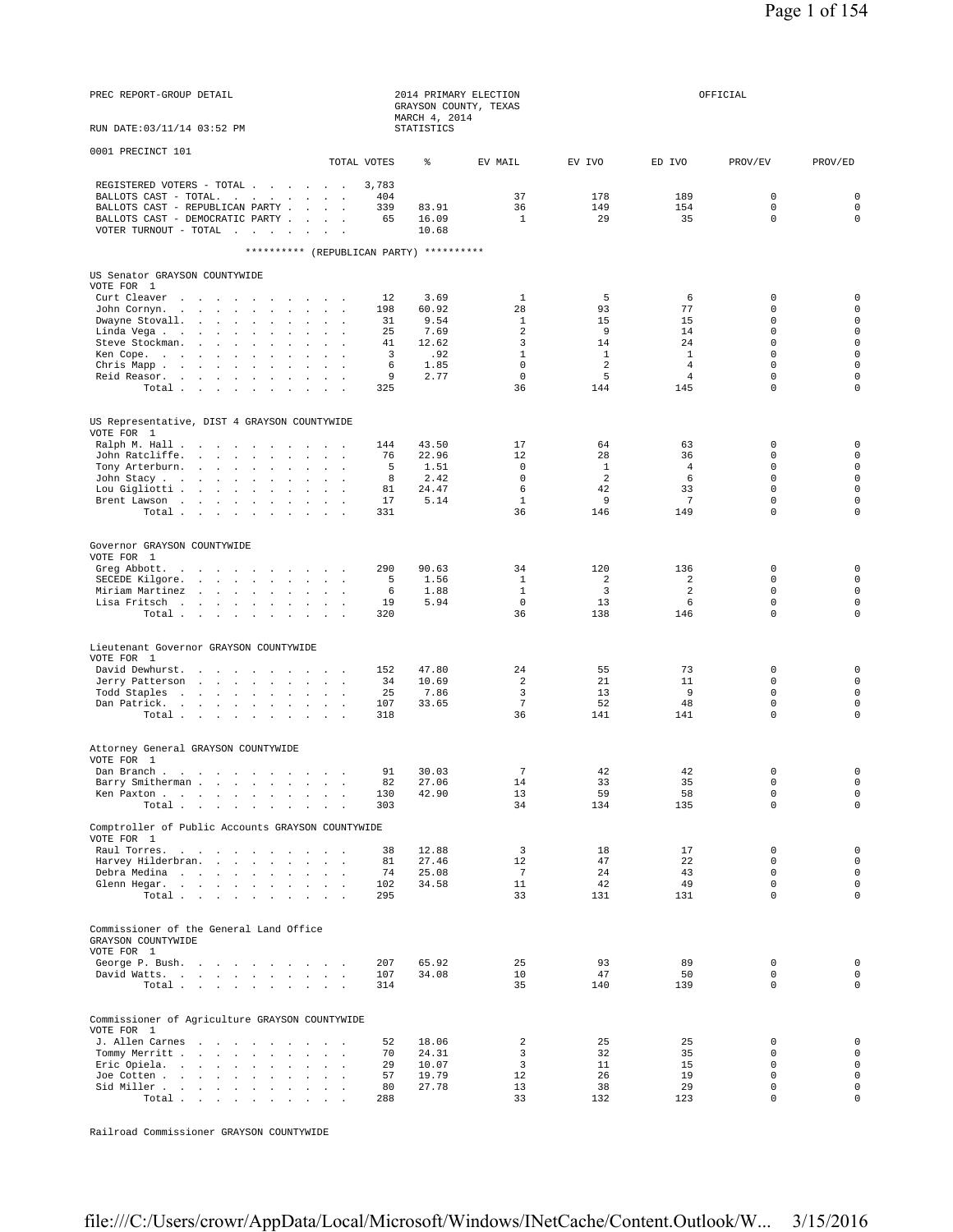| VOTE FOR 1<br>Wayne Christian<br>Malachi Boyuls.<br>the contract of the con-<br>$\sim$<br>$\sim$<br>$\sim$<br>$\sim$<br>Ryan Sitton.<br>the company of the company of<br>$\sim$<br>Becky Berger<br>$\ddot{\phantom{0}}$<br>$\sim$<br>Total<br>$\cdot$<br>$\blacksquare$ | 144<br>16<br>78<br>51<br>289 | 49.83<br>5.54<br>26.99<br>17.65 | 15<br>$\mathbf{0}$<br>14<br>$\overline{4}$<br>33 | 72<br>5<br>33<br>23<br>133 | 57<br>11<br>31<br>24<br>123 | 0<br>$\mathbf 0$<br>$\Omega$<br>$\mathbf 0$<br>$\Omega$ | $\mathsf{O}\xspace$<br>$\mathbf 0$<br>$\mathsf 0$<br>$\mathbf 0$<br>$\mathbf 0$ |
|-------------------------------------------------------------------------------------------------------------------------------------------------------------------------------------------------------------------------------------------------------------------------|------------------------------|---------------------------------|--------------------------------------------------|----------------------------|-----------------------------|---------------------------------------------------------|---------------------------------------------------------------------------------|
| Chief Justice, Supreme Court GRAYSON COUNTYWIDE<br>VOTE FOR 1<br>Robert Talton<br>Nathan Hecht<br>Total                                                                                                                                                                 | 162<br>123<br>285            | 56.84<br>43.16                  | 20<br>$12 \overline{ }$<br>32                    | 70<br>59<br>129            | 72<br>52<br>124             | $\mathbf 0$<br>$\mathbf 0$<br>$\mathbf 0$               | $\mathbf 0$<br>$\mathbf 0$<br>$\mathbf 0$                                       |
| Justice, Supreme Court, PL 6, Unexpired<br>GRAYSON COUNTYWIDE<br>VOTE FOR 1<br>Joe Pool.<br>Jeff Brown<br>and a state of the state of the<br>Total                                                                                                                      | 123<br>167<br>290            | 42.41<br>57.59                  | 17<br>17<br>34                                   | 51<br>81<br>132            | 55<br>69<br>124             | $\mathbf 0$<br>$\mathbf 0$<br>$\mathbf 0$               | $\mathbf 0$<br>$\mathbf 0$<br>$\mathbf 0$                                       |
| Justice, Supreme Court, P7 GRAYSON COUNTYWIDE<br>VOTE FOR 1<br>Jeff Boyd.<br>Total<br>Justice, Supreme Court, P8 GRAYSON COUNTYWIDE                                                                                                                                     | 247<br>247                   | 100.00                          | 27<br>27                                         | 114<br>114                 | 106<br>106                  | $\mathbf 0$<br>$\mathbf 0$                              | $\mathsf{O}\xspace$<br>$\mathbf 0$                                              |
| VOTE FOR 1<br>Phil Johnson<br>Sharon McCally.<br>$\sim$<br>$\sim$<br>$\sim$ $\sim$ $\sim$<br>Total                                                                                                                                                                      | 170<br>109<br>279            | 60.93<br>39.07                  | 21<br>10<br>31                                   | 80<br>50<br>130            | 69<br>49<br>118             | $\mathbf 0$<br>$\mathbf 0$<br>$\mathbf 0$               | $\mathbf 0$<br>$\mathbf 0$<br>$\mathsf 0$                                       |
| Judge, CT of Criminal Appeals, P3 GRAYSON COUNTYWIDE<br>VOTE FOR 1<br>Barbara Walther<br>Bert Richardson<br>Total $\cdots$ $\cdots$ $\cdots$ $\cdots$                                                                                                                   | 130<br>152<br>282            | 46.10<br>53.90                  | 11<br>23<br>34                                   | 49<br>81<br>130            | 70<br>48<br>118             | 0<br>$\mathbf 0$<br>$\mathbf 0$                         | 0<br>$\mathbf 0$<br>$\mathsf 0$                                                 |
| Judge, CT of Criminal Appeals, P4 GRAYSON COUNTYWIDE<br>VOTE FOR 1<br>Richard Dean Davis<br>Jani Jo Wood<br>$\sim$<br>$\sim$<br>$\sim$ $\sim$ $\sim$<br>Kevin Patrick Yeary<br>Total $\ldots$ $\ldots$ $\ldots$                                                         | 114<br>58<br>100<br>272      | 41.91<br>21.32<br>36.76         | 9<br>6<br>15<br>30                               | 53<br>25<br>48<br>126      | 52<br>27<br>37<br>116       | $\mathbf 0$<br>$\mathsf 0$<br>$\Omega$<br>$\mathbf 0$   | $\mathsf{O}\xspace$<br>$\mathsf{O}\xspace$<br>$\mathbf 0$<br>$\mathbf 0$        |
| Judge, CT of Criminal Appeals, P9 GRAYSON COUNTYWIDE<br>VOTE FOR 1<br>W.C. "Bud" Kirkendall<br>David Newell<br>Total $\cdots$ $\cdots$ $\cdots$                                                                                                                         | 131<br>141<br>272            | 48.16<br>51.84                  | 16<br>14<br>30                                   | 63<br>63<br>126            | 52<br>64<br>116             | $\mathbf 0$<br>$\mathbf 0$<br>$\mathbf 0$               | $\mathbf 0$<br>$\mathbf 0$<br>$\mathbf 0$                                       |
| State Senator, District 30 GRAYSON COUNTYWIDE<br>VOTE FOR 1<br>Craig Estes.<br>Total                                                                                                                                                                                    | 280<br>280                   | 100.00                          | 28<br>28                                         | 123<br>123                 | 129<br>129                  | 0<br>$\mathbf 0$                                        | 0<br>$\mathbf 0$                                                                |
| State Representative, District 62 GRAYSON COUNTYWIDE<br>VOTE FOR 1<br>Larry Phillips.<br>Total $\cdots$ $\cdots$ $\cdots$                                                                                                                                               | 291<br>291                   | 100.00                          | 33<br>33                                         | 125<br>125                 | 133<br>133                  | $\mathbf 0$<br>$\mathbf 0$                              | $\mathbf 0$<br>$\mathbf 0$                                                      |
| Justice 5th Court of Appeals P3 GRAYSON COUNTYWIDE<br>VOTE FOR 1<br>Ada Brown<br>$\texttt{Total} \quad . \quad . \quad . \quad . \quad . \quad . \quad . \quad . \quad .$                                                                                               | 250<br>250                   | 100.00                          | 29<br>29                                         | 113<br>113                 | 108<br>108                  | $\mathbf 0$<br>$\mathbf 0$                              | $\mathbf 0$<br>$\mathbf 0$                                                      |
| Justice 5th Court of Appeals P6 GRAYSON COUNTYWIDE<br>VOTE FOR 1<br>David L. Bridges<br>Total<br>Justice, 5th CT of AP DIST, P8 GRAYSON COUNTYWIDE<br>VOTE FOR 1                                                                                                        | 253<br>253                   | 100.00                          | 29<br>29                                         | 113<br>113                 | 111<br>111                  | $\mathbf 0$<br>$\mathbf 0$                              | $\mathbf 0$<br>$\mathbf 0$                                                      |
| Bill Whitehill.<br>Total $\cdots$ $\cdots$ $\cdots$ $\cdots$<br>District Judge, 397th Judicial District                                                                                                                                                                 | 244<br>244                   | 100.00                          | 28<br>28                                         | 110<br>110                 | 106<br>106                  | $\mathbf 0$<br>$\mathbf 0$                              | $\mathbf 0$<br>$\mathbf 0$                                                      |
| GRAYSON COUNTYWIDE<br>VOTE FOR 1<br>Brian K. Gary.<br>Total                                                                                                                                                                                                             | 257<br>257                   | 100.00                          | 30<br>30                                         | 118<br>118                 | 109<br>109                  | 0<br>$\mathbf 0$                                        | $\mathbf 0$<br>$\mathbf 0$                                                      |

County Judge GRAYSON COUNTYWIDE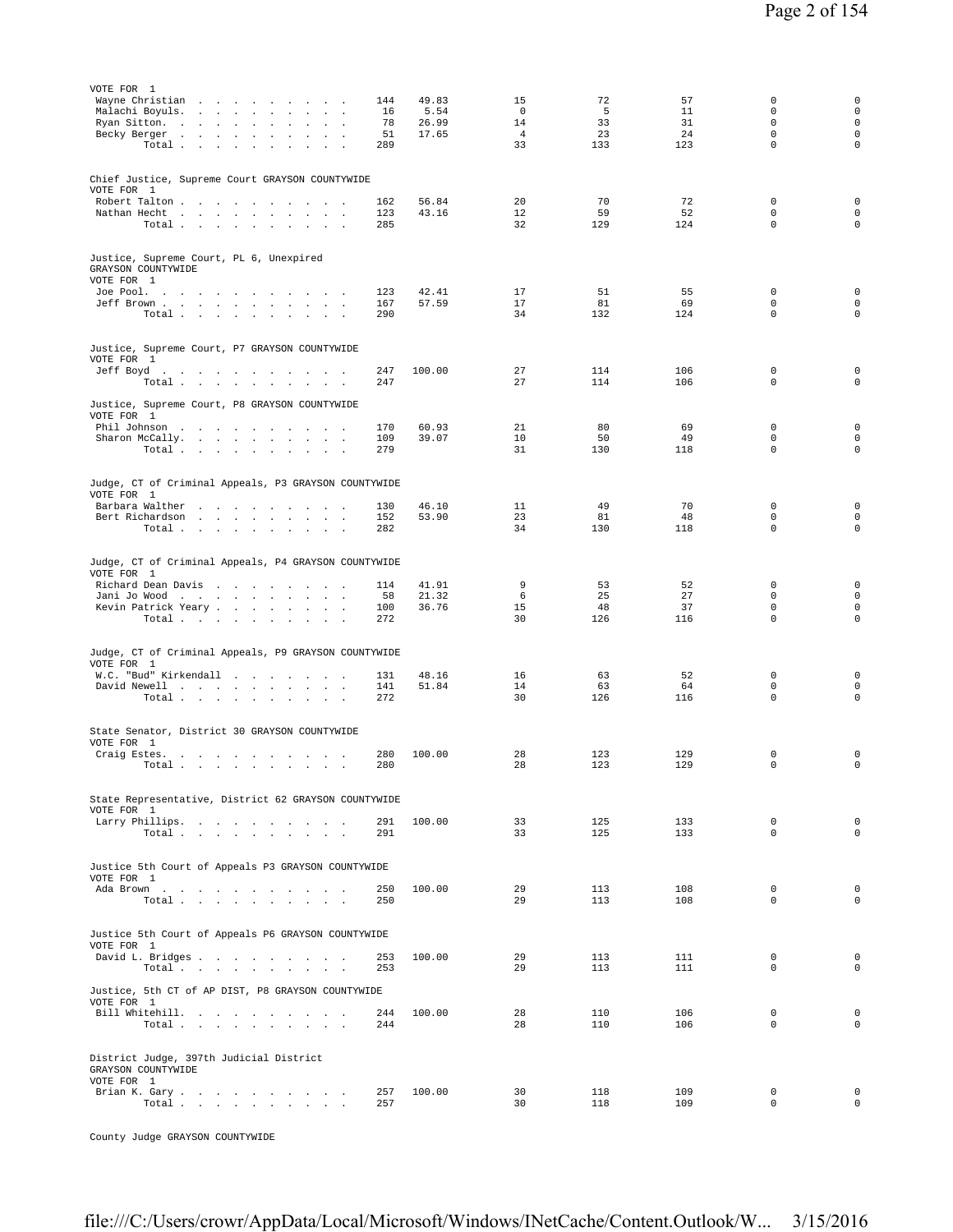| VOTE FOR 1<br>Gene Short .<br>the contract of the contract of<br>$\overline{\phantom{a}}$                            | 79       | 23.58          | 8                            | 27                             | 44                    | 0                          | 0                          |
|----------------------------------------------------------------------------------------------------------------------|----------|----------------|------------------------------|--------------------------------|-----------------------|----------------------------|----------------------------|
| Bill Magers.                                                                                                         | 118      | 35.22          | 14                           | 63                             | 41                    | $\mathbf 0$                | $\mathbf 0$                |
| Trent Bass<br>$\ddot{\phantom{a}}$<br>$\ddot{\phantom{a}}$<br>$\ddot{\phantom{a}}$<br>$\overline{a}$<br>Jim Maddock. | 84<br>54 | 25.07<br>16.12 | 6<br>$7\phantom{.0}$         | 34<br>24                       | 44<br>23              | $\mathbf 0$<br>$\Omega$    | $\mathbf 0$<br>0           |
| Total<br>$\sim$<br>$\sim$                                                                                            | 335      |                | 35                           | 148                            | 152                   | $\mathbf 0$                | $\mathbf 0$                |
|                                                                                                                      |          |                |                              |                                |                       |                            |                            |
| Judge, County Court at Law GRAYSON COUNTYWIDE                                                                        |          |                |                              |                                |                       |                            |                            |
| VOTE FOR 1<br>James Corley "Corky" Henderson                                                                         | 268      | 100.00         | 29                           | 122                            | 117                   | $\mathsf 0$                | $\mathsf{O}\xspace$        |
| Total                                                                                                                | 268      |                | 29                           | 122                            | 117                   | $\mathbf 0$                | $\mathbf 0$                |
|                                                                                                                      |          |                |                              |                                |                       |                            |                            |
| Judge, County Court at Law No. 2 GRAYSON COUNTYWIDE                                                                  |          |                |                              |                                |                       |                            |                            |
| VOTE FOR 1<br>Carol M. Siebman                                                                                       | 263      | 100.00         | 29                           | 117                            | 117                   | 0                          | 0                          |
| Total                                                                                                                | 263      |                | 29                           | 117                            | 117                   | $\mathbf 0$                | $\mathbf 0$                |
|                                                                                                                      |          |                |                              |                                |                       |                            |                            |
| District Clerk GRAYSON COUNTYWIDE                                                                                    |          |                |                              |                                |                       |                            |                            |
| VOTE FOR 1<br>Kelly Ashmore                                                                                          | 278      | 100.00         | 30                           | 123                            | 125                   | 0                          | $\mathsf{O}\xspace$        |
| Total                                                                                                                | 278      |                | 30                           | 123                            | 125                   | $\mathbf 0$                | $\mathbf 0$                |
|                                                                                                                      |          |                |                              |                                |                       |                            |                            |
| County Clerk GRAYSON COUNTYWIDE                                                                                      |          |                |                              |                                |                       |                            |                            |
| VOTE FOR 1<br>Wilma Bush                                                                                             | 265      | 100.00         | 29                           | 120                            | 116                   | $\mathbf 0$                | $\mathsf{O}\xspace$        |
| Total $\cdots$ $\cdots$<br>$\sim$ $-$<br>and the control                                                             | 265      |                | 29                           | 120                            | 116                   | $\mathsf 0$                | $\mathsf 0$                |
|                                                                                                                      |          |                |                              |                                |                       |                            |                            |
| County Treasurer GRAYSON COUNTYWIDE                                                                                  |          |                |                              |                                |                       |                            |                            |
| VOTE FOR 1<br>Starr Stanley<br>$\sim$                                                                                | 117      | 40.91          | 13                           | 60                             | 44                    | $\mathsf 0$                | $\mathsf 0$                |
| Gayla Hawkins                                                                                                        | 169      | 59.09          | 22                           | 74                             | 73                    | $\mathbf 0$                | $\mathbf 0$                |
| Total<br>$\sim 10$<br><b>Sales Advised Street</b>                                                                    | 286      |                | 35                           | 134                            | 117                   | $\mathbf 0$                | $\mathbf 0$                |
| County Chairman GRAYSON COUNTYWIDE                                                                                   |          |                |                              |                                |                       |                            |                            |
| VOTE FOR 1<br>Reggie Smith                                                                                           | 261      | 100.00         | 28                           | 119                            | 114                   | 0                          | $\mathsf 0$                |
| Total                                                                                                                | 261      |                | 28                           | 119                            | 114                   | $\mathbf 0$                | $\mathsf 0$                |
| ********** (DEMOCRATIC PARTY) **********                                                                             |          |                |                              |                                |                       |                            |                            |
|                                                                                                                      |          |                |                              |                                |                       |                            |                            |
| US Senator GRAYSON COUNTYWIDE<br>VOTE FOR 1                                                                          |          |                |                              |                                |                       |                            |                            |
| Harry Kim                                                                                                            | 9        | 15.00          | $\mathbf 0$                  | 4                              | 5                     | 0                          | $\mathsf{O}\xspace$        |
| Maxey Marie Scherr<br>Michael "Fjet" Fjetland.                                                                       | 13<br>2  | 21.67<br>3.33  | $\mathbf 0$<br>$\mathbf 0$   | $\overline{4}$<br>$\mathbf{1}$ | 9<br>$\mathbf{1}$     | $\mathbf 0$<br>$\mathbf 0$ | $\mathbf 0$<br>$\mathbf 0$ |
| David M. Alameel                                                                                                     | 21       | 35.00          | $\mathbf{1}$                 | 12                             | 8                     | $\mathbf 0$                | $\mathbf 0$                |
| Kesha Rogers<br>$\sim$ $\sim$<br>$\ddot{\phantom{a}}$<br>Total                                                       | 15<br>60 | 25.00          | $\mathbf 0$<br>$\mathbf{1}$  | 5<br>26                        | 10<br>33              | $\mathbf 0$<br>0           | $\mathbf 0$<br>0           |
|                                                                                                                      |          |                |                              |                                |                       |                            |                            |
| Governor GRAYSON COUNTYWIDE                                                                                          |          |                |                              |                                |                       |                            |                            |
| VOTE FOR 1                                                                                                           |          |                |                              |                                |                       |                            |                            |
| Wendy R. Davis.<br>Reynaldo "Ray" Madrigal.                                                                          | 52<br>11 | 82.54<br>17.46 | 1<br>$\mathbf 0$             | 23<br>$\overline{4}$           | 28<br>$7\phantom{.0}$ | $\mathbf 0$<br>0           | 0<br>$\mathbf 0$           |
| Total                                                                                                                | 63       |                | $\mathbf{1}$                 | 27                             | 35                    | $\mathbf 0$                | $\mathbf 0$                |
|                                                                                                                      |          |                |                              |                                |                       |                            |                            |
| Lieutenant Governor GRAYSON COUNTYWIDE                                                                               |          |                |                              |                                |                       |                            |                            |
| VOTE FOR 1<br>Leticia Van de Putte.                                                                                  | 55       | 100.00         | $\mathbf{1}$                 | 22                             | 32                    | 0                          | $\mathsf 0$                |
| Total<br>$\sim 10^{-1}$ km $^{-1}$                                                                                   | 55       |                | $\mathbf{1}$                 | 22                             | 32                    | $\Omega$                   | $\mathbf 0$                |
|                                                                                                                      |          |                |                              |                                |                       |                            |                            |
| Attorney General GRAYSON COUNTYWIDE                                                                                  |          |                |                              |                                |                       |                            |                            |
| VOTE FOR 1<br>Sam Houston.                                                                                           | 54       | 100.00         | $\mathbf{1}$                 | 22                             | 31                    | $\mathbf 0$                | $\mathsf 0$                |
| Total                                                                                                                | 54       |                | $\mathbf{1}$                 | 22                             | 31                    | $\Omega$                   | $\mathbf 0$                |
|                                                                                                                      |          |                |                              |                                |                       |                            |                            |
| Comptroller of Public Accounts GRAYSON COUNTYWIDE                                                                    |          |                |                              |                                |                       |                            |                            |
| VOTE FOR 1<br>Mike Collier                                                                                           | 56       | 100.00         | $\mathbf{1}$                 | 24                             | 31                    | 0                          | $\mathsf 0$                |
| Total<br>$\sim$ $\sim$<br>$\sim$                                                                                     | 56       |                | $\mathbf{1}$                 | 24                             | 31                    | 0                          | $\mathbf 0$                |
|                                                                                                                      |          |                |                              |                                |                       |                            |                            |
| Commissioner of the General Land Office                                                                              |          |                |                              |                                |                       |                            |                            |
| GRAYSON COUNTYWIDE<br>VOTE FOR 1                                                                                     |          |                |                              |                                |                       |                            |                            |
| John Cook                                                                                                            | 57       | 100.00         | $\mathbf{1}$                 | 24                             | 32                    | $\mathbf 0$                | $\mathbf 0$                |
| Total                                                                                                                | 57       |                | $\mathbf{1}$                 | 24                             | 32                    | $\Omega$                   | $\mathbf 0$                |
|                                                                                                                      |          |                |                              |                                |                       |                            |                            |
| Commissioner of Agriculture GRAYSON COUNTYWIDE                                                                       |          |                |                              |                                |                       |                            |                            |
| VOTE FOR 1<br>Hugh Asa Fitzsimons III.                                                                               | 12       | 19.67          | 0                            | 6                              | 6                     | $\mathbf 0$                | $\mathsf 0$                |
| Richard "Kinky" Friedman                                                                                             | 19       | 31.15          | $\Omega$                     | 9                              | 10                    | $\mathbf 0$                | $\mathbf 0$                |
| Jim Hogan<br>Total                                                                                                   | 30<br>61 | 49.18          | $\mathbf{1}$<br>$\mathbf{1}$ | 12<br>27                       | 17<br>33              | $\mathbf 0$<br>$\mathbf 0$ | $\mathbf 0$<br>$\mathbf 0$ |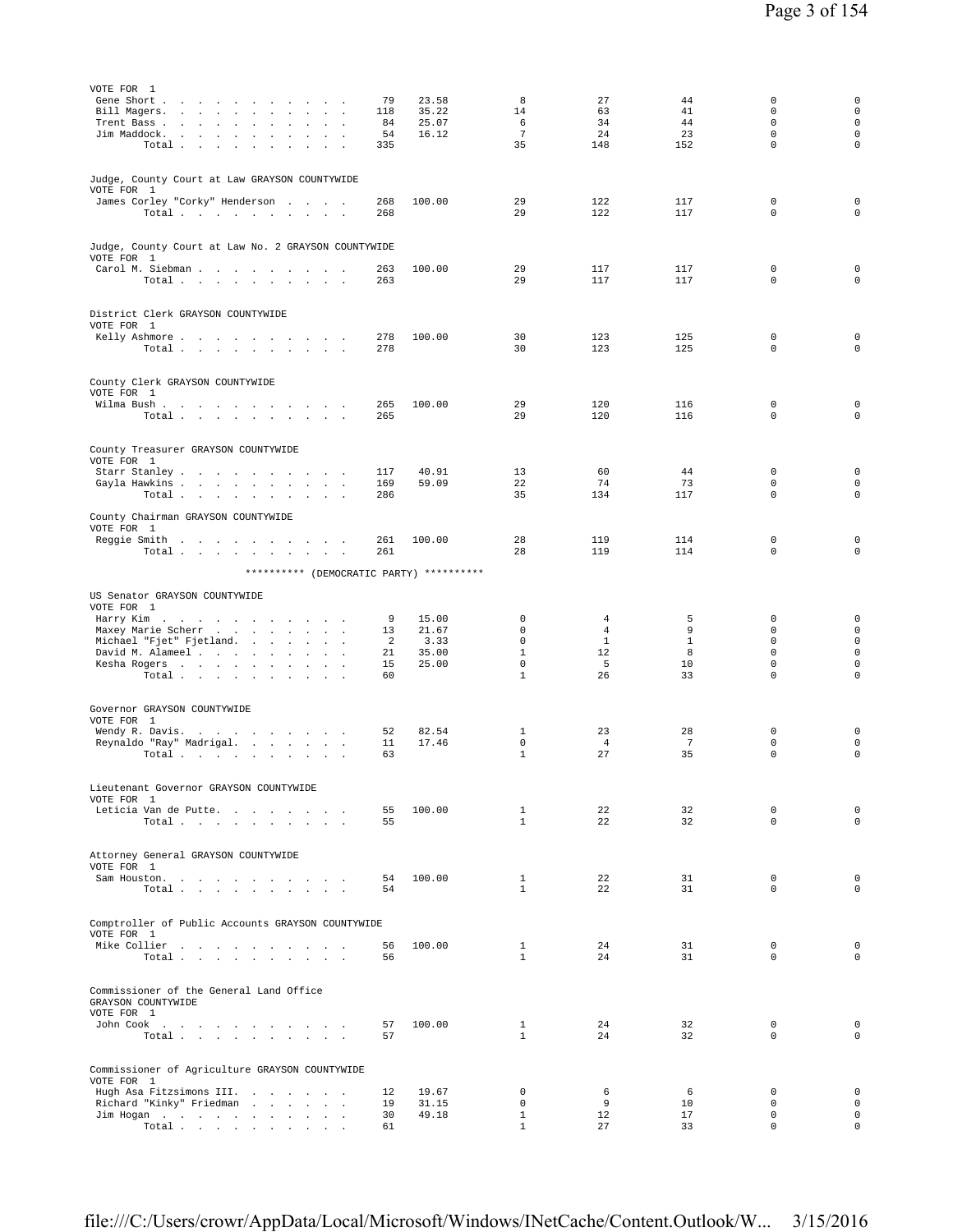| Railroad Commissioner GRAYSON COUNTYWIDE                                                                                                                                                                                                                                                                                    |                       |                |                              |                       |                               |                            |                                 |
|-----------------------------------------------------------------------------------------------------------------------------------------------------------------------------------------------------------------------------------------------------------------------------------------------------------------------------|-----------------------|----------------|------------------------------|-----------------------|-------------------------------|----------------------------|---------------------------------|
| VOTE FOR 1<br>Steve Brown.                                                                                                                                                                                                                                                                                                  | 40                    | 70.18          | 1                            | 18                    | 21                            | 0                          | 0                               |
| Dale Henry                                                                                                                                                                                                                                                                                                                  | 17                    | 29.82          | $\mathbf 0$                  | 6                     | 11                            | 0                          | 0                               |
| Total<br>$\sim$                                                                                                                                                                                                                                                                                                             | 57                    |                | $\mathbf{1}$                 | 24                    | 32                            | $\mathbf 0$                | 0                               |
| Chief Justice, Supreme Court GRAYSON COUNTYWIDE                                                                                                                                                                                                                                                                             |                       |                |                              |                       |                               |                            |                                 |
| VOTE FOR 1                                                                                                                                                                                                                                                                                                                  |                       |                | $\mathbf{1}$                 | 23                    |                               |                            |                                 |
| William Moody<br>Total                                                                                                                                                                                                                                                                                                      | 56<br>56              | 100.00         | $\mathbf{1}$                 | 23                    | 32<br>32                      | 0<br>$\mathbf 0$           | 0<br>0                          |
|                                                                                                                                                                                                                                                                                                                             |                       |                |                              |                       |                               |                            |                                 |
| Justice, Supreme Court, PL 6, Unexpired                                                                                                                                                                                                                                                                                     |                       |                |                              |                       |                               |                            |                                 |
| GRAYSON COUNTYWIDE                                                                                                                                                                                                                                                                                                          |                       |                |                              |                       |                               |                            |                                 |
| VOTE FOR 1<br>Lawrence Edward Meyers                                                                                                                                                                                                                                                                                        | 55                    | 100.00         | $\mathbf{1}$                 | 23                    | 31                            | 0                          | 0                               |
| Total $\cdots$ $\cdots$ $\cdots$ $\cdots$                                                                                                                                                                                                                                                                                   | 55                    |                | $\mathbf{1}$                 | 23                    | 31                            | $\mathbf 0$                | 0                               |
|                                                                                                                                                                                                                                                                                                                             |                       |                |                              |                       |                               |                            |                                 |
| Justice, Supreme Court, P7 GRAYSON COUNTYWIDE                                                                                                                                                                                                                                                                               |                       |                |                              |                       |                               |                            |                                 |
| VOTE FOR 1<br>Gina Benavides.                                                                                                                                                                                                                                                                                               | 56                    | 100.00         | $\mathbf{1}$                 | 22                    | 33                            | 0                          | 0                               |
| Total $\cdots$ $\cdots$ $\cdots$                                                                                                                                                                                                                                                                                            | 56                    |                | $\mathbf{1}$                 | 22                    | 33                            | $\mathbf 0$                | 0                               |
|                                                                                                                                                                                                                                                                                                                             |                       |                |                              |                       |                               |                            |                                 |
| Judge, CT of Criminal Appeals, P3 GRAYSON COUNTYWIDE                                                                                                                                                                                                                                                                        |                       |                |                              |                       |                               |                            |                                 |
| VOTE FOR 1                                                                                                                                                                                                                                                                                                                  | 56                    | 100.00         | $\mathbf{1}$                 | 22                    | 33                            | 0                          | 0                               |
| John Granberg<br>Total                                                                                                                                                                                                                                                                                                      | 56                    |                | $\mathbf{1}$                 | 22                    | 33                            | $\mathbf 0$                | $\mathbf 0$                     |
|                                                                                                                                                                                                                                                                                                                             |                       |                |                              |                       |                               |                            |                                 |
| County Chairman GRAYSON COUNTYWIDE                                                                                                                                                                                                                                                                                          |                       |                |                              |                       |                               |                            |                                 |
| VOTE FOR 1                                                                                                                                                                                                                                                                                                                  |                       |                |                              |                       |                               |                            |                                 |
| Lander Bethel<br>Total $\cdots$ $\cdots$ $\cdots$                                                                                                                                                                                                                                                                           | 55<br>55              | 100.00         | $\mathbf{1}$<br>$\mathbf{1}$ | 23<br>23              | 31<br>31                      | 0<br>0                     | 0<br>0                          |
|                                                                                                                                                                                                                                                                                                                             |                       |                |                              |                       |                               |                            |                                 |
| ********** (REPUBLICAN PARTY) **********                                                                                                                                                                                                                                                                                    |                       |                |                              |                       |                               |                            |                                 |
| RELIGIOUS FREEDOM GRAYSON COUNTYWIDE                                                                                                                                                                                                                                                                                        |                       |                |                              |                       |                               |                            |                                 |
| VOTE FOR 1<br>YES<br>the contract of the contract of the contract of the                                                                                                                                                                                                                                                    | 323                   | 95.85          | 34                           | 143                   | 146                           | 0                          | 0                               |
| NO.<br>the contract of the contract of the contract of the                                                                                                                                                                                                                                                                  | 14                    | 4.15           | 2                            | 5                     | $7\phantom{.0}$               | $\mathbf 0$                | 0                               |
| Total<br>$\sim$<br><b>Carl Carl</b>                                                                                                                                                                                                                                                                                         | 337                   |                | 36                           | 148                   | 153                           | $\mathbf 0$                | 0                               |
|                                                                                                                                                                                                                                                                                                                             |                       |                |                              |                       |                               |                            |                                 |
| SECOND AMENDMENT GRAYSON COUNTYWIDE<br>VOTE FOR 1                                                                                                                                                                                                                                                                           |                       |                |                              |                       |                               |                            |                                 |
| YES<br>car contractors and<br>$\ddot{\phantom{a}}$                                                                                                                                                                                                                                                                          | 289                   | 86.27          | 29                           | 128                   | 132                           | 0                          | 0                               |
| NO.<br>the contract of the contract of the contract of the contract of<br>Total $\cdots$ $\cdots$ $\cdots$                                                                                                                                                                                                                  | 46<br>335             | 13.73          | $7\phantom{.0}$<br>36        | 18<br>146             | 21<br>153                     | $\mathbf 0$<br>$\mathbf 0$ | 0<br>0                          |
|                                                                                                                                                                                                                                                                                                                             |                       |                |                              |                       |                               |                            |                                 |
| FRANCHISE TAX GRAYSON COUNTYWIDE                                                                                                                                                                                                                                                                                            |                       |                |                              |                       |                               |                            |                                 |
| VOTE FOR 1                                                                                                                                                                                                                                                                                                                  |                       |                |                              |                       |                               |                            |                                 |
| YES<br>NO.                                                                                                                                                                                                                                                                                                                  | 286<br>37             | 88.54<br>11.46 | 31<br>$\overline{4}$         | 130<br>13             | 125<br>20                     | 0<br>0                     | 0<br>0                          |
| Total                                                                                                                                                                                                                                                                                                                       | 323                   |                | 35                           | 143                   | 145                           | $\mathbf 0$                | 0                               |
|                                                                                                                                                                                                                                                                                                                             |                       |                |                              |                       |                               |                            |                                 |
| WELFARE REFORM GRAYSON COUNTYWIDE                                                                                                                                                                                                                                                                                           |                       |                |                              |                       |                               |                            |                                 |
| VOTE FOR 1<br>YES                                                                                                                                                                                                                                                                                                           | 311                   | 92.84          | 34                           | 133                   | 144                           | $^{\circ}$                 | 0                               |
| NO.                                                                                                                                                                                                                                                                                                                         | 24                    | 7.16           | $\overline{c}$               | 12                    | 10                            | 0                          | $\mathsf 0$                     |
| Total                                                                                                                                                                                                                                                                                                                       | 335                   |                | 36                           | 145                   | 154                           | $\Omega$                   | $\mathbf 0$                     |
|                                                                                                                                                                                                                                                                                                                             |                       |                |                              |                       |                               |                            |                                 |
| NO LAWMAKERS EXCEPTIONS GRAYSON COUNTYWIDE<br>VOTE FOR 1                                                                                                                                                                                                                                                                    |                       |                |                              |                       |                               |                            |                                 |
| YES and a contract the contract of the set of the set of the set of the set of the set of the set of the set of the set of the set of the set of the set of the set of the set of the set of the set of the set of the set of                                                                                               | 335                   | 99.70          | 36                           | 146                   | 153                           | 0                          | $\mathbf 0$                     |
| NO.                                                                                                                                                                                                                                                                                                                         | $\overline{1}$<br>336 | .30            | $\overline{0}$<br>36         | $\overline{0}$<br>146 | $\mathbf{1}$<br>154           | $\mathbf{0}$<br>$\Omega$   | 0<br>$\Omega$                   |
| Total                                                                                                                                                                                                                                                                                                                       |                       |                |                              |                       |                               |                            |                                 |
|                                                                                                                                                                                                                                                                                                                             |                       |                |                              |                       |                               |                            |                                 |
| OBAMACARE GRAYSON COUNTYWIDE<br>VOTE FOR 1                                                                                                                                                                                                                                                                                  |                       |                |                              |                       |                               |                            |                                 |
| YES                                                                                                                                                                                                                                                                                                                         | 302                   | 89.88          | 34                           | 134                   | 134                           | 0                          | 0                               |
| NO.<br>Total                                                                                                                                                                                                                                                                                                                | 34<br>336             | 10.12          | $\overline{2}$<br>36         | 13<br>147             | 19<br>153                     | $\mathbf{0}$<br>$\Omega$   | $\mathbf 0$<br>$\Omega$         |
| ********** (DEMOCRATIC PARTY) **********                                                                                                                                                                                                                                                                                    |                       |                |                              |                       |                               |                            |                                 |
|                                                                                                                                                                                                                                                                                                                             |                       |                |                              |                       |                               |                            |                                 |
| ON IMMIGRATION REFORM GRAYSON COUNTYWIDE                                                                                                                                                                                                                                                                                    |                       |                |                              |                       |                               |                            |                                 |
| VOTE FOR 1                                                                                                                                                                                                                                                                                                                  | 58                    | 89.23          | 1                            | 23                    | 34                            | 0                          | $\mathbf 0$                     |
|                                                                                                                                                                                                                                                                                                                             | 7                     | 10.77          | $\overline{0}$               | 6                     | $\mathbf{1}$                  | $\mathbf{0}$               | $\mathbf 0$                     |
| Total $\cdots$ $\cdots$ $\cdots$                                                                                                                                                                                                                                                                                            | 65                    |                | $\mathbf{1}$                 | 29                    | 35                            | $\mathbf 0$                | $\mathbf 0$                     |
|                                                                                                                                                                                                                                                                                                                             |                       |                |                              |                       |                               |                            |                                 |
| A LIVING WAGE FOR ALL TEXANS GRAYSON COUNTYWIDE<br>VOTE FOR 1                                                                                                                                                                                                                                                               |                       |                |                              |                       |                               |                            |                                 |
| FOR $\cdots$                                                                                                                                                                                                                                                                                                                | 55                    | 84.62          | $\mathbf{1}$                 | 22                    | 32                            | 0                          | 0                               |
| ${\tt AGAINST} \hspace{1.5cm} . \hspace{1.5cm} . \hspace{1.5cm} . \hspace{1.5cm} . \hspace{1.5cm} . \hspace{1.5cm} . \hspace{1.5cm} . \hspace{1.5cm} . \hspace{1.5cm} . \hspace{1.5cm} . \hspace{1.5cm} . \hspace{1.5cm} . \hspace{1.5cm} . \hspace{1.5cm} . \hspace{1.5cm} .$<br>Total $\cdots$ $\cdots$ $\cdots$ $\cdots$ | 10<br>65              | 15.38          | 0<br>$\mathbf{1}$            | 7<br>29               | $\overline{\mathbf{3}}$<br>35 | 0<br>$\Omega$              | $\mathsf{O}\xspace$<br>$\Omega$ |
|                                                                                                                                                                                                                                                                                                                             |                       |                |                              |                       |                               |                            |                                 |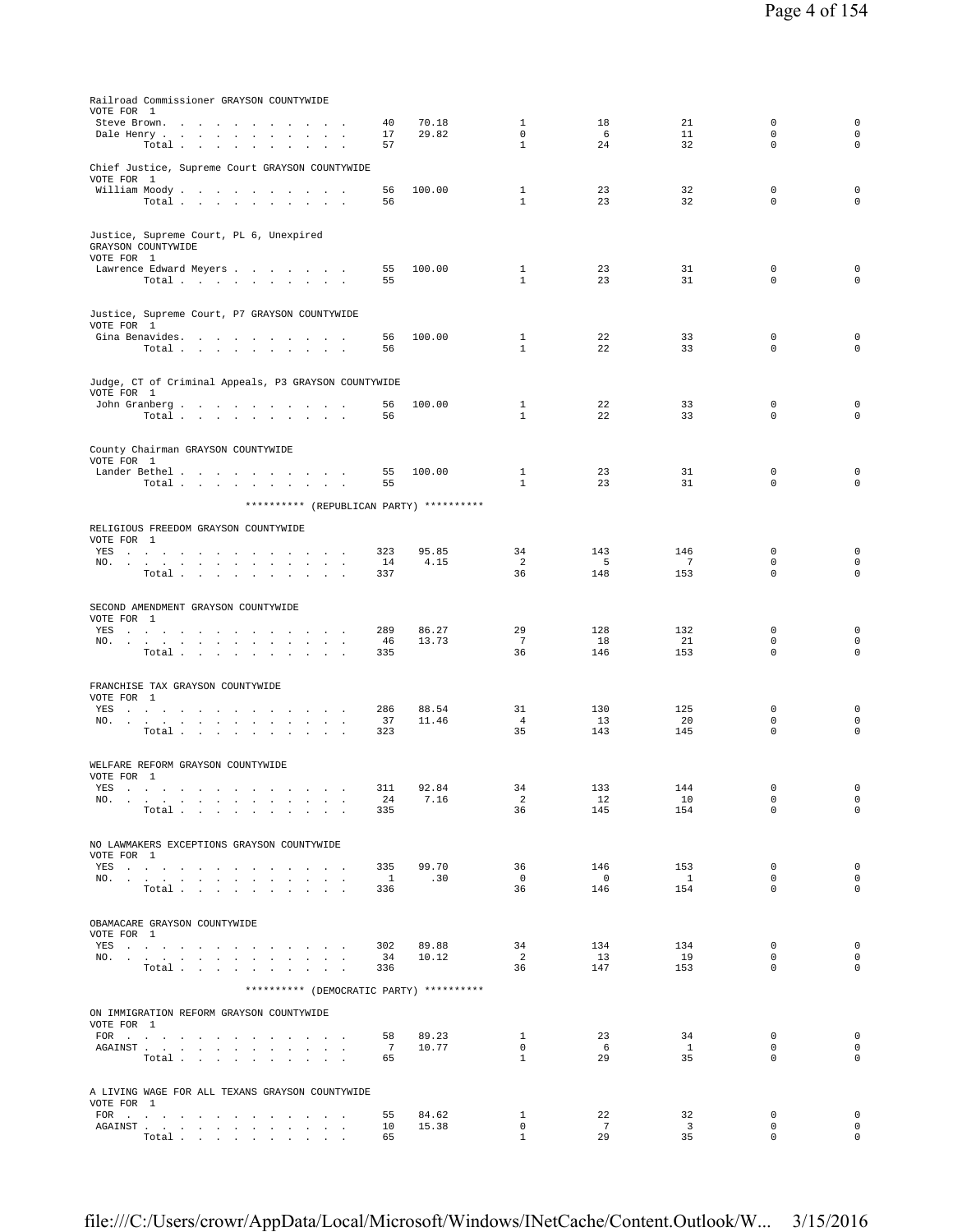| MEDICAID EXPANSION GRAYSON COUNTYWIDE<br>VOTE FOR 1<br>FOR $\cdots$          | 55                | 84.62             | 1                             | 24                             | 30                      | $\mathbf 0$                 | $\mathbf 0$                 |
|------------------------------------------------------------------------------|-------------------|-------------------|-------------------------------|--------------------------------|-------------------------|-----------------------------|-----------------------------|
| AGAINST<br>$\sim$                                                            | 10                | 15.38             | $\mathbf 0$                   | 5                              | 5                       | $\mathbf 0$                 | $\mathsf 0$                 |
| Total                                                                        | 65                |                   | $\mathbf{1}$                  | 29                             | 35                      | $\mathbf 0$                 | $\circ$                     |
| ON NON-DISCRIMINATION LEGISLATION GRAYSON COUNTYWIDE                         |                   |                   |                               |                                |                         |                             |                             |
| VOTE FOR 1                                                                   |                   |                   |                               |                                |                         |                             |                             |
| FOR $\cdots$<br>$\sim$                                                       | 55                | 84.62             | 1<br>$\mathbf{0}$             | 24                             | 30                      | 0<br>$\mathbf 0$            | $\mathbf 0$<br>$\mathsf 0$  |
| AGAINST<br>Total $\cdots$ $\cdots$ $\cdots$ $\cdots$                         | 10<br>65          | 15.38             | $\mathbf{1}$                  | - 5<br>29                      | 5<br>35                 | $\mathbf 0$                 | $\mathbf 0$                 |
|                                                                              |                   |                   | 2014 PRIMARY ELECTION         |                                |                         |                             |                             |
| PREC REPORT-GROUP DETAIL                                                     |                   |                   | GRAYSON COUNTY, TEXAS         |                                |                         | OFFICIAL                    |                             |
| RUN DATE: 03/11/14 03:52 PM                                                  |                   | MARCH 4, 2014     |                               |                                |                         |                             |                             |
|                                                                              |                   | <b>STATISTICS</b> |                               |                                |                         |                             |                             |
| 0002 PRECINCT 102                                                            | TOTAL VOTES       | ⊱                 | EV MAIL                       | EV IVO                         | ED IVO                  | PROV/EV                     | PROV/ED                     |
|                                                                              |                   |                   |                               |                                |                         |                             |                             |
| REGISTERED VOTERS - TOTAL                                                    | 2,481<br>156      |                   | 12                            | 82                             | 62                      | $\mathbf 0$                 | $\mathbf 0$                 |
| BALLOTS CAST - TOTAL.<br>BALLOTS CAST - REPUBLICAN PARTY                     | 110               | 70.51             | 11                            | 54                             | 45                      | $\mathbf 0$                 | $\mathbf 0$                 |
| BALLOTS CAST - DEMOCRATIC PARTY                                              | 46                | 29.49             | $\overline{1}$                | 28                             | 17                      | $\Omega$                    | $\mathbf 0$                 |
| VOTER TURNOUT - TOTAL $\ldots$<br>$\sim$                                     |                   | 6.29              |                               |                                |                         |                             |                             |
| ********** (REPUBLICAN PARTY) **********                                     |                   |                   |                               |                                |                         |                             |                             |
| US Senator GRAYSON COUNTYWIDE                                                |                   |                   |                               |                                |                         |                             |                             |
| VOTE FOR 1                                                                   | 5                 | 5.15              | $\mathbf 0$                   | 4                              | 1                       | 0                           | $^{\circ}$                  |
| Curt Cleaver<br>John Cornyn.                                                 | 53                | 54.64             | 9                             | 19                             | 25                      | 0                           | $\mathsf 0$                 |
| Dwayne Stovall.<br>$\mathcal{L}$<br><b>Service State</b>                     | 13                | 13.40             | $\mathbf{1}$                  | $7\phantom{.0}$                | 5                       | $\mathbf 0$                 | $\mathsf 0$                 |
| Linda Vega<br>Steve Stockman.<br>$\sim$ $\sim$ $\sim$                        | 5<br>12           | 5.15<br>12.37     | $1\,$<br>$\mathbf 0$          | 3<br>$7\phantom{.0}$           | $\mathbf{1}$<br>5       | $\mathbf 0$<br>$\mathbf 0$  | $\mathsf 0$<br>$\mathsf 0$  |
| Ken Cope.<br>s.<br>$\sim$                                                    | 2                 | 2.06              | $\Omega$                      | $\mathbf{1}$                   | $\mathbf{1}$            | $\Omega$                    | $\mathbf 0$                 |
| Chris Mapp.<br>Reid Reasor.<br><b>Sales Street</b>                           | $\mathbf{1}$<br>6 | 1.03<br>6.19      | $\mathbf 0$<br>$\mathbf 0$    | $\mathbf{1}$<br>$\overline{3}$ | $\mathbf 0$<br>3        | $\mathbf 0$<br>$\mathbf 0$  | $\circ$<br>$\mathsf 0$      |
| Total                                                                        | 97                |                   | 11                            | 45                             | 41                      | $\mathbf 0$                 | $\mathbf 0$                 |
|                                                                              |                   |                   |                               |                                |                         |                             |                             |
| US Representative, DIST 4 GRAYSON COUNTYWIDE                                 |                   |                   |                               |                                |                         |                             |                             |
| VOTE FOR 1<br>Ralph M. Hall<br>$\sim$                                        | 47                | 45.19             | 5                             | 18                             | 24                      | 0                           | 0                           |
| John Ratcliffe.<br>$\sim$<br><b>Sales Street</b><br>$\sim$                   | 32                | 30.77             | 6<br>$\Omega$                 | 13                             | 13                      | $\mathbf 0$<br>$\Omega$     | $\mathsf 0$                 |
| Tony Arterburn.<br>John Stacy<br><b>Contract Contract Contract</b><br>$\sim$ | 2<br>$\mathbf{1}$ | 1.92<br>.96       | $\mathbf 0$                   | 2<br>$\mathbf{1}$              | $\Omega$<br>$\mathbf 0$ | $\mathbf 0$                 | $\mathsf 0$<br>$\mathsf 0$  |
| Lou Gigliotti<br>$\sim$<br><b>Sales Advised Street</b>                       | 19                | 18.27             | $\mathbf 0$                   | $12 \overline{ }$              | 7                       | $\mathbf 0$                 | $\circ$                     |
| Brent Lawson<br>Total                                                        | 3<br>104          | 2.88              | $\mathbf 0$<br>11             | $\overline{\mathbf{3}}$<br>49  | $\mathbf 0$<br>44       | $\mathbf 0$<br>$\mathbf 0$  | $\circ$<br>$\circ$          |
|                                                                              |                   |                   |                               |                                |                         |                             |                             |
| Governor GRAYSON COUNTYWIDE                                                  |                   |                   |                               |                                |                         |                             |                             |
| VOTE FOR 1                                                                   | 80                | 80.81             | 11                            | 35                             | 34                      | $\mathbf 0$                 | 0                           |
| Greg Abbott.<br>the contract of the contract of the con-<br>SECEDE Kilgore.  | 2                 | 2.02              | $\mathbf 0$                   | $\overline{a}$                 | $\mathbf 0$             | $\mathbf 0$                 | $\circ$                     |
| Miriam Martinez                                                              | 7                 | 7.07<br>10.10     | $\mathbf 0$<br>$\mathbb O$    | 2<br>6                         | 5<br>$\overline{4}$     | $\mathbf 0$<br>$\mathsf 0$  | $\mathsf 0$<br>$\mathsf 0$  |
| Lisa Fritsch<br>Total<br>$\ddot{\phantom{0}}$<br>$\sim$<br>$\sim$            | 10<br>99          |                   | 11                            | 45                             | 43                      | $\Omega$                    | $\mathbf 0$                 |
|                                                                              |                   |                   |                               |                                |                         |                             |                             |
| Lieutenant Governor GRAYSON COUNTYWIDE                                       |                   |                   |                               |                                |                         |                             |                             |
| VOTE FOR 1<br>David Dewhurst.                                                | 40                | 42.11             | 8                             | 15                             | 17                      | $\mathbf 0$                 | $\mathbf 0$                 |
| Jerry Patterson                                                              | 14                | 14.74             | $\Omega$                      | $7\overline{ }$                | $7\overline{ }$         | $\Omega$                    | $\mathbf{0}$                |
| Todd Staples<br>Dan Patrick.                                                 | 12<br>29          | 12.63<br>30.53    | $\mathbf 0$<br>$\overline{3}$ | -9<br>12                       | $\overline{3}$<br>14    | $\mathbf 0$<br>$\mathbf 0$  | $\mathsf 0$<br>$\circ$      |
| Total                                                                        | 95                |                   | 11                            | 43                             | 41                      | $\Omega$                    | $\circ$                     |
|                                                                              |                   |                   |                               |                                |                         |                             |                             |
| Attorney General GRAYSON COUNTYWIDE                                          |                   |                   |                               |                                |                         |                             |                             |
| VOTE FOR 1<br>Dan Branch<br>$\sim$                                           | 33                | 35.48             | 6                             | 15                             | 12                      | $^{\circ}$                  | $\mathbf 0$                 |
| Barry Smitherman<br>$\sim$ $-$<br>$\sim$<br>$\sim$                           | 22                | 23.66             | 2                             | 15                             | 5                       | $\mathbf 0$                 | $\mathbb O$                 |
| Ken Paxton<br>Total                                                          | 38<br>93          | 40.86             | $\overline{3}$<br>11          | 11<br>41                       | 24<br>41                | $\Omega$<br>$\mathbf 0$     | $\mathsf 0$<br>$\mathbf{0}$ |
|                                                                              |                   |                   |                               |                                |                         |                             |                             |
| Comptroller of Public Accounts GRAYSON COUNTYWIDE                            |                   |                   |                               |                                |                         |                             |                             |
| VOTE FOR 1                                                                   |                   |                   |                               |                                |                         |                             |                             |
| Raul Torres.<br>Harvey Hilderbran.                                           | 15<br>24          | 16.67<br>26.67    | 3<br>5                        | $7\phantom{.0}$<br>8           | 5<br>11                 | $\mathbf 0$<br>$\mathbf{0}$ | $\mathbf 0$<br>$\mathbf{0}$ |
| Debra Medina                                                                 | 29                | 32.22             | $\mathbf 0$                   | 17                             | 12                      | $\mathbf 0$                 | $\mathbf 0$                 |
| Glenn Hegar.<br>Total                                                        | 22<br>90          | 24.44             | $\overline{3}$<br>11          | -9<br>41                       | 10<br>38                | $\mathbf 0$<br>$\mathbf 0$  | $\mathbf 0$<br>$\mathbf 0$  |
|                                                                              |                   |                   |                               |                                |                         |                             |                             |
| Commissioner of the General Land Office<br>GRAYSON COUNTYWIDE                |                   |                   |                               |                                |                         |                             |                             |
| VOTE FOR 1                                                                   |                   |                   |                               |                                |                         |                             |                             |
| George P. Bush.                                                              | 56<br>40          | 58.33<br>41.67    | 8<br>3                        | 23<br>22                       | 25<br>15                | $\mathbf 0$<br>0            | $\mathbf 0$<br>$\mathbf 0$  |
| David Watts.                                                                 |                   |                   |                               |                                |                         |                             |                             |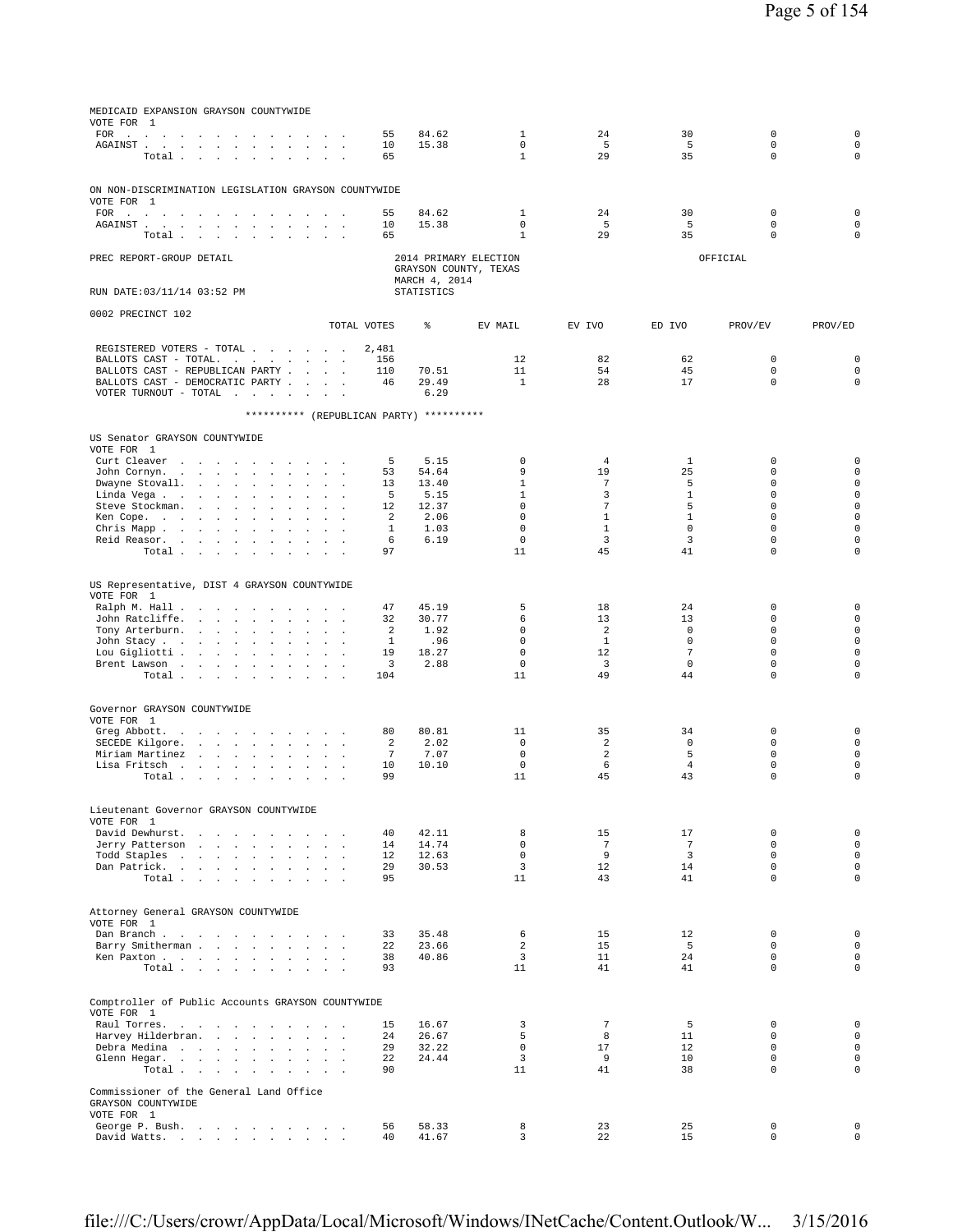| 96<br>Total $\cdots$ $\cdots$ $\cdots$                                      |                            | 11                      | 45                   | 40               | 0                          | 0                                          |
|-----------------------------------------------------------------------------|----------------------------|-------------------------|----------------------|------------------|----------------------------|--------------------------------------------|
| Commissioner of Agriculture GRAYSON COUNTYWIDE<br>VOTE FOR 1                |                            |                         |                      |                  |                            |                                            |
| J. Allen Carnes<br>20                                                       | 21.98                      | 2                       | 8                    | 10               | $\mathbf 0$                | $\mathbf 0$                                |
| Tommy Merritt<br>18                                                         | 19.78                      | $\mathbf{1}$            | 8                    | 9                | $\mathbf 0$                | $\mathsf{O}\xspace$                        |
| Eric Opiela.<br>$\sim$<br>Joe Cotten<br>21<br>$\Box$                        | 10.99<br>10<br>23.08       | 0<br>$\overline{4}$     | 5<br>9               | 5<br>8           | $\mathbf 0$<br>$\mathbf 0$ | $\mathsf 0$<br>$\mathsf{O}\xspace$         |
| Sid Miller<br>$\sim$<br>$\sim$<br>$\sim$                                    | 22<br>24.18                | $\overline{4}$          | 12                   | 6                | $\mathbf 0$                | $\mathsf 0$                                |
| Total                                                                       | 91                         | 11                      | 42                   | 38               | $\mathbf 0$                | $\mathbf 0$                                |
| Railroad Commissioner GRAYSON COUNTYWIDE<br>VOTE FOR 1                      |                            |                         |                      |                  |                            |                                            |
| Wayne Christian                                                             | 48.89<br>44                | 3                       | 20                   | 21               | $\mathbf 0$                | $\mathbf 0$                                |
| Malachi Boyuls.<br>Ryan Sitton.                                             | 2.22<br>2<br>22<br>24.44   | 2<br>$\overline{4}$     | $\overline{0}$<br>10 | $\mathbf 0$<br>8 | $\mathbf 0$<br>$\mathbf 0$ | $\mathsf{O}\xspace$<br>$\mathsf{O}\xspace$ |
| Becky Berger                                                                | 24.44<br>22                | $\overline{a}$          | 11                   | 9                | $\mathbf 0$                | $\mathsf{O}\xspace$                        |
| Total<br>$\sim$<br>$\mathbf{r}$<br>$\sim$                                   | 90                         | 11                      | 41                   | 38               | $\mathsf 0$                | $\mathsf{O}\xspace$                        |
| Chief Justice, Supreme Court GRAYSON COUNTYWIDE<br>VOTE FOR 1               |                            |                         |                      |                  |                            |                                            |
| Robert Talton                                                               | 51<br>57.30                | $7\phantom{.0}$         | 22                   | 22               | 0                          | $\mathbf 0$                                |
| Nathan Hecht<br>Total<br>89                                                 | 42.70<br>38                | 4<br>11                 | 19<br>41             | 15<br>37         | $\mathbf 0$<br>$\mathsf 0$ | $\mathsf{O}\xspace$<br>$\mathsf{O}\xspace$ |
|                                                                             |                            |                         |                      |                  |                            |                                            |
| Justice, Supreme Court, PL 6, Unexpired<br>GRAYSON COUNTYWIDE<br>VOTE FOR 1 |                            |                         |                      |                  |                            |                                            |
| Joe Pool.                                                                   | 45.56<br>41                | 3                       | 21                   | 17               | $\mathbf 0$                | $\mathbf 0$                                |
| Jeff Brown                                                                  | 54.44<br>49                | 8<br>11                 | 20<br>41             | 21<br>38         | $\mathbf 0$<br>$\mathbf 0$ | 0<br>$\mathbf 0$                           |
| Total                                                                       | 90                         |                         |                      |                  |                            |                                            |
| Justice, Supreme Court, P7 GRAYSON COUNTYWIDE<br>VOTE FOR 1                 |                            |                         |                      |                  |                            |                                            |
| Jeff Boyd.                                                                  | 100.00<br>72               | 9                       | 33                   | 30               | $\mathbf 0$                | $\mathbf 0$                                |
| Total                                                                       | 72                         | 9                       | 33                   | 30               | $\mathbf 0$                | $\mathbf 0$                                |
| Justice, Supreme Court, P8 GRAYSON COUNTYWIDE<br>VOTE FOR 1                 |                            |                         |                      |                  |                            |                                            |
| Phil Johnson                                                                | 52<br>57.78                | 6                       | 26                   | 20               | $\mathbf 0$                | $\mathbf 0$                                |
| Sharon McCally.                                                             | 42.22<br>38                | $\overline{4}$          | 16                   | 18               | $\mathbf 0$                | $\mathbf 0$                                |
| Total $\cdots$ $\cdots$ $\cdots$<br>90                                      |                            | 10                      | 42                   | 38               | $\mathbf 0$                | $\mathbf 0$                                |
| Judge, CT of Criminal Appeals, P3 GRAYSON COUNTYWIDE                        |                            |                         |                      |                  |                            |                                            |
| VOTE FOR 1                                                                  |                            |                         |                      |                  |                            |                                            |
| Barbara Walther<br>Bert Richardson                                          | 46.59<br>41<br>53.41<br>47 | 2<br>9                  | 17<br>24             | 22<br>14         | $\Omega$<br>$\mathbf 0$    | $\mathbf 0$<br>$\mathbf 0$                 |
| Total<br>88                                                                 |                            | 11                      | 41                   | 36               | $\mathbf 0$                | $\mathbf 0$                                |
| Judge, CT of Criminal Appeals, P4 GRAYSON COUNTYWIDE                        |                            |                         |                      |                  |                            |                                            |
| VOTE FOR 1                                                                  |                            |                         |                      |                  |                            |                                            |
| Richard Dean Davis<br>Jani Jo Wood                                          | 37.78<br>34<br>26.67<br>24 | 2<br>2                  | 15<br>11             | 17<br>11         | $\mathbf 0$<br>$\mathbf 0$ | $\mathbf 0$<br>$\mathsf{O}\xspace$         |
| Kevin Patrick Yeary<br>$\ddot{\phantom{a}}$                                 | 32<br>35.56                | $\overline{7}$          | 17                   | 8                | $\mathsf 0$                | $\mathsf{O}\xspace$                        |
| Total<br>$\sim$                                                             | 90                         | 11                      | 43                   | 36               | $\mathbf 0$                | $\mathsf{O}\xspace$                        |
| Judge, CT of Criminal Appeals, P9 GRAYSON COUNTYWIDE                        |                            |                         |                      |                  |                            |                                            |
| VOTE FOR 1<br>W.C. "Bud" Kirkendall                                         | 58<br>65.91                | 8                       | 30                   | 20               | $^{\circ}$                 | $\mathbf 0$                                |
| David Newell<br>$\ddot{\phantom{0}}$                                        | 34.09<br>30                | $\overline{\mathbf{3}}$ | 11                   | 16               | $\mathbf 0$                | $\mathsf{O}\xspace$                        |
| Total                                                                       | 88                         | 11                      | 41                   | 36               | $\Omega$                   | $\mathbf 0$                                |
| State Senator, District 30 GRAYSON COUNTYWIDE<br>VOTE FOR 1                 |                            |                         |                      |                  |                            |                                            |
| Craig Estes.<br>78                                                          | 100.00                     | 8                       | 36                   | 34               | 0                          | $\mathbf 0$                                |
| Total<br>78<br>$\sim$                                                       |                            | 8                       | 36                   | 34               | $\mathbf 0$                | $\mathbf 0$                                |
| State Representative, District 62 GRAYSON COUNTYWIDE                        |                            |                         |                      |                  |                            |                                            |
| VOTE FOR 1                                                                  |                            |                         |                      |                  |                            |                                            |
| Larry Phillips.<br>Total                                                    | 82<br>100.00<br>82         | 9<br>9                  | 38<br>38             | 35<br>35         | $\mathbf 0$<br>$\Omega$    | $\mathbf 0$<br>$\mathbf 0$                 |
|                                                                             |                            |                         |                      |                  |                            |                                            |
| Justice 5th Court of Appeals P3 GRAYSON COUNTYWIDE<br>VOTE FOR 1            |                            |                         |                      |                  |                            |                                            |
| Ada Brown<br>69                                                             | 100.00                     | 9                       | 30                   | 30               | $\mathbf 0$                | $\mathbf 0$                                |
| Total<br>69                                                                 |                            | 9                       | 30                   | 30               | $\Omega$                   | $\mathbf 0$                                |
| Justice 5th Court of Appeals P6 GRAYSON COUNTYWIDE                          |                            |                         |                      |                  |                            |                                            |
| VOTE FOR 1<br>David L. Bridges                                              | 100.00                     | 9                       | 32                   | 31               | 0                          | $\mathbf 0$                                |
| 72<br>Total $\cdots$ $\cdots$ $\cdots$                                      | 72                         | 9                       | 32                   | 31               | $\mathbf 0$                | $\circ$                                    |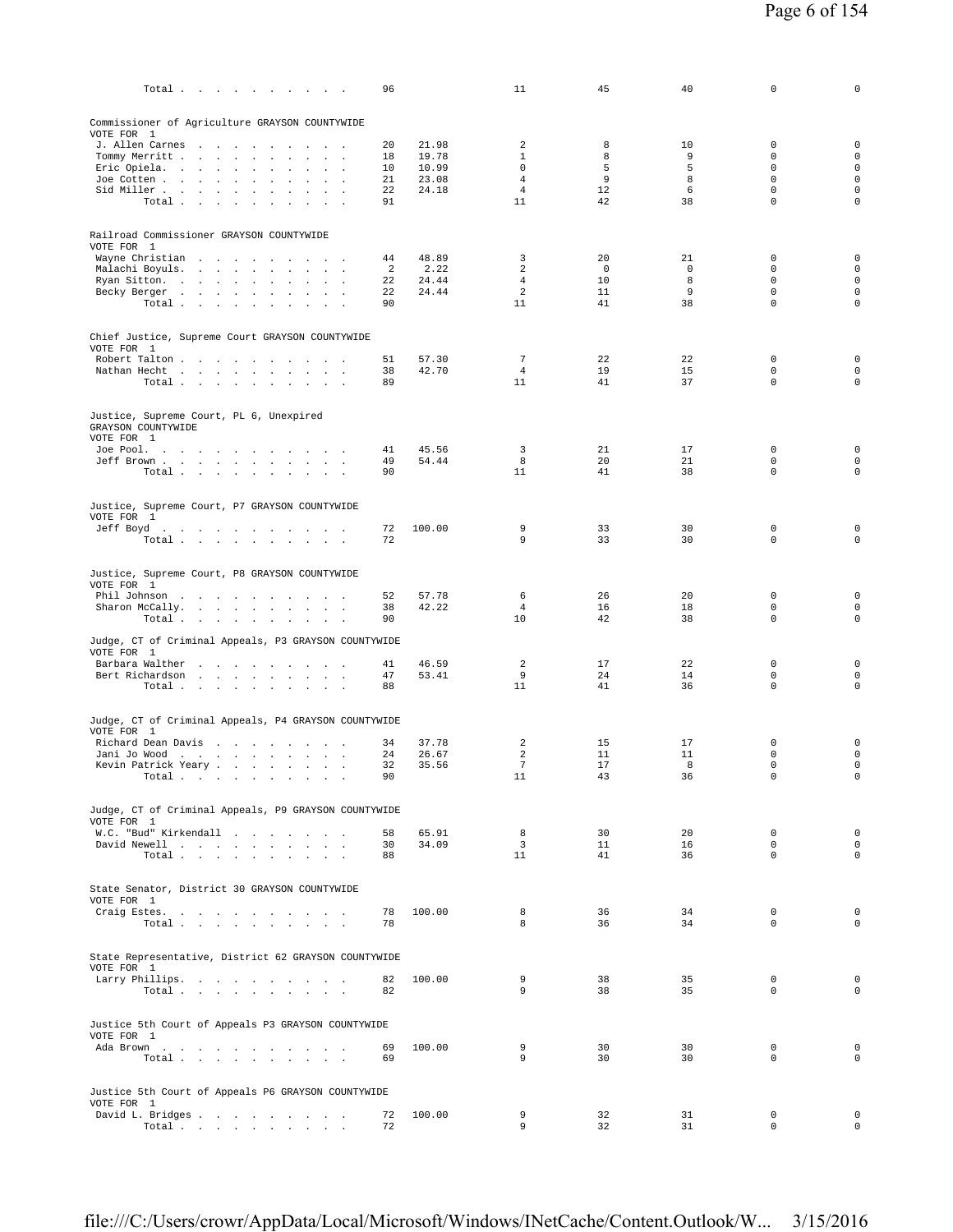| Justice, 5th CT of AP DIST, P8 GRAYSON COUNTYWIDE<br>VOTE FOR 1                                                                                                                                                                                                                     |              |                |                             |                          |                 |                            |                                            |
|-------------------------------------------------------------------------------------------------------------------------------------------------------------------------------------------------------------------------------------------------------------------------------------|--------------|----------------|-----------------------------|--------------------------|-----------------|----------------------------|--------------------------------------------|
| Bill Whitehill.<br>Total                                                                                                                                                                                                                                                            | 73<br>73     | 100.00         | 9<br>9                      | 34<br>34                 | 30<br>30        | $\mathbf 0$<br>$\mathbf 0$ | 0<br>$\mathbf 0$                           |
|                                                                                                                                                                                                                                                                                     |              |                |                             |                          |                 |                            |                                            |
| District Judge, 397th Judicial District<br>GRAYSON COUNTYWIDE<br>VOTE FOR 1                                                                                                                                                                                                         |              |                |                             |                          |                 |                            |                                            |
| Brian K. Gary.                                                                                                                                                                                                                                                                      | 77           | 100.00         | 9                           | 36                       | 32              | $\mathbf 0$                | 0                                          |
| Total                                                                                                                                                                                                                                                                               | 77           |                | 9                           | 36                       | 32              | $\mathbf 0$                | $\mathsf{O}\xspace$                        |
| County Judge GRAYSON COUNTYWIDE                                                                                                                                                                                                                                                     |              |                |                             |                          |                 |                            |                                            |
| VOTE FOR 1                                                                                                                                                                                                                                                                          |              |                |                             |                          |                 |                            |                                            |
| Gene Short<br>Bill Magers.<br>$\sim$                                                                                                                                                                                                                                                | 16<br>58     | 14.95<br>54.21 | 2<br>5                      | 8<br>28                  | 6<br>25         | $\mathbf 0$<br>$\mathbf 0$ | 0<br>0                                     |
| Trent Bass<br>$\mathbf{r}$<br>$\overline{a}$                                                                                                                                                                                                                                        | 25           | 23.36          | 3                           | 15                       | 7               | $\mathbf 0$                | $\mathsf{O}\xspace$                        |
| Jim Maddock.                                                                                                                                                                                                                                                                        | 8            | 7.48           | $\mathbf{1}$                | 2                        | 5               | $\mathbf 0$<br>$\mathbf 0$ | $\mathsf{O}\xspace$                        |
| Total<br>$\ddot{\phantom{a}}$<br>$\mathcal{L}_{\mathcal{A}}$<br>$\Delta$                                                                                                                                                                                                            | 107          |                | 11                          | 53                       | 43              |                            | 0                                          |
| Judge, County Court at Law GRAYSON COUNTYWIDE                                                                                                                                                                                                                                       |              |                |                             |                          |                 |                            |                                            |
| VOTE FOR 1<br>James Corley "Corky" Henderson                                                                                                                                                                                                                                        | 75           | 100.00         | 9                           | 35                       | 31              | 0                          | 0                                          |
| Total                                                                                                                                                                                                                                                                               | 75           |                | 9                           | 35                       | 31              | $\Omega$                   | $\mathbf 0$                                |
|                                                                                                                                                                                                                                                                                     |              |                |                             |                          |                 |                            |                                            |
| Judge, County Court at Law No. 2 GRAYSON COUNTYWIDE<br>VOTE FOR 1                                                                                                                                                                                                                   |              |                |                             |                          |                 |                            |                                            |
| Carol M. Siebman                                                                                                                                                                                                                                                                    | 76           | 100.00         | 8                           | 35                       | 33              | $\mathbf 0$                | 0                                          |
| Total<br><b>Contract Contract</b><br>$\sim$<br>$\sim$ $\sim$                                                                                                                                                                                                                        | 76           |                | 8                           | 35                       | 33              | $\mathbf 0$                | $\mathbf 0$                                |
| District Clerk GRAYSON COUNTYWIDE                                                                                                                                                                                                                                                   |              |                |                             |                          |                 |                            |                                            |
| VOTE FOR 1                                                                                                                                                                                                                                                                          |              |                |                             |                          |                 |                            |                                            |
| Kelly Ashmore<br><b>Contract Contract Contract</b><br>Total<br>$\ddot{\phantom{1}}$<br>$\mathbf{a}$ and $\mathbf{a}$ and $\mathbf{a}$                                                                                                                                               | 75<br>75     | 100.00         | 8<br>8                      | 35<br>35                 | 32<br>32        | $\mathbf 0$<br>$\mathbf 0$ | 0<br>$\mathbf 0$                           |
|                                                                                                                                                                                                                                                                                     |              |                |                             |                          |                 |                            |                                            |
| County Clerk GRAYSON COUNTYWIDE                                                                                                                                                                                                                                                     |              |                |                             |                          |                 |                            |                                            |
| VOTE FOR 1                                                                                                                                                                                                                                                                          |              |                |                             |                          |                 |                            |                                            |
| Wilma Bush<br>Total                                                                                                                                                                                                                                                                 | 74<br>74     | 100.00         | 8<br>8                      | 35<br>35                 | 31<br>31        | $\mathbf 0$<br>$\mathbf 0$ | 0<br>$\mathbf 0$                           |
| $\sim$<br>$\mathcal{A}^{\mathcal{A}}$ and $\mathcal{A}^{\mathcal{A}}$ and $\mathcal{A}^{\mathcal{A}}$                                                                                                                                                                               |              |                |                             |                          |                 |                            |                                            |
| County Treasurer GRAYSON COUNTYWIDE                                                                                                                                                                                                                                                 |              |                |                             |                          |                 |                            |                                            |
| VOTE FOR 1                                                                                                                                                                                                                                                                          |              |                |                             |                          |                 |                            |                                            |
| Starr Stanley                                                                                                                                                                                                                                                                       | 40           | 44.44          | 6                           | 16                       | 18              | $\mathbf 0$                | 0                                          |
| Gayla Hawkins<br>$\sim$<br>$\sim$ $\sim$<br>Total<br>in the contract of the contract of the contract of the contract of the contract of the contract of the contract of the contract of the contract of the contract of the contract of the contract of the contract of the contrac | 50<br>90     | 55.56          | $\overline{4}$<br>10        | 24<br>40                 | 22<br>40        | $\mathbf 0$<br>$\mathbf 0$ | 0<br>0                                     |
|                                                                                                                                                                                                                                                                                     |              |                |                             |                          |                 |                            |                                            |
| County Chairman GRAYSON COUNTYWIDE                                                                                                                                                                                                                                                  |              |                |                             |                          |                 |                            |                                            |
| VOTE FOR 1                                                                                                                                                                                                                                                                          |              |                |                             |                          |                 |                            |                                            |
| Reggie Smith<br><b>Contract Contract</b><br>Total $\cdots$ $\cdots$ $\cdots$<br>$\sim$ $\sim$<br>$\sim$                                                                                                                                                                             | 73<br>73     | 100.00         | 8<br>8                      | 34<br>34                 | 31<br>31        | $\mathbf 0$<br>$\mathbf 0$ | 0<br>$\mathbf 0$                           |
|                                                                                                                                                                                                                                                                                     |              |                |                             |                          |                 |                            |                                            |
| ********** (DEMOCRATIC PARTY) **********                                                                                                                                                                                                                                            |              |                |                             |                          |                 |                            |                                            |
| US Senator GRAYSON COUNTYWIDE                                                                                                                                                                                                                                                       |              |                |                             |                          |                 |                            |                                            |
| VOTE FOR 1<br>Harry Kim                                                                                                                                                                                                                                                             | 4            | 9.09           | $\mathbf 0$                 | 4                        | 0               | $\mathbf 0$                | $\mathbf 0$                                |
| $\mathcal{A}$ and $\mathcal{A}$ is the set of the set of the set of the set of $\mathcal{A}$<br>Maxey Marie Scherr<br>$\ddot{\phantom{a}}$                                                                                                                                          | 12           | 27.27          | $\mathbf 0$                 | 6                        | 6               | $\mathbf 0$                | 0                                          |
| Michael "Fjet" Fjetland.<br>David M. Alameel                                                                                                                                                                                                                                        | 2<br>11      | 4.55<br>25.00  | $\mathsf 0$<br>$\mathbf{1}$ | $\mathsf{O}\xspace$<br>5 | $\sqrt{2}$<br>5 | $\mathbf 0$<br>$\mathsf 0$ | $\mathsf{O}\xspace$<br>$\mathsf{O}\xspace$ |
| $\sim$<br>$\ddot{\phantom{a}}$<br>$\sim$<br>Kesha Rogers                                                                                                                                                                                                                            | 15           | 34.09          | $\mathbb O$                 | 11                       | $\overline{4}$  | $\mathbf 0$                | $\mathsf{O}\xspace$                        |
| Total                                                                                                                                                                                                                                                                               | 44           |                | $\mathbf{1}$                | 26                       | 17              | $\mathbf 0$                | $\mathbf 0$                                |
|                                                                                                                                                                                                                                                                                     |              |                |                             |                          |                 |                            |                                            |
| Governor GRAYSON COUNTYWIDE                                                                                                                                                                                                                                                         |              |                |                             |                          |                 |                            |                                            |
| VOTE FOR 1<br>Wendy R. Davis.                                                                                                                                                                                                                                                       | 44           | 97.78          | 1                           | 28                       | 15              | $\mathbf 0$                | $\mathbf 0$                                |
| Reynaldo "Ray" Madrigal.<br>$\mathbf{r}$                                                                                                                                                                                                                                            | $\mathbf{1}$ | 2.22           | $\Omega$                    | $\circ$                  | $\mathbf{1}$    | $\mathbf 0$                | $\circ$                                    |
| Total                                                                                                                                                                                                                                                                               | 45           |                | $\mathbf{1}$                | 28                       | 16              | $\mathbf 0$                | $\mathsf{O}\xspace$                        |
|                                                                                                                                                                                                                                                                                     |              |                |                             |                          |                 |                            |                                            |
| Lieutenant Governor GRAYSON COUNTYWIDE<br>VOTE FOR 1                                                                                                                                                                                                                                |              |                |                             |                          |                 |                            |                                            |
| Leticia Van de Putte.                                                                                                                                                                                                                                                               | 37           | 100.00         | $\mathbf{1}$                | 23                       | 13              | $\mathbf{0}$               | $\mathbf 0$                                |
| Total $\cdots$ $\cdots$ $\cdots$<br><b>All Angeles</b>                                                                                                                                                                                                                              | 37           |                | $\mathbf{1}$                | 23                       | 13              | $\mathbf 0$                | $\circ$                                    |
|                                                                                                                                                                                                                                                                                     |              |                |                             |                          |                 |                            |                                            |
| Attorney General GRAYSON COUNTYWIDE<br>VOTE FOR 1                                                                                                                                                                                                                                   |              |                |                             |                          |                 |                            |                                            |
| Sam Houston.                                                                                                                                                                                                                                                                        | 39           | 100.00         | $\mathbf{1}$                | 23                       | 15              | $\mathbf 0$                | $\mathbf 0$                                |
| Total $\cdots$ $\cdots$ $\cdots$<br>$\mathcal{L}^{\text{max}}(\mathcal{L}^{\text{max}})$ .                                                                                                                                                                                          | 39           |                | $\mathbf{1}$                | 23                       | 15              | $\mathbf 0$                | $\mathbf 0$                                |
|                                                                                                                                                                                                                                                                                     |              |                |                             |                          |                 |                            |                                            |
| Comptroller of Public Accounts GRAYSON COUNTYWIDE                                                                                                                                                                                                                                   |              |                |                             |                          |                 |                            |                                            |
| VOTE FOR 1<br>Mike Collier<br><b>Contract Contract</b><br>$\cdot$                                                                                                                                                                                                                   | 38           | 100.00         | $\mathbf{1}$                | 24                       | 13              | $\mathbf 0$                | $\mathbf 0$                                |
| Total<br>$\cdot$<br>$\sim$                                                                                                                                                                                                                                                          | 38           |                | $\mathbf{1}$                | 24                       | 13              | $\mathbf 0$                | $\mathbf{0}$                               |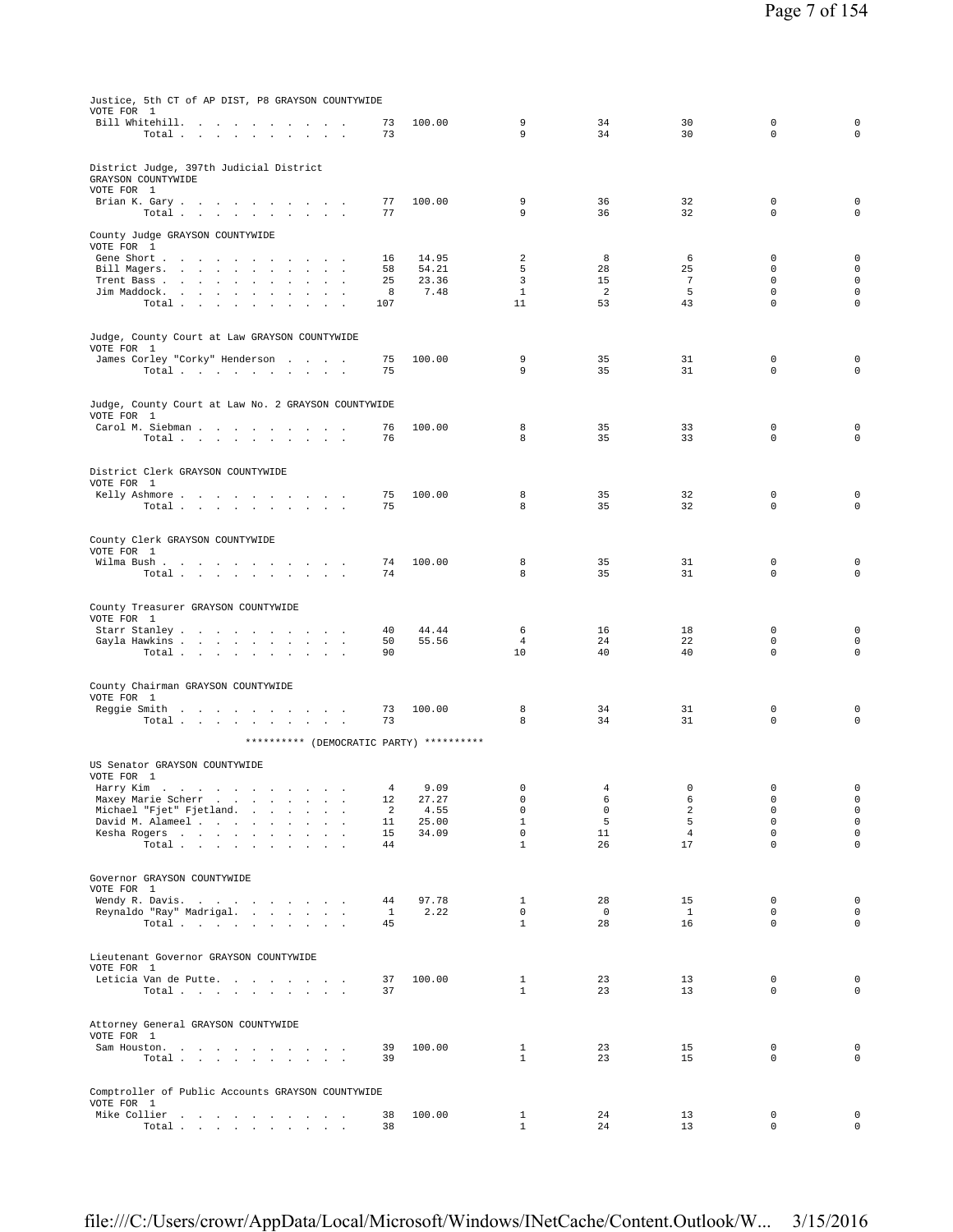| Commissioner of the General Land Office<br>GRAYSON COUNTYWIDE                                                                                                                                                                                |                                   |                |                              |                      |                      |                            |                            |
|----------------------------------------------------------------------------------------------------------------------------------------------------------------------------------------------------------------------------------------------|-----------------------------------|----------------|------------------------------|----------------------|----------------------|----------------------------|----------------------------|
| VOTE FOR 1<br>John Cook                                                                                                                                                                                                                      | 37                                | 100.00         | 1                            | 22                   | 14                   | 0                          | $\mathbf 0$                |
| Total                                                                                                                                                                                                                                        | 37                                |                | $\mathbf{1}$                 | 22                   | 14                   | $\mathbf 0$                | $\mathbf 0$                |
| Commissioner of Agriculture GRAYSON COUNTYWIDE                                                                                                                                                                                               |                                   |                |                              |                      |                      |                            |                            |
| VOTE FOR 1<br>Hugh Asa Fitzsimons III.                                                                                                                                                                                                       | 10                                | 27.03          | 0                            | $\overline{7}$       | 3                    | 0                          | $\mathbf 0$                |
| Richard "Kinky" Friedman<br>Jim Hogan                                                                                                                                                                                                        | 15<br>12                          | 40.54<br>32.43 | $\mathbf{1}$<br>$^{\circ}$   | $7\phantom{.0}$<br>9 | $7\phantom{.0}$<br>3 | $\mathbf 0$<br>$\mathbf 0$ | $\mathbf 0$<br>$\mathbf 0$ |
| Total                                                                                                                                                                                                                                        | 37                                |                | $\mathbf{1}$                 | 23                   | 13                   | $\mathbf 0$                | $\mathbf 0$                |
| Railroad Commissioner GRAYSON COUNTYWIDE                                                                                                                                                                                                     |                                   |                |                              |                      |                      |                            |                            |
| VOTE FOR 1<br>Steve Brown.<br>the contract of the contract of the contract of                                                                                                                                                                | 28                                | 71.79          | $\mathbf{1}$                 | 17                   | 10                   | $\mathbf 0$                | $\mathbf 0$                |
| Dale Henry                                                                                                                                                                                                                                   | 11                                | 28.21          | $\mathbf 0$                  | 8                    | 3                    | $\mathbf 0$                | 0                          |
| Total                                                                                                                                                                                                                                        | 39                                |                | $\mathbf{1}$                 | 25                   | 13                   | 0                          | $\mathbf 0$                |
| Chief Justice, Supreme Court GRAYSON COUNTYWIDE<br>VOTE FOR 1                                                                                                                                                                                |                                   |                |                              |                      |                      |                            |                            |
| William Moody.<br>Total                                                                                                                                                                                                                      | 37<br>37                          | 100.00         | $\mathbf{1}$<br>$\mathbf{1}$ | 22<br>22             | 14<br>14             | 0<br>$\mathbf 0$           | $\mathbf 0$<br>0           |
|                                                                                                                                                                                                                                              |                                   |                |                              |                      |                      |                            |                            |
| Justice, Supreme Court, PL 6, Unexpired<br>GRAYSON COUNTYWIDE                                                                                                                                                                                |                                   |                |                              |                      |                      |                            |                            |
| VOTE FOR 1                                                                                                                                                                                                                                   | 39                                | 100.00         | $\mathbf{1}$                 | 24                   | 14                   | $\mathbf 0$                | $\mathbf 0$                |
| Lawrence Edward Meyers<br>Total                                                                                                                                                                                                              | 39                                |                | $\mathbf{1}$                 | 24                   | 14                   | $\mathbf 0$                | $\mathbf 0$                |
|                                                                                                                                                                                                                                              |                                   |                |                              |                      |                      |                            |                            |
| Justice, Supreme Court, P7 GRAYSON COUNTYWIDE<br>VOTE FOR 1                                                                                                                                                                                  |                                   |                |                              |                      |                      |                            |                            |
| Gina Benavides.<br>Total                                                                                                                                                                                                                     | 39<br>39                          | 100.00         | 1<br>$\mathbf{1}$            | 24<br>24             | 14<br>14             | $\mathbf 0$<br>$\mathbf 0$ | $\mathbf 0$<br>0           |
|                                                                                                                                                                                                                                              |                                   |                |                              |                      |                      |                            |                            |
| Judge, CT of Criminal Appeals, P3 GRAYSON COUNTYWIDE<br>VOTE FOR 1                                                                                                                                                                           |                                   |                |                              |                      |                      |                            |                            |
| John Granberg<br>Total                                                                                                                                                                                                                       | 37<br>37                          | 100.00         | $\mathbf{1}$<br>$\mathbf{1}$ | 23<br>23             | 13<br>13             | 0<br>$\mathbf 0$           | $\mathbf 0$<br>$\mathbf 0$ |
|                                                                                                                                                                                                                                              |                                   |                |                              |                      |                      |                            |                            |
| County Chairman GRAYSON COUNTYWIDE                                                                                                                                                                                                           |                                   |                |                              |                      |                      |                            |                            |
| VOTE FOR 1<br>Lander Bethel                                                                                                                                                                                                                  | 38                                | 100.00         | $\mathbf{1}$                 | 23                   | 14                   | $\mathbf 0$                | 0                          |
| Total                                                                                                                                                                                                                                        | 38                                |                | $\mathbf{1}$                 | 23                   | 14                   | $\mathbf 0$                | $\mathbf 0$                |
| ********** (REPUBLICAN PARTY) **********                                                                                                                                                                                                     |                                   |                |                              |                      |                      |                            |                            |
| RELIGIOUS FREEDOM GRAYSON COUNTYWIDE<br>VOTE FOR 1                                                                                                                                                                                           |                                   |                |                              |                      |                      |                            |                            |
| YES and a contract the contract of the set of the set of the set of the set of the set of the set of the set of the set of the set of the set of the set of the set of the set of the set of the set of the set of the set of<br>NO.         | 97<br>7                           | 93.27<br>6.73  | 10<br>$^{\circ}$             | 47<br>4              | 40<br>3              | 0<br>0                     | 0<br>$\mathbf 0$           |
| Total.<br>$\sim 10^{-1}$ $\sim$                                                                                                                                                                                                              | 104                               |                | 10                           | 51                   | 43                   | $\mathsf 0$                | $\mathbf 0$                |
|                                                                                                                                                                                                                                              |                                   |                |                              |                      |                      |                            |                            |
| SECOND AMENDMENT GRAYSON COUNTYWIDE<br>VOTE FOR 1                                                                                                                                                                                            |                                   |                |                              |                      |                      |                            |                            |
| YES<br>NO.<br>the contract of the contract of the contract of the con-                                                                                                                                                                       | 81<br>22                          | 78.64<br>21.36 | 9<br>$\mathbf{1}$            | 41<br>10             | 31<br>11             | 0<br>0                     | 0<br>$\mathbf 0$           |
| Total                                                                                                                                                                                                                                        | 103                               |                | 10                           | 51                   | 42                   | $\Omega$                   | $\mathbf 0$                |
| FRANCHISE TAX GRAYSON COUNTYWIDE                                                                                                                                                                                                             |                                   |                |                              |                      |                      |                            |                            |
| VOTE FOR 1<br>YES                                                                                                                                                                                                                            | 84                                | 84.85          | 9                            | 42                   | 33                   | $\mathsf 0$                | $\mathbf 0$                |
| NO.                                                                                                                                                                                                                                          | 15                                | 15.15          | $\mathbf{1}$                 | $7\overline{ }$      | $7\phantom{.0}$      | 0                          | $\mathbf 0$                |
| Total                                                                                                                                                                                                                                        | 99                                |                | 10                           | 49                   | 40                   | $\Omega$                   | $\mathbf 0$                |
| WELFARE REFORM GRAYSON COUNTYWIDE                                                                                                                                                                                                            |                                   |                |                              |                      |                      |                            |                            |
| VOTE FOR 1<br>YES a contract of the contract of the contract of the set of the set of the set of the set of the set of the set of the set of the set of the set of the set of the set of the set of the set of the set of the set of the set | 92                                | 88.46          | 10                           | 46                   | 36                   | $\mathbf 0$                | $\mathbf 0$                |
| NO.<br>Total                                                                                                                                                                                                                                 | 12<br>104                         | 11.54          | $\overline{0}$<br>10         | 6<br>52              | 6<br>42              | $\Omega$<br>0              | $\mathbf 0$<br>$\mathbf 0$ |
|                                                                                                                                                                                                                                              |                                   |                |                              |                      |                      |                            |                            |
| NO LAWMAKERS EXCEPTIONS GRAYSON COUNTYWIDE                                                                                                                                                                                                   |                                   |                |                              |                      |                      |                            |                            |
| VOTE FOR 1<br>YES a contract of the contract of the contract of the set of the set of the set of the set of the set of the set of the set of the set of the set of the set of the set of the set of the set of the set of the set of the set | 103                               | 98.10          | 10                           | 50                   | 43                   | 0                          | $\mathbf 0$                |
| NO.<br>Total                                                                                                                                                                                                                                 | $\overline{\phantom{0}}^2$<br>105 | 1.90           | $\overline{0}$<br>10         | $\overline{a}$<br>52 | $\circ$<br>43        | 0<br>0                     | $\mathbf 0$<br>$\mathbf 0$ |
|                                                                                                                                                                                                                                              |                                   |                |                              |                      |                      |                            |                            |
| OBAMACARE GRAYSON COUNTYWIDE<br>VOTE FOR 1                                                                                                                                                                                                   |                                   |                |                              |                      |                      |                            |                            |
| YES and a contract the contract of the set of the set of the set of the set of the set of the set of the set of the set of the set of the set of the set of the set of the set of the set of the set of the set of the set of<br>NO.         | 84<br>21                          | 80.00<br>20.00 | 8<br>2                       | 41<br>11             | 35<br>8              | $\mathbf 0$<br>0           | $\mathbf 0$<br>$\mathbf 0$ |
| Total                                                                                                                                                                                                                                        | 105                               |                | 10                           | 52                   | 43                   | $\mathbf 0$                | $\mathbf 0$                |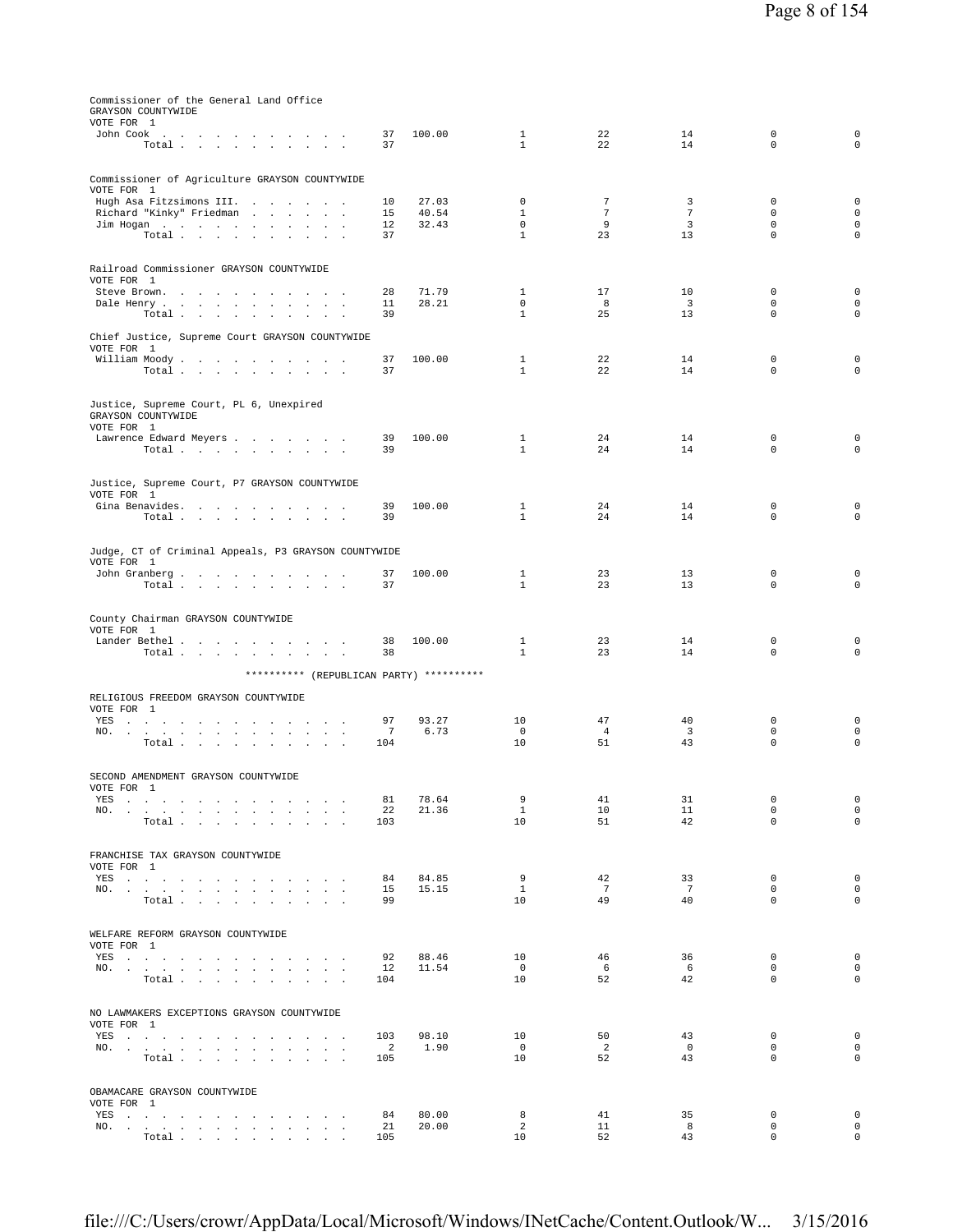\*\*\*\*\*\*\*\*\*\* (DEMOCRATIC PARTY) \*\*\*\*\*\*\*\*\*\*

| ON IMMIGRATION REFORM GRAYSON COUNTYWIDE<br>VOTE FOR 1                                                                                                                                                                                                                                          |                                                         |                                     |                                                            |                             |                              |                                          |                                                |                            |                             |                            |                            |
|-------------------------------------------------------------------------------------------------------------------------------------------------------------------------------------------------------------------------------------------------------------------------------------------------|---------------------------------------------------------|-------------------------------------|------------------------------------------------------------|-----------------------------|------------------------------|------------------------------------------|------------------------------------------------|----------------------------|-----------------------------|----------------------------|----------------------------|
| FOR .<br>the contract of the contract of the contract of                                                                                                                                                                                                                                        |                                                         |                                     |                                                            |                             | 41                           | 95.35                                    | $\mathbf{1}$                                   | 25                         | 15                          | $\mathbf 0$                | $\mathbf 0$                |
| ${\tt AGAINST} \hspace{1.5cm} . \hspace{1.5cm} . \hspace{1.5cm} . \hspace{1.5cm} . \hspace{1.5cm} . \hspace{1.5cm} . \hspace{1.5cm} . \hspace{1.5cm} . \hspace{1.5cm} . \hspace{1.5cm} . \hspace{1.5cm} . \hspace{1.5cm} . \hspace{1.5cm} . \hspace{1.5cm} .$                                   | Total                                                   |                                     | $\sim$<br>$\sim$                                           | $\sim$                      | 2<br>43                      | 4.65                                     | $\mathbf 0$<br>$\mathbf{1}$                    | $\mathbf{1}$<br>26         | $\mathbf{1}$<br>16          | $\mathbf 0$<br>$\mathbf 0$ | $\mathbf 0$<br>$\mathbf 0$ |
|                                                                                                                                                                                                                                                                                                 |                                                         |                                     |                                                            |                             |                              |                                          |                                                |                            |                             |                            |                            |
| A LIVING WAGE FOR ALL TEXANS GRAYSON COUNTYWIDE                                                                                                                                                                                                                                                 |                                                         |                                     |                                                            |                             |                              |                                          |                                                |                            |                             |                            |                            |
| VOTE FOR 1                                                                                                                                                                                                                                                                                      |                                                         |                                     |                                                            |                             |                              | 97.78                                    | $\mathbf 0$                                    | 27                         | 17                          | $\mathbf 0$                | $\mathbf 0$                |
| $\texttt{FOR} \quad . \qquad . \qquad . \qquad . \qquad . \qquad . \qquad . \qquad . \qquad . \qquad .$<br>${\tt AGAINST} \quad . \qquad . \qquad . \qquad . \qquad . \qquad . \qquad . \qquad .$                                                                                               |                                                         |                                     | <b>Carl Corporation</b><br>$\cdot$<br>$\ddot{\phantom{a}}$ | $\sim$<br>$\cdot$<br>$\sim$ | 44<br>$\mathbf{1}$           | 2.22                                     | 1                                              | 0                          | $^{\circ}$                  | 0                          | 0                          |
|                                                                                                                                                                                                                                                                                                 | Total                                                   |                                     |                                                            |                             | 45                           |                                          | $\mathbf{1}$                                   | 27                         | 17                          | $\mathbf 0$                | $\mathbf 0$                |
|                                                                                                                                                                                                                                                                                                 |                                                         |                                     |                                                            |                             |                              |                                          |                                                |                            |                             |                            |                            |
| MEDICAID EXPANSION GRAYSON COUNTYWIDE<br>VOTE FOR 1                                                                                                                                                                                                                                             |                                                         |                                     |                                                            |                             |                              |                                          |                                                |                            |                             |                            |                            |
| $\texttt{FOR} \quad . \qquad . \qquad . \qquad . \qquad . \qquad . \qquad .$                                                                                                                                                                                                                    |                                                         |                                     |                                                            |                             | 42                           | 97.67                                    | 1                                              | 24                         | 17                          | 0                          | 0                          |
| ${\tt AGAINST} \quad . \qquad . \qquad . \qquad . \qquad . \qquad . \qquad .$                                                                                                                                                                                                                   | Total                                                   |                                     |                                                            |                             | $\mathbf{1}$<br>43           | 2.33                                     | $\mathbf 0$<br>$\mathbf{1}$                    | $\mathbf{1}$<br>25         | 0<br>17                     | 0<br>$\mathbf 0$           | $\mathbf 0$<br>$\mathbf 0$ |
|                                                                                                                                                                                                                                                                                                 |                                                         | $\sim$                              |                                                            |                             |                              |                                          |                                                |                            |                             |                            |                            |
| ON NON-DISCRIMINATION LEGISLATION GRAYSON COUNTYWIDE<br>VOTE FOR 1                                                                                                                                                                                                                              |                                                         |                                     |                                                            |                             |                              |                                          |                                                |                            |                             |                            |                            |
|                                                                                                                                                                                                                                                                                                 |                                                         |                                     |                                                            |                             | 44                           | 100.00                                   | 1                                              | 26                         | 17                          | $\mathbf 0$                | $\mathbf 0$                |
| ${\tt AGAINST} \hspace{0.2cm} . \hspace{0.2cm} . \hspace{0.2cm} . \hspace{0.2cm} . \hspace{0.2cm} . \hspace{0.2cm} . \hspace{0.2cm} . \hspace{0.2cm} . \hspace{0.2cm} . \hspace{0.2cm} . \hspace{0.2cm} . \hspace{0.2cm} . \hspace{0.2cm} . \hspace{0.2cm} . \hspace{0.2cm} . \hspace{0.2cm} .$ |                                                         |                                     |                                                            |                             | 0                            |                                          | 0<br>$\mathbf{1}$                              | $\circ$                    | 0                           | 0<br>$\mathbf 0$           | $\mathbf 0$<br>$\mathbf 0$ |
|                                                                                                                                                                                                                                                                                                 | Total $\cdots$ $\cdots$ $\cdots$ $\cdots$               |                                     |                                                            |                             | 44                           |                                          |                                                | 26                         | 17                          |                            |                            |
| PREC REPORT-GROUP DETAIL                                                                                                                                                                                                                                                                        |                                                         |                                     |                                                            |                             |                              | MARCH 4, 2014                            | 2014 PRIMARY ELECTION<br>GRAYSON COUNTY, TEXAS |                            |                             | OFFICIAL                   |                            |
| RUN DATE:03/11/14 03:52 PM                                                                                                                                                                                                                                                                      |                                                         |                                     |                                                            |                             |                              | <b>STATISTICS</b>                        |                                                |                            |                             |                            |                            |
| 0003 PRECINCT 103                                                                                                                                                                                                                                                                               |                                                         |                                     |                                                            |                             | TOTAL VOTES                  | ⊱                                        | EV MAIL                                        | EV IVO                     | ED IVO                      | PROV/EV                    | PROV/ED                    |
| REGISTERED VOTERS - TOTAL                                                                                                                                                                                                                                                                       |                                                         |                                     |                                                            |                             | 516                          |                                          |                                                |                            |                             |                            |                            |
| BALLOTS CAST - TOTAL.                                                                                                                                                                                                                                                                           |                                                         |                                     |                                                            |                             | 107                          |                                          | 9                                              | 47                         | 51                          | $\mathsf 0$                | $\mathbf 0$                |
| BALLOTS CAST - REPUBLICAN PARTY                                                                                                                                                                                                                                                                 |                                                         |                                     |                                                            |                             | 106                          | 99.07                                    | 9                                              | 46                         | 51                          | $\mathbf 0$                | $\mathbf 0$                |
| BALLOTS CAST - DEMOCRATIC PARTY<br>VOTER TURNOUT - TOTAL $\qquad \qquad$                                                                                                                                                                                                                        |                                                         |                                     |                                                            |                             | 1                            | .93<br>20.74                             | $\mathbf 0$                                    | $\mathbf{1}$               | $\mathbf 0$                 | $\mathbf 0$                | $\mathbf 0$                |
|                                                                                                                                                                                                                                                                                                 |                                                         |                                     |                                                            |                             |                              | ********** (REPUBLICAN PARTY) ********** |                                                |                            |                             |                            |                            |
|                                                                                                                                                                                                                                                                                                 |                                                         |                                     |                                                            |                             |                              |                                          |                                                |                            |                             |                            |                            |
| US Senator GRAYSON COUNTYWIDE<br>VOTE FOR 1                                                                                                                                                                                                                                                     |                                                         |                                     |                                                            |                             |                              |                                          |                                                |                            |                             |                            |                            |
| Curt Cleaver                                                                                                                                                                                                                                                                                    | the contract of the contract of                         |                                     | <b>Contract Contract Contract</b>                          |                             | $\mathbf{1}$                 | 1.00                                     | $\mathbf 0$                                    | $\mathbf{1}$               | 0                           | $\mathbf 0$                | $\mathbf 0$                |
| John Cornyn<br>Dwayne Stovall.                                                                                                                                                                                                                                                                  | $\sim$                                                  | $\ddot{\phantom{a}}$<br>$\sim$      | $\cdot$                                                    | $\sim$                      | 65<br>8                      | 65.00<br>8.00                            | 4<br>1                                         | 30<br>5                    | 31<br>2                     | 0<br>0                     | 0<br>0                     |
| Linda Vega                                                                                                                                                                                                                                                                                      | $\ddot{\phantom{0}}$                                    | $\cdot$<br>$\sim$                   | $\Box$                                                     |                             | 5                            | 5.00                                     | $\overline{a}$                                 | $\mathbf 0$                | 3                           | $\mathbf 0$                | $\mathbf 0$                |
| Steve Stockman.                                                                                                                                                                                                                                                                                 | and the control of the                                  |                                     |                                                            |                             | 19                           | 19.00                                    | $\mathbf 1$                                    | 8                          | 10                          | $\mathbf 0$                | $\mathbf 0$                |
| Ken Cope.<br>Chris Mapp                                                                                                                                                                                                                                                                         | $\sim$                                                  | $\cdot$                             | $\cdot$                                                    | $\cdot$                     | $\mathbf{1}$<br>$\mathbf{1}$ | 1.00<br>1.00                             | $\mathbf 0$<br>$\mathbf 1$                     | $\mathbf 0$<br>$\mathbf 0$ | $\mathbf{1}$<br>$\mathbf 0$ | $\mathbf 0$<br>0           | $\mathbf 0$<br>0           |
| Reid Reasor.                                                                                                                                                                                                                                                                                    |                                                         |                                     |                                                            |                             | 0                            |                                          | 0                                              | 0                          | $\mathbf 0$                 | 0                          | $\mathbf 0$                |
|                                                                                                                                                                                                                                                                                                 | Total                                                   |                                     | $\sim$<br>$\sim$                                           | $\sim$                      | 100                          |                                          | 9                                              | 44                         | 47                          | $\mathbf 0$                | $\mathbf 0$                |
| US Representative, DIST 4 GRAYSON COUNTYWIDE                                                                                                                                                                                                                                                    |                                                         |                                     |                                                            |                             |                              |                                          |                                                |                            |                             |                            |                            |
| VOTE FOR 1                                                                                                                                                                                                                                                                                      |                                                         |                                     |                                                            |                             |                              |                                          |                                                |                            |                             |                            |                            |
| Ralph M. Hall<br>John Ratcliffe.                                                                                                                                                                                                                                                                | the company of the company of                           |                                     |                                                            | $\sim$ $\sim$               | 51<br>19                     | 48.57<br>18.10                           | 0<br>$\overline{2}$                            | 22<br>7                    | 29<br>10                    | 0<br>0                     | 0<br>0                     |
| Tony Arterburn.                                                                                                                                                                                                                                                                                 | <b>Contract Contract</b>                                | $\overline{\phantom{a}}$<br>$\cdot$ | $\cdot$                                                    | $\cdot$                     | 0                            |                                          | 0                                              | 0                          | $\circ$                     | 0                          | 0                          |
| John Stacy                                                                                                                                                                                                                                                                                      | $\sim$ $\sim$ $\sim$<br><b>Contract Contract Street</b> |                                     |                                                            |                             | 3                            | 2.86                                     | $1\,$                                          | 2                          | $\mathbf 0$                 | $\mathbf 0$                | $\mathbf 0$                |
| Lou Gigliotti                                                                                                                                                                                                                                                                                   |                                                         |                                     | $\sim$<br>$\sim$                                           | $\blacksquare$ .            | 29                           | 27.62                                    | 5                                              | 12                         | 12<br>$\circ$               | 0<br>$\mathbf 0$           | 0<br>$\mathbf 0$           |
| Brent Lawson                                                                                                                                                                                                                                                                                    | Total                                                   |                                     |                                                            |                             | 3<br>105                     | 2.86                                     | $\mathbf{1}$<br>9                              | 2<br>45                    | 51                          | $\mathbf{0}$               | $\mathbf 0$                |
|                                                                                                                                                                                                                                                                                                 |                                                         |                                     |                                                            |                             |                              |                                          |                                                |                            |                             |                            |                            |
| Governor GRAYSON COUNTYWIDE<br>VOTE FOR 1                                                                                                                                                                                                                                                       |                                                         |                                     |                                                            |                             |                              |                                          |                                                |                            |                             |                            |                            |
| Greg Abbott.                                                                                                                                                                                                                                                                                    |                                                         |                                     |                                                            |                             | 96                           | 95.05                                    | 7                                              | 43                         | 46                          | $\mathbf 0$                | $\mathbf 0$                |
| SECEDE Kilgore.                                                                                                                                                                                                                                                                                 |                                                         |                                     |                                                            | <b>Contract Contract</b>    | $\mathbf{1}$                 | .99                                      | $\mathbf 0$                                    | $\circ$                    | $\mathbf{1}$                | 0                          | $\mathbf 0$                |
| Miriam Martinez                                                                                                                                                                                                                                                                                 |                                                         |                                     |                                                            |                             | $\mathbf{1}$                 | .99                                      | $\mathbf 0$                                    | $\mathbf{1}$               | $\circ$                     | 0                          | $\mathbf 0$                |
| Lisa Fritsch                                                                                                                                                                                                                                                                                    | Total                                                   |                                     |                                                            |                             | 3<br>101                     | 2.97                                     | $\overline{a}$<br>9                            | $\circ$<br>44              | $\mathbf{1}$<br>48          | $\mathbf 0$<br>$\Omega$    | $\mathbf 0$<br>$\Omega$    |
|                                                                                                                                                                                                                                                                                                 |                                                         |                                     |                                                            |                             |                              |                                          |                                                |                            |                             |                            |                            |
| Lieutenant Governor GRAYSON COUNTYWIDE<br>VOTE FOR 1                                                                                                                                                                                                                                            |                                                         |                                     |                                                            |                             |                              |                                          |                                                |                            |                             |                            |                            |
| David Dewhurst.                                                                                                                                                                                                                                                                                 |                                                         |                                     |                                                            |                             | 43                           | 41.75                                    | 2                                              | 16                         | 25                          | $\mathbf 0$                | $\mathbf 0$                |
| Jerry Patterson                                                                                                                                                                                                                                                                                 |                                                         |                                     |                                                            |                             | 8<br>14                      | 7.77<br>13.59                            | $\mathbf 0$<br>$\mathbf 0$                     | 5<br>$7\overline{ }$       | 3<br>$7\phantom{.0}$        | 0<br>$\mathbf 0$           | $\mathbf 0$<br>$\mathbf 0$ |
| Todd Staples<br>Dan Patrick.                                                                                                                                                                                                                                                                    |                                                         |                                     |                                                            |                             | 38                           | 36.89                                    | $\overline{7}$                                 | 16                         | 15                          | 0                          | $\mathbf 0$                |
|                                                                                                                                                                                                                                                                                                 | Total                                                   |                                     |                                                            |                             | 103                          |                                          | 9                                              | 44                         | 50                          | 0                          | $\mathbf 0$                |
|                                                                                                                                                                                                                                                                                                 |                                                         |                                     |                                                            |                             |                              |                                          |                                                |                            |                             |                            |                            |
| Attorney General GRAYSON COUNTYWIDE<br>VOTE FOR 1                                                                                                                                                                                                                                               |                                                         |                                     |                                                            |                             |                              |                                          |                                                |                            |                             |                            |                            |
| Dan Branch                                                                                                                                                                                                                                                                                      |                                                         |                                     |                                                            |                             | 32                           | 32.65                                    | $\overline{4}$                                 | 11                         | 17                          | $\mathbf 0$                | $\mathbf 0$                |
| Barry Smitherman                                                                                                                                                                                                                                                                                |                                                         |                                     |                                                            |                             | 29                           | 29.59                                    | $\overline{4}$                                 | 15                         | 10                          | 0                          | $\mathbf 0$                |
| Ken Paxton                                                                                                                                                                                                                                                                                      | Total                                                   |                                     |                                                            | $\sim$                      | 37<br>98                     | 37.76                                    | $\mathbf{1}$<br>9                              | 17<br>43                   | 19<br>46                    | 0<br>$\mathbf 0$           | $\mathbf 0$<br>$\mathbf 0$ |
|                                                                                                                                                                                                                                                                                                 |                                                         |                                     |                                                            |                             |                              |                                          |                                                |                            |                             |                            |                            |

file:///C:/Users/crowr/AppData/Local/Microsoft/Windows/INetCache/Content.Outlook/W... 3/15/2016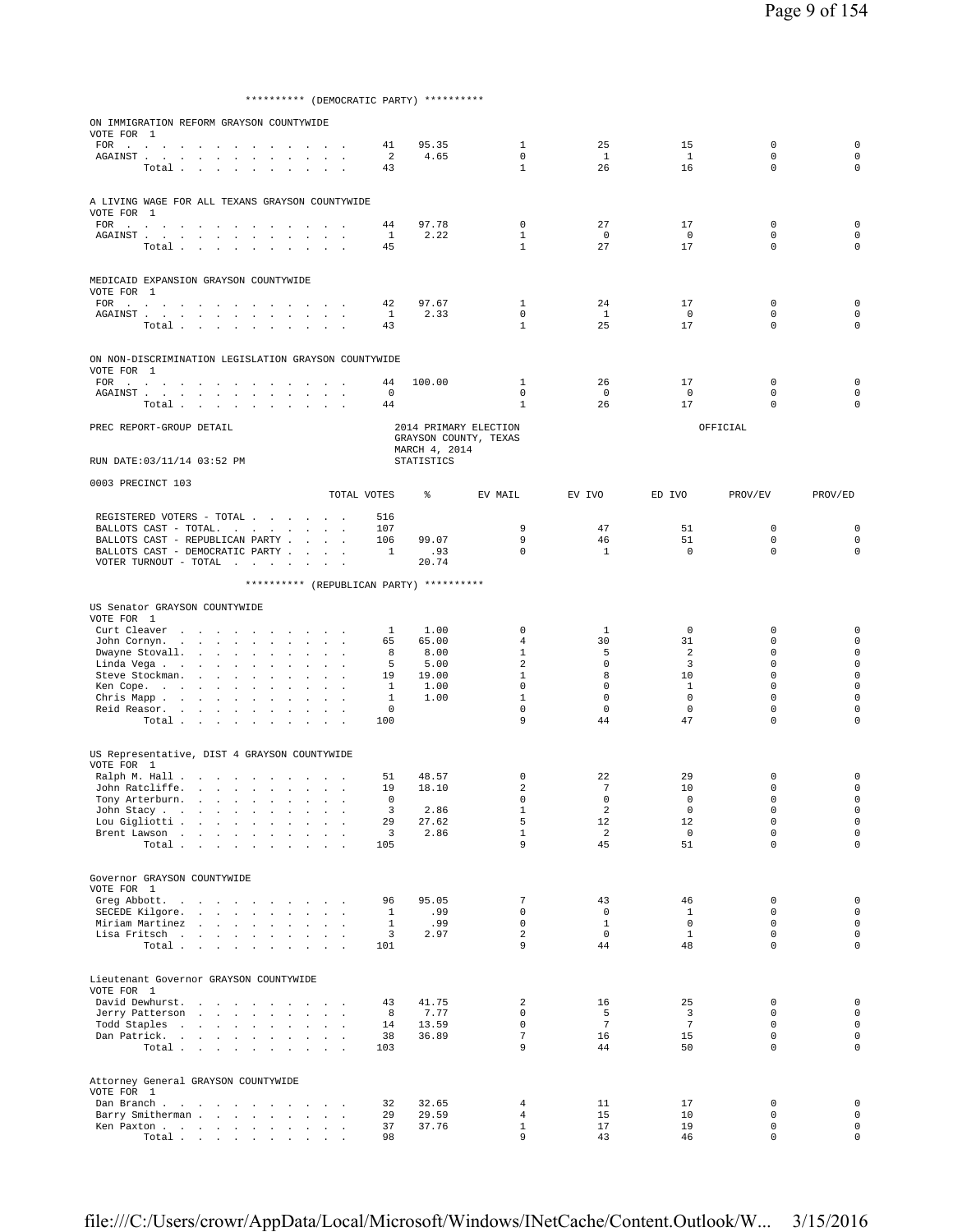| Comptroller of Public Accounts GRAYSON COUNTYWIDE<br>VOTE FOR 1                                                                                                                                          |          |                |                      |                       |                      |                            |                            |
|----------------------------------------------------------------------------------------------------------------------------------------------------------------------------------------------------------|----------|----------------|----------------------|-----------------------|----------------------|----------------------------|----------------------------|
| Raul Torres.<br>the company of the company<br>$\sim$<br>$\sim$ $\sim$ $\sim$                                                                                                                             | 13       | 13.83          | 0                    | 9                     | $\overline{4}$       | 0                          | $\mathsf{O}\xspace$        |
| Harvey Hilderbran.<br>$\cdots$<br><b>Contract</b><br>$\Box$                                                                                                                                              | 24       | 25.53          | $\overline{4}$       | $\overline{7}$        | 13                   | $\Omega$                   | $\mathbf 0$                |
| Debra Medina<br>$\sim$<br>$\sim$<br>$\sim$<br>$\sim$                                                                                                                                                     | 23       | 24.47          | 3                    | 8                     | 12                   | 0                          | $\mathbf 0$                |
| Glenn Hegar.<br><b>Carl Adams</b><br>$\sim$<br>$\mathbf{r}$<br>$\mathbf{r}$<br>$\mathbf{r}$<br>Total<br>$\sim$                                                                                           | 34<br>94 | 36.17          | $\overline{c}$<br>9  | 19<br>43              | 13<br>42             | $\mathbf 0$<br>0           | $\mathbf 0$<br>$\mathbf 0$ |
|                                                                                                                                                                                                          |          |                |                      |                       |                      |                            |                            |
| Commissioner of the General Land Office<br>GRAYSON COUNTYWIDE<br>VOTE FOR 1                                                                                                                              |          |                |                      |                       |                      |                            |                            |
| George P. Bush.                                                                                                                                                                                          | 73       | 73.00          | $7\phantom{.0}$      | 29                    | 37                   | 0                          | 0                          |
| David Watts.<br>$\mathbf{r}$                                                                                                                                                                             | 27       | 27.00          | $\overline{a}$       | 15                    | 10                   | $\mathbf 0$                | $\mathbf 0$                |
| Total $\cdots$ $\cdots$ $\cdots$<br>$\sim$ $\sim$                                                                                                                                                        | 100      |                | 9                    | 44                    | 47                   | 0                          | $\mathbf 0$                |
| Commissioner of Agriculture GRAYSON COUNTYWIDE<br>VOTE FOR 1                                                                                                                                             |          |                |                      |                       |                      |                            |                            |
| J. Allen Carnes<br>the company of the company of<br>$\sim$<br>$\sim$                                                                                                                                     | 17       | 18.28          | 2                    | 7                     | 8                    | 0                          | 0                          |
| Tommy Merritt<br>$\sim$<br>$\ddot{\phantom{a}}$<br>$\Box$<br>$\mathbf{r}$<br>$\cdot$                                                                                                                     | 28       | 30.11          | 2                    | 12                    | 14                   | 0                          | $\mathsf 0$                |
| Eric Opiela.<br>$\blacksquare$<br>$\Box$<br>Joe Cotten<br>$\cdot$                                                                                                                                        | 2<br>18  | 2.15<br>19.35  | $\Omega$<br>3        | <sup>1</sup><br>6     | $\mathbf{1}$<br>9    | $\Omega$<br>$\mathbf 0$    | $\mathbf 0$<br>$\mathbf 0$ |
| Sid Miller<br>$\cdot$<br>$\blacksquare$                                                                                                                                                                  | 28       | 30.11          | $\overline{a}$       | 15                    | 11                   | 0                          | $\mathbf 0$                |
| Total<br>$\sim$ 100 $\sim$                                                                                                                                                                               | 93       |                | 9                    | 41                    | 43                   | 0                          | $\mathbf 0$                |
|                                                                                                                                                                                                          |          |                |                      |                       |                      |                            |                            |
| Railroad Commissioner GRAYSON COUNTYWIDE<br>VOTE FOR 1                                                                                                                                                   |          |                |                      |                       |                      |                            |                            |
| Wayne Christian<br>$\sim 10^{-11}$ and $\sim 10^{-11}$<br>$\sim$<br>$\sim$<br>$\sim$<br>Malachi Boyuls.<br>contract and an<br>$\mathbf{L}$<br>$\mathcal{L}$<br>$\ddot{\phantom{a}}$<br>$\sim$<br>$\cdot$ | 42<br>5  | 46.67<br>5.56  | 3<br>$\mathbf 0$     | 20<br><sup>1</sup>    | 19<br>$\overline{4}$ | 0<br>$\mathbf 0$           | 0<br>$\mathsf 0$           |
| Ryan Sitton.<br>$\sim$<br>$\sim$<br><b>Sales Advised</b>                                                                                                                                                 | 25       | 27.78          | $\overline{4}$       | 11                    | 10                   | 0                          | $\mathbf 0$                |
| Becky Berger<br>$\sim$ $\sim$<br>$\blacksquare$<br>$\overline{a}$                                                                                                                                        | 18       | 20.00          | $\overline{a}$       | 9                     | 7                    | $\mathsf 0$                | $\mathbf 0$                |
| Total                                                                                                                                                                                                    | 90       |                | 9                    | 41                    | 40                   | 0                          | $\mathbf 0$                |
| Chief Justice, Supreme Court GRAYSON COUNTYWIDE<br>VOTE FOR 1                                                                                                                                            |          |                |                      |                       |                      |                            |                            |
| Robert Talton<br><b>Contract Contract</b>                                                                                                                                                                | 51       | 56.67          | 3                    | 25                    | 23                   | 0                          | $\mathbf 0$                |
| Nathan Hecht<br>$\sim$<br>$\ddot{\phantom{a}}$                                                                                                                                                           | 39       | 43.33          | 6                    | 15                    | 18                   | 0                          | $\mathsf 0$                |
| Total                                                                                                                                                                                                    | 90       |                | 9                    | 40                    | 41                   | 0                          | $\mathbf 0$                |
| Justice, Supreme Court, PL 6, Unexpired<br>GRAYSON COUNTYWIDE<br>VOTE FOR 1<br>Joe Pool.<br>the contract of the contract of the con-                                                                     | 39       | 42.86          | 2                    | 20                    | 17                   | $\mathbf 0$                | 0                          |
| Jeff Brown<br>$\sim$ $\sim$<br>Total                                                                                                                                                                     | 52<br>91 | 57.14          | $7\phantom{.0}$<br>9 | 22<br>42              | 23<br>40             | $\mathbf 0$<br>$\mathbf 0$ | $\mathbf 0$<br>$\mathbf 0$ |
| $\sim$ $\sim$                                                                                                                                                                                            |          |                |                      |                       |                      |                            |                            |
| Justice, Supreme Court, P7 GRAYSON COUNTYWIDE<br>VOTE FOR 1                                                                                                                                              |          |                |                      |                       |                      |                            |                            |
| Jeff Boyd.                                                                                                                                                                                               | 77       | 100.00         | 8                    | 32                    | 37                   | 0                          | 0                          |
| Total $\cdots$ $\cdots$ $\cdots$<br>$\sim 10^{-1}$ km $^{-1}$                                                                                                                                            | 77       |                | 8                    | 32                    | 37                   | $\mathbf 0$                | $\mathbf 0$                |
| Justice, Supreme Court, P8 GRAYSON COUNTYWIDE<br>VOTE FOR 1                                                                                                                                              |          |                |                      |                       |                      |                            |                            |
| Phil Johnson<br>Sharon McCally.<br>the contract of the contract of the con-                                                                                                                              | 57<br>33 | 63.33<br>36.67 | 3<br>6               | 28<br>13              | 26<br>14             | $\mathbf 0$<br>0           | 0<br>$\mathsf{O}\xspace$   |
| Total $\cdots$ $\cdots$ $\cdots$                                                                                                                                                                         | 90       |                | 9                    | 41                    | 40                   | $\mathsf 0$                | $\mathbf 0$                |
| Judge, CT of Criminal Appeals, P3 GRAYSON COUNTYWIDE<br>VOTE FOR 1                                                                                                                                       |          |                |                      |                       |                      |                            |                            |
| Barbara Walther<br><b>Contract</b>                                                                                                                                                                       | 34       | 39.53          | 3                    | 13                    | 18                   | 0                          | 0                          |
| Bert Richardson<br>Total $\cdots$ $\cdots$ $\cdots$                                                                                                                                                      | 52<br>86 | 60.47          | 6<br>9               | 25<br>38              | 21<br>39             | $\mathbf 0$<br>$\Omega$    | $\mathbf 0$<br>$\circ$     |
|                                                                                                                                                                                                          |          |                |                      |                       |                      |                            |                            |
| Judge, CT of Criminal Appeals, P4 GRAYSON COUNTYWIDE<br>VOTE FOR 1                                                                                                                                       |          |                |                      |                       |                      |                            |                            |
| Richard Dean Davis                                                                                                                                                                                       | 31       | 36.47          | 2                    | 13                    | 16                   | 0                          | $\mathsf 0$                |
| Jani Jo Wood<br>$\sim$<br>Kevin Patrick Yeary                                                                                                                                                            | 16<br>38 | 18.82<br>44.71 | $\mathbf{1}$<br>6    | $7\phantom{.0}$<br>18 | 8<br>14              | $\mathbf 0$<br>$\mathbf 0$ | $\mathbf 0$<br>$\mathsf 0$ |
| Total.                                                                                                                                                                                                   | 85       |                | 9                    | 38                    | 38                   | $\mathbf 0$                | $\mathbf 0$                |
|                                                                                                                                                                                                          |          |                |                      |                       |                      |                            |                            |
| Judge, CT of Criminal Appeals, P9 GRAYSON COUNTYWIDE<br>VOTE FOR 1                                                                                                                                       |          |                |                      |                       |                      |                            |                            |
| W.C. "Bud" Kirkendall                                                                                                                                                                                    | 38       | 43.18          | $\overline{a}$       | 17                    | 19                   | 0                          | $\mathbf 0$                |
| David Newell<br>Total<br>$\sim$ $\sim$<br>$\cdot$                                                                                                                                                        | 50<br>88 | 56.82          | $7\phantom{.0}$<br>9 | 23<br>40              | 20<br>39             | $\mathbf 0$<br>0           | $\circ$<br>$\mathbf 0$     |
|                                                                                                                                                                                                          |          |                |                      |                       |                      |                            |                            |
| State Senator, District 30 GRAYSON COUNTYWIDE<br>VOTE FOR 1                                                                                                                                              |          |                |                      |                       |                      |                            |                            |
| Craig Estes.<br>Total .                                                                                                                                                                                  | 92<br>92 | 100.00         | 9<br>9               | 37<br>37              | 46<br>46             | $\mathbf 0$<br>$\mathbf 0$ | $\mathsf 0$<br>0           |
| the contract of the contract of the                                                                                                                                                                      |          |                |                      |                       |                      |                            |                            |

State Representative, District 62 GRAYSON COUNTYWIDE VOTE FOR 1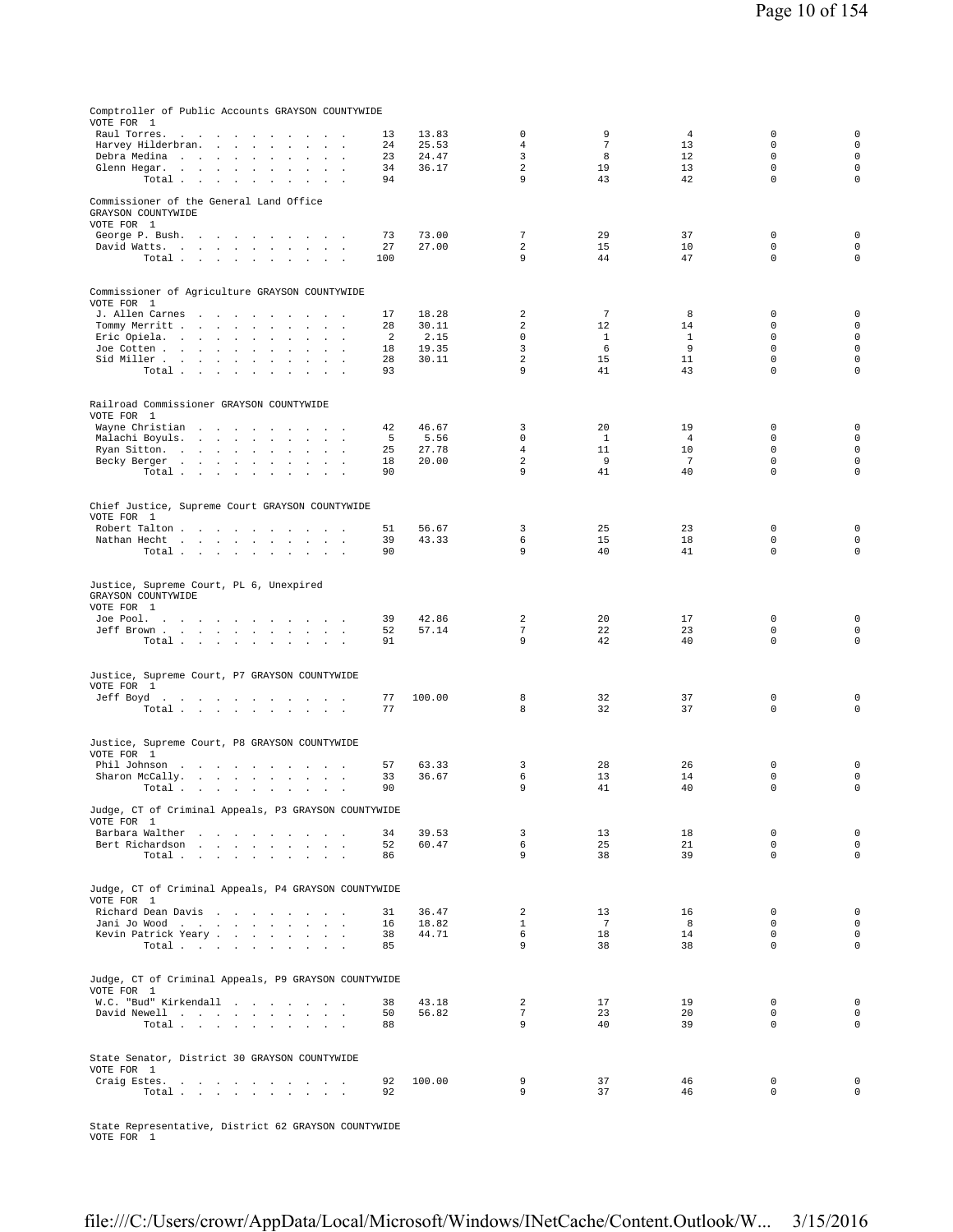| Larry Phillips.<br>Total $\cdots$ $\cdots$ $\cdots$<br>$\sim$<br>$\sim$<br>$\sim$      | 90<br>90          | 100.00         | 9<br>9                     | 37<br>37                    | 44<br>44                   | $\mathbf 0$<br>$\mathbf 0$  | $\mathbf 0$<br>$\mathbf 0$         |
|----------------------------------------------------------------------------------------|-------------------|----------------|----------------------------|-----------------------------|----------------------------|-----------------------------|------------------------------------|
| Justice 5th Court of Appeals P3 GRAYSON COUNTYWIDE<br>VOTE FOR 1<br>Ada Brown          | 85                | 100.00         | 9                          | 36                          | 40                         | $\mathbb O$                 | $\mathsf 0$                        |
| Total $\cdots$ $\cdots$ $\cdots$<br>Justice 5th Court of Appeals P6 GRAYSON COUNTYWIDE | 85                |                | 9                          | 36                          | 40                         | $\mathbf 0$                 | $\mathbf 0$                        |
| VOTE FOR 1<br>David L. Bridges<br>Total $\cdots$ $\cdots$ $\cdots$<br>$\sim$           | 81<br>81          | 100.00         | 9<br>9                     | 35<br>35                    | 37<br>37                   | $\mathbf 0$<br>$\mathbf 0$  | $\mathbf 0$<br>$\mathbf 0$         |
| Justice, 5th CT of AP DIST, P8 GRAYSON COUNTYWIDE<br>VOTE FOR 1                        |                   |                |                            |                             |                            |                             |                                    |
| Bill Whitehill.<br>Total                                                               | 80<br>80          | 100.00         | 9<br>9                     | 34<br>34                    | 37<br>37                   | $\mathbf{0}$<br>$\mathbf 0$ | $\mathsf 0$<br>$\mathbf 0$         |
| District Judge, 397th Judicial District<br>GRAYSON COUNTYWIDE<br>VOTE FOR 1            |                   |                |                            |                             |                            |                             |                                    |
| Brian K. Gary.<br>Total                                                                | 78<br>78          | 100.00         | 9<br>9                     | 32<br>32                    | 37<br>37                   | $\mathbf 0$<br>$\mathbf 0$  | $\mathsf 0$<br>$\mathbf 0$         |
| County Judge GRAYSON COUNTYWIDE<br>VOTE FOR 1<br>Gene Short                            | 12                | 11.54          | 2                          | 6                           | $\overline{4}$             | $\mathbf 0$                 | $\mathbf 0$                        |
| Bill Magers.<br>$\ddot{\phantom{1}}$<br>Trent Bass                                     | 36<br>38          | 34.62<br>36.54 | 5<br>2                     | 10<br>23                    | 21<br>13                   | $\mathbf 0$<br>$\mathbf 0$  | $\mathbf 0$<br>$\mathbf 0$         |
| Jim Maddock.<br>$\sim$                                                                 | 18                | 17.31          | $\mathbf 0$                | - 6                         | 12                         | $\mathbf 0$                 | $\mathsf 0$                        |
| Total                                                                                  | 104               |                | 9                          | 45                          | 50                         | $\mathbf 0$                 | $\circ$                            |
| Judge, County Court at Law GRAYSON COUNTYWIDE<br>VOTE FOR 1                            |                   |                |                            |                             |                            |                             |                                    |
| James Corley "Corky" Henderson<br>Total                                                | 81<br>81          | 100.00         | 9<br>9                     | 36<br>36                    | 36<br>36                   | 0<br>$\mathbf 0$            | 0<br>$\circ$                       |
| Judge, County Court at Law No. 2 GRAYSON COUNTYWIDE<br>VOTE FOR 1                      |                   |                |                            |                             |                            |                             |                                    |
| Carol M. Siebman<br>Total                                                              | 82<br>82          | 100.00         | 8<br>8                     | 36<br>36                    | 38<br>38                   | 0<br>$\mathbf 0$            | $\mathbf 0$<br>$\mathbf 0$         |
| District Clerk GRAYSON COUNTYWIDE                                                      |                   |                |                            |                             |                            |                             |                                    |
| VOTE FOR 1<br>Kelly Ashmore<br>Total<br>$\sim$                                         | 82<br>82          | 100.00         | 9<br>9                     | 35<br>35                    | 38<br>38                   | 0<br>$\mathbf 0$            | $\mathsf 0$<br>$\mathsf 0$         |
| County Clerk GRAYSON COUNTYWIDE<br>VOTE FOR 1                                          |                   |                |                            |                             |                            |                             |                                    |
| Wilma Bush<br>Total $\cdots$ $\cdots$ $\cdots$ $\cdots$                                | 83<br>83          | 100.00         | 9<br>9                     | 36<br>36                    | 38<br>38                   | 0<br>$\mathbf 0$            | 0<br>$\mathbf 0$                   |
| County Treasurer GRAYSON COUNTYWIDE<br>VOTE FOR 1<br>Starr Stanley                     | 35                | 42.17          | 3                          | 18                          | 14                         | 0                           | 0                                  |
| Gayla Hawkins                                                                          | 48                | 57.83          | $\overline{4}$             | 22                          | 22                         | $\mathbf 0$                 | $\mathsf{O}\xspace$                |
| Total<br>County Chairman GRAYSON COUNTYWIDE                                            | 83                |                | 7                          | 40                          | 36                         | $\mathbf 0$                 | $\mathbf 0$                        |
| VOTE FOR 1<br>Reggie Smith                                                             | 82                | 100.00         | 9<br>9                     | 34<br>34                    | 39<br>39                   | $\mathbf 0$<br>$\mathbf 0$  | 0<br>0                             |
| Total $\ldots$ $\ldots$ $\ldots$ $\ldots$                                              | 82                |                |                            |                             |                            |                             |                                    |
| ********** (DEMOCRATIC PARTY) **********<br>US Senator GRAYSON COUNTYWIDE              |                   |                |                            |                             |                            |                             |                                    |
| VOTE FOR 1<br>Harry Kim                                                                | $\mathbf{I}$      | 100.00         | $\mathbf 0$                | 1                           | $\mathbf 0$                | $\mathbf{0}$                | $\mathbf 0$                        |
| Maxey Marie Scherr                                                                     | 0                 |                | 0                          | $\circ$                     | $\mathbf 0$                | $\mathbf 0$                 | $\mathsf{O}\xspace$                |
| Michael "Fjet" Fjetland.<br>$\mathbf{r}$<br>David M. Alameel                           | 0<br>0            |                | $\mathbf 0$<br>$\mathbf 0$ | $\circ$<br>0                | $\mathbf 0$<br>$\mathbf 0$ | $\mathbf 0$<br>$\mathbf 0$  | $\mathbf 0$<br>$\mathsf{O}\xspace$ |
| Kesha Rogers<br>$\sim$                                                                 | 0                 |                | $\mathsf 0$                | 0                           | $\mathbf 0$                | $\mathsf 0$                 | $\mathsf{O}\xspace$                |
| Total $\cdots$ $\cdots$ $\cdots$                                                       | $\mathbf{1}$      |                | $\Omega$                   | $\mathbf{1}$                | $\mathbf 0$                | $\mathbf 0$                 | 0                                  |
| Governor GRAYSON COUNTYWIDE<br>VOTE FOR 1                                              |                   |                |                            |                             |                            |                             |                                    |
| Wendy R. Davis.                                                                        | 1                 | 100.00         | 0                          | $\mathbf{1}$                | 0                          | 0                           | $\mathsf 0$                        |
| Reynaldo "Ray" Madrigal.<br>Total $\cdots$ $\cdots$ $\cdots$                           | 0<br>$\mathbf{1}$ |                | 0<br>$\mathbf 0$           | $\mathbf 0$<br>$\mathbf{1}$ | $\mathbf 0$<br>$\mathbf 0$ | $\mathbf 0$<br>$\mathbf 0$  | $\mathsf 0$<br>0                   |
|                                                                                        |                   |                |                            |                             |                            |                             |                                    |

Lieutenant Governor GRAYSON COUNTYWIDE VOTE FOR 1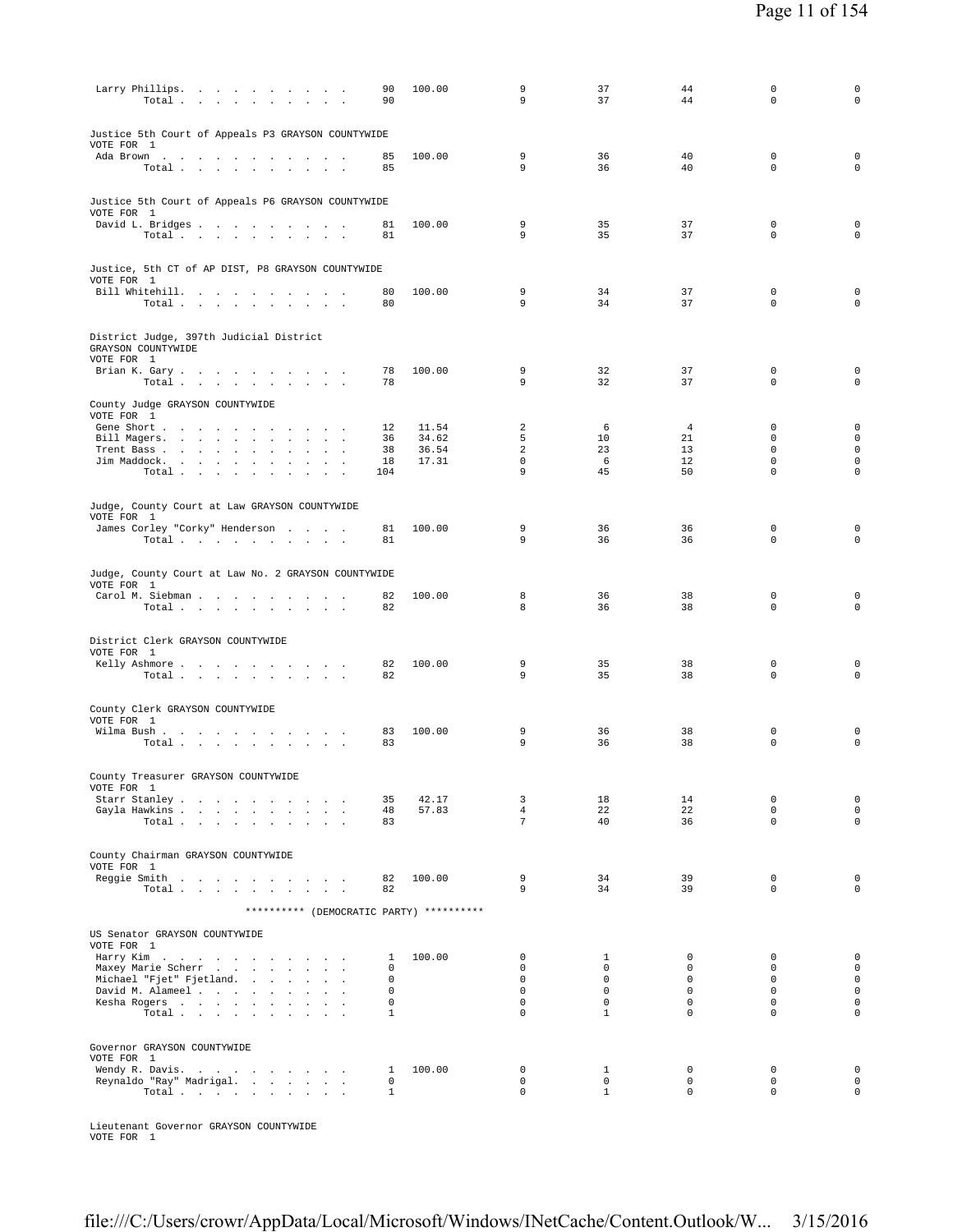| Leticia Van de Putte.<br>Total                                                                                                                                                                                                               | $\mathbf{1}$<br>$\mathbf{1}$ | 100.00         | $\mathbf 0$<br>0                  | $\mathbf{1}$<br>$\mathbf{1}$ | 0<br>$\mathbf 0$           | 0<br>0                      | $\mathbf 0$<br>$\mathbf 0$         |
|----------------------------------------------------------------------------------------------------------------------------------------------------------------------------------------------------------------------------------------------|------------------------------|----------------|-----------------------------------|------------------------------|----------------------------|-----------------------------|------------------------------------|
| Attorney General GRAYSON COUNTYWIDE<br>VOTE FOR 1<br>Sam Houston.                                                                                                                                                                            | 1                            | 100.00         | $\Omega$                          | $\mathbf{1}$                 | $\mathbf 0$                | $\mathbf 0$                 | $\mathsf 0$                        |
| Total $\cdots$ $\cdots$ $\cdots$                                                                                                                                                                                                             | $\mathbf{1}$                 |                | 0                                 | $\mathbf{1}$                 | $\Omega$                   | $\Omega$                    | $\mathbf 0$                        |
| Comptroller of Public Accounts GRAYSON COUNTYWIDE<br>VOTE FOR 1                                                                                                                                                                              |                              |                |                                   |                              |                            |                             |                                    |
| Mike Collier                                                                                                                                                                                                                                 | 1                            | 100.00         | 0                                 | $\mathbf{1}$                 | 0                          | 0                           | $\mathbf 0$                        |
| Total                                                                                                                                                                                                                                        | $\mathbf{1}$                 |                | $\Omega$                          | $\mathbf{1}$                 | $\mathbf 0$                | $\mathbf 0$                 | $\mathbf 0$                        |
| Commissioner of the General Land Office<br>GRAYSON COUNTYWIDE<br>VOTE FOR 1                                                                                                                                                                  |                              |                |                                   |                              |                            |                             |                                    |
| John Cook $\ldots$ $\ldots$ $\ldots$ $\ldots$ $\ldots$                                                                                                                                                                                       | $\mathbf{1}$                 | 100.00         | 0                                 | 1                            | 0                          | $\mathbf 0$                 | $\mathsf 0$                        |
| Total                                                                                                                                                                                                                                        | $\mathbf{1}$                 |                | 0                                 | $\mathbf{1}$                 | $\mathbf 0$                | 0                           | $\mathbf 0$                        |
| Commissioner of Agriculture GRAYSON COUNTYWIDE<br>VOTE FOR 1                                                                                                                                                                                 |                              |                |                                   |                              |                            |                             |                                    |
| Hugh Asa Fitzsimons III.<br>Richard "Kinky" Friedman                                                                                                                                                                                         | $^{\circ}$<br>$^{\circ}$     |                | $\mathbf{0}$<br>$\mathbf{0}$      | $\circ$<br>$\mathbf 0$       | $\mathbf 0$<br>$\mathbf 0$ | $\mathbf 0$<br>$\mathbf 0$  | $\mathbf 0$<br>$\mathbf 0$         |
| Jim Hogan<br>$\sim$                                                                                                                                                                                                                          | $\mathbf{1}$                 | 100.00         | $\mathbf{0}$                      | $\mathbf{1}$                 | $\mathbf 0$                | $\mathbf 0$                 | $\mathsf{O}\xspace$                |
| Total                                                                                                                                                                                                                                        | $\mathbf{1}$                 |                | $\Omega$                          | $\mathbf{1}$                 | $\mathbf 0$                | 0                           | $\mathbf 0$                        |
| Railroad Commissioner GRAYSON COUNTYWIDE<br>VOTE FOR 1                                                                                                                                                                                       |                              |                |                                   |                              |                            |                             |                                    |
| Steve Brown.<br>Dale Henry<br>$\sim$ $\sim$<br>$\sim$<br>$\mathbf{r}$<br>$\sim$                                                                                                                                                              | 0<br>$\mathbf{1}$            | 100.00         | 0<br>$\mathbf 0$                  | $\mathbf 0$<br>$\mathbf{1}$  | 0<br>$\mathbf 0$           | 0<br>0                      | $\mathbf 0$<br>$\mathsf{O}\xspace$ |
| Total $\ldots$ $\ldots$ $\ldots$ $\ldots$                                                                                                                                                                                                    | $\mathbf{1}$                 |                | $\Omega$                          | $\mathbf{1}$                 | $\mathbf 0$                | 0                           | $\mathbf 0$                        |
| Chief Justice, Supreme Court GRAYSON COUNTYWIDE<br>VOTE FOR 1                                                                                                                                                                                |                              |                |                                   |                              |                            |                             |                                    |
| William Moody.<br>Total $\cdots$ $\cdots$ $\cdots$                                                                                                                                                                                           | 1<br>1                       | 100.00         | $\mathbf 0$<br>$\Omega$           | $\mathbf{1}$<br>$\mathbf{1}$ | 0<br>$\Omega$              | 0<br>0                      | 0<br>$\Omega$                      |
| Justice, Supreme Court, PL 6, Unexpired<br>GRAYSON COUNTYWIDE                                                                                                                                                                                |                              |                |                                   |                              |                            |                             |                                    |
| VOTE FOR 1<br>Lawrence Edward Meyers                                                                                                                                                                                                         | $\mathbf{1}$                 | 100.00         | 0<br>$\Omega$                     | 1                            | 0                          | 0                           | $\mathsf 0$<br>$\mathbf 0$         |
| Total $\cdots$ $\cdots$ $\cdots$                                                                                                                                                                                                             | $\mathbf{1}$                 |                |                                   | $\mathbf{1}$                 | $\mathbf 0$                | 0                           |                                    |
| Justice, Supreme Court, P7 GRAYSON COUNTYWIDE<br>VOTE FOR 1                                                                                                                                                                                  |                              |                |                                   |                              |                            |                             |                                    |
| Gina Benavides.<br>Total                                                                                                                                                                                                                     | 1<br>$\mathbf{1}$            | 100.00         | 0<br>0                            | 1<br>$\mathbf{1}$            | $^{\circ}$<br>$\mathbf 0$  | 0<br>0                      | $\mathsf 0$<br>$\mathbf 0$         |
|                                                                                                                                                                                                                                              |                              |                |                                   |                              |                            |                             |                                    |
| Judge, CT of Criminal Appeals, P3 GRAYSON COUNTYWIDE<br>VOTE FOR 1                                                                                                                                                                           |                              |                |                                   |                              |                            |                             |                                    |
| John Granberg<br>Total.<br>$\overline{\phantom{a}}$                                                                                                                                                                                          | 1<br>1                       | 100.00         | $\mathbf 0$<br>$\Omega$           | 1<br>$\mathbf{1}$            | 0<br>$\mathbf 0$           | 0<br>$\mathbf 0$            | $\mathsf 0$<br>$\mathbf 0$         |
| County Chairman GRAYSON COUNTYWIDE                                                                                                                                                                                                           |                              |                |                                   |                              |                            |                             |                                    |
| VOTE FOR 1                                                                                                                                                                                                                                   |                              |                |                                   |                              |                            |                             |                                    |
| Lander Bethel<br>Total                                                                                                                                                                                                                       | $\mathbf{1}$                 | 1 100.00       | $\mathbf 0$<br>$\Omega$           | $\mathbf{1}$<br>$\mathbf{1}$ | $\circ$<br>$\Omega$        | $\mathbf 0$<br>$\Omega$     | $\mathsf 0$<br>$\mathbf 0$         |
| ********** (REPUBLICAN PARTY) **********                                                                                                                                                                                                     |                              |                |                                   |                              |                            |                             |                                    |
| RELIGIOUS FREEDOM GRAYSON COUNTYWIDE                                                                                                                                                                                                         |                              |                |                                   |                              |                            |                             |                                    |
| VOTE FOR 1<br>YES a contract of the contract of the contract of the set of the set of the set of the set of the set of the set of the set of the set of the set of the set of the set of the set of the set of the set of the set of the set | 104                          | 99.05          | 9                                 | 44                           | 51                         | $\mathbf 0$                 | $\circ$                            |
| NO.<br>$\sim$<br>$\texttt{Total}~~.~~.~~.~~.~~.~~.~~.~~.$<br>$\sim$                                                                                                                                                                          | $\overline{1}$<br>105        | .95            | $\mathbf 0$<br>9                  | $\mathbf{1}$<br>45           | $\circ$<br>51              | $\mathbf 0$<br>$\mathbf 0$  | $\circ$<br>$\mathbf 0$             |
| SECOND AMENDMENT GRAYSON COUNTYWIDE                                                                                                                                                                                                          |                              |                |                                   |                              |                            |                             |                                    |
| VOTE FOR 1<br>YES a contract of the contract of the contract of the set of the set of the set of the set of the set of the set of the set of the set of the set of the set of the set of the set of the set of the set of the set of the set | 92                           | 87.62          | $7\phantom{.0}$                   | 43                           | 42                         | $\mathbf 0$                 | $\circ$                            |
| NO.<br>Total                                                                                                                                                                                                                                 | 13<br>105                    | 12.38          | 2<br>9                            | $\overline{2}$<br>45         | - 9<br>51                  | $\mathbf 0$<br>$\mathbf 0$  | $\mathbf 0$<br>$\mathbf 0$         |
|                                                                                                                                                                                                                                              |                              |                |                                   |                              |                            |                             |                                    |
| FRANCHISE TAX GRAYSON COUNTYWIDE<br>VOTE FOR 1                                                                                                                                                                                               |                              |                |                                   |                              |                            |                             |                                    |
| YES<br>NO.                                                                                                                                                                                                                                   | 91<br>13                     | 87.50<br>12.50 | 6<br>3                            | 39<br>- 6                    | 46<br>$\overline{4}$       | $\mathbf 0$<br>$\mathbf 0$  | $\mathbf 0$<br>$\mathbf{0}$        |
| Total<br>$\sim$                                                                                                                                                                                                                              | 104                          |                | 9                                 | 45                           | 50                         | $\mathbf 0$                 | $\mathbf 0$                        |
| WELFARE REFORM GRAYSON COUNTYWIDE<br>VOTE FOR 1                                                                                                                                                                                              |                              |                |                                   |                              |                            |                             |                                    |
| YES<br>NO.                                                                                                                                                                                                                                   | 101<br>$\overline{4}$        | 96.19<br>3.81  | $7\phantom{.0}$<br>$\overline{2}$ | 45<br>$\mathbf{1}$           | 49<br>$\mathbf{1}$         | $\mathbf 0$<br>$\mathbf{0}$ | $\mathsf{O}\xspace$<br>$\circ$     |
|                                                                                                                                                                                                                                              |                              |                |                                   |                              |                            |                             |                                    |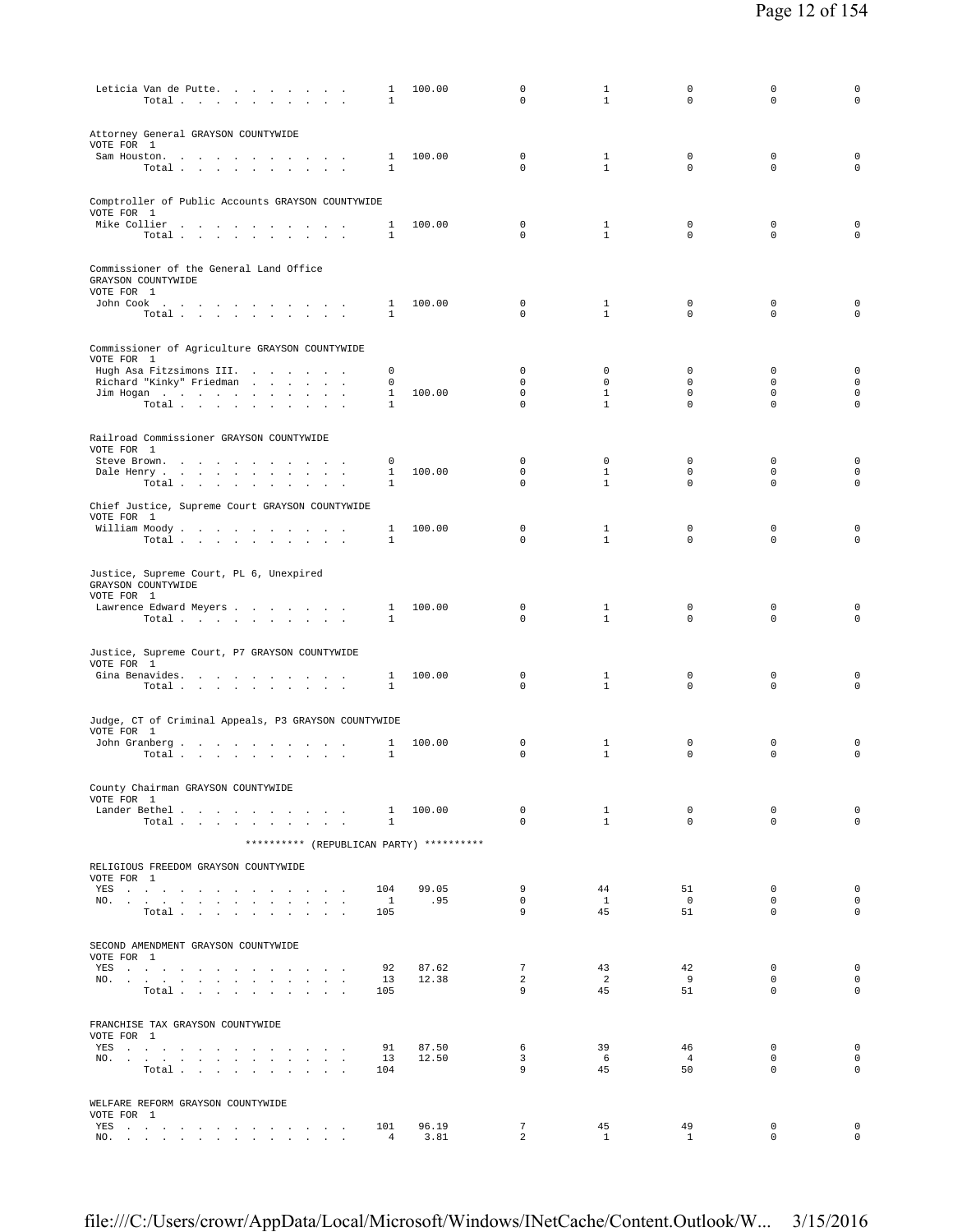|                                                                                                                                                                                                                                                                                | Total $\cdots$ $\cdots$ $\cdots$ |                                                                  |                                     |  |                |        |                      |                  | 105                             |                                          | 9                                              | 46                                 | 50                            | $\mathbf 0$                               | 0                                                         |
|--------------------------------------------------------------------------------------------------------------------------------------------------------------------------------------------------------------------------------------------------------------------------------|----------------------------------|------------------------------------------------------------------|-------------------------------------|--|----------------|--------|----------------------|------------------|---------------------------------|------------------------------------------|------------------------------------------------|------------------------------------|-------------------------------|-------------------------------------------|-----------------------------------------------------------|
| NO LAWMAKERS EXCEPTIONS GRAYSON COUNTYWIDE                                                                                                                                                                                                                                     |                                  |                                                                  |                                     |  |                |        |                      |                  |                                 |                                          |                                                |                                    |                               |                                           |                                                           |
| VOTE FOR 1                                                                                                                                                                                                                                                                     |                                  |                                                                  |                                     |  |                |        |                      |                  |                                 |                                          |                                                |                                    |                               |                                           |                                                           |
| YES<br>NO.                                                                                                                                                                                                                                                                     |                                  |                                                                  |                                     |  |                |        |                      |                  | 106<br>$\overline{\phantom{0}}$ | 100.00                                   | 9<br>$\mathbf 0$                               | 46<br>$\overline{0}$               | 51<br>$\overline{0}$          | 0<br>$\mathbf 0$                          | $\mathbf 0$<br>$\mathsf{O}\xspace$                        |
|                                                                                                                                                                                                                                                                                | Total                            |                                                                  |                                     |  |                |        |                      |                  | 106                             |                                          | 9                                              | 46                                 | 51                            | $\Omega$                                  | $\Omega$                                                  |
|                                                                                                                                                                                                                                                                                |                                  |                                                                  |                                     |  |                |        |                      |                  |                                 |                                          |                                                |                                    |                               |                                           |                                                           |
| OBAMACARE GRAYSON COUNTYWIDE<br>VOTE FOR 1                                                                                                                                                                                                                                     |                                  |                                                                  |                                     |  |                |        |                      |                  |                                 |                                          |                                                |                                    |                               |                                           |                                                           |
| YES                                                                                                                                                                                                                                                                            |                                  |                                                                  |                                     |  |                |        |                      |                  | 98                              | 94.23                                    | $7\phantom{.0}$                                | 44                                 | 47                            | $\mathbf 0$                               | $\mathbf 0$                                               |
| NO.                                                                                                                                                                                                                                                                            | Total.                           |                                                                  |                                     |  |                |        |                      |                  | 6<br>104                        | 5.77                                     | 2<br>9                                         | $\mathbf{1}$<br>45                 | $\overline{\mathbf{3}}$<br>50 | $\mathbf 0$<br>$\Omega$                   | $\mathbf 0$<br>$\mathbf 0$                                |
|                                                                                                                                                                                                                                                                                |                                  |                                                                  |                                     |  |                |        |                      |                  |                                 |                                          |                                                |                                    |                               |                                           |                                                           |
|                                                                                                                                                                                                                                                                                |                                  |                                                                  |                                     |  |                |        |                      |                  |                                 | ********** (DEMOCRATIC PARTY) ********** |                                                |                                    |                               |                                           |                                                           |
| ON IMMIGRATION REFORM GRAYSON COUNTYWIDE<br>VOTE FOR 1                                                                                                                                                                                                                         |                                  |                                                                  |                                     |  |                |        |                      |                  |                                 |                                          |                                                |                                    |                               |                                           |                                                           |
|                                                                                                                                                                                                                                                                                |                                  |                                                                  |                                     |  |                |        |                      |                  | $^{\circ}$                      | FOR 1 100.00                             | $\mathbf 0$<br>0                               | $\mathbf{1}$<br>$\circ$            | $\mathbf 0$<br>$\mathbf 0$    | $\mathbf 0$<br>$\mathbf 0$                | $\mathbf 0$<br>$\mathbf 0$                                |
| AGAINST                                                                                                                                                                                                                                                                        | Total                            |                                                                  |                                     |  |                |        |                      |                  | $\mathbf{1}$                    |                                          | 0                                              | $\mathbf{1}$                       | $^{\circ}$                    | 0                                         | $\mathbf 0$                                               |
|                                                                                                                                                                                                                                                                                |                                  |                                                                  |                                     |  |                |        |                      |                  |                                 |                                          |                                                |                                    |                               |                                           |                                                           |
| A LIVING WAGE FOR ALL TEXANS GRAYSON COUNTYWIDE<br>VOTE FOR 1                                                                                                                                                                                                                  |                                  |                                                                  |                                     |  |                |        |                      |                  |                                 |                                          |                                                |                                    |                               |                                           |                                                           |
| FOR                                                                                                                                                                                                                                                                            |                                  |                                                                  |                                     |  |                |        |                      |                  | $\mathbf{1}$                    | 100.00                                   | 0                                              | 1                                  | $^{\circ}$                    | 0                                         | $\mathbf 0$                                               |
| ${\tt AGAINST} \hspace{1.5cm} . \hspace{1.5cm} . \hspace{1.5cm} . \hspace{1.5cm} . \hspace{1.5cm} . \hspace{1.5cm} . \hspace{1.5cm} . \hspace{1.5cm} . \hspace{1.5cm} . \hspace{1.5cm} . \hspace{1.5cm} . \hspace{1.5cm} . \hspace{1.5cm} . \hspace{1.5cm} . \hspace{1.5cm} .$ | Total                            |                                                                  |                                     |  |                |        |                      |                  | 0<br>$\mathbf{1}$               |                                          | 0<br>$\mathbf 0$                               | $\circ$<br>$\mathbf{1}$            | $^{\circ}$<br>$\mathbf 0$     | 0<br>$\mathbf 0$                          | $\mathbf 0$<br>$\mathbf 0$                                |
|                                                                                                                                                                                                                                                                                |                                  |                                                                  |                                     |  |                |        |                      |                  |                                 |                                          |                                                |                                    |                               |                                           |                                                           |
| MEDICAID EXPANSION GRAYSON COUNTYWIDE                                                                                                                                                                                                                                          |                                  |                                                                  |                                     |  |                |        |                      |                  |                                 |                                          |                                                |                                    |                               |                                           |                                                           |
| VOTE FOR 1<br>FOR                                                                                                                                                                                                                                                              |                                  |                                                                  |                                     |  |                |        |                      |                  | $\Omega$                        |                                          | 0                                              | $^{\circ}$                         | 0                             | 0                                         | $\mathbf 0$                                               |
| ${\tt AGAINST} \hspace{1.5cm} . \hspace{1.5cm} . \hspace{1.5cm} . \hspace{1.5cm} . \hspace{1.5cm} . \hspace{1.5cm} . \hspace{1.5cm} . \hspace{1.5cm} . \hspace{1.5cm} . \hspace{1.5cm} . \hspace{1.5cm} . \hspace{1.5cm} . \hspace{1.5cm} . \hspace{1.5cm} . \hspace{1.5cm} .$ |                                  |                                                                  |                                     |  |                |        |                      |                  | $\mathbf{1}$                    | 100.00                                   | $\mathbf 0$<br>$\Omega$                        | 1                                  | $^{\circ}$<br>$\mathbf 0$     | 0<br>$\mathbf 0$                          | $\mathbf 0$<br>$\mathbf 0$                                |
|                                                                                                                                                                                                                                                                                | Total                            |                                                                  |                                     |  |                |        |                      |                  | 1                               |                                          |                                                | $\mathbf{1}$                       |                               |                                           |                                                           |
| ON NON-DISCRIMINATION LEGISLATION GRAYSON COUNTYWIDE                                                                                                                                                                                                                           |                                  |                                                                  |                                     |  |                |        |                      |                  |                                 |                                          |                                                |                                    |                               |                                           |                                                           |
| VOTE FOR 1<br>FOR                                                                                                                                                                                                                                                              |                                  |                                                                  |                                     |  |                |        |                      |                  | $\mathbf{1}$                    | 100.00                                   | 0                                              | $\mathbf{1}$                       | $^{\circ}$                    | 0                                         | $\mathbf 0$                                               |
| AGAINST                                                                                                                                                                                                                                                                        |                                  |                                                                  |                                     |  |                |        |                      |                  | $\mathbf{0}$<br>$\mathbf{1}$    |                                          | 0<br>$\Omega$                                  | $\circ$<br>$\mathbf{1}$            | 0<br>$\Omega$                 | 0<br>$\Omega$                             | $\mathbf 0$<br>$\mathbf 0$                                |
|                                                                                                                                                                                                                                                                                | Total $\cdots$ $\cdots$ $\cdots$ |                                                                  |                                     |  |                |        |                      |                  |                                 |                                          |                                                |                                    |                               |                                           |                                                           |
|                                                                                                                                                                                                                                                                                |                                  |                                                                  |                                     |  |                |        |                      |                  |                                 |                                          |                                                |                                    |                               |                                           |                                                           |
| PREC REPORT-GROUP DETAIL                                                                                                                                                                                                                                                       |                                  |                                                                  |                                     |  |                |        |                      |                  |                                 |                                          | 2014 PRIMARY ELECTION<br>GRAYSON COUNTY, TEXAS |                                    |                               | OFFICIAL                                  |                                                           |
| RUN DATE:03/11/14 03:52 PM                                                                                                                                                                                                                                                     |                                  |                                                                  |                                     |  |                |        |                      |                  |                                 | MARCH 4, 2014<br>STATISTICS              |                                                |                                    |                               |                                           |                                                           |
| 0004 PRECINCT 104                                                                                                                                                                                                                                                              |                                  |                                                                  |                                     |  |                |        |                      |                  |                                 |                                          |                                                |                                    |                               |                                           |                                                           |
|                                                                                                                                                                                                                                                                                |                                  |                                                                  |                                     |  |                |        |                      |                  | TOTAL VOTES                     | ႜႜၟ                                      | EV MAIL                                        | EV IVO                             | ED IVO                        | PROV/EV                                   | PROV/ED                                                   |
| REGISTERED VOTERS - TOTAL<br>BALLOTS CAST - TOTAL. $\cdot \cdot \cdot \cdot \cdot \cdot$                                                                                                                                                                                       |                                  |                                                                  |                                     |  |                |        |                      |                  | 853<br>152                      |                                          | 8                                              | 74                                 | 70                            | $\mathbf 0$                               | $\mathbf 0$                                               |
| BALLOTS CAST - REPUBLICAN PARTY                                                                                                                                                                                                                                                |                                  |                                                                  |                                     |  |                |        |                      |                  | 142                             | 93.42                                    | 8                                              | 66                                 | 68                            | $\mathbf 0$                               | $\mathbf 0$                                               |
| BALLOTS CAST - DEMOCRATIC PARTY<br>VOTER TURNOUT - TOTAL $\qquad \qquad$                                                                                                                                                                                                       |                                  |                                                                  |                                     |  |                |        |                      |                  | 10                              | 6.58<br>17.82                            | $\mathbf 0$                                    | 8                                  | 2                             | $\mathbf 0$                               | $\mathbf 0$                                               |
|                                                                                                                                                                                                                                                                                |                                  |                                                                  |                                     |  |                |        |                      |                  |                                 | ********** (REPUBLICAN PARTY) ********** |                                                |                                    |                               |                                           |                                                           |
| US Senator GRAYSON COUNTYWIDE                                                                                                                                                                                                                                                  |                                  |                                                                  |                                     |  |                |        |                      |                  |                                 |                                          |                                                |                                    |                               |                                           |                                                           |
| VOTE FOR 1                                                                                                                                                                                                                                                                     |                                  |                                                                  |                                     |  |                |        |                      |                  |                                 |                                          |                                                |                                    |                               |                                           |                                                           |
| Curt Cleaver<br>John Cornyn.                                                                                                                                                                                                                                                   |                                  | the company of the company of the company of<br><b>Carl Carl</b> | <b>San Adams</b>                    |  |                |        |                      |                  | 3<br>86                         | 2.29<br>65.65                            | $\mathbf 0$<br>6                               | $\mathbf{1}$<br>42                 | 2<br>38                       | 0<br>$\mathbf 0$                          | 0<br>$\mathsf 0$                                          |
| Dwayne Stovall.                                                                                                                                                                                                                                                                |                                  |                                                                  |                                     |  |                |        | $\mathbb{Z}^2$       |                  | 12                              | 9.16                                     | $\Omega$                                       | 8                                  | $\overline{4}$                | $\mathbf 0$                               | $\mathsf 0$                                               |
| Linda Vega                                                                                                                                                                                                                                                                     |                                  |                                                                  |                                     |  |                |        | $\sim$ $\sim$ $\sim$ |                  | $\overline{4}$<br>16            | 3.05<br>12.21                            | $\mathbf 0$<br>$\mathbf{1}$                    | $\overline{a}$<br>6                | $\overline{2}$<br>9           | $\mathbf 0$<br>$\Omega$                   | $\mathsf 0$<br>$\circ$                                    |
| Steve Stockman.<br>Ken Cope.                                                                                                                                                                                                                                                   |                                  |                                                                  | the contract of the contract of the |  | $\sim$         | $\sim$ | $\sim$               | $\sim$           | 3                               | 2.29                                     | $\mathbf{1}$                                   | $\mathbf{1}$                       | $1\,$                         | $\mathbf 0$                               | $\mathsf 0$                                               |
| Chris Mapp                                                                                                                                                                                                                                                                     |                                  |                                                                  |                                     |  | $\blacksquare$ |        | $\ddot{\phantom{a}}$ | $\mathbf{r}$     | $\mathbf 0$                     |                                          | $\mathbf 0$                                    | $\mathbf 0$                        | $\mathbf 0$                   | $\mathbf 0$                               | $\mathbf 0$                                               |
| Reid Reasor.                                                                                                                                                                                                                                                                   | Total                            |                                                                  | the contract of the state           |  | $\sim$         | $\sim$ | $\sim$ $\sim$        |                  | 7<br>131                        | 5.34                                     | $\mathbf 0$<br>8                               | $\overline{4}$<br>64               | $\overline{3}$<br>59          | $\mathbf 0$<br>$\mathbf 0$                | $\mathsf 0$<br>$\mathbf 0$                                |
|                                                                                                                                                                                                                                                                                |                                  |                                                                  |                                     |  |                |        |                      |                  |                                 |                                          |                                                |                                    |                               |                                           |                                                           |
| US Representative, DIST 4 GRAYSON COUNTYWIDE                                                                                                                                                                                                                                   |                                  |                                                                  |                                     |  |                |        |                      |                  |                                 |                                          |                                                |                                    |                               |                                           |                                                           |
| VOTE FOR 1<br>Ralph M. Hall                                                                                                                                                                                                                                                    |                                  |                                                                  |                                     |  |                |        |                      |                  | 62                              | 45.59                                    | 2                                              | 27                                 | 33                            | 0                                         | $\mathsf 0$                                               |
| John Ratcliffe.                                                                                                                                                                                                                                                                |                                  |                                                                  |                                     |  |                |        |                      |                  | 38                              | 27.94                                    | 5                                              | 20                                 | 13                            | $\mathbf 0$                               | $\mathsf 0$                                               |
| Tony Arterburn.<br>John Stacy                                                                                                                                                                                                                                                  |                                  |                                                                  |                                     |  |                |        |                      |                  | 2<br>$\mathbf{1}$               | 1.47<br>.74                              | $\mathbf 0$<br>$\Omega$                        | $\mathbf{1}$<br>$\mathbf 0$        | $\mathbf{1}$<br>$\mathbf{1}$  | $\mathsf 0$<br>$\Omega$                   | $\mathsf 0$<br>$\mathbf 0$                                |
| Lou Gigliotti                                                                                                                                                                                                                                                                  |                                  |                                                                  |                                     |  |                |        |                      |                  | 23                              | 16.91                                    | $\mathbf{1}$                                   | 11                                 | 11                            | $\mathbf 0$                               | $\mathsf 0$                                               |
| Brent Lawson                                                                                                                                                                                                                                                                   | Total                            |                                                                  |                                     |  |                | $\sim$ | $\sim$ $\sim$ $\sim$ |                  | 10<br>136                       | 7.35                                     | $\mathbf 0$<br>8                               | $\overline{4}$<br>63               | 6<br>65                       | $\mathbf 0$<br>$\mathbf 0$                | $\mathbf 0$<br>$\mathbf 0$                                |
|                                                                                                                                                                                                                                                                                |                                  |                                                                  |                                     |  |                |        |                      |                  |                                 |                                          |                                                |                                    |                               |                                           |                                                           |
| Governor GRAYSON COUNTYWIDE                                                                                                                                                                                                                                                    |                                  |                                                                  |                                     |  |                |        |                      |                  |                                 |                                          |                                                |                                    |                               |                                           |                                                           |
| VOTE FOR 1<br>Greg Abbott.                                                                                                                                                                                                                                                     |                                  | the contract of the contract of the                              |                                     |  |                |        |                      | $\sim$           | 121                             | 91.67                                    | 8                                              | 59                                 | 54                            | $\mathbf 0$                               | $\mathsf 0$                                               |
| SECEDE Kilgore.                                                                                                                                                                                                                                                                |                                  |                                                                  |                                     |  | $\mathbb{Z}^2$ |        |                      |                  | 1                               | .76                                      | $\mathbf 0$                                    | $\mathbf{1}$                       | $\mathbf 0$                   | $\mathbf 0$                               | $\mathsf 0$                                               |
| Miriam Martinez<br>Lisa Fritsch                                                                                                                                                                                                                                                | Total                            |                                                                  |                                     |  |                |        | $\sim$               | $\sim$<br>$\sim$ | 3<br>$\overline{7}$<br>132      | 2.27<br>5.30                             | $\mathbf 0$<br>$\mathsf 0$<br>8                | $\mathbf{1}$<br>$\mathbf{1}$<br>62 | 2<br>6<br>62                  | $\mathbf 0$<br>$\mathsf 0$<br>$\mathsf 0$ | $\mathsf{O}\xspace$<br>$\mathsf 0$<br>$\mathsf{O}\xspace$ |

file:///C:/Users/crowr/AppData/Local/Microsoft/Windows/INetCache/Content.Outlook/W... 3/15/2016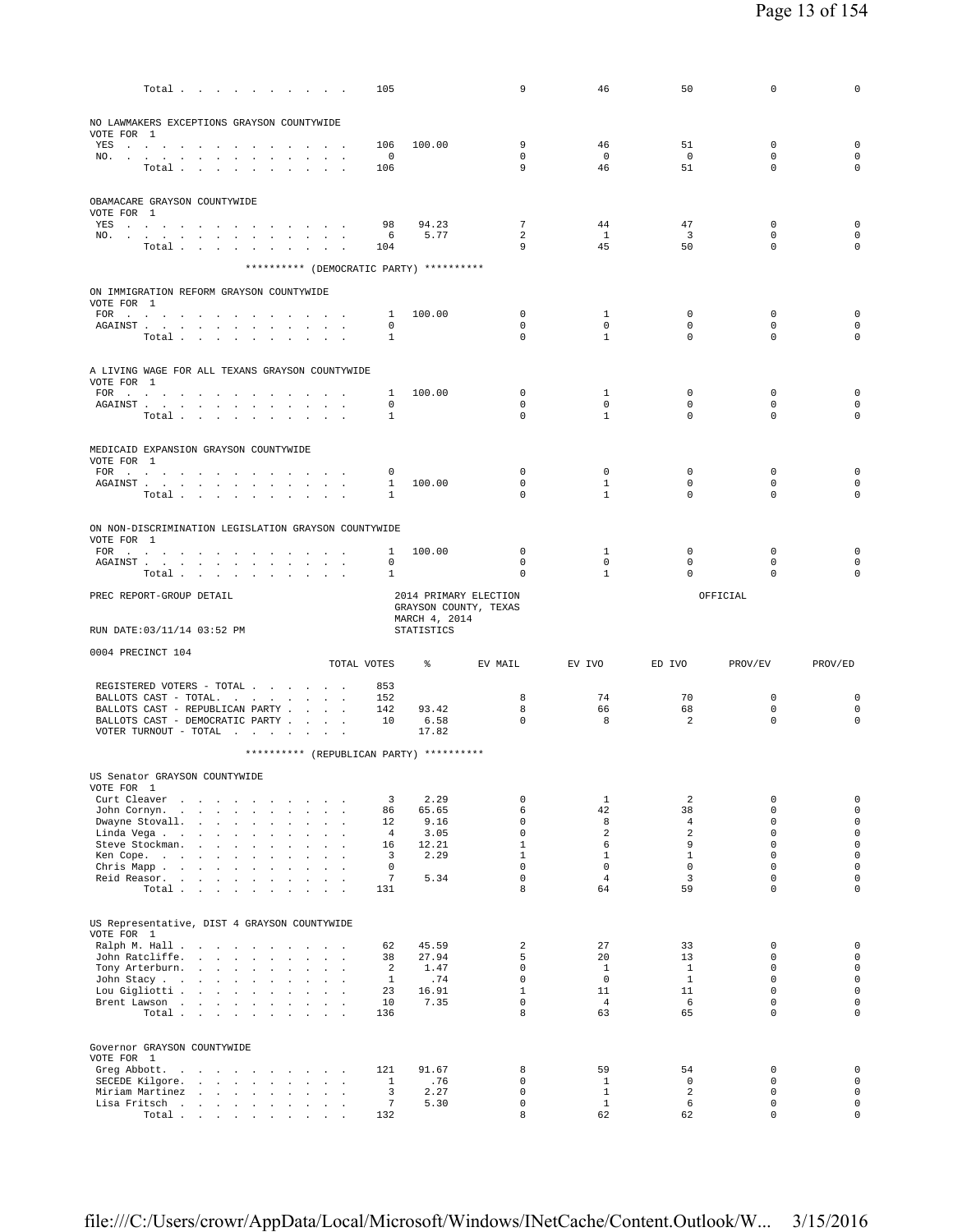| Lieutenant Governor GRAYSON COUNTYWIDE<br>VOTE FOR 1<br>David Dewhurst.<br>the company of the company<br>$\sim$<br>$\sim$<br>$\sim$<br>$\sim$                                                                                   | 52        | 38.81          | 3                              | 24                  | 25                   | $\mathsf 0$                | $\mathsf{O}\xspace$                |
|---------------------------------------------------------------------------------------------------------------------------------------------------------------------------------------------------------------------------------|-----------|----------------|--------------------------------|---------------------|----------------------|----------------------------|------------------------------------|
| Jerry Patterson<br>$\sim$                                                                                                                                                                                                       | 18        | 13.43          | $\overline{a}$                 | 11                  | 5                    | $\mathbf 0$                | $\circ$                            |
| Todd Staples<br>the contract of the con-<br>$\sim$<br>$\cdot$<br>$\mathbb{Z}^2$<br>$\ddot{\phantom{a}}$<br>$\sim$                                                                                                               | 15<br>49  | 11.19<br>36.57 | $\mathbf 0$<br>3               | 6<br>21             | 9<br>25              | $\mathbf 0$<br>$\mathbf 0$ | $\mathsf 0$<br>$\mathbf 0$         |
| Dan Patrick.<br>the contract of the con-<br>$\blacksquare$<br>$\Box$<br>$\cdot$<br>$\ddot{\phantom{a}}$<br>Total<br><b>Contract Contract</b><br>$\ddot{\phantom{0}}$<br>$\sim$                                                  | 134       |                | 8                              | 62                  | 64                   | $\mathsf 0$                | $\mathbf 0$                        |
|                                                                                                                                                                                                                                 |           |                |                                |                     |                      |                            |                                    |
| Attorney General GRAYSON COUNTYWIDE                                                                                                                                                                                             |           |                |                                |                     |                      |                            |                                    |
| VOTE FOR 1                                                                                                                                                                                                                      |           |                |                                |                     |                      |                            |                                    |
| Dan Branch<br><b>Contract Contract</b><br>$\overline{\phantom{a}}$<br>$\ddot{\phantom{a}}$<br>$\sim$                                                                                                                            | 35        | 29.41          | 1                              | 20                  | 14                   | 0                          | $\mathsf{O}\xspace$                |
| Barry Smitherman.<br>$\sim$ $\sim$ $\sim$<br>Ken Paxton<br><b>All Angeles</b>                                                                                                                                                   | 23<br>61  | 19.33<br>51.26 | 2<br>3                         | 10<br>30            | 11<br>28             | 0<br>$\mathsf 0$           | $\circ$<br>$\mathsf 0$             |
| Total<br>$\ddot{\phantom{a}}$<br>$\mathbf{r}$<br>$\sim$<br>$\ddot{\phantom{a}}$                                                                                                                                                 | 119       |                | 6                              | 60                  | 53                   | $\mathbf 0$                | $\mathsf 0$                        |
|                                                                                                                                                                                                                                 |           |                |                                |                     |                      |                            |                                    |
| Comptroller of Public Accounts GRAYSON COUNTYWIDE                                                                                                                                                                               |           |                |                                |                     |                      |                            |                                    |
| VOTE FOR 1                                                                                                                                                                                                                      |           |                |                                |                     |                      |                            |                                    |
| Raul Torres.<br>and a state of the state<br>$\sim$<br>$\sim$<br>$\sim$ $\sim$<br>Harvey Hilderbran.<br><b>Carl Carl Carl</b><br>$\sim$ $\sim$<br>$\overline{\phantom{a}}$<br>$\mathbf{r}$<br>$\overline{\phantom{a}}$<br>$\sim$ | 10<br>31  | 8.77<br>27.19  | 0<br>$\overline{a}$            | 4<br>14             | 6<br>15              | 0<br>$\mathbf 0$           | $\mathsf 0$<br>$\mathsf 0$         |
| Debra Medina<br>$\mathbf{r}$<br>$\sim$<br>$\ddot{\phantom{1}}$<br>$\mathbf{r}$<br>$\ddot{\phantom{a}}$                                                                                                                          | 23        | 20.18          | 0                              | 12                  | 11                   | $\mathbf 0$                | $\mathsf 0$                        |
| Glenn Hegar.<br>$\blacksquare$<br>$\ddot{\phantom{a}}$<br>$\ddot{\phantom{a}}$<br>$\ddot{\phantom{a}}$                                                                                                                          | 50        | 43.86          | 3                              | 28                  | 19                   | $\mathbf 0$                | $\mathbf 0$                        |
| Total $\cdots$ $\cdots$<br>$\ddot{\phantom{a}}$<br>$\mathbf{u} = \mathbf{u} + \mathbf{u} + \mathbf{u}$ .                                                                                                                        | 114       |                | 5                              | 58                  | 51                   | $\mathbf 0$                | $\mathsf 0$                        |
| Commissioner of the General Land Office<br>GRAYSON COUNTYWIDE<br>VOTE FOR 1                                                                                                                                                     |           |                |                                |                     |                      |                            |                                    |
| George P. Bush.<br>$\ddot{\phantom{1}}$<br>$\cdot$<br>$\sim$<br>$\sim$                                                                                                                                                          | 98        | 75.38          | 6                              | 50                  | 42                   | $\mathbf 0$                | $\mathbf 0$                        |
| David Watts.<br>the contract of the contract of the<br>$\sim 10-10$<br>$\sim$                                                                                                                                                   | 32        | 24.62          | 2<br>8                         | 10<br>60            | 20<br>62             | $\mathbf 0$<br>$\mathsf 0$ | $\mathbf 0$<br>$\mathsf 0$         |
| Total.                                                                                                                                                                                                                          | 130       |                |                                |                     |                      |                            |                                    |
| Commissioner of Agriculture GRAYSON COUNTYWIDE<br>VOTE FOR 1                                                                                                                                                                    |           |                |                                |                     |                      |                            |                                    |
| J. Allen Carnes<br>$\sim$<br>$\sim$<br>$\sim$ $\sim$                                                                                                                                                                            | 19        | 16.96          | $\mathbf 0$                    | 9                   | 10                   | 0                          | 0                                  |
| Tommy Merritt<br>$\mathbf{r}$<br>$\mathbf{r}$<br>$\mathbf{r}$<br>$\sim$<br>Eric Opiela.<br>$\ddot{\phantom{a}}$<br>$\sim$ $\sim$                                                                                                | 26<br>13  | 23.21<br>11.61 | $\mathbf{1}$<br>$\overline{a}$ | 9<br>$\overline{7}$ | 16<br>$\overline{4}$ | 0<br>$\mathbf 0$           | $\circ$<br>$\mathsf 0$             |
| $\Box$<br>Joe Cotten<br>$\sim$<br>$\sim$<br>$\sim$<br>$\cdot$<br>$\mathbb{Z}^2$<br>$\ddot{\phantom{a}}$                                                                                                                         | 15        | 13.39          | $\mathbf 0$                    | 8                   | 7                    | $\mathbf 0$                | $\mathsf 0$                        |
| Sid Miller<br>$\sim$<br>$\mathbb{Z}^2$<br>$\Delta$                                                                                                                                                                              | 39        | 34.82          | 3                              | 23                  | 13                   | $\mathbf 0$                | $\mathbf 0$                        |
| Total<br>$\ddot{\phantom{a}}$<br>$\sim$<br>$\sim$                                                                                                                                                                               | 112       |                | 6                              | 56                  | 50                   | $\mathbf 0$                | $\mathbf 0$                        |
| Railroad Commissioner GRAYSON COUNTYWIDE<br>VOTE FOR 1                                                                                                                                                                          |           |                |                                |                     |                      |                            |                                    |
| Wayne Christian<br>$\sim$ $\sim$<br>$\sim$<br>$\sim$ $\sim$ $\sim$                                                                                                                                                              | 62        | 55.86          | 1                              | 33                  | 28                   | 0                          | $\mathsf{O}\xspace$                |
| Malachi Boyuls.<br>$\ddot{\phantom{0}}$<br>$\mathcal{L}^{\mathcal{L}}$<br>$\sim 10$ $\sim$                                                                                                                                      | 5         | 4.50<br>23.42  | $\mathbf 0$<br>$\overline{a}$  | 2<br>13             | $\overline{3}$<br>11 | $\mathbf 0$<br>$\mathbf 0$ | $\mathsf 0$<br>$\mathsf 0$         |
| Ryan Sitton.<br>the contract of the contract of<br><b>Allen Artists</b><br>Becky Berger<br>$\sim$<br>$\mathbb{Z}^2$<br>$\sim$<br>$\overline{\phantom{a}}$                                                                       | 26<br>18  | 16.22          | $\overline{a}$                 | $7\phantom{.0}$     | 9                    | 0                          | $\mathsf 0$                        |
| Total                                                                                                                                                                                                                           | 111       |                | 5                              | 55                  | 51                   | $\mathbf 0$                | $\mathsf 0$                        |
|                                                                                                                                                                                                                                 |           |                |                                |                     |                      |                            |                                    |
| Chief Justice, Supreme Court GRAYSON COUNTYWIDE                                                                                                                                                                                 |           |                |                                |                     |                      |                            |                                    |
| VOTE FOR 1<br>Robert Talton<br>$\sim$<br>$\sim$<br>$\sim$                                                                                                                                                                       | 60        | 53.57          | 3                              | 27                  | 30                   | 0                          | 0                                  |
| Nathan Hecht<br>$\sim$<br>$\sim$<br>$\ddot{\phantom{0}}$<br>$\ddot{\phantom{a}}$<br>$\ddot{\phantom{a}}$<br>$\mathbf{r}$                                                                                                        | 52        | 46.43          | 3                              | 28                  | 21                   | $\mathsf 0$                | $\mathsf 0$                        |
| Total $\cdots$ $\cdots$ $\cdots$<br>and a state                                                                                                                                                                                 | 112       |                | 6                              | 55                  | 51                   | $\mathbf 0$                | $\mathbf 0$                        |
| Justice, Supreme Court, PL 6, Unexpired<br>GRAYSON COUNTYWIDE                                                                                                                                                                   |           |                |                                |                     |                      |                            |                                    |
| VOTE FOR 1                                                                                                                                                                                                                      |           |                |                                |                     |                      |                            |                                    |
| the contract of the contract of<br>Joe Pool.<br>$\sim$                                                                                                                                                                          | 37        | 34.26          | 2                              | 17                  | 18                   | 0                          | $\mathbb O$                        |
| Jeff Brown<br>Total<br>$\sim$                                                                                                                                                                                                   | 71<br>108 | 65.74          | 3<br>5                         | 37<br>54            | 31<br>49             | $\mathbf 0$<br>$\mathbf 0$ | $\mathsf 0$<br>$\mathsf 0$         |
|                                                                                                                                                                                                                                 |           |                |                                |                     |                      |                            |                                    |
| Justice, Supreme Court, P7 GRAYSON COUNTYWIDE<br>VOTE FOR 1                                                                                                                                                                     |           |                |                                |                     |                      |                            |                                    |
| Jeff Boyd.                                                                                                                                                                                                                      | 94<br>94  | 100.00         | 5<br>5                         | 48<br>48            | 41<br>41             | $\mathbf 0$<br>$\mathbf 0$ | $\mathsf 0$<br>$\mathbf 0$         |
| Total                                                                                                                                                                                                                           |           |                |                                |                     |                      |                            |                                    |
| Justice, Supreme Court, P8 GRAYSON COUNTYWIDE<br>VOTE FOR 1                                                                                                                                                                     |           |                |                                |                     |                      |                            |                                    |
| Phil Johnson                                                                                                                                                                                                                    | 63        | 56.25          | 3                              | 35                  | 25                   | $\mathbf 0$                | $\mathsf 0$                        |
| Sharon McCally.<br>Total                                                                                                                                                                                                        | 49<br>112 | 43.75          | 2<br>5                         | 23<br>58            | 24<br>49             | $\mathbf 0$<br>$\mathbf 0$ | 0<br>$\mathsf 0$                   |
|                                                                                                                                                                                                                                 |           |                |                                |                     |                      |                            |                                    |
| Judge, CT of Criminal Appeals, P3 GRAYSON COUNTYWIDE<br>VOTE FOR 1                                                                                                                                                              |           |                |                                |                     |                      |                            |                                    |
| Barbara Walther                                                                                                                                                                                                                 | 52        | 48.15          | $\mathbf 0$                    | 31                  | 21                   | 0                          | $\mathsf 0$                        |
| Bert Richardson                                                                                                                                                                                                                 | 56        | 51.85          | 5                              | 24                  | 27                   | $\mathbf 0$                | $\mathbf 0$                        |
| Total $\cdots$ $\cdots$ $\cdots$ $\cdots$                                                                                                                                                                                       | 108       |                | 5                              | 55                  | 48                   | $\mathbf 0$                | $\mathsf 0$                        |
|                                                                                                                                                                                                                                 |           |                |                                |                     |                      |                            |                                    |
| Judge, CT of Criminal Appeals, P4 GRAYSON COUNTYWIDE<br>VOTE FOR 1                                                                                                                                                              |           |                |                                |                     |                      |                            |                                    |
| Richard Dean Davis                                                                                                                                                                                                              | 39        | 35.78          | 0                              | 18                  | 21                   | 0                          | $\mathsf 0$                        |
| Jani Jo Wood<br>$\sim$                                                                                                                                                                                                          | 21        | 19.27          | 3                              | 10                  | 8                    | $\mathbf 0$                | $\mathsf 0$                        |
| Kevin Patrick Yeary<br>Total                                                                                                                                                                                                    | 49<br>109 | 44.95          | $\overline{a}$<br>5            | 25<br>53            | 22<br>51             | $\mathsf 0$<br>$\mathbf 0$ | $\mathsf 0$<br>$\mathsf{O}\xspace$ |
|                                                                                                                                                                                                                                 |           |                |                                |                     |                      |                            |                                    |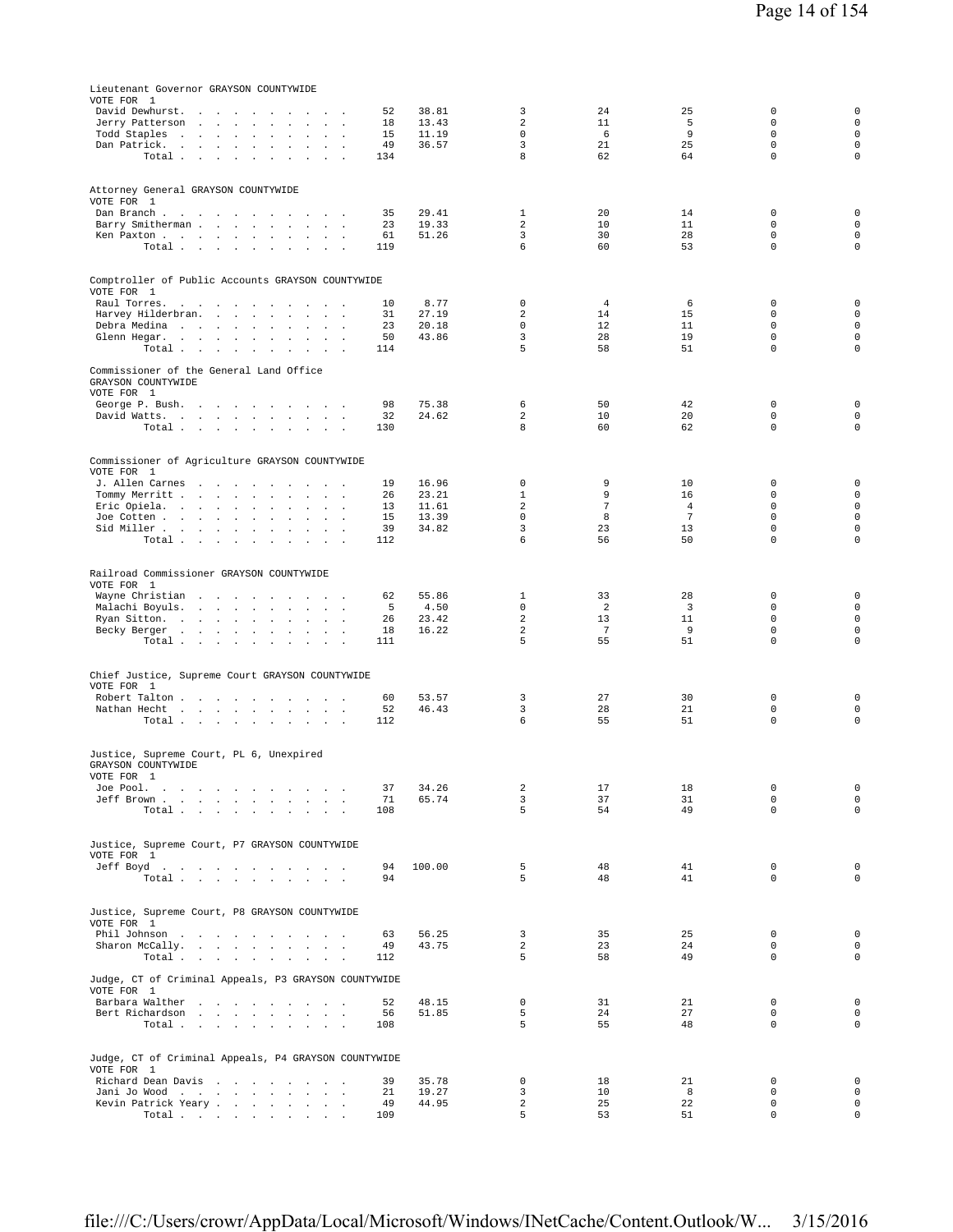| Judge, CT of Criminal Appeals, P9 GRAYSON COUNTYWIDE<br>VOTE FOR 1                           |                                                |                   |                                         |                            |                   |                             |                                           |                                                   |
|----------------------------------------------------------------------------------------------|------------------------------------------------|-------------------|-----------------------------------------|----------------------------|-------------------|-----------------------------|-------------------------------------------|---------------------------------------------------|
| W.C. "Bud" Kirkendall<br>David Newell<br>Total $\cdots$ $\cdots$ $\cdots$                    | $\sim$ $\sim$                                  | 52<br>56<br>108   | 48.15<br>51.85                          | 6<br>$\mathbf 0$<br>6      | 23<br>30<br>53    | 23<br>26<br>49              | $\mathbf 0$<br>$\mathbf 0$<br>$\mathbf 0$ | $\mathbf 0$<br>$\mathsf{O}\xspace$<br>$\mathsf 0$ |
| State Senator, District 30 GRAYSON COUNTYWIDE                                                |                                                |                   |                                         |                            |                   |                             |                                           |                                                   |
| VOTE FOR 1                                                                                   |                                                |                   |                                         |                            |                   |                             |                                           |                                                   |
| Craig Estes.<br>Total<br>$\sim$                                                              |                                                | 110<br>110        | 100.00                                  | 6<br>6                     | 56<br>56          | 48<br>48                    | $\mathbf 0$<br>$\mathbf 0$                | $\mathsf 0$<br>$\circ$                            |
| State Representative, District 62 GRAYSON COUNTYWIDE<br>VOTE FOR 1                           |                                                |                   |                                         |                            |                   |                             |                                           |                                                   |
| Larry Phillips.<br>Total $\cdots$ $\cdots$ $\cdots$ $\cdots$                                 |                                                | 114<br>114        | 100.00                                  | $\overline{7}$<br>7        | 56<br>56          | 51<br>51                    | $\mathbf 0$<br>$\mathbf 0$                | 0<br>$\circ$                                      |
| Justice 5th Court of Appeals P3 GRAYSON COUNTYWIDE<br>VOTE FOR 1                             |                                                |                   |                                         |                            |                   |                             |                                           |                                                   |
| Ada Brown<br>Total                                                                           |                                                | 91<br>91          | 100.00                                  | 6<br>6                     | 47<br>47          | 38<br>38                    | 0<br>$\mathbf 0$                          | $\mathbf 0$<br>$\circ$                            |
| Justice 5th Court of Appeals P6 GRAYSON COUNTYWIDE                                           |                                                |                   |                                         |                            |                   |                             |                                           |                                                   |
| VOTE FOR 1<br>David L. Bridges                                                               |                                                | 92                | 100.00                                  | 6                          | 47                | 39                          | 0                                         | $\mathsf 0$                                       |
| Total $\cdots$ $\cdots$ $\cdots$ $\cdots$                                                    |                                                | 92                |                                         | 6                          | 47                | 39                          | $\mathbf 0$                               | $\mathbf 0$                                       |
| Justice, 5th CT of AP DIST, P8 GRAYSON COUNTYWIDE<br>VOTE FOR 1                              |                                                |                   |                                         |                            |                   |                             |                                           |                                                   |
| Bill Whitehill.<br>Total<br>$\sim$                                                           |                                                | 90<br>90          | 100.00                                  | 6<br>6                     | 44<br>44          | 40<br>40                    | $\mathbf 0$<br>$\mathsf 0$                | $\mathsf 0$<br>$\mathsf 0$                        |
| District Judge, 397th Judicial District<br>GRAYSON COUNTYWIDE                                |                                                |                   |                                         |                            |                   |                             |                                           |                                                   |
| VOTE FOR 1                                                                                   |                                                |                   |                                         |                            |                   |                             |                                           |                                                   |
| Brian K. Gary<br>Total                                                                       |                                                | 100<br>100        | 100.00                                  | 6<br>6                     | 49<br>49          | 45<br>45                    | 0<br>$\mathsf 0$                          | 0<br>$\mathsf 0$                                  |
| County Judge GRAYSON COUNTYWIDE<br>VOTE FOR 1                                                |                                                |                   |                                         |                            |                   |                             |                                           |                                                   |
| Gene Short<br>Bill Magers.<br>$\sim$                                                         | $\mathbf{r}$<br>$\ddot{\phantom{a}}$<br>$\sim$ | 28<br>37          | 20.44<br>27.01                          | $^{\circ}$<br>$\mathbf{1}$ | 12<br>18          | 16<br>18                    | 0<br>$\mathbf 0$                          | 0<br>$\mathsf{O}\xspace$                          |
| Trent Bass                                                                                   |                                                | 40                | 29.20                                   | 5                          | 24                | 11                          | $\mathbf 0$                               | $\mathsf 0$                                       |
| Jim Maddock.<br>and a strategic and a strategic<br>$\cdot$<br>Total<br>$\cdot$               |                                                | 32<br>137         | 23.36                                   | $\,2$<br>8                 | 10<br>64          | 20<br>65                    | 0<br>$\mathbf 0$                          | 0<br>0                                            |
| Judge, County Court at Law GRAYSON COUNTYWIDE                                                |                                                |                   |                                         |                            |                   |                             |                                           |                                                   |
| VOTE FOR 1<br>James Corley "Corky" Henderson                                                 |                                                | 101               | 100.00                                  | 5                          | 53                | 43                          | 0                                         | $\mathsf 0$                                       |
| Total                                                                                        |                                                | 101               |                                         | 5                          | 53                | 43                          | $\mathbf 0$                               | $\mathbf 0$                                       |
| Judge, County Court at Law No. 2 GRAYSON COUNTYWIDE<br>VOTE FOR 1                            |                                                |                   |                                         |                            |                   |                             |                                           |                                                   |
| Carol M. Siebman<br>Total<br>the contract of the contract of the contract of the contract of | $\sim$                                         | 109<br>109        | 100.00                                  | 6<br>6                     | 54<br>54          | 49<br>49                    | 0<br>0                                    | 0<br>0                                            |
| District Clerk GRAYSON COUNTYWIDE                                                            |                                                |                   |                                         |                            |                   |                             |                                           |                                                   |
| VOTE FOR 1<br>Kelly Ashmore                                                                  |                                                | 112               | 100.00                                  | 6                          | 56                | 50                          | $\Omega$                                  | $\mathbf 0$                                       |
| Total                                                                                        | $\overline{a}$                                 | 112               |                                         | 6                          | 56                | 50                          | $\Omega$                                  | $\mathbf 0$                                       |
| County Clerk GRAYSON COUNTYWIDE<br>VOTE FOR 1                                                |                                                |                   |                                         |                            |                   |                             |                                           |                                                   |
| Wilma Bush<br>Total                                                                          |                                                | 107<br>107        | 100.00                                  | 6<br>6                     | 53<br>53          | 48<br>48                    | $\mathbf 0$<br>$\mathbf 0$                | $\mathbf 0$<br>$\mathbf 0$                        |
| County Treasurer GRAYSON COUNTYWIDE                                                          |                                                |                   |                                         |                            |                   |                             |                                           |                                                   |
| VOTE FOR 1<br>Starr Stanley                                                                  |                                                | 36                | 32.43                                   | 2                          | 17                | 17                          | $\Omega$                                  | $\mathbf 0$                                       |
| Gayla Hawkins                                                                                |                                                | 75                | 67.57                                   | $\overline{3}$             | 36                | 36                          | $\mathbf 0$                               | $\mathbf 0$                                       |
| Total $\cdots$ $\cdots$ $\cdots$ $\cdots$                                                    |                                                | 111               |                                         | 5                          | 53                | 53                          | $\mathbf 0$                               | $\circ$                                           |
| County Chairman GRAYSON COUNTYWIDE<br>VOTE FOR 1                                             |                                                |                   |                                         |                            |                   |                             |                                           |                                                   |
| Reggie Smith<br>Total.                                                                       |                                                | 98<br>98          | 100.00                                  | 6<br>6                     | 49<br>49          | 43<br>43                    | $\mathbf 0$<br>$\mathbf 0$                | $\mathbf 0$<br>$\circ$                            |
|                                                                                              |                                                |                   | ********* (DEMOCRATIC PARTY) ********** |                            |                   |                             |                                           |                                                   |
| US Senator GRAYSON COUNTYWIDE<br>VOTE FOR 1                                                  |                                                |                   |                                         |                            |                   |                             |                                           |                                                   |
| Harry Kim<br>Maxey Marie Scherr                                                              |                                                | 4<br>$\mathbf{1}$ | 40.00<br>10.00                          | 0<br>$\mathbf 0$           | 3<br>$\mathbf{1}$ | $\mathbf{1}$<br>$\mathbf 0$ | 0<br>$\mathbf 0$                          | 0<br>$\circ$                                      |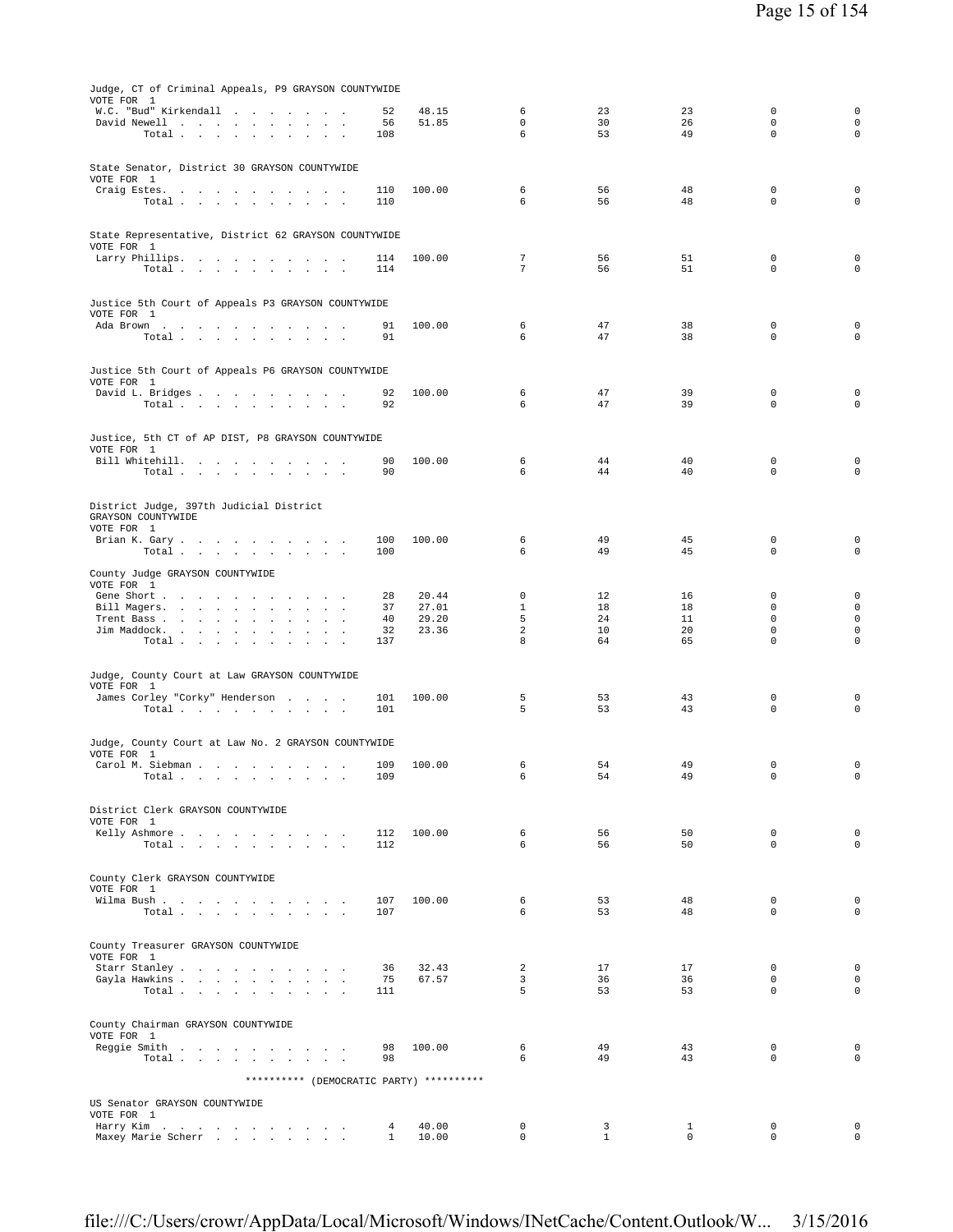| Michael "Fjet" Fjetland.<br>David M. Alameel                                                                             | $\mathbf 0$<br>5 | 50.00          | $\mathbf 0$<br>$\mathbf 0$                | $\mathsf{O}\xspace$<br>$\overline{4}$ | $\circ$<br>$\mathbf{1}$      | $\mathbb O$<br>$\mathbf 0$                 | $\mathsf 0$<br>$\mathsf{O}\xspace$                        |
|--------------------------------------------------------------------------------------------------------------------------|------------------|----------------|-------------------------------------------|---------------------------------------|------------------------------|--------------------------------------------|-----------------------------------------------------------|
| Kesha Rogers<br>Total $\cdots$ $\cdots$ $\cdots$<br>$\sim$                                                               | 0<br>10          |                | $\mathbf 0$<br>$\mathbf 0$                | $\mathbf 0$<br>8                      | $\mathbf 0$<br>2             | $\mathbf 0$<br>$\mathbf 0$                 | $\mathbf 0$<br>$\mathbf 0$                                |
| Governor GRAYSON COUNTYWIDE<br>VOTE FOR 1                                                                                |                  |                |                                           |                                       |                              |                                            |                                                           |
| Wendy R. Davis.<br>Reynaldo "Ray" Madrigal.<br>Total<br>$\sim$                                                           | 10<br>0<br>10    | 100.00         | $\mathbf 0$<br>$\mathbf 0$<br>$\mathbf 0$ | 8<br>$\circ$<br>8                     | 2<br>$\mathbf 0$<br>2        | $\mathbf 0$<br>$\mathbf 0$<br>$\mathbf 0$  | $\mathbf 0$<br>$\mathsf{O}\xspace$<br>$\mathsf{O}\xspace$ |
| Lieutenant Governor GRAYSON COUNTYWIDE                                                                                   |                  |                |                                           |                                       |                              |                                            |                                                           |
| VOTE FOR 1<br>Leticia Van de Putte<br>Total                                                                              | 8<br>8           | 100.00         | $\mathbf 0$<br>$\Omega$                   | 7<br>$7\phantom{.0}$                  | $\mathbf{1}$<br>$\mathbf{1}$ | $\mathbf 0$<br>$\mathbf 0$                 | $\mathsf 0$<br>$\circ$                                    |
| Attorney General GRAYSON COUNTYWIDE<br>VOTE FOR 1                                                                        |                  |                |                                           |                                       |                              |                                            |                                                           |
| Sam Houston.<br>Total                                                                                                    | 10<br>10         | 100.00         | 0<br>0                                    | 8<br>8                                | 2<br>2                       | 0<br>$\mathbf 0$                           | $\mathsf 0$<br>$\circ$                                    |
| Comptroller of Public Accounts GRAYSON COUNTYWIDE<br>VOTE FOR 1                                                          |                  |                |                                           |                                       |                              |                                            |                                                           |
| Mike Collier<br>Total $\cdots$ $\cdots$ $\cdots$ $\cdots$                                                                | 9<br>9           | 100.00         | 0<br>$\Omega$                             | 8<br>8                                | 1<br>$\mathbf{1}$            | 0<br>$\mathbf 0$                           | $\mathsf 0$<br>0                                          |
| Commissioner of the General Land Office<br>GRAYSON COUNTYWIDE<br>VOTE FOR 1                                              |                  |                |                                           |                                       |                              |                                            |                                                           |
| John Cook<br>$\sim$<br>Total                                                                                             | 9<br>9           | 100.00         | 0<br>0                                    | 8<br>8                                | 1<br>$\mathbf{1}$            | $\mathbf 0$<br>$\mathbf 0$                 | $\mathsf 0$<br>$\circ$                                    |
| Commissioner of Agriculture GRAYSON COUNTYWIDE<br>VOTE FOR 1                                                             |                  |                |                                           |                                       |                              |                                            |                                                           |
| Hugh Asa Fitzsimons III.<br>Richard "Kinky" Friedman<br>$\mathcal{L}_{\mathbf{a}}$                                       | 4<br>6           | 40.00<br>60.00 | 0<br>$\mathbf 0$                          | 4<br>$\overline{4}$                   | $\mathbf 0$<br>2             | $\mathbf 0$<br>$\mathbf 0$                 | $\mathsf{O}\xspace$<br>$\mathsf{O}\xspace$                |
| Jim Hogan<br>Total $\cdots$ $\cdots$ $\cdots$<br>$\ddot{\phantom{a}}$                                                    | 0<br>10          |                | $\mathbf 0$<br>$\mathbf 0$                | $\circ$<br>8                          | $\mathbf 0$<br>2             | $\mathbf{0}$<br>$\mathbf 0$                | $\mathbf 0$<br>$\mathbf 0$                                |
| Railroad Commissioner GRAYSON COUNTYWIDE<br>VOTE FOR 1                                                                   |                  |                |                                           |                                       |                              |                                            |                                                           |
| Steve Brown.<br>the company of the company of<br>Dale Henry<br>$\cdot$<br>$\sim$<br>$\blacksquare$ .<br>$\cdot$<br>Total | 5<br>5<br>10     | 50.00<br>50.00 | $\mathbf 0$<br>$\mathbf 0$<br>$\mathbf 0$ | 5<br>3<br>8                           | $\mathbf 0$<br>2<br>2        | $\mathbf 0$<br>$\mathbf{0}$<br>$\mathbf 0$ | $\mathbf 0$<br>$\mathbf 0$<br>$\circ$                     |
| Chief Justice, Supreme Court GRAYSON COUNTYWIDE                                                                          |                  |                |                                           |                                       |                              |                                            |                                                           |
| VOTE FOR 1<br>William Moody.<br>Total                                                                                    | 9<br>9           | 100.00         | $\mathbf 0$<br>0                          | 8<br>8                                | $\mathbf{1}$<br>$\mathbf{1}$ | $\mathbf 0$<br>$\mathbf 0$                 | $\mathsf 0$<br>$\mathbf 0$                                |
| Justice, Supreme Court, PL 6, Unexpired<br>GRAYSON COUNTYWIDE                                                            |                  |                |                                           |                                       |                              |                                            |                                                           |
| VOTE FOR 1<br>Lawrence Edward Meyers<br>Total $\cdots$ $\cdots$ $\cdots$                                                 | 9<br>9           | 100.00         | $\mathbf 0$<br>$\mathbf 0$                | 8<br>8                                | 1<br>$\mathbf{1}$            | $\mathbf 0$<br>$\mathbf 0$                 | 0<br>0                                                    |
| Justice, Supreme Court, P7 GRAYSON COUNTYWIDE                                                                            |                  |                |                                           |                                       |                              |                                            |                                                           |
| VOTE FOR 1<br>Gina Benavides.                                                                                            | 9                | 100.00         | $\mathbf{0}$                              | 8                                     | $\mathbf{1}$                 | $^{\circ}$                                 | $\mathbf 0$                                               |
| Total                                                                                                                    | 9                |                | $\mathbf{0}$                              | 8                                     | $\mathbf{1}$                 | $\mathbf{0}$                               | $\mathbf 0$                                               |
| Judge, CT of Criminal Appeals, P3 GRAYSON COUNTYWIDE<br>VOTE FOR 1                                                       |                  |                |                                           |                                       |                              |                                            |                                                           |
| John Granberg<br>Total $\cdots$ $\cdots$ $\cdots$                                                                        | 9<br>9           | 100.00         | $\mathbf 0$<br>$\Omega$                   | 8<br>8                                | $\mathbf{1}$<br>$\mathbf{1}$ | $\mathbf{0}$<br>$\Omega$                   | $\mathbf 0$<br>$\Omega$                                   |
| County Chairman GRAYSON COUNTYWIDE                                                                                       |                  |                |                                           |                                       |                              |                                            |                                                           |
| VOTE FOR 1<br>Lander Bethel<br>Total                                                                                     | 10<br>10         | 100.00         | $\mathbf{0}$<br>$\mathbf 0$               | 8<br>8                                | 2<br>2                       | $^{\circ}$<br>$\mathbf{0}$                 | $\mathbf 0$<br>$\mathbf 0$                                |
| ********** (REPUBLICAN PARTY) **********                                                                                 |                  |                |                                           |                                       |                              |                                            |                                                           |
| RELIGIOUS FREEDOM GRAYSON COUNTYWIDE<br>VOTE FOR 1                                                                       |                  |                |                                           |                                       |                              |                                            |                                                           |
| YES<br>NO.<br>$\sim$                                                                                                     | 136<br>$-5$      | 96.45<br>3.55  | 8<br>$\mathbf{0}$<br>8                    | 64<br>$\mathbf{1}$                    | 64<br>$\overline{4}$         | $^{\circ}$<br>$\mathbf 0$                  | $\mathbf 0$<br>$\mathbf 0$                                |
| Total                                                                                                                    | 141              |                |                                           | 65                                    | 68                           | $^{\circ}$                                 | $\mathbf 0$                                               |
| SECOND AMENDMENT GRAYSON COUNTYWIDE<br>VOTE FOR 1                                                                        |                  |                |                                           |                                       |                              |                                            |                                                           |
| YES                                                                                                                      | 126              | 90.00          | 8                                         | 59                                    | 59                           | $\mathsf 0$                                | 0                                                         |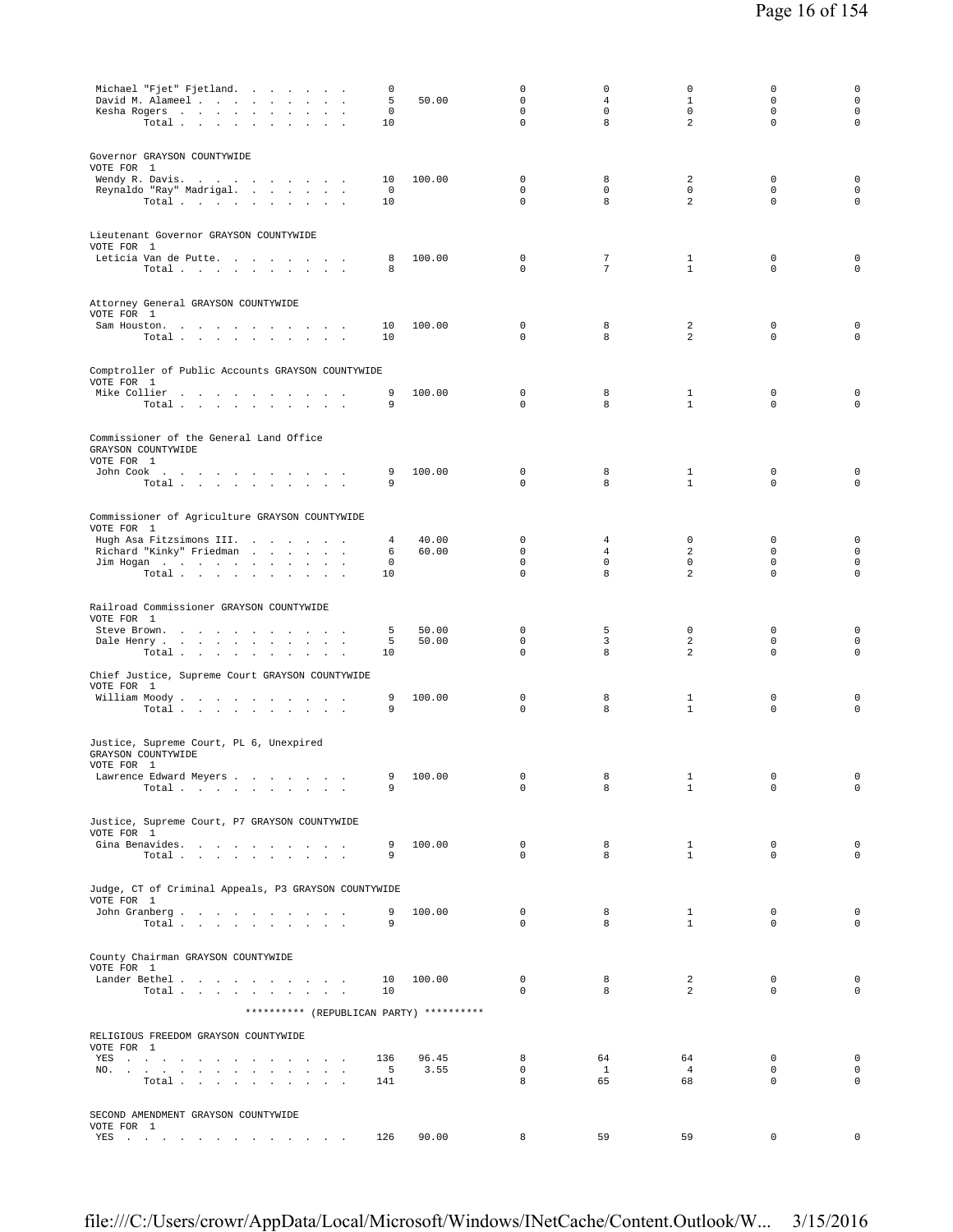| FRANCHISE TAX GRAYSON COUNTYWIDE                                                                                                                                                                                                                                                      |                                           |                                          |                |                               |                          |                    |                            |                                     |
|---------------------------------------------------------------------------------------------------------------------------------------------------------------------------------------------------------------------------------------------------------------------------------------|-------------------------------------------|------------------------------------------|----------------|-------------------------------|--------------------------|--------------------|----------------------------|-------------------------------------|
| VOTE FOR 1                                                                                                                                                                                                                                                                            |                                           |                                          |                |                               |                          |                    |                            |                                     |
| YES<br>NO.                                                                                                                                                                                                                                                                            |                                           | 114<br>- 22                              | 83.82<br>16.18 | 6<br>2                        | 55<br>- 9                | 53<br>11           | 0<br>$\mathbf 0$           | $\mathbf 0$<br>$\circ$              |
|                                                                                                                                                                                                                                                                                       | Total                                     | 136                                      |                | 8                             | 64                       | 64                 | $\mathbf 0$                | $\mathbf 0$                         |
|                                                                                                                                                                                                                                                                                       |                                           |                                          |                |                               |                          |                    |                            |                                     |
| WELFARE REFORM GRAYSON COUNTYWIDE                                                                                                                                                                                                                                                     |                                           |                                          |                |                               |                          |                    |                            |                                     |
| VOTE FOR 1                                                                                                                                                                                                                                                                            |                                           |                                          |                |                               |                          | 60                 | $\mathbf 0$                | $\mathbf 0$                         |
| YES<br>NO.                                                                                                                                                                                                                                                                            |                                           | 131<br>10                                | 92.91<br>7.09  | 8<br>$\Omega$                 | 63<br>$\overline{2}$     | 8                  | $\Omega$                   | $\mathbf 0$                         |
|                                                                                                                                                                                                                                                                                       | Total                                     | 141                                      |                | 8                             | 65                       | 68                 | $\mathbf 0$                | $\mathbf 0$                         |
|                                                                                                                                                                                                                                                                                       |                                           |                                          |                |                               |                          |                    |                            |                                     |
| NO LAWMAKERS EXCEPTIONS GRAYSON COUNTYWIDE                                                                                                                                                                                                                                            |                                           |                                          |                |                               |                          |                    |                            |                                     |
| VOTE FOR 1<br>YES and a contract the contract of the set of the set of the set of the set of the set of the set of the set of the set of the set of the set of the set of the set of the set of the set of the set of the set of the set of                                           |                                           | 140                                      | 99.29          | 8                             | 65                       | 67                 | $\mathbf 0$                | $\mathbf 0$                         |
| NO.                                                                                                                                                                                                                                                                                   |                                           | $\overline{1}$                           | .71            | $\mathbf 0$                   | $\overline{0}$           | <sup>1</sup>       | $\mathbf 0$                | $\mathbf 0$                         |
|                                                                                                                                                                                                                                                                                       | Total                                     | 141                                      |                | 8                             | 65                       | 68                 | $\mathbf 0$                | $\mathbf 0$                         |
|                                                                                                                                                                                                                                                                                       |                                           |                                          |                |                               |                          |                    |                            |                                     |
| OBAMACARE GRAYSON COUNTYWIDE<br>VOTE FOR 1                                                                                                                                                                                                                                            |                                           |                                          |                |                               |                          |                    |                            |                                     |
| YES and a contract the contract of the state of the state of the state of the state of the state of the state of the state of the state of the state of the state of the state of the state of the state of the state of the s                                                        |                                           | 133                                      | 94.33          | 8                             | 63                       | 62                 | $\mathbf 0$                | $\mathbf 0$                         |
| NO.                                                                                                                                                                                                                                                                                   | Total $\ldots$ $\ldots$ $\ldots$ $\ldots$ | 8<br>$\Delta\phi=0.1$<br>141             | 5.67           | 0<br>8                        | $\overline{2}$<br>65     | -6<br>68           | $\mathbf 0$<br>$\mathbf 0$ | $\mathbf 0$<br>$\mathbf 0$          |
|                                                                                                                                                                                                                                                                                       |                                           |                                          |                |                               |                          |                    |                            |                                     |
|                                                                                                                                                                                                                                                                                       |                                           | ********** (DEMOCRATIC PARTY) ********** |                |                               |                          |                    |                            |                                     |
| ON IMMIGRATION REFORM GRAYSON COUNTYWIDE                                                                                                                                                                                                                                              |                                           |                                          |                |                               |                          |                    |                            |                                     |
| VOTE FOR 1<br>FOR $\cdots$                                                                                                                                                                                                                                                            |                                           | 8                                        | 80.00          | 0                             | 7                        | $\mathbf{1}$       | $\mathbf 0$                | $\mathbf 0$                         |
| AGAINST                                                                                                                                                                                                                                                                               |                                           | 2                                        | 20.00          | $\mathbf 0$                   | 1                        | $\mathbf{1}$       | $\mathbf 0$                | $\mathbf 0$                         |
| Total                                                                                                                                                                                                                                                                                 | <b>Service</b>                            | 10<br>$\sim$                             |                | $\Omega$                      | 8                        | 2                  | $\mathbf 0$                | $\mathbf 0$                         |
|                                                                                                                                                                                                                                                                                       |                                           |                                          |                |                               |                          |                    |                            |                                     |
| A LIVING WAGE FOR ALL TEXANS GRAYSON COUNTYWIDE<br>VOTE FOR 1                                                                                                                                                                                                                         |                                           |                                          |                |                               |                          |                    |                            |                                     |
| FOR                                                                                                                                                                                                                                                                                   |                                           | 8                                        | 80.00          | 0                             | 7                        | 1                  | 0                          | $\mathbf 0$                         |
| AGAINST                                                                                                                                                                                                                                                                               | Total                                     | 2<br>10                                  | 20.00          | $\Omega$<br>$\mathbf 0$       | $\mathbf{1}$<br>8        | $\mathbf{1}$<br>2  | $\Omega$<br>$\mathbf 0$    | $\mathbf 0$<br>$\mathbf 0$          |
|                                                                                                                                                                                                                                                                                       |                                           |                                          |                |                               |                          |                    |                            |                                     |
| MEDICAID EXPANSION GRAYSON COUNTYWIDE                                                                                                                                                                                                                                                 |                                           |                                          |                |                               |                          |                    |                            |                                     |
| VOTE FOR 1                                                                                                                                                                                                                                                                            |                                           |                                          |                |                               |                          |                    |                            |                                     |
| FOR $\cdots$                                                                                                                                                                                                                                                                          |                                           | 9<br>$\mathbf{1}$                        | 90.00<br>10.00 | $\mathbf 0$<br>$\mathbf 0$    | 8<br>$\mathbf 0$         | 1<br>$\mathbf{1}$  | $\mathbf 0$<br>$\mathbf 0$ | $\mathbf 0$<br>$\mathbf 0$          |
| AGAINST                                                                                                                                                                                                                                                                               | Total                                     | 10                                       |                | $\mathbf 0$                   | 8                        | 2                  | $\mathbf 0$                | $\mathbf 0$                         |
|                                                                                                                                                                                                                                                                                       |                                           |                                          |                |                               |                          |                    |                            |                                     |
| ON NON-DISCRIMINATION LEGISLATION GRAYSON COUNTYWIDE                                                                                                                                                                                                                                  |                                           |                                          |                |                               |                          |                    |                            |                                     |
| VOTE FOR 1                                                                                                                                                                                                                                                                            |                                           |                                          | 90.00          | $\mathbf 0$                   | $7\phantom{.0}$          | 2                  | $\mathbf 0$                | $\mathbf 0$                         |
| FOR<br>${\tt AGAINST} \hspace{1.5cm} . \hspace{1.5cm} . \hspace{1.5cm} . \hspace{1.5cm} . \hspace{1.5cm} . \hspace{1.5cm} . \hspace{1.5cm} . \hspace{1.5cm} . \hspace{1.5cm} . \hspace{1.5cm} . \hspace{1.5cm} . \hspace{1.5cm} . \hspace{1.5cm} . \hspace{1.5cm} . \hspace{1.5cm} .$ |                                           | 9<br>$\mathbf{1}$                        | 10.00          | $\mathbf 0$                   | 1                        | $\mathbf 0$        | $\mathbf 0$                | $\mathbf 0$                         |
|                                                                                                                                                                                                                                                                                       | Total $\cdots$ $\cdots$ $\cdots$ $\cdots$ | 10                                       |                | 0                             | 8                        | 2                  | $\mathbf 0$                | 0                                   |
| PREC REPORT-GROUP DETAIL                                                                                                                                                                                                                                                              |                                           |                                          |                | 2014 PRIMARY ELECTION         |                          |                    | OFFICIAL                   |                                     |
|                                                                                                                                                                                                                                                                                       |                                           |                                          | MARCH 4, 2014  | GRAYSON COUNTY, TEXAS         |                          |                    |                            |                                     |
| RUN DATE: 03/11/14 03:52 PM                                                                                                                                                                                                                                                           |                                           |                                          | STATISTICS     |                               |                          |                    |                            |                                     |
| 0005 PRECINCT 105                                                                                                                                                                                                                                                                     |                                           |                                          |                |                               |                          |                    |                            |                                     |
|                                                                                                                                                                                                                                                                                       |                                           | TOTAL VOTES                              | နွ             | EV MAIL                       | EV IVO                   | ED IVO             | PROV/EV                    | PROV/ED                             |
| REGISTERED VOTERS - TOTAL                                                                                                                                                                                                                                                             |                                           | 4,329                                    |                |                               |                          |                    |                            |                                     |
| BALLOTS CAST - TOTAL.                                                                                                                                                                                                                                                                 |                                           | 620                                      |                | 29                            | 228                      | 363                | $\mathbf 0$                | $\mathsf{O}\xspace$                 |
| BALLOTS CAST - REPUBLICAN PARTY<br>BALLOTS CAST - DEMOCRATIC PARTY                                                                                                                                                                                                                    |                                           | 566<br>54                                | 91.29<br>8.71  | 28<br>$\mathbf{1}$            | 209<br>19                | 329<br>34          | $\mathbb O$<br>$\mathbf 0$ | $\mathsf{O}$<br>$\mathsf{O}\xspace$ |
| VOTER TURNOUT - TOTAL $\ldots$                                                                                                                                                                                                                                                        |                                           |                                          | 14.32          |                               |                          |                    |                            |                                     |
|                                                                                                                                                                                                                                                                                       |                                           | ********** (REPUBLICAN PARTY) ********** |                |                               |                          |                    |                            |                                     |
|                                                                                                                                                                                                                                                                                       |                                           |                                          |                |                               |                          |                    |                            |                                     |
| US Senator GRAYSON COUNTYWIDE<br>VOTE FOR 1                                                                                                                                                                                                                                           |                                           |                                          |                |                               |                          |                    |                            |                                     |
| Curt Cleaver                                                                                                                                                                                                                                                                          |                                           | 10                                       | 1.85           | $\mathbf{1}$                  | $\overline{4}$           | 5                  | 0                          | $\mathsf{O}\xspace$                 |
| John Cornyn.                                                                                                                                                                                                                                                                          |                                           | 320                                      | 59.26          | 22                            | 127                      | 171                | $\Omega$                   | $\mathsf{O}\xspace$                 |
| Dwayne Stovall.<br>Linda Vega                                                                                                                                                                                                                                                         |                                           | 59<br>24                                 | 10.93<br>4.44  | $^{\circ}$<br>$^{\circ}$      | 17<br>- 5                | 42<br>19           | $\mathbf 0$<br>$\mathbf 0$ | $\mathsf{O}\xspace$<br>$\mathbf 0$  |
| Steve Stockman.                                                                                                                                                                                                                                                                       |                                           | 105                                      | 19.44          | 3                             | 36                       | 66                 | $\mathbf 0$                | $\mathbf 0$                         |
| Ken Cope.<br>Chris Mapp.                                                                                                                                                                                                                                                              | $\sim$<br>$\sim$                          | 16<br>2                                  | 2.96<br>.37    | $\mathbf 0$<br>$\overline{a}$ | 5<br>$\mathsf{O}\xspace$ | 11<br>$\mathbf 0$  | $\mathsf 0$<br>$\mathbf 0$ | $\mathbf 0$<br>$\mathbf 0$          |
| Reid Reasor.                                                                                                                                                                                                                                                                          |                                           | 4                                        | .74            | $\mathbf 0$                   | 3                        | $\mathbf{1}$       | $\mathbf 0$                | $\mathsf{O}\xspace$                 |
|                                                                                                                                                                                                                                                                                       | Total                                     | 540                                      |                | 28                            | 197                      | 315                | $\mathbf 0$                | 0                                   |
|                                                                                                                                                                                                                                                                                       |                                           |                                          |                |                               |                          |                    |                            |                                     |
| US Representative, DIST 4 GRAYSON COUNTYWIDE<br>VOTE FOR 1                                                                                                                                                                                                                            |                                           |                                          |                |                               |                          |                    |                            |                                     |
| Ralph M. Hall                                                                                                                                                                                                                                                                         |                                           | 229                                      | 41.56          | 14                            | 84                       | 131                | 0                          | $\mathbf 0$                         |
| John Ratcliffe.                                                                                                                                                                                                                                                                       |                                           | 157<br>3                                 | 28.49          | 5<br>$\overline{a}$           | 59<br>$\mathbf 0$        | 93<br>$\mathbf{1}$ | 0<br>0                     | $\mathbf 0$<br>$\mathsf{O}\xspace$  |
| Tony Arterburn.                                                                                                                                                                                                                                                                       |                                           |                                          | .54            |                               |                          |                    |                            |                                     |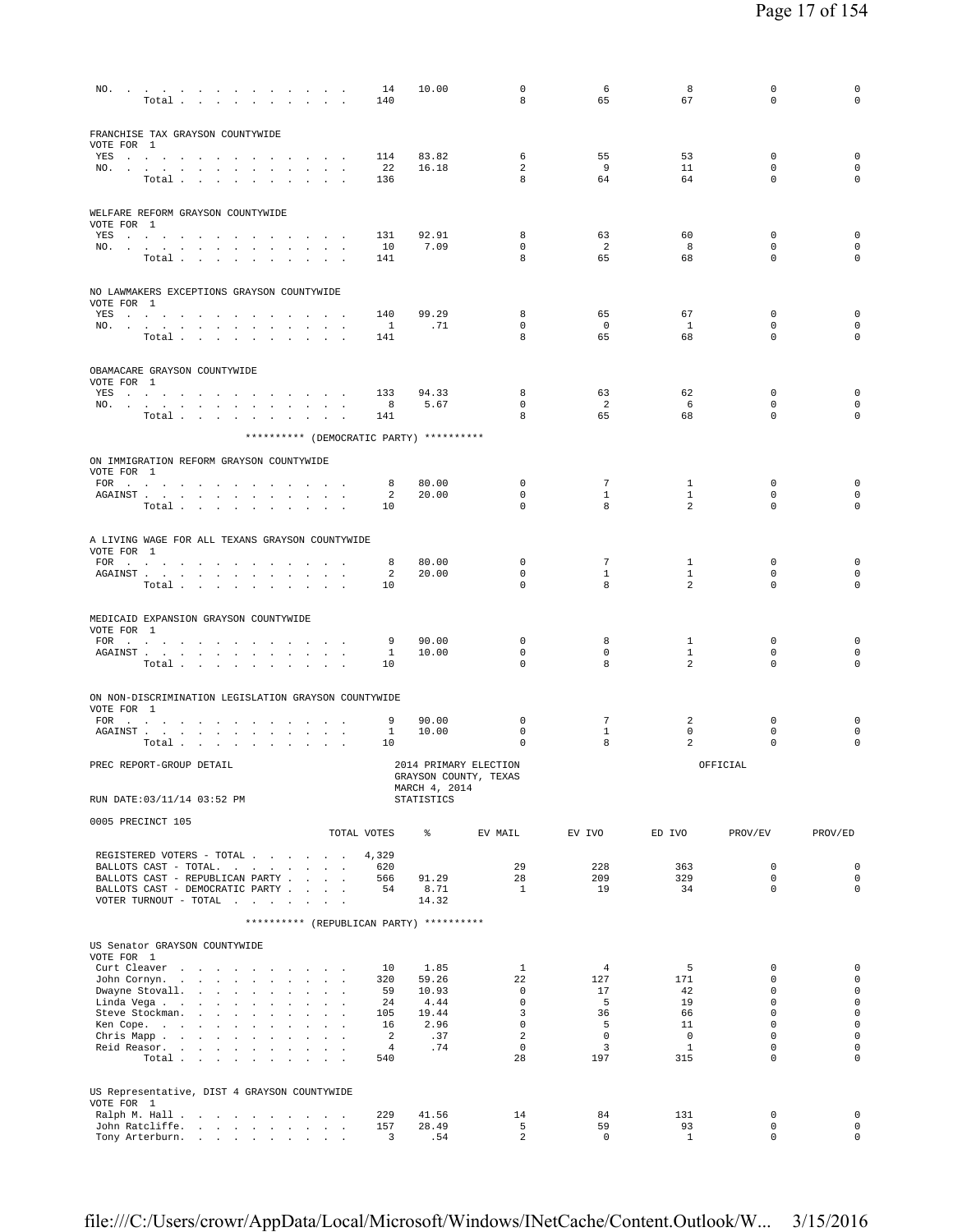| John Stacy<br>Lou Gigliotti .<br>$\sim 100$<br><b>Contract Contract</b><br>$\ddot{\phantom{a}}$<br>$\sim$<br>$\mathbf{r}$<br>$\Box$<br>$\ddot{\phantom{1}}$<br>Brent Lawson<br>Total.<br>$\sim$ $\sim$<br><b>Contract Contract</b><br>$\ddot{\phantom{0}}$<br>$\sim$<br>$\sim$<br>$\sim$                                                                                                                                                                   | 26<br>100<br>36<br>551              | 4.72<br>18.15<br>6.53                     | 2<br>1<br>$\overline{4}$<br>28                | 10<br>37<br>14<br>204                | 14<br>62<br>18<br>319             | 0<br>$\mathbf 0$<br>$\mathbf 0$<br>$\mathbf 0$                                         | $\mathsf 0$<br>$\mathsf{O}\xspace$<br>$\mathsf{O}\xspace$<br>0                                 |
|------------------------------------------------------------------------------------------------------------------------------------------------------------------------------------------------------------------------------------------------------------------------------------------------------------------------------------------------------------------------------------------------------------------------------------------------------------|-------------------------------------|-------------------------------------------|-----------------------------------------------|--------------------------------------|-----------------------------------|----------------------------------------------------------------------------------------|------------------------------------------------------------------------------------------------|
| Governor GRAYSON COUNTYWIDE<br>VOTE FOR 1<br>Greg Abbott.<br>$\sim 10^{-1}$<br>$\sim 10^{-1}$<br><b>Service Control</b><br>$\sim$ $\sim$ $\sim$<br>$\Delta$<br>SECEDE Kilgore.<br>$\cdot$<br>Miriam Martinez<br>$\sim$ $-$<br>$\sim$ $\sim$<br>$\sim$<br>Lisa Fritsch<br>$\sim$<br>$\Box$<br>Total                                                                                                                                                         | 482<br>7<br>6<br>36<br>531          | 90.77<br>1.32<br>1.13<br>6.78             | 24<br>$\mathbf{0}$<br>$\mathbf{0}$<br>3<br>27 | 182<br>1<br>$\mathbf 0$<br>12<br>195 | 276<br>6<br>6<br>21<br>309        | $\mathbf 0$<br>$\Omega$<br>$\mathbf 0$<br>$\mathbf 0$<br>$\mathbf 0$                   | $\mathbf 0$<br>$\mathbf 0$<br>$\mathsf{O}\xspace$<br>$\mathbf 0$<br>$\mathsf 0$                |
| Lieutenant Governor GRAYSON COUNTYWIDE<br>VOTE FOR 1<br>David Dewhurst.<br>$\sim$<br>and the contract of the con-<br>$\overline{\phantom{a}}$<br>$\ddot{\phantom{1}}$<br>Jerry Patterson<br><b>Carl Carl</b><br>$\sim$<br>$\sim$<br>$\ddot{\phantom{a}}$<br>$\ddot{\phantom{a}}$<br>Todd Staples<br>the company of the company of<br>$\ddot{\phantom{a}}$<br>$\sim$ $\sim$<br>Dan Patrick.<br>the contract of the contract of<br>$\sim$<br>$\sim$<br>Total | 161<br>87<br>79<br>216<br>543       | 29.65<br>16.02<br>14.55<br>39.78          | 4<br>6<br>$\mathbf 0$<br>18<br>28             | 65<br>36<br>25<br>75<br>201          | 92<br>45<br>54<br>123<br>314      | 0<br>0<br>$\mathbf 0$<br>$\mathsf 0$<br>$\Omega$                                       | $\mathbf 0$<br>$\mathbf 0$<br>$\mathsf{O}\xspace$<br>$\mathsf{O}\xspace$<br>$\mathbf 0$        |
| Attorney General GRAYSON COUNTYWIDE<br>VOTE FOR 1<br>Dan Branch.<br>Barry Smitherman<br>$\mathbf{r}$<br>$\sim$<br>Ken Paxton<br>Total                                                                                                                                                                                                                                                                                                                      | 137<br>84<br>298<br>519             | 26.40<br>16.18<br>57.42                   | 9<br>$7\phantom{.0}$<br>10<br>26              | 50<br>33<br>110<br>193               | 78<br>44<br>178<br>300            | $\mathbf 0$<br>$\mathbf 0$<br>$\mathbf 0$<br>$\mathbf 0$                               | $\mathbf 0$<br>$\mathbf 0$<br>$\mathsf{O}\xspace$<br>$\circ$                                   |
| Comptroller of Public Accounts GRAYSON COUNTYWIDE<br>VOTE FOR 1<br>Raul Torres.<br>$\ddot{\phantom{a}}$<br>$\overline{\phantom{a}}$<br>$\ddot{\phantom{a}}$<br>Harvey Hilderbran.<br>and the control of the state<br>$\cdot$<br><b>Contract Contract</b><br>Debra Medina<br>$\sim$<br>Glenn Hegar.<br><b>Contract Contract</b><br>$\sim$<br>$\sim$<br>$\ddot{\phantom{a}}$<br>$\cdot$<br>Total<br>$\cdot$<br>$\sim$                                        | 24<br>106<br>136<br>234<br>500      | 4.80<br>21.20<br>27.20<br>46.80           | 1<br>9<br>1<br>12<br>23                       | 9<br>41<br>56<br>85<br>191           | 14<br>56<br>79<br>137<br>286      | 0<br>$\mathbf 0$<br>$\mathbf 0$<br>$\mathsf 0$<br>$\mathbf 0$                          | $\mathbf 0$<br>$\mathbf 0$<br>$\mathbf 0$<br>$\mathsf{O}\xspace$<br>$\circ$                    |
| Commissioner of the General Land Office<br>GRAYSON COUNTYWIDE<br>VOTE FOR 1<br>George P. Bush.<br>David Watts.<br>Total                                                                                                                                                                                                                                                                                                                                    | 388<br>146<br>534                   | 72.66<br>27.34                            | 20<br>8<br>28                                 | 142<br>54<br>196                     | 226<br>84<br>310                  | $\mathbf 0$<br>$\mathbf 0$<br>$\mathbf 0$                                              | $\mathbf 0$<br>0<br>$\mathsf 0$                                                                |
| Commissioner of Agriculture GRAYSON COUNTYWIDE<br>VOTE FOR 1<br>J. Allen Carnes<br>Tommy Merritt<br>$\mathbf{r}$<br>$\sim$<br>Eric Opiela.<br>$\cdot$<br>$\cdot$<br>Joe Cotten<br>Sid Miller<br>$\mathcal{L}_{\mathcal{A}}$<br>$\mathbf{r}$<br>$\sim$<br>Total $\cdots$ $\cdots$ $\cdots$ $\cdots$                                                                                                                                                         | 81<br>129<br>82<br>69<br>127<br>488 | 16.60<br>26.43<br>16.80<br>14.14<br>26.02 | 5<br>$\mathbf{1}$<br>3<br>2<br>12<br>23       | 33<br>40<br>29<br>23<br>56<br>181    | 43<br>88<br>50<br>44<br>59<br>284 | $\mathbf 0$<br>$\mathbf 0$<br>$\mathbf 0$<br>$\mathbf 0$<br>$\mathbf 0$<br>$\mathbf 0$ | $\mathbf 0$<br>$\mathbf 0$<br>$\mathbf 0$<br>$\mathsf{O}\xspace$<br>$\mathbf 0$<br>$\mathsf 0$ |
| Railroad Commissioner GRAYSON COUNTYWIDE<br>VOTE FOR 1<br>Wayne Christian<br>the contract of the contract of the<br>Malachi Boyuls.<br>Ryan Sitton.<br>Becky Berger<br>Total                                                                                                                                                                                                                                                                               | 255<br>26<br>131<br>71<br>483       | 52.80<br>5.38<br>27.12<br>14.70           | 7<br>1<br>14<br>$\mathbf{1}$<br>23            | 102<br>10<br>37<br>30<br>179         | 146<br>15<br>80<br>40<br>281      | 0<br>0<br>$\mathsf 0$<br>$\mathbf 0$<br>$\mathbf 0$                                    | 0<br>$\mathsf{O}\xspace$<br>$\mathsf{O}\xspace$<br>$\mathsf{O}\xspace$<br>$\mathbf 0$          |
| Chief Justice, Supreme Court GRAYSON COUNTYWIDE<br>VOTE FOR 1<br>Robert Talton<br>Nathan Hecht<br>Total                                                                                                                                                                                                                                                                                                                                                    | 253<br>235<br>488                   | 51.84<br>48.16                            | 15<br>8<br>23                                 | 83<br>99<br>182                      | 155<br>128<br>283                 | $\mathbf 0$<br>$\mathbf 0$<br>$\mathbf 0$                                              | $\mathsf{O}\xspace$<br>0<br>0                                                                  |
| Justice, Supreme Court, PL 6, Unexpired<br>GRAYSON COUNTYWIDE<br>VOTE FOR 1<br>Joe Pool.<br>Jeff Brown<br>Total                                                                                                                                                                                                                                                                                                                                            | 187<br>290<br>477                   | 39.20<br>60.80                            | 6<br>19<br>25                                 | 60<br>116<br>176                     | 121<br>155<br>276                 | 0<br>$\mathbf 0$<br>$\mathbf 0$                                                        | 0<br>0<br>$\mathsf{O}\xspace$                                                                  |
| Justice, Supreme Court, P7 GRAYSON COUNTYWIDE<br>VOTE FOR 1<br>Jeff Boyd.<br>Total<br>$\sim$                                                                                                                                                                                                                                                                                                                                                               | 418<br>418                          | 100.00                                    | 27<br>27                                      | 162<br>162                           | 229<br>229                        | $\mathbf 0$<br>0                                                                       | $\mathbf 0$<br>0                                                                               |
| Justice, Supreme Court, P8 GRAYSON COUNTYWIDE<br>VOTE FOR 1<br>Phil Johnson<br>Sharon McCally.<br>Total                                                                                                                                                                                                                                                                                                                                                    | 299<br>184<br>483                   | 61.90<br>38.10                            | 14<br>13<br>27                                | 117<br>61<br>178                     | 168<br>110<br>278                 | $\mathsf 0$<br>$\mathbf 0$<br>0                                                        | $\mathbf 0$<br>$\mathsf{O}\xspace$<br>$\mathsf{O}$                                             |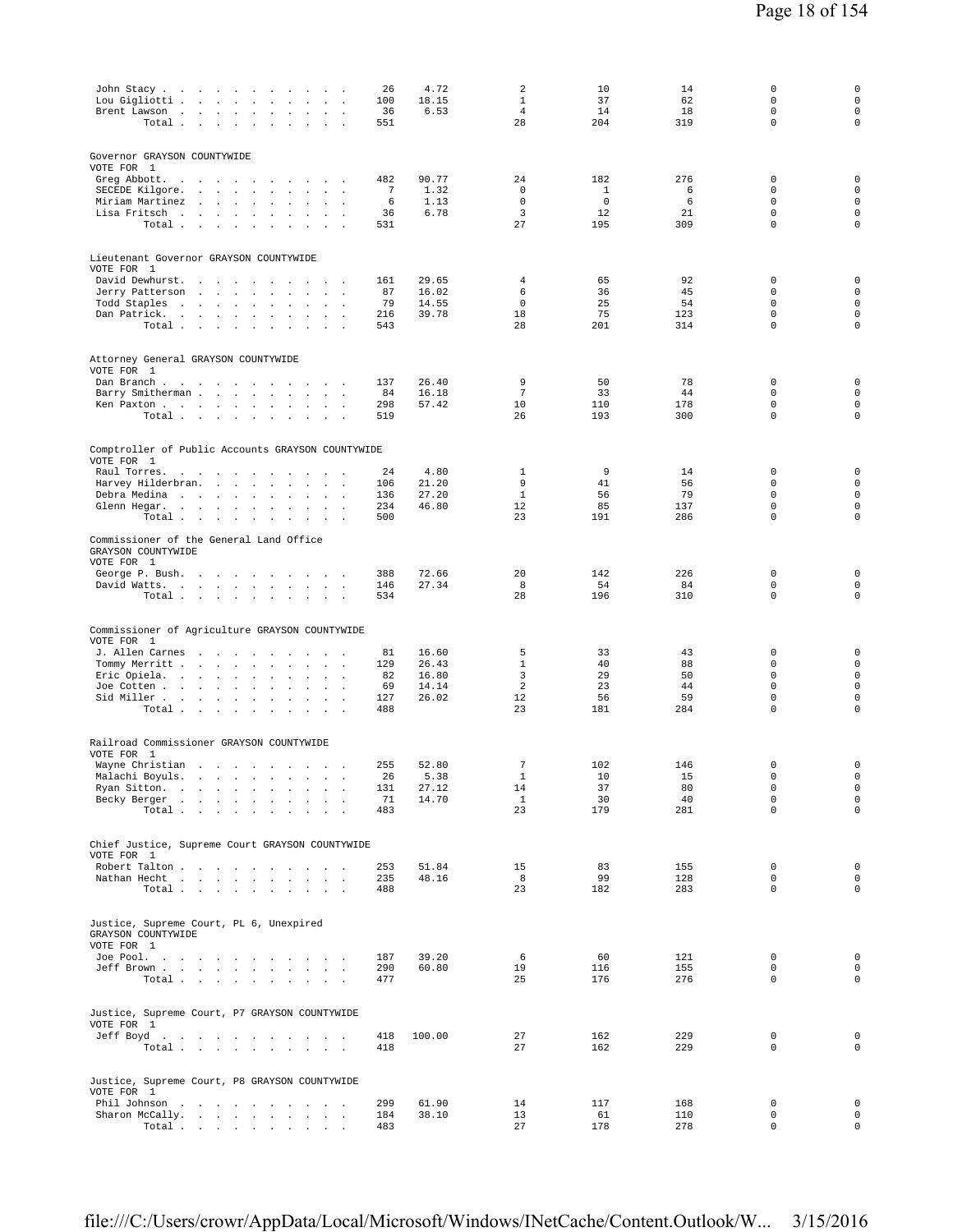| Judge, CT of Criminal Appeals, P3 GRAYSON COUNTYWIDE                                        |           |                |                       |          |           |                            |                                            |
|---------------------------------------------------------------------------------------------|-----------|----------------|-----------------------|----------|-----------|----------------------------|--------------------------------------------|
| VOTE FOR 1<br>Barbara Walther                                                               | 166       | 36.01          | 8                     | 67       | 91        | 0                          | $\mathsf 0$                                |
| Bert Richardson                                                                             | 295       | 63.99          | 17                    | 106      | 172       | $\mathbf 0$                | $\mathbf 0$                                |
| Total                                                                                       | 461       |                | 25                    | 173      | 263       | $\mathbf 0$                | $\mathbf 0$                                |
|                                                                                             |           |                |                       |          |           |                            |                                            |
| Judge, CT of Criminal Appeals, P4 GRAYSON COUNTYWIDE<br>VOTE FOR 1                          |           |                |                       |          |           |                            |                                            |
| Richard Dean Davis                                                                          | 146       | 31.88          | $\overline{4}$        | 51       | 91        | $\mathbf 0$                | $\mathbf 0$                                |
| Jani Jo Wood<br>Kevin Patrick Yeary                                                         | 76<br>236 | 16.59<br>51.53 | $7\phantom{.0}$<br>14 | 35<br>81 | 34<br>141 | $\mathbf 0$<br>$\mathbf 0$ | $\mathbf 0$<br>$\mathbf 0$                 |
| Total $\cdots$ $\cdots$ $\cdots$ $\cdots$                                                   | 458       |                | 25                    | 167      | 266       | $\mathbf 0$                | $\mathbf 0$                                |
|                                                                                             |           |                |                       |          |           |                            |                                            |
| Judge, CT of Criminal Appeals, P9 GRAYSON COUNTYWIDE                                        |           |                |                       |          |           |                            |                                            |
| VOTE FOR 1<br>W.C. "Bud" Kirkendall                                                         | 207       | 45.90          | 10                    | 91       | 106       | $\mathbf 0$                | $\mathbf 0$                                |
| David Newell                                                                                | 244       | 54.10          | 13                    | 73       | 158       | $\mathbf 0$                | $\mathbf 0$                                |
| Total $\cdots$ $\cdots$ $\cdots$                                                            | 451       |                | 23                    | 164      | 264       | 0                          | $\circ$                                    |
|                                                                                             |           |                |                       |          |           |                            |                                            |
| State Senator, District 30 GRAYSON COUNTYWIDE<br>VOTE FOR 1                                 |           |                |                       |          |           |                            |                                            |
| Craig Estes.                                                                                | 457       | 100.00         | 28                    | 175      | 254       | 0                          | $\mathbf 0$                                |
| Total<br>$\sim$                                                                             | 457       |                | 28                    | 175      | 254       | $\mathbf 0$                | $\circ$                                    |
|                                                                                             |           |                |                       |          |           |                            |                                            |
| State Representative, District 62 GRAYSON COUNTYWIDE                                        |           |                |                       |          |           |                            |                                            |
| VOTE FOR 1<br>Larry Phillips.                                                               | 465       | 100.00         | 25                    | 178      | 262       | $\mathbf 0$                | $\mathsf 0$                                |
| Total $\cdots$ $\cdots$ $\cdots$                                                            | 465       |                | 25                    | 178      | 262       | $\mathbf 0$                | $\mathbf 0$                                |
|                                                                                             |           |                |                       |          |           |                            |                                            |
| Justice 5th Court of Appeals P3 GRAYSON COUNTYWIDE                                          |           |                |                       |          |           |                            |                                            |
| VOTE FOR 1<br>Ada Brown                                                                     | 416       | 100.00         | 25                    | 154      | 237       | 0                          | 0                                          |
| Total                                                                                       | 416       |                | 25                    | 154      | 237       | $\mathbf 0$                | $\circ$                                    |
|                                                                                             |           |                |                       |          |           |                            |                                            |
| Justice 5th Court of Appeals P6 GRAYSON COUNTYWIDE                                          |           |                |                       |          |           |                            |                                            |
| VOTE FOR 1<br>David L. Bridges                                                              | 416       | 100.00         | 25                    | 154      | 237       | 0                          | $\mathbf 0$                                |
| Total                                                                                       | 416       |                | 25                    | 154      | 237       | 0                          | $\mathbf 0$                                |
|                                                                                             |           |                |                       |          |           |                            |                                            |
| Justice, 5th CT of AP DIST, P8 GRAYSON COUNTYWIDE                                           |           |                |                       |          |           |                            |                                            |
| VOTE FOR 1<br>Bill Whitehill.                                                               | 405       | 100.00         | 25                    | 148      | 232       | 0                          | $\mathsf 0$                                |
| Total<br>$\sim$                                                                             | 405       |                | 25                    | 148      | 232       | 0                          | $\mathsf 0$                                |
|                                                                                             |           |                |                       |          |           |                            |                                            |
| District Judge, 397th Judicial District                                                     |           |                |                       |          |           |                            |                                            |
| GRAYSON COUNTYWIDE<br>VOTE FOR 1                                                            |           |                |                       |          |           |                            |                                            |
| Brian K. Gary                                                                               | 413       | 100.00         | 25                    | 156      | 232       | 0                          | $\mathsf 0$                                |
| Total                                                                                       | 413       |                | 25                    | 156      | 232       | $\mathbf 0$                | 0                                          |
| County Judge GRAYSON COUNTYWIDE<br>VOTE FOR 1                                               |           |                |                       |          |           |                            |                                            |
| Gene Short                                                                                  | 64        | 12.12          | 3                     | 26       | 35        | 0                          | $\mathsf 0$                                |
| Bill Magers.<br>the contract of the contract of the contract of the                         | 221       | 41.86          | 13                    | 77       | 131       | $\mathbf 0$                | $\mathsf 0$                                |
| Trent Bass<br>$\cdot$<br>Jim Maddock.<br>$\sim$                                             | 167<br>76 | 31.63<br>14.39 | 7<br>$\overline{4}$   | 63<br>30 | 97<br>42  | 0<br>0                     | $\mathsf{O}\xspace$<br>$\mathsf{O}\xspace$ |
| Total .<br>$\sim$<br>$\mathbf{r}$<br>$\sim$<br>$\sim$<br>$\sim$<br>$\overline{\phantom{a}}$ | 528       |                | 27                    | 196      | 305       | 0                          | $\mathbf 0$                                |
|                                                                                             |           |                |                       |          |           |                            |                                            |
| Judge, County Court at Law GRAYSON COUNTYWIDE                                               |           |                |                       |          |           |                            |                                            |
| VOTE FOR 1<br>James Corley "Corky" Henderson                                                | 422       | 100.00         | 25                    | 162      | 235       | $\mathbf 0$                | $\mathbf 0$                                |
| Total                                                                                       | 422       |                | 25                    | 162      | 235       | $\mathbf 0$                | $\mathbf 0$                                |
|                                                                                             |           |                |                       |          |           |                            |                                            |
| Judge, County Court at Law No. 2 GRAYSON COUNTYWIDE                                         |           |                |                       |          |           |                            |                                            |
| VOTE FOR 1<br>Carol M. Siebman                                                              | 425       | 100.00         | 25                    | 164      | 236       | $\mathbf 0$                | $\mathbf 0$                                |
| Total                                                                                       | 425       |                | 25                    | 164      | 236       | $\Omega$                   | $\mathbf 0$                                |
|                                                                                             |           |                |                       |          |           |                            |                                            |
| District Clerk GRAYSON COUNTYWIDE                                                           |           |                |                       |          |           |                            |                                            |
| VOTE FOR 1<br>Kelly Ashmore                                                                 | 442       | 100.00         | 25                    | 170      | 247       | $\mathbf 0$                | $\mathbf 0$                                |
| Total<br>$\sim$<br>$\sim$                                                                   | 442       |                | 25                    | 170      | 247       | $\mathbf 0$                | $\mathbf 0$                                |
|                                                                                             |           |                |                       |          |           |                            |                                            |
| County Clerk GRAYSON COUNTYWIDE                                                             |           |                |                       |          |           |                            |                                            |
| VOTE FOR 1<br>Wilma Bush                                                                    | 424       | 100.00         | 25                    | 163      | 236       | $\mathbf 0$                | $\mathbf 0$                                |
| Total<br>$\sim$<br>$\sim$ $\sim$ $\sim$                                                     | 424       |                | 25                    | 163      | 236       | $\mathbf 0$                | $\mathbf 0$                                |
|                                                                                             |           |                |                       |          |           |                            |                                            |
| County Treasurer GRAYSON COUNTYWIDE                                                         |           |                |                       |          |           |                            |                                            |
| VOTE FOR 1<br>Starr Stanley                                                                 | 165       | 39.10          | 7                     | 75       | 83        | $\mathbf 0$                | $\mathbf 0$                                |
|                                                                                             |           |                |                       |          |           |                            |                                            |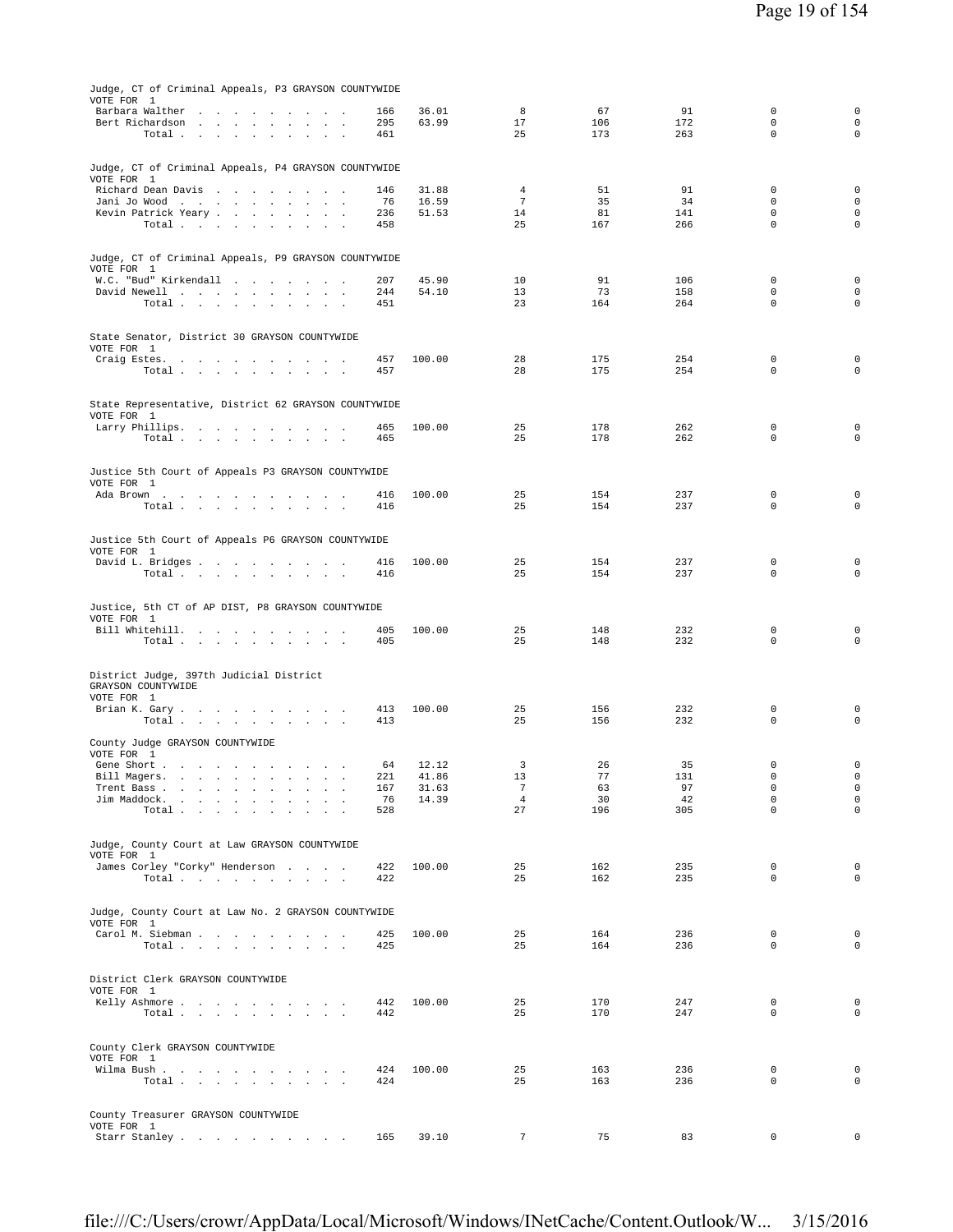| Gayla Hawkins<br>Total                                                                                                                                 | 257<br>422 | 60.90          | 18<br>25                    | 91<br>166                     | 148<br>231         | $\mathbf 0$<br>$\mathbf 0$  | $\mathbf 0$<br>$\mathbf 0$          |
|--------------------------------------------------------------------------------------------------------------------------------------------------------|------------|----------------|-----------------------------|-------------------------------|--------------------|-----------------------------|-------------------------------------|
| Justice of the Peace, Precinct No. 4<br>JUSTICE OF THE PEACE PCT 4<br>VOTE FOR 1                                                                       |            |                |                             |                               |                    |                             |                                     |
| Rita G. Noel                                                                                                                                           | 114        | 24.73          | $\overline{7}$              | 48                            | 59                 | $\mathbf 0$                 | $\mathsf 0$                         |
| Debbie Lowery<br>$\sim$<br>Jeff Stanley<br>$\sim$                                                                                                      | 124<br>223 | 26.90<br>48.37 | 2<br>16                     | 39<br>88                      | 83<br>119          | $\mathbf 0$<br>$\mathbf 0$  | $\mathsf{O}\xspace$<br>$\mathsf{O}$ |
| Total $\ldots$ $\ldots$ $\ldots$ $\ldots$                                                                                                              | 461        |                | 25                          | 175                           | 261                | $\Omega$                    | $\mathbf 0$                         |
| County Chairman GRAYSON COUNTYWIDE                                                                                                                     |            |                |                             |                               |                    |                             |                                     |
| VOTE FOR 1                                                                                                                                             |            |                |                             |                               |                    |                             |                                     |
| Reggie Smith<br>Total<br>$\sim$<br>$\ddot{\phantom{a}}$<br>$\sim$<br>$\cdot$                                                                           | 410<br>410 | 100.00         | 24<br>24                    | 152<br>152                    | 234<br>234         | $\mathbf 0$<br>$\mathbf 0$  | 0<br>$\mathbf 0$                    |
|                                                                                                                                                        |            |                |                             |                               |                    |                             |                                     |
| ********** (DEMOCRATIC PARTY) **********                                                                                                               |            |                |                             |                               |                    |                             |                                     |
| US Senator GRAYSON COUNTYWIDE                                                                                                                          |            |                |                             |                               |                    |                             |                                     |
| VOTE FOR 1<br>Harry Kim                                                                                                                                | 3          | 6.82           | $\mathbf 0$                 | 1                             | 2                  | $\mathbf 0$                 | $\mathbf 0$                         |
| Maxey Marie Scherr<br>$\sim$                                                                                                                           | 17         | 38.64          | $\mathbf 0$                 | 8                             | 9                  | $\mathbf 0$                 | 0                                   |
| Michael "Fjet" Fjetland.<br>David M. Alameel                                                                                                           | 3<br>13    | 6.82<br>29.55  | $\mathbf 0$<br>$\mathbf 0$  | $\mathbf{1}$<br>5             | 2<br>8             | $\mathbf 0$<br>$\mathbf 0$  | 0<br>$\mathsf{O}\xspace$            |
| Kesha Rogers<br>$\mathbf{r}$                                                                                                                           | 8          | 18.18          | $\mathbf 0$                 | 3                             | 5                  | $\mathbf 0$                 | $\mathsf{O}\xspace$                 |
| Total $\cdots$ $\cdots$ $\cdots$                                                                                                                       | 44         |                | $\mathbf 0$                 | 18                            | 26                 | $\mathbf 0$                 | $\mathbf 0$                         |
|                                                                                                                                                        |            |                |                             |                               |                    |                             |                                     |
| Governor GRAYSON COUNTYWIDE<br>VOTE FOR 1                                                                                                              |            |                |                             |                               |                    |                             |                                     |
| Wendy R. Davis.                                                                                                                                        | 49         | 92.45          | $\mathbf{1}$                | 16                            | 32                 | 0                           | $\mathbf 0$                         |
| Reynaldo "Ray" Madrigal.<br>Total                                                                                                                      | 4<br>53    | 7.55           | $\mathbf 0$<br>$\mathbf{1}$ | $\overline{\mathbf{3}}$<br>19 | $\mathbf{1}$<br>33 | 0<br>$\mathbf 0$            | $\mathsf{O}\xspace$<br>$\mathbf 0$  |
|                                                                                                                                                        |            |                |                             |                               |                    |                             |                                     |
| Lieutenant Governor GRAYSON COUNTYWIDE                                                                                                                 |            |                |                             |                               |                    |                             |                                     |
| VOTE FOR 1<br>Leticia Van de Putte                                                                                                                     | 39         | 100.00         | 1                           | 14                            | 24                 | $\mathbf 0$                 | 0                                   |
| Total<br>$\sim$ $-$<br>$\sim$<br>$\sim$ $\sim$<br>$\ddot{\phantom{a}}$                                                                                 | 39         |                | $\mathbf{1}$                | 14                            | 24                 | $\mathbf 0$                 | $\mathbf 0$                         |
|                                                                                                                                                        |            |                |                             |                               |                    |                             |                                     |
| Attorney General GRAYSON COUNTYWIDE                                                                                                                    |            |                |                             |                               |                    |                             |                                     |
| VOTE FOR 1<br>Sam Houston.                                                                                                                             | 39         | 100.00         | 1                           | 14                            | 24                 | 0                           | $\mathsf 0$                         |
| Total                                                                                                                                                  | 39         |                | $\mathbf{1}$                | 14                            | 2.4                | $\Omega$                    | $\mathbf 0$                         |
|                                                                                                                                                        |            |                |                             |                               |                    |                             |                                     |
| Comptroller of Public Accounts GRAYSON COUNTYWIDE                                                                                                      |            |                |                             |                               |                    |                             |                                     |
| VOTE FOR 1<br>Mike Collier                                                                                                                             | 40         | 100.00         | 1                           | 15                            | 24                 | $\mathbf 0$                 | $\mathsf 0$                         |
| Total $\cdots$ $\cdots$                                                                                                                                | 40         |                | $\mathbf{1}$                | 15                            | 24                 | $\mathbf 0$                 | $\mathsf 0$                         |
| Commissioner of the General Land Office<br>GRAYSON COUNTYWIDE                                                                                          |            |                |                             |                               |                    |                             |                                     |
| VOTE FOR 1                                                                                                                                             |            |                |                             |                               |                    |                             |                                     |
| John Cook $\qquad \qquad . \qquad . \qquad . \qquad . \qquad . \qquad . \qquad . \qquad .$<br>Total<br>$\sim$ $\sim$<br>$\sim$<br>$\ddot{\phantom{1}}$ | 40<br>40   | 100.00         | 1<br>$\mathbf{1}$           | 15<br>15                      | 24<br>24           | $\mathbf 0$<br>$\mathbf 0$  | $\mathsf 0$<br>$\mathbf 0$          |
|                                                                                                                                                        |            |                |                             |                               |                    |                             |                                     |
| Commissioner of Agriculture GRAYSON COUNTYWIDE                                                                                                         |            |                |                             |                               |                    |                             |                                     |
| VOTE FOR 1<br>Hugh Asa Fitzsimons III.                                                                                                                 | 12         | 25.00          | $\mathbf 0$                 | 5                             | $7\overline{ }$    | $\mathbf{0}$                | $\mathbf 0$                         |
| Richard "Kinky" Friedman                                                                                                                               | 16         | 33.33          | $\mathbf{1}$                | -5                            | 10                 | 0                           | 0                                   |
| Jim Hogan<br>Total $\cdots$ $\cdots$ $\cdots$                                                                                                          | 20<br>48   | 41.67          | $\mathbf 0$<br>$\mathbf{1}$ | 8<br>18                       | 12<br>29           | 0<br>$\mathbf{0}$           | $\mathsf{O}\xspace$<br>$\mathbf 0$  |
|                                                                                                                                                        |            |                |                             |                               |                    |                             |                                     |
| Railroad Commissioner GRAYSON COUNTYWIDE                                                                                                               |            |                |                             |                               |                    |                             |                                     |
| VOTE FOR 1                                                                                                                                             | 32         | 71.11          | $\mathbf{1}$                | 10                            | 21                 | $^{\circ}$                  | $\mathbf 0$                         |
| Steve Brown.<br>Dale Henry                                                                                                                             | 13         | 28.89          | $\mathbf{0}$                | 7                             | - 6                | $\mathbf{0}$                | $\circ$                             |
| Total<br>$\sim$<br>$\sim$                                                                                                                              | 45         |                | $\mathbf{1}$                | 17                            | 27                 | $\Omega$                    | 0                                   |
| Chief Justice, Supreme Court GRAYSON COUNTYWIDE                                                                                                        |            |                |                             |                               |                    |                             |                                     |
| VOTE FOR 1<br>William Moody.                                                                                                                           | 39         | 100.00         | $\mathbf{0}$                | 15                            | 24                 | $^{\circ}$                  | $\mathbf 0$                         |
| Total                                                                                                                                                  | 39         |                | $\mathbf{0}$                | 15                            | 24                 | 0                           | 0                                   |
| Justice, Supreme Court, PL 6, Unexpired                                                                                                                |            |                |                             |                               |                    |                             |                                     |
| GRAYSON COUNTYWIDE<br>VOTE FOR 1                                                                                                                       |            |                |                             |                               |                    |                             |                                     |
| Lawrence Edward Meyers                                                                                                                                 | 40         | 100.00         | $\mathbf{0}$                | 15                            | 25                 | $^{\circ}$                  | $\circ$                             |
| Total                                                                                                                                                  | 40         |                | $\mathbf 0$                 | 15                            | 25                 | $\mathbf{0}$                | $\mathsf{O}$                        |
|                                                                                                                                                        |            |                |                             |                               |                    |                             |                                     |
| Justice, Supreme Court, P7 GRAYSON COUNTYWIDE<br>VOTE FOR 1                                                                                            |            |                |                             |                               |                    |                             |                                     |
| Gina Benavides.<br>Total $\cdots$ $\cdots$ $\cdots$                                                                                                    | 37<br>37   | 100.00         | 0<br>$\mathbf{0}$           | 14<br>14                      | 23<br>23           | $\mathbf 0$<br>$\mathbf{0}$ | 0<br>$\mathbf 0$                    |
|                                                                                                                                                        |            |                |                             |                               |                    |                             |                                     |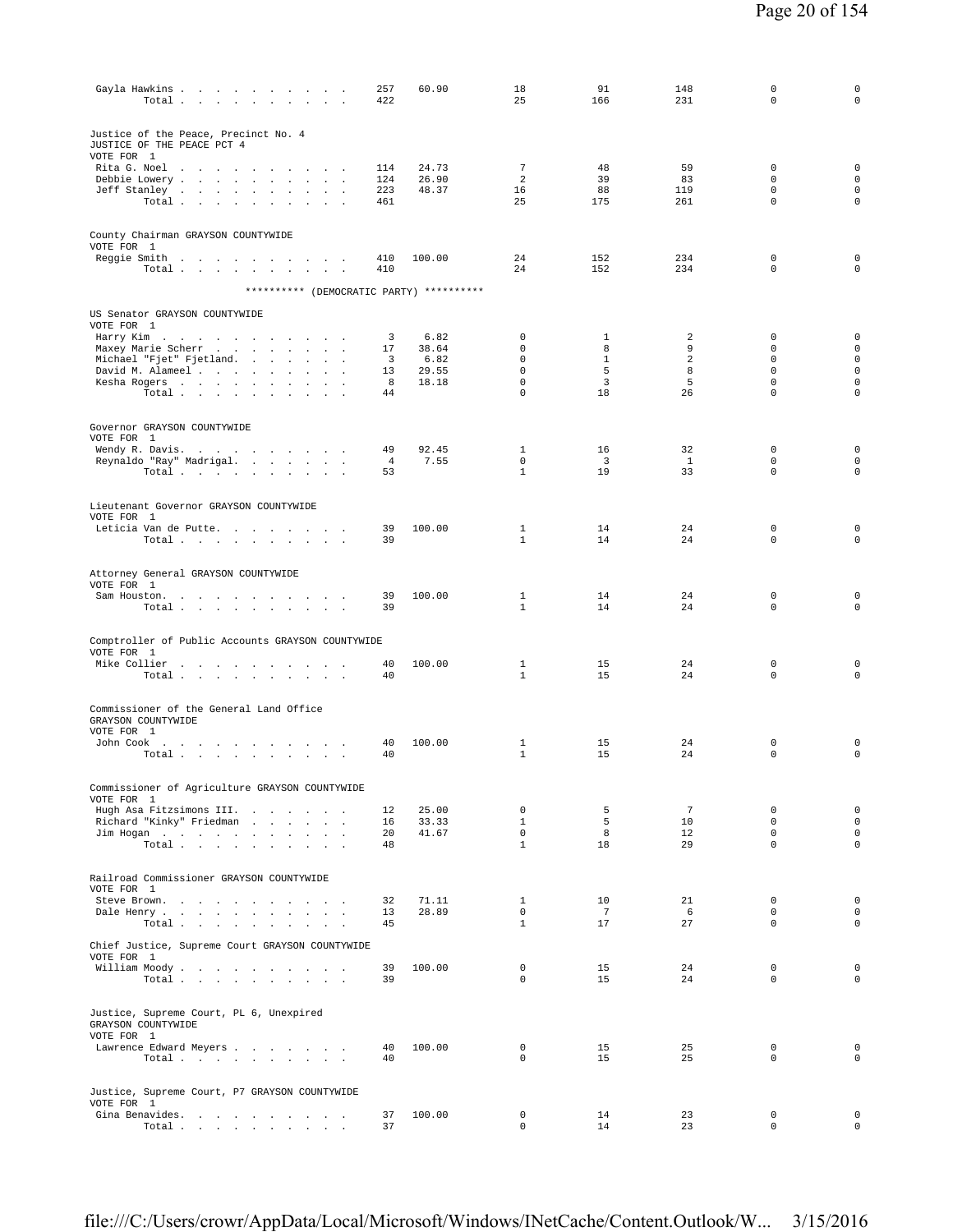| REGISTERED VOTERS - TOTAL 2,246<br>BALLOTS CAST - TOTAL.                                                                                                                                                                                                                                                                             | 364                                   | 31                                             | 90                    | 243                           | $^{\circ}$                                | 0                                     |
|--------------------------------------------------------------------------------------------------------------------------------------------------------------------------------------------------------------------------------------------------------------------------------------------------------------------------------------|---------------------------------------|------------------------------------------------|-----------------------|-------------------------------|-------------------------------------------|---------------------------------------|
| 0006 PRECINCT 106                                                                                                                                                                                                                                                                                                                    | TOTAL VOTES 8 BV MAIL                 |                                                | EV IVO                | ED IVO                        | PROV/EV                                   | PROV/ED                               |
| PREC REPORT-GROUP DETAIL<br>RUN DATE: 03/11/14 03:52 PM                                                                                                                                                                                                                                                                              | MARCH 4, 2014<br>STATISTICS           | 2014 PRIMARY ELECTION<br>GRAYSON COUNTY, TEXAS |                       |                               | OFFICIAL                                  |                                       |
| Total $\ldots$ $\ldots$ $\ldots$ $\ldots$                                                                                                                                                                                                                                                                                            | 52                                    | $\mathbf{1}$                                   | 19                    | 32                            | $\Omega$                                  | $\mathbf 0$                           |
| ${\tt AGAINST} \hspace{1.5cm} . \hspace{1.5cm} . \hspace{1.5cm} . \hspace{1.5cm} . \hspace{1.5cm} . \hspace{1.5cm} . \hspace{1.5cm} . \hspace{1.5cm} . \hspace{1.5cm} . \hspace{1.5cm} . \hspace{1.5cm} . \hspace{1.5cm} . \hspace{1.5cm} .$                                                                                         | 90.38<br>47<br>5 <sup>5</sup><br>9.62 | $\mathbf{1}$<br>$\overline{0}$                 | 17<br>$\overline{2}$  | 29<br>$\overline{\mathbf{3}}$ | $\mathbf 0$<br>$\mathbf 0$                | $\mathbf 0$<br>$\mathbf{0}$           |
| ON NON-DISCRIMINATION LEGISLATION GRAYSON COUNTYWIDE<br>VOTE FOR 1                                                                                                                                                                                                                                                                   |                                       |                                                |                       |                               |                                           |                                       |
| AGAINST<br>Total $\cdots$ $\cdots$ $\cdots$ $\cdots$                                                                                                                                                                                                                                                                                 | 11.54<br>6<br>52                      | $\circ$<br>$\mathbf{1}$                        | 1<br>19               | 5 <sup>5</sup><br>32          | $^{\circ}$<br>$\Omega$                    | $\mathbf 0$<br>$\Omega$               |
| MEDICAID EXPANSION GRAYSON COUNTYWIDE<br>VOTE FOR 1<br>FOR $\cdots$                                                                                                                                                                                                                                                                  | 88.46<br>46                           | $\mathbf{1}$                                   | 18                    | 27                            | $\mathbf 0$                               | $\mathbf 0$                           |
|                                                                                                                                                                                                                                                                                                                                      |                                       |                                                |                       |                               |                                           |                                       |
| ${\tt AGAINST} \hspace{1.5cm} . \hspace{1.5cm} . \hspace{1.5cm} . \hspace{1.5cm} . \hspace{1.5cm} . \hspace{1.5cm} . \hspace{1.5cm} . \hspace{1.5cm} . \hspace{1.5cm} . \hspace{1.5cm} . \hspace{1.5cm} . \hspace{1.5cm} . \hspace{1.5cm} . \hspace{1.5cm} .$<br>Total                                                               | 7.55<br>53                            | $\overline{0}$<br>$\mathbf{1}$                 | 1<br>19               | $\overline{\mathbf{3}}$<br>33 | $\mathbf 0$<br>$\Omega$                   | $\mathbf{0}$<br>$\Omega$              |
| VOTE FOR 1<br>FOR                                                                                                                                                                                                                                                                                                                    | 49<br>92.45                           | $\mathbf{1}$                                   | 18                    | 30                            | $\mathbf 0$                               | $\mathbf 0$                           |
| A LIVING WAGE FOR ALL TEXANS GRAYSON COUNTYWIDE                                                                                                                                                                                                                                                                                      |                                       |                                                |                       |                               |                                           |                                       |
| AGAINST<br>$\cdot$<br>$\blacksquare$<br>Total<br>$\ddot{\phantom{a}}$<br>$\sim$                                                                                                                                                                                                                                                      | 6<br>11.76<br>51                      | 0<br>$\mathbf{1}$                              | 1<br>19               | 5<br>31                       | 0<br>0                                    | $\mathsf 0$<br>$\mathsf 0$            |
| VOTE FOR 1<br>FOR a contract of the contract of the contract of the set of the set of the set of the set of the set of the set of the set of the set of the set of the set of the set of the set of the set of the set of the set of the set                                                                                         | 45<br>88.24                           | 1                                              | 18                    | 26                            | 0                                         | 0                                     |
| ON IMMIGRATION REFORM GRAYSON COUNTYWIDE                                                                                                                                                                                                                                                                                             |                                       |                                                |                       |                               |                                           |                                       |
| ********** (DEMOCRATIC PARTY) **********                                                                                                                                                                                                                                                                                             |                                       |                                                |                       |                               |                                           |                                       |
| NO.<br>Total                                                                                                                                                                                                                                                                                                                         | 17<br>3.08<br>552                     | $^{\circ}$<br>25                               | -5<br>205             | 12<br>322                     | $\mathbf 0$<br>0                          | $\mathbf 0$<br>$\mathbf 0$            |
| OBAMACARE GRAYSON COUNTYWIDE<br>VOTE FOR 1<br>YES a contract of the contract of the contract of the set of the set of the set of the set of the set of the set of the set of the set of the set of the set of the set of the set of the set of the set of the set of the set                                                         | 96.92<br>535                          | 25                                             | 200                   | 310                           | $\mathbf 0$                               | $\mathbf 0$                           |
| Total<br>$\mathbf{a}$ and $\mathbf{a}$ and $\mathbf{a}$                                                                                                                                                                                                                                                                              | 558                                   | 28                                             | 206                   | 324                           | 0                                         | $\mathbf 0$                           |
| YES a contract of the contract of the contract of the set of the set of the set of the set of the set of the set of the set of the set of the set of the set of the set of the set of the set of the set of the set of the set<br>NO.<br>$\sim$<br>contract and support                                                              | 556<br>99.64<br>$\overline{a}$<br>.36 | 28<br>$^{\circ}$                               | 206<br>$\overline{0}$ | 322<br>$\overline{2}$         | $\mathbf 0$<br>$\mathbf 0$                | $\mathbf 0$<br>$\mathsf 0$            |
| NO LAWMAKERS EXCEPTIONS GRAYSON COUNTYWIDE<br>VOTE FOR 1                                                                                                                                                                                                                                                                             |                                       |                                                |                       |                               |                                           |                                       |
| Total $\cdots$ $\cdots$ $\cdots$                                                                                                                                                                                                                                                                                                     | 551                                   | 28                                             | 204                   | 319                           | $\Omega$                                  | $\mathbf 0$                           |
| YES.<br>NO.                                                                                                                                                                                                                                                                                                                          | 96.91<br>534<br>3.09<br>17            | 28<br>$\mathbf 0$                              | 198<br>6              | 308<br>11                     | $\mathbf 0$<br>0                          | $\mathbf 0$<br>$\mathsf{O}\xspace$    |
| WELFARE REFORM GRAYSON COUNTYWIDE<br>VOTE FOR 1                                                                                                                                                                                                                                                                                      |                                       |                                                |                       |                               |                                           |                                       |
| Total<br>$\sim$ $\sim$ $\sim$                                                                                                                                                                                                                                                                                                        | 536                                   | 27                                             | 197                   | 312                           | 0                                         | $\mathbf 0$                           |
| YES<br>the contract of the contract of the<br>and the state of the state of<br>NO.<br>$\sim 100$<br>the contract of the contract<br>$\ddot{\phantom{0}}$<br>$\sim$<br>$\sim$                                                                                                                                                         | 485<br>90.49<br>51<br>9.51            | 22<br>5                                        | 175<br>22             | 288<br>24                     | 0<br>0                                    | $\mathbf 0$<br>$\mathsf 0$            |
| FRANCHISE TAX GRAYSON COUNTYWIDE<br>VOTE FOR 1                                                                                                                                                                                                                                                                                       |                                       |                                                |                       |                               |                                           |                                       |
| Total $\cdots$ $\cdots$ $\cdots$                                                                                                                                                                                                                                                                                                     | 552                                   | 28                                             | 205                   | 319                           | 0                                         | $\circ$                               |
| YES<br>and a state of the state<br>NO.<br>$\sim$<br>$\mathbf{a}=\mathbf{a}$<br>$\mathbf{r}$                                                                                                                                                                                                                                          | 88.04<br>486<br>66<br>11.96           | 25<br>3                                        | 179<br>26             | 282<br>37                     | 0<br>$\mathbf 0$                          | $\mathbf 0$<br>$\mathbf 0$            |
| SECOND AMENDMENT GRAYSON COUNTYWIDE<br>VOTE FOR 1                                                                                                                                                                                                                                                                                    |                                       |                                                |                       |                               |                                           |                                       |
| Total                                                                                                                                                                                                                                                                                                                                | 552                                   |                                                | 203                   | 322                           |                                           |                                       |
| YES a contract of the contract of the contract of the set of the set of the set of the set of the set of the set of the set of the set of the set of the set of the set of the set of the set of the set of the set of the set<br>NO.<br>$\mathcal{L}^{\mathcal{A}}$ and $\mathcal{L}^{\mathcal{A}}$ and $\mathcal{L}^{\mathcal{A}}$ | 97.83<br>540<br>2.17<br>12            | 27<br>$^{\circ}$<br>27                         | 198<br>- 5            | 315<br>$7\phantom{.0}$        | $\mathbf 0$<br>$\mathbf 0$<br>$\mathbf 0$ | $\mathbf 0$<br>$\mathbf 0$<br>$\circ$ |
| RELIGIOUS FREEDOM GRAYSON COUNTYWIDE<br>VOTE FOR 1                                                                                                                                                                                                                                                                                   |                                       |                                                |                       |                               |                                           |                                       |
| ********** (REPUBLICAN PARTY) **********                                                                                                                                                                                                                                                                                             |                                       |                                                |                       |                               |                                           |                                       |
| Lander Bethel<br>Total                                                                                                                                                                                                                                                                                                               | 100.00<br>35<br>35                    | $\mathbf 0$<br>$\Omega$                        | 13<br>13              | 22<br>22                      | $\mathbf 0$<br>$\mathbf 0$                | $\mathbf 0$<br>$\mathbf 0$            |
| County Chairman GRAYSON COUNTYWIDE<br>VOTE FOR 1                                                                                                                                                                                                                                                                                     |                                       |                                                |                       |                               |                                           |                                       |
| Total $\cdots$ $\cdots$ $\cdots$                                                                                                                                                                                                                                                                                                     | 38                                    | $\mathbf 0$                                    | 14                    | 24                            | $\mathbf 0$                               | $\mathbf 0$                           |
| VOTE FOR 1<br>John Granberg                                                                                                                                                                                                                                                                                                          | 100.00<br>38                          | $\mathbf 0$                                    | 14                    | 24                            | $\mathbf 0$                               | $\circ$                               |
| Judge, CT of Criminal Appeals, P3 GRAYSON COUNTYWIDE                                                                                                                                                                                                                                                                                 |                                       |                                                |                       |                               |                                           |                                       |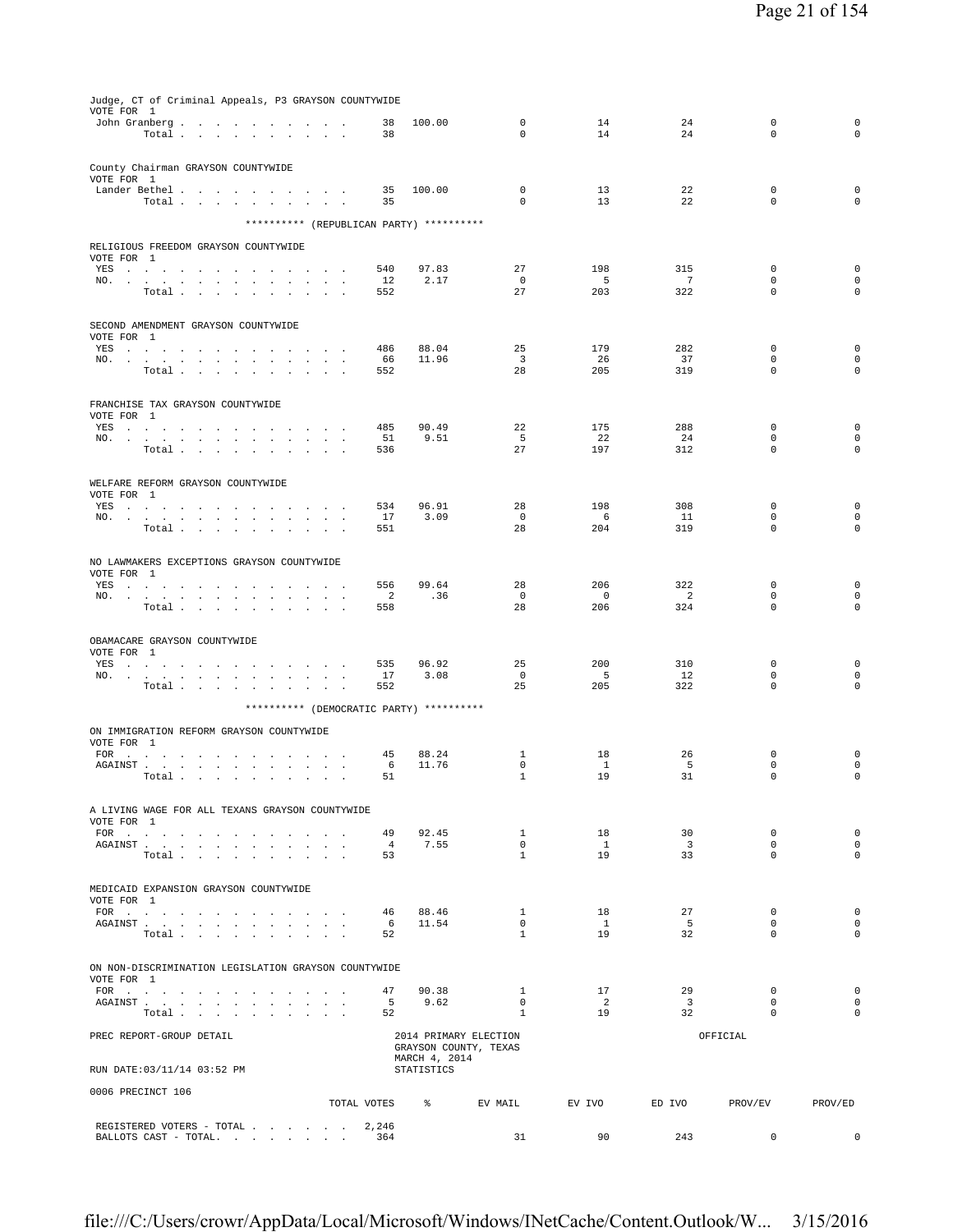| BALLOTS CAST - REPUBLICAN PARTY<br>349<br>BALLOTS CAST - DEMOCRATIC PARTY<br>15<br>$\sim$<br>VOTER TURNOUT - TOTAL $\ldots$ .<br>$\sim 10^{-1}$ km $^{-1}$<br>$\sim$                                              | 95.88<br>4.12<br>16.21 | 31<br>$\mathbf 0$            | 89<br>$\mathbf{1}$   | 229<br>14    | 0<br>0                     | $\mathsf 0$<br>$\mathbf 0$                 |
|-------------------------------------------------------------------------------------------------------------------------------------------------------------------------------------------------------------------|------------------------|------------------------------|----------------------|--------------|----------------------------|--------------------------------------------|
| ********** (REPUBLICAN PARTY) **********                                                                                                                                                                          |                        |                              |                      |              |                            |                                            |
|                                                                                                                                                                                                                   |                        |                              |                      |              |                            |                                            |
| US Senator GRAYSON COUNTYWIDE<br>VOTE FOR 1                                                                                                                                                                       |                        |                              |                      |              |                            |                                            |
| Curt Cleaver<br>9<br><b>Carl Carl Carl</b><br>and the contract of the<br>$\cdot$<br>John Cornyn.<br>209<br><b>Contract Contract</b><br><b>Sales Advised Service</b><br>$\sim$<br>$\sim$<br>$\mathbf{r}$<br>$\sim$ | 2.77<br>64.31          | $\mathbf 0$<br>26            | 3<br>53              | 6<br>130     | $\mathbf 0$<br>0           | $\mathbf 0$<br>$\mathsf 0$                 |
| Dwayne Stovall.<br>20<br>$\sim 10^{-1}$<br>$\sim$<br>$\sim$<br>$\mathbf{r}$<br>$\ddot{\phantom{a}}$                                                                                                               | 6.15                   | $\mathbf{1}$                 | 5                    | 14           | 0                          | $\mathsf{O}\xspace$                        |
| Linda Vega<br>12<br>$\sim 10^{-1}$ and $\sim 10^{-1}$<br>$\sim$ $\sim$<br>$\sim$<br>$\cdot$<br>$\Box$                                                                                                             | 3.69                   | $\mathbf{1}$                 | 5                    | 6            | $\mathbf 0$                | $\mathsf{O}\xspace$                        |
| Steve Stockman.<br><b>Carl Carl</b><br><b>Contract Contract</b><br>56<br>$\ddot{\phantom{a}}$<br>$\Box$<br>$\sim$<br>$\ddot{\phantom{a}}$<br>5<br>Ken Cope.<br>$\sim$<br>$\Delta$<br>$\Box$                       | 17.23<br>1.54          | $\mathbf{1}$<br>$\mathbf{1}$ | 13<br>$\mathbf{1}$   | 42<br>3      | $\mathbf 0$<br>$\mathbf 0$ | $\mathsf{O}\xspace$<br>$\mathsf{O}\xspace$ |
| $\overline{4}$<br>Chris Mapp<br>$\sim$<br>$\mathcal{L}$<br>$\sim$                                                                                                                                                 | 1.23                   | $\mathbf 0$                  | 2                    | 2            | $\mathbf 0$                | $\mathsf 0$                                |
| Reid Reasor.<br>10<br>$\sim 100$<br>$\sim$<br>$\cdot$<br>$\Box$<br>325<br>Total<br>$\mathbf{r}$ and $\mathbf{r}$                                                                                                  | 3.08                   | $\mathbf 0$<br>30            | 2<br>84              | 8<br>211     | 0<br>$\mathbf 0$           | $\mathsf{O}\xspace$<br>$\mathbf 0$         |
|                                                                                                                                                                                                                   |                        |                              |                      |              |                            |                                            |
| US Representative, DIST 4 GRAYSON COUNTYWIDE                                                                                                                                                                      |                        |                              |                      |              |                            |                                            |
| VOTE FOR 1                                                                                                                                                                                                        |                        |                              |                      |              |                            |                                            |
| Ralph M. Hall<br>166<br><b>Contract Contract</b><br>$\overline{\phantom{a}}$<br>$\ddot{\phantom{a}}$<br>$\sim$<br>John Ratcliffe.<br>87                                                                           | 48.97<br>25.66         | 12<br>14                     | 41<br>23             | 113<br>50    | 0<br>0                     | $\mathbf 0$<br>$\circ$                     |
| <b>Carl Carl</b><br>$\sim$<br>$\sim$<br>$\cdot$<br>$\cdot$<br>$\Box$<br>$\sim$<br>$\ddot{\phantom{a}}$<br>Tony Arterburn.<br>6<br>$\Delta$<br>$\Box$                                                              | 1.77                   | $\overline{a}$               | 3                    | $\mathbf{1}$ | $\mathbf 0$                | $\mathsf{O}\xspace$                        |
| John Stacy<br>13<br>$\sim$<br>$\ddot{\phantom{a}}$<br>$\mathbb{Z}^2$<br>$\cdot$                                                                                                                                   | 3.83                   | $\mathbf{1}$                 | 2                    | 10           | $\mathbf 0$                | 0                                          |
| 55<br>Lou Gigliotti<br>$\ddot{\phantom{a}}$<br>$\Box$<br>$\cdot$<br>$\Box$<br>12<br>Brent Lawson                                                                                                                  | 16.22<br>3.54          | $\mathbf 0$<br>$\mathbf 0$   | 14<br>$\overline{4}$ | 41<br>8      | $\mathbf 0$<br>$\mathbf 0$ | $\mathsf 0$<br>$\mathsf 0$                 |
| Total<br>339<br>$\sim$<br>$\sim$<br>$\ddot{\phantom{a}}$                                                                                                                                                          |                        | 29                           | 87                   | 223          | $\mathbf 0$                | $\mathbf 0$                                |
|                                                                                                                                                                                                                   |                        |                              |                      |              |                            |                                            |
| Governor GRAYSON COUNTYWIDE                                                                                                                                                                                       |                        |                              |                      |              |                            |                                            |
| VOTE FOR 1<br>Greg Abbott.<br>304<br>the contract of the contract of the con-                                                                                                                                     | 92.97                  | 30                           | 75                   | 199          | $\mathbf 0$                | $\mathbf 0$                                |
| SECEDE Kilgore.<br>the contract of the contract of the<br>1<br>$\sim$<br>$\mathbb{Z}^2$<br>$\sim$<br>$\sim$                                                                                                       | .31                    | $\mathbf 0$                  | 1                    | $\mathbf 0$  | $\mathbf 0$                | $\mathsf{O}\xspace$                        |
| Miriam Martinez<br>8<br>$\sim$<br>$\sim$<br>$\ddot{\phantom{a}}$<br>Lisa Fritsch<br>14                                                                                                                            | 2.45<br>4.28           | $\mathsf 0$<br>$\mathbf 0$   | 3<br>5               | 5<br>9       | $\mathbf 0$<br>$\mathbf 0$ | $\mathsf{O}\xspace$<br>$\mathsf{O}\xspace$ |
| 327<br>Total.<br>the contract of the con-<br>$\sim$ $\sim$<br>$\sim$<br>$\sim 10^{-11}$ $\sim$                                                                                                                    |                        | 30                           | 84                   | 213          | $\mathbf 0$                | 0                                          |
|                                                                                                                                                                                                                   |                        |                              |                      |              |                            |                                            |
| Lieutenant Governor GRAYSON COUNTYWIDE                                                                                                                                                                            |                        |                              |                      |              |                            |                                            |
| VOTE FOR 1                                                                                                                                                                                                        |                        |                              |                      |              |                            |                                            |
| David Dewhurst.<br>132<br>$\sim 10^{-11}$ km $^{-1}$<br>$\sim$<br>$\mathbf{r}$<br>41<br>Jerry Patterson<br>and the control<br>$\Delta\sim 10$<br>$\cdot$<br>$\Box$<br>$\ddot{\phantom{a}}$                        | 40.37<br>12.54         | 15<br>$\mathbf{1}$           | 35<br>16             | 82<br>24     | 0<br>$\Omega$              | 0<br>0                                     |
| Todd Staples<br>the contract of the contract of<br>36<br>$\sim$<br>$\Box$<br>$\mathbf{r}$                                                                                                                         | 11.01                  | $\mathbf{1}$                 | 14                   | 21           | $\mathbf 0$                | 0                                          |
| Dan Patrick.<br>118<br>the contract of the<br>$\mathbf{z} = \mathbf{z}$<br>$\Box$<br>Total<br>327<br><b>Carl Carl Carl</b>                                                                                        | 36.09                  | 13<br>30                     | 18<br>83             | 87<br>214    | 0<br>$\mathbf 0$           | $\mathsf{O}\xspace$<br>$\mathbf 0$         |
|                                                                                                                                                                                                                   |                        |                              |                      |              |                            |                                            |
| Attorney General GRAYSON COUNTYWIDE                                                                                                                                                                               |                        |                              |                      |              |                            |                                            |
| VOTE FOR 1                                                                                                                                                                                                        |                        |                              |                      |              |                            |                                            |
| Dan Branch<br>96<br>$\sim$ $\sim$<br>Barry Smitherman<br>66<br>$\sim$<br>$\sim$<br>$\mathbb{Z}^2$<br>$\ddot{\phantom{a}}$                                                                                         | 31.27<br>21.50         | $7\phantom{.0}$<br>17        | 25<br>14             | 64<br>35     | 0<br>$\mathbf 0$           | $\mathbf 0$<br>$\circ$                     |
| Ken Paxton<br>145                                                                                                                                                                                                 | 47.23                  | 3                            | 40                   | 102          | $\mathbf 0$                | $\mathsf{O}\xspace$                        |
| Total<br>307<br>$\sim$ $\sim$<br>$\mathbf{A}^{\prime}$ and $\mathbf{A}^{\prime}$<br>$\ddot{\phantom{a}}$                                                                                                          |                        | 27                           | 79                   | 201          | $\mathbf 0$                | $\mathbf 0$                                |
|                                                                                                                                                                                                                   |                        |                              |                      |              |                            |                                            |
| Comptroller of Public Accounts GRAYSON COUNTYWIDE<br>VOTE FOR 1                                                                                                                                                   |                        |                              |                      |              |                            |                                            |
| Raul Torres.<br>32<br>and a strategic and<br>$\sim 10^{-1}$ and $\sim 10^{-1}$<br>$\cdot$                                                                                                                         | 10.81                  | $\mathbf{1}$                 | 9                    | 22           | 0                          | $\mathsf 0$                                |
| 69<br>Harvey Hilderbran.<br>$\mathbf{z} = -\mathbf{z}$<br>90                                                                                                                                                      | 23.31                  | 19                           | 23                   | 27<br>69     | $\mathbf 0$<br>$\mathbf 0$ | $\mathsf{O}\xspace$<br>$\mathsf{O}\xspace$ |
| Debra Medina<br><b>Carl Carl Carl</b><br>$\sim$<br>$\mathcal{L}$<br>$\cdot$<br>$\cdot$<br>105<br>Glenn Hegar.<br>the contract of the contract of the contract of                                                  | 30.41<br>35.47         | 2<br>4                       | 19<br>26             | 75           | $\mathbf 0$                | $\mathbf 0$                                |
| Total $\cdots$ $\cdots$ $\cdots$<br>296                                                                                                                                                                           |                        | 26                           | 77                   | 193          | $\mathbf 0$                | $\circ$                                    |
| Commissioner of the General Land Office                                                                                                                                                                           |                        |                              |                      |              |                            |                                            |
| GRAYSON COUNTYWIDE                                                                                                                                                                                                |                        |                              |                      |              |                            |                                            |
| VOTE FOR 1<br>George P. Bush.<br>233                                                                                                                                                                              | 73.04                  | 26                           | 60                   | 147          | 0                          | $\mathbf 0$                                |
| 86<br>David Watts.<br>$\mathbf{r} = \mathbf{r} + \mathbf{r}$ .                                                                                                                                                    | 26.96                  | 2                            | 21                   | 63           | $\mathbf 0$                | $\circ$                                    |
| Total<br>319                                                                                                                                                                                                      |                        | 28                           | 81                   | 210          | $\Omega$                   | $\mathbf 0$                                |
|                                                                                                                                                                                                                   |                        |                              |                      |              |                            |                                            |
| Commissioner of Agriculture GRAYSON COUNTYWIDE<br>VOTE FOR 1                                                                                                                                                      |                        |                              |                      |              |                            |                                            |
| J. Allen Carnes<br>73                                                                                                                                                                                             | 24.75                  | 6                            | 18                   | 49           | 0                          | 0                                          |
| Tommy Merritt<br>85<br><b>San Adams</b><br>31                                                                                                                                                                     | 28.81<br>10.51         | $\overline{4}$<br>$\Omega$   | 23<br>$7^{\circ}$    | 58<br>24     | $\mathbf 0$<br>$\Omega$    | $\mathbf{0}$<br>$\mathbf 0$                |
| Eric Opiela.<br>Joe Cotten<br>44<br>$\sim$<br>$\sim$ $\sim$ $\sim$                                                                                                                                                | 14.92                  | $\overline{4}$               | 12                   | 28           | $\Omega$                   | $\mathsf{O}\xspace$                        |
| Sid Miller<br>62                                                                                                                                                                                                  | 21.02                  | 12                           | 16                   | 34           | $\Omega$                   | $\mathbf 0$                                |
| Total $\cdots$ $\cdots$ $\cdots$<br>295<br>$\sim$ $\sim$ $\sim$                                                                                                                                                   |                        | 26                           | 76                   | 193          | $\Omega$                   | $\mathbf 0$                                |
|                                                                                                                                                                                                                   |                        |                              |                      |              |                            |                                            |
| Railroad Commissioner GRAYSON COUNTYWIDE<br>VOTE FOR 1                                                                                                                                                            |                        |                              |                      |              |                            |                                            |
| Wayne Christian<br>149                                                                                                                                                                                            | 50.68                  | 13                           | 36                   | 100          | $\mathbf 0$                | 0                                          |
| Malachi Boyuls.<br>8<br>$\mathcal{L}$<br>$\cdot$<br>$\ddot{\phantom{a}}$<br>Ryan Sitton.<br>83                                                                                                                    | 2.72<br>28.23          | $^{\circ}$<br>13             | 2<br>21              | 6<br>49      | 0<br>$\mathbf 0$           | $\circ$<br>$\mathsf{O}\xspace$             |
| Becky Berger<br>54<br>$\sim$ $\sim$<br>$\sim$                                                                                                                                                                     | 18.37                  | $\mathbf{0}$                 | 17                   | 37           | $\mathbf{0}$               | $\mathsf{O}\xspace$                        |
| Total $\cdots$ $\cdots$ $\cdots$<br>294<br>$\mathbf{r}$ and $\mathbf{r}$                                                                                                                                          |                        | 26                           | 76                   | 192          | $\Omega$                   | $\mathbf 0$                                |
|                                                                                                                                                                                                                   |                        |                              |                      |              |                            |                                            |
| Chief Justice, Supreme Court GRAYSON COUNTYWIDE<br>VOTE FOR 1                                                                                                                                                     |                        |                              |                      |              |                            |                                            |
| Robert Talton<br>165                                                                                                                                                                                              | 56.90                  | 20                           | 39                   | 106          | 0                          | 0                                          |
|                                                                                                                                                                                                                   |                        |                              |                      |              |                            |                                            |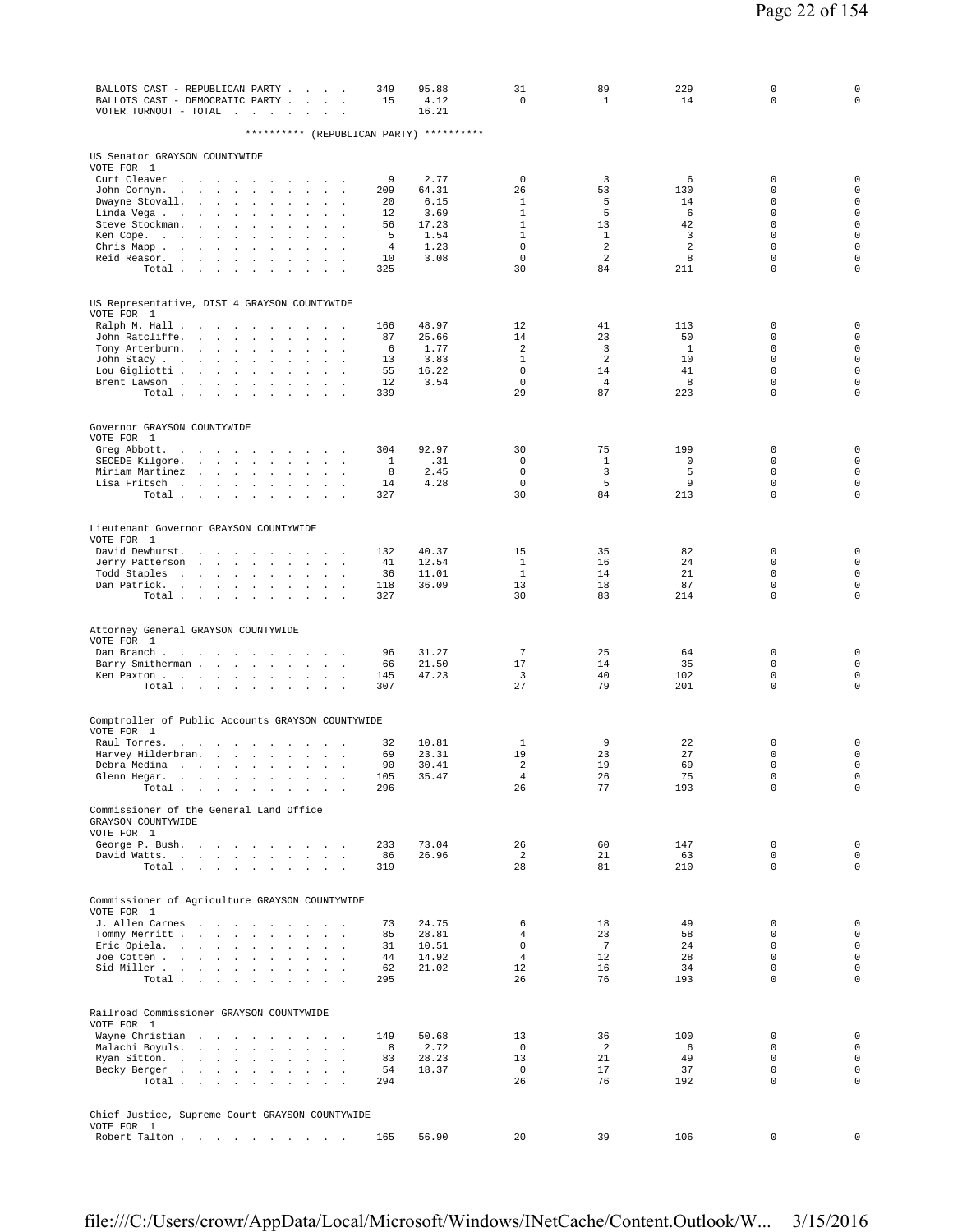| Nathan Hecht<br>Total $\cdots$ $\cdots$ $\cdots$                                                                                                                                         | 125<br>290 | 43.10  | $\overline{7}$<br>27  | 36<br>75 | 82<br>188  | 0<br>$\Omega$              | $\mathsf{O}\xspace$<br>$\mathbf 0$ |
|------------------------------------------------------------------------------------------------------------------------------------------------------------------------------------------|------------|--------|-----------------------|----------|------------|----------------------------|------------------------------------|
| Justice, Supreme Court, PL 6, Unexpired<br>GRAYSON COUNTYWIDE<br>VOTE FOR 1                                                                                                              |            |        |                       |          |            |                            |                                    |
| Joe Pool.                                                                                                                                                                                | 134        | 45.42  | 9                     | 34       | 91         | $\mathbf 0$                | $\mathbf 0$                        |
| Jeff Brown<br>Total<br>$\sim$ $\sim$                                                                                                                                                     | 161<br>295 | 54.58  | 19<br>28              | 39<br>73 | 103<br>194 | $\Omega$<br>$\mathbf 0$    | 0<br>0                             |
|                                                                                                                                                                                          |            |        |                       |          |            |                            |                                    |
| Justice, Supreme Court, P7 GRAYSON COUNTYWIDE                                                                                                                                            |            |        |                       |          |            |                            |                                    |
| VOTE FOR 1                                                                                                                                                                               |            |        |                       |          |            |                            |                                    |
| Jeff Boyd                                                                                                                                                                                | 265        | 100.00 | 23                    | 71       | 171        | $\mathbf 0$                | 0                                  |
| Total $\cdots$ $\cdots$ $\cdots$                                                                                                                                                         | 265        |        | 23                    | 71       | 171        | $\mathbf 0$                | $\mathbf 0$                        |
|                                                                                                                                                                                          |            |        |                       |          |            |                            |                                    |
| Justice, Supreme Court, P8 GRAYSON COUNTYWIDE<br>VOTE FOR 1                                                                                                                              |            |        |                       |          |            |                            |                                    |
| Phil Johnson                                                                                                                                                                             | 172        | 58.50  | 12                    | 44       | 116        | $\mathbf 0$                | $\mathbf 0$                        |
| Sharon McCally.<br><b>Carl Carl Carl</b>                                                                                                                                                 | 122        | 41.50  | 15                    | 32       | 75         | $\mathbf 0$                | $\mathbf 0$                        |
| Total                                                                                                                                                                                    | 294        |        | 27                    | 76       | 191        | 0                          | 0                                  |
| Judge, CT of Criminal Appeals, P3 GRAYSON COUNTYWIDE                                                                                                                                     |            |        |                       |          |            |                            |                                    |
| VOTE FOR 1<br>Barbara Walther                                                                                                                                                            | 119        | 41.46  | $\overline{4}$        | 26       | 89         | $\mathbf 0$                | 0                                  |
| Bert Richardson                                                                                                                                                                          | 168        | 58.54  | 23                    | 46       | 99         | $\mathbf 0$                | $\mathbf 0$                        |
| Total                                                                                                                                                                                    | 287        |        | 27                    | 72       | 188        | $\mathbf 0$                | $\mathsf 0$                        |
|                                                                                                                                                                                          |            |        |                       |          |            |                            |                                    |
| Judge, CT of Criminal Appeals, P4 GRAYSON COUNTYWIDE                                                                                                                                     |            |        |                       |          |            |                            |                                    |
| VOTE FOR 1<br>Richard Dean Davis                                                                                                                                                         | 107        | 37.94  | 5                     | 27       | 75         | $\mathbf 0$                | $\mathbf 0$                        |
| Jani Jo Wood                                                                                                                                                                             | 51         | 18.09  | 2                     | 15       | 34         | 0                          | $\mathbf 0$                        |
| Kevin Patrick Yeary                                                                                                                                                                      | 124        | 43.97  | 20                    | 30       | 74         | $\mathbf 0$                | $\mathsf{O}\xspace$                |
| Total $\cdots$ $\cdots$ $\cdots$<br>$\ddot{\phantom{1}}$                                                                                                                                 | 282        |        | 27                    | 72       | 183        | $\mathbf 0$                | 0                                  |
|                                                                                                                                                                                          |            |        |                       |          |            |                            |                                    |
| Judge, CT of Criminal Appeals, P9 GRAYSON COUNTYWIDE<br>VOTE FOR 1                                                                                                                       |            |        |                       |          |            |                            |                                    |
| W.C. "Bud" Kirkendall                                                                                                                                                                    | 139        | 49.47  | 15                    | 38       | 86         | 0                          | $\mathbf 0$                        |
| David Newell                                                                                                                                                                             | 142        | 50.53  | 12                    | 32       | 98         | $\mathbf 0$                | $\mathbf 0$                        |
| Total                                                                                                                                                                                    | 281        |        | 27                    | 70       | 184        | $\mathbf 0$                | $\mathbf 0$                        |
|                                                                                                                                                                                          |            |        |                       |          |            |                            |                                    |
| State Senator, District 30 GRAYSON COUNTYWIDE<br>VOTE FOR 1                                                                                                                              |            |        |                       |          |            |                            |                                    |
| Craig Estes.                                                                                                                                                                             | 284        | 100.00 | 24                    | 71       | 189        | $\mathbf 0$                | $\mathbf 0$                        |
| Total                                                                                                                                                                                    | 284        |        | 24                    | 71       | 189        | $\mathbf 0$                | $\mathbf 0$                        |
|                                                                                                                                                                                          |            |        |                       |          |            |                            |                                    |
| State Representative, District 62 GRAYSON COUNTYWIDE                                                                                                                                     |            |        |                       |          |            |                            |                                    |
| VOTE FOR 1<br>Larry Phillips.                                                                                                                                                            | 290        | 100.00 | 26                    | 73       | 191        | $\mathbf 0$                | $\mathbf 0$                        |
| Total                                                                                                                                                                                    | 290        |        | 26                    | 73       | 191        | $\mathbf 0$                | $\mathbf 0$                        |
|                                                                                                                                                                                          |            |        |                       |          |            |                            |                                    |
| Justice 5th Court of Appeals P3 GRAYSON COUNTYWIDE                                                                                                                                       |            |        |                       |          |            |                            |                                    |
| VOTE FOR 1<br>Ada Brown                                                                                                                                                                  | 263        | 100.00 | 22                    | 68       | 173        | $\mathbf 0$                | $\mathbf 0$                        |
| the contract of the contract of the con-<br>$\sim$<br>$\sim$<br>Total<br>the contract of the contract of the contract of the contract of the contract of the contract of the contract of | 263        |        | 22                    | 68       | 173        | $\Omega$                   | 0                                  |
|                                                                                                                                                                                          |            |        |                       |          |            |                            |                                    |
| Justice 5th Court of Appeals P6 GRAYSON COUNTYWIDE                                                                                                                                       |            |        |                       |          |            |                            |                                    |
| VOTE FOR 1                                                                                                                                                                               |            |        |                       |          |            |                            |                                    |
| David L. Bridges<br>Total<br>$\sim$                                                                                                                                                      | 266<br>266 | 100.00 | 22<br>22              | 68<br>68 | 176<br>176 | $\mathbf 0$<br>$\mathbf 0$ | $\mathsf{O}\xspace$<br>$\mathbf 0$ |
|                                                                                                                                                                                          |            |        |                       |          |            |                            |                                    |
| Justice, 5th CT of AP DIST, P8 GRAYSON COUNTYWIDE                                                                                                                                        |            |        |                       |          |            |                            |                                    |
| VOTE FOR 1                                                                                                                                                                               |            |        |                       |          |            |                            |                                    |
| Bill Whitehill.                                                                                                                                                                          | 259        | 100.00 | 22                    | 64       | 173        | $\mathbf 0$                | $\mathbf 0$                        |
| Total                                                                                                                                                                                    | 259        |        | 22                    | 64       | 173        | $\Omega$                   | $\mathbf 0$                        |
|                                                                                                                                                                                          |            |        |                       |          |            |                            |                                    |
| District Judge, 397th Judicial District<br>GRAYSON COUNTYWIDE                                                                                                                            |            |        |                       |          |            |                            |                                    |
| VOTE FOR 1                                                                                                                                                                               |            |        |                       |          |            |                            |                                    |
| Brian K. Gary                                                                                                                                                                            | 278<br>278 | 100.00 | 22<br>22              | 70<br>70 | 186<br>186 | $\mathbf 0$<br>$\mathbf 0$ | $\mathbf 0$<br>$\mathbf 0$         |
| Total                                                                                                                                                                                    |            |        |                       |          |            |                            |                                    |
| County Judge GRAYSON COUNTYWIDE                                                                                                                                                          |            |        |                       |          |            |                            |                                    |
| VOTE FOR 1<br>Gene Short                                                                                                                                                                 | 71         | 21.19  | 2                     | 18       | 51         | $\mathbf 0$                | $\mathbf 0$                        |
| Bill Magers.<br>$\sim$<br>$\sim$<br>$\sim$                                                                                                                                               | 115        | 34.33  | 15                    | 33       | 67         | $\Omega$                   | $\mathbf 0$                        |
| Trent Bass                                                                                                                                                                               | 105        | 31.34  | 5                     | 27       | 73         | $\mathbf 0$                | $\mathbf 0$                        |
| Jim Maddock.<br>$\cdot$<br>Total.<br>$\sim$                                                                                                                                              | 44<br>335  | 13.13  | $7\phantom{.0}$<br>29 | 8<br>86  | 29<br>220  | $\mathbf 0$<br>$\mathbf 0$ | $\mathbf 0$<br>$\mathbf 0$         |
|                                                                                                                                                                                          |            |        |                       |          |            |                            |                                    |
| Judge, County Court at Law GRAYSON COUNTYWIDE                                                                                                                                            |            |        |                       |          |            |                            |                                    |
| VOTE FOR 1                                                                                                                                                                               |            |        |                       |          |            |                            |                                    |
| James Corley "Corky" Henderson                                                                                                                                                           | 274        | 100.00 | 22                    | 68       | 184        | $\mathbf 0$                | $\mathbf 0$                        |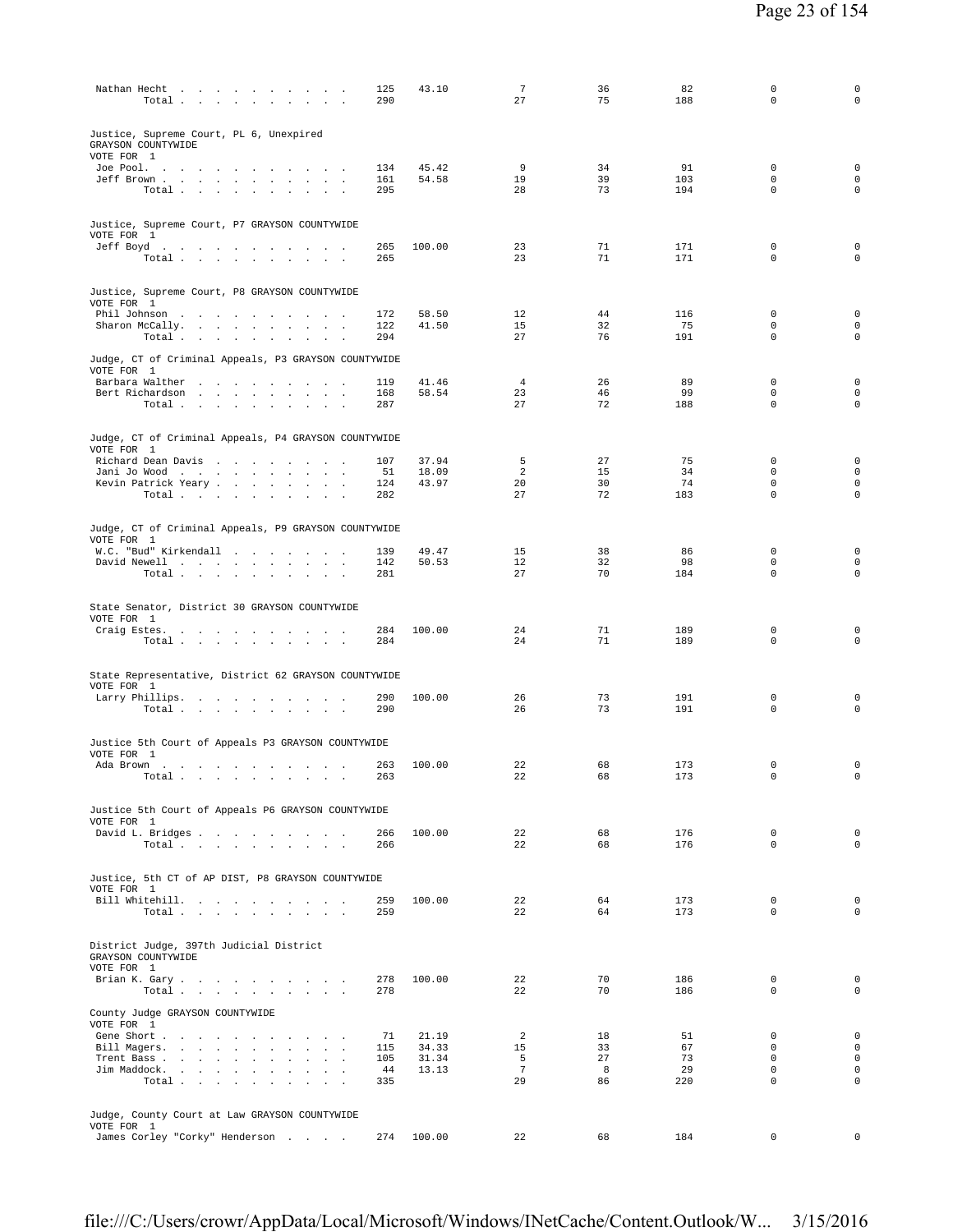| $Total \cdot \cdot \cdot \cdot \cdot \cdot \cdot \cdot \cdot \cdot \cdot$         | 274        |                | 22                         | 68                           | 184                            | $\mathbf 0$                | $\mathbf 0$                                |
|-----------------------------------------------------------------------------------|------------|----------------|----------------------------|------------------------------|--------------------------------|----------------------------|--------------------------------------------|
| Judge, County Court at Law No. 2 GRAYSON COUNTYWIDE                               |            |                |                            |                              |                                |                            |                                            |
| VOTE FOR 1<br>Carol M. Siebman                                                    | 271        | 100.00         | 21                         | 67                           | 183                            | $\mathbf 0$                | $\mathbf 0$                                |
| Total                                                                             | 271        |                | 21                         | 67                           | 183                            | $\mathbf 0$                | $\mathsf{O}\xspace$                        |
| District Clerk GRAYSON COUNTYWIDE                                                 |            |                |                            |                              |                                |                            |                                            |
| VOTE FOR 1<br>Kelly Ashmore                                                       | 276        | 100.00         | 21                         | 70                           | 185                            | $\mathbf 0$                | 0                                          |
| Total $\cdots$ $\cdots$ $\cdots$ $\cdots$                                         | 276        |                | 21                         | 70                           | 185                            | $\Omega$                   | $\Omega$                                   |
| County Clerk GRAYSON COUNTYWIDE                                                   |            |                |                            |                              |                                |                            |                                            |
| VOTE FOR 1<br>Wilma Bush                                                          | 273        | 100.00         | 24                         | 70                           | 179                            | $\mathbf 0$                | $\mathsf{O}\xspace$                        |
| Total                                                                             | 273        |                | 24                         | 70                           | 179                            | $\mathbf 0$                | $\mathbf 0$                                |
| County Treasurer GRAYSON COUNTYWIDE                                               |            |                |                            |                              |                                |                            |                                            |
| VOTE FOR 1<br>Starr Stanley<br>$\sim$                                             | 120        | 39.22          | 12                         | 38                           | 70                             | 0                          | $\mathbf 0$                                |
| Gayla Hawkins<br>Total $\cdots$ $\cdots$ $\cdots$ $\cdots$                        | 186<br>306 | 60.78          | 14<br>26                   | 43<br>81                     | 129<br>199                     | $\Omega$<br>$\mathbf 0$    | $\mathbf 0$<br>$\mathbf 0$                 |
|                                                                                   |            |                |                            |                              |                                |                            |                                            |
| Justice of the Peace, Precinct No. 4<br>JUSTICE OF THE PEACE PCT 4                |            |                |                            |                              |                                |                            |                                            |
| VOTE FOR 1<br>Rita G. Noel                                                        | 145        | 44.48          | 10                         | 48                           | 87                             | $\mathbf 0$                | $\mathbf 0$                                |
| Debbie Lowery<br>Jeff Stanley<br>$\sim$ $-$<br>$\sim$<br>$\overline{\phantom{a}}$ | 86<br>95   | 26.38<br>29.14 | 6<br>14                    | $12 \overline{ }$<br>23      | 68<br>58                       | $\mathbf 0$<br>$\mathbf 0$ | $\mathbf 0$<br>$\mathbf 0$                 |
| Total $\cdots$ $\cdots$ $\cdots$ $\cdots$                                         | 326        |                | 30                         | 83                           | 213                            | $\mathbf 0$                | $\mathsf 0$                                |
| County Chairman GRAYSON COUNTYWIDE                                                |            |                |                            |                              |                                |                            |                                            |
| VOTE FOR 1                                                                        |            |                |                            |                              |                                |                            |                                            |
| Reggie Smith<br>Total<br><b>Carl Carl</b><br>$\sim$<br>$\mathbf{r}$               | 279<br>279 | 100.00         | 23<br>23                   | 70<br>70                     | 186<br>186                     | 0<br>$\mathbf 0$           | $\mathbf 0$<br>$\mathsf{O}\xspace$         |
| ********** (DEMOCRATIC PARTY) **********                                          |            |                |                            |                              |                                |                            |                                            |
| US Senator GRAYSON COUNTYWIDE                                                     |            |                |                            |                              |                                |                            |                                            |
| VOTE FOR 1<br>Harry Kim<br>$\sim$                                                 | 1          | 7.14           | 0                          | 0                            | 1                              | 0                          | $\mathbf 0$                                |
| Maxey Marie Scherr<br>Michael "Fjet" Fjetland.                                    | 4<br>1     | 28.57<br>7.14  | $\mathbf 0$<br>$\Omega$    | 0<br>$\Omega$                | $\overline{4}$<br>$\mathbf{1}$ | $\mathbf 0$<br>$\Omega$    | $\mathsf{O}\xspace$<br>$\mathsf{O}\xspace$ |
| David M. Alameel<br>$\sim$ $\sim$<br>$\sim$                                       | 4          | 28.57          | $\mathbf 0$                | $\mathbf 0$                  | $\overline{4}$                 | $\mathbf 0$                | $\mathbf 0$                                |
| Kesha Rogers<br>$\overline{\phantom{a}}$<br>Total                                 | 4<br>14    | 28.57          | $\mathbf 0$<br>$\mathbf 0$ | $\mathbf{1}$<br>$\mathbf{1}$ | 3<br>13                        | $\mathbf 0$<br>$\mathbf 0$ | $\mathsf{O}\xspace$<br>$\mathsf 0$         |
|                                                                                   |            |                |                            |                              |                                |                            |                                            |
| Governor GRAYSON COUNTYWIDE<br>VOTE FOR 1                                         |            |                |                            |                              |                                |                            |                                            |
| Wendy R. Davis.<br>$\sim$ $\sim$<br>Reynaldo "Ray" Madrigal.                      | 14<br>1    | 93.33<br>6.67  | 0<br>$\mathbf 0$           | 1<br>$\mathbf 0$             | 13<br>$\mathbf{1}$             | 0<br>$\mathbf 0$           | 0<br>$\mathbf 0$                           |
| Total $\cdots$ $\cdots$ $\cdots$ $\cdots$                                         | 15         |                | $\mathbf 0$                | $\mathbf{1}$                 | 14                             | $\mathbf 0$                | $\mathsf 0$                                |
| Lieutenant Governor GRAYSON COUNTYWIDE                                            |            |                |                            |                              |                                |                            |                                            |
| VOTE FOR 1<br>Leticia Van de Putte.                                               | 12         | 100.00         | 0                          | 1                            | 11                             | 0                          | 0                                          |
| Total.                                                                            | 12         |                | $\Omega$                   | $\mathbf{1}$                 | 11                             | $\mathbf 0$                | $\mathsf{O}\xspace$                        |
| Attorney General GRAYSON COUNTYWIDE                                               |            |                |                            |                              |                                |                            |                                            |
| VOTE FOR 1                                                                        |            | 100.00         | $\mathbf 0$                | $\mathbf{1}$                 | 14                             | $\mathbf 0$                | $\mathbf 0$                                |
| Sam Houston.<br>Total $\cdots$ $\cdots$ $\cdots$                                  | 15<br>15   |                | $\Omega$                   | $\mathbf{1}$                 | 14                             | $\Omega$                   | $\mathbf 0$                                |
| Comptroller of Public Accounts GRAYSON COUNTYWIDE                                 |            |                |                            |                              |                                |                            |                                            |
| VOTE FOR 1<br>Mike Collier                                                        | 13         | 100.00         | 0                          | $\mathbf{1}$                 | 12                             | 0                          | $\mathbf 0$                                |
| Total $\cdots$ $\cdots$ $\cdots$ $\cdots$                                         | 13         |                | $\Omega$                   | $\mathbf{1}$                 | 12                             | $\mathbf 0$                | $\mathbf 0$                                |
| Commissioner of the General Land Office                                           |            |                |                            |                              |                                |                            |                                            |
| GRAYSON COUNTYWIDE<br>VOTE FOR 1                                                  |            |                |                            |                              |                                |                            |                                            |
| John Cook<br>Total                                                                | 13<br>13   | 100.00         | $\mathbf{0}$<br>0          | $\mathbf{1}$<br>$\mathbf{1}$ | 12<br>12                       | $\mathbf 0$<br>$\mathbf 0$ | 0<br>0                                     |
|                                                                                   |            |                |                            |                              |                                |                            |                                            |
| Commissioner of Agriculture GRAYSON COUNTYWIDE<br>VOTE FOR 1                      |            |                |                            |                              |                                |                            |                                            |
| Hugh Asa Fitzsimons III.                                                          | 5          | 35.71          | $\mathbf 0$                | 0                            | 5                              | $\mathbf 0$                | $\mathbf 0$                                |
| Richard "Kinky" Friedman<br>Jim Hogan                                             | 4<br>5     | 28.57<br>35.71 | $\mathbf 0$<br>0           | $\mathbf{1}$<br>$\mathbf 0$  | 3<br>5                         | $\mathbf 0$<br>$\mathbf 0$ | $\circ$<br>$\mathsf{O}\xspace$             |
| Total $\ldots$ $\ldots$ $\ldots$ $\ldots$                                         | 14         |                | 0                          | $\mathbf{1}$                 | 13                             | 0                          | $\mathbf 0$                                |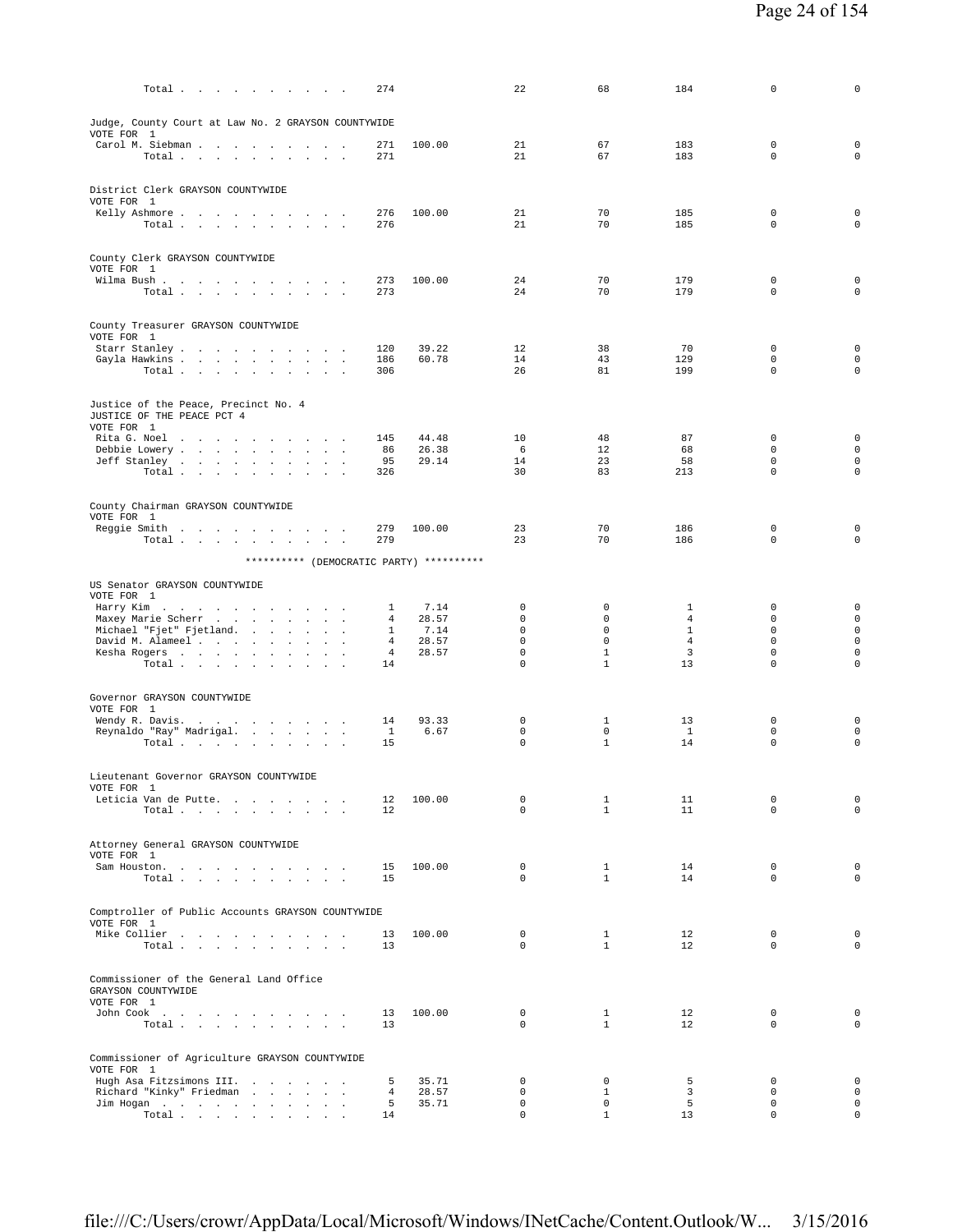| Railroad Commissioner GRAYSON COUNTYWIDE                                                                                                                                                                                       |                               |                |                         |                                |                               |                          |                                    |
|--------------------------------------------------------------------------------------------------------------------------------------------------------------------------------------------------------------------------------|-------------------------------|----------------|-------------------------|--------------------------------|-------------------------------|--------------------------|------------------------------------|
| VOTE FOR 1<br>Steve Brown.                                                                                                                                                                                                     | 10                            | 71.43          | $\mathbf 0$             | $\mathbf{1}$                   | 9                             | $\mathbf 0$              | $\mathbf 0$                        |
| Dale Henry                                                                                                                                                                                                                     | 4                             | 28.57          | $\mathbf 0$             | $\circ$                        | $\overline{4}$                | $\mathbf 0$              | $\mathsf{O}\xspace$                |
| Total<br>$\mathbf{r}$                                                                                                                                                                                                          | 14                            |                | 0                       | $\mathbf{1}$                   | 13                            | 0                        | $\mathbf 0$                        |
| Chief Justice, Supreme Court GRAYSON COUNTYWIDE                                                                                                                                                                                |                               |                |                         |                                |                               |                          |                                    |
| VOTE FOR 1                                                                                                                                                                                                                     |                               |                |                         |                                |                               |                          |                                    |
| William Moody.<br>Total                                                                                                                                                                                                        | 13<br>13                      | 100.00         | $\mathbf 0$<br>0        | $\mathbf{1}$<br>$\mathbf{1}$   | 12<br>12                      | 0<br>0                   | $\mathsf 0$<br>$\mathbf 0$         |
|                                                                                                                                                                                                                                |                               |                |                         |                                |                               |                          |                                    |
| Justice, Supreme Court, PL 6, Unexpired                                                                                                                                                                                        |                               |                |                         |                                |                               |                          |                                    |
| GRAYSON COUNTYWIDE                                                                                                                                                                                                             |                               |                |                         |                                |                               |                          |                                    |
| VOTE FOR 1                                                                                                                                                                                                                     |                               |                |                         |                                |                               | $\mathbf 0$              |                                    |
| Lawrence Edward Meyers<br>Total $\cdots$ $\cdots$ $\cdots$                                                                                                                                                                     | 13<br>13                      | 100.00         | 0<br>0                  | 1<br>$\mathbf{1}$              | 12<br>12                      | 0                        | $\mathsf 0$<br>$\mathsf{O}\xspace$ |
|                                                                                                                                                                                                                                |                               |                |                         |                                |                               |                          |                                    |
| Justice, Supreme Court, P7 GRAYSON COUNTYWIDE                                                                                                                                                                                  |                               |                |                         |                                |                               |                          |                                    |
| VOTE FOR 1                                                                                                                                                                                                                     |                               |                |                         |                                |                               |                          |                                    |
| Gina Benavides.<br>Total $\cdots$ $\cdots$ $\cdots$                                                                                                                                                                            | 13<br>13                      | 100.00         | 0<br>$\Omega$           | 1<br>$\mathbf{1}$              | 12<br>12                      | 0<br>$\Omega$            | $\mathsf 0$<br>$\mathbf 0$         |
|                                                                                                                                                                                                                                |                               |                |                         |                                |                               |                          |                                    |
|                                                                                                                                                                                                                                |                               |                |                         |                                |                               |                          |                                    |
| Judge, CT of Criminal Appeals, P3 GRAYSON COUNTYWIDE<br>VOTE FOR 1                                                                                                                                                             |                               |                |                         |                                |                               |                          |                                    |
| John Granberg                                                                                                                                                                                                                  | 13                            | 100.00         | 0                       | $\mathbf{1}$                   | 12                            | 0                        | $\mathsf 0$                        |
| Total                                                                                                                                                                                                                          | 13                            |                | 0                       | $\mathbf{1}$                   | 12                            | 0                        | $\mathbf 0$                        |
|                                                                                                                                                                                                                                |                               |                |                         |                                |                               |                          |                                    |
| County Chairman GRAYSON COUNTYWIDE<br>VOTE FOR 1                                                                                                                                                                               |                               |                |                         |                                |                               |                          |                                    |
| Lander Bethel                                                                                                                                                                                                                  | 13                            | 100.00         | 0                       | $\mathbf{1}$                   | 12                            | $\mathbf 0$              | 0                                  |
| Total $\cdots$ $\cdots$ $\cdots$                                                                                                                                                                                               | 13                            |                | $\Omega$                | $\mathbf{1}$                   | 12                            | $\Omega$                 | $\mathbf 0$                        |
| ********** (REPUBLICAN PARTY) **********                                                                                                                                                                                       |                               |                |                         |                                |                               |                          |                                    |
| RELIGIOUS FREEDOM GRAYSON COUNTYWIDE                                                                                                                                                                                           |                               |                |                         |                                |                               |                          |                                    |
| VOTE FOR 1                                                                                                                                                                                                                     |                               |                |                         |                                |                               |                          |                                    |
| YES a contract of the contract of the state of the state of the state of the state of the state of the state of the state of the state of the state of the state of the state of the state of the state of the state of the st | 339                           | 98.55          | 31                      | 87                             | 221                           | $\mathbf 0$              | 0                                  |
| NO.<br>Total<br>$\ddot{\phantom{0}}$<br>$\sim$ $-$<br>$\sim$ $\sim$ $\sim$                                                                                                                                                     | 5<br>344                      | 1.45           | $\mathbf{0}$<br>31      | $\circ$<br>87                  | - 5<br>226                    | $\mathbf 0$<br>0         | $\mathsf{O}\xspace$<br>$\mathbf 0$ |
|                                                                                                                                                                                                                                |                               |                |                         |                                |                               |                          |                                    |
| SECOND AMENDMENT GRAYSON COUNTYWIDE                                                                                                                                                                                            |                               |                |                         |                                |                               |                          |                                    |
| VOTE FOR 1                                                                                                                                                                                                                     |                               |                |                         |                                |                               |                          |                                    |
| YES<br>the company of the company of the company<br>$\sim$<br>NO.<br>the contract of the contract of the contract of<br>$\mathbf{z} = \mathbf{z}$                                                                              | 306<br>38                     | 88.95<br>11.05 | 26<br>5                 | 80<br>6                        | 200<br>27                     | 0<br>$\Omega$            | 0<br>0                             |
| Total                                                                                                                                                                                                                          | 344                           |                | 31                      | 86                             | 227                           | $\mathbf 0$              | $\mathbf 0$                        |
|                                                                                                                                                                                                                                |                               |                |                         |                                |                               |                          |                                    |
| FRANCHISE TAX GRAYSON COUNTYWIDE                                                                                                                                                                                               |                               |                |                         |                                |                               |                          |                                    |
| VOTE FOR 1<br>YES<br>$\sim$ $\sim$ $\sim$                                                                                                                                                                                      | 304                           | 90.21          | 25                      | 75                             | 204                           | $\mathbf 0$              | 0                                  |
| the contract of the<br>NO.<br>the contract of the contract of the contract of the contract of                                                                                                                                  | 33                            | 9.79           | 6                       | 8                              | 19                            | $\mathbf 0$              | 0                                  |
| Total $\cdots$ $\cdots$ $\cdots$ $\cdots$                                                                                                                                                                                      | 337                           |                | 31                      | 83                             | 223                           | 0                        | $\mathbf 0$                        |
|                                                                                                                                                                                                                                |                               |                |                         |                                |                               |                          |                                    |
| WELFARE REFORM GRAYSON COUNTYWIDE                                                                                                                                                                                              |                               |                |                         |                                |                               |                          |                                    |
| VOTE FOR 1<br>YES $\cdots$                                                                                                                                                                                                     | 339                           | 97.98          | 31                      | 88                             | 220                           | $\mathbf 0$              | $\mathbf 0$                        |
| NO.                                                                                                                                                                                                                            | 7                             | 2.02           | $\mathbf{0}$            | $\circ$                        | $7\phantom{.0}$               | 0                        | $\circ$                            |
| Total                                                                                                                                                                                                                          | 346                           |                | 31                      | 88                             | 227                           | $\mathbf 0$              | $\mathsf{O}\xspace$                |
|                                                                                                                                                                                                                                |                               |                |                         |                                |                               |                          |                                    |
| NO LAWMAKERS EXCEPTIONS GRAYSON COUNTYWIDE<br>VOTE FOR 1                                                                                                                                                                       |                               |                |                         |                                |                               |                          |                                    |
| YES                                                                                                                                                                                                                            | 346                           | 99.71          | 31                      | 88                             | 227                           | 0                        | 0                                  |
| NO.                                                                                                                                                                                                                            | $\overline{1}$                | .29            | $\overline{0}$          | $\overline{0}$                 | $\overline{1}$                | $\mathbf{0}$             | $\circ$                            |
| Total                                                                                                                                                                                                                          | 347                           |                | 31                      | 88                             | 228                           | $\Omega$                 | $\circ$                            |
|                                                                                                                                                                                                                                |                               |                |                         |                                |                               |                          |                                    |
| OBAMACARE GRAYSON COUNTYWIDE<br>VOTE FOR 1                                                                                                                                                                                     |                               |                |                         |                                |                               |                          |                                    |
| YES                                                                                                                                                                                                                            | 328                           | 95.63          | 30                      | 83                             | 215                           | $^{\circ}$               | $\mathbf 0$                        |
| NO.<br>Total                                                                                                                                                                                                                   | 15<br>343                     | 4.37           | $\mathbf{1}$<br>31      | 5<br>88                        | 9<br>224                      | $\mathbf{0}$<br>$\Omega$ | $\mathsf{O}$<br>0                  |
|                                                                                                                                                                                                                                |                               |                |                         |                                |                               |                          |                                    |
| ********** (DEMOCRATIC PARTY) **********                                                                                                                                                                                       |                               |                |                         |                                |                               |                          |                                    |
| ON IMMIGRATION REFORM GRAYSON COUNTYWIDE                                                                                                                                                                                       |                               |                |                         |                                |                               |                          |                                    |
| VOTE FOR 1                                                                                                                                                                                                                     |                               |                |                         |                                |                               |                          |                                    |
|                                                                                                                                                                                                                                | 12<br>$\overline{\mathbf{3}}$ | 80.00<br>20.00 | $\mathbf{0}$<br>$\circ$ | $\mathbf{1}$<br>$\overline{0}$ | 11<br>$\overline{\mathbf{3}}$ | $\mathbf{0}$<br>$\Omega$ | $\circ$<br>$\circ$                 |
| Total                                                                                                                                                                                                                          | 15                            |                | $\mathbf 0$             | $\mathbf{1}$                   | 14                            | $\mathbf{0}$             | $\circ$                            |
|                                                                                                                                                                                                                                |                               |                |                         |                                |                               |                          |                                    |
| A LIVING WAGE FOR ALL TEXANS GRAYSON COUNTYWIDE                                                                                                                                                                                |                               |                |                         |                                |                               |                          |                                    |
| VOTE FOR 1                                                                                                                                                                                                                     |                               |                | $\mathbf{0}$            | $\mathbf{1}$                   | 12                            | $^{\circ}$               | $\overline{0}$                     |
| FOR<br>AGAINST                                                                                                                                                                                                                 | 13<br>2                       | 86.67<br>13.33 | $\mathbf 0$             | $\circ$                        | $\overline{2}$                | $\mathbf 0$              | $\circ$                            |
| Total $\cdots$ $\cdots$ $\cdots$                                                                                                                                                                                               | 15                            |                | $\mathbf{0}$            | $\mathbf{1}$                   | 14                            | $\mathbf{0}$             | $\circ$                            |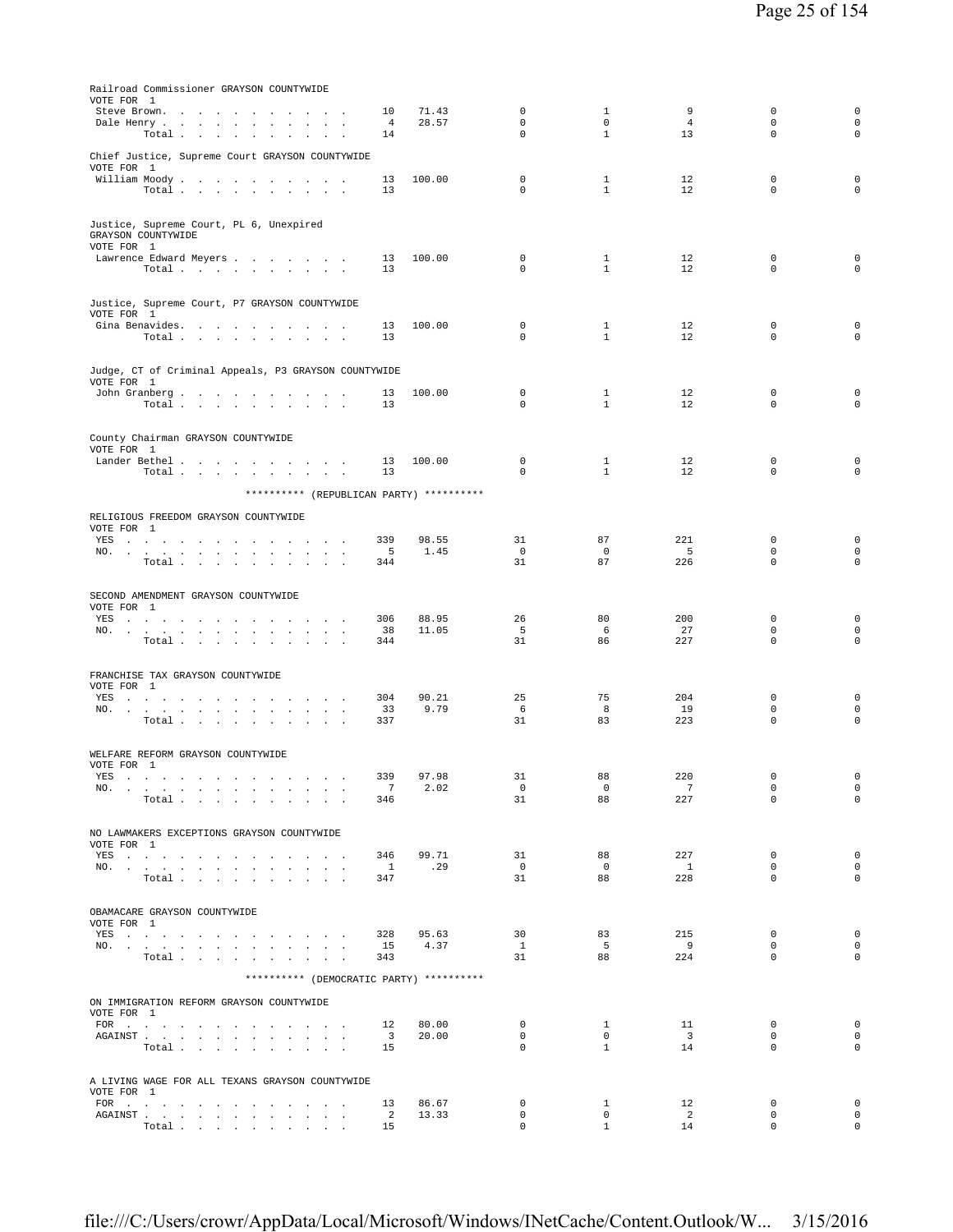| MEDICAID EXPANSION GRAYSON COUNTYWIDE<br>VOTE FOR 1                                                                                                                                                                                                                                                                                                                                                                                                                                     |                               |              |                   |                             |                              |                      |                            |                                    |
|-----------------------------------------------------------------------------------------------------------------------------------------------------------------------------------------------------------------------------------------------------------------------------------------------------------------------------------------------------------------------------------------------------------------------------------------------------------------------------------------|-------------------------------|--------------|-------------------|-----------------------------|------------------------------|----------------------|----------------------------|------------------------------------|
| $\texttt{FOR} \quad \texttt{.} \quad \texttt{.} \quad \texttt{.} \quad \texttt{.} \quad \texttt{.} \quad \texttt{.} \quad \texttt{.} \quad \texttt{.} \quad \texttt{.} \quad \texttt{.} \quad \texttt{.} \quad \texttt{.} \quad \texttt{.} \quad \texttt{.} \quad \texttt{.} \quad \texttt{.} \quad \texttt{.} \quad \texttt{.} \quad \texttt{.} \quad \texttt{.} \quad \texttt{.} \quad \texttt{.} \quad \texttt{.} \quad \texttt{.} \quad \texttt{.} \quad \texttt{.} \quad \texttt{$ | $\sim$ $\sim$ $\sim$          | 10           | 71.43             | $\mathbf 0$                 | $\mathbf 0$                  | 10                   | $\mathbf 0$                | $\mathbf 0$                        |
| ${\tt AGAINST} \hspace{1.5cm} . \hspace{1.5cm} . \hspace{1.5cm} . \hspace{1.5cm} . \hspace{1.5cm} . \hspace{1.5cm} . \hspace{1.5cm} . \hspace{1.5cm} . \hspace{1.5cm} . \hspace{1.5cm} . \hspace{1.5cm} . \hspace{1.5cm} . \hspace{1.5cm} . \hspace{1.5cm} .$<br>Total<br>$\sim$                                                                                                                                                                                                        | $\mathbf{r}$                  | 4<br>14      | 28.57             | $\mathbf 0$<br>$\mathbf 0$  | $\mathbf{1}$<br>$\mathbf{1}$ | $\overline{3}$<br>13 | $\mathbf 0$<br>$\mathbf 0$ | $\mathbf 0$<br>$\circ$             |
|                                                                                                                                                                                                                                                                                                                                                                                                                                                                                         |                               |              |                   |                             |                              |                      |                            |                                    |
|                                                                                                                                                                                                                                                                                                                                                                                                                                                                                         |                               |              |                   |                             |                              |                      |                            |                                    |
| ON NON-DISCRIMINATION LEGISLATION GRAYSON COUNTYWIDE<br>VOTE FOR 1                                                                                                                                                                                                                                                                                                                                                                                                                      |                               |              |                   |                             |                              |                      |                            |                                    |
| FOR $\qquad \qquad$                                                                                                                                                                                                                                                                                                                                                                                                                                                                     | $\sim$                        | 13           | 92.86             | 0                           | 1                            | 12                   | $\mathbf 0$                | $\mathbf 0$                        |
| AGAINST.<br>the contract of the contract of the contract of the contract of the contract of the contract of the contract of                                                                                                                                                                                                                                                                                                                                                             | $\sim$<br>$\sim$              | $\mathbf{1}$ | 7.14              | $\mathbf 0$                 | $\circ$                      | $\mathbf{1}$         | $\mathbf 0$                | $\mathbf 0$                        |
| Total                                                                                                                                                                                                                                                                                                                                                                                                                                                                                   |                               | 14           |                   | $\mathbf 0$                 | $\mathbf{1}$                 | 13                   | $\mathsf 0$                | $\mathbf 0$                        |
| PREC REPORT-GROUP DETAIL                                                                                                                                                                                                                                                                                                                                                                                                                                                                |                               |              |                   | 2014 PRIMARY ELECTION       |                              |                      | OFFICIAL                   |                                    |
|                                                                                                                                                                                                                                                                                                                                                                                                                                                                                         |                               |              |                   | GRAYSON COUNTY, TEXAS       |                              |                      |                            |                                    |
|                                                                                                                                                                                                                                                                                                                                                                                                                                                                                         |                               |              | MARCH 4, 2014     |                             |                              |                      |                            |                                    |
| RUN DATE: 03/11/14 03:52 PM                                                                                                                                                                                                                                                                                                                                                                                                                                                             |                               |              | <b>STATISTICS</b> |                             |                              |                      |                            |                                    |
| 0007 PRECINCT 107                                                                                                                                                                                                                                                                                                                                                                                                                                                                       |                               |              |                   |                             |                              |                      |                            |                                    |
|                                                                                                                                                                                                                                                                                                                                                                                                                                                                                         | TOTAL VOTES                   |              | ⊱                 | EV MAIL                     | EV IVO                       | ED IVO               | PROV/EV                    | PROV/ED                            |
| REGISTERED VOTERS - TOTAL                                                                                                                                                                                                                                                                                                                                                                                                                                                               |                               | 1,780        |                   |                             |                              |                      |                            |                                    |
| BALLOTS CAST - TOTAL.                                                                                                                                                                                                                                                                                                                                                                                                                                                                   |                               | 334          |                   | 23                          | 74                           | 237                  | $\mathbf 0$                | $\mathbf 0$                        |
| BALLOTS CAST - REPUBLICAN PARTY                                                                                                                                                                                                                                                                                                                                                                                                                                                         |                               | 310          | 92.81             | 23                          | 69                           | 218                  | $\mathsf 0$                | $\mathsf{O}\xspace$                |
| BALLOTS CAST - DEMOCRATIC PARTY                                                                                                                                                                                                                                                                                                                                                                                                                                                         |                               | 24           | 7.19              | $\Omega$                    | 5                            | 19                   | $\Omega$                   | $\circ$                            |
| VOTER TURNOUT - TOTAL<br><b>Carl Carl Carl</b><br>$\sim 10^{-1}$ km $^{-1}$                                                                                                                                                                                                                                                                                                                                                                                                             |                               |              | 18.76             |                             |                              |                      |                            |                                    |
| ********** (REPUBLICAN PARTY) **********                                                                                                                                                                                                                                                                                                                                                                                                                                                |                               |              |                   |                             |                              |                      |                            |                                    |
| US Senator GRAYSON COUNTYWIDE                                                                                                                                                                                                                                                                                                                                                                                                                                                           |                               |              |                   |                             |                              |                      |                            |                                    |
| VOTE FOR 1                                                                                                                                                                                                                                                                                                                                                                                                                                                                              |                               |              |                   |                             |                              |                      |                            |                                    |
| Curt Cleaver<br>the contract of the contract of the                                                                                                                                                                                                                                                                                                                                                                                                                                     | $\sim$                        | 9            | 3.05              | $\mathbf{1}$                | $\Omega$                     | 8                    | $\Omega$                   | $\mathbf 0$                        |
| John Cornyn.                                                                                                                                                                                                                                                                                                                                                                                                                                                                            |                               | 169          | 57.29             | 20<br>$\mathbf{0}$          | 32<br>8                      | 117                  | $\mathbf 0$<br>$\mathbf 0$ | $\mathbf 0$<br>$\mathsf 0$         |
| Dwayne Stovall.<br>$\ddot{\phantom{a}}$<br>$\ddot{\phantom{a}}$<br>$\ddot{\phantom{a}}$<br>Linda Vega                                                                                                                                                                                                                                                                                                                                                                                   | $\mathbb{Z}^2$                | 22<br>12     | 7.46<br>4.07      | $\mathbf{1}$                | $\overline{4}$               | 14<br>7              | $\mathbf 0$                | $\mathbf 0$                        |
| Steve Stockman.<br>$\ddot{\phantom{a}}$                                                                                                                                                                                                                                                                                                                                                                                                                                                 |                               | 67           | 22.71             | $\mathbf{1}$                | 14                           | 52                   | $\mathsf 0$                | $\mathsf 0$                        |
| Ken Cope.<br>$\ddot{\phantom{a}}$<br>$\Box$                                                                                                                                                                                                                                                                                                                                                                                                                                             | $\mathbf{r}$                  | 8            | 2.71              | $\Omega$                    | 3                            | 5                    | $\Omega$                   | $\mathbf 0$                        |
| Chris Mapp.<br>$\sim$<br>$\sim$                                                                                                                                                                                                                                                                                                                                                                                                                                                         |                               | 2            | .68<br>2.03       | $\mathbf 0$<br>$\mathbf{0}$ | $\mathbf{1}$<br>$\mathbf{1}$ | $\mathbf{1}$<br>5    | $\mathbf 0$<br>$\mathbf 0$ | $\mathbf 0$<br>$\mathbf 0$         |
| Reid Reasor.<br>$\cdot$<br>Total                                                                                                                                                                                                                                                                                                                                                                                                                                                        | $\mathbf{r}$                  | 6<br>295     |                   | 23                          | 63                           | 209                  | $\mathbf 0$                | 0                                  |
|                                                                                                                                                                                                                                                                                                                                                                                                                                                                                         |                               |              |                   |                             |                              |                      |                            |                                    |
| US Representative, DIST 4 GRAYSON COUNTYWIDE                                                                                                                                                                                                                                                                                                                                                                                                                                            |                               |              |                   |                             |                              |                      |                            |                                    |
| VOTE FOR 1                                                                                                                                                                                                                                                                                                                                                                                                                                                                              |                               |              |                   |                             |                              |                      |                            |                                    |
| Ralph M. Hall<br>$\sim$<br>$\sim$                                                                                                                                                                                                                                                                                                                                                                                                                                                       | $\sim$<br>$\sim$              | 111          | 36.16             | 10                          | 27                           | 74                   | 0                          | $\mathbf 0$                        |
| John Ratcliffe.<br>$\sim$                                                                                                                                                                                                                                                                                                                                                                                                                                                               |                               | 71           | 23.13             | 3                           | 17                           | 51                   | $\mathbf 0$                | $\mathsf{O}\xspace$                |
| Tony Arterburn.<br>$\sim$<br>John Stacy<br>$\sim$<br>$\sim$<br>$\ddot{\phantom{a}}$                                                                                                                                                                                                                                                                                                                                                                                                     | $\mathbf{r}$ and $\mathbf{r}$ | 5<br>13      | 1.63<br>4.23      | $\mathbf 0$<br>$\mathbf 0$  | 1<br>$\mathbf{1}$            | $\overline{4}$<br>12 | $\mathbf 0$<br>$\mathbf 0$ | $\mathbf 0$<br>$\mathsf 0$         |
| Lou Gigliotti                                                                                                                                                                                                                                                                                                                                                                                                                                                                           |                               | 60           | 19.54             | $7\phantom{.0}$             | 17                           | 36                   | $\Omega$                   | $\mathbf 0$                        |
| Brent Lawson                                                                                                                                                                                                                                                                                                                                                                                                                                                                            |                               | 47           | 15.31             | 3                           | 5                            | 39                   | $\mathbf 0$                | $\mathbf 0$                        |
| Total                                                                                                                                                                                                                                                                                                                                                                                                                                                                                   |                               | 307          |                   | 23                          | 68                           | 216                  | $\mathbf 0$                | 0                                  |
|                                                                                                                                                                                                                                                                                                                                                                                                                                                                                         |                               |              |                   |                             |                              |                      |                            |                                    |
| Governor GRAYSON COUNTYWIDE                                                                                                                                                                                                                                                                                                                                                                                                                                                             |                               |              |                   |                             |                              |                      |                            |                                    |
| VOTE FOR 1<br>Greg Abbott.                                                                                                                                                                                                                                                                                                                                                                                                                                                              | $\sim$<br>$\sim$              | 268          | 90.24             | 21                          | 56                           | 191                  | $\mathbf 0$                | $\mathsf 0$                        |
| the contract of the contract of the<br>SECEDE Kilgore.                                                                                                                                                                                                                                                                                                                                                                                                                                  |                               | 6            | 2.02              | $\mathbf{1}$                | $\mathbf 0$                  | 5                    | $\mathbf 0$                | $\mathbf 0$                        |
| Miriam Martinez<br>$\sim$<br>$\ddot{\phantom{a}}$                                                                                                                                                                                                                                                                                                                                                                                                                                       |                               | 5            | 1.68              | $\mathbf{0}$                | $\mathbf{1}$                 | $\overline{4}$       | $\mathbf 0$                | $\mathsf{O}\xspace$                |
| Lisa Fritsch                                                                                                                                                                                                                                                                                                                                                                                                                                                                            |                               | 18           | 6.06              | $\mathbf{1}$                | 6                            | 11                   | $\mathbf 0$                | $\mathsf 0$                        |
| Total                                                                                                                                                                                                                                                                                                                                                                                                                                                                                   |                               | 297          |                   | 23                          | 63                           | 211                  | $\mathsf 0$                | 0                                  |
|                                                                                                                                                                                                                                                                                                                                                                                                                                                                                         |                               |              |                   |                             |                              |                      |                            |                                    |
| Lieutenant Governor GRAYSON COUNTYWIDE<br>VOTE FOR 1                                                                                                                                                                                                                                                                                                                                                                                                                                    |                               |              |                   |                             |                              |                      |                            |                                    |
| David Dewhurst.                                                                                                                                                                                                                                                                                                                                                                                                                                                                         |                               | 119          | 40.20             | 11                          | 21                           | 87                   | $\mathsf 0$                | $\mathsf 0$                        |
| Jerry Patterson                                                                                                                                                                                                                                                                                                                                                                                                                                                                         |                               | 42           | 14.19             | $\mathbf{1}$                | 13                           | 28                   | $\mathbf 0$                | $\mathsf{O}\xspace$                |
| Todd Staples                                                                                                                                                                                                                                                                                                                                                                                                                                                                            | $\sim$                        | 35<br>100    | 11.82             | $\mathbf{1}$<br>10          | 13<br>18                     | 21<br>72             | $\mathbf 0$<br>$\mathbf 0$ | $\mathsf{O}\xspace$<br>$\circ$     |
| Dan Patrick.<br>Total                                                                                                                                                                                                                                                                                                                                                                                                                                                                   |                               | 296          | 33.78             | 23                          | 65                           | 208                  | $\mathbf 0$                | $\circ$                            |
|                                                                                                                                                                                                                                                                                                                                                                                                                                                                                         |                               |              |                   |                             |                              |                      |                            |                                    |
|                                                                                                                                                                                                                                                                                                                                                                                                                                                                                         |                               |              |                   |                             |                              |                      |                            |                                    |
| Attorney General GRAYSON COUNTYWIDE<br>VOTE FOR 1                                                                                                                                                                                                                                                                                                                                                                                                                                       |                               |              |                   |                             |                              |                      |                            |                                    |
| Dan Branch                                                                                                                                                                                                                                                                                                                                                                                                                                                                              | $\sim$                        | 75           | 28.41             | $\overline{4}$              | 20                           | 51                   | 0                          | $\mathsf 0$                        |
| Barry Smitherman                                                                                                                                                                                                                                                                                                                                                                                                                                                                        | $\sim$ $\sim$                 | 64           | 24.24<br>47.35    | 14<br>$\overline{4}$        | 17<br>20                     | 33                   | $\mathbf 0$<br>$\mathbf 0$ | $\mathbf 0$<br>$\mathsf{O}\xspace$ |
| Ken Paxton<br>Total<br>$\sim$ $\sim$                                                                                                                                                                                                                                                                                                                                                                                                                                                    | $\sim$                        | 125<br>264   |                   | 22                          | 57                           | 101<br>185           | $\mathbf 0$                | $\mathsf 0$                        |
|                                                                                                                                                                                                                                                                                                                                                                                                                                                                                         |                               |              |                   |                             |                              |                      |                            |                                    |
| Comptroller of Public Accounts GRAYSON COUNTYWIDE                                                                                                                                                                                                                                                                                                                                                                                                                                       |                               |              |                   |                             |                              |                      |                            |                                    |
| VOTE FOR 1                                                                                                                                                                                                                                                                                                                                                                                                                                                                              |                               |              |                   |                             |                              |                      |                            |                                    |
| Raul Torres.                                                                                                                                                                                                                                                                                                                                                                                                                                                                            |                               | 17           | 6.44              | $\mathbf 0$                 | 2                            | 15                   | 0                          | $\mathsf 0$                        |
| Harvey Hilderbran.<br>the contract of the contract of                                                                                                                                                                                                                                                                                                                                                                                                                                   |                               | 64           | 24.24             | 15                          | 11                           | 38                   | $\Omega$                   | $\circ$                            |
| Debra Medina<br>$\sim$<br>Glenn Hegar.                                                                                                                                                                                                                                                                                                                                                                                                                                                  |                               | 83<br>100    | 31.44<br>37.88    | 6<br>$\mathbf{1}$           | 18<br>26                     | 59<br>73             | $\mathbf 0$<br>$\mathbf 0$ | $\mathsf 0$<br>$\mathbf 0$         |
| Total $\cdots$ $\cdots$                                                                                                                                                                                                                                                                                                                                                                                                                                                                 | <b>San Adams</b>              | 264          |                   | 22                          | 57                           | 185                  | $\mathbf 0$                | $\circ$                            |
|                                                                                                                                                                                                                                                                                                                                                                                                                                                                                         |                               |              |                   |                             |                              |                      |                            |                                    |
| Commissioner of the General Land Office<br>GRAYSON COUNTYWIDE                                                                                                                                                                                                                                                                                                                                                                                                                           |                               |              |                   |                             |                              |                      |                            |                                    |
| VOTE FOR 1                                                                                                                                                                                                                                                                                                                                                                                                                                                                              |                               |              |                   |                             |                              |                      |                            |                                    |
| George P. Bush.                                                                                                                                                                                                                                                                                                                                                                                                                                                                         | $\sim$                        | 197          | 68.40             | 20                          | 48                           | 129                  | $\mathbf 0$                | $\mathbf 0$                        |
| David Watts.                                                                                                                                                                                                                                                                                                                                                                                                                                                                            | $\sim$                        | 91           | 31.60             | $\overline{3}$              | 17                           | 71                   | $\mathbf 0$                | $\mathbf 0$                        |
| Total                                                                                                                                                                                                                                                                                                                                                                                                                                                                                   |                               | 288          |                   | 23                          | 65                           | 200                  | $\mathbf 0$                | $\mathbf 0$                        |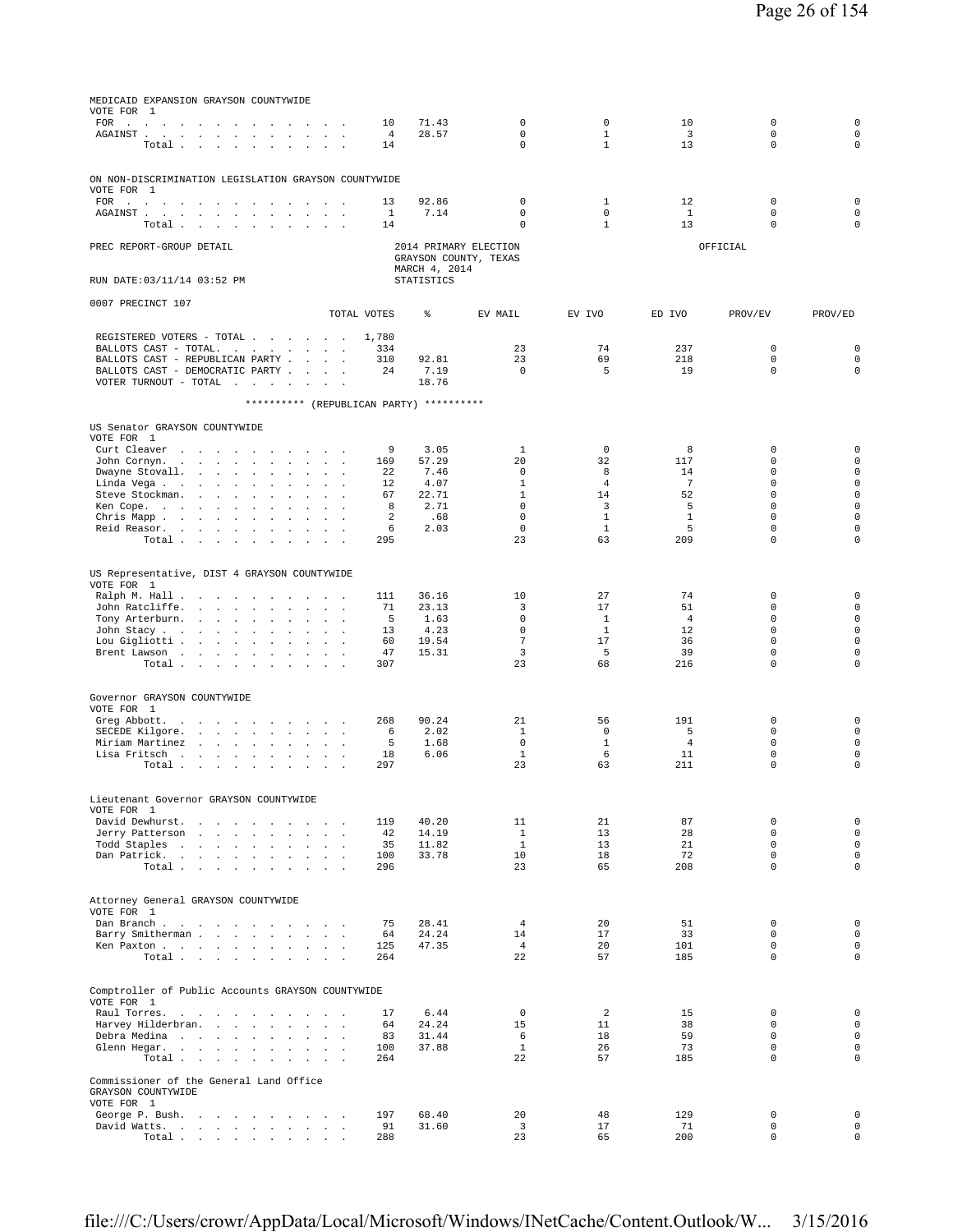| Commissioner of Agriculture GRAYSON COUNTYWIDE                   |            |                |                         |          |            |                            |                            |
|------------------------------------------------------------------|------------|----------------|-------------------------|----------|------------|----------------------------|----------------------------|
| VOTE FOR 1                                                       | 41         | 16.14          | 4                       | 9        | 28         | $\mathbf 0$                | $\mathbf 0$                |
| J. Allen Carnes<br>Tommy Merritt,                                | 63         | 24.80          | 3                       | 15       | 45         | $\mathbf 0$                | $\mathbf 0$                |
| Eric Opiela.<br><b>Carl Carl</b><br>$\sim$<br>$\mathbf{r}$       | 32         | 12.60          | $\mathbf{1}$            | 5        | 26         | $\mathbf 0$                | $\mathbf 0$                |
| Joe Cotten<br>$\sim$<br>$\sim$                                   | 43         | 16.93          | $\overline{a}$          | 12       | 29         | $\Omega$                   | $\mathbf 0$                |
| Sid Miller<br>$\sim$<br>$\sim$                                   | 75         | 29.53          | 12                      | 14       | 49         | $\mathbf 0$                | $\mathbf 0$                |
| Total $\cdots$ $\cdots$ $\cdots$<br>$\Delta\sim 10$<br>$\sim$    | 254        |                | 22                      | 55       | 177        | $\mathbf 0$                | 0                          |
|                                                                  |            |                |                         |          |            |                            |                            |
| Railroad Commissioner GRAYSON COUNTYWIDE<br>VOTE FOR 1           |            |                |                         |          |            |                            |                            |
| Wayne Christian                                                  | 121        | 47.64          | 4                       | 30       | 87         | $\mathbf 0$                | $\mathbf 0$                |
| Malachi Boyuls.                                                  | 14         | 5.51           | $\mathbf 0$             | 5        | 9          | $\mathbf 0$                | $\mathbf 0$                |
| Ryan Sitton.<br>$\sim$<br>$\mathbf{r}$<br>$\sim$                 | 64         | 25.20          | 13                      | 9        | 42         | $\mathbf 0$                | $\mathbf 0$                |
| Becky Berger<br>Total<br>$\sim$<br>$\sim$ $\sim$                 | 55<br>254  | 21.65          | $\overline{4}$<br>21    | 10<br>54 | 41<br>179  | $\mathbf 0$<br>$\mathbf 0$ | $\mathbf 0$<br>$\mathbf 0$ |
|                                                                  |            |                |                         |          |            |                            |                            |
| Chief Justice, Supreme Court GRAYSON COUNTYWIDE                  |            |                |                         |          |            |                            |                            |
| VOTE FOR 1                                                       |            |                |                         |          |            |                            |                            |
| Robert Talton                                                    | 145        | 58.23          | 19                      | 27       | 99         | $\mathbf 0$                | $\mathbf 0$                |
| Nathan Hecht                                                     | 104        | 41.77          | $\overline{\mathbf{3}}$ | 24       | 77         | $\Omega$                   | $\mathsf{O}\xspace$        |
| Total                                                            | 249        |                | 22                      | 51       | 176        | $\mathbf 0$                | $\mathbf 0$                |
|                                                                  |            |                |                         |          |            |                            |                            |
| Justice, Supreme Court, PL 6, Unexpired                          |            |                |                         |          |            |                            |                            |
| GRAYSON COUNTYWIDE<br>VOTE FOR 1                                 |            |                |                         |          |            |                            |                            |
| Joe Pool.                                                        | 96         | 37.65          | 6                       | 20       | 70         | $\mathbf 0$                | $\mathsf{O}\xspace$        |
| Jeff Brown                                                       | 159        | 62.35          | 16                      | 33       | 110        | $\mathbf 0$                | $\mathsf{O}\xspace$        |
| Total                                                            | 255        |                | 22                      | 53       | 180        | $\mathbf 0$                | 0                          |
|                                                                  |            |                |                         |          |            |                            |                            |
| Justice, Supreme Court, P7 GRAYSON COUNTYWIDE                    |            |                |                         |          |            |                            |                            |
| VOTE FOR 1                                                       | 229        | 100.00         | 22                      | 49       | 158        | $\mathbf 0$                | $\mathbf 0$                |
| Jeff Boyd.<br>Total                                              | 229        |                | 22                      | 49       | 158        | $\mathbf 0$                | $\mathbf 0$                |
|                                                                  |            |                |                         |          |            |                            |                            |
| Justice, Supreme Court, P8 GRAYSON COUNTYWIDE                    |            |                |                         |          |            |                            |                            |
| VOTE FOR 1                                                       |            |                |                         |          |            |                            |                            |
| Phil Johnson                                                     | 151        | 59.22          | 9                       | 33       | 109        | 0                          | $\mathbf 0$                |
| Sharon McCally.                                                  | 104        | 40.78          | 13                      | 24       | 67         | $\mathbf 0$                | $\mathbf 0$                |
| Total                                                            | 255        |                | 22                      | 57       | 176        | $\mathbf 0$                | $\mathsf{O}\xspace$        |
| Judge, CT of Criminal Appeals, P3 GRAYSON COUNTYWIDE             |            |                |                         |          |            |                            |                            |
| VOTE FOR 1                                                       |            |                |                         |          |            |                            |                            |
| Barbara Walther                                                  | 91         | 36.55          | 6                       | 20       | 65         | $\mathbf 0$                | $\mathbf 0$<br>$\mathbf 0$ |
| Bert Richardson<br>Total                                         | 158<br>249 | 63.45          | 16<br>22                | 32<br>52 | 110<br>175 | $\mathbf 0$<br>$\mathbf 0$ | $\mathbf 0$                |
|                                                                  |            |                |                         |          |            |                            |                            |
| Judge, CT of Criminal Appeals, P4 GRAYSON COUNTYWIDE             |            |                |                         |          |            |                            |                            |
| VOTE FOR 1                                                       |            |                |                         |          |            |                            |                            |
| Richard Dean Davis                                               | 79         | 32.38          | 5                       | 17       | 57         | $\mathbf 0$                | $\mathbf 0$                |
| Jani Jo Wood<br>Kevin Patrick Yeary.<br>$\sim$                   | 32         | 13.11<br>54.51 | 5<br>12                 | 5<br>29  | 22<br>92   | $\mathbf 0$<br>$\mathsf 0$ | $\mathbf 0$<br>$\mathbf 0$ |
| and the control of the state<br>Total<br><b>Service Control</b>  | 133<br>244 |                | 22                      | 51       | 171        | $\mathbf 0$                | $\mathbf 0$                |
|                                                                  |            |                |                         |          |            |                            |                            |
| Judge, CT of Criminal Appeals, P9 GRAYSON COUNTYWIDE             |            |                |                         |          |            |                            |                            |
| VOTE FOR 1                                                       |            |                |                         |          |            |                            |                            |
| W.C. "Bud" Kirkendall                                            | 121        | 49.19          | 19                      | 19       | 83         | $\mathbf 0$                | $\mathsf{O}\xspace$        |
| David Newell                                                     | 125        | 50.81          | $\overline{\mathbf{3}}$ | 33       | 89         | $\mathbf 0$                | $\mathsf{O}\xspace$        |
| Total                                                            | 246        |                | 22                      | 52       | 172        | $\Omega$                   | $\mathbf 0$                |
|                                                                  |            |                |                         |          |            |                            |                            |
| State Senator, District 30 GRAYSON COUNTYWIDE                    |            |                |                         |          |            |                            |                            |
| VOTE FOR 1<br>Craig Estes.                                       | 254        | 100.00         | 23                      | 56       | 175        | $\mathbf 0$                | $\mathbf 0$                |
| Total                                                            | 254        |                | 23                      | 56       | 175        | $\mathbf 0$                | $\mathbf 0$                |
|                                                                  |            |                |                         |          |            |                            |                            |
| State Representative, District 62 GRAYSON COUNTYWIDE             |            |                |                         |          |            |                            |                            |
| VOTE FOR 1                                                       |            |                |                         |          |            |                            |                            |
| Larry Phillips.                                                  | 266        | 100.00         | 22                      | 61       | 183        | $\mathbf 0$                | $\mathbf 0$                |
| Total                                                            | 266        |                | 22                      | 61       | 183        | $\Omega$                   | $\mathbf 0$                |
|                                                                  |            |                |                         |          |            |                            |                            |
| Justice 5th Court of Appeals P3 GRAYSON COUNTYWIDE               |            |                |                         |          |            |                            |                            |
| VOTE FOR 1                                                       |            |                |                         |          |            |                            |                            |
| Ada Brown<br>Total $\cdots$ $\cdots$<br><b>Contract Contract</b> | 227<br>227 | 100.00         | 19<br>19                | 47<br>47 | 161<br>161 | $\mathbb O$<br>$\mathbf 0$ | $\mathbf 0$<br>$\mathbf 0$ |
|                                                                  |            |                |                         |          |            |                            |                            |
|                                                                  |            |                |                         |          |            |                            |                            |
| Justice 5th Court of Appeals P6 GRAYSON COUNTYWIDE<br>VOTE FOR 1 |            |                |                         |          |            |                            |                            |
| David L. Bridges                                                 | 228        | 100.00         | 19                      | 47       | 162        | $\mathbb O$                | $\mathbf 0$                |
| Total                                                            | 228        |                | 19                      | 47       | 162        | $\mathbf 0$                | $\mathbf 0$                |
|                                                                  |            |                |                         |          |            |                            |                            |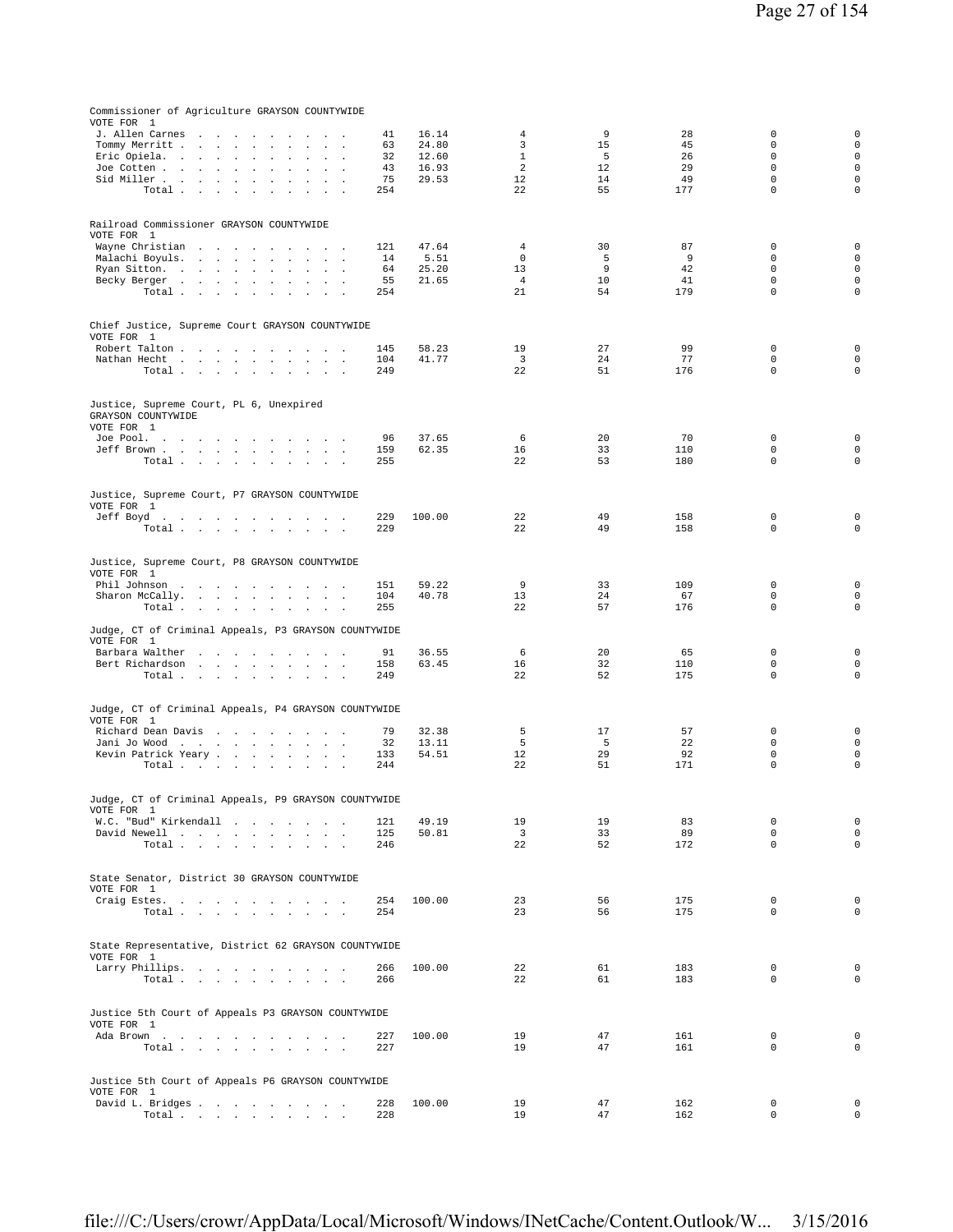| Justice, 5th CT of AP DIST, P8 GRAYSON COUNTYWIDE<br>VOTE FOR 1                                                                                           |                         |                |                            |                  |                    |                            |                                    |
|-----------------------------------------------------------------------------------------------------------------------------------------------------------|-------------------------|----------------|----------------------------|------------------|--------------------|----------------------------|------------------------------------|
| Bill Whitehill.<br>Total                                                                                                                                  | 229<br>229              | 100.00         | 19<br>19                   | 48<br>48         | 162<br>162         | 0<br>$\mathbf 0$           | $\mathbf 0$<br>$\mathsf 0$         |
| District Judge, 397th Judicial District<br>GRAYSON COUNTYWIDE<br>VOTE FOR 1                                                                               |                         |                |                            |                  |                    |                            |                                    |
| Brian K. Gary.<br>Total                                                                                                                                   | 234<br>234              | 100.00         | 19<br>19                   | 51<br>51         | 164<br>164         | $\mathbf 0$<br>$\mathbf 0$ | $\mathsf 0$<br>$\mathbf 0$         |
| County Judge GRAYSON COUNTYWIDE<br>VOTE FOR 1                                                                                                             |                         |                |                            |                  |                    |                            |                                    |
| Gene Short                                                                                                                                                | 55<br>97                | 18.27<br>32.23 | 3<br>$7\phantom{.0}$       | 10<br>19         | 42<br>71           | 0<br>$\mathbf 0$           | $\mathsf 0$<br>$\mathsf 0$         |
| Bill Magers.<br>the company of the company of<br>$\cdot$<br>Trent Bass<br>$\cdot$<br>$\overline{a}$                                                       | 112                     | 37.21          | 12                         | 29               | 71                 | $\mathbf 0$                | $\mathsf 0$                        |
| Jim Maddock.<br>$\cdot$                                                                                                                                   | 37                      | 12.29          | $\mathbf{1}$               | 8                | 28                 | $\mathbf 0$<br>$\mathbf 0$ | $\mathbf 0$<br>$\mathsf 0$         |
| Total<br>$\sim$<br>$\cdot$<br>$\ddot{\phantom{a}}$<br>$\ddot{\phantom{a}}$                                                                                | 301                     |                | 23                         | 66               | 212                |                            |                                    |
| Judge, County Court at Law GRAYSON COUNTYWIDE<br>VOTE FOR 1                                                                                               |                         |                |                            |                  |                    |                            |                                    |
| James Corley "Corky" Henderson<br>Total                                                                                                                   | 238<br>238              | 100.00         | 19<br>19                   | 50<br>50         | 169<br>169         | $\mathbf 0$<br>$\mathbf 0$ | 0<br>$\mathbf 0$                   |
| Judge, County Court at Law No. 2 GRAYSON COUNTYWIDE                                                                                                       |                         |                |                            |                  |                    |                            |                                    |
| VOTE FOR 1<br>Carol M. Siebman                                                                                                                            | 236                     | 100.00         | 19                         | 48               | 169                | $\mathbf 0$                | 0                                  |
| Total<br>the control of the state<br>$\ddot{\phantom{a}}$<br>$\ddot{\phantom{a}}$                                                                         | 236                     |                | 19                         | 48               | 169                | $\mathbf 0$                | $\mathsf 0$                        |
| District Clerk GRAYSON COUNTYWIDE                                                                                                                         |                         |                |                            |                  |                    |                            |                                    |
| VOTE FOR 1<br>Kelly Ashmore<br>the contract of the con-                                                                                                   | 241                     | 100.00         | 20                         | 50               | 171                | $\mathbf 0$                | 0                                  |
| Total $\cdots$ $\cdots$<br>the contract of the contract of                                                                                                | 241                     |                | 20                         | 50               | 171                | $\mathbf 0$                | $\mathbf 0$                        |
| County Clerk GRAYSON COUNTYWIDE<br>VOTE FOR 1                                                                                                             |                         |                |                            |                  |                    |                            |                                    |
| Wilma Bush                                                                                                                                                | 245                     | 100.00         | 20                         | 50               | 175                | $\mathbf 0$                | $\mathsf 0$                        |
| Total<br>$\sim$ 10 $\pm$<br>the contract of the state                                                                                                     | 245                     |                | 20                         | 50               | 175                | $\mathbf 0$                | $\mathbf 0$                        |
| County Treasurer GRAYSON COUNTYWIDE<br>VOTE FOR 1                                                                                                         |                         |                |                            |                  |                    |                            |                                    |
| Starr Stanley                                                                                                                                             | 122                     | 49.59          | 11                         | 23               | 88                 | $\mathbf 0$                | $\mathsf 0$                        |
| Gayla Hawkins<br>$\sim$ $\sim$<br>$\sim$<br>Total                                                                                                         | 124<br>246              | 50.41          | 9<br>20                    | 32<br>55         | 83<br>171          | $\mathbf 0$<br>0           | $\mathsf 0$<br>$\mathsf 0$         |
|                                                                                                                                                           |                         |                |                            |                  |                    |                            |                                    |
| Justice of the Peace, Precinct No. 4<br>JUSTICE OF THE PEACE PCT 4<br>VOTE FOR 1                                                                          |                         |                |                            |                  |                    |                            |                                    |
| Rita G. Noel<br>and the company of the state<br>$\ddot{\phantom{1}}$                                                                                      | 87                      | 34.94          | 7                          | 19               | 61                 | $\mathbf 0$                | 0                                  |
| Debbie Lowery<br>$\mathbf{z} = \mathbf{z}$<br>Jeff Stanley .                                                                                              | 55                      | 22.09<br>42.97 | 5<br>9                     | 14<br>20         | 36<br>78           | $\mathbf 0$<br>$\mathsf 0$ | $\mathsf 0$<br>$\mathsf{O}\xspace$ |
| $\sim 10^{-11}$<br>the contract of the con-<br>$\sim$<br>$\sim$<br>$\cdot$<br>$\ddot{\phantom{1}}$<br>Total .<br>the contract of the contract of the con- | 107<br>249              |                | 21                         | 53               | 175                | $\mathbf 0$                | 0                                  |
| County Chairman GRAYSON COUNTYWIDE                                                                                                                        |                         |                |                            |                  |                    |                            |                                    |
| VOTE FOR 1<br>Reggie Smith                                                                                                                                | 231                     | 100.00         | 19                         | 48               | 164                | $\mathbf 0$                | $\mathsf 0$                        |
| Total .<br>$\sim$<br>and the company of the state                                                                                                         | 231                     |                | 19                         | 48               | 164                | $\mathbf 0$                | $\mathsf 0$                        |
| ********** (DEMOCRATIC PARTY) **********                                                                                                                  |                         |                |                            |                  |                    |                            |                                    |
| US Senator GRAYSON COUNTYWIDE                                                                                                                             |                         |                |                            |                  |                    |                            |                                    |
| VOTE FOR 1<br>Harry Kim                                                                                                                                   | 3                       | 13.04          | $\mathbf 0$                | $\mathbf 0$      | 3                  | $\mathbf 0$                | $\mathsf 0$                        |
| Maxey Marie Scherr                                                                                                                                        | 3                       | 13.04          | $\mathbf 0$                | $\mathbf{1}$     | 2                  | $\mathbf 0$                | $\mathsf 0$                        |
| Michael "Fjet" Fjetland.<br>David M. Alameel                                                                                                              | 1<br>13                 | 4.35<br>56.52  | $\mathbf 0$<br>$\mathbf 0$ | $\mathbf 0$<br>3 | $\mathbf{1}$<br>10 | $\mathbf 0$<br>$\mathbf 0$ | $\mathsf 0$<br>$\mathsf{O}$        |
| Kesha Rogers                                                                                                                                              | $\overline{\mathbf{3}}$ | 13.04          | $\mathsf 0$                | $\mathbf{1}$     | 2                  | $\mathbf 0$                | $\mathsf 0$                        |
| Total                                                                                                                                                     | 23                      |                | $\mathbf 0$                | 5                | 18                 | $\Omega$                   | $\mathsf 0$                        |
| Governor GRAYSON COUNTYWIDE<br>VOTE FOR 1                                                                                                                 |                         |                |                            |                  |                    |                            |                                    |
| Wendy R. Davis.                                                                                                                                           | 22                      | 95.65          | 0                          | 5                | 17                 | $\mathbf 0$                | $\mathsf 0$                        |
| Reynaldo "Ray" Madrigal.<br>Total                                                                                                                         | $\mathbf{1}$<br>23      | 4.35           | $\mathbf 0$<br>$\mathbf 0$ | 0<br>5           | $\mathbf{1}$<br>18 | $\mathbf 0$<br>$\Omega$    | $\mathsf 0$<br>$\mathbf 0$         |
| Lieutenant Governor GRAYSON COUNTYWIDE                                                                                                                    |                         |                |                            |                  |                    |                            |                                    |
| VOTE FOR 1<br>Leticia Van de Putte                                                                                                                        | 17                      | 100.00         | $\mathbf 0$                | 3                | 14                 | $\mathbf 0$                | $\mathsf 0$                        |
| Total<br><b>Carl Carl Carl</b>                                                                                                                            | 17                      |                | $\mathbf 0$                | 3                | 14                 | $\mathbf 0$                | 0                                  |
| Attorney General GRAYSON COUNTYWIDE                                                                                                                       |                         |                |                            |                  |                    |                            |                                    |
| VOTE FOR 1<br>Sam Houston.<br>the company of the company of the company of                                                                                | 20                      | 100.00         | 0                          | $\overline{4}$   | 16                 | $\mathbf 0$                | 0                                  |
|                                                                                                                                                           |                         |                |                            |                  |                    |                            |                                    |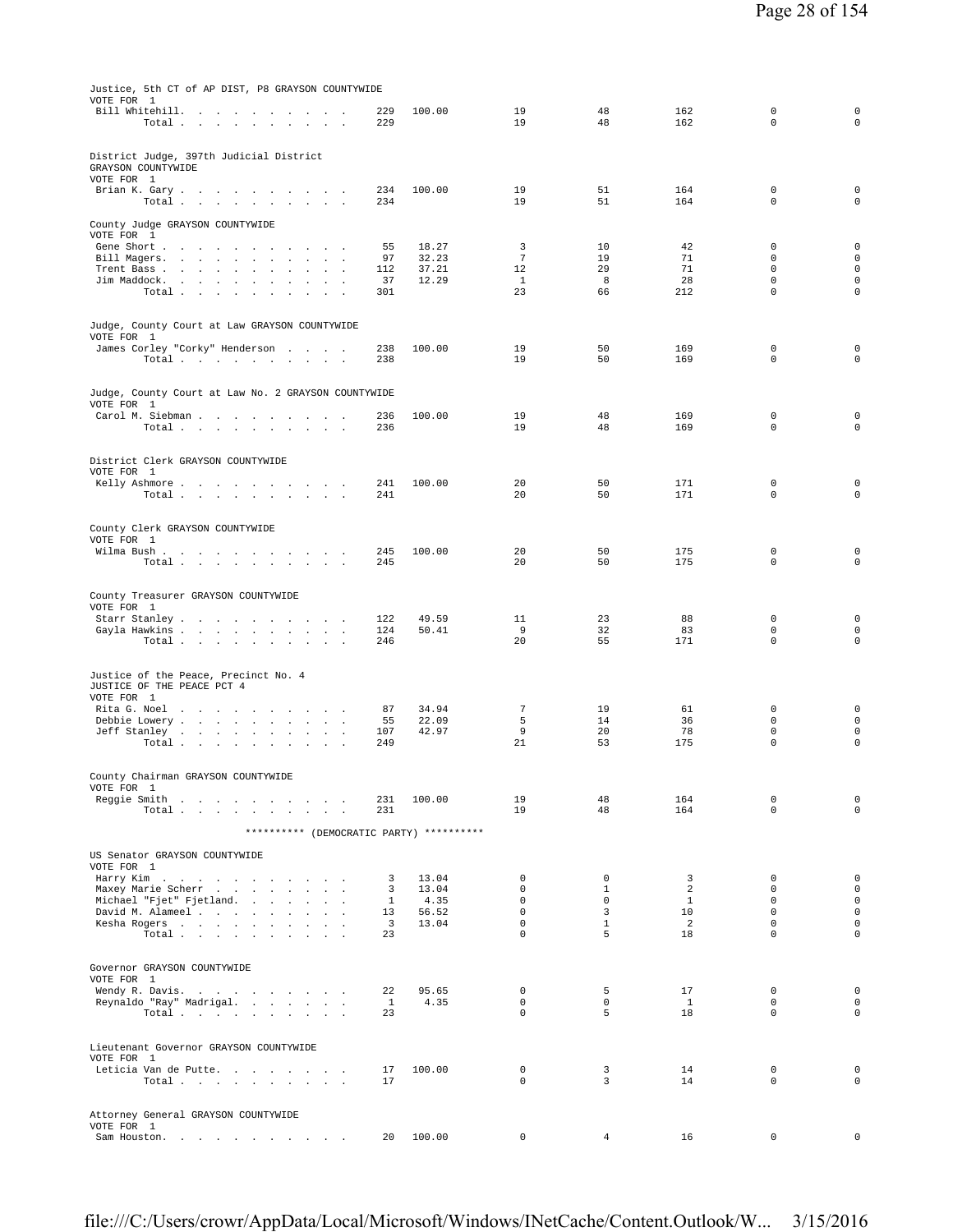| Total                                                                                                                                                                                                                                        | 20                    |                | 0                          | 4              | 16                             | 0                          | 0                          |
|----------------------------------------------------------------------------------------------------------------------------------------------------------------------------------------------------------------------------------------------|-----------------------|----------------|----------------------------|----------------|--------------------------------|----------------------------|----------------------------|
| Comptroller of Public Accounts GRAYSON COUNTYWIDE                                                                                                                                                                                            |                       |                |                            |                |                                |                            |                            |
| VOTE FOR 1                                                                                                                                                                                                                                   |                       |                |                            |                |                                |                            |                            |
| Mike Collier<br>Total                                                                                                                                                                                                                        | 21<br>21              | 100.00         | $\mathbf 0$<br>$\Omega$    | 5<br>5         | 16<br>16                       | $\mathbf 0$<br>$\mathbf 0$ | $\mathsf 0$<br>$\circ$     |
|                                                                                                                                                                                                                                              |                       |                |                            |                |                                |                            |                            |
| Commissioner of the General Land Office<br>GRAYSON COUNTYWIDE                                                                                                                                                                                |                       |                |                            |                |                                |                            |                            |
| VOTE FOR 1<br>John Cook $\qquad \qquad . \qquad . \qquad . \qquad . \qquad . \qquad . \qquad . \qquad .$                                                                                                                                     | 20                    | 100.00         | $\Omega$                   | 5              | 15                             | $\mathbf 0$                | $\mathbf 0$                |
| Total $\cdots$ $\cdots$ $\cdots$                                                                                                                                                                                                             | 20                    |                | $\Omega$                   | 5              | 15                             | $\mathbf 0$                | $\mathbf 0$                |
|                                                                                                                                                                                                                                              |                       |                |                            |                |                                |                            |                            |
| Commissioner of Agriculture GRAYSON COUNTYWIDE<br>VOTE FOR 1                                                                                                                                                                                 |                       |                |                            |                |                                |                            |                            |
| Hugh Asa Fitzsimons III.<br>Richard "Kinky" Friedman                                                                                                                                                                                         | 5<br>9                | 22.73<br>40.91 | $\mathbf 0$<br>$\mathbf 0$ | 2<br>2         | 3<br>7                         | $\mathbf 0$<br>$\mathbf 0$ | $\mathbf 0$<br>$\mathbf 0$ |
| Jim Hogan                                                                                                                                                                                                                                    | 8                     | 36.36          | $\mathbf 0$                | $\mathbf{1}$   | 7                              | $\mathbf 0$                | $\mathbf 0$                |
| Total $\ldots$ $\ldots$ $\ldots$ $\ldots$                                                                                                                                                                                                    | 22                    |                | $\mathbf 0$                | 5              | 17                             | $\mathbf 0$                | $\circ$                    |
| Railroad Commissioner GRAYSON COUNTYWIDE                                                                                                                                                                                                     |                       |                |                            |                |                                |                            |                            |
| VOTE FOR 1<br>Steve Brown.<br><b>Contract Contract</b>                                                                                                                                                                                       | 9                     | 40.91          | $\mathbf 0$                | 3              | 6                              | $\mathbf 0$                | $\mathbf 0$                |
| Dale Henry                                                                                                                                                                                                                                   | 13                    | 59.09          | $\mathbf 0$                | 2              | 11                             | $\mathbf 0$                | $\mathbf 0$                |
| Total<br>$\sim$ $\sim$                                                                                                                                                                                                                       | 22                    |                | $\mathbf 0$                | 5              | 17                             | 0                          | $\mathsf 0$                |
| Chief Justice, Supreme Court GRAYSON COUNTYWIDE                                                                                                                                                                                              |                       |                |                            |                |                                |                            |                            |
| VOTE FOR 1<br>William Moody.                                                                                                                                                                                                                 | 21                    | 100.00         | $\mathbf 0$                | 5              | 16                             | $\mathbf 0$                | $\mathsf 0$                |
| Total                                                                                                                                                                                                                                        | 21                    |                | 0                          | 5              | 16                             | $\mathbf 0$                | $\mathbf 0$                |
| Justice, Supreme Court, PL 6, Unexpired                                                                                                                                                                                                      |                       |                |                            |                |                                |                            |                            |
| GRAYSON COUNTYWIDE                                                                                                                                                                                                                           |                       |                |                            |                |                                |                            |                            |
| VOTE FOR 1<br>Lawrence Edward Meyers                                                                                                                                                                                                         | 21                    | 100.00         | 0                          | 5              | 16                             | 0                          | $\mathbf 0$                |
| Total                                                                                                                                                                                                                                        | 21                    |                | 0                          | 5              | 16                             | $\mathbf 0$                | $\circ$                    |
| Justice, Supreme Court, P7 GRAYSON COUNTYWIDE                                                                                                                                                                                                |                       |                |                            |                |                                |                            |                            |
| VOTE FOR 1                                                                                                                                                                                                                                   |                       |                |                            |                |                                |                            |                            |
| Gina Benavides.<br>Total                                                                                                                                                                                                                     | 21<br>21              | 100.00         | $\mathbf 0$<br>$\Omega$    | 5<br>5         | 16<br>16                       | $\mathbf 0$<br>$\mathbf 0$ | $\mathsf 0$<br>$\circ$     |
|                                                                                                                                                                                                                                              |                       |                |                            |                |                                |                            |                            |
| Judge, CT of Criminal Appeals, P3 GRAYSON COUNTYWIDE<br>VOTE FOR 1                                                                                                                                                                           |                       |                |                            |                |                                |                            |                            |
| John Granberg                                                                                                                                                                                                                                | 21                    | 100.00         | 0                          | 5              | 16                             | 0                          | 0                          |
| Total $\cdots$ $\cdots$ $\cdots$ $\cdots$                                                                                                                                                                                                    | 21                    |                | 0                          | 5              | 16                             | $\mathbf 0$                | $\circ$                    |
| County Chairman GRAYSON COUNTYWIDE                                                                                                                                                                                                           |                       |                |                            |                |                                |                            |                            |
| VOTE FOR 1<br>Lander Bethel                                                                                                                                                                                                                  | 21                    | 100.00         | 0                          | 5              | 16                             | 0                          | 0                          |
| Total                                                                                                                                                                                                                                        | 21                    |                | $\mathbf 0$                | 5              | 16                             | $\mathbf 0$                | $\mathsf 0$                |
| ********** (REPUBLICAN PARTY) **********                                                                                                                                                                                                     |                       |                |                            |                |                                |                            |                            |
| RELIGIOUS FREEDOM GRAYSON COUNTYWIDE                                                                                                                                                                                                         |                       |                |                            |                |                                |                            |                            |
| VOTE FOR 1<br>YES a contract of the contract of the contract of the set of the set of the set of the set of the set of the set of the set of the set of the set of the set of the set of the set of the set of the set of the set of the set | 304                   | 98.70          | 22                         | 69             | 213                            | 0                          | $\mathsf 0$                |
| NO.<br>Total                                                                                                                                                                                                                                 | $\overline{4}$<br>308 | 1.30           | $\mathbf{1}$<br>23         | $\circ$<br>69  | $\overline{\mathbf{3}}$<br>216 | $\Omega$<br>$\Omega$       | $\mathbf 0$<br>$\mathbf 0$ |
|                                                                                                                                                                                                                                              |                       |                |                            |                |                                |                            |                            |
| SECOND AMENDMENT GRAYSON COUNTYWIDE                                                                                                                                                                                                          |                       |                |                            |                |                                |                            |                            |
| VOTE FOR 1<br>YES a contract of the contract of the contract of the set of the set of the set of the set of the set of the set of the set of the set of the set of the set of the set of the set of the set of the set of the set of the set | 276                   | 89.90          | 21                         | 62             | 193                            | $\mathbf 0$                | $\mathbf 0$                |
| NO.                                                                                                                                                                                                                                          | 31                    | 10.10          | 2                          | 7              | 22                             | $\Omega$                   | $\mathbf 0$                |
| Total                                                                                                                                                                                                                                        | 307                   |                | 23                         | 69             | 215                            | $\mathbf 0$                | $\mathbf 0$                |
| FRANCHISE TAX GRAYSON COUNTYWIDE                                                                                                                                                                                                             |                       |                |                            |                |                                |                            |                            |
| VOTE FOR 1<br>YES and a contract the contract of the state of the state of the state of the state of the state of the state of the state of the state of the state of the state of the state of the state of the state of the state of the s | 268                   | 90.24          | 20                         | 62             | 186                            | $\mathbf 0$                | $\mathbf 0$                |
| NO.                                                                                                                                                                                                                                          | 29                    | 9.76           | $\overline{3}$             | $\overline{4}$ | 22                             | $\mathbf 0$                | $\mathbf 0$                |
| Total                                                                                                                                                                                                                                        | 297                   |                | 23                         | 66             | 208                            | $\mathbf 0$                | $\circ$                    |
| WELFARE REFORM GRAYSON COUNTYWIDE                                                                                                                                                                                                            |                       |                |                            |                |                                |                            |                            |
| VOTE FOR 1<br>YES<br>$\sim$                                                                                                                                                                                                                  | 299                   | 96.45          | 23                         | 69             | 207                            | $^{\circ}$                 | $\mathbf 0$                |
| NO.                                                                                                                                                                                                                                          | 11                    | 3.55           | $\overline{0}$             | $\circ$        | 11                             | 0                          | $\mathbf 0$                |
| Total                                                                                                                                                                                                                                        | 310                   |                | 23                         | 69             | 218                            | $\mathbf 0$                | $\circ$                    |
| NO LAWMAKERS EXCEPTIONS GRAYSON COUNTYWIDE                                                                                                                                                                                                   |                       |                |                            |                |                                |                            |                            |
| VOTE FOR 1<br>YES a contract of the contract of the contract of the set of the set of the set of the set of the set of the set of the set of the set of the set of the set of the set of the set of the set of the set of the set of the set | 308                   | 100.00         | 23                         | 69             | 216                            | 0                          | $\mathbf 0$                |
| NO.                                                                                                                                                                                                                                          | 0                     |                | $\mathbf 0$                | $\mathbf 0$    | $\mathbf 0$                    | $\mathsf 0$                | $\mathsf{O}\xspace$        |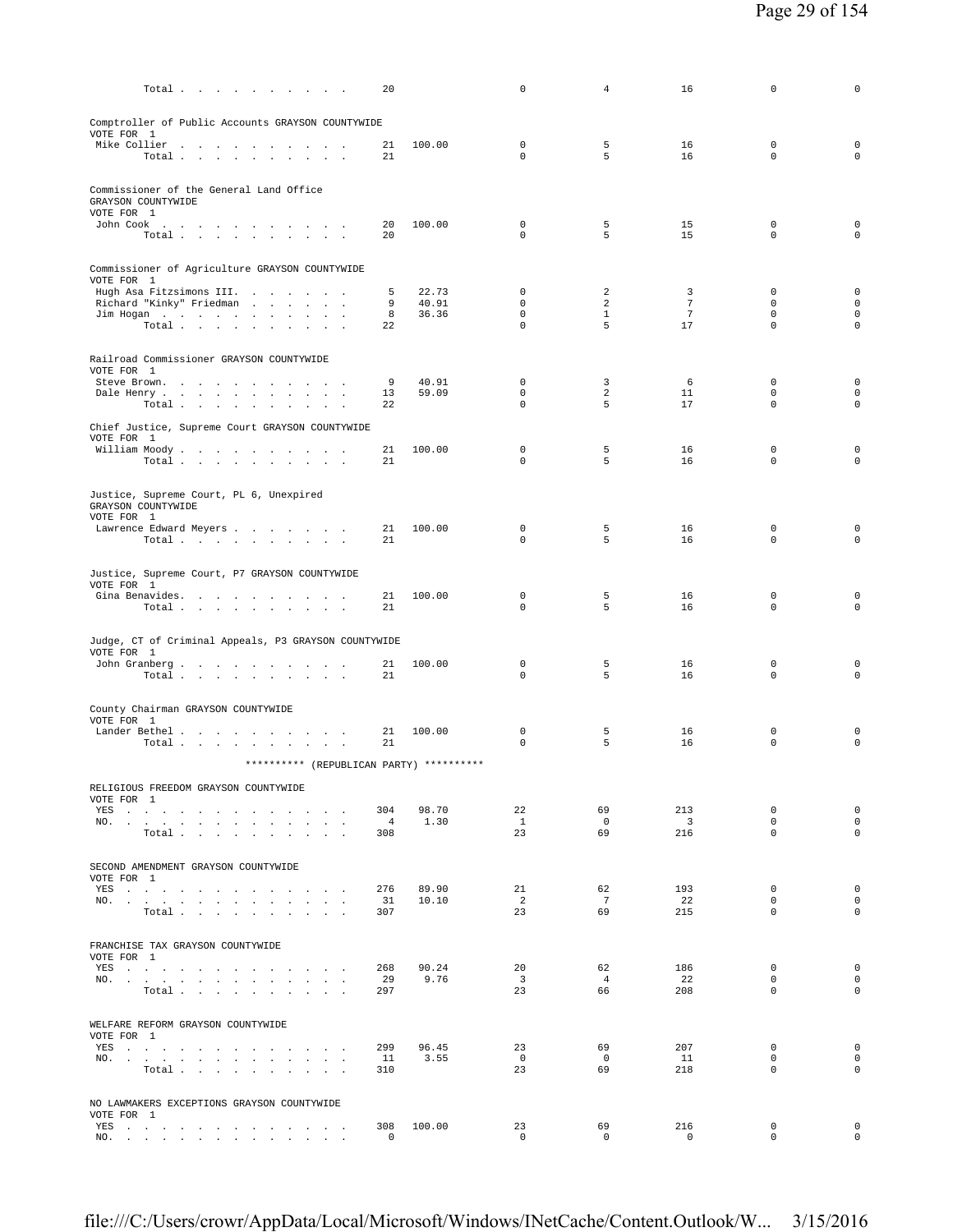|                   | Total                                                                                                                                                                                                                                 |        |                           |                            |                      | 308                           |                                          | 23                           | 69                            | 216                           | 0                          | 0                                          |
|-------------------|---------------------------------------------------------------------------------------------------------------------------------------------------------------------------------------------------------------------------------------|--------|---------------------------|----------------------------|----------------------|-------------------------------|------------------------------------------|------------------------------|-------------------------------|-------------------------------|----------------------------|--------------------------------------------|
|                   |                                                                                                                                                                                                                                       |        |                           |                            |                      |                               |                                          |                              |                               |                               |                            |                                            |
| VOTE FOR 1        | OBAMACARE GRAYSON COUNTYWIDE                                                                                                                                                                                                          |        |                           |                            |                      |                               |                                          |                              |                               |                               |                            |                                            |
|                   | YES a contract of the contract of the state of the state of the state of the state of the state of the state of the state of the state of the state of the state of the state of the state of the state of the state of the st<br>NO. |        |                           |                            |                      | 296<br>12                     | 96.10<br>3.90                            | 23<br>$\overline{0}$         | 67<br><sup>1</sup>            | 206<br>11                     | $\mathbf 0$<br>$\mathbf 0$ | $\mathbf 0$<br>0                           |
|                   | Total                                                                                                                                                                                                                                 |        |                           |                            |                      | 308                           |                                          | 23                           | 68                            | 217                           | $\Omega$                   | $\mathbf 0$                                |
|                   |                                                                                                                                                                                                                                       |        |                           |                            |                      |                               | ********** (DEMOCRATIC PARTY) ********** |                              |                               |                               |                            |                                            |
|                   | ON IMMIGRATION REFORM GRAYSON COUNTYWIDE                                                                                                                                                                                              |        |                           |                            |                      |                               |                                          |                              |                               |                               |                            |                                            |
| VOTE FOR 1        | FOR                                                                                                                                                                                                                                   |        |                           |                            |                      | 21                            | 87.50                                    | $\mathbf 0$                  | 5                             | 16                            | $\mathbf 0$                | $\mathbf 0$                                |
|                   | AGAINST<br>Total                                                                                                                                                                                                                      |        |                           | $\sim 10^{-1}$             |                      | $\overline{\mathbf{3}}$<br>24 | 12.50                                    | $\mathbf 0$<br>$\mathbf 0$   | $\Omega$<br>5                 | $\overline{\mathbf{3}}$<br>19 | $\mathbf 0$<br>0           | $\mathbf 0$<br>$\mathbf 0$                 |
|                   |                                                                                                                                                                                                                                       |        |                           |                            |                      |                               |                                          |                              |                               |                               |                            |                                            |
| VOTE FOR 1        | A LIVING WAGE FOR ALL TEXANS GRAYSON COUNTYWIDE                                                                                                                                                                                       |        |                           |                            |                      |                               |                                          |                              |                               |                               |                            |                                            |
|                   |                                                                                                                                                                                                                                       |        |                           |                            |                      | 21                            | 91.30                                    | $\mathbf 0$                  | 5                             | 16                            | $\mathbf 0$                | $\mathbf 0$                                |
|                   | Total                                                                                                                                                                                                                                 |        |                           |                            |                      | 2<br>23                       | 8.70                                     | $\mathbf 0$<br>$\mathbf 0$   | $\mathbf 0$<br>5              | 2<br>18                       | $\mathbf 0$<br>0           | $\mathbf 0$<br>$\mathbf 0$                 |
|                   |                                                                                                                                                                                                                                       |        |                           |                            |                      |                               |                                          |                              |                               |                               |                            |                                            |
| VOTE FOR 1        | MEDICAID EXPANSION GRAYSON COUNTYWIDE                                                                                                                                                                                                 |        |                           |                            |                      |                               |                                          |                              |                               |                               |                            |                                            |
|                   | FOR<br>AGAINST                                                                                                                                                                                                                        |        |                           | $\ddot{\phantom{a}}$       | $\sim$ $\sim$ $\sim$ | 19<br>$\overline{4}$          | 82.61<br>17.39                           | $\mathbf 0$<br>$\mathbf 0$   | 5<br>$\mathbf 0$              | 14<br>$\overline{4}$          | 0<br>$\mathbf 0$           | $\mathbf 0$<br>$\mathbf 0$                 |
|                   | Total                                                                                                                                                                                                                                 |        |                           |                            |                      | 23                            |                                          | $\mathbf 0$                  | 5                             | 18                            | $\mathbf 0$                | 0                                          |
|                   |                                                                                                                                                                                                                                       |        |                           |                            |                      |                               |                                          |                              |                               |                               |                            |                                            |
| VOTE FOR 1        | ON NON-DISCRIMINATION LEGISLATION GRAYSON COUNTYWIDE                                                                                                                                                                                  |        |                           |                            |                      |                               |                                          |                              |                               |                               |                            |                                            |
|                   | FOR $\cdots$<br>AGAINST                                                                                                                                                                                                               |        |                           |                            |                      | 18<br>6                       | 75.00<br>25.00                           | 0<br>$\mathbf 0$             | 5<br>$\mathbf 0$              | 13<br>- 6                     | 0<br>$\mathbf 0$           | $\mathbf 0$<br>$\mathbf 0$                 |
|                   | Total                                                                                                                                                                                                                                 |        |                           |                            |                      | 24                            |                                          | 0                            | 5                             | 19                            | 0                          | $\mathbf 0$                                |
|                   | PREC REPORT-GROUP DETAIL                                                                                                                                                                                                              |        |                           |                            |                      |                               |                                          | 2014 PRIMARY ELECTION        |                               |                               | OFFICIAL                   |                                            |
|                   |                                                                                                                                                                                                                                       |        |                           |                            |                      |                               | MARCH 4, 2014                            | GRAYSON COUNTY, TEXAS        |                               |                               |                            |                                            |
|                   | RUN DATE: 03/11/14 03:52 PM                                                                                                                                                                                                           |        |                           |                            |                      |                               | <b>STATISTICS</b>                        |                              |                               |                               |                            |                                            |
| 0008 PRECINCT 108 |                                                                                                                                                                                                                                       |        |                           |                            |                      | TOTAL VOTES                   | ⊱                                        | EV MAIL                      | EV IVO                        | ED IVO                        | PROV/EV                    | PROV/ED                                    |
|                   |                                                                                                                                                                                                                                       |        |                           |                            |                      |                               |                                          |                              |                               |                               |                            |                                            |
|                   |                                                                                                                                                                                                                                       |        |                           |                            |                      |                               |                                          |                              |                               |                               |                            |                                            |
|                   | REGISTERED VOTERS - TOTAL<br>BALLOTS CAST - TOTAL.                                                                                                                                                                                    |        |                           |                            |                      | 1,365<br>242                  |                                          | 21                           | 100                           | 121                           | $\mathbf 0$                | 0                                          |
|                   | BALLOTS CAST - REPUBLICAN PARTY<br>BALLOTS CAST - DEMOCRATIC PARTY                                                                                                                                                                    |        |                           |                            |                      | 232<br>10                     | 95.87<br>4.13                            | 21<br>$\overline{0}$         | 96<br>$\overline{4}$          | 115<br>6                      | $\mathbf 0$<br>0           | $\mathbf 0$<br>0                           |
|                   | VOTER TURNOUT - TOTAL $\ldots$                                                                                                                                                                                                        |        |                           |                            |                      |                               | 17.73                                    |                              |                               |                               |                            |                                            |
|                   |                                                                                                                                                                                                                                       |        |                           |                            |                      |                               | ********** (REPUBLICAN PARTY) ********** |                              |                               |                               |                            |                                            |
|                   | US Senator GRAYSON COUNTYWIDE                                                                                                                                                                                                         |        |                           |                            |                      |                               |                                          |                              |                               |                               |                            |                                            |
| VOTE FOR 1        | Curt Cleaver                                                                                                                                                                                                                          |        |                           | <b>Contractor</b>          |                      | 7                             | 3.17                                     | $\overline{a}$               | 3                             | $\overline{a}$                | $\mathbb O$                | 0                                          |
|                   | John Cornyn.<br>Dwayne Stovall.                                                                                                                                                                                                       |        |                           |                            |                      | 136<br>18                     | 61.54<br>8.14                            | 17<br>$\mathbf 0$            | 59<br>7                       | 60<br>11                      | $\Omega$<br>0              | 0<br>0                                     |
|                   | Linda Vega                                                                                                                                                                                                                            |        | $\sim$                    | $\blacksquare$             |                      | 8                             | 3.62                                     | $\mathbf 0$                  | $\mathbf{1}$                  | 7                             | 0                          | $\mathsf{O}\xspace$                        |
|                   | Steve Stockman.                                                                                                                                                                                                                       |        | $\sim 10^{-1}$ km $^{-1}$ | $\sim$                     | $\ddot{\phantom{a}}$ | 41<br>-5                      | 18.55<br>2.26                            | $\overline{2}$<br>$\Omega$   | 16<br>$\mathbf{1}$            | 23<br>4                       | $\mathbf 0$<br>$\Omega$    | $\mathsf 0$<br>$\mathbf 0$                 |
|                   | Ken Cope.<br>Chris Mapp                                                                                                                                                                                                               |        |                           | $\ddot{\phantom{a}}$       |                      | 2                             | .90                                      | $\mathbf 0$                  | $\mathbf{1}$                  | $\mathbf{1}$                  | $\mathbf 0$                | $\circ$                                    |
|                   | Reid Reasor.<br>Total $\cdots$ $\cdots$ $\cdots$                                                                                                                                                                                      |        |                           | $\sim$<br>$\sim$<br>$\sim$ | $\mathbf{r}$         | $\overline{4}$<br>221         | 1.81                                     | $\mathbf 0$<br>21            | 2<br>90                       | $\overline{a}$<br>110         | $\mathbf 0$<br>$\mathbf 0$ | $\mathsf{O}\xspace$<br>$\mathbf 0$         |
|                   |                                                                                                                                                                                                                                       |        |                           |                            |                      |                               |                                          |                              |                               |                               |                            |                                            |
| VOTE FOR 1        | US Representative, DIST 4 GRAYSON COUNTYWIDE                                                                                                                                                                                          |        |                           |                            |                      |                               |                                          |                              |                               |                               |                            |                                            |
|                   | Ralph M. Hall                                                                                                                                                                                                                         |        |                           | <b>Contract Contract</b>   |                      | 86                            | 38.57                                    | 15                           | 33                            | 38                            | $\Omega$                   | $\mathbf 0$                                |
|                   | John Ratcliffe.<br>Tony Arterburn.                                                                                                                                                                                                    | $\sim$ | $\sim$                    | $\ddot{\phantom{a}}$       |                      | 74<br>$\mathbf{1}$            | 33.18<br>.45                             | 5<br>$\mathbf{0}$            | 24<br>$\mathbf 0$             | 45<br>$\mathbf{1}$            | $\mathbf 0$<br>$\mathbf 0$ | $\circ$<br>$\circ$                         |
|                   | John Stacy                                                                                                                                                                                                                            |        |                           |                            |                      | $7\phantom{.0}$               | 3.14                                     | $\mathbf{0}$                 | $\overline{a}$                | 5                             | $\Omega$                   | $\mathsf{O}\xspace$                        |
|                   | Lou Gigliotti<br>Brent Lawson                                                                                                                                                                                                         |        |                           |                            |                      | 45<br>10                      | 20.18<br>4.48                            | $\mathbf{1}$<br>$\mathbf{0}$ | 25<br>5                       | 19<br>5                       | $\mathbf 0$<br>$\Omega$    | $\mathsf{O}\xspace$<br>$\mathsf{O}\xspace$ |
|                   | Total                                                                                                                                                                                                                                 |        |                           |                            |                      | 223                           |                                          | 21                           | 89                            | 113                           | $\Omega$                   | $\mathbf 0$                                |
|                   |                                                                                                                                                                                                                                       |        |                           |                            |                      |                               |                                          |                              |                               |                               |                            |                                            |
| VOTE FOR 1        | Governor GRAYSON COUNTYWIDE                                                                                                                                                                                                           |        |                           |                            |                      |                               |                                          |                              |                               |                               |                            |                                            |
| SECEDE Kilgore.   | Greg Abbott.<br>the contract of the contract of the                                                                                                                                                                                   |        |                           |                            |                      | 206<br>5                      | 93.21<br>2.26                            | 21<br>$\Omega$               | 83<br>$\mathbf{1}$            | 102<br>$\overline{4}$         | $\mathbf 0$<br>$\Omega$    | $\mathbf 0$<br>$\circ$                     |
|                   | Miriam Martinez                                                                                                                                                                                                                       |        |                           |                            |                      | 3                             | 1.36                                     | $^{\circ}$                   | 2                             | $\mathbf{1}$                  | $\mathbf 0$                | $\mathsf{O}\xspace$                        |
|                   | Lisa Fritsch<br>Total                                                                                                                                                                                                                 |        |                           | <b>Service Control</b>     |                      | $\tau$<br>221                 | 3.17                                     | $\circ$<br>21                | $\overline{\mathbf{3}}$<br>89 | $\overline{4}$<br>111         | $\mathbf 0$<br>$\mathbf 0$ | $\mathsf{O}\xspace$<br>$\mathbf 0$         |
|                   |                                                                                                                                                                                                                                       |        |                           |                            |                      |                               |                                          |                              |                               |                               |                            |                                            |
| VOTE FOR 1        | Lieutenant Governor GRAYSON COUNTYWIDE                                                                                                                                                                                                |        |                           |                            |                      |                               |                                          |                              |                               |                               |                            |                                            |
|                   | David Dewhurst.                                                                                                                                                                                                                       |        |                           |                            |                      | 89                            | 39.73                                    | 12                           | 33                            | 44                            | 0                          | 0                                          |
|                   | Jerry Patterson<br>Todd Staples                                                                                                                                                                                                       |        |                           | $\sim$                     | $\sim$ $\sim$        | 34<br>20                      | 15.18<br>8.93                            | 2<br>$\mathbf{1}$            | 13<br>$\overline{9}$          | 19<br>10                      | $\mathbf 0$<br>$\mathbf 0$ | $\circ$<br>$\circ$                         |
|                   | Dan Patrick.<br>Total                                                                                                                                                                                                                 |        |                           |                            |                      | 81<br>224                     | 36.16                                    | 6<br>21                      | 34<br>89                      | 41<br>114                     | $\mathbf 0$<br>$\mathbf 0$ | $\mathsf{O}\xspace$<br>$\mathbf 0$         |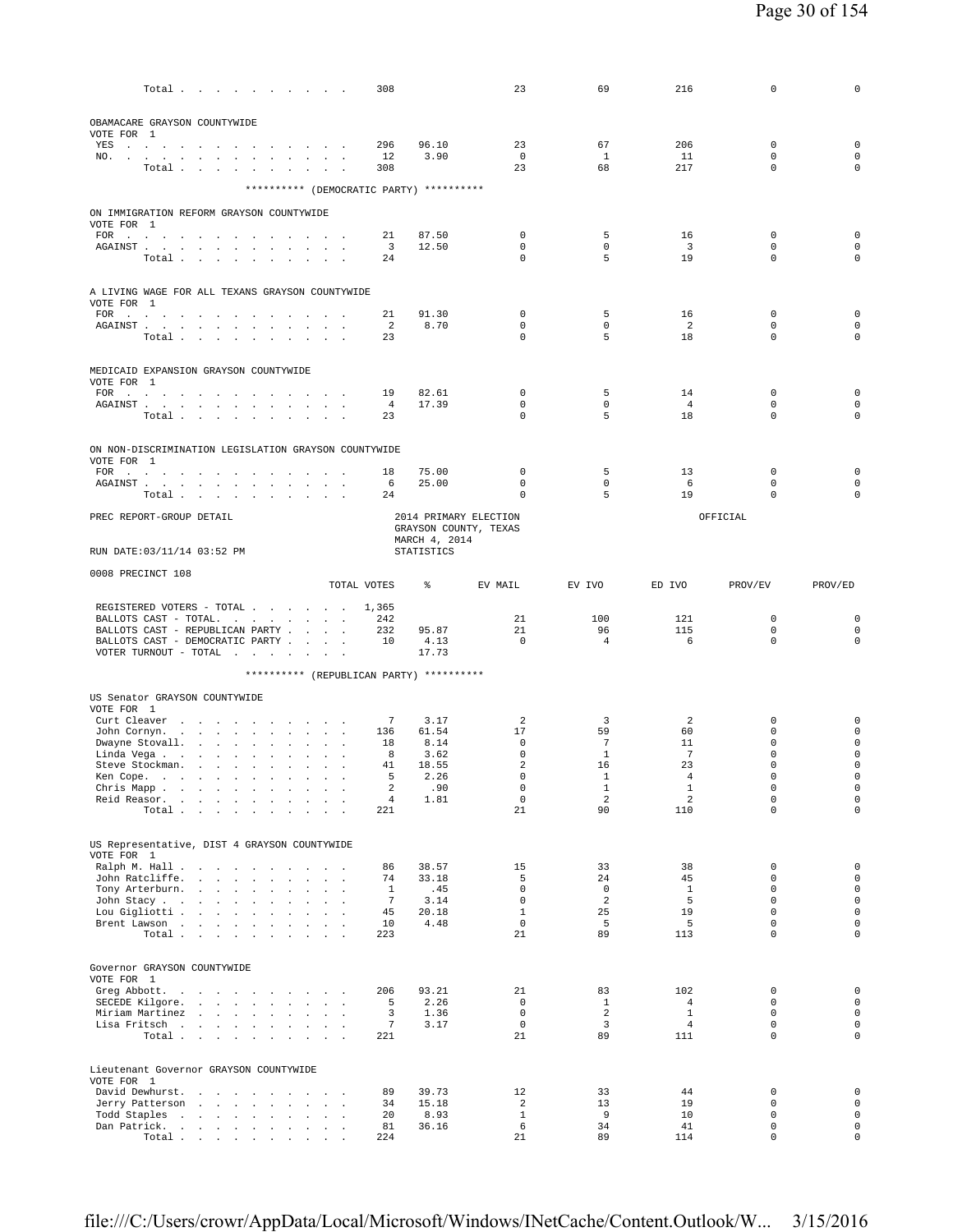| Attorney General GRAYSON COUNTYWIDE                                                                                                                   |            |                |                       |          |                      |                             |                            |
|-------------------------------------------------------------------------------------------------------------------------------------------------------|------------|----------------|-----------------------|----------|----------------------|-----------------------------|----------------------------|
| VOTE FOR 1                                                                                                                                            |            |                |                       |          |                      |                             |                            |
| Dan Branch                                                                                                                                            | 58         | 27.75          | 5                     | 28       | 25                   | $\mathbf 0$                 | 0                          |
| Barry Smitherman<br>$\cdot$<br>$\sim$<br>$\sim$                                                                                                       | 45         | 21.53          | 6                     | 20       | 19                   | $\Omega$                    | $\mathbf 0$                |
| Ken Paxton                                                                                                                                            | 106        | 50.72          | 9                     | 37       | 60                   | $\mathbf 0$                 | $\mathbf 0$                |
| Total<br>$\sim$<br>$\ddot{\phantom{a}}$                                                                                                               | 209        |                | 20                    | 85       | 104                  | $\mathbf 0$                 | $\mathbf 0$                |
|                                                                                                                                                       |            |                |                       |          |                      |                             |                            |
| Comptroller of Public Accounts GRAYSON COUNTYWIDE                                                                                                     |            |                |                       |          |                      |                             |                            |
| VOTE FOR 1                                                                                                                                            |            |                |                       |          |                      |                             |                            |
| Raul Torres.<br>the contract of the contract of<br>$\sim$<br>$\sim$                                                                                   | 16         | 8.29           | 4                     | 3        | 9                    | $\mathbf 0$                 | 0                          |
| Harvey Hilderbran.<br>$\sim$ $\sim$ $\sim$ $\sim$                                                                                                     | 35         | 18.13          | 5                     | 18       | 12                   | $\mathbf 0$                 | $\mathsf 0$                |
| Debra Medina<br>$\sim$<br>$\cdot$<br>$\mathbf{r}$<br>$\overline{a}$                                                                                   | 52         | 26.94          | 5                     | 21       | 26                   | $\mathbf 0$                 | $\mathbf 0$                |
| Glenn Hegar.<br>$\ddot{\phantom{a}}$                                                                                                                  | 90         | 46.63          | 5                     | 36       | 49                   | $\mathbf 0$                 | 0                          |
| Total<br>$\ddot{\phantom{0}}$<br>$\cdot$                                                                                                              | 193        |                | 19                    | 78       | 96                   | $\mathbf 0$                 | $\mathsf 0$                |
|                                                                                                                                                       |            |                |                       |          |                      |                             |                            |
| Commissioner of the General Land Office<br>GRAYSON COUNTYWIDE                                                                                         |            |                |                       |          |                      |                             |                            |
| VOTE FOR 1                                                                                                                                            |            |                |                       |          |                      |                             |                            |
| George P. Bush.                                                                                                                                       | 164        | 75.58          | 18                    | 70       | 76                   | $\mathbf 0$                 | $\mathsf 0$                |
| David Watts.                                                                                                                                          | 53         | 24.42          | $\mathbf{1}$          | 19       | 33                   | $\mathbf 0$                 | $\mathbf 0$                |
| Total                                                                                                                                                 | 217        |                | 19                    | 89       | 109                  | $\mathbf 0$                 | $\mathsf 0$                |
|                                                                                                                                                       |            |                |                       |          |                      |                             |                            |
|                                                                                                                                                       |            |                |                       |          |                      |                             |                            |
| Commissioner of Agriculture GRAYSON COUNTYWIDE                                                                                                        |            |                |                       |          |                      |                             |                            |
| VOTE FOR 1                                                                                                                                            |            |                |                       |          |                      |                             |                            |
| J. Allen Carnes<br>Tommy Merritt                                                                                                                      | 48<br>49   | 24.74<br>25.26 | 12<br>$\mathbf{1}$    | 22<br>21 | 14<br>27             | $\mathbb O$<br>$\Omega$     | 0<br>$\mathbf 0$           |
| $\mathbf{z} = \mathbf{z} + \mathbf{z}$ . The $\mathbf{z}$<br>Eric Opiela.<br>$\sim$<br>$\sim$<br>$\sim$ $\sim$                                        | 24         | 12.37          | $\mathbf 0$           | 3        | 21                   | $\mathbf 0$                 | $\mathbf 0$                |
| Joe Cotten<br>$\sim$<br>$\sim$<br>$\overline{\phantom{a}}$<br>$\cdot$                                                                                 | 23         | 11.86          | $\overline{2}$        | 10       | 11                   | $\mathbf 0$                 | $\mathbf 0$                |
| Sid Miller                                                                                                                                            | 50         | 25.77          | $\overline{4}$        | 21       | 25                   | $\mathsf 0$                 | $\mathbf 0$                |
| Total<br>$\sim$ $-$<br><b>Service State</b><br>$\sim$<br>$\mathbf{r}$<br>$\sim$                                                                       | 194        |                | 19                    | 77       | 98                   | $\mathbf 0$                 | $\mathsf 0$                |
|                                                                                                                                                       |            |                |                       |          |                      |                             |                            |
|                                                                                                                                                       |            |                |                       |          |                      |                             |                            |
| Railroad Commissioner GRAYSON COUNTYWIDE                                                                                                              |            |                |                       |          |                      |                             |                            |
| VOTE FOR 1                                                                                                                                            |            |                |                       |          |                      |                             |                            |
| Wayne Christian<br>the contract of the contract of the contract of the contract of the contract of the contract of the contract of<br>Malachi Boyuls. | 101<br>15  | 53.72<br>7.98  | 15<br>$\mathbf{1}$    | 33<br>10 | 53<br>$\overline{4}$ | $\mathbf 0$<br>$\mathbf 0$  | 0<br>$\mathsf 0$           |
| Ryan Sitton.<br>$\sim$<br>$\mathcal{L}$<br>$\cdot$                                                                                                    | 46         | 24.47          | 2                     | 22       | 22                   | $\mathbf 0$                 | $\mathbf 0$                |
| Becky Berger<br>$\cdot$                                                                                                                               | 26         | 13.83          | $\mathbf 0$           | 12       | 14                   | $\mathbf{0}$                | $\mathbf 0$                |
| Total<br>$\sim$<br>$\sim$<br>$\cdot$                                                                                                                  | 188        |                | 18                    | 77       | 93                   | $\mathbf 0$                 | 0                          |
|                                                                                                                                                       |            |                |                       |          |                      |                             |                            |
|                                                                                                                                                       |            |                |                       |          |                      |                             |                            |
| Chief Justice, Supreme Court GRAYSON COUNTYWIDE                                                                                                       |            |                |                       |          |                      |                             |                            |
| VOTE FOR 1                                                                                                                                            |            |                |                       |          |                      |                             |                            |
| Robert Talton<br>$\mathbf{a}=\mathbf{a}$<br>$\sim$                                                                                                    | 102        | 55.43<br>44.57 | 6<br>10               | 45<br>29 | 51<br>43             | $\mathbf 0$<br>$\mathbf 0$  | 0<br>$\mathbf 0$           |
| Nathan Hecht<br>$\ddot{\phantom{a}}$<br>$\sim$<br>$\sim$<br>Total                                                                                     | 82<br>184  |                | 16                    | 74       | 94                   | $\mathbf 0$                 | 0                          |
|                                                                                                                                                       |            |                |                       |          |                      |                             |                            |
|                                                                                                                                                       |            |                |                       |          |                      |                             |                            |
| Justice, Supreme Court, PL 6, Unexpired                                                                                                               |            |                |                       |          |                      |                             |                            |
| GRAYSON COUNTYWIDE                                                                                                                                    |            |                |                       |          |                      |                             |                            |
| VOTE FOR 1                                                                                                                                            |            |                |                       |          |                      |                             |                            |
| Joe Pool.                                                                                                                                             | 83         | 43.46          | 9                     | 31       | 43                   | $\mathbf 0$                 | 0                          |
| Jeff Brown<br>Total $\cdots$ $\cdots$                                                                                                                 | 108        | 56.54          | 10<br>19              | 45<br>76 | 53<br>96             | $\mathbf 0$<br>$\mathsf 0$  | $\mathsf 0$<br>$\mathsf 0$ |
| $\sim$<br><b>Service Control</b>                                                                                                                      | 191        |                |                       |          |                      |                             |                            |
|                                                                                                                                                       |            |                |                       |          |                      |                             |                            |
| Justice, Supreme Court, P7 GRAYSON COUNTYWIDE                                                                                                         |            |                |                       |          |                      |                             |                            |
| VOTE FOR 1                                                                                                                                            |            |                |                       |          |                      |                             |                            |
| Jeff Boyd<br>the contract of the contract of the contract of the contract of the contract of the contract of the contract of<br>$\sim$                | 165        | 100.00         | 16                    | 69       | 80                   | $\mathbb O$                 | $\mathsf 0$                |
| Total<br>and a strain and a strain and a strain and                                                                                                   | 165        |                | 16                    | 69       | 80                   | 0                           | $\mathsf 0$                |
|                                                                                                                                                       |            |                |                       |          |                      |                             |                            |
| Justice, Supreme Court, P8 GRAYSON COUNTYWIDE                                                                                                         |            |                |                       |          |                      |                             |                            |
| VOTE FOR 1                                                                                                                                            |            |                |                       |          |                      |                             |                            |
| Phil Johnson                                                                                                                                          | 117        | 62.57          | 13                    | 46       | 58                   | $\mathbf 0$                 | $\mathsf 0$                |
| Sharon McCally.                                                                                                                                       | 70         | 37.43          | 5                     | 30       | 35                   | $\mathsf 0$                 | $\mathsf{O}\xspace$        |
| Total                                                                                                                                                 | 187        |                | 18                    | 76       | 93                   | $\mathbf{0}$                | $\mathbf 0$                |
|                                                                                                                                                       |            |                |                       |          |                      |                             |                            |
| Judge, CT of Criminal Appeals, P3 GRAYSON COUNTYWIDE                                                                                                  |            |                |                       |          |                      |                             |                            |
| VOTE FOR 1                                                                                                                                            |            |                |                       |          |                      |                             |                            |
| Barbara Walther                                                                                                                                       | 71         | 38.80          | 9                     | 22       | 40                   | $\mathbb O$<br>$\mathbf{0}$ | $\mathbf 0$<br>$\mathbf 0$ |
| Bert Richardson<br>Total                                                                                                                              | 112<br>183 | 61.20          | $7\phantom{.0}$<br>16 | 52<br>74 | 53<br>93             | $\mathbf 0$                 | $\mathbf 0$                |
|                                                                                                                                                       |            |                |                       |          |                      |                             |                            |
|                                                                                                                                                       |            |                |                       |          |                      |                             |                            |
| Judge, CT of Criminal Appeals, P4 GRAYSON COUNTYWIDE                                                                                                  |            |                |                       |          |                      |                             |                            |
| VOTE FOR 1                                                                                                                                            |            |                |                       |          |                      |                             |                            |
| Richard Dean Davis                                                                                                                                    | 70         | 38.89          | 8                     | 28       | 34                   | $\mathbf 0$                 | $\mathsf 0$                |
| Jani Jo Wood<br>$\ddot{\phantom{a}}$                                                                                                                  | 31         | 17.22          | $\overline{4}$        | 8        | 19                   | $\Omega$                    | $\mathbf 0$                |
| Kevin Patrick Yeary                                                                                                                                   | 79         | 43.89          | $\overline{4}$        | 34       | 41                   | $\mathbf 0$                 | $\mathbf 0$                |
| Total                                                                                                                                                 | 180        |                | 16                    | 70       | 94                   | $\mathbf{0}$                | $\mathbf 0$                |
|                                                                                                                                                       |            |                |                       |          |                      |                             |                            |
| Judge, CT of Criminal Appeals, P9 GRAYSON COUNTYWIDE                                                                                                  |            |                |                       |          |                      |                             |                            |
| VOTE FOR 1                                                                                                                                            |            |                |                       |          |                      |                             |                            |
| W.C. "Bud" Kirkendall                                                                                                                                 | 73         | 40.33          | 5                     | 31       | 37                   | $\mathbf 0$                 | $\mathbf 0$                |
| David Newell                                                                                                                                          | 108        | 59.67          | 11                    | 40       | 57                   | $\mathbf 0$                 | $\mathbf 0$                |
| Total                                                                                                                                                 | 181        |                | 16                    | 71       | 94                   | $\mathbf 0$                 | $\mathbf 0$                |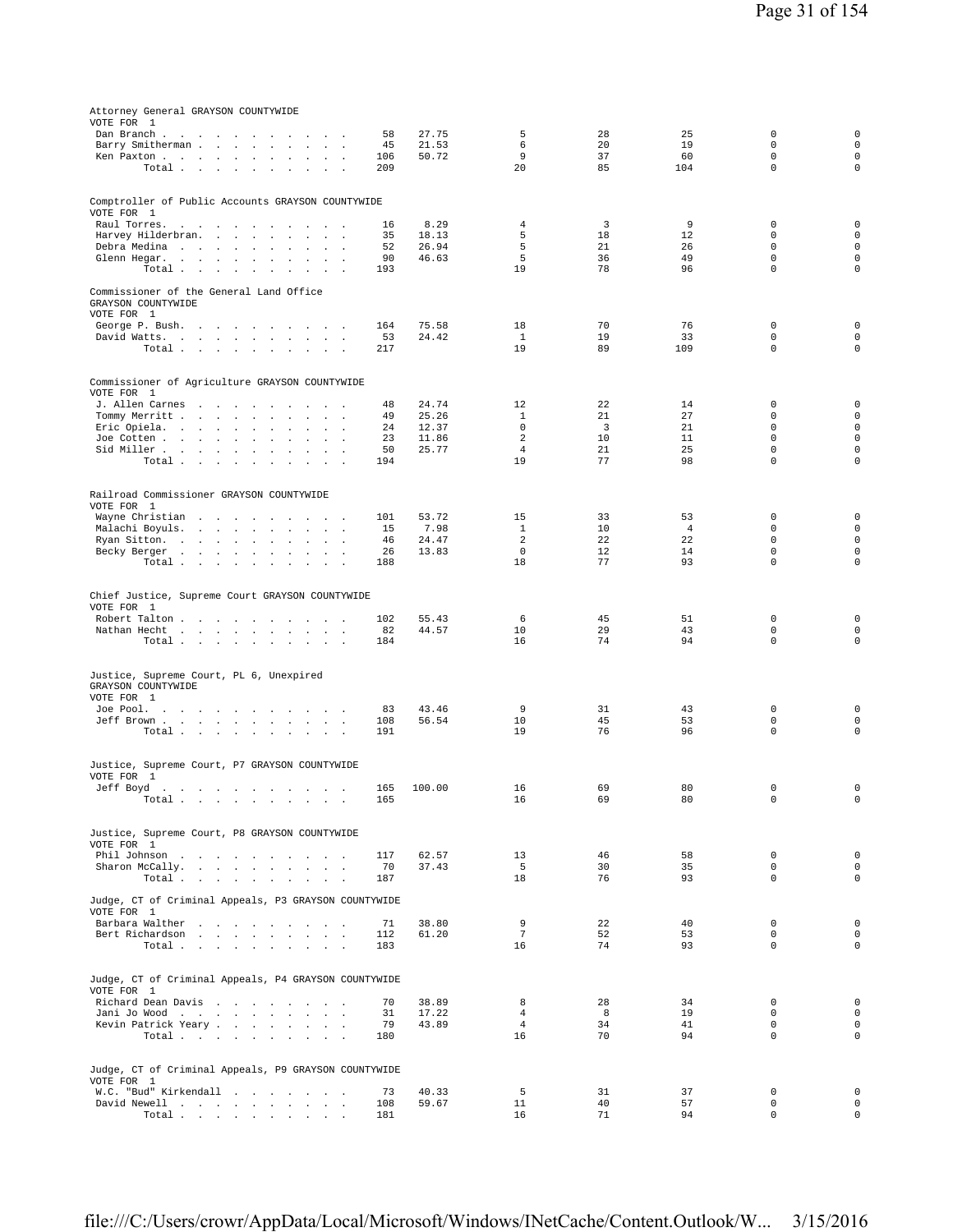| State Senator, District 30 GRAYSON COUNTYWIDE<br>VOTE FOR 1                                             |            |                |                      |          |          |                             |                                            |
|---------------------------------------------------------------------------------------------------------|------------|----------------|----------------------|----------|----------|-----------------------------|--------------------------------------------|
| Craig Estes.<br>Total                                                                                   | 182<br>182 | 100.00         | 19<br>19             | 76<br>76 | 87<br>87 | $\mathbf 0$<br>$\mathbf 0$  | $\mathbf 0$<br>$\mathbf 0$                 |
|                                                                                                         |            |                |                      |          |          |                             |                                            |
| State Representative, District 62 GRAYSON COUNTYWIDE<br>VOTE FOR 1                                      |            |                |                      |          |          |                             |                                            |
| Larry Phillips.<br>Total<br>$\sim$<br>$\sim$<br>$\overline{\phantom{a}}$                                | 184<br>184 | 100.00         | 21<br>21             | 75<br>75 | 88<br>88 | $\mathbf 0$<br>$\mathbf 0$  | $\mathbf 0$<br>$\mathbf 0$                 |
|                                                                                                         |            |                |                      |          |          |                             |                                            |
| Justice 5th Court of Appeals P3 GRAYSON COUNTYWIDE<br>VOTE FOR 1                                        |            |                |                      |          |          |                             |                                            |
| Ada Brown                                                                                               | 161        | 100.00         | 15                   | 70       | 76       | $\mathbf 0$                 | 0                                          |
| Total                                                                                                   | 161        |                | 15                   | 70       | 76       | $\mathbf 0$                 | $\mathbf 0$                                |
| Justice 5th Court of Appeals P6 GRAYSON COUNTYWIDE                                                      |            |                |                      |          |          |                             |                                            |
| VOTE FOR 1<br>David L. Bridges                                                                          | 160        | 100.00         | 15                   | 70       | 75       | $\mathbf 0$                 | $\mathbf 0$                                |
| Total $\cdots$ $\cdots$ $\cdots$                                                                        | 160        |                | 15                   | 70       | 75       | $\mathbf 0$                 | $\mathbf 0$                                |
| Justice, 5th CT of AP DIST, P8 GRAYSON COUNTYWIDE                                                       |            |                |                      |          |          |                             |                                            |
| VOTE FOR 1<br>Bill Whitehill.                                                                           | 160        | 100.00         | 15                   | 69       | 76       | $\mathbf 0$                 | $\mathbf 0$                                |
| Total                                                                                                   | 160        |                | 15                   | 69       | 76       | $\mathbf 0$                 | $\mathbf 0$                                |
| District Judge, 397th Judicial District                                                                 |            |                |                      |          |          |                             |                                            |
| GRAYSON COUNTYWIDE                                                                                      |            |                |                      |          |          |                             |                                            |
| VOTE FOR 1<br>Brian K. Gary                                                                             | 165        | 100.00         | 14                   | 70       | 81       | $\mathbf 0$                 | $\mathbf 0$                                |
| Total $\cdots$ $\cdots$ $\cdots$                                                                        | 165        |                | 14                   | 70       | 81       | $\mathbf 0$                 | $\mathbf 0$                                |
| County Judge GRAYSON COUNTYWIDE<br>VOTE FOR 1                                                           |            |                |                      |          |          |                             |                                            |
| Gene Short<br>$\sim$ $\sim$ $\sim$<br>Bill Magers.<br>$\overline{\phantom{a}}$<br>$\mathbf{r}$          | 45<br>94   | 19.82<br>41.41 | $\overline{4}$<br>13 | 14<br>38 | 27<br>43 | $\mathbf 0$<br>$\mathbf 0$  | $\mathbf 0$<br>$\mathbf 0$                 |
| Trent Bass<br>$\sim$<br>Jim Maddock.<br>the contract of the contract of<br>$\mathbf{r}$<br>$\mathbf{r}$ | 62<br>26   | 27.31<br>11.45 | 3<br>$\mathbf{1}$    | 30<br>12 | 29<br>13 | $\mathbf 0$<br>$\mathbf 0$  | $\mathsf{O}\xspace$<br>$\mathsf{O}\xspace$ |
| Total                                                                                                   | 227        |                | 21                   | 94       | 112      | $\mathbf 0$                 | $\circ$                                    |
| Judge, County Court at Law GRAYSON COUNTYWIDE                                                           |            |                |                      |          |          |                             |                                            |
| VOTE FOR 1                                                                                              | 166        | 100.00         | 9                    | 76       | 81       | 0                           | $\mathbf 0$                                |
| James Corley "Corky" Henderson<br>Total $\cdots$ $\cdots$ $\cdots$                                      | 166        |                | 9                    | 76       | 81       | $\mathbf 0$                 | $\mathsf 0$                                |
|                                                                                                         |            |                |                      |          |          |                             |                                            |
| Judge, County Court at Law No. 2 GRAYSON COUNTYWIDE<br>VOTE FOR 1                                       |            |                |                      |          |          |                             |                                            |
| Carol M. Siebman<br>Total $\cdots$ $\cdots$ $\cdots$                                                    | 176<br>176 | 100.00         | 15<br>15             | 74<br>74 | 87<br>87 | $\mathbf 0$<br>$\mathbf 0$  | 0<br>$\circ$                               |
|                                                                                                         |            |                |                      |          |          |                             |                                            |
| District Clerk GRAYSON COUNTYWIDE<br>VOTE FOR 1                                                         |            |                |                      |          |          |                             |                                            |
| Kelly Ashmore<br>Total<br>$\sim$<br>$\sim 10^{-1}$ km $^{-1}$<br>$\cdot$                                | 178<br>178 | 100.00         | 18<br>18             | 76<br>76 | 84<br>84 | 0<br>$\mathsf 0$            | $\mathbf 0$<br>$\mathsf{O}\xspace$         |
|                                                                                                         |            |                |                      |          |          |                             |                                            |
| County Clerk GRAYSON COUNTYWIDE<br>VOTE FOR 1                                                           |            |                |                      |          |          |                             |                                            |
| Wilma Bush<br>Total                                                                                     | 170<br>170 | 100.00         | 17<br>17             | 72<br>72 | 81<br>81 | $\mathbf 0$<br>$\Omega$     | $\mathsf{O}\xspace$<br>$\circ$             |
|                                                                                                         |            |                |                      |          |          |                             |                                            |
| County Treasurer GRAYSON COUNTYWIDE                                                                     |            |                |                      |          |          |                             |                                            |
| VOTE FOR 1<br>Starr Stanley                                                                             | 70         | 37.63          | 6                    | 32       | 32       | $\mathbf 0$                 | $\mathsf{O}\xspace$                        |
| Gayla Hawkins<br>Total                                                                                  | 116<br>186 | 62.37          | 9<br>15              | 45<br>77 | 62<br>94 | $\mathbf 0$<br>$\Omega$     | $\mathsf{O}\xspace$<br>$\circ$             |
|                                                                                                         |            |                |                      |          |          |                             |                                            |
| Justice of the Peace, Precinct No. 4<br>JUSTICE OF THE PEACE PCT 4                                      |            |                |                      |          |          |                             |                                            |
| VOTE FOR 1<br>Rita G. Noel                                                                              | 60         | 31.58          | 2                    | 28       | 30       | $\mathbf 0$                 | $\mathbf 0$                                |
| Debbie Lowery<br>Jeff Stanley                                                                           | 47<br>83   | 24.74<br>43.68 | $\mathbf{1}$<br>14   | 17<br>31 | 29<br>38 | $\Omega$<br>$\mathbf 0$     | $\circ$<br>$\mathbf 0$                     |
| Total                                                                                                   | 190        |                | 17                   | 76       | 97       | $\mathbf 0$                 | $\circ$                                    |
| County Chairman GRAYSON COUNTYWIDE                                                                      |            |                |                      |          |          |                             |                                            |
| VOTE FOR 1                                                                                              |            |                |                      |          |          |                             |                                            |
| Reggie Smith<br>Total                                                                                   | 168<br>168 | 100.00         | 16<br>16             | 74<br>74 | 78<br>78 | $\mathbf 0$<br>$\mathbf{0}$ | $\mathbf 0$<br>$\circ$                     |
| ********** (DEMOCRATIC PARTY) **********                                                                |            |                |                      |          |          |                             |                                            |

US Senator GRAYSON COUNTYWIDE VOTE FOR 1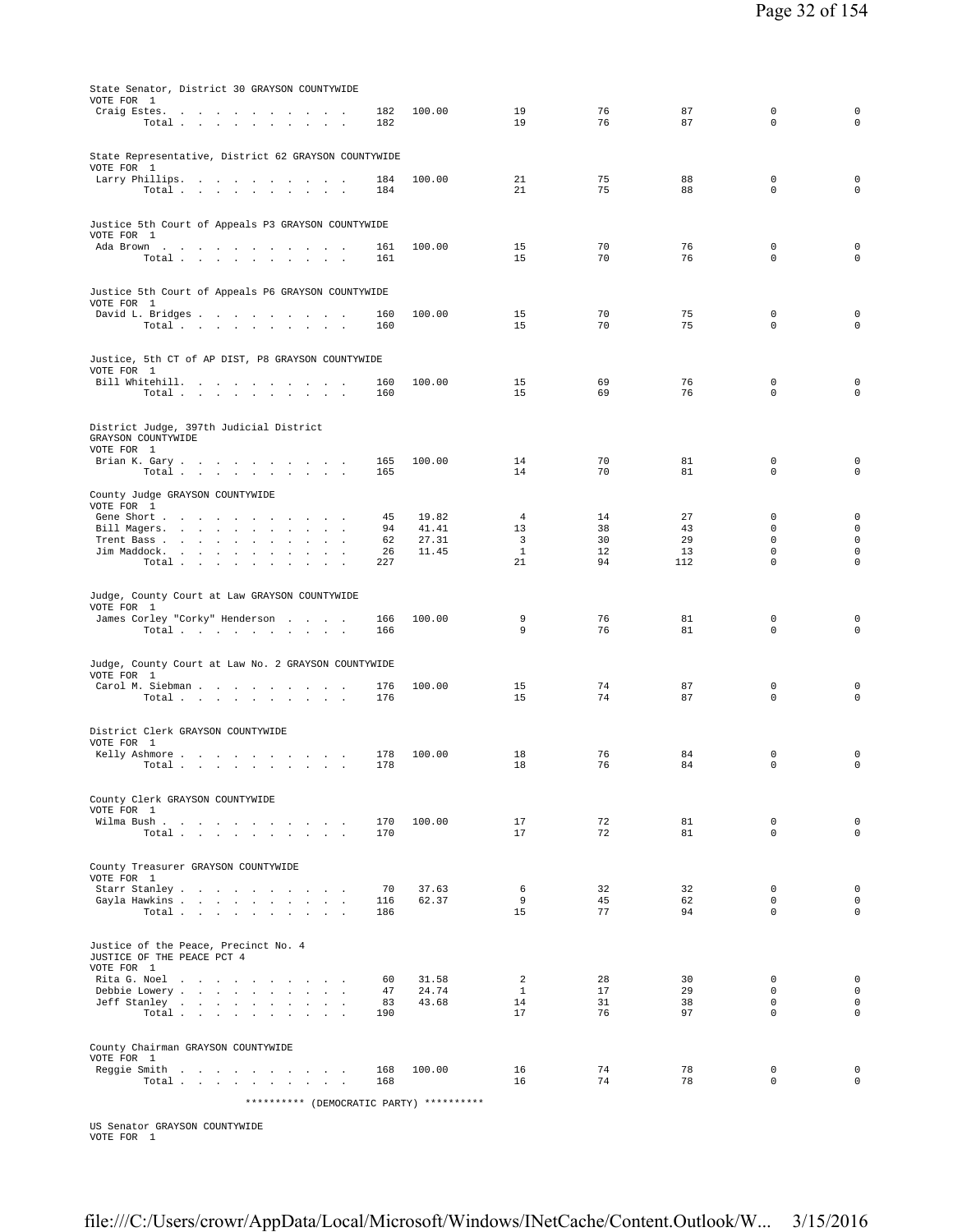| Harry Kim $\ldots$ , $\ldots$ , $\ldots$ , $\ldots$<br>Maxey Marie Scherr<br>Michael "Fjet" Fjetland.<br>David M. Alameel<br>Kesha Rogers<br>Total                                                                                                                                                                                               | 1<br>2<br>1<br>3<br>3<br>10    | 10.00<br>20.00<br>10.00<br>30.00<br>30.00 | $\mathbf 0$<br>$\mathbf 0$<br>$\mathsf 0$<br>$\Omega$<br>$\mathbf 0$<br>$\mathbf 0$ | 0<br>$\mathbf 0$<br>$\mathbf{1}$<br>3<br>$\mathbf 0$<br>$\overline{4}$ | 1<br>2<br>$\circ$<br>$\Omega$<br>3<br>6 | $\mathbf 0$<br>$\mathbf 0$<br>$\mathbf 0$<br>$\Omega$<br>$\mathbf 0$<br>$\mathbf 0$ | $\mathbf 0$<br>$\mathsf 0$<br>$\mathsf 0$<br>$\circ$<br>$\mathsf 0$<br>$\mathbf 0$ |
|--------------------------------------------------------------------------------------------------------------------------------------------------------------------------------------------------------------------------------------------------------------------------------------------------------------------------------------------------|--------------------------------|-------------------------------------------|-------------------------------------------------------------------------------------|------------------------------------------------------------------------|-----------------------------------------|-------------------------------------------------------------------------------------|------------------------------------------------------------------------------------|
| Governor GRAYSON COUNTYWIDE<br>VOTE FOR 1<br>Wendy R. Davis.<br>Reynaldo "Ray" Madrigal.<br>Total $\cdots$ $\cdots$ $\cdots$<br>$\sim$ $\sim$ $\sim$                                                                                                                                                                                             | 9<br>1<br>10                   | 90.00<br>10.00                            | 0<br>$\mathbf 0$<br>$\mathbf 0$                                                     | 3<br>$\mathbf{1}$<br>4                                                 | 6<br>$\mathbf 0$<br>6                   | $\mathbf 0$<br>$\mathbf 0$<br>$\mathbf 0$                                           | $\mathbf 0$<br>$\mathbf 0$<br>$\mathsf 0$                                          |
| Lieutenant Governor GRAYSON COUNTYWIDE<br>VOTE FOR 1<br>Leticia Van de Putte.<br>Total                                                                                                                                                                                                                                                           | 9<br>9                         | 100.00                                    | $\mathbf 0$<br>$\mathbf 0$                                                          | 3<br>$\overline{3}$                                                    | 6<br>6                                  | $\mathbf 0$<br>$\mathbf 0$                                                          | 0<br>$\circ$                                                                       |
| Attorney General GRAYSON COUNTYWIDE<br>VOTE FOR 1<br>Sam Houston.<br>Total                                                                                                                                                                                                                                                                       | 10<br>10                       | 100.00                                    | $\mathbf 0$<br>$\mathbf 0$                                                          | 4<br>4                                                                 | 6<br>6                                  | 0<br>$\mathbf 0$                                                                    | 0<br>$\mathsf 0$                                                                   |
| Comptroller of Public Accounts GRAYSON COUNTYWIDE<br>VOTE FOR 1<br>Mike Collier<br>Total                                                                                                                                                                                                                                                         | 9<br>9                         | 100.00                                    | $\mathbf 0$<br>$\mathbf 0$                                                          | 3<br>3                                                                 | 6<br>6                                  | $\mathbb O$<br>$\mathbf 0$                                                          | 0<br>$\mathsf 0$                                                                   |
| Commissioner of the General Land Office<br>GRAYSON COUNTYWIDE<br>VOTE FOR 1<br>John Cook $\qquad \qquad \ldots \qquad \qquad \ldots \qquad \ldots \qquad \ldots \qquad \ldots$<br>Total                                                                                                                                                          | 10<br>10                       | 100.00                                    | 0<br>$\mathbf 0$                                                                    | 4<br>$\overline{4}$                                                    | 6<br>6                                  | $\mathbb O$<br>$\mathbf 0$                                                          | 0<br>$\mathsf 0$                                                                   |
| Commissioner of Agriculture GRAYSON COUNTYWIDE<br>VOTE FOR 1<br>Hugh Asa Fitzsimons III.<br>Richard "Kinky" Friedman<br>$\sim$<br>$\mathbf{r}$<br>Jim Hogan<br>Total $\cdots$ $\cdots$ $\cdots$                                                                                                                                                  | 2<br>4<br>$\overline{4}$<br>10 | 20.00<br>40.00<br>40.00                   | 0<br>0<br>$\mathbf 0$<br>$\mathsf 0$                                                | $\mathbf{1}$<br>$\mathbf{1}$<br>2<br>$\overline{4}$                    | 1<br>3<br>2<br>6                        | 0<br>$\mathbf 0$<br>$\mathbf 0$<br>$\mathbf 0$                                      | $\mathsf 0$<br>$\mathsf 0$<br>$\mathsf 0$<br>$\mathsf 0$                           |
| Railroad Commissioner GRAYSON COUNTYWIDE<br>VOTE FOR 1<br>Steve Brown.<br>$\sim$<br><b>Contract Street</b><br>Dale Henry<br>Total $\cdots$ $\cdots$ $\cdots$<br>$\sim$<br>$\sim$ 100 $\mu$<br>$\overline{\phantom{a}}$                                                                                                                           | 7<br>3<br>10                   | 70.00<br>30.00                            | 0<br>$\mathbf 0$<br>$\mathbf 0$                                                     | 2<br>2<br>$\overline{4}$                                               | 5<br>$\mathbf{1}$<br>6                  | $\mathbf 0$<br>$\mathbf 0$<br>$\mathbf 0$                                           | 0<br>$\mathsf 0$<br>$\mathsf 0$                                                    |
| Chief Justice, Supreme Court GRAYSON COUNTYWIDE<br>VOTE FOR 1<br>William Moody.<br>Total                                                                                                                                                                                                                                                         | 10<br>10                       | 100.00                                    | $\mathbf 0$<br>$\mathbf 0$                                                          | 4<br>$\overline{4}$                                                    | 6<br>6                                  | $\mathbb O$<br>$\mathbf 0$                                                          | 0<br>$\mathsf 0$                                                                   |
| Justice, Supreme Court, PL 6, Unexpired<br>GRAYSON COUNTYWIDE<br>VOTE FOR 1<br>Lawrence Edward Meyers<br>Total                                                                                                                                                                                                                                   | 10<br>10                       | 100.00                                    | $\mathbf 0$<br>$\Omega$                                                             | $\overline{4}$<br>$\overline{4}$                                       | 6<br>6                                  | $\mathbf 0$<br>$\mathbf 0$                                                          | $\mathsf 0$<br>$\circ$                                                             |
| Justice, Supreme Court, P7 GRAYSON COUNTYWIDE<br>VOTE FOR 1<br>Gina Benavides.<br>Total                                                                                                                                                                                                                                                          | 8<br>8                         | 100.00                                    | $\mathbf 0$<br>$\Omega$                                                             | 3<br>3                                                                 | 5<br>5                                  | $\mathbf 0$<br>$\Omega$                                                             | $\circ$<br>$\mathbf 0$                                                             |
| Judge, CT of Criminal Appeals, P3 GRAYSON COUNTYWIDE<br>VOTE FOR 1<br>John Granberg<br>Total $\cdots$ $\cdots$ $\cdots$                                                                                                                                                                                                                          | 10<br>10                       | 100.00                                    | $^{\circ}$<br>$\Omega$                                                              | $\overline{4}$<br>$\overline{4}$                                       | 6<br>6                                  | $\mathbf 0$<br>$\mathbf 0$                                                          | $\circ$<br>$\mathbf 0$                                                             |
| County Chairman GRAYSON COUNTYWIDE<br>VOTE FOR 1<br>Lander Bethel<br>Total $\cdots$ $\cdots$ $\cdots$                                                                                                                                                                                                                                            | 10<br>10                       | 100.00                                    | $^{\circ}$<br>$\Omega$                                                              | $\overline{4}$<br>$\overline{4}$                                       | 6<br>6                                  | $\mathbf 0$<br>$\Omega$                                                             | $\mathbf 0$<br>$\mathbf 0$                                                         |
| ********** (REPUBLICAN PARTY) **********<br>RELIGIOUS FREEDOM GRAYSON COUNTYWIDE<br>VOTE FOR 1<br>YES a contract of the contract of the contract of the set of the set of the set of the set of the set of the set of the set of the set of the set of the set of the set of the set of the set of the set of the set of the set<br>NO.<br>Total | 224<br>5<br>229                | 97.82<br>2.18                             | 19<br>2<br>21                                                                       | 93<br>$\mathbf{1}$<br>94                                               | 112<br>2<br>114                         | $\mathbf 0$<br>$\mathbf 0$<br>$\mathbf 0$                                           | $\mathbf 0$<br>$\mathsf 0$<br>$\mathsf 0$                                          |

SECOND AMENDMENT GRAYSON COUNTYWIDE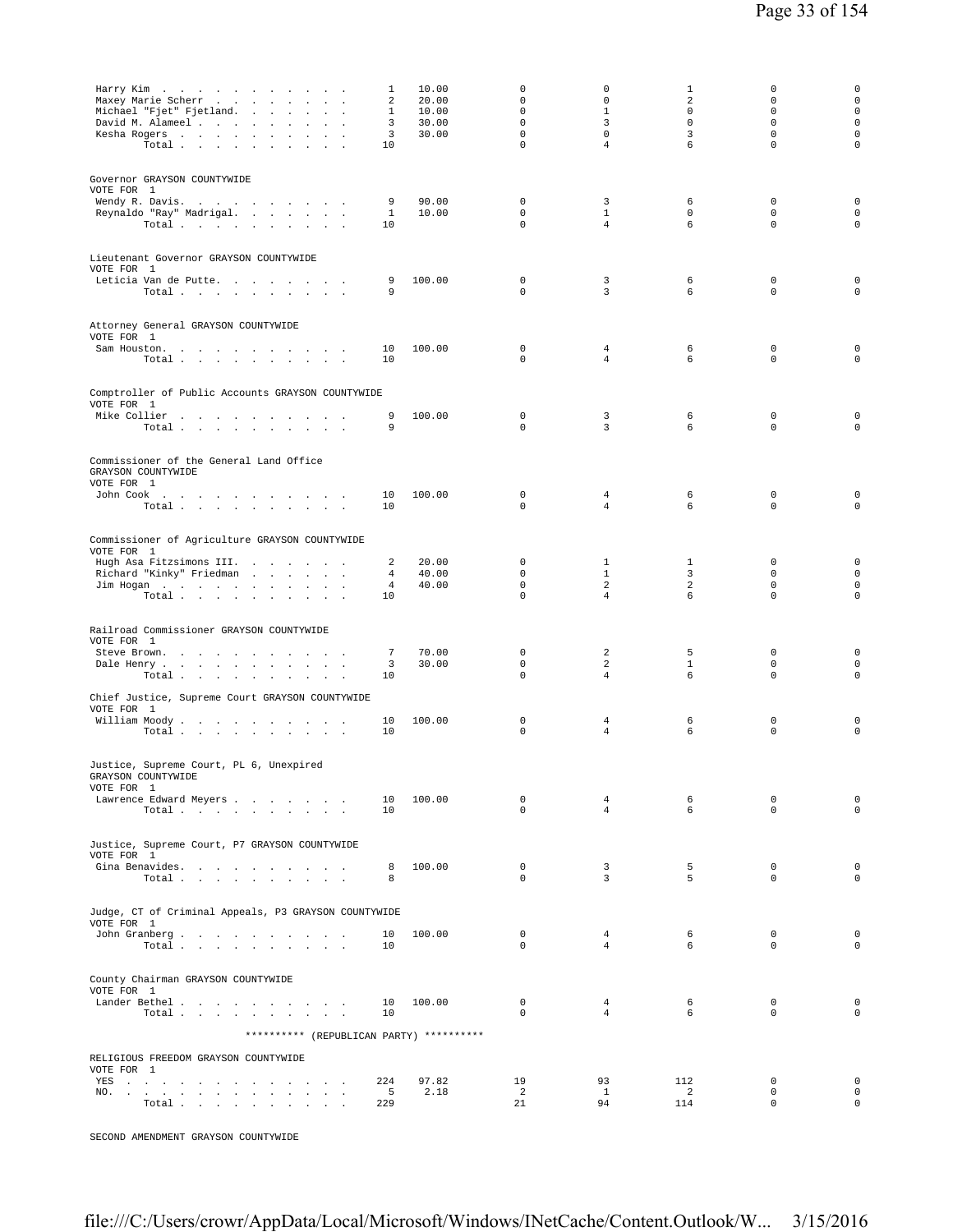| VOTE FOR 1<br>YES , , , , , , , , , ,<br>NO.<br>$\ddot{\phantom{a}}$                                                                                                                                                                                                                                                                | 204<br>23             | 89.87<br>10.13              | 16<br>- 5                                      | 84<br>10                       | 104<br>8              | 0<br>$\mathbf 0$                       | 0<br>$\mathbf 0$                                   |
|-------------------------------------------------------------------------------------------------------------------------------------------------------------------------------------------------------------------------------------------------------------------------------------------------------------------------------------|-----------------------|-----------------------------|------------------------------------------------|--------------------------------|-----------------------|----------------------------------------|----------------------------------------------------|
| Total                                                                                                                                                                                                                                                                                                                               | 227                   |                             | 21                                             | 94                             | 112                   | 0                                      | $\circ$                                            |
| FRANCHISE TAX GRAYSON COUNTYWIDE<br>VOTE FOR 1                                                                                                                                                                                                                                                                                      |                       |                             |                                                |                                |                       |                                        |                                                    |
| YES a contract of the contract of the contract of the set of the set of the set of the set of the set of the set of the set of the set of the set of the set of the set of the set of the set of the set of the set of the set                                                                                                      | 197<br>23             | 89.55<br>10.45              | 17<br>$\overline{4}$                           | 75<br>15                       | 105<br>$\overline{4}$ | 0<br>0                                 | $\mathbf 0$<br>$\mathbf 0$                         |
| NO.<br>Total $\cdots$ $\cdots$ $\cdots$                                                                                                                                                                                                                                                                                             | 220                   |                             | 21                                             | 90                             | 109                   | $\mathbf 0$                            | $\circ$                                            |
| WELFARE REFORM GRAYSON COUNTYWIDE<br>VOTE FOR 1                                                                                                                                                                                                                                                                                     |                       |                             |                                                |                                |                       |                                        |                                                    |
| YES a contract of the contract of the contract of the set of the set of the set of the set of the set of the set of the set of the set of the set of the set of the set of the set of the set of the set of the set of the set<br>NO.<br><b>Contract Contract Contract</b>                                                          | 225<br>$\overline{7}$ | 96.98<br>3.02               | 21<br>$\mathbf 0$                              | 93<br>$\overline{\mathbf{3}}$  | 111<br>$\overline{4}$ | 0<br>0                                 | $\mathsf 0$<br>$\mathsf 0$                         |
| Total $\cdots$ $\cdots$ $\cdots$                                                                                                                                                                                                                                                                                                    | 232                   |                             | 21                                             | 96                             | 115                   | 0                                      | $\circ$                                            |
| NO LAWMAKERS EXCEPTIONS GRAYSON COUNTYWIDE<br>VOTE FOR 1                                                                                                                                                                                                                                                                            |                       |                             |                                                |                                |                       |                                        |                                                    |
| YES a contract of the contract of the contract of the set of the set of the set of the set of the set of the set of the set of the set of the set of the set of the set of the set of the set of the set of the set of the set                                                                                                      | 232                   | 100.00                      | 21                                             | 96                             | 115                   | 0                                      | $\mathbf 0$                                        |
| NO.<br>$\sim$<br><b>Service</b><br>Total                                                                                                                                                                                                                                                                                            | 0<br>232              |                             | $\mathbf 0$<br>21                              | $\mathbf 0$<br>96              | $\mathbf 0$<br>115    | $\mathbf 0$<br>$\Omega$                | $\mathsf{O}\xspace$<br>$\mathbf 0$                 |
| OBAMACARE GRAYSON COUNTYWIDE                                                                                                                                                                                                                                                                                                        |                       |                             |                                                |                                |                       |                                        |                                                    |
| VOTE FOR 1<br>YES a contract of the contract of the second service of the service of the service of the service of the service of the service of the service of the service of the service of the service of the service of the service of t                                                                                        | 222                   | 95.69                       | 21                                             | 90                             | 111                   | 0                                      | $\mathsf 0$                                        |
| NO.<br>$\sim$<br>contract and service<br>Total                                                                                                                                                                                                                                                                                      | 10<br>232             | 4.31                        | $\mathbf 0$<br>21                              | 6<br>96                        | $\overline{4}$<br>115 | $\mathbf 0$<br>0                       | $\mathbf 0$<br>0                                   |
| ********** (DEMOCRATIC PARTY) **********                                                                                                                                                                                                                                                                                            |                       |                             |                                                |                                |                       |                                        |                                                    |
| ON IMMIGRATION REFORM GRAYSON COUNTYWIDE<br>VOTE FOR 1                                                                                                                                                                                                                                                                              |                       |                             |                                                |                                |                       |                                        |                                                    |
| FOR                                                                                                                                                                                                                                                                                                                                 | 8                     | 80.00                       | 0                                              | 4                              | 4                     | 0                                      | $\mathbf 0$                                        |
| ${\tt AGAINST} \hspace{0.1in} . \hspace{0.1in} . \hspace{0.1in} . \hspace{0.1in} . \hspace{0.1in} . \hspace{0.1in} . \hspace{0.1in} . \hspace{0.1in} .$<br>$\mathbf{L}$ and $\mathbf{L}$<br>Total                                                                                                                                   | 2<br>10               | 20.00                       | $\mathbf 0$<br>$\mathbf 0$                     | $\mathbf 0$<br>$\overline{4}$  | 2<br>6                | $\mathbf 0$<br>$\mathbf 0$             | $\mathbf 0$<br>$\circ$                             |
| A LIVING WAGE FOR ALL TEXANS GRAYSON COUNTYWIDE<br>VOTE FOR 1                                                                                                                                                                                                                                                                       |                       |                             |                                                |                                |                       |                                        |                                                    |
| FOR                                                                                                                                                                                                                                                                                                                                 | 8                     | 80.00                       | 0                                              | 3                              | 5                     | 0                                      | $\mathsf 0$                                        |
| ${\tt AGAINST} \hspace{0.2cm} . \hspace{0.2cm} . \hspace{0.2cm} . \hspace{0.2cm} . \hspace{0.2cm} . \hspace{0.2cm} . \hspace{0.2cm} . \hspace{0.2cm} . \hspace{0.2cm} . \hspace{0.2cm} . \hspace{0.2cm} . \hspace{0.2cm} . \hspace{0.2cm} . \hspace{0.2cm} . \hspace{0.2cm} . \hspace{0.2cm} .$<br>Total $\cdots$ $\cdots$ $\cdots$ | 2<br>10               | 20.00                       | 0<br>$\mathbf 0$                               | $\mathbf{1}$<br>$\overline{4}$ | $\mathbf{1}$<br>6     | $\mathbf 0$<br>0                       | $\mathsf 0$<br>$\circ$                             |
| MEDICAID EXPANSION GRAYSON COUNTYWIDE<br>VOTE FOR 1                                                                                                                                                                                                                                                                                 |                       |                             |                                                |                                |                       |                                        |                                                    |
| FOR                                                                                                                                                                                                                                                                                                                                 | 7                     | 70.00                       | 0                                              | 3                              | 4<br>$\overline{2}$   | 0                                      | $\mathbf 0$<br>$\mathsf{O}\xspace$                 |
| AGAINST<br>Total                                                                                                                                                                                                                                                                                                                    | 3<br>10               | 30.00                       | $\mathbf 0$<br>$\mathbf 0$                     | $\mathbf{1}$<br>$\overline{4}$ | 6                     | 0<br>0                                 | 0                                                  |
| ON NON-DISCRIMINATION LEGISLATION GRAYSON COUNTYWIDE                                                                                                                                                                                                                                                                                |                       |                             |                                                |                                |                       |                                        |                                                    |
| VOTE FOR 1<br>FOR                                                                                                                                                                                                                                                                                                                   | 10                    | 100.00                      | 0                                              | 4                              | 6                     | 0                                      | $\mathsf 0$                                        |
| AGAINST<br>$\ddot{\phantom{a}}$<br>Total $\cdots$ $\cdots$                                                                                                                                                                                                                                                                          | 0<br>10               |                             | $\mathbf 0$<br>$\mathbf 0$                     | $\mathbf 0$<br>$\overline{4}$  | 0<br>6                | 0<br>$\mathbf 0$                       | $\mathbf 0$<br>$\mathbf 0$                         |
| PREC REPORT-GROUP DETAIL                                                                                                                                                                                                                                                                                                            |                       |                             | 2014 PRIMARY ELECTION<br>GRAYSON COUNTY, TEXAS |                                |                       | OFFICIAL                               |                                                    |
| RUN DATE: 03/11/14 03:52 PM                                                                                                                                                                                                                                                                                                         |                       | MARCH 4, 2014<br>STATISTICS |                                                |                                |                       |                                        |                                                    |
| 0009 PRECINCT 201                                                                                                                                                                                                                                                                                                                   | TOTAL VOTES           | ి                           | EV MAIL                                        | EV IVO                         | ED IVO                | PROV/EV                                | PROV/ED                                            |
| REGISTERED VOTERS - TOTAL                                                                                                                                                                                                                                                                                                           | 3,270                 |                             |                                                |                                |                       |                                        |                                                    |
| BALLOTS CAST - TOTAL.<br>BALLOTS CAST - REPUBLICAN PARTY<br>BALLOTS CAST - DEMOCRATIC PARTY                                                                                                                                                                                                                                         | 527<br>467<br>60      | 88.61<br>11.39              | 47<br>45<br>2                                  | 276<br>242<br>34               | 204<br>180<br>24      | $\mathbf 0$<br>$\Omega$<br>$\mathbf 0$ | $\mathsf{O}\xspace$<br>$\mathbf{0}$<br>$\mathbf 0$ |
| VOTER TURNOUT - TOTAL $\ldots$                                                                                                                                                                                                                                                                                                      |                       | 16.12                       |                                                |                                |                       |                                        |                                                    |
| ********** (REPUBLICAN PARTY) **********                                                                                                                                                                                                                                                                                            |                       |                             |                                                |                                |                       |                                        |                                                    |
| US Senator GRAYSON COUNTYWIDE<br>VOTE FOR 1                                                                                                                                                                                                                                                                                         |                       |                             |                                                |                                |                       |                                        |                                                    |
| Curt Cleaver<br>John Cornyn.                                                                                                                                                                                                                                                                                                        | 18<br>285             | 4.16<br>65.82               | $\mathbf 0$<br>36                              | 6<br>147                       | 12<br>102             | $\mathbf 0$<br>$\mathbf 0$             | $\mathsf 0$<br>$\mathsf{O}\xspace$                 |
| Dwayne Stovall.<br>Linda Vega                                                                                                                                                                                                                                                                                                       | 40<br>17              | 9.24<br>3.93                | $\mathbf{1}$<br>$\mathbf 0$                    | 26<br>11                       | 13<br>6               | $\Omega$<br>$\mathbf 0$                | $\mathsf 0$<br>$\mathsf 0$                         |
| Steve Stockman.                                                                                                                                                                                                                                                                                                                     | 54                    | 12.47                       | 5                                              | 21                             | 28                    | $\Omega$                               | $\mathbf 0$                                        |
| Ken Cope.<br>Chris Mapp<br>$\sim$<br>$\sim$                                                                                                                                                                                                                                                                                         | 8<br>8                | 1.85<br>1.85                | $\mathbf 0$<br>$\mathbf 0$                     | $\overline{3}$<br>5            | 5<br>$\overline{3}$   | $\mathbf 0$<br>$\mathbf 0$             | $\mathbf 0$<br>$\mathsf 0$                         |
| Reid Reasor.<br>Total<br>$\sim$<br>$\sim$<br>$\sim$                                                                                                                                                                                                                                                                                 | 3<br>433              | .69                         | $\mathbf{0}$<br>42                             | $\mathbf{1}$<br>220            | $\overline{a}$<br>171 | $\mathbf 0$<br>$\mathbf 0$             | $\mathbf 0$<br>$\mathbf 0$                         |
| US Representative, DIST 4 GRAYSON COUNTYWIDE                                                                                                                                                                                                                                                                                        |                       |                             |                                                |                                |                       |                                        |                                                    |
| VOTE FOR 1<br>Ralph M. Hall                                                                                                                                                                                                                                                                                                         | 217                   | 47.90                       | 15                                             | 120                            | 82                    | 0                                      | $\mathsf 0$                                        |
|                                                                                                                                                                                                                                                                                                                                     |                       |                             |                                                |                                |                       |                                        |                                                    |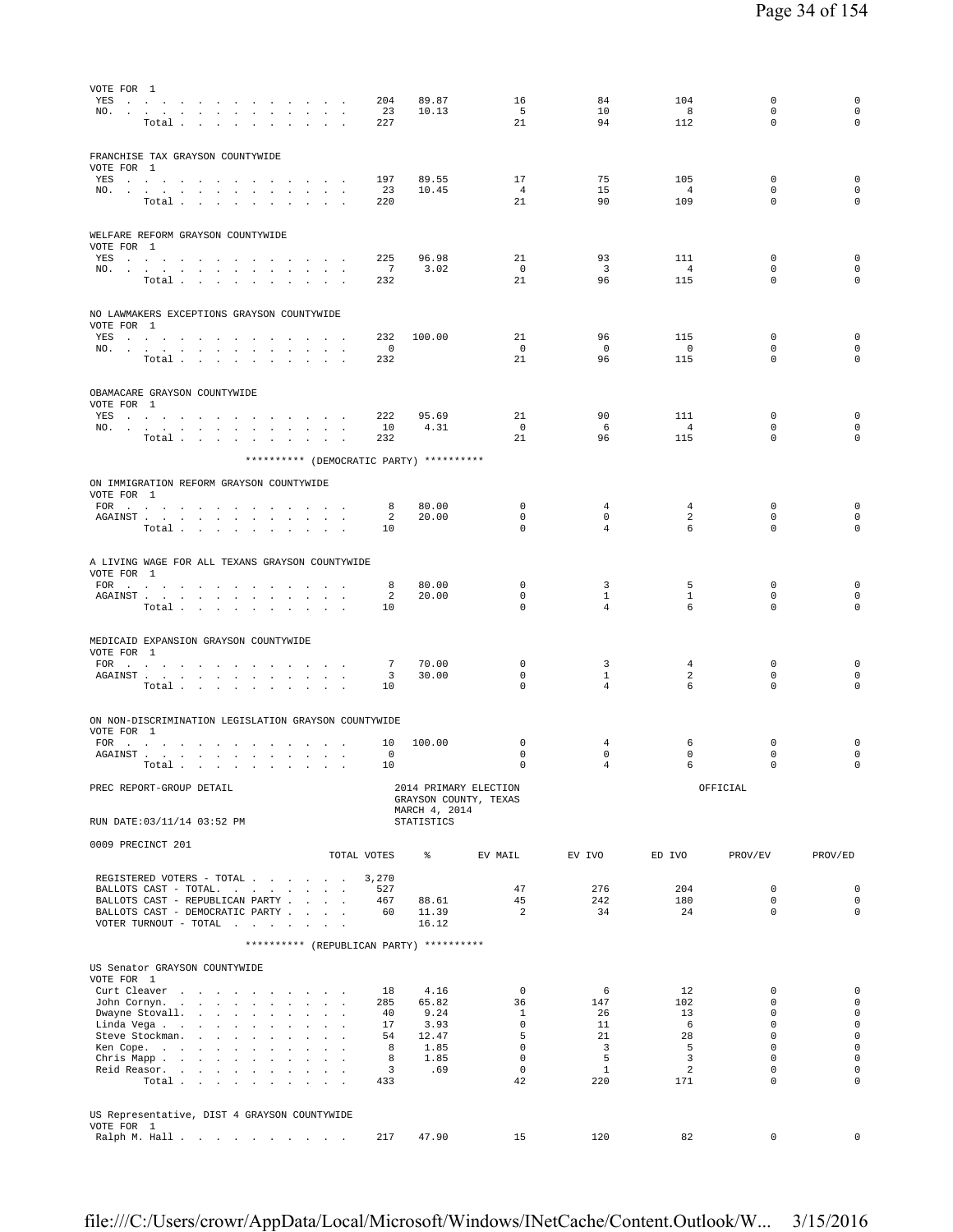| John Ratcliffe.<br>the contract of the contract of                                                            | 129                         | 28.48  | 21              | 61  | 47          | 0                | $\mathbf 0$         |
|---------------------------------------------------------------------------------------------------------------|-----------------------------|--------|-----------------|-----|-------------|------------------|---------------------|
| Tony Arterburn.<br>and the contract of<br>$\cdot$<br>$\Box$<br>$\ddot{\phantom{a}}$                           | 7<br>$\ddot{\phantom{a}}$   | 1.55   | 0               | 7   | $\mathsf 0$ | 0                | $\mathsf{O}\xspace$ |
| John Stacy<br>$\sim$<br>$\mathbf{r}$                                                                          | 15                          | 3.31   | 2               | 5   | 8           | $\mathbf 0$      | $\mathsf{O}\xspace$ |
| Lou Gigliotti .<br>$\mathcal{A}=\mathcal{A}=\mathcal{A}$ .<br>$\sim$<br>$\cdot$                               | 69                          | 15.23  | $\overline{7}$  | 29  | 33          | $\mathbf 0$      | $\mathsf 0$         |
| Brent Lawson<br>$\blacksquare$<br>$\cdot$                                                                     | 16<br>$\ddot{\phantom{a}}$  | 3.53   | $\mathbf 0$     | 11  | 5           | $\mathbf 0$      | $\mathbf 0$         |
| Total<br>$\sim$                                                                                               | 453                         |        | 45              | 233 | 175         | $\mathbf 0$      | $\mathbf 0$         |
|                                                                                                               |                             |        |                 |     |             |                  |                     |
|                                                                                                               |                             |        |                 |     |             |                  |                     |
| Governor GRAYSON COUNTYWIDE<br>VOTE FOR 1                                                                     |                             |        |                 |     |             |                  |                     |
| Greg Abbott.<br>$\sim$                                                                                        | 381                         | 88.19  | 43              | 199 | 139         | 0                | 0                   |
| $\sim$ 100 $\pm$<br>the contract of the contract of the<br>SECEDE Kilgore.<br>$\cdot$<br>$\ddot{\phantom{a}}$ | 8                           | 1.85   | 0               | 3   | 5           | $\mathbf 0$      | $\mathbf 0$         |
| and a strategic and<br>$\cdot$<br>$\Box$<br>Miriam Martinez<br>$\sim$<br>$\sim$                               | $\ddot{\phantom{a}}$<br>10  | 2.31   | 0               | 5   | 5           | $\mathbf 0$      | $\mathsf{O}\xspace$ |
| Lisa Fritsch<br>$\ddot{\phantom{a}}$                                                                          | 33                          | 7.64   | $\overline{a}$  | 18  | 13          | $\mathsf 0$      | $\mathsf{O}\xspace$ |
| Total $\ldots$ $\ldots$ $\ldots$ $\ldots$                                                                     | 432                         |        | 45              | 225 | 162         | $\mathbf 0$      | $\mathsf 0$         |
|                                                                                                               |                             |        |                 |     |             |                  |                     |
|                                                                                                               |                             |        |                 |     |             |                  |                     |
| Lieutenant Governor GRAYSON COUNTYWIDE                                                                        |                             |        |                 |     |             |                  |                     |
| VOTE FOR 1                                                                                                    |                             |        |                 |     |             |                  |                     |
| David Dewhurst.<br>and the company of the<br>$\sim$                                                           | 189                         | 42.95  | 15              | 100 | 74          | 0                | $\mathsf 0$         |
| Jerry Patterson<br>and the control of<br>$\sim$<br>$\mathbf{r}$<br>$\sim$<br>$\sim$                           | 47<br>$\ddot{\phantom{a}}$  | 10.68  | 2               | 25  | 20          | $\mathbf 0$      | $\mathsf{O}\xspace$ |
| Todd Staples<br>and the company of the com-<br>$\cdot$<br>$\Box$                                              | 56                          | 12.73  | 5               | 31  | 20          | $\Omega$         | $\mathsf{O}\xspace$ |
| Dan Patrick.<br>$\sim$<br>$\sim$                                                                              | 148                         | 33.64  | 21              | 70  | 57          | $\mathbf 0$      | $\mathbf 0$         |
| $\texttt{Total} \quad . \qquad . \qquad . \qquad . \qquad .$<br>$\sim$<br>$\sim$                              | 440                         |        | 43              | 226 | 171         | $\mathbf 0$      | $\mathbf 0$         |
|                                                                                                               |                             |        |                 |     |             |                  |                     |
|                                                                                                               |                             |        |                 |     |             |                  |                     |
| Attorney General GRAYSON COUNTYWIDE<br>VOTE FOR 1                                                             |                             |        |                 |     |             |                  |                     |
| Dan Branch<br><b>Contract Contract Avenue</b>                                                                 | 116                         | 29.29  | 10              | 54  | 52          | $\mathbf 0$      | 0                   |
| Barry Smitherman<br>$\sim$                                                                                    | 115<br>$\ddot{\phantom{1}}$ | 29.04  | 20              | 61  | 34          | $\mathbf 0$      | $\mathsf{O}\xspace$ |
| Ken Paxton<br>$\ddot{\phantom{a}}$<br>$\sim$<br>$\mathbf{r}$                                                  | 165                         | 41.67  | 6               | 91  | 68          | 0                | $\mathsf{O}\xspace$ |
| Total                                                                                                         | 396                         |        | 36              | 206 | 154         | $\mathbf 0$      | $\mathsf 0$         |
|                                                                                                               |                             |        |                 |     |             |                  |                     |
|                                                                                                               |                             |        |                 |     |             |                  |                     |
| Comptroller of Public Accounts GRAYSON COUNTYWIDE                                                             |                             |        |                 |     |             |                  |                     |
| VOTE FOR 1                                                                                                    |                             |        |                 |     |             |                  |                     |
| Raul Torres.<br>the contract of the contract of<br>$\sim$<br>$\overline{\phantom{a}}$                         | 39                          | 10.40  | 2               | 19  | 18          | 0                | $\mathbf 0$         |
| Harvey Hilderbran.<br>$\mathbf{a}=\mathbf{a}$<br>$\sim$                                                       | 115                         | 30.67  | 22              | 59  | 34          | 0                | $\mathsf{O}\xspace$ |
| Debra Medina<br>$\overline{a}$<br>$\mathbf{r}$                                                                | 110<br>$\sim$               | 29.33  | 6               | 58  | 46          | $\mathbf 0$      | $\mathsf{O}\xspace$ |
| Glenn Hegar.<br>$\cdot$<br>$\mathbf{r}$<br>$\sim$<br>$\sim$                                                   | 111                         | 29.60  | $7\phantom{.0}$ | 60  | 44          | $\mathbf 0$      | $\mathsf{O}\xspace$ |
| Total<br><b>Contract Contract</b>                                                                             | 375                         |        | 37              | 196 | 142         | $\mathbf 0$      | $\mathbf 0$         |
|                                                                                                               |                             |        |                 |     |             |                  |                     |
| Commissioner of the General Land Office                                                                       |                             |        |                 |     |             |                  |                     |
| GRAYSON COUNTYWIDE<br>VOTE FOR 1                                                                              |                             |        |                 |     |             |                  |                     |
| George P. Bush.                                                                                               | 309                         | 74.46  | 32              | 161 | 116         | $\mathbf 0$      | $\mathsf 0$         |
| David Watts.<br>$\sim$                                                                                        | 106                         | 25.54  | 9               | 54  | 43          | 0                | 0                   |
| Total                                                                                                         | 415                         |        | 41              | 215 | 159         | $\mathbf 0$      | $\mathsf 0$         |
|                                                                                                               |                             |        |                 |     |             |                  |                     |
|                                                                                                               |                             |        |                 |     |             |                  |                     |
| Commissioner of Agriculture GRAYSON COUNTYWIDE                                                                |                             |        |                 |     |             |                  |                     |
| VOTE FOR 1                                                                                                    |                             |        |                 |     |             |                  |                     |
| J. Allen Carnes<br>the contract of the contract of<br>$\bullet$<br>$\ddot{\phantom{1}}$                       | 72                          | 19.30  | 3               | 42  | 27          | 0                | 0                   |
| Tommy Merritt<br>$\ddot{\phantom{0}}$<br>$\sim$<br>$\sim$                                                     | 101                         | 27.08  | 7               | 48  | 46          | $\mathbf 0$      | $\mathsf 0$         |
| Eric Opiela.<br>$\sim$<br>$\cdot$<br>$\mathbf{r}$                                                             | 38                          | 10.19  | 2               | 17  | 19          | 0                | $\mathsf{O}\xspace$ |
| Joe Cotten<br>$\mathbf{r}$                                                                                    | 59                          | 15.82  | 3               | 34  | 22          | $\mathbf 0$      | $\mathsf 0$         |
| Sid Miller<br>$\ddot{\phantom{a}}$<br>$\ddot{\phantom{a}}$                                                    | 103                         | 27.61  | 22              | 55  | 26          | $\mathsf 0$      | $\mathsf{O}\xspace$ |
| Total                                                                                                         | 373                         |        | 37              | 196 | 140         | $\mathbf 0$      | $\mathbf 0$         |
|                                                                                                               |                             |        |                 |     |             |                  |                     |
| Railroad Commissioner GRAYSON COUNTYWIDE                                                                      |                             |        |                 |     |             |                  |                     |
| VOTE FOR 1                                                                                                    |                             |        |                 |     |             |                  |                     |
| Wayne Christian<br>$\sim$ $\sim$<br>$\sim 100$ km s $^{-1}$                                                   | 197                         | 52.25  | 15              | 116 | 66          | 0                | $\mathsf 0$         |
| Malachi Boyuls.<br>$\sim$                                                                                     | 10                          | 2.65   | 2               | 3   | 5           | $\mathbf 0$      | $\mathsf{O}\xspace$ |
| Ryan Sitton.<br>$\sim$<br>$\mathbf{r}$                                                                        | 115                         | 30.50  | 18              | 53  | 44          | $\mathbf 0$      | $\mathsf{O}\xspace$ |
| Becky Berger                                                                                                  | 55                          | 14.59  | $\mathbf{1}$    | 25  | 29          | $\mathbf 0$      | $\mathsf 0$         |
| Total $\cdots$ $\cdots$                                                                                       | 377                         |        | 36              | 197 | 144         | $\mathbf 0$      | $\mathsf 0$         |
|                                                                                                               |                             |        |                 |     |             |                  |                     |
|                                                                                                               |                             |        |                 |     |             |                  |                     |
| Chief Justice, Supreme Court GRAYSON COUNTYWIDE                                                               |                             |        |                 |     |             |                  |                     |
| VOTE FOR 1                                                                                                    |                             |        |                 |     |             |                  |                     |
| Robert Talton                                                                                                 | 224                         | 59.73  | 23              | 113 | 88          | 0                | $\mathsf 0$         |
| Nathan Hecht                                                                                                  | 151                         | 40.27  | 14              | 85  | 52          | 0                | $\mathsf{O}\xspace$ |
| Total<br>$\sim$ $\sim$                                                                                        | 375<br>$\ddot{\phantom{a}}$ |        | 37              | 198 | 140         | $\mathbf 0$      | $\mathsf 0$         |
|                                                                                                               |                             |        |                 |     |             |                  |                     |
| Justice, Supreme Court, PL 6, Unexpired                                                                       |                             |        |                 |     |             |                  |                     |
| GRAYSON COUNTYWIDE                                                                                            |                             |        |                 |     |             |                  |                     |
| VOTE FOR 1                                                                                                    |                             |        |                 |     |             |                  |                     |
| Joe Pool.                                                                                                     | 186                         | 50.00  | 14              | 100 | 72          | $\mathbf 0$      | $\mathsf{O}\xspace$ |
| Jeff Brown                                                                                                    | 186                         | 50.00  | 22              | 98  | 66          | 0                | 0                   |
| Total                                                                                                         | 372                         |        | 36              | 198 | 138         | $\mathbf 0$      | $\mathsf{O}\xspace$ |
|                                                                                                               |                             |        |                 |     |             |                  |                     |
|                                                                                                               |                             |        |                 |     |             |                  |                     |
| Justice, Supreme Court, P7 GRAYSON COUNTYWIDE                                                                 |                             |        |                 |     |             |                  |                     |
| VOTE FOR 1<br>Jeff Boyd                                                                                       | 334                         | 100.00 | 32              | 176 | 126         | 0                | $\mathsf 0$         |
| $\texttt{Total}~~.~~.~~.~~.~~.~~.~~.~~.~~.~~.$                                                                | 334                         |        | 32              | 176 | 126         | $\mathbf 0$      | $\mathbf 0$         |
|                                                                                                               |                             |        |                 |     |             |                  |                     |
|                                                                                                               |                             |        |                 |     |             |                  |                     |
| Justice, Supreme Court, P8 GRAYSON COUNTYWIDE                                                                 |                             |        |                 |     |             |                  |                     |
| VOTE FOR 1                                                                                                    |                             |        |                 |     |             |                  |                     |
| Phil Johnson<br>the contract of the contract of the<br>$\sim$                                                 | 218                         | 57.52  | 23              | 119 | 76          | 0<br>$\mathbf 0$ | $\mathsf 0$         |
| Sharon McCally.<br>$\ddot{\phantom{a}}$<br>and a strategic and                                                | 161                         | 42.48  | 14              | 79  | 68          |                  | $\mathsf{O}\xspace$ |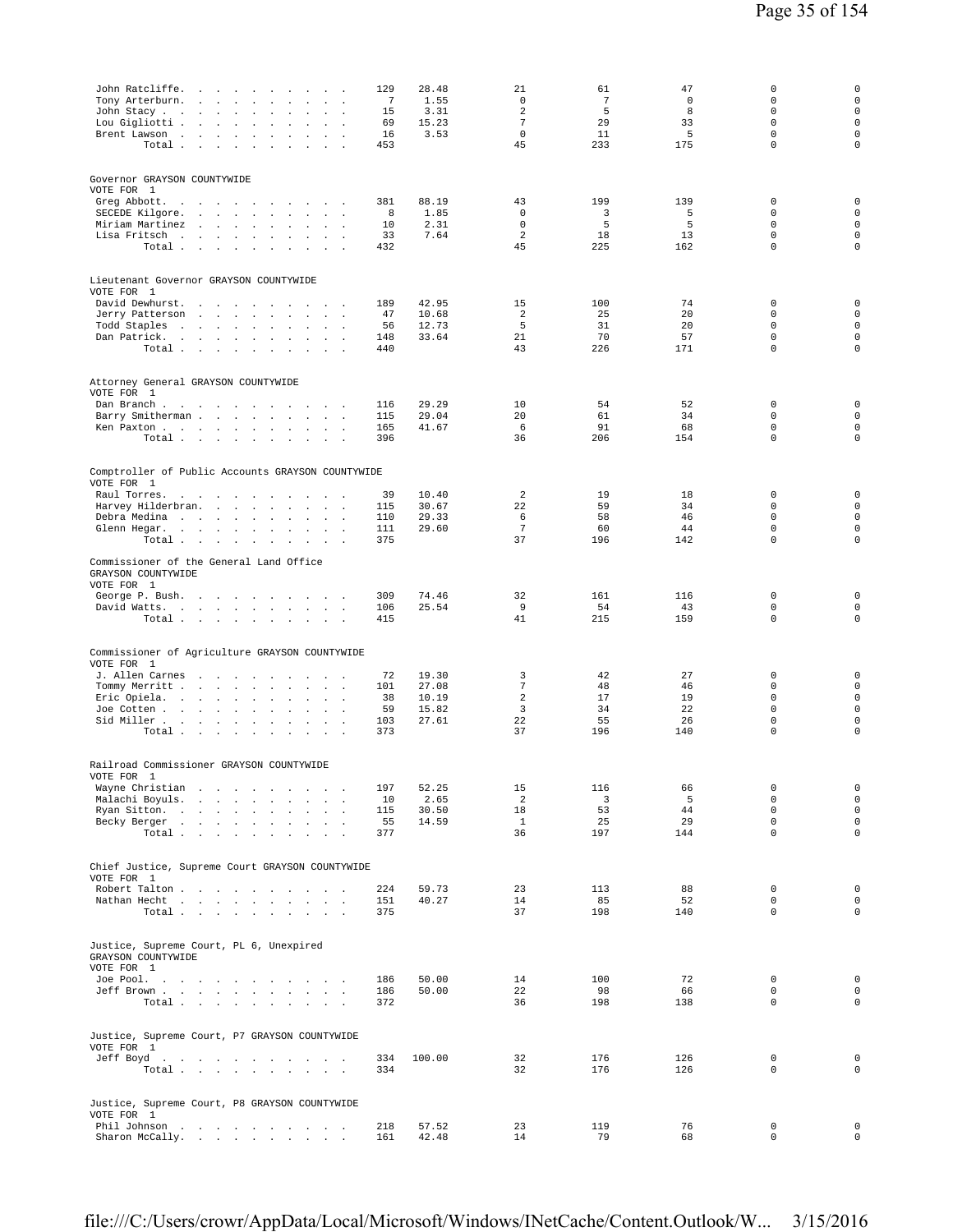| Total                                                                                                                                     | 379        |                | 37             | 198        | 144        | $\mathbf 0$                | 0                                          |
|-------------------------------------------------------------------------------------------------------------------------------------------|------------|----------------|----------------|------------|------------|----------------------------|--------------------------------------------|
| Judge, CT of Criminal Appeals, P3 GRAYSON COUNTYWIDE                                                                                      |            |                |                |            |            |                            |                                            |
| VOTE FOR 1                                                                                                                                |            |                | 7              |            |            |                            |                                            |
| Barbara Walther<br>Bert Richardson<br>$\overline{\phantom{a}}$                                                                            | 151<br>212 | 41.60<br>58.40 | 29             | 74<br>118  | 70<br>65   | 0<br>$\mathbf 0$           | $\mathbf 0$<br>$\mathsf{O}\xspace$         |
| Total $\cdots$ $\cdots$ $\cdots$                                                                                                          | 363        |                | 36             | 192        | 135        | $\mathbf 0$                | $\mathbf 0$                                |
|                                                                                                                                           |            |                |                |            |            |                            |                                            |
| Judge, CT of Criminal Appeals, P4 GRAYSON COUNTYWIDE                                                                                      |            |                |                |            |            |                            |                                            |
| VOTE FOR 1<br>Richard Dean Davis                                                                                                          | 147        | 39.84          | 14             | 79         | 54         | 0                          | $\mathbf 0$                                |
| Jani Jo Wood                                                                                                                              | -71        | 19.24          | $\overline{0}$ | 40         | 31         | $\mathbf 0$                | $\mathsf{O}\xspace$                        |
| Kevin Patrick Yeary                                                                                                                       | 151        | 40.92          | 22             | 74         | 55         | $\Omega$<br>$\mathbf 0$    | $\mathbf 0$                                |
| $\begin{tabular}{cccccccccc} Total & . & . & . & . & . & . \end{tabular}$                                                                 | 369        |                | 36             | 193        | 140        |                            | 0                                          |
|                                                                                                                                           |            |                |                |            |            |                            |                                            |
| Judge, CT of Criminal Appeals, P9 GRAYSON COUNTYWIDE<br>VOTE FOR 1                                                                        |            |                |                |            |            |                            |                                            |
| W.C. "Bud" Kirkendall                                                                                                                     | 184        | 50.00          | 25             | 102        | 57         | $\mathbf 0$                | $\mathbf 0$                                |
| David Newell<br>Total                                                                                                                     | 184<br>368 | 50.00          | 11<br>36       | 94<br>196  | 79<br>136  | $\Omega$<br>$\mathbf 0$    | $\mathbf 0$<br>$\mathbf 0$                 |
|                                                                                                                                           |            |                |                |            |            |                            |                                            |
| State Senator, District 30 GRAYSON COUNTYWIDE                                                                                             |            |                |                |            |            |                            |                                            |
| VOTE FOR 1                                                                                                                                |            |                |                |            |            |                            |                                            |
| Craig Estes.<br>Total $\cdots$ $\cdots$ $\cdots$                                                                                          | 397<br>397 | 100.00         | 37<br>37       | 208<br>208 | 152<br>152 | $\mathbf 0$<br>$\mathbf 0$ | $\mathbf 0$<br>$\mathbf 0$                 |
|                                                                                                                                           |            |                |                |            |            |                            |                                            |
| State Representative, District 62 GRAYSON COUNTYWIDE                                                                                      |            |                |                |            |            |                            |                                            |
| VOTE FOR 1                                                                                                                                |            |                |                |            |            |                            |                                            |
| Larry Phillips.                                                                                                                           | 394        | 100.00         | 38             | 204        | 152        | $\mathbf 0$                | $\mathbf 0$                                |
| Total $\cdots$ $\cdots$ $\cdots$ $\cdots$                                                                                                 | 394        |                | 38             | 204        | 152        | $\mathbf 0$                | $\mathbf 0$                                |
|                                                                                                                                           |            |                |                |            |            |                            |                                            |
| Justice 5th Court of Appeals P3 GRAYSON COUNTYWIDE<br>VOTE FOR 1                                                                          |            |                |                |            |            |                            |                                            |
| Ada Brown                                                                                                                                 | 356        | 100.00         | 33             | 186        | 137        | $\mathbf 0$                | $\mathbf 0$                                |
| Total                                                                                                                                     | 356        |                | 33             | 186        | 137        | $\mathbf 0$                | $\mathbf 0$                                |
|                                                                                                                                           |            |                |                |            |            |                            |                                            |
|                                                                                                                                           |            |                |                |            |            |                            |                                            |
| Justice 5th Court of Appeals P6 GRAYSON COUNTYWIDE                                                                                        |            |                |                |            |            |                            |                                            |
| VOTE FOR 1<br>David L. Bridges                                                                                                            | 361        | 100.00         | 35             | 188        | 138        | $\mathbf 0$                | $\mathbf 0$                                |
| Total                                                                                                                                     | 361        |                | 35             | 188        | 138        | $\mathbf 0$                | $\mathbf 0$                                |
|                                                                                                                                           |            |                |                |            |            |                            |                                            |
| Justice, 5th CT of AP DIST, P8 GRAYSON COUNTYWIDE                                                                                         |            |                |                |            |            |                            |                                            |
| VOTE FOR 1<br>Bill Whitehill.                                                                                                             | 354        | 100.00         | 35             | 181        | 138        | $\mathbf 0$                | $\mathbf 0$                                |
| Total                                                                                                                                     | 354        |                | 35             | 181        | 138        | $\mathbf 0$                | $\mathbf 0$                                |
|                                                                                                                                           |            |                |                |            |            |                            |                                            |
| District Judge, 397th Judicial District                                                                                                   |            |                |                |            |            |                            |                                            |
| GRAYSON COUNTYWIDE<br>VOTE FOR 1                                                                                                          |            |                |                |            |            |                            |                                            |
| Brian K. Gary                                                                                                                             | 356        | 100.00         | 32             | 186        | 138        | 0                          | $\mathbf 0$                                |
| Total $\cdots$ $\cdots$ $\cdots$                                                                                                          | 356        |                | 32             | 186        | 138        | $\mathbf 0$                | $\mathbf 0$                                |
| County Judge GRAYSON COUNTYWIDE                                                                                                           |            |                |                |            |            |                            |                                            |
| VOTE FOR 1                                                                                                                                |            |                |                |            |            |                            |                                            |
| Gene Short<br>Bill Magers.<br>$\sim$<br>$\ddot{\phantom{a}}$<br>$\mathcal{L}^{\mathcal{L}}$                                               | 145<br>147 | 32.01<br>32.45 | 13<br>22       | 74<br>75   | 58<br>50   | $\mathbf 0$<br>$\mathbf 0$ | $\mathsf{O}\xspace$<br>$\mathsf{O}\xspace$ |
| Trent Bass<br>$\ddot{\phantom{a}}$<br>$\sim$                                                                                              | 122        | 26.93          | 7              | 66         | 49         | $\mathbf 0$                | $\mathsf{O}\xspace$                        |
| Jim Maddock.<br><b>Contract Contract</b><br><b>Carl Carl</b><br>$\sim$<br>$\sim$<br>$\cdot$<br>Total $\cdots$ $\cdots$ $\cdots$<br>$\sim$ | 39<br>453  | 8.61           | 2<br>44        | 21<br>236  | 16<br>173  | $\mathsf 0$<br>$\mathbf 0$ | $\mathsf{O}\xspace$<br>$\mathsf{O}\xspace$ |
|                                                                                                                                           |            |                |                |            |            |                            |                                            |
| Judge, County Court at Law GRAYSON COUNTYWIDE                                                                                             |            |                |                |            |            |                            |                                            |
| VOTE FOR 1                                                                                                                                |            |                |                |            |            |                            |                                            |
| James Corley "Corky" Henderson<br>Total $\cdots$ $\cdots$ $\cdots$<br>$\sim$<br>$\sim$                                                    | 372<br>372 | 100.00         | 33<br>33       | 193<br>193 | 146<br>146 | $\mathbf 0$<br>$\mathbf 0$ | $\mathsf{O}\xspace$<br>$\mathsf{O}\xspace$ |
|                                                                                                                                           |            |                |                |            |            |                            |                                            |
| Judge, County Court at Law No. 2 GRAYSON COUNTYWIDE                                                                                       |            |                |                |            |            |                            |                                            |
| VOTE FOR 1                                                                                                                                |            |                |                |            |            |                            |                                            |
| Carol M. Siebman<br>$\ddot{\phantom{a}}$                                                                                                  | 374        | 100.00         | 35             | 195        | 144        | $\mathbf 0$<br>$\mathbf 0$ | 0<br>$\circ$                               |
| Total $\cdots$ $\cdots$ $\cdots$                                                                                                          | 374        |                | 35             | 195        | 144        |                            |                                            |
|                                                                                                                                           |            |                |                |            |            |                            |                                            |
| District Clerk GRAYSON COUNTYWIDE<br>VOTE FOR 1                                                                                           |            |                |                |            |            |                            |                                            |
| Kelly Ashmore                                                                                                                             | 379        | 100.00         | 34             | 199        | 146        | $\mathbf 0$                | 0                                          |
| Total                                                                                                                                     | 379        |                | 34             | 199        | 146        | $\mathbf 0$                | $\mathbf 0$                                |
|                                                                                                                                           |            |                |                |            |            |                            |                                            |
| County Clerk GRAYSON COUNTYWIDE<br>VOTE FOR 1                                                                                             |            |                |                |            |            |                            |                                            |
| Wilma Bush<br>Total<br>$\sim$                                                                                                             | 378<br>378 | 100.00         | 36<br>36       | 198<br>198 | 144<br>144 | 0<br>$\mathbf 0$           | $\mathbf 0$<br>$\mathsf{O}\xspace$         |

County Treasurer GRAYSON COUNTYWIDE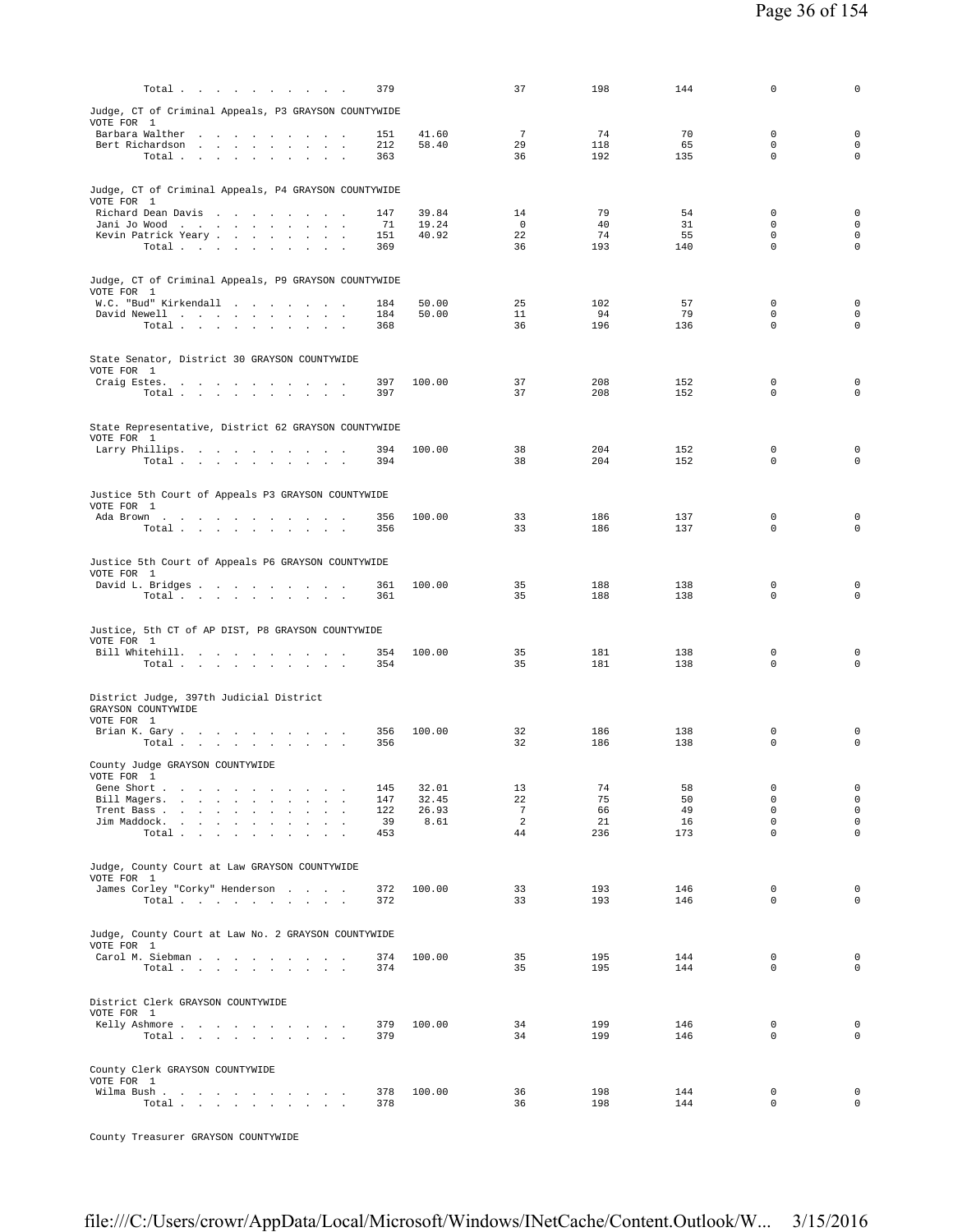| VOTE FOR 1<br>Starr Stanley<br>$\sim$<br>Gayla Hawkins .<br>the company of the company of<br>$\sim$<br>$\sim$<br>$\sim$<br>Total                                                        | 157<br>218<br>375             | 41.87<br>58.13                 | 14<br>17<br>31                                 | 88<br>111<br>199            | 55<br>90<br>145            | 0<br>$\mathbf 0$<br>$\mathbf 0$                               | 0<br>$\mathsf{O}\xspace$<br>$\mathsf{O}\xspace$                             |
|-----------------------------------------------------------------------------------------------------------------------------------------------------------------------------------------|-------------------------------|--------------------------------|------------------------------------------------|-----------------------------|----------------------------|---------------------------------------------------------------|-----------------------------------------------------------------------------|
| County Commissioner, Precinct 2 COMM 2<br>VOTE FOR 1                                                                                                                                    |                               |                                |                                                |                             |                            |                                                               |                                                                             |
| Gary Cox.<br>the company of the company<br><b>Contract Contract Service</b><br>$\sim$<br>David Whitlock.<br>$\mathbf{r}$ and $\mathbf{r}$<br>$\sim$<br>Total $\cdots$ $\cdots$ $\cdots$ | 178<br>252<br>430             | 41.40<br>58.60                 | 21<br>22<br>43                                 | 90<br>138<br>228            | 67<br>92<br>159            | $\mathbf 0$<br>$\mathbf 0$<br>$\mathbf 0$                     | $\mathbf 0$<br>$\mathsf{O}\xspace$<br>$\circ$                               |
| Justice of the Peace, Precinct No. 2<br>JUSTICE OF THE PEACE PCT 2<br>VOTE FOR 1                                                                                                        |                               |                                |                                                |                             |                            |                                                               |                                                                             |
| Mike Springer<br>$\overline{\phantom{a}}$<br>David Hawley<br>H. Gene Alyea<br>$\sim$ $\sim$<br>$\sim 10^{-1}$<br>Thomas D. Roesler.<br>$\sim$<br>$\sim$<br>Total<br><b>Carl Carl</b>    | 135<br>248<br>18<br>36<br>437 | 30.89<br>56.75<br>4.12<br>8.24 | 16<br>22<br>$\mathbf{1}$<br>$\mathbf{1}$<br>40 | 75<br>132<br>8<br>14<br>229 | 44<br>94<br>9<br>21<br>168 | 0<br>$\mathbf 0$<br>$\mathbf 0$<br>$\mathbf 0$<br>$\mathbf 0$ | $\mathbf 0$<br>$\mathsf{O}\xspace$<br>$\mathbf 0$<br>$\mathbf 0$<br>$\circ$ |
| County Chairman GRAYSON COUNTYWIDE<br>VOTE FOR 1<br>Reggie Smith                                                                                                                        | 352                           | 100.00                         | 34                                             | 187                         | 131                        | $\mathbf 0$                                                   | $\mathbf 0$                                                                 |
| Total<br>$\sim$ $\sim$<br>$\ddot{\phantom{1}}$<br>$\sim$<br>$\sim$                                                                                                                      | 352                           |                                | 34                                             | 187                         | 131                        | $\mathbf 0$                                                   | $\mathbf 0$                                                                 |
| ********** (DEMOCRATIC PARTY) **********                                                                                                                                                |                               |                                |                                                |                             |                            |                                                               |                                                                             |
| US Senator GRAYSON COUNTYWIDE<br>VOTE FOR 1                                                                                                                                             |                               |                                | 0                                              | 6                           |                            | 0                                                             | $\mathbf 0$                                                                 |
| Harry Kim<br>the contract of the contract of the contract of<br>Maxey Marie Scherr                                                                                                      | 11<br>14                      | 19.64<br>25.00                 | $\mathbf 0$                                    | 11                          | 5<br>3                     | $\mathbf 0$                                                   | $\mathbf 0$                                                                 |
| Michael "Fjet" Fjetland.<br>$\sim$ $\sim$<br>David M. Alameel                                                                                                                           | 3<br>16                       | 5.36<br>28.57                  | $\mathbf{1}$<br>$\mathbf{1}$                   | 0<br>8                      | 2<br>$\overline{7}$        | 0<br>$\mathbf 0$                                              | $\mathsf{O}\xspace$<br>$\mathsf{O}\xspace$                                  |
| Kesha Rogers<br>$\sim$ $\sim$<br>$\sim$<br>Total                                                                                                                                        | 12<br>56                      | 21.43                          | $\mathbf 0$<br>2                               | $\overline{7}$<br>32        | 5<br>22                    | $\mathsf 0$<br>$\Omega$                                       | $\mathsf{O}\xspace$<br>$\mathbf 0$                                          |
| Governor GRAYSON COUNTYWIDE                                                                                                                                                             |                               |                                |                                                |                             |                            |                                                               |                                                                             |
| VOTE FOR 1                                                                                                                                                                              |                               |                                |                                                |                             |                            |                                                               |                                                                             |
| Wendy R. Davis.<br>Reynaldo "Ray" Madrigal.<br>$\sim$                                                                                                                                   | 51<br>8                       | 86.44<br>13.56                 | $\mathbf{1}$<br>$\mathbf{1}$                   | 29<br>5                     | 21<br>2                    | $\mathbf 0$<br>$\mathbf 0$                                    | $\mathbf 0$<br>$\mathbf 0$                                                  |
| Total<br><b>Contract Contract Contract</b><br>$\sim$                                                                                                                                    | 59                            |                                | 2                                              | 34                          | 23                         | $\mathbf 0$                                                   | $\mathbf 0$                                                                 |
| Lieutenant Governor GRAYSON COUNTYWIDE<br>VOTE FOR 1                                                                                                                                    |                               |                                |                                                |                             |                            |                                                               |                                                                             |
| Leticia Van de Putte.<br>Total $\cdots$ $\cdots$ $\cdots$ $\cdots$                                                                                                                      | 48<br>48                      | 100.00                         | 2<br>$\overline{a}$                            | 27<br>27                    | 19<br>19                   | $\mathbf 0$<br>$\mathbf 0$                                    | $\mathbf 0$<br>$\mathbf 0$                                                  |
| Attorney General GRAYSON COUNTYWIDE                                                                                                                                                     |                               |                                |                                                |                             |                            |                                                               |                                                                             |
| VOTE FOR 1<br>Sam Houston.<br>$\overline{\phantom{a}}$                                                                                                                                  | 53                            | 100.00                         | 2                                              | 30                          | 21                         | $\mathbf 0$                                                   | $\mathbf 0$                                                                 |
| Total $\cdots$ $\cdots$ $\cdots$<br>$\sim$ 100 $\pm$<br>$\overline{\phantom{a}}$                                                                                                        | 53                            |                                | 2                                              | 30                          | 21                         | $\mathbf 0$                                                   | $\mathbf 0$                                                                 |
| Comptroller of Public Accounts GRAYSON COUNTYWIDE<br>VOTE FOR 1                                                                                                                         |                               |                                |                                                |                             |                            |                                                               |                                                                             |
| Mike Collier<br>$\sim$<br>Total                                                                                                                                                         | 49<br>49                      | 100.00                         | 2<br>$\mathfrak{D}$                            | 28<br>28                    | 19<br>19                   | $\mathbf 0$<br>$\Omega$                                       | $\mathbf 0$<br>$\Omega$                                                     |
|                                                                                                                                                                                         |                               |                                |                                                |                             |                            |                                                               |                                                                             |
| Commissioner of the General Land Office<br>GRAYSON COUNTYWIDE<br>VOTE FOR 1                                                                                                             |                               |                                |                                                |                             |                            |                                                               |                                                                             |
| John Cook $\qquad \qquad . \qquad . \qquad . \qquad . \qquad . \qquad . \qquad . \qquad .$<br>Total $\cdots$ $\cdots$ $\cdots$ $\cdots$                                                 | 53<br>53                      | 100.00                         | $\overline{a}$<br>$\overline{a}$               | 29<br>29                    | 22<br>22                   | $\mathbf 0$<br>$\mathbf 0$                                    | $\mathbf 0$<br>$\circ$                                                      |
| Commissioner of Agriculture GRAYSON COUNTYWIDE                                                                                                                                          |                               |                                |                                                |                             |                            |                                                               |                                                                             |
| VOTE FOR 1<br>Hugh Asa Fitzsimons III.                                                                                                                                                  | 13                            | 23.64                          | $\mathbf{1}$                                   | 10                          | 2                          | 0                                                             | $\mathbf 0$                                                                 |
| Richard "Kinky" Friedman<br>$\sim$                                                                                                                                                      | 24                            | 43.64                          | $\mathbf{1}$                                   | 10                          | 13                         | 0                                                             | $\mathbf 0$                                                                 |
| Jim Hogan<br>Total                                                                                                                                                                      | 18<br>55                      | 32.73                          | $\mathbf 0$<br>$\overline{a}$                  | 11<br>31                    | 7<br>22                    | $\mathbf 0$<br>$\mathbf 0$                                    | $\mathsf{O}\xspace$<br>$\mathsf 0$                                          |
| Railroad Commissioner GRAYSON COUNTYWIDE                                                                                                                                                |                               |                                |                                                |                             |                            |                                                               |                                                                             |
| VOTE FOR 1<br>Steve Brown.<br><b>Contract</b><br>$\sim$                                                                                                                                 | 31                            | 56.36                          | $\mathbf{1}$                                   | 19                          | 11                         | 0                                                             | $\mathbf 0$                                                                 |
| Dale Henry<br>Total                                                                                                                                                                     | 24<br>55                      | 43.64                          | $\mathbf{1}$<br>$\overline{2}$                 | 12<br>31                    | 11<br>22                   | $\mathbf 0$<br>$\mathbf 0$                                    | $\circ$<br>0                                                                |
| Chief Justice, Supreme Court GRAYSON COUNTYWIDE                                                                                                                                         |                               |                                |                                                |                             |                            |                                                               |                                                                             |
| VOTE FOR 1<br>William Moody                                                                                                                                                             | 51                            | 100.00                         | 2                                              | 29                          | 20                         | 0                                                             | $\mathbf 0$                                                                 |
| Total                                                                                                                                                                                   | 51                            |                                | $\overline{a}$                                 | 29                          | 20                         | $\mathbf 0$                                                   | $\mathbf 0$                                                                 |
|                                                                                                                                                                                         |                               |                                |                                                |                             |                            |                                                               |                                                                             |

Justice, Supreme Court, PL 6, Unexpired GRAYSON COUNTYWIDE VOTE FOR 1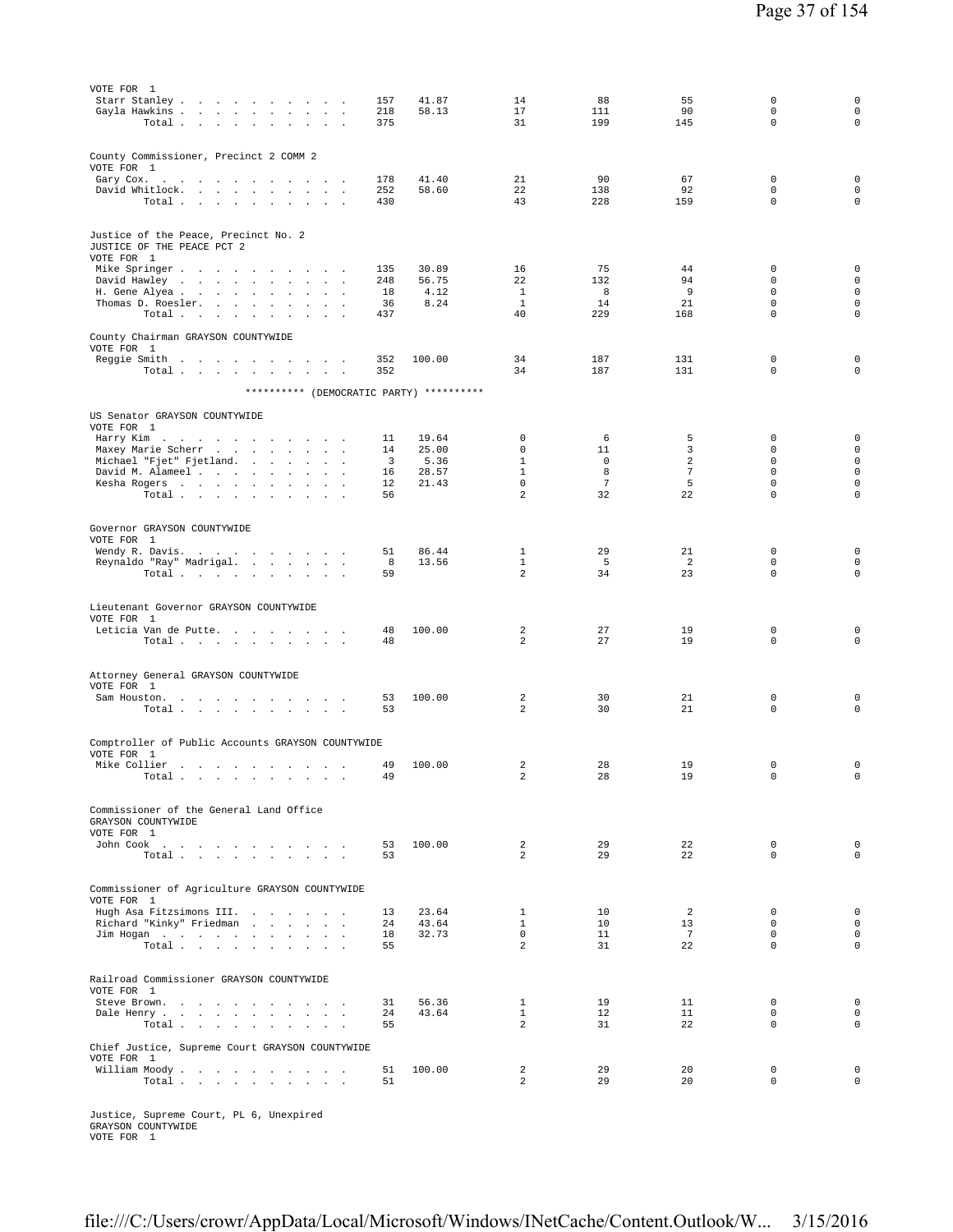| Lawrence Edward Meyers<br>Total $\cdots$ $\cdots$ $\cdots$                                                                                                                                                                                                                                                                    | 55<br>55       | 100.00                | $\overline{a}$<br>$\overline{a}$ | 30<br>30             | 23<br>23                   | $\mathbf 0$<br>$\mathbf 0$                  | 0<br>$\mathbf 0$           |
|-------------------------------------------------------------------------------------------------------------------------------------------------------------------------------------------------------------------------------------------------------------------------------------------------------------------------------|----------------|-----------------------|----------------------------------|----------------------|----------------------------|---------------------------------------------|----------------------------|
| Justice, Supreme Court, P7 GRAYSON COUNTYWIDE<br>VOTE FOR 1                                                                                                                                                                                                                                                                   |                |                       |                                  |                      |                            |                                             |                            |
| Gina Benavides.<br>Total                                                                                                                                                                                                                                                                                                      | 47<br>47       | 100.00                | 2<br>$\overline{a}$              | 27<br>27             | 18<br>18                   | $\mathbf 0$<br>$\mathbf 0$                  | $\mathsf 0$<br>$\mathbf 0$ |
| Judge, CT of Criminal Appeals, P3 GRAYSON COUNTYWIDE<br>VOTE FOR 1                                                                                                                                                                                                                                                            |                |                       |                                  |                      |                            |                                             |                            |
| John Granberg<br>Total $\cdots$ $\cdots$ $\cdots$                                                                                                                                                                                                                                                                             | 52<br>52       | 100.00                | 2<br>2                           | 28<br>28             | 22<br>22                   | $\mathbf 0$<br>$\Omega$                     | $\mathsf 0$<br>$\mathbf 0$ |
| County Chairman GRAYSON COUNTYWIDE<br>VOTE FOR 1                                                                                                                                                                                                                                                                              |                |                       |                                  |                      |                            |                                             |                            |
| Lander Bethel<br>Total                                                                                                                                                                                                                                                                                                        | 52<br>52       | 100.00                | $\overline{a}$<br>$\overline{a}$ | 28<br>28             | 22<br>22                   | $\mathbf 0$<br>$\mathbf 0$                  | $\mathsf 0$<br>$\mathsf 0$ |
| ********** (REPUBLICAN PARTY) **********                                                                                                                                                                                                                                                                                      |                |                       |                                  |                      |                            |                                             |                            |
| RELIGIOUS FREEDOM GRAYSON COUNTYWIDE<br>VOTE FOR 1                                                                                                                                                                                                                                                                            |                |                       |                                  |                      |                            |                                             |                            |
| YES                                                                                                                                                                                                                                                                                                                           | 447            | 97.60                 | 45                               | 233                  | 169                        | $\mathbf 0$                                 | 0                          |
| NO.<br>$\mathbf{a} = \mathbf{a} \cdot \mathbf{a}$<br>$\sim$<br>Total $\cdots$ $\cdots$ $\cdots$                                                                                                                                                                                                                               | 11<br>458      | 2.40                  | $\mathbf 0$<br>45                | 5<br>238             | 6<br>175                   | $\mathbf 0$<br>$\mathbf 0$                  | 0<br>0                     |
| SECOND AMENDMENT GRAYSON COUNTYWIDE<br>VOTE FOR 1                                                                                                                                                                                                                                                                             |                |                       |                                  |                      |                            |                                             |                            |
| YES a contract of the contract of the contract of the set of the set of the set of the set of the set of the set of the set of the set of the set of the set of the set of the set of the set of the set of the set of the set<br>NO.<br>$\sim 10^{-11}$<br>$\sim 10^{-1}$ km $^{-1}$<br>$\ddot{\phantom{0}}$<br>$\mathbf{r}$ | 381<br>69      | 84.67<br>15.33        | 42<br>$\overline{3}$             | 196<br>39            | 143<br>27                  | $\mathbf 0$<br>$\mathbf 0$                  | $\mathsf 0$<br>0           |
| Total<br><b>Contract Contract</b><br>$\ddot{\phantom{a}}$<br><b>Contract Contract</b><br>$\sim$                                                                                                                                                                                                                               | 450            |                       | 45                               | 235                  | 170                        | $\mathbf 0$                                 | $\mathbf 0$                |
| FRANCHISE TAX GRAYSON COUNTYWIDE<br>VOTE FOR 1                                                                                                                                                                                                                                                                                |                |                       |                                  |                      |                            |                                             |                            |
| YES a contract of the contract of the set of the set of the set of the set of the set of the set of the set of the set of the set of the set of the set of the set of the set of the set of the set of the set of the set of t<br>NO.                                                                                         | 388<br>49      | 88.79<br>11.21        | 39<br>5                          | 203<br>26            | 146<br>18                  | $\mathbf 0$<br>$\mathbf 0$                  | 0<br>0                     |
| Total $\cdots$ $\cdots$ $\cdots$ $\cdots$                                                                                                                                                                                                                                                                                     | 437            |                       | 44                               | 229                  | 164                        | $\mathbf 0$                                 | $\mathbf 0$                |
| WELFARE REFORM GRAYSON COUNTYWIDE<br>VOTE FOR 1<br>YES a contract of the contract of the contract of the set of the set of the set of the set of the set of the set of the set of the set of the set of the set of the set of the set of the set of the set of the set of the set                                             | 439            | 96.48                 | 44                               | 232                  | 163                        | $\mathbf 0$                                 | $\mathbf 0$                |
| NO.                                                                                                                                                                                                                                                                                                                           | 16             | 3.52                  | $\mathbf{1}$                     | $\overline{4}$       | 11                         | $\mathbf 0$                                 | 0                          |
| Total<br>$\sim$                                                                                                                                                                                                                                                                                                               | 455            |                       | 45                               | 236                  | 174                        | $\mathbf 0$                                 | $\mathbf 0$                |
| NO LAWMAKERS EXCEPTIONS GRAYSON COUNTYWIDE<br>VOTE FOR 1                                                                                                                                                                                                                                                                      |                |                       |                                  |                      |                            |                                             |                            |
| YES a contract that is a contract of the set of the set of the set of the set of the set of the set of the set of the set of the set of the set of the set of the set of the set of the set of the set of the set of the set<br>NO.                                                                                           | 453<br>5       | 98.91<br>1.09         | 44<br>$^{\circ}$                 | 233<br>- 5           | 176<br>$\overline{0}$      | $\mathbf 0$<br>$\mathbf 0$                  | $\mathsf 0$<br>0           |
| Total $\cdots$ $\cdots$ $\cdots$                                                                                                                                                                                                                                                                                              | 458            |                       | 44                               | 238                  | 176                        | $\mathbf 0$                                 | 0                          |
| OBAMACARE GRAYSON COUNTYWIDE<br>VOTE FOR 1                                                                                                                                                                                                                                                                                    |                |                       |                                  |                      |                            |                                             |                            |
| YES<br>the contract of the contract of the contract of the con-<br>NO.<br>.<br>the contract of the contract of the contract of the contract of the contract of                                                                                                                                                                | 409<br>45      | 90.09<br>9.91         | 42<br>2                          | 213<br>-21           | 154<br>- 22                | $\mathbb O$<br>0                            | $\mathsf 0$<br>0           |
| Total $\ldots$ $\ldots$ $\ldots$ $\ldots$                                                                                                                                                                                                                                                                                     | 454            |                       | 44                               | 234                  | 176                        | $\mathbf 0$                                 | $\circ$                    |
| ********** (DEMOCRATIC PARTY) **********                                                                                                                                                                                                                                                                                      |                |                       |                                  |                      |                            |                                             |                            |
| ON IMMIGRATION REFORM GRAYSON COUNTYWIDE<br>VOTE FOR 1                                                                                                                                                                                                                                                                        |                |                       |                                  |                      |                            |                                             |                            |
| FOR $\cdots$<br>${\tt AGAINST} \hspace{1.5cm} . \hspace{1.5cm} . \hspace{1.5cm} . \hspace{1.5cm} . \hspace{1.5cm} . \hspace{1.5cm} . \hspace{1.5cm} . \hspace{1.5cm} . \hspace{1.5cm} . \hspace{1.5cm} . \hspace{1.5cm} . \hspace{1.5cm} . \hspace{1.5cm} . \hspace{1.5cm} .$<br>Total                                        | 47<br>11<br>58 | 81.03<br>18.97        | 2<br>$\circ$<br>2                | 27<br>6<br>33        | 18<br>5 <sup>5</sup><br>23 | $\mathbf 0$<br>$\mathbf{0}$<br>$\mathbf{0}$ | $\circ$<br>$\circ$<br>0    |
| A LIVING WAGE FOR ALL TEXANS GRAYSON COUNTYWIDE                                                                                                                                                                                                                                                                               |                |                       |                                  |                      |                            |                                             |                            |
| VOTE FOR 1<br>FOR                                                                                                                                                                                                                                                                                                             | 54             | 91.53                 | $\overline{a}$                   | 29                   | 23                         | $\mathbf{0}$                                | $\circ$                    |
| AGAINST                                                                                                                                                                                                                                                                                                                       | $5^{\circ}$    | 8.47                  | $\mathbf{0}$                     | 4                    | $\mathbf{1}$               | $\mathbf{0}$                                | $\mathbf 0$                |
| Total $\cdots$ $\cdots$ $\cdots$ $\cdots$                                                                                                                                                                                                                                                                                     | 59             |                       | $\overline{2}$                   | 33                   | 24                         | $\mathbf{0}$                                | $\mathbf 0$                |
| MEDICAID EXPANSION GRAYSON COUNTYWIDE<br>VOTE FOR 1                                                                                                                                                                                                                                                                           | 51             | 86.44                 | $\overline{a}$                   | 26                   | 23                         | $\mathbf{0}$                                | $\mathbf 0$                |
| FOR $\alpha$ , and a set of the set of the set of the set of the set of the set of the set of the set of the set of the set of the set of the set of the set of the set of the set of the set of the set of the set of the set of<br>AGAINST                                                                                  | 8              | 13.56                 | $\mathbf{0}$                     | 7                    | $\mathbf{1}$               | $\mathbf{0}$                                | $\circ$                    |
| Total                                                                                                                                                                                                                                                                                                                         | 59             |                       | $\overline{a}$                   | 33                   | 24                         | $\mathbf 0$                                 | 0                          |
| ON NON-DISCRIMINATION LEGISLATION GRAYSON COUNTYWIDE<br>VOTE FOR 1                                                                                                                                                                                                                                                            |                |                       |                                  |                      |                            |                                             |                            |
| FOR $\cdots$                                                                                                                                                                                                                                                                                                                  | 50             | 86.21                 | 2                                | 31                   | 17                         | $^{\circ}$                                  | 0                          |
| AGAINST<br>Total                                                                                                                                                                                                                                                                                                              | 8<br>58        | 13.79                 | $\mathbf{0}$<br>$\overline{a}$   | $\overline{2}$<br>33 | 6<br>23                    | $\mathbf 0$<br>$\mathbf 0$                  | $\mathbf 0$<br>0           |
| PREC REPORT-GROUP DETAIL                                                                                                                                                                                                                                                                                                      |                | 2014 PRIMARY ELECTION |                                  |                      | OFFICIAL                   |                                             |                            |
|                                                                                                                                                                                                                                                                                                                               |                |                       |                                  |                      |                            |                                             |                            |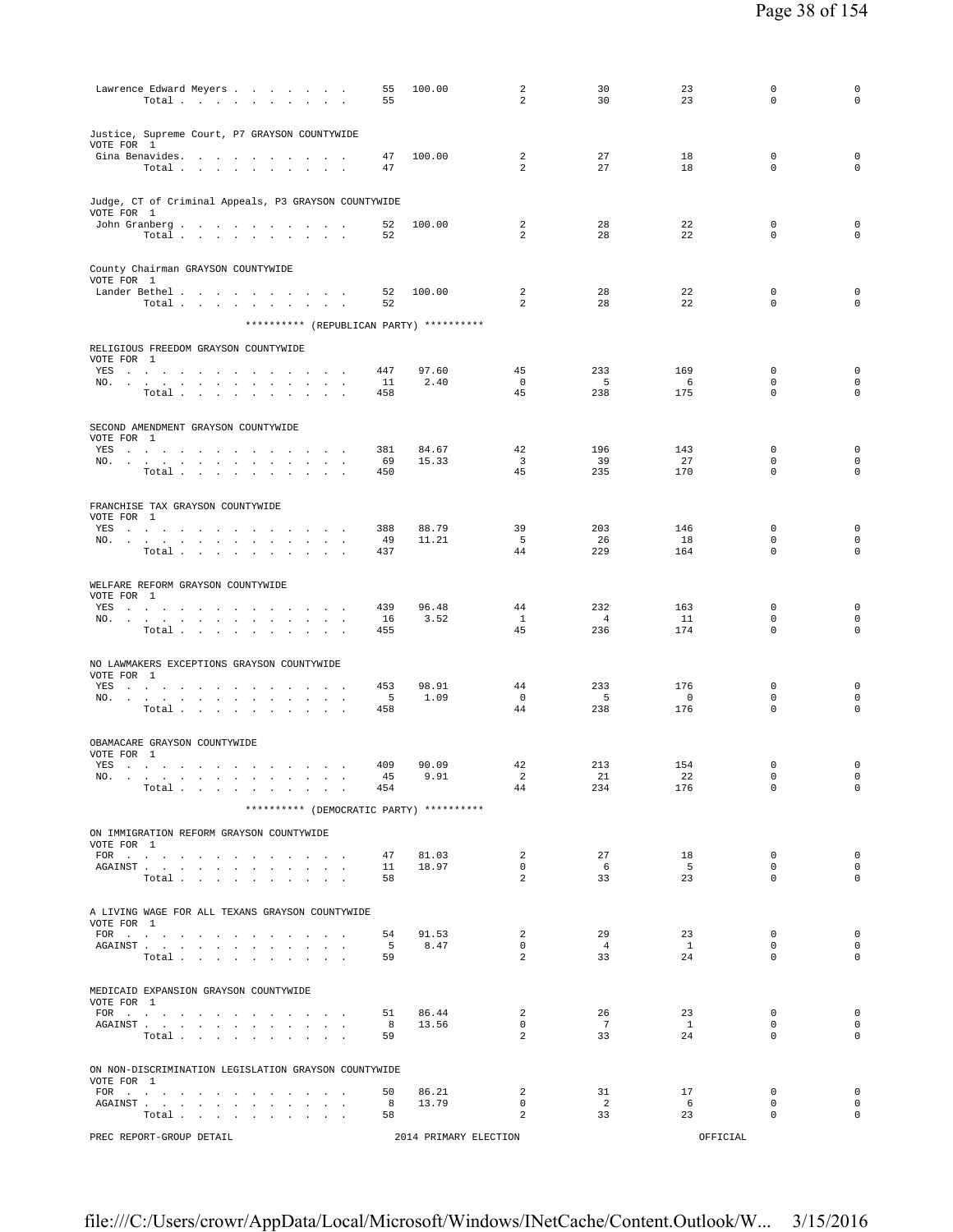|                                                                                                                                                                             |                           | GRAYSON COUNTY, TEXAS<br>MARCH 4, 2014 |                               |                       |                                  |                               |                                            |
|-----------------------------------------------------------------------------------------------------------------------------------------------------------------------------|---------------------------|----------------------------------------|-------------------------------|-----------------------|----------------------------------|-------------------------------|--------------------------------------------|
| RUN DATE: 03/11/14 03:52 PM                                                                                                                                                 |                           | STATISTICS                             |                               |                       |                                  |                               |                                            |
| 0010 PRECINCT 202<br>TOTAL VOTES                                                                                                                                            |                           | ⊱                                      | EV MAIL                       | EV IVO                | ED IVO                           | PROV/EV                       | PROV/ED                                    |
| REGISTERED VOTERS - TOTAL<br>BALLOTS CAST - TOTAL.<br>BALLOTS CAST - REPUBLICAN PARTY<br>BALLOTS CAST - DEMOCRATIC PARTY<br>VOTER TURNOUT - TOTAL $\cdot \cdot \cdot \cdot$ | 3,297<br>454<br>411<br>43 | 90.53<br>9.47<br>13.77                 | 44<br>44<br>$\Omega$          | 256<br>231<br>25      | 152<br>134<br>18                 | 1<br>$\mathbf{1}$<br>$\Omega$ | $\mathbf{1}$<br>$1\,$<br>$\mathbf 0$       |
| ********** (REPUBLICAN PARTY) **********                                                                                                                                    |                           |                                        |                               |                       |                                  |                               |                                            |
| US Senator GRAYSON COUNTYWIDE<br>VOTE FOR 1                                                                                                                                 |                           |                                        |                               |                       |                                  |                               |                                            |
| Curt Cleaver                                                                                                                                                                | 13                        | 3.39                                   | $\Omega$                      | 5                     | 8                                | $\mathbf 0$                   | $\mathsf 0$                                |
| John Cornyn<br><b>Contract Contract</b><br>$\sim$<br>Dwayne Stovall.<br>2.1211                                                                                              | 261<br>22                 | 67.97<br>5.73                          | 38<br>4                       | 142<br>9              | 79<br>9                          | 1<br>$\mathbf 0$              | $\mathbf{1}$<br>$\mathsf 0$                |
| Linda Vega                                                                                                                                                                  | 23                        | 5.99                                   | $\mathbf{1}$                  | 17                    | 5                                | $\mathbf 0$                   | $\mathsf 0$                                |
| Steve Stockman.<br>$\sim$<br>$\sim$<br>$\sim$ $\sim$<br>Ken Cope.                                                                                                           | 42<br>9                   | 10.94<br>2.34                          | $\mathbf 0$<br>$\mathbf{1}$   | 28<br>2               | 14<br>6                          | $\mathbf 0$<br>$\Omega$       | $\mathsf{O}\xspace$<br>$\mathsf 0$         |
| $\cdot$<br>$\mathbf{z} = \mathbf{z} + \mathbf{z}$ . The $\mathbf{z}$<br>Chris Mapp.<br>$\mathbf{r}$<br>$\mathbf{r}$<br>$\sim$ $\sim$                                        | 6                         | 1.56                                   | $\mathbf 0$                   | $\overline{a}$        | $\overline{4}$                   | $\mathbf 0$                   | $\mathsf 0$                                |
| Reid Reasor.<br><b>Carl Carl Carl</b>                                                                                                                                       | 8                         | 2.08                                   | $\mathbf 0$                   | 6                     | 2                                | $\mathbf 0$                   | $\mathbf 0$                                |
| Total                                                                                                                                                                       | 384                       |                                        | 44                            | 211                   | 127                              | $\mathbf{1}$                  | $\mathbf{1}$                               |
| US Representative, DIST 4 GRAYSON COUNTYWIDE                                                                                                                                |                           |                                        |                               |                       |                                  |                               |                                            |
| VOTE FOR 1<br>Ralph M. Hall                                                                                                                                                 | 180                       | 44.55                                  | 26                            | 91                    | 61                               | 1                             | $\mathbf{1}$                               |
| John Ratcliffe.<br>$\mathcal{A}^{\mathcal{A}}$ , and $\mathcal{A}^{\mathcal{A}}$ , and $\mathcal{A}^{\mathcal{A}}$                                                          | 141                       | 34.90                                  | 11                            | 82                    | 48                               | $\mathbf 0$                   | $\mathsf{O}\xspace$                        |
| Tony Arterburn.<br>John Stacy<br>$\sim$<br>$\ddot{\phantom{a}}$                                                                                                             | 2<br>12                   | .50<br>2.97                            | $\mathbf 0$<br>$\overline{a}$ | $\mathbf{1}$<br>5     | 1<br>5                           | $\mathbf 0$<br>$\mathsf 0$    | $\mathsf 0$<br>$\mathsf{O}\xspace$         |
| Lou Gigliotti<br>$\mathcal{L}^{\text{max}}$<br>$\mathbf{z} = \mathbf{z} + \mathbf{z}$ . The $\mathbf{z}$                                                                    | 63                        | 15.59                                  | 5                             | 43                    | 15                               | $\mathbf 0$                   | $\mathbf 0$                                |
| Brent Lawson<br>Total                                                                                                                                                       | 6<br>404                  | 1.49                                   | $\mathbf 0$<br>44             | $\overline{4}$<br>226 | 2<br>132                         | $\mathbf 0$<br>$\mathbf{1}$   | $\mathsf{O}\xspace$<br>$\mathbf{1}$        |
|                                                                                                                                                                             |                           |                                        |                               |                       |                                  |                               |                                            |
| Governor GRAYSON COUNTYWIDE                                                                                                                                                 |                           |                                        |                               |                       |                                  |                               |                                            |
| VOTE FOR 1<br>Greg Abbott.                                                                                                                                                  | 345                       | 91.27                                  | 40                            | 183                   | 120                              | 1                             | $\mathbf{1}$                               |
| SECEDE Kilgore.                                                                                                                                                             | 7                         | 1.85                                   | 2                             | 5                     | 0                                | $\mathbf 0$                   | $\mathbf 0$                                |
| Miriam Martinez<br>Lisa Fritsch                                                                                                                                             | $\overline{7}$<br>19      | 1.85<br>5.03                           | $\mathbf 0$<br>$\mathbf{1}$   | $\overline{3}$<br>14  | $\overline{4}$<br>$\overline{4}$ | $\mathbf 0$<br>$\mathbf 0$    | $\mathsf{O}\xspace$<br>$\mathsf{O}\xspace$ |
| Total $\cdots$ $\cdots$<br><b>Contract Contract Contract</b><br>$\sim$                                                                                                      | 378                       |                                        | 43                            | 205                   | 128                              | $\mathbf{1}$                  | $\mathbf{1}$                               |
|                                                                                                                                                                             |                           |                                        |                               |                       |                                  |                               |                                            |
| Lieutenant Governor GRAYSON COUNTYWIDE                                                                                                                                      |                           |                                        |                               |                       |                                  |                               |                                            |
| VOTE FOR 1<br>David Dewhurst.                                                                                                                                               | 173                       | 44.59                                  | 21                            | 100                   | 52                               | $\mathbb O$                   | $\mathbf 0$                                |
| Jerry Patterson                                                                                                                                                             | 45                        | 11.60                                  | $7\phantom{.0}$               | 19                    | 18                               | $\mathbf 0$                   | $\mathbf{1}$                               |
| Todd Staples<br>Dan Patrick.                                                                                                                                                | 74<br>96                  | 19.07<br>24.74                         | $7\phantom{.0}$<br>8          | 46<br>53              | 21<br>34                         | $\mathbf 0$<br>$\mathbf{1}$   | $\mathsf{O}\xspace$<br>$\mathbf 0$         |
| Total $\cdots$ $\cdots$ $\cdots$ $\cdots$                                                                                                                                   | 388                       |                                        | 43                            | 218                   | 125                              | $\mathbf{1}$                  | $\mathbf{1}$                               |
|                                                                                                                                                                             |                           |                                        |                               |                       |                                  |                               |                                            |
| Attorney General GRAYSON COUNTYWIDE<br>VOTE FOR 1                                                                                                                           |                           |                                        |                               |                       |                                  |                               |                                            |
| Dan Branch<br>$\sim$                                                                                                                                                        | 117                       | 32.87                                  | 10                            | 67                    | 39                               | 0                             | 1                                          |
| Barry Smitherman<br>$\ddot{\phantom{a}}$<br>$\sim$ $-$<br>Ken Paxton.                                                                                                       | 101<br>138                | 28.37                                  | 18<br>12                      | 52<br>81              | 30<br>45                         | $\mathbf{1}$<br>0             | $\mathbf 0$<br>$\mathbf 0$                 |
| Total $\cdots$ $\cdots$<br>$\sim$ $-$<br><b>Carl Carl</b><br>$\ddot{\phantom{1}}$                                                                                           | 356                       | 38.76                                  | 40                            | 200                   | 114                              | $\mathbf{1}$                  | $\mathbf{1}$                               |
|                                                                                                                                                                             |                           |                                        |                               |                       |                                  |                               |                                            |
| Comptroller of Public Accounts GRAYSON COUNTYWIDE                                                                                                                           |                           |                                        |                               |                       |                                  |                               |                                            |
| VOTE FOR 1<br>Raul Torres.<br>$\mathbf{r}$<br>$\ddot{\phantom{a}}$<br>$\sim$                                                                                                | 52                        | 14.94                                  | $\overline{4}$                | 27                    | 21                               | $\mathbf 0$                   | $\mathbf 0$                                |
| Harvey Hilderbran.<br>$\mathbf{r}$ and $\mathbf{r}$                                                                                                                         | 99                        | 28.45                                  | 18                            | 54                    | 27                               | $\mathbf 0$                   | $\mathsf{O}\xspace$                        |
| Debra Medina<br><b>Contract Contract Contract</b><br>Glenn Hegar.                                                                                                           | 105<br>92                 | 30.17<br>26.44                         | 12<br>6                       | 60<br>52              | 33<br>33                         | $\mathbf 0$<br>$\mathbf{1}$   | $\mathsf{O}\xspace$<br>$\mathbf 0$         |
| Total                                                                                                                                                                       | 348                       |                                        | 40                            | 193                   | 114                              | $\mathbf{1}$                  | 0                                          |
| Commissioner of the General Land Office<br>GRAYSON COUNTYWIDE                                                                                                               |                           |                                        |                               |                       |                                  |                               |                                            |
| VOTE FOR 1                                                                                                                                                                  |                           |                                        |                               |                       |                                  |                               |                                            |
| George P. Bush.<br>David Watts.                                                                                                                                             | 298<br>79                 | 79.05<br>20.95                         | 39<br>$\overline{4}$          | 160<br>49             | 97<br>26                         | $\mathbf{1}$<br>$\mathbf 0$   | $\mathbf{1}$<br>$\mathbf 0$                |
| Total                                                                                                                                                                       | 377                       |                                        | 43                            | 209                   | 123                              | $\mathbf{1}$                  | $\mathbf{1}$                               |
| Commissioner of Agriculture GRAYSON COUNTYWIDE                                                                                                                              |                           |                                        |                               |                       |                                  |                               |                                            |
| VOTE FOR 1                                                                                                                                                                  |                           |                                        |                               |                       |                                  |                               |                                            |
| J. Allen Carnes<br>$\sim$                                                                                                                                                   | 75                        | 21.99                                  | $\overline{4}$                | 39                    | 32                               | 0                             | 0                                          |
| Tommy Merritt<br><b>Contract Contract</b><br>Eric Opiela.                                                                                                                   | 97<br>24                  | 28.45<br>7.04                          | 11<br>2                       | 57<br>13              | 29<br>9                          | $\mathbf 0$<br>$\mathbf 0$    | $\mathbf 0$<br>$\mathsf 0$                 |
| Joe Cotten                                                                                                                                                                  | 63                        | 18.48                                  | $7\phantom{.0}$               | 36                    | 20                               | $\mathsf 0$                   | $\mathsf 0$                                |
| Sid Miller<br>Total<br>$\ddot{\phantom{a}}$<br>$\sim$<br>$\sim$<br>$\sim$                                                                                                   | 82<br>341                 | 24.05                                  | 16<br>40                      | 44<br>189             | 21<br>111                        | $\mathbf{1}$<br>$\mathbf{1}$  | $\mathsf 0$<br>0                           |
|                                                                                                                                                                             |                           |                                        |                               |                       |                                  |                               |                                            |
| Railroad Commissioner GRAYSON COUNTYWIDE                                                                                                                                    |                           |                                        |                               |                       |                                  |                               |                                            |
| VOTE FOR 1<br>Wayne Christian                                                                                                                                               | 170                       | 48.30                                  | 12                            | 93                    | 65                               | 0                             | $\mathbf 0$                                |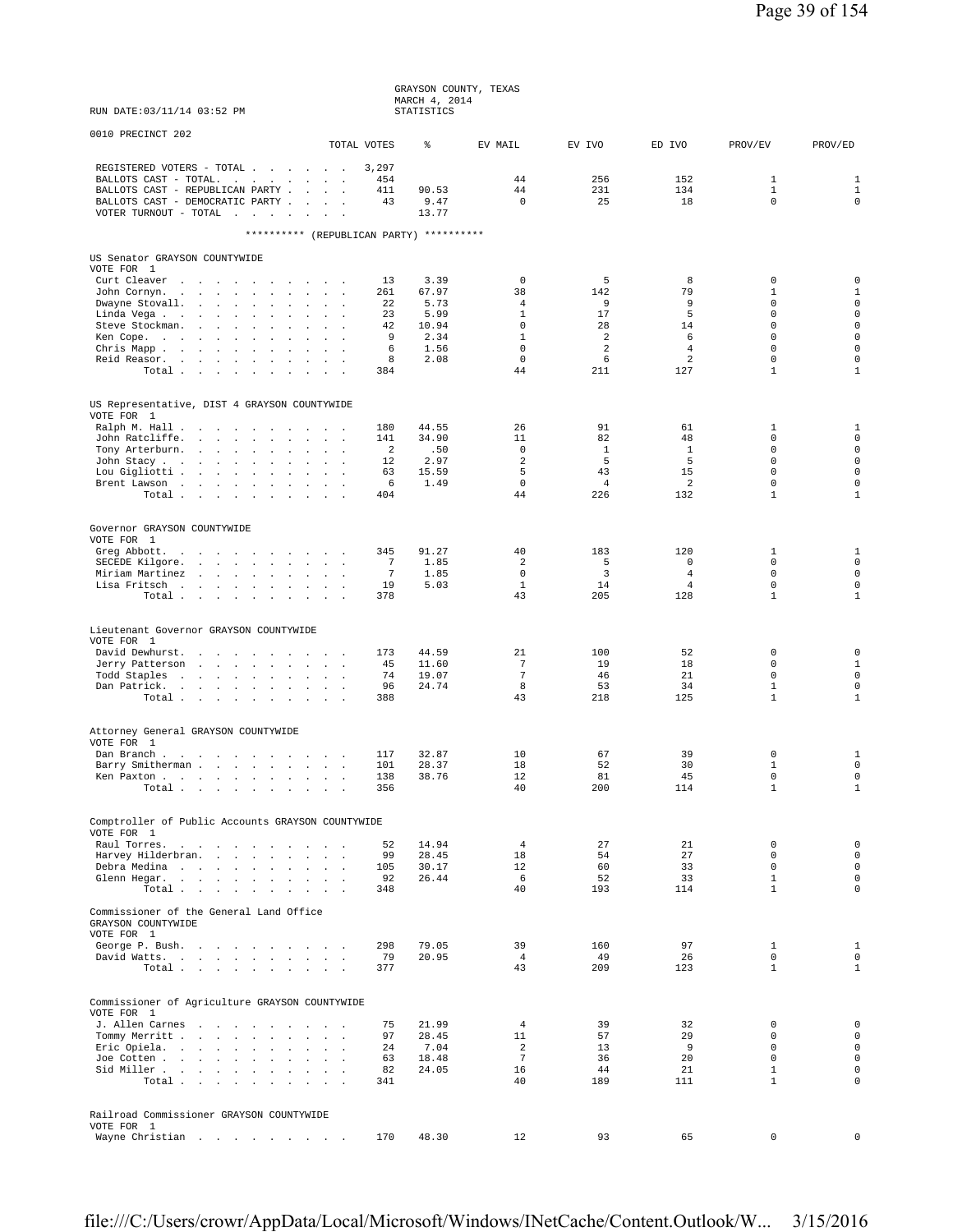| Malachi Boyuls.<br>Ryan Sitton.<br>$\sim$<br>$\sim$                                                                                             | 17<br>107         | 4.83<br>30.40  | 4<br>20              | 9<br>55          | $\overline{4}$<br>31 | $\mathbf 0$<br>1<br>$\mathbf 0$ | 0<br>$\mathsf{O}\xspace$<br>$\mathsf 0$ |
|-------------------------------------------------------------------------------------------------------------------------------------------------|-------------------|----------------|----------------------|------------------|----------------------|---------------------------------|-----------------------------------------|
| Becky Berger<br>Total<br>$\sim$ $\sim$<br>$\sim$<br>$\ddot{\phantom{a}}$<br>$\mathbf{r}$                                                        | 58<br>352         | 16.48          | 6<br>42              | 36<br>193        | 16<br>116            | $\mathbf{1}$                    | 0                                       |
| Chief Justice, Supreme Court GRAYSON COUNTYWIDE<br>VOTE FOR 1                                                                                   |                   |                |                      |                  |                      |                                 |                                         |
| Robert Talton<br>Nathan Hecht<br>Total                                                                                                          | 242<br>100<br>342 | 70.76<br>29.24 | 31<br>9<br>40        | 127<br>62<br>189 | 83<br>29<br>112      | 1<br>$\Omega$<br>$\mathbf{1}$   | $\mathbf 0$<br>0<br>$\mathbf 0$         |
| Justice, Supreme Court, PL 6, Unexpired<br>GRAYSON COUNTYWIDE<br>VOTE FOR 1                                                                     |                   |                |                      |                  |                      |                                 |                                         |
| Joe Pool.<br>Jeff Brown                                                                                                                         | 182<br>159        | 53.37<br>46.63 | 19<br>22             | 104<br>84        | 59<br>51             | $\mathbf 0$<br>$\mathbf{1}$     | $\mathbf 0$<br>$\mathbf{1}$             |
| Total                                                                                                                                           | 341               |                | 41                   | 188              | 110                  | $\mathbf{1}$                    | $\mathbf{1}$                            |
| Justice, Supreme Court, P7 GRAYSON COUNTYWIDE<br>VOTE FOR 1                                                                                     |                   |                |                      |                  |                      |                                 |                                         |
| Jeff Boyd.<br>Total $\cdots$ $\cdots$ $\cdots$                                                                                                  | 310<br>310        | 100.00         | 40<br>40             | 164<br>164       | 105<br>105           | $\mathbf{1}$<br>$\mathbf{1}$    | $\mathbf 0$<br>0                        |
| Justice, Supreme Court, P8 GRAYSON COUNTYWIDE<br>VOTE FOR 1                                                                                     |                   |                |                      |                  |                      |                                 |                                         |
| Phil Johnson<br>Sharon McCally.                                                                                                                 | 200<br>140        | 58.82<br>41.18 | 22<br>19             | 115<br>70        | 62<br>50             | $\mathbf 0$<br>$\mathbf{1}$     | $\mathbf{1}$<br>$\mathbf 0$             |
| Total                                                                                                                                           | 340               |                | 41                   | 185              | 112                  | $\mathbf{1}$                    | $\mathbf{1}$                            |
| Judge, CT of Criminal Appeals, P3 GRAYSON COUNTYWIDE<br>VOTE FOR 1                                                                              |                   |                |                      |                  |                      |                                 |                                         |
| Barbara Walther<br>Bert Richardson                                                                                                              | 138<br>203        | 40.47<br>59.53 | 15<br>26             | 73<br>113        | 50<br>63             | $\mathbf 0$<br>$\mathbf{1}$     | $\mathbf 0$<br>0                        |
| Total                                                                                                                                           | 341               |                | 41                   | 186              | 113                  | $\mathbf{1}$                    | 0                                       |
| Judge, CT of Criminal Appeals, P4 GRAYSON COUNTYWIDE<br>VOTE FOR 1                                                                              |                   |                |                      |                  |                      |                                 |                                         |
| Richard Dean Davis<br>the contract of the contract of the<br>Jani Jo Wood                                                                       | 142<br>63         | 41.89<br>18.58 | 12<br>$\overline{4}$ | 79<br>38         | 51<br>21             | 0<br>0                          | $\mathbf 0$<br>0                        |
| Kevin Patrick Yeary<br>$\sim$ $\sim$ $\sim$<br>Total $\cdots$ $\cdots$ $\cdots$                                                                 | 134<br>339        | 39.53          | 25<br>41             | 69<br>186        | 39<br>111            | $\mathbf{1}$<br>$\mathbf{1}$    | 0<br>$\mathbf 0$                        |
|                                                                                                                                                 |                   |                |                      |                  |                      |                                 |                                         |
| Judge, CT of Criminal Appeals, P9 GRAYSON COUNTYWIDE<br>VOTE FOR 1                                                                              |                   |                |                      |                  |                      |                                 |                                         |
| W.C. "Bud" Kirkendall<br>David Newell                                                                                                           | 166<br>169        | 49.55<br>50.45 | 22<br>18             | 92<br>91         | 51<br>60             | $\mathbf{1}$<br>$\mathsf 0$     | 0<br>0                                  |
| Total $\ldots$ $\ldots$ $\ldots$ $\ldots$                                                                                                       | 335               |                | 40                   | 183              | 111                  | $\mathbf{1}$                    | $\mathbf 0$                             |
| State Senator, District 30 GRAYSON COUNTYWIDE<br>VOTE FOR 1                                                                                     |                   |                |                      |                  |                      |                                 |                                         |
| Craig Estes.<br>the contract of the contract of the contract of<br>Total .<br>$\sim$<br><b>Carl Carl</b><br>$\sim$<br>$\cdot$<br>$\blacksquare$ | 339<br>339        | 100.00         | 41<br>41             | 185<br>185       | 111<br>111           | 1<br>$\mathbf{1}$               | 1<br>$\mathbf{1}$                       |
| State Representative, District 62 GRAYSON COUNTYWIDE                                                                                            |                   |                |                      |                  |                      |                                 |                                         |
| VOTE FOR 1<br>Larry Phillips.                                                                                                                   | 347               | 100.00         | 42                   | 191              | 112                  | $\mathbf{1}$                    | $\mathbf{1}$                            |
| Total<br>$\sim$                                                                                                                                 | 347               |                | 42                   | 191              | 112                  | $\mathbf{1}$                    | $\mathbf{1}$                            |
| Justice 5th Court of Appeals P3 GRAYSON COUNTYWIDE<br>VOTE FOR 1                                                                                |                   |                |                      |                  |                      |                                 |                                         |
| Ada Brown<br>Total                                                                                                                              | 306<br>306        | 100.00         | 40<br>40             | 165<br>165       | 100<br>100           | $\mathbf{1}$<br>$\mathbf{1}$    | 0<br>$\mathbf 0$                        |
| Justice 5th Court of Appeals P6 GRAYSON COUNTYWIDE                                                                                              |                   |                |                      |                  |                      |                                 |                                         |
| VOTE FOR 1<br>David L. Bridges                                                                                                                  | 306               | 100.00         | 38                   | 166              | 101                  | $\mathbf{1}$                    | 0                                       |
| Total                                                                                                                                           | 306               |                | 38                   | 166              | 101                  | $\mathbf{1}$                    | $\Omega$                                |
| Justice, 5th CT of AP DIST, P8 GRAYSON COUNTYWIDE<br>VOTE FOR 1                                                                                 |                   |                |                      |                  |                      |                                 |                                         |
| Bill Whitehill.<br>Total $\cdots$ $\cdots$<br>$\sim$ $\sim$<br>$\sim$                                                                           | 300<br>300        | 100.00         | 39<br>39             | 159<br>159       | 101<br>101           | $\mathbf{1}$<br>$\mathbf{1}$    | $\mathbf 0$<br>$\mathbf 0$              |
| District Judge, 397th Judicial District<br>GRAYSON COUNTYWIDE                                                                                   |                   |                |                      |                  |                      |                                 |                                         |
| VOTE FOR 1<br>Brian K. Gary.                                                                                                                    | 301               | 100.00         | 35                   | 166              | 100                  | $\mathbf 0$                     | $\mathbf 0$                             |
| Total $\ldots$ $\ldots$ $\ldots$ $\ldots$                                                                                                       | 301               |                | 35                   | 166              | 100                  | $\mathbf 0$                     | $\mathbf 0$                             |
| County Judge GRAYSON COUNTYWIDE<br>VOTE FOR 1                                                                                                   |                   |                |                      |                  |                      |                                 |                                         |
| Gene Short                                                                                                                                      | 109               | 27.39          | 15                   | 63               | 30                   | $\mathbf{0}$                    | $\mathbf{1}$                            |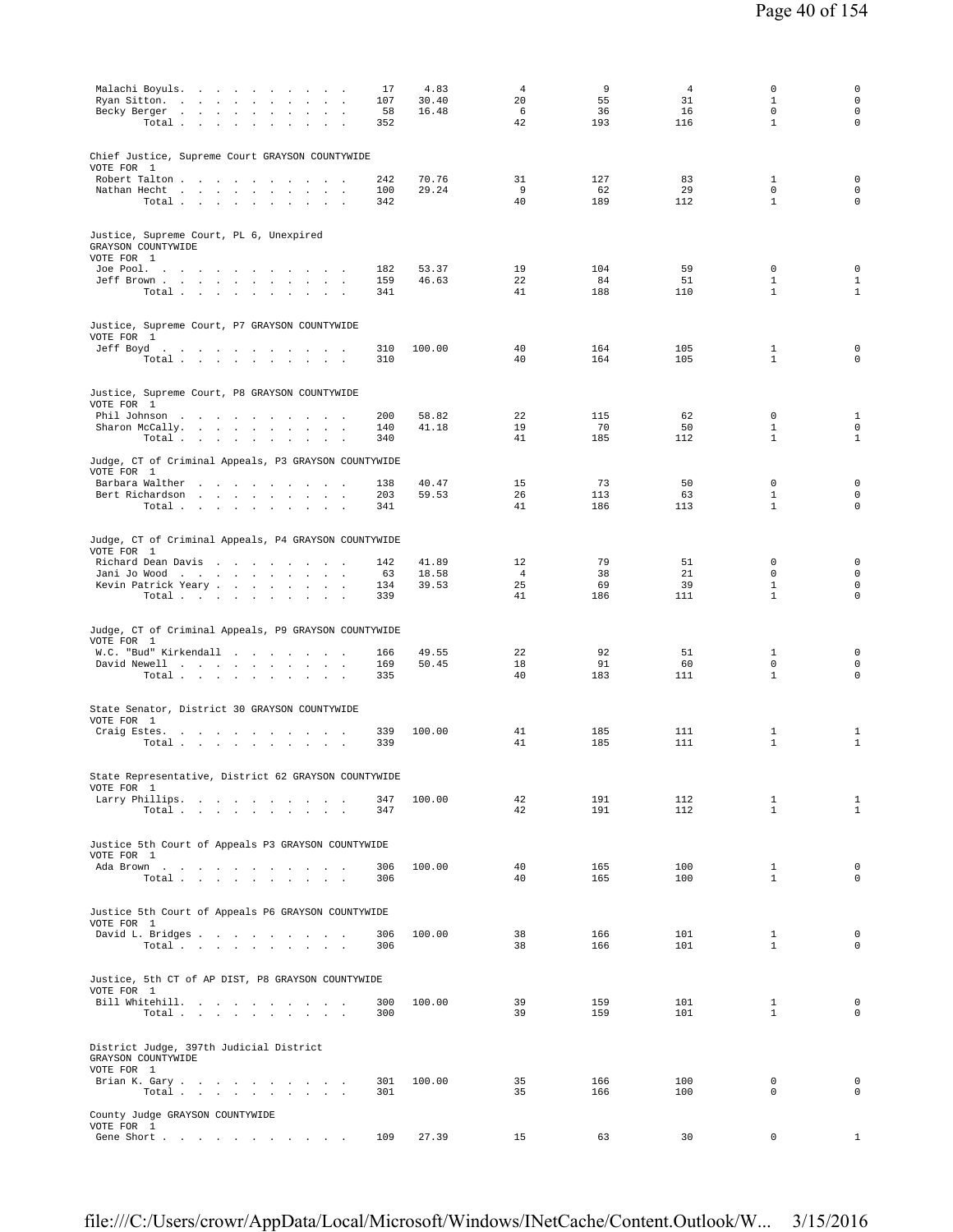| Bill Magers.<br>Trent Bass<br>$\overline{\phantom{a}}$<br>$\ddot{\phantom{a}}$                           | 114<br>151                  | 28.64<br>37.94         | 16<br>10                               | 60<br>84                            | 38<br>56                         | $\mathbf 0$<br>$\mathbf{1}$            | $\mathsf{O}\xspace$<br>0                |
|----------------------------------------------------------------------------------------------------------|-----------------------------|------------------------|----------------------------------------|-------------------------------------|----------------------------------|----------------------------------------|-----------------------------------------|
| Jim Maddock.<br>$\sim$<br>Total<br>$\sim 10^{-11}$<br>$\sim$<br>$\sim$<br>$\sim$<br>$\ddot{\phantom{a}}$ | 24<br>398                   | 6.03                   | 2<br>43                                | 13<br>220                           | 9<br>133                         | $\mathbf 0$<br>$\mathbf{1}$            | 0<br>$\mathbf{1}$                       |
| Judge, County Court at Law GRAYSON COUNTYWIDE<br>VOTE FOR 1                                              |                             |                        |                                        |                                     |                                  |                                        |                                         |
| James Corley "Corky" Henderson<br>Total $\cdots$ $\cdots$ $\cdots$ $\cdots$                              | 321<br>321                  | 100.00                 | 40<br>40                               | 173<br>173                          | 107<br>107                       | 1<br>$\mathbf{1}$                      | $\mathsf 0$<br>0                        |
| Judge, County Court at Law No. 2 GRAYSON COUNTYWIDE<br>VOTE FOR 1                                        |                             |                        |                                        |                                     |                                  |                                        |                                         |
| Carol M. Siebman<br>Total $\cdots$ $\cdots$<br>the contract of the contract                              | 318<br>318                  | 100.00                 | 41<br>41                               | 173<br>173                          | 103<br>103                       | 1<br>$\mathbf{1}$                      | $\mathbf 0$<br>$\mathbf 0$              |
| District Clerk GRAYSON COUNTYWIDE<br>VOTE FOR 1                                                          |                             |                        |                                        |                                     |                                  |                                        |                                         |
| Kelly Ashmore<br>Total                                                                                   | 323<br>323                  | 100.00                 | 39<br>39                               | 179<br>179                          | 104<br>104                       | $\mathbf{1}$<br>$\mathbf{1}$           | $\mathbf 0$<br>$\mathbf 0$              |
| County Clerk GRAYSON COUNTYWIDE<br>VOTE FOR 1<br>Wilma Bush.                                             | 323                         | 100.00                 | 39                                     | 176                                 | 107                              | 1                                      | 0                                       |
| Total                                                                                                    | 323                         |                        | 39                                     | 176                                 | 107                              | $\mathbf{1}$                           | $\mathbf 0$                             |
| County Treasurer GRAYSON COUNTYWIDE<br>VOTE FOR 1<br>Starr Stanley                                       | 154                         | 45.83                  | 20                                     | 81                                  | 52                               | 1                                      | $\mathbf 0$                             |
| Gayla Hawkins<br>Total<br>$\ddot{\phantom{a}}$<br>$\ddot{\phantom{a}}$                                   | 182<br>336                  | 54.17                  | 18<br>38                               | 103<br>184                          | 61<br>113                        | 0<br>$\mathbf{1}$                      | 0<br>0                                  |
| County Commissioner, Precinct 2 COMM 2<br>VOTE FOR 1                                                     | 165                         | 43.88                  | 16                                     | 94                                  | 53                               | 1                                      | $\mathbf{1}$                            |
| Gary Cox.<br>David Whitlock.<br>Total $\cdots$ $\cdots$ $\cdots$                                         | 211<br>376                  | 56.12                  | 27<br>43                               | 118<br>212                          | 66<br>119                        | 0<br>$\mathbf{1}$                      | $\mathsf{O}\xspace$<br>$\mathbf{1}$     |
| Justice of the Peace, Precinct No. 2<br>JUSTICE OF THE PEACE PCT 2                                       |                             |                        |                                        |                                     |                                  |                                        |                                         |
| VOTE FOR 1<br>Mike Springer<br>David Hawley<br>$\ddot{\phantom{0}}$<br>$\sim$                            | 116<br>246                  | 29.90<br>63.40         | 17<br>25<br>$\mathbf 0$                | 59<br>140                           | 39<br>81                         | 1<br>$\mathbf 0$<br>$\mathbf 0$        | $\mathsf 0$<br>0                        |
| H. Gene Alyea<br>$\cdot$<br>$\ddot{\phantom{a}}$<br>$\mathcal{A}$<br>Thomas D. Roesler.<br>Total         | $\overline{7}$<br>19<br>388 | 1.80<br>4.90           | $\mathbf 0$<br>42                      | 5<br>13<br>217                      | $\overline{2}$<br>6<br>128       | 0<br>$\mathbf{1}$                      | 0<br>$\mathsf{O}\xspace$<br>$\mathbf 0$ |
| County Chairman GRAYSON COUNTYWIDE<br>VOTE FOR 1<br>Reggie Smith                                         | 302                         | 100.00                 | 34                                     | 165                                 | 102                              | 1                                      | 0                                       |
| Total<br>********** (DEMOCRATIC PARTY) **********                                                        | 302                         |                        | 34                                     | 165                                 | 102                              | $\mathbf{1}$                           | $\mathbf 0$                             |
| US Senator GRAYSON COUNTYWIDE<br>VOTE FOR 1                                                              |                             |                        |                                        |                                     |                                  |                                        |                                         |
| Harry Kim<br>Maxey Marie Scherr<br>Michael "Fjet" Fjetland.                                              | 5<br>6<br>2                 | 11.90<br>14.29<br>4.76 | $\mathbf 0$<br>$\mathbf 0$<br>$\Omega$ | 5<br>$\overline{3}$<br>$\mathbf{1}$ | $\mathbf 0$<br>3<br>$\mathbf{1}$ | $\mathbf 0$<br>$\mathbf 0$<br>$\Omega$ | $\mathsf{O}$<br>$\circ$<br>$\circ$      |
| David M. Alameel<br>Kesha Rogers                                                                         | 17<br>12                    | 40.48<br>28.57         | $\mathbf 0$<br>$\Omega$                | 10<br>6                             | $7\phantom{.0}$<br>- 6           | $\mathbf 0$<br>$\Omega$                | $\mathsf{O}$<br>$\mathbf 0$             |
| Total                                                                                                    | 42                          |                        | $\mathbf 0$                            | 25                                  | 17                               | $\mathbf 0$                            | $\mathbf 0$                             |
| Governor GRAYSON COUNTYWIDE<br>VOTE FOR 1<br>Wendy R. Davis.                                             | 35                          | 83.33                  | $\mathbf{0}$                           | 23                                  | 12                               | $\mathbf{0}$                           | 0                                       |
| Reynaldo "Ray" Madrigal.<br>Total $\cdots$ $\cdots$ $\cdots$                                             | $7\phantom{.0}$<br>42       | 16.67                  | $\circ$<br>$\mathbf 0$                 | $\overline{a}$<br>25                | 5<br>17                          | $\mathbf 0$<br>0                       | 0<br>$\mathbf 0$                        |
| Lieutenant Governor GRAYSON COUNTYWIDE<br>VOTE FOR 1                                                     |                             |                        |                                        |                                     |                                  |                                        |                                         |
| Leticia Van de Putte.<br>Total $\cdots$ $\cdots$ $\cdots$                                                | 34<br>34                    | 100.00                 | $\mathbf 0$<br>$\mathbf 0$             | 21<br>21                            | 13<br>13                         | 0<br>0                                 | 0<br>0                                  |
| Attorney General GRAYSON COUNTYWIDE<br>VOTE FOR 1<br>Sam Houston.                                        | 36                          | 100.00                 | $\circ$                                | 22                                  | 14                               | $\mathbf{0}$                           | $\circ$                                 |
| Total                                                                                                    | 36                          |                        | $\mathbf 0$                            | 22                                  | 14                               | 0                                      | $\mathsf{O}\xspace$                     |
| Comptroller of Public Accounts GRAYSON COUNTYWIDE<br>VOTE FOR 1<br>Mike Collier                          | 36                          | 100.00                 | 0                                      | 22                                  | 14                               | $\mathbf 0$                            | 0                                       |
| Total $\cdots$ $\cdots$ $\cdots$ $\cdots$                                                                | 36                          |                        | 0                                      | 22                                  | 14                               | 0                                      | $\circ$                                 |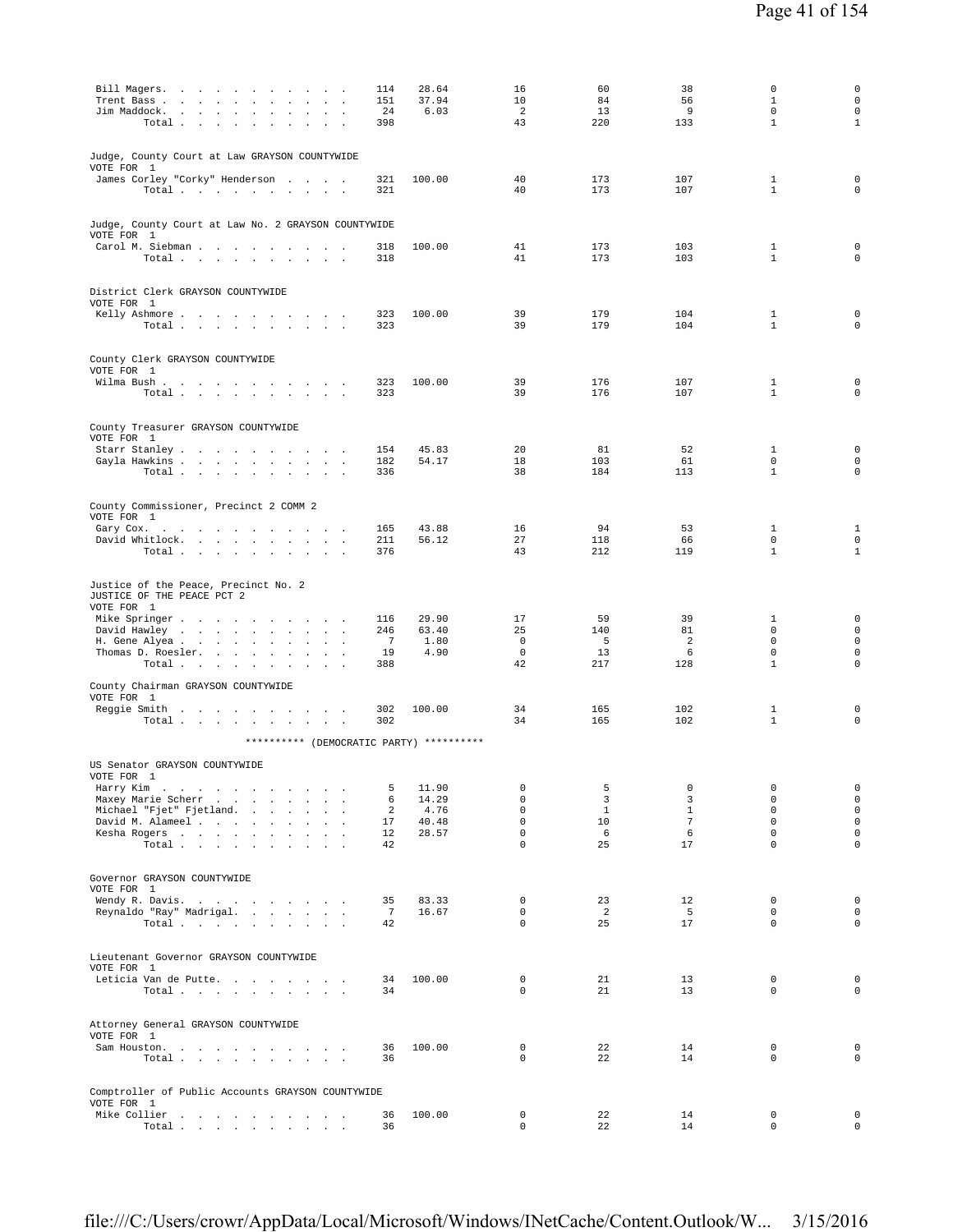| Commissioner of the General Land Office<br>GRAYSON COUNTYWIDE<br>VOTE FOR 1                                                                                                                                                           |                |        |                            |                |                 |                  |                  |
|---------------------------------------------------------------------------------------------------------------------------------------------------------------------------------------------------------------------------------------|----------------|--------|----------------------------|----------------|-----------------|------------------|------------------|
| John Cook $\ldots$ $\ldots$ $\ldots$ $\ldots$ $\ldots$                                                                                                                                                                                | 35             | 100.00 | $\mathbb O$                | 22             | 13              | 0                | 0                |
| Total $\cdots$ $\cdots$ $\cdots$                                                                                                                                                                                                      | 35             |        | $\Omega$                   | 22             | 13              | $\Omega$         | $\Omega$         |
|                                                                                                                                                                                                                                       |                |        |                            |                |                 |                  |                  |
| Commissioner of Agriculture GRAYSON COUNTYWIDE                                                                                                                                                                                        |                |        |                            |                |                 |                  |                  |
| VOTE FOR 1<br>Hugh Asa Fitzsimons III.                                                                                                                                                                                                | $\overline{4}$ | 10.53  | $\mathbf 0$                | 3              | $\mathbf{1}$    | 0                | 0                |
| Richard "Kinky" Friedman                                                                                                                                                                                                              | 15             | 39.47  | $\mathbf 0$                | 8              | $7\phantom{.0}$ | $\mathbf 0$      | $\mathsf 0$      |
| Jim Hogan<br>$\sim$                                                                                                                                                                                                                   | 19             | 50.00  | $\mathbf 0$                | 12             | $7\overline{ }$ | $\mathbf 0$      | $\mathbf 0$      |
| Total<br>$\sim$ $\sim$                                                                                                                                                                                                                | 38             |        | $\mathbf 0$                | 23             | 15              | $\mathbf 0$      | $\mathbf 0$      |
| Railroad Commissioner GRAYSON COUNTYWIDE                                                                                                                                                                                              |                |        |                            |                |                 |                  |                  |
| VOTE FOR 1<br>Steve Brown.                                                                                                                                                                                                            | 16             | 43.24  | 0                          | 10             | 6               | 0                | 0                |
| Dale Henry<br>$\ddot{\phantom{a}}$<br>$\sim$<br>$\ddot{\phantom{a}}$<br>$\cdot$                                                                                                                                                       | 21             | 56.76  | 0                          | 12             | 9               | 0                | $\mathsf 0$      |
| Total                                                                                                                                                                                                                                 | 37             |        | $\mathbf 0$                | 22             | 15              | $\mathbf 0$      | $\mathbf 0$      |
| Chief Justice, Supreme Court GRAYSON COUNTYWIDE<br>VOTE FOR 1                                                                                                                                                                         |                |        |                            |                |                 |                  |                  |
| William Moody.                                                                                                                                                                                                                        | 38             | 100.00 | $\mathbf 0$                | 23             | 15              | 0                | 0                |
| Total                                                                                                                                                                                                                                 | 38             |        | $\mathbf 0$                | 23             | 15              | $\mathbf 0$      | $\mathbf 0$      |
| Justice, Supreme Court, PL 6, Unexpired<br>GRAYSON COUNTYWIDE<br>VOTE FOR 1                                                                                                                                                           |                |        |                            |                |                 |                  |                  |
| Lawrence Edward Meyers                                                                                                                                                                                                                | 36             | 100.00 | $\mathbb O$                | 22             | 14              | 0                | 0                |
| Total                                                                                                                                                                                                                                 | 36             |        | $\mathbf 0$                | 22             | 14              | $\mathbf 0$      | $\mathbf 0$      |
| Justice, Supreme Court, P7 GRAYSON COUNTYWIDE                                                                                                                                                                                         |                |        |                            |                |                 |                  |                  |
| VOTE FOR 1                                                                                                                                                                                                                            |                |        |                            |                |                 |                  |                  |
| Gina Benavides.<br>Total                                                                                                                                                                                                              | 35<br>35       | 100.00 | $\mathbb O$<br>$\mathbf 0$ | 22<br>22       | 13<br>13        | 0<br>$\mathbf 0$ | 0<br>$\mathbf 0$ |
|                                                                                                                                                                                                                                       |                |        |                            |                |                 |                  |                  |
| Judge, CT of Criminal Appeals, P3 GRAYSON COUNTYWIDE<br>VOTE FOR 1                                                                                                                                                                    |                |        |                            |                |                 |                  |                  |
| John Granberg                                                                                                                                                                                                                         | 35             | 100.00 | 0                          | 22             | 13              | 0                | 0                |
| Total                                                                                                                                                                                                                                 | 35             |        | $\Omega$                   | 22             | 13              | $\Omega$         | $\Omega$         |
| County Chairman GRAYSON COUNTYWIDE<br>VOTE FOR 1                                                                                                                                                                                      |                |        |                            |                |                 |                  |                  |
| Lander Bethel                                                                                                                                                                                                                         | 36             | 100.00 | $\mathbf 0$                | 22             | 14              | 0                | 0                |
| Total $\cdots$ $\cdots$ $\cdots$ $\cdots$                                                                                                                                                                                             | 36             |        | 0                          | 22             | 14              | $\mathbf 0$      | $\mathbf 0$      |
| ********** (REPUBLICAN PARTY) **********                                                                                                                                                                                              |                |        |                            |                |                 |                  |                  |
| RELIGIOUS FREEDOM GRAYSON COUNTYWIDE<br>VOTE FOR 1                                                                                                                                                                                    |                |        |                            |                |                 |                  |                  |
| YES                                                                                                                                                                                                                                   | 395            | 97.77  | 43                         | 222            | 128             | $\mathbf{1}$     | 1                |
| NO.<br>the contract of the contract of the contract of the<br>$\sim$<br>$\cdot$                                                                                                                                                       | 9              | 2.23   | $\mathbf 0$                | $\overline{4}$ | 5               | $\mathsf 0$      | $\mathsf 0$      |
| Total                                                                                                                                                                                                                                 | 404            |        | 43                         | 226            | 133             | $\mathbf{1}$     | $\mathbf{1}$     |
| SECOND AMENDMENT GRAYSON COUNTYWIDE<br>VOTE FOR 1                                                                                                                                                                                     |                |        |                            |                |                 |                  |                  |
| YES                                                                                                                                                                                                                                   | 339            | 85.61  | 37                         | 187            | 113             | $\mathbf{1}$     | $\mathbf{1}$     |
| NO. .<br>the contract of the contract of the contract of the contract of the contract of the contract of the contract of<br>$\sim$                                                                                                    | 57             | 14.39  | 6                          | 34             | 17              | $\mathsf 0$      | $\mathsf 0$      |
| Total                                                                                                                                                                                                                                 | 396            |        | 43                         | 221            | 130             | $\mathbf{1}$     | $\mathbf{1}$     |
| FRANCHISE TAX GRAYSON COUNTYWIDE                                                                                                                                                                                                      |                |        |                            |                |                 |                  |                  |
| VOTE FOR 1                                                                                                                                                                                                                            |                |        |                            |                |                 |                  |                  |
| YES and a contract the contract of the set of the set of the set of the set of the set of the set of the set of the set of the set of the set of the set of the set of the set of the set of the set of the set of the set of         | 340            | 87.63  | 39                         | 186            | 114             | $\mathbf{1}$     | $\mathbf 0$      |
| NO.                                                                                                                                                                                                                                   | 48             | 12.37  | $\overline{\mathbf{3}}$    | -29            | 15              | $\mathbf 0$      | $\mathbf{1}$     |
| Total                                                                                                                                                                                                                                 | 388            |        | 42                         | 215            | 129             | $\mathbf{1}$     | $\mathbf{1}$     |
| WELFARE REFORM GRAYSON COUNTYWIDE<br>VOTE FOR 1                                                                                                                                                                                       |                |        |                            |                |                 |                  |                  |
| YES a contract of the contract of the contract of the set of the set of the set of the set of the set of the set of the set of the set of the set of the set of the set of the set of the set of the set of the set of the set        | 382            | 94.79  | 44                         | 213            | 123             | $\mathbf{1}$     | 1                |
| $NO.$ $\cdots$ $\cdots$ $\cdots$ $\cdots$ $\cdots$ $\cdots$                                                                                                                                                                           | 21             | 5.21   | $^{\circ}$                 | 13             | 8               | $\mathbf 0$      | 0                |
| Total<br>$\sim$<br>$\sim$<br>$\sim$ $\sim$                                                                                                                                                                                            | 403            |        | 44                         | 226            | 131             | $\mathbf{1}$     | $\mathbf{1}$     |
| NO LAWMAKERS EXCEPTIONS GRAYSON COUNTYWIDE                                                                                                                                                                                            |                |        |                            |                |                 |                  |                  |
| VOTE FOR 1                                                                                                                                                                                                                            | 401            | 99.75  | 44                         | 224            | 131             | $\mathbf{1}$     | $\mathbf{1}$     |
| YES a contract of the contract of the contract of the set of the set of the set of the set of the set of the set of the set of the set of the set of the set of the set of the set of the set of the set of the set of the set<br>NO. | $\mathbf{1}$   | .25    | $\mathbf 0$                | $\overline{1}$ | $\overline{0}$  | 0                | $\mathbf 0$      |
| Total .<br>and the state of the state of the                                                                                                                                                                                          | 402            |        | 44                         | 225            | 131             | $\mathbf{1}$     | $\mathbf{1}$     |

OBAMACARE GRAYSON COUNTYWIDE

VOTE FOR 1

YES . . . . . . . . . . . . . 366 91.96 42 204 118 1 1 NO. . . . . . . . . . . . . . 32 8.04 2 16 14 0 0 Total . . . . . . . . . . 398 44 220 132 1 1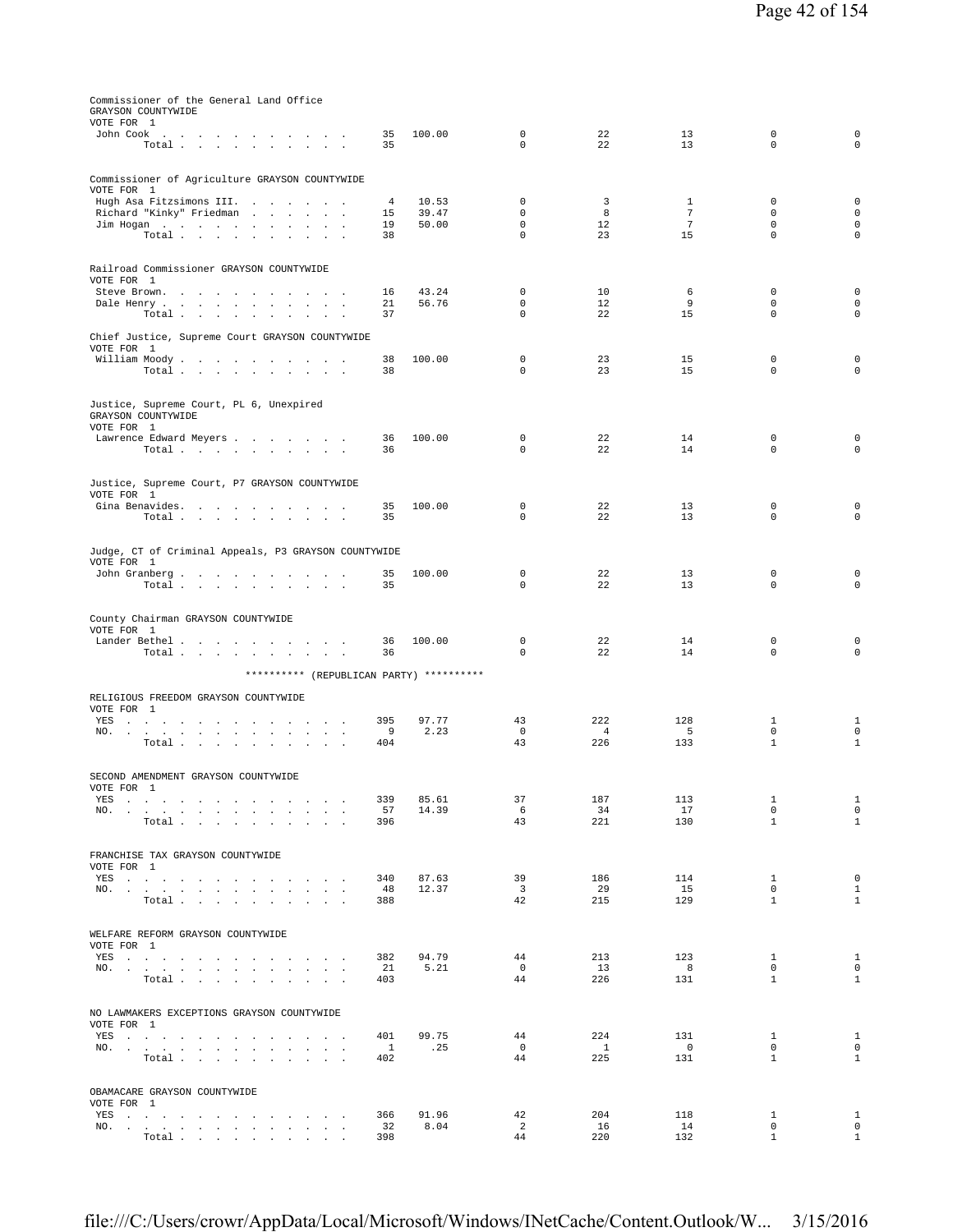\*\*\*\*\*\*\*\*\*\* (DEMOCRATIC PARTY) \*\*\*\*\*\*\*\*\*\*

| ON IMMIGRATION REFORM GRAYSON COUNTYWIDE<br>VOTE FOR 1                                                                                                                                                                                                                                                                                                      |                          |                                          |                      |                   |                                 |                                |                                                           |                               |                                          |                               |                    |                  |                            |                            |
|-------------------------------------------------------------------------------------------------------------------------------------------------------------------------------------------------------------------------------------------------------------------------------------------------------------------------------------------------------------|--------------------------|------------------------------------------|----------------------|-------------------|---------------------------------|--------------------------------|-----------------------------------------------------------|-------------------------------|------------------------------------------|-------------------------------|--------------------|------------------|----------------------------|----------------------------|
|                                                                                                                                                                                                                                                                                                                                                             |                          |                                          |                      |                   |                                 |                                |                                                           | 39                            | 92.86                                    | $\mathbf 0$                   | 24                 | 15               | $\mathbf 0$                | $\mathbf 0$                |
| AGAINST<br>Total                                                                                                                                                                                                                                                                                                                                            |                          |                                          |                      |                   |                                 |                                |                                                           | $\overline{\mathbf{3}}$<br>42 | 7.14                                     | $\mathbf 0$<br>$\Omega$       | $\mathbf{1}$<br>25 | 2<br>17          | $\mathbf 0$<br>$\mathbf 0$ | $\mathbf 0$<br>$\mathbf 0$ |
|                                                                                                                                                                                                                                                                                                                                                             |                          |                                          |                      |                   |                                 |                                |                                                           |                               |                                          |                               |                    |                  |                            |                            |
| A LIVING WAGE FOR ALL TEXANS GRAYSON COUNTYWIDE                                                                                                                                                                                                                                                                                                             |                          |                                          |                      |                   |                                 |                                |                                                           |                               |                                          |                               |                    |                  |                            |                            |
| VOTE FOR 1<br>FOR $\cdots$                                                                                                                                                                                                                                                                                                                                  |                          |                                          |                      |                   |                                 |                                |                                                           | 37                            | 88.10                                    | 0                             | 24                 | 13               | 0                          | 0                          |
| ${\tt AGAINST} \hspace{0.1in} . \hspace{0.1in} . \hspace{0.1in} . \hspace{0.1in} . \hspace{0.1in} . \hspace{0.1in} . \hspace{0.1in} .$                                                                                                                                                                                                                      |                          |                                          |                      |                   |                                 |                                |                                                           | 5                             | 11.90                                    | $\Omega$                      | <sup>1</sup>       | $\overline{4}$   | $\mathbf 0$                | $\mathbf 0$                |
| Total                                                                                                                                                                                                                                                                                                                                                       |                          |                                          |                      |                   |                                 |                                |                                                           | 42                            |                                          | $\mathbf 0$                   | 25                 | 17               | $\mathbf 0$                | $\mathbf 0$                |
|                                                                                                                                                                                                                                                                                                                                                             |                          |                                          |                      |                   |                                 |                                |                                                           |                               |                                          |                               |                    |                  |                            |                            |
| MEDICAID EXPANSION GRAYSON COUNTYWIDE<br>VOTE FOR 1                                                                                                                                                                                                                                                                                                         |                          |                                          |                      |                   |                                 |                                |                                                           |                               |                                          |                               |                    |                  |                            |                            |
| $\begin{picture}(180,170) \put(0,0){\dashbox{0.5}(100,0){ }} \put(150,0){\dashbox{0.5}(100,0){ }} \put(150,0){\dashbox{0.5}(100,0){ }} \put(150,0){\dashbox{0.5}(100,0){ }} \put(150,0){\dashbox{0.5}(100,0){ }} \put(150,0){\dashbox{0.5}(100,0){ }} \put(150,0){\dashbox{0.5}(100,0){ }} \put(150,0){\dashbox{0.5}(100,0){ }} \put(150,0){\dashbox{0.5}($ |                          | <b>Contract Contract</b>                 |                      |                   |                                 |                                |                                                           | 39                            | 92.86                                    | $\mathbf 0$                   | 25                 | 14               | $\mathbf 0$                | $\mathbf 0$                |
| Total                                                                                                                                                                                                                                                                                                                                                       |                          |                                          |                      |                   | $\ddot{\phantom{a}}$            | $\sim$<br>$\ddot{\phantom{a}}$ |                                                           | 3<br>42                       | 7.14                                     | $\mathbf 0$<br>$\mathbf 0$    | $\circ$<br>25      | 3<br>17          | $\mathbf 0$<br>$\mathbf 0$ | $\mathbf 0$<br>$\mathbf 0$ |
|                                                                                                                                                                                                                                                                                                                                                             |                          |                                          |                      |                   |                                 |                                |                                                           |                               |                                          |                               |                    |                  |                            |                            |
| ON NON-DISCRIMINATION LEGISLATION GRAYSON COUNTYWIDE<br>VOTE FOR 1                                                                                                                                                                                                                                                                                          |                          |                                          |                      |                   |                                 |                                |                                                           |                               |                                          |                               |                    |                  |                            |                            |
| FOR $\cdots$                                                                                                                                                                                                                                                                                                                                                |                          |                                          |                      |                   |                                 |                                |                                                           | 38                            | 90.48                                    | $\mathbf 0$                   | 23                 | 15               | $\mathbf 0$                | $\mathbf 0$                |
| Total                                                                                                                                                                                                                                                                                                                                                       |                          |                                          |                      |                   |                                 |                                |                                                           | $\overline{4}$<br>42          | 9.52                                     | $\mathbf 0$<br>$\mathbf 0$    | 2<br>25            | 2<br>17          | $\mathbf 0$<br>$\mathbf 0$ | 0<br>$\mathbf 0$           |
| PREC REPORT-GROUP DETAIL                                                                                                                                                                                                                                                                                                                                    |                          |                                          |                      |                   |                                 |                                |                                                           |                               |                                          | 2014 PRIMARY ELECTION         |                    |                  | OFFICIAL                   |                            |
|                                                                                                                                                                                                                                                                                                                                                             |                          |                                          |                      |                   |                                 |                                |                                                           |                               |                                          | GRAYSON COUNTY, TEXAS         |                    |                  |                            |                            |
| RUN DATE: 03/11/14 03:52 PM                                                                                                                                                                                                                                                                                                                                 |                          |                                          |                      |                   |                                 |                                |                                                           |                               | MARCH 4, 2014<br><b>STATISTICS</b>       |                               |                    |                  |                            |                            |
| 0011 PRECINCT 203                                                                                                                                                                                                                                                                                                                                           |                          |                                          |                      |                   |                                 |                                |                                                           |                               |                                          |                               |                    |                  |                            |                            |
|                                                                                                                                                                                                                                                                                                                                                             |                          |                                          |                      |                   |                                 |                                |                                                           | TOTAL VOTES                   | နွ                                       | EV MAIL                       | EV IVO             | ED IVO           | PROV/EV                    | PROV/ED                    |
| REGISTERED VOTERS - TOTAL<br>BALLOTS CAST - TOTAL. $\cdot$                                                                                                                                                                                                                                                                                                  |                          |                                          |                      |                   |                                 |                                |                                                           | 1,199<br>90                   |                                          | 4                             | 49                 | 37               | $\mathbf 0$                | 0                          |
| BALLOTS CAST - REPUBLICAN PARTY                                                                                                                                                                                                                                                                                                                             |                          |                                          |                      |                   |                                 |                                |                                                           | 66                            | 73.33                                    | 4                             | 34                 | 28               | 0                          | $\mathbf 0$                |
| BALLOTS CAST - DEMOCRATIC PARTY                                                                                                                                                                                                                                                                                                                             |                          |                                          |                      |                   |                                 |                                | $\sim$                                                    | 24                            | 26.67                                    | $\mathbf 0$                   | 15                 | 9                | $\mathbf 0$                | $\mathbf 0$                |
| VOTER TURNOUT - TOTAL $\ldots$                                                                                                                                                                                                                                                                                                                              |                          |                                          |                      |                   |                                 |                                |                                                           |                               | 7.51                                     |                               |                    |                  |                            |                            |
|                                                                                                                                                                                                                                                                                                                                                             |                          |                                          |                      |                   |                                 |                                |                                                           |                               | ********** (REPUBLICAN PARTY) ********** |                               |                    |                  |                            |                            |
| US Senator GRAYSON COUNTYWIDE                                                                                                                                                                                                                                                                                                                               |                          |                                          |                      |                   |                                 |                                |                                                           |                               |                                          |                               |                    |                  |                            |                            |
| VOTE FOR 1<br>Curt Cleaver                                                                                                                                                                                                                                                                                                                                  | <b>Contract Contract</b> | $\sim$                                   | $\sim$               | $\sim$            | $\sim$                          | $\sim$ $\sim$                  |                                                           | $\mathbf{1}$                  | 1.69                                     | 0                             | 1                  | $\circ$          | 0                          | 0                          |
| John Cornyn.                                                                                                                                                                                                                                                                                                                                                |                          |                                          |                      | <b>Contractor</b> | $\mathbf{A}^{\mathrm{H}}$ and   |                                | $\mathbf{z} = \mathbf{z} + \mathbf{z}$ . The $\mathbf{z}$ | 40                            | 67.80                                    | 2                             | 22                 | 16               | $\mathbf 0$                | $\mathbf 0$                |
| Dwayne Stovall.                                                                                                                                                                                                                                                                                                                                             |                          |                                          |                      |                   | $\sim$ $\sim$                   | <b>Carl Carl</b>               | $\sim$                                                    | 4                             | 6.78                                     | $\mathbf 0$                   | $\overline{4}$     | 0                | $\mathbf 0$                | $\mathbf 0$                |
| Linda Vega                                                                                                                                                                                                                                                                                                                                                  |                          |                                          |                      |                   | $\blacksquare$                  |                                | $\mathbf{r}$                                              | 5                             | 8.47                                     | $\overline{a}$<br>$\mathbf 0$ | 3<br>$\mathbf 0$   | $\mathbf 0$      | $\mathbf 0$                | $\mathbf 0$<br>$\mathbf 0$ |
| Steve Stockman.<br>Ken Cope.                                                                                                                                                                                                                                                                                                                                |                          |                                          | $\ddot{\phantom{a}}$ |                   |                                 |                                | $\sim$ $\sim$ $\sim$                                      | 3<br>2                        | 5.08<br>3.39                             | $\mathbf 0$                   | $\mathbf{1}$       | 3<br>1           | 0<br>0                     | $\mathbf 0$                |
| Chris Mapp                                                                                                                                                                                                                                                                                                                                                  |                          |                                          |                      |                   |                                 |                                | $\sim$ $\sim$ $\sim$                                      | 1                             | 1.69                                     | $\mathbf 0$                   | $\mathbf 0$        | 1                | $\mathbf 0$                | $\mathbf 0$                |
| Reid Reasor.                                                                                                                                                                                                                                                                                                                                                |                          |                                          |                      |                   |                                 |                                |                                                           | $\overline{3}$                | 5.08                                     | 0                             | $\mathbf{1}$       | 2                | 0                          | $\mathbf 0$                |
| Total                                                                                                                                                                                                                                                                                                                                                       |                          |                                          |                      |                   |                                 |                                |                                                           | 59                            |                                          | $\overline{4}$                | 32                 | 23               | $\mathbf 0$                | 0                          |
| US Representative, DIST 4 GRAYSON COUNTYWIDE                                                                                                                                                                                                                                                                                                                |                          |                                          |                      |                   |                                 |                                |                                                           |                               |                                          |                               |                    |                  |                            |                            |
| VOTE FOR 1                                                                                                                                                                                                                                                                                                                                                  |                          |                                          |                      |                   |                                 |                                |                                                           |                               |                                          |                               |                    |                  |                            |                            |
| Ralph M. Hall                                                                                                                                                                                                                                                                                                                                               |                          |                                          |                      |                   |                                 |                                |                                                           | 26                            | 41.27                                    | $\overline{2}$                | 13                 | 11               | $\mathbf 0$                | 0                          |
| John Ratcliffe.<br>Tony Arterburn.                                                                                                                                                                                                                                                                                                                          |                          |                                          |                      |                   |                                 |                                |                                                           | 13<br>5                       | 20.63<br>7.94                            | $\mathbf 0$<br>$\overline{a}$ | 5<br>3             | 8<br>$\mathbf 0$ | 0<br>0                     | $\mathbf 0$<br>$\mathbf 0$ |
| John Stacy                                                                                                                                                                                                                                                                                                                                                  |                          |                                          |                      | $\sim$            | $\cdot$<br>$\ddot{\phantom{a}}$ |                                | $\cdot$<br>$\blacksquare$ .                               | 0                             |                                          | $\mathbf 0$                   | $\mathbf 0$        | $\mathbf 0$      | $\mathbf 0$                | $\mathbf 0$                |
| Lou Gigliotti                                                                                                                                                                                                                                                                                                                                               |                          |                                          |                      |                   | $\sim 10^{-1}$                  | $\sim$<br>$\sim$               | $\overline{\phantom{a}}$                                  | 15                            | 23.81                                    | 0                             | 10                 | 5                | 0                          | $\mathbf 0$                |
| Brent Lawson                                                                                                                                                                                                                                                                                                                                                |                          |                                          |                      |                   |                                 |                                |                                                           | $\overline{4}$                | 6.35                                     | $\mathbf 0$                   | $\overline{3}$     | $\mathbf{1}$     | $\mathsf 0$                | $\mathbf 0$                |
| Total                                                                                                                                                                                                                                                                                                                                                       |                          |                                          |                      |                   | $\sim$                          | $\sim$<br>$\sim$               |                                                           | 63                            |                                          | $\overline{4}$                | 34                 | 25               | $\Omega$                   | $\mathbf 0$                |
| Governor GRAYSON COUNTYWIDE                                                                                                                                                                                                                                                                                                                                 |                          |                                          |                      |                   |                                 |                                |                                                           |                               |                                          |                               |                    |                  |                            |                            |
| VOTE FOR 1                                                                                                                                                                                                                                                                                                                                                  |                          |                                          |                      |                   |                                 |                                |                                                           |                               |                                          |                               |                    |                  |                            |                            |
| Greg Abbott.<br>SECEDE Kilgore.                                                                                                                                                                                                                                                                                                                             |                          | the contract of the contract of the con- |                      |                   |                                 |                                |                                                           | 49<br>$\mathbf{1}$            | 80.33<br>1.64                            | $\overline{a}$<br>$\Omega$    | 23<br>$\mathbf{1}$ | 24<br>$\circ$    | $\mathsf 0$<br>$\mathbf 0$ | $\mathbf 0$<br>$\mathbf 0$ |
| Miriam Martinez                                                                                                                                                                                                                                                                                                                                             |                          |                                          |                      |                   |                                 |                                |                                                           | 5                             | 8.20                                     | $\mathbf 0$                   | $\overline{4}$     | $\mathbf{1}$     | 0                          | $\mathbf 0$                |
| Lisa Fritsch                                                                                                                                                                                                                                                                                                                                                |                          |                                          |                      |                   |                                 |                                |                                                           | 6                             | 9.84                                     | $\overline{a}$                | $\overline{3}$     | $\mathbf{1}$     | 0                          | $\mathbf 0$                |
| Total $\cdots$ $\cdots$ $\cdots$ $\cdots$                                                                                                                                                                                                                                                                                                                   |                          |                                          |                      |                   |                                 |                                |                                                           | 61                            |                                          | $\overline{4}$                | 31                 | 26               | $\mathbf 0$                | $\mathbf 0$                |
| Lieutenant Governor GRAYSON COUNTYWIDE                                                                                                                                                                                                                                                                                                                      |                          |                                          |                      |                   |                                 |                                |                                                           |                               |                                          |                               |                    |                  |                            |                            |
| VOTE FOR 1                                                                                                                                                                                                                                                                                                                                                  |                          |                                          |                      |                   |                                 |                                |                                                           |                               |                                          |                               |                    |                  |                            |                            |
| David Dewhurst.<br>Jerry Patterson                                                                                                                                                                                                                                                                                                                          |                          |                                          |                      |                   | $\sim$                          |                                |                                                           | 21<br>10                      | 35.00<br>16.67                           | 1<br>$\mathbf 0$              | 8<br>8             | 12<br>2          | $\mathbf 0$<br>0           | $\mathbf 0$<br>$\mathbf 0$ |
| Todd Staples                                                                                                                                                                                                                                                                                                                                                |                          |                                          |                      |                   |                                 |                                |                                                           | 6                             | 10.00                                    | $\mathbf{1}$                  | $\mathbf{1}$       | $\overline{4}$   | 0                          | $\mathbf 0$                |
| Dan Patrick.                                                                                                                                                                                                                                                                                                                                                |                          |                                          |                      |                   |                                 |                                |                                                           | 23                            | 38.33                                    | $\overline{2}$                | 14                 | $7\phantom{.0}$  | $\mathbf 0$                | $\mathbf 0$                |
| Total                                                                                                                                                                                                                                                                                                                                                       |                          |                                          |                      |                   |                                 |                                |                                                           | 60                            |                                          | $\overline{4}$                | 31                 | 25               | $\Omega$                   | $\Omega$                   |
|                                                                                                                                                                                                                                                                                                                                                             |                          |                                          |                      |                   |                                 |                                |                                                           |                               |                                          |                               |                    |                  |                            |                            |
| Attorney General GRAYSON COUNTYWIDE<br>VOTE FOR 1                                                                                                                                                                                                                                                                                                           |                          |                                          |                      |                   |                                 |                                |                                                           |                               |                                          |                               |                    |                  |                            |                            |
| Dan Branch.                                                                                                                                                                                                                                                                                                                                                 |                          |                                          |                      |                   |                                 |                                |                                                           | 21                            | 36.84                                    | $\mathbf{1}$                  | 11                 | 9                | $\mathsf 0$                | $\mathsf{O}\xspace$        |
| Barry Smitherman<br>Ken Paxton                                                                                                                                                                                                                                                                                                                              |                          |                                          |                      |                   |                                 |                                |                                                           | 11<br>25                      | 19.30<br>43.86                           | $\mathbf 0$<br>3              | 8<br>11            | 3<br>11          | 0<br>0                     | $\mathbf 0$<br>$\mathbf 0$ |
| Total                                                                                                                                                                                                                                                                                                                                                       |                          |                                          |                      |                   |                                 |                                |                                                           | 57                            |                                          | $\overline{4}$                | 30                 | 23               | $\mathbf 0$                | $\mathbf 0$                |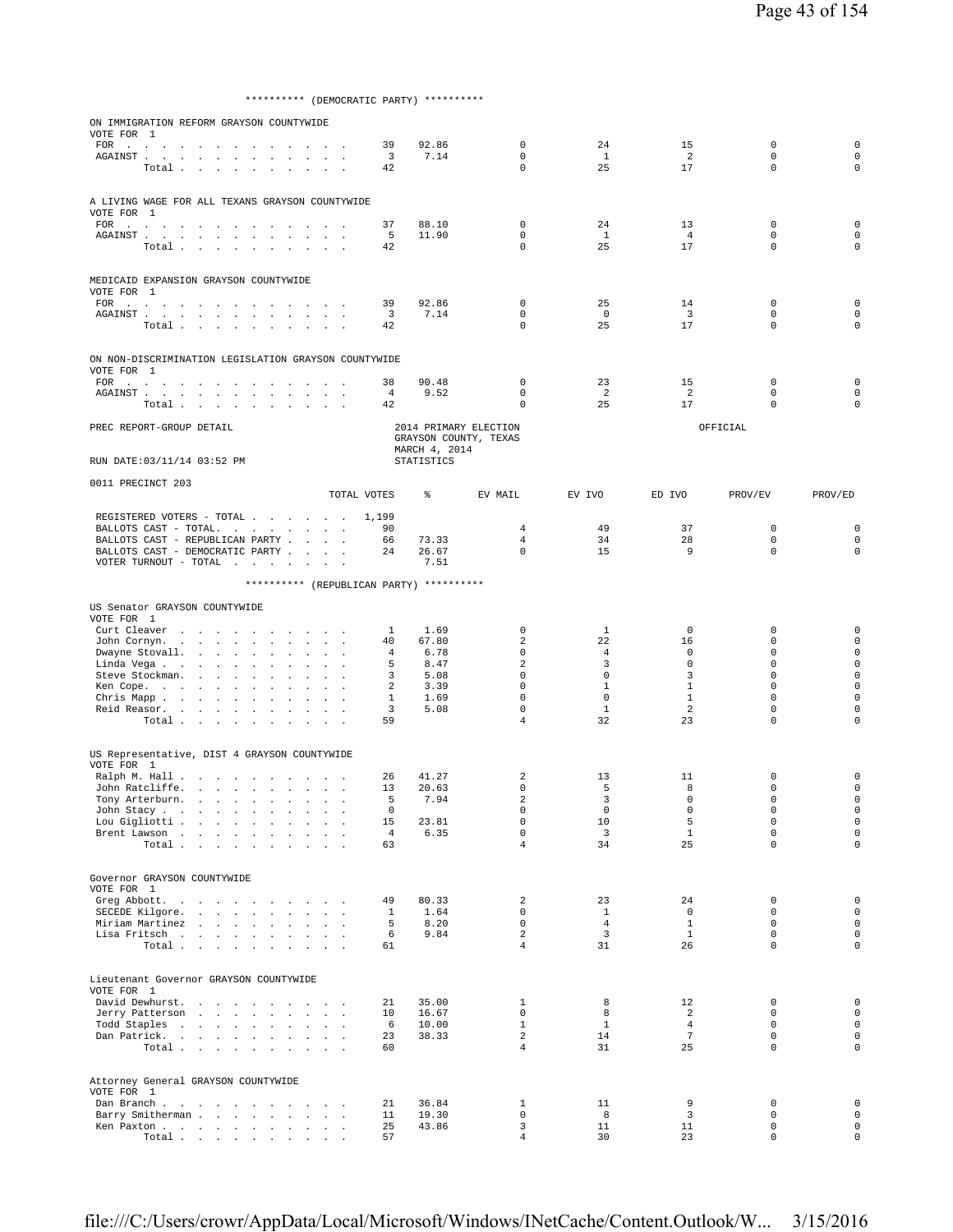| Comptroller of Public Accounts GRAYSON COUNTYWIDE<br>VOTE FOR 1                                                                                                                   |                       |                |                             |                       |                                |                            |                            |
|-----------------------------------------------------------------------------------------------------------------------------------------------------------------------------------|-----------------------|----------------|-----------------------------|-----------------------|--------------------------------|----------------------------|----------------------------|
| Raul Torres.<br>$\sim 100$<br>$\sim 100$<br>the company of the company of the company of                                                                                          | 5                     | 8.77           | 0                           | 2                     | 3                              | 0                          | $\mathsf{O}\xspace$        |
| Harvey Hilderbran.<br>$\mathbf{z} = \mathbf{z} + \mathbf{z}$ .<br>$\ddot{\phantom{a}}$                                                                                            | 12                    | 21.05          | $\mathbf{1}$                | 6                     | 5                              | $\mathbf 0$                | $\mathbf 0$                |
| Debra Medina<br>$\sim$                                                                                                                                                            | 27                    | 47.37          | 3                           | 16                    | 8                              | $\mathbf 0$                | $\mathsf 0$                |
| Glenn Hegar.<br>$\cdot$<br>$\cdot$                                                                                                                                                | 13<br>57              | 22.81          | $\mathbf 0$<br>4            | $7\phantom{.0}$<br>31 | 6<br>22                        | $\mathbb O$<br>$\mathbf 0$ | $\mathsf 0$<br>$\mathbf 0$ |
| Total<br>$\mathbf{r}$                                                                                                                                                             |                       |                |                             |                       |                                |                            |                            |
| Commissioner of the General Land Office<br>GRAYSON COUNTYWIDE<br>VOTE FOR 1                                                                                                       |                       |                |                             |                       |                                |                            |                            |
| George P. Bush.                                                                                                                                                                   | 40                    | 67.80          | 3                           | 24                    | 13                             | $\mathbf 0$                | $\mathsf{O}\xspace$        |
| David Watts.<br>$\sim$                                                                                                                                                            | 19                    | 32.20          | $\mathbf{1}$                | 8                     | 10                             | $\mathsf 0$                | $\mathsf 0$                |
| Total $\cdots$ $\cdots$ $\cdots$<br>$\sim$                                                                                                                                        | 59                    |                | $\overline{4}$              | 32                    | 23                             | $\mathbf 0$                | $\mathbf 0$                |
|                                                                                                                                                                                   |                       |                |                             |                       |                                |                            |                            |
| Commissioner of Agriculture GRAYSON COUNTYWIDE<br>VOTE FOR 1                                                                                                                      |                       |                |                             |                       |                                |                            |                            |
| J. Allen Carnes                                                                                                                                                                   | 13                    | 24.53          | 2                           | 7                     | $\overline{4}$                 | $\mathbf 0$                | $\mathsf 0$                |
| Tommy Merritt<br>$\sim$<br>$\sim$<br>$\ddot{\phantom{1}}$<br>Eric Opiela.<br>$\ddot{\phantom{a}}$<br>$\ddot{\phantom{a}}$<br>$\ddot{\phantom{a}}$                                 | 9<br>8                | 16.98<br>15.09 | $\mathbf 0$<br>$\mathbf{1}$ | 5<br>6                | $\overline{4}$<br>$\mathbf{1}$ | $\mathbf 0$<br>$\mathbf 0$ | $\mathsf 0$<br>$\mathsf 0$ |
| Joe Cotten<br>$\mathbf{r}$                                                                                                                                                        | 15                    | 28.30          | $\mathbf{1}$                | 5                     | 9                              | $\mathbf 0$                | $\mathbf 0$                |
| Sid Miller<br>$\sim$<br>$\ddot{\phantom{a}}$                                                                                                                                      | 8                     | 15.09          | $\mathsf 0$                 | $7\phantom{.0}$       | $\mathbf{1}$                   | $\mathsf 0$                | $\mathsf{O}\xspace$        |
| Total<br>$\sim$                                                                                                                                                                   | 53                    |                | $\overline{4}$              | 30                    | 19                             | $\Omega$                   | $\mathbf 0$                |
|                                                                                                                                                                                   |                       |                |                             |                       |                                |                            |                            |
| Railroad Commissioner GRAYSON COUNTYWIDE<br>VOTE FOR 1                                                                                                                            |                       |                |                             |                       |                                |                            |                            |
| Wayne Christian                                                                                                                                                                   | 23                    | 44.23          | 2                           | 10                    | 11                             | $\mathbb O$                | $\mathsf{O}\xspace$        |
| Malachi Boyuls.<br>$\ddot{\phantom{a}}$<br>$\cdot$<br>$\sim$                                                                                                                      | 2                     | 3.85           | $\mathbf 0$<br>$\Omega$     | 2                     | $\mathbf 0$<br>$\mathbf{1}$    | $\mathbf 0$<br>$\Omega$    | $\mathsf 0$                |
| Ryan Sitton.<br>$\cdot$<br>Becky Berger<br>$\ddot{\phantom{a}}$<br>$\sim$<br>$\sim$                                                                                               | $7\phantom{.0}$<br>20 | 13.46<br>38.46 | $\overline{a}$              | - 6<br>11             | 7                              | $\mathbf 0$                | $\mathsf 0$<br>0           |
| Total<br>$\sim$                                                                                                                                                                   | 52                    |                | $\overline{4}$              | 29                    | 19                             | $\mathbf 0$                | $\mathsf{O}\xspace$        |
|                                                                                                                                                                                   |                       |                |                             |                       |                                |                            |                            |
| Chief Justice, Supreme Court GRAYSON COUNTYWIDE<br>VOTE FOR 1                                                                                                                     |                       |                |                             |                       |                                |                            |                            |
| Robert Talton<br>$\sim$<br>$\sim$<br>$\sim$                                                                                                                                       | 21                    | 42.86          | 2                           | 13                    | 6                              | $\mathbf 0$                | 0                          |
| Nathan Hecht                                                                                                                                                                      | 28                    | 57.14          | 2                           | 15                    | 11                             | $\mathbb O$                | $\mathbf 0$                |
| Total                                                                                                                                                                             | 49                    |                | $\overline{4}$              | 28                    | 17                             | $\mathbf 0$                | $\mathsf{O}\xspace$        |
| Justice, Supreme Court, PL 6, Unexpired<br>GRAYSON COUNTYWIDE<br>VOTE FOR 1<br>Joe Pool.                                                                                          | 29                    | 60.42          | 3                           | 16                    | 10                             | 0                          | 0                          |
| Jeff Brown<br>$\sim$                                                                                                                                                              | 19                    | 39.58          | $\mathbf{1}$                | 11                    | $7\phantom{.0}$                | $\mathbb O$                | $\mathsf{O}\xspace$        |
| Total $\cdots$ $\cdots$ $\cdots$                                                                                                                                                  | 48                    |                | $\overline{4}$              | 27                    | 17                             | $\mathbf 0$                | $\mathbf 0$                |
| Justice, Supreme Court, P7 GRAYSON COUNTYWIDE<br>VOTE FOR 1                                                                                                                       |                       |                |                             |                       |                                |                            |                            |
| Jeff Boyd                                                                                                                                                                         | 40                    | 100.00         | 2                           | 22                    | 16                             | $\mathbb O$                | 0                          |
| Total $\cdots$ $\cdots$ $\cdots$<br>$\sim 10^{-10}$ km $^{-1}$                                                                                                                    | 40                    |                | 2                           | 22                    | 16                             | $\mathbf 0$                | $\mathbf 0$                |
| Justice, Supreme Court, P8 GRAYSON COUNTYWIDE                                                                                                                                     |                       |                |                             |                       |                                |                            |                            |
| VOTE FOR 1                                                                                                                                                                        |                       |                |                             |                       |                                |                            |                            |
| Phil Johnson<br>$\sim 10$<br>and the contract of the contract of the<br>Sharon McCally.<br>the contract of the contract of the<br>$\sim 100$ km s $^{-1}$<br>$\ddot{\phantom{1}}$ | 25<br>23              | 52.08<br>47.92 | 1<br>3                      | 13<br>14              | 11<br>6                        | $\mathbb O$<br>$\mathbf 0$ | 0<br>$\mathsf 0$           |
| Total<br>$\sim$                                                                                                                                                                   | 48                    |                | 4                           | 27                    | 17                             | 0                          | $\mathsf{O}\xspace$        |
| Judge, CT of Criminal Appeals, P3 GRAYSON COUNTYWIDE<br>VOTE FOR 1                                                                                                                |                       |                |                             |                       |                                |                            |                            |
| Barbara Walther                                                                                                                                                                   | 28                    | 56.00          | 2                           | 16                    | 10                             | $\mathbb O$                | $\mathsf 0$                |
| Bert Richardson<br>$\sim 10^{-1}$                                                                                                                                                 | 22                    | 44.00          | $\overline{a}$              | 12                    | 8                              | $\mathbf 0$                | $\mathbf 0$                |
| Total<br>$\sim$                                                                                                                                                                   | 50                    |                | $\overline{4}$              | 28                    | 18                             | $\mathbf 0$                | $\mathbf 0$                |
| Judge, CT of Criminal Appeals, P4 GRAYSON COUNTYWIDE<br>VOTE FOR 1                                                                                                                |                       |                |                             |                       |                                |                            |                            |
| Richard Dean Davis                                                                                                                                                                | 14                    | 29.17          | $\mathbf{1}$                | $7\phantom{.0}$       | 6                              | $\mathbf 0$                | $\mathsf 0$                |
| Jani Jo Wood                                                                                                                                                                      | 15                    | 31.25          | 3                           | 7                     | 5                              | $\mathbf 0$                | $\mathsf 0$                |
| Kevin Patrick Yeary                                                                                                                                                               | 19                    | 39.58          | 0                           | 12                    | $7\phantom{.0}$                | $\mathbf 0$                | $\mathsf 0$                |
| Total                                                                                                                                                                             | 48                    |                | $\overline{4}$              | 26                    | 18                             | $\mathbf 0$                | $\mathsf 0$                |
| Judge, CT of Criminal Appeals, P9 GRAYSON COUNTYWIDE                                                                                                                              |                       |                |                             |                       |                                |                            |                            |
| VOTE FOR 1<br>W.C. "Bud" Kirkendall                                                                                                                                               | 19                    | 39.58          | $\mathbf{1}$                | 11                    | 7                              | 0                          | 0                          |
| David Newell                                                                                                                                                                      | 29                    | 60.42          | 3                           | 15                    | 11                             | $\mathbf 0$                | $\mathsf 0$                |
| Total                                                                                                                                                                             | 48                    |                | $\overline{4}$              | 26                    | 18                             | $\mathbf 0$                | $\mathsf 0$                |
|                                                                                                                                                                                   |                       |                |                             |                       |                                |                            |                            |
| State Senator, District 30 GRAYSON COUNTYWIDE<br>VOTE FOR 1                                                                                                                       |                       |                |                             |                       |                                |                            |                            |
| Craig Estes.                                                                                                                                                                      | 48                    | 100.00         | 3                           | 27                    | 18                             | 0                          | $\mathsf 0$                |
| Total                                                                                                                                                                             | 48                    |                | 3                           | 27                    | 18                             | $\mathsf 0$                | $\mathbf 0$                |

State Representative, District 62 GRAYSON COUNTYWIDE VOTE FOR 1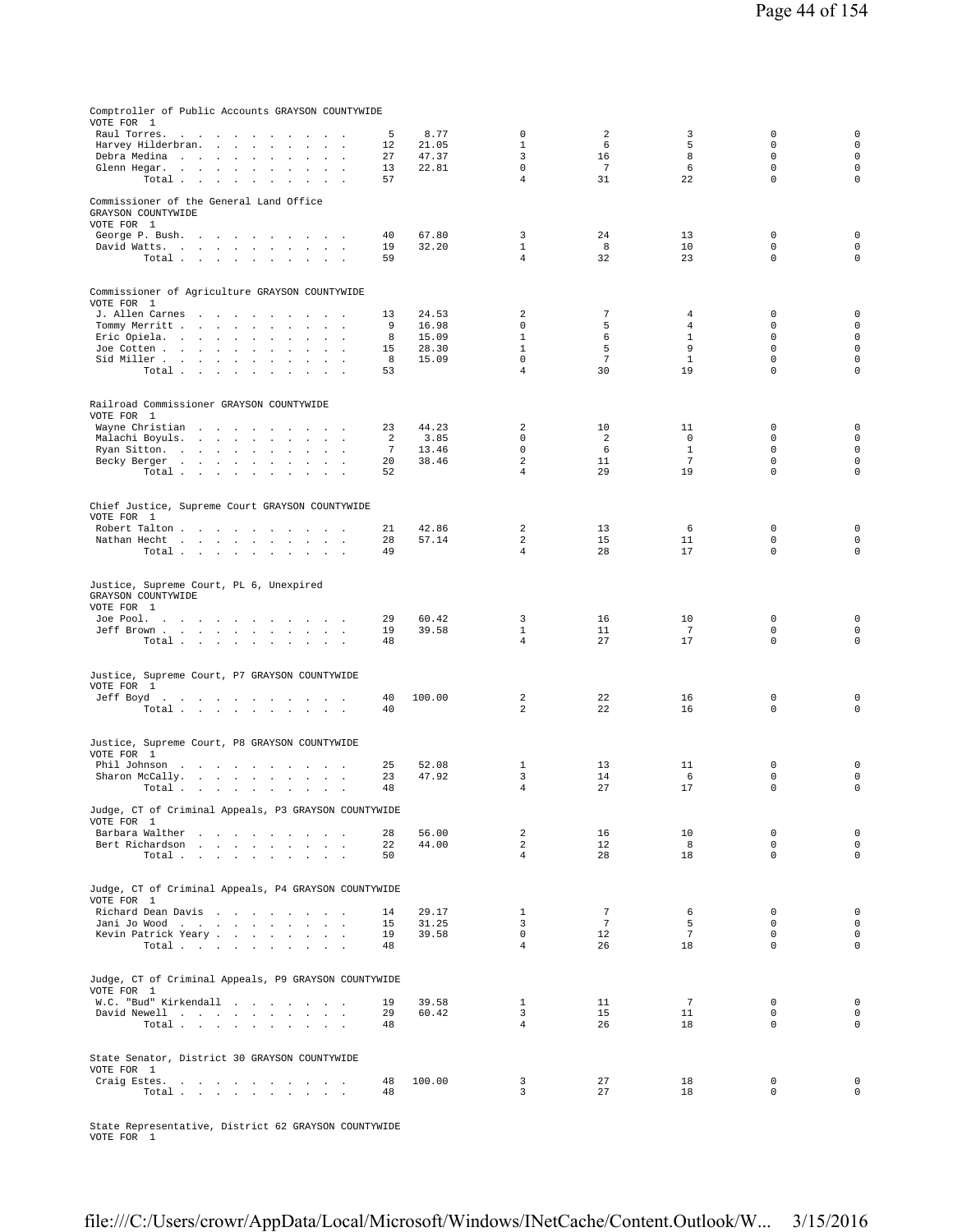| Larry Phillips.<br>Total                                           |                                          | 49<br>49 | 100.00         | 3<br>$\overline{3}$              | 27<br>27                         | 19<br>19                     | 0<br>$\Omega$                | 0<br>$\mathbf 0$                   |
|--------------------------------------------------------------------|------------------------------------------|----------|----------------|----------------------------------|----------------------------------|------------------------------|------------------------------|------------------------------------|
| Justice 5th Court of Appeals P3 GRAYSON COUNTYWIDE<br>VOTE FOR 1   |                                          |          |                | 2                                | 27                               |                              | $\mathbf 0$                  | $\mathbf 0$                        |
| Ada Brown<br>Total                                                 |                                          | 45<br>45 | 100.00         | $\overline{a}$                   | 27                               | 16<br>16                     | $\mathbf 0$                  | $\mathbf 0$                        |
| Justice 5th Court of Appeals P6 GRAYSON COUNTYWIDE<br>VOTE FOR 1   |                                          |          |                |                                  |                                  |                              |                              |                                    |
| David L. Bridges                                                   |                                          | 45       | 100.00         | 2                                | 26                               | 17                           | $\mathbf 0$                  | $\mathbf 0$                        |
| Total                                                              |                                          | 45       |                | 2                                | 26                               | 17                           | $\Omega$                     | $\mathbf 0$                        |
| Justice, 5th CT of AP DIST, P8 GRAYSON COUNTYWIDE<br>VOTE FOR 1    |                                          |          |                |                                  |                                  |                              |                              |                                    |
| Bill Whitehill.<br>Total                                           |                                          | 42<br>42 | 100.00         | $\overline{2}$<br>$\overline{a}$ | 24<br>24                         | 16<br>16                     | $\mathbf 0$<br>0             | $\mathbf 0$<br>$\mathbf 0$         |
| District Judge, 397th Judicial District                            |                                          |          |                |                                  |                                  |                              |                              |                                    |
| GRAYSON COUNTYWIDE<br>VOTE FOR 1                                   |                                          |          |                |                                  |                                  |                              |                              |                                    |
| Brian K. Gary                                                      |                                          | 43       | 100.00         | $\overline{a}$                   | 24                               | 17                           | $\mathbf 0$                  | $\mathbf 0$                        |
| Total                                                              |                                          | 43       |                | $\overline{a}$                   | 24                               | 17                           | $\mathbf 0$                  | $\mathbf 0$                        |
| County Judge GRAYSON COUNTYWIDE<br>VOTE FOR 1                      |                                          |          |                |                                  |                                  |                              |                              |                                    |
| Gene Short<br>Bill Magers.                                         |                                          | 19<br>21 | 29.69<br>32.81 | $\mathbf 0$<br>$\mathbf{1}$      | 13<br>8                          | 6<br>12                      | $\mathbf 0$<br>$\mathbf 0$   | $\mathbf 0$<br>$\mathbf 0$         |
| Trent Bass                                                         |                                          | 17       | 26.56          | $\mathbf{1}$                     | 9                                | 7                            | $\Omega$                     | $\mathbf 0$                        |
| Jim Maddock.<br>$\texttt{Total}~~.~~.~~.~~.~~.~~.~~.~~.$           |                                          | 7<br>64  | 10.94          | $\overline{a}$<br>$\overline{4}$ | $\overline{\mathbf{3}}$<br>33    | 2<br>27                      | $\mathbf 0$<br>$\mathbf 0$   | $\mathbf 0$<br>$\mathbf 0$         |
|                                                                    |                                          |          |                |                                  |                                  |                              |                              |                                    |
| Judge, County Court at Law GRAYSON COUNTYWIDE<br>VOTE FOR 1        |                                          |          |                |                                  |                                  |                              |                              |                                    |
| James Corley "Corky" Henderson                                     |                                          | 42       | 100.00         | $\mathbf{1}$                     | 23                               | 18                           | $\mathbf 0$                  | $\mathbf 0$                        |
| Total                                                              |                                          | 42       |                | $\mathbf{1}$                     | 23                               | 18                           | $\mathbf 0$                  | $\mathbf 0$                        |
| Judge, County Court at Law No. 2 GRAYSON COUNTYWIDE<br>VOTE FOR 1  |                                          |          |                |                                  |                                  |                              |                              |                                    |
| Carol M. Siebman                                                   |                                          | 46       | 100.00         | 2<br>2                           | 25                               | 19                           | $\mathbf 0$<br>$\mathbf 0$   | $\mathbf 0$                        |
| Total                                                              |                                          | 46       |                |                                  | 25                               | 19                           |                              | 0                                  |
| District Clerk GRAYSON COUNTYWIDE<br>VOTE FOR 1                    |                                          |          |                |                                  |                                  |                              |                              |                                    |
| Kelly Ashmore<br>Total $\cdots$ $\cdots$ $\cdots$ $\cdots$         |                                          | 45<br>45 | 100.00         | 2<br>2                           | 24<br>24                         | 19<br>19                     | $\mathbf 0$<br>$\mathbf 0$   | $\mathbf 0$<br>$\mathbf 0$         |
|                                                                    |                                          |          |                |                                  |                                  |                              |                              |                                    |
| County Clerk GRAYSON COUNTYWIDE<br>VOTE FOR 1                      |                                          |          |                |                                  |                                  |                              |                              |                                    |
| Wilma Bush<br>Total $\cdots$ $\cdots$ $\cdots$                     |                                          | 44<br>44 | 100.00         | 2<br>2                           | 23<br>23                         | 19<br>19                     | $\mathbf 0$<br>$\mathbf 0$   | $\mathbf 0$<br>$\mathbf 0$         |
| County Treasurer GRAYSON COUNTYWIDE                                |                                          |          |                |                                  |                                  |                              |                              |                                    |
| VOTE FOR 1<br>Starr Stanley                                        |                                          | 14       | 29.17          | $\mathbf{1}$                     | 6                                | $7\overline{ }$              | $\mathbf 0$                  | $\mathbf 0$                        |
| Gayla Hawkins<br>Total                                             |                                          | 34<br>48 | 70.83          | $\overline{3}$<br>$\overline{4}$ | 19<br>25                         | 12<br>19                     | $\mathbf{0}$<br>$\mathbf{0}$ | $\mathbf 0$<br>$\circ$             |
|                                                                    |                                          |          |                |                                  |                                  |                              |                              |                                    |
| County Commissioner, Precinct 2 COMM 2                             |                                          |          |                |                                  |                                  |                              |                              |                                    |
| VOTE FOR 1<br>Gary Cox.                                            |                                          | 26       | 47.27          | $\mathbf{1}$                     | 13                               | 12                           | $\mathbf 0$                  | $\mathbf 0$                        |
| David Whitlock.<br>Total                                           |                                          | 29<br>55 | 52.73          | $\overline{3}$<br>$\overline{4}$ | 17<br>30                         | 9<br>21                      | $\Omega$<br>$\mathbf{0}$     | $\mathbf 0$<br>$\mathsf{O}\xspace$ |
|                                                                    |                                          |          |                |                                  |                                  |                              |                              |                                    |
| Justice of the Peace, Precinct No. 2<br>JUSTICE OF THE PEACE PCT 2 |                                          |          |                |                                  |                                  |                              |                              |                                    |
| VOTE FOR 1<br>Mike Springer                                        |                                          | 17       | 29.82          | $\mathbf 0$                      | 11                               | 6                            | $\circ$                      | $\mathbf 0$                        |
| David Hawley                                                       |                                          | 33       | 57.89          | $\overline{4}$                   | 15                               | 14                           | $^{\circ}$                   | $\mathbf 0$                        |
| H. Gene Alyea<br>Thomas D. Roesler.                                |                                          | 2<br>5   | 3.51<br>8.77   | $\mathbf 0$<br>$\mathbf 0$       | $\overline{0}$<br>$\overline{2}$ | 2<br>$\overline{\mathbf{3}}$ | $\circ$<br>$\mathbf 0$       | $\mathbf 0$<br>$\mathsf{O}\xspace$ |
| Total                                                              | $\sim$<br>and a state                    | 57       |                | $\overline{4}$                   | 28                               | 25                           | $\mathbf 0$                  | $\mathbf 0$                        |
| County Chairman GRAYSON COUNTYWIDE<br>VOTE FOR 1                   |                                          |          |                |                                  |                                  |                              |                              |                                    |
| Reggie Smith<br>Total                                              | $\sim$                                   | 40<br>40 | 100.00         | 2<br>$\overline{a}$              | 23<br>23                         | 15<br>15                     | $\mathbf 0$<br>$\mathbf{0}$  | $\mathbf 0$<br>$\circ$             |
|                                                                    |                                          |          |                |                                  |                                  |                              |                              |                                    |
|                                                                    | ********** (DEMOCRATIC PARTY) ********** |          |                |                                  |                                  |                              |                              |                                    |
| US Senator GRAYSON COUNTYWIDE<br>VOTE FOR 1                        |                                          |          |                |                                  |                                  |                              |                              |                                    |
| Harry Kim $\ldots$ , $\ldots$ , $\ldots$ , $\ldots$                |                                          | 5        | 20.83          | $\mathbf 0$                      | 3                                | 2                            | 0                            | $\circ$                            |

file:///C:/Users/crowr/AppData/Local/Microsoft/Windows/INetCache/Content.Outlook/W... 3/15/2016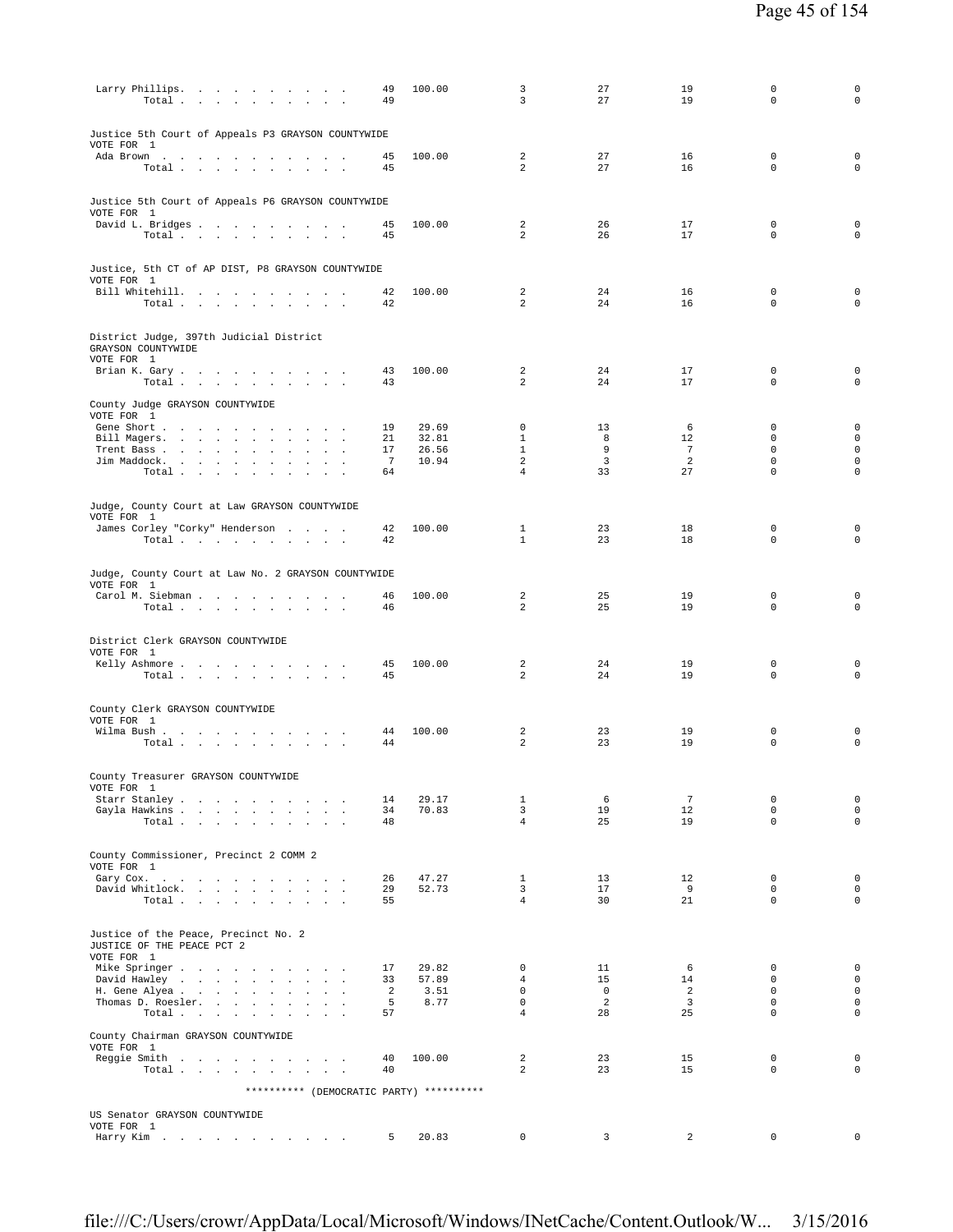| Maxey Marie Scherr<br>Michael "Fjet" Fjetland.<br>David M. Alameel<br>Kesha Rogers<br>$\ddot{\phantom{a}}$<br>Total                                                     | 4<br>0<br>7<br>8<br>24   | 16.67<br>29.17<br>33.33 | $\Omega$<br>$\mathbf 0$<br>$\mathbf 0$<br>$\mathsf 0$<br>$\mathbf 0$ | 2<br>$\mathbf 0$<br>6<br>4<br>15    | 2<br>$\mathbf 0$<br>$\mathbf{1}$<br>4<br>9 | 0<br>0<br>$\mathbf 0$<br>$\mathbb O$<br>$\mathbf 0$ | 0<br>$\mathbf 0$<br>$\mathbf 0$<br>$\mathsf 0$<br>$\mathbf 0$ |
|-------------------------------------------------------------------------------------------------------------------------------------------------------------------------|--------------------------|-------------------------|----------------------------------------------------------------------|-------------------------------------|--------------------------------------------|-----------------------------------------------------|---------------------------------------------------------------|
| Governor GRAYSON COUNTYWIDE<br>VOTE FOR 1<br>Wendy R. Davis.<br>Reynaldo "Ray" Madrigal.<br>Total $\cdots$ $\cdots$ $\cdots$ $\cdots$                                   | 21<br>2<br>23            | 91.30<br>8.70           | 0<br>$\mathbf 0$<br>$\Omega$                                         | 12<br>$\overline{a}$<br>14          | 9<br>$\mathbf 0$<br>9                      | $\mathbf 0$<br>$\mathbf 0$<br>$\mathbf 0$           | $\mathsf 0$<br>$\mathbf 0$<br>$\mathbf 0$                     |
| Lieutenant Governor GRAYSON COUNTYWIDE<br>VOTE FOR 1<br>Leticia Van de Putte.<br>Total                                                                                  | 20<br>20                 | 100.00                  | $\mathbf 0$<br>$\mathbf 0$                                           | 12<br>12                            | 8<br>8                                     | $\mathbf 0$<br>$\mathbf 0$                          | 0<br>$\mathbf 0$                                              |
| Attorney General GRAYSON COUNTYWIDE<br>VOTE FOR 1<br>Sam Houston.<br>the contract of the contract of the<br><b>Contract Contract Contract</b><br>Total<br>$\sim$ $\sim$ | 21<br>21                 | 100.00                  | 0<br>$\Omega$                                                        | 12<br>12                            | 9<br>9                                     | $\mathbb O$<br>$\mathbf 0$                          | 0<br>$\mathbf 0$                                              |
| Comptroller of Public Accounts GRAYSON COUNTYWIDE<br>VOTE FOR 1<br>Mike Collier<br>Total                                                                                | 19<br>19                 | 100.00                  | $\mathbf 0$<br>$\mathbf 0$                                           | 10<br>10                            | 9<br>9                                     | $\mathbf 0$<br>$\mathbf 0$                          | 0<br>$\mathsf 0$                                              |
| Commissioner of the General Land Office<br>GRAYSON COUNTYWIDE<br>VOTE FOR 1<br>John Cook<br>Total                                                                       | 21<br>21                 | 100.00                  | 0<br>$\mathbf 0$                                                     | 13<br>13                            | 8<br>8                                     | $\mathbf 0$<br>$\mathbf 0$                          | 0<br>0                                                        |
| Commissioner of Agriculture GRAYSON COUNTYWIDE<br>VOTE FOR 1<br>Hugh Asa Fitzsimons III.<br>Richard "Kinky" Friedman<br>Jim Hogan<br>Total $\cdots$ $\cdots$ $\cdots$   | 2<br>8<br>11<br>21       | 9.52<br>38.10<br>52.38  | $\mathbf 0$<br>$\mathbf 0$<br>0<br>$\mathbf 0$                       | 2<br>$7\phantom{.0}$<br>4<br>13     | $\mathbf 0$<br>1<br>7<br>8                 | $\mathbf 0$<br>$\mathbf 0$<br>0<br>$\mathbf 0$      | $\mathsf 0$<br>$\mathbf 0$<br>$\mathsf 0$<br>$\mathsf 0$      |
| Railroad Commissioner GRAYSON COUNTYWIDE<br>VOTE FOR 1<br>Steve Brown.<br>Dale Henry<br>Total<br>$\ddot{\phantom{a}}$                                                   | 17<br>4<br>21            | 80.95<br>19.05          | 0<br>0<br>0                                                          | 10<br>$\overline{\mathbf{3}}$<br>13 | 7<br>1<br>8                                | $\mathbf 0$<br>$\mathbf 0$<br>$\mathbf 0$           | 0<br>0<br>0                                                   |
| Chief Justice, Supreme Court GRAYSON COUNTYWIDE<br>VOTE FOR 1<br>William Moody.<br>Total                                                                                | 19<br>19                 | 100.00                  | 0<br>$\mathbf 0$                                                     | 10<br>10                            | 9<br>9                                     | 0<br>$\mathbf 0$                                    | 0<br>0                                                        |
| Justice, Supreme Court, PL 6, Unexpired<br>GRAYSON COUNTYWIDE<br>VOTE FOR 1<br>Lawrence Edward Meyers<br>Total                                                          | 19<br>19                 | 100.00                  | 0<br>$\mathbf 0$                                                     | 11<br>11                            | 8<br>8                                     | $\mathbb O$<br>$\mathbf 0$                          | $\mathsf 0$<br>$\mathbf 0$                                    |
| Justice, Supreme Court, P7 GRAYSON COUNTYWIDE<br>VOTE FOR 1<br>Gina Benavides.<br>Total $\cdots$ $\cdots$ $\cdots$ $\cdots$                                             | 18<br>18                 | 100.00                  | $\mathbf 0$<br>$\Omega$                                              | 9<br>9                              | 9<br>9                                     | $\mathbf 0$<br>$\Omega$                             | $\mathsf 0$<br>$\mathbf 0$                                    |
| Judge, CT of Criminal Appeals, P3 GRAYSON COUNTYWIDE<br>VOTE FOR 1<br>John Granberg<br>Total                                                                            | 20<br>20                 | 100.00                  | 0<br>$\mathbf 0$                                                     | 11<br>11                            | 9<br>9                                     | $\mathbf 0$<br>$\mathbf 0$                          | $\mathsf 0$<br>$\mathsf{O}\xspace$                            |
| County Chairman GRAYSON COUNTYWIDE<br>VOTE FOR 1<br>Lander Bethel<br>Total                                                                                              | 19<br>19                 | 100.00                  | $\mathsf 0$<br>$\mathbf 0$                                           | 11<br>11                            | 8<br>8                                     | $\mathbf 0$<br>$\mathbf 0$                          | $\mathsf 0$<br>$\mathsf 0$                                    |
| ********** (REPUBLICAN PARTY) **********<br>RELIGIOUS FREEDOM GRAYSON COUNTYWIDE<br>VOTE FOR 1<br>YES<br>NO.<br>Total.                                                  | 65<br>$\mathbf{1}$<br>66 | 98.48<br>1.52           | 4<br>$\mathbf{0}$<br>$\overline{4}$                                  | 33<br>$\mathbf{1}$<br>34            | 28<br>$\overline{0}$<br>28                 | $\mathbf 0$<br>$\mathbf 0$<br>$\mathbf 0$           | $\mathsf{O}\xspace$<br>$\mathbf 0$<br>0                       |
|                                                                                                                                                                         |                          |                         |                                                                      |                                     |                                            |                                                     |                                                               |

SECOND AMENDMENT GRAYSON COUNTYWIDE VOTE FOR 1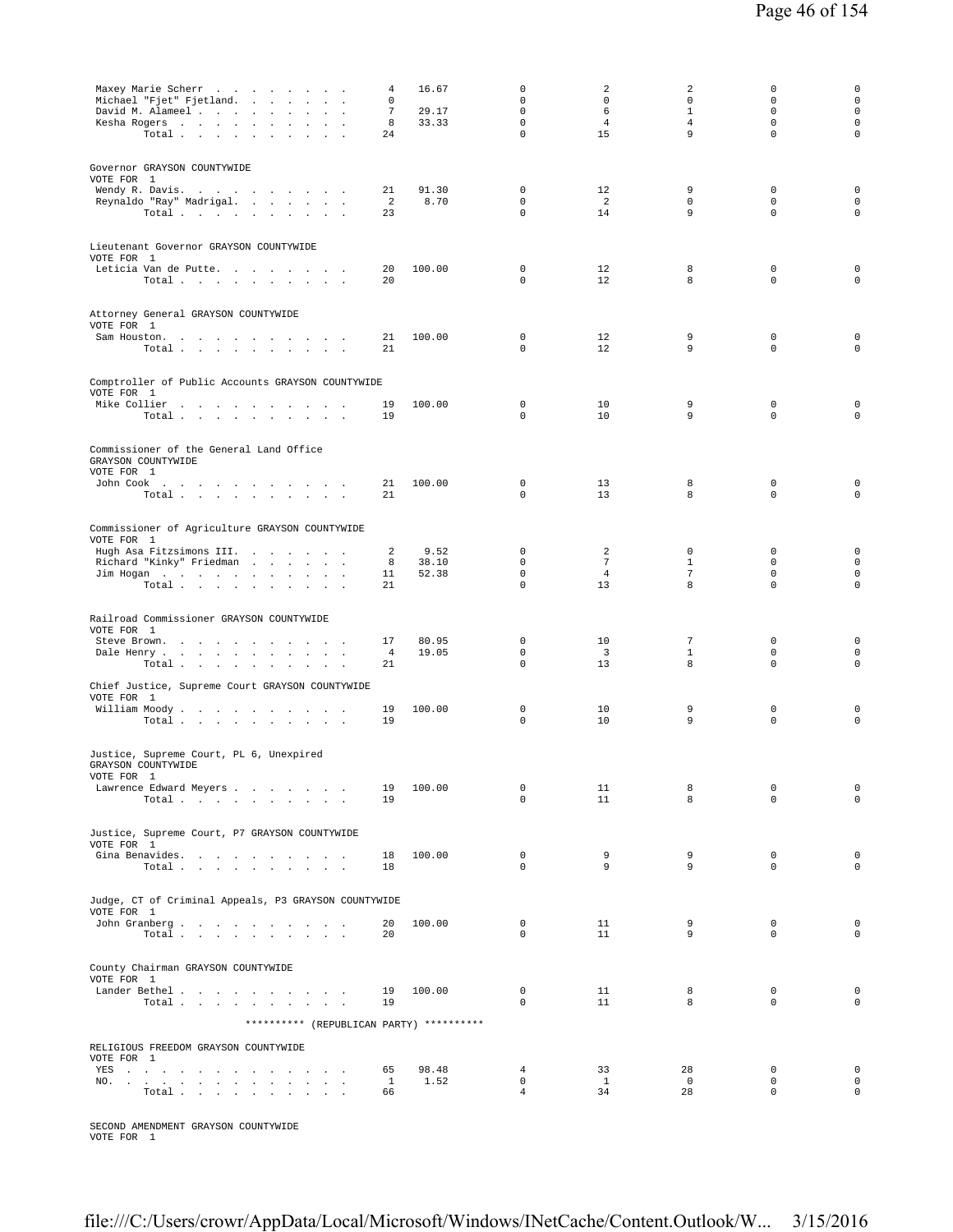| YES<br>NO.                                                                                                                                                                                                                                                                            | Total                                     |  |  | the contract of the contract of the contract of the contract of the contract of the contract of the contract of |                              |             | 58<br>8<br>66                    | 87.88<br>12.12                           | 3<br>1<br>$\overline{4}$                       | 27<br>$7\overline{ }$<br>34    | 28<br>$\overline{0}$<br>28  | 0<br>$\mathbb O$<br>$\mathbf 0$           | 0<br>0<br>0                |
|---------------------------------------------------------------------------------------------------------------------------------------------------------------------------------------------------------------------------------------------------------------------------------------|-------------------------------------------|--|--|-----------------------------------------------------------------------------------------------------------------|------------------------------|-------------|----------------------------------|------------------------------------------|------------------------------------------------|--------------------------------|-----------------------------|-------------------------------------------|----------------------------|
| FRANCHISE TAX GRAYSON COUNTYWIDE<br>VOTE FOR 1                                                                                                                                                                                                                                        |                                           |  |  |                                                                                                                 |                              |             |                                  |                                          |                                                |                                |                             |                                           |                            |
| YES a contract of the contract of the contract of the set of the set of the set of the set of the set of the set of the set of the set of the set of the set of the set of the set of the set of the set of the set of the set<br>NO.                                                 |                                           |  |  |                                                                                                                 |                              |             | 57<br>6                          | 90.48<br>9.52                            | $\overline{3}$<br>$\mathbf{1}$                 | 28<br>- 5                      | 26<br>$\mathbf 0$           | $\mathbf 0$<br>$\mathbf 0$                | 0<br>0                     |
|                                                                                                                                                                                                                                                                                       | Total $\cdots$ $\cdots$ $\cdots$          |  |  |                                                                                                                 | $\sim$ $\sim$ $\sim$         |             | 63                               |                                          | $\overline{4}$                                 | 33                             | 26                          | $\mathbf 0$                               | $\mathbf 0$                |
| WELFARE REFORM GRAYSON COUNTYWIDE<br>VOTE FOR 1                                                                                                                                                                                                                                       |                                           |  |  |                                                                                                                 |                              |             |                                  |                                          |                                                |                                |                             |                                           |                            |
| YES a contract of the contract of the set of the set of the set of the set of the set of the set of the set of the set of the set of the set of the set of the set of the set of the set of the set of the set of the set of t                                                        |                                           |  |  |                                                                                                                 |                              |             | 61                               | 95.31<br>4.69                            | 4<br>$\Omega$                                  | 31<br>2                        | 26<br><sup>1</sup>          | $\mathbf 0$<br>$\mathbf 0$                | 0<br>0                     |
| NO.                                                                                                                                                                                                                                                                                   | Total                                     |  |  |                                                                                                                 |                              |             | $\overline{\mathbf{3}}$<br>64    |                                          | $\overline{4}$                                 | 33                             | 27                          | $\mathbf 0$                               | 0                          |
| NO LAWMAKERS EXCEPTIONS GRAYSON COUNTYWIDE<br>VOTE FOR 1                                                                                                                                                                                                                              |                                           |  |  |                                                                                                                 |                              |             |                                  |                                          |                                                |                                |                             |                                           |                            |
| YES                                                                                                                                                                                                                                                                                   |                                           |  |  |                                                                                                                 |                              |             | 64                               | 100.00                                   | 4                                              | 34                             | 26                          | $\mathbf 0$                               | 0                          |
| NO.                                                                                                                                                                                                                                                                                   | Total                                     |  |  |                                                                                                                 |                              |             | $^{\circ}$<br>64                 |                                          | $^{\circ}$<br>$\overline{4}$                   | $^{\circ}$<br>34               | $\circ$<br>26               | 0<br>$\mathbf 0$                          | 0<br>$\mathbf 0$           |
| OBAMACARE GRAYSON COUNTYWIDE<br>VOTE FOR 1                                                                                                                                                                                                                                            |                                           |  |  |                                                                                                                 |                              |             |                                  |                                          |                                                |                                |                             |                                           |                            |
| YES and a contract the contract of the state of the state of the state of the state of the state of the state of the state of the state of the state of the state of the state of the state of the state of the state of the s                                                        |                                           |  |  |                                                                                                                 |                              |             | 58                               | 90.63                                    | $\overline{4}$                                 | 29                             | 25                          | 0                                         | $\mathbf 0$                |
| NO.                                                                                                                                                                                                                                                                                   |                                           |  |  |                                                                                                                 |                              |             | 6                                | 9.38                                     | $\mathbf 0$                                    | $\overline{4}$                 | 2                           | 0                                         | 0                          |
|                                                                                                                                                                                                                                                                                       | Total                                     |  |  |                                                                                                                 |                              |             | 64                               |                                          | 4                                              | 33                             | 27                          | $\mathbf 0$                               | $\mathbf 0$                |
|                                                                                                                                                                                                                                                                                       |                                           |  |  |                                                                                                                 |                              |             |                                  | ********** (DEMOCRATIC PARTY) ********** |                                                |                                |                             |                                           |                            |
| ON IMMIGRATION REFORM GRAYSON COUNTYWIDE<br>VOTE FOR 1                                                                                                                                                                                                                                |                                           |  |  |                                                                                                                 |                              |             |                                  |                                          |                                                |                                |                             |                                           |                            |
|                                                                                                                                                                                                                                                                                       |                                           |  |  |                                                                                                                 |                              |             | 20                               | 86.96                                    | $\mathbf 0$                                    | 13                             | $\overline{7}$              | $\mathbf 0$                               | $\mathbf 0$                |
| ${\tt AGAINST} \hspace{1.5cm} . \hspace{1.5cm} . \hspace{1.5cm} . \hspace{1.5cm} . \hspace{1.5cm} . \hspace{1.5cm} . \hspace{1.5cm} . \hspace{1.5cm} . \hspace{1.5cm} . \hspace{1.5cm} . \hspace{1.5cm} . \hspace{1.5cm} . \hspace{1.5cm} . \hspace{1.5cm} .$                         |                                           |  |  |                                                                                                                 |                              |             | $\overline{\mathbf{3}}$          | 13.04                                    | 0                                              | $\overline{2}$                 | 1                           | 0                                         | 0                          |
|                                                                                                                                                                                                                                                                                       | Total $\ldots$ $\ldots$ $\ldots$ $\ldots$ |  |  |                                                                                                                 |                              |             | 23                               |                                          | $\mathbf 0$                                    | 15                             | 8                           | $\mathbf 0$                               | 0                          |
| A LIVING WAGE FOR ALL TEXANS GRAYSON COUNTYWIDE<br>VOTE FOR 1                                                                                                                                                                                                                         |                                           |  |  |                                                                                                                 |                              |             | 23                               | 95.83                                    | $\mathbf 0$                                    | 14                             | 9                           | $\mathbf 0$                               | 0                          |
| FOR<br>${\tt AGAINST} \hspace{1.5cm} . \hspace{1.5cm} . \hspace{1.5cm} . \hspace{1.5cm} . \hspace{1.5cm} . \hspace{1.5cm} . \hspace{1.5cm} . \hspace{1.5cm} . \hspace{1.5cm} . \hspace{1.5cm} . \hspace{1.5cm} . \hspace{1.5cm} . \hspace{1.5cm} . \hspace{1.5cm} . \hspace{1.5cm} .$ |                                           |  |  |                                                                                                                 |                              |             | $\mathbf{1}$                     | 4.17                                     | $\mathbf 0$                                    | $\mathbf{1}$                   | $\mathbf 0$                 | $\mathbf 0$                               | $\mathbf 0$                |
|                                                                                                                                                                                                                                                                                       | Total $\cdots$ $\cdots$                   |  |  |                                                                                                                 |                              |             | 24                               |                                          | $\mathbf 0$                                    | 15                             | 9                           | $\mathbf 0$                               | $\mathbf 0$                |
| MEDICAID EXPANSION GRAYSON COUNTYWIDE<br>VOTE FOR 1                                                                                                                                                                                                                                   |                                           |  |  |                                                                                                                 |                              |             | 21<br>$\overline{\mathbf{3}}$    | 87.50<br>12.50                           | $\mathbf 0$<br>$\mathbf 0$<br>$\mathbf 0$      | 13<br>2                        | 8<br>1<br>9                 | $\mathbf 0$<br>$\mathbf 0$<br>$\mathbf 0$ | 0<br>$\mathbf 0$<br>0      |
|                                                                                                                                                                                                                                                                                       | Total $\cdots$ $\cdots$ $\cdots$          |  |  |                                                                                                                 |                              |             | 24                               |                                          |                                                | 15                             |                             |                                           |                            |
| ON NON-DISCRIMINATION LEGISLATION GRAYSON COUNTYWIDE<br>VOTE FOR 1                                                                                                                                                                                                                    |                                           |  |  |                                                                                                                 |                              |             |                                  |                                          |                                                |                                |                             |                                           |                            |
| FOR                                                                                                                                                                                                                                                                                   |                                           |  |  |                                                                                                                 |                              |             | 21                               | 87.50                                    | 0                                              | 13                             | 8                           | 0                                         | 0                          |
| ${\tt AGAINST} \hspace{1.5cm} . \hspace{1.5cm} . \hspace{1.5cm} . \hspace{1.5cm} . \hspace{1.5cm} . \hspace{1.5cm} . \hspace{1.5cm} . \hspace{1.5cm} . \hspace{1.5cm} . \hspace{1.5cm} . \hspace{1.5cm} . \hspace{1.5cm} . \hspace{1.5cm} . \hspace{1.5cm} . \hspace{1.5cm} .$        | Total $\cdots$ $\cdots$ $\cdots$ $\cdots$ |  |  |                                                                                                                 |                              |             | $\overline{\mathbf{3}}$<br>24    | 12.50                                    | $^{\circ}$<br>0                                | 2<br>15                        | $\mathbf{1}$<br>9           | 0<br>$\mathbf 0$                          | 0<br>0                     |
| PREC REPORT-GROUP DETAIL<br>RUN DATE: 03/11/14 03:52 PM                                                                                                                                                                                                                               |                                           |  |  |                                                                                                                 |                              |             |                                  | MARCH 4, 2014<br><b>STATISTICS</b>       | 2014 PRIMARY ELECTION<br>GRAYSON COUNTY, TEXAS |                                |                             | OFFICIAL                                  |                            |
| 0012 PRECINCT 204                                                                                                                                                                                                                                                                     |                                           |  |  |                                                                                                                 |                              |             |                                  |                                          |                                                |                                |                             |                                           |                            |
|                                                                                                                                                                                                                                                                                       |                                           |  |  |                                                                                                                 |                              | TOTAL VOTES |                                  | $\epsilon$                               | EV MAIL                                        | EV IVO                         | ED IVO                      | PROV/EV                                   | PROV/ED                    |
| REGISTERED VOTERS - TOTAL<br>BALLOTS CAST - TOTAL. $\cdot \cdot \cdot \cdot \cdot \cdot$                                                                                                                                                                                              |                                           |  |  |                                                                                                                 |                              |             | 922<br>192                       |                                          | 19                                             | 103                            | 70                          | $\mathbf 0$                               | $\mathbf 0$                |
| BALLOTS CAST - REPUBLICAN PARTY                                                                                                                                                                                                                                                       |                                           |  |  |                                                                                                                 |                              |             | 188                              | 97.92                                    | 19                                             | 101                            | 68                          | $\mathbf 0$                               | $\mathbf 0$                |
| BALLOTS CAST - DEMOCRATIC PARTY                                                                                                                                                                                                                                                       |                                           |  |  |                                                                                                                 |                              |             | $\overline{4}$                   | 2.08                                     | $\mathbf{0}$                                   | $\overline{a}$                 | 2                           | $\mathbf 0$                               | $\mathbf 0$                |
| VOTER TURNOUT - TOTAL $\ldots$                                                                                                                                                                                                                                                        |                                           |  |  |                                                                                                                 |                              |             |                                  | 20.82                                    |                                                |                                |                             |                                           |                            |
|                                                                                                                                                                                                                                                                                       |                                           |  |  |                                                                                                                 |                              |             |                                  | ********** (REPUBLICAN PARTY) ********** |                                                |                                |                             |                                           |                            |
| US Senator GRAYSON COUNTYWIDE<br>VOTE FOR 1                                                                                                                                                                                                                                           |                                           |  |  |                                                                                                                 |                              |             |                                  |                                          |                                                |                                |                             |                                           |                            |
| Curt Cleaver                                                                                                                                                                                                                                                                          |                                           |  |  |                                                                                                                 |                              |             | $\overline{4}$                   | 2.20                                     | $\mathbf 0$                                    | $\overline{3}$                 | $\mathbf{1}$                | $\mathbf 0$                               | $\mathbf 0$                |
| John Cornyn.<br>Dwayne Stovall.                                                                                                                                                                                                                                                       |                                           |  |  |                                                                                                                 |                              |             | 108<br>10                        | 59.34<br>5.49                            | 12<br>$\mathbf{1}$                             | 55<br>8                        | 41<br>$\mathbf{1}$          | $\Omega$<br>$\Omega$                      | $\mathbf 0$<br>$\mathbf 0$ |
| Linda Vega                                                                                                                                                                                                                                                                            |                                           |  |  |                                                                                                                 |                              |             | 12                               | 6.59                                     | $\mathbf 0$                                    | $\overline{3}$                 | 9                           | $\mathbf 0$                               | $\mathbf 0$                |
| Steve Stockman.                                                                                                                                                                                                                                                                       |                                           |  |  |                                                                                                                 |                              |             | 39                               | 21.43                                    | $\overline{4}$                                 | 24                             | 11                          | $\mathbf 0$                               | $\mathbf 0$                |
| Ken Cope.                                                                                                                                                                                                                                                                             |                                           |  |  |                                                                                                                 | <b>Sales Advised Service</b> |             | $\overline{4}$<br>$\overline{4}$ | 2.20                                     | 2<br>$\mathbf 0$                               | $\mathbf{1}$                   | $\mathbf{1}$                | $\mathbf 0$<br>$\mathbf 0$                | $\mathbf 0$<br>$\mathbf 0$ |
| Chris Mapp.<br>Reid Reasor.                                                                                                                                                                                                                                                           |                                           |  |  |                                                                                                                 |                              |             | $\mathbf{1}$                     | 2.20<br>.55                              | $\mathbf 0$                                    | $\overline{3}$<br>$\mathbf{1}$ | $\mathbf{1}$<br>$\mathbf 0$ | $\mathbf 0$                               | $\mathbf 0$                |
|                                                                                                                                                                                                                                                                                       | Total                                     |  |  |                                                                                                                 |                              |             | 182                              |                                          | 19                                             | 98                             | 65                          | $\Omega$                                  | $\Omega$                   |
| US Representative, DIST 4 GRAYSON COUNTYWIDE                                                                                                                                                                                                                                          |                                           |  |  |                                                                                                                 |                              |             |                                  |                                          |                                                |                                |                             |                                           |                            |
| VOTE FOR 1                                                                                                                                                                                                                                                                            |                                           |  |  |                                                                                                                 |                              |             | 91                               | 50.56                                    | 12                                             | 42                             | 37                          | $\mathbf 0$                               | $\mathbf 0$                |
| Ralph M. Hall<br>John Ratcliffe.                                                                                                                                                                                                                                                      |                                           |  |  |                                                                                                                 |                              |             | 63                               | 35.00                                    | 6                                              | 40                             | 17                          | $\mathsf 0$                               | $\mathbf 0$                |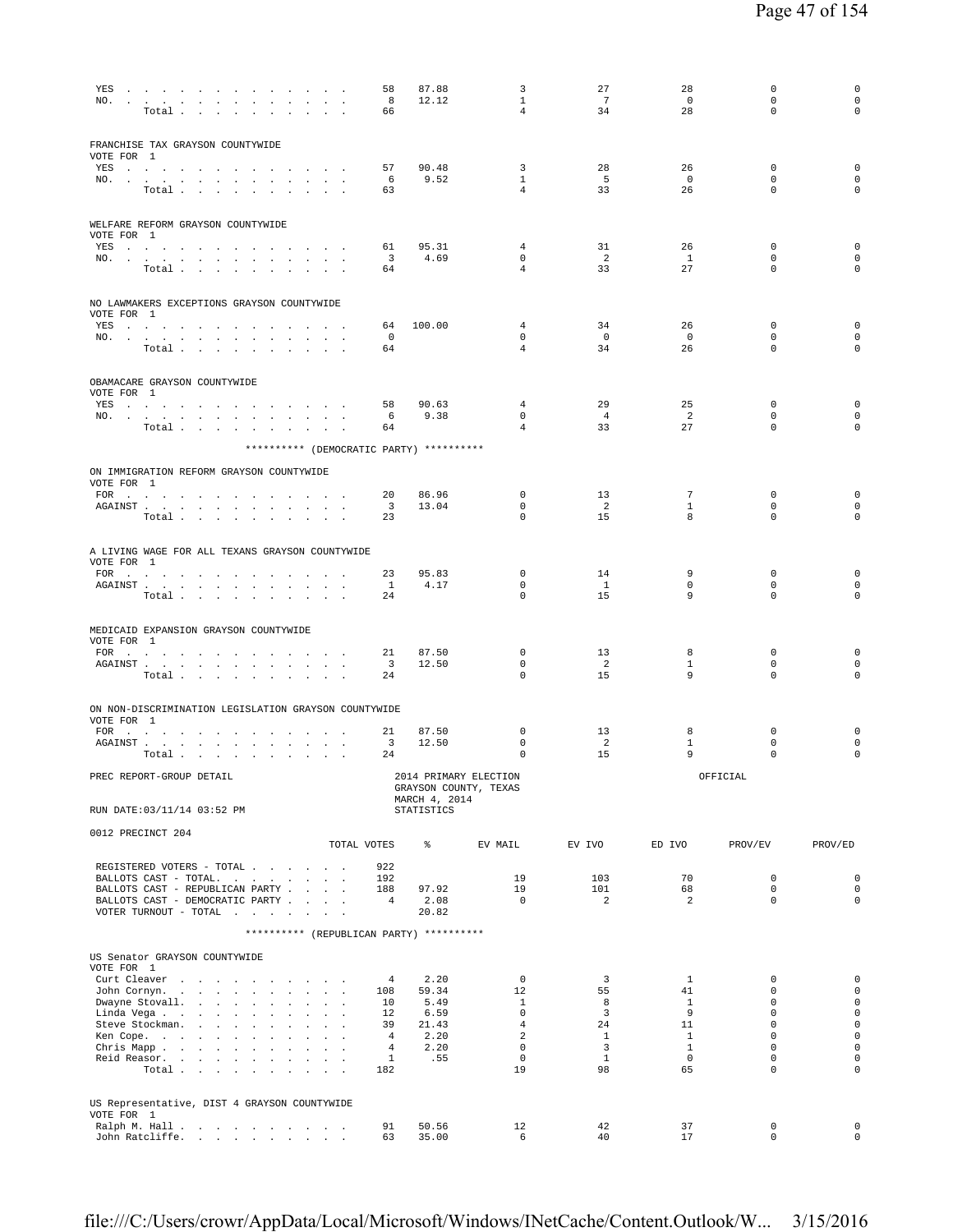| Tony Arterburn.<br>John Stacy<br>$\ddot{\phantom{a}}$<br>$\cdot$<br>Lou Gigliotti<br>$\ddot{\phantom{a}}$<br>$\mathbf{r}$<br>Brent Lawson<br>$\sim$<br>$\cdot$<br>Total $\cdots$ $\cdots$ $\cdots$<br>$\sim 100$                                                                                                                                                                                                                                    | 2<br>3<br>19<br>2<br>180                | 1.11<br>1.67<br>10.56<br>1.11             | 0<br>1<br>$\mathbf 0$<br>$\mathbf 0$<br>19                          | 0<br>$\mathbf 0$<br>15<br>$\mathbf{1}$<br>98 | 2<br>2<br>$\overline{4}$<br>$\mathbf{1}$<br>63 | 0<br>$\mathbf 0$<br>$\mathbf 0$<br>$\mathbf 0$<br>$\mathbf 0$                | $\mathbf 0$<br>$\mathsf{O}\xspace$<br>$\mathsf{O}\xspace$<br>$\mathbf 0$<br>$\mathsf 0$              |
|-----------------------------------------------------------------------------------------------------------------------------------------------------------------------------------------------------------------------------------------------------------------------------------------------------------------------------------------------------------------------------------------------------------------------------------------------------|-----------------------------------------|-------------------------------------------|---------------------------------------------------------------------|----------------------------------------------|------------------------------------------------|------------------------------------------------------------------------------|------------------------------------------------------------------------------------------------------|
| Governor GRAYSON COUNTYWIDE<br>VOTE FOR 1<br>Greg Abbott.<br><b>Contract Contract</b><br>$\sim$<br>$\sim$<br>SECEDE Kilgore.<br>car contractors and<br>$\sim$<br>$\Delta$<br>$\sim$<br>$\sim$<br>$\ddot{\phantom{a}}$<br>Miriam Martinez<br>$\ddot{\phantom{a}}$<br>$\sim$ $\sim$ $\sim$<br>Lisa Fritsch<br>$\sim 10^{-11}$<br>$\sim$<br>$\mathcal{L}_{\mathbf{a}}$<br>$\mathbf{r}$<br>$\ddot{\phantom{a}}$<br>Total<br>$\cdot$<br>$\sim$<br>$\sim$ | 157<br>3<br>2<br>10<br>172              | 91.28<br>1.74<br>1.16<br>5.81             | 16<br>1<br>$\mathbf 0$<br>$\mathsf 0$<br>17                         | 84<br>1<br>$\mathbf{1}$<br>5<br>91           | 57<br>1<br>$\mathbf{1}$<br>5<br>64             | 0<br>$\mathbf 0$<br>$\mathbf 0$<br>$\mathbb O$<br>$\mathbf 0$                | 0<br>$\mathbf 0$<br>$\mathsf{O}\xspace$<br>$\mathsf{O}\xspace$<br>$\mathbf 0$                        |
| Lieutenant Governor GRAYSON COUNTYWIDE<br>VOTE FOR 1<br>David Dewhurst.<br>Jerry Patterson<br>$\epsilon$<br>$\sim$<br>$\cdot$<br>Todd Staples<br>the contract of the contract of<br>$\mathcal{L}$<br>$\cdot$<br>Dan Patrick.<br>$\cdot$<br>$\sim$<br>Total<br>$\sim 10^{-11}$<br>$\sim$ $\sim$                                                                                                                                                      | 80<br>26<br>14<br>60<br>180             | 44.44<br>14.44<br>7.78<br>33.33           | 9<br>2<br>$\Omega$<br>$7\phantom{.0}$<br>18                         | 38<br>15<br>9<br>34<br>96                    | 33<br>9<br>5<br>19<br>66                       | 0<br>$\mathbf 0$<br>$\mathbf 0$<br>$\mathbf 0$<br>$\mathbf 0$                | $\mathsf 0$<br>$\mathsf{O}\xspace$<br>$\mathsf{O}\xspace$<br>$\mathbf 0$<br>$\mathsf 0$              |
| Attorney General GRAYSON COUNTYWIDE<br>VOTE FOR 1<br>Dan Branch $\blacksquare$<br>$\sim$<br>$\overline{\phantom{a}}$<br>$\cdot$<br>$\overline{\phantom{a}}$ .<br>Barry Smitherman<br>$\sim$ 100 $\mu$<br>$\sim$<br>Ken Paxton<br>$\ddot{\phantom{a}}$<br>$\sim$<br>$\cdot$<br>Total<br>$\sim$ $\sim$                                                                                                                                                | 41<br>36<br>80<br>157                   | 26.11<br>22.93<br>50.96                   | 3<br>5<br>10<br>18                                                  | 21<br>18<br>45<br>84                         | 17<br>13<br>25<br>55                           | 0<br>$\mathbf 0$<br>$\mathbf 0$<br>$\mathbf 0$                               | 0<br>$\mathsf{O}\xspace$<br>$\mathsf{O}\xspace$<br>$\mathsf 0$                                       |
| Comptroller of Public Accounts GRAYSON COUNTYWIDE<br>VOTE FOR 1<br>Raul Torres.<br>$\sim$<br>Harvey Hilderbran.<br>$\mathcal{L}^{\text{max}}$<br>$\sim$<br>$\ddot{\phantom{a}}$<br>Debra Medina<br>$\ddot{\phantom{a}}$<br>$\ddot{\phantom{a}}$<br>Glenn Hegar.<br>$\sim$<br>$\ddot{\phantom{a}}$<br>$\sim$<br>Total                                                                                                                                | 13<br>43<br>44<br>56<br>156             | 8.33<br>27.56<br>28.21<br>35.90           | 0<br>5<br>8<br>5<br>18                                              | 8<br>23<br>16<br>37<br>84                    | 5<br>15<br>20<br>14<br>54                      | 0<br>$\mathbf 0$<br>$\mathbf 0$<br>$\mathbf 0$<br>$\mathbf 0$                | $\mathbf 0$<br>$\mathsf{O}\xspace$<br>$\mathsf{O}\xspace$<br>$\mathsf 0$<br>$\mathbf 0$              |
| Commissioner of the General Land Office<br>GRAYSON COUNTYWIDE<br>VOTE FOR 1<br>George P. Bush.<br>David Watts.<br>Total $\cdots$ $\cdots$ $\cdots$<br>$\sim$ $\sim$                                                                                                                                                                                                                                                                                 | 123<br>51<br>174                        | 70.69<br>29.31                            | 13<br>6<br>19                                                       | 69<br>23<br>92                               | 41<br>22<br>63                                 | $\mathbf 0$<br>$\mathbf 0$<br>$\mathbf 0$                                    | 0<br>$\mathsf 0$<br>$\mathsf 0$                                                                      |
| Commissioner of Agriculture GRAYSON COUNTYWIDE<br>VOTE FOR 1<br>J. Allen Carnes<br>$\sim$<br><b>Contract Contract Street</b><br>Tommy Merritt<br>Eric Opiela.<br>$\sim$<br>$\Box$<br>$\cdot$<br>$\mathbf{r}$<br>Joe Cotten<br>$\sim$<br>$\cdot$<br>Sid Miller.<br>$\sim 10^{-1}$<br>$\sim$<br>$\sim$<br>$\ddot{\phantom{a}}$<br>$\cdot$<br>$\cdot$<br>$\cdot$<br>Total<br>$\cdot$<br>$\ddot{\phantom{a}}$<br>$\cdot$<br>$\blacksquare$              | 32<br>44<br>16<br>26<br>41<br>159       | 20.13<br>27.67<br>10.06<br>16.35<br>25.79 | 1<br>5<br>$\overline{a}$<br>$\overline{a}$<br>$7\phantom{.0}$<br>17 | 19<br>22<br>10<br>13<br>23<br>87             | 12<br>17<br>$\overline{4}$<br>11<br>11<br>55   | 0<br>$\mathbf 0$<br>$\mathbf 0$<br>$\mathbf 0$<br>$\mathbb O$<br>$\mathbf 0$ | 0<br>$\mathsf{O}\xspace$<br>$\mathsf{O}\xspace$<br>$\mathsf 0$<br>$\mathsf{O}\xspace$<br>$\mathbf 0$ |
| Railroad Commissioner GRAYSON COUNTYWIDE<br>VOTE FOR 1<br>Wayne Christian<br>Malachi Boyuls.<br>$\sim$<br>$\sim$<br>$\ddot{\phantom{a}}$<br>Ryan Sitton.<br>$\ddot{\phantom{a}}$<br>Becky Berger<br>Total<br>$\overline{\phantom{a}}$                                                                                                                                                                                                               | 90<br>$\overline{4}$<br>33<br>34<br>161 | 55.90<br>2.48<br>20.50<br>21.12           | 11<br>$\mathbf 0$<br>3<br>$\overline{4}$<br>18                      | 50<br>3<br>19<br>15<br>87                    | 29<br>$\mathbf{1}$<br>11<br>15<br>56           | 0<br>$\mathbb O$<br>$\mathbf 0$<br>$\mathbf 0$<br>$\mathbf 0$                | 0<br>$\mathsf{O}\xspace$<br>$\mathsf{O}\xspace$<br>$\mathsf{O}\xspace$<br>$\mathsf 0$                |
| Chief Justice, Supreme Court GRAYSON COUNTYWIDE<br>VOTE FOR 1<br>Robert Talton<br>Nathan Hecht<br>$\texttt{Total} \quad . \qquad . \qquad . \qquad . \qquad . \qquad . \qquad . \qquad . \qquad .$                                                                                                                                                                                                                                                  | 92<br>67<br>159                         | 57.86<br>42.14                            | 11<br>$7\overline{ }$<br>18                                         | 43<br>41<br>84                               | 38<br>19<br>57                                 | $\mathbf 0$<br>$\mathbf 0$<br>$\mathbf 0$                                    | $\mathsf{O}\xspace$<br>$\mathsf{O}\xspace$<br>$\mathsf{O}\xspace$                                    |
| Justice, Supreme Court, PL 6, Unexpired<br>GRAYSON COUNTYWIDE<br>VOTE FOR 1<br>Joe Pool.<br>Jeff Brown<br>Total                                                                                                                                                                                                                                                                                                                                     | 72<br>84<br>156                         | 46.15<br>53.85                            | $\overline{4}$<br>14<br>18                                          | 36<br>47<br>83                               | 32<br>23<br>55                                 | $\mathbf 0$<br>$\mathbf 0$<br>$\mathbf 0$                                    | $\mathsf{O}\xspace$<br>$\mathbf 0$<br>$\mathbf 0$                                                    |
| Justice, Supreme Court, P7 GRAYSON COUNTYWIDE<br>VOTE FOR 1<br>Jeff Boyd.<br>Total                                                                                                                                                                                                                                                                                                                                                                  | 143<br>143                              | 100.00                                    | 15<br>15                                                            | 79<br>79                                     | 49<br>49                                       | $\mathbf 0$<br>$\mathbf 0$                                                   | $\mathsf 0$<br>0                                                                                     |
| Justice, Supreme Court, P8 GRAYSON COUNTYWIDE<br>VOTE FOR 1<br>Phil Johnson<br>Sharon McCally.<br>Total                                                                                                                                                                                                                                                                                                                                             | 105<br>51<br>156                        | 67.31<br>32.69                            | 11<br>$\overline{7}$<br>18                                          | 57<br>24<br>81                               | 37<br>20<br>57                                 | $\mathbb O$<br>$\mathbf 0$<br>$\mathbf 0$                                    | $\mathbf 0$<br>$\mathbf 0$<br>$\mathsf{O}\xspace$                                                    |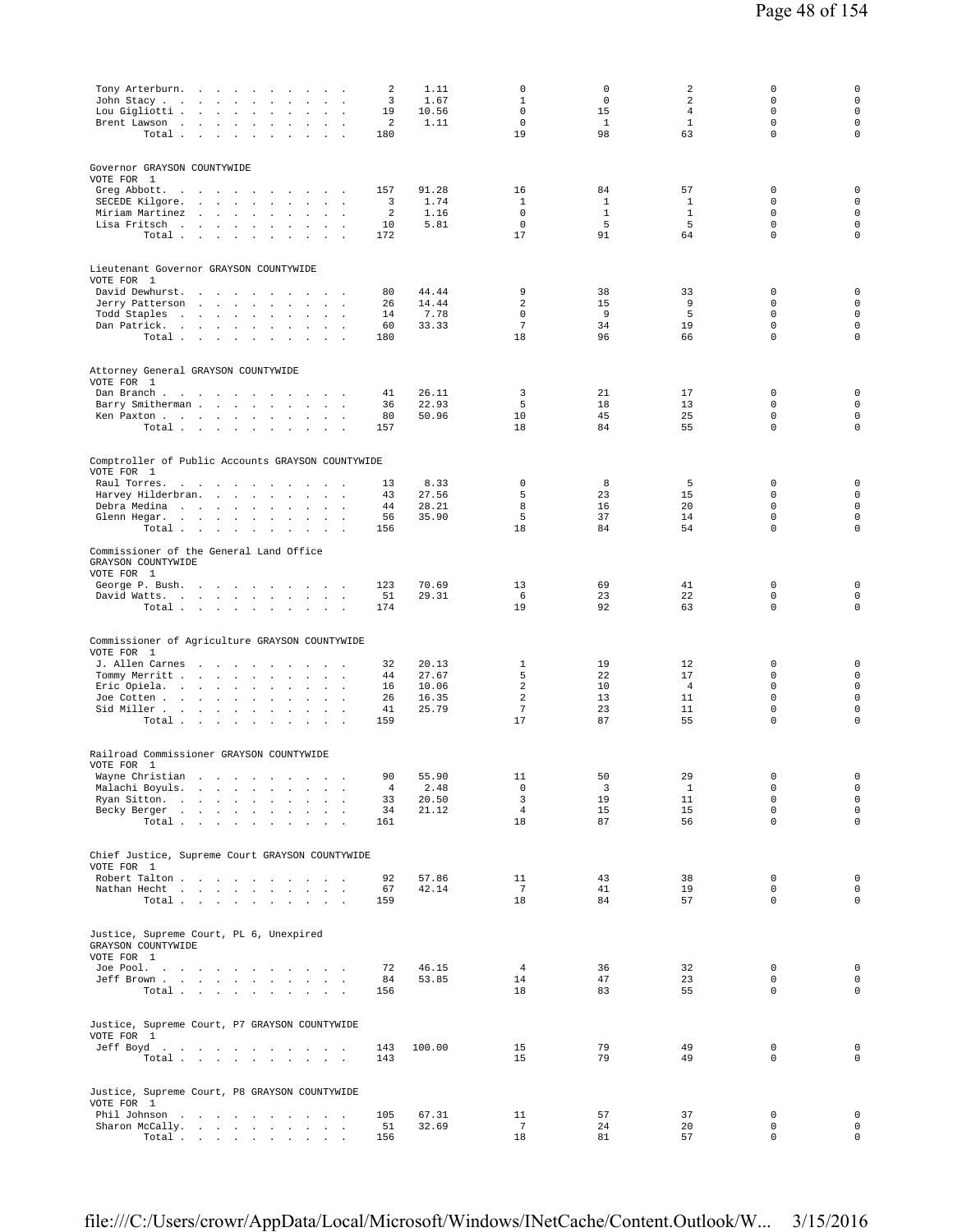| Judge, CT of Criminal Appeals, P3 GRAYSON COUNTYWIDE                                                      |            |                |                    |          |                      |                            |                            |
|-----------------------------------------------------------------------------------------------------------|------------|----------------|--------------------|----------|----------------------|----------------------------|----------------------------|
| VOTE FOR 1<br>Barbara Walther                                                                             | 65         | 41.14          | $\overline{4}$     | 39       | 22                   | $\mathbf 0$                | $\mathbf 0$                |
| Bert Richardson                                                                                           | 93         | 58.86          | 13                 | 45       | 35                   | $\mathsf 0$<br>$\mathbf 0$ | $\mathsf 0$<br>$\mathsf 0$ |
| Total                                                                                                     | 158        |                | 17                 | 84       | 57                   |                            |                            |
|                                                                                                           |            |                |                    |          |                      |                            |                            |
| Judge, CT of Criminal Appeals, P4 GRAYSON COUNTYWIDE<br>VOTE FOR 1                                        |            |                |                    |          |                      |                            |                            |
| Richard Dean Davis                                                                                        | 66         | 41.77          | 6                  | 29       | 31                   | 0                          | $\mathbf 0$                |
| Jani Jo Wood<br>Kevin Patrick Yeary<br>$\sim$                                                             | 30<br>62   | 18.99<br>39.24 | $\mathbf 0$<br>11  | 18<br>37 | 12<br>14             | $\mathbf 0$<br>$\mathbf 0$ | $\mathsf 0$<br>$\mathsf 0$ |
| Total                                                                                                     | 158        |                | 17                 | 84       | 57                   | $\Omega$                   | $\mathbf 0$                |
|                                                                                                           |            |                |                    |          |                      |                            |                            |
| Judge, CT of Criminal Appeals, P9 GRAYSON COUNTYWIDE                                                      |            |                |                    |          |                      |                            |                            |
| VOTE FOR 1<br>W.C. "Bud" Kirkendall                                                                       | 79         | 51.63          | 10                 | 39       | 30                   | $\mathbf 0$                | $\mathsf 0$                |
| David Newell                                                                                              | 74         | 48.37          | 6                  | 43       | 25                   | $\mathbf 0$                | $\mathbf 0$                |
| Total                                                                                                     | 153        |                | 16                 | 82       | 55                   | $\Omega$                   | $\circ$                    |
|                                                                                                           |            |                |                    |          |                      |                            |                            |
| State Senator, District 30 GRAYSON COUNTYWIDE<br>VOTE FOR 1                                               |            |                |                    |          |                      |                            |                            |
| Craig Estes.                                                                                              | 158        | 100.00         | 18                 | 85       | 55                   | $\mathbf 0$                | 0                          |
| Total<br>$\sim$                                                                                           | 158        |                | 18                 | 85       | 55                   | $\mathbf 0$                | $\mathbf 0$                |
|                                                                                                           |            |                |                    |          |                      |                            |                            |
| State Representative, District 62 GRAYSON COUNTYWIDE                                                      |            |                |                    |          |                      |                            |                            |
| VOTE FOR 1<br>Larry Phillips.                                                                             | 157        | 100.00         | 18                 | 83       | 56                   | $\mathbf 0$                | 0                          |
| Total                                                                                                     | 157        |                | 18                 | 83       | 56                   | $\mathbf 0$                | $\mathbf 0$                |
|                                                                                                           |            |                |                    |          |                      |                            |                            |
| Justice 5th Court of Appeals P3 GRAYSON COUNTYWIDE                                                        |            |                |                    |          |                      |                            |                            |
| VOTE FOR 1<br>Ada Brown                                                                                   | 140        | 100.00         | 15                 | 75       | 50                   | $\mathbf 0$                | $\mathsf 0$                |
| Total                                                                                                     | 140        |                | 15                 | 75       | 50                   | $\mathbf 0$                | $\mathbf 0$                |
|                                                                                                           |            |                |                    |          |                      |                            |                            |
| Justice 5th Court of Appeals P6 GRAYSON COUNTYWIDE                                                        |            |                |                    |          |                      |                            |                            |
| VOTE FOR 1                                                                                                |            |                | 15                 | 78       | 54                   | $\mathbf 0$                | 0                          |
| David L. Bridges<br>Total                                                                                 | 147<br>147 | 100.00         | 15                 | 78       | 54                   | $\mathbf 0$                | $\mathbf 0$                |
|                                                                                                           |            |                |                    |          |                      |                            |                            |
| Justice, 5th CT of AP DIST, P8 GRAYSON COUNTYWIDE                                                         |            |                |                    |          |                      |                            |                            |
| VOTE FOR 1                                                                                                |            |                |                    |          |                      |                            |                            |
| Bill Whitehill.<br>Total                                                                                  | 141<br>141 | 100.00         | 15<br>15           | 74<br>74 | 52<br>52             | $\mathbf 0$<br>$\mathbf 0$ | 0<br>$\mathsf 0$           |
|                                                                                                           |            |                |                    |          |                      |                            |                            |
| District Judge, 397th Judicial District                                                                   |            |                |                    |          |                      |                            |                            |
| GRAYSON COUNTYWIDE                                                                                        |            |                |                    |          |                      |                            |                            |
| VOTE FOR 1<br>Brian K. Gary.                                                                              | 143        | 100.00         | 15                 | 76       | 52                   | $\mathbf 0$                | 0                          |
| Total                                                                                                     | 143        |                | 15                 | 76       | 52                   | $\mathbf 0$                | $\mathsf 0$                |
| County Judge GRAYSON COUNTYWIDE                                                                           |            |                |                    |          |                      |                            |                            |
| VOTE FOR 1                                                                                                |            |                |                    |          |                      |                            |                            |
| Gene Short<br>Bill Magers.                                                                                | 49<br>52   | 27.53<br>29.21 | $\mathbf{1}$<br>10 | 21<br>29 | 27<br>13             | $\mathbf 0$<br>$\mathbf 0$ | $\mathsf 0$<br>$\mathbf 0$ |
| $\mathcal{L}(\mathcal{A})$ , and $\mathcal{A}(\mathcal{A})$<br>$\alpha$ , $\beta$<br>$\sim$<br>Trent Bass | 50         | 28.09          | 3                  | 27       | 20                   | 0                          | 0                          |
| Jim Maddock.<br>Total .                                                                                   | 27<br>178  | 15.17          | 5<br>19            | 18<br>95 | $\overline{4}$<br>64 | $\mathsf 0$<br>$\mathbf 0$ | $\mathsf 0$<br>$\mathsf 0$ |
|                                                                                                           |            |                |                    |          |                      |                            |                            |
| Judge, County Court at Law GRAYSON COUNTYWIDE                                                             |            |                |                    |          |                      |                            |                            |
| VOTE FOR 1                                                                                                |            |                |                    |          |                      |                            |                            |
| James Corley "Corky" Henderson                                                                            | 148        | 100.00         | 14                 | 79       | 55                   | $\mathbf 0$<br>$\Omega$    | $\mathsf 0$                |
| Total $\cdots$ $\cdots$ $\cdots$                                                                          | 148        |                | 14                 | 79       | 55                   |                            | $\mathsf 0$                |
|                                                                                                           |            |                |                    |          |                      |                            |                            |
| Judge, County Court at Law No. 2 GRAYSON COUNTYWIDE<br>VOTE FOR 1                                         |            |                |                    |          |                      |                            |                            |
| Carol M. Siebman                                                                                          | 151        | 100.00         | 15                 | 80       | 56                   | 0                          | 0                          |
| Total                                                                                                     | 151        |                | 15                 | 80       | 56                   | $\Omega$                   | $\mathbf 0$                |
|                                                                                                           |            |                |                    |          |                      |                            |                            |
| District Clerk GRAYSON COUNTYWIDE<br>VOTE FOR 1                                                           |            |                |                    |          |                      |                            |                            |
| Kelly Ashmore                                                                                             | 151        | 100.00         | 16                 | 79       | 56                   | 0                          | $\mathsf 0$                |
| Total                                                                                                     | 151        |                | 16                 | 79       | 56                   | $\Omega$                   | $\mathsf 0$                |
|                                                                                                           |            |                |                    |          |                      |                            |                            |
| County Clerk GRAYSON COUNTYWIDE                                                                           |            |                |                    |          |                      |                            |                            |
| VOTE FOR 1<br>Wilma Bush.                                                                                 | 152        | 100.00         | 17                 | 80       | 55                   | 0                          | $\mathsf 0$                |
| Total                                                                                                     | 152        |                | 17                 | 80       | 55                   | $\mathbf 0$                | $\mathsf 0$                |
|                                                                                                           |            |                |                    |          |                      |                            |                            |
|                                                                                                           |            |                |                    |          |                      |                            |                            |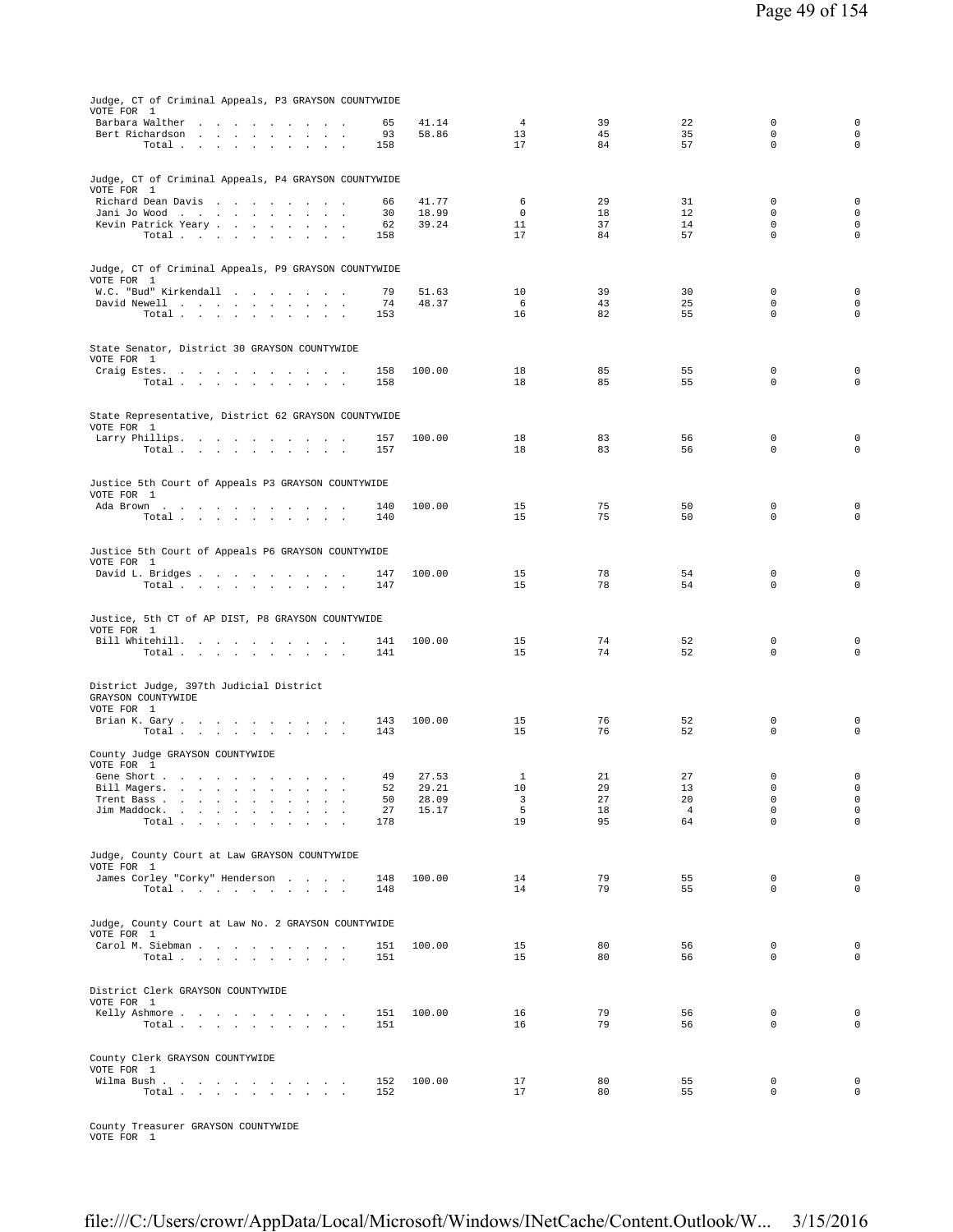| Starr Stanley<br>Gayla Hawkins<br>$\sim 10^{-1}$<br>$\blacksquare$ .<br>Total                                                      | 53<br>101<br>154                 | 34.42<br>65.58 | $\overline{4}$<br>13<br>17  | 32<br>49<br>81               | 17<br>39<br>56              | $\mathbf 0$<br>$\mathbf 0$<br>$\mathbf 0$ | $\mathsf 0$<br>$\mathbf 0$<br>$\mathbf 0$ |
|------------------------------------------------------------------------------------------------------------------------------------|----------------------------------|----------------|-----------------------------|------------------------------|-----------------------------|-------------------------------------------|-------------------------------------------|
| County Commissioner, Precinct 2 COMM 2<br>VOTE FOR 1                                                                               |                                  | 31.58          | -5                          | 31                           | 18                          | $\mathbf 0$                               | $\mathbf 0$                               |
| Gary Cox.<br>David Whitlock.<br>the contract of the contract of the<br>$\sim$ 10 $\sim$<br>Total<br>$\ddot{\phantom{a}}$<br>$\sim$ | 54<br>117<br>171                 | 68.42          | 13<br>18                    | 60<br>91                     | 44<br>62                    | $\mathbf 0$<br>$\mathbf 0$                | $\mathbf 0$<br>$\mathbf 0$                |
| Justice of the Peace, Precinct No. 2<br>JUSTICE OF THE PEACE PCT 2<br>VOTE FOR 1                                                   |                                  |                |                             |                              |                             |                                           |                                           |
| Mike Springer                                                                                                                      | 68                               | 39.08          | 8                           | 34                           | 26                          | 0                                         | $\mathsf 0$<br>$\mathsf{O}\xspace$        |
| David Hawley<br>$\ddot{\phantom{a}}$<br>$\Box$<br>$\mathcal{L}$<br>$\cdot$<br>H. Gene Alyea<br>$\sim$                              | 96<br>$\overline{7}$             | 55.17<br>4.02  | 8<br>2                      | 55<br>$\overline{3}$         | 33<br>2                     | $\mathbb O$<br>$\mathbf 0$                | $\mathsf 0$                               |
| Thomas D. Roesler.<br>$\ddot{\phantom{0}}$<br>$\ddot{\phantom{a}}$<br>Total<br>$\cdot$                                             | 3<br>174                         | 1.72           | $\mathbf 0$<br>18           | $\mathbf{1}$<br>93           | $\overline{a}$<br>63        | $\mathbb O$<br>$\mathbf 0$                | $\mathsf 0$<br>$\mathbf 0$                |
| County Chairman GRAYSON COUNTYWIDE<br>VOTE FOR 1                                                                                   |                                  |                |                             |                              |                             |                                           |                                           |
| Reggie Smith<br>Total<br>$\sim$                                                                                                    | 140<br>140                       | 100.00         | 14<br>14                    | 76<br>76                     | 50<br>50                    | $\mathbb O$<br>$\mathbf 0$                | $\mathsf 0$<br>$\mathbf 0$                |
| ********** (DEMOCRATIC PARTY) **********                                                                                           |                                  |                |                             |                              |                             |                                           |                                           |
|                                                                                                                                    |                                  |                |                             |                              |                             |                                           |                                           |
| US Senator GRAYSON COUNTYWIDE<br>VOTE FOR 1                                                                                        |                                  |                |                             |                              |                             |                                           |                                           |
| Harry Kim<br>Maxey Marie Scherr                                                                                                    | 0<br>$\mathbf{1}$                | 25.00          | $\mathbf 0$<br>$\mathbf 0$  | $\mathbf 0$<br>$\mathbf 0$   | $\mathbf 0$<br>$\mathbf{1}$ | $\mathbf 0$<br>$\mathbf 0$                | $\mathbf 0$<br>$\mathbf 0$                |
| the contract of the contract of<br>$\cdot$<br>Michael "Fjet" Fjetland.                                                             | 0                                |                | $\mathbf 0$                 | $\mathbf 0$                  | $\mathbf 0$                 | $\mathbf 0$                               | $\mathsf{O}\xspace$                       |
| David M. Alameel<br>$\mathbf{r}$<br>$\mathbf{r}$<br>Kesha Rogers                                                                   | $\mathbf{1}$<br>2                | 25.00<br>50.00 | $\mathsf 0$<br>0            | $\mathbf{1}$<br>$\mathbf{1}$ | $\mathbf 0$<br>$\mathbf{1}$ | $\mathbb O$<br>$\mathsf 0$                | $\mathsf 0$<br>$\mathsf 0$                |
| Total.                                                                                                                             | 4                                |                | $\mathbf 0$                 | 2                            | $\overline{a}$              | $\mathsf 0$                               | $\mathsf 0$                               |
| Governor GRAYSON COUNTYWIDE<br>VOTE FOR 1                                                                                          |                                  |                |                             |                              |                             |                                           |                                           |
| Wendy R. Davis.                                                                                                                    | 4                                | 100.00         | $\mathbb O$                 | 2                            | 2                           | $\mathbb O$                               | $\mathbf 0$                               |
| Reynaldo "Ray" Madrigal.<br>Total                                                                                                  | 0<br>$\overline{4}$              |                | $\mathbf 0$<br>$\mathbb O$  | $\mathbf 0$<br>2             | $\mathbf 0$<br>2            | $\mathbf 0$<br>$\mathbb O$                | $\mathbf 0$<br>$\mathbf 0$                |
| Lieutenant Governor GRAYSON COUNTYWIDE<br>VOTE FOR 1<br>Leticia Van de Putte<br>Total                                              | 4<br>4                           | 100.00         | 0<br>$\mathbf 0$            | 2<br>2                       | 2<br>$\overline{a}$         | $\mathbb O$<br>$\Omega$                   | $\mathsf 0$<br>$\mathbf 0$                |
| Attorney General GRAYSON COUNTYWIDE<br>VOTE FOR 1                                                                                  |                                  |                |                             |                              |                             |                                           |                                           |
| Sam Houston.<br>Total $\cdots$ $\cdots$ $\cdots$<br>$\sim$<br>$\sim$<br>$\cdot$                                                    | 4<br>4                           | 100.00         | 0<br>$\mathbf 0$            | 2<br>2                       | 2<br>2                      | $\mathbb O$<br>$\mathbf 0$                | $\mathsf 0$<br>$\mathbf 0$                |
| Comptroller of Public Accounts GRAYSON COUNTYWIDE                                                                                  |                                  |                |                             |                              |                             |                                           |                                           |
| VOTE FOR 1                                                                                                                         |                                  |                |                             |                              |                             |                                           |                                           |
| Mike Collier<br>the contract of the contract of the<br>$\overline{\phantom{a}}$<br>Total                                           | 4<br>$\overline{4}$              | 100.00         | $\mathbb O$<br>$\mathbf 0$  | 2<br>2                       | 2<br>2                      | $\mathbb O$<br>$\mathbf 0$                | $\mathsf 0$<br>$\mathsf{O}\xspace$        |
| Commissioner of the General Land Office<br>GRAYSON COUNTYWIDE<br>VOTE FOR 1                                                        |                                  |                |                             |                              |                             |                                           |                                           |
| John Cook<br>Total                                                                                                                 | $\overline{4}$<br>$\overline{4}$ | 100.00         | $\circ$<br>$\Omega$         | 2<br>$\overline{a}$          | 2<br>$\overline{a}$         | $\mathbf 0$<br>$\Omega$                   | $\mathbf 0$<br>$\mathbf 0$                |
|                                                                                                                                    |                                  |                |                             |                              |                             |                                           |                                           |
| Commissioner of Agriculture GRAYSON COUNTYWIDE                                                                                     |                                  |                |                             |                              |                             |                                           |                                           |
| VOTE FOR 1                                                                                                                         |                                  |                |                             |                              |                             |                                           |                                           |
| Hugh Asa Fitzsimons III.<br>Richard "Kinky" Friedman                                                                               | 4<br>0                           | 100.00         | $\mathbf{0}$<br>$\mathbf 0$ | $\overline{a}$<br>$\circ$    | 2<br>$\mathbf 0$            | $\Omega$<br>$\mathbf 0$                   | $\mathbf 0$<br>$\mathbf 0$                |
| Jim Hogan                                                                                                                          | $\mathbf 0$                      |                | $\mathbf 0$                 | $\circ$                      | $\mathbf 0$                 | $\mathbf 0$                               | $\mathbf 0$                               |
| Total                                                                                                                              | $\overline{4}$                   |                | $\mathbf 0$                 | $\overline{a}$               | $\overline{a}$              | 0                                         | $\mathbf 0$                               |
| Railroad Commissioner GRAYSON COUNTYWIDE                                                                                           |                                  |                |                             |                              |                             |                                           |                                           |
| VOTE FOR 1                                                                                                                         |                                  |                |                             |                              |                             |                                           |                                           |
| Steve Brown.<br>Dale Henry                                                                                                         | $\mathbf{1}$<br>3                | 25.00<br>75.00 | 0<br>$\mathbf{0}$           | $\mathbf{1}$<br>$\mathbf{1}$ | $^{\circ}$<br>2             | 0<br>$\mathbf 0$                          | $\mathbf 0$<br>$\mathbf 0$                |
| Total                                                                                                                              | $\overline{4}$                   |                | $\Omega$                    | 2                            | 2                           | $\Omega$                                  | $\mathbf 0$                               |
| Chief Justice, Supreme Court GRAYSON COUNTYWIDE<br>VOTE FOR 1                                                                      |                                  |                |                             |                              |                             |                                           |                                           |
| William Moody                                                                                                                      | 4                                | 100.00         | $\mathbf 0$                 | $\overline{a}$               | 2                           | $\mathbf 0$                               | $\mathbf 0$                               |
| Total                                                                                                                              | 4                                |                | $\Omega$                    | $\overline{a}$               | 2                           | $\mathbf 0$                               | $\Omega$                                  |
| Justice, Supreme Court, PL 6, Unexpired<br>GRAYSON COUNTYWIDE                                                                      |                                  |                |                             |                              |                             |                                           |                                           |
| VOTE FOR 1<br>Lawrence Edward Meyers                                                                                               | $\overline{4}$                   | 100.00         | 0                           | 2                            | 2                           | $\mathbf 0$                               | $\mathsf 0$                               |
|                                                                                                                                    |                                  |                |                             |                              |                             |                                           |                                           |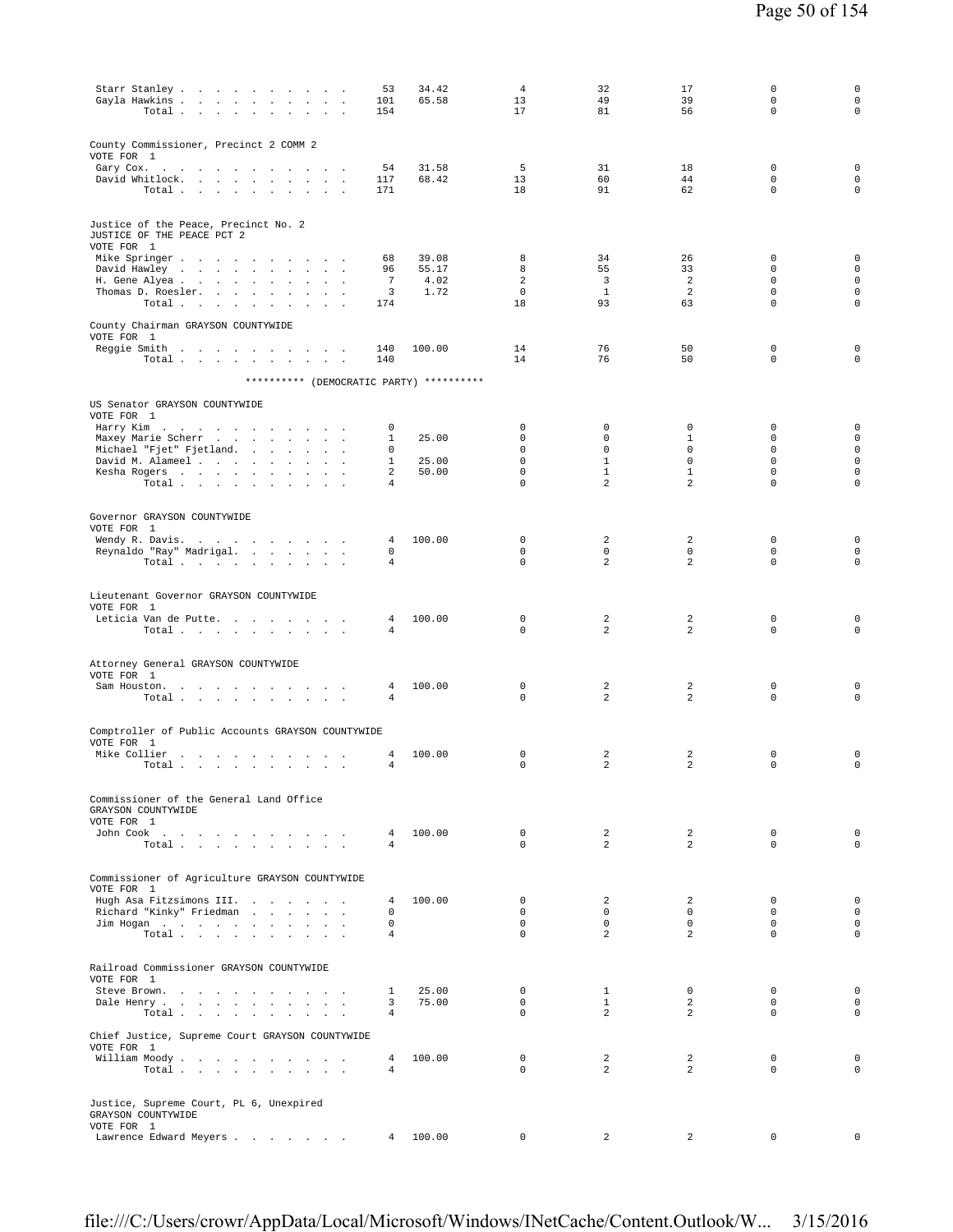| Total $\cdots$ $\cdots$ $\cdots$                                                                                                                                                                                                                                       | 4                                |                       | $\mathbf 0$                | 2                                | 2                         | $\mathbf 0$                | 0                              |
|------------------------------------------------------------------------------------------------------------------------------------------------------------------------------------------------------------------------------------------------------------------------|----------------------------------|-----------------------|----------------------------|----------------------------------|---------------------------|----------------------------|--------------------------------|
| Justice, Supreme Court, P7 GRAYSON COUNTYWIDE                                                                                                                                                                                                                          |                                  |                       |                            |                                  |                           |                            |                                |
| VOTE FOR 1                                                                                                                                                                                                                                                             |                                  |                       |                            |                                  |                           |                            |                                |
| Gina Benavides.<br>Total                                                                                                                                                                                                                                               | $\overline{4}$<br>$\overline{4}$ | 100.00                | $^{\circ}$<br>$\mathbf 0$  | 2<br>2                           | 2<br>2                    | $\mathbf 0$<br>$\mathbf 0$ | $\mathbf 0$<br>$\mathbf 0$     |
|                                                                                                                                                                                                                                                                        |                                  |                       |                            |                                  |                           |                            |                                |
| Judge, CT of Criminal Appeals, P3 GRAYSON COUNTYWIDE<br>VOTE FOR 1                                                                                                                                                                                                     |                                  |                       |                            |                                  |                           |                            |                                |
| John Granberg<br>Total $\cdots$ $\cdots$ $\cdots$                                                                                                                                                                                                                      | 4<br>4                           | 100.00                | $\mathbf 0$<br>$\mathbf 0$ | 2<br>2                           | 2<br>2                    | $\mathbf 0$<br>$\mathbf 0$ | $\mathbf 0$<br>$\mathbf 0$     |
|                                                                                                                                                                                                                                                                        |                                  |                       |                            |                                  |                           |                            |                                |
| County Chairman GRAYSON COUNTYWIDE                                                                                                                                                                                                                                     |                                  |                       |                            |                                  |                           |                            |                                |
| VOTE FOR 1<br>Lander Bethel                                                                                                                                                                                                                                            | $\overline{4}$                   | 100.00                | $^{\circ}$                 | 2                                | 2                         | $\mathbf 0$                | $\mathbf 0$                    |
| Total $\cdots$ $\cdots$ $\cdots$                                                                                                                                                                                                                                       | $\overline{4}$                   |                       | $\mathbf 0$                | 2                                | 2                         | $\Omega$                   | $\mathbf 0$                    |
| ********** (REPUBLICAN PARTY) **********                                                                                                                                                                                                                               |                                  |                       |                            |                                  |                           |                            |                                |
| RELIGIOUS FREEDOM GRAYSON COUNTYWIDE                                                                                                                                                                                                                                   |                                  |                       |                            |                                  |                           |                            |                                |
| VOTE FOR 1<br>YES                                                                                                                                                                                                                                                      | 183                              | 98.39                 | 18                         | 100                              | 65                        | $\mathbf 0$                | $\mathbf 0$                    |
| NO.                                                                                                                                                                                                                                                                    | $\overline{\phantom{a}}$         | 1.61                  | $\overline{0}$             | $\overline{\mathbf{0}}$          | $\overline{3}$            | $\mathbf 0$                | $\mathsf{O}\xspace$            |
| Total                                                                                                                                                                                                                                                                  | 186                              |                       | 18                         | 100                              | 68                        | $\mathbf 0$                | $\circ$                        |
| SECOND AMENDMENT GRAYSON COUNTYWIDE                                                                                                                                                                                                                                    |                                  |                       |                            |                                  |                           |                            |                                |
| VOTE FOR 1<br>YES a contract of the contract of the contract of the set of the set of the set of the set of the set of the set of the set of the set of the set of the set of the set of the set of the set of the set of the set of the set                           | 167                              | 90.76                 | 18                         | 93                               | 56                        | 0                          | 0                              |
| NO.                                                                                                                                                                                                                                                                    | 17                               | 9.24                  | $\mathbf{1}$               | 7                                | 9                         | $\mathbf 0$                | $\mathsf{O}\xspace$            |
| Total $\cdots$ $\cdots$ $\cdots$                                                                                                                                                                                                                                       | 184                              |                       | 19                         | 100                              | 65                        | $\mathbf 0$                | $\circ$                        |
| FRANCHISE TAX GRAYSON COUNTYWIDE                                                                                                                                                                                                                                       |                                  |                       |                            |                                  |                           |                            |                                |
| VOTE FOR 1<br>YES                                                                                                                                                                                                                                                      | 168                              | 93.33                 | 17                         | 92                               | 59                        | $\mathbf 0$                | $\mathsf{O}\xspace$            |
| NO.                                                                                                                                                                                                                                                                    | 12                               | 6.67                  | $\mathbf{1}$               | $\overline{4}$                   | $7\phantom{.0}$           | $\mathbf 0$                | $\mathsf{O}\xspace$            |
| Total                                                                                                                                                                                                                                                                  | 180                              |                       | 18                         | 96                               | 66                        | $\Omega$                   | $\circ$                        |
| WELFARE REFORM GRAYSON COUNTYWIDE                                                                                                                                                                                                                                      |                                  |                       |                            |                                  |                           |                            |                                |
| VOTE FOR 1<br>YES                                                                                                                                                                                                                                                      | 178                              | 95.70                 | 18                         | 96                               | 64                        | $\mathbf 0$                | $\mathsf{O}\xspace$            |
| NO.                                                                                                                                                                                                                                                                    | 8                                | 4.30                  | $\mathbf{1}$               | $\overline{4}$                   | $\overline{\mathbf{3}}$   | $\mathbf 0$                | 0                              |
| Total                                                                                                                                                                                                                                                                  | 186                              |                       | 19                         | 100                              | 67                        | $\Omega$                   | $\circ$                        |
| NO LAWMAKERS EXCEPTIONS GRAYSON COUNTYWIDE                                                                                                                                                                                                                             |                                  |                       |                            |                                  |                           |                            |                                |
| VOTE FOR 1                                                                                                                                                                                                                                                             | 186                              | 100.00                | 19                         | 100                              | 67                        | $\mathbf 0$                | $\mathbf 0$                    |
| YES a contract of the contract of the contract of the set of the set of the set of the set of the set of the set of the set of the set of the set of the set of the set of the set of the set of the set of the set of the set<br>NO.                                  | $\circ$                          |                       | $\overline{0}$             | $\overline{0}$                   | $\circ$                   | $\mathbf 0$                | $\mathsf{O}\xspace$            |
| Total                                                                                                                                                                                                                                                                  | 186                              |                       | 19                         | 100                              | 67                        | $\mathbf 0$                | $\mathbf 0$                    |
| OBAMACARE GRAYSON COUNTYWIDE                                                                                                                                                                                                                                           |                                  |                       |                            |                                  |                           |                            |                                |
| VOTE FOR 1                                                                                                                                                                                                                                                             | 176                              | 94.62                 | 18                         | 96                               | 62                        | $\mathbf 0$                | $\mathbf 0$                    |
| YES a contract of the contract of the contract of the set of the set of the set of the set of the set of the set of the set of the set of the set of the set of the set of the set of the set of the set of the set of the set<br>NO.                                  | 10                               | 5.38                  | $\mathbf{1}$               | $\overline{4}$                   | 5                         | $\mathbf 0$                | $\mathsf{O}\xspace$            |
| Total<br>the contract of the contract of the contract of                                                                                                                                                                                                               | 186                              |                       | 19                         | 100                              | 67                        | $\mathbf 0$                | $\mathsf{O}\xspace$            |
| ********** (DEMOCRATIC PARTY) **********                                                                                                                                                                                                                               |                                  |                       |                            |                                  |                           |                            |                                |
| ON IMMIGRATION REFORM GRAYSON COUNTYWIDE<br>VOTE FOR 1                                                                                                                                                                                                                 |                                  |                       |                            |                                  |                           |                            |                                |
| FOR $\qquad \qquad$                                                                                                                                                                                                                                                    |                                  | 4 100.00              | $\overline{0}$             | 2                                | $\overline{a}$            | $^{\circ}$                 | $\circ$                        |
| AGAINST<br>Total                                                                                                                                                                                                                                                       | 0<br>$\overline{4}$              |                       | $\overline{0}$<br>$\Omega$ | $\overline{0}$<br>$\overline{2}$ | $\circ$<br>$\overline{2}$ | $\mathbf{0}$<br>$\Omega$   | $\mathsf{O}\xspace$<br>$\circ$ |
|                                                                                                                                                                                                                                                                        |                                  |                       |                            |                                  |                           |                            |                                |
| A LIVING WAGE FOR ALL TEXANS GRAYSON COUNTYWIDE                                                                                                                                                                                                                        |                                  |                       |                            |                                  |                           |                            |                                |
| VOTE FOR 1<br>FOR $\qquad \qquad$                                                                                                                                                                                                                                      | 4                                | 100.00                | $\mathbf{0}$               | $\overline{a}$                   | $\overline{a}$            | $\mathbf{0}$               | $\circ$                        |
| Total                                                                                                                                                                                                                                                                  | 0<br>$\overline{4}$              |                       | $\mathbf{0}$<br>$\Omega$   | $\circ$<br>$\mathfrak{D}$        | $\circ$<br>2              | $\mathbf 0$<br>$\Omega$    | $\circ$<br>$\Omega$            |
|                                                                                                                                                                                                                                                                        |                                  |                       |                            |                                  |                           |                            |                                |
| MEDICAID EXPANSION GRAYSON COUNTYWIDE<br>VOTE FOR 1                                                                                                                                                                                                                    |                                  |                       |                            |                                  |                           |                            |                                |
| FOR                                                                                                                                                                                                                                                                    | 3                                | 75.00                 | $^{\circ}$                 | 2                                | $\mathbf{1}$              | $\mathbf 0$                | $\mathbf 0$                    |
| ${\tt AGAINST} \hspace{1.5cm} . \hspace{1.5cm} . \hspace{1.5cm} . \hspace{1.5cm} . \hspace{1.5cm} . \hspace{1.5cm} . \hspace{1.5cm} . \hspace{1.5cm} . \hspace{1.5cm} . \hspace{1.5cm} . \hspace{1.5cm} . \hspace{1.5cm} . \hspace{1.5cm} . \hspace{1.5cm} .$<br>Total | $\mathbf{1}$<br>$\overline{4}$   | 25.00                 | $\mathbf 0$<br>$\mathbf 0$ | $\circ$<br>2                     | $\mathbf{1}$<br>2         | $\mathbf 0$<br>$\Omega$    | $\mathbf 0$<br>$\mathbf 0$     |
|                                                                                                                                                                                                                                                                        |                                  |                       |                            |                                  |                           |                            |                                |
| ON NON-DISCRIMINATION LEGISLATION GRAYSON COUNTYWIDE                                                                                                                                                                                                                   |                                  |                       |                            |                                  |                           |                            |                                |
| VOTE FOR 1<br>FOR $\qquad \qquad$                                                                                                                                                                                                                                      | 2                                | 50.00                 | $\Omega$                   | 2                                | $\Omega$                  | $\Omega$                   | $\mathbf 0$                    |
| ${\tt AGAINST} \hspace{1.5cm} . \hspace{1.5cm} . \hspace{1.5cm} . \hspace{1.5cm} . \hspace{1.5cm} . \hspace{1.5cm} . \hspace{1.5cm} . \hspace{1.5cm} . \hspace{1.5cm} . \hspace{1.5cm} . \hspace{1.5cm} . \hspace{1.5cm} . \hspace{1.5cm} . \hspace{1.5cm} .$<br>Total | $\overline{a}$<br>$\overline{4}$ | 50.00                 | $\mathbf 0$<br>$\mathbf 0$ | $\circ$<br>2                     | 2<br>2                    | $\mathbf 0$<br>$\Omega$    | $\mathbf 0$<br>$\mathbf 0$     |
| PREC REPORT-GROUP DETAIL                                                                                                                                                                                                                                               |                                  | 2014 PRIMARY ELECTION |                            |                                  | OFFICIAL                  |                            |                                |
|                                                                                                                                                                                                                                                                        |                                  | GRAYSON COUNTY, TEXAS |                            |                                  |                           |                            |                                |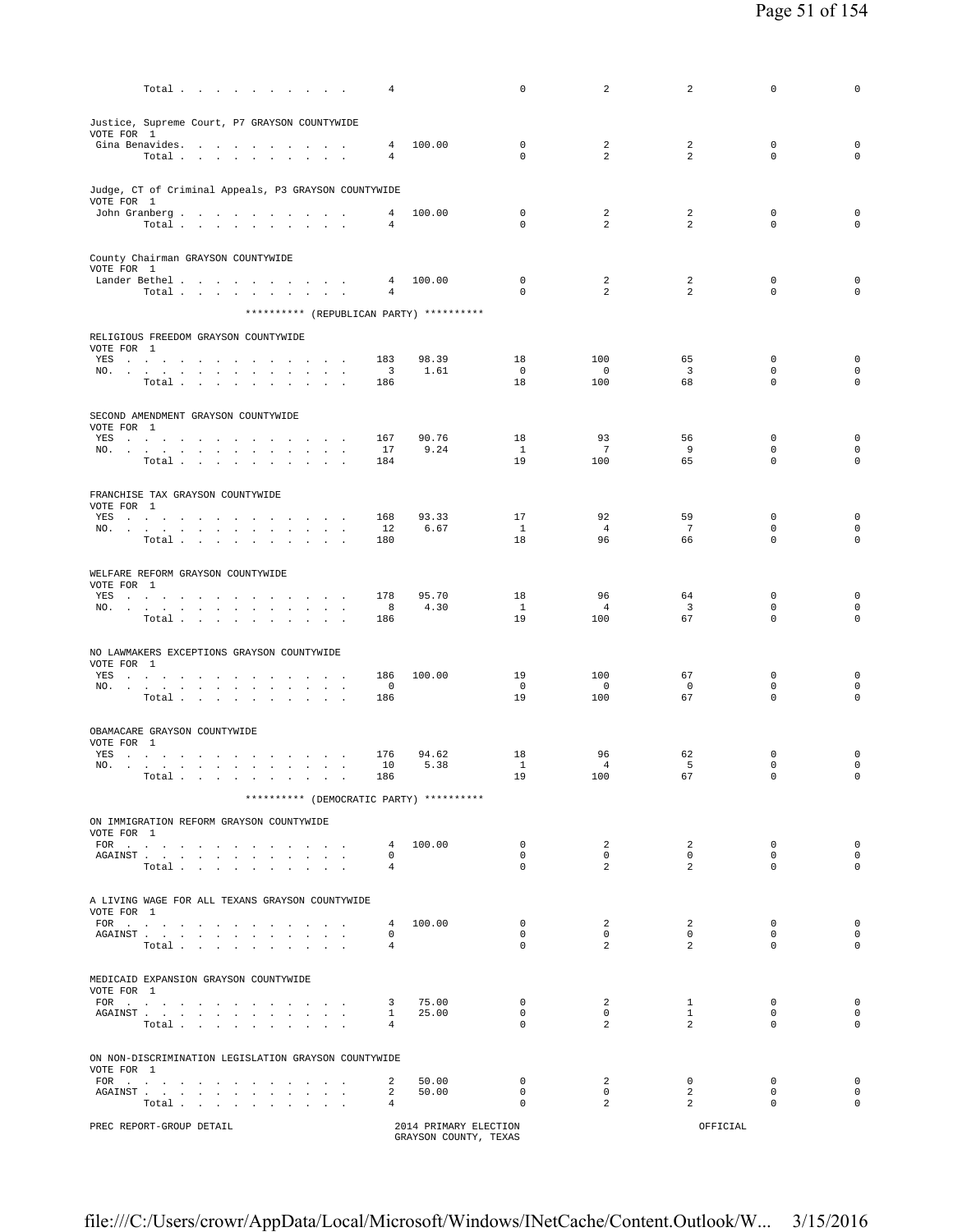| RUN DATE: 03/11/14 03:52 PM                                                                                                                                                                                                                                                                                                                                                                      |                                                                                                                                   |                                                      | MARCH 4, 2014<br>STATISTICS                                    |                                                                                       |                                                       |                                                                |                                                                                                                       |                                                                                                                                     |
|--------------------------------------------------------------------------------------------------------------------------------------------------------------------------------------------------------------------------------------------------------------------------------------------------------------------------------------------------------------------------------------------------|-----------------------------------------------------------------------------------------------------------------------------------|------------------------------------------------------|----------------------------------------------------------------|---------------------------------------------------------------------------------------|-------------------------------------------------------|----------------------------------------------------------------|-----------------------------------------------------------------------------------------------------------------------|-------------------------------------------------------------------------------------------------------------------------------------|
| 0013 PRECINCT 205                                                                                                                                                                                                                                                                                                                                                                                | TOTAL VOTES                                                                                                                       |                                                      | ి                                                              | EV MAIL                                                                               | EV IVO                                                | ED IVO                                                         | PROV/EV                                                                                                               | PROV/ED                                                                                                                             |
| REGISTERED VOTERS - TOTAL<br>BALLOTS CAST - TOTAL.<br>BALLOTS CAST - REPUBLICAN PARTY<br>BALLOTS CAST - DEMOCRATIC PARTY<br>VOTER TURNOUT - TOTAL $\ldots$                                                                                                                                                                                                                                       | $\sim$                                                                                                                            | 3,562<br>735<br>683<br>52                            | 92.93<br>7.07<br>20.63                                         | 47<br>45<br>2                                                                         | 433<br>397<br>36                                      | 253<br>239<br>14                                               | 2<br>2<br>$\mathbf 0$                                                                                                 | $\mathbf 0$<br>$\mathbf 0$<br>$\mathbf 0$                                                                                           |
| ********** (REPUBLICAN PARTY) **********                                                                                                                                                                                                                                                                                                                                                         |                                                                                                                                   |                                                      |                                                                |                                                                                       |                                                       |                                                                |                                                                                                                       |                                                                                                                                     |
| US Senator GRAYSON COUNTYWIDE<br>VOTE FOR 1<br>Curt Cleaver<br>John Cornyn.<br>Dwayne Stovall.<br>$\sim$<br>$\sim$<br>$\mathbf{r}$<br>Linda Vega<br>$\mathbf{A}^{\mathrm{H}}$ and<br>Steve Stockman.<br>the contract of the contract<br>$\sim$<br>Ken Cope.<br>the contract of the contract of<br>$\sim$<br>$\cdot$<br>Chris Mapp.<br>Reid Reasor.<br>$\sim$<br>Total $\cdots$ $\cdots$ $\cdots$ | $\mathbf{a} = \mathbf{a} + \mathbf{a}$ , and $\mathbf{a}$<br><b>Sales Advised Service</b><br>$\mathbf{r}$<br>$\sim$ $\sim$ $\sim$ | 33<br>391<br>55<br>31<br>93<br>16<br>13<br>15<br>647 | 5.10<br>60.43<br>8.50<br>4.79<br>14.37<br>2.47<br>2.01<br>2.32 | 2<br>38<br>0<br>$\mathbf{1}$<br>3<br>$\mathbf 0$<br>$\mathbf 0$<br>$\mathbf{1}$<br>45 | 19<br>231<br>28<br>18<br>51<br>12<br>6<br>8<br>373    | 12<br>120<br>27<br>12<br>39<br>4<br>$\overline{7}$<br>6<br>227 | 0<br>$\overline{2}$<br>0<br>$\mathbf 0$<br>$\mathbf 0$<br>$\mathbf 0$<br>$\mathbf 0$<br>$\mathsf 0$<br>$\overline{2}$ | $\mathbf 0$<br>$\mathbf 0$<br>$\mathbf 0$<br>$\mathbf 0$<br>$\mathbf 0$<br>$\mathbf 0$<br>$\mathbf 0$<br>$\mathbf 0$<br>$\mathbf 0$ |
| US Representative, DIST 4 GRAYSON COUNTYWIDE<br>VOTE FOR 1                                                                                                                                                                                                                                                                                                                                       |                                                                                                                                   |                                                      |                                                                |                                                                                       |                                                       |                                                                |                                                                                                                       |                                                                                                                                     |
| Ralph M. Hall<br>John Ratcliffe.<br>the company of the company<br>$\ddot{\phantom{a}}$<br>$\sim$<br>Tony Arterburn.<br>$\Box$<br>John Stacy<br>$\sim$<br>$\mathbf{r}$<br>$\mathbf{r}$<br>Lou Gigliotti<br>$\sim$<br>$\cdot$<br>Brent Lawson<br>Total                                                                                                                                             | $\sim 10^{-1}$<br>$\ddot{\phantom{a}}$<br>$\mathbf{r}$<br>$\sim$                                                                  | 270<br>229<br>9<br>13<br>119<br>24<br>664            | 40.66<br>34.49<br>1.36<br>1.96<br>17.92<br>3.61                | 22<br>13<br>$\mathbf{1}$<br>$\mathbf{1}$<br>$7\phantom{.0}$<br>$\mathbf{1}$<br>45     | 155<br>136<br>6<br>$7\phantom{.0}$<br>71<br>14<br>389 | 92<br>80<br>2<br>5<br>41<br>9<br>229                           | 1<br>0<br>$\mathbf 0$<br>$\mathbf 0$<br>$\mathbf 0$<br>$\mathsf 0$<br>$\mathbf{1}$                                    | $\mathbf 0$<br>$\mathbf 0$<br>$\mathsf{O}\xspace$<br>$\mathbf 0$<br>$\mathbf 0$<br>$\mathbf 0$<br>$\mathbf 0$                       |
| Governor GRAYSON COUNTYWIDE                                                                                                                                                                                                                                                                                                                                                                      |                                                                                                                                   |                                                      |                                                                |                                                                                       |                                                       |                                                                |                                                                                                                       |                                                                                                                                     |
| VOTE FOR 1<br>Greg Abbott.<br>the contract of the contract of the<br>SECEDE Kilgore.<br>and the state of the state of the state of the state of the state of the state of the state of the state of the<br>Miriam Martinez<br>Lisa Fritsch<br>Total $\cdots$ $\cdots$ $\cdots$                                                                                                                   | <b>Carl Carl Carl</b>                                                                                                             | 569<br>11<br>10<br>41<br>631                         | 90.17<br>1.74<br>1.58<br>6.50                                  | 39<br>$\mathbf 0$<br>$\mathbf{1}$<br>$\overline{4}$<br>44                             | 323<br>9<br>5<br>26<br>363                            | 205<br>$\overline{a}$<br>$\overline{4}$<br>11<br>222           | $\overline{2}$<br>$\mathbf 0$<br>$\mathsf 0$<br>$\mathbf 0$<br>$\overline{2}$                                         | $\mathbf 0$<br>$\mathbf 0$<br>$\mathbf 0$<br>$\mathbf 0$<br>0                                                                       |
| Lieutenant Governor GRAYSON COUNTYWIDE                                                                                                                                                                                                                                                                                                                                                           |                                                                                                                                   |                                                      |                                                                |                                                                                       |                                                       |                                                                |                                                                                                                       |                                                                                                                                     |
| VOTE FOR 1<br>David Dewhurst.<br>$\sim$ $\sim$<br>Jerry Patterson<br>$\cdot$<br>Todd Staples<br>the contract of the contract of the con-<br>Dan Patrick.<br>the contract of the contract of<br>$\sim 10^{-1}$<br>Total                                                                                                                                                                           | <b>Contract Contract Street</b><br>$\mathbf{1}$ and $\mathbf{1}$ and $\mathbf{1}$                                                 | 251<br>76<br>73<br>240<br>640                        | 39.22<br>11.88<br>11.41<br>37.50                               | 23<br>$\overline{a}$<br>$\mathbf{1}$<br>19<br>45                                      | 147<br>60<br>42<br>124<br>373                         | 80<br>14<br>30<br>96<br>220                                    | 1<br>$\mathbf 0$<br>$\mathbf 0$<br>$\mathbf 1$<br>$\overline{a}$                                                      | $\mathbf 0$<br>$\mathbf 0$<br>$\mathbf 0$<br>$\mathbf 0$<br>$\mathbf 0$                                                             |
| Attorney General GRAYSON COUNTYWIDE                                                                                                                                                                                                                                                                                                                                                              |                                                                                                                                   |                                                      |                                                                |                                                                                       |                                                       |                                                                |                                                                                                                       |                                                                                                                                     |
| VOTE FOR 1<br>Dan Branch<br>Barry Smitherman<br>$\sim$<br>Ken Paxton<br>Total .                                                                                                                                                                                                                                                                                                                  | $\sim$<br>$\sim$<br>$\sim$                                                                                                        | 173<br>149<br>259<br>581                             | 29.78<br>25.65<br>44.58                                        | 17<br>16<br>5<br>38                                                                   | 102<br>73<br>164<br>339                               | 52<br>60<br>90<br>202                                          | 2<br>0<br>$\mathbf 0$<br>2                                                                                            | $\mathbf 0$<br>$\mathbf 0$<br>$\mathbf 0$<br>$\mathbf 0$                                                                            |
| Comptroller of Public Accounts GRAYSON COUNTYWIDE                                                                                                                                                                                                                                                                                                                                                |                                                                                                                                   |                                                      |                                                                |                                                                                       |                                                       |                                                                |                                                                                                                       |                                                                                                                                     |
| VOTE FOR 1<br>Raul Torres.<br>Harvey Hilderbran.<br>Debra Medina<br>Glenn Hegar.<br>Total                                                                                                                                                                                                                                                                                                        | $\sim$                                                                                                                            | 76<br>142<br>143<br>207<br>568                       | 13.38<br>25.00<br>25.18<br>36.44                               | 5<br>15<br>11<br>6<br>37                                                              | 40<br>81<br>85<br>128<br>334                          | 31<br>45<br>46<br>73<br>195                                    | $\mathsf 0$<br>$\mathbf{1}$<br>$\mathbf{1}$<br>$\mathbf 0$<br>$\overline{a}$                                          | $\mathsf{O}\xspace$<br>$\mathbf{0}$<br>$\mathsf{O}\xspace$<br>$\mathbf 0$<br>$\mathsf{O}\xspace$                                    |
| Commissioner of the General Land Office<br>GRAYSON COUNTYWIDE<br>VOTE FOR 1                                                                                                                                                                                                                                                                                                                      |                                                                                                                                   |                                                      |                                                                |                                                                                       |                                                       |                                                                |                                                                                                                       |                                                                                                                                     |
| George P. Bush.<br>David Watts.<br>Total                                                                                                                                                                                                                                                                                                                                                         |                                                                                                                                   | 433<br>178<br>611                                    | 70.87<br>29.13                                                 | 36<br>5<br>41                                                                         | 250<br>105<br>355                                     | 145<br>68<br>213                                               | 2<br>0<br>$\overline{a}$                                                                                              | $\mathbf 0$<br>$\mathbf 0$<br>$\circ$                                                                                               |
| Commissioner of Agriculture GRAYSON COUNTYWIDE<br>VOTE FOR 1<br>J. Allen Carnes<br>Tommy Merritt<br>Eric Opiela.<br>Joe Cotten<br>Sid Miller<br>Total                                                                                                                                                                                                                                            | <b>Carl Carl Carl Carl Carl</b><br><b>Carl Carl Carl</b>                                                                          | 118<br>173<br>37<br>101<br>136<br>565                | 20.88<br>30.62<br>6.55<br>17.88<br>24.07                       | 10<br>9<br>$\mathbf{1}$<br>5<br>12<br>37                                              | 69<br>99<br>23<br>62<br>76<br>329                     | 38<br>64<br>13<br>34<br>48<br>197                              | $\mathbf{1}$<br>$\mathbf{1}$<br>$\mathbf 0$<br>$\mathbf 0$<br>$\mathbf 0$<br>$\overline{a}$                           | $\mathsf{O}\xspace$<br>$\mathsf{O}\xspace$<br>$\mathsf{O}\xspace$<br>$\mathsf{O}\xspace$<br>$\mathbf 0$<br>$\mathbf 0$              |
| Railroad Commissioner GRAYSON COUNTYWIDE<br>VOTE FOR 1<br>Wayne Christian<br>Malachi Boyuls.                                                                                                                                                                                                                                                                                                     |                                                                                                                                   | 278<br>36                                            | 49.64<br>6.43                                                  | 15<br>5                                                                               | 168<br>21                                             | 94<br>10                                                       | 1<br>$\mathbf 0$                                                                                                      | $\mathbf 0$<br>0                                                                                                                    |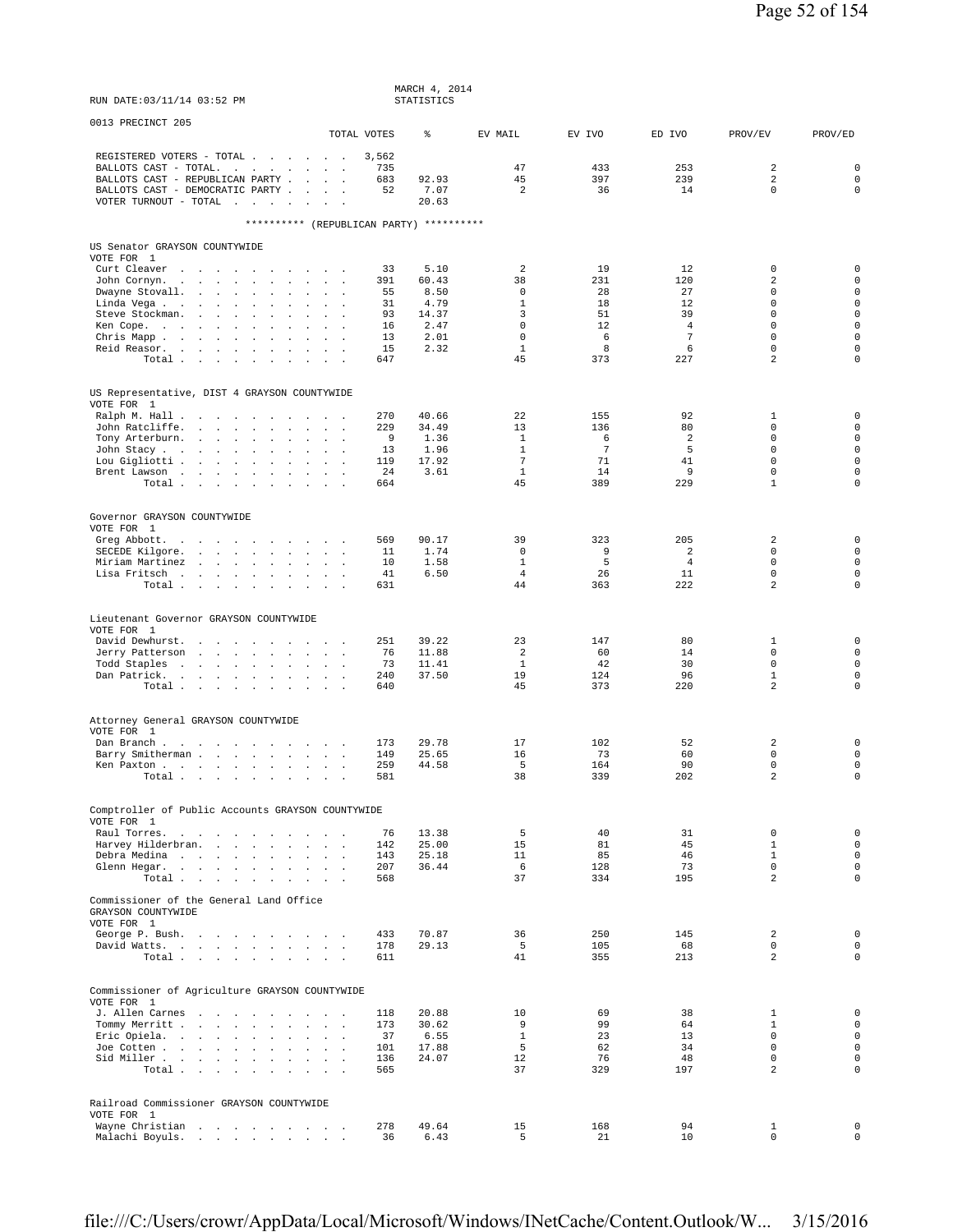| Ryan Sitton.<br>136<br>Becky Berger<br>110<br>Total<br>560                                    | 24.29<br>19.64 | 11<br>6<br>37        | 74<br>65<br>328 | 51<br>38<br>193 | 0<br>$\mathbf{1}$<br>$\overline{a}$ | $\mathbf 0$<br>$\mathbf 0$<br>$\mathbf 0$  |
|-----------------------------------------------------------------------------------------------|----------------|----------------------|-----------------|-----------------|-------------------------------------|--------------------------------------------|
| Chief Justice, Supreme Court GRAYSON COUNTYWIDE<br>VOTE FOR 1                                 |                |                      |                 |                 |                                     |                                            |
| Robert Talton<br>320                                                                          | 58.08          | 20                   | 193             | 105             | $\overline{a}$                      | $\mathsf 0$                                |
| 231<br>Nathan Hecht<br>Total $\cdots$ $\cdots$ $\cdots$<br>551<br>$\sim$                      | 41.92          | 17<br>37             | 133<br>326      | 81<br>186       | $\mathbf 0$<br>2                    | $\mathsf 0$<br>$\mathsf 0$                 |
| Justice, Supreme Court, PL 6, Unexpired<br>GRAYSON COUNTYWIDE<br>VOTE FOR 1                   |                |                      |                 |                 |                                     |                                            |
| Joe Pool.<br>248                                                                              | 45.26          | 13                   | 150             | 84              | $\mathbf{1}$                        | 0                                          |
| 300<br>Jeff Brown<br>Total<br>548                                                             | 54.74          | 24<br>37             | 175<br>325      | 100<br>184      | 1<br>$\overline{\mathbf{c}}$        | $\mathsf 0$<br>$\mathbf 0$                 |
| Justice, Supreme Court, P7 GRAYSON COUNTYWIDE<br>VOTE FOR 1                                   |                |                      |                 |                 |                                     |                                            |
| Jeff Boyd.<br>471<br>Total<br>471                                                             | 100.00         | 34<br>34             | 277<br>277      | 158<br>158      | 2<br>2                              | 0<br>0                                     |
| Justice, Supreme Court, P8 GRAYSON COUNTYWIDE                                                 |                |                      |                 |                 |                                     |                                            |
| VOTE FOR 1                                                                                    |                |                      |                 |                 |                                     |                                            |
| Phil Johnson<br>317<br>Sharon McCally.<br>232                                                 | 57.74<br>42.26 | 24<br>13             | 186<br>138      | 106<br>80       | 1<br>1                              | 0<br>0                                     |
| Total $\cdots$ $\cdots$ $\cdots$<br>549<br>$\sim$ $\sim$ $\sim$                               |                | 37                   | 324             | 186             | 2                                   | $\mathbf 0$                                |
| Judge, CT of Criminal Appeals, P3 GRAYSON COUNTYWIDE<br>VOTE FOR 1                            |                |                      |                 |                 |                                     |                                            |
| Barbara Walther<br>229<br>310                                                                 | 42.49<br>57.51 | 14<br>23             | 141<br>177      | 73<br>109       | $\mathbf{1}$<br>$\mathbf{1}$        | $\mathsf{O}\xspace$<br>$\mathsf{O}\xspace$ |
| Bert Richardson<br>539<br>Total $\cdots$ $\cdots$ $\cdots$ $\cdots$                           |                | 37                   | 318             | 182             | $\overline{\mathbf{c}}$             | $\mathsf 0$                                |
| Judge, CT of Criminal Appeals, P4 GRAYSON COUNTYWIDE<br>VOTE FOR 1                            |                |                      |                 |                 |                                     |                                            |
| Richard Dean Davis<br>212                                                                     | 39.63          | 12                   | 122             | 76              | 2                                   | 0                                          |
| 94<br>Jani Jo Wood<br>229<br>Kevin Patrick Yeary<br>$\sim$                                    | 17.57<br>42.80 | 11<br>15             | 57<br>132       | 26<br>82        | $\mathbf 0$<br>$\mathbb O$          | $\mathsf 0$<br>$\mathsf 0$                 |
| Total $\cdots$ $\cdots$ $\cdots$<br>535                                                       |                | 38                   | 311             | 184             | 2                                   | $\mathbf 0$                                |
| Judge, CT of Criminal Appeals, P9 GRAYSON COUNTYWIDE                                          |                |                      |                 |                 |                                     |                                            |
| VOTE FOR 1<br>W.C. "Bud" Kirkendall<br>265                                                    | 50.19          | 23                   | 146             | 94              | 2                                   | $\mathsf 0$                                |
| David Newell<br>263<br>Total<br>528                                                           | 49.81          | 15<br>38             | 165<br>311      | 83<br>177       | $\mathbf 0$<br>2                    | $\mathsf 0$<br>$\mathbf 0$                 |
|                                                                                               |                |                      |                 |                 |                                     |                                            |
| State Senator, District 30 GRAYSON COUNTYWIDE<br>VOTE FOR 1                                   |                |                      |                 |                 |                                     |                                            |
| Craig Estes.<br>549<br>the contract of the contract of the contract of                        | 100.00         | 40<br>40             | 318<br>318      | 190<br>190      | 1<br>$\mathbf{1}$                   | 0<br>0                                     |
| Total $\cdots$ $\cdots$ $\cdots$<br>549<br>$\sim$                                             |                |                      |                 |                 |                                     |                                            |
| State Representative, District 62 GRAYSON COUNTYWIDE<br>VOTE FOR 1                            |                |                      |                 |                 |                                     |                                            |
| Larry Phillips.<br>562<br>Total<br>562                                                        | 100.00         | 42<br>42             | 326<br>326      | 193<br>193      | $\mathbf{1}$<br>$\mathbf{1}$        | 0<br>$\mathbf 0$                           |
| Justice 5th Court of Appeals P3 GRAYSON COUNTYWIDE                                            |                |                      |                 |                 |                                     |                                            |
| VOTE FOR 1<br>475                                                                             | 100.00         | 36                   | 276             | 161             | 2                                   | $\mathbf 0$                                |
| Ada Brown<br>Total<br>475                                                                     |                | 36                   | 276             | 161             | 2                                   | $\mathbf 0$                                |
| Justice 5th Court of Appeals P6 GRAYSON COUNTYWIDE                                            |                |                      |                 |                 |                                     |                                            |
| VOTE FOR 1<br>David L. Bridges<br>482                                                         | 100.00         | 35                   | 282             | 163             | $\overline{a}$                      | 0                                          |
| Total<br>482                                                                                  |                | 35                   | 282             | 163             | $\overline{a}$                      | $\mathbf 0$                                |
| Justice, 5th CT of AP DIST, P8 GRAYSON COUNTYWIDE                                             |                |                      |                 |                 |                                     |                                            |
| VOTE FOR 1<br>Bill Whitehill.<br>470                                                          | 100.00         | 35                   | 273             | 160             | 2                                   | $\mathbf 0$                                |
| Total $\cdots$ $\cdots$ $\cdots$<br>470                                                       |                | 35                   | 273             | 160             | $\overline{a}$                      | $\mathsf 0$                                |
| District Judge, 397th Judicial District<br>GRAYSON COUNTYWIDE                                 |                |                      |                 |                 |                                     |                                            |
| VOTE FOR 1<br>Brian K. Gary<br>486                                                            | 100.00         | 34                   | 284             | 167             | $\mathbf{1}$                        | $\mathsf 0$                                |
| Total<br>486                                                                                  |                | 34                   | 284             | 167             | $\mathbf{1}$                        | 0                                          |
| County Judge GRAYSON COUNTYWIDE<br>VOTE FOR 1                                                 |                |                      |                 |                 |                                     |                                            |
| Gene Short .<br>213<br>the contract of the contract of the contract of<br>Bill Magers.<br>210 | 32.08<br>31.63 | $\overline{4}$<br>19 | 122<br>127      | 86<br>64        | $\mathbf{1}$<br>$\mathbf 0$         | $\mathbf 0$<br>$\mathsf 0$                 |
|                                                                                               |                |                      |                 |                 |                                     |                                            |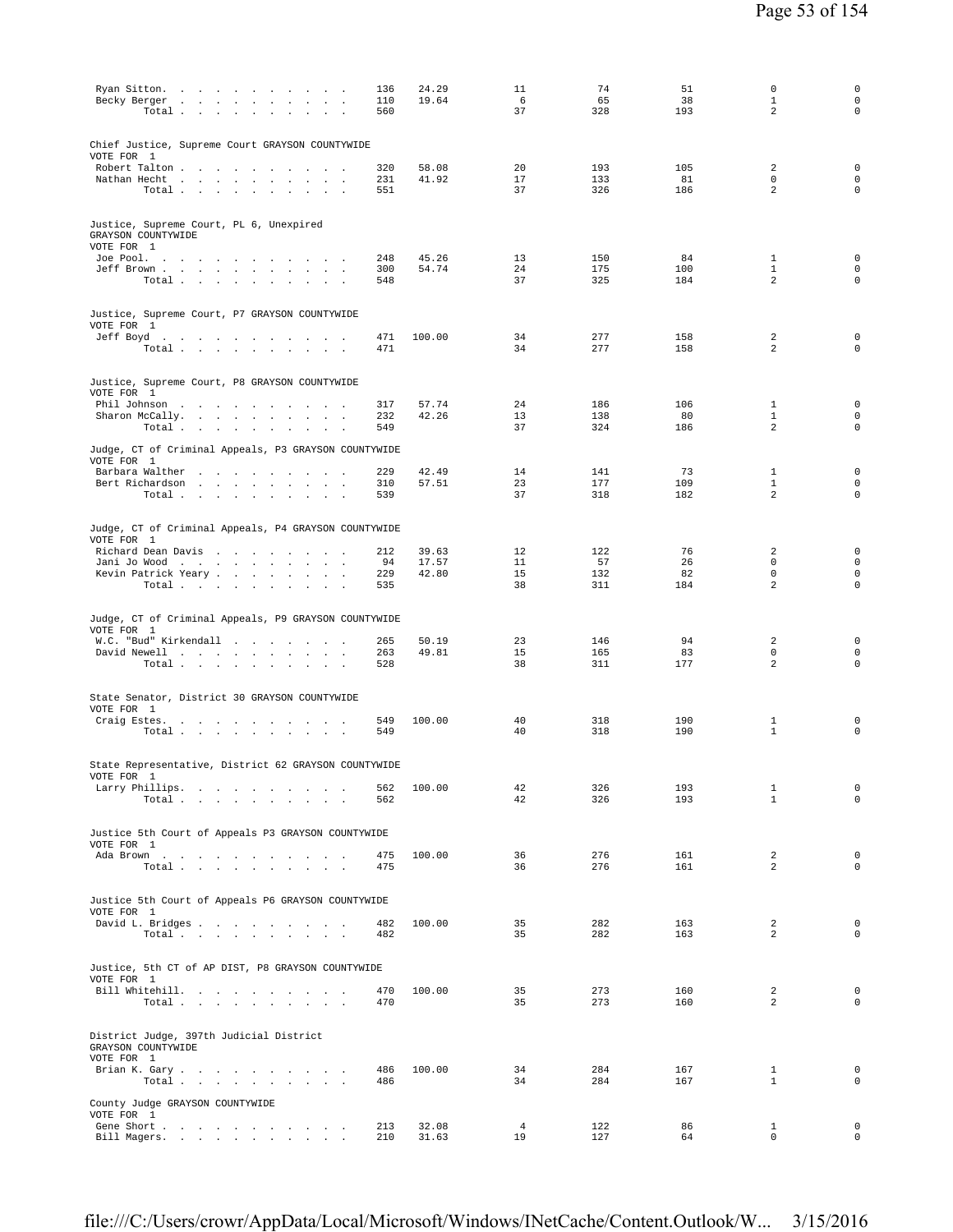| Trent Bass<br>Jim Maddock.<br>$\sim$<br>$\sim$<br>$\cdot$<br>$\cdot$<br>$\cdot$<br>Total $\cdots$ $\cdots$ $\cdots$ | 154<br>87<br>664  | 23.19<br>13.10         | 12<br>6<br>41                    | 86<br>53<br>388            | 56<br>28<br>234                | $\mathbf 0$<br>$\mathbf 0$<br>$\mathbf{1}$  | $\mathsf{O}\xspace$<br>$\mathsf{O}\xspace$<br>$\mathbf 0$ |
|---------------------------------------------------------------------------------------------------------------------|-------------------|------------------------|----------------------------------|----------------------------|--------------------------------|---------------------------------------------|-----------------------------------------------------------|
| Judge, County Court at Law GRAYSON COUNTYWIDE<br>VOTE FOR 1                                                         |                   |                        |                                  |                            |                                |                                             |                                                           |
| James Corley "Corky" Henderson<br>Total .<br>the contract of the contract<br>$\sim$<br>$\sim$<br>$\cdot$            | 512<br>512        | 100.00                 | 36<br>36                         | 298<br>298                 | 177<br>177                     | 1<br>$\mathbf{1}$                           | 0<br>$\mathbf 0$                                          |
| Judge, County Court at Law No. 2 GRAYSON COUNTYWIDE<br>VOTE FOR 1                                                   |                   |                        |                                  |                            |                                |                                             |                                                           |
| Carol M. Siebman<br>Total                                                                                           | 522<br>522        | 100.00                 | 37<br>37                         | 306<br>306                 | 178<br>178                     | $\mathbf{1}$<br>$\mathbf{1}$                | $\mathbf 0$<br>$\circ$                                    |
| District Clerk GRAYSON COUNTYWIDE<br>VOTE FOR 1                                                                     |                   |                        |                                  |                            |                                |                                             |                                                           |
| Kelly Ashmore<br>Total<br>$\sim$<br>and a strategic and                                                             | 521<br>521        | 100.00                 | 36<br>36                         | 308<br>308                 | 176<br>176                     | $\mathbf{1}$<br>$\mathbf{1}$                | 0<br>$\mathbf 0$                                          |
| County Clerk GRAYSON COUNTYWIDE<br>VOTE FOR 1                                                                       |                   |                        |                                  |                            |                                |                                             |                                                           |
| Wilma Bush.<br>Total .<br>the contract of the contract of the con-                                                  | 521<br>521        | 100.00                 | 37<br>37                         | 307<br>307                 | 176<br>176                     | 1<br>$\mathbf{1}$                           | $\mathbf 0$<br>$\mathbf 0$                                |
| County Treasurer GRAYSON COUNTYWIDE<br>VOTE FOR 1                                                                   | 250               | 46.13                  | 19                               | 142                        | 89                             | $\mathbf 0$                                 | $\mathbf 0$                                               |
| Starr Stanley<br>Gayla Hawkins<br>$\sim$ 100 $\mu$<br>Total<br>$\sim$ $\sim$ $\sim$                                 | 292<br>542        | 53.87                  | 19<br>38                         | 182<br>324                 | 90<br>179                      | $\mathbf{1}$<br>$\mathbf{1}$                | $\mathbf 0$<br>$\mathbf 0$                                |
| County Commissioner, Precinct 2 COMM 2<br>VOTE FOR 1                                                                |                   |                        |                                  |                            |                                |                                             |                                                           |
| Gary Cox.<br>David Whitlock.<br>$\sim$<br>Total $\cdots$ $\cdots$ $\cdots$ $\cdots$                                 | 259<br>396<br>655 | 39.54<br>60.46         | 22<br>22<br>44                   | 151<br>235<br>386          | 86<br>138<br>224               | $\mathbf 0$<br>$\mathbf{1}$<br>$\mathbf{1}$ | $\mathbf 0$<br>$\mathbf 0$<br>0                           |
| Justice of the Peace, Precinct No. 2<br>JUSTICE OF THE PEACE PCT 2<br>VOTE FOR 1                                    |                   |                        |                                  |                            |                                |                                             |                                                           |
| Mike Springer<br>$\sim$<br>David Hawley<br>$\sim$<br>$\sim$<br>H. Gene Alyea<br><b>Carl Carl</b>                    | 177<br>411<br>26  | 27.57<br>64.02<br>4.05 | 8<br>28<br>2                     | 91<br>253<br>19            | 77<br>130<br>5                 | 1<br>$\mathbf 0$<br>$\mathbf 0$             | $\mathbf 0$<br>$\mathsf{O}\xspace$<br>$\mathsf{O}\xspace$ |
| Thomas D. Roesler.<br><b>Contract Contract</b><br>$\sim 10^{-1}$<br>$\sim$<br>$\cdot$<br>$\cdot$<br>Total           | 28<br>642         | 4.36                   | $\mathbf{1}$<br>39               | 20<br>383                  | $7\phantom{.0}$<br>219         | $\mathbf 0$<br>$\mathbf{1}$                 | 0<br>$\mathbf 0$                                          |
| County Chairman GRAYSON COUNTYWIDE<br>VOTE FOR 1                                                                    |                   |                        |                                  |                            |                                |                                             |                                                           |
| Reggie Smith<br>Total $\cdots$ $\cdots$ $\cdots$ $\cdots$                                                           | 480<br>480        | 100.00                 | 28<br>28                         | 288<br>288                 | 163<br>163                     | $\mathbf{1}$<br>$\mathbf{1}$                | $\mathbf 0$<br>$\mathbf 0$                                |
| ********** (DEMOCRATIC PARTY) **********<br>US Senator GRAYSON COUNTYWIDE                                           |                   |                        |                                  |                            |                                |                                             |                                                           |
| VOTE FOR 1<br>Harry Kim<br>Maxey Marie Scherr                                                                       | 7                 | 6 12.77                | $\mathbf{1}$<br>0                | $\overline{4}$<br>3        | $\mathbf{1}$<br>$\overline{4}$ | $\cap$<br>$\mathbb O$                       | 0<br>0                                                    |
| Michael "Fjet" Fjetland.                                                                                            | 3                 | 14.89<br>6.38          | $\mathbf 0$                      | $\mathbf{1}$               | 2                              | $\mathbf 0$                                 | $\mathsf{O}\xspace$                                       |
| David M. Alameel<br>Kesha Rogers                                                                                    | 20<br>11          | 42.55<br>23.40         | $\mathbf 0$<br>$\mathbf 0$       | 19<br>- 6                  | $\mathbf{1}$<br>5              | 0<br>$\mathbf 0$                            | $\circ$<br>$\mathsf{O}\xspace$                            |
| Total                                                                                                               | 47                |                        | $\mathbf{1}$                     | 33                         | 13                             | 0                                           | $\mathsf{O}\xspace$                                       |
| Governor GRAYSON COUNTYWIDE<br>VOTE FOR 1                                                                           |                   |                        |                                  |                            |                                |                                             | 0                                                         |
| Wendy R. Davis.<br>Reynaldo "Ray" Madrigal.<br>Total $\cdots$ $\cdots$ $\cdots$ $\cdots$                            | 47<br>3<br>50     | 94.00<br>6.00          | 1<br>$\mathbf{1}$<br>2           | 33<br>$\overline{2}$<br>35 | 13<br>$\overline{0}$<br>13     | 0<br>$\mathbf 0$<br>$\mathbf 0$             | 0<br>0                                                    |
| Lieutenant Governor GRAYSON COUNTYWIDE<br>VOTE FOR 1                                                                |                   |                        |                                  |                            |                                |                                             |                                                           |
| Leticia Van de Putte.<br>Total                                                                                      | 45<br>45          | 100.00                 | $\overline{a}$<br>$\overline{a}$ | 32<br>32                   | 11<br>11                       | 0<br>$\Omega$                               | 0<br>0                                                    |
| Attorney General GRAYSON COUNTYWIDE<br>VOTE FOR 1                                                                   |                   |                        |                                  |                            |                                |                                             |                                                           |
| Sam Houston.<br>Total                                                                                               | 48<br>48          | 100.00                 | 2<br>$\overline{a}$              | 32<br>32                   | 14<br>14                       | 0<br>0                                      | 0<br>0                                                    |
| Comptroller of Public Accounts GRAYSON COUNTYWIDE<br>VOTE FOR 1                                                     |                   |                        |                                  |                            |                                |                                             |                                                           |
| Mike Collier<br>Total $\cdots$ $\cdots$ $\cdots$                                                                    | 46<br>46          | 100.00                 | 2<br>$\overline{a}$              | 31<br>31                   | 13<br>13                       | $\mathbf 0$<br>0                            | 0<br>$\mathsf{O}$                                         |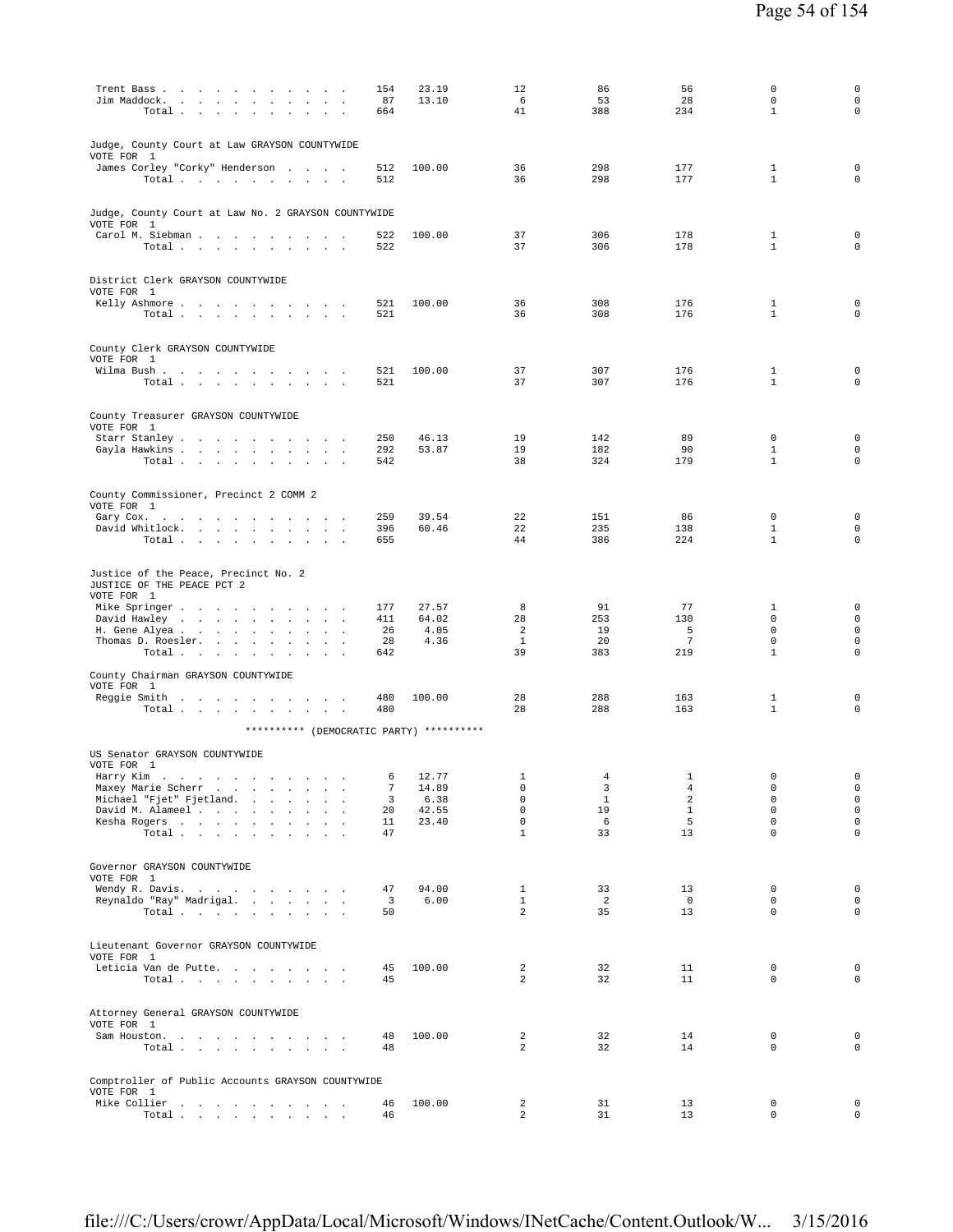| Commissioner of the General Land Office<br>GRAYSON COUNTYWIDE<br>VOTE FOR 1                                                                                                                                                                  |                       |                |                    |                                   |                       |                               |                                |
|----------------------------------------------------------------------------------------------------------------------------------------------------------------------------------------------------------------------------------------------|-----------------------|----------------|--------------------|-----------------------------------|-----------------------|-------------------------------|--------------------------------|
| John Cook $\qquad \qquad \ldots \qquad \qquad \ldots \qquad \ldots \qquad \ldots$<br>Total $\cdots$ $\cdots$ $\cdots$                                                                                                                        | 45<br>45              | 100.00         | 2<br>2             | 30<br>30                          | 13<br>13              | 0<br>$\Omega$                 | $\mathsf{O}\xspace$<br>$\circ$ |
| Commissioner of Agriculture GRAYSON COUNTYWIDE                                                                                                                                                                                               |                       |                |                    |                                   |                       |                               |                                |
| VOTE FOR 1<br>Hugh Asa Fitzsimons III.                                                                                                                                                                                                       | 14                    | 28.00          | 0                  | 12                                | 2                     | 0                             | $\mathbf 0$                    |
| Richard "Kinky" Friedman                                                                                                                                                                                                                     | 20<br>16              | 40.00<br>32.00 | 2<br>$\mathsf 0$   | 12<br>10                          | 6<br>6                | $\Omega$<br>$\mathbf 0$       | $\mathsf 0$<br>$\mathsf 0$     |
| Jim Hogan<br>Total                                                                                                                                                                                                                           | 50                    |                | 2                  | 34                                | 14                    | $\Omega$                      | $\mathbf 0$                    |
| Railroad Commissioner GRAYSON COUNTYWIDE                                                                                                                                                                                                     |                       |                |                    |                                   |                       |                               |                                |
| VOTE FOR 1<br>Steve Brown.                                                                                                                                                                                                                   | 28                    | 58.33          | $\mathbf{1}$       | 20                                | 7                     | $\mathbf 0$                   | $\mathsf 0$                    |
| Dale Henry<br>$\sim 10^{-1}$<br>$\sim$<br>$\overline{\phantom{a}}$<br>Total                                                                                                                                                                  | 20<br>48              | 41.67          | $\mathbf{1}$<br>2  | 14<br>34                          | 5<br>12               | $\Omega$<br>$\mathbf 0$       | $\mathbf 0$<br>$\mathbf 0$     |
| Chief Justice, Supreme Court GRAYSON COUNTYWIDE                                                                                                                                                                                              |                       |                |                    |                                   |                       |                               |                                |
| VOTE FOR 1<br>William Moody.                                                                                                                                                                                                                 | 45                    | 100.00         | 2                  | 31                                | 12                    | 0                             | $\mathsf 0$                    |
| Total                                                                                                                                                                                                                                        | 45                    |                | 2                  | 31                                | 12                    | $\Omega$                      | $\mathbf 0$                    |
| Justice, Supreme Court, PL 6, Unexpired                                                                                                                                                                                                      |                       |                |                    |                                   |                       |                               |                                |
| GRAYSON COUNTYWIDE<br>VOTE FOR 1                                                                                                                                                                                                             |                       |                |                    |                                   |                       |                               |                                |
| Lawrence Edward Meyers<br>Total $\cdots$ $\cdots$ $\cdots$ $\cdots$                                                                                                                                                                          | 45<br>45              | 100.00         | 2<br>2             | 31<br>31                          | 12<br>12              | $\mathbf 0$<br>$\mathbf 0$    | $\mathsf 0$<br>$\mathbf 0$     |
|                                                                                                                                                                                                                                              |                       |                |                    |                                   |                       |                               |                                |
| Justice, Supreme Court, P7 GRAYSON COUNTYWIDE<br>VOTE FOR 1                                                                                                                                                                                  |                       |                |                    |                                   |                       |                               |                                |
| Gina Benavides.<br>Total                                                                                                                                                                                                                     | 41<br>41              | 100.00         | 2<br>2             | 27<br>27                          | 12<br>12              | $\mathbf 0$<br>$\mathbf 0$    | $\mathbf 0$<br>$\mathbf 0$     |
| Judge, CT of Criminal Appeals, P3 GRAYSON COUNTYWIDE                                                                                                                                                                                         |                       |                |                    |                                   |                       |                               |                                |
| VOTE FOR 1                                                                                                                                                                                                                                   |                       |                |                    |                                   |                       |                               |                                |
| John Granberg<br>Total                                                                                                                                                                                                                       | 44<br>44              | 100.00         | 2<br>2             | 30<br>30                          | 12<br>12              | $\mathbf 0$<br>$\mathbf 0$    | 0<br>$\mathbf 0$               |
| County Chairman GRAYSON COUNTYWIDE                                                                                                                                                                                                           |                       |                |                    |                                   |                       |                               |                                |
| VOTE FOR 1<br>Lander Bethel                                                                                                                                                                                                                  | 42                    | 100.00         | 2                  | 29                                | 11                    | $\mathbf 0$                   | 0                              |
| Total                                                                                                                                                                                                                                        | 42                    |                | 2                  | 29                                | 11                    | $\mathbf 0$                   | $\mathsf 0$                    |
| ********** (REPUBLICAN PARTY) **********                                                                                                                                                                                                     |                       |                |                    |                                   |                       |                               |                                |
| RELIGIOUS FREEDOM GRAYSON COUNTYWIDE<br>VOTE FOR 1                                                                                                                                                                                           |                       |                |                    |                                   |                       |                               |                                |
| YES a contract of the contract of the contract of the set of the set of the set of the set of the set of the set of the set of the set of the set of the set of the set of the set of the set of the set of the set of the set               | 661                   | 97.78          | 43                 | 383                               | 233                   | 2                             | 0                              |
| NO.<br>Total                                                                                                                                                                                                                                 | 15<br>676             | 2.22           | 0<br>43            | 11<br>394                         | 4<br>237              | $\mathbf 0$<br>$\overline{a}$ | $\mathsf 0$<br>$\mathbf 0$     |
| SECOND AMENDMENT GRAYSON COUNTYWIDE                                                                                                                                                                                                          |                       |                |                    |                                   |                       |                               |                                |
| VOTE FOR 1                                                                                                                                                                                                                                   |                       | 91.32          | 39                 | 353                               | 216                   | 2                             | 0                              |
| YES<br>the contract of the contract of the contract of the<br>NO.<br>the contract of the contract of the contract of the<br>$\sim$                                                                                                           | 610<br>58             | 8.68           | 5                  | 36                                | 17                    | $\mathsf 0$                   | $\mathsf{O}$                   |
| Total .<br>$\sim$<br>$\sim$                                                                                                                                                                                                                  | 668                   |                | 44                 | 389                               | 233                   | $\overline{a}$                | $\mathsf{O}\xspace$            |
| FRANCHISE TAX GRAYSON COUNTYWIDE                                                                                                                                                                                                             |                       |                |                    |                                   |                       |                               |                                |
| VOTE FOR 1<br>YES a contract of the contract of the contract of the set of the set of the set of the set of the set of the set of the set of the set of the set of the set of the set of the set of the set of the set of the set of the set | 600                   | 91.32          | 40                 | 338                               | 220                   | $\overline{a}$                | $\mathsf 0$                    |
| NO.<br>Total                                                                                                                                                                                                                                 | 57<br>657             | 8.68           | 5<br>45            | 39<br>377                         | 13<br>233             | $\mathbf 0$<br>$\overline{a}$ | $\mathbf{0}$<br>$\mathbf 0$    |
|                                                                                                                                                                                                                                              |                       |                |                    |                                   |                       |                               |                                |
| WELFARE REFORM GRAYSON COUNTYWIDE<br>VOTE FOR 1                                                                                                                                                                                              |                       |                |                    |                                   |                       |                               |                                |
| YES<br>NO.                                                                                                                                                                                                                                   | 653<br>20             | 97.03<br>2.97  | 45<br>$\circ$      | 378<br>11                         | 228<br>9              | 2<br>$\Omega$                 | $\mathsf 0$<br>$\mathbf 0$     |
| Total<br>$\sim$                                                                                                                                                                                                                              | 673                   |                | 45                 | 389                               | 237                   | $\overline{a}$                | $\circ$                        |
| NO LAWMAKERS EXCEPTIONS GRAYSON COUNTYWIDE                                                                                                                                                                                                   |                       |                |                    |                                   |                       |                               |                                |
| VOTE FOR 1<br>YES<br>and a strong state of the<br>$\sim$ $\sim$                                                                                                                                                                              | 673                   | 99.70          | 45                 | 388                               | 238                   | 2                             | $\mathsf 0$                    |
| NO.<br>Total                                                                                                                                                                                                                                 | $\overline{c}$<br>675 | .30            | $\mathbf 0$<br>45  | $\overline{\phantom{0}}^2$<br>390 | $\overline{0}$<br>238 | $\mathbf 0$<br>$\overline{a}$ | $\mathbf{0}$<br>0              |
|                                                                                                                                                                                                                                              |                       |                |                    |                                   |                       |                               |                                |
| OBAMACARE GRAYSON COUNTYWIDE<br>VOTE FOR 1                                                                                                                                                                                                   |                       |                |                    |                                   |                       |                               |                                |
| YES a contract that is a contract of the set of the set of the set of the set of the set of the set of the set of the set of the set of the set of the set of the set of the set of the set of the set of the set of the set                 | 634                   | 95.05          | 44                 | 366                               | 222                   | 2                             | $\mathsf 0$                    |
| NO.<br>Total<br>$\sim$<br>$\sim$                                                                                                                                                                                                             | 33<br>667             | 4.95           | $\mathbf{1}$<br>45 | 20<br>386                         | 12<br>234             | $\mathbf 0$<br>$\overline{a}$ | $\circ$<br>$\mathsf{O}\xspace$ |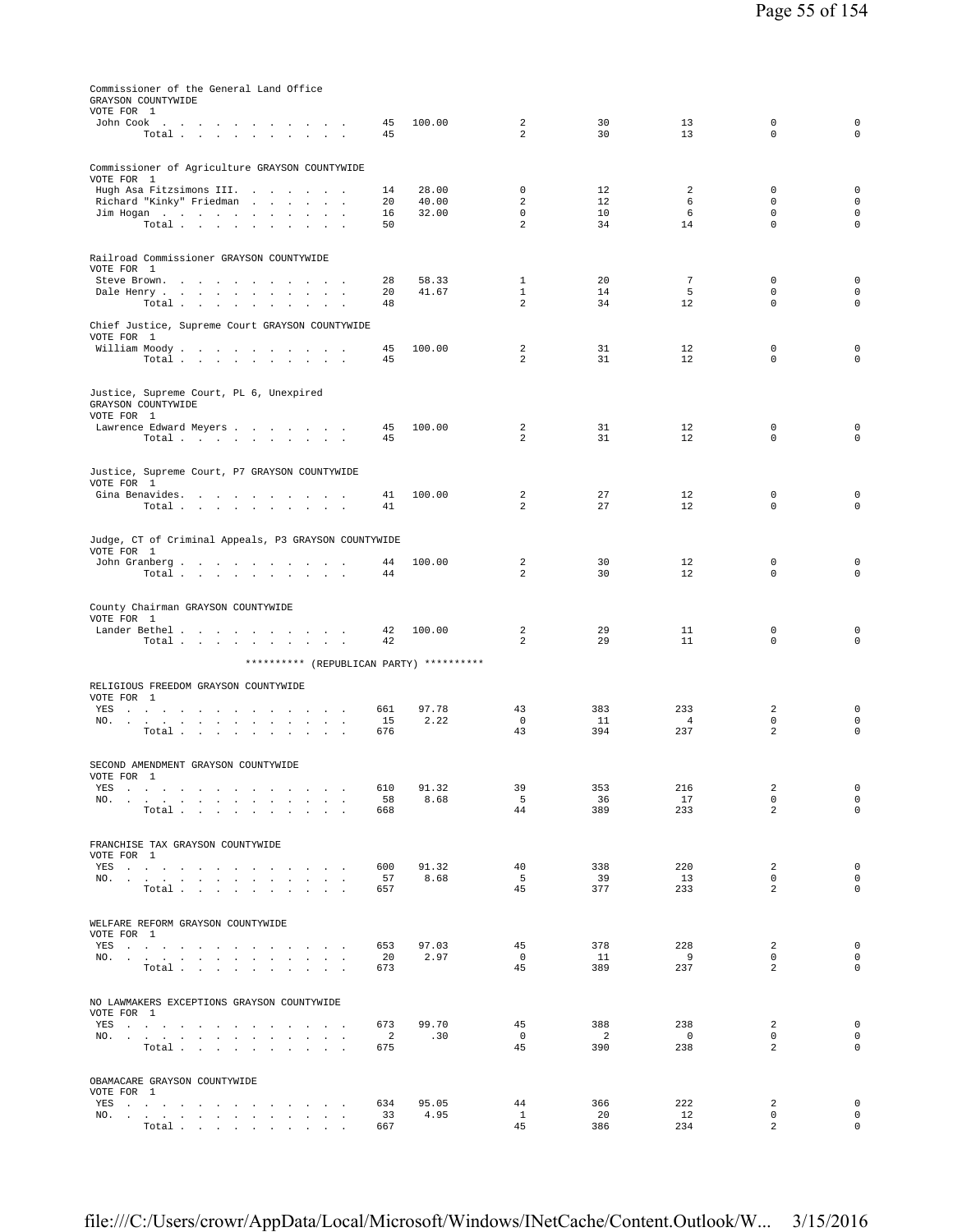\*\*\*\*\*\*\*\*\*\* (DEMOCRATIC PARTY) \*\*\*\*\*\*\*\*\*\*

| ON IMMIGRATION REFORM GRAYSON COUNTYWIDE                                                                                                                                              |                      |                   |                                                |                      |                      |                            |                                            |
|---------------------------------------------------------------------------------------------------------------------------------------------------------------------------------------|----------------------|-------------------|------------------------------------------------|----------------------|----------------------|----------------------------|--------------------------------------------|
| VOTE FOR 1                                                                                                                                                                            |                      |                   |                                                |                      |                      |                            |                                            |
| FOR<br>the contract of the contract of the                                                                                                                                            | 44                   | 86.27             | 2<br>$\mathbf 0$                               | 31                   | 11                   | $\mathbb O$                | $\mathbf 0$                                |
| AGAINST<br><b>Contract Contract</b><br>Total                                                                                                                                          | $\overline{7}$<br>51 | 13.73             | 2                                              | $\overline{4}$<br>35 | $\overline{3}$<br>14 | $\mathsf 0$<br>$\Omega$    | $\mathbf 0$<br>$\mathbf 0$                 |
|                                                                                                                                                                                       |                      |                   |                                                |                      |                      |                            |                                            |
| A LIVING WAGE FOR ALL TEXANS GRAYSON COUNTYWIDE<br>VOTE FOR 1                                                                                                                         |                      |                   |                                                |                      |                      |                            |                                            |
| FOR $\cdots$ $\cdots$ $\cdots$<br><b>Contract Contract</b><br>the contract of the contract of                                                                                         | 51                   | 100.00            | 2                                              | 35                   | 14                   | $\mathbf 0$                | $\mathbf 0$                                |
| AGAINST<br><b>Service</b><br>$\sim$<br>$\cdot$                                                                                                                                        | 0                    |                   | $\mathbf{0}$                                   | $\overline{0}$       | $\overline{0}$       | $\mathbf 0$                | $\mathbf 0$                                |
| $\texttt{Total} \quad . \quad . \quad . \quad . \quad . \quad . \quad . \quad . \quad .$                                                                                              | 51                   |                   | $\overline{a}$                                 | 35                   | 14                   | $\mathbf 0$                | $\mathbf 0$                                |
|                                                                                                                                                                                       |                      |                   |                                                |                      |                      |                            |                                            |
| MEDICAID EXPANSION GRAYSON COUNTYWIDE                                                                                                                                                 |                      |                   |                                                |                      |                      |                            |                                            |
| VOTE FOR 1<br>FOR                                                                                                                                                                     | 49                   | 96.08             | 2                                              | 33                   | 14                   | $\mathbf 0$                | $\mathbf 0$                                |
| ${\tt AGAINST} \hspace{0.1in} . \hspace{0.1in} . \hspace{0.1in} . \hspace{0.1in} . \hspace{0.1in} . \hspace{0.1in} . \hspace{0.1in} .$<br>$\sim$ 100 $\mu$<br>$\sim$<br>$\sim$ $\sim$ | 2                    | 3.92              | $\mathbf 0$                                    | 2                    | $\overline{0}$       | $\mathbf 0$                | $\mathbf 0$                                |
| Total<br>$\overline{\phantom{a}}$<br>$\cdot$                                                                                                                                          | 51                   |                   | 2                                              | 35                   | 14                   | $\mathbf 0$                | $\mathbf 0$                                |
|                                                                                                                                                                                       |                      |                   |                                                |                      |                      |                            |                                            |
| ON NON-DISCRIMINATION LEGISLATION GRAYSON COUNTYWIDE                                                                                                                                  |                      |                   |                                                |                      |                      |                            |                                            |
| VOTE FOR 1                                                                                                                                                                            | 48                   | 94.12             | 2                                              | 34                   | 12                   | $\mathbf 0$                | $\mathbf 0$                                |
| $\texttt{FOR} \quad . \qquad . \qquad . \qquad . \qquad . \qquad . \qquad . \qquad .$<br>$\sim$<br>the contract of the contract of                                                    | 3                    | 5.88              | $\mathbf 0$                                    | $\mathbf{1}$         | $\overline{2}$       | $\mathbf 0$                | $\mathbf 0$                                |
| Total                                                                                                                                                                                 | 51                   |                   | 2                                              | 35                   | 14                   | $\mathbf 0$                | $\mathbf 0$                                |
| PREC REPORT-GROUP DETAIL                                                                                                                                                              |                      |                   | 2014 PRIMARY ELECTION<br>GRAYSON COUNTY, TEXAS |                      |                      | OFFICIAL                   |                                            |
|                                                                                                                                                                                       |                      | MARCH 4, 2014     |                                                |                      |                      |                            |                                            |
| RUN DATE: 03/11/14 03:52 PM                                                                                                                                                           |                      | <b>STATISTICS</b> |                                                |                      |                      |                            |                                            |
| 0014 PRECINCT 206                                                                                                                                                                     |                      |                   |                                                |                      |                      |                            |                                            |
|                                                                                                                                                                                       | TOTAL VOTES          | ⊱                 | EV MAIL                                        | EV IVO               | ED IVO               | PROV/EV                    | PROV/ED                                    |
| REGISTERED VOTERS - TOTAL                                                                                                                                                             | 1,300                |                   |                                                |                      |                      |                            |                                            |
| BALLOTS CAST - TOTAL.                                                                                                                                                                 | 296                  |                   | 29                                             | 158                  | 109                  | $\mathbf 0$                | $\mathbf 0$                                |
| BALLOTS CAST - REPUBLICAN PARTY                                                                                                                                                       | 260<br>36            | 87.84             | 29<br>$\Omega$                                 | 142<br>16            | 89<br>20             | $\mathsf 0$<br>$\mathbf 0$ | $\mathbf 0$<br>$\mathbf 0$                 |
| BALLOTS CAST - DEMOCRATIC PARTY<br>VOTER TURNOUT - TOTAL $\cdot \cdot \cdot \cdot$<br>$\ddot{\phantom{a}}$                                                                            |                      | 12.16<br>22.77    |                                                |                      |                      |                            |                                            |
|                                                                                                                                                                                       |                      |                   |                                                |                      |                      |                            |                                            |
| ********** (REPUBLICAN PARTY) **********                                                                                                                                              |                      |                   |                                                |                      |                      |                            |                                            |
| US Senator GRAYSON COUNTYWIDE                                                                                                                                                         |                      |                   |                                                |                      |                      |                            |                                            |
| VOTE FOR 1<br>Curt Cleaver                                                                                                                                                            |                      | 4.02              | 1                                              | 5                    | 4                    | $\mathbf 0$                | $\mathbf 0$                                |
| the contract of the contract of the<br>John Cornyn.<br>$\sim 10^{-1}$<br><b>Carl Carl Carl</b><br>$\mathbf{r}$                                                                        | 10<br>172            | 69.08             | 22                                             | 103                  | 47                   | $\mathbf 0$                | $\mathsf 0$                                |
| Dwayne Stovall.<br>$\mathbb{Z}^2$<br>$\cdot$<br>$\sim 100$<br>$\overline{\phantom{a}}$                                                                                                | 14                   | 5.62              | 0                                              | 6                    | 8                    | $\mathbf 0$                | $\mathbf 0$                                |
| Linda Vega<br>$\sim$<br>$\sim$ $\sim$ $\sim$                                                                                                                                          | 8                    | 3.21              | $\mathbf 0$                                    | $\overline{4}$       | 4                    | $\mathbf 0$                | $\mathbf 0$                                |
| Steve Stockman.<br>and the state of the state<br>$\ddot{\phantom{a}}$<br>$\mathbf{r}$<br>$\mathbf{r}$<br>$\sim$<br>Ken Cope.                                                          | 33<br>8              | 13.25<br>3.21     | $\overline{4}$<br>$\mathbf{1}$                 | 15<br>3              | 14<br>$\overline{4}$ | $\mathbf 0$<br>$\mathbf 0$ | $\mathbf 0$<br>$\mathbf 0$                 |
| Chris Mapp<br>$\sim 10^{-11}$<br>$\ddot{\phantom{a}}$<br>$\sim$                                                                                                                       | 2                    | .80               | $\mathbf 0$                                    | $\mathsf{O}\xspace$  | $\overline{a}$       | $\mathsf 0$                | $\mathbf 0$                                |
| Reid Reasor.<br>$\sim$ $\sim$                                                                                                                                                         | 2                    | .80               | $\mathbf{1}$                                   | $\circ$              | $\mathbf{1}$         | $\mathbf 0$                | $\mathbf 0$                                |
| Total<br>$\ddot{\phantom{a}}$<br>$\sim$<br>$\ddot{\phantom{a}}$                                                                                                                       | 249                  |                   | 29                                             | 136                  | 84                   | $\mathbf 0$                | $\mathbf 0$                                |
|                                                                                                                                                                                       |                      |                   |                                                |                      |                      |                            |                                            |
| US Representative, DIST 4 GRAYSON COUNTYWIDE<br>VOTE FOR 1                                                                                                                            |                      |                   |                                                |                      |                      |                            |                                            |
| Ralph M. Hall                                                                                                                                                                         | 127                  | 49.03             | 14                                             | 71                   | 42                   | 0                          | $\mathbf 0$                                |
| John Ratcliffe.<br>the contract of the contract of the<br>$\sim$<br>$\blacksquare$ .                                                                                                  | 77                   | 29.73             | 13                                             | 41                   | 23                   | $\mathbf 0$                | $\mathbf 0$                                |
| Tony Arterburn.                                                                                                                                                                       | 2                    | .77               | 0                                              | 2                    | $\mathbf 0$          | $\mathbf 0$                | $\mathbf 0$                                |
| John Stacy<br>Lou Gigliotti                                                                                                                                                           | 10<br>36             | 3.86<br>13.90     | 0<br>$\overline{\mathbf{c}}$                   | $\overline{4}$<br>21 | 6<br>13              | $\mathbf 0$<br>$\mathsf 0$ | 0<br>$\mathsf{O}\xspace$                   |
| Brent Lawson                                                                                                                                                                          | $7\phantom{.0}$      | 2.70              | 0                                              | 2                    | 5                    | $\mathbf 0$                | $\mathsf 0$                                |
| Total                                                                                                                                                                                 | 259                  |                   | 29                                             | 141                  | 89                   | $\Omega$                   | $\circ$                                    |
|                                                                                                                                                                                       |                      |                   |                                                |                      |                      |                            |                                            |
| Governor GRAYSON COUNTYWIDE                                                                                                                                                           |                      |                   |                                                |                      |                      |                            |                                            |
| VOTE FOR 1                                                                                                                                                                            |                      |                   |                                                |                      |                      |                            |                                            |
| Greg Abbott.<br>SECEDE Kilgore.                                                                                                                                                       | 222<br>$\mathbf{1}$  | 91.74<br>.41      | 26<br>$\mathbf{0}$                             | 124<br>$\circ$       | 72<br>$\mathbf{1}$   | $\mathbf 0$<br>$\mathbf 0$ | $\mathsf{O}\xspace$<br>$\mathsf{O}\xspace$ |
| Miriam Martinez<br><b>Sales Advised Service</b>                                                                                                                                       | $\overline{3}$       | 1.24              | $\mathbf 0$                                    | 2                    | $\mathbf{1}$         | $\mathbf 0$                | $\mathbf{0}$                               |
| Lisa Fritsch                                                                                                                                                                          | 16                   | 6.61              | 3                                              | $7\phantom{.0}$      | 6                    | $\mathbf 0$                | $\mathsf{O}\xspace$                        |
| Total                                                                                                                                                                                 | 242                  |                   | 29                                             | 133                  | 80                   | $\mathbf 0$                | $\circ$                                    |
|                                                                                                                                                                                       |                      |                   |                                                |                      |                      |                            |                                            |
| Lieutenant Governor GRAYSON COUNTYWIDE                                                                                                                                                |                      |                   |                                                |                      |                      |                            |                                            |
| VOTE FOR 1<br>David Dewhurst.                                                                                                                                                         | 115                  | 46.37             | 17                                             | 63                   | 35                   | $\mathbf 0$                | $\mathsf 0$                                |
| Jerry Patterson                                                                                                                                                                       | 28                   | 11.29             | $\overline{4}$                                 | 14                   | 10                   | $\mathbf 0$                | $\mathsf{O}\xspace$                        |
| Todd Staples                                                                                                                                                                          | 37                   | 14.92             | $\overline{a}$                                 | 24                   | 11                   | $\mathbf 0$                | $\mathsf{O}\xspace$                        |
| Dan Patrick.                                                                                                                                                                          | 68                   | 27.42             | 6                                              | 36                   | 26                   | $\mathbf 0$                | $\mathsf{O}\xspace$                        |
| Total                                                                                                                                                                                 | 248                  |                   | 29                                             | 137                  | 82                   | $\mathbf 0$                | $\mathsf{O}\xspace$                        |
|                                                                                                                                                                                       |                      |                   |                                                |                      |                      |                            |                                            |
| Attorney General GRAYSON COUNTYWIDE<br>VOTE FOR 1                                                                                                                                     |                      |                   |                                                |                      |                      |                            |                                            |
| Dan Branch                                                                                                                                                                            | 72                   | 33.64             | 5                                              | 45                   | 22                   | 0                          | $\mathsf{O}\xspace$                        |
| Barry Smitherman                                                                                                                                                                      | 58                   | 27.10             | 12                                             | 27                   | 19                   | $\mathbf 0$                | $\mathsf{O}\xspace$                        |
| Ken Paxton                                                                                                                                                                            | 84<br>214            | 39.25             | 5<br>22                                        | 42<br>114            | 37<br>78             | $\mathbf 0$<br>$\mathbf 0$ | $\mathbf 0$<br>$\mathsf 0$                 |
| Total                                                                                                                                                                                 |                      |                   |                                                |                      |                      |                            |                                            |

file:///C:/Users/crowr/AppData/Local/Microsoft/Windows/INetCache/Content.Outlook/W... 3/15/2016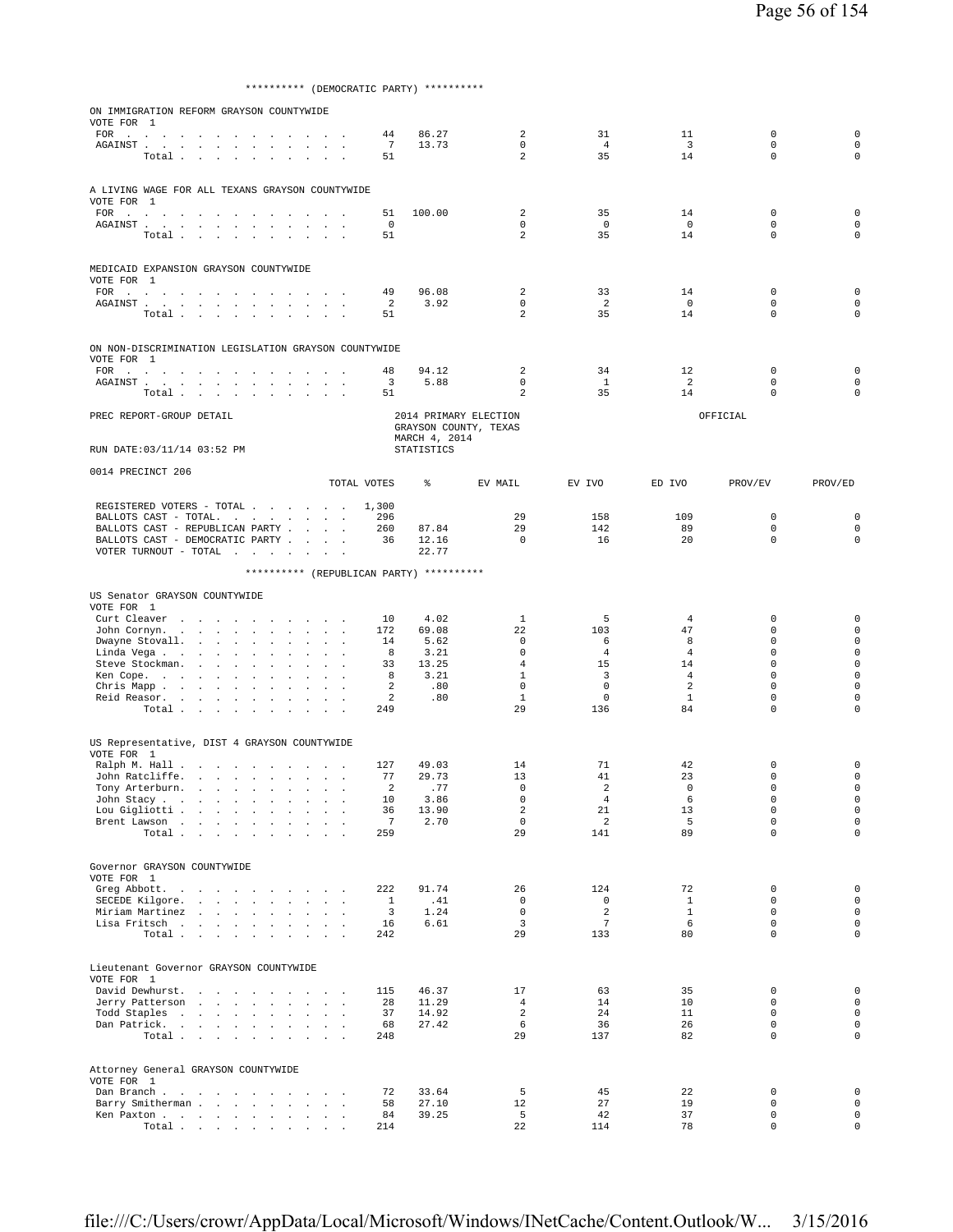| Comptroller of Public Accounts GRAYSON COUNTYWIDE                                                                                       |            |                |                                |            |          |                            |                                    |
|-----------------------------------------------------------------------------------------------------------------------------------------|------------|----------------|--------------------------------|------------|----------|----------------------------|------------------------------------|
| VOTE FOR 1<br>Raul Torres.<br>$\sim$                                                                                                    | 24         | 11.59          | 3                              | 14         | 7        | 0                          | $\mathbf 0$                        |
| Harvey Hilderbran.<br>and the state of the state of the<br>$\cdot$<br>$\mathbf{r}$<br>$\sim$<br>$\ddot{\phantom{1}}$                    | 65         | 31.40          | 8                              | 40         | 17       | $\mathbf 0$                | $\mathsf{O}\xspace$                |
| Debra Medina<br>the contract of the con-<br>$\mathbf{r}$<br>$\ddot{\phantom{a}}$<br>Glenn Hegar.<br>$\sim$                              | 48<br>70   | 23.19<br>33.82 | 6<br>$\overline{a}$            | 26<br>33   | 16<br>35 | $\Omega$<br>$\mathbf 0$    | $\mathbf 0$<br>$\mathbf 0$         |
| Total<br>$\sim$<br>$\sim$<br>$\ddot{\phantom{a}}$<br>$\mathbf{r}$                                                                       | 207        |                | 19                             | 113        | 75       | $\mathbf 0$                | $\mathbf 0$                        |
| Commissioner of the General Land Office<br>GRAYSON COUNTYWIDE                                                                           |            |                |                                |            |          |                            |                                    |
| VOTE FOR 1<br>George P. Bush.<br>$\sim$<br>$\sim$                                                                                       | 181        | 76.69          | 24                             | 95         | 62       | $\mathbf 0$                | $\mathbf 0$                        |
| David Watts.                                                                                                                            | 55         | 23.31          | 3                              | 31         | 21       | $\mathbf 0$                | $\mathbf 0$                        |
| Total                                                                                                                                   | 236        |                | 27                             | 126        | 83       | $\mathbf 0$                | $\mathbf 0$                        |
| Commissioner of Agriculture GRAYSON COUNTYWIDE<br>VOTE FOR 1                                                                            |            |                |                                |            |          |                            |                                    |
| J. Allen Carnes<br>$\sim$                                                                                                               | 47         | 22.38          | 8                              | 23         | 16       | 0                          | $\mathbf 0$                        |
| Tommy Merritt<br>$\sim$ $\sim$<br>$\sim$<br>$\sim$<br>Eric Opiela.<br>$\sim$<br>$\sim$                                                  | 58<br>22   | 27.62<br>10.48 | $\overline{7}$<br>$\mathbf{1}$ | 33<br>9    | 18<br>12 | $\mathbf 0$<br>0           | $\mathbf 0$<br>$\mathbf 0$         |
| Joe Cotten<br>$\ddot{\phantom{a}}$<br>$\Box$                                                                                            | 32         | 15.24          | $\mathbf{1}$                   | 18         | 13       | $\mathbf 0$                | $\mathbf 0$                        |
| Sid Miller<br>$\sim$<br>Total.                                                                                                          | 51<br>210  | 24.29          | $\overline{7}$<br>24           | 27<br>110  | 17<br>76 | $\mathbf 0$<br>$\mathbf 0$ | $\mathbf 0$<br>$\mathbf 0$         |
| the contract of the contract of the con-                                                                                                |            |                |                                |            |          |                            |                                    |
| Railroad Commissioner GRAYSON COUNTYWIDE<br>VOTE FOR 1                                                                                  |            |                |                                |            |          |                            |                                    |
| Wayne Christian<br>Malachi Boyuls.<br>$\mathbf{r}$<br><b>Sales Street</b>                                                               | 108<br>14  | 52.17<br>6.76  | 11<br>$\mathbf 0$              | 61<br>7    | 36<br>7  | $\mathbf 0$<br>$\mathbf 0$ | $\mathbf 0$<br>$\mathbf 0$         |
| Ryan Sitton.<br>$\overline{\phantom{a}}$<br>$\mathbf{r}$                                                                                | 51         | 24.64          | $\overline{7}$                 | 28         | 16       | $\mathbf 0$                | $\mathbf 0$                        |
| Becky Berger<br>Total<br>$\mathbf{r}$<br>$\mathbf{r}$                                                                                   | 34<br>207  | 16.43          | $\overline{4}$<br>22           | 14<br>110  | 16<br>75 | $\mathsf 0$<br>$\mathbf 0$ | $\mathbf 0$<br>0                   |
| <b>Contract Contract</b>                                                                                                                |            |                |                                |            |          |                            |                                    |
| Chief Justice, Supreme Court GRAYSON COUNTYWIDE<br>VOTE FOR 1                                                                           |            |                |                                |            |          |                            |                                    |
| Robert Talton<br>$\sim$                                                                                                                 | 117<br>95  | 55.19<br>44.81 | 12<br>11                       | 71<br>44   | 34<br>40 | 0<br>$\mathbf 0$           | $\mathbf 0$<br>$\mathsf{O}\xspace$ |
| Nathan Hecht<br>$\sim$<br>$\sim$<br>Total<br>$\mathcal{L}_{\mathcal{A}}$<br>$\sim$                                                      | 212        |                | 23                             | 115        | 74       | 0                          | $\mathbf 0$                        |
|                                                                                                                                         |            |                |                                |            |          |                            |                                    |
| Justice, Supreme Court, PL 6, Unexpired<br>GRAYSON COUNTYWIDE<br>VOTE FOR 1                                                             |            |                |                                |            |          |                            |                                    |
| Joe Pool.                                                                                                                               | 97         | 45.75          | 10                             | 55         | 32       | $\mathbf 0$                | $\mathbf 0$                        |
| Jeff Brown<br><b>Carl Carl</b><br>Total                                                                                                 | 115<br>212 | 54.25          | 14<br>24                       | 59<br>114  | 42<br>74 | 0<br>$\mathbf 0$           | $\mathsf{O}\xspace$<br>$\mathbf 0$ |
|                                                                                                                                         |            |                |                                |            |          |                            |                                    |
| Justice, Supreme Court, P7 GRAYSON COUNTYWIDE<br>VOTE FOR 1                                                                             |            |                |                                |            |          |                            |                                    |
| Jeff Boyd.<br>Total<br><b>Carl Carl</b><br>$\sim$                                                                                       | 187<br>187 | 100.00         | 21<br>21                       | 100<br>100 | 66<br>66 | 0<br>$\mathbf 0$           | $\mathbf 0$<br>0                   |
|                                                                                                                                         |            |                |                                |            |          |                            |                                    |
| Justice, Supreme Court, P8 GRAYSON COUNTYWIDE<br>VOTE FOR 1                                                                             |            |                |                                |            |          |                            |                                    |
| Phil Johnson.<br>$\sim$<br>the company of the company of<br>$\overline{\phantom{a}}$<br>$\sim$<br>Sharon McCally.<br>$\cdot$<br>$\cdot$ | 126<br>86  | 59.43<br>40.57 | 11<br>13                       | 72<br>42   | 43<br>31 | 0<br>$\mathbf 0$           | $\mathbf 0$<br>$\mathbf 0$         |
| Total $\cdots$ $\cdots$ $\cdots$<br>$\sim$                                                                                              | 212        |                | 24                             | 114        | 74       | $\mathsf 0$                | $\mathbf 0$                        |
| Judge, CT of Criminal Appeals, P3 GRAYSON COUNTYWIDE                                                                                    |            |                |                                |            |          |                            |                                    |
| VOTE FOR 1                                                                                                                              |            |                |                                |            |          |                            |                                    |
| Barbara Walther                                                                                                                         | 76         | 36.02          | 11<br>13                       | 34<br>80   | 31<br>42 | $\mathbf 0$<br>$\mathbf 0$ | $\mathbf 0$<br>$\mathsf{O}\xspace$ |
| Bert Richardson<br>Total<br>$\sim$<br>$\mathbf{z} = \mathbf{z}$                                                                         | 135<br>211 | 63.98          | 24                             | 114        | 73       | $\mathbf 0$                | $\mathbf 0$                        |
|                                                                                                                                         |            |                |                                |            |          |                            |                                    |
| Judge, CT of Criminal Appeals, P4 GRAYSON COUNTYWIDE                                                                                    |            |                |                                |            |          |                            |                                    |
| VOTE FOR 1                                                                                                                              |            |                |                                |            |          |                            |                                    |
| Richard Dean Davis<br>Jani Jo Wood<br>$\sim$                                                                                            | 85<br>39   | 40.87<br>18.75 | 6<br>6                         | 46<br>21   | 33<br>12 | $\mathbf 0$<br>$\mathbf 0$ | $\mathbf 0$<br>$\mathsf{O}\xspace$ |
| Kevin Patrick Yeary                                                                                                                     | 84         | 40.38          | 10                             | 43         | 31       | $\mathbf 0$                | $\mathsf{O}\xspace$                |
| Total                                                                                                                                   | 208        |                | 22                             | 110        | 76       | $\Omega$                   | $\mathbf 0$                        |
|                                                                                                                                         |            |                |                                |            |          |                            |                                    |
| Judge, CT of Criminal Appeals, P9 GRAYSON COUNTYWIDE                                                                                    |            |                |                                |            |          |                            |                                    |
| VOTE FOR 1<br>W.C. "Bud" Kirkendall                                                                                                     | 95         | 46.12          | 13                             | 58         | 24       | 0                          | $\mathbf 0$                        |
| David Newell<br>$\sim$<br>$\sim$<br>$\ddot{\phantom{1}}$                                                                                | 111        | 53.88          | 10                             | 51         | 50       | $\mathbf 0$                | $\mathsf{O}\xspace$                |
| Total                                                                                                                                   | 206        |                | 23                             | 109        | 74       | $\Omega$                   | $\mathbf 0$                        |
| State Senator, District 30 GRAYSON COUNTYWIDE<br>VOTE FOR 1                                                                             |            |                |                                |            |          |                            |                                    |
| Craig Estes.                                                                                                                            | 213        | 100.00         | 26                             | 116        | 71       | 0                          | $\mathbf 0$                        |
| Total<br>and the control of<br>$\mathbf{r}$                                                                                             | 213        |                | 26                             | 116        | 71       | $\mathbf 0$                | $\mathbf 0$                        |
|                                                                                                                                         |            |                |                                |            |          |                            |                                    |
| State Representative, District 62 GRAYSON COUNTYWIDE<br>VOTE FOR 1                                                                      |            |                |                                |            |          |                            |                                    |
| Larry Phillips.                                                                                                                         | 219        | 100.00         | 28                             | 117        | 74       | $\mathsf 0$                | $\Omega$                           |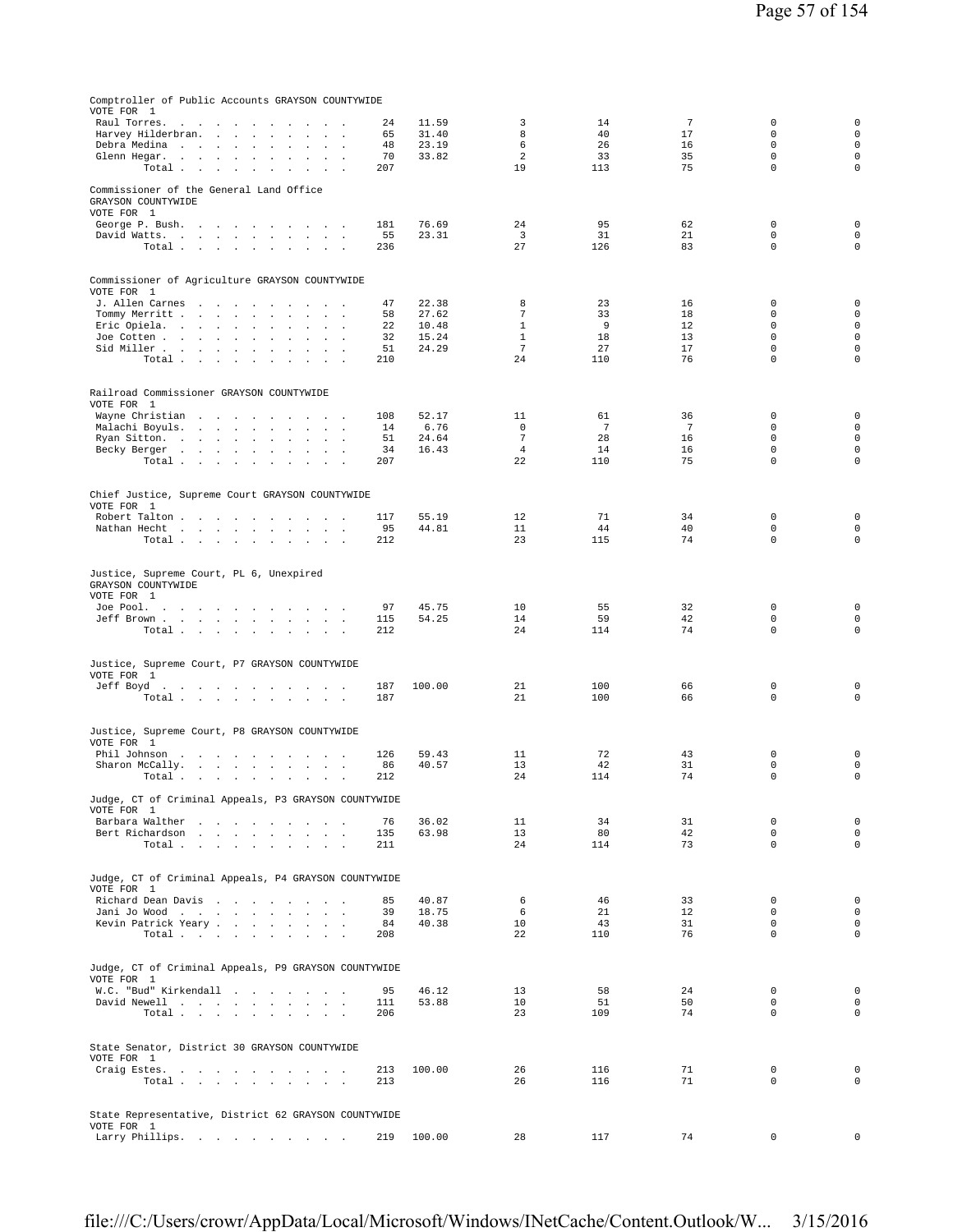| Total $\cdots$ $\cdots$ $\cdots$                                                                              | 219        |                | 28                         | 117               | 74                    | 0                          | 0                                          |
|---------------------------------------------------------------------------------------------------------------|------------|----------------|----------------------------|-------------------|-----------------------|----------------------------|--------------------------------------------|
| Justice 5th Court of Appeals P3 GRAYSON COUNTYWIDE                                                            |            |                |                            |                   |                       |                            |                                            |
| VOTE FOR 1<br>Ada Brown                                                                                       | 190        | 100.00         | 23                         | 99                | 68                    | $\mathbf 0$                | $\mathbf 0$                                |
| Total                                                                                                         | 190        |                | 23                         | 99                | 68                    | $\mathbf 0$                | $\mathbf 0$                                |
| Justice 5th Court of Appeals P6 GRAYSON COUNTYWIDE<br>VOTE FOR 1                                              |            |                |                            |                   |                       |                            |                                            |
| David L. Bridges<br>Total                                                                                     | 191<br>191 | 100.00         | 23<br>23                   | 99<br>99          | 69<br>69              | $\mathbf 0$<br>$\mathbf 0$ | $\mathbf 0$<br>$\mathbf 0$                 |
|                                                                                                               |            |                |                            |                   |                       |                            |                                            |
| Justice, 5th CT of AP DIST, P8 GRAYSON COUNTYWIDE<br>VOTE FOR 1                                               |            |                |                            |                   |                       |                            |                                            |
| Bill Whitehill.<br>Total                                                                                      | 183<br>183 | 100.00         | 22<br>22                   | 96<br>96          | 65<br>65              | $\mathbf 0$<br>$\mathbf 0$ | $\mathbf 0$<br>$\mathbf 0$                 |
|                                                                                                               |            |                |                            |                   |                       |                            |                                            |
| District Judge, 397th Judicial District<br>GRAYSON COUNTYWIDE                                                 |            |                |                            |                   |                       |                            |                                            |
| VOTE FOR 1<br>Brian K. Gary.                                                                                  | 186        | 100.00         | 22                         | 97                | 67                    | 0                          | 0                                          |
| Total $\cdots$ $\cdots$ $\cdots$                                                                              | 186        |                | 22                         | 97                | 67                    | $\mathbf 0$                | $\mathsf 0$                                |
| County Judge GRAYSON COUNTYWIDE<br>VOTE FOR 1                                                                 |            |                |                            |                   |                       |                            |                                            |
| Gene Short<br>Bill Magers.                                                                                    | 77<br>90   | 30.20<br>35.29 | 5<br>21                    | 42<br>47          | 30<br>22              | $\mathbf 0$<br>$\mathbf 0$ | $\mathbf 0$<br>$\mathsf{O}\xspace$         |
| Trent Bass<br>Jim Maddock.                                                                                    | 67<br>21   | 26.27<br>8.24  | 2<br>$\mathbf{1}$          | 39<br>12          | 26<br>8               | $\mathsf 0$<br>$\mathbf 0$ | $\mathsf{O}\xspace$<br>$\mathsf{O}\xspace$ |
| Total                                                                                                         | 255        |                | 29                         | 140               | 86                    | $\mathbf 0$                | $\mathbf 0$                                |
| Judge, County Court at Law GRAYSON COUNTYWIDE                                                                 |            |                |                            |                   |                       |                            |                                            |
| VOTE FOR 1<br>James Corley "Corky" Henderson                                                                  | 197        | 100.00         | 21                         | 106               | 70                    | $\mathbf 0$                | $\mathbf 0$                                |
| Total $\cdots$ $\cdots$ $\cdots$                                                                              | 197        |                | 21                         | 106               | 70                    | $\Omega$                   | $\mathbf 0$                                |
| Judge, County Court at Law No. 2 GRAYSON COUNTYWIDE                                                           |            |                |                            |                   |                       |                            |                                            |
| VOTE FOR 1<br>Carol M. Siebman                                                                                | 196        | 100.00         | 22                         | 104               | 70                    | $\mathbf 0$                | $\mathbf 0$                                |
| Total                                                                                                         | 196        |                | 22                         | 104               | 70                    | $\mathbf 0$                | $\mathbf 0$                                |
| District Clerk GRAYSON COUNTYWIDE                                                                             |            |                |                            |                   |                       |                            |                                            |
| VOTE FOR 1<br>Kelly Ashmore                                                                                   | 199        | 100.00         | 23                         | 105               | 71                    | $\mathbf 0$                | $\mathbf 0$                                |
| Total                                                                                                         | 199        |                | 23                         | 105               | 71                    | $\Omega$                   | $\mathbf 0$                                |
| County Clerk GRAYSON COUNTYWIDE                                                                               |            |                |                            |                   |                       |                            |                                            |
| VOTE FOR 1<br>Wilma Bush                                                                                      | 206        | 100.00         | 23                         | 114               | 69                    | $\mathbf 0$                | $\mathbf 0$                                |
| Total                                                                                                         | 206        |                | 23                         | 114               | 69                    | $\mathbf 0$                | $\mathbf 0$                                |
| County Treasurer GRAYSON COUNTYWIDE                                                                           |            |                |                            |                   |                       |                            |                                            |
| VOTE FOR 1<br>Starr Stanley<br>$\sim$                                                                         | 87         | 42.86          | 9                          | 50                | 28                    | 0                          | 0                                          |
| Gayla Hawkins<br>$\mathbf{a}=\mathbf{a}$<br>Total<br>and the state of the state<br>$\sim$<br>$\sim$<br>$\sim$ | 116<br>203 | 57.14          | 11<br>20                   | 64<br>114         | 41<br>69              | $\mathbf 0$<br>$\mathbf 0$ | $\mathsf{O}\xspace$<br>$\circ$             |
|                                                                                                               |            |                |                            |                   |                       |                            |                                            |
| County Commissioner, Precinct 2 COMM 2<br>VOTE FOR 1                                                          |            |                |                            |                   |                       |                            |                                            |
| Gary Cox.<br>$\mathbf{r}$<br>and the state of the<br>David Whitlock.<br>the contract of the con-              | 91<br>147  | 38.24<br>61.76 | 5<br>20                    | 51<br>83          | 35<br>44              | $\mathbf 0$<br>$\mathbf 0$ | $\mathsf{O}\xspace$<br>$\mathbf 0$         |
| Total                                                                                                         | 238        |                | 25                         | 134               | 79                    | $\mathbf 0$                | $\circ$                                    |
| Justice of the Peace, Precinct No. 2                                                                          |            |                |                            |                   |                       |                            |                                            |
| JUSTICE OF THE PEACE PCT 2<br>VOTE FOR 1                                                                      |            |                |                            |                   |                       |                            |                                            |
| Mike Springer<br>David Hawley                                                                                 | 85<br>140  | 33.86<br>55.78 | $\overline{7}$<br>21       | 48<br>75          | 30<br>44              | $\mathbf 0$<br>$\mathbf 0$ | $\mathbf 0$<br>$\mathsf{O}\xspace$         |
| H. Gene Alyea                                                                                                 | 14         | 5.58           | $\mathbf 0$                | 8                 | 6                     | $\mathbf 0$                | $\mathsf{O}\xspace$                        |
| Thomas D. Roesler.<br>Total                                                                                   | 12<br>251  | 4.78           | $\circ$<br>28              | 5<br>136          | $7\phantom{.0}$<br>87 | $\mathbf 0$<br>$\mathbf 0$ | $\mathsf{O}\xspace$<br>$\mathbf 0$         |
| County Chairman GRAYSON COUNTYWIDE                                                                            |            |                |                            |                   |                       |                            |                                            |
| VOTE FOR 1<br>Reggie Smith                                                                                    | 196        | 100.00         | 22                         | 107               | 67                    | $\mathbf 0$                | $\mathsf{O}\xspace$                        |
| $\texttt{Total} \quad . \quad . \quad . \quad . \quad . \quad . \quad . \quad . \quad . \quad .$              | 196        |                | 22                         | 107               | 67                    | $\mathbf 0$                | $\mathbf 0$                                |
| ********** (DEMOCRATIC PARTY) **********                                                                      |            |                |                            |                   |                       |                            |                                            |
| US Senator GRAYSON COUNTYWIDE<br>VOTE FOR 1                                                                   |            |                |                            |                   |                       |                            |                                            |
| Harry Kim<br>the contract of the contract of<br>Maxey Marie Scherr                                            | 3<br>11    | 9.09<br>33.33  | $\mathbf 0$<br>$\mathbf 0$ | 1<br>$\mathbf{1}$ | 2<br>10               | $\mathbf 0$<br>$\mathbf 0$ | $\mathbf 0$<br>$\mathsf{O}\xspace$         |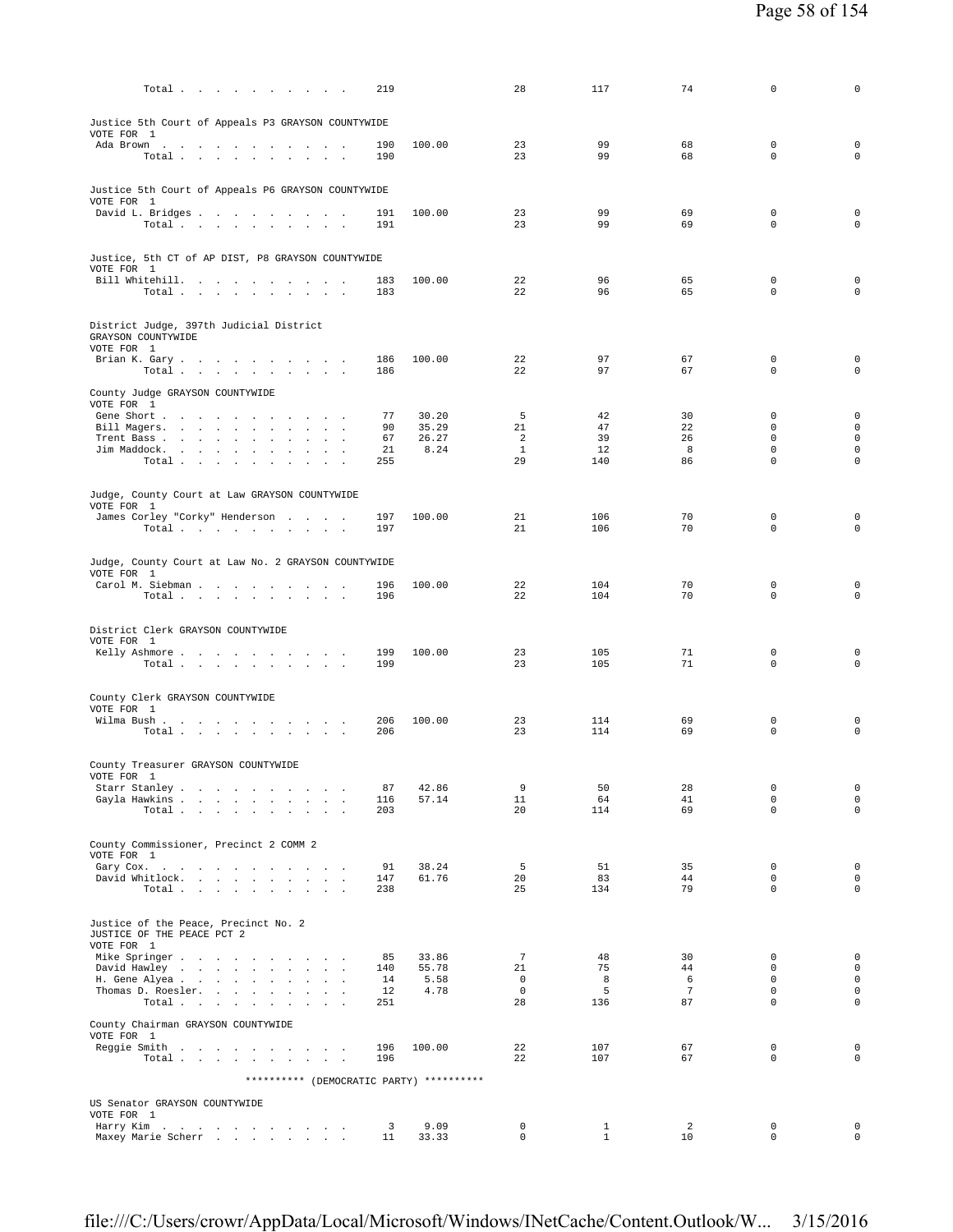| Michael "Fjet" Fjetland.<br>David M. Alameel<br>Kesha Rogers<br>Total $\cdots$ $\cdots$                                    | 2<br>10<br>$7\phantom{.0}$<br>33    | 6.06<br>30.30<br>21.21 | 0<br>$\mathbf 0$<br>$\mathsf 0$<br>$\mathbf 0$ | 0<br>$7\phantom{.0}$<br>5<br>14       | 2<br>3<br>2<br>19          | 0<br>$\mathbf 0$<br>0<br>$\mathbf 0$   | 0<br>$\mathsf{O}\xspace$<br>$\circ$<br>0 |
|----------------------------------------------------------------------------------------------------------------------------|-------------------------------------|------------------------|------------------------------------------------|---------------------------------------|----------------------------|----------------------------------------|------------------------------------------|
| Governor GRAYSON COUNTYWIDE<br>VOTE FOR 1                                                                                  |                                     |                        |                                                |                                       |                            |                                        |                                          |
| Wendy R. Davis.<br>Reynaldo "Ray" Madrigal.<br>Total $\cdots$ $\cdots$ $\cdots$                                            | 33<br>$\overline{\mathbf{3}}$<br>36 | 91.67<br>8.33          | $\mathbf 0$<br>0<br>0                          | 14<br>2<br>16                         | 19<br>$\mathbf{1}$<br>20   | $\mathbf 0$<br>0<br>$\mathbf 0$        | 0<br>0<br>0                              |
| Lieutenant Governor GRAYSON COUNTYWIDE                                                                                     |                                     |                        |                                                |                                       |                            |                                        |                                          |
| VOTE FOR 1<br>Leticia Van de Putte.<br>Total $\cdots$ $\cdots$<br><b>Carl Carl Carl</b>                                    | 33<br>33                            | 100.00                 | 0<br>$\mathbf 0$                               | 14<br>14                              | 19<br>19                   | $\mathbf 0$<br>$\mathbf 0$             | 0<br>$\mathsf 0$                         |
| Attorney General GRAYSON COUNTYWIDE<br>VOTE FOR 1                                                                          |                                     |                        |                                                |                                       |                            |                                        |                                          |
| Sam Houston.<br>the contract of the contract of<br>$\sim$<br>$\sim$<br>Total $\cdots$ $\cdots$<br>$\overline{\phantom{a}}$ | 34<br>34                            | 100.00                 | $\mathbf 0$<br>0                               | 15<br>15                              | 19<br>19                   | $\mathbf 0$<br>$\mathbf 0$             | 0<br>$\mathbf 0$                         |
| Comptroller of Public Accounts GRAYSON COUNTYWIDE<br>VOTE FOR 1                                                            |                                     |                        |                                                |                                       |                            |                                        |                                          |
| Mike Collier<br>Total                                                                                                      | 34<br>34                            | 100.00                 | $\mathbf{0}$<br>0                              | 15<br>15                              | 19<br>19                   | $\mathbf 0$<br>$\mathbf 0$             | 0<br>$\mathbf 0$                         |
| Commissioner of the General Land Office<br>GRAYSON COUNTYWIDE<br>VOTE FOR 1                                                |                                     |                        |                                                |                                       |                            |                                        |                                          |
| John Cook $\qquad \qquad \ldots \qquad \qquad \ldots \qquad \ldots \qquad \ldots$<br>Total                                 | 34<br>34                            | 100.00                 | $\mathbf 0$<br>0                               | 15<br>15                              | 19<br>19                   | $\mathbf 0$<br>0                       | 0<br>$\mathbf 0$                         |
| Commissioner of Agriculture GRAYSON COUNTYWIDE<br>VOTE FOR 1                                                               |                                     |                        |                                                |                                       |                            |                                        |                                          |
| Hugh Asa Fitzsimons III.<br>$\sim$<br>Richard "Kinky" Friedman<br>$\sim$                                                   | 9<br>7                              | 27.27<br>21.21         | $\mathbf 0$<br>0                               | 6<br>2                                | $\overline{3}$<br>-5       | $\mathbf 0$<br>$\mathbf 0$             | $\mathbf 0$<br>0                         |
| Jim Hogan<br>Total $\cdots$ $\cdots$ $\cdots$<br>$\ddot{\phantom{1}}$                                                      | 17<br>33                            | 51.52                  | 0<br>0                                         | 6<br>14                               | 11<br>19                   | 0<br>$\mathbf 0$                       | 0<br>0                                   |
| Railroad Commissioner GRAYSON COUNTYWIDE<br>VOTE FOR 1                                                                     |                                     |                        |                                                |                                       |                            |                                        |                                          |
| Steve Brown.<br>Dale Henry<br>Total<br>the contract of the                                                                 | 19<br>12<br>31                      | 61.29<br>38.71         | 0<br>$\mathbf 0$<br>$\mathbf 0$                | 9<br>5<br>14                          | 10<br>7<br>17              | 0<br>$\mathbf 0$<br>$\mathbf 0$        | 0<br>0<br>0                              |
| Chief Justice, Supreme Court GRAYSON COUNTYWIDE                                                                            |                                     |                        |                                                |                                       |                            |                                        |                                          |
| VOTE FOR 1<br>William Moody.<br>Total                                                                                      | 34<br>34                            | 100.00                 | 0<br>0                                         | 15<br>15                              | 19<br>19                   | 0<br>0                                 | $\mathsf 0$<br>$\mathbf 0$               |
| Justice, Supreme Court, PL 6, Unexpired<br>GRAYSON COUNTYWIDE<br>VOTE FOR 1                                                |                                     |                        |                                                |                                       |                            |                                        |                                          |
| Lawrence Edward Meyers<br>Total $\cdots$ $\cdots$ $\cdots$                                                                 | 34<br>34                            | 100.00                 | $\mathbf 0$<br>0                               | 15<br>15                              | 19<br>19                   | $\mathbf 0$<br>0                       | $\mathsf 0$<br>$\circ$                   |
| Justice, Supreme Court, P7 GRAYSON COUNTYWIDE<br>VOTE FOR 1                                                                |                                     |                        |                                                |                                       |                            |                                        |                                          |
| Gina Benavides.<br>Total $\cdots$ $\cdots$ $\cdots$                                                                        | 33<br>33                            | 100.00                 | $\mathbf 0$<br>$\Omega$                        | 15<br>15                              | 18<br>18                   | $\mathbf 0$<br>$\Omega$                | 0<br>$\mathbf{0}$                        |
| Judge, CT of Criminal Appeals, P3 GRAYSON COUNTYWIDE<br>VOTE FOR 1                                                         |                                     |                        |                                                |                                       |                            |                                        |                                          |
| John Granberg<br>Total                                                                                                     | 33<br>33                            | 100.00                 | 0<br>$\Omega$                                  | 15<br>15                              | 18<br>18                   | $\mathbf 0$<br>$\Omega$                | $\mathbf 0$<br>0                         |
| County Chairman GRAYSON COUNTYWIDE<br>VOTE FOR 1                                                                           |                                     |                        |                                                |                                       |                            |                                        |                                          |
| Lander Bethel.<br>Total $\cdots$ $\cdots$ $\cdots$                                                                         | 34<br>34                            | 100.00                 | $\mathbf 0$<br>$\Omega$                        | 15<br>15                              | 19<br>19                   | 0<br>$\Omega$                          | 0<br>0                                   |
| ********** (REPUBLICAN PARTY) **********                                                                                   |                                     |                        |                                                |                                       |                            |                                        |                                          |
| RELIGIOUS FREEDOM GRAYSON COUNTYWIDE<br>VOTE FOR 1                                                                         |                                     |                        |                                                |                                       |                            |                                        |                                          |
| YES<br>NO.<br>$\mathbf{r}$<br>$\sim$<br>Total                                                                              | 252<br>7<br>259                     | 97.30<br>2.70          | 29<br>$\overline{0}$<br>29                     | 138<br>$\overline{\mathbf{3}}$<br>141 | 85<br>$\overline{4}$<br>89 | $\mathbf 0$<br>$\Omega$<br>$\mathbf 0$ | 0<br>$\circ$<br>$\mathbf 0$              |
|                                                                                                                            |                                     |                        |                                                |                                       |                            |                                        |                                          |

file:///C:/Users/crowr/AppData/Local/Microsoft/Windows/INetCache/Content.Outlook/W... 3/15/2016

VOTE FOR 1 YES . . . . . . . . . . . . . 204 80.95 23 107 74 0 0

SECOND AMENDMENT GRAYSON COUNTYWIDE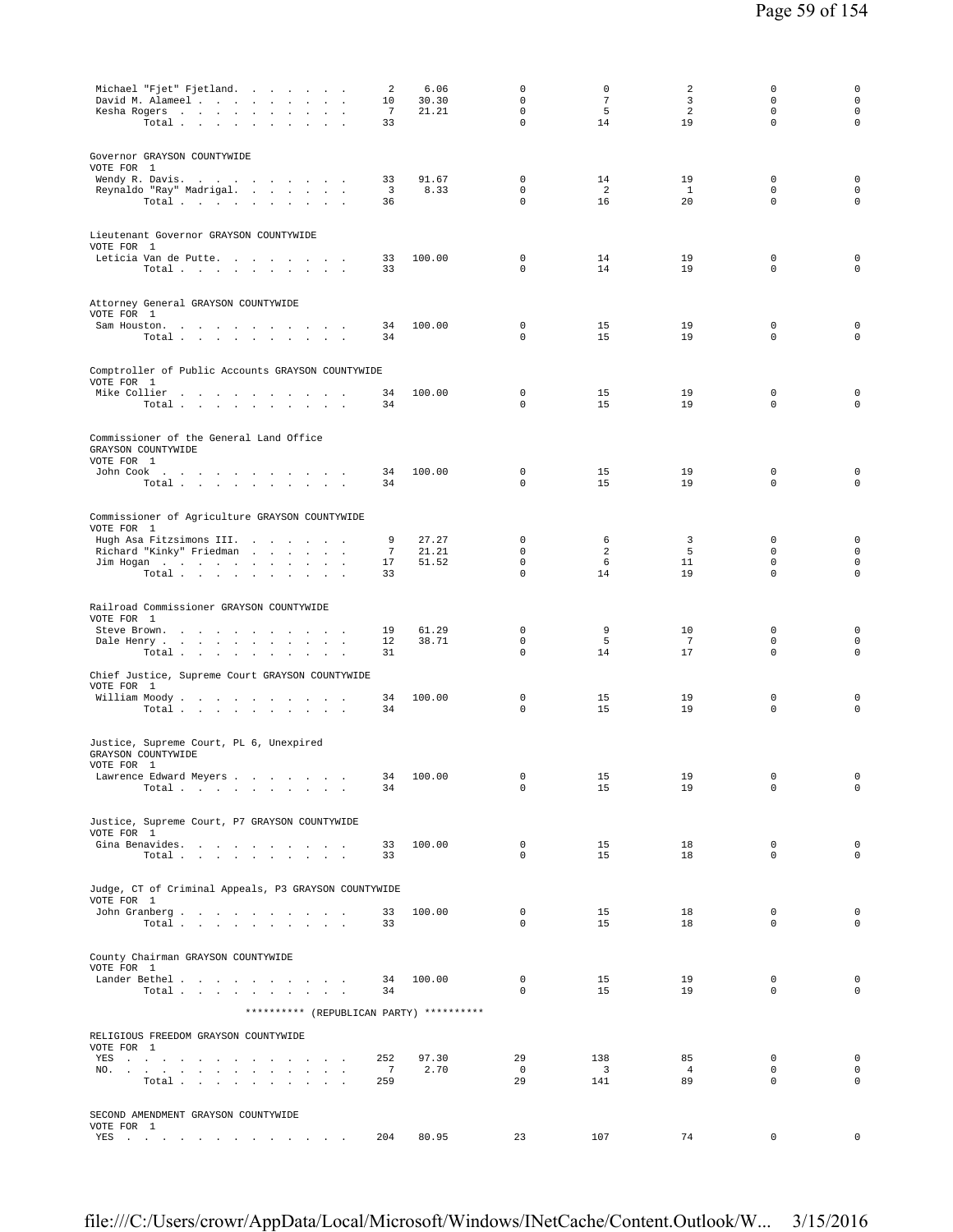| NO.                                                                                                                                                                                                                                          | Total $\cdots$ $\cdots$ $\cdots$ $\cdots$ |  |        |                      |                               |                                              |                      | 48<br>252            | 19.05                                    | 5<br>28                    | 28<br>135                      | 15<br>89                      | $\mathbb O$<br>$\Omega$    | 0<br>$\mathbf 0$                   |
|----------------------------------------------------------------------------------------------------------------------------------------------------------------------------------------------------------------------------------------------|-------------------------------------------|--|--------|----------------------|-------------------------------|----------------------------------------------|----------------------|----------------------|------------------------------------------|----------------------------|--------------------------------|-------------------------------|----------------------------|------------------------------------|
| FRANCHISE TAX GRAYSON COUNTYWIDE<br>VOTE FOR 1                                                                                                                                                                                               |                                           |  |        |                      |                               |                                              |                      |                      |                                          |                            |                                |                               |                            |                                    |
| YES                                                                                                                                                                                                                                          |                                           |  |        |                      |                               |                                              |                      | 217                  | 85.77                                    | 28                         | 113                            | 76                            | 0                          | $\mathsf 0$                        |
| NO.                                                                                                                                                                                                                                          | Total                                     |  |        |                      |                               |                                              |                      | 36<br>253            | 14.23                                    | $\mathbf{1}$<br>29         | 25<br>138                      | 10<br>86                      | $\mathbf 0$<br>$\Omega$    | $\mathbf 0$<br>$\mathbf 0$         |
| WELFARE REFORM GRAYSON COUNTYWIDE<br>VOTE FOR 1                                                                                                                                                                                              |                                           |  |        |                      |                               |                                              |                      |                      |                                          |                            |                                |                               |                            |                                    |
| YES                                                                                                                                                                                                                                          |                                           |  |        |                      |                               |                                              |                      | 246                  | 95.72                                    | 28                         | 132                            | 86                            | $\mathbf 0$                | $\mathbf 0$                        |
| NO.                                                                                                                                                                                                                                          | Total                                     |  |        |                      | the company of the company of |                                              |                      | 11<br>257            | 4.28                                     | $\mathbf{1}$<br>29         | $\overline{7}$<br>139          | 3<br>89                       | $\mathbf 0$<br>0           | $\mathbf 0$<br>$\mathbf 0$         |
| NO LAWMAKERS EXCEPTIONS GRAYSON COUNTYWIDE                                                                                                                                                                                                   |                                           |  |        |                      |                               |                                              |                      |                      |                                          |                            |                                |                               |                            |                                    |
| VOTE FOR 1                                                                                                                                                                                                                                   |                                           |  |        |                      |                               |                                              |                      |                      |                                          |                            |                                |                               |                            |                                    |
| YES a contract of the contract of the state of the state of the state of the state of the state of the state of the state of the state of the state of the state of the state of the state of the state of the state of the st               |                                           |  |        |                      |                               |                                              |                      | 251                  | 98.43                                    | 28                         | 134                            | 89                            | $\mathbf 0$                | $\mathbf 0$                        |
| NO.                                                                                                                                                                                                                                          | Total                                     |  |        |                      |                               |                                              |                      | 4<br>255             | 1.57                                     | $\mathbf{1}$<br>29         | $\overline{\mathbf{3}}$<br>137 | $\circ$<br>89                 | 0<br>0                     | $\mathbf 0$<br>$\mathbf 0$         |
|                                                                                                                                                                                                                                              |                                           |  |        |                      |                               |                                              |                      |                      |                                          |                            |                                |                               |                            |                                    |
| OBAMACARE GRAYSON COUNTYWIDE<br>VOTE FOR 1                                                                                                                                                                                                   |                                           |  |        |                      |                               |                                              |                      |                      |                                          |                            |                                |                               |                            |                                    |
| YES a contract of the contract of the state of the state of the state of the state of the state of the state of the state of the state of the state of the state of the state of the state of the state of the state of the st<br>NO.        |                                           |  |        |                      |                               |                                              |                      | 226<br>-29           | 88.63<br>11.37                           | 29<br>$\overline{0}$       | 118<br>19                      | 79<br>10                      | 0<br>0                     | $\mathbf 0$<br>$\mathbf 0$         |
|                                                                                                                                                                                                                                              | Total                                     |  |        |                      |                               |                                              |                      | 255                  |                                          | 29                         | 137                            | 89                            | $\mathbf 0$                | $\mathbf 0$                        |
|                                                                                                                                                                                                                                              |                                           |  |        |                      |                               |                                              |                      |                      | ********** (DEMOCRATIC PARTY) ********** |                            |                                |                               |                            |                                    |
| ON IMMIGRATION REFORM GRAYSON COUNTYWIDE<br>VOTE FOR 1                                                                                                                                                                                       |                                           |  |        |                      |                               |                                              |                      |                      |                                          |                            |                                |                               |                            |                                    |
| FOR                                                                                                                                                                                                                                          |                                           |  |        |                      |                               |                                              |                      | 32                   | 88.89                                    | 0                          | 13                             | 19                            | 0                          | $\mathbf 0$                        |
| ${\tt AGAINST} \hspace{1.5cm} . \hspace{1.5cm} . \hspace{1.5cm} . \hspace{1.5cm} . \hspace{1.5cm} . \hspace{1.5cm} . \hspace{1.5cm} . \hspace{1.5cm} . \hspace{1.5cm} . \hspace{1.5cm} . \hspace{1.5cm} . \hspace{1.5cm} . \hspace{1.5cm} .$ | Total $\cdots$ $\cdots$ $\cdots$          |  |        |                      |                               |                                              | $\ddot{\phantom{a}}$ | 4<br>36              | 11.11                                    | $\mathbf 0$<br>$\Omega$    | $\overline{\mathbf{3}}$<br>16  | <sup>1</sup><br>20            | 0<br>$\Omega$              | $\mathbf 0$<br>$\mathbf 0$         |
|                                                                                                                                                                                                                                              |                                           |  |        |                      |                               |                                              |                      |                      |                                          |                            |                                |                               |                            |                                    |
| A LIVING WAGE FOR ALL TEXANS GRAYSON COUNTYWIDE<br>VOTE FOR 1                                                                                                                                                                                |                                           |  |        |                      |                               |                                              |                      |                      |                                          |                            |                                |                               |                            |                                    |
| FOR                                                                                                                                                                                                                                          |                                           |  |        |                      |                               |                                              |                      | 32                   | 88.89                                    | 0<br>$\mathbf 0$           | 14                             | 18                            | 0<br>$\mathbf 0$           | $\mathsf 0$                        |
| AGAINST                                                                                                                                                                                                                                      | Total                                     |  | $\sim$ | $\ddot{\phantom{0}}$ |                               | $\ddot{\phantom{a}}$<br>$\ddot{\phantom{a}}$ |                      | 4<br>36              | 11.11                                    | $\mathbf 0$                | 2<br>16                        | 2<br>20                       | $\mathbf 0$                | $\mathbf 0$<br>$\mathbf 0$         |
|                                                                                                                                                                                                                                              |                                           |  |        |                      |                               |                                              |                      |                      |                                          |                            |                                |                               |                            |                                    |
| MEDICAID EXPANSION GRAYSON COUNTYWIDE<br>VOTE FOR 1                                                                                                                                                                                          |                                           |  |        |                      |                               |                                              |                      |                      |                                          |                            |                                |                               |                            |                                    |
| FOR                                                                                                                                                                                                                                          |                                           |  |        |                      |                               |                                              |                      | 30<br>6              | 83.33<br>16.67                           | $\mathbf 0$<br>0           | 13<br>$\overline{\mathbf{3}}$  | 17<br>$\overline{\mathbf{3}}$ | $\mathbf 0$<br>0           | $\mathbf 0$<br>$\mathbf 0$         |
| AGAINST                                                                                                                                                                                                                                      | Total                                     |  |        |                      |                               |                                              |                      | 36                   |                                          | 0                          | 16                             | 20                            | $\mathbf 0$                | $\mathbf 0$                        |
|                                                                                                                                                                                                                                              |                                           |  |        |                      |                               |                                              |                      |                      |                                          |                            |                                |                               |                            |                                    |
| ON NON-DISCRIMINATION LEGISLATION GRAYSON COUNTYWIDE<br>VOTE FOR 1                                                                                                                                                                           |                                           |  |        |                      |                               |                                              |                      |                      |                                          |                            |                                |                               |                            |                                    |
| FOR $\cdots$                                                                                                                                                                                                                                 |                                           |  |        |                      |                               |                                              |                      | 31                   | 88.57                                    | $\mathbf 0$                | 15                             | 16                            | 0                          | $\mathbf 0$                        |
|                                                                                                                                                                                                                                              | Total $\ldots$ $\ldots$ $\ldots$ $\ldots$ |  |        |                      |                               |                                              |                      | 4<br>35              | 11.43                                    | 0<br>0                     | $\overline{0}$<br>15           | $\overline{4}$<br>20          | 0<br>0                     | $\mathbf 0$<br>$\mathbf 0$         |
| PREC REPORT-GROUP DETAIL                                                                                                                                                                                                                     |                                           |  |        |                      |                               |                                              |                      |                      |                                          | 2014 PRIMARY ELECTION      |                                |                               | OFFICIAL                   |                                    |
| RUN DATE: 03/11/14 03:52 PM                                                                                                                                                                                                                  |                                           |  |        |                      |                               |                                              |                      |                      | MARCH 4, 2014<br><b>STATISTICS</b>       | GRAYSON COUNTY, TEXAS      |                                |                               |                            |                                    |
| 0015 PRECINCT 207                                                                                                                                                                                                                            |                                           |  |        |                      |                               |                                              |                      |                      |                                          |                            |                                |                               |                            |                                    |
|                                                                                                                                                                                                                                              |                                           |  |        |                      |                               |                                              |                      | TOTAL VOTES          | နွ                                       | EV MAIL                    | EV IVO                         | ED IVO                        | PROV/EV                    | PROV/ED                            |
| REGISTERED VOTERS - TOTAL                                                                                                                                                                                                                    |                                           |  |        |                      |                               |                                              |                      | 861                  |                                          |                            |                                |                               |                            |                                    |
| BALLOTS CAST - TOTAL.<br>BALLOTS CAST - REPUBLICAN PARTY                                                                                                                                                                                     |                                           |  |        |                      |                               |                                              |                      | 164<br>153           | 93.29                                    | 10<br>10                   | 46<br>43                       | 108<br>100                    | $\mathbf 0$<br>$\mathbf 0$ | $\mathbf 0$<br>$\mathsf 0$         |
| BALLOTS CAST - DEMOCRATIC PARTY                                                                                                                                                                                                              |                                           |  |        |                      |                               |                                              |                      | 11                   | 6.71                                     | $\Omega$                   | $\overline{3}$                 | 8                             | $\Omega$                   | $\mathbf 0$                        |
| VOTER TURNOUT - TOTAL $\ldots$ ,                                                                                                                                                                                                             |                                           |  |        |                      |                               |                                              |                      |                      | 19.05                                    |                            |                                |                               |                            |                                    |
|                                                                                                                                                                                                                                              |                                           |  |        |                      |                               |                                              |                      |                      | ********** (REPUBLICAN PARTY) ********** |                            |                                |                               |                            |                                    |
| US Senator GRAYSON COUNTYWIDE<br>VOTE FOR 1                                                                                                                                                                                                  |                                           |  |        |                      |                               |                                              |                      |                      |                                          |                            |                                |                               |                            |                                    |
| Curt Cleaver<br>John Cornyn.                                                                                                                                                                                                                 |                                           |  |        |                      |                               |                                              |                      | 2<br>76              | 1.34<br>51.01                            | $\mathbf 0$<br>8           | 2<br>25                        | $\mathbf{0}$<br>43            | $\mathbf 0$<br>$\Omega$    | $\mathsf{O}\xspace$<br>$\mathbf 0$ |
| Dwayne Stovall.                                                                                                                                                                                                                              |                                           |  |        |                      |                               |                                              |                      | 15                   | 10.07                                    | $\mathbf 0$                | $\overline{4}$                 | 11                            | $\mathbf 0$                | $\mathbf 0$                        |
| Linda Vega<br>Steve Stockman.                                                                                                                                                                                                                |                                           |  |        |                      |                               |                                              |                      | - 5<br>39            | 3.36<br>26.17                            | $\mathbf 0$<br>$\mathbf 0$ | $\mathbf{1}$<br>$\overline{7}$ | $\overline{4}$<br>32          | $\mathbf 0$<br>$\mathbf 0$ | $\mathbf 0$<br>$\mathsf{O}\xspace$ |
| Ken Cope.                                                                                                                                                                                                                                    |                                           |  |        |                      |                               |                                              |                      | $\overline{7}$       | 4.70                                     | 2                          | $\mathbf{1}$                   | $\overline{4}$                | $\mathbf 0$                | $\mathbf 0$                        |
| Chris Mapp.                                                                                                                                                                                                                                  |                                           |  |        |                      |                               |                                              |                      | $\overline{a}$       | 1.34                                     | $\mathbf 0$                | $\circ$                        | 2                             | $\mathbf 0$                | $\mathsf 0$                        |
| Reid Reasor.                                                                                                                                                                                                                                 | Total                                     |  |        |                      |                               |                                              |                      | 3<br>149             | 2.01                                     | $\Omega$<br>10             | 2<br>42                        | $\mathbf{1}$<br>97            | $\Omega$<br>$\mathbf 0$    | $\circ$<br>$\mathbf 0$             |
|                                                                                                                                                                                                                                              |                                           |  |        |                      |                               |                                              |                      |                      |                                          |                            |                                |                               |                            |                                    |
| US Representative, DIST 4 GRAYSON COUNTYWIDE<br>VOTE FOR 1                                                                                                                                                                                   |                                           |  |        |                      |                               |                                              |                      |                      |                                          |                            |                                |                               |                            |                                    |
| Ralph M. Hall                                                                                                                                                                                                                                |                                           |  |        |                      |                               |                                              |                      | 56                   | 36.84                                    | 8                          | 11                             | 37                            | $\mathbf 0$                | $\mathbf 0$                        |
| John Ratcliffe.                                                                                                                                                                                                                              |                                           |  |        |                      |                               |                                              |                      | 40<br>$\overline{4}$ | 26.32<br>2.63                            | 0<br>$\overline{a}$        | 17<br>0                        | 23<br>2                       | $\mathbf 0$<br>$\mathbf 0$ | $\mathbf 0$<br>$\circ$             |
| Tony Arterburn.                                                                                                                                                                                                                              |                                           |  |        |                      |                               |                                              |                      |                      |                                          |                            |                                |                               |                            |                                    |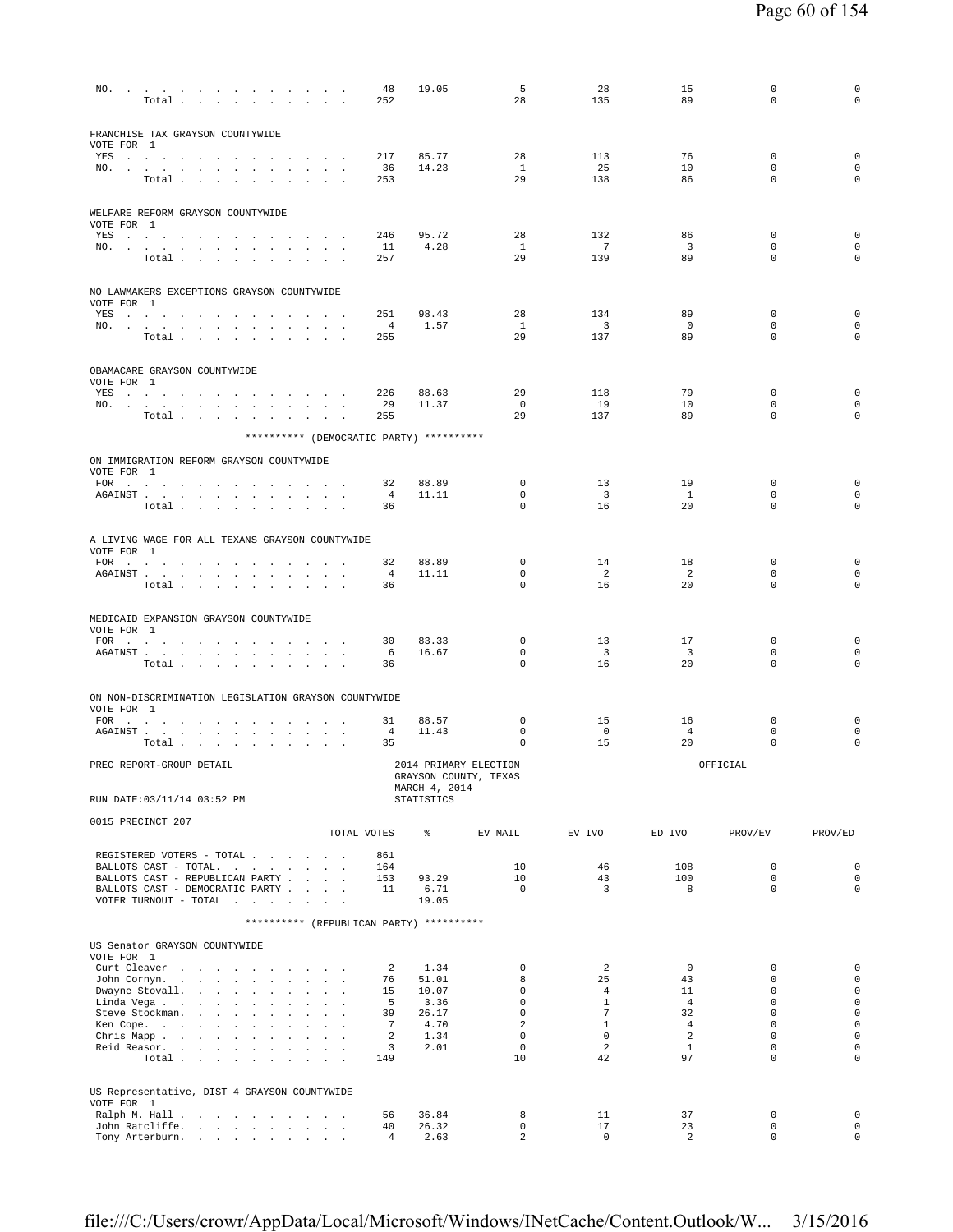| John Stacy<br>Lou Gigliotti .<br>Brent Lawson<br>$\sim$<br>$\sim 10^{-1}$<br>Total                                                                                                | and the company of the<br>$\Box$<br>$\mathbf{r}$<br>$\ddot{\phantom{a}}$<br><b>Contract Contract</b><br>$\sim$<br>$\sim$<br>$\cdot$<br>$\sim$<br>$\sim$<br>$\sim 10^{-1}$ km $^{-1}$<br>$\sim$<br>$\blacksquare$ .<br>$\cdot$<br>$\ddot{\phantom{a}}$<br>$\ddot{\phantom{a}}$                                                                                                                                                                                                                                                                                              | 5<br>29<br>18<br>152              | 3.29<br>19.08<br>11.84                   | 0<br>$\mathbf 0$<br>$\mathbf 0$<br>10       | $\mathbf 0$<br>10<br>5<br>43                 | 5<br>19<br>13<br>99                  | 0<br>$\mathbf 0$<br>$\mathbf 0$<br>$\mathbf 0$                               | $\mathbf 0$<br>$\mathsf 0$<br>$\mathsf{O}\xspace$<br>$\mathbf 0$                        |
|-----------------------------------------------------------------------------------------------------------------------------------------------------------------------------------|----------------------------------------------------------------------------------------------------------------------------------------------------------------------------------------------------------------------------------------------------------------------------------------------------------------------------------------------------------------------------------------------------------------------------------------------------------------------------------------------------------------------------------------------------------------------------|-----------------------------------|------------------------------------------|---------------------------------------------|----------------------------------------------|--------------------------------------|------------------------------------------------------------------------------|-----------------------------------------------------------------------------------------|
| Governor GRAYSON COUNTYWIDE                                                                                                                                                       |                                                                                                                                                                                                                                                                                                                                                                                                                                                                                                                                                                            |                                   |                                          |                                             |                                              |                                      |                                                                              |                                                                                         |
| VOTE FOR 1<br>Greg Abbott.<br>$\overline{\phantom{a}}$<br>$\sim$<br>$\sim$<br>SECEDE Kilgore.<br>$\sim 100$<br>Miriam Martinez<br>$\sim 100$<br>Lisa Fritsch<br>Total .<br>$\sim$ | $\sim 1000$ km s $^{-1}$<br>contract and a state<br><b>Service State</b><br>$\sim$<br>$\blacksquare$<br>$\sim$<br>$\blacksquare$<br>$\blacksquare$<br>$\Delta$<br>$\mathcal{L}$<br>$\ddot{\phantom{a}}$<br>$\mathbf{r}$<br>$\mathbf{r}$<br>$\sim$<br>$\sim$<br>$\sim$<br>$\sim$<br>$\Box$<br>$\sim$                                                                                                                                                                                                                                                                        | 136<br>4<br>3<br>8<br>151         | 90.07<br>2.65<br>1.99<br>5.30            | 10<br>0<br>$\mathbf 0$<br>$\mathbf 0$<br>10 | 39<br>2<br>$\mathbf 0$<br>$\mathbf{1}$<br>42 | 87<br>2<br>3<br>$\overline{7}$<br>99 | $\mathbf 0$<br>$\mathbf 0$<br>$\mathbf 0$<br>$\mathbb O$<br>$\mathsf 0$      | $\mathsf{O}\xspace$<br>$\mathsf{O}\xspace$<br>$\mathsf 0$<br>$\mathsf 0$<br>$\mathsf 0$ |
| Lieutenant Governor GRAYSON COUNTYWIDE                                                                                                                                            |                                                                                                                                                                                                                                                                                                                                                                                                                                                                                                                                                                            |                                   |                                          |                                             |                                              |                                      |                                                                              |                                                                                         |
| VOTE FOR 1<br>David Dewhurst.<br>$\sim$<br>Jerry Patterson<br>$\sim 10$<br>Todd Staples<br>Dan Patrick.<br>Total                                                                  | $\sim$ $\sim$<br>$\sim$<br>$\sim$<br>$\cdot$<br>$\sim$<br>$\ddot{\phantom{a}}$<br>$\ddot{\phantom{a}}$<br><b>Service State</b><br>$\sim$<br>$\Box$<br>$\sim$<br>$\mathbf{r}$<br>$\overline{a}$<br><b>Carl Carl Carl</b><br>$\sim$<br>$\sim$<br>$\cdot$<br>$\cdot$<br>$\ddot{\phantom{a}}$<br>$\cdot$<br>$\mathbf{r}$<br>$\sim$<br>$\sim$<br>$\sim$<br>$\sim$                                                                                                                                                                                                               | 42<br>17<br>27<br>65<br>151       | 27.81<br>11.26<br>17.88<br>43.05         | 8<br>$\mathbf 0$<br>$\mathbf 0$<br>2<br>10  | $\overline{7}$<br>5<br>10<br>20<br>42        | 27<br>12<br>17<br>43<br>99           | 0<br>$\mathbf 0$<br>$\mathbf 0$<br>$\mathbf 0$<br>$\mathbf 0$                | $\mathbf 0$<br>$\mathsf 0$<br>$\mathbb O$<br>$\mathsf 0$<br>$\mathbf 0$                 |
| Attorney General GRAYSON COUNTYWIDE<br>VOTE FOR 1                                                                                                                                 |                                                                                                                                                                                                                                                                                                                                                                                                                                                                                                                                                                            |                                   |                                          |                                             |                                              |                                      |                                                                              |                                                                                         |
| Dan Branch.<br>$\sim$ $ \sim$<br>Barry Smitherman                                                                                                                                 | $\sim 10^{-1}$ km $^{-1}$<br>$\overline{\phantom{a}}$<br>$\cdot$<br>$\ddot{\phantom{a}}$<br>$\cdot$<br>$\cdot$<br>$\overline{\phantom{a}}$<br>Ken Paxton<br>Total $\cdots$ $\cdots$ $\cdots$ $\cdots$                                                                                                                                                                                                                                                                                                                                                                      | 34<br>40<br>75<br>149             | 22.82<br>26.85<br>50.34                  | 2<br>5<br>3<br>10                           | 13<br>11<br>18<br>42                         | 19<br>24<br>54<br>97                 | $\mathbb O$<br>$\mathbf 0$<br>$\mathbb O$<br>$\mathbf 0$                     | $\mathsf{O}\xspace$<br>$\circ$<br>$\mathbb O$<br>$\mathsf 0$                            |
| Comptroller of Public Accounts GRAYSON COUNTYWIDE<br>VOTE FOR 1                                                                                                                   |                                                                                                                                                                                                                                                                                                                                                                                                                                                                                                                                                                            |                                   |                                          |                                             |                                              |                                      |                                                                              |                                                                                         |
| Raul Torres.<br>Harvey Hilderbran.<br>Debra Medina<br>Glenn Hegar. .<br>$\sim 100$<br>Total                                                                                       | $\sim$ $\sim$<br>$\sim$<br>$\overline{\phantom{a}}$<br>and the state of the state<br>$\mathbf{r}$<br>$\mathbf{r}$<br>$\sim$<br>$\sim$<br>$\ddot{\phantom{a}}$<br>$\mathbf{r}$<br>$\cdot$<br>$\ddot{\phantom{a}}$<br>$\overline{a}$<br>and the contract of<br>$\blacksquare$<br>$\cdot$<br>$\ddot{\phantom{0}}$<br>$\sim$<br>$\ddot{\phantom{a}}$                                                                                                                                                                                                                           | 6<br>25<br>29<br>82<br>142        | 4.23<br>17.61<br>20.42<br>57.75          | 0<br>5<br>$\overline{a}$<br>3<br>10         | 3<br>13<br>10<br>17<br>43                    | 3<br>7<br>17<br>62<br>89             | $\mathbf 0$<br>$\mathbf 0$<br>$\mathbb O$<br>$\mathbf 0$<br>$\mathbf 0$      | $\mathsf 0$<br>$\mathsf 0$<br>$\mathsf 0$<br>$\mathsf 0$<br>$\mathbf 0$                 |
| Commissioner of the General Land Office<br>GRAYSON COUNTYWIDE<br>VOTE FOR 1                                                                                                       |                                                                                                                                                                                                                                                                                                                                                                                                                                                                                                                                                                            |                                   |                                          |                                             |                                              |                                      |                                                                              |                                                                                         |
| George P. Bush.<br>David Watts.                                                                                                                                                   | $\sim$<br>$\cdot$<br>$\sim$<br>$\blacksquare$ .<br>Total<br>$\cdot$                                                                                                                                                                                                                                                                                                                                                                                                                                                                                                        | 99<br>44<br>143                   | 69.23<br>30.77                           | 9<br>$\mathbf{1}$<br>10                     | 33<br>9<br>42                                | 57<br>34<br>91                       | $\mathbb O$<br>$\mathbf 0$<br>$\mathbb O$                                    | $\mathsf{O}\xspace$<br>$\mathsf 0$<br>$\mathbf 0$                                       |
| Commissioner of Agriculture GRAYSON COUNTYWIDE<br>VOTE FOR 1                                                                                                                      |                                                                                                                                                                                                                                                                                                                                                                                                                                                                                                                                                                            |                                   |                                          |                                             |                                              |                                      |                                                                              |                                                                                         |
| J. Allen Carnes<br>$\sim$<br>Tommy Merritt<br>Eric Opiela.<br>Joe Cotten<br>Sid Miller<br>Total                                                                                   | $\sim$ $\sim$ $\sim$<br>$\sim$<br>$\sim$<br>$\ddot{\phantom{a}}$<br>÷.<br>$\cdot$<br>$\sim$ $\sim$<br>$\ddot{\phantom{1}}$<br>$\ddot{\phantom{a}}$<br>$\cdot$<br>$\overline{\phantom{a}}$<br>$\sim$<br>$\Box$<br>$\sim$<br>$\mathbf{r}$<br>$\ddot{\phantom{a}}$<br>$\mathcal{L}_{\mathcal{A}}$<br>$\ddot{\phantom{a}}$<br>$\mathbf{r}$<br>$\cdot$<br>$\mathbf{r}$<br>$\overline{\phantom{a}}$<br>$\sim$<br>$\mathbf{A}=\mathbf{A}$<br>$\sim$<br>$\ddot{\phantom{0}}$<br>$\sim$<br>$\mathcal{L}_{\mathbf{a}}$<br>$\ddot{\phantom{a}}$<br>$\sim$<br>$\overline{\phantom{a}}$ | 21<br>37<br>19<br>13<br>44<br>134 | 15.67<br>27.61<br>14.18<br>9.70<br>32.84 | 0<br>6<br>2<br>$\mathbf 0$<br>2<br>10       | 7<br>8<br>3<br>$\overline{4}$<br>14<br>36    | 14<br>23<br>14<br>9<br>28<br>88      | 0<br>$\mathbf 0$<br>$\mathbf 0$<br>$\mathbb O$<br>$\mathsf 0$<br>$\mathbb O$ | 0<br>$\mathsf 0$<br>$\mathsf{O}\xspace$<br>$\mathsf 0$<br>$\mathsf 0$<br>$\mathbf 0$    |
| Railroad Commissioner GRAYSON COUNTYWIDE<br>VOTE FOR 1                                                                                                                            |                                                                                                                                                                                                                                                                                                                                                                                                                                                                                                                                                                            |                                   |                                          |                                             |                                              |                                      |                                                                              |                                                                                         |
| Wayne Christian<br>$\sim$<br>Malachi Boyuls.<br>Ryan Sitton.<br>Becky Berger                                                                                                      | the contract of the con-<br>$\sim$ $\sim$ $\sim$<br>$\mathbf{r}$<br>$\sim$<br>$\sim$<br>$\sim$<br>$\blacksquare$<br>$\sim$<br>$\sim$<br>$\mathbf{r}$<br>Total                                                                                                                                                                                                                                                                                                                                                                                                              | 69<br>11<br>35<br>22<br>137       | 50.36<br>8.03<br>25.55<br>16.06          | 1<br>0<br>5<br>$\overline{4}$<br>10         | 15<br>5<br>13<br>6<br>39                     | 53<br>- 6<br>17<br>12<br>88          | 0<br>0<br>$\mathbb O$<br>$\mathbf 0$<br>$\mathbf 0$                          | $\mathbf 0$<br>$\circ$<br>$\mathsf{O}\xspace$<br>$\mathsf{O}\xspace$<br>$\mathsf 0$     |
| Chief Justice, Supreme Court GRAYSON COUNTYWIDE<br>VOTE FOR 1                                                                                                                     |                                                                                                                                                                                                                                                                                                                                                                                                                                                                                                                                                                            |                                   |                                          |                                             |                                              |                                      |                                                                              |                                                                                         |
| Robert Talton<br>Nathan Hecht                                                                                                                                                     | $\sim$<br>$\sim$<br>$\mathbf{r}$<br>$\mathbf{r}$<br>$\sim$<br>Total $\cdots$ $\cdots$ $\cdots$ $\cdots$                                                                                                                                                                                                                                                                                                                                                                                                                                                                    | 66<br>70<br>136                   | 48.53<br>51.47                           | $7\phantom{.0}$<br>3<br>10                  | 23<br>16<br>39                               | 36<br>51<br>87                       | 0<br>$\mathbf 0$<br>$\mathbf 0$                                              | $\mathsf{O}\xspace$<br>$\mathsf 0$<br>$\mathsf{O}\xspace$                               |
| Justice, Supreme Court, PL 6, Unexpired<br>GRAYSON COUNTYWIDE<br>VOTE FOR 1                                                                                                       |                                                                                                                                                                                                                                                                                                                                                                                                                                                                                                                                                                            |                                   |                                          |                                             |                                              |                                      |                                                                              |                                                                                         |
| Jeff Brown                                                                                                                                                                        | Joe Pool.<br>$\sim$<br>Total                                                                                                                                                                                                                                                                                                                                                                                                                                                                                                                                               | 46<br>85<br>131                   | 35.11<br>64.89                           | 5<br>5<br>10                                | 12<br>26<br>38                               | 29<br>54<br>83                       | $\mathbb O$<br>$\mathbf 0$<br>$\mathbf 0$                                    | $\mathsf 0$<br>$\mathsf 0$<br>$\mathsf 0$                                               |
| Justice, Supreme Court, P7 GRAYSON COUNTYWIDE<br>VOTE FOR 1<br>Jeff Boyd.                                                                                                         | $\sim$<br>Total $\cdots$ $\cdots$ $\cdots$                                                                                                                                                                                                                                                                                                                                                                                                                                                                                                                                 | 100<br>100                        | 100.00                                   | $\overline{7}$<br>$\overline{7}$            | 34<br>34                                     | 59<br>59                             | $\mathbb O$<br>$\mathbf 0$                                                   | $\mathsf 0$<br>$\mathbf 0$                                                              |
| Justice, Supreme Court, P8 GRAYSON COUNTYWIDE<br>VOTE FOR 1                                                                                                                       |                                                                                                                                                                                                                                                                                                                                                                                                                                                                                                                                                                            |                                   |                                          |                                             |                                              |                                      |                                                                              |                                                                                         |
| Sharon McCally.                                                                                                                                                                   | Phil Johnson<br>$\ddot{\phantom{0}}$<br>Total $\cdots$ $\cdots$ $\cdots$                                                                                                                                                                                                                                                                                                                                                                                                                                                                                                   | 81<br>49<br>130                   | 62.31<br>37.69                           | $7\phantom{.0}$<br>3<br>10                  | 21<br>17<br>38                               | 53<br>29<br>82                       | $\mathbb O$<br>$\mathbf 0$<br>$\mathbf 0$                                    | $\mathsf{O}$<br>$\mathsf{O}\xspace$<br>$\mathsf{O}$                                     |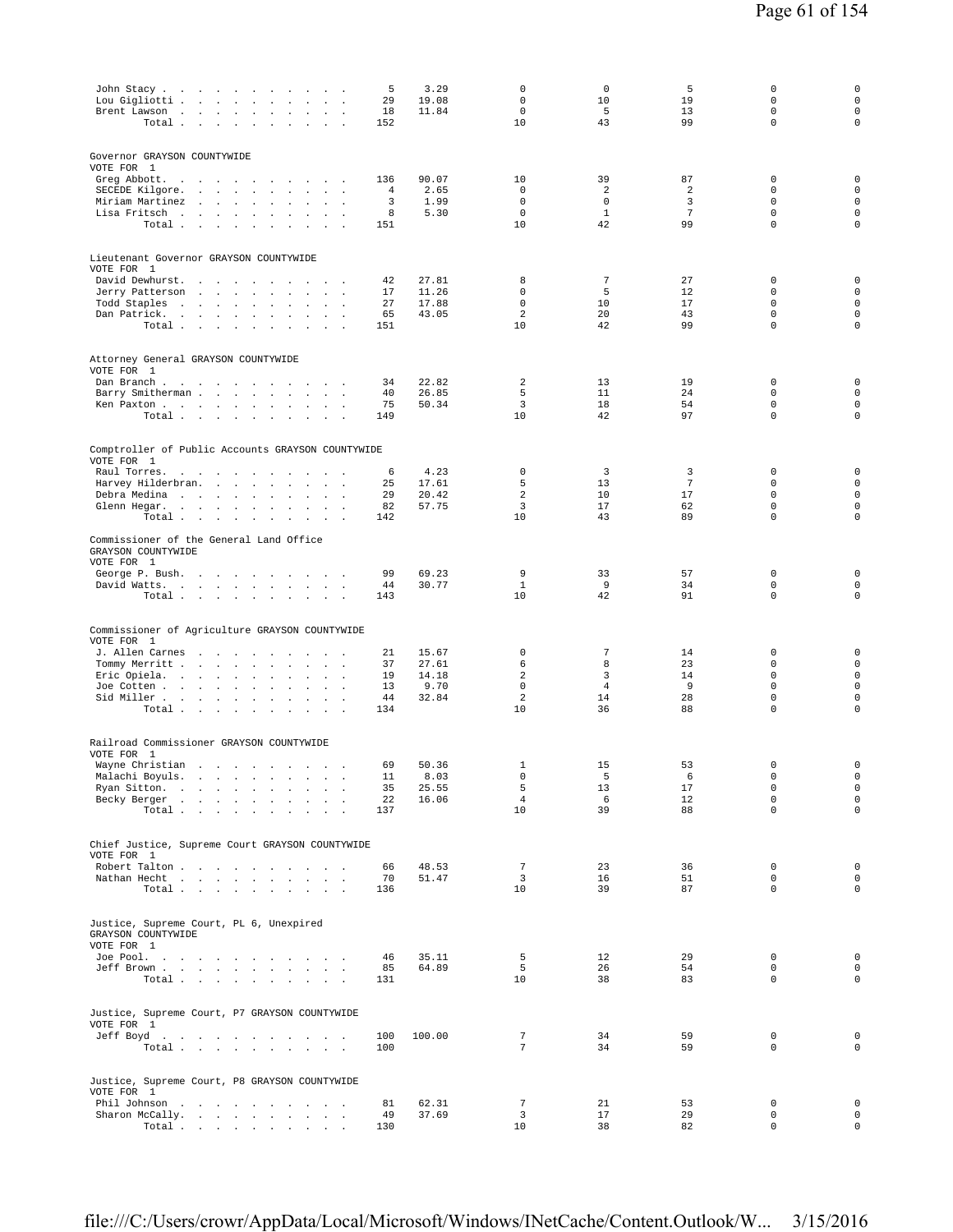| Judge, CT of Criminal Appeals, P3 GRAYSON COUNTYWIDE<br>VOTE FOR 1 |            |                |                      |                      |          |                            |                                    |
|--------------------------------------------------------------------|------------|----------------|----------------------|----------------------|----------|----------------------------|------------------------------------|
| Barbara Walther                                                    | 50         | 39.68          | 3                    | 16                   | 31       | $\mathbf 0$                | $\mathsf{O}\xspace$                |
| Bert Richardson<br>Total                                           | 76<br>126  | 60.32          | $\overline{7}$<br>10 | 21<br>37             | 48<br>79 | $\mathbf 0$<br>$\mathbf 0$ | 0<br>$\mathbf 0$                   |
|                                                                    |            |                |                      |                      |          |                            |                                    |
| Judge, CT of Criminal Appeals, P4 GRAYSON COUNTYWIDE               |            |                |                      |                      |          |                            |                                    |
| VOTE FOR 1                                                         |            |                |                      |                      |          |                            |                                    |
| Richard Dean Davis                                                 | 42<br>17   | 34.43<br>13.93 | 3<br>$\mathbf 0$     | 16<br>$\overline{4}$ | 23<br>13 | $\mathbf 0$<br>$\mathbf 0$ | $\mathbf 0$<br>$\mathbf 0$         |
| Jani Jo Wood<br>Kevin Patrick Yeary                                | 63         | 51.64          | $7\phantom{.0}$      | 14                   | 42       | $\mathbf 0$                | $\mathbf 0$                        |
| Total                                                              | 122        |                | 10                   | 34                   | 78       | $\mathbf 0$                | $\circ$                            |
|                                                                    |            |                |                      |                      |          |                            |                                    |
| Judge, CT of Criminal Appeals, P9 GRAYSON COUNTYWIDE               |            |                |                      |                      |          |                            |                                    |
| VOTE FOR 1<br>W.C. "Bud" Kirkendall                                | 59         | 48.76          | 9                    | 19                   | 31       | 0                          | $\mathbf 0$                        |
| David Newell<br>$\sim$<br>$\sim$ $\sim$                            | 62         | 51.24          | $\mathbf{1}$         | 18                   | 43       | $\mathbf 0$                | 0                                  |
| Total $\cdots$ $\cdots$ $\cdots$ $\cdots$                          | 121        |                | 10                   | 37                   | 74       | $\mathbf 0$                | $\mathsf{O}\xspace$                |
|                                                                    |            |                |                      |                      |          |                            |                                    |
| State Senator, District 30 GRAYSON COUNTYWIDE<br>VOTE FOR 1        |            |                |                      |                      |          |                            |                                    |
| Craig Estes.                                                       | 112        | 100.00         | 9                    | 35                   | 68       | 0                          | $\mathbf 0$                        |
| Total<br>$\sim 10^{-1}$<br>$\sim$                                  | 112        |                | 9                    | 35                   | 68       | $\mathbf 0$                | $\mathbf 0$                        |
|                                                                    |            |                |                      |                      |          |                            |                                    |
| State Representative, District 62 GRAYSON COUNTYWIDE               |            |                |                      |                      |          |                            |                                    |
| VOTE FOR 1<br>Larry Phillips.                                      | 116        | 100.00         | 10                   | 36                   | 70       | $\mathbf 0$                | 0                                  |
| Total $\cdots$ $\cdots$ $\cdots$                                   | 116        |                | 10                   | 36                   | 70       | $\mathbf 0$                | $\circ$                            |
|                                                                    |            |                |                      |                      |          |                            |                                    |
| Justice 5th Court of Appeals P3 GRAYSON COUNTYWIDE                 |            |                |                      |                      |          |                            |                                    |
| VOTE FOR 1<br>Ada Brown                                            | 99         | 100.00         | 10                   | 33                   | 56       | 0                          | $\mathbf 0$                        |
| Total                                                              | 99         |                | 10                   | 33                   | 56       | $\mathbf 0$                | $\mathbf 0$                        |
|                                                                    |            |                |                      |                      |          |                            |                                    |
| Justice 5th Court of Appeals P6 GRAYSON COUNTYWIDE                 |            |                |                      |                      |          |                            |                                    |
| VOTE FOR 1                                                         | 102        | 100.00         | 10                   | 33                   | 59       | 0                          | 0                                  |
| David L. Bridges<br>Total                                          | 102        |                | 10                   | 33                   | 59       | $\mathbf 0$                | $\mathbf 0$                        |
|                                                                    |            |                |                      |                      |          |                            |                                    |
| Justice, 5th CT of AP DIST, P8 GRAYSON COUNTYWIDE                  |            |                |                      |                      |          |                            |                                    |
| VOTE FOR 1                                                         |            |                |                      |                      |          |                            |                                    |
| Bill Whitehill.<br>Total $\cdots$ $\cdots$<br>$\sim$ $\sim$        | 100<br>100 | 100.00         | 10<br>10             | 32<br>32             | 58<br>58 | 0<br>$\mathbf 0$           | $\mathbf 0$<br>$\mathsf 0$         |
|                                                                    |            |                |                      |                      |          |                            |                                    |
| District Judge, 397th Judicial District                            |            |                |                      |                      |          |                            |                                    |
| GRAYSON COUNTYWIDE                                                 |            |                |                      |                      |          |                            |                                    |
| VOTE FOR 1<br>Brian K. Gary                                        | 95         | 100.00         | $\tau$               | 31                   | 57       | $\mathbf 0$                | $\mathbf 0$                        |
| Total $\cdots$ $\cdots$ $\cdots$ $\cdots$                          | 95         |                | $7\overline{ }$      | 31                   | 57       | $\mathbf 0$                | $\mathbf 0$                        |
| County Judge GRAYSON COUNTYWIDE                                    |            |                |                      |                      |          |                            |                                    |
| VOTE FOR 1                                                         |            |                |                      |                      |          |                            |                                    |
| Gene Short<br>Bill Magers.                                         | 24<br>50   | 16.90<br>35.21 | 1<br>9               | 9<br>16              | 14<br>25 | $\mathbf 0$<br>$\mathbf 0$ | $\mathbf 0$<br>$\mathsf{O}\xspace$ |
| the contract of the contract of the contract of the<br>Trent Bass  | 40         | 28.17          | 0                    | 10                   | 30       | $\mathbf 0$                | $\mathsf{O}\xspace$                |
| Jim Maddock.<br>$\sim$<br>$\sim$<br>Total.                         | 28         | 19.72          | $\mathsf 0$          | 6                    | 22       | $\mathbb O$<br>$\mathbf 0$ | $\mathsf{O}\xspace$<br>$\mathbf 0$ |
| $\sim$<br>$\sim$<br>$\ddot{\phantom{a}}$<br>$\sim$                 | 142        |                | 10                   | 41                   | 91       |                            |                                    |
|                                                                    |            |                |                      |                      |          |                            |                                    |
| Judge, County Court at Law GRAYSON COUNTYWIDE<br>VOTE FOR 1        |            |                |                      |                      |          |                            |                                    |
| James Corley "Corky" Henderson                                     | 98         | 100.00         | 9                    | 31                   | 58       | $\mathbf 0$                | $\mathbf 0$                        |
| Total<br><b>Contract Contract</b>                                  | 98         |                | 9                    | 31                   | 58       | $\mathbf{0}$               | $\mathbf 0$                        |
|                                                                    |            |                |                      |                      |          |                            |                                    |
| Judge, County Court at Law No. 2 GRAYSON COUNTYWIDE<br>VOTE FOR 1  |            |                |                      |                      |          |                            |                                    |
| Carol M. Siebman                                                   | 98         | 100.00         | 8                    | 29                   | 61       | $\mathbf{0}$               | $\mathbf 0$                        |
| Total                                                              | 98         |                | 8                    | 29                   | 61       | $\mathbf{0}$               | $\mathbf 0$                        |
|                                                                    |            |                |                      |                      |          |                            |                                    |
| District Clerk GRAYSON COUNTYWIDE<br>VOTE FOR 1                    |            |                |                      |                      |          |                            |                                    |
| Kelly Ashmore                                                      | 103        | 100.00         | 10                   | 32                   | 61       | $\mathbf{0}$               | $\mathbf 0$                        |
| Total $\cdots$ $\cdots$<br>$\sim$<br>$\overline{\phantom{a}}$      | 103        |                | 10                   | 32                   | 61       | $\mathbf 0$                | $\mathbf 0$                        |
|                                                                    |            |                |                      |                      |          |                            |                                    |
| County Clerk GRAYSON COUNTYWIDE                                    |            |                |                      |                      |          |                            |                                    |
| VOTE FOR 1<br>Wilma Bush.                                          | 98         | 100.00         | 10                   | 32                   | 56       | $\mathbf{0}$               | $\mathbf 0$                        |
| Total<br>$\sim$<br>$\sim$<br>$\sim$ $\sim$                         | 98         |                | 10                   | 32                   | 56       | $\mathbf{0}$               | $\mathbf 0$                        |
|                                                                    |            |                |                      |                      |          |                            |                                    |
| County Treasurer GRAYSON COUNTYWIDE                                |            |                |                      |                      |          |                            |                                    |
| VOTE FOR 1<br>Starr Stanley                                        | 57         | 48.31          | 5                    | 15                   | 37       | $\mathbf 0$                | 0                                  |
|                                                                    |            |                |                      |                      |          |                            |                                    |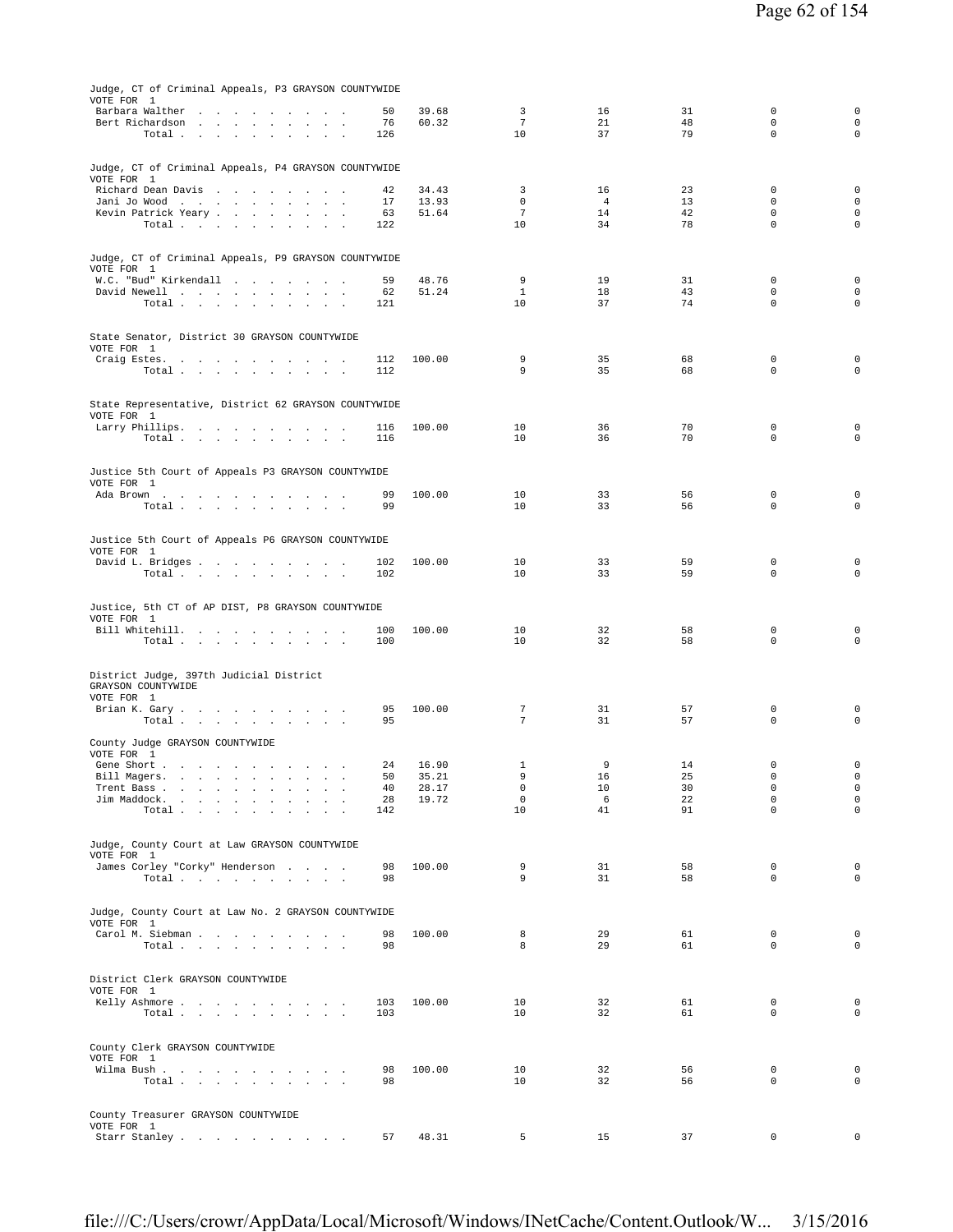| Gayla Hawkins<br>Total $\cdots$ $\cdots$<br>the contract of the                        | 61<br>118             | 51.69                   | 5<br>10                       | 23<br>38                       | 33<br>70             | $\mathbf 0$<br>$\mathbf 0$                            | $\mathsf 0$<br>0                                                 |
|----------------------------------------------------------------------------------------|-----------------------|-------------------------|-------------------------------|--------------------------------|----------------------|-------------------------------------------------------|------------------------------------------------------------------|
| County Commissioner, Precinct 2 COMM 2<br>VOTE FOR 1                                   |                       |                         |                               |                                |                      |                                                       |                                                                  |
| Gary Cox.<br>David Whitlock.<br>Total                                                  | 65<br>72<br>137       | 47.45<br>52.55          | 3<br>$7\overline{ }$<br>10    | 21<br>19<br>40                 | 41<br>46<br>87       | 0<br>$\Omega$<br>$\mathbf 0$                          | $\mathbf 0$<br>$\mathbf 0$<br>$\mathbf 0$                        |
| Justice of the Peace, Precinct No. 4<br>JUSTICE OF THE PEACE PCT 4<br>VOTE FOR 1       |                       |                         |                               |                                |                      |                                                       |                                                                  |
| Rita G. Noel<br>Debbie Lowery<br>Jeff Stanley<br>$\sim$<br>$\sim$<br>$\sim$<br>Total   | 42<br>25<br>50<br>117 | 35.90<br>21.37<br>42.74 | 3<br>2<br>$\overline{4}$<br>9 | 14<br>7<br>15<br>36            | 25<br>16<br>31<br>72 | $\Omega$<br>$\mathbf 0$<br>$\mathbf 0$<br>$\mathbf 0$ | $\mathbf 0$<br>$\mathbf 0$<br>$\mathsf{O}\xspace$<br>$\mathsf 0$ |
| County Chairman GRAYSON COUNTYWIDE<br>VOTE FOR 1                                       | 97                    | 100.00                  | 8                             | 32                             | 57                   | $\mathbf 0$                                           | $\mathbf 0$                                                      |
| Reggie Smith<br>Total $\cdots$ $\cdots$ $\cdots$ $\cdots$                              | 97                    |                         | 8                             | 32                             | 57                   | $\mathbf 0$                                           | $\mathsf 0$                                                      |
| ********** (DEMOCRATIC PARTY) **********                                               |                       |                         |                               |                                |                      |                                                       |                                                                  |
| US Senator GRAYSON COUNTYWIDE<br>VOTE FOR 1<br>Harry Kim                               | 4                     | 40.00                   | 0                             | $\mathbf{1}$                   | 3                    | 0                                                     | $\mathbf 0$                                                      |
| Maxey Marie Scherr<br>Michael "Fjet" Fjetland.                                         | 0<br>0                |                         | 0<br>0                        | 0<br>0                         | 0<br>0               | $\mathbf 0$<br>$\mathbf 0$                            | $\mathsf{O}\xspace$<br>$\mathsf{O}\xspace$                       |
| David M. Alameel<br>Kesha Rogers                                                       | 6<br>0                | 60.00                   | $\Omega$<br>0                 | $\mathbf{1}$<br>$\mathsf{O}$   | 5<br>0               | $\Omega$<br>$\mathbf 0$                               | $\mathsf{O}\xspace$<br>$\mathsf{O}\xspace$                       |
| Total                                                                                  | 10                    |                         | 0                             | 2                              | 8                    | $\mathbf 0$                                           | $\mathbf 0$                                                      |
| Governor GRAYSON COUNTYWIDE<br>VOTE FOR 1                                              |                       |                         |                               |                                |                      |                                                       |                                                                  |
| Wendy R. Davis.<br>Reynaldo "Ray" Madrigal.                                            | 10<br>0               | 100.00                  | $\Omega$<br>0                 | 2<br>0                         | 8<br>$\mathbf 0$     | $\mathbf 0$<br>$\mathbf 0$                            | $\mathbf 0$<br>$\mathbf 0$                                       |
| Total                                                                                  | 10                    |                         | 0                             | $\overline{a}$                 | 8                    | $\mathbf 0$                                           | $\circ$                                                          |
| Lieutenant Governor GRAYSON COUNTYWIDE<br>VOTE FOR 1                                   |                       |                         |                               |                                |                      |                                                       |                                                                  |
| Leticia Van de Putte.<br>Total                                                         | 9<br>9                | 100.00                  | 0<br>0                        | $\mathbf{1}$<br>$\mathbf{1}$   | 8<br>8               | $\mathbf 0$<br>$\mathbf 0$                            | $\mathbf 0$<br>$\mathbf 0$                                       |
|                                                                                        |                       |                         |                               |                                |                      |                                                       |                                                                  |
| Attorney General GRAYSON COUNTYWIDE<br>VOTE FOR 1                                      |                       |                         |                               |                                |                      |                                                       |                                                                  |
| Sam Houston.<br>Total<br>$\mathbf{r}$ .<br><b>Contract Contract Contract</b><br>$\sim$ | 10<br>10              | 100.00                  | 0<br>0                        | 2<br>2                         | 8<br>8               | $\mathbf 0$<br>$\mathbf 0$                            | $\mathbf 0$<br>$\mathbf 0$                                       |
| Comptroller of Public Accounts GRAYSON COUNTYWIDE                                      |                       |                         |                               |                                |                      |                                                       |                                                                  |
| VOTE FOR 1<br>Mike Collier<br>$\sim$                                                   | 10                    | 100.00                  | 0                             | 2                              | 8                    | $\mathbf 0$                                           | $\mathbf 0$                                                      |
| Total                                                                                  | 10                    |                         | 0                             | 2                              | 8                    | $\mathbf 0$                                           | $\mathbf 0$                                                      |
| Commissioner of the General Land Office<br>GRAYSON COUNTYWIDE                          |                       |                         |                               |                                |                      |                                                       |                                                                  |
| VOTE FOR 1<br>John Cook $\ldots$ $\ldots$ $\ldots$ $\ldots$ $\ldots$<br>Total          | 11<br>11              | 100.00                  | $\mathbf 0$<br>$\Omega$       | 3<br>$\overline{3}$            | 8<br>8               | 0<br>$\Omega$                                         | $\mathbf 0$<br>$\mathsf{O}\xspace$                               |
|                                                                                        |                       |                         |                               |                                |                      |                                                       |                                                                  |
| Commissioner of Agriculture GRAYSON COUNTYWIDE<br>VOTE FOR 1                           |                       |                         |                               |                                |                      |                                                       |                                                                  |
| Hugh Asa Fitzsimons III.<br>Richard "Kinky" Friedman                                   | 3<br>2                | 33.33<br>22.22          | 0<br>0                        | $\mathbf{1}$<br>0              | 2<br>$\overline{a}$  | $\mathbf 0$<br>$\mathbf 0$                            | $\mathbf 0$<br>$\mathsf{O}\xspace$                               |
| Jim Hogan<br>Total $\cdots$<br>$\sim$                                                  | 4<br>9                | 44.44                   | $\mathbf 0$<br>$\Omega$       | $\mathbf{1}$<br>$\overline{a}$ | 3<br>7               | $\mathbf 0$<br>$\mathbf 0$                            | $\mathsf{O}\xspace$<br>0                                         |
|                                                                                        |                       |                         |                               |                                |                      |                                                       |                                                                  |
| Railroad Commissioner GRAYSON COUNTYWIDE<br>VOTE FOR 1                                 |                       |                         |                               |                                |                      |                                                       |                                                                  |
| Steve Brown.<br>Dale Henry                                                             | 3<br>6                | 33.33<br>66.67          | 0<br>$\Omega$                 | $\mathbf{1}$<br>$\mathbf{1}$   | 2<br>5               | 0<br>$\Omega$                                         | $\mathbf 0$<br>$\mathbf 0$                                       |
| Total<br>$\sim$ 100<br>$\sim$                                                          | 9                     |                         | 0                             | 2                              | 7                    | $\mathbf 0$                                           | $\mathbf 0$                                                      |
| Chief Justice, Supreme Court GRAYSON COUNTYWIDE<br>VOTE FOR 1                          |                       |                         |                               |                                |                      |                                                       |                                                                  |
| William Moody<br>Total<br>$\sim$                                                       | 10<br>10              | 100.00                  | $^{\circ}$<br>0               | 2<br>$\overline{a}$            | 8<br>8               | $\mathbf 0$<br>$\mathbf 0$                            | $\mathbf 0$<br>$\mathbf 0$                                       |
| Justice, Supreme Court, PL 6, Unexpired<br>GRAYSON COUNTYWIDE                          |                       |                         |                               |                                |                      |                                                       |                                                                  |
| VOTE FOR 1<br>Lawrence Edward Meyers                                                   | 11                    | 100.00                  | $\mathbf{0}$                  | 3                              | 8                    | $\mathbf 0$                                           | $\mathbf 0$                                                      |
| Total<br>$\sim$ $\sim$                                                                 | 11                    |                         | 0                             | 3                              | 8                    | $\mathbf 0$                                           | $\circ$                                                          |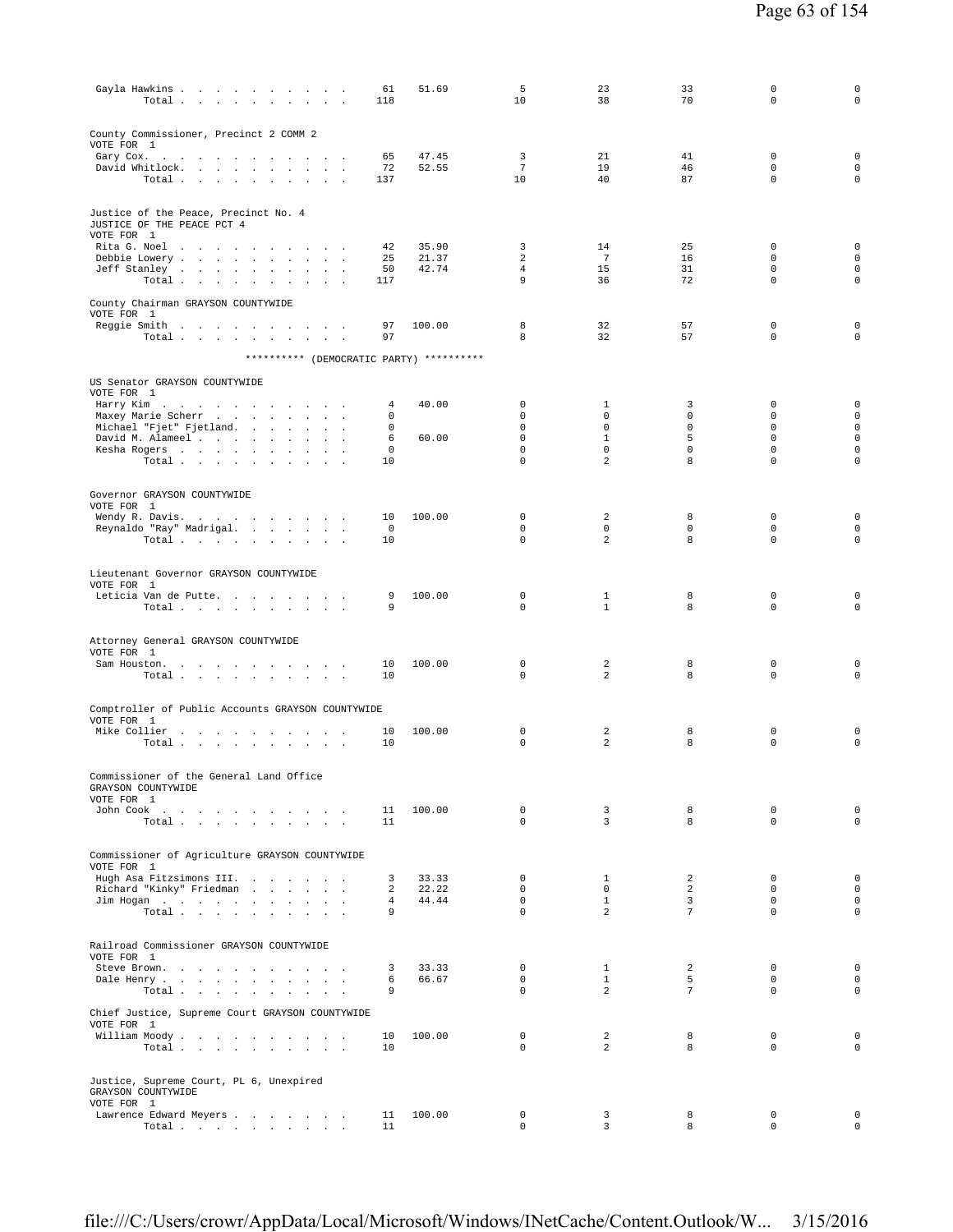| Justice, Supreme Court, P7 GRAYSON COUNTYWIDE                                                                                                                                                                                                                                            |                       |                             |                   |                               |                    |                            |                                    |
|------------------------------------------------------------------------------------------------------------------------------------------------------------------------------------------------------------------------------------------------------------------------------------------|-----------------------|-----------------------------|-------------------|-------------------------------|--------------------|----------------------------|------------------------------------|
| VOTE FOR 1                                                                                                                                                                                                                                                                               | 9                     | 100.00                      | $\mathbf 0$       | 1                             | 8                  | $\mathbf 0$                | $\mathbf 0$                        |
| Gina Benavides.<br>Total                                                                                                                                                                                                                                                                 | 9                     |                             | 0                 | $\mathbf{1}$                  | 8                  | $\mathbf 0$                | $\mathbf 0$                        |
|                                                                                                                                                                                                                                                                                          |                       |                             |                   |                               |                    |                            |                                    |
| Judge, CT of Criminal Appeals, P3 GRAYSON COUNTYWIDE                                                                                                                                                                                                                                     |                       |                             |                   |                               |                    |                            |                                    |
| VOTE FOR 1                                                                                                                                                                                                                                                                               |                       |                             |                   |                               |                    |                            |                                    |
| John Granberg<br>Total                                                                                                                                                                                                                                                                   | 10<br>10              | 100.00                      | $\mathbf 0$<br>0  | 2<br>$\overline{a}$           | 8<br>8             | $\mathbf 0$<br>$\mathbf 0$ | $\mathbf 0$<br>$\mathbf 0$         |
|                                                                                                                                                                                                                                                                                          |                       |                             |                   |                               |                    |                            |                                    |
| County Chairman GRAYSON COUNTYWIDE                                                                                                                                                                                                                                                       |                       |                             |                   |                               |                    |                            |                                    |
| VOTE FOR 1                                                                                                                                                                                                                                                                               |                       |                             |                   |                               |                    |                            |                                    |
| Lander Bethel                                                                                                                                                                                                                                                                            | 10                    | 100.00                      | $\mathbf 0$       | 2                             | 8                  | $\mathbf 0$                | $\mathbf 0$                        |
| Total $\cdots$ $\cdots$ $\cdots$<br>$\sim$<br>$\sim$                                                                                                                                                                                                                                     | 10                    |                             | 0                 | $\overline{a}$                | 8                  | $\mathbf 0$                | $\mathbf 0$                        |
| ********** (REPUBLICAN PARTY) **********                                                                                                                                                                                                                                                 |                       |                             |                   |                               |                    |                            |                                    |
| RELIGIOUS FREEDOM GRAYSON COUNTYWIDE                                                                                                                                                                                                                                                     |                       |                             |                   |                               |                    |                            |                                    |
| VOTE FOR 1                                                                                                                                                                                                                                                                               |                       |                             |                   |                               |                    |                            |                                    |
| YES                                                                                                                                                                                                                                                                                      | 149                   | 97.39                       | 10<br>$\circ$     | 41<br>2                       | 98<br>2            | 0<br>$\mathbf 0$           | $\mathbf 0$<br>$\mathsf{O}\xspace$ |
| NO.<br>Total $\cdots$ $\cdots$ $\cdots$                                                                                                                                                                                                                                                  | $\overline{4}$<br>153 | 2.61                        | 10                | 43                            | 100                | $\Omega$                   | $\mathbf 0$                        |
|                                                                                                                                                                                                                                                                                          |                       |                             |                   |                               |                    |                            |                                    |
| SECOND AMENDMENT GRAYSON COUNTYWIDE                                                                                                                                                                                                                                                      |                       |                             |                   |                               |                    |                            |                                    |
| VOTE FOR 1                                                                                                                                                                                                                                                                               |                       |                             |                   |                               |                    |                            |                                    |
| YES<br>NO.<br>$\sim$<br>$\sim$<br>$\sim$<br>$\sim$                                                                                                                                                                                                                                       | 140<br>12             | 92.11<br>7.89               | 10<br>$\mathbf 0$ | 39<br>$\overline{4}$          | 91<br>8            | $\mathbf 0$<br>$\mathbf 0$ | $\mathbf 0$<br>$\mathsf{O}\xspace$ |
| Total                                                                                                                                                                                                                                                                                    | 152                   |                             | 10                | 43                            | 99                 | $\Omega$                   | $\Omega$                           |
|                                                                                                                                                                                                                                                                                          |                       |                             |                   |                               |                    |                            |                                    |
| FRANCHISE TAX GRAYSON COUNTYWIDE                                                                                                                                                                                                                                                         |                       |                             |                   |                               |                    |                            |                                    |
| VOTE FOR 1                                                                                                                                                                                                                                                                               |                       |                             |                   |                               |                    |                            |                                    |
| YES<br>NO.<br><b>Sales Control</b>                                                                                                                                                                                                                                                       | 138<br>10             | 93.24<br>6.76               | 10<br>$\mathbf 0$ | 39<br>$\overline{\mathbf{3}}$ | 89<br>7            | $\mathbf 0$<br>$\mathbf 0$ | 0<br>0                             |
| $\sim$<br>Total                                                                                                                                                                                                                                                                          | 148                   |                             | 10                | 42                            | 96                 | $\Omega$                   | $\mathbf 0$                        |
|                                                                                                                                                                                                                                                                                          |                       |                             |                   |                               |                    |                            |                                    |
| WELFARE REFORM GRAYSON COUNTYWIDE                                                                                                                                                                                                                                                        |                       |                             |                   |                               |                    |                            |                                    |
| VOTE FOR 1                                                                                                                                                                                                                                                                               |                       |                             |                   |                               |                    |                            |                                    |
| YES a contract of the contract of the state of the state of the state of the state of the state of the state of the state of the state of the state of the state of the state of the state of the state of the state of the st<br>NO.<br>$\cdot$<br>$\ddot{\phantom{a}}$<br>$\mathbf{r}$ | 141<br>12             | 92.16<br>7.84               | 10<br>$\mathbf 0$ | 41<br>2                       | 90<br>10           | $\Omega$<br>0              | 0<br>0                             |
| Total<br>$\sim$<br>$\ddot{\phantom{1}}$<br>$\sim$<br><b>Contract Contract Contract</b>                                                                                                                                                                                                   | 153                   |                             | 10                | 43                            | 100                | 0                          | $\mathbf 0$                        |
|                                                                                                                                                                                                                                                                                          |                       |                             |                   |                               |                    |                            |                                    |
| NO LAWMAKERS EXCEPTIONS GRAYSON COUNTYWIDE                                                                                                                                                                                                                                               |                       |                             |                   |                               |                    |                            |                                    |
| VOTE FOR 1                                                                                                                                                                                                                                                                               |                       |                             |                   |                               |                    |                            |                                    |
| YES a contract of the contract of the state of the state of the state of the state of the state of the state of the state of the state of the state of the state of the state of the state of the state of the state of the st<br>NO.                                                    | 151<br>$\overline{1}$ | 99.34<br>.66                | 10<br>$\mathbf 0$ | 43<br>$\circ$                 | 98<br><sup>1</sup> | $\mathbf 0$<br>$\mathbf 0$ | $\mathbf 0$<br>0                   |
| Total                                                                                                                                                                                                                                                                                    | 152                   |                             | 10                | 43                            | 99                 | $\mathbf 0$                | $\mathbf 0$                        |
|                                                                                                                                                                                                                                                                                          |                       |                             |                   |                               |                    |                            |                                    |
| OBAMACARE GRAYSON COUNTYWIDE                                                                                                                                                                                                                                                             |                       |                             |                   |                               |                    |                            |                                    |
| VOTE FOR 1                                                                                                                                                                                                                                                                               |                       |                             |                   |                               |                    |                            |                                    |
| YES a contract of the contract of the state of the state of the state of the state of the state of the state of the state of the state of the state of the state of the state of the state of the state of the state of the st<br>NO.                                                    | 144<br>8              | 94.74<br>5.26               | 10<br>0           | 41<br>2                       | 93<br>6            | $\mathbf 0$<br>$\mathbf 0$ | $\mathbf 0$<br>$\mathsf 0$         |
| Total<br>$\sim$<br>$\ddot{\phantom{a}}$<br>$\ddot{\phantom{a}}$                                                                                                                                                                                                                          | 152                   |                             | 10                | 43                            | 99                 | 0                          | $\mathsf 0$                        |
| ********** (DEMOCRATIC PARTY) **********                                                                                                                                                                                                                                                 |                       |                             |                   |                               |                    |                            |                                    |
|                                                                                                                                                                                                                                                                                          |                       |                             |                   |                               |                    |                            |                                    |
| ON IMMIGRATION REFORM GRAYSON COUNTYWIDE                                                                                                                                                                                                                                                 |                       |                             |                   |                               |                    |                            |                                    |
| VOTE FOR 1<br>FOR                                                                                                                                                                                                                                                                        | 6                     | 60.00                       | $^{\circ}$        | 0                             | 6                  | $\mathbf 0$                | 0                                  |
| ${\tt AGAINST} \hspace{0.1in} . \hspace{0.1in} . \hspace{0.1in} . \hspace{0.1in} . \hspace{0.1in} . \hspace{0.1in} . \hspace{0.1in} . \hspace{0.1in} . \hspace{0.1in} .$<br>$\sim$ $\sim$                                                                                                | 4                     | 40.00                       | $\mathsf 0$       | 2                             | $\overline{a}$     | $\mathbf 0$                | $\circ$                            |
| Total                                                                                                                                                                                                                                                                                    | 10                    |                             | $\Omega$          | 2                             | 8                  | $\Omega$                   | 0                                  |
|                                                                                                                                                                                                                                                                                          |                       |                             |                   |                               |                    |                            |                                    |
| A LIVING WAGE FOR ALL TEXANS GRAYSON COUNTYWIDE                                                                                                                                                                                                                                          |                       |                             |                   |                               |                    |                            |                                    |
| VOTE FOR 1<br>FOR                                                                                                                                                                                                                                                                        | 10                    | 90.91                       | $\mathbf 0$       | 3                             | $7\phantom{.0}$    | $\mathbf 0$                | $\mathbf 0$                        |
| ${\tt AGAINST} \hspace{0.1in} . \hspace{0.1in} . \hspace{0.1in} . \hspace{0.1in} . \hspace{0.1in} . \hspace{0.1in} . \hspace{0.1in} . \hspace{0.1in} . \hspace{0.1in} .$<br>$\sim$ $\sim$ $\sim$                                                                                         | $\mathbf{1}$          | 9.09                        | $\mathbf{0}$      | $\circ$                       | $\mathbf{1}$       | $\mathbf{0}$               | 0                                  |
| Total                                                                                                                                                                                                                                                                                    | 11                    |                             | $\mathbf 0$       | $\overline{3}$                | 8                  | $\mathbf{0}$               | $\mathbf 0$                        |
|                                                                                                                                                                                                                                                                                          |                       |                             |                   |                               |                    |                            |                                    |
| MEDICAID EXPANSION GRAYSON COUNTYWIDE                                                                                                                                                                                                                                                    |                       |                             |                   |                               |                    |                            |                                    |
| VOTE FOR 1<br>FOR $\qquad \qquad$                                                                                                                                                                                                                                                        | 11                    | 100.00                      | $\Omega$          | $\overline{3}$                | 8                  | $\Omega$                   | $\circ$                            |
| ${\tt AGAINST} \hspace{1.5cm} . \hspace{1.5cm} . \hspace{1.5cm} . \hspace{1.5cm} . \hspace{1.5cm} . \hspace{1.5cm} . \hspace{1.5cm} . \hspace{1.5cm} . \hspace{1.5cm} . \hspace{1.5cm} . \hspace{1.5cm} . \hspace{1.5cm} . \hspace{1.5cm} . \hspace{1.5cm} .$                            | $^{\circ}$            |                             | $\mathbf{0}$      | $\circ$                       | $\circ$            | $\mathbf{0}$               | $\circ$                            |
| Total                                                                                                                                                                                                                                                                                    | 11                    |                             | $\mathbf 0$       | $\overline{3}$                | 8                  | $\mathbf{0}$               | $\mathbf 0$                        |
|                                                                                                                                                                                                                                                                                          |                       |                             |                   |                               |                    |                            |                                    |
| ON NON-DISCRIMINATION LEGISLATION GRAYSON COUNTYWIDE                                                                                                                                                                                                                                     |                       |                             |                   |                               |                    |                            |                                    |
| VOTE FOR 1<br>FOR                                                                                                                                                                                                                                                                        | 10                    | 90.91                       | $^{\circ}$        | $\overline{3}$                | $7^{\circ}$        | $\mathbf{0}$               | $\circ$                            |
| AGAINST                                                                                                                                                                                                                                                                                  | $\mathbf{1}$          | 9.09                        | $\mathbf 0$       | $\circ$                       | $\mathbf{1}$       | $\mathbf 0$                | $\mathbf 0$                        |
| Total                                                                                                                                                                                                                                                                                    | 11                    |                             | 0                 | $\overline{3}$                | 8                  | $\mathbf{0}$               | $\mathbf 0$                        |
| PREC REPORT-GROUP DETAIL                                                                                                                                                                                                                                                                 |                       | 2014 PRIMARY ELECTION       |                   |                               | OFFICIAL           |                            |                                    |
|                                                                                                                                                                                                                                                                                          |                       | GRAYSON COUNTY, TEXAS       |                   |                               |                    |                            |                                    |
| RUN DATE: 03/11/14 03:52 PM                                                                                                                                                                                                                                                              |                       | MARCH 4, 2014<br>STATISTICS |                   |                               |                    |                            |                                    |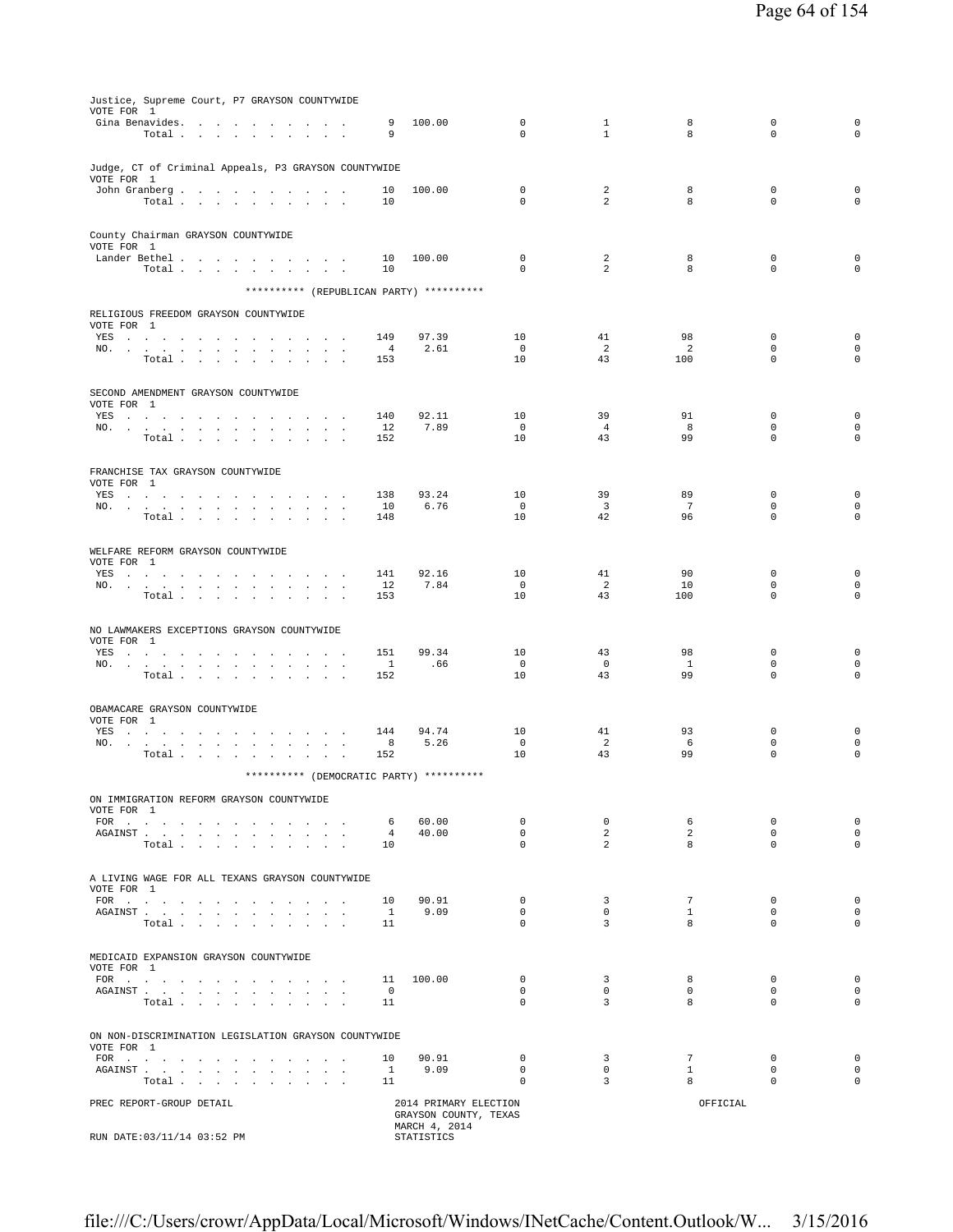| 0016 PRECINCT 208                           |                                                                        |                                                                                      | TOTAL VOTES  | ⊱              | EV MAIL                       | EV IVO                        | ED IVO                           | PROV/EV                    | PROV/ED                     |
|---------------------------------------------|------------------------------------------------------------------------|--------------------------------------------------------------------------------------|--------------|----------------|-------------------------------|-------------------------------|----------------------------------|----------------------------|-----------------------------|
| BALLOTS CAST - TOTAL.                       | REGISTERED VOTERS - TOTAL<br>the contract of the contract of           |                                                                                      | 1,410<br>192 |                | 11                            | 23                            | 157                              | $\mathbb O$                | $\mathbf{1}$                |
|                                             | BALLOTS CAST - REPUBLICAN PARTY                                        |                                                                                      | 175          | 91.15          | 11                            | 22                            | 141                              | $\mathbf 0$                | $\mathbf{1}$                |
|                                             | BALLOTS CAST - DEMOCRATIC PARTY                                        |                                                                                      | 17           | 8.85           | 0                             | 1                             | 16                               | $\mathbf 0$                | $\mathsf 0$                 |
|                                             | VOTER TURNOUT - TOTAL $\ldots$                                         |                                                                                      |              | 13.62          |                               |                               |                                  |                            |                             |
|                                             |                                                                        | ********** (REPUBLICAN PARTY) **********                                             |              |                |                               |                               |                                  |                            |                             |
| US Senator GRAYSON COUNTYWIDE<br>VOTE FOR 1 |                                                                        |                                                                                      |              |                |                               |                               |                                  |                            |                             |
|                                             | Curt Cleaver                                                           | $\sim$                                                                               | 1            | .61            | 0                             | 0                             | 1                                | 0                          | $\mathbf 0$                 |
| John Cornyn.                                | <b>Carl Carl</b><br><b>Contract Contract</b><br>$\sim$<br>$\mathbf{r}$ | $\sim$ $\sim$                                                                        | 101          | 61.59          | 7                             | 10                            | 84                               | $\mathbb O$                | $\mathsf 0$                 |
|                                             | Dwayne Stovall.<br>$\ddot{\phantom{a}}$<br>Linda Vega<br>$\sim$        | <b>Contractor</b><br>$\sim$ $\sim$<br>$\mathbf{r}$                                   | 6<br>8       | 3.66<br>4.88   | $\mathbf{1}$<br>$\mathbf 0$   | $\mathbf{1}$<br>$\mathbf{1}$  | $\overline{4}$<br>$\overline{7}$ | $\Omega$<br>$\mathbf 0$    | $\mathbf 0$<br>$\mathbf 0$  |
| Steve Stockman.                             | the contract of the con-<br>$\Box$                                     | $\cdot$<br>$\mathbf{r}$<br>$\mathbf{r}$                                              | 38           | 23.17          | $\mathbf 0$                   | 9                             | 29                               | $\mathbf 0$                | $\mathbf 0$                 |
|                                             | Ken Cope.                                                              | $\sim$                                                                               | 2            | 1.22           | $\mathbf{1}$                  | $\mathsf 0$                   | 1                                | $\mathbf 0$                | $\mathbf 0$                 |
| Chris Mapp                                  | $\sim$<br>$\mathbf{r}$<br>Reid Reasor.                                 | $\sim$<br>$\mathbf{r}$<br>$\mathbf{r}$                                               | 4<br>4       | 2.44<br>2.44   | $\mathbb O$<br>$\mathbf{1}$   | $\mathsf 0$<br>$\mathsf 0$    | $\overline{4}$<br>3              | $\mathbf 0$<br>$\mathbf 0$ | $\mathbf 0$<br>$\mathbf 0$  |
|                                             | Total                                                                  |                                                                                      | 164          |                | 10                            | 21                            | 133                              | $\mathbf 0$                | $\mathbf 0$                 |
|                                             |                                                                        |                                                                                      |              |                |                               |                               |                                  |                            |                             |
| VOTE FOR 1                                  | US Representative, DIST 4 GRAYSON COUNTYWIDE                           |                                                                                      |              |                |                               |                               |                                  |                            |                             |
|                                             | Ralph M. Hall                                                          | $\sim$ $\sim$ $\sim$ $\sim$                                                          | 86           | 49.71          | 5                             | 13                            | 67                               | $\mathbf 0$                | $\mathbf{1}$                |
| John Ratcliffe.                             | the company of the company of                                          | <b>Sales Advised Service</b>                                                         | 33           | 19.08          | 2                             | 4                             | 27                               | $\Omega$                   | $\mathbf 0$<br>$\mathbf 0$  |
| Tony Arterburn.                             | $\sim 10^{-1}$<br>$\Box$<br>John Stacy<br>$\Box$                       | $\mathbf{r}$<br>$\sim$<br>$\sim$<br>$\ddot{\phantom{a}}$<br>$\overline{\phantom{a}}$ | 1<br>5       | .58<br>2.89    | $\mathbf{1}$<br>$\mathbf 0$   | $\mathsf 0$<br>$\mathbf 0$    | $\mathbf 0$<br>5                 | $\mathbf 0$<br>$\mathbf 0$ | $\mathbf 0$                 |
|                                             | Lou Gigliotti                                                          | $\sim$                                                                               | 33           | 19.08          | $\overline{a}$                | $\overline{4}$                | 27                               | $\mathbf 0$                | $\mathbf 0$                 |
|                                             | Brent Lawson                                                           | $\sim$<br>$\sim$<br>$\mathbf{r}$                                                     | 15           | 8.67           | $\mathbf{0}$                  | $\mathbf{1}$<br>22            | 14                               | $\mathbf 0$<br>$\mathbf 0$ | $\mathbf 0$<br>$\mathbf{1}$ |
|                                             | Total $\cdots$ $\cdots$ $\cdots$                                       |                                                                                      | 173          |                | 10                            |                               | 140                              |                            |                             |
| Governor GRAYSON COUNTYWIDE<br>VOTE FOR 1   |                                                                        |                                                                                      |              |                |                               |                               |                                  |                            |                             |
| Greg Abbott.                                | the contract of the contract of the con-                               |                                                                                      | 147          | 90.74          | 10                            | 19                            | 117                              | 0                          | $\mathbf{1}$                |
| SECEDE Kilgore.                             | and the state of the state                                             |                                                                                      | 3            | 1.85           | 0                             | 0                             | 3                                | $\mathbb O$                | $\mathbf 0$                 |
|                                             | Miriam Martinez<br>$\Box$<br>Lisa Fritsch                              | $\sim$                                                                               | 5<br>7       | 3.09<br>4.32   | $\mathbf 0$<br>$\mathbf 0$    | $\mathbf 0$<br>$\overline{2}$ | 5<br>5                           | $\Omega$<br>$\mathbf 0$    | $\mathbf 0$<br>$\mathbf 0$  |
|                                             | Total                                                                  |                                                                                      | 162          |                | 10                            | 21                            | 130                              | $\mathbf 0$                | $\mathbf{1}$                |
|                                             |                                                                        |                                                                                      |              |                |                               |                               |                                  |                            |                             |
| VOTE FOR 1                                  | Lieutenant Governor GRAYSON COUNTYWIDE                                 |                                                                                      |              |                |                               |                               |                                  |                            |                             |
| David Dewhurst.                             | the contract of the contract of the                                    |                                                                                      | 64           | 37.87          | $\overline{4}$                | 3                             | 56                               | $\mathbf 0$                | $\mathbf{1}$                |
|                                             | Jerry Patterson                                                        |                                                                                      | 21           | 12.43          | $\mathbf 0$                   | 6                             | 15                               | $\mathbf 0$                | $\mathsf 0$                 |
| Todd Staples                                | the contract of the contract of<br>$\sim$<br>Dan Patrick.              | $\sim$ $\sim$<br>$\mathbf{r}$                                                        | 17<br>67     | 10.06<br>39.64 | $\overline{a}$<br>5           | 3<br>9                        | 12<br>53                         | $\mathbf 0$<br>$\mathbb O$ | $\mathbf 0$<br>$\mathbf 0$  |
|                                             | Total                                                                  | the company of the company                                                           | 169          |                | 11                            | 21                            | 136                              | $\mathbf 0$                | $\mathbf{1}$                |
|                                             |                                                                        |                                                                                      |              |                |                               |                               |                                  |                            |                             |
| VOTE FOR 1                                  | Attorney General GRAYSON COUNTYWIDE                                    |                                                                                      |              |                |                               |                               |                                  |                            |                             |
|                                             | Dan Branch                                                             |                                                                                      | 41           | 26.45          | $\overline{a}$                | 3                             | 36                               | $\mathbb O$                | 0                           |
|                                             | Barry Smitherman                                                       |                                                                                      | 41           | 26.45          | 5                             | 5                             | 31                               | $\mathbf 0$                | $\mathsf 0$                 |
|                                             | Ken Paxton<br>Total                                                    |                                                                                      | 73<br>155    | 47.10          | 3<br>10                       | 11<br>19                      | 59<br>126                        | $\mathbb O$<br>$\mathbf 0$ | $\mathsf 0$<br>0            |
|                                             |                                                                        |                                                                                      |              |                |                               |                               |                                  |                            |                             |
| VOTE FOR 1                                  | Comptroller of Public Accounts GRAYSON COUNTYWIDE                      |                                                                                      |              |                |                               |                               |                                  |                            |                             |
|                                             | Raul Torres.                                                           |                                                                                      | 9            | 6.12           | $\mathbf 0$                   | $\mathbf{1}$                  | 8                                | $\mathbf 0$                | $\mathbf 0$                 |
| Debra Medina                                | Harvey Hilderbran.<br>the contract of the contract of                  | $\sim$<br>$\ddot{\phantom{a}}$<br>$\mathbf{r}$<br>$\overline{\phantom{a}}$           | 35<br>41     | 23.81<br>27.89 | 3<br>$\overline{3}$           | 8<br>$\overline{7}$           | 24<br>31                         | $\mathbf 0$<br>$\mathbf 0$ | $\mathbf 0$<br>$\mathbf 0$  |
|                                             | Glenn Hegar.                                                           |                                                                                      | 62           | 42.18          | $\overline{4}$                | $\overline{\mathbf{3}}$       | 55                               | $\mathbf 0$                | $\mathbf 0$                 |
| Total .                                     | $\sim$<br><b>Contract Contract</b><br>$\sim$                           |                                                                                      | 147          |                | 10                            | 19                            | 118                              | $\mathbf 0$                | $\mathbf 0$                 |
| GRAYSON COUNTYWIDE                          | Commissioner of the General Land Office                                |                                                                                      |              |                |                               |                               |                                  |                            |                             |
| VOTE FOR 1                                  | George P. Bush.                                                        | $\sim$                                                                               | 113          | 70.19          | 8                             | 14                            | 91                               | $\mathbf 0$                | $\mathbf 0$                 |
|                                             | David Watts.                                                           |                                                                                      | 48           | 29.81          | $\mathbf 0$                   | $7\phantom{.0}$               | 41                               | $\mathbf 0$                | $\mathbf 0$                 |
|                                             | Total                                                                  |                                                                                      | 161          |                | 8                             | 21                            | 132                              | $\mathbf 0$                | $\circ$                     |
|                                             | Commissioner of Agriculture GRAYSON COUNTYWIDE                         |                                                                                      |              |                |                               |                               |                                  |                            |                             |
| VOTE FOR 1                                  |                                                                        |                                                                                      |              |                |                               |                               |                                  |                            |                             |
|                                             | J. Allen Carnes                                                        |                                                                                      | 25           | 16.67          | $\mathbb O$<br>$\overline{4}$ | 4<br>6                        | 21                               | $\mathbb O$<br>$\mathbf 0$ | $\mathsf 0$<br>$\circ$      |
|                                             | Tommy Merritt<br>Eric Opiela.                                          |                                                                                      | 42<br>24     | 28.00<br>16.00 | $\mathbf 0$                   | 3                             | 32<br>21                         | $\mathbf 0$                | $\mathbf 0$                 |
|                                             | Joe Cotten<br>$\sim$                                                   | $\sim$ $\sim$ $\sim$                                                                 | 25           | 16.67          | 2                             | $\overline{3}$                | 20                               | $\mathbf 0$                | $\mathbf 0$                 |
|                                             | Sid Miller<br>Total                                                    |                                                                                      | 34           | 22.67          | $\overline{3}$<br>9           | $\overline{4}$<br>20          | 27                               | $\mathbf 0$<br>$\mathbf 0$ | $\mathbf 0$<br>$\mathbf 0$  |
|                                             |                                                                        |                                                                                      | 150          |                |                               |                               | 121                              |                            |                             |
|                                             | Railroad Commissioner GRAYSON COUNTYWIDE                               |                                                                                      |              |                |                               |                               |                                  |                            |                             |
| VOTE FOR 1                                  | Wayne Christian                                                        |                                                                                      | 68           | 47.55          | $\overline{4}$                | 10                            | 54                               | $\mathbf 0$                | $\mathbf 0$                 |
|                                             | Malachi Boyuls.                                                        |                                                                                      | 10           | 6.99           | $\mathbf 0$                   | 2                             | 8                                | $\mathbf 0$                | $\mathsf{O}\xspace$         |
|                                             | Ryan Sitton.                                                           |                                                                                      | 36           | 25.17          | 3                             | 5                             | 28                               | $\mathsf 0$                | $\mathsf{O}\xspace$         |
|                                             | Becky Berger                                                           |                                                                                      | 29           | 20.28          | $\mathsf 0$                   | $\overline{4}$                | 25                               | $\mathsf 0$                | $\mathsf{O}\xspace$         |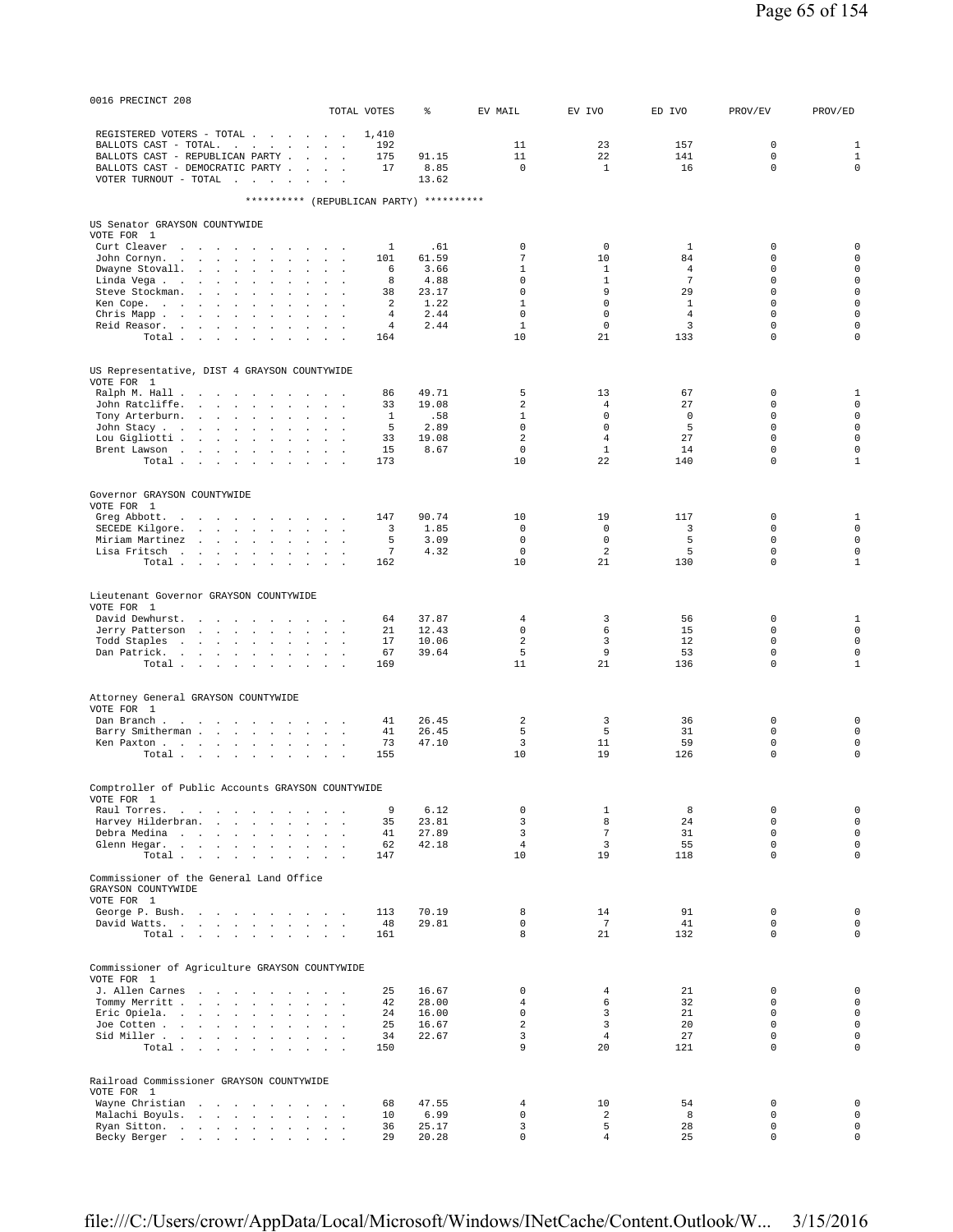| 143<br>Total                                                                             |                | $\overline{7}$                | 21                    | 115       | 0                          | 0                                  |
|------------------------------------------------------------------------------------------|----------------|-------------------------------|-----------------------|-----------|----------------------------|------------------------------------|
| Chief Justice, Supreme Court GRAYSON COUNTYWIDE<br>VOTE FOR 1                            |                |                               |                       |           |                            |                                    |
| Robert Talton<br>81                                                                      | 57.86          | 5                             | 10                    | 66        | $\mathbf 0$                | $\mathbf 0$                        |
| Nathan Hecht<br>59<br>$\sim$<br><b>Contract Contract</b><br>$\sim$<br>Total<br>140       | 42.14          | $\mathbf{1}$<br>6             | 10<br>20              | 48<br>114 | $\mathbf 0$<br>$\mathbf 0$ | $\mathsf{O}\xspace$<br>$\circ$     |
| Justice, Supreme Court, PL 6, Unexpired                                                  |                |                               |                       |           |                            |                                    |
| GRAYSON COUNTYWIDE<br>VOTE FOR 1                                                         |                |                               |                       |           |                            |                                    |
| Joe Pool.<br>67<br>$\sim$<br>Jeff Brown<br>83                                            | 44.67<br>55.33 | 2<br>$\overline{7}$           | $7\phantom{.0}$<br>14 | 58<br>62  | $\mathbb O$<br>$\mathbf 0$ | $\mathsf 0$<br>$\mathsf{O}\xspace$ |
| Total<br>150<br>$\sim$                                                                   |                | 9                             | 21                    | 120       | $\mathbf 0$                | $\mathbf 0$                        |
| Justice, Supreme Court, P7 GRAYSON COUNTYWIDE                                            |                |                               |                       |           |                            |                                    |
| VOTE FOR 1<br>Jeff Boyd<br>121                                                           | 100.00         | $\overline{7}$                | 19                    | 95        | $\mathbb O$                | $\mathsf 0$                        |
| 121<br>Total $\cdots$ $\cdots$ $\cdots$                                                  |                | 7                             | 19                    | 95        | $\mathbf 0$                | $\mathbf 0$                        |
| Justice, Supreme Court, P8 GRAYSON COUNTYWIDE                                            |                |                               |                       |           |                            |                                    |
| VOTE FOR 1<br>Phil Johnson<br>83                                                         | 56.46          | 5                             | 13                    | 65        | $\mathbf 0$                | $\mathsf 0$                        |
| Sharon McCally.<br>64<br>Total<br>147                                                    | 43.54          | 3<br>8                        | 7<br>20               | 54<br>119 | $\mathbf 0$<br>$\mathbf 0$ | $\mathbf 0$<br>$\mathbf 0$         |
| Judge, CT of Criminal Appeals, P3 GRAYSON COUNTYWIDE                                     |                |                               |                       |           |                            |                                    |
| VOTE FOR 1                                                                               |                |                               |                       |           |                            |                                    |
| Barbara Walther<br>61<br>83<br>Bert Richardson                                           | 42.36<br>57.64 | 1<br>7                        | 10<br>10              | 50<br>66  | 0<br>$\mathbf 0$           | $\mathsf 0$<br>$\mathbf 0$         |
| Total $\cdots$ $\cdots$ $\cdots$<br>144                                                  |                | 8                             | 20                    | 116       | $\mathbf 0$                | 0                                  |
| Judge, CT of Criminal Appeals, P4 GRAYSON COUNTYWIDE                                     |                |                               |                       |           |                            |                                    |
| VOTE FOR 1<br>Richard Dean Davis<br>48                                                   | 35.29          | 4                             | 6                     | 38        | 0                          | $\mathbf 0$                        |
| Jani Jo Wood<br>28<br>Kevin Patrick Yeary<br>60                                          | 20.59<br>44.12 | $\mathbf 0$<br>$\overline{4}$ | 3<br>10               | 25<br>46  | $\mathbf 0$<br>$\mathbf 0$ | $\mathbf 0$<br>$\mathbf 0$         |
| Total $\cdots$ $\cdots$ $\cdots$ $\cdots$<br>136                                         |                | 8                             | 19                    | 109       | $\mathbf 0$                | $\circ$                            |
| Judge, CT of Criminal Appeals, P9 GRAYSON COUNTYWIDE                                     |                |                               |                       |           |                            |                                    |
| VOTE FOR 1<br>W.C. "Bud" Kirkendall<br>63                                                | 47.01          | $\overline{4}$                | 12                    | 47        | 0                          | $\mathsf 0$                        |
| David Newell<br>71                                                                       | 52.99          | $\overline{a}$                | 8                     | 61        | 0                          | $\mathbf 0$                        |
| Total<br>134<br>$\sim$<br>$\ddot{\phantom{a}}$                                           |                | 6                             | 20                    | 108       | $\mathbb O$                | $\mathsf 0$                        |
| State Senator, District 30 GRAYSON COUNTYWIDE                                            |                |                               |                       |           |                            |                                    |
| VOTE FOR 1<br>Craig Estes.<br>136<br>the contract of the contract of the contract of the | 100.00         | 8                             | 16                    | 112       | 0                          | 0                                  |
| Total $\cdots$ $\cdots$ $\cdots$<br>136                                                  |                | 8                             | 16                    | 112       | $\mathbf 0$                | $\mathbf 0$                        |
| State Representative, District 62 GRAYSON COUNTYWIDE                                     |                |                               |                       |           |                            |                                    |
| VOTE FOR 1<br>Larry Phillips.<br>148                                                     | 100.00         | 9                             | 20                    | 118       | 0                          | 1                                  |
| 148<br>Total.<br>the contract of the contract of the contract of                         |                | 9                             | 20                    | 118       | $\mathbf 0$                | $\mathbf{1}$                       |
| Justice 5th Court of Appeals P3 GRAYSON COUNTYWIDE<br>VOTE FOR 1                         |                |                               |                       |           |                            |                                    |
| Ada Brown<br>125<br>125                                                                  | 100.00         | 8<br>8                        | 18<br>18              | 98<br>98  | $\mathbf 0$<br>$\Omega$    | $\mathbf{1}$<br>$\mathbf{1}$       |
| Total                                                                                    |                |                               |                       |           |                            |                                    |
| Justice 5th Court of Appeals P6 GRAYSON COUNTYWIDE                                       |                |                               |                       |           |                            |                                    |
| VOTE FOR 1<br>David L. Bridges<br>126                                                    | 100.00         | 8                             | 18                    | 99        | $^{\circ}$                 | 1                                  |
| Total<br>126                                                                             |                | 8                             | 18                    | 99        | $\mathbf 0$                | $\mathbf{1}$                       |
| Justice, 5th CT of AP DIST, P8 GRAYSON COUNTYWIDE                                        |                |                               |                       |           |                            |                                    |
| VOTE FOR 1<br>Bill Whitehill.<br>125                                                     | 100.00         | 8                             | 19                    | 97        | $\mathbf 0$                | 1                                  |
| Total<br>125                                                                             |                | 8                             | 19                    | 97        | $\Omega$                   | $\mathbf{1}$                       |
| District Judge, 397th Judicial District<br>GRAYSON COUNTYWIDE                            |                |                               |                       |           |                            |                                    |
| VOTE FOR 1                                                                               |                |                               |                       |           |                            |                                    |
| Brian K. Gary<br>126<br>Total $\cdots$ $\cdots$ $\cdots$ $\cdots$<br>126                 | 100.00         | 8<br>8                        | 19<br>19              | 98<br>98  | $\mathbf 0$<br>$\Omega$    | $\mathbf{1}$<br>$\mathbf{1}$       |
| County Judge GRAYSON COUNTYWIDE<br>VOTE FOR 1                                            |                |                               |                       |           |                            |                                    |
| Gene Short<br>35                                                                         | 21.34          | $\mathbf{1}$                  | 5                     | 29        | 0                          | $\mathbf 0$<br>$\mathbf 0$         |
| Bill Magers.<br>55<br>Trent Bass<br>63                                                   | 33.54<br>38.41 | $\overline{a}$<br>6           | 3<br>11               | 50<br>45  | $\mathbf 0$<br>$\mathbf 0$ | $\mathbf{1}$                       |
| Jim Maddock.<br>11                                                                       | 6.71           | 2                             | 2                     | 7         | $\mathbf 0$                | $\mathbf 0$                        |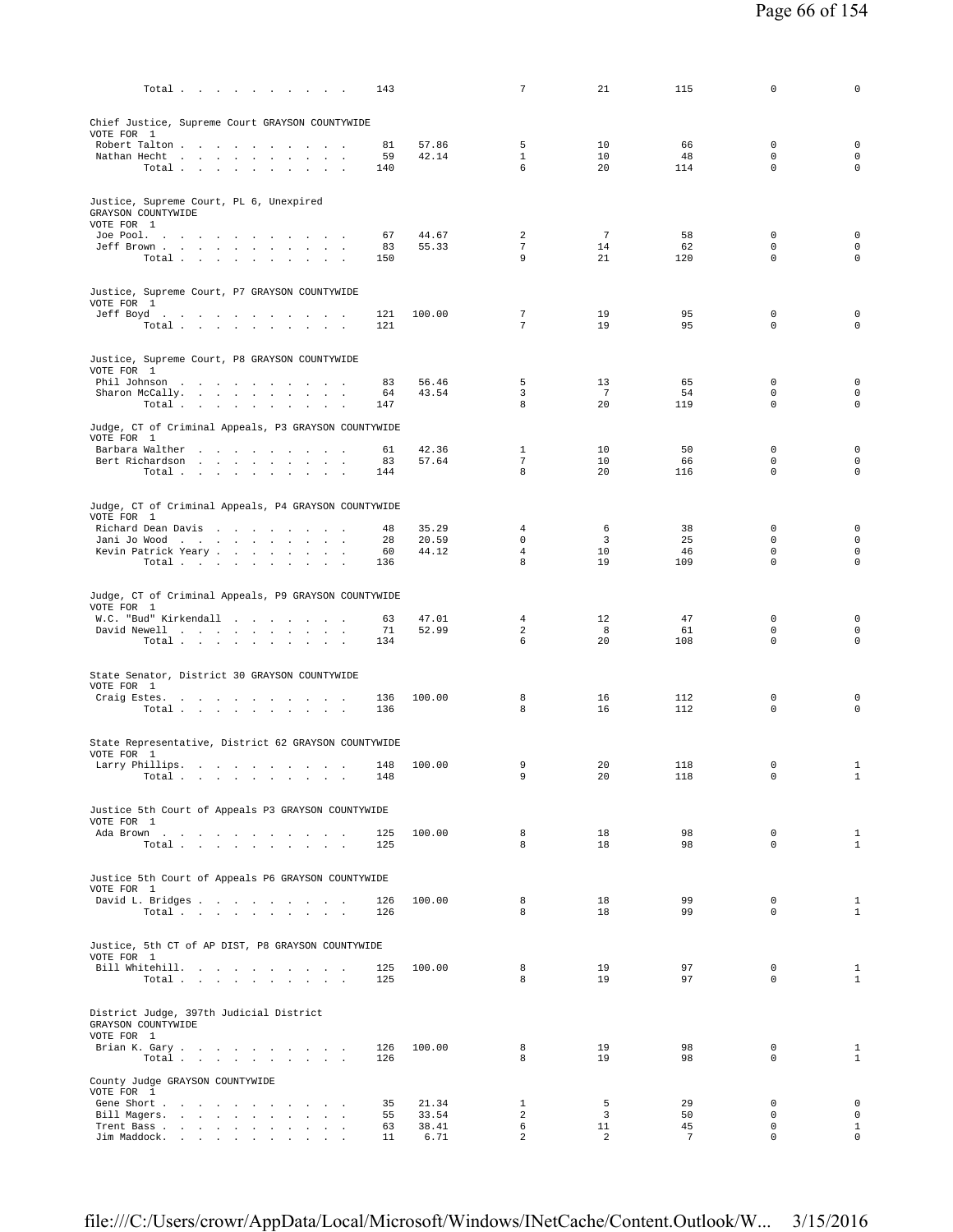| Total $\cdots$ $\cdots$ $\cdots$                                                                 | 164                  |                | 11                         | 21                           | 131            | 0                          | $\mathbf{1}$                               |
|--------------------------------------------------------------------------------------------------|----------------------|----------------|----------------------------|------------------------------|----------------|----------------------------|--------------------------------------------|
| Judge, County Court at Law GRAYSON COUNTYWIDE                                                    |                      |                |                            |                              |                |                            |                                            |
| VOTE FOR 1<br>James Corley "Corky" Henderson                                                     | 129                  | 100.00         | 7                          | 19                           | 102            | $\mathbf 0$                | $\mathbf{1}$                               |
| Total                                                                                            | 129                  |                | $7\phantom{.0}$            | 19                           | 102            | $\mathbf 0$                | $\mathbf{1}$                               |
|                                                                                                  |                      |                |                            |                              |                |                            |                                            |
| Judge, County Court at Law No. 2 GRAYSON COUNTYWIDE<br>VOTE FOR 1                                |                      |                |                            |                              |                |                            |                                            |
| Carol M. Siebman<br>Total                                                                        | 135<br>135           | 100.00         | 8<br>8                     | 20<br>20                     | 106<br>106     | $\mathbf 0$<br>$\mathbf 0$ | $\mathbf{1}$<br>$\mathbf{1}$               |
|                                                                                                  |                      |                |                            |                              |                |                            |                                            |
| District Clerk GRAYSON COUNTYWIDE<br>VOTE FOR 1                                                  |                      |                |                            |                              |                |                            |                                            |
| Kelly Ashmore<br>Total $\cdots$ $\cdots$ $\cdots$                                                | 134<br>134           | 100.00         | 8<br>8                     | 20<br>20                     | 105<br>105     | $\mathbf 0$<br>$\mathbf 0$ | $\mathbf{1}$<br>$\mathbf{1}$               |
|                                                                                                  |                      |                |                            |                              |                |                            |                                            |
| County Clerk GRAYSON COUNTYWIDE<br>VOTE FOR 1                                                    |                      |                |                            |                              |                |                            |                                            |
| Wilma Bush.                                                                                      | 134                  | 100.00         | 9                          | 20                           | 104            | $\mathbf 0$                | 1                                          |
| Total $\cdots$ $\cdots$ $\cdots$                                                                 | 134                  |                | 9                          | 20                           | 104            | $\mathbf 0$                | $\mathbf{1}$                               |
| County Treasurer GRAYSON COUNTYWIDE                                                              |                      |                |                            |                              |                |                            |                                            |
| VOTE FOR 1<br>Starr Stanley                                                                      | 64                   | 46.72          | 5                          | 7                            | 52             | $\mathbf 0$                | $\mathbf 0$                                |
| Gayla Hawkins<br>Total $\cdots$ $\cdots$<br>$\sim$<br>$\sim$ $\sim$                              | 73<br>137            | 53.28          | 3<br>8                     | 13<br>20                     | 57<br>109      | $\mathbf 0$<br>$\mathbf 0$ | $\mathsf{O}\xspace$<br>$\mathsf{O}\xspace$ |
|                                                                                                  |                      |                |                            |                              |                |                            |                                            |
| County Commissioner, Precinct 2 COMM 2                                                           |                      |                |                            |                              |                |                            |                                            |
| VOTE FOR 1<br>Gary Cox. $\ldots$ $\ldots$ $\ldots$ $\ldots$ $\ldots$ $\ldots$                    | 69                   | 42.59          | 6                          | 5                            | 57             | 0                          | $\mathbf{1}$                               |
| David Whitlock.<br>Total $\cdots$ $\cdots$ $\cdots$                                              | 93<br>162            | 57.41          | 5<br>11                    | 17<br>22                     | 71<br>128      | $\mathbf 0$<br>$\mathsf 0$ | $\mathsf{O}\xspace$<br>$\mathbf{1}$        |
|                                                                                                  |                      |                |                            |                              |                |                            |                                            |
| County Chairman GRAYSON COUNTYWIDE<br>VOTE FOR 1                                                 |                      |                |                            |                              |                |                            |                                            |
| Reggie Smith                                                                                     | 123                  | 100.00         | 8                          | 18                           | 96             | $\mathbf 0$<br>$\Omega$    | 1                                          |
| Total                                                                                            | 123                  |                | 8                          | 18                           | 96             |                            | $\mathbf{1}$                               |
| ********** (DEMOCRATIC PARTY) **********                                                         |                      |                |                            |                              |                |                            |                                            |
| US Senator GRAYSON COUNTYWIDE<br>VOTE FOR 1                                                      |                      |                |                            |                              |                |                            |                                            |
| Harry Kim<br>Maxey Marie Scherr                                                                  | $\mathbf{1}$<br>3    | 6.67<br>20.00  | $\mathbf 0$<br>$\mathbf 0$ | 0<br>$\Omega$                | 1<br>3         | $\mathbf 0$<br>$\Omega$    | 0<br>$\mathsf{O}\xspace$                   |
| Michael "Fjet" Fjetland.                                                                         | $\mathbf{1}$         | 6.67           | $\mathbf 0$                | $\mathbf 0$                  | $\mathbf{1}$   | $\mathbf 0$                | $\mathsf{O}\xspace$                        |
| David M. Alameel<br>Kesha Rogers                                                                 | $7\overline{ }$<br>3 | 46.67<br>20.00 | $\mathbf 0$<br>$\mathbf 0$ | $\mathbf{1}$<br>$\mathbf 0$  | 6<br>3         | $\mathbf 0$<br>$\mathbf 0$ | $\mathsf{O}\xspace$<br>$\mathsf 0$         |
| Total                                                                                            | 15                   |                | $\mathbf 0$                | $\mathbf{1}$                 | 14             | $\mathsf 0$                | $\mathsf 0$                                |
| Governor GRAYSON COUNTYWIDE                                                                      |                      |                |                            |                              |                |                            |                                            |
| VOTE FOR 1<br>Wendy R. Davis.                                                                    | 16                   | 94.12          | 0                          | 1                            | 15             | $\mathbf 0$                | $\mathbf 0$                                |
| Reynaldo "Ray" Madrigal.                                                                         | $\mathbf{1}$         | 5.88           | $\mathbf 0$                | $\mathbf 0$                  | 1              | $\mathbf 0$                | $\mathsf{O}\xspace$                        |
| Total $\cdots$ $\cdots$ $\cdots$ $\cdots$                                                        | 17                   |                | 0                          | $1\,$                        | 16             | 0                          | 0                                          |
| Lieutenant Governor GRAYSON COUNTYWIDE                                                           |                      |                |                            |                              |                |                            |                                            |
| VOTE FOR 1<br>Leticia Van de Putte                                                               | $12 \overline{ }$    | 100.00         | $\mathbf 0$                | 0                            | 12             | $\mathbf 0$                | $\mathbf 0$                                |
| $\texttt{Total} \quad . \quad . \quad . \quad . \quad . \quad . \quad . \quad . \quad . \quad .$ | 12                   |                | $\Omega$                   | $\Omega$                     | 12             | $\Omega$                   | $\Omega$                                   |
| Attorney General GRAYSON COUNTYWIDE                                                              |                      |                |                            |                              |                |                            |                                            |
| VOTE FOR 1                                                                                       |                      |                |                            |                              |                |                            |                                            |
| Sam Houston.<br>Total<br>$\sim$                                                                  | 14<br>14             | 100.00         | $^{\circ}$<br>$\Omega$     | 1<br>$\mathbf{1}$            | 13<br>13       | $\mathbf 0$<br>$\Omega$    | $\mathsf{O}\xspace$<br>$\mathbf 0$         |
|                                                                                                  |                      |                |                            |                              |                |                            |                                            |
| Comptroller of Public Accounts GRAYSON COUNTYWIDE<br>VOTE FOR 1                                  |                      |                |                            |                              |                |                            |                                            |
| Mike Collier<br>Total                                                                            | 13<br>13             | 100.00         | $\mathbf 0$<br>$\Omega$    | $\mathbf{1}$<br>$\mathbf{1}$ | 12<br>12       | $\mathbf 0$<br>$\Omega$    | $\mathbf 0$<br>$\mathbf 0$                 |
|                                                                                                  |                      |                |                            |                              |                |                            |                                            |
| Commissioner of the General Land Office                                                          |                      |                |                            |                              |                |                            |                                            |
| GRAYSON COUNTYWIDE<br>VOTE FOR 1                                                                 |                      |                |                            |                              |                |                            |                                            |
| John Cook<br>Total                                                                               | 13<br>13             | 100.00         | $\mathbf 0$<br>$\Omega$    | $\mathbf{1}$<br>$\mathbf{1}$ | 12<br>12       | $\mathbf 0$<br>$\Omega$    | $\mathbf 0$<br>$\mathbf 0$                 |
|                                                                                                  |                      |                |                            |                              |                |                            |                                            |
| Commissioner of Agriculture GRAYSON COUNTYWIDE<br>VOTE FOR 1                                     |                      |                |                            |                              |                |                            |                                            |
| Hugh Asa Fitzsimons III.                                                                         | 4                    | 28.57          | $^{\circ}$                 | $\circ$                      | $\overline{4}$ | $\mathbf 0$                | $\mathbf 0$                                |
| Richard "Kinky" Friedman                                                                         | 9                    | 64.29          | $\mathbf 0$                | $\mathbf 0$                  | 9              | 0                          | $\mathsf{O}\xspace$                        |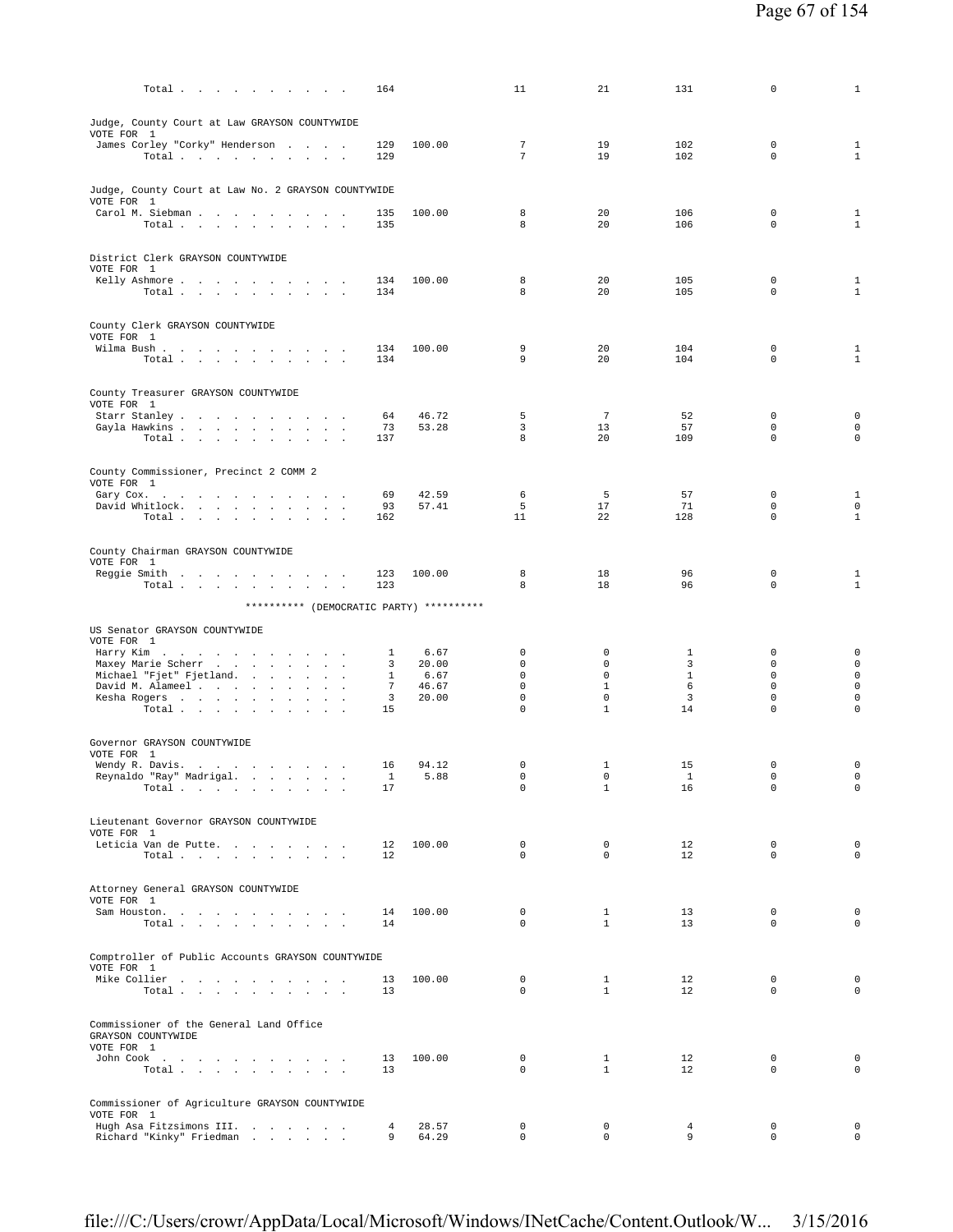|                         | $\text{Jim Hogan}$<br>Total $\cdots$ $\cdots$                                                                                                                                                                                                                             |                                              | $\sim$ $\sim$ $\sim$                     | -1<br>14                               | 7.14                                     | 0<br>$\Omega$                             | 1<br>$\mathbf{1}$                       | 0<br>13                      | 0<br>$\mathbf 0$                          | 0<br>$\mathbf 0$                            |
|-------------------------|---------------------------------------------------------------------------------------------------------------------------------------------------------------------------------------------------------------------------------------------------------------------------|----------------------------------------------|------------------------------------------|----------------------------------------|------------------------------------------|-------------------------------------------|-----------------------------------------|------------------------------|-------------------------------------------|---------------------------------------------|
| VOTE FOR 1              | Railroad Commissioner GRAYSON COUNTYWIDE<br>Steve Brown.<br>Dale Henry<br>$\sim 10^{-1}$                                                                                                                                                                                  | $\sim$<br>$\sim$<br>$\cdot$<br>$\lambda$     | $\cdot$                                  | 12<br>3                                | 80.00<br>20.00                           | 0<br>$\mathbf 0$                          | $\mathbf{1}$<br>$\mathbf 0$             | 11<br>$\overline{3}$         | $\mathbf 0$<br>$\mathbf 0$                | $\mathbf 0$<br>$\mathsf 0$                  |
|                         | Total<br>Chief Justice, Supreme Court GRAYSON COUNTYWIDE                                                                                                                                                                                                                  | $\overline{\phantom{a}}$                     |                                          | 15                                     |                                          | $\Omega$                                  | $\mathbf{1}$                            | 14                           | $\mathbf 0$                               | $\mathbf 0$                                 |
| VOTE FOR 1              | William Moody.<br>Total                                                                                                                                                                                                                                                   |                                              |                                          | 12<br>12                               | 100.00                                   | $\mathbf 0$<br>$\Omega$                   | $\mathbf{1}$<br>$\mathbf{1}$            | 11<br>11                     | $\mathbf 0$<br>$\mathbf 0$                | 0<br>$\Omega$                               |
| VOTE FOR 1              | Justice, Supreme Court, PL 6, Unexpired<br>GRAYSON COUNTYWIDE                                                                                                                                                                                                             |                                              |                                          |                                        |                                          |                                           |                                         |                              |                                           |                                             |
|                         | Lawrence Edward Meyers<br>Total                                                                                                                                                                                                                                           |                                              |                                          | 11<br>11                               | 100.00                                   | $\mathbf 0$<br>$\Omega$                   | $\mathbf{1}$<br>$\mathbf{1}$            | 10<br>10                     | $\mathbb O$<br>$\mathbf 0$                | 0<br>0                                      |
| VOTE FOR 1              | Justice, Supreme Court, P7 GRAYSON COUNTYWIDE<br>Gina Benavides.                                                                                                                                                                                                          |                                              |                                          | 12                                     | 100.00                                   | 0                                         | 0                                       | 12                           | $\mathbf 0$                               | 0                                           |
|                         | Total                                                                                                                                                                                                                                                                     |                                              | $\sim$ $\sim$                            | 12                                     |                                          | $\mathbf 0$                               | $\mathbf 0$                             | 12                           | $\mathbf 0$                               | $\mathbf 0$                                 |
| VOTE FOR 1              | Judge, CT of Criminal Appeals, P3 GRAYSON COUNTYWIDE<br>John Granberg.<br>Total                                                                                                                                                                                           |                                              | $\mathbf{z} = \mathbf{z} + \mathbf{z}$ . | 13<br>13                               | 100.00                                   | $\mathbb O$<br>$\mathbf 0$                | $\mathbf{1}$<br>$\mathbf{1}$            | 12<br>12                     | $\mathsf 0$<br>$\mathbf 0$                | $\mathsf 0$<br>$\mathbf 0$                  |
| VOTE FOR 1              | County Chairman GRAYSON COUNTYWIDE<br>Lander Bethel                                                                                                                                                                                                                       |                                              |                                          | 13                                     | 100.00                                   | $\mathbb O$                               | $\mathbf{1}$                            | 12                           | $\mathbf 0$                               | 0                                           |
|                         | Total                                                                                                                                                                                                                                                                     |                                              |                                          | 13                                     | ********** (REPUBLICAN PARTY) ********** | $\Omega$                                  | $\mathbf{1}$                            | 12                           | $\mathbf 0$                               | 0                                           |
| VOTE FOR 1              | RELIGIOUS FREEDOM GRAYSON COUNTYWIDE                                                                                                                                                                                                                                      |                                              |                                          |                                        |                                          |                                           |                                         |                              |                                           |                                             |
| $NO.$ $\ldots$ $\ldots$ | YES a contract of the contract of the contract of the set of the set of the set of the set of the set of the set of the set of the set of the set of the set of the set of the set of the set of the set of the set of the set<br><b>All And</b><br>$\sim$<br>Total       | $\sim$<br>$\sim$ $\sim$<br>$\sim$<br>$\cdot$ | $\overline{\phantom{a}}$                 | 167<br>$\overline{1}$<br>168           | 99.40<br>.60                             | 8<br>$\mathbb O$<br>8                     | 22<br>$\circ$<br>22                     | 136<br>1<br>137              | $\mathbf 0$<br>$\mathbf 0$<br>$\mathbf 0$ | $\mathbf{1}$<br>$\mathbf 0$<br>$\mathbf{1}$ |
| VOTE FOR 1              | SECOND AMENDMENT GRAYSON COUNTYWIDE                                                                                                                                                                                                                                       |                                              |                                          |                                        |                                          |                                           |                                         |                              |                                           |                                             |
|                         | YES a contract of the contract of the contract of the set of the set of the set of the set of the set of the set of the set of the set of the set of the set of the set of the set of the set of the set of the set of the set<br>NO.<br>Total $\cdots$ $\cdots$ $\cdots$ |                                              |                                          | 149<br>21<br>170                       | 87.65<br>12.35                           | 9<br>$\mathbb O$<br>9                     | 19<br>3<br>22                           | 120<br>18<br>138             | $\mathbf 0$<br>$\mathbf 0$<br>$\mathbf 0$ | $\mathbf{1}$<br>$\mathbf 0$<br>$\mathbf{1}$ |
| VOTE FOR 1<br>YES       | FRANCHISE TAX GRAYSON COUNTYWIDE<br>والموالي والموالي والموالي والموالي والموالي والموالي                                                                                                                                                                                 |                                              |                                          | 152                                    | 92.68                                    | 6                                         | 20                                      | 125                          | 0                                         | 1                                           |
|                         | NO.<br>Total                                                                                                                                                                                                                                                              | $\sim$                                       | $\sim$                                   | 12<br>164                              | 7.32                                     | $\mathbf 0$<br>6                          | 2<br>22                                 | 10<br>135                    | 0<br>$\mathbf 0$                          | $\mathsf 0$<br>$\mathbf{1}$                 |
| VOTE FOR 1              | WELFARE REFORM GRAYSON COUNTYWIDE<br>YES a contract of the contract of the contract of the set of the set of the set of the set of the set of the set of the set of the set of the set of the set of the set of the set of the set of the set of the set of the set       |                                              |                                          | 169                                    | 97.13                                    | 11                                        | 21                                      | 136                          | $\mathbf 0$                               | $\mathbf{1}$                                |
|                         | NO.<br>Total                                                                                                                                                                                                                                                              |                                              |                                          | $5^{\circ}$<br>174                     | 2.87                                     | $\overline{0}$<br>11                      | $\mathbf{1}$<br>22                      | $\overline{4}$<br>140        | $\mathbf 0$<br>$\Omega$                   | $\mathbf{0}$<br>$\mathbf{1}$                |
| VOTE FOR 1              | NO LAWMAKERS EXCEPTIONS GRAYSON COUNTYWIDE                                                                                                                                                                                                                                |                                              |                                          |                                        |                                          |                                           |                                         |                              |                                           |                                             |
|                         | YES a contract of the contract of the contract of the set of the set of the set of the set of the set of the set of the set of the set of the set of the set of the set of the set of the set of the set of the set of the set<br>NO.<br>Total                            |                                              |                                          | 174<br>$\overline{\phantom{0}}$<br>174 | 100.00                                   | 11<br>$\Omega$<br>11                      | 22<br>$\overline{0}$<br>22              | 141<br>$\overline{0}$<br>141 | $\mathbf 0$<br>$\Omega$<br>$\mathbf 0$    | $\mathbf 0$<br>$\mathbf 0$<br>$\mathbf 0$   |
| VOTE FOR 1              | OBAMACARE GRAYSON COUNTYWIDE                                                                                                                                                                                                                                              |                                              |                                          |                                        |                                          |                                           |                                         |                              |                                           |                                             |
|                         | YES<br>NO.<br>Total                                                                                                                                                                                                                                                       |                                              |                                          | 158<br>12<br>170                       | 92.94<br>7.06                            | 8<br>$\mathbf{1}$<br>9                    | 21<br>$\mathbf{1}$<br>22                | 128<br>10<br>138             | $\mathbf 0$<br>$\circ$<br>$\Omega$        | $\mathbf{1}$<br>$\Omega$<br>$\mathbf{1}$    |
|                         | ON IMMIGRATION REFORM GRAYSON COUNTYWIDE                                                                                                                                                                                                                                  |                                              |                                          |                                        | ********** (DEMOCRATIC PARTY) ********** |                                           |                                         |                              |                                           |                                             |
| VOTE FOR 1              | FOR $\qquad \qquad \ldots \qquad \qquad \ldots \qquad \qquad \ldots \qquad \ldots \qquad \ldots$<br>AGAINST<br>Total                                                                                                                                                      |                                              |                                          | 14<br>$\overline{2}$<br>16             | 87.50<br>12.50                           | $\mathbf 0$<br>$\mathbf 0$<br>$\mathbf 0$ | $\circ$<br>$\mathbf{1}$<br>$\mathbf{1}$ | 14<br><sup>1</sup><br>15     | $\mathbf 0$<br>$\mathbf 0$<br>$\mathbf 0$ | $\circ$<br>$\mathbf 0$<br>$\mathbf 0$       |
|                         |                                                                                                                                                                                                                                                                           |                                              |                                          |                                        |                                          |                                           |                                         |                              |                                           |                                             |

A LIVING WAGE FOR ALL TEXANS GRAYSON COUNTYWIDE VOTE FOR 1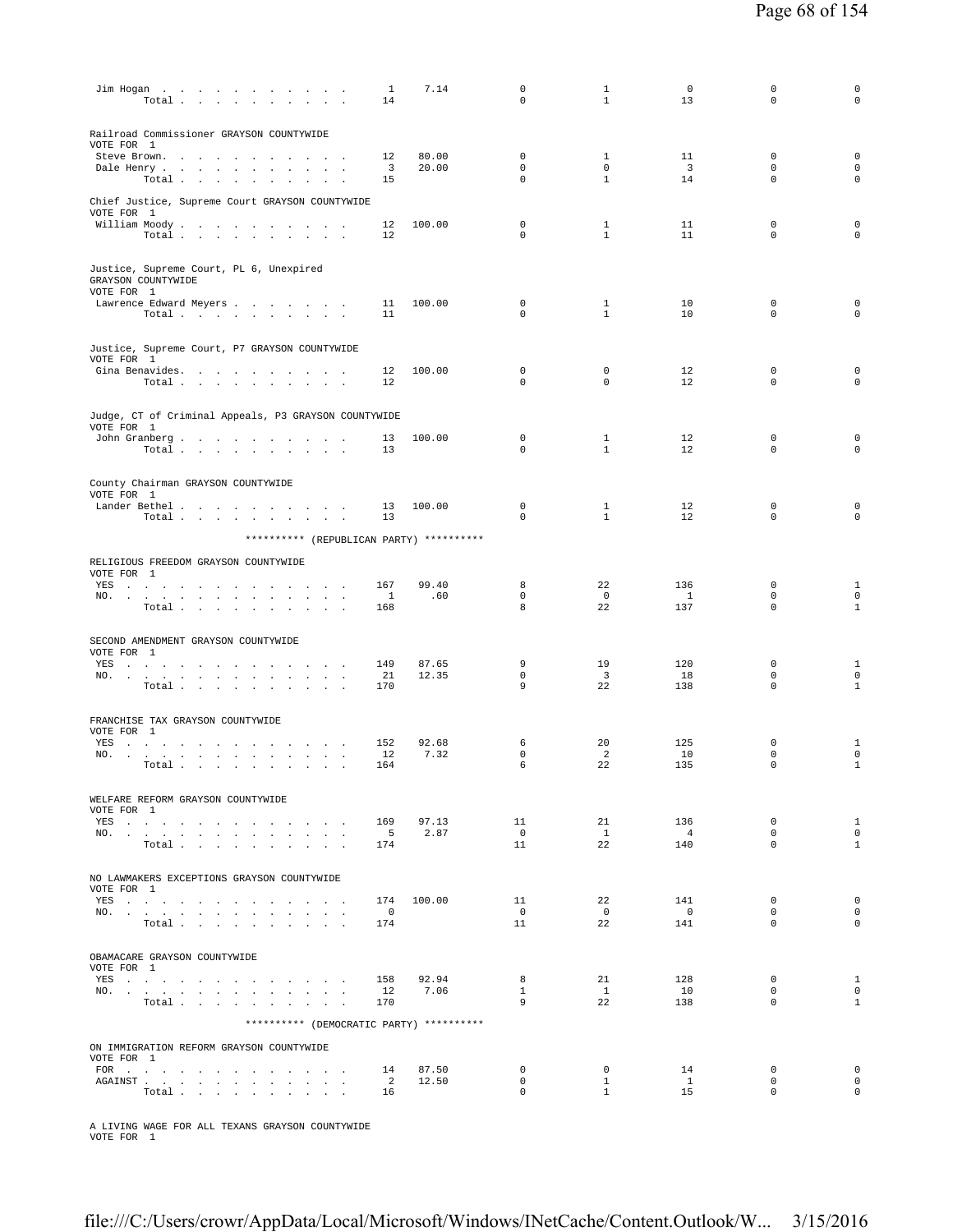| FOR $\cdots$ $\cdots$ $\cdots$ $\cdots$ $\cdots$ $\cdots$<br>${\tt AGAINST} \quad . \qquad . \qquad . \qquad . \qquad . \qquad . \qquad .$<br>$\ddot{\phantom{a}}$<br>$\cdot$<br>$\ddot{\phantom{a}}$<br>Total<br>$\mathbf{r}$                                                                                                                                           | $\sim$<br>$\sim$<br>$\cdot$<br>$\sim$ $\sim$ | 14<br>2<br>16             | 87.50<br>12.50         | $\mathbf 0$<br>0<br>$\mathbf 0$                | 1<br>$\circ$<br>$\mathbf{1}$ | 13<br>2<br>15                  | 0<br>0<br>$\mathbf 0$                     | $\mathsf 0$<br>$\mathsf{O}\xspace$<br>$\mathsf 0$ |
|--------------------------------------------------------------------------------------------------------------------------------------------------------------------------------------------------------------------------------------------------------------------------------------------------------------------------------------------------------------------------|----------------------------------------------|---------------------------|------------------------|------------------------------------------------|------------------------------|--------------------------------|-------------------------------------------|---------------------------------------------------|
| MEDICAID EXPANSION GRAYSON COUNTYWIDE<br>VOTE FOR 1<br>FOR<br>$\sim$<br>$\sim$<br><b>Sales Advised Advised Advised Advised Advised Advised Advised Advised Advised Advised Advised Advised Advised Advised Advised Advised Advised Advised Advised Advised Advised Advised Advised Advised Advised Advised Advised</b><br>AGAINST<br>$\Delta$<br>$\mathbf{a}=\mathbf{a}$ |                                              | 14<br>2                   | 87.50<br>12.50         | 0<br>0                                         | $\mathbf 0$<br>$\mathbf{1}$  | 14<br>$\mathbf{1}$             | $\mathbf 0$<br>0                          | $\mathsf 0$<br>$\mathsf{O}\xspace$                |
| Total .<br>$\sim$ 100 $\pm$                                                                                                                                                                                                                                                                                                                                              |                                              | 16                        |                        | $\mathbf 0$                                    | $\mathbf{1}$                 | 15                             | $\mathbf 0$                               | $\mathbf 0$                                       |
| ON NON-DISCRIMINATION LEGISLATION GRAYSON COUNTYWIDE<br>VOTE FOR 1<br>FOR                                                                                                                                                                                                                                                                                                | $\sim$ $\sim$ $\sim$ $\sim$                  | 16                        | 100.00                 | $\mathbf 0$                                    | $\mathbf{1}$                 | 15                             | $\mathbf 0$                               | $\mathsf 0$                                       |
| the contract of the<br>$\sim$ 100 $\sim$<br>AGAINST.<br>$\mathcal{A}^{\mathcal{A}}$ and $\mathcal{A}^{\mathcal{A}}$<br>$\sim$<br>and a strategic and a strategic<br>Total .<br>the contract of the contract of the con-                                                                                                                                                  | $\sim$ $-$<br>$\blacksquare$                 | 0<br>16                   |                        | $\mathbf 0$<br>0                               | $\mathbf 0$<br>$\mathbf{1}$  | $\mathbf 0$<br>15              | $\mathbf 0$<br>$\mathbf 0$                | $\mathbf 0$<br>$\mathbf 0$                        |
| PREC REPORT-GROUP DETAIL                                                                                                                                                                                                                                                                                                                                                 |                                              |                           | MARCH 4, 2014          | 2014 PRIMARY ELECTION<br>GRAYSON COUNTY, TEXAS |                              |                                | OFFICIAL                                  |                                                   |
| RUN DATE: 03/11/14 03:52 PM                                                                                                                                                                                                                                                                                                                                              |                                              |                           | STATISTICS             |                                                |                              |                                |                                           |                                                   |
| 0017 PRECINCT 209                                                                                                                                                                                                                                                                                                                                                        |                                              | TOTAL VOTES               | ి                      | EV MAIL                                        | EV IVO                       | ED IVO                         | PROV/EV                                   | PROV/ED                                           |
| REGISTERED VOTERS - TOTAL<br>BALLOTS CAST - TOTAL.<br>and the contract of the<br>BALLOTS CAST - REPUBLICAN PARTY<br>BALLOTS CAST - DEMOCRATIC PARTY<br>VOTER TURNOUT - TOTAL $\ldots$                                                                                                                                                                                    | $\sim$<br>$\sim$<br>$\sim$                   | 1,086<br>189<br>171<br>18 | 90.48<br>9.52<br>17.40 | 19<br>17<br>2                                  | 73<br>70<br>3                | 97<br>84<br>13                 | $\mathbf 0$<br>$\mathbf 0$<br>$\mathbf 0$ | $\mathbf 0$<br>$\mathbf 0$<br>$\mathbf 0$         |
| ********** (REPUBLICAN PARTY) **********                                                                                                                                                                                                                                                                                                                                 |                                              |                           |                        |                                                |                              |                                |                                           |                                                   |
| US Senator GRAYSON COUNTYWIDE<br>VOTE FOR 1<br>Curt Cleaver<br>the contract of the contract of the con-                                                                                                                                                                                                                                                                  |                                              | 3                         | 1.83                   | $\mathbf{0}$                                   | 1                            | 2                              | 0                                         | $\mathsf 0$                                       |
| John Cornyn.<br>$\sim 10^{-1}$<br>$\sim$ 10 $\sim$<br>$\ddot{\phantom{a}}$<br>$\ddot{\phantom{0}}$<br>$\sim$<br>$\ddot{\phantom{a}}$<br>Dwayne Stovall.<br>$\ddot{\phantom{0}}$<br>$\blacksquare$<br>$\ddot{\phantom{a}}$                                                                                                                                                |                                              | 92<br>19                  | 56.10<br>11.59         | 12<br>$\mathbf 0$                              | 40<br>$7\phantom{.0}$        | 40<br>12                       | 0<br>$\mathbf 0$                          | $\mathsf 0$<br>$\mathsf 0$                        |
| Linda Vega<br>$\sim$<br>$\cdot$<br>$\ddot{\phantom{a}}$<br>Steve Stockman.<br>the company of the company<br>$\mathcal{L}_{\mathbf{a}}$                                                                                                                                                                                                                                   | $\sim$                                       | $7\phantom{.0}$<br>36     | 4.27<br>21.95          | $\mathbf{1}$<br>3                              | $\mathbf{1}$<br>17           | 5<br>16                        | $\mathbf 0$<br>$\mathbf 0$                | $\mathsf{O}\xspace$<br>$\mathsf 0$                |
| Ken Cope.<br>$\sim$<br>$\mathbf{r}$<br>$\cdot$<br>Chris Mapp<br>$\sim$<br>$\sim$<br>$\mathbf{r}$                                                                                                                                                                                                                                                                         |                                              | 2<br>2                    | 1.22<br>1.22           | $\mathbf 0$<br>0                               | $\mathbf{1}$<br>2            | $\mathbf{1}$<br>$\mathbf 0$    | $\mathbf 0$<br>$\mathbf 0$                | $\mathsf 0$<br>$\mathsf 0$                        |
| $\sim$<br>Reid Reasor.<br>Total<br><b>Carl Corporation</b><br>$\sim$ $\sim$<br>$\ddot{\phantom{a}}$<br>$\cdot$                                                                                                                                                                                                                                                           | $\sim$                                       | 3<br>164                  | 1.83                   | 0<br>16                                        | $\circ$<br>69                | 3<br>79                        | $\mathsf 0$<br>0                          | $\mathsf 0$<br>$\mathbf 0$                        |
| US Representative, DIST 4 GRAYSON COUNTYWIDE<br>VOTE FOR 1<br>Ralph M. Hall<br>$\ddot{\phantom{a}}$                                                                                                                                                                                                                                                                      |                                              | 72                        | 42.35                  | 13                                             | 28                           | 31                             | 0                                         | $\mathsf 0$                                       |
| John Ratcliffe.<br>and the contract of the<br>Tony Arterburn. .<br>$\sim$ $\sim$<br>$\sim 10^{-1}$<br>$\sim$<br>$\cdot$                                                                                                                                                                                                                                                  |                                              | 45<br>1                   | 26.47<br>.59           | 2<br>$\mathbf{1}$                              | 19<br>$\mathbf 0$            | 24<br>$\mathbf 0$              | $\mathbf 0$<br>0                          | $\mathbf 0$<br>$\mathsf 0$                        |
| John Stacy<br>$\sim$<br>$\cdot$<br>$\cdot$<br>Lou Gigliotti<br>$\sim$                                                                                                                                                                                                                                                                                                    | $\sim$                                       | 8<br>39                   | 4.71<br>22.94          | $\mathbf 0$<br>$\mathbf{1}$                    | $\overline{4}$<br>18         | $\overline{4}$<br>20           | $\mathbf 0$<br>$\mathbf 0$                | $\mathsf 0$<br>$\mathsf 0$                        |
| $\sim$<br>$\cdot$<br>Brent Lawson<br>$\Box$<br>$\cdot$                                                                                                                                                                                                                                                                                                                   | $\mathbf{r}$                                 | 5                         | 2.94                   | $\mathbf 0$                                    | 1                            | 4                              | 0                                         | $\mathsf 0$                                       |
| Total $\cdots$ $\cdots$ $\cdots$                                                                                                                                                                                                                                                                                                                                         |                                              | 170                       |                        | 17                                             | 70                           | 83                             | 0                                         | 0                                                 |
| Governor GRAYSON COUNTYWIDE<br>VOTE FOR 1<br>Greg Abbott.<br>the contract of the contract of the contract of                                                                                                                                                                                                                                                             |                                              | 148                       | 92.50                  | 12                                             | 63                           | 73                             | 0                                         | 0                                                 |
| SECEDE Kilgore.<br>Miriam Martinez                                                                                                                                                                                                                                                                                                                                       |                                              | $\overline{4}$<br>3       | 2.50                   | 2<br>$\mathbf{1}$                              | 0<br>$\mathbf{1}$            | 2                              | 0<br>$\mathbb O$                          | $\mathsf 0$<br>$\mathsf 0$                        |
| Lisa Fritsch                                                                                                                                                                                                                                                                                                                                                             |                                              | 5                         | 1.88<br>3.13           | $\mathbf{1}$                                   | $\overline{a}$               | $\mathbf{1}$<br>$\overline{a}$ | $\mathsf 0$                               | $\mathsf 0$                                       |
| Total $\cdots$ $\cdots$ $\cdots$                                                                                                                                                                                                                                                                                                                                         |                                              | 160                       |                        | 16                                             | 66                           | 78                             | $\mathbf 0$                               | $\mathbf 0$                                       |
| Lieutenant Governor GRAYSON COUNTYWIDE<br>VOTE FOR 1<br>David Dewhurst.                                                                                                                                                                                                                                                                                                  |                                              | 60                        | 37.50                  | 10                                             | 27                           | 23                             | $\mathbf{0}$                              | $\mathsf{O}\xspace$                               |
| Jerry Patterson                                                                                                                                                                                                                                                                                                                                                          |                                              | 18<br>17                  | 11.25<br>10.63         | $\mathbf{1}$<br>$\mathbf{1}$                   | $\overline{4}$<br>6          | 13<br>10                       | $\mathbf{0}$<br>$\mathbf{0}$              | $\mathbf 0$<br>$\mathsf 0$                        |
| Todd Staples<br>Dan Patrick.                                                                                                                                                                                                                                                                                                                                             |                                              | 65                        | 40.63                  | $\overline{4}$                                 | 32                           | 29                             | $\mathbf 0$                               | $\mathsf{O}\xspace$                               |
| Total                                                                                                                                                                                                                                                                                                                                                                    |                                              | 160                       |                        | 16                                             | 69                           | 75                             | $\mathbf 0$                               | $\mathsf 0$                                       |
| Attorney General GRAYSON COUNTYWIDE<br>VOTE FOR 1<br>Dan Branch.                                                                                                                                                                                                                                                                                                         |                                              | 42                        | 27.81                  | 3                                              | 21                           | 18                             | $^{\circ}$                                | $\mathbf 0$                                       |
| Barry Smitherman                                                                                                                                                                                                                                                                                                                                                         |                                              | 38                        | 25.17                  | 8                                              | 14                           | 16                             | $\mathbf{0}$                              | $\mathsf{O}\xspace$                               |
| Ken Paxton<br>Total                                                                                                                                                                                                                                                                                                                                                      |                                              | 71<br>151                 | 47.02                  | 5<br>16                                        | 32<br>67                     | 34<br>68                       | $\mathbf 0$<br>$\mathbf 0$                | $\mathbf 0$<br>$\mathsf{O}\xspace$                |
| Comptroller of Public Accounts GRAYSON COUNTYWIDE<br>VOTE FOR 1                                                                                                                                                                                                                                                                                                          |                                              |                           | 10.53                  | 5                                              | $\overline{4}$               | 7                              | $\mathbf 0$                               | $\mathbf 0$                                       |
| Raul Torres.<br>Harvey Hilderbran.                                                                                                                                                                                                                                                                                                                                       |                                              | 16<br>42                  | 27.63                  | 5                                              | 21                           | 16                             | $\mathbf 0$                               | $\mathsf 0$                                       |
| Debra Medina<br>Glenn Hegar.                                                                                                                                                                                                                                                                                                                                             | <b>Service</b><br>$\mathbf{r}$               | 43<br>51                  | 28.29<br>33.55         | $\mathbf{1}$<br>5                              | 16<br>26                     | 26<br>20                       | $\mathbf 0$<br>$\mathbf 0$                | $\mathbf 0$<br>$\mathsf{O}\xspace$                |
| Total                                                                                                                                                                                                                                                                                                                                                                    |                                              | 152                       |                        | 16                                             | 67                           | 69                             | $\mathsf 0$                               | $\mathsf 0$                                       |

Commissioner of the General Land Office GRAYSON COUNTYWIDE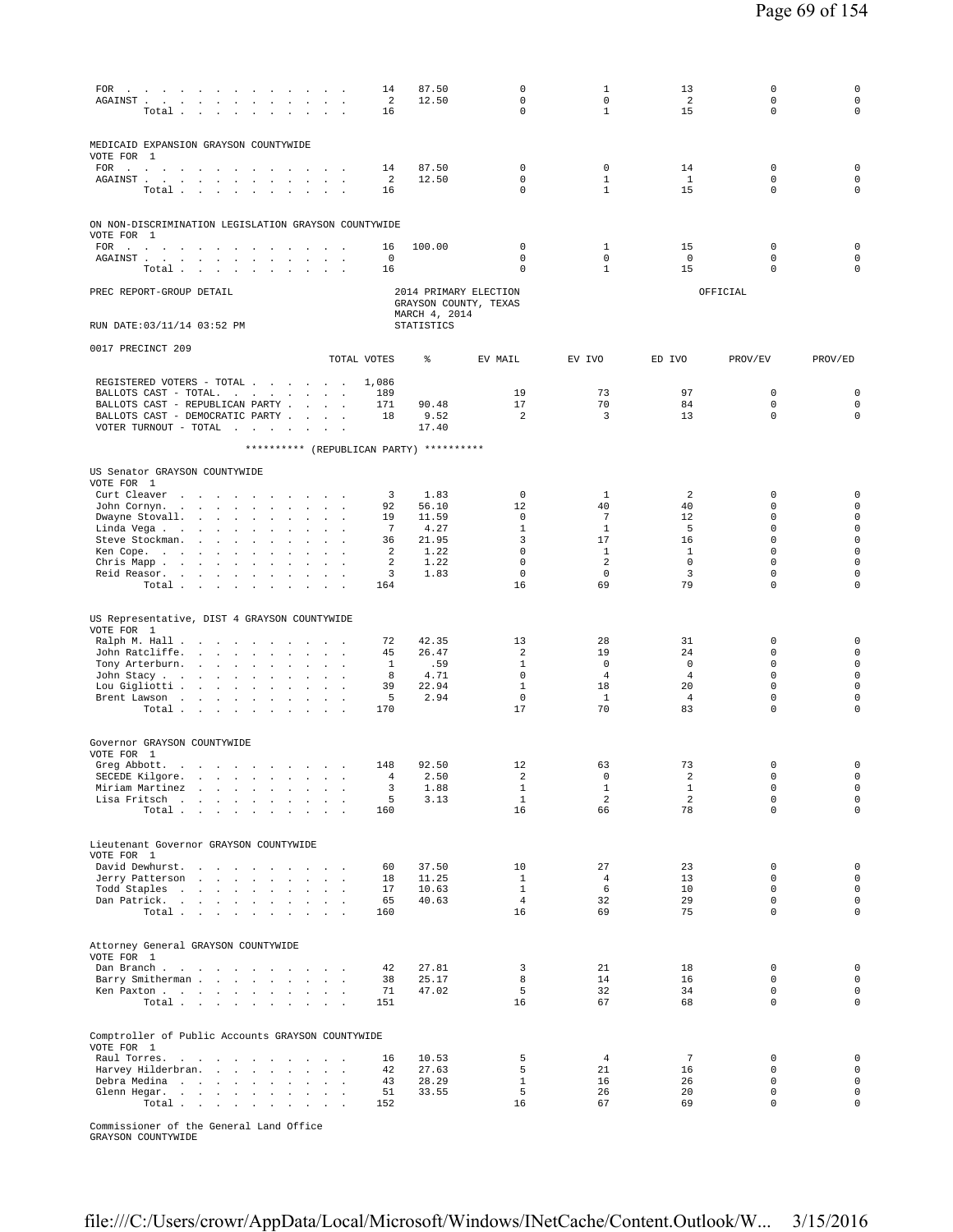| VOTE FOR 1                                                                    |            |                |                             |                      |          |                            |                                            |
|-------------------------------------------------------------------------------|------------|----------------|-----------------------------|----------------------|----------|----------------------------|--------------------------------------------|
| George P. Bush.<br>David Watts.                                               | 104<br>56  | 65.00<br>35.00 | 10<br>7                     | 44<br>24             | 50<br>25 | 0<br>$\mathbf 0$           | 0<br>$\mathsf{O}\xspace$                   |
| Total<br>$\sim 10^{-1}$<br>$\sim$                                             | 160        |                | 17                          | 68                   | 75       | $\mathbf 0$                | $\mathsf{O}\xspace$                        |
|                                                                               |            |                |                             |                      |          |                            |                                            |
| Commissioner of Agriculture GRAYSON COUNTYWIDE                                |            |                |                             |                      |          |                            |                                            |
| VOTE FOR 1                                                                    |            |                |                             |                      |          |                            |                                            |
| J. Allen Carnes<br>Tommy Merritt                                              | 19<br>36   | 12.93<br>24.49 | $\mathbf 0$<br>$\mathbf{1}$ | 9<br>16              | 10<br>19 | 0<br>$\Omega$              | 0<br>$\mathsf{O}\xspace$                   |
| Eric Opiela.<br>$\sim$<br>$\sim$<br>$\sim$<br>$\sim$                          | 15         | 10.20          | $\mathbf{1}$                | 8                    | 6        | $\mathbf 0$                | $\mathsf{O}\xspace$                        |
| Joe Cotten<br>$\cdot$<br>$\sim$                                               | 21         | 14.29          | $\overline{4}$              | 8                    | 9        | $\Omega$                   | $\mathsf{O}\xspace$                        |
| Sid Miller<br>Total                                                           | 56<br>147  | 38.10          | 9<br>15                     | 26<br>67             | 21<br>65 | $\mathbf 0$<br>$\mathbf 0$ | $\mathsf{O}\xspace$<br>$\mathbf 0$         |
|                                                                               |            |                |                             |                      |          |                            |                                            |
|                                                                               |            |                |                             |                      |          |                            |                                            |
| Railroad Commissioner GRAYSON COUNTYWIDE<br>VOTE FOR 1                        |            |                |                             |                      |          |                            |                                            |
| Wayne Christian                                                               | 86         | 57.33          | 10                          | 40                   | 36       | $\mathbf 0$                | $\mathbf 0$                                |
| Malachi Boyuls.                                                               | 5          | 3.33           | $^{\circ}$                  | 3                    | 2        | $\mathbf 0$                | $\mathbf 0$                                |
| Ryan Sitton.<br>$\sim$<br>$\sim$<br>Becky Berger                              | 40<br>19   | 26.67<br>12.67 | $\overline{4}$<br>2         | 20<br>$\overline{4}$ | 16<br>13 | $\mathbf 0$<br>$\mathbf 0$ | $\mathsf{O}\xspace$<br>$\mathsf{O}\xspace$ |
| Total<br>$\sim$<br>$\sim$<br>$\sim 10^{-1}$                                   | 150        |                | 16                          | 67                   | 67       | $\mathbf 0$                | 0                                          |
|                                                                               |            |                |                             |                      |          |                            |                                            |
| Chief Justice, Supreme Court GRAYSON COUNTYWIDE                               |            |                |                             |                      |          |                            |                                            |
| VOTE FOR 1                                                                    |            |                |                             |                      |          |                            |                                            |
| Robert Talton                                                                 | 75         | 50.00          | 8                           | 35                   | 32       | $\mathbf 0$                | $\mathbf 0$                                |
| Nathan Hecht<br>$\mathbf{a} = \mathbf{a} \cdot \mathbf{a}$<br>$\sim$<br>Total | 75<br>150  | 50.00          | $\tau$<br>15                | 31<br>66             | 37<br>69 | $\Omega$<br>$\mathbf 0$    | $\mathbf 0$<br>0                           |
|                                                                               |            |                |                             |                      |          |                            |                                            |
|                                                                               |            |                |                             |                      |          |                            |                                            |
| Justice, Supreme Court, PL 6, Unexpired<br>GRAYSON COUNTYWIDE                 |            |                |                             |                      |          |                            |                                            |
| VOTE FOR 1                                                                    |            |                |                             |                      |          |                            |                                            |
| Joe Pool.                                                                     | 50         | 34.01          | 8                           | 23                   | 19       | $\mathbf 0$                | $\mathbf 0$                                |
| Jeff Brown<br>Total                                                           | 97<br>147  | 65.99          | $7\phantom{.0}$<br>15       | 42<br>65             | 48<br>67 | $\mathbf 0$<br>$\mathbf 0$ | $\mathbf 0$<br>$\mathsf{O}\xspace$         |
|                                                                               |            |                |                             |                      |          |                            |                                            |
| Justice, Supreme Court, P7 GRAYSON COUNTYWIDE                                 |            |                |                             |                      |          |                            |                                            |
| VOTE FOR 1                                                                    |            |                |                             |                      |          |                            |                                            |
| Jeff Boyd.                                                                    | 131        | 100.00         | 14                          | 58                   | 59       | $\mathbf 0$                | 0                                          |
| Total                                                                         | 131        |                | 14                          | 58                   | 59       | $\mathbf 0$                | $\mathbf 0$                                |
|                                                                               |            |                |                             |                      |          |                            |                                            |
| Justice, Supreme Court, P8 GRAYSON COUNTYWIDE                                 |            |                |                             |                      |          |                            |                                            |
| VOTE FOR 1<br>Phil Johnson<br>$\sim$                                          | 88         | 57.89          | 10                          | 37                   | 41       | $\mathbf 0$                | 0                                          |
| Sharon McCally.<br>$\mathbf{r}$ $\mathbf{r}$<br>$\sim$ $\sim$                 | 64         | 42.11          | 5                           | 29                   | 30       | $\mathbf 0$                | $\mathsf{O}\xspace$                        |
| Total                                                                         | 152        |                | 15                          | 66                   | 71       | $\mathbf 0$                | $\mathbf 0$                                |
| Judge, CT of Criminal Appeals, P3 GRAYSON COUNTYWIDE                          |            |                |                             |                      |          |                            |                                            |
| VOTE FOR 1                                                                    |            |                |                             |                      |          |                            |                                            |
| Barbara Walther<br>$\sim$                                                     | 45         | 30.00          | 3<br>12                     | 17                   | 25       | $\mathbf 0$<br>0           | 0<br>$\mathbf 0$                           |
| Bert Richardson<br>Total $\cdots$ $\cdots$ $\cdots$ $\cdots$                  | 105<br>150 | 70.00          | 15                          | 49<br>66             | 44<br>69 | $\mathbf 0$                | $\mathsf{O}\xspace$                        |
|                                                                               |            |                |                             |                      |          |                            |                                            |
| Judge, CT of Criminal Appeals, P4 GRAYSON COUNTYWIDE                          |            |                |                             |                      |          |                            |                                            |
| VOTE FOR 1                                                                    |            |                |                             |                      |          |                            |                                            |
| Richard Dean Davis                                                            | 42         | 29.17          | 4                           | 13                   | 25       | $\mathbf 0$                | $\mathbf 0$                                |
| Jani Jo Wood<br>Kevin Patrick Yeary                                           | 22<br>80   | 15.28<br>55.56 | 2<br>8                      | 10<br>41             | 10<br>31 | $\mathbf 0$<br>$\mathsf 0$ | $\mathbf 0$<br>$\circ$                     |
| Total                                                                         | 144        |                | 14                          | 64                   | 66       | $\Omega$                   | $\Omega$                                   |
|                                                                               |            |                |                             |                      |          |                            |                                            |
| Judge, CT of Criminal Appeals, P9 GRAYSON COUNTYWIDE                          |            |                |                             |                      |          |                            |                                            |
| VOTE FOR 1                                                                    |            |                |                             |                      |          |                            |                                            |
| W.C. "Bud" Kirkendall                                                         | 54         | 37.76          | 5                           | 21                   | 28       | $\mathbf 0$                | $\circ$                                    |
| David Newell<br>Total $\cdots$ $\cdots$ $\cdots$                              | 89<br>143  | 62.24          | 10<br>15                    | 42<br>63             | 37<br>65 | $\mathbf 0$<br>0           | 0<br>0                                     |
|                                                                               |            |                |                             |                      |          |                            |                                            |
| State Senator, District 30 GRAYSON COUNTYWIDE                                 |            |                |                             |                      |          |                            |                                            |
| VOTE FOR 1                                                                    |            |                |                             |                      |          |                            |                                            |
| Craig Estes.                                                                  | 139        | 100.00         | 15                          | 59                   | 65       | $\mathbf 0$                | $\mathbf 0$                                |
| Total<br>$\sim$<br>$\sim$                                                     | 139        |                | 15                          | 59                   | 65       | 0                          | $\mathbf 0$                                |
|                                                                               |            |                |                             |                      |          |                            |                                            |
| State Representative, District 62 GRAYSON COUNTYWIDE                          |            |                |                             |                      |          |                            |                                            |
| VOTE FOR 1                                                                    |            |                |                             |                      |          |                            |                                            |
|                                                                               |            |                |                             |                      |          |                            |                                            |
| Larry Phillips.<br>Total                                                      | 143<br>143 | 100.00         | 16<br>16                    | 59<br>59             | 68<br>68 | $\mathbf 0$<br>0           | 0<br>$\mathbf 0$                           |
|                                                                               |            |                |                             |                      |          |                            |                                            |
| Justice 5th Court of Appeals P3 GRAYSON COUNTYWIDE                            |            |                |                             |                      |          |                            |                                            |
| VOTE FOR 1                                                                    |            |                |                             |                      |          |                            |                                            |
| Ada Brown                                                                     | 131        | 100.00         | 14                          | 57                   | 60       | $\mathbf 0$                | $\mathbf 0$                                |
| Total                                                                         | 131        |                | 14                          | 57                   | 60       | 0                          | $\mathbf 0$                                |

Justice 5th Court of Appeals P6 GRAYSON COUNTYWIDE VOTE FOR 1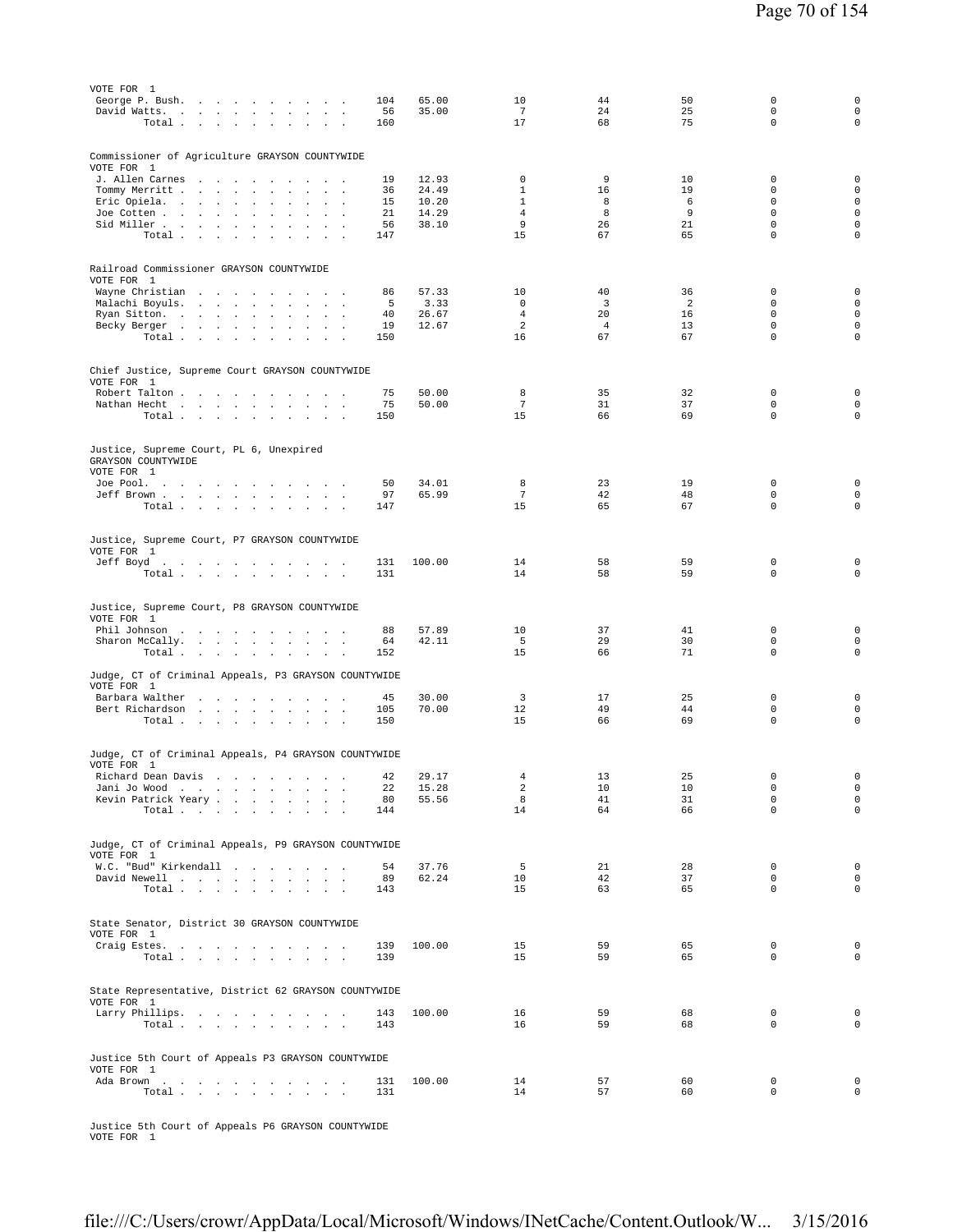| David L. Bridges<br>Total<br>$\overline{\phantom{a}}$                                                                                     | 132<br>132                    | 100.00         | 14<br>14                         | 57<br>57                      | 61<br>61                      | 0<br>$\mathbf 0$           | $\mathsf 0$<br>$\mathbf 0$                 |
|-------------------------------------------------------------------------------------------------------------------------------------------|-------------------------------|----------------|----------------------------------|-------------------------------|-------------------------------|----------------------------|--------------------------------------------|
| Justice, 5th CT of AP DIST, P8 GRAYSON COUNTYWIDE<br>VOTE FOR 1                                                                           |                               |                |                                  |                               |                               |                            |                                            |
| Bill Whitehill.<br>the contract of the contract of the con-<br>Total<br>and a strategic and                                               | 127<br>127                    | 100.00         | 14<br>14                         | 55<br>55                      | 58<br>58                      | 0<br>0                     | $\mathsf 0$<br>$\mathbf 0$                 |
| District Judge, 397th Judicial District<br>GRAYSON COUNTYWIDE<br>VOTE FOR 1                                                               |                               |                |                                  |                               |                               |                            |                                            |
| Brian K. Gary.<br>$\sim$<br>Total $\cdots$ $\cdots$ $\cdots$<br>$\sim$<br>$\sim$                                                          | 129<br>129                    | 100.00         | 14<br>14                         | 54<br>54                      | 61<br>61                      | $\mathbf 0$<br>0           | $\mathbf 0$<br>$\mathsf 0$                 |
| County Judge GRAYSON COUNTYWIDE<br>VOTE FOR 1<br>Gene Short                                                                               | 23                            | 13.86          | 4                                | 9                             | 10                            | $\mathbf 0$                | $\mathsf{O}\xspace$                        |
| Bill Magers.<br><b>Carl Carl</b><br>$\sim$<br>$\cdot$                                                                                     | 46                            | 27.71          | 8                                | 19                            | 19                            | 0                          | $\mathsf{O}\xspace$                        |
| Trent Bass<br>Jim Maddock.<br>$\overline{\phantom{a}}$<br>$\sim$                                                                          | 59<br>38                      | 35.54<br>22.89 | $\mathbf{1}$<br>$\overline{4}$   | 27<br>13                      | 31<br>21                      | $\mathbf 0$<br>0           | $\mathsf{O}\xspace$<br>$\mathsf{O}\xspace$ |
| $\sim$<br>$\sim$<br>Total<br>$\sim$<br>$\sim$<br>$\sim$                                                                                   | 166                           |                | 17                               | 68                            | 81                            | 0                          | $\mathbf 0$                                |
| Judge, County Court at Law GRAYSON COUNTYWIDE<br>VOTE FOR 1                                                                               |                               |                |                                  |                               |                               |                            |                                            |
| James Corley "Corky" Henderson<br>Total                                                                                                   | 128<br>128                    | 100.00         | 15<br>15                         | 55<br>55                      | 58<br>58                      | $\mathbf 0$<br>0           | $\mathbf 0$<br>$\mathsf 0$                 |
|                                                                                                                                           |                               |                |                                  |                               |                               |                            |                                            |
| Judge, County Court at Law No. 2 GRAYSON COUNTYWIDE<br>VOTE FOR 1                                                                         |                               |                |                                  |                               |                               |                            |                                            |
| Carol M. Siebman<br>$\overline{\phantom{a}}$<br>Total<br>$\sim 10^{-11}$<br>$\sim$<br>$\ddot{\phantom{a}}$<br>$\sim$ $\sim$               | 122<br>122                    | 100.00         | 14<br>14                         | 49<br>49                      | 59<br>59                      | 0<br>0                     | $\mathsf 0$<br>$\mathsf 0$                 |
|                                                                                                                                           |                               |                |                                  |                               |                               |                            |                                            |
| District Clerk GRAYSON COUNTYWIDE<br>VOTE FOR 1                                                                                           |                               |                |                                  |                               |                               |                            |                                            |
| Kelly Ashmore<br>Total $\cdots$ $\cdots$ $\cdots$ $\cdots$                                                                                | 134<br>134                    | 100.00         | 15<br>15                         | 55<br>55                      | 64<br>64                      | 0<br>0                     | $\mathsf 0$<br>$\mathbf 0$                 |
| County Clerk GRAYSON COUNTYWIDE                                                                                                           |                               |                |                                  |                               |                               |                            |                                            |
| VOTE FOR 1<br>Wilma Bush.                                                                                                                 | 130                           | 100.00         | 15                               | 55                            | 60                            | $\mathbf 0$                | $\mathsf 0$                                |
| Total $\cdots$ $\cdots$ $\cdots$                                                                                                          | 130                           |                | 15                               | 55                            | 60                            | 0                          | $\mathbf 0$                                |
| County Treasurer GRAYSON COUNTYWIDE                                                                                                       |                               |                |                                  |                               |                               |                            |                                            |
| VOTE FOR 1<br>Starr Stanley                                                                                                               | 66                            | 45.52          | 9                                | 29                            | 28                            | 0                          | $\mathbf 0$                                |
| Gayla Hawkins<br>Total<br>$\sim$ $\sim$ $\sim$ $\sim$                                                                                     | 79<br>145                     | 54.48          | 8<br>17                          | 33<br>62                      | 38<br>66                      | 0<br>0                     | $\mathbf 0$<br>$\mathbf 0$                 |
|                                                                                                                                           |                               |                |                                  |                               |                               |                            |                                            |
| County Commissioner, Precinct 2 COMM 2<br>VOTE FOR 1                                                                                      |                               |                |                                  |                               |                               |                            |                                            |
| Gary Cox. $\ldots$ $\ldots$ $\ldots$ $\ldots$ $\ldots$<br>$\sim$<br>$\sim$<br>David Whitlock.<br>the contract of the contract of the con- | 51<br>115                     | 30.72<br>69.28 | $\overline{4}$<br>13             | 23<br>45                      | 24<br>57                      | 0<br>0                     | $\mathsf 0$<br>$\mathsf{O}\xspace$         |
| Total<br>$\sim$<br>$\sim$<br>$\ddot{\phantom{a}}$<br>$\cdot$                                                                              | 166                           |                | 17                               | 68                            | 81                            | 0                          | $\mathsf{O}\xspace$                        |
| County Chairman GRAYSON COUNTYWIDE                                                                                                        |                               |                |                                  |                               |                               |                            |                                            |
| VOTE FOR 1<br>Reggie Smith                                                                                                                | 125                           | 100.00         | 14                               | 53                            | 58                            | 0                          | $\mathsf{O}\xspace$                        |
| Total                                                                                                                                     | 125                           |                | 14                               | 53                            | 58                            | $\Omega$                   | $\mathbf 0$                                |
| ********** (DEMOCRATIC PARTY) **********                                                                                                  |                               |                |                                  |                               |                               |                            |                                            |
| US Senator GRAYSON COUNTYWIDE<br>VOTE FOR 1                                                                                               |                               |                |                                  |                               |                               |                            |                                            |
| Harry Kim<br>Maxey Marie Scherr                                                                                                           | 5<br>3                        | 27.78<br>16.67 | 0<br>$\Omega$                    | 0<br>$\Omega$                 | 5<br>3                        | 0<br>$\Omega$              | $\mathsf{O}\xspace$<br>$\circ$             |
| Michael "Fjet" Fjetland.                                                                                                                  | $^{\circ}$                    |                | $\mathbf{0}$                     | $\circ$                       | $\mathbf 0$                   | $\mathbf 0$                | $\mathsf 0$                                |
| David M. Alameel                                                                                                                          | 8                             | 44.44          | $\overline{a}$                   | $\overline{3}$                | $\overline{3}$                | $\mathbf 0$                | $\mathbf 0$                                |
| Kesha Rogers<br>Total<br>$\sim$                                                                                                           | 2<br>18                       | 11.11          | $\mathbf 0$<br>$\overline{a}$    | $\mathbf 0$<br>$\overline{3}$ | 2<br>13                       | $\mathbf 0$<br>$\mathbf 0$ | $\mathbf 0$<br>$\mathsf 0$                 |
| Governor GRAYSON COUNTYWIDE                                                                                                               |                               |                |                                  |                               |                               |                            |                                            |
| VOTE FOR 1                                                                                                                                |                               |                |                                  |                               |                               | $\mathbf 0$                | $\mathsf{O}\xspace$                        |
| Wendy R. Davis.<br>Reynaldo "Ray" Madrigal.                                                                                               | 15<br>$\overline{\mathbf{3}}$ | 83.33<br>16.67 | $\overline{a}$<br>$\overline{0}$ | $\overline{3}$<br>$\circ$     | 10<br>$\overline{\mathbf{3}}$ | $\mathbf 0$                | $\mathbf{0}$                               |
| Total                                                                                                                                     | 18                            |                | $\overline{2}$                   | $\overline{3}$                | 13                            | $\mathbf 0$                | $\mathbf 0$                                |
| Lieutenant Governor GRAYSON COUNTYWIDE                                                                                                    |                               |                |                                  |                               |                               |                            |                                            |
| VOTE FOR 1<br>Leticia Van de Putte.                                                                                                       | 16                            | 100.00         | $\overline{2}$                   | 3                             | 11                            | 0                          | $\mathbf 0$                                |
| Total                                                                                                                                     | 16                            |                | $\overline{a}$                   | $\overline{\mathbf{3}}$       | 11                            | $\mathbf 0$                | $\mathsf{O}\xspace$                        |

Attorney General GRAYSON COUNTYWIDE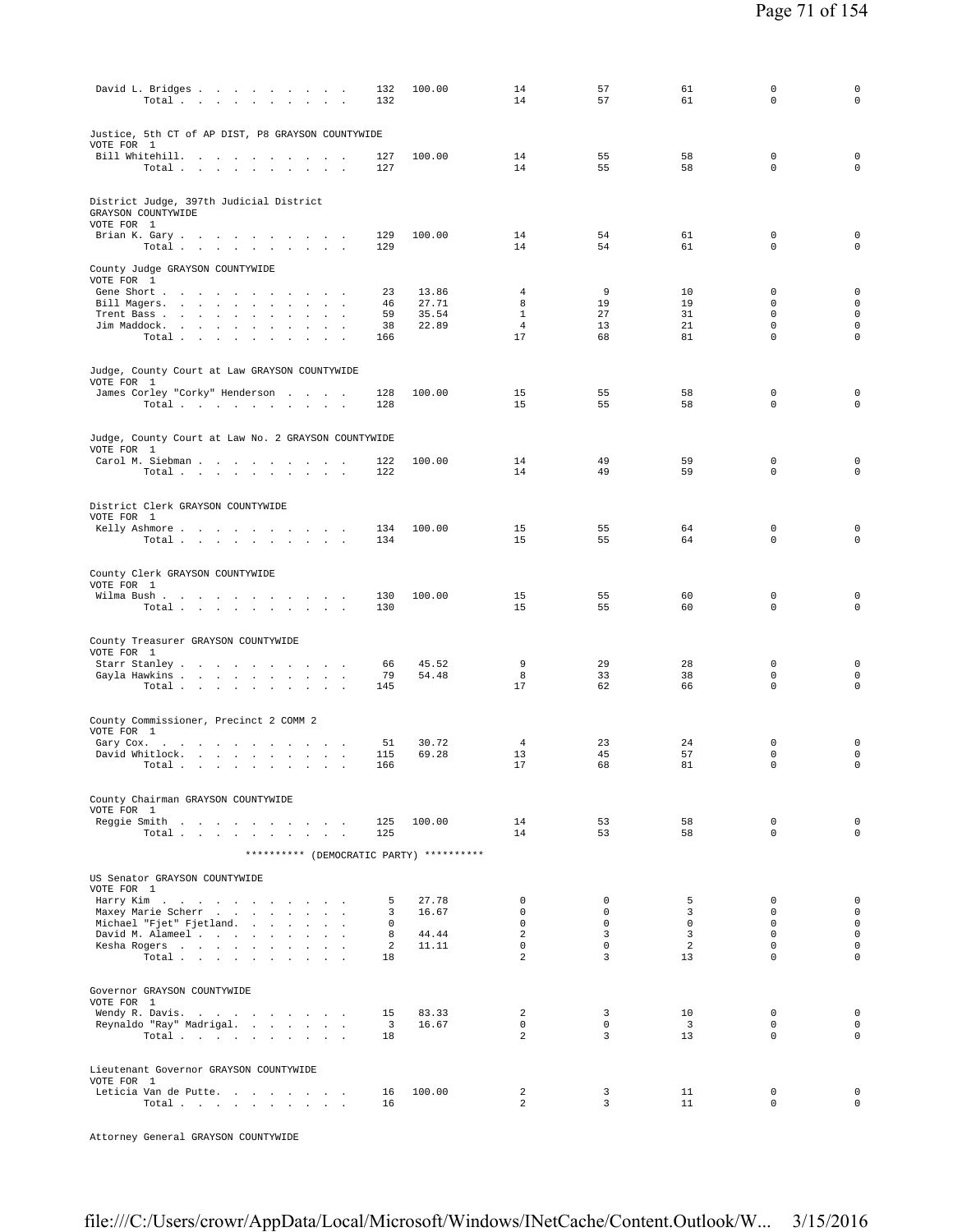| VOTE FOR 1<br>Sam Houston.       | $\mathcal{A}$ is a set of the set of the set of the set of the $\mathcal{A}$<br>Total $\cdots$ $\cdots$ $\cdots$                                                                                                              |                  |                          | 16<br>16                        | 100.00                                   | 2<br>2                      | 3<br>3               | 11<br>11                      | $\Omega$<br>$\mathbf 0$    | 0<br>$\mathbf 0$                   |
|----------------------------------|-------------------------------------------------------------------------------------------------------------------------------------------------------------------------------------------------------------------------------|------------------|--------------------------|---------------------------------|------------------------------------------|-----------------------------|----------------------|-------------------------------|----------------------------|------------------------------------|
| VOTE FOR 1                       | Comptroller of Public Accounts GRAYSON COUNTYWIDE<br>Mike Collier                                                                                                                                                             |                  | $\sim$                   | 15                              | 100.00                                   | $\overline{a}$              | 3                    | 10                            | $\mathbf 0$                | $\mathbf 0$                        |
|                                  | Total                                                                                                                                                                                                                         |                  |                          | 15                              |                                          | 2                           | $\overline{3}$       | 10                            | $\mathbf 0$                | $\mathsf 0$                        |
| GRAYSON COUNTYWIDE<br>VOTE FOR 1 | Commissioner of the General Land Office                                                                                                                                                                                       |                  |                          |                                 |                                          |                             |                      |                               |                            |                                    |
|                                  | John Cook $\qquad \qquad . \qquad . \qquad . \qquad . \qquad . \qquad . \qquad . \qquad .$<br>Total                                                                                                                           |                  |                          | 15<br>15                        | 100.00                                   | 2<br>2                      | 3<br>$\overline{3}$  | 10<br>10                      | $\mathbf 0$<br>$\Omega$    | 0<br>$\mathsf 0$                   |
| VOTE FOR 1                       | Commissioner of Agriculture GRAYSON COUNTYWIDE                                                                                                                                                                                |                  |                          |                                 |                                          |                             |                      |                               |                            |                                    |
|                                  | Hugh Asa Fitzsimons III.                                                                                                                                                                                                      |                  |                          | 2                               | 12.50<br>56.25                           | $\mathbf 0$<br>$\mathbf{1}$ | $\mathbf 0$<br>2     | 2                             | $\mathbf 0$<br>$\mathbf 0$ | $\mathsf 0$<br>$\mathsf 0$         |
|                                  | Richard "Kinky" Friedman<br>Jim Hogan                                                                                                                                                                                         |                  |                          | 9<br>5                          | 31.25                                    | $\mathbf{1}$                | $\mathbf{1}$         | 6<br>3                        | $\mathbf 0$                | $\mathsf 0$                        |
|                                  | Total                                                                                                                                                                                                                         |                  |                          | 16                              |                                          | $\overline{a}$              | $\overline{3}$       | 11                            | $\mathbf 0$                | $\mathsf 0$                        |
| VOTE FOR 1                       | Railroad Commissioner GRAYSON COUNTYWIDE                                                                                                                                                                                      |                  |                          |                                 |                                          |                             |                      |                               |                            |                                    |
|                                  | Steve Brown.                                                                                                                                                                                                                  |                  | $\sim$                   | 12                              | 75.00                                    | $\mathbf{1}$                | 3                    | 8                             | $\mathbf 0$                | $\mathbf 0$                        |
|                                  | Dale Henry                                                                                                                                                                                                                    |                  | $\overline{\phantom{a}}$ | $\overline{4}$<br>16            | 25.00                                    | $\mathbf{1}$<br>2           | $\mathbf 0$<br>3     | $\overline{3}$<br>11          | $\Omega$<br>$\mathbf 0$    | $\mathbf 0$<br>$\mathsf 0$         |
|                                  | Total<br>Chief Justice, Supreme Court GRAYSON COUNTYWIDE                                                                                                                                                                      | $\sim$<br>$\sim$ |                          |                                 |                                          |                             |                      |                               |                            |                                    |
| VOTE FOR 1                       |                                                                                                                                                                                                                               |                  |                          |                                 |                                          |                             |                      |                               |                            |                                    |
|                                  | William Moody<br>Total                                                                                                                                                                                                        |                  |                          | 15<br>15                        | 100.00                                   | 2<br>2                      | 3<br>3               | 10<br>10                      | $\mathbf 0$<br>$\mathbf 0$ | 0<br>$\mathbf 0$                   |
| GRAYSON COUNTYWIDE<br>VOTE FOR 1 | Justice, Supreme Court, PL 6, Unexpired                                                                                                                                                                                       |                  |                          |                                 |                                          |                             |                      |                               |                            |                                    |
|                                  | Lawrence Edward Meyers                                                                                                                                                                                                        |                  |                          | 14                              | 100.00                                   | 1                           | 3                    | 10                            | $\mathbf 0$                | $\mathsf 0$                        |
|                                  | $\texttt{Total}~~.~~.~~.~~.~~.~~.~~.~~.~~.~~.$                                                                                                                                                                                |                  |                          | 14                              |                                          | $\mathbf{1}$                | 3                    | 10                            | $\mathbf 0$                | $\mathbf 0$                        |
| VOTE FOR 1                       | Justice, Supreme Court, P7 GRAYSON COUNTYWIDE                                                                                                                                                                                 |                  |                          |                                 |                                          |                             |                      |                               |                            |                                    |
|                                  | Gina Benavides.<br>Total                                                                                                                                                                                                      |                  |                          | 15<br>15                        | 100.00                                   | 2<br>2                      | 3<br>3               | 10<br>10                      | $\mathbb O$<br>$\mathbf 0$ | 0<br>$\mathbf 0$                   |
|                                  | Judge, CT of Criminal Appeals, P3 GRAYSON COUNTYWIDE                                                                                                                                                                          |                  |                          |                                 |                                          |                             |                      |                               |                            |                                    |
| VOTE FOR 1                       |                                                                                                                                                                                                                               |                  |                          |                                 |                                          |                             |                      |                               |                            |                                    |
|                                  | John Granberg<br>Total                                                                                                                                                                                                        |                  |                          | 15<br>15                        | 100.00                                   | 2<br>2                      | 3<br>3               | 10<br>10                      | $\mathbf 0$<br>$\mathbf 0$ | 0<br>$\mathsf 0$                   |
| VOTE FOR 1                       | County Chairman GRAYSON COUNTYWIDE                                                                                                                                                                                            |                  |                          |                                 |                                          |                             |                      |                               |                            |                                    |
|                                  | Lander Bethel<br>Total                                                                                                                                                                                                        | $\sim$           |                          | 15<br>15                        | 100.00                                   | 2<br>2                      | 3<br>3               | 10<br>10                      | 0<br>$\mathbf 0$           | 0<br>$\mathbf 0$                   |
|                                  |                                                                                                                                                                                                                               |                  |                          |                                 | ********** (REPUBLICAN PARTY) ********** |                             |                      |                               |                            |                                    |
| VOTE FOR 1                       | RELIGIOUS FREEDOM GRAYSON COUNTYWIDE                                                                                                                                                                                          |                  |                          |                                 |                                          |                             |                      |                               |                            |                                    |
|                                  | YES and a contract the contract of the set of the set of the set of the set of the set of the set of the set of the set of the set of the set of the set of the set of the set of the set of the set of the set of the set of |                  |                          | 168                             | 98.25                                    | 17                          | 70                   | 81                            | $\mathbf 0$                | $\mathsf 0$                        |
|                                  | NO.<br>Total $\cdots$ $\cdots$ $\cdots$                                                                                                                                                                                       |                  |                          | $\overline{\phantom{a}}$<br>171 | 1.75                                     | $\overline{0}$<br>17        | $\overline{0}$<br>70 | $\overline{\mathbf{3}}$<br>84 | $\mathbf 0$<br>$\Omega$    | $\mathbf 0$<br>$\mathbf 0$         |
|                                  | SECOND AMENDMENT GRAYSON COUNTYWIDE                                                                                                                                                                                           |                  |                          |                                 |                                          |                             |                      |                               |                            |                                    |
| VOTE FOR 1                       |                                                                                                                                                                                                                               |                  |                          |                                 | 90.59                                    |                             |                      |                               |                            | $\mathsf 0$                        |
|                                  | YES<br>NO.                                                                                                                                                                                                                    |                  |                          | 154<br>16                       | 9.41                                     | 15<br>$\overline{a}$        | 65<br>5              | 74<br>9                       | 0<br>$\mathbf 0$           | $\mathsf 0$                        |
|                                  | Total                                                                                                                                                                                                                         |                  |                          | 170                             |                                          | 17                          | 70                   | 83                            | $\Omega$                   | $\mathbf 0$                        |
| VOTE FOR 1                       | FRANCHISE TAX GRAYSON COUNTYWIDE                                                                                                                                                                                              |                  |                          |                                 |                                          |                             |                      |                               |                            |                                    |
|                                  | YES                                                                                                                                                                                                                           |                  |                          | 147                             | 89.09                                    | 11                          | 63                   | 73                            | 0                          | $\mathsf 0$                        |
|                                  | NO.<br>Total                                                                                                                                                                                                                  |                  |                          | 18<br>165                       | 10.91                                    | 6<br>17                     | $\overline{4}$<br>67 | - 8<br>81                     | $\mathbf 0$<br>$\Omega$    | $\mathsf{O}\xspace$<br>$\mathbf 0$ |
|                                  |                                                                                                                                                                                                                               |                  |                          |                                 |                                          |                             |                      |                               |                            |                                    |
| VOTE FOR 1                       | WELFARE REFORM GRAYSON COUNTYWIDE                                                                                                                                                                                             |                  |                          |                                 |                                          |                             |                      |                               |                            |                                    |
|                                  | YES                                                                                                                                                                                                                           |                  |                          | 166                             | 97.08                                    | 16                          | 69                   | 81                            | $\mathbf 0$                | $\mathsf 0$                        |
|                                  | NO.<br>Total                                                                                                                                                                                                                  |                  |                          | $5^{\circ}$<br>171              | 2.92                                     | $\mathbf{1}$<br>17          | $\mathbf{1}$<br>70   | $\overline{\mathbf{3}}$<br>84 | $\mathbf 0$<br>$\mathbf 0$ | 0<br>$\circ$                       |
|                                  |                                                                                                                                                                                                                               |                  |                          |                                 |                                          |                             |                      |                               |                            |                                    |

NO LAWMAKERS EXCEPTIONS GRAYSON COUNTYWIDE VOTE FOR 1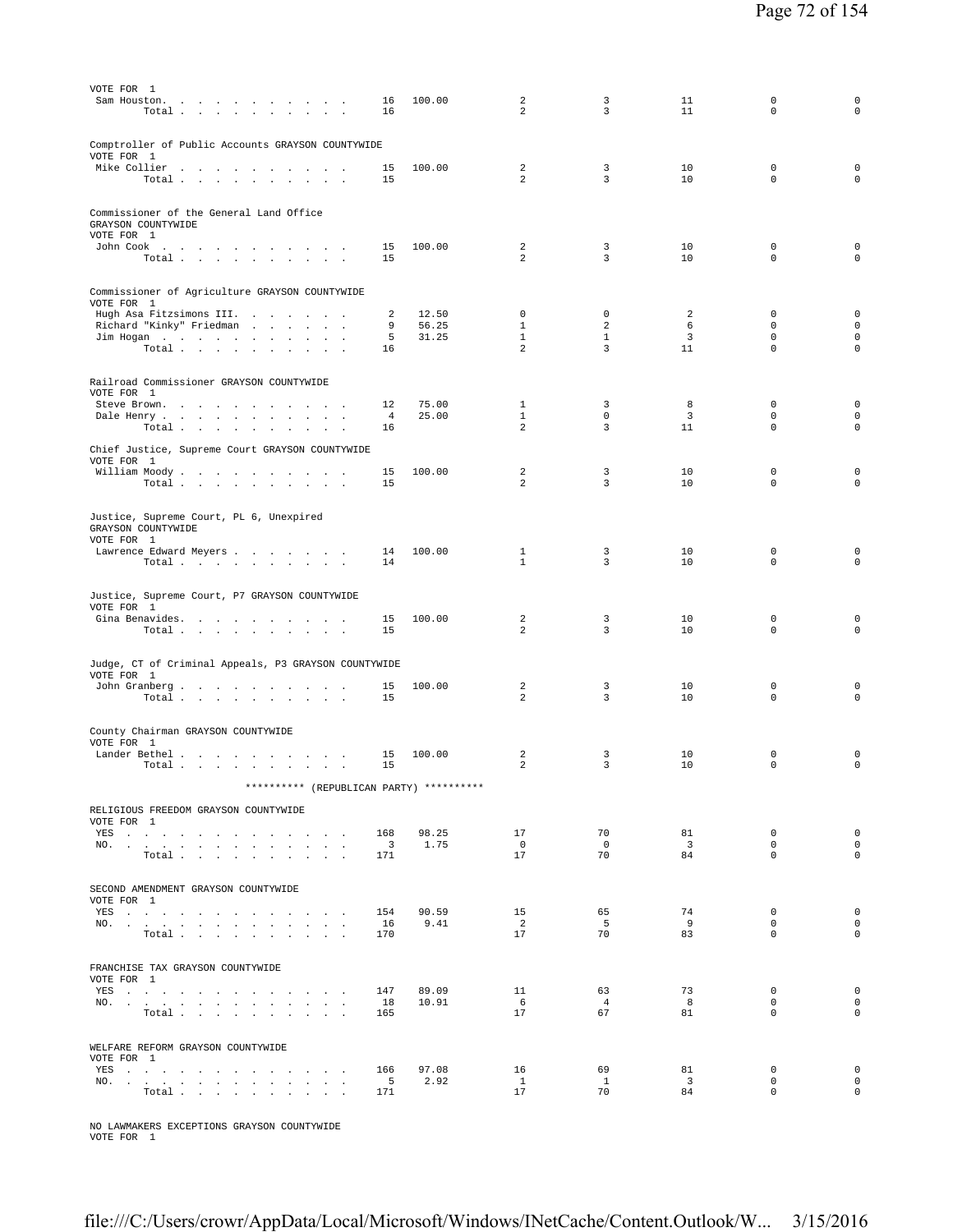| YES                                                                                                                                                                                                                                                                                             |                                          |                  |                                                                                                                                                |        |                                                            |                                                       |                                   |                                       | 169                             | 99.41                                    | 17                         | 70                            | 82                    | $\mathbf 0$                | $\mathsf 0$<br>$\mathsf{O}\xspace$         |
|-------------------------------------------------------------------------------------------------------------------------------------------------------------------------------------------------------------------------------------------------------------------------------------------------|------------------------------------------|------------------|------------------------------------------------------------------------------------------------------------------------------------------------|--------|------------------------------------------------------------|-------------------------------------------------------|-----------------------------------|---------------------------------------|---------------------------------|------------------------------------------|----------------------------|-------------------------------|-----------------------|----------------------------|--------------------------------------------|
| NO.                                                                                                                                                                                                                                                                                             | Total                                    |                  |                                                                                                                                                |        |                                                            | $\sim$ $\sim$ $\sim$ $\sim$<br>$\sim$ $\sim$ $\sim$   |                                   |                                       | $\overline{\phantom{0}}$<br>170 | .59                                      | $\mathbf 0$<br>17          | 0<br>70                       | <sup>1</sup><br>83    | $\mathbf 0$<br>$\mathbf 0$ | $\mathbf 0$                                |
|                                                                                                                                                                                                                                                                                                 |                                          |                  |                                                                                                                                                |        |                                                            |                                                       |                                   |                                       |                                 |                                          |                            |                               |                       |                            |                                            |
| OBAMACARE GRAYSON COUNTYWIDE                                                                                                                                                                                                                                                                    |                                          |                  |                                                                                                                                                |        |                                                            |                                                       |                                   |                                       |                                 |                                          |                            |                               |                       |                            |                                            |
| VOTE FOR 1<br>YES and a contract the contract of the set of the set of the set of the set of the set of the set of the set of the set of the set of the set of the set of the set of the set of the set of the set of the set of the set of                                                     |                                          |                  |                                                                                                                                                |        |                                                            |                                                       |                                   |                                       | 156                             | 91.76                                    | 15                         | 65                            | 76                    | $^{\circ}$                 | $\mathbf 0$                                |
| NO.                                                                                                                                                                                                                                                                                             | the contract of the contract of the con- |                  |                                                                                                                                                |        |                                                            | $\sim$                                                | $\mathbf{r}$                      | $\cdot$                               | 14                              | 8.24                                     | 2                          | 5                             | $7\overline{ }$       | $\mathbf 0$                | $\mathbf 0$                                |
|                                                                                                                                                                                                                                                                                                 | Total                                    |                  |                                                                                                                                                |        |                                                            |                                                       |                                   |                                       | 170                             |                                          | 17                         | 70                            | 83                    | $\mathbf 0$                | 0                                          |
|                                                                                                                                                                                                                                                                                                 |                                          |                  |                                                                                                                                                |        |                                                            |                                                       |                                   |                                       |                                 | ********** (DEMOCRATIC PARTY) ********** |                            |                               |                       |                            |                                            |
| ON IMMIGRATION REFORM GRAYSON COUNTYWIDE                                                                                                                                                                                                                                                        |                                          |                  |                                                                                                                                                |        |                                                            |                                                       |                                   |                                       |                                 |                                          |                            |                               |                       |                            |                                            |
| VOTE FOR 1                                                                                                                                                                                                                                                                                      |                                          |                  |                                                                                                                                                |        |                                                            |                                                       |                                   |                                       |                                 |                                          |                            |                               |                       |                            |                                            |
| FOR $\cdots$ $\cdots$ $\cdots$<br>${\tt AGAINST} \hspace{0.1in} . \hspace{0.1in} . \hspace{0.1in} . \hspace{0.1in} . \hspace{0.1in} . \hspace{0.1in} . \hspace{0.1in} . \hspace{0.1in} . \hspace{0.1in} . \hspace{0.1in} . \hspace{0.1in} . \hspace{0.1in} . \hspace{0.1in} . \hspace{0.1in} .$ |                                          |                  |                                                                                                                                                |        | the contract of the contract                               |                                                       |                                   |                                       | 14<br>$\overline{4}$            | 77.78<br>22.22                           | 2<br>$\mathbf{0}$          | $\mathbf{1}$<br>2             | 11<br>$\overline{a}$  | 0<br>$\mathbf 0$           | $\mathbf 0$<br>$\mathbf 0$                 |
|                                                                                                                                                                                                                                                                                                 | Total                                    |                  |                                                                                                                                                |        |                                                            |                                                       |                                   |                                       | 18                              |                                          | 2                          | 3                             | 13                    | $\mathbf 0$                | $\mathbf 0$                                |
|                                                                                                                                                                                                                                                                                                 |                                          |                  |                                                                                                                                                |        |                                                            |                                                       |                                   |                                       |                                 |                                          |                            |                               |                       |                            |                                            |
| A LIVING WAGE FOR ALL TEXANS GRAYSON COUNTYWIDE                                                                                                                                                                                                                                                 |                                          |                  |                                                                                                                                                |        |                                                            |                                                       |                                   |                                       |                                 |                                          |                            |                               |                       |                            |                                            |
| VOTE FOR 1<br>FOR $\cdots$ $\cdots$ $\cdots$ $\cdots$ $\cdots$                                                                                                                                                                                                                                  |                                          |                  |                                                                                                                                                |        |                                                            |                                                       |                                   |                                       | 18                              | 100.00                                   | 2                          | 3                             | 13                    | 0                          | $\mathbf 0$                                |
| ${\tt AGAINST} \hspace{0.1in} . \hspace{0.1in} . \hspace{0.1in} . \hspace{0.1in} . \hspace{0.1in} . \hspace{0.1in} . \hspace{0.1in} . \hspace{0.1in} . \hspace{0.1in} .$                                                                                                                        |                                          |                  |                                                                                                                                                |        |                                                            |                                                       |                                   |                                       | $\mathbf 0$                     |                                          | $\mathbf 0$                | $\Omega$                      | $\overline{0}$        | $\Omega$                   | $\mathbf 0$                                |
|                                                                                                                                                                                                                                                                                                 | Total                                    |                  |                                                                                                                                                |        |                                                            |                                                       |                                   |                                       | 18                              |                                          | 2                          | 3                             | 13                    | 0                          | $\mathbf 0$                                |
|                                                                                                                                                                                                                                                                                                 |                                          |                  |                                                                                                                                                |        |                                                            |                                                       |                                   |                                       |                                 |                                          |                            |                               |                       |                            |                                            |
| MEDICAID EXPANSION GRAYSON COUNTYWIDE<br>VOTE FOR 1                                                                                                                                                                                                                                             |                                          |                  |                                                                                                                                                |        |                                                            |                                                       |                                   |                                       |                                 |                                          |                            |                               |                       |                            |                                            |
| FOR                                                                                                                                                                                                                                                                                             |                                          |                  | and the contract of the con-                                                                                                                   |        |                                                            |                                                       |                                   |                                       | 16                              | 94.12                                    | 2                          | 3                             | 11                    | 0                          | $\mathbf 0$                                |
| ${\tt AGAINST} \quad . \qquad . \qquad . \qquad . \qquad . \qquad . \qquad . \qquad . \qquad .$                                                                                                                                                                                                 | Total                                    |                  |                                                                                                                                                |        |                                                            | $\sim$                                                | $\sim$                            | $\ddot{\phantom{a}}$<br>$\sim$ $\sim$ | $\mathbf{1}$<br>17              | 5.88                                     | $\mathbf 0$<br>2           | $\circ$<br>3                  | $\mathbf{1}$<br>12    | 0<br>0                     | $\mathbf 0$<br>$\mathbf 0$                 |
|                                                                                                                                                                                                                                                                                                 |                                          |                  |                                                                                                                                                |        |                                                            |                                                       |                                   |                                       |                                 |                                          |                            |                               |                       |                            |                                            |
| ON NON-DISCRIMINATION LEGISLATION GRAYSON COUNTYWIDE                                                                                                                                                                                                                                            |                                          |                  |                                                                                                                                                |        |                                                            |                                                       |                                   |                                       |                                 |                                          |                            |                               |                       |                            |                                            |
| VOTE FOR 1                                                                                                                                                                                                                                                                                      |                                          |                  |                                                                                                                                                |        |                                                            |                                                       |                                   |                                       |                                 |                                          |                            |                               |                       |                            |                                            |
| $FOR$                                                                                                                                                                                                                                                                                           |                                          |                  |                                                                                                                                                |        | the contract of the contract of                            |                                                       |                                   |                                       | 17<br>$\overline{\phantom{0}}$  | 100.00                                   | 2<br>$^{\circ}$            | 3<br>$\circ$                  | 12<br>$\overline{0}$  | $^{\circ}$<br>0            | $\mathbf 0$<br>$\mathbf 0$                 |
|                                                                                                                                                                                                                                                                                                 | Total                                    |                  |                                                                                                                                                |        |                                                            |                                                       |                                   |                                       | 17                              |                                          | 2                          | 3                             | 12                    | 0                          | $\mathbf 0$                                |
| PREC REPORT-GROUP DETAIL                                                                                                                                                                                                                                                                        |                                          |                  |                                                                                                                                                |        |                                                            |                                                       |                                   |                                       |                                 |                                          | 2014 PRIMARY ELECTION      |                               |                       | OFFICIAL                   |                                            |
|                                                                                                                                                                                                                                                                                                 |                                          |                  |                                                                                                                                                |        |                                                            |                                                       |                                   |                                       |                                 |                                          | GRAYSON COUNTY, TEXAS      |                               |                       |                            |                                            |
| RUN DATE:03/11/14 03:52 PM                                                                                                                                                                                                                                                                      |                                          |                  |                                                                                                                                                |        |                                                            |                                                       |                                   |                                       |                                 | MARCH 4, 2014<br>STATISTICS              |                            |                               |                       |                            |                                            |
|                                                                                                                                                                                                                                                                                                 |                                          |                  |                                                                                                                                                |        |                                                            |                                                       |                                   |                                       |                                 |                                          |                            |                               |                       |                            |                                            |
| 0018 PRECINCT 210                                                                                                                                                                                                                                                                               |                                          |                  |                                                                                                                                                |        |                                                            |                                                       |                                   |                                       | TOTAL VOTES                     | နွ                                       | EV MAIL                    | EV IVO                        | ED IVO                | PROV/EV                    | PROV/ED                                    |
|                                                                                                                                                                                                                                                                                                 |                                          |                  |                                                                                                                                                |        |                                                            |                                                       |                                   |                                       |                                 |                                          |                            |                               |                       |                            |                                            |
| REGISTERED VOTERS - TOTAL<br>BALLOTS CAST - TOTAL.                                                                                                                                                                                                                                              |                                          |                  |                                                                                                                                                |        |                                                            |                                                       |                                   |                                       | 1,792<br>313                    |                                          | 13                         | 99                            | 201                   | 0                          | $\mathbf 0$                                |
| BALLOTS CAST - REPUBLICAN PARTY                                                                                                                                                                                                                                                                 |                                          |                  |                                                                                                                                                |        |                                                            |                                                       |                                   |                                       | 283                             | 90.42                                    | 13                         | 88                            | 182                   | $\mathbf 0$                | $\mathbf 0$                                |
| BALLOTS CAST - DEMOCRATIC PARTY<br>VOTER TURNOUT - TOTAL $\ldots$                                                                                                                                                                                                                               |                                          |                  |                                                                                                                                                |        |                                                            |                                                       | $\sim$                            |                                       | 30                              | 9.58<br>17.47                            | $\mathbf{0}$               | 11                            | 19                    | $\mathbf 0$                | $\mathsf 0$                                |
|                                                                                                                                                                                                                                                                                                 |                                          |                  |                                                                                                                                                |        |                                                            |                                                       |                                   |                                       |                                 |                                          |                            |                               |                       |                            |                                            |
|                                                                                                                                                                                                                                                                                                 |                                          |                  |                                                                                                                                                |        |                                                            |                                                       |                                   |                                       |                                 | ********** (REPUBLICAN PARTY) ********** |                            |                               |                       |                            |                                            |
| US Senator GRAYSON COUNTYWIDE                                                                                                                                                                                                                                                                   |                                          |                  |                                                                                                                                                |        |                                                            |                                                       |                                   |                                       |                                 |                                          |                            |                               |                       |                            |                                            |
| VOTE FOR 1<br>Curt Cleaver                                                                                                                                                                                                                                                                      |                                          | $\sim 100$       | the contract of the contract of the con-                                                                                                       |        |                                                            |                                                       |                                   |                                       | $\overline{7}$                  | 2.59                                     | 1                          | $\mathbf 0$                   | 6                     | 0                          | $\mathbf 0$                                |
| John Cornyn.                                                                                                                                                                                                                                                                                    |                                          |                  | the contract of the contract of the con-                                                                                                       |        |                                                            |                                                       |                                   |                                       | 159                             | 58.89                                    | 9                          | 60                            | 90                    | 0                          | $\mathbf 0$                                |
| Dwayne Stovall.<br>Linda Vega.                                                                                                                                                                                                                                                                  |                                          |                  | the contract of the contract of the contract of                                                                                                |        |                                                            |                                                       | $\sim 10^{-1}$ and $\sim 10^{-1}$ |                                       | 17<br>15                        | 6.30<br>5.56                             | $\mathbf 0$<br>$\mathbf 0$ | 6<br>3                        | 11<br>12              | $\mathbf 0$<br>$\mathbf 0$ | $\mathbf 0$<br>$\mathbf 0$                 |
| Steve Stockman.                                                                                                                                                                                                                                                                                 |                                          |                  | and a strategic and                                                                                                                            |        |                                                            |                                                       |                                   |                                       | 53                              | 19.63                                    | 1                          | 10                            | 42                    | $\mathsf 0$                | $\mathsf{O}\xspace$                        |
| Ken Cope.<br>Chris Mapp .                                                                                                                                                                                                                                                                       | $\sim$ $\sim$<br>$\sim$                  | $\mathbf{r}$     | $\sim$<br>$\sim$<br>and a strategic and                                                                                                        | $\sim$ | $\Box$                                                     | $\cdot$                                               |                                   |                                       | 10<br>3                         | 3.70<br>1.11                             | $\mathsf 0$<br>$\mathbf 0$ | $\overline{\mathbf{c}}$<br>3  | 8<br>$\Omega$         | $\mathsf 0$<br>$\mathbf 0$ | $\mathsf{O}\xspace$<br>$\mathsf{O}\xspace$ |
| Reid Reasor.                                                                                                                                                                                                                                                                                    |                                          | $\sim 100$       | the contract of the contract of                                                                                                                |        |                                                            |                                                       | $\sim$                            |                                       | 6                               | 2.22                                     | $\mathbf{1}$               | $\mathbf{1}$                  | $\overline{4}$        | $\mathbf 0$                | $\mathsf{O}\xspace$                        |
|                                                                                                                                                                                                                                                                                                 | Total $\cdots$ $\cdots$ $\cdots$         |                  |                                                                                                                                                |        |                                                            |                                                       | $\sim$                            |                                       | 270                             |                                          | 12                         | 85                            | 173                   | $\mathbf 0$                | $\circ$                                    |
|                                                                                                                                                                                                                                                                                                 |                                          |                  |                                                                                                                                                |        |                                                            |                                                       |                                   |                                       |                                 |                                          |                            |                               |                       |                            |                                            |
| US Representative, DIST 4 GRAYSON COUNTYWIDE<br>VOTE FOR 1                                                                                                                                                                                                                                      |                                          |                  |                                                                                                                                                |        |                                                            |                                                       |                                   |                                       |                                 |                                          |                            |                               |                       |                            |                                            |
| Ralph M. Hall                                                                                                                                                                                                                                                                                   |                                          |                  |                                                                                                                                                |        |                                                            |                                                       |                                   |                                       | 143                             | 51.25                                    | 5                          | 45                            | 93                    | $\mathbf 0$                | $\mathbf 0$                                |
| John Ratcliffe.<br>Tony Arterburn.                                                                                                                                                                                                                                                              |                                          |                  | and the state of the state of<br><b>Sales Contract Contract</b>                                                                                | $\sim$ | $\sim$<br>$\mathbf{r}$                                     | $\sim$<br>$\sim 10$<br>$\overline{a}$<br>$\mathbf{r}$ | $\sim$                            | $\sim$                                | 68<br>$\overline{7}$            | 24.37<br>2.51                            | 5<br>$\mathbf 1$           | 20<br>2                       | 43<br>$\overline{4}$  | $\mathbf 0$<br>$\mathbf 0$ | $\mathsf{O}\xspace$<br>$\mathsf{O}\xspace$ |
| John Stacy                                                                                                                                                                                                                                                                                      |                                          |                  |                                                                                                                                                |        |                                                            | $\sim$                                                |                                   |                                       | 3                               | 1.08                                     | $\mathsf 0$                | $\mathbf{1}$                  | 2                     | $\mathbf 0$                | $\mathsf{O}\xspace$                        |
| Lou Gigliotti .                                                                                                                                                                                                                                                                                 |                                          |                  | <b>Service State</b>                                                                                                                           | $\sim$ | $\sim$                                                     | $\mathcal{A}$<br>$\ddot{\phantom{a}}$                 |                                   |                                       | 49                              | 17.56                                    | $\mathsf 0$                | 15                            | 34                    | $\mathbf 0$<br>$\Omega$    | $\mathsf{O}\xspace$                        |
| Brent Lawson                                                                                                                                                                                                                                                                                    | Total.                                   |                  | the contract of the contract of the                                                                                                            |        |                                                            |                                                       | $\sim$                            | $\Delta\sim 100$                      | 9<br>279                        | 3.23                                     | 2<br>13                    | $\overline{\mathbf{3}}$<br>86 | $\overline{4}$<br>180 | $\mathbf 0$                | $\mathsf{O}\xspace$<br>$\mathbf 0$         |
|                                                                                                                                                                                                                                                                                                 |                                          |                  |                                                                                                                                                |        |                                                            |                                                       |                                   |                                       |                                 |                                          |                            |                               |                       |                            |                                            |
| Governor GRAYSON COUNTYWIDE                                                                                                                                                                                                                                                                     |                                          |                  |                                                                                                                                                |        |                                                            |                                                       |                                   |                                       |                                 |                                          |                            |                               |                       |                            |                                            |
| VOTE FOR 1                                                                                                                                                                                                                                                                                      |                                          |                  |                                                                                                                                                |        |                                                            |                                                       |                                   |                                       |                                 |                                          |                            |                               |                       |                            |                                            |
| Greg Abbott.<br>SECEDE Kilgore.                                                                                                                                                                                                                                                                 |                                          | $\sim$<br>$\sim$ | $\ddot{\phantom{0}}$<br>the control of the con-                                                                                                |        | the company of the company of<br>$\mathbf{z} = \mathbf{z}$ | $\cdot$                                               | $\sim$<br>$\mathbf{r}$            |                                       | 241<br>4                        | 92.34<br>1.53                            | 13<br>$^{\circ}$           | 76<br>$\mathbf{1}$            | 152<br>3              | $\mathbf 0$<br>$\mathbf 0$ | $\mathbf 0$<br>$\mathbf 0$                 |
| Miriam Martinez                                                                                                                                                                                                                                                                                 |                                          |                  | and the contract of the contract of                                                                                                            |        |                                                            |                                                       | $\sim$ $\sim$                     |                                       | 3                               | 1.15                                     | $\mathbf 0$                | $\mathbf{1}$                  | 2                     | $\mathbf 0$                | $\mathsf{O}\xspace$                        |
| Lisa Fritsch                                                                                                                                                                                                                                                                                    | Total                                    |                  |                                                                                                                                                |        | $\sim$                                                     | $\sim$<br>$\sim$                                      | $\mathbf{r}$                      |                                       | 13<br>261                       | 4.98                                     | $\mathbf 0$<br>13          | $\overline{\mathbf{3}}$<br>81 | 10<br>167             | $\mathbf 0$<br>$\mathbf 0$ | $\mathsf{O}\xspace$<br>$\mathsf 0$         |
|                                                                                                                                                                                                                                                                                                 |                                          |                  |                                                                                                                                                |        |                                                            |                                                       |                                   |                                       |                                 |                                          |                            |                               |                       |                            |                                            |
| Lieutenant Governor GRAYSON COUNTYWIDE                                                                                                                                                                                                                                                          |                                          |                  |                                                                                                                                                |        |                                                            |                                                       |                                   |                                       |                                 |                                          |                            |                               |                       |                            |                                            |
| VOTE FOR 1                                                                                                                                                                                                                                                                                      |                                          |                  |                                                                                                                                                |        |                                                            |                                                       |                                   |                                       |                                 |                                          |                            |                               |                       |                            |                                            |
| David Dewhurst.<br>Jerry Patterson                                                                                                                                                                                                                                                              |                                          |                  | the contract of the contract of the contract of the contract of the contract of the contract of the contract of<br>the company of the state of |        | $\sim$<br>$\ddot{\phantom{1}}$                             | $\mathbf{r}$                                          |                                   |                                       | 127<br>28                       | 48.29<br>10.65                           | 8<br>$\overline{a}$        | 39<br>18                      | 80<br>8               | $\mathbf 0$<br>$\mathbf 0$ | $\mathbf 0$<br>$\mathsf{O}\xspace$         |
|                                                                                                                                                                                                                                                                                                 | Todd Staples                             |                  | the company of the company of the company of                                                                                                   |        |                                                            |                                                       |                                   |                                       | 45                              | 17.11                                    | $\mathsf 0$                | 14                            | 31                    | $\mathsf 0$                | $\mathsf 0$                                |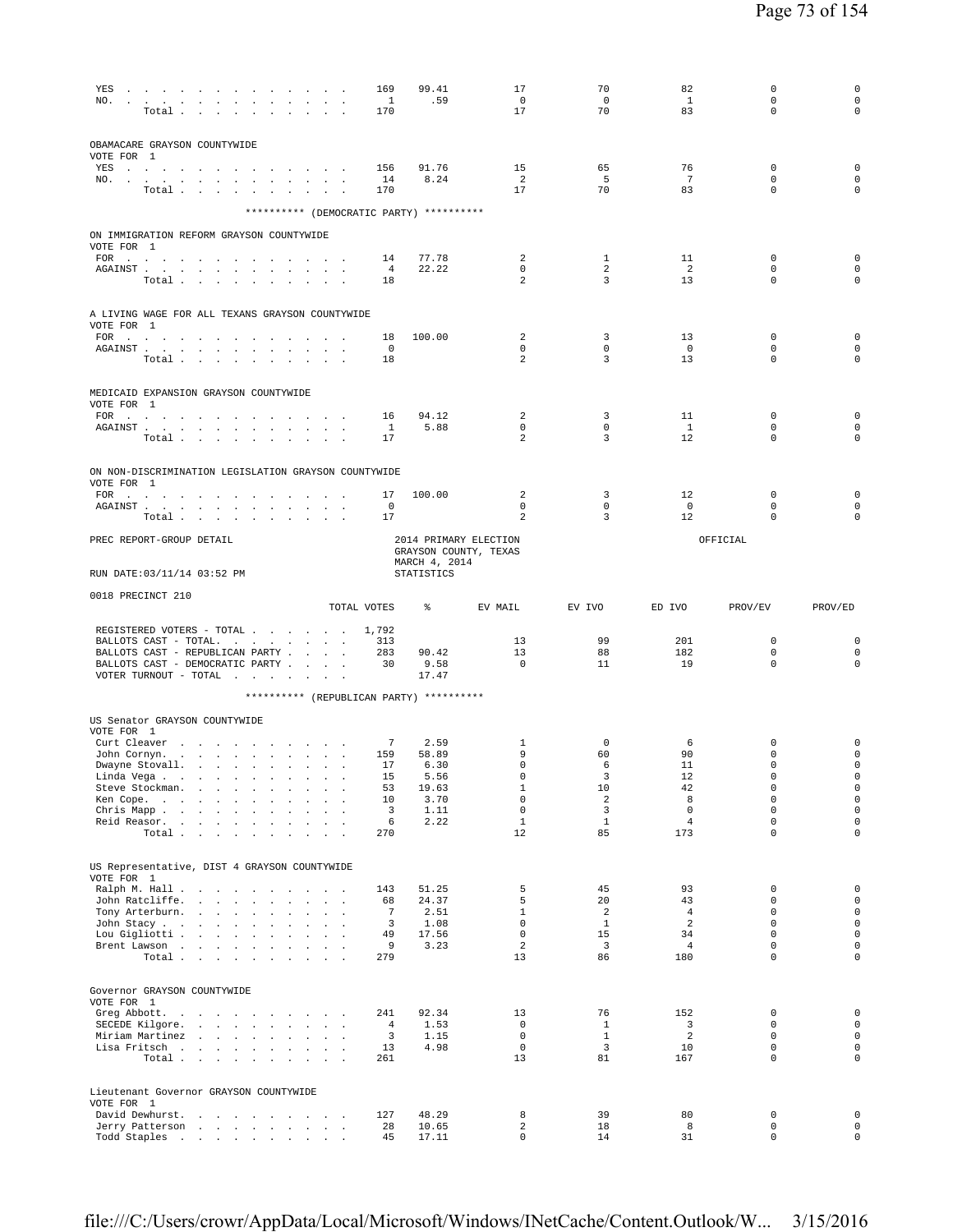| Dan Patrick.<br>Total                                                                                                                                                                       | 63<br>263  | 23.95          | 3<br>13                           | 14<br>85     | 46<br>165 | $\mathsf 0$<br>$\Omega$    | $\mathsf 0$<br>$\mathbf 0$         |
|---------------------------------------------------------------------------------------------------------------------------------------------------------------------------------------------|------------|----------------|-----------------------------------|--------------|-----------|----------------------------|------------------------------------|
| Attorney General GRAYSON COUNTYWIDE<br>VOTE FOR 1                                                                                                                                           |            |                |                                   |              |           |                            |                                    |
| Dan Branch<br>$\sim$<br>$\sim$ $\sim$<br>Barry Smitherman<br>contract and support<br>$\mathbf{r}$                                                                                           | 77<br>63   | 31.30<br>25.61 | 3<br>$\overline{4}$               | 24<br>18     | 50<br>41  | $\mathbf 0$<br>$\mathbf 0$ | $\mathsf 0$<br>$\mathsf{O}\xspace$ |
| Ken Paxton<br>$\Delta \sim 10$<br>$\sim$                                                                                                                                                    | 106        | 43.09          | 5                                 | 31           | 70        | $\Omega$                   | $\mathsf{O}\xspace$                |
| Total<br>$\sim$                                                                                                                                                                             | 246        |                | 12                                | 73           | 161       | $\mathbf 0$                | 0                                  |
| Comptroller of Public Accounts GRAYSON COUNTYWIDE<br>VOTE FOR 1                                                                                                                             |            |                |                                   |              |           |                            |                                    |
| Raul Torres.<br>$\sim 10^{-1}$ m $^{-1}$<br>and a state of the<br>$\sim$<br>$\ddot{\phantom{a}}$<br>Harvey Hilderbran.<br><b>Contractor</b><br>$\ddot{\phantom{a}}$<br>$\ddot{\phantom{a}}$ | 36<br>54   | 15.25<br>22.88 | 1<br>3                            | 14<br>15     | 21<br>36  | $\mathbf 0$<br>$\mathbf 0$ | $\mathsf 0$<br>$\mathbf 0$         |
| Debra Medina<br>$\sim$<br>$\sim$                                                                                                                                                            | 71         | 30.08          | $\overline{4}$                    | 21           | 46        | $\mathbf 0$                | $\mathsf{O}\xspace$                |
| Glenn Hegar.<br>$\cdot$<br>$\cdot$<br>$\cdot$<br>$\ddot{\phantom{a}}$                                                                                                                       | 75         | 31.78          | $\overline{4}$                    | 19           | 52        | $\mathbf 0$                | $\mathsf{O}\xspace$                |
| Total $\cdots$ $\cdots$ $\cdots$<br>$\ddot{\phantom{a}}$                                                                                                                                    | 236        |                | 12                                | 69           | 155       | $\mathbf 0$                | $\mathsf 0$                        |
| Commissioner of the General Land Office<br>GRAYSON COUNTYWIDE<br>VOTE FOR 1                                                                                                                 |            |                |                                   |              |           |                            |                                    |
| George P. Bush.                                                                                                                                                                             | 189        | 73.26          | 11                                | 49           | 129       | 0                          | $\mathsf 0$                        |
| David Watts.<br>$\sim$<br>$\sim$<br>Total                                                                                                                                                   | 69<br>258  | 26.74          | $\mathbf 0$<br>11                 | 30<br>79     | 39<br>168 | $\mathbf 0$<br>$\Omega$    | $\mathsf{O}\xspace$<br>$\mathbf 0$ |
|                                                                                                                                                                                             |            |                |                                   |              |           |                            |                                    |
| Commissioner of Agriculture GRAYSON COUNTYWIDE<br>VOTE FOR 1<br>J. Allen Carnes                                                                                                             | 60         | 25.32          | 2                                 | 20           | 38        | $\mathbb O$                | $\mathsf 0$                        |
| Tommy Merritt<br>$\sim 10^{-11}$<br>$\cdot$<br>$\sim 100$ km s $^{-1}$<br>$\ddot{\phantom{1}}$                                                                                              | 61         | 25.74          | $\mathbf 0$                       | 18           | 43        | $\mathbf 0$                | $\mathsf{O}\xspace$                |
| Eric Opiela.<br>$\Box$<br>$\cdot$                                                                                                                                                           | 31         | 13.08          | $\mathbf{1}$                      | 8            | 22        | $\Omega$                   | $\mathbf 0$                        |
| Joe Cotten<br>$\sim$<br>$\sim$<br>$\sim$<br>Sid Miller<br>$\sim$<br>$\mathbf{r}$<br>$\ddot{\phantom{a}}$                                                                                    | 38<br>47   | 16.03<br>19.83 | 5<br>$\overline{3}$               | 12<br>13     | 21<br>31  | $\mathbf 0$<br>0           | $\mathsf 0$<br>$\mathsf 0$         |
| Total<br>$\sim$                                                                                                                                                                             | 237        |                | 11                                | 71           | 155       | $\mathbf 0$                | $\circ$                            |
| Railroad Commissioner GRAYSON COUNTYWIDE<br>VOTE FOR 1                                                                                                                                      |            |                |                                   |              |           |                            |                                    |
| Wayne Christian                                                                                                                                                                             | 140        | 58.09          | 7                                 | 42           | 91        | 0                          | $\mathsf 0$                        |
| Malachi Boyuls.<br>$\sim$<br>$\cdot$<br>$\sim$<br>$\ddot{\phantom{a}}$                                                                                                                      | 10         | 4.15           | $\mathbf{1}$                      | $\mathbf{1}$ | 8         | $\mathbf 0$                | $\mathsf{O}\xspace$                |
| Ryan Sitton.<br>$\ddot{\phantom{a}}$<br>Becky Berger<br>$\ddot{\phantom{a}}$                                                                                                                | 61<br>30   | 25.31<br>12.45 | 2<br>$\overline{a}$               | 18<br>10     | 41<br>18  | $\mathbf 0$<br>0           | $\mathsf 0$<br>$\mathsf 0$         |
| Total                                                                                                                                                                                       | 241        |                | 12                                | 71           | 158       | $\mathbf 0$                | 0                                  |
| Chief Justice, Supreme Court GRAYSON COUNTYWIDE<br>VOTE FOR 1                                                                                                                               |            |                |                                   |              |           |                            |                                    |
| Robert Talton<br><b>Contract Contract Avenue</b>                                                                                                                                            | 142<br>93  | 60.43<br>39.57 | 8<br>$\overline{4}$               | 33<br>35     | 101<br>54 | $\mathbf 0$<br>$\mathbf 0$ | $\mathbf 0$<br>$\mathbf 0$         |
| Nathan Hecht<br>Total                                                                                                                                                                       | 235        |                | 12                                | 68           | 155       | $\mathbf 0$                | $\mathbf 0$                        |
|                                                                                                                                                                                             |            |                |                                   |              |           |                            |                                    |
| Justice, Supreme Court, PL 6, Unexpired<br>GRAYSON COUNTYWIDE<br>VOTE FOR 1                                                                                                                 |            |                |                                   |              |           |                            |                                    |
| Joe Pool.<br>$\sim$<br>Jeff Brown<br>$\sim$                                                                                                                                                 | 111<br>126 | 46.84<br>53.16 | $7\phantom{.0}$<br>$\overline{4}$ | 33<br>38     | 71<br>84  | 0<br>$\mathbb O$           | $\mathbf 0$<br>$\mathsf 0$         |
| Total<br>$\sim$                                                                                                                                                                             | 237        |                | 11                                | 71           | 155       | $\mathsf 0$                | $\mathsf 0$                        |
| Justice, Supreme Court, P7 GRAYSON COUNTYWIDE                                                                                                                                               |            |                |                                   |              |           |                            |                                    |
| VOTE FOR 1                                                                                                                                                                                  | 200        | 100.00         | 12                                | 62           | 126       | $\mathbf 0$                | $\mathbf 0$                        |
| Jeff Boyd.<br>Total                                                                                                                                                                         | 200        |                | 12                                | 62           | 126       | $\mathbf 0$                | $\mathbf 0$                        |
| Justice, Supreme Court, P8 GRAYSON COUNTYWIDE<br>VOTE FOR 1                                                                                                                                 |            |                |                                   |              |           |                            |                                    |
| Phil Johnson                                                                                                                                                                                | 155        | 64.85          | 6                                 | 48           | 101       | 0                          | $\mathsf 0$                        |
| Sharon McCally.                                                                                                                                                                             | 84         | 35.15          | $7\phantom{.0}$                   | 24           | 53        | $\mathbf 0$                | $\mathsf{O}\xspace$<br>$\mathsf 0$ |
| Total<br>$\sim$<br>Judge, CT of Criminal Appeals, P3 GRAYSON COUNTYWIDE<br>VOTE FOR 1                                                                                                       | 239        |                | 13                                | 72           | 154       | 0                          |                                    |
| Barbara Walther                                                                                                                                                                             | 95         | 40.43          | $7\phantom{.0}$                   | 33           | 55        | 0                          | $\mathsf 0$                        |
| Bert Richardson                                                                                                                                                                             | 140        | 59.57          | 5                                 | 36           | 99        | $\mathbf 0$                | $\mathsf{O}\xspace$                |
| Total $\cdots$ $\cdots$ $\cdots$                                                                                                                                                            | 235        |                | 12                                | 69           | 154       | $\mathbf 0$                | $\mathsf 0$                        |
| Judge, CT of Criminal Appeals, P4 GRAYSON COUNTYWIDE<br>VOTE FOR 1                                                                                                                          |            |                |                                   |              |           |                            |                                    |
| Richard Dean Davis                                                                                                                                                                          | 112        | 48.07          | $\overline{2}$                    | 35           | 75        | 0                          | $\mathbf 0$                        |
| Jani Jo Wood<br>$\overline{\phantom{a}}$<br>Kevin Patrick Yeary                                                                                                                             | 42<br>79   | 18.03<br>33.91 | 5<br>5                            | 10<br>23     | 27<br>51  | $\mathbf 0$<br>$\Omega$    | $\mathsf{O}\xspace$<br>$\mathbf 0$ |
| Total $\cdots$ $\cdots$ $\cdots$                                                                                                                                                            | 233        |                | 12                                | 68           | 153       | $\mathbf 0$                | 0                                  |
| Judge, CT of Criminal Appeals, P9 GRAYSON COUNTYWIDE<br>VOTE FOR 1                                                                                                                          |            |                |                                   |              |           |                            |                                    |
| W.C. "Bud" Kirkendall                                                                                                                                                                       | 103        | 44.78          | 2                                 | 27           | 74        | $\mathbf 0$                | $\mathbf 0$                        |
| David Newell                                                                                                                                                                                | 127        | 55.22          | 10                                | 41           | 76        | $\mathbf 0$                | $\mathbf 0$                        |
| Total $\cdots$ $\cdots$ $\cdots$                                                                                                                                                            | 230        |                | 12                                | 68           | 150       | $\mathbf 0$                | $\circ$                            |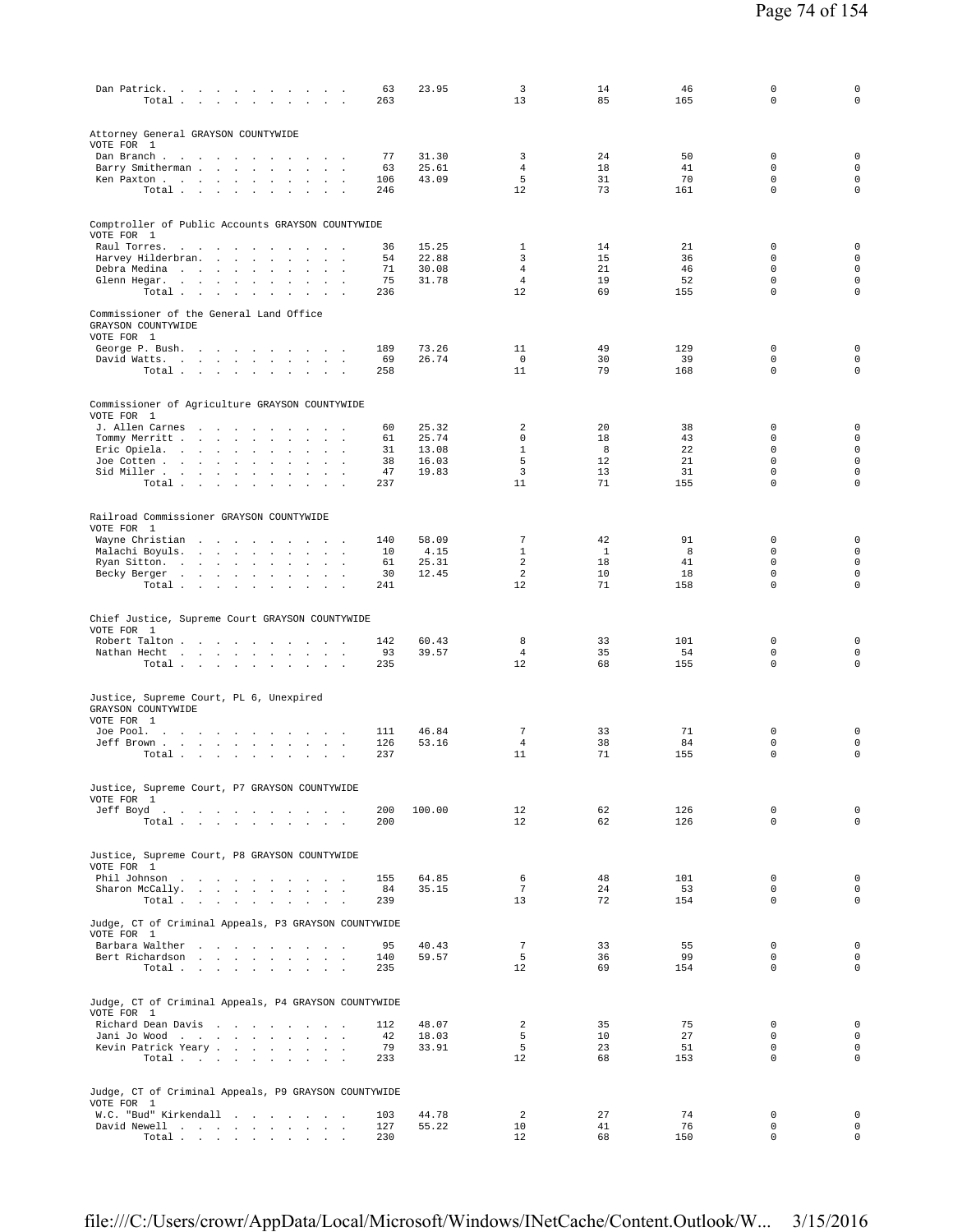| State Senator, District 30 GRAYSON COUNTYWIDE                                                                          |            |                |                       |          |            |                            |                             |
|------------------------------------------------------------------------------------------------------------------------|------------|----------------|-----------------------|----------|------------|----------------------------|-----------------------------|
| VOTE FOR 1<br>Craig Estes.                                                                                             | 228        | 100.00         | 12                    | 73       | 143        | $\mathbb O$                | $\mathsf 0$                 |
| Total                                                                                                                  | 228        |                | 12                    | 73       | 143        | $\mathbf 0$                | $\mathbf 0$                 |
| State Representative, District 62 GRAYSON COUNTYWIDE<br>VOTE FOR 1                                                     |            |                |                       |          |            |                            |                             |
| Larry Phillips.<br>Total                                                                                               | 230<br>230 | 100.00         | 13<br>13              | 69<br>69 | 148<br>148 | 0<br>$\mathbf 0$           | 0<br>$\mathsf 0$            |
|                                                                                                                        |            |                |                       |          |            |                            |                             |
| Justice 5th Court of Appeals P3 GRAYSON COUNTYWIDE<br>VOTE FOR 1                                                       |            |                |                       |          |            |                            |                             |
| Ada Brown                                                                                                              | 214        | 100.00         | 13                    | 62       | 139        | $\mathbf 0$<br>$\mathbf 0$ | $\mathsf 0$<br>$\mathbf 0$  |
| Total $\cdots$ $\cdots$ $\cdots$<br><b>Contract Contract Contract</b>                                                  | 214        |                | 13                    | 62       | 139        |                            |                             |
| Justice 5th Court of Appeals P6 GRAYSON COUNTYWIDE                                                                     |            |                |                       |          |            |                            |                             |
| VOTE FOR 1<br>David L. Bridges                                                                                         | 214        | 100.00         | 13                    | 62       | 139        | $\mathbf 0$                | $\mathsf 0$                 |
| Total                                                                                                                  | 214        |                | 13                    | 62       | 139        | $\mathbf 0$                | $\mathbf 0$                 |
| Justice, 5th CT of AP DIST, P8 GRAYSON COUNTYWIDE                                                                      |            |                |                       |          |            |                            |                             |
| VOTE FOR 1                                                                                                             |            |                |                       |          |            |                            |                             |
| Bill Whitehill.<br>Total                                                                                               | 211<br>211 | 100.00         | 13<br>13              | 64<br>64 | 134<br>134 | 0<br>$\mathbf 0$           | $\mathsf 0$<br>$\mathbf 0$  |
|                                                                                                                        |            |                |                       |          |            |                            |                             |
| District Judge, 397th Judicial District<br>GRAYSON COUNTYWIDE                                                          |            |                |                       |          |            |                            |                             |
| VOTE FOR 1                                                                                                             |            |                |                       |          |            |                            |                             |
| Brian K. Gary<br>Total                                                                                                 | 213<br>213 | 100.00         | 12<br>12              | 66<br>66 | 135<br>135 | $\mathbf 0$<br>$\mathsf 0$ | $\mathsf 0$<br>$\mathsf 0$  |
| County Judge GRAYSON COUNTYWIDE                                                                                        |            |                |                       |          |            |                            |                             |
| VOTE FOR 1                                                                                                             |            |                |                       |          |            |                            |                             |
| Gene Short<br>Bill Magers.<br>$\mathbf{r}$<br>$\sim$ $\sim$                                                            | 82<br>88   | 29.29<br>31.43 | 4<br>5                | 29<br>26 | 49<br>57   | $\mathbf 0$<br>$\mathbf 0$ | $\mathsf 0$<br>$\mathbf 0$  |
| Trent Bass<br>$\sim$                                                                                                   | 86         | 30.71          | 3                     | 23       | 60         | $\mathbf 0$                | $\mathsf 0$                 |
| Jim Maddock.<br>$\ddot{\phantom{0}}$<br>$\sim$<br>$\sim$<br>Total $\cdots$ $\cdots$ $\cdots$<br>$\sim$<br>$\mathbf{r}$ | 24<br>280  | 8.57           | $\mathbf{1}$<br>13    | 9<br>87  | 14<br>180  | $\mathbf 0$<br>$\mathbf 0$ | $\mathsf 0$<br>$\mathbf 0$  |
|                                                                                                                        |            |                |                       |          |            |                            |                             |
| Judge, County Court at Law GRAYSON COUNTYWIDE                                                                          |            |                |                       |          |            |                            |                             |
| VOTE FOR 1<br>James Corley "Corky" Henderson                                                                           | 215        | 100.00         | 12                    | 67       | 136        | $\mathbf 0$                | $\mathbf 0$                 |
| Total $\ldots$ $\ldots$ $\ldots$ $\ldots$                                                                              | 215        |                | 12                    | 67       | 136        | $\mathbf 0$                | $\mathbf 0$                 |
|                                                                                                                        |            |                |                       |          |            |                            |                             |
| Judge, County Court at Law No. 2 GRAYSON COUNTYWIDE<br>VOTE FOR 1                                                      |            |                |                       |          |            |                            |                             |
| Carol M. Siebman<br>Total                                                                                              | 218<br>218 | 100.00         | 13<br>13              | 67<br>67 | 138<br>138 | 0<br>$\mathbf 0$           | $\mathsf 0$<br>$\mathbf 0$  |
|                                                                                                                        |            |                |                       |          |            |                            |                             |
| District Clerk GRAYSON COUNTYWIDE                                                                                      |            |                |                       |          |            |                            |                             |
| VOTE FOR 1<br>Kelly Ashmore                                                                                            | 222        | 100.00         | 13                    | 68       | 141        | 0                          | 0                           |
| Total $\cdots$ $\cdots$<br>$\sim$<br>$\sim$<br>$\alpha$ , $\beta$ , $\alpha$                                           | 222        |                | 13                    | 68       | 141        | $\mathbf 0$                | $\mathbf 0$                 |
|                                                                                                                        |            |                |                       |          |            |                            |                             |
| County Clerk GRAYSON COUNTYWIDE<br>VOTE FOR 1                                                                          |            |                |                       |          |            |                            |                             |
| Wilma Bush                                                                                                             | 221        | 100.00         | 13                    | 69       | 139        | $\mathbb O$                | $\mathbf 0$                 |
| Total                                                                                                                  | 221        |                | 13                    | 69       | 139        | $\Omega$                   | $\mathbf 0$                 |
| County Treasurer GRAYSON COUNTYWIDE                                                                                    |            |                |                       |          |            |                            |                             |
| VOTE FOR 1                                                                                                             |            |                |                       |          |            |                            |                             |
| Gayla Hawkins<br>$\sim$<br><b>Sales State</b>                                                                          | 107<br>133 | 44.58<br>55.42 | 6<br>5                | 30<br>47 | 71<br>81   | $\mathbf 0$<br>$\mathbf 0$ | $\circ$<br>$\mathbf 0$      |
| Total $\cdots$ $\cdots$ $\cdots$<br>$\mathbf{1}$ and $\mathbf{1}$ and $\mathbf{1}$                                     | 240        |                | 11                    | 77       | 152        | $\mathbf 0$                | $\mathbf 0$                 |
|                                                                                                                        |            |                |                       |          |            |                            |                             |
| County Commissioner, Precinct 2 COMM 2<br>VOTE FOR 1                                                                   |            |                |                       |          |            |                            |                             |
| Gary Cox.                                                                                                              | 93         | 34.07          | 6                     | 28       | 59         | $\mathbf 0$                | $\mathbf 0$                 |
| David Whitlock.<br>Total                                                                                               | 180<br>273 | 65.93          | $7\overline{ }$<br>13 | 58<br>86 | 115<br>174 | $\mathbf 0$<br>$\mathbf 0$ | $\mathbf{0}$<br>$\mathbf 0$ |
|                                                                                                                        |            |                |                       |          |            |                            |                             |
| County Chairman GRAYSON COUNTYWIDE                                                                                     |            |                |                       |          |            |                            |                             |
| VOTE FOR 1<br>Reggie Smith                                                                                             | 209        | 100.00         | 13                    | 65       | 131        | $\mathbf 0$                | $\mathbf 0$                 |
| Total                                                                                                                  | 209        |                | 13                    | 65       | 131        | $\mathbf 0$                | $\mathsf{O}\xspace$         |
| ********** (DEMOCRATIC PARTY) **********                                                                               |            |                |                       |          |            |                            |                             |

US Senator GRAYSON COUNTYWIDE VOTE FOR 1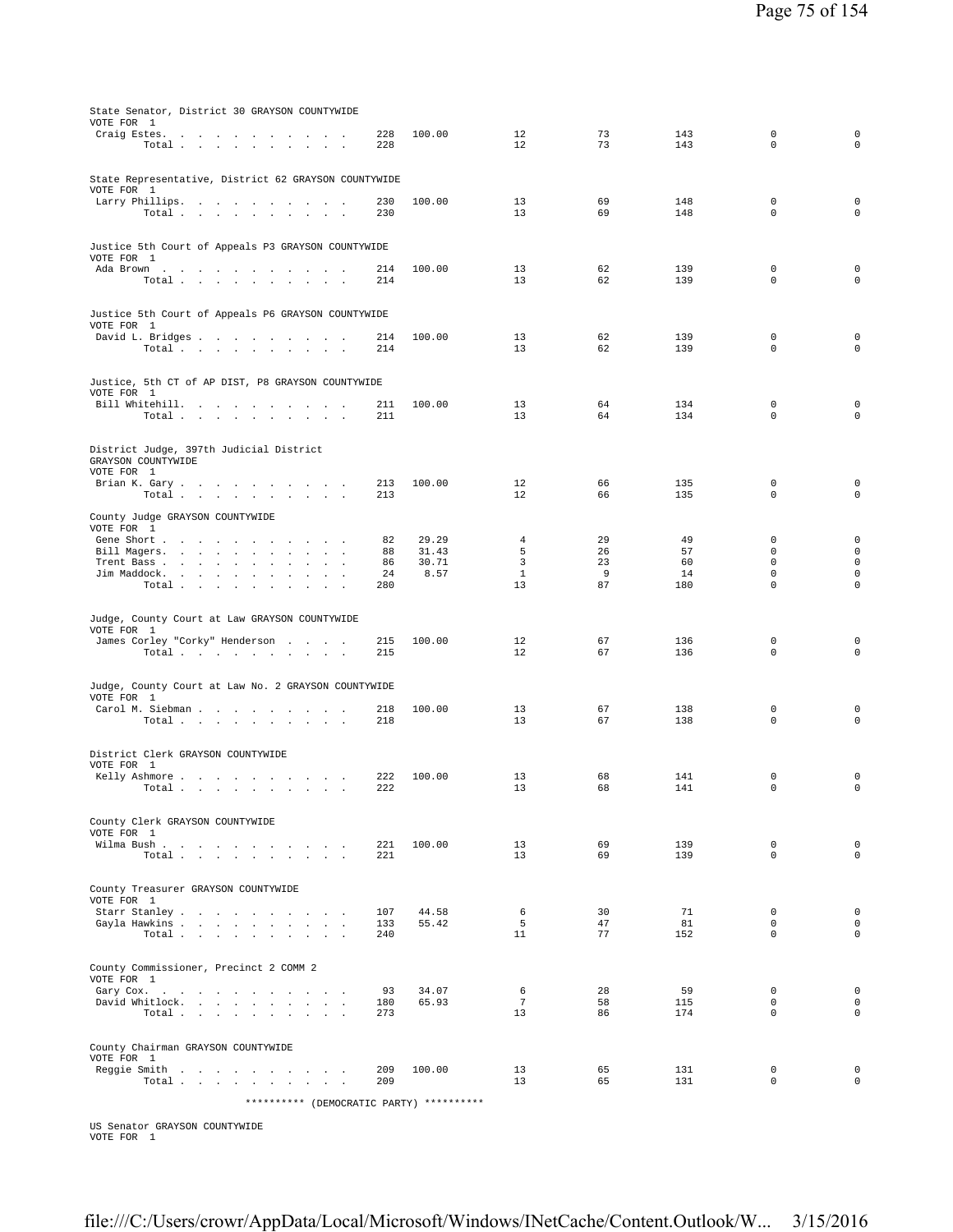| Maxey Marie Scherr<br>Michael "Fjet" Fjetland.<br>David M. Alameel<br>Kesha Rogers<br>Total                                                                                                                                                                                      | 7<br>3<br>2<br>6<br>10<br>28 | 25.00<br>10.71<br>7.14<br>21.43<br>35.71 | 0<br>0<br>$\mathsf 0$<br>$\mathbf 0$<br>$\mathbf 0$<br>$\mathbf 0$ | 1<br>$\mathbf{1}$<br>$\mathbf{1}$<br>$\overline{4}$<br>$\overline{4}$<br>11 | 6<br>2<br>$\mathbf{1}$<br>2<br>6<br>17 | $\mathbf 0$<br>$\mathbf 0$<br>$\mathbf 0$<br>$\Omega$<br>$\mathbf 0$<br>$\mathbf 0$ | $\mathsf 0$<br>$\mathsf 0$<br>$\mathsf 0$<br>$\circ$<br>$\mathsf 0$<br>$\mathbf 0$ |
|----------------------------------------------------------------------------------------------------------------------------------------------------------------------------------------------------------------------------------------------------------------------------------|------------------------------|------------------------------------------|--------------------------------------------------------------------|-----------------------------------------------------------------------------|----------------------------------------|-------------------------------------------------------------------------------------|------------------------------------------------------------------------------------|
| Governor GRAYSON COUNTYWIDE<br>VOTE FOR 1<br>Wendy R. Davis.<br>Reynaldo "Ray" Madrigal.<br>Total                                                                                                                                                                                | 26<br>3<br>29                | 89.66<br>10.34                           | $\mathbf 0$<br>$\mathbf 0$<br>$\mathbf 0$                          | 9<br>2<br>11                                                                | 17<br>$\overline{1}$<br>18             | $\mathbf 0$<br>$\mathbf 0$<br>$\mathbf 0$                                           | $\mathbf 0$<br>$\mathbf 0$<br>$\mathsf 0$                                          |
| Lieutenant Governor GRAYSON COUNTYWIDE<br>VOTE FOR 1<br>Leticia Van de Putte.<br>Total                                                                                                                                                                                           | 24<br>24                     | 100.00                                   | $\mathbf 0$<br>$\mathbf 0$                                         | 9<br>9                                                                      | 15<br>15                               | $\mathbf 0$<br>$\mathbf 0$                                                          | $\mathsf 0$<br>$\mathbf{0}$                                                        |
| Attorney General GRAYSON COUNTYWIDE<br>VOTE FOR 1<br>Sam Houston.<br>Total                                                                                                                                                                                                       | 26<br>26                     | 100.00                                   | $\mathbf 0$<br>0                                                   | 10<br>10                                                                    | 16<br>16                               | $\mathbf 0$<br>$\mathbf 0$                                                          | 0<br>$\mathsf 0$                                                                   |
| Comptroller of Public Accounts GRAYSON COUNTYWIDE<br>VOTE FOR 1<br>Mike Collier<br>Total                                                                                                                                                                                         | 24<br>24                     | 100.00                                   | $\mathbf 0$<br>$\mathbf 0$                                         | 9<br>9                                                                      | 15<br>15                               | $\mathbf 0$<br>$\mathbf 0$                                                          | 0<br>$\mathsf 0$                                                                   |
| Commissioner of the General Land Office<br>GRAYSON COUNTYWIDE<br>VOTE FOR 1<br>John Cook<br>Total $\cdots$ $\cdots$ $\cdots$                                                                                                                                                     | 25<br>25                     | 100.00                                   | $\mathbf 0$<br>$\mathbf 0$                                         | 9<br>9                                                                      | 16<br>16                               | $\mathbf 0$<br>$\mathbf 0$                                                          | $\mathsf 0$<br>$\mathsf 0$                                                         |
| Commissioner of Agriculture GRAYSON COUNTYWIDE<br>VOTE FOR 1<br>Hugh Asa Fitzsimons III.<br>Richard "Kinky" Friedman<br>$\sim$<br>Jim Hogan<br>Total $\cdots$ $\cdots$ $\cdots$                                                                                                  | 2<br>14<br>12<br>28          | 7.14<br>50.00<br>42.86                   | 0<br>$\mathbf 0$<br>$\mathbf 0$<br>$\mathsf 0$                     | 1<br>4<br>5<br>10                                                           | $\mathbf{1}$<br>10<br>7<br>18          | 0<br>$\mathbf 0$<br>$\Omega$<br>$\mathbf 0$                                         | $\mathsf 0$<br>$\mathsf 0$<br>$\mathbf 0$<br>$\mathsf 0$                           |
| Railroad Commissioner GRAYSON COUNTYWIDE<br>VOTE FOR 1<br>Steve Brown.<br>and a strategic control of<br>$\sim$<br>Dale Henry<br>Total $\cdots$ $\cdots$ $\cdots$                                                                                                                 | 18<br>8<br>26                | 69.23<br>30.77                           | $\mathbb O$<br>$\mathbf 0$<br>0                                    | 5<br>$\overline{4}$<br>9                                                    | 13<br>$\overline{4}$<br>17             | $\mathbf 0$<br>$\mathbf 0$<br>$\mathbf 0$                                           | $\mathsf 0$<br>$\circ$<br>$\mathsf 0$                                              |
| Chief Justice, Supreme Court GRAYSON COUNTYWIDE<br>VOTE FOR 1<br>William Moody.<br>Total $\cdots$ $\cdots$ $\cdots$                                                                                                                                                              | 25<br>25                     | 100.00                                   | $\mathbf 0$<br>$\mathbf 0$                                         | 9<br>9                                                                      | 16<br>16                               | $\mathbb O$<br>$\mathbf 0$                                                          | $\mathsf 0$<br>$\mathsf 0$                                                         |
| Justice, Supreme Court, PL 6, Unexpired<br>GRAYSON COUNTYWIDE<br>VOTE FOR 1<br>Lawrence Edward Meyers<br>Total $\cdots$ $\cdots$ $\cdots$                                                                                                                                        | 25<br>25                     | 100.00                                   | $\mathbf 0$<br>0                                                   | 9<br>9                                                                      | 16<br>16                               | $\mathbf 0$<br>$\mathbf 0$                                                          | $\mathsf 0$<br>$\mathbf 0$                                                         |
| Justice, Supreme Court, P7 GRAYSON COUNTYWIDE<br>VOTE FOR 1<br>Gina Benavides.<br>Total                                                                                                                                                                                          | 23<br>23                     | 100.00                                   | $\mathbf 0$<br>$\Omega$                                            | 8<br>8                                                                      | 15<br>15                               | $\mathbf 0$<br>$\mathbf 0$                                                          | $\mathbf 0$<br>$\mathbf 0$                                                         |
| Judge, CT of Criminal Appeals, P3 GRAYSON COUNTYWIDE<br>VOTE FOR 1<br>John Granberg<br>Total $\cdots$ $\cdots$ $\cdots$ $\cdots$                                                                                                                                                 | 25<br>25                     | 100.00                                   | $\mathbf 0$<br>$\Omega$                                            | 9<br>9                                                                      | 16<br>16                               | $\mathbf 0$<br>$\mathbf 0$                                                          | $\circ$<br>$\mathbf 0$                                                             |
| County Chairman GRAYSON COUNTYWIDE<br>VOTE FOR 1<br>Lander Bethel<br>Total $\cdots$ $\cdots$ $\cdots$ $\cdots$                                                                                                                                                                   | 26<br>26                     | 100.00                                   | $\mathbf 0$<br>$\Omega$                                            | 9<br>9                                                                      | 17<br>17                               | $\mathbf 0$<br>$\Omega$                                                             | $\mathbf 0$<br>$\mathbf 0$                                                         |
| ********** (REPUBLICAN PARTY) **********<br>RELIGIOUS FREEDOM GRAYSON COUNTYWIDE                                                                                                                                                                                                 |                              |                                          |                                                                    |                                                                             |                                        |                                                                                     |                                                                                    |
| VOTE FOR 1<br>YES and a contract the contract of the state of the state of the state of the state of the state of the state of the state of the state of the state of the state of the state of the state of the state of the state of the s<br>NO.<br>$\sim$<br>$\sim$<br>Total | 278<br>2<br>280              | 99.29<br>.71                             | 13<br>$\mathbf 0$<br>13                                            | 86<br>1<br>87                                                               | 179<br>$\mathbf{1}$<br>180             | $\mathbf 0$<br>0<br>$\mathbf 0$                                                     | $\mathbf 0$<br>$\mathsf 0$<br>$\mathbf 0$                                          |

SECOND AMENDMENT GRAYSON COUNTYWIDE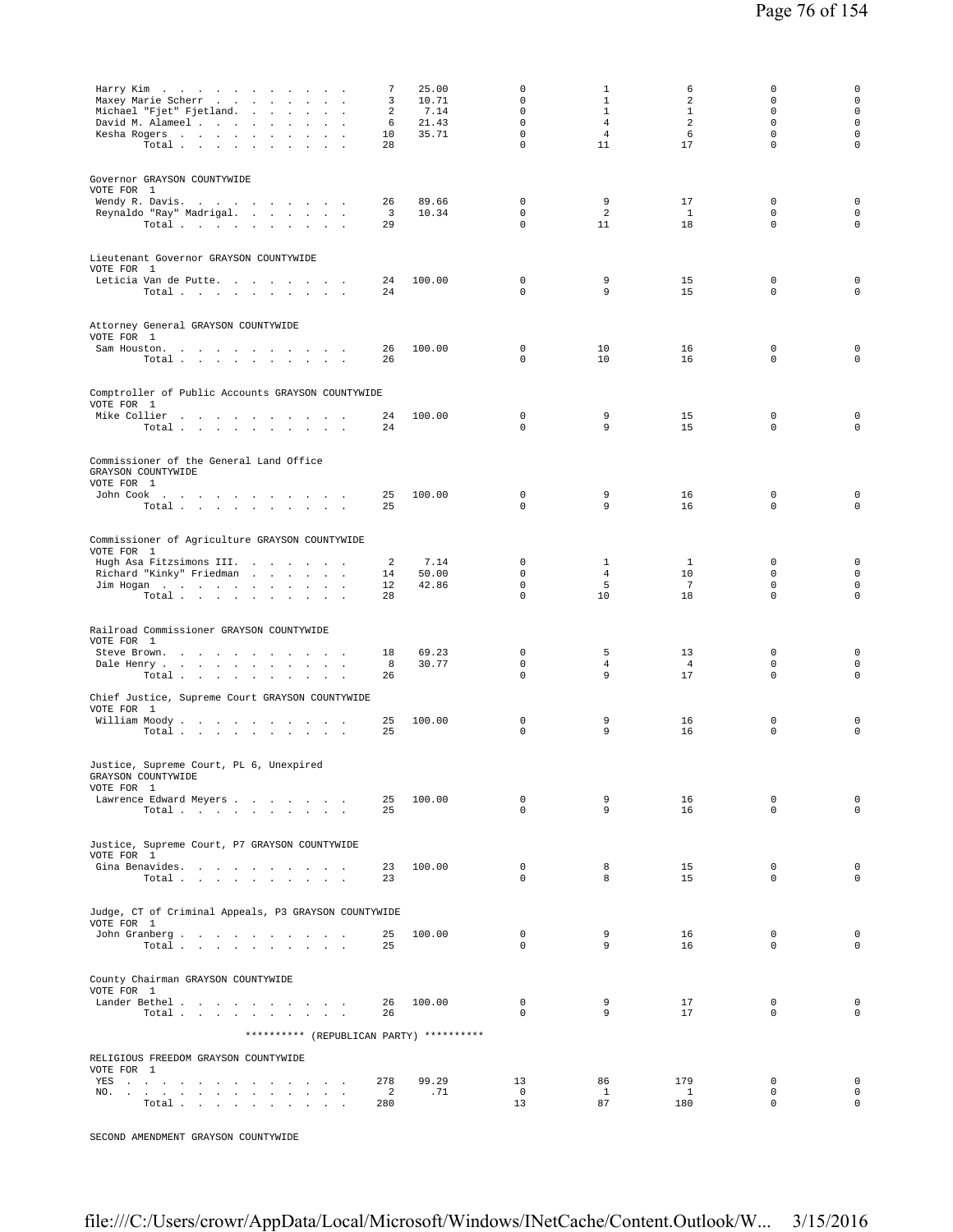| VOTE FOR 1<br>YES<br>NO.                                                                                                                                                                                                                                          | 258<br>22                           | 92.14<br>7.86               | 12<br>$\mathbf{1}$                             | 80<br>8                      | 166<br>13              | 0<br>$\mathbf 0$           | 0<br>$\mathbf 0$                   |
|-------------------------------------------------------------------------------------------------------------------------------------------------------------------------------------------------------------------------------------------------------------------|-------------------------------------|-----------------------------|------------------------------------------------|------------------------------|------------------------|----------------------------|------------------------------------|
| Total                                                                                                                                                                                                                                                             | 280                                 |                             | 13                                             | 88                           | 179                    | $\mathbf 0$                | $\circ$                            |
| FRANCHISE TAX GRAYSON COUNTYWIDE<br>VOTE FOR 1                                                                                                                                                                                                                    |                                     |                             |                                                |                              |                        |                            |                                    |
| YES a contract of the contract of the set of the set of the set of the set of the set of the set of the set of the set of the set of the set of the set of the set of the set of the set of the set of the set of the set of t<br>NO.                             | 255<br>21                           | 92.39<br>7.61               | 13<br>$\overline{0}$                           | 81<br>$\overline{3}$         | 161<br>18              | 0<br>$\mathbf 0$           | $\mathbf 0$<br>$\mathbf 0$         |
| Total $\cdots$ $\cdots$ $\cdots$                                                                                                                                                                                                                                  | 276                                 |                             | 13                                             | 84                           | 179                    | $\mathbf 0$                | $\mathbf 0$                        |
| WELFARE REFORM GRAYSON COUNTYWIDE<br>VOTE FOR 1                                                                                                                                                                                                                   |                                     |                             |                                                |                              |                        |                            |                                    |
| YES a contract of the contract of the contract of the set of the set of the set of the set of the set of the set of the set of the set of the set of the set of the set of the set of the set of the set of the set of the set<br>NO.<br><b>Contract Contract</b> | 276<br>$\overline{4}$               | 98.57<br>1.43               | 13<br>$\overline{0}$                           | 85<br>2                      | 178<br>2               | 0<br>0                     | $\mathbf 0$<br>$\mathsf 0$         |
| Total $\cdots$ $\cdots$ $\cdots$                                                                                                                                                                                                                                  | 280                                 |                             | 13                                             | 87                           | 180                    | $\mathbf 0$                | $\circ$                            |
| NO LAWMAKERS EXCEPTIONS GRAYSON COUNTYWIDE<br>VOTE FOR 1                                                                                                                                                                                                          |                                     |                             |                                                |                              |                        |                            |                                    |
| YES<br>NO.                                                                                                                                                                                                                                                        | 282<br>0<br>$\sim$ $\sim$           | 100.00                      | 13<br>0                                        | 87<br>0                      | 182<br>$\mathbf 0$     | 0<br>0                     | 0<br>$\mathsf{O}\xspace$           |
| Total $\ldots$ $\ldots$ $\ldots$ $\ldots$                                                                                                                                                                                                                         | 282                                 |                             | 13                                             | 87                           | 182                    | $\mathbf 0$                | $\mathbf 0$                        |
| OBAMACARE GRAYSON COUNTYWIDE<br>VOTE FOR 1                                                                                                                                                                                                                        |                                     |                             |                                                |                              |                        |                            |                                    |
| YES and a contract the contract of the state of the state of the state of the state of the state of the state of the state of the state of the state of the state of the state of the state of the state of the state of the s<br>NO.                             | 264<br>17                           | 93.95<br>6.05               | 11<br>2                                        | 84<br>$\overline{4}$         | 169<br>11              | 0<br>$\mathbf 0$           | $\mathsf 0$<br>$\mathbf 0$         |
| Total                                                                                                                                                                                                                                                             | 281                                 |                             | 13                                             | 88                           | 180                    | $\mathbf 0$                | $\mathbf 0$                        |
| ********** (DEMOCRATIC PARTY) **********                                                                                                                                                                                                                          |                                     |                             |                                                |                              |                        |                            |                                    |
| ON IMMIGRATION REFORM GRAYSON COUNTYWIDE<br>VOTE FOR 1                                                                                                                                                                                                            |                                     |                             |                                                | $7\phantom{.0}$              | 19                     |                            |                                    |
| FOR<br>${\tt AGAINST} \hspace{0.1in} . \hspace{0.1in} . \hspace{0.1in} . \hspace{0.1in} . \hspace{0.1in} . \hspace{0.1in} . \hspace{0.1in} . \hspace{0.1in} .$<br>$\sim$                                                                                          | 26<br>4<br>$\overline{\phantom{a}}$ | 86.67<br>13.33              | 0<br>$\mathbf 0$                               | $\overline{4}$               | $\circ$                | 0<br>$\mathbf 0$           | $\mathbf 0$<br>$\mathbf 0$         |
| Total                                                                                                                                                                                                                                                             | 30                                  |                             | $\mathbf 0$                                    | 11                           | 19                     | $\mathbf 0$                | $\circ$                            |
| A LIVING WAGE FOR ALL TEXANS GRAYSON COUNTYWIDE<br>VOTE FOR 1                                                                                                                                                                                                     |                                     |                             |                                                |                              |                        |                            |                                    |
| FOR<br>AGAINST<br>$\sim$<br>$\sim$ $\sim$                                                                                                                                                                                                                         | 26<br>3                             | 89.66<br>10.34              | 0<br>$\mathbf 0$                               | 9<br>2                       | 17<br><sup>1</sup>     | 0<br>$\mathbf 0$           | $\mathbf 0$<br>$\mathbf 0$         |
| Total $\cdots$ $\cdots$ $\cdots$                                                                                                                                                                                                                                  | 29                                  |                             | $\mathbf 0$                                    | 11                           | 18                     | $\mathbf 0$                | $\circ$                            |
| MEDICAID EXPANSION GRAYSON COUNTYWIDE<br>VOTE FOR 1                                                                                                                                                                                                               |                                     |                             |                                                |                              |                        |                            |                                    |
| FOR                                                                                                                                                                                                                                                               | 24<br>- 5                           | 82.76<br>17.24              | 0<br>0                                         | 8<br>3                       | 16<br>2                | 0<br>$\mathbf 0$           | $\mathbf 0$<br>$\mathsf{O}\xspace$ |
| Total $\ldots$ $\ldots$ $\ldots$ $\ldots$                                                                                                                                                                                                                         | 29                                  |                             | $\mathbf 0$                                    | 11                           | 18                     | $\mathbf 0$                | $\mathbf 0$                        |
| ON NON-DISCRIMINATION LEGISLATION GRAYSON COUNTYWIDE<br>VOTE FOR 1                                                                                                                                                                                                |                                     |                             |                                                |                              |                        |                            |                                    |
| FOR<br>AGAINST<br>$\sim$<br>$\sim$<br>$\sim$<br>$\cdot$                                                                                                                                                                                                           | 24<br>$\overline{4}$                | 85.71<br>14.29              | 0<br>0                                         | 9<br>2                       | 15<br>$\overline{a}$   | 0<br>$\mathbf 0$           | $\mathsf 0$<br>$\mathbf 0$         |
| Total $\cdots$ $\cdots$                                                                                                                                                                                                                                           | 28                                  |                             | $\Omega$                                       | 11                           | 17                     | $\mathbf 0$                | $\mathbf 0$                        |
| PREC REPORT-GROUP DETAIL<br>RUN DATE: 03/11/14 03:52 PM                                                                                                                                                                                                           |                                     | MARCH 4, 2014<br>STATISTICS | 2014 PRIMARY ELECTION<br>GRAYSON COUNTY, TEXAS |                              |                        | OFFICIAL                   |                                    |
| 0019 PRECINCT 301                                                                                                                                                                                                                                                 |                                     |                             |                                                |                              |                        |                            |                                    |
|                                                                                                                                                                                                                                                                   | TOTAL VOTES                         | ⊱                           | EV MAIL                                        | EV IVO                       | ED IVO                 | PROV/EV                    | PROV/ED                            |
| REGISTERED VOTERS - TOTAL<br>BALLOTS CAST - TOTAL. $\cdot \cdot \cdot \cdot \cdot \cdot$                                                                                                                                                                          | 1,483<br>187                        |                             | 30                                             | 80                           | 77                     | $\mathsf 0$                | $\mathsf{O}\xspace$                |
| BALLOTS CAST - REPUBLICAN PARTY<br>BALLOTS CAST - DEMOCRATIC PARTY<br>VOTER TURNOUT - TOTAL $\ldots$                                                                                                                                                              | 173<br>14                           | 92.51<br>7.49<br>12.61      | 29<br>$\mathbf{1}$                             | 73<br>7                      | 71<br>6                | $\Omega$<br>$\mathbf 0$    | $\mathsf 0$<br>$\circ$             |
| ********** (REPUBLICAN PARTY) **********                                                                                                                                                                                                                          |                                     |                             |                                                |                              |                        |                            |                                    |
| US Senator GRAYSON COUNTYWIDE                                                                                                                                                                                                                                     |                                     |                             |                                                |                              |                        |                            |                                    |
| VOTE FOR 1<br>Curt Cleaver                                                                                                                                                                                                                                        | 5                                   | 3.09                        | $^{\circ}$                                     | $\overline{3}$               | 2                      | $\mathbf 0$                | 0                                  |
| John Cornyn.<br>Dwayne Stovall.                                                                                                                                                                                                                                   | 108<br>8                            | 66.67<br>4.94               | 23<br>2                                        | 48<br>$\overline{3}$         | 37<br>$\overline{3}$   | $\mathbf 0$<br>$\Omega$    | $\mathsf{O}\xspace$<br>$\circ$     |
| Linda Vega<br>Steve Stockman.                                                                                                                                                                                                                                     | 9<br>28                             | 5.56<br>17.28               | $\mathbf 0$<br>$\overline{3}$                  | 5<br>6                       | $\overline{4}$<br>19   | $\mathbf 0$<br>$\Omega$    | $\mathsf{O}\xspace$<br>$\mathbf 0$ |
| Ken Cope.                                                                                                                                                                                                                                                         | $\mathbf{1}$                        | .62                         | $\mathbf 0$<br>$\mathbf 0$                     | $\mathbf{1}$<br>$\mathbf{1}$ | $\circ$<br>$\mathbf 0$ | $\mathbf 0$<br>$\mathbf 0$ | $\circ$<br>$\mathsf{O}\xspace$     |
| Chris Mapp<br>$\sim$<br>Reid Reasor.                                                                                                                                                                                                                              | $\mathbf{1}$<br>2                   | .62<br>1.23                 | $\mathbf 0$                                    | $\mathbf 0$                  | 2                      | $\mathbf 0$                | $\mathsf 0$                        |
| Total<br>$\sim$<br>$\sim$                                                                                                                                                                                                                                         | 162<br>$\sim$ $\sim$                |                             | 28                                             | 67                           | 67                     | $\mathbf 0$                | $\mathsf 0$                        |
| US Representative, DIST 4 GRAYSON COUNTYWIDE<br>VOTE FOR 1                                                                                                                                                                                                        |                                     |                             |                                                |                              |                        |                            |                                    |
| Ralph M. Hall                                                                                                                                                                                                                                                     | 55                                  | 33.13                       | 12                                             | 23                           | 20                     | $\mathbf 0$                | $\mathsf 0$                        |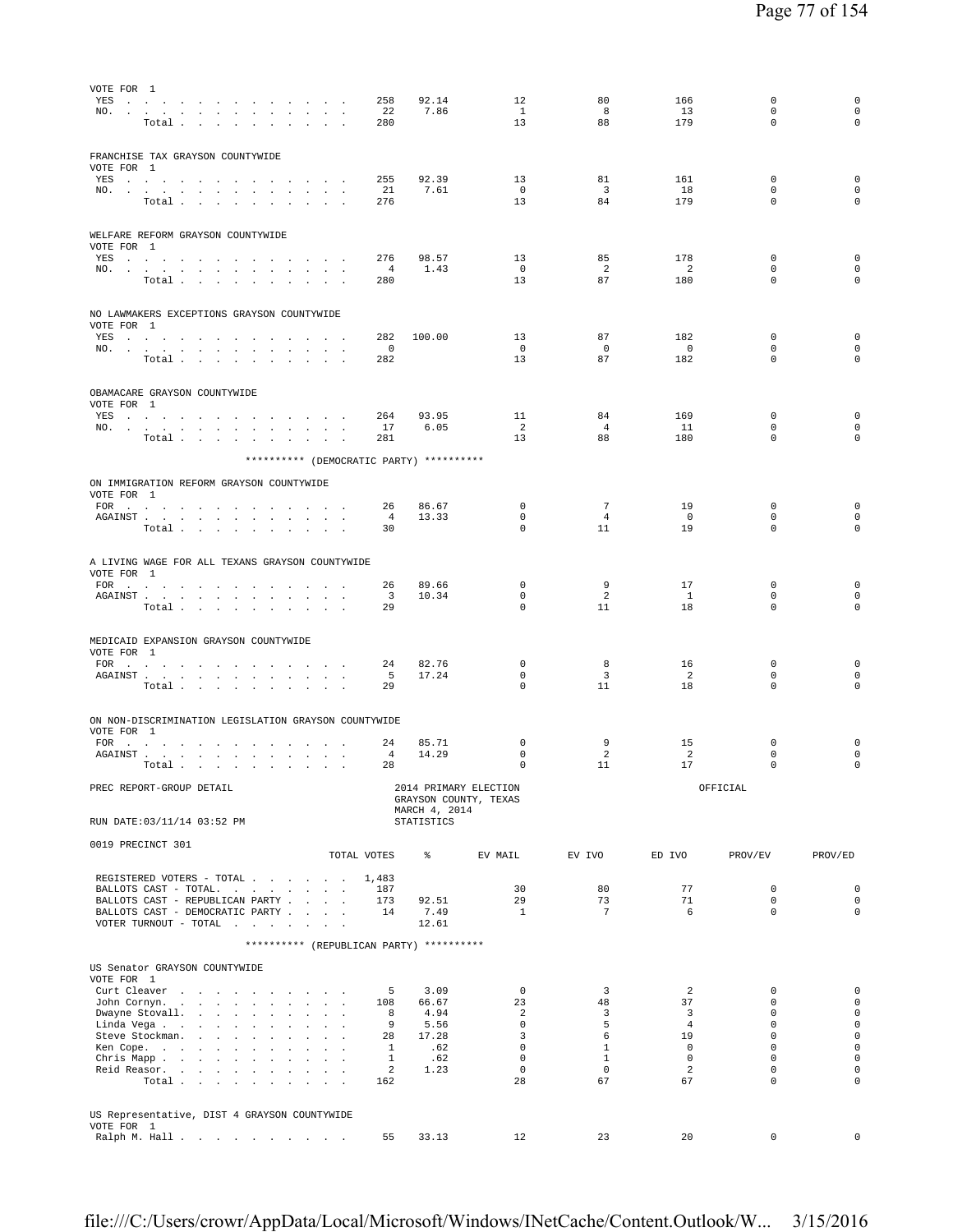| Tony Arterburn. .<br>John Stacy<br>Lou Gigliotti<br>Brent Lawson                                | John Ratcliffe.<br><b>Carl Corporation</b><br>$\sim$<br>$\overline{a}$<br>$\sim$<br>$\sim$<br>$\cdot$<br>$\ddot{\phantom{a}}$<br>$\blacksquare$<br>$\Box$<br>$\ddot{\phantom{a}}$<br>$\mathbf{r}$<br>$\mathbf{r}$<br>$\sim 10^{-1}$<br>$\sim$<br>$\sim$<br>$\sim$<br>$\ddot{\phantom{a}}$<br>$\mathbf{r}$<br>Total | 47<br>5<br>8<br>45<br>6<br>166        | 28.31<br>3.01<br>4.82<br>27.11<br>3.61    | 10<br>$\mathbf{1}$<br>$\mathbf 0$<br>5<br>$\mathbf{1}$<br>29 | 14<br>4<br>$\overline{4}$<br>17<br>5<br>67                   | 23<br>0<br>$\overline{4}$<br>23<br>$\mathbf 0$<br>70 | $\mathbf 0$<br>$\mathbf 0$<br>$\mathbf 0$<br>$\mathbf 0$<br>$\mathbf 0$<br>$\mathbf 0$ | $\mathbf 0$<br>$\mathbf 0$<br>$\circ$<br>$\mathsf{O}\xspace$<br>$\mathsf 0$<br>$\mathsf 0$     |
|-------------------------------------------------------------------------------------------------|--------------------------------------------------------------------------------------------------------------------------------------------------------------------------------------------------------------------------------------------------------------------------------------------------------------------|---------------------------------------|-------------------------------------------|--------------------------------------------------------------|--------------------------------------------------------------|------------------------------------------------------|----------------------------------------------------------------------------------------|------------------------------------------------------------------------------------------------|
| Governor GRAYSON COUNTYWIDE<br>VOTE FOR 1<br>Greg Abbott.<br>SECEDE Kilgore.<br>Miriam Martinez | the contract of the contract of the<br>$\sim$<br><b>San Adams</b><br>$\sim$<br>$\Box$<br>$\mathbf{r}$<br>Lisa Fritsch.<br>$\sim$<br>$\sim$<br>$\sim$<br>Total                                                                                                                                                      | 145<br>$\mathbf{1}$<br>3<br>12<br>161 | 90.06<br>.62<br>1.86<br>7.45              | 27<br>$\mathbb O$<br>$\mathbf 0$<br>$\mathbf 0$<br>27        | 58<br>$\mathbf{1}$<br>$\overline{2}$<br>$\overline{4}$<br>65 | 60<br>$\mathsf 0$<br>$1\,$<br>8<br>69                | 0<br>$\mathbf 0$<br>$\Omega$<br>$\mathbf 0$<br>$\mathbf 0$                             | $\mathbf 0$<br>$\mathsf 0$<br>$\circ$<br>$\mathsf 0$<br>$\mathbf 0$                            |
| VOTE FOR 1<br>David Dewhurst.<br>Jerry Patterson<br>Todd Staples                                | Lieutenant Governor GRAYSON COUNTYWIDE<br>the contract of the contract of the con-<br>$\sim$ $\sim$<br>$\ddot{\phantom{a}}$<br>and the state of the state of<br>$\sim$<br>$\cdot$<br>Dan Patrick.<br>Total<br>$\sim$<br>$\sim$<br>$\ddot{\phantom{0}}$                                                             | 63<br>19<br>22<br>57<br>161           | 39.13<br>11.80<br>13.66<br>35.40          | 16<br>1<br>$\overline{a}$<br>10<br>29                        | 24<br>8<br>13<br>22<br>67                                    | 23<br>10<br>7<br>25<br>65                            | $\mathbf 0$<br>$\mathbf 0$<br>$\mathbf 0$<br>$\mathbf 0$<br>$\mathbf 0$                | 0<br>$\mathsf{O}\xspace$<br>$\circ$<br>$\mathsf 0$<br>$\mathsf 0$                              |
| VOTE FOR 1<br>Barry Smitherman<br>Ken Paxton                                                    | Attorney General GRAYSON COUNTYWIDE<br>Dan Branch<br>$\mathbf{r}$<br>$\mathbf{r}$<br>$\sim$<br>$\cdot$<br>$\sim$<br>$\sim$<br>Total<br>$\sim$<br>$\sim$<br>$\cdot$                                                                                                                                                 | 46<br>40<br>62<br>148                 | 31.08<br>27.03<br>41.89                   | 8<br>12<br>$\overline{4}$<br>24                              | 18<br>12<br>31<br>61                                         | 20<br>16<br>27<br>63                                 | 0<br>$\mathbf 0$<br>$\mathbf 0$<br>$\mathbf 0$                                         | $\mathsf 0$<br>$\mathsf 0$<br>$\mathsf 0$<br>$\mathbf 0$                                       |
| VOTE FOR 1<br>Raul Torres.<br>Harvey Hilderbran.<br>Debra Medina                                | Comptroller of Public Accounts GRAYSON COUNTYWIDE<br>and the control of the<br>$\sim$<br>$\sim$<br>$\overline{\phantom{a}}$<br>$\mathbf{r}$<br>$\sim$<br>$\ddot{\phantom{a}}$<br>$\mathbf{r}$<br>Glenn Hegar.<br>Total $\cdots$ $\cdots$<br>$\mathbf{r}$<br>$\mathbf{r}$<br>$\sim$                                 | 22<br>30<br>46<br>39<br>137           | 16.06<br>21.90<br>33.58<br>28.47          | 5<br>12<br>$\mathbf{1}$<br>3<br>21                           | 9<br>10<br>25<br>16<br>60                                    | 8<br>8<br>20<br>20<br>56                             | $\mathbf 0$<br>$\mathbf 0$<br>$\mathbf 0$<br>$\mathbf 0$<br>$\mathsf 0$                | $\mathbf 0$<br>$\mathsf 0$<br>$\mathsf 0$<br>$\mathsf 0$<br>$\mathsf 0$                        |
| GRAYSON COUNTYWIDE<br>VOTE FOR 1<br>George P. Bush.                                             | Commissioner of the General Land Office<br>$\sim$<br>$\ddot{\phantom{a}}$<br>$\sim$<br>David Watts.<br>Total                                                                                                                                                                                                       | 102<br>52<br>154                      | 66.23<br>33.77                            | 22<br>5<br>27                                                | 35<br>29<br>64                                               | 45<br>18<br>63                                       | 0<br>$\mathsf 0$<br>$\mathsf 0$                                                        | $\mathbf 0$<br>$\mathsf 0$<br>$\mathsf{O}\xspace$                                              |
| VOTE FOR 1<br>J. Allen Carnes<br>Tommy Merritt<br>Eric Opiela.<br>Joe Cotten                    | Commissioner of Agriculture GRAYSON COUNTYWIDE<br>$\sim 10^{-1}$<br>$\sim$<br>$\sim$<br>$\cdot$<br>$\mathbf{r}$ and $\mathbf{r}$<br>$\sim$<br>$\cdot$<br>$\Box$<br>$\cdot$<br>Sid Miller<br>Total                                                                                                                  | 22<br>30<br>23<br>28<br>34<br>137     | 16.06<br>21.90<br>16.79<br>20.44<br>24.82 | 4<br>3<br>3<br>3<br>8<br>21                                  | 8<br>13<br>14<br>12<br>13<br>60                              | 10<br>14<br>6<br>13<br>13<br>56                      | 0<br>$\mathbf 0$<br>$\mathbf 0$<br>$\mathbf 0$<br>$\mathsf 0$<br>$\mathsf 0$           | $\mathsf{O}\xspace$<br>$\mathsf 0$<br>$\mathsf 0$<br>$\mathbf 0$<br>$\mathsf 0$<br>$\mathsf 0$ |
| VOTE FOR<br>$\overline{\phantom{0}}$                                                            | Railroad Commissioner GRAYSON COUNTYWIDE<br>Wayne Christian<br>Malachi Boyuls.<br>Ryan Sitton.<br>$\sim$<br>$\sim$<br>Becky Berger<br>Total                                                                                                                                                                        | 62<br>13<br>37<br>27<br>139           | 44.60<br>9.35<br>26.62<br>19.42           | 3<br>2<br>10<br>$\overline{4}$<br>19                         | 32<br>6<br>10<br>13<br>61                                    | 27<br>5<br>17<br>10<br>59                            | $\mathbf 0$<br>$\mathbf 0$<br>$\mathbf 0$<br>$\mathbf 0$<br>$\Omega$                   | $\mathsf 0$<br>$\mathsf 0$<br>$\mathsf 0$<br>$\mathsf 0$<br>$\mathsf 0$                        |
| VOTE FOR 1                                                                                      | Chief Justice, Supreme Court GRAYSON COUNTYWIDE<br>Robert Talton<br>$\sim$<br>Nathan Hecht<br>Total $\cdots$<br>$\sim$                                                                                                                                                                                             | 75<br>63<br>138                       | 54.35<br>45.65                            | 12<br>10<br>22                                               | 29<br>29<br>58                                               | 34<br>24<br>58                                       | $\mathbf 0$<br>$\Omega$<br>$\mathbf 0$                                                 | $\mathsf 0$<br>$\mathsf 0$<br>$\mathsf{O}\xspace$                                              |
| GRAYSON COUNTYWIDE<br>VOTE FOR 1                                                                | Justice, Supreme Court, PL 6, Unexpired<br>Joe Pool.<br>Jeff Brown<br>Total                                                                                                                                                                                                                                        | 62<br>76<br>138                       | 44.93<br>55.07                            | 12<br>9<br>21                                                | 26<br>33<br>59                                               | 24<br>34<br>58                                       | $\mathbf 0$<br>$\mathbf 0$<br>$\mathbf 0$                                              | $\mathsf 0$<br>$\mathsf 0$<br>$\mathsf{O}\xspace$                                              |
| VOTE FOR 1                                                                                      | Justice, Supreme Court, P7 GRAYSON COUNTYWIDE<br>Jeff Boyd<br>Total                                                                                                                                                                                                                                                | 118<br>118                            | 100.00                                    | 22<br>22                                                     | 46<br>46                                                     | 50<br>50                                             | 0<br>$\mathsf 0$                                                                       | $\mathsf 0$<br>$\mathsf{O}\xspace$                                                             |
| VOTE FOR 1                                                                                      | Justice, Supreme Court, P8 GRAYSON COUNTYWIDE<br>Phil Johnson<br>Sharon McCally.                                                                                                                                                                                                                                   | 78<br>61                              | 56.12<br>43.88                            | 12<br>9                                                      | 34<br>26                                                     | 32<br>26                                             | 0<br>$\mathbf 0$                                                                       | $\mathsf 0$<br>$\mathsf{O}\xspace$                                                             |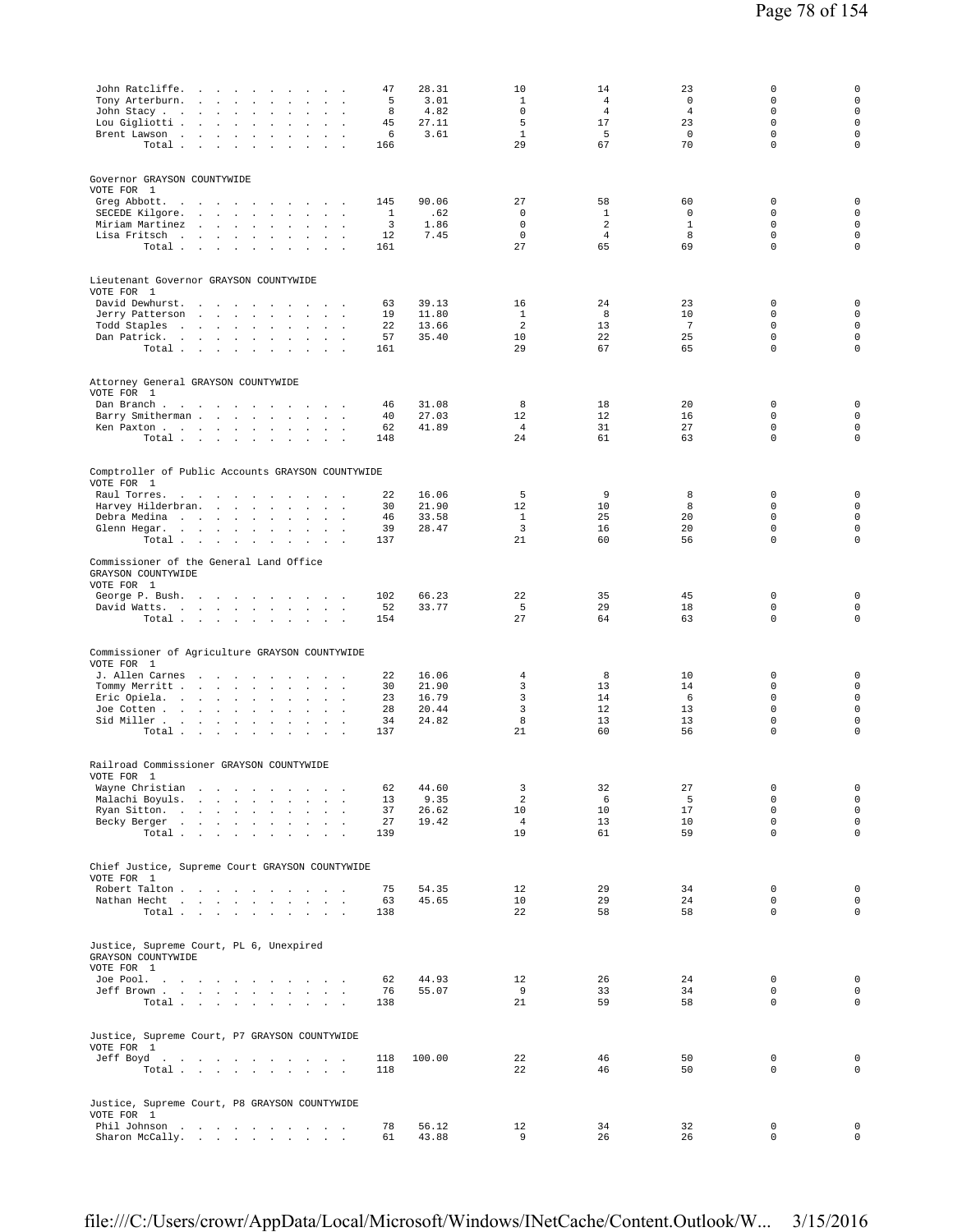| Total                                                                                                  | 139        |                | 21             | 60                    | 58       | $\mathbf 0$                | $\mathbf 0$                                |
|--------------------------------------------------------------------------------------------------------|------------|----------------|----------------|-----------------------|----------|----------------------------|--------------------------------------------|
| Judge, CT of Criminal Appeals, P3 GRAYSON COUNTYWIDE                                                   |            |                |                |                       |          |                            |                                            |
| VOTE FOR 1                                                                                             |            |                |                |                       |          |                            |                                            |
| Barbara Walther<br>Bert Richardson<br>$\sim$                                                           | 55<br>83   | 39.86<br>60.14 | 5<br>18        | 25<br>32              | 25<br>33 | 0<br>$\mathbf 0$           | $\mathbf 0$<br>$\mathsf{O}\xspace$         |
| Total $\cdots$ $\cdots$ $\cdots$                                                                       | 138        |                | 23             | 57                    | 58       | $\mathbf 0$                | $\mathbf 0$                                |
|                                                                                                        |            |                |                |                       |          |                            |                                            |
| Judge, CT of Criminal Appeals, P4 GRAYSON COUNTYWIDE<br>VOTE FOR 1                                     |            |                |                |                       |          |                            |                                            |
| Richard Dean Davis                                                                                     | 43         | 32.09          | $\overline{4}$ | 18                    | 21       | 0                          | $\mathbf 0$                                |
| Jani Jo Wood                                                                                           | 31<br>60   | 23.13<br>44.78 | 5<br>12        | 14<br>24              | 12<br>24 | $\mathbf 0$<br>$\Omega$    | $\mathsf{O}\xspace$<br>$\mathbf 0$         |
| Kevin Patrick Yeary<br>Total<br><b>Carl Carl Carl</b>                                                  | 134        |                | 21             | 56                    | 57       | $\mathbf 0$                | 0                                          |
|                                                                                                        |            |                |                |                       |          |                            |                                            |
| Judge, CT of Criminal Appeals, P9 GRAYSON COUNTYWIDE                                                   |            |                |                |                       |          |                            |                                            |
| VOTE FOR 1<br>W.C. "Bud" Kirkendall                                                                    | 61         | 45.86          | 14             | 21                    | 26       | $\mathbf 0$                | $\mathbf 0$                                |
| David Newell                                                                                           | 72         | 54.14          | 6              | 34                    | 32       | $\Omega$                   | $\mathbf 0$                                |
| Total $\cdots$ $\cdots$ $\cdots$                                                                       | 133        |                | 20             | 55                    | 58       | $\mathbf 0$                | $\mathbf 0$                                |
|                                                                                                        |            |                |                |                       |          |                            |                                            |
| State Senator, District 30 GRAYSON COUNTYWIDE<br>VOTE FOR 1                                            |            |                |                |                       |          |                            |                                            |
| Craig Estes.                                                                                           | 121        | 100.00         | 24             | 44                    | 53       | $\mathbf 0$                | $\mathbf 0$                                |
| Total $\cdots$ $\cdots$ $\cdots$                                                                       | 121        |                | 24             | 44                    | 53       | $\mathbf 0$                | $\mathbf 0$                                |
|                                                                                                        |            |                |                |                       |          |                            |                                            |
| State Representative, District 62 GRAYSON COUNTYWIDE<br>VOTE FOR 1                                     |            |                |                |                       |          |                            |                                            |
| Larry Phillips.                                                                                        | 127        | 100.00         | 26             | 47                    | 54       | $\mathbf 0$                | $\mathbf 0$                                |
| Total $\cdots$ $\cdots$ $\cdots$ $\cdots$                                                              | 127        |                | 26             | 47                    | 54       | $\mathbf 0$                | $\mathbf 0$                                |
|                                                                                                        |            |                |                |                       |          |                            |                                            |
| Justice 5th Court of Appeals P3 GRAYSON COUNTYWIDE<br>VOTE FOR 1                                       |            |                |                |                       |          |                            |                                            |
| Ada Brown                                                                                              | 116        | 100.00         | 21             | 45                    | 50       | $\mathbf 0$                | $\mathbf 0$                                |
| Total                                                                                                  | 116        |                | 21             | 45                    | 50       | $\mathbf 0$                | $\mathbf 0$                                |
|                                                                                                        |            |                |                |                       |          |                            |                                            |
| Justice 5th Court of Appeals P6 GRAYSON COUNTYWIDE<br>VOTE FOR 1                                       |            |                |                |                       |          |                            |                                            |
| David L. Bridges                                                                                       | 116<br>116 | 100.00         | 21<br>21       | 44<br>44              | 51<br>51 | $\mathbf 0$<br>$\mathbf 0$ | $\mathbf 0$<br>$\mathbf 0$                 |
| Total $\cdots$ $\cdots$ $\cdots$                                                                       |            |                |                |                       |          |                            |                                            |
| Justice, 5th CT of AP DIST, P8 GRAYSON COUNTYWIDE                                                      |            |                |                |                       |          |                            |                                            |
| VOTE FOR 1                                                                                             |            |                |                |                       |          |                            |                                            |
| Bill Whitehill.<br>Total                                                                               | 111<br>111 | 100.00         | 20<br>20       | 41<br>41              | 50<br>50 | $\mathbf 0$<br>$\mathbf 0$ | $\mathbf 0$<br>$\mathbf 0$                 |
|                                                                                                        |            |                |                |                       |          |                            |                                            |
| District Judge, 397th Judicial District                                                                |            |                |                |                       |          |                            |                                            |
| GRAYSON COUNTYWIDE                                                                                     |            |                |                |                       |          |                            |                                            |
| VOTE FOR 1<br>Brian K. Gary                                                                            | 117        | 100.00         | 21             | 45                    | 51       | $\mathbf 0$                | $\mathbf 0$                                |
| Total                                                                                                  | 117        |                | 21             | 45                    | 51       | $\mathbf 0$                | $\mathbf 0$                                |
| County Judge GRAYSON COUNTYWIDE                                                                        |            |                |                |                       |          |                            |                                            |
| VOTE FOR 1<br>and the contract of the con-                                                             |            |                | $\overline{4}$ |                       |          | $\mathbf 0$                | $\mathsf{O}\xspace$                        |
| Gene Short .<br>Bill Magers.<br><b>Carl Carl</b><br>$\sim$<br>$\ddot{\phantom{a}}$<br>$\sim$           | 41<br>67   | 24.12<br>39.41 | 15             | 13<br>33              | 24<br>19 | $\mathbf 0$                | $\mathsf{O}\xspace$                        |
| Trent Bass<br>$\mathbf{r}$                                                                             | 44         | 25.88          | 3<br>6         | 18<br>$7\phantom{.0}$ | 23<br>5  | $\mathbf 0$<br>$\mathbf 0$ | $\mathsf{O}\xspace$<br>$\mathsf{O}\xspace$ |
| Jim Maddock.<br><b>Carl Carl</b><br><b>Carl Carl</b><br>$\sim$<br>$\sim$<br>$\cdot$<br>Total<br>$\sim$ | 18<br>170  | 10.59          | 28             | 71                    | 71       | $\mathbf 0$                | $\mathsf{O}\xspace$                        |
|                                                                                                        |            |                |                |                       |          |                            |                                            |
| Judge, County Court at Law GRAYSON COUNTYWIDE                                                          |            |                |                |                       |          |                            |                                            |
| VOTE FOR 1<br>James Corley "Corky" Henderson                                                           | 121        | 100.00         | 23             | 45                    | 53       | $\mathbf 0$                | $\mathsf{O}\xspace$                        |
| Total $\cdots$ $\cdots$ $\cdots$<br>$\sim$                                                             | 121        |                | 23             | 45                    | 53       | $\mathbf 0$                | $\mathsf{O}\xspace$                        |
|                                                                                                        |            |                |                |                       |          |                            |                                            |
| Judge, County Court at Law No. 2 GRAYSON COUNTYWIDE                                                    |            |                |                |                       |          |                            |                                            |
| VOTE FOR 1<br>Carol M. Siebman<br>$\ddot{\phantom{a}}$                                                 | 117        | 100.00         | 23             | 43                    | 51       | $\mathbf 0$                | 0                                          |
| Total $\cdots$ $\cdots$ $\cdots$ $\cdots$                                                              | 117        |                | 23             | 43                    | 51       | $\mathbf 0$                | $\mathsf{O}\xspace$                        |
|                                                                                                        |            |                |                |                       |          |                            |                                            |
| District Clerk GRAYSON COUNTYWIDE                                                                      |            |                |                |                       |          |                            |                                            |
| VOTE FOR 1<br>Kelly Ashmore                                                                            | 123        | 100.00         | 23             | 49                    | 51       | $\mathbf 0$                | 0                                          |
| Total                                                                                                  | 123        |                | 23             | 49                    | 51       | $\mathbf 0$                | $\mathbf 0$                                |
|                                                                                                        |            |                |                |                       |          |                            |                                            |
| County Clerk GRAYSON COUNTYWIDE                                                                        |            |                |                |                       |          |                            |                                            |
| VOTE FOR 1<br>Wilma Bush                                                                               | 123        | 100.00         | 22             | 49                    | 52       | 0                          | $\mathbf 0$                                |
| Total<br>$\ddot{\phantom{a}}$                                                                          | 123        |                | 22             | 49                    | 52       | $\mathbf 0$                | $\mathsf{O}\xspace$                        |
|                                                                                                        |            |                |                |                       |          |                            |                                            |

County Treasurer GRAYSON COUNTYWIDE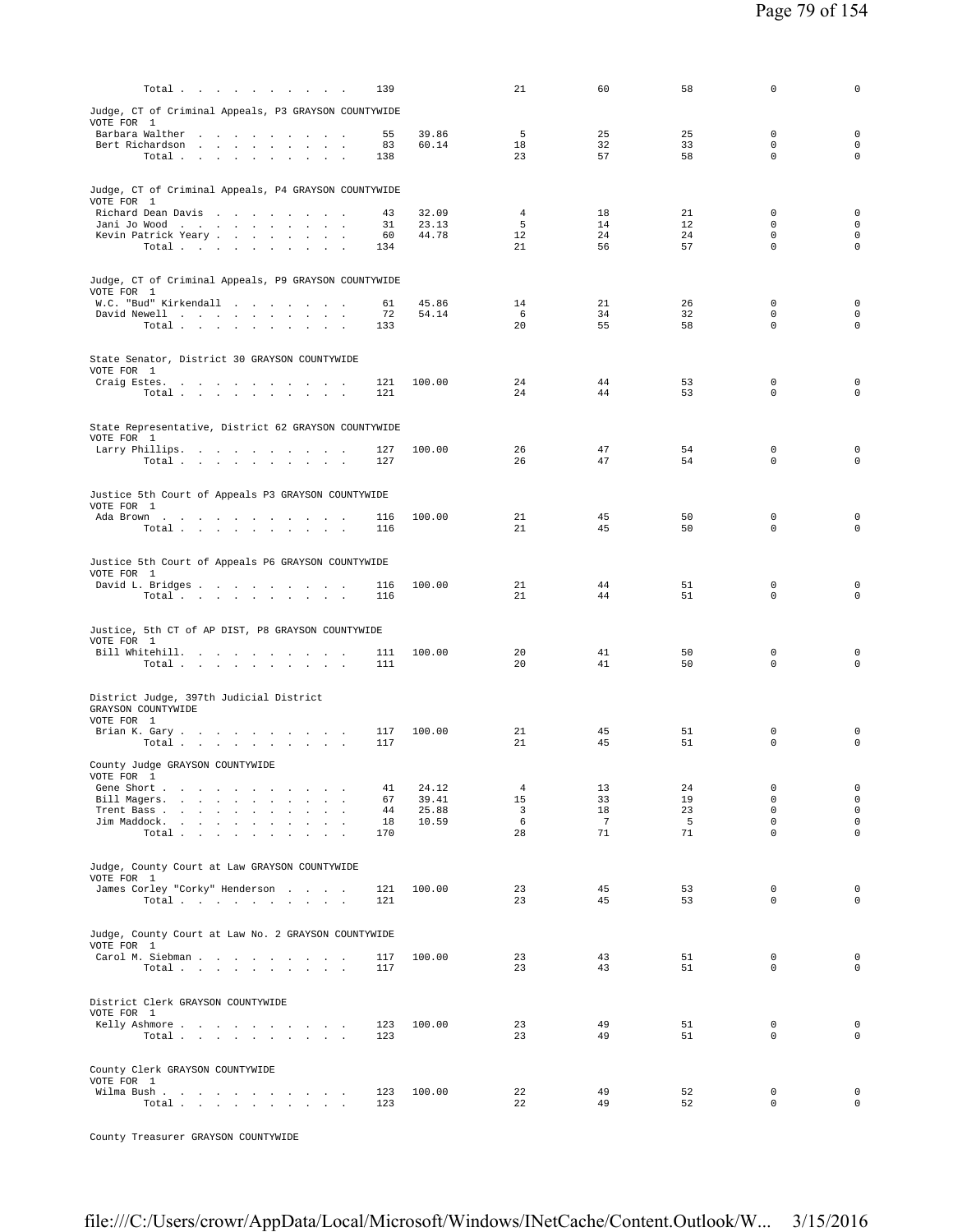| VOTE FOR 1                                                                                          |          |                |                              |                         |                   |                            |                                            |
|-----------------------------------------------------------------------------------------------------|----------|----------------|------------------------------|-------------------------|-------------------|----------------------------|--------------------------------------------|
| Starr Stanley<br>Gayla Hawkins                                                                      | 62<br>78 | 44.29<br>55.71 | 15<br>7                      | 21<br>39                | 26<br>32          | 0<br>$\mathbf 0$           | 0<br>$\mathbf 0$                           |
| Total                                                                                               | 140      |                | 22                           | 60                      | 58                | $\mathbf 0$                | $\mathbf 0$                                |
|                                                                                                     |          |                |                              |                         |                   |                            |                                            |
| County Chairman GRAYSON COUNTYWIDE                                                                  |          |                |                              |                         |                   |                            |                                            |
| VOTE FOR 1                                                                                          |          |                |                              |                         |                   |                            |                                            |
| Reggie Smith                                                                                        | 115      | 100.00         | 22                           | 46                      | 47                | $\mathbf 0$                | $\mathbf 0$                                |
| Total                                                                                               | 115      |                | 22                           | 46                      | 47                | $\mathbf 0$                | $\mathbf 0$                                |
| ********** (DEMOCRATIC PARTY) **********                                                            |          |                |                              |                         |                   |                            |                                            |
| US Senator GRAYSON COUNTYWIDE                                                                       |          |                |                              |                         |                   |                            |                                            |
| VOTE FOR 1                                                                                          |          |                |                              |                         |                   |                            |                                            |
| Harry Kim                                                                                           | 3        | 21.43          | $\mathbf{1}$                 | $\mathbf{1}$            | $\mathbf{1}$      | 0                          | 0                                          |
| Maxey Marie Scherr<br>Michael "Fjet" Fjetland.                                                      | 3        | 21.43          | 0<br>0                       | $\overline{a}$<br>0     | $\mathbf{1}$<br>0 | $\mathbf 0$<br>$\mathbf 0$ | $\mathsf{O}\xspace$<br>$\mathsf{O}\xspace$ |
| David M. Alameel                                                                                    | 0<br>6   | 42.86          | $\Omega$                     | 3                       | 3                 | $\Omega$                   | 0                                          |
| Kesha Rogers                                                                                        | 2        | 14.29          | $\mathbf 0$                  | $\mathbf{1}$            | $\mathbf{1}$      | $\mathbf 0$                | $\mathsf 0$                                |
| Total                                                                                               | 14       |                | $\mathbf{1}$                 | $7\overline{ }$         | 6                 | $\mathbf 0$                | $\mathbf 0$                                |
|                                                                                                     |          |                |                              |                         |                   |                            |                                            |
| Governor GRAYSON COUNTYWIDE                                                                         |          |                |                              |                         |                   |                            |                                            |
| VOTE FOR 1<br>Wendy R. Davis.                                                                       | 11       | 84.62          | $\mathbf 0$                  | 5                       | 6                 | $\mathbf 0$                | $\mathsf 0$                                |
| Reynaldo "Ray" Madrigal.                                                                            | 2        | 15.38          | $\mathbf{1}$                 | $\mathbf{1}$            | $\mathbf{0}$      | $\mathbf 0$                | 0                                          |
| Total $\cdots$ $\cdots$ $\cdots$                                                                    | 13       |                | $\mathbf{1}$                 | 6                       | 6                 | $\mathbf 0$                | $\mathbf 0$                                |
|                                                                                                     |          |                |                              |                         |                   |                            |                                            |
| Lieutenant Governor GRAYSON COUNTYWIDE                                                              |          |                |                              |                         |                   |                            |                                            |
| VOTE FOR 1<br>Leticia Van de Putte.                                                                 | 11       | 100.00         | $\mathbf{1}$                 | 4                       | 6                 | $\mathbf 0$                | $\mathbf 0$                                |
| Total                                                                                               | 11       |                | $\mathbf{1}$                 | $\overline{4}$          | 6                 | $\mathbf 0$                | $\mathbf 0$                                |
|                                                                                                     |          |                |                              |                         |                   |                            |                                            |
| Attorney General GRAYSON COUNTYWIDE                                                                 |          |                |                              |                         |                   |                            |                                            |
| VOTE FOR 1                                                                                          |          |                |                              |                         |                   |                            |                                            |
| Sam Houston.                                                                                        | 10       | 100.00         | $\mathbf{1}$<br>$\mathbf{1}$ | 3<br>3                  | 6                 | $\mathbf 0$<br>$\mathbf 0$ | $\mathsf 0$<br>$\mathbf 0$                 |
| Total $\cdots$ $\cdots$<br>the contract of the contract of                                          | 10       |                |                              |                         | 6                 |                            |                                            |
|                                                                                                     |          |                |                              |                         |                   |                            |                                            |
| Comptroller of Public Accounts GRAYSON COUNTYWIDE<br>VOTE FOR 1                                     |          |                |                              |                         |                   |                            |                                            |
| Mike Collier                                                                                        | 11       | 100.00         | $\mathbf{1}$                 | 4                       | 6                 | 0                          | $\mathsf 0$                                |
| Total                                                                                               | 11       |                | $\mathbf{1}$                 | $\overline{4}$          | 6                 | 0                          | $\mathbf 0$                                |
|                                                                                                     |          |                |                              |                         |                   |                            |                                            |
| Commissioner of the General Land Office                                                             |          |                |                              |                         |                   |                            |                                            |
| GRAYSON COUNTYWIDE<br>VOTE FOR 1                                                                    |          |                |                              |                         |                   |                            |                                            |
| John Cook $\qquad \qquad . \qquad . \qquad . \qquad . \qquad . \qquad . \qquad . \qquad . \qquad .$ | 11       | 100.00         | $\mathbf{1}$                 | $\overline{4}$          | 6                 | $\mathbf 0$                | 0                                          |
| Total $\cdots$ $\cdots$ $\cdots$                                                                    | 11       |                | $\mathbf{1}$                 | $\overline{4}$          | 6                 | $\mathbf 0$                | $\mathsf 0$                                |
|                                                                                                     |          |                |                              |                         |                   |                            |                                            |
| Commissioner of Agriculture GRAYSON COUNTYWIDE                                                      |          |                |                              |                         |                   |                            |                                            |
| VOTE FOR 1                                                                                          |          |                |                              |                         |                   |                            |                                            |
| Hugh Asa Fitzsimons III.<br>Richard "Kinky" Friedman<br>$\sim$                                      | 4<br>4   | 30.77<br>30.77 | 0<br>0                       | 2<br>2                  | 2<br>2            | 0<br>0                     | 0<br>0                                     |
| Jim Hogan                                                                                           | 5        | 38.46          | $1\,$                        | $\overline{a}$          | 2                 | $\mathbf 0$                | $\mathsf 0$                                |
| Total<br>$\overline{\phantom{a}}$                                                                   | 13       |                | $\mathbf{1}$                 | 6                       | 6                 | $\mathbf 0$                | $\mathbf 0$                                |
|                                                                                                     |          |                |                              |                         |                   |                            |                                            |
| Railroad Commissioner GRAYSON COUNTYWIDE                                                            |          |                |                              |                         |                   |                            |                                            |
| VOTE FOR 1<br>Steve Brown.                                                                          | 8        | 61.54          | $\mathbf{0}$                 | $\overline{4}$          | $\overline{4}$    | $\mathbf 0$                | 0                                          |
| Dale Henry                                                                                          | 5        | 38.46          | $\mathbf{1}$                 | $\overline{a}$          | $\overline{a}$    | $\Omega$                   | $\circ$                                    |
| Total<br>$\sim$                                                                                     | 13       |                | $\mathbf{1}$                 | 6                       | 6                 | 0                          | $\mathbf 0$                                |
| Chief Justice, Supreme Court GRAYSON COUNTYWIDE                                                     |          |                |                              |                         |                   |                            |                                            |
| VOTE FOR 1                                                                                          |          |                |                              |                         |                   |                            |                                            |
| William Moody.                                                                                      | 11       | 100.00         | $\mathbf{1}$                 | $\overline{4}$          | 6                 | $\mathbf{0}$               | $\mathbf 0$                                |
| Total                                                                                               | 11       |                | $\mathbf{1}$                 | $\overline{4}$          | 6                 | $\Omega$                   | 0                                          |
|                                                                                                     |          |                |                              |                         |                   |                            |                                            |
| Justice, Supreme Court, PL 6, Unexpired<br>GRAYSON COUNTYWIDE                                       |          |                |                              |                         |                   |                            |                                            |
| VOTE FOR 1                                                                                          |          |                |                              |                         |                   |                            |                                            |
| Lawrence Edward Meyers                                                                              | 10       | 100.00         | $\mathbf{1}$                 | $\overline{\mathbf{3}}$ | 6                 | $\mathbf{0}$               | 0                                          |
| Total                                                                                               | 10       |                | $\mathbf{1}$                 | $\overline{3}$          | 6                 | $\Omega$                   | 0                                          |
|                                                                                                     |          |                |                              |                         |                   |                            |                                            |
| Justice, Supreme Court, P7 GRAYSON COUNTYWIDE                                                       |          |                |                              |                         |                   |                            |                                            |
| VOTE FOR 1<br>Gina Benavides.                                                                       | 10       | 100.00         | $\mathbf{1}$                 | $\overline{4}$          | 5                 | 0                          | $\mathbf 0$                                |
| Total                                                                                               | 10       |                | $\mathbf{1}$                 | $\overline{4}$          | 5                 | 0                          | 0                                          |
|                                                                                                     |          |                |                              |                         |                   |                            |                                            |
| Judge, CT of Criminal Appeals, P3 GRAYSON COUNTYWIDE                                                |          |                |                              |                         |                   |                            |                                            |
| VOTE FOR 1                                                                                          |          |                |                              |                         |                   |                            |                                            |
| John Granberg<br>Total $\cdots$ $\cdots$ $\cdots$ $\cdots$                                          | 11<br>11 | 100.00         | $\mathbf{1}$<br>$\mathbf{1}$ | 4<br>$\overline{4}$     | 6<br>6            | $\mathbf 0$<br>0           | $\circ$<br>$\circ$                         |
|                                                                                                     |          |                |                              |                         |                   |                            |                                            |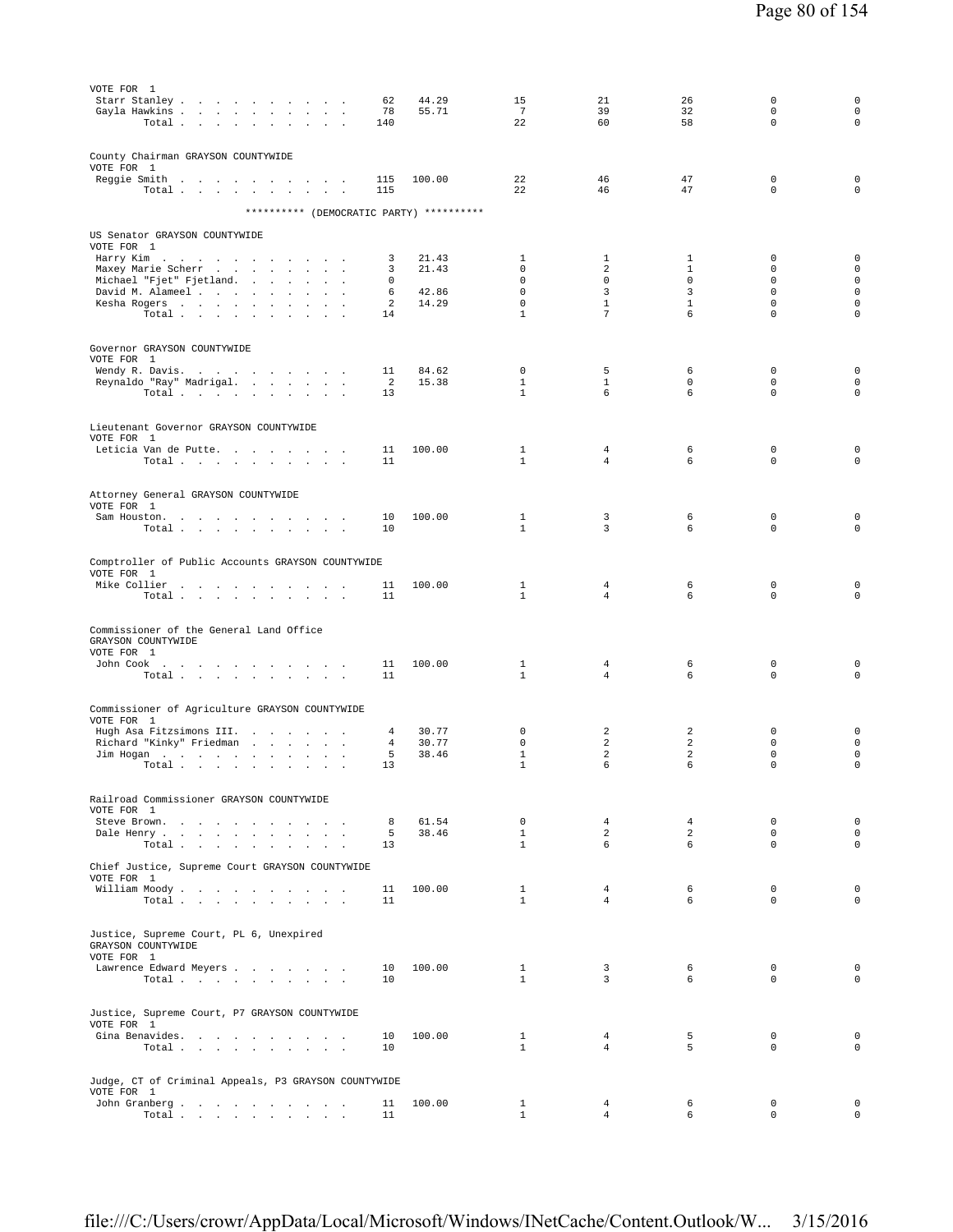| County Chairman GRAYSON COUNTYWIDE<br>VOTE FOR 1                                                                                                                                                                                                                     |                                    |                      |                   |                                |                      |              |                              |                                    |
|----------------------------------------------------------------------------------------------------------------------------------------------------------------------------------------------------------------------------------------------------------------------|------------------------------------|----------------------|-------------------|--------------------------------|----------------------|--------------|------------------------------|------------------------------------|
| Lander Bethel<br>Total                                                                                                                                                                                                                                               |                                    | 12<br>12             | 100.00            | $\mathbf{1}$<br>$\mathbf{1}$   | 5<br>5               | 6<br>6       | $\mathbb O$<br>$\Omega$      | $\mathsf{O}\xspace$<br>$\mathbf 0$ |
| ********** (REPUBLICAN PARTY) **********                                                                                                                                                                                                                             |                                    |                      |                   |                                |                      |              |                              |                                    |
|                                                                                                                                                                                                                                                                      |                                    |                      |                   |                                |                      |              |                              |                                    |
| RELIGIOUS FREEDOM GRAYSON COUNTYWIDE<br>VOTE FOR 1                                                                                                                                                                                                                   |                                    |                      |                   |                                |                      |              |                              |                                    |
| YES a contract of the contract of the contract of the set of the set of the set of the set of the set of the set of the set of the set of the set of the set of the set of the set of the set of the set of the set of the set<br>NO.<br>$\cdot$                     | $\cdot$                            | 163<br>6             | 96.45<br>3.55     | 29<br>$^{\circ}$               | 66<br>$\overline{4}$ | 68<br>2      | $\mathbf 0$<br>$\mathbf 0$   | $\mathbf 0$<br>$\mathbf 0$         |
| $\sim$<br>Total                                                                                                                                                                                                                                                      |                                    | 169                  |                   | 29                             | 70                   | 70           | $\mathbf 0$                  | 0                                  |
|                                                                                                                                                                                                                                                                      |                                    |                      |                   |                                |                      |              |                              |                                    |
| SECOND AMENDMENT GRAYSON COUNTYWIDE<br>VOTE FOR 1                                                                                                                                                                                                                    |                                    |                      |                   |                                |                      |              |                              |                                    |
| YES $\cdots$<br>the contract of the contract of                                                                                                                                                                                                                      |                                    | 137                  | 82.53             | 25                             | 52                   | 60           | 0                            | $\mathbf 0$                        |
| NO.<br>Total                                                                                                                                                                                                                                                         |                                    | 29<br>166            | 17.47             | $\overline{4}$<br>29           | 16<br>68             | 9<br>69      | $\mathbf 0$<br>$\mathbf 0$   | $\mathbf 0$<br>$\circ$             |
|                                                                                                                                                                                                                                                                      |                                    |                      |                   |                                |                      |              |                              |                                    |
| FRANCHISE TAX GRAYSON COUNTYWIDE                                                                                                                                                                                                                                     |                                    |                      |                   |                                |                      |              |                              |                                    |
| VOTE FOR 1<br>YES a contract of the contract of the contract of the set of the set of the set of the set of the set of the set of the set of the set of the set of the set of the set of the set of the set of the set of the set of the set                         |                                    | 140                  | 85.37             | 27                             | 53                   | 60           | 0                            | $\mathbf 0$                        |
| NO.                                                                                                                                                                                                                                                                  |                                    | 24                   | 14.63             | <sup>1</sup>                   | 14                   | 9            | 0<br>$\mathbf 0$             | $\mathbf 0$<br>$\circ$             |
| Total $\cdots$ $\cdots$ $\cdots$                                                                                                                                                                                                                                     |                                    | 164                  |                   | 28                             | 67                   | 69           |                              |                                    |
| WELFARE REFORM GRAYSON COUNTYWIDE                                                                                                                                                                                                                                    |                                    |                      |                   |                                |                      |              |                              |                                    |
| VOTE FOR 1<br>YES                                                                                                                                                                                                                                                    |                                    | 158                  | 92.94             | 27                             | 69                   | 62           | 0                            | $\mathbf 0$                        |
| NO.<br>$\sim$                                                                                                                                                                                                                                                        |                                    | 12                   | 7.06              | 2                              | 2                    | 8            | $\mathbf 0$                  | $\mathsf{O}\xspace$                |
| Total                                                                                                                                                                                                                                                                |                                    | 170                  |                   | 29                             | 71                   | 70           | $\mathbf 0$                  | $\mathbf 0$                        |
| NO LAWMAKERS EXCEPTIONS GRAYSON COUNTYWIDE                                                                                                                                                                                                                           |                                    |                      |                   |                                |                      |              |                              |                                    |
| VOTE FOR 1                                                                                                                                                                                                                                                           |                                    |                      |                   |                                |                      |              |                              |                                    |
| YES a contract of the contract of the contract of the set of the set of the set of the set of the set of the set of the set of the set of the set of the set of the set of the set of the set of the set of the set of the set<br>NO.                                |                                    | 167<br>4             | 97.66<br>2.34     | 28<br>$\mathbf{1}$             | 70<br>2              | 69<br>1      | $\mathbf 0$<br>0             | $\mathbf 0$<br>$\mathsf{O}\xspace$ |
| Total                                                                                                                                                                                                                                                                |                                    | 171                  |                   | 29                             | 72                   | 70           | $\Omega$                     | $\mathbf 0$                        |
| OBAMACARE GRAYSON COUNTYWIDE                                                                                                                                                                                                                                         |                                    |                      |                   |                                |                      |              |                              |                                    |
| VOTE FOR 1                                                                                                                                                                                                                                                           |                                    |                      |                   | 29                             |                      |              | $\mathbf 0$                  | $\mathbf 0$                        |
| YES<br>NO.                                                                                                                                                                                                                                                           |                                    | 147<br>20            | 88.02<br>11.98    | $^{\circ}$                     | 58<br>11             | 60<br>9      | $\mathbf 0$                  | $\mathsf{O}\xspace$                |
| Total                                                                                                                                                                                                                                                                |                                    | 167                  |                   | 29                             | 69                   | 69           | $\mathbf 0$                  | $\mathbf 0$                        |
| ********** (DEMOCRATIC PARTY) **********                                                                                                                                                                                                                             |                                    |                      |                   |                                |                      |              |                              |                                    |
| ON IMMIGRATION REFORM GRAYSON COUNTYWIDE                                                                                                                                                                                                                             |                                    |                      |                   |                                |                      |              |                              |                                    |
| VOTE FOR 1<br>$\texttt{FOR} \quad . \qquad . \qquad . \qquad . \qquad . \qquad . \qquad . \qquad . \qquad . \qquad .$<br>and a state of the state                                                                                                                    |                                    | 9                    | 75.00             | 0                              | 5                    | 4            | 0                            | $\mathbf 0$                        |
| AGAINST<br>$\sim$                                                                                                                                                                                                                                                    | $\sim$ $\sim$ $\sim$               | 3                    | 25.00             | $\mathbf{1}$                   | $\mathbf 0$          | 2            | $\mathbf 0$                  | $\mathbf 0$                        |
| Total                                                                                                                                                                                                                                                                |                                    | 12                   |                   | $\mathbf{1}$                   | 5                    | 6            | $\mathbf 0$                  | $\mathsf 0$                        |
| A LIVING WAGE FOR ALL TEXANS GRAYSON COUNTYWIDE                                                                                                                                                                                                                      |                                    |                      |                   |                                |                      |              |                              |                                    |
| VOTE FOR 1                                                                                                                                                                                                                                                           |                                    |                      |                   | 1                              |                      |              | 0                            | $\mathbf 0$                        |
| FOR $\cdots$ $\cdots$ $\cdots$ $\cdots$<br>AGAINST<br>$\sim$                                                                                                                                                                                                         | <b>Contract Contract</b><br>$\sim$ | 12<br>1              | 92.31<br>7.69     | 0                              | 5<br>$\mathbf{1}$    | 6<br>0       | 0                            | $\mathsf{O}\xspace$                |
| Total                                                                                                                                                                                                                                                                |                                    | 13                   |                   | $\mathbf{1}$                   | 6                    | 6            | $\mathbf 0$                  | $\mathsf{O}\xspace$                |
| MEDICAID EXPANSION GRAYSON COUNTYWIDE                                                                                                                                                                                                                                |                                    |                      |                   |                                |                      |              |                              |                                    |
| VOTE FOR 1                                                                                                                                                                                                                                                           |                                    |                      |                   |                                |                      |              |                              |                                    |
| FOR<br>${\tt AGAINST} \hspace{1.5cm} . \hspace{1.5cm} . \hspace{1.5cm} . \hspace{1.5cm} . \hspace{1.5cm} . \hspace{1.5cm} . \hspace{1.5cm} . \hspace{1.5cm} . \hspace{1.5cm} . \hspace{1.5cm} . \hspace{1.5cm} . \hspace{1.5cm} . \hspace{1.5cm} . \hspace{1.5cm} .$ |                                    | $\overline{0}$       | 12 100.00         | $\mathbf{1}$<br>$\overline{0}$ | 5<br>$\circ$         | 6<br>$\circ$ | $\mathbf{0}$<br>$\mathbf{0}$ | $\mathbf 0$<br>$\mathsf{O}\xspace$ |
| Total                                                                                                                                                                                                                                                                |                                    | 12                   |                   | $\mathbf{1}$                   | 5                    | 6            | $\Omega$                     | $\Omega$                           |
| ON NON-DISCRIMINATION LEGISLATION GRAYSON COUNTYWIDE                                                                                                                                                                                                                 |                                    |                      |                   |                                |                      |              |                              |                                    |
| VOTE FOR 1                                                                                                                                                                                                                                                           |                                    |                      |                   |                                |                      |              |                              |                                    |
| FOR $\cdots$<br>AGAINST                                                                                                                                                                                                                                              |                                    | 13<br>$\overline{0}$ | 100.00            | $\mathbf{1}$<br>$\mathbf 0$    | 6<br>$\circ$         | 6<br>$\circ$ | $\mathbf 0$<br>$\mathbf 0$   | $\mathbf 0$<br>$\mathbf 0$         |
| Total $\ldots$ $\ldots$ $\ldots$ $\ldots$                                                                                                                                                                                                                            |                                    | 13                   |                   | $\mathbf{1}$                   | 6                    | 6            | $\Omega$                     | $\Omega$                           |
| PREC REPORT-GROUP DETAIL                                                                                                                                                                                                                                             |                                    |                      |                   | 2014 PRIMARY ELECTION          |                      |              | OFFICIAL                     |                                    |
|                                                                                                                                                                                                                                                                      |                                    |                      | MARCH 4, 2014     | GRAYSON COUNTY, TEXAS          |                      |              |                              |                                    |
| RUN DATE: 03/11/14 03:52 PM                                                                                                                                                                                                                                          |                                    |                      | <b>STATISTICS</b> |                                |                      |              |                              |                                    |
| 0020 PRECINCT 302                                                                                                                                                                                                                                                    |                                    | TOTAL VOTES          |                   | EV MAIL                        | EV IVO               | ED IVO       | PROV/EV                      | PROV/ED                            |
| REGISTERED VOTERS - TOTAL 4,839                                                                                                                                                                                                                                      |                                    |                      |                   |                                |                      |              |                              |                                    |
| BALLOTS CAST - TOTAL. $\cdot \cdot \cdot \cdot \cdot \cdot$<br>BALLOTS CAST - REPUBLICAN PARTY                                                                                                                                                                       |                                    | 746<br>673           | 90.21             | 51<br>49                       | 369<br>338           | 325<br>285   | $\mathbf{1}$<br>$\mathbf{1}$ | $\mathbf 0$<br>$\circ$             |
| BALLOTS CAST - DEMOCRATIC PARTY                                                                                                                                                                                                                                      |                                    | 73                   | 9.79              | 2                              | 31                   | 40           | $\mathbf{0}$                 | $\mathbf 0$                        |
| VOTER TURNOUT - TOTAL $\ldots$                                                                                                                                                                                                                                       |                                    |                      | 15.42             |                                |                      |              |                              |                                    |

\*\*\*\*\*\*\*\*\*\* (REPUBLICAN PARTY) \*\*\*\*\*\*\*\*\*\*

US Senator GRAYSON COUNTYWIDE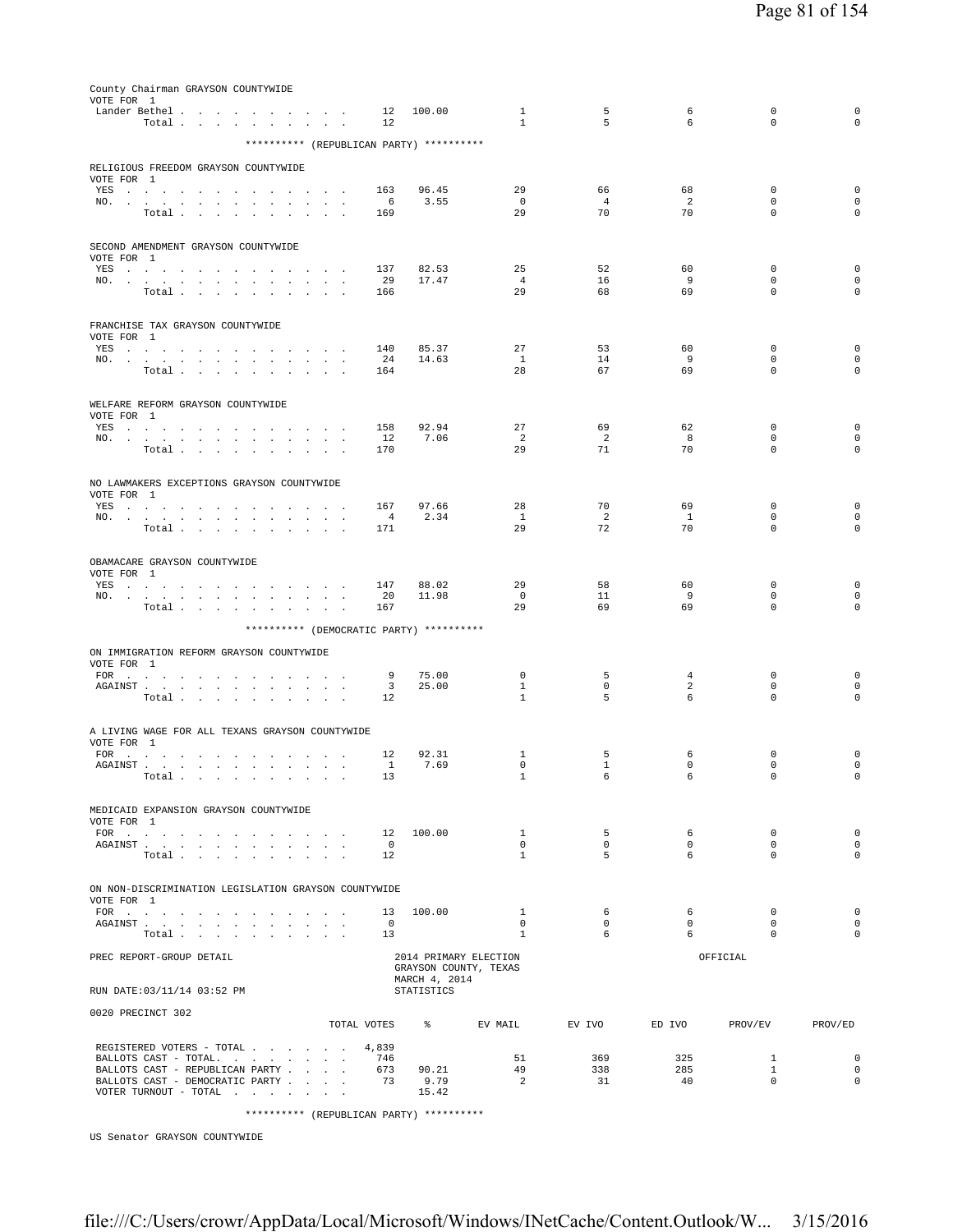| VOTE FOR 1                                                      |                                                                                                    |                                              |                                                                    |                                                          |            |                |                               |                |            |                              |                                            |
|-----------------------------------------------------------------|----------------------------------------------------------------------------------------------------|----------------------------------------------|--------------------------------------------------------------------|----------------------------------------------------------|------------|----------------|-------------------------------|----------------|------------|------------------------------|--------------------------------------------|
| Curt Cleaver                                                    | the contract of the con-                                                                           | $\ddot{\phantom{0}}$                         | $\mathbf{r}$<br>$\ddot{\phantom{1}}$                               | $\sim$                                                   | 17         | 2.69           | 0                             | 8              | 9          | 0                            | $\mathbf 0$                                |
| John Cornyn.<br>$\sim$                                          | <b>Contract Contract Street</b><br>$\sim$                                                          | $\sim$                                       | $\mathbf{r}$<br>$\sim$                                             | $\sim$<br>$\sim$                                         | 410        | 64.77          | 40                            | 207            | 162        | $\mathbf 1$                  | $\mathbf 0$                                |
| Dwayne Stovall.                                                 | $\sim$<br>$\ddot{\phantom{a}}$<br>$\sim$                                                           | $\sim$                                       |                                                                    |                                                          | 53<br>24   | 8.37<br>3.79   | 1<br>$\mathbf{1}$             | 28<br>16       | 24<br>7    | 0<br>$\mathbf 0$             | $\mathsf{O}\xspace$<br>$\mathsf{O}\xspace$ |
| Linda Vega<br>Steve Stockman.                                   | $\sim$<br>$\blacksquare$<br>$\mathbf{z} = \mathbf{z}$<br>$\sim$<br>$\cdot$<br>$\ddot{\phantom{a}}$ | $\cdot$<br>$\sim$<br>$\cdot$                 |                                                                    |                                                          | 95         | 15.01          | $7\phantom{.0}$               | 42             | 46         | $\mathbf 0$                  | $\mathsf{O}\xspace$                        |
| Ken Cope.<br>and a state                                        | $\mathbf{r}$<br>$\ddot{\phantom{a}}$                                                               | $\ddot{\phantom{a}}$<br>$\ddot{\phantom{a}}$ |                                                                    |                                                          | 15         | 2.37           | $\mathbf 0$                   | 9              | 6          | $\mathbf 0$                  | $\mathbf 0$                                |
| Chris Mapp                                                      |                                                                                                    | $\sim$                                       | $\mathbf{r}$<br>$\ddot{\phantom{a}}$                               | $\sim$                                                   | 8          | 1.26           | $\mathbb O$                   | $\overline{a}$ | 6          | 0                            | $\mathbf 0$                                |
| Reid Reasor.                                                    | $\sim$ $\sim$<br>$\ddot{\phantom{0}}$                                                              | $\sim$ $\sim$<br>$\sim$                      | $\mathbf{r}$<br>$\ddot{\phantom{0}}$                               | $\mathbf{r}$                                             | 11         | 1.74           | $\mathbb O$                   | 6              | 5          | $\mathsf 0$                  | $\mathsf{O}\xspace$                        |
| Total                                                           |                                                                                                    | $\sim$                                       | $\mathbf{r}$<br>$\overline{\phantom{a}}$                           |                                                          | 633        |                | 49                            | 318            | 265        | $1\,$                        | $\mathbf 0$                                |
| US Representative, DIST 4 GRAYSON COUNTYWIDE<br>VOTE FOR 1      |                                                                                                    |                                              |                                                                    |                                                          |            |                |                               |                |            |                              |                                            |
| Ralph M. Hall                                                   |                                                                                                    | $\sim$                                       | $\ddot{\phantom{a}}$<br>$\sim$                                     | $\sim$                                                   | 318        | 48.33          | 27                            | 162            | 129        | 0                            | $\mathbf 0$                                |
| John Ratcliffe.                                                 | $\sim$<br>$\sim 10^{-1}$<br>$\sim 10^{-1}$                                                         | $\sim$<br>$\ddot{\phantom{a}}$               | $\Box$<br>$\blacksquare$                                           | $\Delta$<br>$\ddot{\phantom{a}}$                         | 187        | 28.42          | 13                            | 94             | 79         | 1                            | $\mathsf{O}\xspace$                        |
| Tony Arterburn.                                                 | the company of the company                                                                         | $\ddot{\phantom{0}}$                         |                                                                    |                                                          | 14         | 2.13           | $\mathbf{1}$                  | 5              | 8          | $\mathbf 0$                  | $\mathbf 0$                                |
| John Stacy<br>Lou Gigliotti                                     | $\ddot{\phantom{0}}$<br>$\ddot{\phantom{a}}$                                                       | $\cdot$<br>$\blacksquare$                    |                                                                    |                                                          | 15<br>102  | 2.28<br>15.50  | $\mathbf 0$<br>$\overline{4}$ | 10<br>45       | 5<br>53    | 0<br>$\mathbf 0$             | $\mathsf{O}\xspace$<br>$\mathbf 0$         |
| Brent Lawson                                                    | $\ddot{\phantom{1}}$                                                                               | $\Box$<br>$\ddot{\phantom{a}}$               | $\ddot{\phantom{a}}$                                               | $\mathbf{r}$<br>$\ddot{\phantom{a}}$<br>$\sim$<br>$\sim$ | 22         | 3.34           | 3                             | 13             | 6          | 0                            | $\mathbf 0$                                |
| Total                                                           |                                                                                                    |                                              |                                                                    | $\sim$<br>$\sim$                                         | 658        |                | 48                            | 329            | 280        | $\mathbf{1}$                 | $\mathbf 0$                                |
|                                                                 |                                                                                                    |                                              |                                                                    |                                                          |            |                |                               |                |            |                              |                                            |
| Governor GRAYSON COUNTYWIDE<br>VOTE FOR 1                       |                                                                                                    |                                              |                                                                    |                                                          |            |                |                               |                |            |                              |                                            |
| Greg Abbott.                                                    | the contract of the contract of the                                                                |                                              |                                                                    | $\sim$                                                   | 566        | 90.71          | 49                            | 273            | 243        | 1                            | $\mathbf 0$<br>$\mathsf{O}\xspace$         |
| SECEDE Kilgore.<br>Miriam Martinez                              | the contract of the state of the<br>$\sim$<br>$\sim$ $\sim$<br>$\sim$                              | $\sim$<br>$\sim$                             | $\sim$<br>$\sim$                                                   | $\mathcal{A}$<br>$\sim$                                  | 14<br>14   | 2.24<br>2.24   | 0<br>$\mathbb O$              | 13<br>10       | 1<br>4     | 0<br>0                       | $\mathsf{O}\xspace$                        |
| Lisa Fritsch                                                    |                                                                                                    |                                              | $\ddot{\phantom{0}}$<br>$\overline{\phantom{a}}$                   | $\sim$                                                   | 30         | 4.81           | $\mathbf 0$                   | 14             | 16         | $\mathbf 0$                  | $\mathsf{O}\xspace$                        |
| Total                                                           |                                                                                                    | $\sim$                                       | $\ddot{\phantom{a}}$<br>$\sim$                                     | $\sim 100$<br>$\ddot{\phantom{1}}$                       | 624        |                | 49                            | 310            | 264        | $\mathbf{1}$                 | $\mathsf 0$                                |
| Lieutenant Governor GRAYSON COUNTYWIDE<br>VOTE FOR 1            |                                                                                                    |                                              |                                                                    |                                                          |            |                |                               |                |            |                              |                                            |
| David Dewhurst.                                                 | and the control of the                                                                             | $\sim$                                       | $\cdot$<br>$\sim$                                                  | $\sim$                                                   | 279        | 45.07          | 31                            | 125            | 123        | 0                            | $\mathsf 0$                                |
| Jerry Patterson                                                 | and the contract of the                                                                            | $\cdot$                                      | $\ddot{\phantom{a}}$                                               | $\mathbf{r}$<br>$\mathcal{L}_{\mathbf{z}}$               | 76         | 12.28          | 5                             | 32             | 39         | $\mathbf 0$                  | $\mathbf 0$                                |
| Todd Staples                                                    | the contract of the con-                                                                           | $\ddot{\phantom{a}}$                         | $\cdot$<br>$\ddot{\phantom{a}}$                                    | $\sim$                                                   | 67         | 10.82          | 6                             | 37             | 23         | $\mathbf{1}$                 | $\mathbf 0$                                |
| Dan Patrick.<br><b>Carl Carl</b><br>Total                       | $\sim$ $\sim$<br>$\sim 10^{-1}$ km $^{-1}$                                                         | $\ddot{\phantom{0}}$<br>$\sim 10^{-11}$      | $\mathbf{r}$<br>$\sim$<br>$\sim$ $\sim$                            | $\sim$ $\sim$ $\sim$                                     | 197<br>619 | 31.83          | 6<br>48                       | 115<br>309     | 76<br>261  | $\mathbf 0$<br>$1\,$         | $\mathbf 0$<br>$\mathbf 0$                 |
|                                                                 |                                                                                                    |                                              |                                                                    |                                                          |            |                |                               |                |            |                              |                                            |
| Attorney General GRAYSON COUNTYWIDE<br>VOTE FOR 1               |                                                                                                    |                                              |                                                                    |                                                          |            |                |                               |                |            |                              |                                            |
| Dan Branch                                                      |                                                                                                    | $\sim$                                       | $\sim$ $\sim$                                                      | $\sim$                                                   | 167        | 29.14          | 16                            | 79             | 72         | 0                            | $\mathbf 0$                                |
| Barry Smitherman.                                               | $\mathbf{u} = \mathbf{u} + \mathbf{u}$ .                                                           | $\ddot{\phantom{a}}$                         | $\Box$<br>$\cdot$                                                  | $\Delta$<br>$\ddot{\phantom{a}}$                         | 133        | 23.21          | 11                            | 62             | 60         | 0                            | $\mathsf{O}\xspace$                        |
| Ken Paxton<br>Total                                             | <b>Carl Carl Carl</b>                                                                              | $\ddot{\phantom{a}}$                         | $\sim$<br>$\ddot{\phantom{0}}$                                     | $\sim$ $\sim$                                            | 273<br>573 | 47.64          | 15<br>42                      | 148<br>289     | 109<br>241 | $\mathbf{1}$<br>$\mathbf{1}$ | $\mathsf{O}\xspace$<br>$\mathbf 0$         |
|                                                                 |                                                                                                    |                                              |                                                                    |                                                          |            |                |                               |                |            |                              |                                            |
| Comptroller of Public Accounts GRAYSON COUNTYWIDE<br>VOTE FOR 1 |                                                                                                    |                                              |                                                                    |                                                          |            |                |                               |                |            |                              |                                            |
| Raul Torres.<br>$\sim$                                          | $\sim$<br>$\sim$<br>$\sim$                                                                         | $\ddot{\phantom{1}}$<br>$\ddot{\phantom{1}}$ |                                                                    |                                                          | 57         | 10.59          | $\overline{7}$                | 25             | 25         | 0                            | $\mathsf{O}\xspace$                        |
| Harvey Hilderbran.                                              | <b>Carl Carl</b>                                                                                   | $\sim$ $\sim$<br>$\ddot{\phantom{a}}$        |                                                                    | $\mathbf{r}$                                             | 138        | 25.65<br>29.74 | 14                            | 68<br>84       | 56         | $\mathbf 0$<br>$\mathbf{1}$  | $\mathsf{O}\xspace$<br>$\mathbf 0$         |
| Debra Medina<br>Glenn Hegar.                                    | $\sim$<br>$\sim$<br>the company of the company                                                     | $\sim$<br>$\sim$<br>$\blacksquare$ .         | $\cdot$<br>$\ddot{\phantom{a}}$<br>$\cdot$<br>$\ddot{\phantom{a}}$ | $\sim$<br>$\cdot$                                        | 160<br>183 | 34.01          | 9<br>6                        | 98             | 66<br>79   | $\mathbf 0$                  | $\mathbf 0$                                |
| Total                                                           |                                                                                                    |                                              |                                                                    |                                                          | 538        |                | 36                            | 275            | 226        | $\mathbf 1$                  | $\mathbf 0$                                |
| Commissioner of the General Land Office<br>GRAYSON COUNTYWIDE   |                                                                                                    |                                              |                                                                    |                                                          |            |                |                               |                |            |                              |                                            |
| VOTE FOR 1<br>George P. Bush.                                   | the company of the company of the                                                                  |                                              |                                                                    |                                                          | 435        | 72.74          | 39                            | 218            | 178        | 0                            | 0                                          |
| David Watts.                                                    |                                                                                                    | the contract of the contract of the          |                                                                    | $\overline{\phantom{a}}$                                 | 163        | 27.26          | 5                             | 78             | 79         | $\mathbf 1$                  | 0                                          |
| Total                                                           |                                                                                                    |                                              |                                                                    |                                                          | 598        |                | 44                            | 296            | 257        | $\mathbf 1$                  | $\mathsf{O}\xspace$                        |
| Commissioner of Agriculture GRAYSON COUNTYWIDE                  |                                                                                                    |                                              |                                                                    |                                                          |            |                |                               |                |            |                              |                                            |
| VOTE FOR 1<br>J. Allen Carnes                                   |                                                                                                    |                                              |                                                                    |                                                          | 107        | 20.19          | 8                             | 52             | 47         | $\mathbf 0$                  | $\mathsf{O}\xspace$                        |
| Tommy Merritt                                                   |                                                                                                    |                                              |                                                                    | <b>Carl Carl Carl</b>                                    | 137        | 25.85          | $\overline{7}$                | 80             | 49         | $\mathbf{1}$                 | $\mathsf{O}\xspace$                        |
| Eric Opiela.                                                    |                                                                                                    |                                              |                                                                    | <b>Sales Advised Street</b>                              | 64         | 12.08          | 3                             | 25             | 36         | $\Omega$                     | $\mathsf{O}\xspace$                        |
| Joe Cotten                                                      |                                                                                                    |                                              |                                                                    | and a control                                            | 97         | 18.30          | 5                             | 50             | 42         | $\mathbf 0$                  | $\mathsf{O}\xspace$                        |
| Sid Miller<br>Total                                             |                                                                                                    |                                              |                                                                    |                                                          | 125<br>530 | 23.58          | 14<br>37                      | 71<br>278      | 40<br>214  | $\mathbf 0$<br>$\mathbf{1}$  | $\mathbf 0$<br>$\mathbf 0$                 |
|                                                                 |                                                                                                    |                                              |                                                                    |                                                          |            |                |                               |                |            |                              |                                            |
| Railroad Commissioner GRAYSON COUNTYWIDE<br>VOTE FOR 1          |                                                                                                    |                                              |                                                                    |                                                          |            |                |                               |                |            |                              |                                            |
| Wayne Christian                                                 |                                                                                                    |                                              |                                                                    |                                                          | 266        | 50.09          | 18                            | 129            | 119        | 0                            | $\mathbf 0$                                |
| Malachi Boyuls.                                                 |                                                                                                    |                                              | $\sim$                                                             | $\sim 10^{-11}$ .                                        | 43         | 8.10           | <sup>1</sup>                  | 24             | 18         | $\mathbf 0$                  | $\mathbf 0$                                |
| Ryan Sitton.<br>Becky Berger                                    |                                                                                                    |                                              | $\sim$                                                             |                                                          | 137<br>85  | 25.80<br>16.01 | 17<br>$\overline{3}$          | 71<br>47       | 48<br>35   | $\mathbf{1}$<br>$\mathbb O$  | $\mathsf{O}\xspace$<br>$\mathsf{O}\xspace$ |
| Total                                                           |                                                                                                    |                                              |                                                                    |                                                          | 531        |                | 39                            | 271            | 220        | $\mathbf{1}$                 | $\mathsf{O}\xspace$                        |
|                                                                 |                                                                                                    |                                              |                                                                    |                                                          |            |                |                               |                |            |                              |                                            |
| Chief Justice, Supreme Court GRAYSON COUNTYWIDE<br>VOTE FOR 1   |                                                                                                    |                                              |                                                                    |                                                          |            |                |                               |                |            |                              |                                            |
| Robert Talton                                                   |                                                                                                    |                                              |                                                                    | $\sim$                                                   | 274        | 51.12          | 31                            | 138            | 104        | $\mathbf{1}$                 | $\mathsf{O}\xspace$                        |
| Nathan Hecht                                                    |                                                                                                    |                                              |                                                                    | $\ddot{\phantom{1}}$                                     | 262        | 48.88          | 9                             | 137            | 116        | $\mathbb O$                  | $\mathsf{O}\xspace$                        |
| Total                                                           |                                                                                                    |                                              |                                                                    |                                                          | 536        |                | 40                            | 275            | 220        | $\mathbf{1}$                 | $\mathsf{O}\xspace$                        |

Justice, Supreme Court, PL 6, Unexpired GRAYSON COUNTYWIDE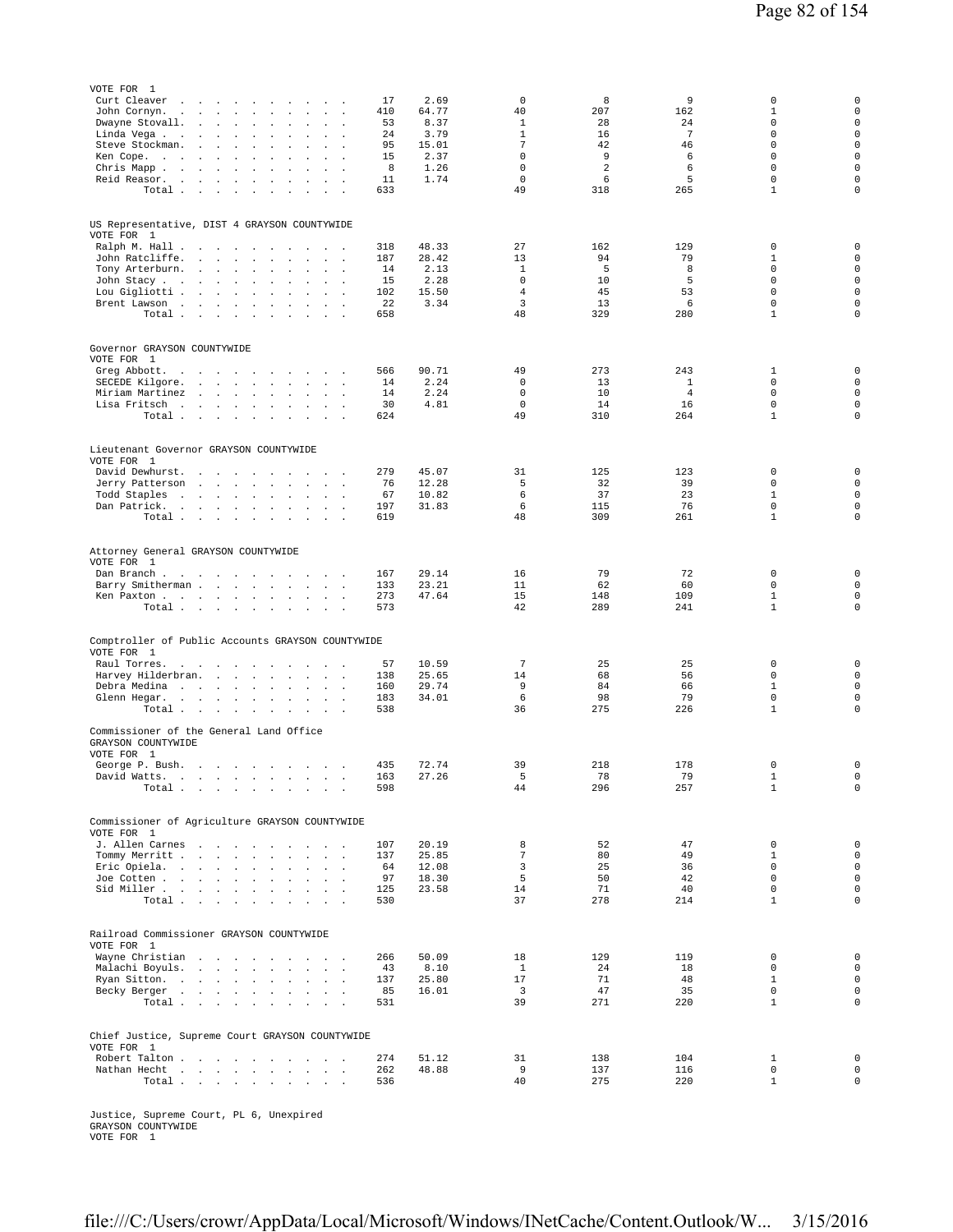| Joe Pool.<br>$\ddot{\phantom{a}}$<br>Jeff Brown<br>Total<br>$\ddot{\phantom{a}}$<br>$\mathbf{r}$<br>$\sim$           | 224<br>310<br>534 | 41.95<br>58.05 | 20<br>19<br>39                | 119<br>159<br>278 | 85<br>131<br>216 | $\mathbf 0$<br>$\mathbf{1}$<br>$\mathbf{1}$ | 0<br>$\mathsf{O}\xspace$<br>$\mathbf 0$ |
|----------------------------------------------------------------------------------------------------------------------|-------------------|----------------|-------------------------------|-------------------|------------------|---------------------------------------------|-----------------------------------------|
| Justice, Supreme Court, P7 GRAYSON COUNTYWIDE<br>VOTE FOR 1<br>Jeff Boyd.                                            | 471               | 100.00         | 38                            | 244               | 188              | 1                                           | $\mathbf 0$                             |
| Total                                                                                                                | 471               |                | 38                            | 244               | 188              | $\mathbf{1}$                                | $\mathbf 0$                             |
| Justice, Supreme Court, P8 GRAYSON COUNTYWIDE<br>VOTE FOR 1<br>Phil Johnson                                          | 332               | 61.37          | 20                            | 169               | 143              | $\mathbf 0$                                 | $\mathbf 0$                             |
| Sharon McCally.<br>$\sim$<br><b>Service</b><br>Total $\ldots$ $\ldots$ $\ldots$ $\ldots$                             | 209<br>541        | 38.63          | 18<br>38                      | 112<br>281        | 78<br>221        | $\mathbf{1}$<br>$\mathbf{1}$                | $\mathsf{O}\xspace$<br>$\mathbf 0$      |
| Judge, CT of Criminal Appeals, P3 GRAYSON COUNTYWIDE<br>VOTE FOR 1<br>Barbara Walther                                | 211               | 40.58          | 11                            | 110               | 90               | 0                                           | $\mathbf 0$                             |
| Bert Richardson<br>Total<br>$\sim 100$                                                                               | 309<br>520        | 59.42          | 26<br>37                      | 161<br>271        | 121<br>211       | $\mathbf{1}$<br>$\mathbf{1}$                | $\mathsf{O}\xspace$<br>$\mathbf 0$      |
| Judge, CT of Criminal Appeals, P4 GRAYSON COUNTYWIDE<br>VOTE FOR 1                                                   |                   |                |                               |                   |                  |                                             |                                         |
| Richard Dean Davis                                                                                                   | 191               | 37.38          | 16                            | 89                | 86               | 0                                           | $\mathbf 0$                             |
| Jani Jo Wood<br>Kevin Patrick Yeary                                                                                  | 99<br>221         | 19.37<br>43.25 | 5<br>17                       | 56<br>116         | 37<br>88         | $\mathbf{1}$<br>$\mathbf 0$                 | $\mathbf 0$<br>$\mathbf 0$              |
| Total                                                                                                                | 511               |                | 38                            | 261               | 211              | $\mathbf{1}$                                | $\mathbf 0$                             |
| Judge, CT of Criminal Appeals, P9 GRAYSON COUNTYWIDE<br>VOTE FOR 1                                                   |                   |                |                               |                   |                  |                                             |                                         |
| W.C. "Bud" Kirkendall<br>David Newell                                                                                | 250<br>259        | 49.12<br>50.88 | 27<br>12                      | 123<br>137        | 100<br>109       | $\mathbf 0$<br>$\mathbf{1}$                 | $\mathbf 0$<br>$\mathbf 0$              |
| Total                                                                                                                | 509               |                | 39                            | 260               | 209              | $\mathbf{1}$                                | $\mathbf 0$                             |
| State Senator, District 30 GRAYSON COUNTYWIDE<br>VOTE FOR 1                                                          |                   |                |                               |                   |                  |                                             |                                         |
| Craig Estes.<br>Total                                                                                                | 541<br>541        | 100.00         | 42<br>42                      | 272<br>272        | 226<br>226       | $\mathbf{1}$<br>$\mathbf{1}$                | $\mathbf 0$<br>$\mathbf 0$              |
| State Representative, District 62 GRAYSON COUNTYWIDE<br>VOTE FOR 1                                                   |                   |                |                               |                   |                  |                                             |                                         |
| Larry Phillips.<br>Total $\ldots$ $\ldots$ $\ldots$ $\ldots$                                                         | 560<br>560        | 100.00         | 44<br>44                      | 281<br>281        | 234<br>234       | $\mathbf{1}$<br>1                           | 0<br>$\mathbf 0$                        |
| Justice 5th Court of Appeals P3 GRAYSON COUNTYWIDE                                                                   |                   |                |                               |                   |                  |                                             |                                         |
| VOTE FOR 1<br>Ada Brown                                                                                              | 469               | 100.00         | 41                            | 239               | 188              | $\mathbf{1}$                                | $\mathbf 0$                             |
| Total                                                                                                                | 469               |                | 41                            | 239               | 188              | $\mathbf{1}$                                | $\mathbf 0$                             |
| Justice 5th Court of Appeals P6 GRAYSON COUNTYWIDE<br>VOTE FOR 1                                                     |                   |                |                               |                   |                  |                                             |                                         |
| David L. Bridges<br>$\texttt{Total} \quad . \quad . \quad . \quad . \quad . \quad . \quad . \quad . \quad . \quad .$ | 468<br>468        | 100.00         | 41<br>41                      | 239<br>239        | 187<br>187       | 1<br>$\mathbf{1}$                           | 0<br>$\mathbf 0$                        |
| Justice, 5th CT of AP DIST, P8 GRAYSON COUNTYWIDE                                                                    |                   |                |                               |                   |                  |                                             |                                         |
| VOTE FOR 1<br>Bill Whitehill.                                                                                        | 454               | 100.00         | 41                            | 233               | 179              | $\mathbf{1}$                                | $\mathbf 0$                             |
| Total                                                                                                                | 454               |                | 41                            | 233               | 179              | $\mathbf{1}$                                | $\circ$                                 |
| District Judge, 397th Judicial District<br>GRAYSON COUNTYWIDE                                                        |                   |                |                               |                   |                  |                                             |                                         |
| VOTE FOR 1<br>Brian K. Gary                                                                                          | 483               | 100.00         | 39                            | 244               | 199              | $\mathbf{1}$                                | $\mathbf 0$                             |
| Total                                                                                                                | 483               |                | 39                            | 244               | 199              | $\mathbf{1}$                                | $\circ$                                 |
| County Judge GRAYSON COUNTYWIDE<br>VOTE FOR 1                                                                        |                   |                |                               |                   |                  |                                             |                                         |
| Gene Short<br>Bill Magers.                                                                                           | 98<br>311         | 14.80<br>46.98 | 6<br>34                       | 52<br>162         | 40<br>115        | $^{\circ}$<br>$\mathbf{0}$                  | $\mathbf 0$<br>$\circ$                  |
| Trent Bass                                                                                                           | 156               | 23.56          | 5                             | 85                | 65               | $\mathbf{1}$                                | $\mathsf{O}\xspace$                     |
| Jim Maddock.<br>Total                                                                                                | 97<br>662         | 14.65          | $\overline{\mathbf{3}}$<br>48 | 34<br>333         | 60<br>280        | $\Omega$<br>$\mathbf{1}$                    | $\circ$<br>$\circ$                      |
| Judge, County Court at Law GRAYSON COUNTYWIDE                                                                        |                   |                |                               |                   |                  |                                             |                                         |
| VOTE FOR 1<br>James Corley "Corky" Henderson                                                                         | 501               | 100.00         | 37                            | 258               | 205              | $\mathbf{1}$                                | $\mathbf 0$                             |
| Total                                                                                                                | 501               |                | 37                            | 258               | 205              | $\mathbf{1}$                                | $\Omega$                                |
| Judge, County Court at Law No. 2 GRAYSON COUNTYWIDE                                                                  |                   |                |                               |                   |                  |                                             |                                         |
| VOTE FOR 1<br>Carol M. Siebman<br>Total $\cdots$ $\cdots$ $\cdots$ $\cdots$                                          | 500<br>500        | 100.00         | 39<br>39                      | 255<br>255        | 205<br>205       | $\mathbf{1}$<br>$\mathbf{1}$                | $\mathbf 0$<br>$\circ$                  |
|                                                                                                                      |                   |                |                               |                   |                  |                                             |                                         |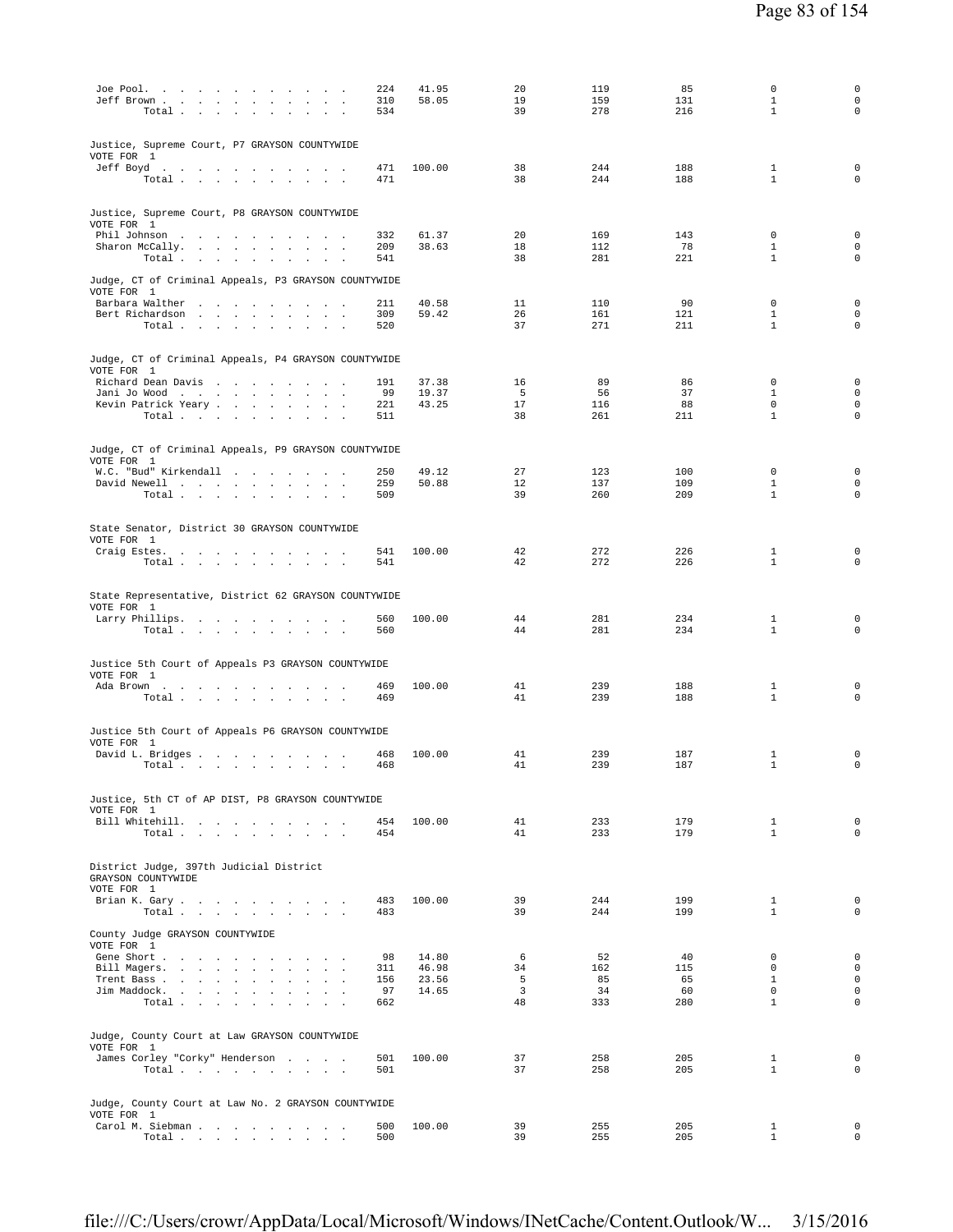| District Clerk GRAYSON COUNTYWIDE<br>VOTE FOR 1                                                        |            |                |                             |                    |                      |                            |                                    |
|--------------------------------------------------------------------------------------------------------|------------|----------------|-----------------------------|--------------------|----------------------|----------------------------|------------------------------------|
| Kelly Ashmore                                                                                          | 531        | 100.00         | 40                          | 271                | 219                  | $\mathbf{1}$               | $\mathbf 0$                        |
| Total                                                                                                  | 531        |                | 40                          | 271                | 219                  | $\mathbf{1}$               | $\mathbf 0$                        |
| County Clerk GRAYSON COUNTYWIDE                                                                        |            |                |                             |                    |                      |                            |                                    |
| VOTE FOR 1                                                                                             |            |                |                             |                    |                      |                            |                                    |
| Wilma Bush<br>Total $\ldots$ $\ldots$ $\ldots$ $\ldots$                                                | 502<br>502 | 100.00         | 43<br>43                    | 249<br>249         | 209<br>209           | 1<br>$\mathbf{1}$          | 0<br>0                             |
|                                                                                                        |            |                |                             |                    |                      |                            |                                    |
| County Treasurer GRAYSON COUNTYWIDE                                                                    |            |                |                             |                    |                      |                            |                                    |
| VOTE FOR 1                                                                                             | 234        | 44.83          | 20                          | 117                | 96                   | 1                          | $\mathbf 0$                        |
| Gayla Hawkins<br>$\overline{\phantom{a}}$                                                              | 288        | 55.17          | 19                          | 156                | 113                  | $\mathbf 0$                | $\mathbf 0$                        |
| Total<br>$\cdot$                                                                                       | 522        |                | 39                          | 273                | 209                  | $\mathbf{1}$               | $\mathbf 0$                        |
| County Chairman GRAYSON COUNTYWIDE                                                                     |            |                |                             |                    |                      |                            |                                    |
| VOTE FOR 1                                                                                             |            |                |                             |                    |                      |                            |                                    |
| Reggie Smith<br>Total $\cdots$ $\cdots$ $\cdots$<br>$\sim$                                             | 495<br>495 | 100.00         | 38<br>38                    | 254<br>254         | 202<br>202           | 1<br>$\mathbf{1}$          | 0<br>0                             |
|                                                                                                        |            |                |                             |                    |                      |                            |                                    |
| ********** (DEMOCRATIC PARTY) **********                                                               |            |                |                             |                    |                      |                            |                                    |
| US Senator GRAYSON COUNTYWIDE<br>VOTE FOR 1                                                            |            |                |                             |                    |                      |                            |                                    |
| Harry Kim                                                                                              | 10         | 15.15          | 0                           | 1                  | 9                    | 0                          | $\mathbf 0$                        |
| Maxey Marie Scherr                                                                                     | 10         | 15.15          | $\mathbf 0$                 | 5                  | 5                    | $\mathbf 0$                | $\mathsf{O}\xspace$                |
| Michael "Fjet" Fjetland.<br>the company of the company<br>David M. Alameel<br>$\cdot$<br>$\sim$ $\sim$ | 2<br>20    | 3.03<br>30.30  | $\mathbf 0$<br>$\mathbf{1}$ | $\mathbf{1}$<br>10 | $\mathbf{1}$<br>9    | $\mathbf 0$<br>$\mathbf 0$ | $\mathbf 0$<br>$\mathbf 0$         |
| Kesha Rogers                                                                                           | 24         | 36.36          | $\mathbf{1}$                | 11                 | 12                   | 0                          | $\mathbf 0$                        |
| Total                                                                                                  | 66         |                | 2                           | 28                 | 36                   | $\mathbf 0$                | $\mathbf 0$                        |
|                                                                                                        |            |                |                             |                    |                      |                            |                                    |
| Governor GRAYSON COUNTYWIDE<br>VOTE FOR 1                                                              |            |                |                             |                    |                      |                            |                                    |
| Wendy R. Davis.                                                                                        | 65         | 92.86          | 2                           | 29                 | 34                   | 0                          | $\mathbf 0$                        |
| Reynaldo "Ray" Madrigal.<br>Total                                                                      | 5<br>70    | 7.14           | 0<br>2                      | <sup>1</sup><br>30 | $\overline{4}$<br>38 | $\mathbf 0$<br>0           | $\mathbf 0$<br>$\mathbf 0$         |
|                                                                                                        |            |                |                             |                    |                      |                            |                                    |
| Lieutenant Governor GRAYSON COUNTYWIDE                                                                 |            |                |                             |                    |                      |                            |                                    |
| VOTE FOR 1                                                                                             |            |                |                             |                    |                      |                            |                                    |
| Leticia Van de Putte.<br>Total                                                                         | 60<br>60   | 100.00         | 2<br>2                      | 25<br>25           | 33<br>33             | 0<br>$\mathbf 0$           | $\mathbf 0$<br>$\mathbf 0$         |
|                                                                                                        |            |                |                             |                    |                      |                            |                                    |
| Attorney General GRAYSON COUNTYWIDE                                                                    |            |                |                             |                    |                      |                            |                                    |
| VOTE FOR 1                                                                                             |            |                |                             |                    |                      |                            |                                    |
| Sam Houston.<br>Total $\cdots$ $\cdots$ $\cdots$<br>the contract of the                                | 62<br>62   | 100.00         | 2<br>2                      | 28<br>28           | 32<br>32             | 0<br>0                     | 0<br>0                             |
|                                                                                                        |            |                |                             |                    |                      |                            |                                    |
| Comptroller of Public Accounts GRAYSON COUNTYWIDE                                                      |            |                |                             |                    |                      |                            |                                    |
| VOTE FOR 1                                                                                             |            |                |                             |                    |                      |                            |                                    |
| Mike Collier<br>Total                                                                                  | 56<br>56   | 100.00         | 2<br>2                      | 25<br>25           | 29<br>29             | 0<br>$\mathbf 0$           | 0<br>0                             |
|                                                                                                        |            |                |                             |                    |                      |                            |                                    |
| Commissioner of the General Land Office                                                                |            |                |                             |                    |                      |                            |                                    |
| GRAYSON COUNTYWIDE                                                                                     |            |                |                             |                    |                      |                            |                                    |
| VOTE FOR 1<br>John Cook<br>the contract of the contract of the contract of                             | 55         | 100.00         | $\overline{a}$              | 23                 | 30                   | 0                          | $\mathbf 0$                        |
| Total $\cdots$ $\cdots$ $\cdots$                                                                       | 55         |                | 2                           | 23                 | 30                   | $\Omega$                   | $\mathbf 0$                        |
|                                                                                                        |            |                |                             |                    |                      |                            |                                    |
| Commissioner of Agriculture GRAYSON COUNTYWIDE                                                         |            |                |                             |                    |                      |                            |                                    |
| VOTE FOR 1<br>Hugh Asa Fitzsimons III.                                                                 | 17         | 26.15          | 1                           | 9                  | 7                    | $\mathbf 0$                | $\mathsf{O}\xspace$                |
| Richard "Kinky" Friedman                                                                               | 28         | 43.08          | $\mathbf{1}$                | 8                  | 19                   | $\mathbf 0$                | $\mathbf 0$                        |
| Jim Hogan<br>Total                                                                                     | 20<br>65   | 30.77          | $\mathbf{0}$<br>2           | 11<br>28           | 9<br>35              | $\mathbf 0$<br>$\mathbf 0$ | $\mathbf 0$<br>$\mathsf{O}\xspace$ |
|                                                                                                        |            |                |                             |                    |                      |                            |                                    |
| Railroad Commissioner GRAYSON COUNTYWIDE                                                               |            |                |                             |                    |                      |                            |                                    |
| VOTE FOR 1                                                                                             |            |                |                             |                    |                      |                            |                                    |
| Steve Brown.<br>Dale Henry<br>and the control                                                          | 40<br>21   | 65.57<br>34.43 | 2<br>$\mathbf 0$            | 16<br>9            | 22<br>12             | 0<br>$\mathbf 0$           | $\mathbf 0$<br>$\mathbf 0$         |
| Total                                                                                                  | 61         |                | $\overline{a}$              | 25                 | 34                   | $\mathbf 0$                | $\mathsf{O}\xspace$                |
| Chief Justice, Supreme Court GRAYSON COUNTYWIDE                                                        |            |                |                             |                    |                      |                            |                                    |
| VOTE FOR 1                                                                                             |            |                |                             |                    |                      |                            |                                    |
| William Moody.                                                                                         | 56         | 100.00         | 2<br>2                      | 25<br>25           | 29<br>29             | $\mathbf 0$<br>$\mathbf 0$ | $\mathbf 0$<br>$\mathbf 0$         |
| Total $\cdots$ $\cdots$ $\cdots$ $\cdots$                                                              | 56         |                |                             |                    |                      |                            |                                    |
|                                                                                                        |            |                |                             |                    |                      |                            |                                    |
| Justice, Supreme Court, PL 6, Unexpired<br>GRAYSON COUNTYWIDE                                          |            |                |                             |                    |                      |                            |                                    |
| VOTE FOR 1                                                                                             |            | 100.00         | 2                           | 26                 | 29                   | 0                          | 0                                  |
| Lawrence Edward Meyers                                                                                 | 57         |                |                             |                    |                      |                            |                                    |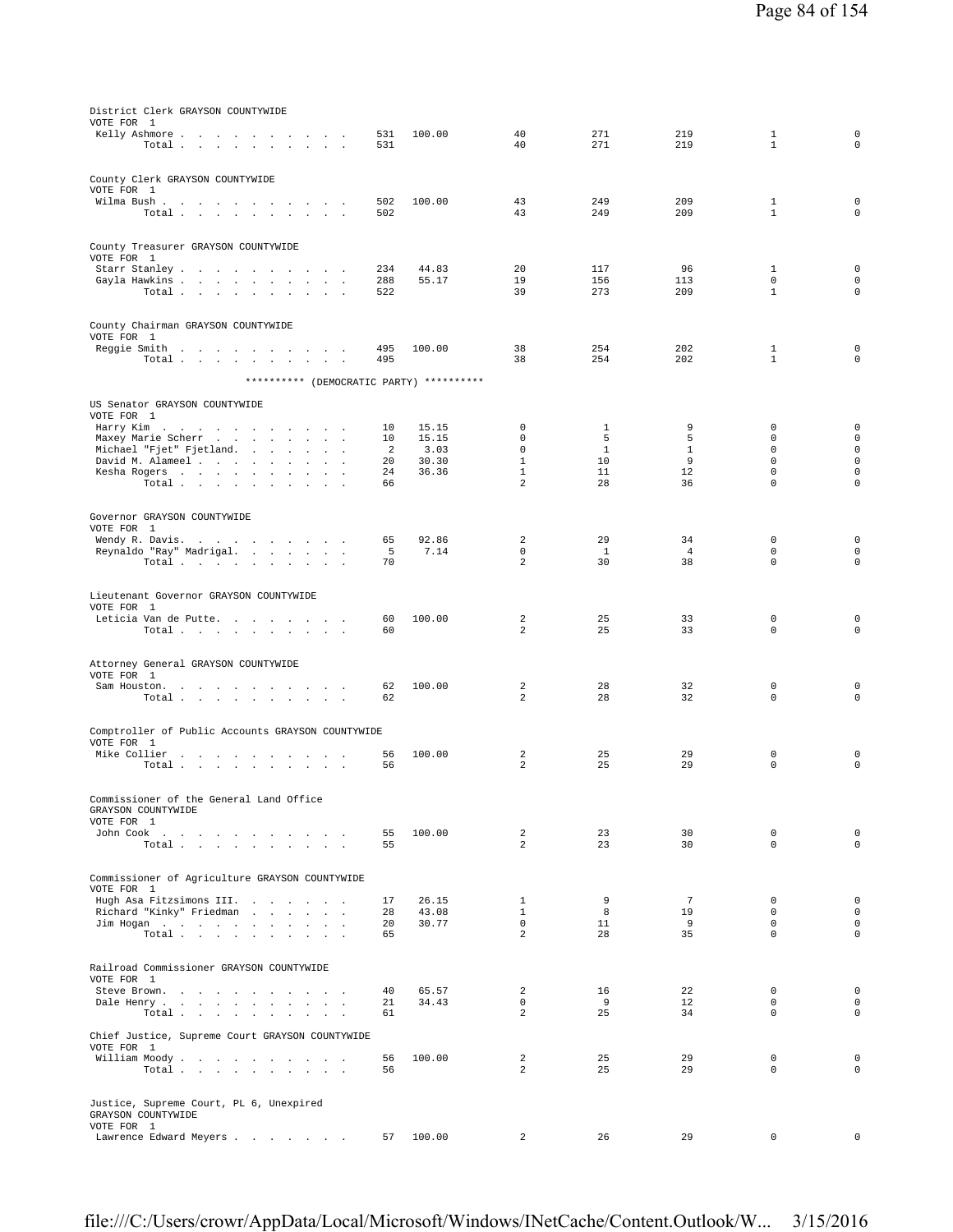| Total                                                                                            | 57                    |                       | 2                                | 26                    | 29                    | 0                           | 0                                          |
|--------------------------------------------------------------------------------------------------|-----------------------|-----------------------|----------------------------------|-----------------------|-----------------------|-----------------------------|--------------------------------------------|
| Justice, Supreme Court, P7 GRAYSON COUNTYWIDE                                                    |                       |                       |                                  |                       |                       |                             |                                            |
| VOTE FOR 1<br>Gina Benavides.                                                                    | 55                    | 100.00                | 2                                | 25                    | 28                    | $\mathbf 0$                 | $\mathbf 0$                                |
| Total                                                                                            | 55                    |                       | $\overline{a}$                   | 25                    | 28                    | $\mathbf 0$                 | $\circ$                                    |
| Judge, CT of Criminal Appeals, P3 GRAYSON COUNTYWIDE                                             |                       |                       |                                  |                       |                       |                             |                                            |
| VOTE FOR 1<br>John Granberg                                                                      | 56                    | 100.00                | 2                                | 23                    | 31                    | $\mathbf 0$                 | $\mathbf 0$                                |
| Total $\cdots$ $\cdots$ $\cdots$                                                                 | 56                    |                       | $\overline{a}$                   | 23                    | 31                    | $\mathbf 0$                 | $\mathbf 0$                                |
| County Chairman GRAYSON COUNTYWIDE                                                               |                       |                       |                                  |                       |                       |                             |                                            |
| VOTE FOR 1                                                                                       |                       |                       |                                  |                       |                       |                             |                                            |
| Lander Bethel<br>Total                                                                           | 60<br>60              | 100.00                | 2<br>2                           | 26<br>26              | 32<br>32              | $^{\circ}$<br>$\mathbf 0$   | $\mathbf 0$<br>$\mathbf 0$                 |
| ********** (REPUBLICAN PARTY) **********                                                         |                       |                       |                                  |                       |                       |                             |                                            |
| RELIGIOUS FREEDOM GRAYSON COUNTYWIDE                                                             |                       |                       |                                  |                       |                       |                             |                                            |
| VOTE FOR 1<br>YES                                                                                | 644                   | 97.43                 | 48                               | 321                   | 274                   | 1                           | $\mathbf 0$                                |
| NO.<br>Total                                                                                     | 17<br>661             | 2.57                  | $\mathbf 0$<br>48                | 10<br>331             | 7<br>281              | $\mathbf 0$<br>$\mathbf{1}$ | $\mathsf{O}\xspace$<br>$\circ$             |
|                                                                                                  |                       |                       |                                  |                       |                       |                             |                                            |
| SECOND AMENDMENT GRAYSON COUNTYWIDE<br>VOTE FOR 1                                                |                       |                       |                                  |                       |                       |                             |                                            |
| YES<br>NO.                                                                                       | 548<br>104            | 84.05<br>15.95        | 36<br>9                          | 268<br>59             | 244<br>35             | $\mathbf 0$<br>$\mathbf{1}$ | $\mathsf{O}\xspace$<br>$\mathsf{O}\xspace$ |
| Total                                                                                            | 652                   |                       | 45                               | 327                   | 279                   | $\mathbf{1}$                | $\mathbf 0$                                |
| FRANCHISE TAX GRAYSON COUNTYWIDE                                                                 |                       |                       |                                  |                       |                       |                             |                                            |
| VOTE FOR 1                                                                                       |                       | 88.20                 | 43                               | 278                   | 232                   | $\mathbf 0$                 | $\mathsf 0$                                |
| YES<br>NO. .<br>the contract of the contract of the contract of the                              | 553<br>74             | 11.80                 | $\overline{\mathbf{3}}$          | 37                    | 33                    | $\mathbf{1}$                | $\mathbf 0$                                |
| $\texttt{Total}~~.~~.~~.~~.~~.~~.~~.~~.~~.~~.$                                                   | 627                   |                       | 46                               | 315                   | 265                   | $\mathbf{1}$                | $\mathbf 0$                                |
| WELFARE REFORM GRAYSON COUNTYWIDE                                                                |                       |                       |                                  |                       |                       |                             |                                            |
| VOTE FOR 1<br>YES                                                                                | 618                   | 93.49                 | 48                               | 303                   | 266                   | $\mathbf{1}$                | $\mathbf 0$                                |
| NO.<br>Total                                                                                     | 43<br>661             | 6.51                  | $\mathbf 0$<br>48                | 28<br>331             | 15<br>281             | $\mathbf 0$<br>$\mathbf{1}$ | $\mathbf 0$<br>$\mathbf 0$                 |
|                                                                                                  |                       |                       |                                  |                       |                       |                             |                                            |
| NO LAWMAKERS EXCEPTIONS GRAYSON COUNTYWIDE<br>VOTE FOR 1                                         |                       |                       |                                  |                       |                       |                             |                                            |
| YES<br>NO.                                                                                       | 662<br>2              | 99.70<br>.30          | 48<br>$\mathbf 0$                | 332<br>$\overline{2}$ | 281<br>$\overline{0}$ | 1<br>$\mathbf 0$            | $\mathbf 0$<br>$\mathbf 0$                 |
| $\texttt{Total} \quad . \quad . \quad . \quad . \quad . \quad . \quad . \quad . \quad . \quad .$ | 664                   |                       | 48                               | 334                   | 281                   | $\mathbf{1}$                | $\mathbf 0$                                |
| OBAMACARE GRAYSON COUNTYWIDE                                                                     |                       |                       |                                  |                       |                       |                             |                                            |
| VOTE FOR 1<br>YES<br>the contract of the contract of the contract of the                         | 601                   | 91.06                 | 47                               | 295                   | 258                   | 1                           | $\mathsf 0$                                |
| NO.<br>Total.<br>the contract of the contract of the contract of                                 | 59<br>660             | 8.94                  | $\mathbf{1}$<br>48               | 35<br>330             | 23<br>281             | $\mathsf 0$<br>$\mathbf{1}$ | $\mathsf{O}\xspace$<br>$\mathsf 0$         |
| ********** (DEMOCRATIC PARTY) **********                                                         |                       |                       |                                  |                       |                       |                             |                                            |
| ON IMMIGRATION REFORM GRAYSON COUNTYWIDE                                                         |                       |                       |                                  |                       |                       |                             |                                            |
| VOTE FOR 1<br>FOR $\cdots$                                                                       | 60                    | 83.33                 | $\overline{a}$                   | 25                    | 33                    | $\mathbf 0$                 | $\mathsf{O}\xspace$                        |
| AGAINST                                                                                          | 12                    | 16.67                 | $\overline{0}$<br>$\mathfrak{D}$ | 6<br>31               | 6                     | $\mathbf{0}$<br>$\Omega$    | $\mathbf 0$<br>$\Omega$                    |
| Total                                                                                            | 72                    |                       |                                  |                       | 39                    |                             |                                            |
| A LIVING WAGE FOR ALL TEXANS GRAYSON COUNTYWIDE                                                  |                       |                       |                                  |                       |                       |                             |                                            |
| VOTE FOR 1<br>FOR $\cdots$                                                                       | 68                    | 94.44                 | $\overline{a}$                   | 29                    | 37                    | $^{\circ}$                  | $\mathbf 0$                                |
| AGAINST<br>Total                                                                                 | $\overline{4}$<br>72  | 5.56                  | $\mathbf{0}$<br>$\mathfrak{D}$   | $\overline{2}$<br>31  | 2<br>39               | $\mathbf{0}$<br>$\Omega$    | $\Omega$<br>$\mathbf 0$                    |
|                                                                                                  |                       |                       |                                  |                       |                       |                             |                                            |
| MEDICAID EXPANSION GRAYSON COUNTYWIDE<br>VOTE FOR 1                                              |                       |                       |                                  |                       |                       |                             |                                            |
| AGAINST                                                                                          | 64<br>$7\overline{ }$ | 90.14<br>9.86         | 2<br>$\mathbf{0}$                | 28<br>$\overline{2}$  | 34<br>5               | $\Omega$<br>$\mathbf{0}$    | $\mathbf 0$<br>$\mathbf 0$                 |
| Total                                                                                            | 71                    |                       | $\overline{a}$                   | 30                    | 39                    | $\mathbf{0}$                | $\mathbf 0$                                |
| ON NON-DISCRIMINATION LEGISLATION GRAYSON COUNTYWIDE                                             |                       |                       |                                  |                       |                       |                             |                                            |
| VOTE FOR 1<br>FOR $\cdots$                                                                       | 58                    | 81.69                 | 2                                | 24                    | 32                    | $\mathbf{0}$                | $\mathbf 0$                                |
| AGAINST<br>Total                                                                                 | 13<br>71              | 18.31                 | $\mathbf{0}$<br>$\overline{a}$   | - 6<br>30             | $7\phantom{0}$<br>39  | $^{\circ}$<br>$\mathbf{0}$  | $\mathbf 0$<br>$\mathbf 0$                 |
| PREC REPORT-GROUP DETAIL                                                                         |                       | 2014 PRIMARY ELECTION |                                  |                       | OFFICIAL              |                             |                                            |
|                                                                                                  |                       |                       |                                  |                       |                       |                             |                                            |

GRAYSON COUNTY, TEXAS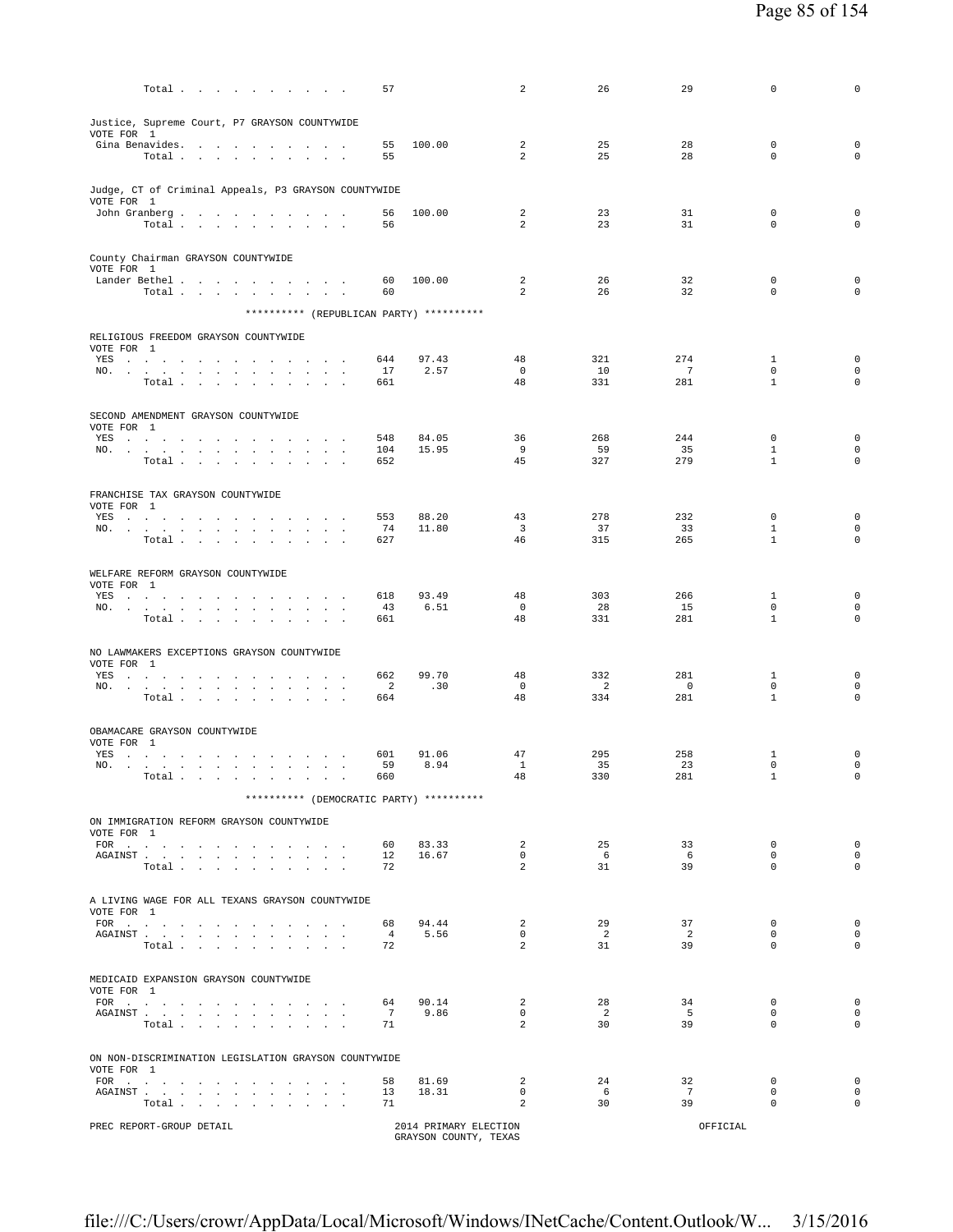| RUN DATE: 03/11/14 03:52 PM                                                                                                                                                                                                                                                                                                                                                                                                                                                                                                 |                                                                                                                                          | STATISTICS                                                   |                                                                                                     |                                                                      |                                                                            |                                                                                                         |                                                                                                                      |
|-----------------------------------------------------------------------------------------------------------------------------------------------------------------------------------------------------------------------------------------------------------------------------------------------------------------------------------------------------------------------------------------------------------------------------------------------------------------------------------------------------------------------------|------------------------------------------------------------------------------------------------------------------------------------------|--------------------------------------------------------------|-----------------------------------------------------------------------------------------------------|----------------------------------------------------------------------|----------------------------------------------------------------------------|---------------------------------------------------------------------------------------------------------|----------------------------------------------------------------------------------------------------------------------|
| 0021 PRECINCT 303                                                                                                                                                                                                                                                                                                                                                                                                                                                                                                           | TOTAL VOTES                                                                                                                              | ⊱                                                            | EV MAIL                                                                                             | EV IVO                                                               | ED IVO                                                                     | PROV/EV                                                                                                 | PROV/ED                                                                                                              |
| REGISTERED VOTERS - TOTAL<br>BALLOTS CAST - TOTAL.<br>and a strategic control of the<br>BALLOTS CAST - REPUBLICAN PARTY<br>BALLOTS CAST - DEMOCRATIC PARTY<br>VOTER TURNOUT - TOTAL $\ldots$                                                                                                                                                                                                                                                                                                                                | 952<br>173<br>164<br>9<br>$\sim$                                                                                                         | 94.80<br>5.20<br>18.17                                       | 23<br>23<br>$\Omega$                                                                                | 76<br>72<br>$\overline{4}$                                           | 74<br>69<br>5                                                              | $\mathbb O$<br>$\mathsf 0$<br>$\mathbf 0$                                                               | $\mathsf 0$<br>$\mathsf{O}\xspace$<br>$\mathbf 0$                                                                    |
|                                                                                                                                                                                                                                                                                                                                                                                                                                                                                                                             | ********** (REPUBLICAN PARTY) **********                                                                                                 |                                                              |                                                                                                     |                                                                      |                                                                            |                                                                                                         |                                                                                                                      |
| US Senator GRAYSON COUNTYWIDE                                                                                                                                                                                                                                                                                                                                                                                                                                                                                               |                                                                                                                                          |                                                              |                                                                                                     |                                                                      |                                                                            |                                                                                                         |                                                                                                                      |
| VOTE FOR 1<br>Curt Cleaver<br>والموالي والمتواطن والموالي والموالي والمتواطن<br>John Cornyn.<br>the contract of the contract of the<br>$\sim$<br>Dwayne Stovall.<br>$\sim$<br>$\sim$<br>$\ddot{\phantom{a}}$<br>$\ddot{\phantom{a}}$<br>Linda Vega<br>$\cdot$<br>Steve Stockman.<br>and the control of the con-<br>$\sim$<br>$\ddot{\phantom{a}}$<br>Ken Cope.<br>the contract of the contract of<br>$\sim$<br>$\cdot$<br>Chris Mapp<br>$\sim$<br>$\mathbf{r}$<br>$\ddot{\phantom{a}}$<br>Reid Reasor.<br>$\sim$<br>$\cdot$ | 2<br>109<br><b>Contract Contract Contract</b><br>15<br>$\mathbf{r}$<br>7<br>$\mathbf{r}$ and $\mathbf{r}$<br>12<br>6<br>1<br>3<br>$\Box$ | 1.29<br>70.32<br>9.68<br>4.52<br>7.74<br>3.87<br>.65<br>1.94 | $\mathbf 0$<br>19<br>$\mathbf{1}$<br>$\mathbf 0$<br>$\mathsf 0$<br>2<br>$\mathbf 0$<br>$\mathbf{0}$ | 1<br>48<br>8<br>3<br>6<br>$\mathbf{1}$<br>$\mathbf 0$<br>$\mathbf 0$ | 1<br>42<br>6<br>$\overline{4}$<br>6<br>$\overline{3}$<br>$\mathbf{1}$<br>3 | 0<br>$\mathbf 0$<br>$\mathbf 0$<br>$\mathbf 0$<br>$\mathbf 0$<br>$\Omega$<br>$\mathbf 0$<br>$\mathbf 0$ | $\mathbf 0$<br>$\mathsf 0$<br>$\mathsf 0$<br>$\mathsf 0$<br>$\mathsf 0$<br>$\mathbf 0$<br>$\mathsf 0$<br>$\mathbf 0$ |
| Total                                                                                                                                                                                                                                                                                                                                                                                                                                                                                                                       | 155                                                                                                                                      |                                                              | 22                                                                                                  | 67                                                                   | 66                                                                         | $\mathbf 0$                                                                                             | $\mathbf 0$                                                                                                          |
| US Representative, DIST 4 GRAYSON COUNTYWIDE<br>VOTE FOR 1                                                                                                                                                                                                                                                                                                                                                                                                                                                                  |                                                                                                                                          |                                                              |                                                                                                     |                                                                      |                                                                            |                                                                                                         |                                                                                                                      |
| Ralph M. Hall<br>$\sim$<br>$\ddot{\phantom{a}}$<br>John Ratcliffe.<br>$\ddot{\phantom{a}}$<br>$\mathbf{r}$<br>Tony Arterburn.<br>John Stacy<br>$\ddot{\phantom{a}}$<br>Lou Gigliotti<br>$\Box$<br>Brent Lawson<br>$\sim$<br>Total                                                                                                                                                                                                                                                                                           | 70<br>$\sim$<br>$\sim$<br>51<br>$\sim$<br>$\ddot{\phantom{0}}$<br>1<br>2<br>31<br>$\sim$<br>4<br>$\sim$<br>$\mathbf{r}$<br>159           | 44.03<br>32.08<br>.63<br>1.26<br>19.50<br>2.52               | 11<br>5<br>$\mathbf{1}$<br>$\mathsf 0$<br>$\overline{4}$<br>$\mathbf{1}$<br>22                      | 30<br>21<br>$\mathbf 0$<br>$\mathbf{1}$<br>18<br>$\mathbf 0$<br>70   | 29<br>25<br>$\mathbf 0$<br>$1\,$<br>9<br>$\overline{3}$<br>67              | 0<br>$\mathbf 0$<br>$\mathbf 0$<br>$\mathsf 0$<br>$\mathbf 0$<br>$\mathbf 0$<br>$\mathbf 0$             | $\mathsf 0$<br>$\mathsf 0$<br>$\mathsf 0$<br>$\mathsf 0$<br>$\mathbf 0$<br>$\mathbf 0$<br>0                          |
| Governor GRAYSON COUNTYWIDE<br>VOTE FOR 1<br>Greg Abbott.<br>SECEDE Kilgore.<br>the contract of the contract of the contract of the contract of the contract of the contract of the contract of<br>Miriam Martinez<br>$\mathbf{r}$<br>Lisa Fritsch<br>Total                                                                                                                                                                                                                                                                 | 140<br>1<br>$\sim$<br>7<br>6<br>154                                                                                                      | 90.91<br>.65<br>4.55<br>3.90                                 | 22<br>$\mathbf 0$<br>$\mathbf 0$<br>$\mathbb O$<br>22                                               | 61<br>$\mathbf{1}$<br>$\overline{4}$<br>2<br>68                      | 57<br>$\mathbf 0$<br>3<br>$\overline{4}$<br>64                             | $\mathbf 0$<br>$\mathbf 0$<br>$\mathbf 0$<br>$\mathsf 0$<br>$\mathbf 0$                                 | $\mathbf 0$<br>$\mathbf 0$<br>$\mathbf 0$<br>$\mathsf 0$<br>$\mathbf 0$                                              |
| Lieutenant Governor GRAYSON COUNTYWIDE<br>VOTE FOR 1<br>David Dewhurst.<br>$\sim$ $\sim$ $\sim$ $\sim$                                                                                                                                                                                                                                                                                                                                                                                                                      | 56                                                                                                                                       | 37.09<br>11.92                                               | 12<br>$\Omega$                                                                                      | 21<br>12                                                             | 23<br>6                                                                    | $\mathbb O$<br>$\Omega$                                                                                 | $\mathsf 0$<br>$\mathbf 0$                                                                                           |
| Jerry Patterson<br>Todd Staples<br>Dan Patrick.<br>Total                                                                                                                                                                                                                                                                                                                                                                                                                                                                    | 18<br>and a strategic and<br>14<br>63<br>151                                                                                             | 9.27<br>41.72                                                | $\mathbf{1}$<br>10<br>23                                                                            | $7\phantom{.0}$<br>25<br>65                                          | 6<br>28<br>63                                                              | $\mathbf 0$<br>$\mathbf 0$<br>$\mathbf 0$                                                               | $\mathsf{O}\xspace$<br>$\mathbf 0$<br>0                                                                              |
| Attorney General GRAYSON COUNTYWIDE<br>VOTE FOR 1<br>Dan Branch<br>$\sim 10^{-1}$ km $^{-1}$<br>Barry Smitherman<br>$\ddot{\phantom{a}}$<br>$\mathbf{r}$<br>Ken Paxton<br>Total<br>$\sim$                                                                                                                                                                                                                                                                                                                                   | 42<br>$\sim$<br>29<br>$\sim$<br>$\mathbf{r}$<br>65<br>$\sim$ $\sim$<br>136                                                               | 30.88<br>21.32<br>47.79                                      | 2<br>$\overline{7}$<br>9<br>18                                                                      | 17<br>14<br>29<br>60                                                 | 23<br>8<br>27<br>58                                                        | 0<br>$\mathbf 0$<br>$\mathsf 0$<br>$\mathsf 0$                                                          | $\mathbf 0$<br>$\mathsf{O}\xspace$<br>$\mathsf 0$<br>$\mathsf 0$                                                     |
| Comptroller of Public Accounts GRAYSON COUNTYWIDE                                                                                                                                                                                                                                                                                                                                                                                                                                                                           |                                                                                                                                          |                                                              |                                                                                                     |                                                                      |                                                                            |                                                                                                         |                                                                                                                      |
| VOTE FOR 1<br>Raul Torres.<br>Harvey Hilderbran.<br>Debra Medina<br>Glenn Hegar.<br>Total                                                                                                                                                                                                                                                                                                                                                                                                                                   | 16<br>$\sim$<br>33<br>39<br>42<br>130                                                                                                    | 12.31<br>25.38<br>30.00<br>32.31                             | $\mathbf{1}$<br>6<br>5<br>5<br>17                                                                   | 6<br>16<br>16<br>21<br>59                                            | 9<br>11<br>18<br>16<br>54                                                  | $\mathbf 0$<br>$\Omega$<br>$\mathbf 0$<br>$\Omega$<br>$\mathbf 0$                                       | $\mathsf{O}\xspace$<br>$\mathbf{0}$<br>$\mathsf 0$<br>$\mathbf 0$<br>$\mathbf 0$                                     |
| Commissioner of the General Land Office<br>GRAYSON COUNTYWIDE<br>VOTE FOR 1<br>George P. Bush.                                                                                                                                                                                                                                                                                                                                                                                                                              | 112                                                                                                                                      | 78.32                                                        | 14                                                                                                  | 51                                                                   | 47                                                                         | $\mathbf 0$                                                                                             | $\mathsf{O}\xspace$                                                                                                  |
| David Watts.<br>Total                                                                                                                                                                                                                                                                                                                                                                                                                                                                                                       | 31<br>143                                                                                                                                | 21.68                                                        | 5<br>19                                                                                             | 13<br>64                                                             | 13<br>60                                                                   | $\mathbf 0$<br>$\mathbf 0$                                                                              | $\mathbf 0$<br>$\mathbf 0$                                                                                           |
| Commissioner of Agriculture GRAYSON COUNTYWIDE<br>VOTE FOR 1                                                                                                                                                                                                                                                                                                                                                                                                                                                                |                                                                                                                                          |                                                              |                                                                                                     |                                                                      |                                                                            |                                                                                                         |                                                                                                                      |
| J. Allen Carnes<br>Tommy Merritt<br>Eric Opiela.<br>Joe Cotten<br>Sid Miller<br>Total                                                                                                                                                                                                                                                                                                                                                                                                                                       | 24<br>24<br><b>San Adams</b><br>14<br>19<br>43<br>124                                                                                    | 19.35<br>19.35<br>11.29<br>15.32<br>34.68                    | 2<br>$\mathbf{1}$<br>$\overline{a}$<br>2<br>11<br>18                                                | 14<br>12<br>6<br>$\overline{4}$<br>20<br>56                          | 8<br>11<br>- 6<br>13<br>12<br>50                                           | 0<br>$\mathbf 0$<br>$\mathbf 0$<br>$\mathsf 0$<br>$\mathbf 0$<br>$\mathbf 0$                            | $\mathbf 0$<br>$\mathsf 0$<br>$\mathsf 0$<br>$\mathsf{O}\xspace$<br>$\mathbf 0$<br>$\circ$                           |
|                                                                                                                                                                                                                                                                                                                                                                                                                                                                                                                             |                                                                                                                                          |                                                              |                                                                                                     |                                                                      |                                                                            |                                                                                                         |                                                                                                                      |
| Railroad Commissioner GRAYSON COUNTYWIDE<br>VOTE FOR 1<br>Wayne Christian<br>Malachi Boyuls.                                                                                                                                                                                                                                                                                                                                                                                                                                | 62<br>6                                                                                                                                  | 48.06<br>4.65                                                | 6<br>$\mathbf 0$                                                                                    | 28<br>$\overline{4}$                                                 | 28<br>2                                                                    | $\mathbf 0$<br>$\mathbf 0$                                                                              | $\mathbf 0$<br>$\mathsf 0$                                                                                           |

MARCH 4, 2014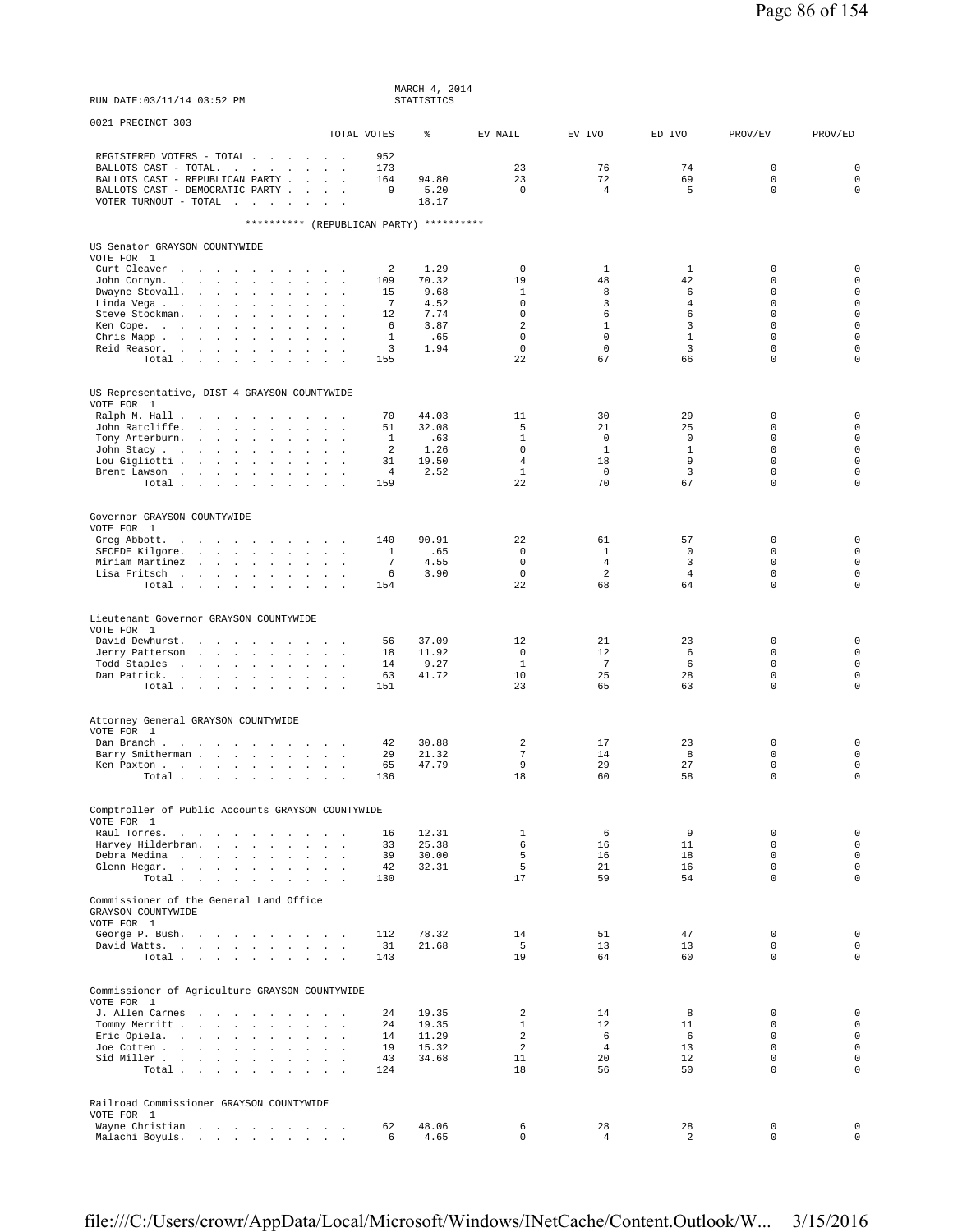| Ryan Sitton.<br>32<br>Becky Berger<br>29<br>Total<br>129<br>$\sim$<br>$\sim$                                           | 24.81<br>22.48 | 5<br>8<br>19          | 19<br>9<br>60 | 8<br>12<br>50 | $\mathsf 0$<br>$\mathbf 0$<br>$\mathbf 0$ | 0<br>$\mathsf{O}\xspace$<br>$\mathbf 0$ |
|------------------------------------------------------------------------------------------------------------------------|----------------|-----------------------|---------------|---------------|-------------------------------------------|-----------------------------------------|
| Chief Justice, Supreme Court GRAYSON COUNTYWIDE<br>VOTE FOR 1                                                          |                |                       |               |               |                                           |                                         |
| Robert Talton<br>67                                                                                                    | 51.54          | 10                    | 33            | 24            | $\mathbb O$                               | $\mathbf 0$                             |
| Nathan Hecht<br>63<br>$\sim$ $\sim$<br>Total $\cdots$ $\cdots$ $\cdots$<br>130<br>$\sim$                               | 48.46          | 8<br>18               | 25<br>58      | 30<br>54      | $\mathbf 0$<br>$\mathbf 0$                | $\mathsf 0$<br>$\mathbf 0$              |
| Justice, Supreme Court, PL 6, Unexpired<br>GRAYSON COUNTYWIDE<br>VOTE FOR 1                                            |                |                       |               |               |                                           |                                         |
| Joe Pool.<br>52                                                                                                        | 39.69          | $\overline{4}$        | 27            | 21            | $\mathbf 0$                               | $\mathbf 0$                             |
| Jeff Brown<br>79<br>Total<br>131                                                                                       | 60.31          | 15<br>19              | 32<br>59      | 32<br>53      | $\mathbf 0$<br>$\mathbf 0$                | $\mathsf 0$<br>$\mathbf 0$              |
| Justice, Supreme Court, P7 GRAYSON COUNTYWIDE<br>VOTE FOR 1                                                            |                |                       |               |               |                                           |                                         |
| Jeff Boyd.<br>112<br>Total<br>112                                                                                      | 100.00         | 16<br>16              | 48<br>48      | 48<br>48      | 0<br>$\mathbf 0$                          | 0<br>$\mathbf 0$                        |
| Justice, Supreme Court, P8 GRAYSON COUNTYWIDE                                                                          |                |                       |               |               |                                           |                                         |
| VOTE FOR 1<br>Phil Johnson<br>75                                                                                       | 57.69          | 7                     | 38            | 30            | $\mathbf 0$                               | $\mathbf 0$                             |
| Sharon McCally.<br>55<br>$\sim$<br>Total<br>130<br>$\sim$ $\sim$ $\sim$                                                | 42.31          | 12<br>19              | 19<br>57      | 24<br>54      | $\mathbf 0$<br>$\mathbf 0$                | $\mathsf{O}\xspace$<br>$\mathbf 0$      |
| Judge, CT of Criminal Appeals, P3 GRAYSON COUNTYWIDE<br>VOTE FOR 1                                                     |                |                       |               |               |                                           |                                         |
| Barbara Walther<br>45<br>Bert Richardson<br>80                                                                         | 36.00<br>64.00 | $7\phantom{.0}$<br>12 | 17<br>38      | 21<br>30      | $\mathbf 0$<br>$\mathbf 0$                | 0<br>$\mathsf{O}\xspace$                |
| Total $\cdots$ $\cdots$ $\cdots$<br>125                                                                                |                | 19                    | 55            | 51            | $\mathbf 0$                               | $\mathsf{O}\xspace$                     |
| Judge, CT of Criminal Appeals, P4 GRAYSON COUNTYWIDE<br>VOTE FOR 1                                                     |                |                       |               |               |                                           |                                         |
| Richard Dean Davis<br>35<br>34<br>Jani Jo Wood                                                                         | 28.93<br>28.10 | $\mathbf 0$<br>9      | 16<br>12      | 19<br>13      | 0<br>$\mathbf 0$                          | $\mathbf 0$<br>$\mathsf{O}\xspace$      |
| Kevin Patrick Yeary<br>52                                                                                              | 42.98          | 10                    | 23            | 19            | $\mathbf 0$                               | $\mathbf 0$                             |
| Total $\cdots$ $\cdots$ $\cdots$<br>121                                                                                |                | 19                    | 51            | 51            | $\mathbf 0$                               | $\mathbf 0$                             |
| Judge, CT of Criminal Appeals, P9 GRAYSON COUNTYWIDE<br>VOTE FOR 1                                                     |                |                       |               |               |                                           |                                         |
| W.C. "Bud" Kirkendall<br>62<br>David Newell<br>53                                                                      | 53.91<br>46.09 | 9<br>9                | 29<br>19      | 24<br>25      | $\mathbf 0$<br>$\mathbf 0$                | $\mathbf 0$<br>$\mathbf 0$              |
| Total<br>115                                                                                                           |                | 18                    | 48            | 49            | $\mathbf 0$                               | 0                                       |
| State Senator, District 30 GRAYSON COUNTYWIDE                                                                          |                |                       |               |               |                                           |                                         |
| VOTE FOR 1<br>Craig Estes.<br>126<br>the contract of the contract of the contract of the                               | 100.00         | 20                    | 53            | 53            | $\mathbf 0$                               | 0                                       |
| Total $\cdots$ $\cdots$ $\cdots$<br>126<br><b>Carl Carl</b>                                                            |                | 20                    | 53            | 53            | $\mathbf 0$                               | 0                                       |
| State Representative, District 62 GRAYSON COUNTYWIDE<br>VOTE FOR 1                                                     |                |                       |               |               |                                           |                                         |
| Larry Phillips.<br>131<br>Total $\cdots$ $\cdots$ $\cdots$<br>131                                                      | 100.00         | 22<br>22              | 56<br>56      | 53<br>53      | $\mathbb O$<br>$\mathbf 0$                | $\mathsf 0$<br>$\mathbf 0$              |
| Justice 5th Court of Appeals P3 GRAYSON COUNTYWIDE<br>VOTE FOR 1                                                       |                |                       |               |               |                                           |                                         |
| Ada Brown<br>108<br>Total<br>108                                                                                       | 100.00         | 18<br>18              | 43<br>43      | 47<br>47      | $\mathbf 0$<br>$\mathbf 0$                | $\mathbf 0$<br>$\mathbf 0$              |
| Justice 5th Court of Appeals P6 GRAYSON COUNTYWIDE                                                                     |                |                       |               |               |                                           |                                         |
| VOTE FOR 1<br>David L. Bridges                                                                                         | 100.00         | 17                    | 43            | 49            | $^{\circ}$                                | $\mathbf 0$                             |
| 109<br>109<br>Total $\cdots$ $\cdots$ $\cdots$                                                                         |                | 17                    | 43            | 49            | $\mathbf 0$                               | $\mathbf 0$                             |
| Justice, 5th CT of AP DIST, P8 GRAYSON COUNTYWIDE<br>VOTE FOR 1                                                        |                |                       |               |               |                                           |                                         |
| Bill Whitehill.<br>107<br>Total $\cdots$ $\cdots$ $\cdots$<br>107                                                      | 100.00         | 18<br>18              | 44<br>44      | 45<br>45      | $\mathbf 0$<br>$\mathbf 0$                | $\mathbf 0$<br>0                        |
| District Judge, 397th Judicial District<br>GRAYSON COUNTYWIDE                                                          |                |                       |               |               |                                           |                                         |
| VOTE FOR 1                                                                                                             |                | 16                    | 51            | 50            | $\mathbf 0$                               | $\mathbf 0$                             |
| Brian K. Gary<br>117<br>Total $\cdots$ $\cdots$ $\cdots$<br>117                                                        | 100.00         | 16                    | 51            | 50            | $\mathbf 0$                               | $\mathsf{O}\xspace$                     |
| County Judge GRAYSON COUNTYWIDE<br>VOTE FOR 1<br>Gene Short .<br>31<br>the contract of the contract of the contract of | 19.14          | $7\phantom{.0}$       | 13            | 11            | $\mathbf 0$                               | $\mathbf 0$                             |
| Bill Magers.<br>52                                                                                                     | 32.10          | 8                     | 16            | 28            | $\mathbf 0$                               | $\mathsf{O}\xspace$                     |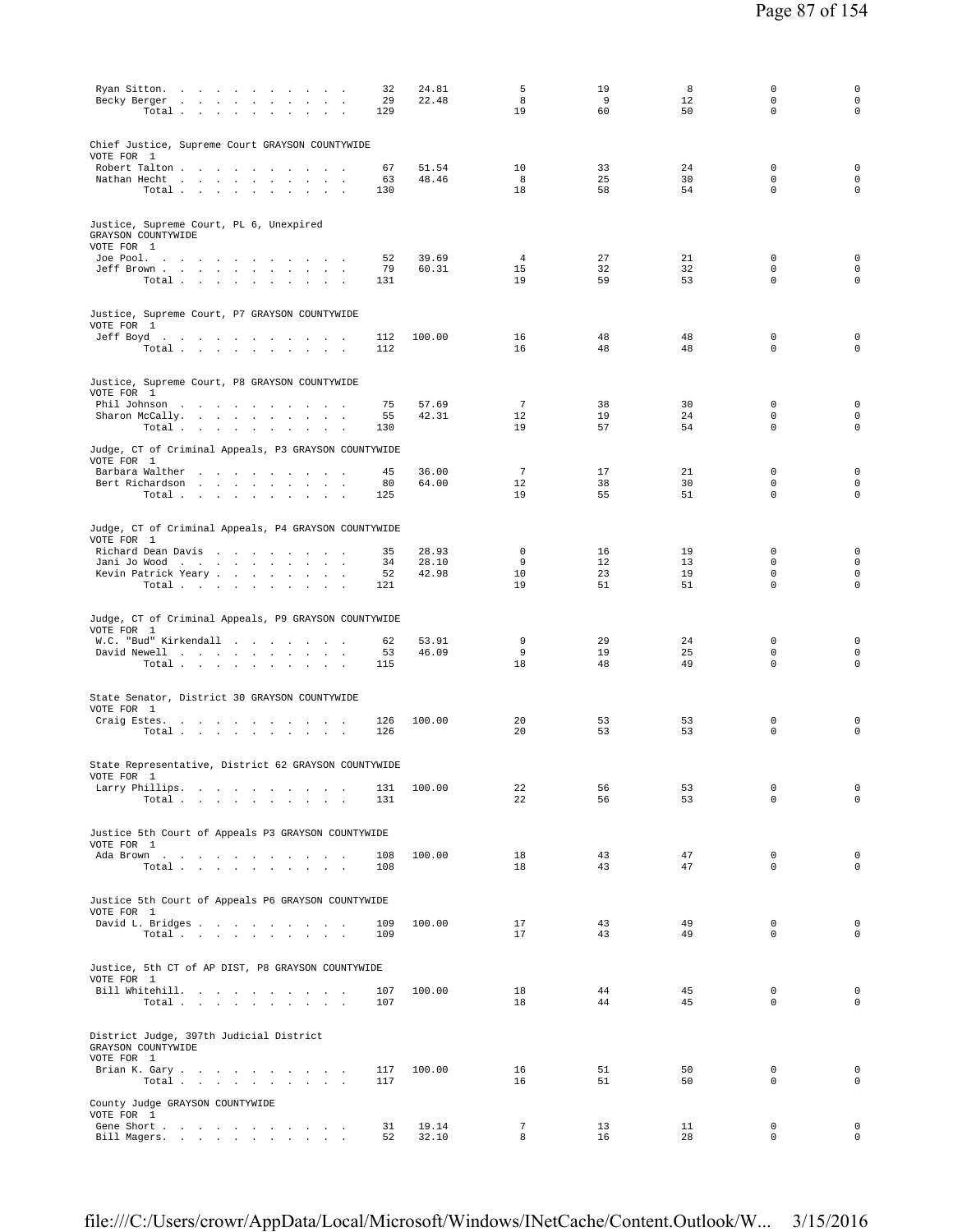| Trent Bass                                                                            | 55               | 33.95          | 5                          | 33                             | 17                            | 0                           | 0                                  |
|---------------------------------------------------------------------------------------|------------------|----------------|----------------------------|--------------------------------|-------------------------------|-----------------------------|------------------------------------|
| Jim Maddock.<br>$\ddot{\phantom{a}}$<br>Total<br>$\sim$ $\sim$<br>$\sim$              | 24<br>162        | 14.81          | $\overline{a}$<br>22       | 9<br>71                        | 13<br>69                      | 0<br>0                      | $\mathsf{O}\xspace$<br>$\mathsf 0$ |
|                                                                                       |                  |                |                            |                                |                               |                             |                                    |
| Judge, County Court at Law GRAYSON COUNTYWIDE                                         |                  |                |                            |                                |                               |                             |                                    |
| VOTE FOR 1<br>James Corley "Corky" Henderson                                          | 129              | 100.00         | 21                         | 56                             | 52                            | 0                           | 0                                  |
| Total                                                                                 | 129              |                | 21                         | 56                             | 52                            | $\mathbf 0$                 | $\mathbf 0$                        |
|                                                                                       |                  |                |                            |                                |                               |                             |                                    |
| Judge, County Court at Law No. 2 GRAYSON COUNTYWIDE                                   |                  |                |                            |                                |                               |                             |                                    |
| VOTE FOR 1<br>Carol M. Siebman                                                        | 125              | 100.00         | 21                         | 52                             | 52                            | $\mathbf 0$                 | 0                                  |
| Total                                                                                 | 125              |                | 21                         | 52                             | 52                            | 0                           | $\mathsf{O}\xspace$                |
|                                                                                       |                  |                |                            |                                |                               |                             |                                    |
| District Clerk GRAYSON COUNTYWIDE<br>VOTE FOR 1                                       |                  |                |                            |                                |                               |                             |                                    |
| Kelly Ashmore                                                                         | 129              | 100.00         | 21                         | 55                             | 53                            | 0                           | 0                                  |
| Total                                                                                 | 129              |                | 21                         | 55                             | 53                            | 0                           | $\mathbf 0$                        |
|                                                                                       |                  |                |                            |                                |                               |                             |                                    |
| County Clerk GRAYSON COUNTYWIDE<br>VOTE FOR 1                                         |                  |                |                            |                                |                               |                             |                                    |
| Wilma Bush                                                                            | 127              | 100.00         | 20                         | 55                             | 52                            | $\mathbb O$                 | 0                                  |
| Total                                                                                 | 127              |                | 20                         | 55                             | 52                            | 0                           | $\mathsf 0$                        |
| County Treasurer GRAYSON COUNTYWIDE                                                   |                  |                |                            |                                |                               |                             |                                    |
| VOTE FOR 1                                                                            |                  |                |                            |                                |                               |                             |                                    |
| Starr Stanley                                                                         | 47<br>80         | 37.01<br>62.99 | $\overline{4}$<br>16       | 22<br>33                       | 21<br>31                      | 0<br>$\mathbf 0$            | 0<br>$\mathsf{O}\xspace$           |
| Gayla Hawkins<br>Total $\cdots$ $\cdots$ $\cdots$ $\cdots$                            | 127              |                | 20                         | 55                             | 52                            | 0                           | $\mathsf 0$                        |
|                                                                                       |                  |                |                            |                                |                               |                             |                                    |
| County Chairman GRAYSON COUNTYWIDE                                                    |                  |                |                            |                                |                               |                             |                                    |
| VOTE FOR 1<br>Reggie Smith                                                            | 121              | 100.00         | 21                         | 52                             | 48                            | $\mathbb O$                 | 0                                  |
| Total.<br>$\sim$                                                                      | 121              |                | 21                         | 52                             | 48                            | 0                           | $\mathsf{O}\xspace$                |
| ********** (DEMOCRATIC PARTY) **********                                              |                  |                |                            |                                |                               |                             |                                    |
| US Senator GRAYSON COUNTYWIDE                                                         |                  |                |                            |                                |                               |                             |                                    |
| VOTE FOR 1                                                                            |                  |                |                            |                                |                               |                             |                                    |
| Harry Kim                                                                             | 2                | 25.00          | 0                          | $\mathbf{1}$                   | 1                             | 0                           | 0                                  |
| Maxey Marie Scherr<br>$\ddot{\phantom{1}}$<br>Michael "Fjet" Fjetland.                | 6<br>$\mathbf 0$ | 75.00          | $\mathbf 0$<br>$\Omega$    | 2<br>$\Omega$                  | $\overline{4}$<br>$\mathbf 0$ | $\mathbf 0$<br>$\mathbf 0$  | $\mathsf 0$<br>$\mathsf 0$         |
| David M. Alameel<br>$\sim 10^{-1}$                                                    | 0                |                | $\mathbf 0$                | $\mathbf 0$                    | $\mathbf 0$                   | $\mathbf 0$                 | 0                                  |
| Kesha Rogers<br>Total $\cdots$ $\cdots$ $\cdots$                                      | $^{\circ}$<br>8  |                | $\mathbf 0$<br>$\mathbf 0$ | $\mathbf 0$<br>3               | $\mathbf 0$<br>5              | $\mathbb O$<br>0            | $\mathsf{O}\xspace$<br>$\mathbf 0$ |
|                                                                                       |                  |                |                            |                                |                               |                             |                                    |
| Governor GRAYSON COUNTYWIDE                                                           |                  |                |                            |                                |                               |                             |                                    |
| VOTE FOR 1                                                                            |                  |                |                            |                                |                               |                             |                                    |
| Wendy R. Davis.<br>Reynaldo "Ray" Madrigal.<br>$\sim 10^{-1}$<br>$\ddot{\phantom{0}}$ | 6<br>2           | 75.00<br>25.00 | 0<br>0                     | 2<br>$\mathbf{1}$              | 4<br>$\mathbf{1}$             | 0<br>$\mathbf 0$            | 0<br>$\mathsf 0$                   |
| Total                                                                                 | 8                |                | $\mathbf 0$                | 3                              | 5                             | 0                           | $\mathsf{O}\xspace$                |
|                                                                                       |                  |                |                            |                                |                               |                             |                                    |
| Lieutenant Governor GRAYSON COUNTYWIDE<br>VOTE FOR 1                                  |                  |                |                            |                                |                               |                             |                                    |
| Leticia Van de Putte.                                                                 | 6                | 100.00         | 0                          | $\mathbf{1}$                   | 5                             | $\mathbb O$                 | 0                                  |
| Total                                                                                 | 6                |                | 0                          | $\mathbf{1}$                   | 5                             | $\mathsf 0$                 | $\mathsf 0$                        |
|                                                                                       |                  |                |                            |                                |                               |                             |                                    |
| Attorney General GRAYSON COUNTYWIDE<br>VOTE FOR 1                                     |                  |                |                            |                                |                               |                             |                                    |
| Sam Houston.                                                                          | 7                | 100.00         | 0                          | 2                              | 5                             | $\mathbf 0$                 | $\mathsf 0$                        |
| Total                                                                                 | 7                |                | $\Omega$                   | $\overline{a}$                 | 5                             | $\Omega$                    | $\mathbf 0$                        |
| Comptroller of Public Accounts GRAYSON COUNTYWIDE                                     |                  |                |                            |                                |                               |                             |                                    |
| VOTE FOR 1                                                                            |                  |                |                            |                                |                               |                             |                                    |
| Mike Collier<br>Total                                                                 | 8<br>8           | 100.00         | 0<br>$\Omega$              | $\overline{3}$<br>$\mathbf{3}$ | 5<br>5                        | $\mathbf 0$<br>$\mathbf 0$  | $\mathsf 0$<br>$\mathbf 0$         |
|                                                                                       |                  |                |                            |                                |                               |                             |                                    |
| Commissioner of the General Land Office                                               |                  |                |                            |                                |                               |                             |                                    |
| GRAYSON COUNTYWIDE<br>VOTE FOR 1                                                      |                  |                |                            |                                |                               |                             |                                    |
| John Cook                                                                             | 6                | 100.00         | $\mathbf{0}$               | $\overline{a}$                 | 4                             | $\mathbf 0$                 | 0                                  |
| Total                                                                                 | 6                |                | $\mathbf{0}$               | $\overline{a}$                 | $\overline{4}$                | $\mathbf 0$                 | $\mathbf 0$                        |
|                                                                                       |                  |                |                            |                                |                               |                             |                                    |
| Commissioner of Agriculture GRAYSON COUNTYWIDE<br>VOTE FOR 1                          |                  |                |                            |                                |                               |                             |                                    |
| Hugh Asa Fitzsimons III.                                                              | 3                | 37.50          | $\mathbf 0$                | 0                              | 3                             | $\mathbb O$                 | $\mathsf 0$                        |
| Richard "Kinky" Friedman<br>Jim Hogan                                                 | 2<br>3           | 25.00<br>37.50 | $\mathbf{0}$<br>0          | $\mathbf{1}$<br>3              | $\mathbf{1}$<br>$\mathbf{0}$  | $\mathbf{0}$<br>$\mathbf 0$ | $\mathbf{0}$<br>0                  |
| Total $\cdots$ $\cdots$ $\cdots$                                                      | 8                |                | 0                          | $\overline{4}$                 | $\overline{4}$                | $\mathbf 0$                 | $\circ$                            |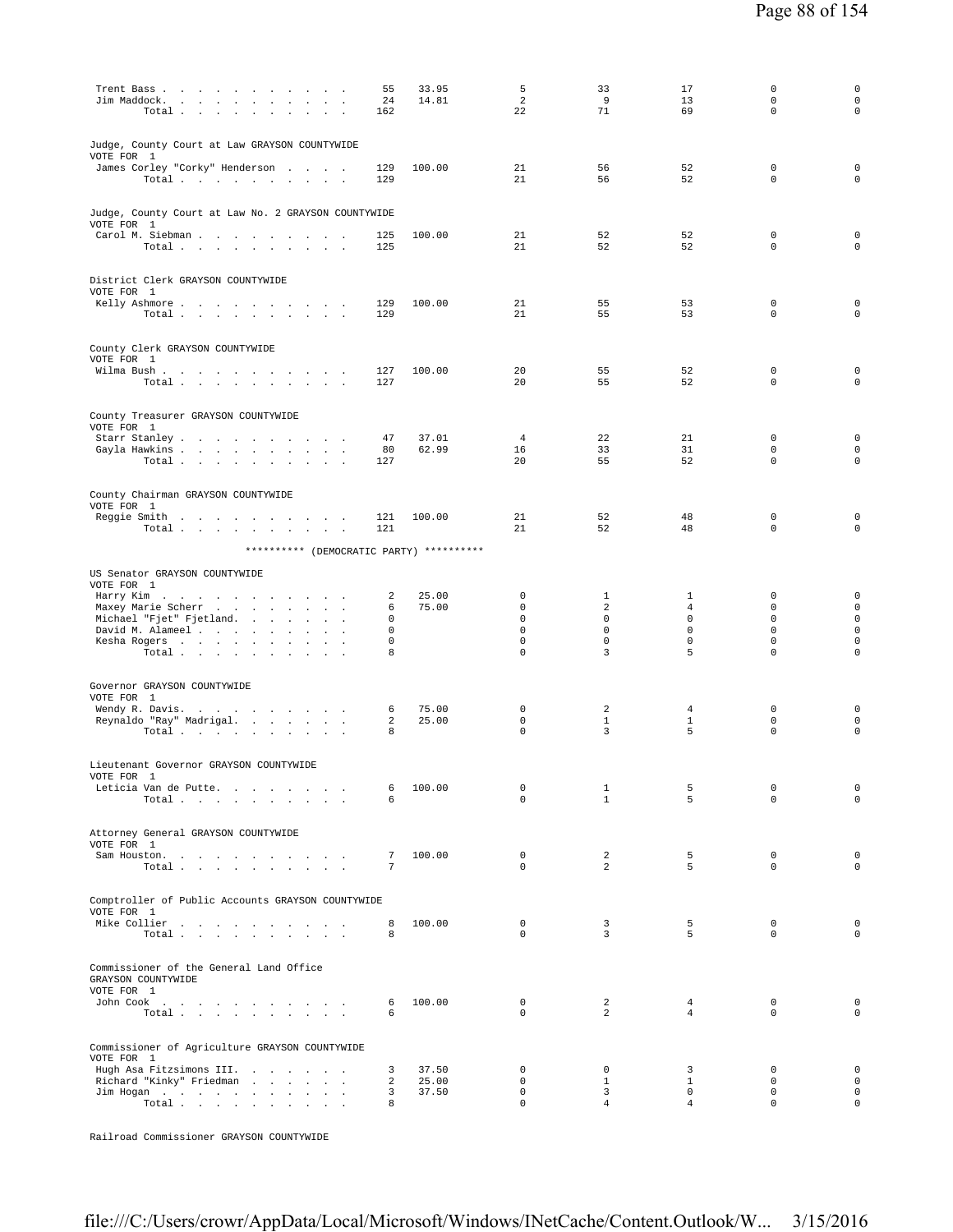| VOTE FOR 1<br>Steve Brown.                                                                                                                                                                                                            | 5                                      | 71.43          | 0                             | 2                              | 3                                | 0                            | 0                                  |
|---------------------------------------------------------------------------------------------------------------------------------------------------------------------------------------------------------------------------------------|----------------------------------------|----------------|-------------------------------|--------------------------------|----------------------------------|------------------------------|------------------------------------|
| Dale Henry<br>Total $\cdots$ $\cdots$ $\cdots$                                                                                                                                                                                        | 2<br>7                                 | 28.57          | $\mathsf 0$<br>$\Omega$       | $\mathbf 0$<br>$\overline{a}$  | $\overline{a}$<br>5              | $\mathsf 0$<br>$\Omega$      | $\mathsf{O}\xspace$<br>$\mathbf 0$ |
|                                                                                                                                                                                                                                       |                                        |                |                               |                                |                                  |                              |                                    |
| Chief Justice, Supreme Court GRAYSON COUNTYWIDE<br>VOTE FOR 1                                                                                                                                                                         |                                        |                |                               |                                |                                  |                              |                                    |
| William Moody<br>Total                                                                                                                                                                                                                | 7<br>7                                 | 100.00         | $\mathbf 0$<br>$\Omega$       | 3<br>$\overline{3}$            | $\overline{4}$<br>$\overline{4}$ | $\mathbf 0$<br>$\Omega$      | $\mathsf 0$<br>$\mathbf 0$         |
|                                                                                                                                                                                                                                       |                                        |                |                               |                                |                                  |                              |                                    |
| Justice, Supreme Court, PL 6, Unexpired<br>GRAYSON COUNTYWIDE<br>VOTE FOR 1                                                                                                                                                           |                                        |                |                               |                                |                                  |                              |                                    |
| Lawrence Edward Meyers                                                                                                                                                                                                                | 7                                      | 100.00         | $\mathbf 0$                   | 2                              | 5                                | $\mathbf 0$                  | 0                                  |
| Total                                                                                                                                                                                                                                 | $7\phantom{.0}$                        |                | $\Omega$                      | $\mathcal{L}$                  | 5                                | $\Omega$                     | $\mathbf 0$                        |
| Justice, Supreme Court, P7 GRAYSON COUNTYWIDE<br>VOTE FOR 1                                                                                                                                                                           |                                        |                |                               |                                |                                  |                              |                                    |
| Gina Benavides.<br>Total                                                                                                                                                                                                              | 6<br>6                                 | 100.00         | $\mathbf 0$<br>$\mathbf 0$    | 2<br>2                         | $\overline{4}$<br>$\overline{4}$ | $\mathbf 0$<br>0             | 0<br>0                             |
|                                                                                                                                                                                                                                       |                                        |                |                               |                                |                                  |                              |                                    |
| Judge, CT of Criminal Appeals, P3 GRAYSON COUNTYWIDE                                                                                                                                                                                  |                                        |                |                               |                                |                                  |                              |                                    |
| VOTE FOR 1<br>John Granberg                                                                                                                                                                                                           | 7                                      | 100.00         | 0                             | 2                              | 5                                | $\mathbf 0$                  | 0                                  |
| Total                                                                                                                                                                                                                                 | 7                                      |                | $\Omega$                      | $\mathfrak{D}$                 | 5                                | $\Omega$                     | $\Omega$                           |
|                                                                                                                                                                                                                                       |                                        |                |                               |                                |                                  |                              |                                    |
| County Chairman GRAYSON COUNTYWIDE<br>VOTE FOR 1                                                                                                                                                                                      |                                        |                |                               |                                |                                  |                              |                                    |
| Lander Bethel<br>Total                                                                                                                                                                                                                | 7<br>7                                 | 100.00         | $\mathbf 0$<br>$\mathbf 0$    | 3<br>3                         | $\overline{4}$<br>$\overline{4}$ | $\mathbf 0$<br>$\mathbf 0$   | $\mathsf 0$<br>$\mathbf 0$         |
| ********** (REPUBLICAN PARTY) **********                                                                                                                                                                                              |                                        |                |                               |                                |                                  |                              |                                    |
|                                                                                                                                                                                                                                       |                                        |                |                               |                                |                                  |                              |                                    |
| RELIGIOUS FREEDOM GRAYSON COUNTYWIDE<br>VOTE FOR 1                                                                                                                                                                                    |                                        |                |                               |                                |                                  |                              |                                    |
| YES<br>NO.<br>$\sim$<br>$\mathbf{r}$                                                                                                                                                                                                  | 156<br>7                               | 95.71<br>4.29  | 20<br>$\overline{\mathbf{3}}$ | 70<br>2                        | 66<br>$\overline{2}$             | $\mathbf 0$<br>$\mathbf 0$   | $\mathbf 0$<br>0                   |
| Total $\cdots$ $\cdots$<br>$\sim$<br>$\mathbf{r} = \mathbf{r} + \mathbf{r}$                                                                                                                                                           | 163                                    |                | 23                            | 72                             | 68                               | $\mathbf 0$                  | $\mathbf 0$                        |
|                                                                                                                                                                                                                                       |                                        |                |                               |                                |                                  |                              |                                    |
| SECOND AMENDMENT GRAYSON COUNTYWIDE<br>VOTE FOR 1                                                                                                                                                                                     |                                        |                |                               |                                |                                  |                              |                                    |
| YES a contract of the contract of the contract of the set of the set of the set of the set of the set of the set of the set of the set of the set of the set of the set of the set of the set of the set of the set of the set<br>NO. | 130<br>29                              | 81.76<br>18.24 | 15<br>- 6                     | 58<br>11                       | 57<br>12                         | $\mathbf 0$<br>$\mathbf 0$   | $\mathsf 0$<br>0                   |
| Total $\cdots$ $\cdots$ $\cdots$ $\cdots$                                                                                                                                                                                             | 159                                    |                | 21                            | 69                             | 69                               | $\mathbf 0$                  | $\mathbf 0$                        |
|                                                                                                                                                                                                                                       |                                        |                |                               |                                |                                  |                              |                                    |
| FRANCHISE TAX GRAYSON COUNTYWIDE<br>VOTE FOR 1                                                                                                                                                                                        |                                        |                |                               |                                |                                  |                              |                                    |
| YES a contract of the contract of the contract of the set of the set of the set of the set of the set of the set of the set of the set of the set of the set of the set of the set of the set of the set of the set of the set<br>NO. | 141<br>17                              | 89.24<br>10.76 | 19<br>$\overline{\mathbf{3}}$ | 61<br>8                        | 61<br>- 6                        | $\mathbf 0$<br>$\mathbf 0$   | 0<br>0                             |
| Total<br>$\mathbf{L}$ and $\mathbf{L}$ and $\mathbf{L}$                                                                                                                                                                               | 158                                    |                | 22                            | 69                             | 67                               | $\mathbf 0$                  | $\mathbf 0$                        |
| WELFARE REFORM GRAYSON COUNTYWIDE                                                                                                                                                                                                     |                                        |                |                               |                                |                                  |                              |                                    |
| VOTE FOR 1                                                                                                                                                                                                                            |                                        |                |                               |                                |                                  |                              |                                    |
| YES a contract of the contract of the contract of the March 2014 St. The Contract of the Contract of the Contract of the Contract of the Contract of the Contract of the Contract of the Contract of the Contract of the Contr<br>NO. | 156<br>$\overline{7}$                  | 95.71<br>4.29  | 23<br>$\mathbf 0$             | 69<br>3                        | 64<br>$\overline{4}$             | $\mathbf 0$<br>$\mathbf 0$   | $\mathsf 0$<br>$\mathsf{O}\xspace$ |
| Total                                                                                                                                                                                                                                 | 163                                    |                | 23                            | 72                             | 68                               | 0                            | $\mathbf 0$                        |
| NO LAWMAKERS EXCEPTIONS GRAYSON COUNTYWIDE                                                                                                                                                                                            |                                        |                |                               |                                |                                  |                              |                                    |
| VOTE FOR 1                                                                                                                                                                                                                            |                                        |                |                               |                                |                                  |                              |                                    |
| YES<br>NO.                                                                                                                                                                                                                            | 164 100.00<br>$\overline{\phantom{0}}$ |                | 23<br>$\Omega$                | 72<br>$\Omega$                 | 69<br>$\Omega$                   | $\mathbf 0$<br>$\Omega$      | 0<br>$\circ$                       |
| Total $\cdots$ $\cdots$ $\cdots$                                                                                                                                                                                                      | 164                                    |                | 23                            | 72                             | 69                               | $\Omega$                     | $\Omega$                           |
| OBAMACARE GRAYSON COUNTYWIDE                                                                                                                                                                                                          |                                        |                |                               |                                |                                  |                              |                                    |
| VOTE FOR 1                                                                                                                                                                                                                            |                                        |                |                               |                                |                                  |                              |                                    |
| YES<br>NO.                                                                                                                                                                                                                            | 149<br>14                              | 91.41<br>8.59  | 19<br>4                       | 66<br>6                        | 64<br>$\overline{4}$             | $\mathbf{0}$<br>$\Omega$     | $\mathbf 0$<br>$\circ$             |
| Total                                                                                                                                                                                                                                 | 163                                    |                | 23                            | 72                             | 68                               | $\Omega$                     | 0                                  |
| ********** (DEMOCRATIC PARTY) **********                                                                                                                                                                                              |                                        |                |                               |                                |                                  |                              |                                    |
| ON IMMIGRATION REFORM GRAYSON COUNTYWIDE<br>VOTE FOR 1                                                                                                                                                                                |                                        |                |                               |                                |                                  |                              |                                    |
| FOR<br>AGAINST                                                                                                                                                                                                                        | 6<br>3                                 | 66.67<br>33.33 | $\mathbf{0}$<br>$\mathbf{0}$  | $\mathbf{1}$<br>$\overline{3}$ | 5<br>$\mathbf{0}$                | $\mathbf{0}$<br>$\mathbf{0}$ | $\circ$<br>$\circ$                 |
| Total                                                                                                                                                                                                                                 | 9                                      |                | $\mathbf{0}$                  | $4\overline{ }$                | 5                                | $\mathbf 0$                  | $\mathbf 0$                        |
| A LIVING WAGE FOR ALL TEXANS GRAYSON COUNTYWIDE                                                                                                                                                                                       |                                        |                |                               |                                |                                  |                              |                                    |
| VOTE FOR 1                                                                                                                                                                                                                            |                                        |                |                               |                                |                                  |                              |                                    |
| AGAINST                                                                                                                                                                                                                               | 7<br>2                                 | 77.78<br>22.22 | $\mathbf 0$<br>$\mathbf 0$    | 3<br>$\mathbf{1}$              | $\overline{4}$<br>$\mathbf{1}$   | $\mathbf 0$<br>$\mathbf 0$   | $\circ$<br>$\circ$                 |
| Total                                                                                                                                                                                                                                 | 9                                      |                | $\Omega$                      | $\overline{4}$                 | 5                                | $\Omega$                     | $\circ$                            |

file:///C:/Users/crowr/AppData/Local/Microsoft/Windows/INetCache/Content.Outlook/W... 3/15/2016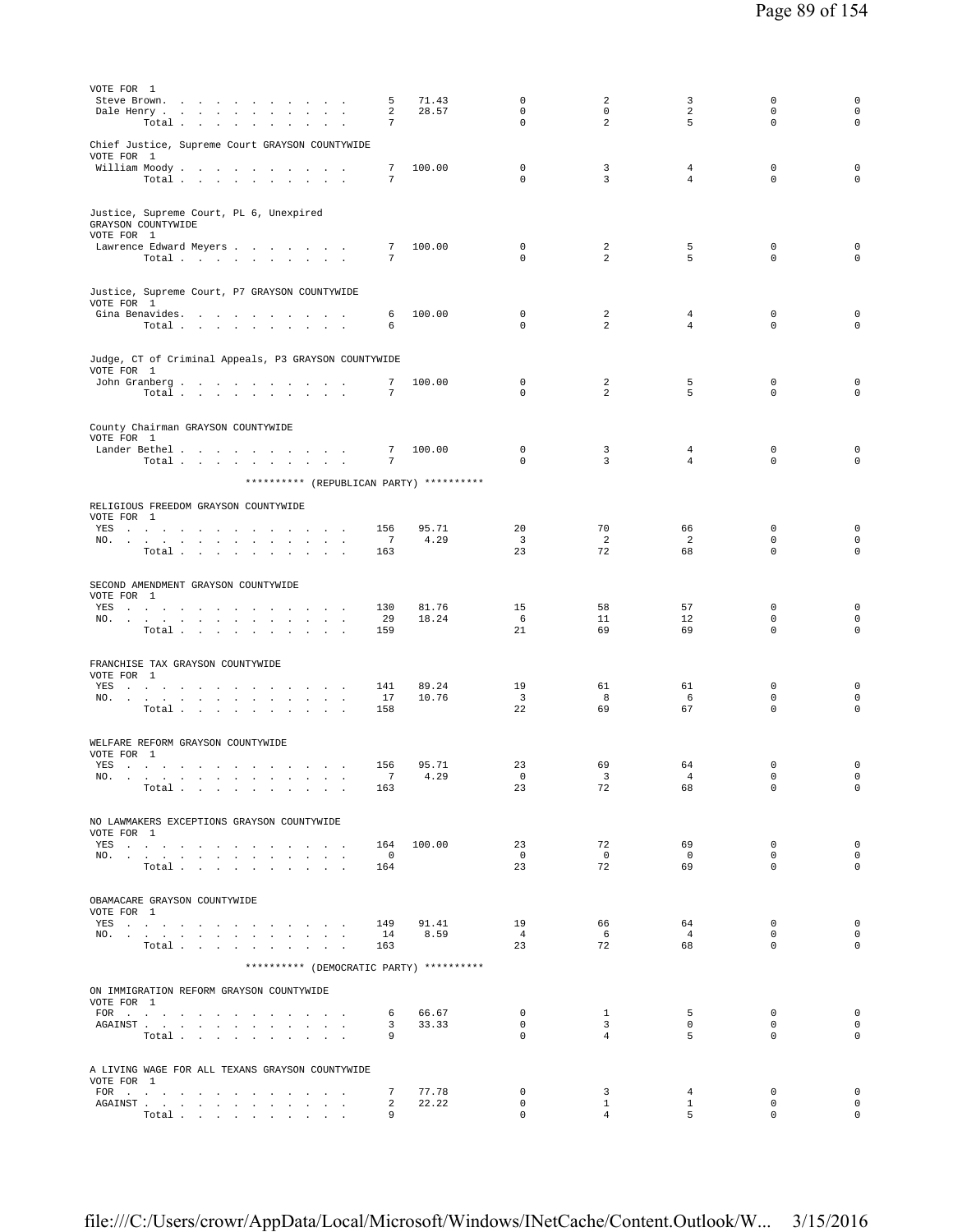| MEDICAID EXPANSION GRAYSON COUNTYWIDE<br>VOTE FOR 1                                                                                                                                                |                                      |                                                |                               |                               |                       |                            |                            |
|----------------------------------------------------------------------------------------------------------------------------------------------------------------------------------------------------|--------------------------------------|------------------------------------------------|-------------------------------|-------------------------------|-----------------------|----------------------------|----------------------------|
| FOR .<br>and a strategic and a strategic                                                                                                                                                           | 7                                    | 77.78                                          | $\mathsf 0$                   | 3                             | $\overline{4}$        | 0                          | $\mathsf 0$                |
| AGAINST.<br>the contract of the contract of the<br>$\Box$<br>$\sim$<br>$\sim$<br>Total<br>$\ddot{\phantom{a}}$<br>$\ddot{\phantom{a}}$<br>$\overline{a}$                                           | 2<br>9<br>$\mathbf{r}$               | 22.22                                          | $\mathbf 0$<br>$\mathbf 0$    | $\mathbf{1}$<br>4             | $\mathbf{1}$<br>5     | $\mathbf 0$<br>0           | $\mathbf 0$<br>$\mathbf 0$ |
|                                                                                                                                                                                                    |                                      |                                                |                               |                               |                       |                            |                            |
| ON NON-DISCRIMINATION LEGISLATION GRAYSON COUNTYWIDE                                                                                                                                               |                                      |                                                |                               |                               |                       |                            |                            |
| VOTE FOR 1<br>FOR $\cdots$ $\cdots$ $\cdots$ $\cdots$<br>$\sim$<br><b>Service</b>                                                                                                                  | 6                                    | 85.71                                          | $\mathbf 0$                   | $\overline{a}$                | $\overline{4}$        | $\mathbf 0$                | $\mathbf 0$                |
| AGAINST.<br>the contract of the contract of the<br>$\ddot{\phantom{0}}$<br>$\Box$<br>$\ddot{\phantom{a}}$                                                                                          | 1<br>$\ddot{\phantom{a}}$<br>7       | 14.29                                          | $\mathbf 0$<br>$\mathbf 0$    | $\mathbf 0$<br>$\overline{a}$ | $\mathbf{1}$<br>5     | 0<br>0                     | $\mathbf 0$<br>$\mathbf 0$ |
| Total<br>$\sim$<br>$\sim$                                                                                                                                                                          |                                      |                                                |                               |                               |                       |                            |                            |
| PREC REPORT-GROUP DETAIL                                                                                                                                                                           |                                      | 2014 PRIMARY ELECTION<br>GRAYSON COUNTY, TEXAS |                               |                               |                       | OFFICIAL                   |                            |
|                                                                                                                                                                                                    |                                      | MARCH 4, 2014                                  |                               |                               |                       |                            |                            |
| RUN DATE: 03/11/14 03:52 PM                                                                                                                                                                        |                                      | <b>STATISTICS</b>                              |                               |                               |                       |                            |                            |
| 0022 PRECINCT 304                                                                                                                                                                                  | TOTAL VOTES                          | ి                                              | EV MAIL                       | EV IVO                        | ED IVO                | PROV/EV                    | PROV/ED                    |
|                                                                                                                                                                                                    |                                      |                                                |                               |                               |                       |                            |                            |
| REGISTERED VOTERS - TOTAL<br>BALLOTS CAST - TOTAL.<br>the contract of the con-<br>$\mathcal{A}^{\mathcal{A}}$ and $\mathcal{A}^{\mathcal{A}}$                                                      | 2,805<br>652                         |                                                | 58                            | 313                           | 281                   | 0                          | $\mathbf 0$                |
| BALLOTS CAST - REPUBLICAN PARTY<br>BALLOTS CAST - DEMOCRATIC PARTY .<br>$\sim$<br>$\mathbf{r}$                                                                                                     | 585<br>67<br>$\sim$                  | 89.72<br>10.28                                 | 57<br>1                       | 288<br>25                     | 240<br>41             | 0<br>0                     | $\mathbf 0$<br>$\circ$     |
| VOTER TURNOUT - TOTAL<br>the contract of the state                                                                                                                                                 |                                      | 23.24                                          |                               |                               |                       |                            |                            |
| ********** (REPUBLICAN PARTY) **********                                                                                                                                                           |                                      |                                                |                               |                               |                       |                            |                            |
| US Senator GRAYSON COUNTYWIDE                                                                                                                                                                      |                                      |                                                |                               |                               |                       |                            |                            |
| VOTE FOR 1                                                                                                                                                                                         |                                      |                                                |                               | 9                             | 3                     | 0                          | $\mathsf 0$                |
| Curt Cleaver<br>$\sim$ $\sim$<br>$\sim$<br>John Cornyn<br>$\mathbf{r} = \mathbf{r}$<br>$1 - 1 - 1$<br>$\sim$<br>$\sim$                                                                             | 15<br>389                            | 2.76<br>71.64                                  | 3<br>43                       | 201                           | 145                   | 0                          | $\mathbf 0$                |
| Dwayne Stovall.<br>and the company of the<br>$\mathbf{r}$<br>$\sim$<br>$\ddot{\phantom{a}}$<br>$\sim$ $\sim$                                                                                       | 37                                   | 6.81                                           | $\mathbf 0$                   | 13                            | 24                    | 0                          | $\circ$                    |
| Linda Vega<br>$\sim$<br>$\ddot{\phantom{a}}$<br>$\ddot{\phantom{a}}$<br>$\sim$<br>$\mathbf{r}$<br>$\mathbf{r}$<br>Steve Stockman.<br>and the contract of the con-<br>$\sim$<br><b>Sales Street</b> | 22<br>55                             | 4.05<br>10.13                                  | $\mathbf 0$<br>3              | 14<br>19                      | 8<br>33               | 0<br>0                     | $\mathbf 0$<br>$\mathbf 0$ |
| Ken Cope.<br>the contract of the con-<br>$\sim$<br>$\mathbf{r}$<br>$\ddot{\phantom{a}}$<br>$\mathbf{r}$<br>$\mathbf{r}$                                                                            | 8                                    | 1.47                                           | $\mathbf 0$                   | 5                             | 3                     | 0                          | $\mathsf 0$                |
| Chris Mapp.<br>$\sim$<br>$\mathbf{r}$<br>Reid Reasor.<br>and the control of the state<br>$\sim$<br>$\sim$<br>$\ddot{\phantom{0}}$<br>$\Box$                                                        | 6<br>11                              | 1.10<br>2.03                                   | $\mathbf 0$<br>$\overline{a}$ | 3<br>6                        | 3<br>3                | 0<br>0                     | $\mathbf 0$<br>$\mathsf 0$ |
| Total $\ldots$ $\ldots$ $\ldots$ $\ldots$                                                                                                                                                          | 543                                  |                                                | 51                            | 270                           | 222                   | $\Omega$                   | $\Omega$                   |
|                                                                                                                                                                                                    |                                      |                                                |                               |                               |                       |                            |                            |
| US Representative, DIST 4 GRAYSON COUNTYWIDE<br>VOTE FOR 1                                                                                                                                         |                                      |                                                |                               |                               |                       |                            |                            |
| Ralph M. Hall                                                                                                                                                                                      | 279                                  | 49.38                                          | 23                            | 138                           | 118                   | 0                          | $\mathbf 0$                |
| John Ratcliffe.<br>$\sim$<br>$\sim$<br>$\cdot$ $\cdot$ $\cdot$<br>Tony Arterburn.                                                                                                                  | 137<br>12                            | 24.25<br>2.12                                  | 18<br>$\mathbf{1}$            | 66<br>$\overline{3}$          | 53<br>8               | 0<br>0                     | $\mathbf 0$<br>$\mathbf 0$ |
| $\sim$<br>$\Delta$<br>$\sim$<br>$\ddot{\phantom{1}}$<br>$\mathbf{r}$<br>John Stacy<br>$\sim$<br>and the control of                                                                                 | 18                                   | 3.19                                           | $\mathbf 0$                   | 13                            | 5                     | 0                          | $\mathbf 0$                |
| Lou Gigliotti<br>$\sim$<br>$\sim$<br>$\ddot{\phantom{a}}$<br>$\ddot{\phantom{a}}$<br>$\mathbb{Z}^2$<br>$\sim$                                                                                      | 103                                  | 18.23                                          | 10                            | 49                            | 44                    | $\mathbf 0$                | $\mathsf 0$                |
| Brent Lawson<br>Total<br><b>Carl Carl</b><br>$\sim$<br>$\sim$<br>$\sim$<br>$\sim$                                                                                                                  | 16<br>565                            | 2.83                                           | $\overline{2}$<br>54          | 10<br>279                     | $\overline{4}$<br>232 | $\mathbf 0$<br>0           | $\mathbf 0$<br>0           |
|                                                                                                                                                                                                    |                                      |                                                |                               |                               |                       |                            |                            |
| Governor GRAYSON COUNTYWIDE<br>VOTE FOR 1                                                                                                                                                          |                                      |                                                |                               |                               |                       |                            |                            |
| Greg Abbott.<br>$\sim$<br>$\sim$<br>$\mathcal{A}^{\mathcal{A}}$ and $\mathcal{A}^{\mathcal{A}}$<br>$\sim$<br>$\sim$<br>$\mathbf{r}$<br>$\mathbf{r}$                                                | 460                                  | 86.96                                          | 48                            | 215                           | 197                   | 0                          | $\mathsf 0$                |
| SECEDE Kilgore.<br>$\mathbf{a} = \mathbf{a} \cdot \mathbf{a}$<br>$\ddot{\phantom{0}}$<br>$\Box$<br>$\sim$ $\sim$                                                                                   | 13                                   | 2.46                                           | 3                             | $\overline{4}$                | 6                     | 0                          | $\mathbf 0$                |
| Miriam Martinez<br>$\sim$<br>$\sim$<br>$\sim$<br>Lisa Fritsch<br>$\sim$<br>$\Box$<br>$\cdot$                                                                                                       | 22<br>$\overline{\phantom{a}}$<br>34 | 4.16<br>6.43                                   | 3<br>$\mathbf 0$              | 15<br>20                      | $\overline{4}$<br>14  | 0<br>0                     | $\mathsf 0$<br>$\mathbf 0$ |
| Total                                                                                                                                                                                              | 529                                  |                                                | 54                            | 254                           | 221                   | $\mathbf 0$                | 0                          |
|                                                                                                                                                                                                    |                                      |                                                |                               |                               |                       |                            |                            |
| Lieutenant Governor GRAYSON COUNTYWIDE<br>VOTE FOR 1                                                                                                                                               |                                      |                                                |                               |                               |                       |                            |                            |
| David Dewhurst.                                                                                                                                                                                    | 236<br>73                            | 43.62<br>13.49                                 | 21<br>5                       | 116<br>40                     | 99<br>28              | 0<br>$\mathbf 0$           | $\mathsf 0$<br>$\mathsf 0$ |
| Jerry Patterson<br>$\mathbf{r}$<br>Todd Staples                                                                                                                                                    | 80                                   | 14.79                                          | $\epsilon$                    | 50                            | 24                    | $\mathbf 0$                | $\circ$                    |
| Dan Patrick.<br>$\sim$ $\sim$                                                                                                                                                                      | 152                                  | 28.10                                          | 22                            | 61                            | 69                    | $\mathbf 0$<br>$\Omega$    | $\mathsf{O}\xspace$        |
| Total                                                                                                                                                                                              | 541                                  |                                                | 54                            | 267                           | 220                   |                            | $\circ$                    |
| Attorney General GRAYSON COUNTYWIDE                                                                                                                                                                |                                      |                                                |                               |                               |                       |                            |                            |
| VOTE FOR 1                                                                                                                                                                                         |                                      |                                                |                               |                               |                       |                            |                            |
| Dan Branch<br>Barry Smitherman<br>$\sim 10^{-1}$                                                                                                                                                   | 156<br>115                           | 33.05<br>24.36                                 | 17<br>15                      | 78<br>55                      | 61<br>45              | $\mathbf 0$<br>$\mathbf 0$ | $\circ$<br>$\mathbf 0$     |
| Ken Paxton                                                                                                                                                                                         | 201                                  | 42.58                                          | 14                            | 91                            | 96                    | $\mathbf 0$                | $\mathbf 0$                |
| Total                                                                                                                                                                                              | 472                                  |                                                | 46                            | 224                           | 202                   | 0                          | $\circ$                    |
| Comptroller of Public Accounts GRAYSON COUNTYWIDE                                                                                                                                                  |                                      |                                                |                               |                               |                       |                            |                            |
| VOTE FOR 1                                                                                                                                                                                         |                                      |                                                |                               |                               |                       |                            |                            |
| Raul Torres.<br>Harvey Hilderbran.<br>and the control of the state<br>$\sim$<br>$\ddot{\phantom{a}}$<br>$\sim$<br>$\sim$                                                                           | 52<br>123                            | 11.50<br>27.21                                 | 3<br>21                       | 23<br>63                      | 26<br>39              | $\mathbf 0$<br>$\Omega$    | $\circ$<br>$\mathbf 0$     |
| Debra Medina                                                                                                                                                                                       | 131                                  | 28.98                                          | 6                             | 72                            | 53                    | $\mathbf 0$                | $\circ$                    |
| Glenn Hegar.<br>$\sim$<br>$\sim$<br>Total<br>$\mathbf{r} = \mathbf{r} + \mathbf{r}$ .                                                                                                              | 146<br>452                           | 32.30                                          | 14<br>44                      | 58<br>216                     | 74<br>192             | $\mathbf 0$<br>$\Omega$    | $\mathbf 0$<br>$\circ$     |
|                                                                                                                                                                                                    |                                      |                                                |                               |                               |                       |                            |                            |
| Commissioner of the General Land Office<br>GRAYSON COUNTYWIDE                                                                                                                                      |                                      |                                                |                               |                               |                       |                            |                            |
| VOTE FOR 1<br>George P. Bush.                                                                                                                                                                      | 386                                  | 75.69                                          | 43                            | 199                           | 144                   | 0                          | $\mathbf 0$                |
| David Watts.<br>$\sim$<br>$\sim$                                                                                                                                                                   | 124                                  | 24.31                                          | 6                             | 51                            | 67                    | 0                          | $\mathsf{O}\xspace$        |
| Total                                                                                                                                                                                              | 510                                  |                                                | 49                            | 250                           | 211                   | 0                          | $\mathbf 0$                |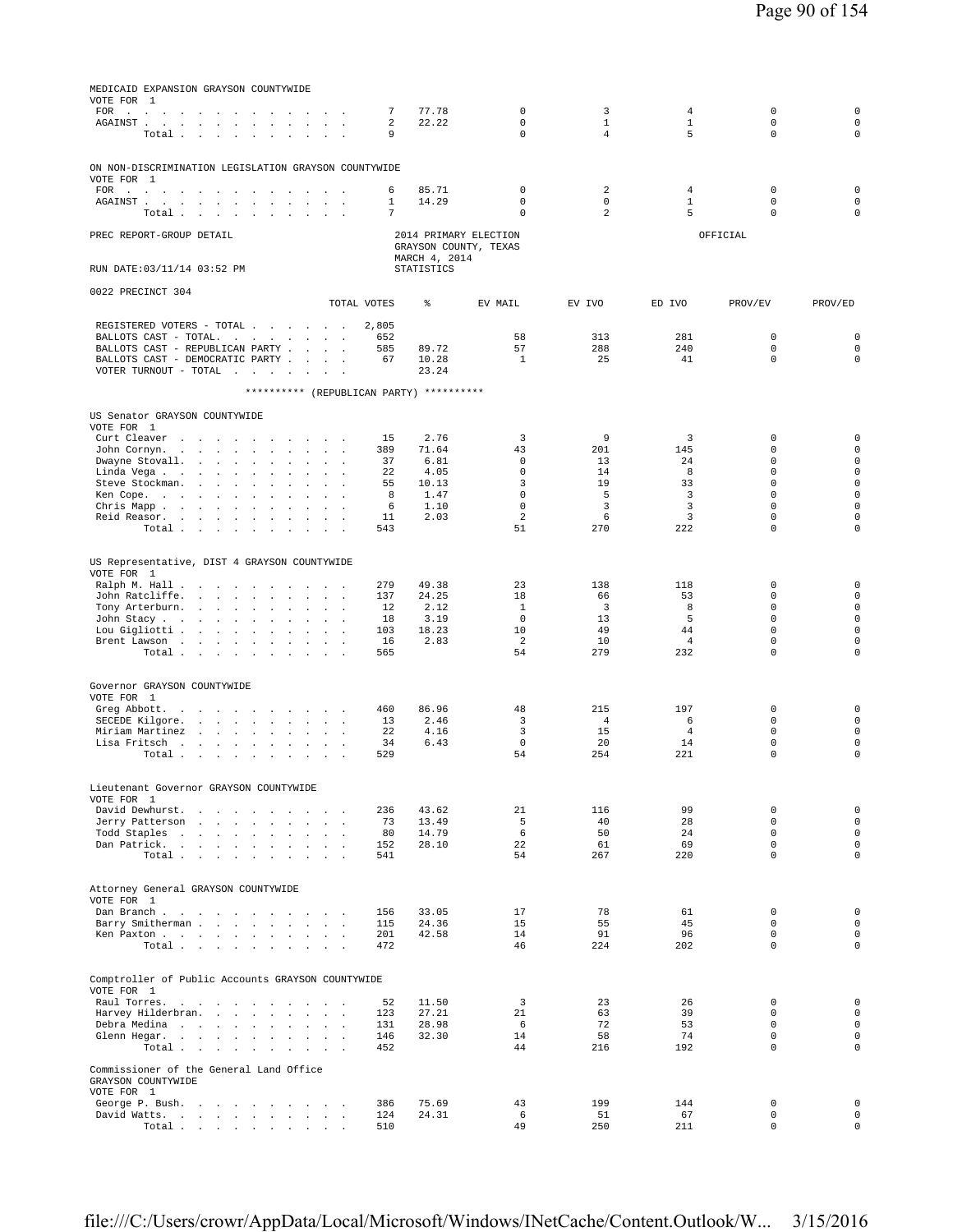| Commissioner of Agriculture GRAYSON COUNTYWIDE<br>VOTE FOR 1              |                |                      |            |            |                            |                                            |
|---------------------------------------------------------------------------|----------------|----------------------|------------|------------|----------------------------|--------------------------------------------|
| J. Allen Carnes<br>and the company of the state of the<br>94<br>$\sim$    | 21.61          | 6                    | 49         | 39         | $\mathbf 0$                | $\mathsf{O}\xspace$                        |
| Tommy Merritt<br>104                                                      | 23.91          | 2                    | 45         | 57         | $\Omega$                   | $\mathsf{O}\xspace$                        |
| Eric Opiela.<br>42                                                        | 9.66           | $7\phantom{.0}$      | 17         | 18         | $\Omega$                   | $\mathsf{O}\xspace$<br>$\mathbf 0$         |
| 79<br>Joe Cotten<br>$\sim$<br>$\mathbf{r}$<br>$\sim$<br>Sid Miller<br>116 | 18.16<br>26.67 | 12<br>17             | 40<br>53   | 27<br>46   | $\mathbf 0$<br>$\mathbf 0$ | $\mathbf 0$                                |
| Total<br>435                                                              |                | 44                   | 204        | 187        | $\mathbf 0$                | $\mathbf 0$                                |
|                                                                           |                |                      |            |            |                            |                                            |
| Railroad Commissioner GRAYSON COUNTYWIDE                                  |                |                      |            |            |                            |                                            |
| VOTE FOR 1                                                                |                |                      |            |            |                            |                                            |
| Wayne Christian<br>201                                                    | 46.10          | 16                   | 83         | 102        | 0                          | $\mathbf 0$                                |
| Malachi Boyuls.<br>34                                                     | 7.80           | 2                    | 20         | 12         | $\mathbf 0$                | $\mathsf{O}\xspace$                        |
| 126<br>Ryan Sitton.                                                       | 28.90          | 24                   | 52         | 50         | $\mathbf 0$                | $\mathsf 0$                                |
| 75<br>Becky Berger<br>Total<br>436                                        | 17.20          | $\mathfrak{D}$<br>44 | 48<br>203  | 25<br>189  | $\Omega$<br>$\Omega$       | $\mathbf 0$<br>$\mathbf 0$                 |
|                                                                           |                |                      |            |            |                            |                                            |
|                                                                           |                |                      |            |            |                            |                                            |
| Chief Justice, Supreme Court GRAYSON COUNTYWIDE                           |                |                      |            |            |                            |                                            |
| VOTE FOR 1<br>Robert Talton<br>242                                        | 53.66          | 25                   | 113        | 104        | $\mathbf 0$                | $\mathbf 0$                                |
| Nathan Hecht<br>209                                                       | 46.34          | 20                   | 108        | 81         | $\mathbf 0$                | $\mathbf 0$                                |
| Total<br>451                                                              |                | 45                   | 221        | 185        | $\mathbf 0$                | $\mathbf 0$                                |
|                                                                           |                |                      |            |            |                            |                                            |
| Justice, Supreme Court, PL 6, Unexpired                                   |                |                      |            |            |                            |                                            |
| GRAYSON COUNTYWIDE                                                        |                |                      |            |            |                            |                                            |
| VOTE FOR 1                                                                |                |                      |            |            |                            |                                            |
| Joe Pool.<br>178                                                          | 41.20          | 17                   | 86         | 75         | $\mathbf 0$                | $\mathbf 0$                                |
| Jeff Brown<br>254<br>Total<br>432                                         | 58.80          | 29<br>46             | 118<br>204 | 107<br>182 | $\mathbf 0$<br>$\mathbf 0$ | $\mathsf 0$<br>$\mathbf 0$                 |
|                                                                           |                |                      |            |            |                            |                                            |
|                                                                           |                |                      |            |            |                            |                                            |
| Justice, Supreme Court, P7 GRAYSON COUNTYWIDE                             |                |                      |            |            |                            |                                            |
| VOTE FOR 1<br>Jeff Boyd<br>378                                            | 100.00         | 41                   | 183        | 154        | $\mathbf 0$                | $\mathbf 0$                                |
| Total<br>378                                                              |                | 41                   | 183        | 154        | $\mathbf 0$                | $\mathsf 0$                                |
|                                                                           |                |                      |            |            |                            |                                            |
|                                                                           |                |                      |            |            |                            |                                            |
| Justice, Supreme Court, P8 GRAYSON COUNTYWIDE<br>VOTE FOR 1               |                |                      |            |            |                            |                                            |
| Phil Johnson<br>262                                                       | 59.55          | 26                   | 126        | 110        | 0                          | $\mathsf 0$                                |
| Sharon McCally.<br>178                                                    | 40.45          | 21                   | 85         | 72         | $\mathbf 0$                | $\mathsf{O}\xspace$                        |
| Total<br>440                                                              |                | 47                   | 211        | 182        | $\mathbf 0$                | $\circ$                                    |
| Judge, CT of Criminal Appeals, P3 GRAYSON COUNTYWIDE                      |                |                      |            |            |                            |                                            |
| VOTE FOR 1                                                                |                |                      |            |            |                            |                                            |
| Barbara Walther<br>163                                                    | 38.63          | 11                   | 85         | 67         | $\mathbf 0$                | $\mathbf 0$                                |
| 259<br>Bert Richardson                                                    | 61.37          | 36                   | 114        | 109        | $\mathbf 0$                | $\mathsf 0$                                |
| Total $\cdots$ $\cdots$<br>422<br>$\sim$                                  |                | 47                   | 199        | 176        | $\mathbb O$                | $\mathsf 0$                                |
|                                                                           |                |                      |            |            |                            |                                            |
| Judge, CT of Criminal Appeals, P4 GRAYSON COUNTYWIDE                      |                |                      |            |            |                            |                                            |
| VOTE FOR 1                                                                |                |                      |            |            |                            |                                            |
| Richard Dean Davis<br>156<br>Jani Jo Wood<br>76                           | 38.71<br>18.86 | 18<br>8              | 67<br>45   | 71<br>23   | $\mathbf 0$<br>$\mathbf 0$ | $\mathsf{O}\xspace$<br>$\mathsf{O}\xspace$ |
| Kevin Patrick Yeary<br>171                                                | 42.43          | 19                   | 76         | 76         | $\mathbb O$                | $\mathsf 0$                                |
| Total $\cdots$ $\cdots$ $\cdots$ $\cdots$<br>403                          |                | 45                   | 188        | 170        | $\mathbf 0$                | $\mathbf 0$                                |
|                                                                           |                |                      |            |            |                            |                                            |
| Judge, CT of Criminal Appeals, P9 GRAYSON COUNTYWIDE                      |                |                      |            |            |                            |                                            |
| VOTE FOR 1                                                                |                |                      |            |            |                            |                                            |
| W.C. "Bud" Kirkendall<br>171                                              | 42.86          | 26                   | 74         | 71         | $\mathbf 0$                | $\mathsf 0$                                |
| David Newell<br>228<br>399                                                | 57.14          | 18<br>44             | 112<br>186 | 98<br>169  | $\mathbf 0$<br>$\mathbf 0$ | $\mathsf 0$<br>$\mathbf 0$                 |
| Total                                                                     |                |                      |            |            |                            |                                            |
|                                                                           |                |                      |            |            |                            |                                            |
| State Senator, District 30 GRAYSON COUNTYWIDE                             |                |                      |            |            |                            |                                            |
| VOTE FOR 1<br>456                                                         | 100.00         | 48                   | 223        | 185        | $\mathbf 0$                | $\mathbf 0$                                |
| Craig Estes.<br>Total<br>456                                              |                | 48                   | 223        | 185        | $\mathbf 0$                | $\mathbf 0$                                |
|                                                                           |                |                      |            |            |                            |                                            |
|                                                                           |                |                      |            |            |                            |                                            |
| State Representative, District 62 GRAYSON COUNTYWIDE<br>VOTE FOR 1        |                |                      |            |            |                            |                                            |
| Larry Phillips.<br>476                                                    | 100.00         | 51                   | 230        | 195        | 0                          | $\mathbf 0$                                |
| Total<br>476                                                              |                | 51                   | 230        | 195        | $\Omega$                   | $\mathbf 0$                                |
|                                                                           |                |                      |            |            |                            |                                            |
| Justice 5th Court of Appeals P3 GRAYSON COUNTYWIDE                        |                |                      |            |            |                            |                                            |
| VOTE FOR 1                                                                |                |                      |            |            |                            |                                            |
| Ada Brown<br>386                                                          | 100.00         | 44                   | 187        | 155        | 0                          | $\mathbf 0$                                |
| Total<br>386                                                              |                | 44                   | 187        | 155        | $\mathbf 0$                | $\mathbf 0$                                |
|                                                                           |                |                      |            |            |                            |                                            |
| Justice 5th Court of Appeals P6 GRAYSON COUNTYWIDE                        |                |                      |            |            |                            |                                            |
| VOTE FOR 1                                                                |                |                      |            |            |                            |                                            |
| David L. Bridges<br>394                                                   | 100.00         | 44<br>44             | 192        | 158        | 0<br>$\mathbf 0$           | $\mathbf 0$<br>$\mathbf 0$                 |
| Total<br>394                                                              |                |                      | 192        | 158        |                            |                                            |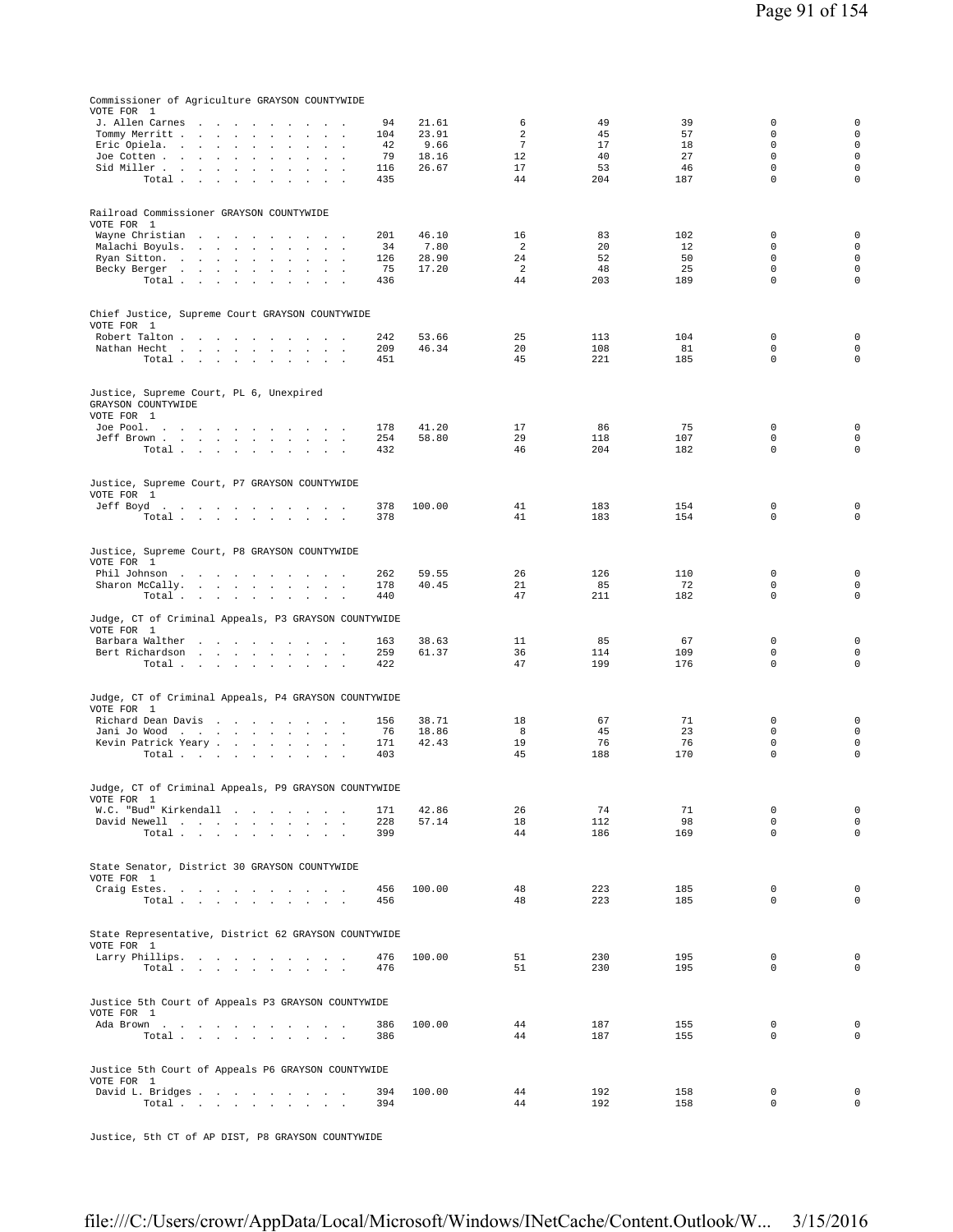| VOTE FOR 1                                                                                     |                               |                |                              |                      |                               |                  |                                            |
|------------------------------------------------------------------------------------------------|-------------------------------|----------------|------------------------------|----------------------|-------------------------------|------------------|--------------------------------------------|
| Bill Whitehill.<br>the contract of the contract of the con-                                    | 378                           | 100.00         | 43                           | 187                  | 148                           | 0                | 0                                          |
| Total<br>$\sim$ $\sim$                                                                         | 378                           |                | 43                           | 187                  | 148                           | $\Omega$         | $\mathbf 0$                                |
|                                                                                                |                               |                |                              |                      |                               |                  |                                            |
| District Judge, 397th Judicial District                                                        |                               |                |                              |                      |                               |                  |                                            |
| GRAYSON COUNTYWIDE                                                                             |                               |                |                              |                      |                               |                  |                                            |
| VOTE FOR 1                                                                                     |                               |                |                              |                      |                               |                  |                                            |
| Brian K. Gary                                                                                  | 423                           | 100.00         | 46                           | 215                  | 162                           | 0                | $\mathsf 0$                                |
| Total                                                                                          | 423                           |                | 46                           | 215                  | 162                           | $\mathbf 0$      | $\mathbf 0$                                |
| County Judge GRAYSON COUNTYWIDE                                                                |                               |                |                              |                      |                               |                  |                                            |
| VOTE FOR 1                                                                                     |                               |                |                              |                      |                               |                  |                                            |
| Gene Short                                                                                     | 68                            | 11.72          | 10                           | 26                   | 32                            | 0                | $\mathsf{O}\xspace$                        |
| Bill Magers.                                                                                   | 294                           | 50.69          | 29<br>13                     | 164<br>69            | 101                           | 0<br>$\mathbf 0$ | $\mathsf{O}\xspace$<br>$\mathsf{O}\xspace$ |
| Trent Bass<br>$\sim$<br>$\mathbf{r}$<br>$\ddot{\phantom{a}}$<br>Jim Maddock.<br>$\cdot$        | 140<br>78                     | 24.14<br>13.45 | 5                            | 26                   | 58<br>47                      | $\mathbf 0$      | $\mathbf 0$                                |
| Total<br>$\cdot$<br>$\ddot{\phantom{a}}$                                                       | 580                           |                | 57                           | 285                  | 238                           | 0                | $\mathbf 0$                                |
|                                                                                                |                               |                |                              |                      |                               |                  |                                            |
|                                                                                                |                               |                |                              |                      |                               |                  |                                            |
| Judge, County Court at Law GRAYSON COUNTYWIDE<br>VOTE FOR 1                                    |                               |                |                              |                      |                               |                  |                                            |
| James Corley "Corky" Henderson                                                                 | 425                           | 100.00         | 45                           | 208                  | 172                           | 0                | $\mathbf 0$                                |
| Total<br><b>Contract Contract</b>                                                              | 425                           |                | 45                           | 208                  | 172                           | 0                | $\mathbf 0$                                |
|                                                                                                |                               |                |                              |                      |                               |                  |                                            |
| Judge, County Court at Law No. 2 GRAYSON COUNTYWIDE                                            |                               |                |                              |                      |                               |                  |                                            |
| VOTE FOR 1                                                                                     |                               |                |                              |                      |                               |                  |                                            |
| Carol M. Siebman                                                                               | 418                           | 100.00         | 43                           | 208                  | 167                           | $\mathbf 0$      | $\mathsf 0$                                |
| Total $\cdots$ $\cdots$ $\cdots$                                                               | 418                           |                | 43                           | 208                  | 167                           | 0                | $\mathsf 0$                                |
|                                                                                                |                               |                |                              |                      |                               |                  |                                            |
| District Clerk GRAYSON COUNTYWIDE                                                              |                               |                |                              |                      |                               |                  |                                            |
| VOTE FOR 1                                                                                     |                               |                |                              |                      |                               |                  |                                            |
| Kelly Ashmore<br>and the contract of the con-<br><b>Contract Contract</b>                      | 446                           | 100.00         | 45                           | 223                  | 178                           | 0                | 0                                          |
| Total $\cdots$ $\cdots$<br>$\ddot{\phantom{a}}$                                                | 446                           |                | 45                           | 223                  | 178                           | 0                | $\mathbf 0$                                |
|                                                                                                |                               |                |                              |                      |                               |                  |                                            |
| County Clerk GRAYSON COUNTYWIDE                                                                |                               |                |                              |                      |                               |                  |                                            |
| VOTE FOR 1                                                                                     |                               |                |                              |                      |                               |                  |                                            |
| Wilma Bush<br>Total $\cdots$ $\cdots$                                                          | 440<br>440                    | 100.00         | 45<br>45                     | 222<br>222           | 173<br>173                    | $\mathbf 0$<br>0 | $\mathsf 0$<br>$\mathbf 0$                 |
| $\sim$<br>$\cdot$<br>$\sim$<br>$\sim 10^{-11}$ $\sim$                                          |                               |                |                              |                      |                               |                  |                                            |
|                                                                                                |                               |                |                              |                      |                               |                  |                                            |
| County Treasurer GRAYSON COUNTYWIDE                                                            |                               |                |                              |                      |                               |                  |                                            |
| VOTE FOR 1                                                                                     |                               | 36.65          | 23                           | 88                   | 51                            | 0                | $\mathbf 0$                                |
| Starr Stanley<br><b>Contract Contract</b><br>$\sim$<br>Gayla Hawkins                           | 162<br>280                    | 63.35          | 24                           | 129                  | 127                           | $\mathbf 0$      | $\mathbf 0$                                |
| Total $\cdots$ $\cdots$ $\cdots$                                                               | 442                           |                | 47                           | 217                  | 178                           | 0                | $\mathsf 0$                                |
|                                                                                                |                               |                |                              |                      |                               |                  |                                            |
|                                                                                                |                               |                |                              |                      |                               |                  |                                            |
| County Chairman GRAYSON COUNTYWIDE<br>VOTE FOR 1                                               |                               |                |                              |                      |                               |                  |                                            |
| Reggie Smith<br>$\sim$                                                                         | 423                           | 100.00         | 46                           | 210                  | 167                           | $\mathbf 0$      | $\mathsf 0$                                |
| Total<br>$\sim$ $\sim$                                                                         | 423                           |                | 46                           | 210                  | 167                           | $\mathbf 0$      | $\mathsf 0$                                |
| ********** (DEMOCRATIC PARTY) **********                                                       |                               |                |                              |                      |                               |                  |                                            |
|                                                                                                |                               |                |                              |                      |                               |                  |                                            |
| US Senator GRAYSON COUNTYWIDE                                                                  |                               |                |                              |                      |                               |                  |                                            |
| VOTE FOR 1                                                                                     |                               |                |                              |                      |                               |                  |                                            |
| Harry Kim<br>Maxey Marie Scherr                                                                | 11<br>15                      | 20.00<br>27.27 | 1<br>$\mathbf 0$             | 3<br>8               | 7<br>$\overline{7}$           | 0<br>$\mathbf 0$ | $\mathsf 0$<br>$\mathsf 0$                 |
| the contract of the contract of the con-<br>Michael "Fjet" Fjetland.<br>and the control of the | 1                             | 1.82           | 0                            | 0                    | $\mathbf{1}$                  | 0                | $\mathsf 0$                                |
| David M. Alameel<br>$\sim$<br>$\cdot$                                                          | 18                            | 32.73          | 0                            | 5                    | 13                            | $\mathsf 0$      | $\mathsf 0$                                |
| Kesha Rogers<br>$\Delta$                                                                       | 10                            | 18.18          | $\mathbf 0$                  | 2                    | 8                             | $\mathbf 0$      | $\mathsf 0$                                |
| Total $\cdots$ $\cdots$ $\cdots$                                                               | 55                            |                | $\mathbf{1}$                 | 18                   | 36                            | $\mathbf 0$      | $\mathsf{O}\xspace$                        |
|                                                                                                |                               |                |                              |                      |                               |                  |                                            |
| Governor GRAYSON COUNTYWIDE                                                                    |                               |                |                              |                      |                               |                  |                                            |
| VOTE FOR 1                                                                                     |                               |                |                              |                      |                               |                  |                                            |
| Wendy R. Davis.<br>Reynaldo "Ray" Madrigal.                                                    | 59<br>$\overline{\mathbf{3}}$ | 95.16<br>4.84  | $\mathbf{1}$<br>$\mathbf{0}$ | 23<br>$\overline{0}$ | 35<br>$\overline{\mathbf{3}}$ | 0<br>$\mathbf 0$ | $\mathbf 0$<br>$\mathsf 0$                 |
| Total                                                                                          | 62                            |                | $\mathbf{1}$                 | 23                   | 38                            | $\mathbf 0$      | $\mathsf{O}\xspace$                        |
|                                                                                                |                               |                |                              |                      |                               |                  |                                            |
|                                                                                                |                               |                |                              |                      |                               |                  |                                            |
| Lieutenant Governor GRAYSON COUNTYWIDE<br>VOTE FOR 1                                           |                               |                |                              |                      |                               |                  |                                            |
| Leticia Van de Putte.                                                                          | 49                            | 100.00         | 0                            | 14                   | 35                            | 0                | $\mathbf 0$                                |
| Total                                                                                          | 49                            |                | $\mathbf 0$                  | 14                   | 35                            | $\mathbf 0$      | $\mathbf 0$                                |
|                                                                                                |                               |                |                              |                      |                               |                  |                                            |
|                                                                                                |                               |                |                              |                      |                               |                  |                                            |
| Attorney General GRAYSON COUNTYWIDE<br>VOTE FOR 1                                              |                               |                |                              |                      |                               |                  |                                            |
| Sam Houston.                                                                                   | 49                            | 100.00         | $\mathbf{1}$                 | 15                   | 33                            | 0                | $\mathbf 0$                                |
| Total $\cdots$ $\cdots$ $\cdots$<br>$\sim 10^{-10}$ km $^{-1}$                                 | 49                            |                | $\mathbf{1}$                 | 15                   | 33                            | $\mathbf 0$      | $\mathbf 0$                                |
|                                                                                                |                               |                |                              |                      |                               |                  |                                            |
| Comptroller of Public Accounts GRAYSON COUNTYWIDE                                              |                               |                |                              |                      |                               |                  |                                            |
| VOTE FOR 1                                                                                     |                               |                |                              |                      |                               |                  |                                            |
| Mike Collier                                                                                   | 47                            | 100.00         | $\mathbf{1}$                 | 13                   | 33                            | 0                | $\mathbf 0$                                |
| Total                                                                                          | 47                            |                | $\mathbf{1}$                 | 13                   | 33                            | 0                | $\mathsf{O}\xspace$                        |
|                                                                                                |                               |                |                              |                      |                               |                  |                                            |

Commissioner of the General Land Office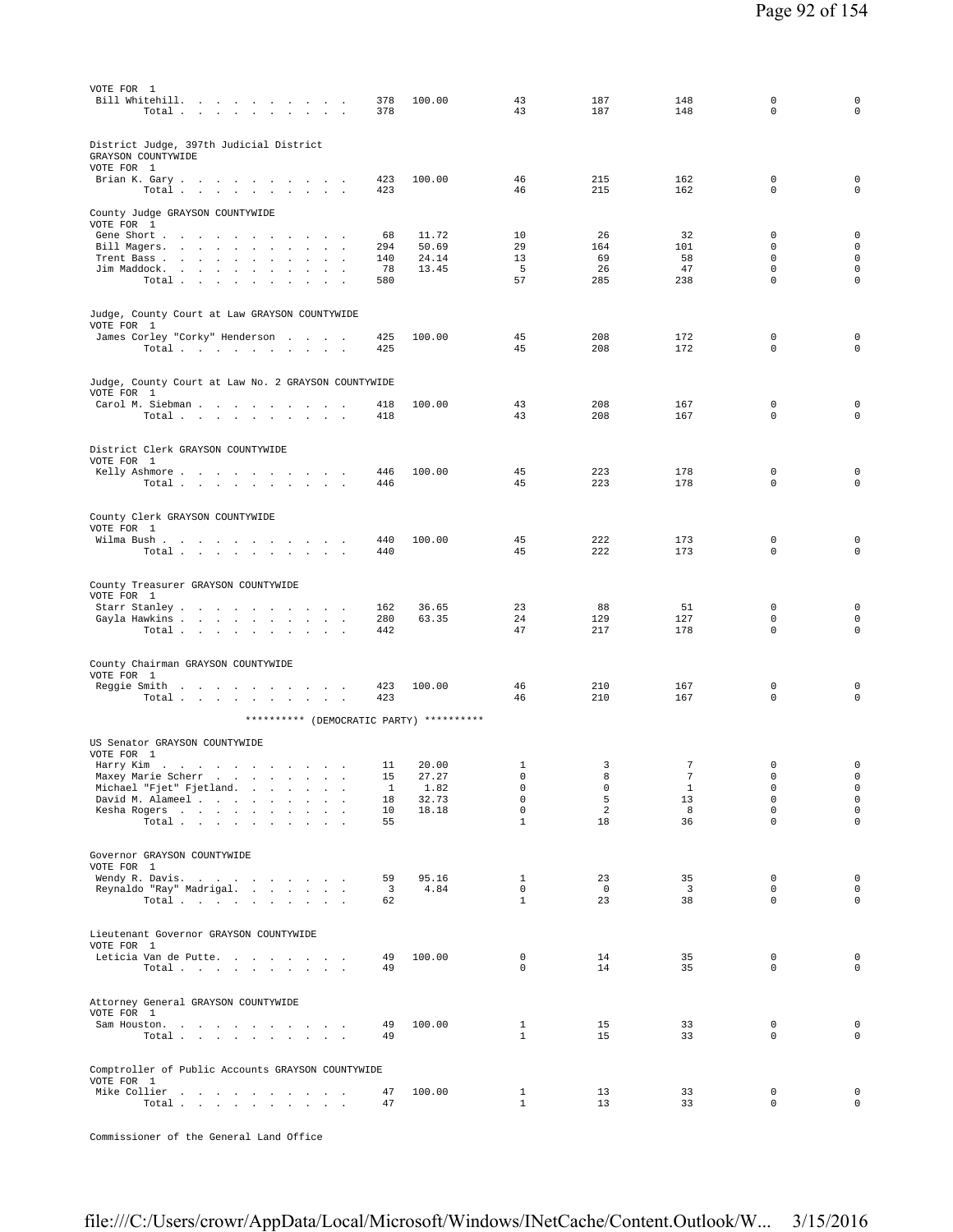| GRAYSON COUNTYWIDE<br>VOTE FOR 1                                                                                                                                                                                                      |                |                |                               |                      |                          |                            |                             |
|---------------------------------------------------------------------------------------------------------------------------------------------------------------------------------------------------------------------------------------|----------------|----------------|-------------------------------|----------------------|--------------------------|----------------------------|-----------------------------|
| John Cook<br>Total $\cdots$ $\cdots$                                                                                                                                                                                                  | 52<br>52       | 100.00         | $\mathbf{1}$<br>$\mathbf{1}$  | 16<br>16             | 35<br>35                 | 0<br>$\Omega$              | $\mathsf 0$<br>$\mathbf 0$  |
|                                                                                                                                                                                                                                       |                |                |                               |                      |                          |                            |                             |
| Commissioner of Agriculture GRAYSON COUNTYWIDE                                                                                                                                                                                        |                |                |                               |                      |                          |                            |                             |
| VOTE FOR 1<br>Hugh Asa Fitzsimons III.                                                                                                                                                                                                | 13             | 24.53          | 0                             | 5                    | 8                        | $\mathbf 0$                | $\mathsf 0$                 |
| Richard "Kinky" Friedman                                                                                                                                                                                                              | 21             | 39.62          | $\mathbf{1}$                  | 8                    | 12                       | $\mathbf 0$                | $\mathbf 0$                 |
| Jim Hogan<br>$\sim 10^{-11}$<br>$\sim$<br>$\sim$<br>Total                                                                                                                                                                             | 19<br>53       | 35.85          | $\mathbf 0$<br>$\mathbf{1}$   | 5<br>18              | 14<br>34                 | $\mathbf 0$<br>$\mathbf 0$ | $\mathbf 0$<br>0            |
|                                                                                                                                                                                                                                       |                |                |                               |                      |                          |                            |                             |
| Railroad Commissioner GRAYSON COUNTYWIDE                                                                                                                                                                                              |                |                |                               |                      |                          |                            |                             |
| VOTE FOR 1                                                                                                                                                                                                                            |                |                |                               |                      |                          |                            |                             |
| Steve Brown.<br>$\sim$ $\sim$<br>Dale Henry<br>$\ddot{\phantom{a}}$<br>$\blacksquare$                                                                                                                                                 | 35<br>15       | 70.00<br>30.00 | 1<br>$\mathbf 0$              | 11<br>$\overline{4}$ | 23<br>11                 | 0<br>$\mathbf 0$           | $\mathsf 0$<br>$\mathbf 0$  |
| Total<br>$\mathbf{r} = \mathbf{r} \cdot \mathbf{r}$                                                                                                                                                                                   | 50             |                | $\mathbf{1}$                  | 15                   | 34                       | 0                          | 0                           |
| Chief Justice, Supreme Court GRAYSON COUNTYWIDE                                                                                                                                                                                       |                |                |                               |                      |                          |                            |                             |
| VOTE FOR 1<br>William Moody.                                                                                                                                                                                                          | 50             | 100.00         | $\mathbf{1}$                  | 14                   | 35                       | $\mathbf 0$                | $\mathbf 0$                 |
| Total $\cdots$ $\cdots$ $\cdots$                                                                                                                                                                                                      | 50             |                | $\mathbf{1}$                  | 14                   | 35                       | $\mathbf 0$                | $\mathbf 0$                 |
|                                                                                                                                                                                                                                       |                |                |                               |                      |                          |                            |                             |
| Justice, Supreme Court, PL 6, Unexpired<br>GRAYSON COUNTYWIDE                                                                                                                                                                         |                |                |                               |                      |                          |                            |                             |
| VOTE FOR 1                                                                                                                                                                                                                            |                |                |                               |                      |                          |                            |                             |
| Lawrence Edward Meyers<br>Total                                                                                                                                                                                                       | 49<br>49       | 100.00         | $\mathbf{1}$<br>$\mathbf{1}$  | 14<br>14             | 34<br>34                 | $\mathbf 0$<br>0           | $\mathbf 0$<br>$\mathbf 0$  |
|                                                                                                                                                                                                                                       |                |                |                               |                      |                          |                            |                             |
| Justice, Supreme Court, P7 GRAYSON COUNTYWIDE                                                                                                                                                                                         |                |                |                               |                      |                          |                            |                             |
| VOTE FOR 1                                                                                                                                                                                                                            |                |                |                               |                      |                          |                            |                             |
| Gina Benavides.<br>Total $\cdots$ $\cdots$ $\cdots$<br>$\sim$ $\sim$ $\sim$                                                                                                                                                           | 49<br>49       | 100.00         | $\mathbf{1}$<br>$\mathbf{1}$  | 14<br>14             | 34<br>34                 | $\mathbf 0$<br>0           | $\mathsf 0$<br>$\mathbf 0$  |
|                                                                                                                                                                                                                                       |                |                |                               |                      |                          |                            |                             |
| Judge, CT of Criminal Appeals, P3 GRAYSON COUNTYWIDE                                                                                                                                                                                  |                |                |                               |                      |                          |                            |                             |
| VOTE FOR 1<br>John Granberg                                                                                                                                                                                                           | 52             | 100.00         | $\mathbf{1}$                  | 15                   | 36                       | $\mathbf 0$                | $\mathbf 0$                 |
| Total                                                                                                                                                                                                                                 | 52             |                | $\mathbf{1}$                  | 15                   | 36                       | $\mathbf 0$                | $\mathbf 0$                 |
|                                                                                                                                                                                                                                       |                |                |                               |                      |                          |                            |                             |
| County Chairman GRAYSON COUNTYWIDE<br>VOTE FOR 1                                                                                                                                                                                      |                |                |                               |                      |                          |                            |                             |
| Lander Bethel                                                                                                                                                                                                                         | 53             | 100.00         | 1                             | 17                   | 35                       | 0                          | $\mathsf 0$                 |
| Total                                                                                                                                                                                                                                 | 53             |                | 1                             | 17                   | 35                       | 0                          | $\mathbf 0$                 |
| ********** (REPUBLICAN PARTY) **********                                                                                                                                                                                              |                |                |                               |                      |                          |                            |                             |
| RELIGIOUS FREEDOM GRAYSON COUNTYWIDE                                                                                                                                                                                                  |                |                |                               |                      |                          |                            |                             |
| VOTE FOR 1<br>YES<br>design and a state of the state of<br>$\sim$                                                                                                                                                                     | 551            | 95.99          | 57                            | 262                  | 232                      | 0                          | $\mathsf 0$                 |
| NO.<br>$\sim$<br>$\sim$<br>$\sim$<br>$\sim$<br>$\ddot{\phantom{a}}$<br>$\sim$                                                                                                                                                         | 23             | 4.01           | $\mathbf 0$                   | 18                   | 5                        | 0                          | $\mathsf 0$                 |
| Total<br>and the control<br>$\ddot{\phantom{a}}$<br>$\cdot$<br>$\sim$                                                                                                                                                                 | 574            |                | 57                            | 280                  | 237                      | $\mathbf 0$                | $\mathbf 0$                 |
|                                                                                                                                                                                                                                       |                |                |                               |                      |                          |                            |                             |
| SECOND AMENDMENT GRAYSON COUNTYWIDE<br>VOTE FOR 1                                                                                                                                                                                     |                |                |                               |                      |                          |                            |                             |
| YES                                                                                                                                                                                                                                   | 434            | 77.64          | 38                            | 205                  | 191                      | 0                          | 0                           |
| NO.<br>Total                                                                                                                                                                                                                          | 125<br>559     | 22.36          | 17<br>55                      | 63<br>268            | 45<br>236                | 0<br>$\mathbf 0$           | $\circ$<br>$\mathbf 0$      |
|                                                                                                                                                                                                                                       |                |                |                               |                      |                          |                            |                             |
| FRANCHISE TAX GRAYSON COUNTYWIDE                                                                                                                                                                                                      |                |                |                               |                      |                          |                            |                             |
| VOTE FOR 1<br>YES                                                                                                                                                                                                                     | 467            | 86.00          | 43                            | 229                  | 195                      | $\mathbf 0$                | $\mathbf{0}$                |
| NO.                                                                                                                                                                                                                                   | 76             | 14.00          | - 9                           | 37                   | 30                       | $\mathbf 0$                | $\mathbf{0}$                |
| Total                                                                                                                                                                                                                                 | 543            |                | 52                            | 266                  | 225                      | 0                          | $\mathbf 0$                 |
| WELFARE REFORM GRAYSON COUNTYWIDE                                                                                                                                                                                                     |                |                |                               |                      |                          |                            |                             |
| VOTE FOR 1                                                                                                                                                                                                                            |                |                |                               |                      |                          |                            |                             |
| YES and a contract the contract of the state of the state of the state of the state of the state of the state of the state of the state of the state of the state of the state of the state of the state of the state of the s<br>NO. | 529<br>43      | 92.48<br>7.52  | 54<br>$\overline{\mathbf{3}}$ | 254<br>23            | 221<br>17                | $\mathbf 0$<br>$\mathbf 0$ | $\mathbf{0}$<br>$\circ$     |
| Total                                                                                                                                                                                                                                 | 572            |                | 57                            | 277                  | 238                      | $\mathbf 0$                | $\mathbf 0$                 |
|                                                                                                                                                                                                                                       |                |                |                               |                      |                          |                            |                             |
| NO LAWMAKERS EXCEPTIONS GRAYSON COUNTYWIDE                                                                                                                                                                                            |                |                |                               |                      |                          |                            |                             |
| VOTE FOR 1<br>YES                                                                                                                                                                                                                     | 568            | 98.78          | 56                            | 273                  | 239                      | $\mathbf 0$                | $\mathbf 0$                 |
| NO.                                                                                                                                                                                                                                   | $\overline{7}$ | 1.22           | $\mathbf{1}$                  | - 6                  | $\overline{\phantom{0}}$ | $\mathbf 0$<br>$\mathbf 0$ | $\mathbf 0$<br>$\circ$      |
| Total                                                                                                                                                                                                                                 | 575            |                | 57                            | 279                  | 239                      |                            |                             |
| OBAMACARE GRAYSON COUNTYWIDE                                                                                                                                                                                                          |                |                |                               |                      |                          |                            |                             |
| VOTE FOR 1                                                                                                                                                                                                                            |                |                |                               |                      |                          |                            |                             |
| YES<br>NO.                                                                                                                                                                                                                            | 492<br>72      | 87.23<br>12.77 | 51<br>$\overline{\mathbf{3}}$ | 229<br>45            | 212<br>24                | $\mathbf 0$<br>$\mathbf 0$ | $\mathbf 0$<br>$\mathbf{0}$ |
| Total                                                                                                                                                                                                                                 | 564            |                | 54                            | 274                  | 236                      | $\mathbf 0$                | $\mathbf 0$                 |
| ********** (DEMOCRATIC PARTY) **********                                                                                                                                                                                              |                |                |                               |                      |                          |                            |                             |
|                                                                                                                                                                                                                                       |                |                |                               |                      |                          |                            |                             |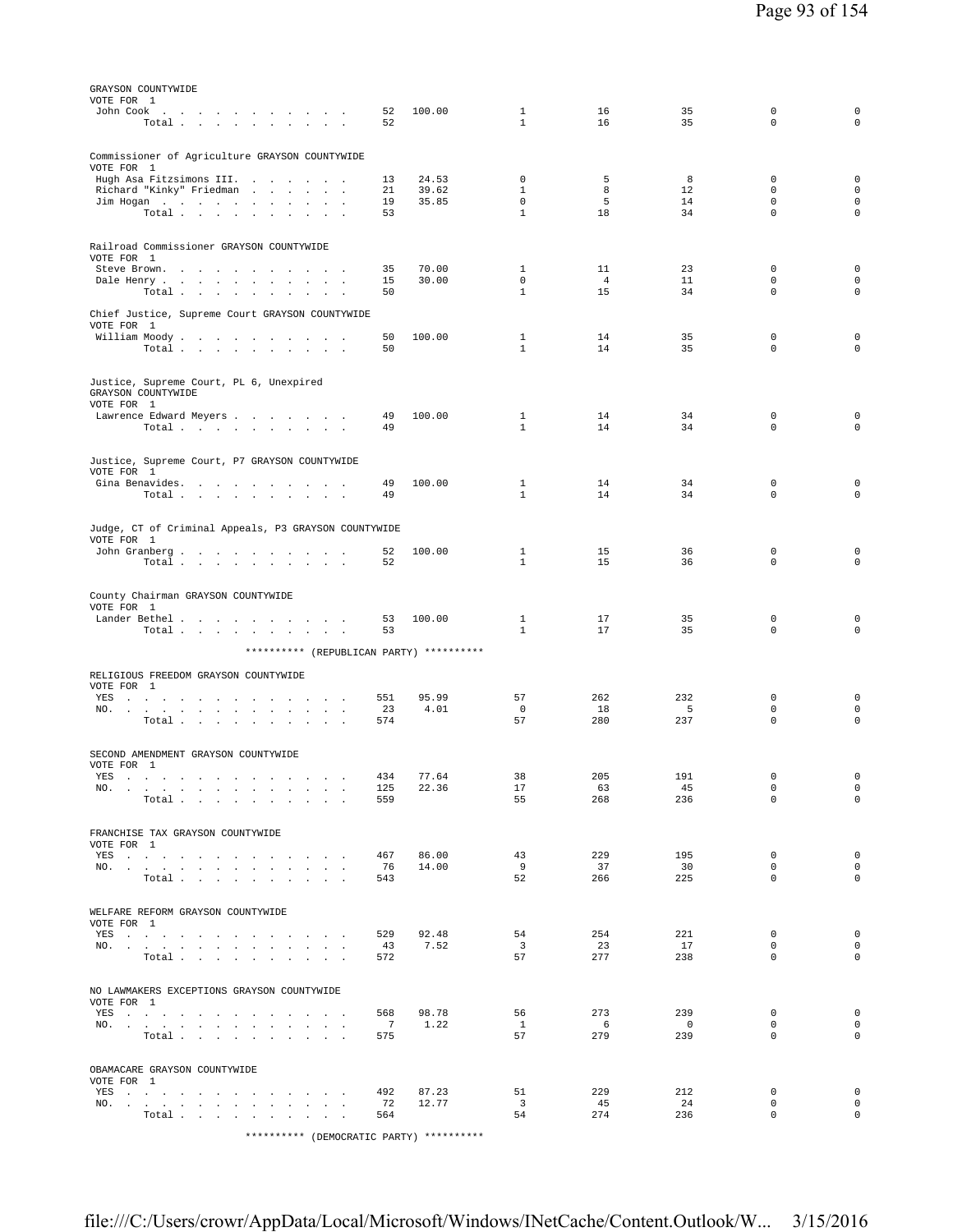| ON IMMIGRATION REFORM GRAYSON COUNTYWIDE                                                                                                                                                                                   |                                                            |                                        |                             |                             |                      |                            |                                    |
|----------------------------------------------------------------------------------------------------------------------------------------------------------------------------------------------------------------------------|------------------------------------------------------------|----------------------------------------|-----------------------------|-----------------------------|----------------------|----------------------------|------------------------------------|
| VOTE FOR 1                                                                                                                                                                                                                 | 61                                                         | 92.42                                  | 1                           | 24                          | 36                   | $\mathbb O$                | $\mathbf 0$                        |
| $\texttt{FOR} \quad . \qquad . \qquad . \qquad . \qquad . \qquad . \qquad . \qquad . \qquad . \qquad .$<br>$\sim$<br>AGAINST.<br>the contract of the contract of<br>$\blacksquare$<br>$\ddot{\phantom{a}}$<br>$\mathbf{r}$ | 5<br>$\cdot$<br>$\ddot{\phantom{1}}$                       | 7.58                                   | $\mathbf 0$                 | 1                           | 4                    | $\mathbf 0$                | $\mathsf{O}\xspace$                |
| Total<br>$\sim$<br>$\mathbf{r}$                                                                                                                                                                                            | 66<br>$\sim$                                               |                                        | $\mathbf{1}$                | 25                          | 40                   | $\mathbf 0$                | $\mathsf{O}\xspace$                |
|                                                                                                                                                                                                                            |                                                            |                                        |                             |                             |                      |                            |                                    |
| A LIVING WAGE FOR ALL TEXANS GRAYSON COUNTYWIDE                                                                                                                                                                            |                                                            |                                        |                             |                             |                      |                            |                                    |
| VOTE FOR 1                                                                                                                                                                                                                 |                                                            |                                        |                             |                             |                      |                            |                                    |
| <b>FOR</b><br>the contract of the contract of the<br>$\sim$<br>$\sim$<br>AGAINST<br>$\sim$<br>$\cdot$                                                                                                                      | 61<br>$\sim$<br>4<br>$\ddot{\phantom{a}}$                  | 93.85<br>6.15                          | 1<br>$\mathbf 0$            | 24<br>$\mathbf 0$           | 36<br>$\overline{4}$ | $\mathbf 0$<br>$\mathbf 0$ | $\mathbf 0$<br>$\mathsf{O}\xspace$ |
| Total<br>$\sim$<br><b>All Carried Carry</b><br>$\sim$                                                                                                                                                                      | 65<br><b>All Angeles</b>                                   |                                        | $\mathbf{1}$                | 24                          | 40                   | $\mathbf 0$                | $\mathsf{O}\xspace$                |
|                                                                                                                                                                                                                            |                                                            |                                        |                             |                             |                      |                            |                                    |
| MEDICAID EXPANSION GRAYSON COUNTYWIDE                                                                                                                                                                                      |                                                            |                                        |                             |                             |                      |                            |                                    |
| VOTE FOR 1                                                                                                                                                                                                                 |                                                            |                                        |                             |                             |                      |                            |                                    |
| FOR $\cdots$ $\cdots$ $\cdots$ $\cdots$<br>.                                                                                                                                                                               | 59                                                         | 90.77                                  | 1                           | 22                          | 36                   | 0                          | 0                                  |
| AGAINST<br>$\sim 10^{-1}$<br>$\sim$<br>Total                                                                                                                                                                               | 6<br>$\sim 100$ km s $^{-1}$<br>65                         | 9.23                                   | $\mathbf 0$<br>$\mathbf{1}$ | 2<br>24                     | $\overline{4}$<br>40 | $\mathbf 0$<br>$\Omega$    | $\mathsf{O}\xspace$<br>$\mathbf 0$ |
|                                                                                                                                                                                                                            |                                                            |                                        |                             |                             |                      |                            |                                    |
|                                                                                                                                                                                                                            |                                                            |                                        |                             |                             |                      |                            |                                    |
| ON NON-DISCRIMINATION LEGISLATION GRAYSON COUNTYWIDE<br>VOTE FOR 1                                                                                                                                                         |                                                            |                                        |                             |                             |                      |                            |                                    |
| <b>FOR</b><br><b>Contract Contract</b><br>the contract of the contract of the<br>and the contract of the con-                                                                                                              | 63                                                         | 96.92                                  | 1                           | 23                          | 39                   | $\mathbf 0$                | $\mathbf 0$                        |
| AGAINST.<br>$\sim$<br><b>Contract Contract</b><br>$\cdot$<br>$\sim$<br>$\cdot$                                                                                                                                             | 2<br>$\ddot{\phantom{a}}$                                  | 3.08                                   | $\mathbf 0$                 | $\mathbf{1}$                | $\mathbf{1}$         | $\mathbf 0$                | 0                                  |
| Total                                                                                                                                                                                                                      | 65<br>$\cdot$                                              |                                        | $\mathbf{1}$                | 24                          | 40                   | $\Omega$                   | $\circ$                            |
| PREC REPORT-GROUP DETAIL                                                                                                                                                                                                   |                                                            | 2014 PRIMARY ELECTION                  |                             |                             |                      | OFFICIAL                   |                                    |
|                                                                                                                                                                                                                            |                                                            | GRAYSON COUNTY, TEXAS<br>MARCH 4, 2014 |                             |                             |                      |                            |                                    |
| RUN DATE: 03/11/14 03:52 PM                                                                                                                                                                                                |                                                            | STATISTICS                             |                             |                             |                      |                            |                                    |
|                                                                                                                                                                                                                            |                                                            |                                        |                             |                             |                      |                            |                                    |
| 0023 PRECINCT 305                                                                                                                                                                                                          | TOTAL VOTES                                                | ⊱                                      | EV MAIL                     | EV IVO                      | ED IVO               | PROV/EV                    | PROV/ED                            |
|                                                                                                                                                                                                                            |                                                            |                                        |                             |                             |                      |                            |                                    |
| REGISTERED VOTERS - TOTAL                                                                                                                                                                                                  | 1,266                                                      |                                        |                             |                             |                      |                            |                                    |
| BALLOTS CAST - TOTAL.<br>BALLOTS CAST - REPUBLICAN PARTY                                                                                                                                                                   | 270<br>250                                                 | 92.59                                  | 9<br>9                      | 107<br>98                   | 154<br>143           | $\mathbf 0$<br>$\Omega$    | 0<br>0                             |
| BALLOTS CAST - DEMOCRATIC PARTY                                                                                                                                                                                            | 20                                                         | 7.41                                   | $\mathbf 0$                 | 9                           | 11                   | $\mathbf 0$                | $\mathbf 0$                        |
| VOTER TURNOUT - TOTAL<br>and the contract of the                                                                                                                                                                           | $\sim$                                                     | 21.33                                  |                             |                             |                      |                            |                                    |
|                                                                                                                                                                                                                            | ********** (REPUBLICAN PARTY) **********                   |                                        |                             |                             |                      |                            |                                    |
|                                                                                                                                                                                                                            |                                                            |                                        |                             |                             |                      |                            |                                    |
| US Senator GRAYSON COUNTYWIDE<br>VOTE FOR 1                                                                                                                                                                                |                                                            |                                        |                             |                             |                      |                            |                                    |
| Curt Cleaver<br>$\sim$<br>$\mathbf{r}$                                                                                                                                                                                     | 6<br>$\sim$                                                | 2.52                                   | 0                           | 3                           | 3                    | 0                          | 0                                  |
| John Cornyn.<br>the contract of the con-<br>$\Delta$<br>$\mathbf{r}$<br>$\mathbf{r}$                                                                                                                                       | 137<br>$\sim$<br>$\ddot{\phantom{a}}$                      | 57.56                                  | 8                           | 57                          | 72                   | $\mathbf 0$                | $\mathsf{O}\xspace$                |
| Dwayne Stovall.<br>$\sim$                                                                                                                                                                                                  | 11                                                         | 4.62                                   | $\mathbf 0$                 | $\overline{7}$              | $\overline{4}$       | $\mathbf 0$                | $\mathsf{O}\xspace$                |
| Linda Vega<br>$\cdot$<br>$\mathbf{r}$<br>Steve Stockman.<br>$\sim 10^{-1}$ km $^{-1}$<br>$\ddot{\phantom{a}}$<br>$\ddot{\phantom{a}}$                                                                                      | 11<br>46                                                   | 4.62<br>19.33                          | $\mathbb O$<br>$\mathbf{1}$ | 5<br>16                     | 6<br>29              | $\mathbf 0$<br>$\mathbf 0$ | $\mathsf 0$<br>$\mathsf 0$         |
| Ken Cope.<br><b>Carl Adams</b><br>$\ddot{\phantom{a}}$                                                                                                                                                                     | 18<br>All Carrier                                          | 7.56                                   | $\mathbf 0$                 | 3                           | 15                   | $\mathbf 0$                | $\mathsf 0$                        |
| Chris Mapp<br>$\ddot{\phantom{a}}$<br>$\ddot{\phantom{a}}$<br>$\mathbf{r}$<br>$\mathbf{r}$<br>$\mathbf{r}$                                                                                                                 | 0<br>$\mathbf{r}$                                          |                                        | $\mathbf 0$                 | $\mathbf 0$                 | $\mathbf 0$          | $\mathbf 0$                | $\mathsf{O}\xspace$                |
| Reid Reasor.<br>Total<br>$\sim$<br>$\ddot{\phantom{a}}$<br>$\ddot{\phantom{0}}$<br>$\sim$                                                                                                                                  | 9<br>$\sim$ $\sim$ $\sim$<br>238                           | 3.78                                   | $\mathbf 0$<br>9            | 2<br>93                     | 7<br>136             | $\mathbf 0$<br>$\mathbf 0$ | $\mathsf 0$<br>$\circ$             |
|                                                                                                                                                                                                                            |                                                            |                                        |                             |                             |                      |                            |                                    |
|                                                                                                                                                                                                                            |                                                            |                                        |                             |                             |                      |                            |                                    |
| US Representative, DIST 4 GRAYSON COUNTYWIDE<br>VOTE FOR 1                                                                                                                                                                 |                                                            |                                        |                             |                             |                      |                            |                                    |
| Ralph M. Hall<br>$\ddot{\phantom{1}}$                                                                                                                                                                                      | 95                                                         | 38.15                                  | 4                           | 36                          | 55                   | $\mathbb O$                | 0                                  |
| John Ratcliffe.<br>and the contract of the state<br>$\ddot{\phantom{a}}$                                                                                                                                                   | 81<br>$\cdot$                                              | 32.53                                  | 3                           | 29                          | 49                   | $\mathbf 0$                | $\mathsf{O}\xspace$                |
| Tony Arterburn.<br>$\mathcal{L}_{\mathcal{A}}$<br>$\mathcal{L}$<br>$\ddot{\phantom{a}}$<br>$\cdot$<br>John Stacy                                                                                                           | $\overline{\mathbf{c}}$<br>$\ddot{\phantom{a}}$<br>3       | .80<br>1.20                            | $\mathbf 0$<br>$\mathbf 0$  | $\mathbf{1}$<br>$\mathbf 0$ | $\mathbf{1}$<br>3    | $\mathbf 0$<br>$\mathbf 0$ | $\mathsf{O}\xspace$<br>$\mathbf 0$ |
| Lou Gigliotti<br>$\ddot{\phantom{a}}$                                                                                                                                                                                      | 60<br>$\ddot{\phantom{a}}$                                 | 24.10                                  | $\mathbf{1}$                | 30                          | 29                   | $\mathbf 0$                | $\mathbf 0$                        |
| Brent Lawson<br>$\sim$<br>$\ddot{\phantom{a}}$                                                                                                                                                                             | 8<br>$\ddot{\phantom{a}}$                                  | 3.21                                   | $\mathsf 0$                 | 2                           | 6                    | $\mathsf 0$                | $\mathsf{O}\xspace$                |
| Total                                                                                                                                                                                                                      | 249                                                        |                                        | 8                           | 98                          | 143                  | $\Omega$                   | $\circ$                            |
|                                                                                                                                                                                                                            |                                                            |                                        |                             |                             |                      |                            |                                    |
| Governor GRAYSON COUNTYWIDE                                                                                                                                                                                                |                                                            |                                        |                             |                             |                      |                            |                                    |
| VOTE FOR 1<br>Greg Abbott.                                                                                                                                                                                                 | 209                                                        | 88.56                                  | 9                           | 83                          | 117                  | $^{\circ}$                 | $\mathsf{O}\xspace$                |
| SECEDE Kilgore.                                                                                                                                                                                                            | 10                                                         | 4.24                                   | $\mathbf 0$                 | $\overline{3}$              | $\overline{7}$       | $\mathbf 0$                | $\circ$                            |
| Miriam Martinez                                                                                                                                                                                                            | $\overline{\mathbf{3}}$                                    | 1.27                                   | $\mathbf 0$                 | $\mathbf{1}$                | 2                    | $\Omega$                   | $\circ$                            |
| Lisa Fritsch                                                                                                                                                                                                               | 14                                                         | 5.93                                   | $\mathbf 0$<br>9            | $7\phantom{.0}$<br>94       | $7\overline{ }$      | $\mathbf 0$<br>$\mathbf 0$ | $\mathsf{O}\xspace$<br>$\mathbf 0$ |
| Total                                                                                                                                                                                                                      | 236<br>$\mathbf{L} = \mathbf{L} \times \mathbf{L}$         |                                        |                             |                             | 133                  |                            |                                    |
|                                                                                                                                                                                                                            |                                                            |                                        |                             |                             |                      |                            |                                    |
| Lieutenant Governor GRAYSON COUNTYWIDE<br>VOTE FOR 1                                                                                                                                                                       |                                                            |                                        |                             |                             |                      |                            |                                    |
| David Dewhurst.                                                                                                                                                                                                            | 94                                                         | 40.00                                  | 3                           | 37                          | 54                   | $\mathbf 0$                | $\mathsf{O}\xspace$                |
| Jerry Patterson                                                                                                                                                                                                            | 35                                                         | 14.89                                  | $\mathbf 0$                 | 11                          | 24                   | $\mathbf 0$                | $\circ$                            |
| Todd Staples<br>$\sim$<br>Dan Patrick.                                                                                                                                                                                     | 28<br>$\Delta \sim 100$<br>78                              | 11.91<br>33.19                         | $\mathbf 0$<br>5            | $12 \overline{ }$<br>33     | 16<br>40             | $\mathbf 0$<br>$\mathbf 0$ | $\circ$<br>$\mathsf{O}\xspace$     |
| Total                                                                                                                                                                                                                      | 235                                                        |                                        | 8                           | 93                          | 134                  | $\mathbf 0$                | $\mathsf{O}\xspace$                |
|                                                                                                                                                                                                                            |                                                            |                                        |                             |                             |                      |                            |                                    |
| Attorney General GRAYSON COUNTYWIDE                                                                                                                                                                                        |                                                            |                                        |                             |                             |                      |                            |                                    |
| VOTE FOR 1                                                                                                                                                                                                                 |                                                            |                                        |                             |                             |                      |                            |                                    |
| Dan Branch                                                                                                                                                                                                                 | 63                                                         | 28.90                                  | $\mathsf 0$                 | 28                          | 35                   | $\mathsf 0$                | $\mathsf{O}\xspace$                |
| Barry Smitherman<br>Ken Paxton                                                                                                                                                                                             | 45<br>$\mathbf{1}=\mathbf{1}=\mathbf{1}=\mathbf{1}$<br>110 | 20.64<br>50.46                         | 3<br>5                      | 16<br>42                    | 26<br>63             | $\mathbf 0$<br>$\mathsf 0$ | $\circ$<br>$\circ$                 |
| Total                                                                                                                                                                                                                      | 218                                                        |                                        | 8                           | 86                          | 124                  | $\mathbf 0$                | $\circ$                            |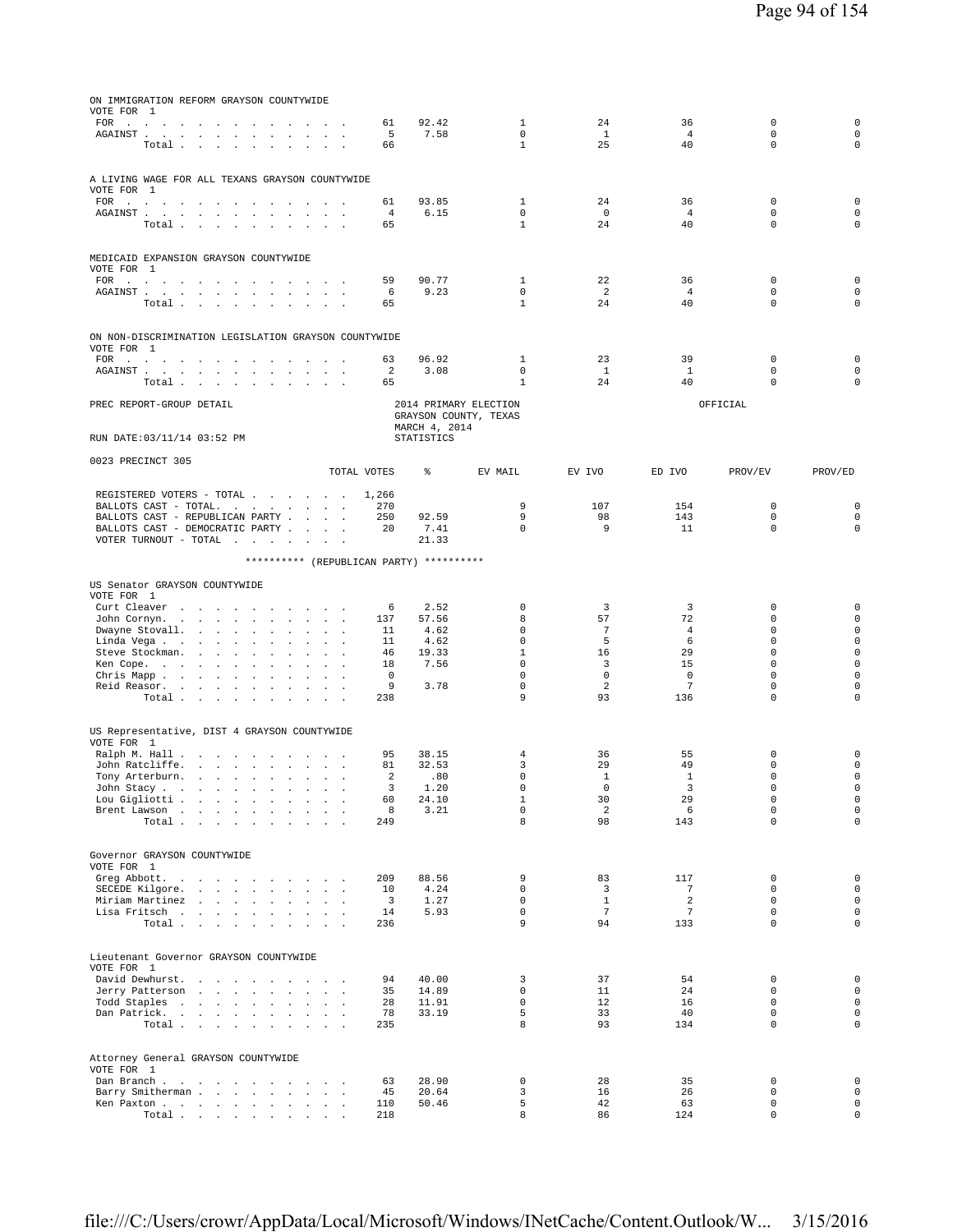| Comptroller of Public Accounts GRAYSON COUNTYWIDE<br>VOTE FOR 1                                                                                              |                |                                  |                      |            |                            |                                    |
|--------------------------------------------------------------------------------------------------------------------------------------------------------------|----------------|----------------------------------|----------------------|------------|----------------------------|------------------------------------|
| Raul Torres.<br>14<br>$\sim$<br>$\sim$<br><b>Sales Advised Service</b><br>$\sim$<br>$\ddot{\phantom{a}}$<br>$\sim$<br>$\lambda$                              | 6.70           | $\mathbf 0$                      | 5                    | 9          | $\mathbf 0$                | $\mathbf 0$                        |
| 43<br>Harvey Hilderbran.<br>$\mathbf{u} = \mathbf{u} + \mathbf{u}$ .<br>$\sim$<br>$\mathbf{r}$<br>$\overline{a}$<br>$\sim$ $\sim$                            | 20.57          | 6                                | 16                   | 21         | $\mathbf 0$                | $\mathbf 0$                        |
| Debra Medina<br>62<br>$\sim$<br>$\mathcal{L}$<br>$\sim$<br>$\ddot{\phantom{a}}$<br>90<br>Glenn Hegar.<br>$\blacksquare$<br>$\ddot{\phantom{a}}$              | 29.67<br>43.06 | 2<br>$\Omega$                    | 25<br>38             | 35<br>52   | $\mathbf 0$<br>$\Omega$    | $\mathsf{O}\xspace$<br>$\mathbf 0$ |
| Total<br>209<br>$\sim$<br>$\sim$<br>$\sim$<br>$\sim$                                                                                                         |                | 8                                | 84                   | 117        | $\mathbf 0$                | $\mathbf 0$                        |
| Commissioner of the General Land Office<br>GRAYSON COUNTYWIDE<br>VOTE FOR 1                                                                                  |                |                                  |                      |            |                            |                                    |
| George P. Bush.<br>135<br><b>Carl Carl Carl</b><br>$\sim$ $\sim$<br>$\sim 100$<br>$\sim$<br><b>Contract Contract</b>                                         | 58.44          | $\overline{4}$                   | 55                   | 76         | $\mathbf 0$                | $\mathbf 0$                        |
| David Watts.<br>96<br>Total<br>231                                                                                                                           | 41.56          | $\overline{4}$<br>8              | 33<br>88             | 59<br>135  | $\mathbf 0$<br>$\mathbf 0$ | $\mathbf 0$<br>$\mathsf{O}\xspace$ |
|                                                                                                                                                              |                |                                  |                      |            |                            |                                    |
| Commissioner of Agriculture GRAYSON COUNTYWIDE                                                                                                               |                |                                  |                      |            |                            |                                    |
| VOTE FOR 1<br>J. Allen Carnes<br>42                                                                                                                          | 19.91          | $\mathbf{1}$                     | 16                   | 25         | $\mathbf 0$                | $\mathbf 0$                        |
| Tommy Merritt<br>64<br>$\sim$<br>$\mathcal{L}$<br>$\sim$ $\sim$                                                                                              | 30.33          | 3                                | 23                   | 38         | $\mathbf 0$                | $\mathsf{O}\xspace$                |
| Eric Opiela.<br>26<br>$\mathbf{r}$ and $\mathbf{r}$<br>Joe Cotten<br>31<br>$\sim$<br>$\sim$<br>$\ddot{\phantom{a}}$                                          | 12.32<br>14.69 | $\mathbf 0$<br>$\overline{a}$    | - 9<br>11            | 17<br>18   | $\mathbf 0$<br>$\mathsf 0$ | $\mathbf 0$<br>$\mathbf 0$         |
| Sid Miller<br>48<br>$\ddot{\phantom{0}}$<br>$\Box$<br>$\cdot$<br>$\mathbf{r}$                                                                                | 22.75          | $\overline{a}$                   | 24                   | 22         | $\mathbf 0$                | $\mathbf 0$                        |
| Total<br>211<br>$\sim$<br>$\cdot$<br>$\ddot{\phantom{a}}$<br>$\sim$                                                                                          |                | 8                                | 83                   | 120        | $\mathbf 0$                | $\mathbf 0$                        |
| Railroad Commissioner GRAYSON COUNTYWIDE                                                                                                                     |                |                                  |                      |            |                            |                                    |
| VOTE FOR 1                                                                                                                                                   |                |                                  |                      |            |                            |                                    |
| Wayne Christian<br>104<br>Malachi Boyuls.<br>and the contract of the contract of<br>14<br>$\sim$<br>$\Delta \sim 10$<br>$\sim$<br>$\mathcal{L}_{\mathbf{z}}$ | 50.00<br>6.73  | 3<br>$\overline{a}$              | 49<br>$\overline{4}$ | 52<br>8    | 0<br>$\Omega$              | $\mathbf 0$<br>$\mathsf{O}\xspace$ |
| Ryan Sitton.<br>52<br>$\sim 10^{-11}$<br>$\ddot{\phantom{a}}$<br>$\ddot{\phantom{a}}$<br>$\sim$                                                              | 25.00          | $\mathbf{1}$                     | 15                   | 36         | $\mathbf 0$                | $\mathbf 0$                        |
| Becky Berger<br>38<br>$\ddot{\phantom{a}}$<br>$\cdot$<br>Total $\cdots$ $\cdots$ $\cdots$<br>208<br><b>Contract Contract</b>                                 | 18.27          | $\overline{a}$<br>8              | 13<br>81             | 23<br>119  | $\mathsf 0$<br>$\mathbf 0$ | $\mathbf 0$<br>$\mathbf 0$         |
|                                                                                                                                                              |                |                                  |                      |            |                            |                                    |
| Chief Justice, Supreme Court GRAYSON COUNTYWIDE<br>VOTE FOR 1                                                                                                |                |                                  |                      |            |                            |                                    |
| Robert Talton<br>114<br>and the state of the state of the state of the state of the state of the state of the state of the state of the<br>$\sim$            | 55.88          | 8                                | 41                   | 65         | 0                          | $\mathbf 0$                        |
| Nathan Hecht<br>90<br>Total<br>204                                                                                                                           | 44.12          | $\mathbf 0$<br>8                 | 41<br>82             | 49<br>114  | $\mathbf 0$<br>$\mathbf 0$ | $\mathbf 0$<br>$\mathsf{O}\xspace$ |
|                                                                                                                                                              |                |                                  |                      |            |                            |                                    |
| Justice, Supreme Court, PL 6, Unexpired<br>GRAYSON COUNTYWIDE                                                                                                |                |                                  |                      |            |                            |                                    |
| VOTE FOR 1<br>Joe Pool.<br>97                                                                                                                                | 45.97          | 6                                | 37                   | 54         | $\mathbb O$                | $\mathbf 0$                        |
| Jeff Brown<br>114                                                                                                                                            | 54.03          | 2                                | 48                   | 64         | $\mathbf 0$                | $\mathsf{O}\xspace$                |
| Total<br>211                                                                                                                                                 |                | 8                                | 85                   | 118        | $\mathbf 0$                | $\mathsf{O}\xspace$                |
| Justice, Supreme Court, P7 GRAYSON COUNTYWIDE                                                                                                                |                |                                  |                      |            |                            |                                    |
| VOTE FOR 1                                                                                                                                                   |                |                                  |                      |            |                            |                                    |
| Jeff Boyd.<br>169<br>169<br>Total $\cdots$ $\cdots$ $\cdots$ $\cdots$                                                                                        | 100.00         | 7<br>7                           | 70<br>70             | 92<br>92   | $\mathbb O$<br>$\mathbf 0$ | $\mathbf 0$<br>$\mathsf{O}\xspace$ |
|                                                                                                                                                              |                |                                  |                      |            |                            |                                    |
| Justice, Supreme Court, P8 GRAYSON COUNTYWIDE<br>VOTE FOR 1                                                                                                  |                |                                  |                      |            |                            |                                    |
| Phil Johnson<br>111<br>the contract of the contract of the con-                                                                                              | 54.68          | 4                                | 54                   | 53         | 0                          | $\mathbf 0$                        |
| Sharon McCally.<br>92<br>$\sim$<br>203<br>Total<br>$\sim$<br>$\mathbf{r}$                                                                                    | 45.32          | $\overline{4}$<br>8              | 28<br>82             | 60<br>113  | $\mathbf 0$<br>$\mathbf 0$ | $\mathbf 0$<br>$\mathbf 0$         |
| Judge, CT of Criminal Appeals, P3 GRAYSON COUNTYWIDE                                                                                                         |                |                                  |                      |            |                            |                                    |
| VOTE FOR 1                                                                                                                                                   |                |                                  |                      |            |                            |                                    |
| Barbara Walther<br>82<br>Bert Richardson<br>112                                                                                                              | 42.27<br>57.73 | 3<br>5                           | 32<br>45             | 47<br>62   | 0<br>$\mathbf 0$           | $\mathbf 0$<br>$\mathbf 0$         |
| Total $\cdots$ $\cdots$ $\cdots$ $\cdots$<br>194                                                                                                             |                | 8                                | 77                   | 109        | $\mathbf 0$                | $\mathbf 0$                        |
|                                                                                                                                                              |                |                                  |                      |            |                            |                                    |
| Judge, CT of Criminal Appeals, P4 GRAYSON COUNTYWIDE<br>VOTE FOR 1                                                                                           |                |                                  |                      |            |                            |                                    |
| Richard Dean Davis<br>63                                                                                                                                     | 32.31          | 2                                | 25                   | 36         | $\mathbf 0$                | $\mathbf 0$                        |
| Jani Jo Wood<br>46<br>Kevin Patrick Yeary<br>86                                                                                                              | 23.59<br>44.10 | $\overline{a}$<br>$\overline{4}$ | 19<br>34             | 25<br>48   | $\mathbf 0$<br>$\mathbf 0$ | $\mathbf 0$<br>$\mathsf{O}\xspace$ |
| Total<br>195                                                                                                                                                 |                | 8                                | 78                   | 109        | $\mathbf 0$                | $\mathsf{O}\xspace$                |
|                                                                                                                                                              |                |                                  |                      |            |                            |                                    |
| Judge, CT of Criminal Appeals, P9 GRAYSON COUNTYWIDE<br>VOTE FOR 1                                                                                           |                |                                  |                      |            |                            |                                    |
| W.C. "Bud" Kirkendall<br>88                                                                                                                                  | 46.07          | 6                                | 35                   | 47         | $\mathbf 0$                | $\mathbf 0$                        |
| David Newell<br>103<br>Total $\cdots$ $\cdots$ $\cdots$<br>191                                                                                               | 53.93          | $\overline{2}$<br>8              | 41<br>76             | 60<br>107  | $\mathbf 0$<br>$\mathbf 0$ | $\mathbf 0$<br>$\mathsf{O}\xspace$ |
|                                                                                                                                                              |                |                                  |                      |            |                            |                                    |
| State Senator, District 30 GRAYSON COUNTYWIDE                                                                                                                |                |                                  |                      |            |                            |                                    |
| VOTE FOR 1<br>Craig Estes.<br>193                                                                                                                            | 100.00         | 6                                | 77                   | 110        | 0                          | $\mathbf 0$                        |
| Total<br>193                                                                                                                                                 |                | 6                                | 77                   | 110        | $\mathbf 0$                | $\mathbf 0$                        |
|                                                                                                                                                              |                |                                  |                      |            |                            |                                    |
| State Representative, District 62 GRAYSON COUNTYWIDE<br>VOTE FOR 1                                                                                           |                |                                  |                      |            |                            |                                    |
| Larry Phillips.<br>205<br>205<br>Total                                                                                                                       | 100.00         | 6<br>6                           | 80<br>80             | 119<br>119 | 0<br>$\mathbf 0$           | $\mathbf 0$<br>$\mathsf{O}\xspace$ |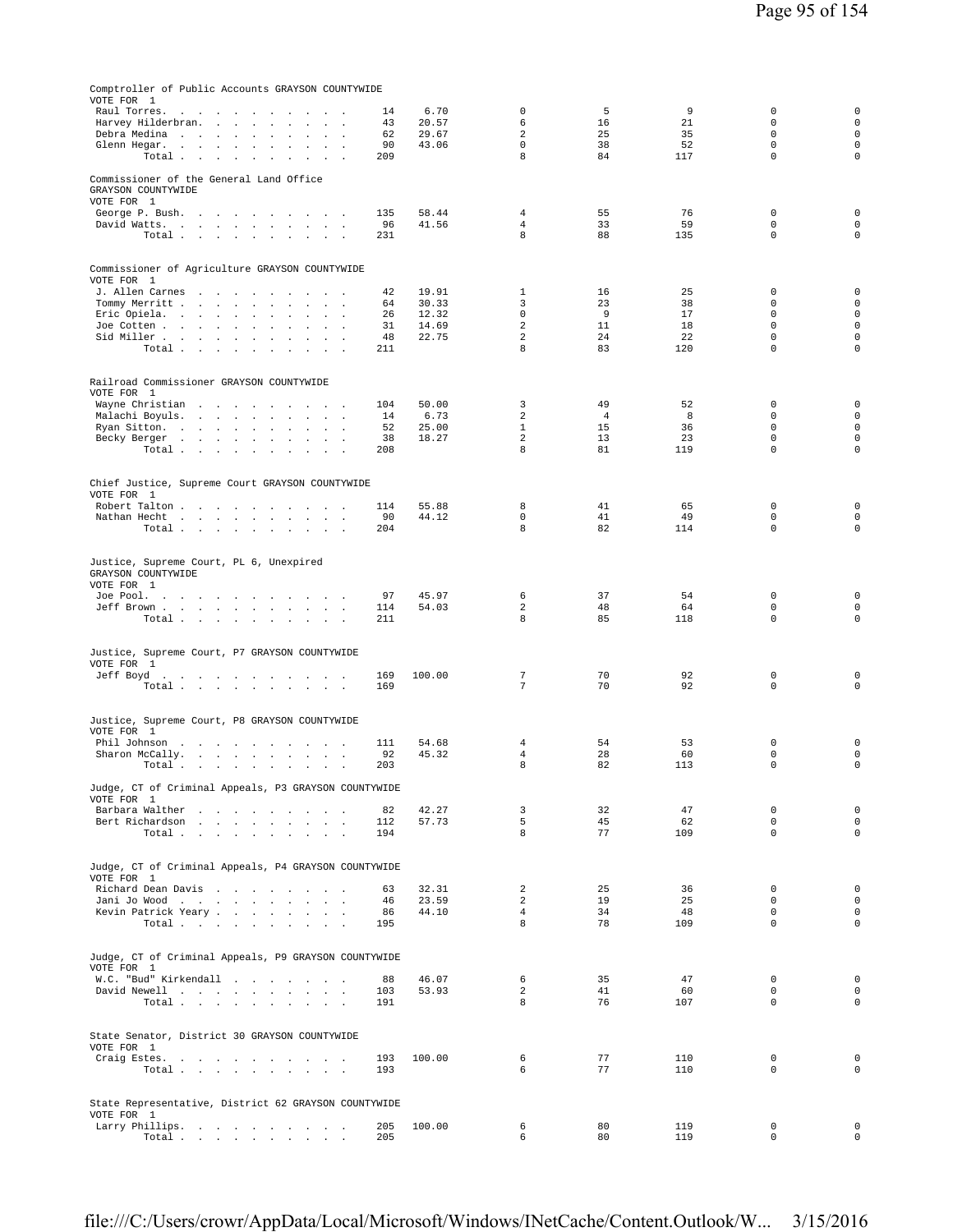| Justice 5th Court of Appeals P3 GRAYSON COUNTYWIDE<br>VOTE FOR 1                                                       |            |                |                                    |                  |                  |                            |                            |
|------------------------------------------------------------------------------------------------------------------------|------------|----------------|------------------------------------|------------------|------------------|----------------------------|----------------------------|
| Ada Brown<br>and a strain and<br>Total<br>$\sim$ $\sim$                                                                | 174<br>174 | 100.00         | 6<br>6                             | 70<br>70         | 98<br>98         | $\mathbb O$<br>$\mathbf 0$ | $\mathsf 0$<br>$\mathbf 0$ |
|                                                                                                                        |            |                |                                    |                  |                  |                            |                            |
| Justice 5th Court of Appeals P6 GRAYSON COUNTYWIDE<br>VOTE FOR 1                                                       |            |                |                                    |                  |                  |                            |                            |
| David L. Bridges                                                                                                       | 177        | 100.00         | 5                                  | 73               | 99               | $\mathbf 0$                | $\mathbf 0$                |
| Total $\cdots$ $\cdots$<br>$\sim 10^{-1}$ and $\sim 10^{-1}$<br>$\cdot$<br>$\ddot{\phantom{a}}$                        | 177        |                | 5                                  | 73               | 99               | $\mathbf 0$                | $\mathbf 0$                |
| Justice, 5th CT of AP DIST, P8 GRAYSON COUNTYWIDE<br>VOTE FOR 1                                                        |            |                |                                    |                  |                  |                            |                            |
| Bill Whitehill.<br>$\overline{\phantom{a}}$                                                                            | 171        | 100.00         | 6                                  | 69               | 96               | $\mathbb O$                | $\mathbf 0$                |
| Total $\cdots$ $\cdots$ $\cdots$ $\cdots$                                                                              | 171        |                | 6                                  | 69               | 96               | $\Omega$                   | $\mathbf 0$                |
| District Judge, 397th Judicial District<br>GRAYSON COUNTYWIDE<br>VOTE FOR 1                                            |            |                |                                    |                  |                  |                            |                            |
| Brian K. Gary<br>and the control                                                                                       | 167        | 100.00         | $\overline{4}$                     | 73               | 90               | $\mathbf 0$                | $\mathsf 0$                |
| Total                                                                                                                  | 167        |                | $\overline{4}$                     | 73               | 90               | $\mathbf 0$                | $\mathbf 0$                |
| County Judge GRAYSON COUNTYWIDE<br>VOTE FOR 1                                                                          |            |                |                                    |                  |                  |                            |                            |
| Gene Short<br>$\cdot$<br>$\sim$<br>$\overline{\phantom{a}}$<br>$\sim$                                                  | 47         | 19.34          | $\mathbf{1}$                       | 10               | 36               | $\mathbf 0$                | $\mathsf{O}\xspace$        |
| Bill Magers.<br>$\sim$<br>Trent Bass                                                                                   | 89<br>64   | 36.63<br>26.34 | 6<br>$\mathbf 0$                   | 35<br>34         | 48<br>30         | $\Omega$<br>$\mathbf 0$    | $\mathbf 0$<br>$\mathbf 0$ |
| $\sim$<br>$\Box$<br>$\sim$<br>Jim Maddock.<br><b>Carl Carl</b><br>All Carolina<br>$\ddot{\phantom{a}}$<br>$\mathbf{r}$ | 43         | 17.70          | $\overline{a}$                     | 18               | 23               | $\mathbf 0$                | $\mathbf 0$                |
| Total<br>$\sim$<br>$\sim$                                                                                              | 243        |                | 9                                  | 97               | 137              | $\mathbf 0$                | 0                          |
| Judge, County Court at Law GRAYSON COUNTYWIDE                                                                          |            |                |                                    |                  |                  |                            |                            |
| VOTE FOR 1                                                                                                             |            |                |                                    |                  |                  |                            |                            |
| James Corley "Corky" Henderson<br>Total $\cdots$ $\cdots$ $\cdots$<br>$\sim$                                           | 183<br>183 | 100.00         | 6<br>6                             | 75<br>75         | 102<br>102       | 0<br>$\mathbf 0$           | 0<br>$\mathbf 0$           |
| Judge, County Court at Law No. 2 GRAYSON COUNTYWIDE                                                                    |            |                |                                    |                  |                  |                            |                            |
| VOTE FOR 1<br>Carol M. Siebman<br>$\sim$<br>$\overline{\phantom{a}}$                                                   | 185        | 100.00         | 6                                  | 78               | 101              | $\mathbb O$                | 0                          |
| Total<br>$\sim$<br>$\ddot{\phantom{a}}$<br>$\sim$                                                                      | 185        |                | 6                                  | 78               | 101              | $\mathbf 0$                | $\mathsf 0$                |
| District Clerk GRAYSON COUNTYWIDE                                                                                      |            |                |                                    |                  |                  |                            |                            |
| VOTE FOR 1                                                                                                             |            |                |                                    |                  |                  |                            |                            |
| Kelly Ashmore<br>Total<br>and a strategic and                                                                          | 194<br>194 | 100.00         | $7\phantom{.0}$<br>$7\phantom{.0}$ | 79<br>79         | 108<br>108       | $\mathbb O$<br>$\mathsf 0$ | 0<br>$\mathbf 0$           |
|                                                                                                                        |            |                |                                    |                  |                  |                            |                            |
| County Clerk GRAYSON COUNTYWIDE<br>VOTE FOR 1                                                                          |            |                |                                    |                  |                  |                            |                            |
| Wilma Bush.<br>the contract of the contract of<br>$\sim$ $\sim$<br>$\sim$ $\sim$<br>$\sim$<br>$\sim$ $\sim$            | 193        | 100.00         | 7                                  | 79               | 107              | $\mathbb O$                | 0                          |
| Total                                                                                                                  | 193        |                | 7                                  | 79               | 107              | 0                          | 0                          |
| County Treasurer GRAYSON COUNTYWIDE                                                                                    |            |                |                                    |                  |                  |                            |                            |
| VOTE FOR 1                                                                                                             |            |                |                                    |                  |                  |                            |                            |
| Starr Stanley<br>Gayla Hawkins                                                                                         | 81<br>109  | 42.63<br>57.37 | 2<br>5                             | 26<br>49         | 53<br>55         | $\mathbb O$<br>$\mathbf 0$ | $\mathsf 0$<br>$\mathbf 0$ |
| Total $\cdots$ $\cdots$ $\cdots$ $\cdots$                                                                              | 190        |                | $\overline{7}$                     | 75               | 108              | $\mathbf 0$                | $\mathsf 0$                |
| Justice of the Peace, Precinct No. 3                                                                                   |            |                |                                    |                  |                  |                            |                            |
| JUSTICE OF THE PEACE PCT 3                                                                                             |            |                |                                    |                  |                  |                            |                            |
| VOTE FOR 1<br>Mike Reeves.                                                                                             | 188        | 100.00         | 7                                  | 74               | 107              | $\mathbb O$                | $\mathsf 0$                |
| Total                                                                                                                  | 188        |                | 7                                  | 74               | 107              | $\Omega$                   | $\mathbf 0$                |
|                                                                                                                        |            |                |                                    |                  |                  |                            |                            |
| County Chairman GRAYSON COUNTYWIDE<br>VOTE FOR 1                                                                       |            |                |                                    |                  |                  |                            |                            |
| Reggie Smith<br>Total                                                                                                  | 181<br>181 | 100.00         | 6<br>6                             | 72<br>72         | 103<br>103       | $\mathbf 0$<br>$\mathbf 0$ | $\mathsf 0$<br>$\mathbf 0$ |
| ********** (DEMOCRATIC PARTY) **********                                                                               |            |                |                                    |                  |                  |                            |                            |
|                                                                                                                        |            |                |                                    |                  |                  |                            |                            |
| US Senator GRAYSON COUNTYWIDE<br>VOTE FOR 1                                                                            |            |                |                                    |                  |                  |                            |                            |
| Harry Kim                                                                                                              | 0          |                | $\mathbf 0$<br>$\mathbf 0$         | $\mathbf 0$<br>3 | $\mathbf 0$<br>3 | $\mathbf 0$<br>$\mathbf 0$ | $\mathbf 0$<br>$\mathbf 0$ |
| Maxey Marie Scherr<br>Michael "Fjet" Fjetland.<br>$\sim$<br>$\mathbf{r}$                                               | 6<br>0     | 30.00          | $\mathbf 0$                        | $\mathbf 0$      | $\mathbf 0$      | $\mathbf 0$                | $\mathbf 0$                |
| David M. Alameel<br>$\mathbf{r}$<br>$\overline{\phantom{a}}$                                                           | 9          | 45.00          | $\mathbf 0$                        | 3                | 6                | $\mathbf 0$                | $\mathsf 0$<br>$\mathbf 0$ |
| Kesha Rogers                                                                                                           | 5          | 25.00          | $\mathsf 0$                        | 3                | $\overline{a}$   | $\mathsf 0$                |                            |

Governor GRAYSON COUNTYWIDE<br>VOTE FOR 1

file:///C:/Users/crowr/AppData/Local/Microsoft/Windows/INetCache/Content.Outlook/W... 3/15/2016

VOTE FOR 1 Wendy R. Davis. . . . . . . . . . 18 94.74 0 8 10 0 0 Reynaldo "Ray" Madrigal. . . . . . . 1 5.26 0 1 0 0 0

Total . . . . . . . . . . . 20 0 9 11 0 0 0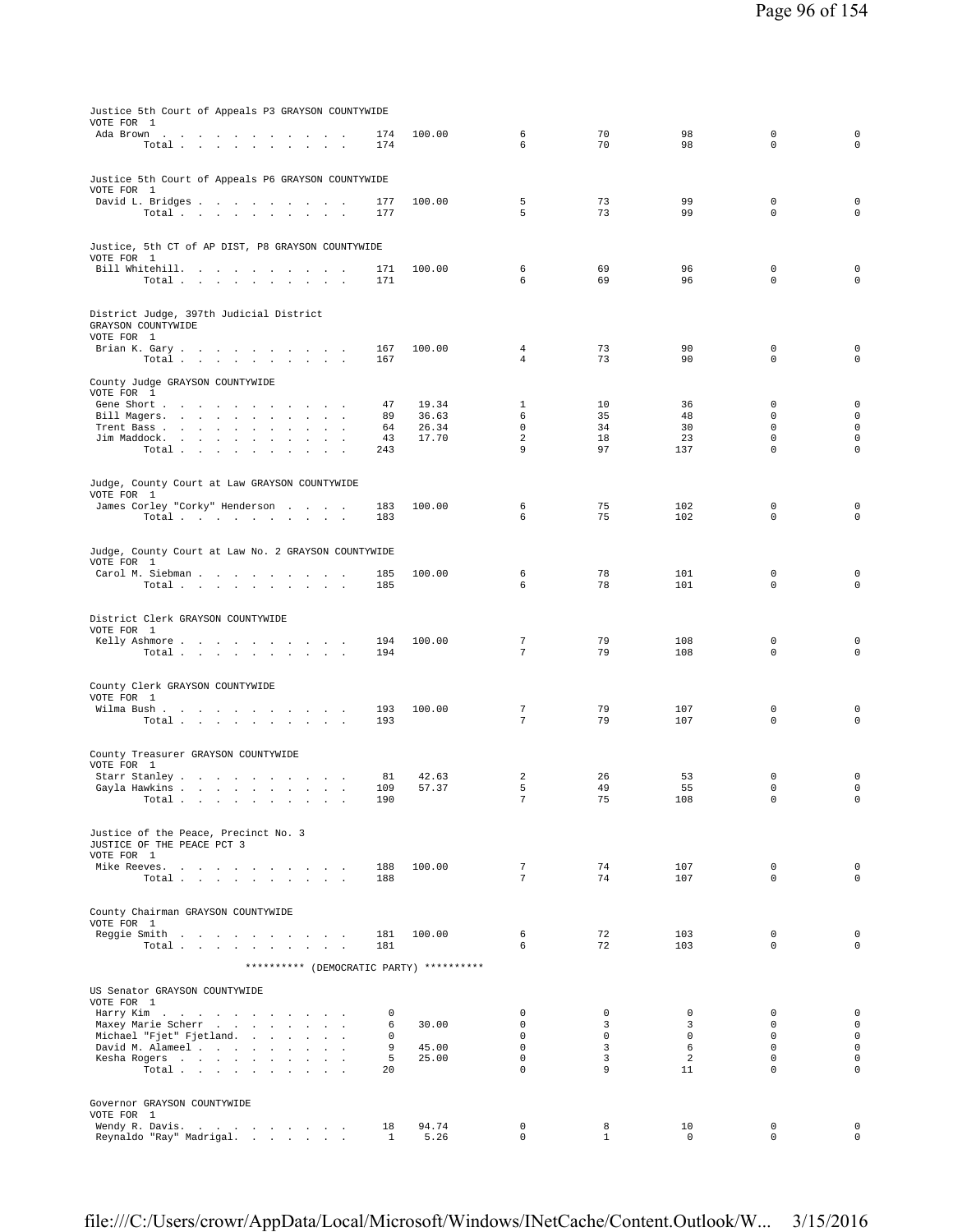| Total $\cdots$ $\cdots$ $\cdots$                                                                                                                                                                                                                                                                | 19                            |               | 0                          | 9                                  | 10                    | 0                          | 0                                          |
|-------------------------------------------------------------------------------------------------------------------------------------------------------------------------------------------------------------------------------------------------------------------------------------------------|-------------------------------|---------------|----------------------------|------------------------------------|-----------------------|----------------------------|--------------------------------------------|
| Lieutenant Governor GRAYSON COUNTYWIDE                                                                                                                                                                                                                                                          |                               |               |                            |                                    |                       |                            |                                            |
| VOTE FOR 1<br>Leticia Van de Putte                                                                                                                                                                                                                                                              | 16                            | 100.00        | $\mathbf 0$                | 8                                  | 8                     | $\mathbf 0$                | $\mathbf 0$                                |
| Total $\cdots$ $\cdots$ $\cdots$ $\cdots$                                                                                                                                                                                                                                                       | 16                            |               | 0                          | 8                                  | 8                     | $\mathbf 0$                | $\mathbf 0$                                |
| Attorney General GRAYSON COUNTYWIDE                                                                                                                                                                                                                                                             |                               |               |                            |                                    |                       |                            |                                            |
| VOTE FOR 1                                                                                                                                                                                                                                                                                      |                               | 100.00        | $\mathbf 0$                | 8                                  | 9                     | $\mathbf 0$                | 0                                          |
| Sam Houston.<br>$\texttt{Total}~~.~~.~~.~~.~~.~~.~~.~~.~~.~~.$                                                                                                                                                                                                                                  | 17<br>17                      |               | $\mathbf 0$                | 8                                  | 9                     | $\mathbf 0$                | $\mathbf 0$                                |
| Comptroller of Public Accounts GRAYSON COUNTYWIDE                                                                                                                                                                                                                                               |                               |               |                            |                                    |                       |                            |                                            |
| VOTE FOR 1                                                                                                                                                                                                                                                                                      |                               |               |                            |                                    |                       |                            |                                            |
| Mike Collier<br>Total $\cdots$ $\cdots$ $\cdots$                                                                                                                                                                                                                                                | 14<br>14                      | 100.00        | $\mathbf{0}$<br>0          | 6<br>6                             | 8<br>8                | $\mathbf 0$<br>$\mathbf 0$ | $\mathbf 0$<br>$\mathbf 0$                 |
| Commissioner of the General Land Office                                                                                                                                                                                                                                                         |                               |               |                            |                                    |                       |                            |                                            |
| GRAYSON COUNTYWIDE<br>VOTE FOR 1                                                                                                                                                                                                                                                                |                               |               |                            |                                    |                       |                            |                                            |
| John Cook $\qquad \qquad . \qquad . \qquad . \qquad . \qquad . \qquad . \qquad . \qquad . \qquad .$                                                                                                                                                                                             | 15                            | 100.00        | $\mathbf 0$                | 7                                  | 8                     | $\mathbf 0$                | $\mathbf 0$                                |
| Total                                                                                                                                                                                                                                                                                           | 15                            |               | $\mathbf 0$                | $7\phantom{.0}$                    | 8                     | $\mathbf 0$                | $\mathbf 0$                                |
| Commissioner of Agriculture GRAYSON COUNTYWIDE                                                                                                                                                                                                                                                  |                               |               |                            |                                    |                       |                            |                                            |
| VOTE FOR 1<br>Hugh Asa Fitzsimons III.                                                                                                                                                                                                                                                          | 6                             | 31.58         | 0                          | 3                                  | 3                     | $\mathbf 0$                | $\mathbf 0$                                |
| Richard "Kinky" Friedman<br>$\sim$                                                                                                                                                                                                                                                              | 5                             | 26.32         | $\mathbf 0$                | 2                                  | 3                     | 0                          | $\mathsf{O}\xspace$                        |
| Jim Hogan<br>Total<br>$\sim$                                                                                                                                                                                                                                                                    | 8<br>19                       | 42.11         | $\mathbf 0$<br>$\mathbf 0$ | $\overline{4}$<br>9                | $\overline{4}$<br>10  | $\mathbf 0$<br>$\mathbf 0$ | $\mathsf{O}\xspace$<br>$\mathsf{O}\xspace$ |
|                                                                                                                                                                                                                                                                                                 |                               |               |                            |                                    |                       |                            |                                            |
| Railroad Commissioner GRAYSON COUNTYWIDE<br>VOTE FOR 1                                                                                                                                                                                                                                          |                               |               |                            |                                    |                       |                            |                                            |
| Steve Brown.                                                                                                                                                                                                                                                                                    | 16                            | 84.21         | $\mathbf 0$                | 9                                  | $7\phantom{.0}$       | 0                          | $\mathbf 0$                                |
| Dale Henry<br>Total<br>$\sim$                                                                                                                                                                                                                                                                   | $\overline{\mathbf{3}}$<br>19 | 15.79         | $\mathbf 0$<br>0           | $\mathbf 0$<br>9                   | 3<br>10               | $\mathbf 0$<br>$\mathbf 0$ | $\mathsf{O}\xspace$<br>$\mathbf 0$         |
| Chief Justice, Supreme Court GRAYSON COUNTYWIDE                                                                                                                                                                                                                                                 |                               |               |                            |                                    |                       |                            |                                            |
| VOTE FOR 1<br>William Moody                                                                                                                                                                                                                                                                     | 16                            | 100.00        | 0                          | 8                                  | 8                     | $\mathbf 0$                | $\mathbf 0$                                |
| Total                                                                                                                                                                                                                                                                                           | 16                            |               | 0                          | 8                                  | 8                     | $\mathbf 0$                | $\mathbf 0$                                |
|                                                                                                                                                                                                                                                                                                 |                               |               |                            |                                    |                       |                            |                                            |
| Justice, Supreme Court, PL 6, Unexpired<br>GRAYSON COUNTYWIDE                                                                                                                                                                                                                                   |                               |               |                            |                                    |                       |                            |                                            |
| VOTE FOR 1<br>Lawrence Edward Meyers                                                                                                                                                                                                                                                            | 16                            | 100.00        | 0                          | 8                                  | 8                     | $\mathbf 0$                | $\mathbf 0$                                |
| Total $\cdots$ $\cdots$ $\cdots$                                                                                                                                                                                                                                                                | 16                            |               | 0                          | 8                                  | 8                     | $\mathbf 0$                | $\mathbf 0$                                |
| Justice, Supreme Court, P7 GRAYSON COUNTYWIDE                                                                                                                                                                                                                                                   |                               |               |                            |                                    |                       |                            |                                            |
| VOTE FOR 1                                                                                                                                                                                                                                                                                      |                               |               |                            |                                    |                       |                            |                                            |
| Gina Benavides.<br>Total $\cdots$ $\cdots$ $\cdots$                                                                                                                                                                                                                                             | 16<br>16                      | 100.00        | 0<br>$\Omega$              | 8<br>8                             | 8<br>8                | 0<br>$\mathbf 0$           | 0<br>$\mathbf 0$                           |
|                                                                                                                                                                                                                                                                                                 |                               |               |                            |                                    |                       |                            |                                            |
| Judge, CT of Criminal Appeals, P3 GRAYSON COUNTYWIDE<br>VOTE FOR 1                                                                                                                                                                                                                              |                               |               |                            |                                    |                       |                            |                                            |
| John Granberg<br>Total                                                                                                                                                                                                                                                                          | 17<br>17                      | 100.00        | 0<br>$\Omega$              | 8<br>8                             | 9<br>9                | $\mathbf 0$<br>$\Omega$    | $\mathsf{O}\xspace$<br>$\circ$             |
|                                                                                                                                                                                                                                                                                                 |                               |               |                            |                                    |                       |                            |                                            |
| County Chairman GRAYSON COUNTYWIDE<br>VOTE FOR 1                                                                                                                                                                                                                                                |                               |               |                            |                                    |                       |                            |                                            |
| Lander Bethel                                                                                                                                                                                                                                                                                   | 15<br>15                      | 100.00        | $\mathbf 0$<br>$\Omega$    | $7\phantom{.0}$<br>$7\overline{ }$ | 8<br>8                | $\mathbf 0$<br>$\Omega$    | $\mathsf{O}\xspace$<br>$\mathbf 0$         |
| Total                                                                                                                                                                                                                                                                                           |                               |               |                            |                                    |                       |                            |                                            |
| ********** (REPUBLICAN PARTY) **********                                                                                                                                                                                                                                                        |                               |               |                            |                                    |                       |                            |                                            |
| RELIGIOUS FREEDOM GRAYSON COUNTYWIDE<br>VOTE FOR 1                                                                                                                                                                                                                                              |                               |               |                            |                                    |                       |                            |                                            |
| YES a contract of the contract of the ST and the ST and the ST and the ST and the ST and the ST and the ST and the ST and the ST and the ST and the ST and the ST and the ST and the ST and the ST and the ST and the ST and t<br>NO.<br>$\ddot{\phantom{a}}$                                   | 244<br>$\overline{3}$         | 98.79<br>1.21 | 9<br>$\mathbf 0$           | 95<br>$\overline{3}$               | 140<br>$\overline{0}$ | $^{\circ}$<br>$\mathbf 0$  | $\mathbf 0$<br>$\mathbf 0$                 |
| Total<br>$\sim$<br>$\sim$                                                                                                                                                                                                                                                                       | 247                           |               | 9                          | 98                                 | 140                   | $\mathbf 0$                | $\mathsf{O}\xspace$                        |
|                                                                                                                                                                                                                                                                                                 |                               |               |                            |                                    |                       |                            |                                            |
| SECOND AMENDMENT GRAYSON COUNTYWIDE<br>VOTE FOR 1                                                                                                                                                                                                                                               |                               |               |                            |                                    |                       |                            |                                            |
| YES<br>$\sim$<br>$\sim$                                                                                                                                                                                                                                                                         | 224                           | 91.43         | 7<br>$\overline{a}$        | 88<br>$7\phantom{.0}$              | 129                   | $\mathbf 0$<br>$\mathbf 0$ | $\mathbf 0$<br>$\circ$                     |
| NO.<br>and a strategic and<br>and the contract of<br>Total                                                                                                                                                                                                                                      | 21<br>245                     | 8.57          | 9                          | 95                                 | 12<br>141             | $\mathbf 0$                | $\circ$                                    |
|                                                                                                                                                                                                                                                                                                 |                               |               |                            |                                    |                       |                            |                                            |
| FRANCHISE TAX GRAYSON COUNTYWIDE<br>VOTE FOR 1                                                                                                                                                                                                                                                  |                               |               |                            |                                    |                       |                            |                                            |
| YES a contract of the contract of the set of the set of the set of the set of the set of the set of the set of the set of the set of the set of the set of the set of the set of the set of the set of the set of the set of t<br>$\sim$<br>NO.<br>$\ddot{\phantom{a}}$<br>$\ddot{\phantom{a}}$ | 217<br>21                     | 91.18<br>8.82 | 8<br>$\mathbf{1}$          | 84<br>8                            | 125<br>12             | $\mathbf 0$<br>$\mathbf 0$ | $\mathbf 0$<br>$\mathsf{O}\xspace$         |
| Total                                                                                                                                                                                                                                                                                           | 238                           |               | 9                          | 92                                 | 137                   | $\mathsf 0$                | $\circ$                                    |

file:///C:/Users/crowr/AppData/Local/Microsoft/Windows/INetCache/Content.Outlook/W... 3/15/2016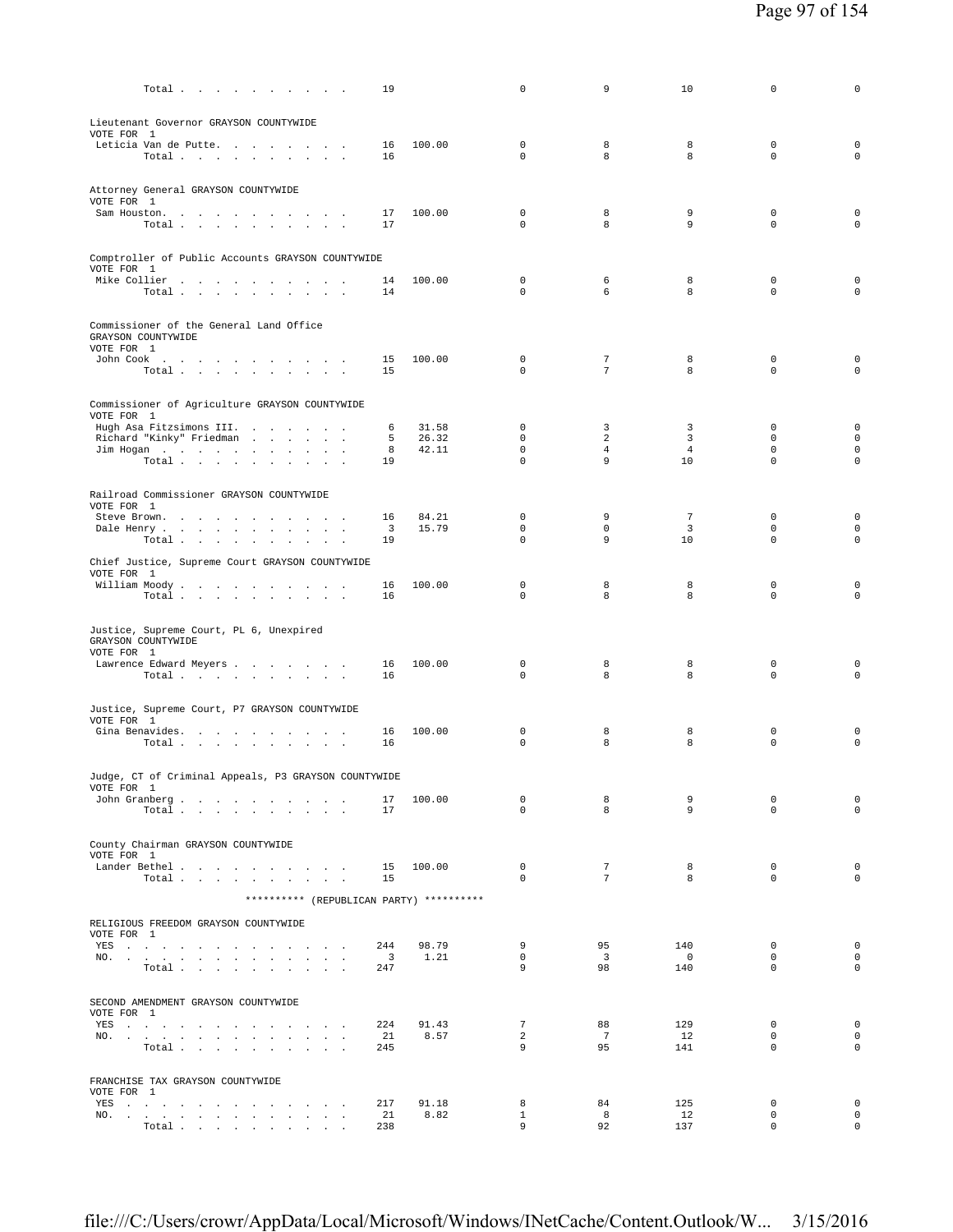| WELFARE REFORM GRAYSON COUNTYWIDE<br>VOTE FOR 1                                                                                                                                                                                       |                                                 |               |                            |                       |                       |                            |                            |
|---------------------------------------------------------------------------------------------------------------------------------------------------------------------------------------------------------------------------------------|-------------------------------------------------|---------------|----------------------------|-----------------------|-----------------------|----------------------------|----------------------------|
| YES                                                                                                                                                                                                                                   | 238                                             | 96.75         | 9                          | 93                    | 136                   | 0                          | 0                          |
| $NO.$ $.$ $.$ $.$ $.$ $.$ $.$                                                                                                                                                                                                         | $_{8}$                                          | 3.25          | $\mathbf 0$                | 2                     | $6^{\circ}$           | $\mathbf 0$                | $\mathbf 0$                |
| Total                                                                                                                                                                                                                                 | 246                                             |               | 9                          | 95                    | 142                   | $\Omega$                   | $\Omega$                   |
|                                                                                                                                                                                                                                       |                                                 |               |                            |                       |                       |                            |                            |
| NO LAWMAKERS EXCEPTIONS GRAYSON COUNTYWIDE                                                                                                                                                                                            |                                                 |               |                            |                       |                       |                            |                            |
| VOTE FOR 1                                                                                                                                                                                                                            | 247                                             | 100.00        | 9                          | 96                    | 142                   | $\mathbf 0$                | 0                          |
| YES a contract and contract and contract of the set of the set of the set of the set of the set of the set of the set of the set of the set of the set of the set of the set of the set of the set of the set of the set of th<br>NO. | $\overline{\phantom{0}}$                        |               | $^{\circ}$                 | $\overline{0}$        | $\overline{0}$        | $\mathbf{0}$               | $\mathbf 0$                |
| Total                                                                                                                                                                                                                                 | 247                                             |               | 9                          | 96                    | 142                   | $\mathbf{0}$               | $\mathbf 0$                |
|                                                                                                                                                                                                                                       |                                                 |               |                            |                       |                       |                            |                            |
| OBAMACARE GRAYSON COUNTYWIDE                                                                                                                                                                                                          |                                                 |               |                            |                       |                       |                            |                            |
| VOTE FOR 1                                                                                                                                                                                                                            |                                                 |               |                            |                       |                       |                            |                            |
| YES a contract of the contract of the contract of the set of the set of the set of the set of the set of the set of the set of the set of the set of the set of the set of the set of the set of the set of the set of the set        | 233                                             | 93.95         | 9                          | 87                    | 137                   | $\mathbf{0}$               | 0                          |
| NO.<br>Total $\cdots$ $\cdots$<br>the contract of the                                                                                                                                                                                 | 15<br>248<br>$\overline{\phantom{a}}$           | 6.05          | $^{\circ}$<br>9            | - 9<br>96             | 6<br>143              | 0<br>$^{\circ}$            | $\mathbf 0$<br>$\mathbf 0$ |
|                                                                                                                                                                                                                                       |                                                 |               |                            |                       |                       |                            |                            |
| ********** (DEMOCRATIC PARTY) **********                                                                                                                                                                                              |                                                 |               |                            |                       |                       |                            |                            |
| ON IMMIGRATION REFORM GRAYSON COUNTYWIDE                                                                                                                                                                                              |                                                 |               |                            |                       |                       |                            |                            |
| VOTE FOR 1                                                                                                                                                                                                                            |                                                 |               |                            |                       |                       |                            |                            |
| FOR                                                                                                                                                                                                                                   | 16                                              | 88.89         | $^{\circ}$                 | 9                     | $7\overline{ }$       | 0                          | 0                          |
| Total                                                                                                                                                                                                                                 | $\overline{\phantom{0}}$<br>18                  | 11.11         | 0<br>$\mathbf 0$           | $\circ$<br>9          | 2<br>9                | $^{\circ}$<br>$\mathbf{0}$ | $\mathbf 0$<br>$\Omega$    |
|                                                                                                                                                                                                                                       |                                                 |               |                            |                       |                       |                            |                            |
|                                                                                                                                                                                                                                       |                                                 |               |                            |                       |                       |                            |                            |
| A LIVING WAGE FOR ALL TEXANS GRAYSON COUNTYWIDE<br>VOTE FOR 1                                                                                                                                                                         |                                                 |               |                            |                       |                       |                            |                            |
| FOR $\cdots$ $\cdots$ $\cdots$ $\cdots$ $\cdots$ $\cdots$ $\cdots$                                                                                                                                                                    | 18                                              | 90.00         | $^{\circ}$                 | 8                     | 10                    | 0                          | 0                          |
| AGAINST<br>$\sim$<br>and the company                                                                                                                                                                                                  | 2                                               | 10.00         | $\mathbf 0$                | 1                     | $\mathbf{1}$          | $\mathbf 0$                | $\mathbf 0$                |
| Total $\cdots$ $\cdots$ $\cdots$                                                                                                                                                                                                      | 20                                              |               | $\Omega$                   | 9                     | 11                    | $\Omega$                   | $\Omega$                   |
|                                                                                                                                                                                                                                       |                                                 |               |                            |                       |                       |                            |                            |
| MEDICAID EXPANSION GRAYSON COUNTYWIDE                                                                                                                                                                                                 |                                                 |               |                            |                       |                       |                            |                            |
| VOTE FOR 1<br>FOR                                                                                                                                                                                                                     | 17                                              | 85.00         | 0                          | 9                     | 8                     | 0                          | 0                          |
| ${\tt AGAINST} \hspace{0.1in} . \hspace{0.1in} . \hspace{0.1in} . \hspace{0.1in} . \hspace{0.1in} . \hspace{0.1in} . \hspace{0.1in} . \hspace{0.1in} . \hspace{0.1in} . \hspace{0.1in} .$<br>$\sim 10^{-1}$                           | $\overline{\mathbf{3}}$<br>$\ddot{\phantom{a}}$ | 15.00         | $\mathbf 0$                | $\circ$               | $\overline{3}$        | $\mathbf 0$                | $\mathbf 0$                |
| Total $\cdots$ $\cdots$ $\cdots$                                                                                                                                                                                                      | 20                                              |               | $\Omega$                   | 9                     | 11                    | $\Omega$                   | $\Omega$                   |
|                                                                                                                                                                                                                                       |                                                 |               |                            |                       |                       |                            |                            |
| ON NON-DISCRIMINATION LEGISLATION GRAYSON COUNTYWIDE                                                                                                                                                                                  |                                                 |               |                            |                       |                       |                            |                            |
| VOTE FOR 1                                                                                                                                                                                                                            |                                                 |               |                            |                       |                       |                            |                            |
|                                                                                                                                                                                                                                       | 15                                              | 78.95         | $\mathbf 0$                | $7\phantom{.0}$       | 8                     | 0                          | 0                          |
| FOR                                                                                                                                                                                                                                   |                                                 |               |                            |                       |                       |                            |                            |
| AGAINST<br>$\sim$                                                                                                                                                                                                                     | $\overline{4}$<br>19                            | 21.05         | $\mathbf 0$<br>$\mathbf 0$ | 2<br>9                | 2<br>10               | $\mathbf 0$<br>$\Omega$    | $\mathbf 0$<br>$\Omega$    |
| Total                                                                                                                                                                                                                                 |                                                 |               |                            |                       |                       |                            |                            |
| PREC REPORT-GROUP DETAIL                                                                                                                                                                                                              |                                                 |               | 2014 PRIMARY ELECTION      |                       |                       | OFFICIAL                   |                            |
|                                                                                                                                                                                                                                       |                                                 | MARCH 4, 2014 | GRAYSON COUNTY, TEXAS      |                       |                       |                            |                            |
| RUN DATE: 03/11/14 03:52 PM                                                                                                                                                                                                           |                                                 | STATISTICS    |                            |                       |                       |                            |                            |
|                                                                                                                                                                                                                                       |                                                 |               |                            |                       |                       |                            |                            |
| 0024 PRECINCT 306                                                                                                                                                                                                                     | TOTAL VOTES                                     | $\frac{1}{6}$ | EV MAIL                    | EV IVO                | ED IVO                | PROV/EV                    | PROV/ED                    |
|                                                                                                                                                                                                                                       |                                                 |               |                            |                       |                       |                            |                            |
| REGISTERED VOTERS - TOTAL                                                                                                                                                                                                             | 3,518                                           |               |                            |                       |                       |                            |                            |
| BALLOTS CAST - TOTAL.<br>BALLOTS CAST - REPUBLICAN PARTY                                                                                                                                                                              | 638<br>580                                      | 90.91         | 48<br>48                   | 252<br>233            | 338<br>299            | 0<br>$\mathbf 0$           | 0<br>$\mathbf 0$           |
| BALLOTS CAST - DEMOCRATIC PARTY                                                                                                                                                                                                       | 58                                              | 9.09          | $\overline{\phantom{0}}$   | 19                    | 39                    | $\mathbf 0$                | $\mathbf 0$                |
| VOTER TURNOUT - TOTAL .<br>$\cdot$                                                                                                                                                                                                    |                                                 | 18.14         |                            |                       |                       |                            |                            |
| ********** (REPUBLICAN PARTY) **********                                                                                                                                                                                              |                                                 |               |                            |                       |                       |                            |                            |
|                                                                                                                                                                                                                                       |                                                 |               |                            |                       |                       |                            |                            |
| US Senator GRAYSON COUNTYWIDE<br>VOTE FOR 1                                                                                                                                                                                           |                                                 |               |                            |                       |                       |                            |                            |
| Curt Cleaver<br>and the contract of                                                                                                                                                                                                   | 17                                              | 3.09          | $\mathbb O$                | $7\phantom{.0}$       | 10                    | $\mathbf 0$                | 0                          |
| John Cornyn<br>$\sim$<br>$\sim$<br>$\ddot{\phantom{a}}$<br>$\sim$                                                                                                                                                                     | 341<br>$\ddot{\phantom{a}}$                     | 62.00         | 41                         | 141                   | 159                   | $\mathbf 0$                | $\mathsf 0$                |
| Dwayne Stovall.<br>$\sim$<br>$\mathbf{r}$<br>$\ddot{\phantom{a}}$<br>$\sim$<br>$\sim$<br>$\sim$<br>$\sim$                                                                                                                             | 37<br>15                                        | 6.73          | 3<br>2                     | 11<br>5               | 23<br>8               | $\Omega$<br>$\mathbf 0$    | $\mathbf 0$<br>$\mathbf 0$ |
| Linda Vega<br>Steve Stockman.<br>$\sim$ $\sim$<br><b>Service</b> State<br>$\ddot{\phantom{a}}$<br>$\ddot{\phantom{a}}$<br>$\ddot{\phantom{a}}$                                                                                        | 97<br>$\sim$                                    | 2.73<br>17.64 | 2                          | 38                    | 57                    | $\mathbf 0$                | $\circ$                    |
| Ken Cope.                                                                                                                                                                                                                             | 18                                              | 3.27          | $\mathsf 0$                | 9                     | 9                     | $\mathbf{0}$               | $\mathsf 0$                |
| Chris Mapp<br>$\sim 100$ km s $^{-1}$<br>$\sim$<br>$\ddot{\phantom{a}}$<br>$\cdot$<br>$\ddot{\phantom{a}}$                                                                                                                            | 8<br>17                                         | 1.45<br>3.09  | $\mathsf 0$<br>$\mathbf 0$ | 2<br>6                | 6<br>11               | $\mathbf 0$<br>$\Omega$    | $\mathbf 0$<br>$\Omega$    |
| Reid Reasor.<br>Total<br>$\sim$<br>$\sim$<br>$\sim$<br>$\sim$                                                                                                                                                                         | 550                                             |               | 48                         | 219                   | 283                   | $\Omega$                   | $\Omega$                   |
|                                                                                                                                                                                                                                       |                                                 |               |                            |                       |                       |                            |                            |
|                                                                                                                                                                                                                                       |                                                 |               |                            |                       |                       |                            |                            |
| US Representative, DIST 4 GRAYSON COUNTYWIDE<br>VOTE FOR 1                                                                                                                                                                            |                                                 |               |                            |                       |                       |                            |                            |
| Ralph M. Hall<br>$\sim$<br>$\mathbf{r}$                                                                                                                                                                                               | 284                                             | 50.09         | 27                         | 114                   | 143                   | $\mathbf 0$                | 0                          |
| John Ratcliffe.<br>$\sim$<br>$\cdot$                                                                                                                                                                                                  | 153<br><b>Contractor</b>                        | 26.98         | 16<br>$\mathbf{0}$         | 51<br>$\overline{4}$  | 86                    | $\mathbf 0$<br>$\mathbf 0$ | $\mathbf 0$<br>$\mathbf 0$ |
| Tony Arterburn.<br>John Stacy<br>$\sim$<br>$\sim$                                                                                                                                                                                     | 9<br>16<br><b>Sales Street</b>                  | 1.59<br>2.82  | $\mathbf{0}$               | 5                     | 5<br>11               | $\mathbf{0}$               | $\circ$                    |
| Lou Gigliotti                                                                                                                                                                                                                         | 79                                              | 13.93         | $\overline{4}$             | 44                    | 31                    | $\mathbf{0}$               | $\mathsf 0$                |
| Brent Lawson<br>$\sim$<br>$\sim$<br>$\sim$                                                                                                                                                                                            | 26                                              | 4.59          | $\mathbf 0$                | 9                     | 17                    | $\mathbf{0}$               | $\mathsf 0$                |
| Total                                                                                                                                                                                                                                 | 567                                             |               | 47                         | 227                   | 293                   | $\Omega$                   | $\Omega$                   |
|                                                                                                                                                                                                                                       |                                                 |               |                            |                       |                       |                            |                            |
| Governor GRAYSON COUNTYWIDE                                                                                                                                                                                                           |                                                 |               |                            |                       |                       |                            |                            |
| VOTE FOR 1<br>Greg Abbott.<br>the contract of the contract of the con-<br>SECEDE Kilgore.                                                                                                                                             | 501<br>4                                        | 92.27<br>.74  | 43<br>$\mathbb O$          | 198<br>$\overline{a}$ | 260<br>$\overline{a}$ | $\mathbf 0$<br>$\mathbf 0$ | 0<br>$\mathbf 0$           |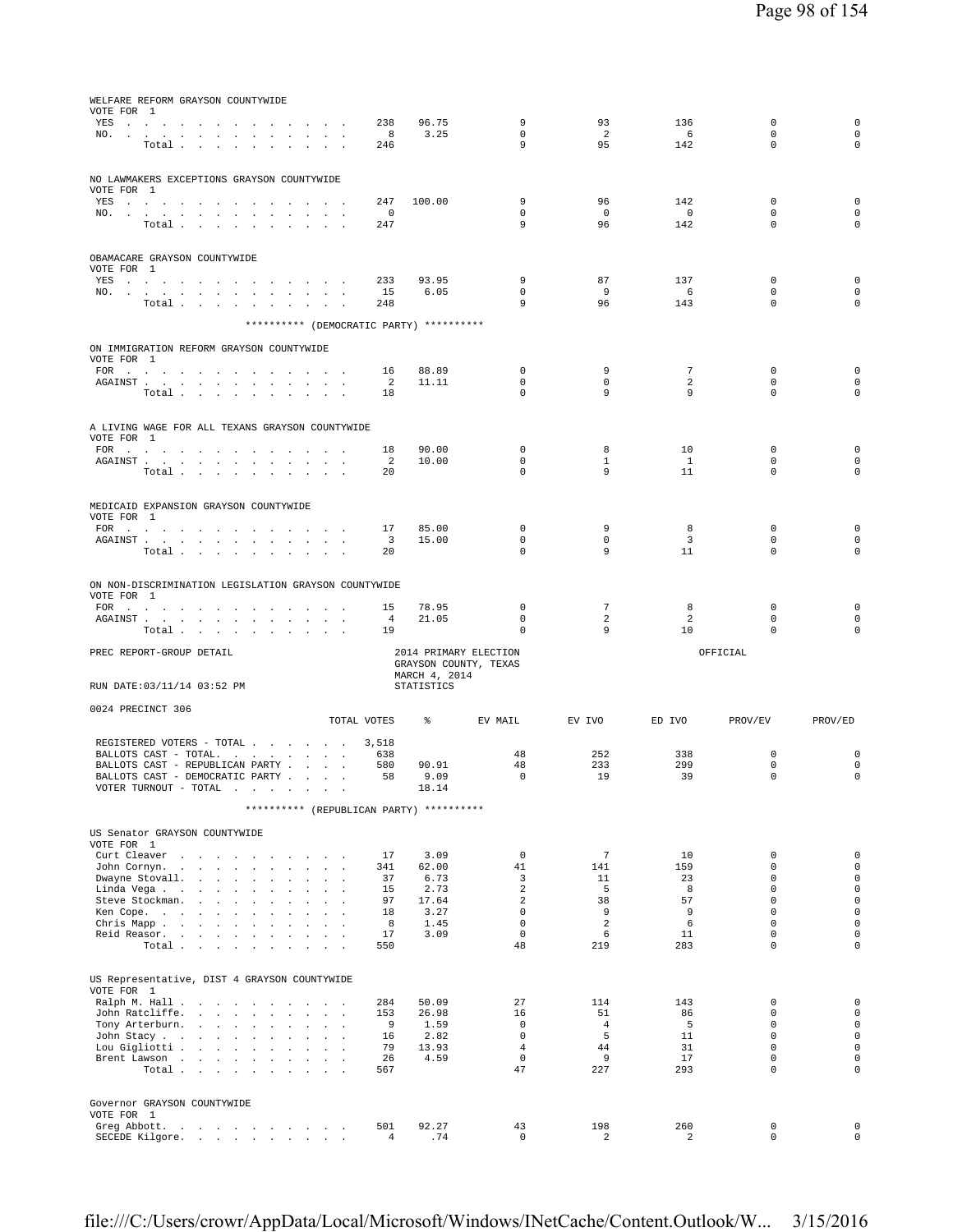| Miriam Martinez<br>Lisa Fritsch<br>Total<br>$\mathbb{Z}^2$                                                           | 9<br>29<br>543 | 1.66<br>5.34   | $\mathsf 0$<br>$\overline{4}$<br>47 | $\overline{4}$<br>12<br>216 | 5<br>13<br>280 | $\mathsf 0$<br>$\mathbf 0$<br>$\mathbf 0$ | $\mathsf 0$<br>$\mathsf{O}\xspace$<br>$\mathbf 0$ |
|----------------------------------------------------------------------------------------------------------------------|----------------|----------------|-------------------------------------|-----------------------------|----------------|-------------------------------------------|---------------------------------------------------|
| Lieutenant Governor GRAYSON COUNTYWIDE                                                                               |                |                |                                     |                             |                |                                           |                                                   |
| VOTE FOR 1<br>David Dewhurst.<br>the contract of the contract of                                                     | 190            | 34.05          | 17                                  | 80                          | 93             | $\mathbb O$                               | $\mathbf 0$                                       |
| Jerry Patterson<br>the contract of the contract<br>$\Delta$<br>$\Box$                                                | 100            | 17.92          | 8                                   | 37                          | 55             | $\Omega$                                  | $\mathsf{O}\xspace$                               |
| Todd Staples<br>the contract of the contract<br>$\sim$<br>$\overline{a}$                                             | 72             | 12.90          | 9                                   | 23                          | 40             | $\mathbf 0$                               | $\mathbf 0$                                       |
| Dan Patrick.<br>the company of the company<br>$\cdot$<br>Total<br>$\sim$                                             | 196<br>558     | 35.13          | 13<br>47                            | 85<br>225                   | 98<br>286      | $\mathbb O$<br>$\mathbf 0$                | $\mathsf{O}\xspace$<br>$\mathsf 0$                |
| Attorney General GRAYSON COUNTYWIDE                                                                                  |                |                |                                     |                             |                |                                           |                                                   |
| VOTE FOR 1                                                                                                           |                |                |                                     |                             |                |                                           |                                                   |
| Dan Branch<br>and the state of the<br>Barry Smitherman<br>$\sim$<br>$\sim$ 100 $\sim$<br>$\sim$<br>$\cdot$           | 176<br>116     | 34.44<br>22.70 | 16<br>15                            | 61<br>49                    | 99<br>52       | 0<br>$\mathbf 0$                          | $\mathbf 0$<br>$\mathsf{O}\xspace$                |
| Ken Paxton<br>$\sim$ $\sim$<br>Total<br>$\sim 10^{-1}$<br>$\sim$                                                     | 219<br>511     | 42.86          | 12<br>43                            | 90<br>200                   | 117<br>268     | $\mathbf 0$<br>0                          | $\mathsf{O}\xspace$<br>$\mathbf 0$                |
|                                                                                                                      |                |                |                                     |                             |                |                                           |                                                   |
| Comptroller of Public Accounts GRAYSON COUNTYWIDE<br>VOTE FOR 1                                                      |                |                |                                     |                             |                |                                           |                                                   |
| Raul Torres.<br>$\sim$<br>$\sim$<br><b>Carl Carl Carl</b><br>$\ddot{\phantom{a}}$                                    | 51             | 10.14          | 4                                   | 13                          | 34             | $\mathbb O$                               | $\mathsf 0$                                       |
| Harvey Hilderbran.<br><b>All All An</b><br>$\blacksquare$<br>Debra Medina<br>$\sim$<br>$\sim$<br>$\sim$<br>$\sim$    | 133<br>119     | 26.44<br>23.66 | 18<br>8                             | 46<br>50                    | 69<br>61       | $\mathbf 0$<br>$\mathbf 0$                | $\mathsf{O}\xspace$<br>$\mathsf{O}\xspace$        |
| Glenn Hegar.<br>$\sim$<br>$\Box$                                                                                     | 200            | 39.76          | 13                                  | 86                          | 101            | $\mathbf 0$                               | $\mathsf{O}\xspace$                               |
| Total<br>$\sim$<br>$\sim$<br>$\sim$                                                                                  | 503            |                | 43                                  | 195                         | 265            | $\mathbf 0$                               | $\mathsf 0$                                       |
| Commissioner of the General Land Office<br>GRAYSON COUNTYWIDE<br>VOTE FOR 1                                          |                |                |                                     |                             |                |                                           |                                                   |
| George P. Bush.<br>$\sim$                                                                                            | 394            | 74.48          | 36                                  | 156                         | 202            | $\mathbf 0$                               | $\mathbf 0$                                       |
| David Watts.                                                                                                         | 135            | 25.52          | $7\phantom{.0}$                     | 57                          | 71             | $\mathbb O$                               | $\mathsf{O}\xspace$                               |
| Total<br><b>Contractor</b>                                                                                           | 529            |                | 43                                  | 213                         | 273            | $\mathbf 0$                               | $\mathbf 0$                                       |
| Commissioner of Agriculture GRAYSON COUNTYWIDE                                                                       |                |                |                                     |                             |                |                                           |                                                   |
| VOTE FOR 1<br>J. Allen Carnes<br>$\sim$ $\sim$ $\sim$                                                                | 106            | 21.12          | 8                                   | 43                          | 55             | 0                                         | $\mathbf 0$                                       |
| Tommy Merritt<br>$\mathcal{L}_{\mathcal{A}}$<br>$\sim 100$ $\sim$<br>$\mathbf{r}$                                    | 133            | 26.49          | 8                                   | 53                          | 72             | $\mathbf 0$                               | $\mathsf{O}\xspace$                               |
| Eric Opiela.<br>$\mathbf{r}$                                                                                         | 57<br>79       | 11.35<br>15.74 | 3<br>10                             | 19<br>26                    | 35<br>43       | $\mathbf 0$<br>$\mathbf 0$                | $\mathsf 0$<br>$\mathsf{O}\xspace$                |
| Joe Cotten<br>$\ddot{\phantom{a}}$<br>Sid Miller<br>$\mathcal{L}_{\mathbf{a}}$<br>$\cdot$                            | 127            | 25.30          | 15                                  | 53                          | 59             | $\mathbf 0$                               | $\mathbf 0$                                       |
| Total $\cdots$ $\cdots$ $\cdots$<br>$\sim$<br>$\sim$                                                                 | 502            |                | 44                                  | 194                         | 264            | 0                                         | $\mathbf 0$                                       |
| Railroad Commissioner GRAYSON COUNTYWIDE<br>VOTE FOR 1                                                               |                |                |                                     |                             |                |                                           |                                                   |
| Wayne Christian<br>$\sim$                                                                                            | 228            | 45.97<br>7.26  | 19<br>$\mathbf{0}$                  | 79<br>10                    | 130<br>26      | 0<br>$\mathbf 0$                          | $\mathbf 0$<br>$\mathbf 0$                        |
| Malachi Boyuls.<br>and the contract of the<br>$\cdot$<br>$\Box$<br>$\Box$<br>$\cdot$<br>Ryan Sitton.<br>$\mathbf{r}$ | 36<br>160      | 32.26          | 17                                  | 75                          | 68             | $\mathbf 0$                               | $\mathsf{O}\xspace$                               |
| Becky Berger<br>$\cdot$                                                                                              | 72             | 14.52          | 7                                   | 28                          | 37             | $\mathsf 0$                               | $\mathsf 0$                                       |
| Total                                                                                                                | 496            |                | 43                                  | 192                         | 261            | $\mathbf 0$                               | $\mathsf 0$                                       |
| Chief Justice, Supreme Court GRAYSON COUNTYWIDE<br>VOTE FOR 1                                                        |                |                |                                     |                             |                |                                           |                                                   |
| Robert Talton                                                                                                        | 299            | 62.29          | 23                                  | 117                         | 159            | 0                                         | $\mathbf 0$                                       |
| Nathan Hecht.<br>and the control of the con-<br>$\sim$<br>$\mathbf{r}$<br>$\sim$<br>$\sim$<br>$\cdot$                | 181            | 37.71          | 18                                  | 66                          | 97             | $\mathsf 0$                               | $\mathsf{O}\xspace$                               |
| Total                                                                                                                | 480            |                | 41                                  | 183                         | 256            | 0                                         | $\mathsf 0$                                       |
| Justice, Supreme Court, PL 6, Unexpired<br>GRAYSON COUNTYWIDE<br>VOTE FOR 1                                          |                |                |                                     |                             |                |                                           |                                                   |
| Joe Pool.                                                                                                            | 223            | 46.27          | 10                                  | 89                          | 124            | $\mathbf 0$                               | $\mathbf 0$                                       |
| Jeff Brown<br>Total                                                                                                  | 259<br>482     | 53.73          | 31<br>41                            | 99<br>188                   | 129<br>253     | $\mathbf 0$<br>$\mathbf 0$                | $\mathbf 0$<br>$\mathbf 0$                        |
| Justice, Supreme Court, P7 GRAYSON COUNTYWIDE                                                                        |                |                |                                     |                             |                |                                           |                                                   |
| VOTE FOR 1<br>Jeff Boyd.                                                                                             | 438            | 100.00         | 39                                  | 175                         | 224            | 0                                         | $\mathbf 0$                                       |
| Total $\cdots$ $\cdots$ $\cdots$                                                                                     | 438            |                | 39                                  | 175                         | 224            | $\mathbf 0$                               | $\mathbf 0$                                       |
| Justice, Supreme Court, P8 GRAYSON COUNTYWIDE<br>VOTE FOR 1                                                          |                |                |                                     |                             |                |                                           |                                                   |
| Phil Johnson<br>Sharon McCally.                                                                                      | 283<br>206     | 57.87<br>42.13 | 21<br>22                            | 110<br>79                   | 152<br>105     | $\mathbf 0$<br>$\mathbf 0$                | $\mathbf 0$<br>$\mathbf 0$                        |
| Total<br>$\sim$                                                                                                      | 489            |                | 43                                  | 189                         | 257            | 0                                         | $\mathbf 0$                                       |
| Judge, CT of Criminal Appeals, P3 GRAYSON COUNTYWIDE<br>VOTE FOR 1                                                   |                |                |                                     |                             |                |                                           |                                                   |
| Barbara Walther<br>and the company of the company of the                                                             | 179            | 37.29          | 19                                  | 69                          | 91             | $\mathbf 0$                               | $\mathbf 0$                                       |
| Bert Richardson<br>Total                                                                                             | 301<br>480     | 62.71          | 21<br>40                            | 117<br>186                  | 163<br>254     | $\mathbf 0$<br>0                          | $\mathbf 0$<br>$\mathbf 0$                        |
| Judge, CT of Criminal Appeals, P4 GRAYSON COUNTYWIDE                                                                 |                |                |                                     |                             |                |                                           |                                                   |
| VOTE FOR 1<br>Richard Dean Davis                                                                                     | 185            | 39.36          | 10                                  | 66                          | 109            | 0                                         | 0                                                 |
|                                                                                                                      |                |                |                                     |                             |                |                                           |                                                   |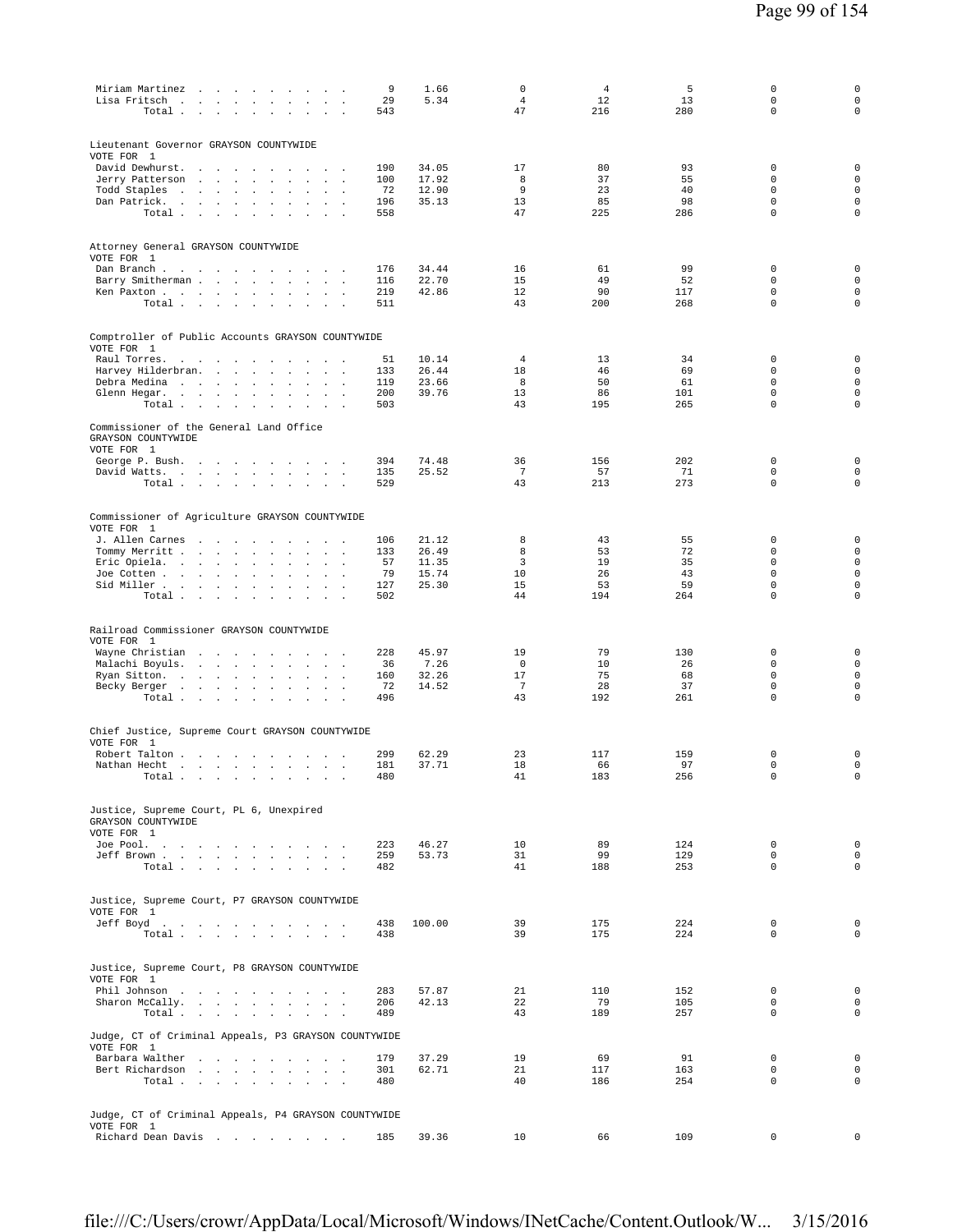| Jani Jo Wood                                                                 | 75         | 15.96          | 11             | 30         | 34         | $\mathbf 0$                 | $\mathsf 0$                        |
|------------------------------------------------------------------------------|------------|----------------|----------------|------------|------------|-----------------------------|------------------------------------|
| Kevin Patrick Yeary<br>$\sim$                                                | 210        | 44.68          | 19             | 88         | 103        | $\mathbf 0$                 | $\mathbf 0$                        |
| Total<br>$\ddot{\phantom{1}}$                                                | 470        |                | 40             | 184        | 246        | $\mathbf 0$                 | $\mathbf 0$                        |
|                                                                              |            |                |                |            |            |                             |                                    |
| Judge, CT of Criminal Appeals, P9 GRAYSON COUNTYWIDE<br>VOTE FOR 1           |            |                |                |            |            |                             |                                    |
| W.C. "Bud" Kirkendall<br>$\overline{\phantom{a}}$                            | 238        | 50.32          | 27             | 86         | 125        | $\mathbf 0$                 | $\mathbf 0$                        |
| David Newell<br>$\sim$ $\sim$<br>$\sim$                                      | 235        | 49.68          | 14             | 98         | 123        | $\mathbf 0$                 | $\mathbf 0$                        |
| Total                                                                        | 473        |                | 41             | 184        | 248        | $\mathbf 0$                 | $\mathbf 0$                        |
|                                                                              |            |                |                |            |            |                             |                                    |
| State Senator, District 30 GRAYSON COUNTYWIDE                                |            |                |                |            |            |                             |                                    |
| VOTE FOR 1                                                                   |            |                |                |            |            |                             |                                    |
| Craig Estes.                                                                 | 472        | 100.00         | 38             | 194        | 240        | 0                           | $\mathbf 0$                        |
| Total<br>$\ddot{\phantom{a}}$                                                | 472        |                | 38             | 194        | 240        | $\mathbf 0$                 | $\mathbf 0$                        |
|                                                                              |            |                |                |            |            |                             |                                    |
| State Representative, District 62 GRAYSON COUNTYWIDE                         |            |                |                |            |            |                             |                                    |
| VOTE FOR 1                                                                   | 480        | 100.00         | 43             | 193        | 244        | $\mathbf 0$                 | $\mathbf 0$                        |
| Larry Phillips.<br>Total $\cdots$ $\cdots$ $\cdots$ $\cdots$                 | 480        |                | 43             | 193        | 244        | $\mathbf 0$                 | $\mathbf 0$                        |
|                                                                              |            |                |                |            |            |                             |                                    |
|                                                                              |            |                |                |            |            |                             |                                    |
| Justice 5th Court of Appeals P3 GRAYSON COUNTYWIDE<br>VOTE FOR 1             |            |                |                |            |            |                             |                                    |
| Ada Brown                                                                    | 437        | 100.00         | 36             | 172        | 229        | 0                           | $\mathbf 0$                        |
| Total                                                                        | 437        |                | 36             | 172        | 229        | $\mathbf 0$                 | $\mathbf 0$                        |
|                                                                              |            |                |                |            |            |                             |                                    |
| Justice 5th Court of Appeals P6 GRAYSON COUNTYWIDE                           |            |                |                |            |            |                             |                                    |
| VOTE FOR 1                                                                   |            |                |                |            |            |                             |                                    |
| David L. Bridges                                                             | 437        | 100.00         | 35<br>35       | 170<br>170 | 232        | $\mathbf 0$<br>0            | $\mathbf 0$<br>$\mathbf 0$         |
| Total                                                                        | 437        |                |                |            | 232        |                             |                                    |
|                                                                              |            |                |                |            |            |                             |                                    |
| Justice, 5th CT of AP DIST, P8 GRAYSON COUNTYWIDE                            |            |                |                |            |            |                             |                                    |
| VOTE FOR 1<br>Bill Whitehill.                                                | 427        | 100.00         | 34             | 165        | 228        | $\mathbf 0$                 | $\mathsf 0$                        |
| Total $\cdots$ $\cdots$<br>and the contract of the contract of               | 427        |                | 34             | 165        | 228        | $\mathbb O$                 | $\mathbf 0$                        |
|                                                                              |            |                |                |            |            |                             |                                    |
| District Judge, 397th Judicial District                                      |            |                |                |            |            |                             |                                    |
| GRAYSON COUNTYWIDE                                                           |            |                |                |            |            |                             |                                    |
| VOTE FOR 1                                                                   |            |                |                |            |            |                             |                                    |
| Brian K. Gary                                                                | 425        | 100.00         | 32             | 172        | 221        | 0                           | $\mathsf 0$                        |
| Total $\cdots$ $\cdots$ $\cdots$ $\cdots$                                    | 425        |                | 32             | 172        | 221        | $\mathbf 0$                 | $\mathsf 0$                        |
| County Judge GRAYSON COUNTYWIDE                                              |            |                |                |            |            |                             |                                    |
| VOTE FOR 1                                                                   |            |                |                |            |            |                             |                                    |
| Gene Short                                                                   | 104        | 18.51          | 15<br>19       | 42<br>77   | 47<br>90   | 0<br>$\mathbf 0$            | $\mathsf 0$<br>$\mathsf{O}\xspace$ |
| Bill Magers.<br>$\sim$<br>$\mathbf{r}$<br>$\ddot{\phantom{1}}$<br>Trent Bass | 186<br>94  | 33.10<br>16.73 | $\overline{2}$ | 32         | 60         | $\mathbf 0$                 | $\mathsf 0$                        |
| Jim Maddock.<br>$\sim$<br>$\cdot$                                            | 178        | 31.67          | 10             | 75         | 93         | $\mathsf 0$                 | $\mathsf 0$                        |
| Total                                                                        | 562        |                | 46             | 226        | 290        | $\mathbf 0$                 | $\mathbf 0$                        |
|                                                                              |            |                |                |            |            |                             |                                    |
| Judge, County Court at Law GRAYSON COUNTYWIDE                                |            |                |                |            |            |                             |                                    |
| VOTE FOR 1                                                                   |            |                |                |            |            |                             |                                    |
| James Corley "Corky" Henderson                                               | 443<br>443 | 100.00         | 32<br>32       | 177<br>177 | 234<br>234 | $\mathbb O$<br>$\mathbf 0$  | $\mathsf 0$<br>$\mathbf 0$         |
| Total<br>$\overline{\phantom{a}}$                                            |            |                |                |            |            |                             |                                    |
|                                                                              |            |                |                |            |            |                             |                                    |
| Judge, County Court at Law No. 2 GRAYSON COUNTYWIDE                          |            |                |                |            |            |                             |                                    |
| VOTE FOR 1<br>Carol M. Siebman                                               | 457        | 100.00         | 37             | 183        | 237        | $\mathbf{0}$                | $\mathbf 0$                        |
| Total                                                                        | 457        |                | 37             | 183        | 237        | $\Omega$                    | $\Omega$                           |
|                                                                              |            |                |                |            |            |                             |                                    |
| District Clerk GRAYSON COUNTYWIDE                                            |            |                |                |            |            |                             |                                    |
| VOTE FOR 1                                                                   |            |                |                |            |            |                             |                                    |
| Kelly Ashmore                                                                | 464        | 100.00         | 36             | 185        | 243        | $\mathbf{0}$                | $\mathbf 0$                        |
| Total<br>and the control                                                     | 464        |                | 36             | 185        | 243        | $\Omega$                    | $\mathbf 0$                        |
|                                                                              |            |                |                |            |            |                             |                                    |
| County Clerk GRAYSON COUNTYWIDE                                              |            |                |                |            |            |                             |                                    |
| VOTE FOR 1                                                                   |            |                |                |            |            |                             |                                    |
| Wilma Bush<br>Total                                                          | 451<br>451 | 100.00         | 36<br>36       | 180<br>180 | 235<br>235 | $\mathbf{0}$<br>$\Omega$    | $\mathbf 0$<br>$\mathbf 0$         |
|                                                                              |            |                |                |            |            |                             |                                    |
|                                                                              |            |                |                |            |            |                             |                                    |
| County Treasurer GRAYSON COUNTYWIDE                                          |            |                |                |            |            |                             |                                    |
| VOTE FOR 1<br>Starr Stanley                                                  | 223        | 47.15          | 14             | 80         | 129        | $\mathbf{0}$                | $\mathbf 0$                        |
| Gayla Hawkins                                                                | 250        | 52.85          | 23             | 107        | 120        | $\mathbf{0}$                | $\mathbf 0$                        |
| Total                                                                        | 473        |                | 37             | 187        | 249        | $\mathbf{0}$                | $\mathbf 0$                        |
|                                                                              |            |                |                |            |            |                             |                                    |
| Justice of the Peace, Precinct No. 3                                         |            |                |                |            |            |                             |                                    |
| JUSTICE OF THE PEACE PCT 3                                                   |            |                |                |            |            |                             |                                    |
| VOTE FOR 1                                                                   |            |                |                |            |            |                             |                                    |
| Mike Reeves.<br>Total $\cdots$ $\cdots$ $\cdots$                             | 457<br>457 | 100.00         | 35<br>35       | 178<br>178 | 244<br>244 | $\mathbf{0}$<br>$\mathbf 0$ | $\mathbf 0$<br>$\mathsf{O}\xspace$ |
|                                                                              |            |                |                |            |            |                             |                                    |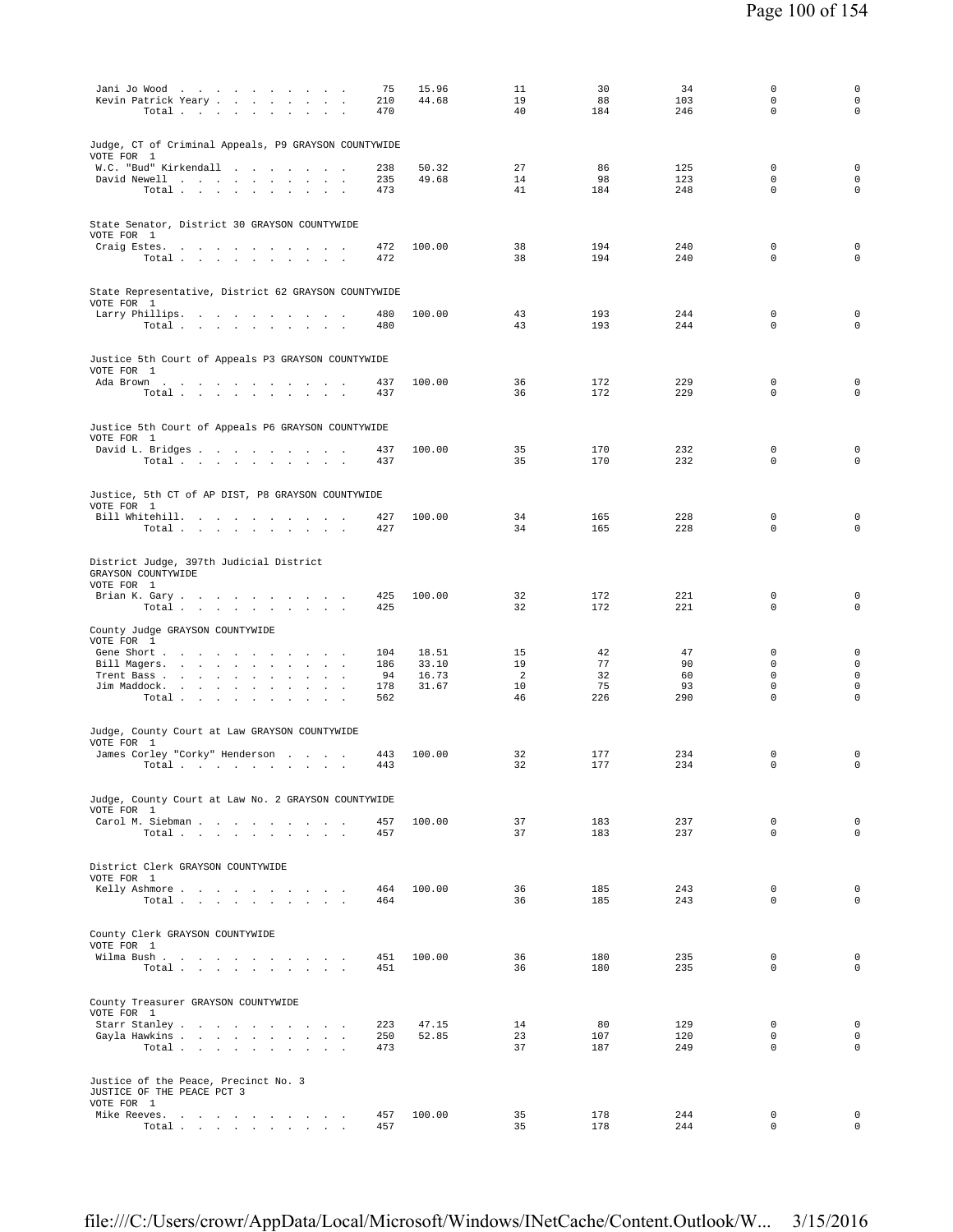| County Chairman GRAYSON COUNTYWIDE                                                                                        |                      |                |                             |                                |                      |                            |                                            |
|---------------------------------------------------------------------------------------------------------------------------|----------------------|----------------|-----------------------------|--------------------------------|----------------------|----------------------------|--------------------------------------------|
| VOTE FOR 1<br>Reggie Smith<br>$\mathbf{a}$ , and $\mathbf{a}$<br>$\sim$ $\sim$ $\sim$<br>$\sim$                           | 435<br>435           | 100.00         | 34<br>34                    | 172<br>172                     | 229<br>229           | 0<br>$\Omega$              | 0<br>$\Omega$                              |
| Total<br>$\sim$<br>********** (DEMOCRATIC PARTY) **********                                                               |                      |                |                             |                                |                      |                            |                                            |
| US Senator GRAYSON COUNTYWIDE                                                                                             |                      |                |                             |                                |                      |                            |                                            |
| VOTE FOR 1<br>Harry Kim                                                                                                   | 4                    | 7.84           | $\mathbf 0$                 | 2                              | 2                    | $\mathbb O$                | 0                                          |
| Maxey Marie Scherr                                                                                                        | 15                   | 29.41          | $\Omega$                    | $\overline{a}$                 | 13                   | $\Omega$                   | $\mathsf{O}\xspace$                        |
| Michael "Fjet" Fjetland.<br>and the company of the company of<br>David M. Alameel<br><b>Carl Carl Carl</b><br>$\sim$      | 2<br>13              | 3.92<br>25.49  | $\mathbf 0$<br>$\mathbf 0$  | $\mathbf{1}$<br>$\overline{7}$ | $\mathbf{1}$<br>6    | $\mathbf 0$<br>$\mathbf 0$ | $\mathsf{O}\xspace$<br>$\mathsf{O}\xspace$ |
| Kesha Rogers<br>Total<br>$\sim$<br>$\overline{\phantom{a}}$                                                               | 17<br>51             | 33.33          | $\mathsf 0$<br>$\mathbf 0$  | 5<br>17                        | 12<br>34             | $\mathbf 0$<br>$\mathsf 0$ | $\mathsf 0$<br>$\mathsf 0$                 |
|                                                                                                                           |                      |                |                             |                                |                      |                            |                                            |
| Governor GRAYSON COUNTYWIDE                                                                                               |                      |                |                             |                                |                      |                            |                                            |
| VOTE FOR 1<br>Wendy R. Davis.                                                                                             | 51                   | 92.73          | 0                           | 17                             | 34                   | 0                          | $\mathbf 0$                                |
| Reynaldo "Ray" Madrigal.<br>Total<br>$\ddot{\phantom{a}}$<br>$\ddot{\phantom{0}}$<br><b>All And</b>                       | $\overline{4}$<br>55 | 7.27           | $\mathbf 0$<br>$\mathbf 0$  | <sup>1</sup><br>18             | $\overline{3}$<br>37 | $\mathbf 0$<br>$\mathbf 0$ | $\mathsf{O}\xspace$<br>0                   |
|                                                                                                                           |                      |                |                             |                                |                      |                            |                                            |
| Lieutenant Governor GRAYSON COUNTYWIDE                                                                                    |                      |                |                             |                                |                      |                            |                                            |
| VOTE FOR 1<br>Leticia Van de Putte<br><b>Contract Contract</b>                                                            | 49                   | 100.00         | 0                           | 15                             | 34                   | $\mathbf 0$                | $\mathbf 0$                                |
| Total<br>$\Delta \sim 100$                                                                                                | 49                   |                | $\Omega$                    | 15                             | 34                   | $\mathbf 0$                | $\mathbf 0$                                |
| Attorney General GRAYSON COUNTYWIDE                                                                                       |                      |                |                             |                                |                      |                            |                                            |
| VOTE FOR 1<br>Sam Houston.                                                                                                | 53                   | 100.00         | 0                           | 17                             | 36                   | 0                          | $\mathbf 0$                                |
| Total<br>$\ddot{\phantom{a}}$<br>$\sim$<br>$\overline{\phantom{a}}$                                                       | 53                   |                | $\mathbf 0$                 | 17                             | 36                   | $\mathbf 0$                | $\mathbf 0$                                |
|                                                                                                                           |                      |                |                             |                                |                      |                            |                                            |
| Comptroller of Public Accounts GRAYSON COUNTYWIDE<br>VOTE FOR 1                                                           |                      |                |                             |                                |                      |                            |                                            |
| Mike Collier<br>the contract of the contract of the con-<br>Total                                                         | 46<br>46             | 100.00         | 0<br>$\Omega$               | 15<br>15                       | 31<br>31             | $\mathbb O$<br>$\mathbf 0$ | $\mathbf 0$<br>$\mathbf 0$                 |
|                                                                                                                           |                      |                |                             |                                |                      |                            |                                            |
| Commissioner of the General Land Office<br>GRAYSON COUNTYWIDE                                                             |                      |                |                             |                                |                      |                            |                                            |
| VOTE FOR 1                                                                                                                |                      |                |                             |                                |                      |                            |                                            |
| John Cook .<br>the contract of the contract of<br>Total                                                                   | 49<br>49             | 100.00         | 0<br>$\Omega$               | 16<br>16                       | 33<br>33             | $\mathbf 0$<br>$\Omega$    | $\mathbf 0$<br>$\mathbf 0$                 |
|                                                                                                                           |                      |                |                             |                                |                      |                            |                                            |
| Commissioner of Agriculture GRAYSON COUNTYWIDE<br>VOTE FOR 1                                                              |                      |                |                             |                                |                      |                            |                                            |
| Hugh Asa Fitzsimons III.<br>Richard "Kinky" Friedman                                                                      | 9<br>27              | 16.67<br>50.00 | $\mathbf 0$<br>$\mathbf 0$  | 4<br>$7\phantom{.0}$           | 5<br>20              | $\mathbf 0$<br>$\mathbf 0$ | 0<br>$\mathsf{O}\xspace$                   |
| Jim Hogan                                                                                                                 | 18                   | 33.33          | $\mathbf 0$                 | 6                              | 12                   | $\mathbf 0$                | $\mathbf 0$                                |
| Total                                                                                                                     | 54                   |                | $\mathbf 0$                 | 17                             | 37                   | $\mathbf 0$                | $\circ$                                    |
| Railroad Commissioner GRAYSON COUNTYWIDE                                                                                  |                      |                |                             |                                |                      |                            |                                            |
| VOTE FOR 1<br>Steve Brown.<br>the contract of the contract of the<br>$\sim$ $\sim$                                        | 27                   | 50.94          | $\mathbf 0$                 | 7                              | 20                   | $\mathbf 0$                | $\mathbf 0$                                |
| Dale Henry<br>$\sim$<br>$\ddot{\phantom{a}}$<br>$Total \cdot \cdot \cdot \cdot \cdot \cdot \cdot \cdot \cdot \cdot \cdot$ | 26<br>53             | 49.06          | 0<br>0                      | 10<br>17                       | 16<br>36             | 0                          | $\mathbf 0$<br>0                           |
|                                                                                                                           |                      |                |                             |                                |                      |                            |                                            |
| Chief Justice, Supreme Court GRAYSON COUNTYWIDE<br>VOTE FOR 1                                                             |                      |                |                             |                                |                      |                            |                                            |
| William Moody<br>Total $\cdots$ $\cdots$ $\cdots$                                                                         | 48<br>48             | 100.00         | $\mathbf 0$<br>$\mathbf{0}$ | 15<br>15                       | 33<br>33             | $\mathbf 0$<br>$\mathbf 0$ | $\mathbf 0$<br>$\circ$                     |
|                                                                                                                           |                      |                |                             |                                |                      |                            |                                            |
| Justice, Supreme Court, PL 6, Unexpired<br>GRAYSON COUNTYWIDE                                                             |                      |                |                             |                                |                      |                            |                                            |
| VOTE FOR 1                                                                                                                | 49                   | 100.00         | 0                           | 16                             | 33                   | $\mathbf 0$                | $\mathbf 0$                                |
| Lawrence Edward Meyers<br>Total                                                                                           | 49                   |                | $\Omega$                    | 16                             | 33                   | $\Omega$                   | $\circ$                                    |
|                                                                                                                           |                      |                |                             |                                |                      |                            |                                            |
| Justice, Supreme Court, P7 GRAYSON COUNTYWIDE<br>VOTE FOR 1                                                               |                      |                |                             |                                |                      |                            |                                            |
| Gina Benavides.<br>Total $\ldots$ $\ldots$ $\ldots$                                                                       | 47<br>47             | 100.00         | 0<br>$\mathbf 0$            | 17<br>17                       | 30<br>30             | $\mathbf 0$<br>$\mathbf 0$ | $\mathbf 0$<br>$\mathsf{O}\xspace$         |
|                                                                                                                           |                      |                |                             |                                |                      |                            |                                            |
| Judge, CT of Criminal Appeals, P3 GRAYSON COUNTYWIDE                                                                      |                      |                |                             |                                |                      |                            |                                            |
| VOTE FOR 1<br>John Granberg                                                                                               | 48                   | 100.00         | 0                           | 15                             | 33                   | $\mathbf 0$                | $\mathbf 0$                                |
| Total                                                                                                                     | 48                   |                | $\Omega$                    | 15                             | 33                   | $\Omega$                   | $\circ$                                    |
| County Chairman GRAYSON COUNTYWIDE                                                                                        |                      |                |                             |                                |                      |                            |                                            |
| VOTE FOR 1<br>Lander Bethel                                                                                               | 50                   | 100.00         | 0                           | 17                             | 33                   | 0                          | 0                                          |
| Total                                                                                                                     | 50                   |                | $\mathsf 0$                 | 17                             | 33                   | $\mathsf 0$                | $\mathsf{O}$                               |

file:///C:/Users/crowr/AppData/Local/Microsoft/Windows/INetCache/Content.Outlook/W... 3/15/2016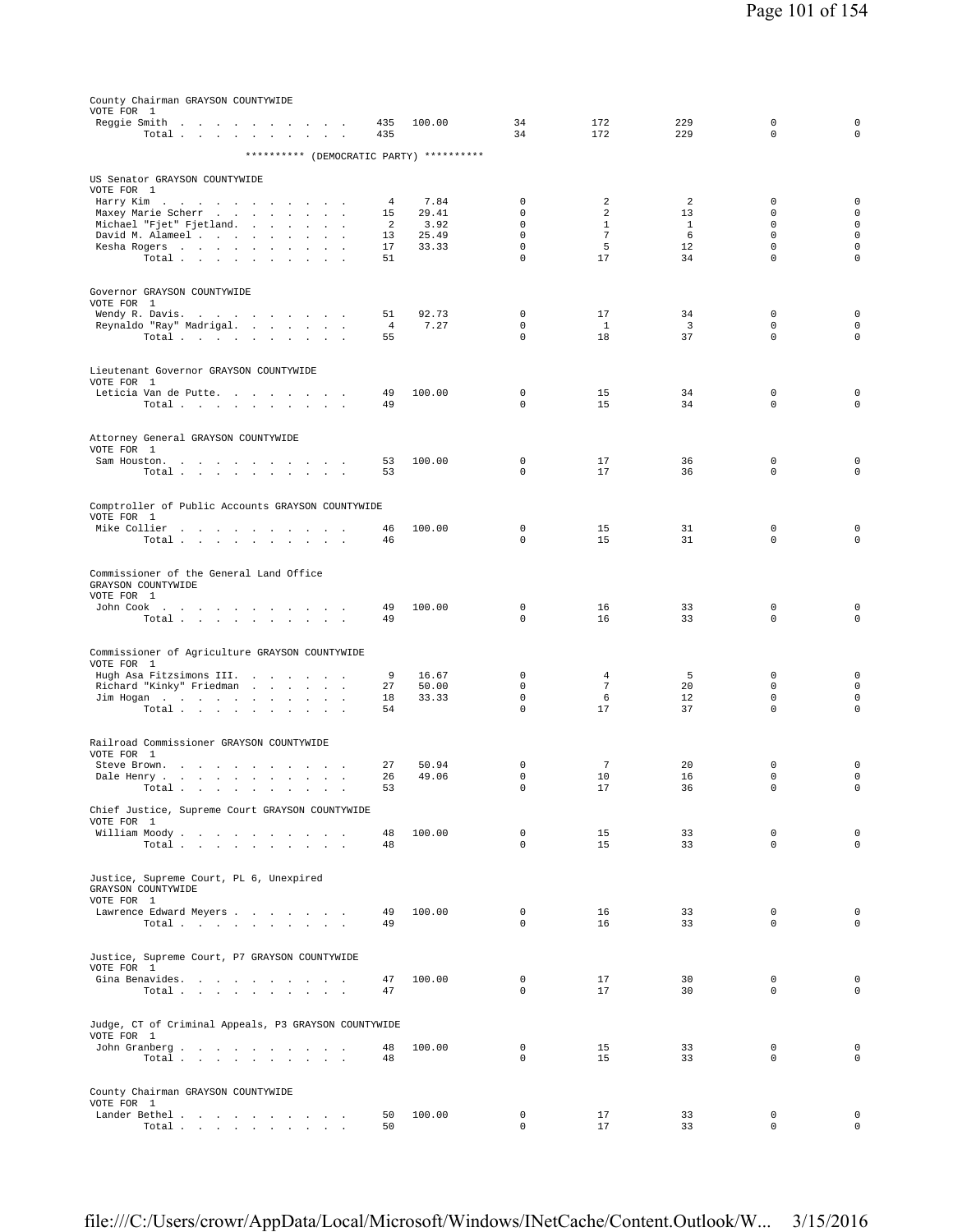\*\*\*\*\*\*\*\*\*\* (REPUBLICAN PARTY) \*\*\*\*\*\*\*\*\*\*

| RELIGIOUS FREEDOM GRAYSON COUNTYWIDE<br>VOTE FOR 1     |                                                                                                                                                                                                                                                                        |                                   |                                     |        |        |        |                                                      |                                          |                                                |                                |                         |                             |                             |
|--------------------------------------------------------|------------------------------------------------------------------------------------------------------------------------------------------------------------------------------------------------------------------------------------------------------------------------|-----------------------------------|-------------------------------------|--------|--------|--------|------------------------------------------------------|------------------------------------------|------------------------------------------------|--------------------------------|-------------------------|-----------------------------|-----------------------------|
|                                                        | YES a contract of the contract of the contract of the set of the set of the set of the set of the set of the set of the set of the set of the set of the set of the set of the set of the set of the set of the set of the set                                         |                                   |                                     |        |        |        | 561                                                  | 98.42                                    | 45                                             | 226                            | 290                     | $\mathbf 0$                 | $\mathbf 0$                 |
|                                                        | NO.<br>Total                                                                                                                                                                                                                                                           |                                   |                                     |        |        |        | - 9<br>570                                           | 1.58                                     | 2<br>47                                        | $\overline{\mathbf{3}}$<br>229 | $\overline{4}$<br>294   | $\mathbf 0$<br>$\mathbf 0$  | 0<br>0                      |
|                                                        |                                                                                                                                                                                                                                                                        |                                   |                                     |        |        |        |                                                      |                                          |                                                |                                |                         |                             |                             |
| SECOND AMENDMENT GRAYSON COUNTYWIDE                    |                                                                                                                                                                                                                                                                        |                                   |                                     |        |        |        |                                                      |                                          |                                                |                                |                         |                             |                             |
| VOTE FOR 1                                             | YES                                                                                                                                                                                                                                                                    |                                   |                                     |        |        |        | 517                                                  | 91.34                                    | 39                                             | 205                            | 273                     | $\mathbf 0$                 | $\mathbf 0$                 |
|                                                        | NO.                                                                                                                                                                                                                                                                    |                                   |                                     |        |        | .      | 49                                                   | 8.66                                     | 7                                              | 23                             | 19                      | 0                           | 0                           |
|                                                        | Total                                                                                                                                                                                                                                                                  |                                   |                                     |        |        |        | 566                                                  |                                          | 46                                             | 228                            | 292                     | $\mathbf 0$                 | $\mathbf 0$                 |
| FRANCHISE TAX GRAYSON COUNTYWIDE                       |                                                                                                                                                                                                                                                                        |                                   |                                     |        |        |        |                                                      |                                          |                                                |                                |                         |                             |                             |
| VOTE FOR 1                                             |                                                                                                                                                                                                                                                                        |                                   |                                     |        |        |        |                                                      |                                          |                                                |                                |                         |                             |                             |
|                                                        | YES a contract that is a contract of the set of the set of the set of the set of the set of the set of the set of the set of the set of the set of the set of the set of the set of the set of the set of the set of the set                                           |                                   |                                     |        |        |        | 499                                                  | 90.24                                    | 44                                             | 197                            | 258                     | $\mathbf 0$                 | $\mathbf 0$                 |
|                                                        | NO.<br>Total $\cdots$ $\cdots$ $\cdots$ $\cdots$                                                                                                                                                                                                                       |                                   |                                     |        |        |        | 54<br>553                                            | 9.76                                     | $\overline{3}$<br>47                           | 22<br>219                      | 29<br>287               | $\mathbf 0$<br>$\mathbf 0$  | $\mathbf 0$<br>$\mathbf 0$  |
|                                                        |                                                                                                                                                                                                                                                                        |                                   |                                     |        |        |        |                                                      |                                          |                                                |                                |                         |                             |                             |
| WELFARE REFORM GRAYSON COUNTYWIDE<br>VOTE FOR 1        |                                                                                                                                                                                                                                                                        |                                   |                                     |        |        |        |                                                      |                                          |                                                |                                |                         |                             |                             |
|                                                        | YES                                                                                                                                                                                                                                                                    |                                   |                                     |        |        |        | 559                                                  | 97.22                                    | 48                                             | 222                            | 289                     | 0                           | $\mathbf 0$                 |
|                                                        | NO.                                                                                                                                                                                                                                                                    |                                   |                                     |        |        |        | 16                                                   | 2.78                                     | $\mathbf{0}$                                   | $\overline{7}$                 | $^{9}$                  | $\mathbf 0$                 | $\mathbf 0$                 |
|                                                        | Total                                                                                                                                                                                                                                                                  |                                   | $\sim$ $\sim$                       |        |        |        | 575                                                  |                                          | 48                                             | 229                            | 298                     | $\mathbf 0$                 | $\mathbf 0$                 |
| NO LAWMAKERS EXCEPTIONS GRAYSON COUNTYWIDE             |                                                                                                                                                                                                                                                                        |                                   |                                     |        |        |        |                                                      |                                          |                                                |                                |                         |                             |                             |
| VOTE FOR 1                                             | YES a contract of the contract of the set of the set of the set of the set of the set of the set of the set of the set of the set of the set of the set of the set of the set of the set of the set of the set of the set of t                                         |                                   |                                     |        |        |        | 573                                                  | 99.65                                    | 48                                             | 229                            | 296                     | $\mathbf 0$                 | $\mathbf 0$                 |
|                                                        | NO.                                                                                                                                                                                                                                                                    |                                   |                                     |        |        |        | $\overline{a}$                                       | .35                                      | $\circ$                                        | $\mathbf{1}$                   | $\mathbf{1}$            | $\mathbf 0$                 | $\Omega$                    |
|                                                        | Total                                                                                                                                                                                                                                                                  |                                   |                                     |        |        |        | 575                                                  |                                          | 48                                             | 230                            | 297                     | $\mathbf 0$                 | 0                           |
|                                                        |                                                                                                                                                                                                                                                                        |                                   |                                     |        |        |        |                                                      |                                          |                                                |                                |                         |                             |                             |
| OBAMACARE GRAYSON COUNTYWIDE<br>VOTE FOR 1             |                                                                                                                                                                                                                                                                        |                                   |                                     |        |        |        |                                                      |                                          |                                                |                                |                         |                             |                             |
|                                                        | YES a contract of the contract of the set of the set of the set of the set of the set of the set of the set of the set of the set of the set of the set of the set of the set of the set of the set of the set of the set of t                                         |                                   |                                     |        |        |        | 552                                                  | 96.17                                    | 47                                             | 219                            | 286                     | $\mathbf 0$                 | $\mathbf 0$                 |
|                                                        | NO.<br>Total $\ldots$ $\ldots$ $\ldots$ $\ldots$                                                                                                                                                                                                                       |                                   |                                     |        |        |        | 22<br>574                                            | 3.83                                     | $\mathbf{1}$<br>48                             | 11<br>230                      | 10<br>296               | 0<br>$\mathbf 0$            | 0<br>0                      |
|                                                        |                                                                                                                                                                                                                                                                        |                                   |                                     |        |        |        |                                                      | ********** (DEMOCRATIC PARTY) ********** |                                                |                                |                         |                             |                             |
|                                                        |                                                                                                                                                                                                                                                                        |                                   |                                     |        |        |        |                                                      |                                          |                                                |                                |                         |                             |                             |
| ON IMMIGRATION REFORM GRAYSON COUNTYWIDE<br>VOTE FOR 1 |                                                                                                                                                                                                                                                                        |                                   |                                     |        |        |        |                                                      |                                          |                                                |                                |                         |                             |                             |
|                                                        |                                                                                                                                                                                                                                                                        |                                   |                                     |        |        |        | 40                                                   | 70.18                                    | $\mathbf 0$                                    | 12                             | 28                      | $\mathbf 0$                 | $\mathbf 0$                 |
|                                                        | ${\tt AGAINST} \hspace{1.5cm} . \hspace{1.5cm} . \hspace{1.5cm} . \hspace{1.5cm} . \hspace{1.5cm} . \hspace{1.5cm} . \hspace{1.5cm} . \hspace{1.5cm} . \hspace{1.5cm} . \hspace{1.5cm} . \hspace{1.5cm} . \hspace{1.5cm} . \hspace{1.5cm} . \hspace{1.5cm} .$<br>Total |                                   |                                     | $\sim$ | $\sim$ |        | 17<br>57                                             | 29.82                                    | 0<br>$\mathbf 0$                               | 7<br>19                        | 10<br>38                | 0<br>$\mathbf 0$            | 0<br>$\mathbf 0$            |
|                                                        |                                                                                                                                                                                                                                                                        |                                   |                                     |        |        | $\sim$ |                                                      |                                          |                                                |                                |                         |                             |                             |
| A LIVING WAGE FOR ALL TEXANS GRAYSON COUNTYWIDE        |                                                                                                                                                                                                                                                                        |                                   |                                     |        |        |        |                                                      |                                          |                                                |                                |                         |                             |                             |
| VOTE FOR 1                                             |                                                                                                                                                                                                                                                                        |                                   |                                     |        |        |        |                                                      |                                          | 0                                              |                                |                         | $\mathbf 0$                 | $\mathbf 0$                 |
|                                                        | AGAINST                                                                                                                                                                                                                                                                |                                   |                                     |        |        |        | 46<br>11                                             | 80.70<br>19.30                           | $\mathbf 0$                                    | 16<br>$\overline{\mathbf{3}}$  | 30<br>8                 | $\mathbf 0$                 | 0                           |
|                                                        | Total                                                                                                                                                                                                                                                                  |                                   |                                     |        |        |        | 57                                                   |                                          | 0                                              | 19                             | 38                      | $\mathbf 0$                 | $\mathbf 0$                 |
|                                                        |                                                                                                                                                                                                                                                                        |                                   |                                     |        |        |        |                                                      |                                          |                                                |                                |                         |                             |                             |
| MEDICAID EXPANSION GRAYSON COUNTYWIDE<br>VOTE FOR 1    |                                                                                                                                                                                                                                                                        |                                   |                                     |        |        |        |                                                      |                                          |                                                |                                |                         |                             |                             |
| FOR                                                    | $\sim$                                                                                                                                                                                                                                                                 |                                   | the contract of the contract of the |        | $\sim$ |        | 49                                                   | 85.96                                    | 0                                              | 16                             | 33                      | 0                           | 0                           |
|                                                        | Total.                                                                                                                                                                                                                                                                 |                                   |                                     |        |        |        | 8<br>57                                              | 14.04                                    | $\Omega$<br>$\Omega$                           | 3<br>19                        | 5<br>38                 | $\mathbf 0$<br>$\Omega$     | $\mathbf 0$<br>$\mathbf 0$  |
|                                                        |                                                                                                                                                                                                                                                                        | and the state of the state of the |                                     |        |        |        |                                                      |                                          |                                                |                                |                         |                             |                             |
|                                                        |                                                                                                                                                                                                                                                                        |                                   |                                     |        |        |        | ON NON-DISCRIMINATION LEGISLATION GRAYSON COUNTYWIDE |                                          |                                                |                                |                         |                             |                             |
| VOTE FOR 1                                             | FOR $\cdots$                                                                                                                                                                                                                                                           |                                   |                                     |        |        |        | 51                                                   | 91.07                                    | $\mathbf{0}$                                   | 17                             | 34                      | $\mathbf 0$                 | $\mathbf 0$                 |
|                                                        | AGAINST                                                                                                                                                                                                                                                                |                                   |                                     |        |        |        | $-5$                                                 | 8.93                                     | $\Omega$                                       | $\overline{2}$                 | $\overline{\mathbf{3}}$ | $\Omega$                    | $\mathbf 0$                 |
|                                                        | Total $\ldots$ $\ldots$ $\ldots$ $\ldots$                                                                                                                                                                                                                              |                                   |                                     |        |        |        | 56                                                   |                                          | $\mathbf{0}$                                   | 19                             | 37                      | $\Omega$                    | $\mathbf 0$                 |
| PREC REPORT-GROUP DETAIL                               |                                                                                                                                                                                                                                                                        |                                   |                                     |        |        |        |                                                      |                                          | 2014 PRIMARY ELECTION<br>GRAYSON COUNTY, TEXAS |                                |                         | OFFICIAL                    |                             |
| RUN DATE: 03/11/14 03:52 PM                            |                                                                                                                                                                                                                                                                        |                                   |                                     |        |        |        |                                                      | MARCH 4, 2014<br><b>STATISTICS</b>       |                                                |                                |                         |                             |                             |
| 0025 PRECINCT 307                                      |                                                                                                                                                                                                                                                                        |                                   |                                     |        |        |        |                                                      |                                          |                                                |                                |                         |                             |                             |
|                                                        |                                                                                                                                                                                                                                                                        |                                   |                                     |        |        |        | TOTAL VOTES                                          |                                          | EV MAIL                                        | EV IVO                         | ED IVO                  | PROV/EV                     | PROV/ED                     |
|                                                        |                                                                                                                                                                                                                                                                        |                                   |                                     |        |        |        | REGISTERED VOTERS - TOTAL 1,755                      |                                          |                                                |                                |                         |                             |                             |
|                                                        | BALLOTS CAST - TOTAL.                                                                                                                                                                                                                                                  |                                   |                                     |        |        |        | 297                                                  |                                          | 24                                             | 69                             | 203                     | $\mathbf 0$                 | $\mathbf{1}$                |
|                                                        | BALLOTS CAST - REPUBLICAN PARTY<br>BALLOTS CAST - DEMOCRATIC PARTY                                                                                                                                                                                                     |                                   |                                     |        |        |        | 271<br>26                                            | 91.25<br>8.75                            | 23<br>$\mathbf{1}$                             | 64<br>5                        | 183<br>20               | $\mathbf 0$<br>$\mathbf{0}$ | $\mathbf{1}$<br>$\mathbf 0$ |
|                                                        | VOTER TURNOUT - TOTAL                                                                                                                                                                                                                                                  |                                   |                                     |        |        |        |                                                      | 16.92                                    |                                                |                                |                         |                             |                             |
|                                                        |                                                                                                                                                                                                                                                                        |                                   |                                     |        |        |        |                                                      | ********** (REPUBLICAN PARTY) ********** |                                                |                                |                         |                             |                             |
| US Senator GRAYSON COUNTYWIDE                          |                                                                                                                                                                                                                                                                        |                                   |                                     |        |        |        |                                                      |                                          |                                                |                                |                         |                             |                             |
| VOTE FOR 1                                             | Curt Cleaver                                                                                                                                                                                                                                                           |                                   |                                     |        |        |        | $-5$                                                 | 1.95                                     | $\mathbf{1}$                                   | $\mathbf{1}$                   | 3                       | $\mathbf 0$                 | $\mathbf 0$                 |
|                                                        | John Cornyn                                                                                                                                                                                                                                                            |                                   |                                     |        |        |        | 150                                                  | 58.37                                    | 20                                             | 36                             | 93                      | $\mathbf 0$                 | 1                           |
|                                                        | Dwayne Stovall.<br>Linda Vega                                                                                                                                                                                                                                          |                                   |                                     |        |        |        | 27<br>9                                              | 10.51<br>3.50                            | 2<br>$\mathbf{0}$                              | 2<br>5                         | 23<br>$\overline{4}$    | $\mathbf 0$<br>$\Omega$     | $\mathbf 0$<br>$\mathbf 0$  |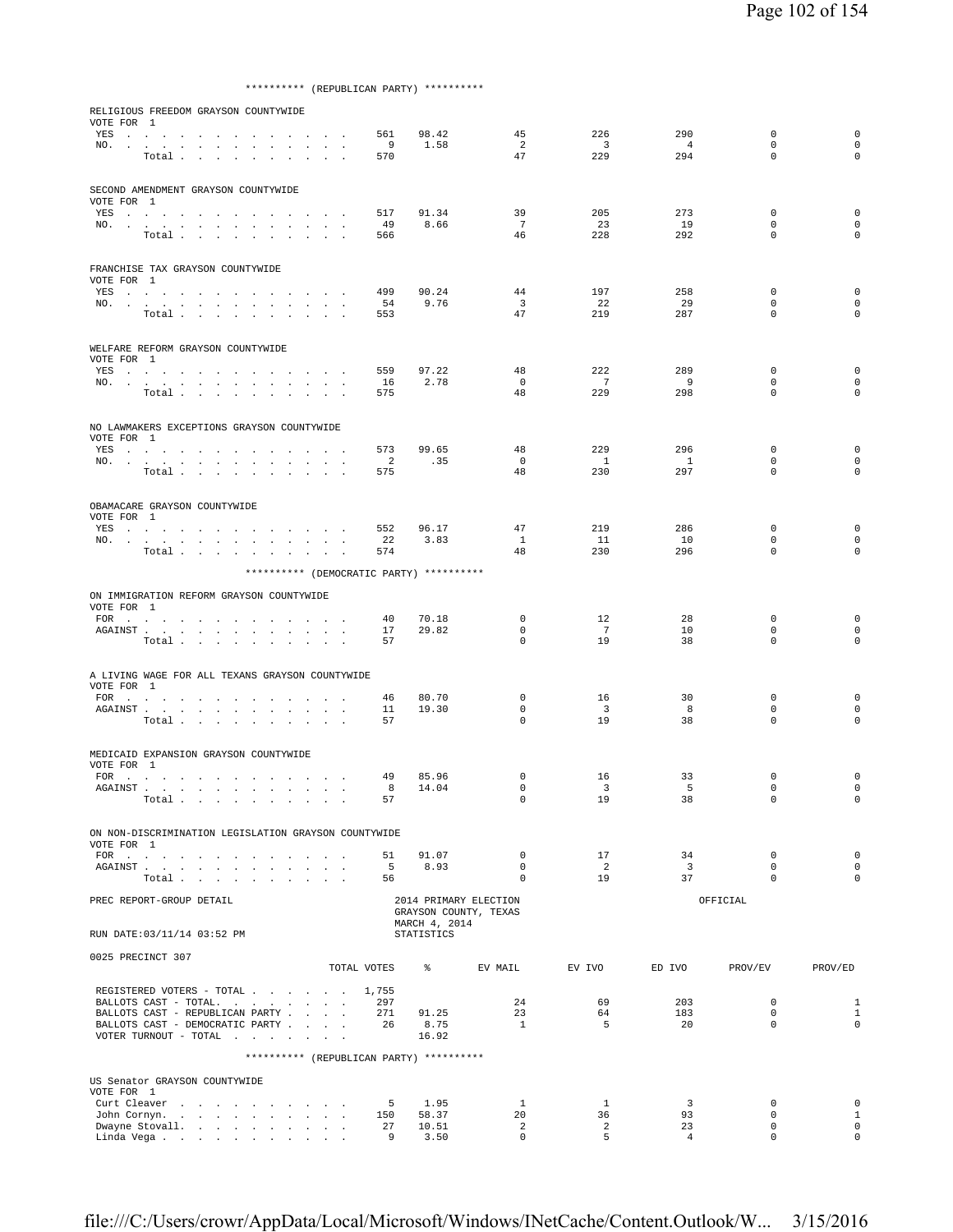| Steve Stockman.<br>the contract of the contract of the<br>Ken Cope.<br>the contract of the contract of<br>Chris Mapp.<br>$\cdot$<br>$\ddot{\phantom{a}}$<br>Reid Reasor.<br>$\sim$<br>$\cdot$<br>$\cdot$<br>Total<br>$\cdot$<br>$\sim$<br>$\ddot{\phantom{a}}$                                                                                                                                                                                                                                                                                                   | 47<br>9<br>4<br>6<br>257                | 18.29<br>3.50<br>1.56<br>2.33                  | 0<br>0<br>0<br>$\mathbf 0$<br>23                                   | 12<br>3<br>$\mathbf{1}$<br>$\mathbf{1}$<br>61                       | 35<br>6<br>3<br>5<br>172                          | 0<br>$\mathbf 0$<br>$\mathbf 0$<br>$\mathbf 0$<br>$\mathbf{0}$                               | 0<br>$\mathbf 0$<br>$\mathbf 0$<br>0<br>$1\,$                                                 |
|------------------------------------------------------------------------------------------------------------------------------------------------------------------------------------------------------------------------------------------------------------------------------------------------------------------------------------------------------------------------------------------------------------------------------------------------------------------------------------------------------------------------------------------------------------------|-----------------------------------------|------------------------------------------------|--------------------------------------------------------------------|---------------------------------------------------------------------|---------------------------------------------------|----------------------------------------------------------------------------------------------|-----------------------------------------------------------------------------------------------|
| US Representative, DIST 4 GRAYSON COUNTYWIDE<br>VOTE FOR 1<br>Ralph M. Hall<br>$\sim$<br>$\cdot$<br>$\sim$<br>$\ddot{\phantom{a}}$<br>John Ratcliffe.<br>$\sim 10^{-11}$<br><b>Service State</b><br>$\overline{a}$<br>$\cdot$<br>$\mathbb{Z}^2$<br>$\mathbf{r}$<br>$\overline{\phantom{a}}$<br>Tony Arterburn.<br>$\mathbf{r}$<br>$\mathbf{r}$<br>$\mathbf{r}$<br>John Stacy<br>$\ddot{\phantom{a}}$<br>$\cdot$<br>$\cdot$<br>Lou Gigliotti<br>$\sim$<br>$\blacksquare$<br>$\Box$<br>$\Box$<br>Brent Lawson<br>$\ddot{\phantom{a}}$<br>$\sim$<br>$\sim$<br>Total | 107<br>94<br>1<br>15<br>30<br>16<br>263 | 40.68<br>35.74<br>.38<br>5.70<br>11.41<br>6.08 | 12<br>6<br>$\mathbf 0$<br>$\overline{2}$<br>$\mathbf 0$<br>3<br>23 | 22<br>28<br>$\mathbf 0$<br>$\mathbf{1}$<br>12<br>$\mathbf{1}$<br>64 | 73<br>59<br><sup>1</sup><br>12<br>18<br>12<br>175 | $\mathbf{0}$<br>0<br>$\mathbf 0$<br>$\mathbf 0$<br>$\mathbf 0$<br>$\mathbf 0$<br>$\mathbf 0$ | 0<br>$\mathbf{1}$<br>$\mathsf 0$<br>$\mathsf 0$<br>$\mathbf 0$<br>$\mathbf 0$<br>$\mathbf{1}$ |
| Governor GRAYSON COUNTYWIDE<br>VOTE FOR 1<br>Greg Abbott.<br>the contract of the contract of the contract of<br>SECEDE Kilgore.<br>$\mathbf{u} = \mathbf{u} + \mathbf{u}$ .<br>$\sim$<br>$\sim$<br>Miriam Martinez<br>$\ddot{\phantom{a}}$<br>$\ddot{\phantom{a}}$<br>Lisa Fritsch<br>and the contract of<br>Total<br><b>Contract Contract</b><br>$\sim 10$<br>$\mathbf{r}$<br>$\sim$<br>$\sim$<br>$\overline{\phantom{a}}$                                                                                                                                      | 225<br>4<br>9<br>15<br>253              | 88.93<br>1.58<br>3.56<br>5.93                  | 23<br>0<br>$\mathsf 0$<br>0<br>23                                  | 50<br>$\overline{\mathbf{c}}$<br>3<br>5<br>60                       | 151<br>$\overline{a}$<br>6<br>10<br>169           | $\mathbf 0$<br>$\mathbf 0$<br>$\mathbf 0$<br>$\mathbb O$<br>$\mathbb O$                      | $\mathbf{1}$<br>$\mathsf 0$<br>$\mathbf 0$<br>$\mathsf 0$<br>$\mathbf{1}$                     |
| Lieutenant Governor GRAYSON COUNTYWIDE<br>VOTE FOR 1<br>David Dewhurst.<br>and the state of the state of<br>$\sim$<br>$\cdot$<br>$\sim$<br>$\mathbf{r}$<br>$\sim$<br>Jerry Patterson<br>and the control of the con-<br>$\sim$<br>$\mathbf{r}$<br>Todd Staples<br><b>Carl Carl</b><br>$\blacksquare$<br>$\ddot{\phantom{a}}$<br>Dan Patrick.<br>$\cdot$<br>Total $\cdots$ $\cdots$<br>$\sim$<br>$\cdot$<br>$\sim$<br>$\ddot{\phantom{a}}$<br>$\overline{\phantom{a}}$                                                                                             | 75<br>43<br>44<br>98<br>260             | 28.85<br>16.54<br>16.92<br>37.69               | 7<br>8<br>0<br>8<br>23                                             | 15<br>13<br>11<br>24<br>63                                          | 52<br>22<br>33<br>66<br>173                       | 0<br>$\mathbf 0$<br>$\mathbf 0$<br>$\mathbf{0}$<br>$\mathbf 0$                               | $\mathbf{1}$<br>$\mathsf 0$<br>$\mathbf 0$<br>$\mathsf 0$<br>$\mathbf{1}$                     |
| Attorney General GRAYSON COUNTYWIDE<br>VOTE FOR 1<br>Dan Branch<br>$\sim$<br>Barry Smitherman<br>$\cdot$<br>$\Box$<br>$\cdot$<br>Ken Paxton<br>$\sim$ $\sim$<br>Total<br>$\ddot{\phantom{a}}$                                                                                                                                                                                                                                                                                                                                                                    | 62<br>61<br>127<br>250                  | 24.80<br>24.40<br>50.80                        | 4<br>13<br>5<br>22                                                 | 15<br>17<br>28<br>60                                                | 42<br>31<br>94<br>167                             | $\mathbf 0$<br>$\mathbf 0$<br>$\mathbf 0$<br>$\mathbf 0$                                     | $\mathbf{1}$<br>$\mathbf 0$<br>$\mathsf 0$<br>$\mathbf{1}$                                    |
| Comptroller of Public Accounts GRAYSON COUNTYWIDE<br>VOTE FOR 1<br>Raul Torres.<br>the contract of the contract of<br>$\ddot{\phantom{a}}$<br>$\overline{\phantom{a}}$<br>$\overline{\phantom{a}}$<br>Harvey Hilderbran.<br>$\mathbf{r}$<br>$\mathbf{r}$<br>$\sim$<br>Debra Medina<br>$\sim$<br>$\sim$<br>$\sim$<br>$\cdot$<br>$\mathbf{r}$<br>Glenn Hegar.<br>Total<br>$\ddot{\phantom{a}}$<br>$\ddot{\phantom{a}}$                                                                                                                                             | 24<br>50<br>62<br>111<br>247            | 9.72<br>20.24<br>25.10<br>44.94                | $\overline{2}$<br>10<br>6<br>$\overline{4}$<br>22                  | 3<br>12<br>18<br>29<br>62                                           | 18<br>28<br>38<br>78<br>162                       | $\mathbf 0$<br>$\mathbf 0$<br>$\mathbf 0$<br>$\mathbf 0$<br>$\mathbf 0$                      | $\mathbf{1}$<br>$\mathsf 0$<br>$\mathsf{O}\xspace$<br>$\mathsf 0$<br>$\mathbf{1}$             |
| Commissioner of the General Land Office<br>GRAYSON COUNTYWIDE<br>VOTE FOR 1<br>George P. Bush.<br>$\sim$<br>David Watts.<br>Total $\cdots$ $\cdots$ $\cdots$                                                                                                                                                                                                                                                                                                                                                                                                     | 177<br>76<br>253                        | 69.96<br>30.04                                 | 15<br>6<br>21                                                      | 40<br>21<br>61                                                      | 121<br>49<br>170                                  | $\mathbf 0$<br>$\mathbf 0$<br>$\mathbf{0}$                                                   | $\mathbf{1}$<br>$\mathbf 0$<br>$\mathbf{1}$                                                   |
| Commissioner of Agriculture GRAYSON COUNTYWIDE<br>VOTE FOR 1<br>J. Allen Carnes<br>and the contract of the<br>Tommy Merritt<br>$\ddot{\phantom{a}}$<br>$\overline{\phantom{a}}$<br>$\ddot{\phantom{1}}$<br>Eric Opiela.<br>and the control<br>Joe Cotten<br>$\sim$<br>Sid Miller<br>Total $\cdots$ $\cdots$<br>$\cdot$<br>$\sim$                                                                                                                                                                                                                                 | 37<br>62<br>32<br>38<br>77<br>246       | 15.04<br>25.20<br>13.01<br>15.45<br>31.30      | $\mathbf{1}$<br>6<br>$\mathbf 0$<br>$\,4$<br>10<br>21              | $\overline{7}$<br>10<br>5<br>14<br>23<br>59                         | 28<br>46<br>27<br>20<br>44<br>165                 | 0<br>$\mathbf 0$<br>$\mathbf{0}$<br>$\mathbb O$<br>$\mathbf 0$<br>$\mathbf 0$                | $\mathbf{1}$<br>$\mathbf 0$<br>$\mathsf 0$<br>$\mathsf 0$<br>$\mathsf 0$<br>$\mathbf{1}$      |
| Railroad Commissioner GRAYSON COUNTYWIDE<br>VOTE FOR 1<br>Wayne Christian<br>Malachi Boyuls.<br>$\sim$<br>Ryan Sitton.<br>$\sim$<br>Becky Berger<br>Total                                                                                                                                                                                                                                                                                                                                                                                                        | 125<br>8<br>67<br>43<br>243             | 51.44<br>3.29<br>27.57<br>17.70                | 11<br>$\Omega$<br>11<br>$\overline{0}$<br>22                       | 35<br>$\mathbf{1}$<br>13<br>11<br>60                                | 78<br>$7\overline{ }$<br>43<br>32<br>160          | $\mathbf 0$<br>$\Omega$<br>$\mathbf 0$<br>$\mathbf 0$<br>$\mathbf 0$                         | $\mathbf{1}$<br>$\mathbf 0$<br>$\mathbf 0$<br>$\mathbf 0$<br>$\mathbf{1}$                     |
| Chief Justice, Supreme Court GRAYSON COUNTYWIDE<br>VOTE FOR 1<br>Robert Talton<br>$\overline{\phantom{a}}$<br>Nathan Hecht<br>Total $\cdots$ $\cdots$ $\cdots$ $\cdots$                                                                                                                                                                                                                                                                                                                                                                                          | 136<br>100<br>236                       | 57.63<br>42.37                                 | 14<br>8<br>22                                                      | 34<br>25<br>59                                                      | 88<br>66<br>154                                   | $\mathbf 0$<br>$\mathbf 0$<br>$\mathbf 0$                                                    | $\mathsf 0$<br>$\mathbf{1}$<br>$\mathbf{1}$                                                   |
| Justice, Supreme Court, PL 6, Unexpired<br>GRAYSON COUNTYWIDE<br>VOTE FOR 1<br>Joe Pool.<br>Jeff Brown<br>Total<br><b>Service</b> State                                                                                                                                                                                                                                                                                                                                                                                                                          | 97<br>141<br>238                        | 40.76<br>59.24                                 | 5<br>17<br>22                                                      | 21<br>38<br>59                                                      | 71<br>85<br>156                                   | $\mathbf 0$<br>$\mathbb O$<br>$\mathbf 0$                                                    | $\mathsf 0$<br>$\mathbf{1}$<br>$\mathbf{1}$                                                   |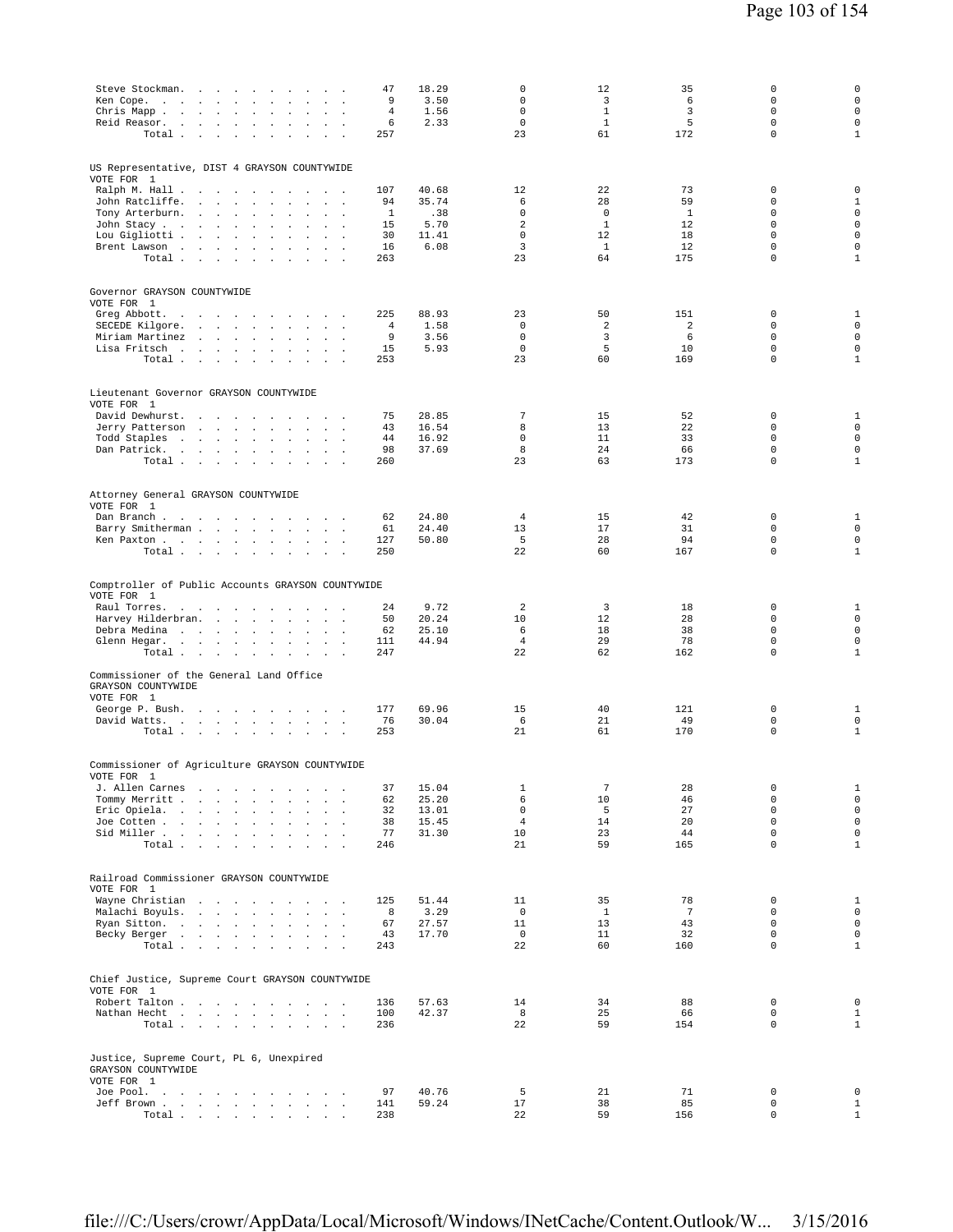| Justice, Supreme Court, P7 GRAYSON COUNTYWIDE<br>VOTE FOR 1<br>Jeff Boyd<br>the contract of the contract of the con- | 207        | 100.00         | 19                   | 48       | 139        | $\mathbf 0$                | $1\,$                              |
|----------------------------------------------------------------------------------------------------------------------|------------|----------------|----------------------|----------|------------|----------------------------|------------------------------------|
| Total                                                                                                                | 207        |                | 19                   | 48       | 139        | $\mathbf 0$                | $\mathbf{1}$                       |
| Justice, Supreme Court, P8 GRAYSON COUNTYWIDE                                                                        |            |                |                      |          |            |                            |                                    |
| VOTE FOR 1<br>Phil Johnson                                                                                           | 137        | 57.56          | 11                   | 35       | 90         | $\mathbf 0$                | $\mathbf{1}$                       |
| Sharon McCally.<br>$\sim$<br>$\sim$<br>$\sim$<br>$\sim$<br>Total<br>$\sim 10^{-1}$<br>$\sim$<br>$\sim$<br>$\sim$     | 101<br>238 | 42.44          | 11<br>22             | 24<br>59 | 66<br>156  | $\mathbf 0$<br>$\mathbf 0$ | $\mathbf 0$<br>$\mathbf{1}$        |
| Judge, CT of Criminal Appeals, P3 GRAYSON COUNTYWIDE<br>VOTE FOR 1                                                   |            |                |                      |          |            |                            |                                    |
| Barbara Walther                                                                                                      | 85         | 36.32          | 1                    | 24       | 59         | $\mathbf 0$                | $\mathbf{1}$                       |
| Bert Richardson<br>Total $\cdots$ $\cdots$ $\cdots$                                                                  | 149<br>234 | 63.68          | 21<br>22             | 34<br>58 | 94<br>153  | $\mathbf 0$<br>$\mathbf 0$ | $\mathbf 0$<br>$\mathbf{1}$        |
| Judge, CT of Criminal Appeals, P4 GRAYSON COUNTYWIDE                                                                 |            |                |                      |          |            |                            |                                    |
| VOTE FOR 1<br>Richard Dean Davis                                                                                     | 86         | 36.75          | 9                    | 19       | 57         | 0                          | $\mathbf{1}$                       |
| Jani Jo Wood<br>$\sim$<br>$\sim$                                                                                     | 39         | 16.67          | $\mathbf{1}$         | 11       | 27         | 0                          | $\mathbf 0$                        |
| Kevin Patrick Yeary<br>Total<br>$\sim 10^{-1}$<br>$\sim$<br>$\ddot{\phantom{a}}$                                     | 109<br>234 | 46.58          | 12<br>22             | 28<br>58 | 69<br>153  | $\mathbf 0$<br>$\mathbb O$ | $\mathbf 0$<br>$\mathbf{1}$        |
|                                                                                                                      |            |                |                      |          |            |                            |                                    |
| Judge, CT of Criminal Appeals, P9 GRAYSON COUNTYWIDE<br>VOTE FOR 1<br>W.C. "Bud" Kirkendall                          | 114        | 49.78          | 17                   | 25       | 71         | 0                          | $\mathbf{1}$                       |
| David Newell                                                                                                         | 115        | 50.22          | 6                    | 28       | 81         | $\mathbf 0$                | $\mathbf 0$                        |
| Total<br><b>Contract Contract</b>                                                                                    | 229        |                | 23                   | 53       | 152        | $\mathbf 0$                | $1\,$                              |
| State Senator, District 30 GRAYSON COUNTYWIDE                                                                        |            |                |                      |          |            |                            |                                    |
| VOTE FOR 1<br>Craig Estes.<br>$\sim$ $\sim$ $\sim$                                                                   | 216        | 100.00         | 21                   | 51       | 143        | $\mathbf 0$                | $1\,$                              |
| Total                                                                                                                | 216        |                | 21                   | 51       | 143        | $\mathbf 0$                | $\mathbf{1}$                       |
| State Representative, District 62 GRAYSON COUNTYWIDE                                                                 |            |                |                      |          |            |                            |                                    |
| VOTE FOR 1<br>Larry Phillips.                                                                                        | 216        | 100.00         | 21                   | 51       | 143        | 0                          | 1                                  |
| Total $\cdots$ $\cdots$<br><b>Contract Contract</b>                                                                  | 216        |                | 21                   | 51       | 143        | $\mathbf 0$                | $\mathbf{1}$                       |
|                                                                                                                      |            |                |                      |          |            |                            |                                    |
| Justice 5th Court of Appeals P3 GRAYSON COUNTYWIDE<br>VOTE FOR 1                                                     |            |                |                      |          |            |                            |                                    |
| Ada Brown<br>Total $\cdots$ $\cdots$ $\cdots$                                                                        | 199<br>199 | 100.00         | 20<br>20             | 46<br>46 | 132<br>132 | $\mathbf 0$<br>$\mathbf 0$ | 1<br>$\mathbf{1}$                  |
|                                                                                                                      |            |                |                      |          |            |                            |                                    |
| Justice 5th Court of Appeals P6 GRAYSON COUNTYWIDE                                                                   |            |                |                      |          |            |                            |                                    |
| VOTE FOR 1<br>David L. Bridges                                                                                       | 202        | 100.00         | 21                   | 46       | 134        | $\mathbf 0$                | 1                                  |
| Total<br>$\cdot$                                                                                                     | 202        |                | 21                   | 46       | 134        | $\mathbb O$                | $1\,$                              |
| Justice, 5th CT of AP DIST, P8 GRAYSON COUNTYWIDE                                                                    |            |                |                      |          |            |                            |                                    |
| VOTE FOR 1<br>Bill Whitehill.<br>and the state of the state of the<br>$\ddot{\phantom{a}}$                           | 199        | 100.00         | 21                   | 49       | 128        | $\mathbf 0$                | $1\,$                              |
| Total                                                                                                                | 199        |                | 21                   | 49       | 128        |                            | $\mathbf{1}$                       |
| District Judge, 397th Judicial District                                                                              |            |                |                      |          |            |                            |                                    |
| GRAYSON COUNTYWIDE<br>VOTE FOR 1                                                                                     |            |                |                      |          |            |                            |                                    |
| Brian K. Gary.<br>Total $\cdots$ $\cdots$ $\cdots$ $\cdots$                                                          | 196<br>196 | 100.00         | 18<br>18             | 45<br>45 | 132<br>132 | $\mathbf 0$<br>$\mathbf 0$ | $\mathbf{1}$<br>$\mathbf{1}$       |
| County Judge GRAYSON COUNTYWIDE                                                                                      |            |                |                      |          |            |                            |                                    |
| VOTE FOR 1                                                                                                           |            |                |                      |          |            |                            |                                    |
| Gene Short<br>Bill Magers.<br>$\sim$<br>$\sim$<br>$\ddot{\phantom{a}}$                                               | 35<br>102  | 13.78<br>40.16 | 5<br>9               | 5<br>26  | 25<br>67   | $\mathbf 0$<br>$\Omega$    | $\mathsf{O}\xspace$<br>$\mathbf 0$ |
| Trent Bass                                                                                                           | 65         | 25.59          | 5                    | 12       | 48         | $\mathbf 0$                | $\mathbf 0$                        |
| Jim Maddock.<br><b>All Andre</b><br>Total                                                                            | 52<br>254  | 20.47          | $\overline{4}$<br>23 | 18<br>61 | 29<br>169  | $\mathbf 0$<br>$\mathbf 0$ | $\mathbf{1}$<br>$1\,$              |
|                                                                                                                      |            |                |                      |          |            |                            |                                    |
| Judge, County Court at Law GRAYSON COUNTYWIDE<br>VOTE FOR 1                                                          |            |                |                      |          |            |                            |                                    |
| James Corley "Corky" Henderson<br>Total                                                                              | 201<br>201 | 100.00         | 20<br>20             | 48<br>48 | 132<br>132 | $\mathbf 0$<br>$\mathbf 0$ | $\mathbf{1}$<br>$\mathbf{1}$       |
|                                                                                                                      |            |                |                      |          |            |                            |                                    |
| Judge, County Court at Law No. 2 GRAYSON COUNTYWIDE<br>VOTE FOR 1                                                    |            |                |                      |          |            |                            |                                    |
| Carol M. Siebman                                                                                                     | 205        | 100.00         | 22                   | 48       | 134        | $\mathbf 0$                | $\mathbf{1}$                       |
| Total $\cdots$ $\cdots$ $\cdots$ $\cdots$                                                                            | 205        |                | 22                   | 48       | 134        | $\mathbf 0$                | $\mathbf{1}$                       |
| District Clerk GRAYSON COUNTYWIDE                                                                                    |            |                |                      |          |            |                            |                                    |
| VOTE FOR 1<br>Kelly Ashmore                                                                                          | 204        | 100.00         | 22                   | 49       | 132        | $\mathbf 0$                | $\mathbf{1}$                       |
|                                                                                                                      |            |                |                      |          |            |                            |                                    |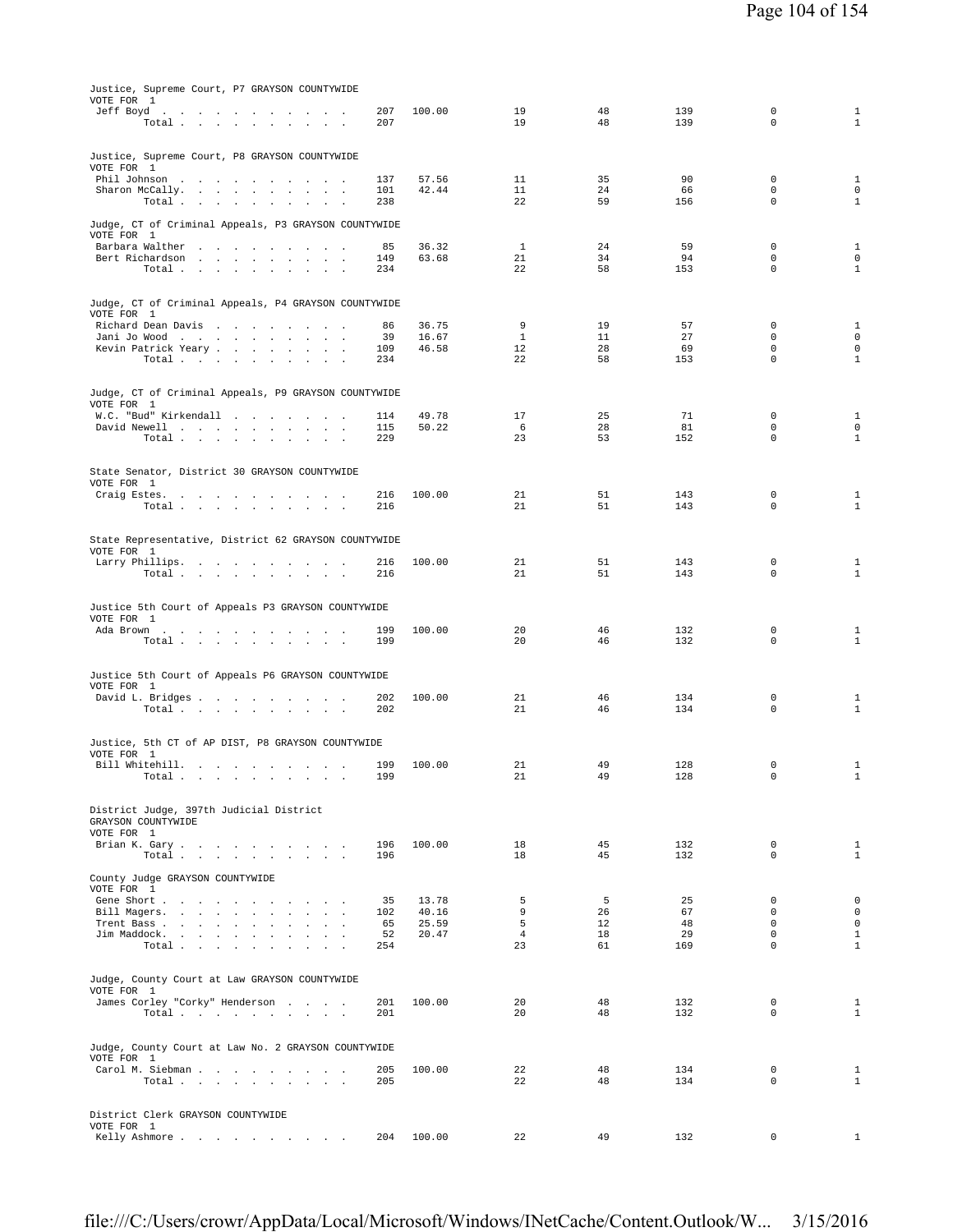| Total $\cdots$ $\cdots$ $\cdots$                                                                           | 204          |               | 22                           | 49                | 132              | 0                          | $\mathbf{1}$                       |
|------------------------------------------------------------------------------------------------------------|--------------|---------------|------------------------------|-------------------|------------------|----------------------------|------------------------------------|
| County Clerk GRAYSON COUNTYWIDE                                                                            |              |               |                              |                   |                  |                            |                                    |
| VOTE FOR 1<br>Wilma Bush.                                                                                  | 203          | 100.00        | 22                           | 48                | 132              | 0                          | 1                                  |
| Total<br>$\sim 10^{-1}$<br><b>Carl Carl</b>                                                                | 203          |               | 22                           | 48                | 132              | $\mathbf 0$                | $\mathbf{1}$                       |
| County Treasurer GRAYSON COUNTYWIDE<br>VOTE FOR 1                                                          |              |               |                              |                   |                  |                            |                                    |
| Starr Stanley<br>$\sim 10^{-1}$ km $^{-1}$<br>$\sim$                                                       | 91           | 40.27         | 5                            | 26                | 60               | 0                          | $\mathbf 0$                        |
| Gayla Hawkins                                                                                              | 135          | 59.73         | 17                           | 33                | 84               | $\mathbf 0$                | $\mathbf{1}$                       |
| Total                                                                                                      | 226          |               | 22                           | 59                | 144              | $\mathbf 0$                | $\mathbf{1}$                       |
| Justice of the Peace, Precinct No. 3<br>JUSTICE OF THE PEACE PCT 3                                         |              |               |                              |                   |                  |                            |                                    |
| VOTE FOR 1<br>Mike Reeves.                                                                                 | 205          | 100.00        | 21                           | 50                | 133              | $\mathbf 0$                | 1                                  |
| Total                                                                                                      | 205          |               | 21                           | 50                | 133              | $\mathbf 0$                | $\mathbf{1}$                       |
| County Chairman GRAYSON COUNTYWIDE<br>VOTE FOR 1                                                           |              |               |                              |                   |                  |                            |                                    |
| Reggie Smith<br>Total                                                                                      | 200<br>200   | 100.00        | 21<br>21                     | 49<br>49          | 129<br>129       | $\mathbf 0$<br>$\mathbf 0$ | $\mathbf{1}$<br>$\mathbf{1}$       |
| ********** (DEMOCRATIC PARTY) **********                                                                   |              |               |                              |                   |                  |                            |                                    |
| US Senator GRAYSON COUNTYWIDE                                                                              |              |               |                              |                   |                  |                            |                                    |
| VOTE FOR 1<br>Harry Kim                                                                                    | 7            | 28.00         | 0                            | 1                 | 6                | 0                          | $\mathbf 0$                        |
| Maxey Marie Scherr                                                                                         | 4            | 16.00         | 0                            | 0                 | 4                | $\mathbf 0$                | $\mathsf{O}\xspace$                |
| Michael "Fjet" Fjetland.                                                                                   | $\mathbf{1}$ | 4.00          | $\mathbf 0$                  | $\mathbf 0$       | $\mathbf{1}$     | $\mathbf 0$                | $\mathsf{O}\xspace$<br>$\mathbf 0$ |
| David M. Alameel<br><b>Service</b><br>$\sim$<br>Kesha Rogers                                               | 12<br>1      | 48.00<br>4.00 | $\mathbf{1}$<br>$\mathbf 0$  | 3<br>$\mathbf{1}$ | 8<br>$\mathbf 0$ | $\mathsf 0$<br>$\mathbf 0$ | $\mathsf{O}\xspace$                |
| Total<br>$\overline{\phantom{a}}$                                                                          | 25           |               | $\mathbf{1}$                 | 5                 | 19               | $\mathbf 0$                | $\mathbf 0$                        |
| Governor GRAYSON COUNTYWIDE                                                                                |              |               |                              |                   |                  |                            |                                    |
| VOTE FOR 1<br>Wendy R. Davis.                                                                              | 25           | 96.15         | 1                            | 5                 | 19               | 0                          | $\mathsf 0$                        |
| Reynaldo "Ray" Madrigal.<br>$\sim$<br>$\blacksquare$                                                       | $\mathbf{1}$ | 3.85          | $\mathbf 0$                  | $\mathbf 0$       | <sup>1</sup>     | $\mathbf 0$                | $\mathbf 0$                        |
| Total $\cdots$ $\cdots$ $\cdots$ $\cdots$                                                                  | 26           |               | $\mathbf{1}$                 | 5                 | 20               | 0                          | $\mathbf 0$                        |
| Lieutenant Governor GRAYSON COUNTYWIDE                                                                     |              |               |                              |                   |                  |                            |                                    |
| VOTE FOR 1<br>Leticia Van de Putte.                                                                        | 21           | 100.00        | 1                            | $\overline{4}$    | 16               | 0                          | $\mathbf 0$                        |
| Total $\cdots$ $\cdots$ $\cdots$                                                                           | 21           |               | 1                            | 4                 | 16               | $\mathbf 0$                | $\mathbf 0$                        |
| Attorney General GRAYSON COUNTYWIDE                                                                        |              |               |                              |                   |                  |                            |                                    |
| VOTE FOR 1<br>Sam Houston.                                                                                 | 23           | 100.00        | $\mathbf{1}$                 | 5                 | 17               | $\mathbf 0$                | $\mathbf 0$                        |
| Total                                                                                                      | 23           |               | $\mathbf{1}$                 | 5                 | 17               | 0                          | $\mathbf 0$                        |
| Comptroller of Public Accounts GRAYSON COUNTYWIDE                                                          |              |               |                              |                   |                  |                            |                                    |
| VOTE FOR 1<br>Mike Collier<br>. The signal properties of the signal properties $\mathcal{L}_{\mathcal{A}}$ | 23           | 100.00        | 1                            | 5                 | 17               | $\mathbf 0$                | 0                                  |
| Total $\cdots$ $\cdots$ $\cdots$                                                                           | 23           |               | $\mathbf{1}$                 | 5                 | 17               | 0                          | $\circ$                            |
| Commissioner of the General Land Office                                                                    |              |               |                              |                   |                  |                            |                                    |
| GRAYSON COUNTYWIDE<br>VOTE FOR 1                                                                           |              |               |                              |                   |                  |                            |                                    |
| John Cook                                                                                                  | 23           | 100.00        | $\mathbf{1}$                 | 5                 | 17               | $\mathbf 0$                | $\mathsf{O}\xspace$                |
| Total                                                                                                      | 23           |               | $\mathbf{1}$                 | 5                 | 17               | $\mathbf 0$                | $\mathbf 0$                        |
| Commissioner of Agriculture GRAYSON COUNTYWIDE                                                             |              |               |                              |                   |                  |                            |                                    |
| VOTE FOR 1<br>Hugh Asa Fitzsimons III.                                                                     | 5            | 20.83         | $\mathbf 0$                  | $\mathbf{1}$      | $\overline{4}$   | $\mathbf 0$                | $\mathsf{O}\xspace$                |
| Richard "Kinky" Friedman                                                                                   | 9            | 37.50         | $\mathbf{0}$                 | $\overline{3}$    | 6                | $\mathbf 0$                | $\mathsf 0$                        |
| Jim Hogan                                                                                                  | 10<br>24     | 41.67         | $\mathbf{1}$<br>$\mathbf{1}$ | $\mathbf{1}$<br>5 | 8<br>18          | $\mathbf 0$<br>$\Omega$    | $\mathsf{O}\xspace$<br>$\mathbf 0$ |
| Total                                                                                                      |              |               |                              |                   |                  |                            |                                    |
| Railroad Commissioner GRAYSON COUNTYWIDE<br>VOTE FOR 1                                                     |              |               |                              |                   |                  |                            |                                    |
| Steve Brown.                                                                                               | 17           | 73.91         | $\mathbf{1}$                 | $\overline{4}$    | 12               | $\mathbf 0$                | $\mathsf{O}\xspace$                |
| Dale Henry<br>Total                                                                                        | 6<br>23      | 26.09         | $\mathsf{O}$<br>$\mathbf{1}$ | $\mathbf{1}$<br>5 | 5<br>17          | $\mathbf 0$<br>$\Omega$    | $\mathbf 0$<br>$\mathbf 0$         |
| Chief Justice, Supreme Court GRAYSON COUNTYWIDE                                                            |              |               |                              |                   |                  |                            |                                    |
| VOTE FOR 1<br>William Moody.                                                                               | 23           | 100.00        | $\mathbf{1}$                 | 5                 | 17               | 0                          | $\mathbf 0$                        |
| Total                                                                                                      | 23           |               | $\mathbf{1}$                 | 5                 | 17               | $\Omega$                   | $\Omega$                           |
|                                                                                                            |              |               |                              |                   |                  |                            |                                    |

Justice, Supreme Court, PL 6, Unexpired GRAYSON COUNTYWIDE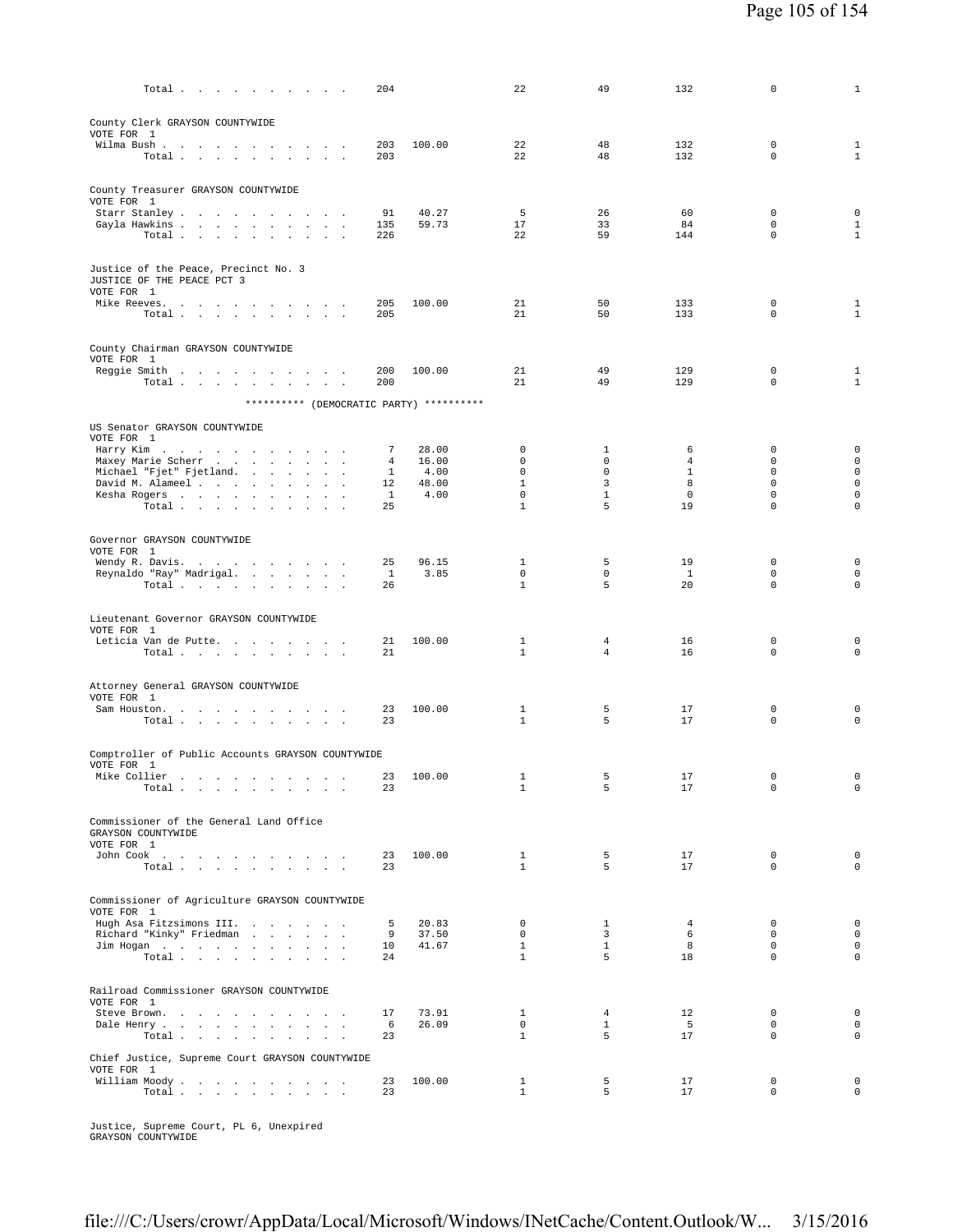| VOTE FOR 1                                                                                                                                                                                                                                                    |                                                                                                  |  |  |        |                  |                      |                                                      |                |                              |                         |                                 |                             |                                     |
|---------------------------------------------------------------------------------------------------------------------------------------------------------------------------------------------------------------------------------------------------------------|--------------------------------------------------------------------------------------------------|--|--|--------|------------------|----------------------|------------------------------------------------------|----------------|------------------------------|-------------------------|---------------------------------|-----------------------------|-------------------------------------|
| Lawrence Edward Meyers                                                                                                                                                                                                                                        | Total                                                                                            |  |  |        |                  |                      | 23<br>23                                             | 100.00         | 1<br>$\mathbf{1}$            | 5<br>5                  | 17<br>17                        | 0<br>$\Omega$               | 0<br>$\circ$                        |
|                                                                                                                                                                                                                                                               |                                                                                                  |  |  |        |                  |                      |                                                      |                |                              |                         |                                 |                             |                                     |
|                                                                                                                                                                                                                                                               |                                                                                                  |  |  |        |                  |                      |                                                      |                |                              |                         |                                 |                             |                                     |
| Justice, Supreme Court, P7 GRAYSON COUNTYWIDE<br>VOTE FOR 1                                                                                                                                                                                                   |                                                                                                  |  |  |        |                  |                      |                                                      |                |                              |                         |                                 |                             |                                     |
| Gina Benavides.                                                                                                                                                                                                                                               |                                                                                                  |  |  |        |                  |                      | 22                                                   | 100.00         | $\mathbf{1}$                 | 5                       | 16                              | $\mathbf 0$                 | $\mathsf 0$                         |
|                                                                                                                                                                                                                                                               | Total                                                                                            |  |  |        |                  |                      | 22                                                   |                | $\mathbf{1}$                 | 5                       | 16                              | $\mathbf 0$                 | $\circ$                             |
|                                                                                                                                                                                                                                                               |                                                                                                  |  |  |        |                  |                      |                                                      |                |                              |                         |                                 |                             |                                     |
|                                                                                                                                                                                                                                                               |                                                                                                  |  |  |        |                  |                      | Judge, CT of Criminal Appeals, P3 GRAYSON COUNTYWIDE |                |                              |                         |                                 |                             |                                     |
| VOTE FOR 1<br>John Granberg                                                                                                                                                                                                                                   |                                                                                                  |  |  |        |                  |                      | 23                                                   | 100.00         | 1                            | 5                       | 17                              | $\mathbb O$                 | $\mathsf 0$                         |
|                                                                                                                                                                                                                                                               | Total $\cdots$ $\cdots$ $\cdots$                                                                 |  |  |        |                  |                      | 23                                                   |                | $\mathbf{1}$                 | 5                       | 17                              | $\mathbf 0$                 | $\circ$                             |
|                                                                                                                                                                                                                                                               |                                                                                                  |  |  |        |                  |                      |                                                      |                |                              |                         |                                 |                             |                                     |
| County Chairman GRAYSON COUNTYWIDE                                                                                                                                                                                                                            |                                                                                                  |  |  |        |                  |                      |                                                      |                |                              |                         |                                 |                             |                                     |
| VOTE FOR 1                                                                                                                                                                                                                                                    |                                                                                                  |  |  |        |                  |                      |                                                      |                |                              |                         |                                 |                             |                                     |
| Lander Bethel                                                                                                                                                                                                                                                 |                                                                                                  |  |  |        |                  |                      | 23                                                   | 100.00         | 1                            | 5                       | 17                              | $\mathbf 0$                 | $\mathsf 0$                         |
|                                                                                                                                                                                                                                                               | Total                                                                                            |  |  |        | <b>Carl Carl</b> |                      | 23                                                   |                | $\mathbf{1}$                 | 5                       | 17                              | $\mathbf 0$                 | $\circ$                             |
|                                                                                                                                                                                                                                                               |                                                                                                  |  |  |        |                  |                      | ********** (REPUBLICAN PARTY) **********             |                |                              |                         |                                 |                             |                                     |
| RELIGIOUS FREEDOM GRAYSON COUNTYWIDE                                                                                                                                                                                                                          |                                                                                                  |  |  |        |                  |                      |                                                      |                |                              |                         |                                 |                             |                                     |
| VOTE FOR 1                                                                                                                                                                                                                                                    |                                                                                                  |  |  |        |                  |                      |                                                      |                |                              |                         |                                 |                             |                                     |
| YES                                                                                                                                                                                                                                                           |                                                                                                  |  |  |        |                  |                      | 264                                                  | 99.25          | 23                           | 64                      | 176                             | 0                           | $\mathbf{1}$                        |
| NO.                                                                                                                                                                                                                                                           |                                                                                                  |  |  |        |                  |                      | $\overline{a}$<br>266                                | .75            | $\overline{0}$<br>23         | $\overline{0}$<br>64    | 2<br>178                        | $\mathbf{0}$<br>$\mathbf 0$ | $\mathsf 0$<br>$\mathbf{1}$         |
|                                                                                                                                                                                                                                                               | Total                                                                                            |  |  |        |                  |                      |                                                      |                |                              |                         |                                 |                             |                                     |
|                                                                                                                                                                                                                                                               |                                                                                                  |  |  |        |                  |                      |                                                      |                |                              |                         |                                 |                             |                                     |
| SECOND AMENDMENT GRAYSON COUNTYWIDE<br>VOTE FOR 1                                                                                                                                                                                                             |                                                                                                  |  |  |        |                  |                      |                                                      |                |                              |                         |                                 |                             |                                     |
| YES a contract of the contract of the set of the set of the set of the set of the set of the set of the set of the set of the set of the set of the set of the set of the set of the set of the set of the set of the set of t                                |                                                                                                  |  |  |        |                  |                      | 234                                                  | 89.66          | 22                           | 54                      | 157                             | $\mathbf{0}$                | $\mathbf{1}$                        |
| NO.                                                                                                                                                                                                                                                           |                                                                                                  |  |  |        |                  |                      | 27                                                   | 10.34          | $\mathbf{1}$                 | 9                       | 17                              | $\mathbf 0$                 | $\mathbf 0$                         |
|                                                                                                                                                                                                                                                               | Total                                                                                            |  |  |        |                  |                      | 261                                                  |                | 23                           | 63                      | 174                             | $\mathbf 0$                 | $\mathbf{1}$                        |
|                                                                                                                                                                                                                                                               |                                                                                                  |  |  |        |                  |                      |                                                      |                |                              |                         |                                 |                             |                                     |
| FRANCHISE TAX GRAYSON COUNTYWIDE                                                                                                                                                                                                                              |                                                                                                  |  |  |        |                  |                      |                                                      |                |                              |                         |                                 |                             |                                     |
| VOTE FOR 1<br>YES a contract of the contract of the contract of the set of the set of the set of the set of the set of the set of the set of the set of the set of the set of the set of the set of the set of the set of the set of the set                  |                                                                                                  |  |  |        |                  |                      | 230                                                  | 89.49          | 21                           | 57                      | 151                             | $\mathbf 0$                 | $\mathbf{1}$                        |
| NO.                                                                                                                                                                                                                                                           |                                                                                                  |  |  |        |                  |                      | 27                                                   | 10.51          | 2                            | $\overline{4}$          | 21                              | $\mathbf 0$                 | $\mathbf 0$                         |
|                                                                                                                                                                                                                                                               | Total                                                                                            |  |  |        |                  |                      | 257                                                  |                | 23                           | 61                      | 172                             | $\mathbf 0$                 | $\mathbf{1}$                        |
|                                                                                                                                                                                                                                                               |                                                                                                  |  |  |        |                  |                      |                                                      |                |                              |                         |                                 |                             |                                     |
| WELFARE REFORM GRAYSON COUNTYWIDE                                                                                                                                                                                                                             |                                                                                                  |  |  |        |                  |                      |                                                      |                |                              |                         |                                 |                             |                                     |
| VOTE FOR 1                                                                                                                                                                                                                                                    |                                                                                                  |  |  |        |                  |                      |                                                      |                |                              |                         |                                 |                             |                                     |
| YES<br>NO.                                                                                                                                                                                                                                                    |                                                                                                  |  |  |        | $\sim$           |                      | 254<br>9                                             | 96.58<br>3.42  | 23<br>$\overline{0}$         | 60<br>3                 | 170<br>6                        | 0<br>0                      | 1<br>$\mathbf 0$                    |
|                                                                                                                                                                                                                                                               | Total                                                                                            |  |  |        |                  |                      | 263                                                  |                | 23                           | 63                      | 176                             | $\mathbf 0$                 | $\mathbf{1}$                        |
|                                                                                                                                                                                                                                                               |                                                                                                  |  |  |        |                  |                      |                                                      |                |                              |                         |                                 |                             |                                     |
| NO LAWMAKERS EXCEPTIONS GRAYSON COUNTYWIDE                                                                                                                                                                                                                    |                                                                                                  |  |  |        |                  |                      |                                                      |                |                              |                         |                                 |                             |                                     |
| VOTE FOR 1                                                                                                                                                                                                                                                    |                                                                                                  |  |  |        |                  |                      |                                                      |                |                              |                         |                                 |                             |                                     |
| YES , , , , , , , , , ,                                                                                                                                                                                                                                       |                                                                                                  |  |  | $\sim$ | $\sim$           | $\sim$ $\sim$ $\sim$ | 264                                                  | 100.00         | 23                           | 64                      | 176                             | 0                           | $\mathbf{1}$                        |
| NO.                                                                                                                                                                                                                                                           | Total $\cdots$ $\cdots$ $\cdots$ $\cdots$                                                        |  |  |        |                  |                      | 0<br>264                                             |                | $\overline{0}$<br>23         | $\mathbf 0$<br>64       | $\overline{\phantom{0}}$<br>176 | $\mathbf 0$<br>$\mathbf 0$  | $\mathsf{O}\xspace$<br>$\mathbf{1}$ |
|                                                                                                                                                                                                                                                               |                                                                                                  |  |  |        |                  |                      |                                                      |                |                              |                         |                                 |                             |                                     |
|                                                                                                                                                                                                                                                               |                                                                                                  |  |  |        |                  |                      |                                                      |                |                              |                         |                                 |                             |                                     |
| OBAMACARE GRAYSON COUNTYWIDE<br>VOTE FOR 1                                                                                                                                                                                                                    |                                                                                                  |  |  |        |                  |                      |                                                      |                |                              |                         |                                 |                             |                                     |
| YES                                                                                                                                                                                                                                                           | . The simple properties of the simple properties of the simple properties $\mathcal{L}_\text{c}$ |  |  |        |                  |                      | 251                                                  | 96.17          | 21                           | 60                      | 169                             | $\mathbf 0$                 | $\mathbf{1}$                        |
| NO.                                                                                                                                                                                                                                                           |                                                                                                  |  |  |        |                  |                      | 10                                                   | 3.83           | $\overline{a}$               | $\overline{\mathbf{3}}$ | 5                               | $\mathbf 0$                 | $\mathbf 0$                         |
|                                                                                                                                                                                                                                                               | $\texttt{Total}~~.~~.~~.~~.~~.~~.~~.~~.~~.$                                                      |  |  |        |                  |                      | 261                                                  |                | 23                           | 63                      | 174                             | $\mathbf 0$                 | $\mathbf{1}$                        |
|                                                                                                                                                                                                                                                               |                                                                                                  |  |  |        |                  |                      | ********** (DEMOCRATIC PARTY) **********             |                |                              |                         |                                 |                             |                                     |
| ON IMMIGRATION REFORM GRAYSON COUNTYWIDE                                                                                                                                                                                                                      |                                                                                                  |  |  |        |                  |                      |                                                      |                |                              |                         |                                 |                             |                                     |
| VOTE FOR 1                                                                                                                                                                                                                                                    |                                                                                                  |  |  |        |                  |                      |                                                      |                |                              |                         |                                 |                             |                                     |
| FOR $\cdots$                                                                                                                                                                                                                                                  |                                                                                                  |  |  |        |                  |                      | 20                                                   | 76.92          | $\mathbf{1}$                 | $\overline{3}$          | 16                              | $^{\circ}$                  | $\mathbf{0}$                        |
| ${\tt AGAINST} \hspace{1.5cm} . \hspace{1.5cm} . \hspace{1.5cm} . \hspace{1.5cm} . \hspace{1.5cm} . \hspace{1.5cm} . \hspace{1.5cm} . \hspace{1.5cm} . \hspace{1.5cm} . \hspace{1.5cm} . \hspace{1.5cm} . \hspace{1.5cm} . \hspace{1.5cm} . \hspace{1.5cm} .$ |                                                                                                  |  |  |        |                  |                      | 6                                                    | 23.08          | $\mathbf{0}$<br>$\mathbf{1}$ | 2<br>5                  | $\overline{4}$<br>20            | $\mathbf 0$<br>$\mathbf 0$  | $\mathbf 0$<br>$\circ$              |
|                                                                                                                                                                                                                                                               | Total                                                                                            |  |  |        |                  |                      | 26                                                   |                |                              |                         |                                 |                             |                                     |
|                                                                                                                                                                                                                                                               |                                                                                                  |  |  |        |                  |                      |                                                      |                |                              |                         |                                 |                             |                                     |
| A LIVING WAGE FOR ALL TEXANS GRAYSON COUNTYWIDE                                                                                                                                                                                                               |                                                                                                  |  |  |        |                  |                      |                                                      |                |                              |                         |                                 |                             |                                     |
| VOTE FOR 1<br>FOR $\cdots$                                                                                                                                                                                                                                    |                                                                                                  |  |  |        |                  |                      | 24                                                   | 92.31          | $\mathbf{1}$                 | -5                      | 18                              | $^{\circ}$                  | $\mathbf 0$                         |
| AGAINST                                                                                                                                                                                                                                                       |                                                                                                  |  |  |        |                  |                      | $\overline{2}$                                       | 7.69           | $\mathbf{0}$                 | $\mathbf 0$             | $\overline{2}$                  | $\mathbf 0$                 | $\mathbf{0}$                        |
|                                                                                                                                                                                                                                                               | Total                                                                                            |  |  |        |                  |                      | 26                                                   |                | $\mathbf{1}$                 | 5                       | 20                              | $\mathbf 0$                 | $\mathbf 0$                         |
|                                                                                                                                                                                                                                                               |                                                                                                  |  |  |        |                  |                      |                                                      |                |                              |                         |                                 |                             |                                     |
| MEDICAID EXPANSION GRAYSON COUNTYWIDE                                                                                                                                                                                                                         |                                                                                                  |  |  |        |                  |                      |                                                      |                |                              |                         |                                 |                             |                                     |
| VOTE FOR 1                                                                                                                                                                                                                                                    |                                                                                                  |  |  |        |                  |                      |                                                      |                |                              |                         |                                 |                             |                                     |
| FOR<br>AGAINST                                                                                                                                                                                                                                                |                                                                                                  |  |  |        |                  |                      | 20<br>- 6                                            | 76.92<br>23.08 | $\mathbf{1}$<br>$\mathbf{0}$ | 4<br>$\mathbf{1}$       | 15<br>5                         | 0<br>$^{\circ}$             | $\mathbf 0$<br>$\mathbf 0$          |
|                                                                                                                                                                                                                                                               | Total                                                                                            |  |  |        |                  |                      | 26                                                   |                | $\mathbf{1}$                 | 5                       | 20                              | $\mathbf 0$                 | $\mathsf 0$                         |
|                                                                                                                                                                                                                                                               |                                                                                                  |  |  |        |                  |                      |                                                      |                |                              |                         |                                 |                             |                                     |
|                                                                                                                                                                                                                                                               |                                                                                                  |  |  |        |                  |                      | ON NON-DISCRIMINATION LEGISLATION GRAYSON COUNTYWIDE |                |                              |                         |                                 |                             |                                     |
| VOTE FOR 1                                                                                                                                                                                                                                                    |                                                                                                  |  |  |        |                  |                      |                                                      |                |                              |                         |                                 |                             |                                     |
| FOR                                                                                                                                                                                                                                                           |                                                                                                  |  |  |        |                  |                      | 16                                                   | 61.54          | $^{\circ}$                   | $\overline{4}$          | 12                              | $\mathbf 0$                 | $\mathbf 0$                         |
| ${\tt AGAINST} \hspace{1.5cm} . \hspace{1.5cm} . \hspace{1.5cm} . \hspace{1.5cm} . \hspace{1.5cm} . \hspace{1.5cm} . \hspace{1.5cm} . \hspace{1.5cm} . \hspace{1.5cm} . \hspace{1.5cm} . \hspace{1.5cm} . \hspace{1.5cm} . \hspace{1.5cm} . \hspace{1.5cm} .$ | $\texttt{Total}~~.~~.~~.~~.~~.~~.~~.~~.~~.~~.$                                                   |  |  |        |                  |                      | 10<br>26                                             | 38.46          | $\mathbf{1}$<br>$\mathbf{1}$ | $\mathbf{1}$<br>5       | 8<br>20                         | $\mathbf 0$<br>$\mathbf 0$  | $\mathbf 0$<br>$\mathsf{O}\xspace$  |
|                                                                                                                                                                                                                                                               |                                                                                                  |  |  |        |                  |                      |                                                      |                |                              |                         |                                 |                             |                                     |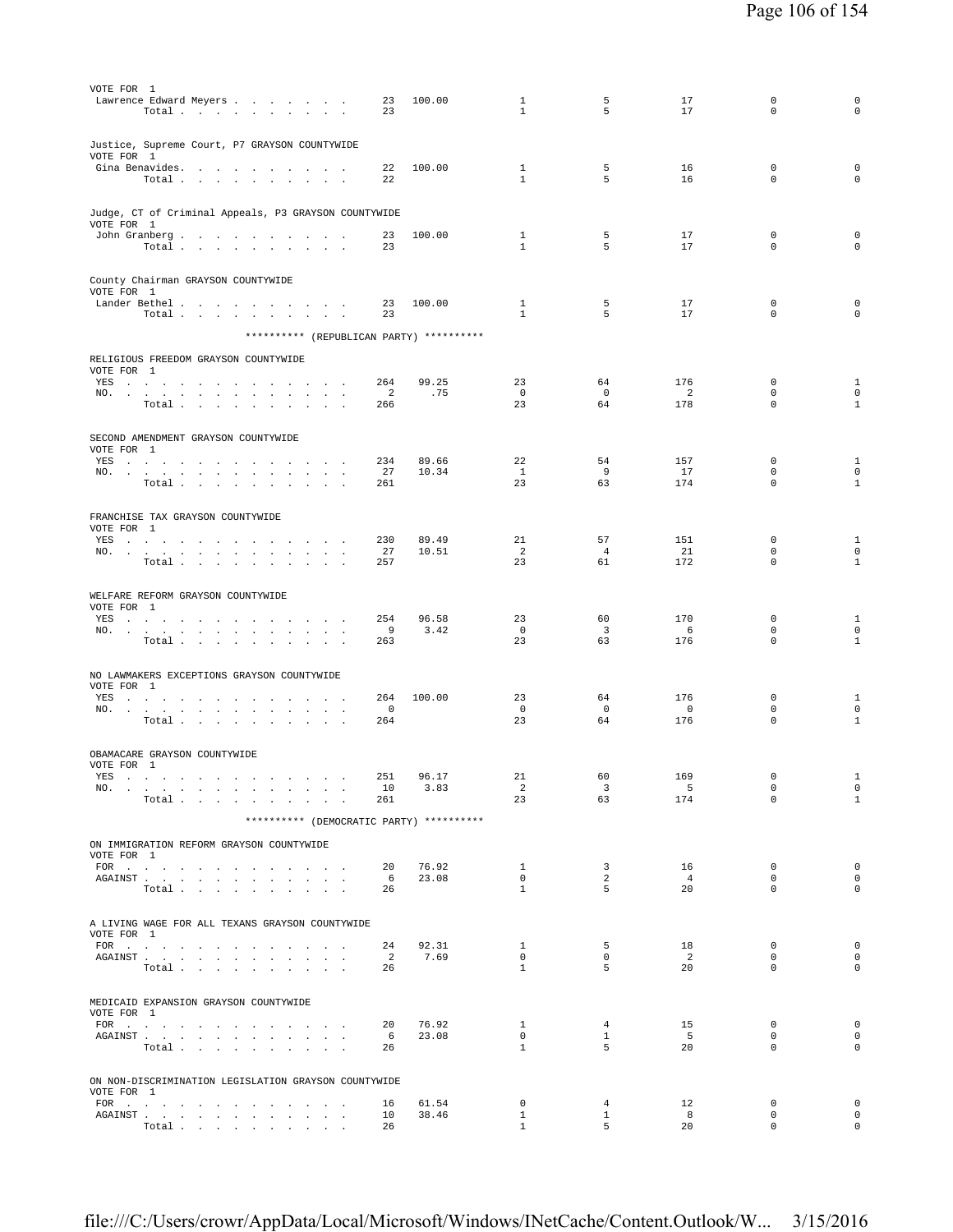| PREC REPORT-GROUP DETAIL<br>RUN DATE: 03/11/14 03:52 PM                                                                                                    |                               | MARCH 4, 2014<br>STATISTICS | 2014 PRIMARY ELECTION<br>GRAYSON COUNTY, TEXAS |                             |                      | OFFICIAL                        |                                 |
|------------------------------------------------------------------------------------------------------------------------------------------------------------|-------------------------------|-----------------------------|------------------------------------------------|-----------------------------|----------------------|---------------------------------|---------------------------------|
|                                                                                                                                                            |                               |                             |                                                |                             |                      |                                 |                                 |
| 0026 PRECINCT 308<br>TOTAL VOTES                                                                                                                           |                               | ⊱                           | EV MAIL                                        | EV IVO                      | ED IVO               | PROV/EV                         | PROV/ED                         |
| REGISTERED VOTERS - TOTAL<br>BALLOTS CAST - TOTAL.<br>BALLOTS CAST - REPUBLICAN PARTY<br>BALLOTS CAST - DEMOCRATIC PARTY<br>VOTER TURNOUT - TOTAL $\ldots$ | 974<br>130<br>125<br>5        | 96.15<br>3.85<br>13.35      | 10<br>10<br>$\mathbf 0$                        | 11<br>11<br>$\mathbf 0$     | 109<br>104<br>5      | $\mathbf 0$<br>0<br>$\mathbf 0$ | 0<br>$\mathbf 0$<br>$\mathbf 0$ |
| ********** (REPUBLICAN PARTY) **********                                                                                                                   |                               |                             |                                                |                             |                      |                                 |                                 |
| US Senator GRAYSON COUNTYWIDE                                                                                                                              |                               |                             |                                                |                             |                      |                                 |                                 |
| VOTE FOR 1<br>Curt Cleaver                                                                                                                                 | 0                             |                             | $\mathbf 0$                                    | $\mathbf 0$                 | $\mathbf 0$          | $\mathbf 0$                     | $\mathbf 0$                     |
| John Cornyn                                                                                                                                                | 61                            | 50.41                       | 5                                              | 4                           | 52                   | $\mathbf 0$                     | $\mathbf 0$                     |
| Dwayne Stovall.<br>$\mathbf{z} = \mathbf{z} + \mathbf{z}$ . The $\mathbf{z}$<br>Linda Vega                                                                 | 18<br>$\overline{\mathbf{3}}$ | 14.88<br>2.48               | $\mathbf{1}$<br>$\mathbf 0$                    | 2<br>$\mathbf{1}$           | 15<br>2              | $\mathbf 0$<br>$\mathbf 0$      | $\mathbf 0$<br>$\mathbf 0$      |
| Steve Stockman.<br>$\sim$<br>$\mathbf{1}$ and $\mathbf{1}$ and $\mathbf{1}$                                                                                | 29                            | 23.97                       | $\overline{4}$                                 | 3                           | 22                   | 0                               | $\mathbf 0$                     |
| Ken Cope.                                                                                                                                                  | 3                             | 2.48                        | $\mathbf 0$                                    | $\mathbf 0$                 | $\overline{3}$       | $\mathbf 0$                     | $\mathbf 0$                     |
| Chris Mapp<br>$\sim$ $\sim$<br>$\sim$<br>Reid Reasor.                                                                                                      | 1<br>6                        | .83<br>4.96                 | $\mathsf 0$<br>$\mathbf 0$                     | $\mathsf 0$<br>$\mathbf{1}$ | $\mathbf{1}$<br>5    | $\mathbf 0$<br>$\mathbf 0$      | $\mathbf 0$<br>$\mathbf 0$      |
| Total                                                                                                                                                      | 121                           |                             | 10                                             | 11                          | 100                  | $\mathbf 0$                     | $\mathbf 0$                     |
|                                                                                                                                                            |                               |                             |                                                |                             |                      |                                 |                                 |
| US Representative, DIST 4 GRAYSON COUNTYWIDE<br>VOTE FOR 1                                                                                                 |                               |                             |                                                |                             |                      |                                 |                                 |
| Ralph M. Hall                                                                                                                                              | 54                            | 45.38                       | $\overline{a}$                                 | 6                           | 46                   | 0                               | 0                               |
| John Ratcliffe.<br>Tony Arterburn.                                                                                                                         | 27<br>3                       | 22.69<br>2.52               | $\overline{4}$<br>$\mathbf 0$                  | 3<br>$\mathbf 0$            | 20<br>3              | $\Omega$<br>$\mathbf 0$         | $\mathbf 0$<br>$\mathbf 0$      |
| John Stacy                                                                                                                                                 | 12                            | 10.08                       | 2                                              | 0                           | 10                   | 0                               | $\mathbf 0$                     |
| Lou Gigliotti                                                                                                                                              | 14                            | 11.76                       | $\overline{a}$                                 | $\mathbf{1}$                | 11                   | $\mathbf 0$                     | $\mathbf 0$                     |
| Brent Lawson<br>$\sim$ $\sim$<br>Total                                                                                                                     | 9<br>119                      | 7.56                        | $\mathbf 0$<br>10                              | $\mathbf{1}$<br>11          | 8<br>98              | $\mathbf 0$<br>$\Omega$         | $\mathbf 0$<br>$\mathbf 0$      |
|                                                                                                                                                            |                               |                             |                                                |                             |                      |                                 |                                 |
| Governor GRAYSON COUNTYWIDE                                                                                                                                |                               |                             |                                                |                             |                      |                                 |                                 |
| VOTE FOR 1                                                                                                                                                 |                               |                             |                                                |                             |                      |                                 |                                 |
| Greg Abbott.<br>SECEDE Kilgore.                                                                                                                            | 113<br>$\mathbf{1}$           | 93.39<br>.83                | 10<br>$\mathbb O$                              | 10<br>1                     | 93<br>0              | 0<br>$\mathbf 0$                | $\mathbf 0$<br>$\mathbf 0$      |
| Miriam Martinez<br>$\sim$ $\sim$ $\sim$                                                                                                                    | 0                             |                             | $\mathbf 0$                                    | $\mathbf 0$                 | $\mathbf 0$          | $\mathbf 0$                     | $\mathbf 0$                     |
| Lisa Fritsch                                                                                                                                               | $7\phantom{.0}$               | 5.79                        | $\mathbf 0$                                    | $\mathbf 0$                 | 7                    | $\mathbf 0$                     | $\mathbf 0$                     |
| Total                                                                                                                                                      | 121                           |                             | 10                                             | 11                          | 100                  | $\mathbf 0$                     | $\mathbf 0$                     |
| Lieutenant Governor GRAYSON COUNTYWIDE                                                                                                                     |                               |                             |                                                |                             |                      |                                 |                                 |
| VOTE FOR 1                                                                                                                                                 |                               |                             |                                                |                             |                      |                                 |                                 |
| David Dewhurst.<br>Jerry Patterson                                                                                                                         | 35<br>24                      | 28.46<br>19.51              | 3<br>$\mathbf 0$                               | $\mathbf 0$<br>2            | 32<br>22             | $\mathbf 0$<br>0                | $\mathbf 0$<br>$\mathbf 0$      |
| Todd Staples                                                                                                                                               | 17                            | 13.82                       | 3                                              | $\mathbf 0$                 | 14                   | $\mathbf 0$                     | $\mathbf 0$                     |
| Dan Patrick.                                                                                                                                               | 47                            | 38.21                       | $\overline{4}$                                 | 9                           | 34                   | 0                               | $\mathbf 0$                     |
| Total                                                                                                                                                      | 123                           |                             | 10                                             | 11                          | 102                  | 0                               | $\mathbf 0$                     |
| Attorney General GRAYSON COUNTYWIDE                                                                                                                        |                               |                             |                                                |                             |                      |                                 |                                 |
| VOTE FOR 1                                                                                                                                                 |                               |                             |                                                |                             |                      |                                 |                                 |
| Dan Branch.<br>Barry Smitherman                                                                                                                            | 28<br>16 13.33                | 23.33                       | 4<br>2                                         | 2<br>1                      | 22<br>13             | 0<br>$\Omega$                   | $\mathbf 0$<br>$\mathbf 0$      |
| Ken Paxton                                                                                                                                                 | 76                            | 63.33                       | $\overline{4}$                                 | 8                           | 64                   | 0                               | 0                               |
| Total $\cdots$ $\cdots$<br>$\sim$ $\sim$                                                                                                                   | 120                           |                             | 10                                             | 11                          | 99                   | $\mathbf 0$                     | $\mathbf 0$                     |
| Comptroller of Public Accounts GRAYSON COUNTYWIDE                                                                                                          |                               |                             |                                                |                             |                      |                                 |                                 |
| VOTE FOR 1                                                                                                                                                 |                               |                             |                                                |                             |                      |                                 |                                 |
| Raul Torres.<br>$\sim$                                                                                                                                     | 8                             | 7.27                        | $\mathbf 0$                                    | 1                           | $7\phantom{.0}$      | $\mathbf 0$                     | $\mathbf 0$                     |
| Harvey Hilderbran.<br>Debra Medina<br>$\ddot{\phantom{a}}$<br>$\overline{a}$                                                                               | 25<br>27                      | 22.73<br>24.55              | 5<br>$\overline{3}$                            | 3<br>2                      | 17<br>22             | $\mathbf 0$<br>$\mathbf 0$      | $\mathbf 0$<br>$\mathbf 0$      |
| Glenn Hegar.                                                                                                                                               | 50                            | 45.45                       | $\mathbf{1}$                                   | 5                           | 44                   | $\mathbf 0$                     | $\mathbf 0$                     |
| Total                                                                                                                                                      | 110                           |                             | 9                                              | 11                          | 90                   | $\mathbf 0$                     | $\mathbf 0$                     |
| Commissioner of the General Land Office<br>GRAYSON COUNTYWIDE                                                                                              |                               |                             |                                                |                             |                      |                                 |                                 |
| VOTE FOR 1<br>George P. Bush.<br>$\sim$                                                                                                                    | 70                            | 59.83                       | 6                                              | $7\phantom{.0}$             | 57                   | $\mathsf 0$                     | $\mathbf 0$                     |
| David Watts.                                                                                                                                               | 47                            | 40.17                       | $\overline{4}$                                 | 2                           | 41                   | 0                               | 0                               |
| Total<br>$\mathcal{L}^{\pm}$<br>$\sim$ $\sim$                                                                                                              | 117                           |                             | 10                                             | 9                           | 98                   | $\mathbf 0$                     | $\mathbf 0$                     |
| Commissioner of Agriculture GRAYSON COUNTYWIDE<br>VOTE FOR 1                                                                                               |                               |                             |                                                |                             |                      |                                 |                                 |
| J. Allen Carnes<br>Tommy Merritt<br>$\ddot{\phantom{a}}$<br>$\sim$<br>$\sim$                                                                               | $\overline{7}$<br>22          | 6.31<br>19.82               | $\mathbf 0$<br>5                               | $\mathbf 0$<br>3            | $\overline{7}$<br>14 | 0<br>$\Omega$                   | $\mathbf 0$<br>$\mathbf 0$      |
| Eric Opiela.                                                                                                                                               | 30                            | 27.03                       | $\mathbf 0$                                    | 3                           | 27                   | $\mathbf 0$                     | $\mathbf 0$                     |
| Joe Cotten<br>$\sim$<br>$\overline{a}$                                                                                                                     | $12 \,$                       | 10.81                       | $\mathbf 0$                                    | $\mathbf 0$                 | 12                   | $\mathbf 0$                     | $\mathbf 0$<br>$\mathbf 0$      |
| Sid Miller<br>$\sim$<br>$\overline{a}$<br>Total                                                                                                            | 40<br>111                     | 36.04                       | 5<br>10                                        | $\overline{4}$<br>10        | 31<br>91             | $\mathbf 0$<br>0                | $\mathbf 0$                     |

Railroad Commissioner GRAYSON COUNTYWIDE VOTE FOR 1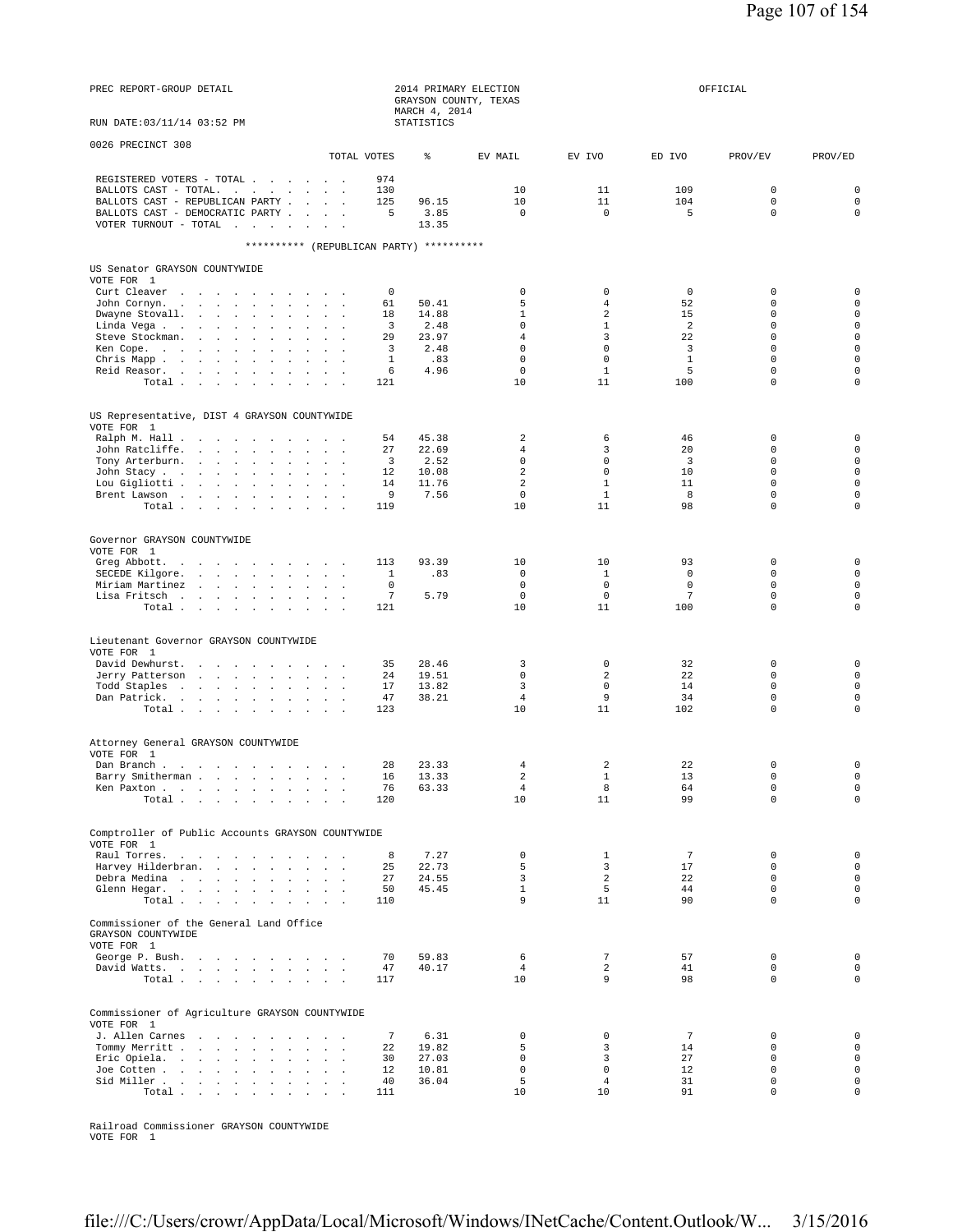| Wayne Christian<br>and the contract of the contract of the contract of the contract of the contract of the contract of the contract of the contract of the contract of the contract of the contract of the contract of the contract of the contra<br>Malachi Boyuls.<br>$\sim 10^{-1}$<br><b>Carl Carl Carl</b><br>$\sim$<br>$\mathcal{L}^{\mathcal{L}}$<br>$\ddot{\phantom{a}}$ | 54<br>6    | 50.00<br>5.56  | $\overline{4}$<br>$\mathsf 0$    | 5<br>$\overline{a}$ | 45<br>4  | $\mathbf 0$<br>0           | $\mathsf{O}\xspace$<br>$\mathsf{O}\xspace$ |
|----------------------------------------------------------------------------------------------------------------------------------------------------------------------------------------------------------------------------------------------------------------------------------------------------------------------------------------------------------------------------------|------------|----------------|----------------------------------|---------------------|----------|----------------------------|--------------------------------------------|
| Ryan Sitton.<br><b>All Carried Carry</b>                                                                                                                                                                                                                                                                                                                                         | 28         | 25.93          | 3                                | $\mathbf{1}$        | 24       | $\mathbf 0$                | $\mathsf{O}\xspace$                        |
| Becky Berger<br>$\sim$<br>$\cdot$<br>$\sim$<br>Total<br>$\cdot$<br>$\cdot$                                                                                                                                                                                                                                                                                                       | 20<br>108  | 18.52          | 2<br>9                           | $\mathbf{1}$<br>9   | 17<br>90 | $\mathbf 0$<br>$\mathbf 0$ | $\mathsf{O}\xspace$<br>0                   |
|                                                                                                                                                                                                                                                                                                                                                                                  |            |                |                                  |                     |          |                            |                                            |
| Chief Justice, Supreme Court GRAYSON COUNTYWIDE<br>VOTE FOR 1                                                                                                                                                                                                                                                                                                                    |            |                |                                  |                     |          |                            |                                            |
| Robert Talton<br>Nathan Hecht<br>$\sim$                                                                                                                                                                                                                                                                                                                                          | 51<br>53   | 49.04<br>50.96 | 5<br>$\overline{4}$              | $\overline{4}$<br>6 | 42<br>43 | $\mathbf 0$<br>$\mathbf 0$ | $\mathsf 0$<br>$\mathbf 0$                 |
| $\sim$<br>$\sim$<br>Total $\cdots$ $\cdots$<br>$\sim$ $\sim$<br><b>Contract Contract</b>                                                                                                                                                                                                                                                                                         | 104        |                | 9                                | 10                  | 85       | $\mathbf 0$                | $\mathbf 0$                                |
| Justice, Supreme Court, PL 6, Unexpired                                                                                                                                                                                                                                                                                                                                          |            |                |                                  |                     |          |                            |                                            |
| GRAYSON COUNTYWIDE<br>VOTE FOR 1                                                                                                                                                                                                                                                                                                                                                 |            |                |                                  |                     |          |                            |                                            |
| Joe Pool.<br>Jeff Brown<br>$\sim$                                                                                                                                                                                                                                                                                                                                                | 32<br>77   | 29.36<br>70.64 | 3<br>$7\phantom{.0}$             | 5<br>6              | 24<br>64 | 0<br>$\mathbf 0$           | $\mathbf 0$<br>$\mathbf 0$                 |
| Total                                                                                                                                                                                                                                                                                                                                                                            | 109        |                | 10                               | 11                  | 88       | $\mathbf 0$                | $\mathsf 0$                                |
| Justice, Supreme Court, P7 GRAYSON COUNTYWIDE                                                                                                                                                                                                                                                                                                                                    |            |                |                                  |                     |          |                            |                                            |
| VOTE FOR 1<br>Jeff Boyd.                                                                                                                                                                                                                                                                                                                                                         | 91         | 100.00         | 8                                | 8                   | 75       | 0                          | $\mathbf 0$                                |
| Total                                                                                                                                                                                                                                                                                                                                                                            | 91         |                | 8                                | 8                   | 75       | $\mathbf 0$                | $\mathbf 0$                                |
| Justice, Supreme Court, P8 GRAYSON COUNTYWIDE                                                                                                                                                                                                                                                                                                                                    |            |                |                                  |                     |          |                            |                                            |
| VOTE FOR 1<br>Phil Johnson                                                                                                                                                                                                                                                                                                                                                       | 71         | 66.36          | 6                                | $\overline{7}$      | 58       | $\mathbf 0$                | $\mathsf 0$                                |
| Sharon McCally.                                                                                                                                                                                                                                                                                                                                                                  | 36         | 33.64          | 3                                | 2                   | 31       | 0                          | $\mathsf{O}\xspace$                        |
| Total $\cdots$ $\cdots$ $\cdots$<br>$\sim$ $\sim$                                                                                                                                                                                                                                                                                                                                | 107        |                | 9                                | 9                   | 89       | $\mathsf 0$                | $\mathsf 0$                                |
| Judge, CT of Criminal Appeals, P3 GRAYSON COUNTYWIDE<br>VOTE FOR 1                                                                                                                                                                                                                                                                                                               |            |                |                                  |                     |          |                            |                                            |
| Barbara Walther<br>Bert Richardson                                                                                                                                                                                                                                                                                                                                               | 38<br>63   | 37.62<br>62.38 | 2<br>5                           | 4<br>5              | 32<br>53 | 0<br>0                     | $\mathsf 0$<br>$\mathsf{O}\xspace$         |
| Total                                                                                                                                                                                                                                                                                                                                                                            | 101        |                | 7                                | 9                   | 85       | $\mathbf 0$                | $\mathsf 0$                                |
| Judge, CT of Criminal Appeals, P4 GRAYSON COUNTYWIDE                                                                                                                                                                                                                                                                                                                             |            |                |                                  |                     |          |                            |                                            |
| VOTE FOR 1<br>Richard Dean Davis                                                                                                                                                                                                                                                                                                                                                 | 32         | 30.19          | 1                                | 2                   | 29       | $\mathbf 0$                | $\mathsf 0$                                |
| Jani Jo Wood<br>$\sim$ $\sim$<br>$\sim 10^{-1}$                                                                                                                                                                                                                                                                                                                                  | 18         | 16.98          | $\mathbf{1}$                     | 3                   | 14       | $\mathbf 0$                | $\mathbf 0$                                |
| Kevin Patrick Yeary<br>Total                                                                                                                                                                                                                                                                                                                                                     | 56<br>106  | 52.83          | $\overline{7}$<br>9              | 5<br>10             | 44<br>87 | $\mathbf 0$<br>$\mathbf 0$ | $\mathsf{O}\xspace$<br>$\mathbf 0$         |
|                                                                                                                                                                                                                                                                                                                                                                                  |            |                |                                  |                     |          |                            |                                            |
| Judge, CT of Criminal Appeals, P9 GRAYSON COUNTYWIDE<br>VOTE FOR 1                                                                                                                                                                                                                                                                                                               |            |                |                                  |                     |          |                            |                                            |
| W.C. "Bud" Kirkendall                                                                                                                                                                                                                                                                                                                                                            | 46         | 43.40          | 3                                | $\overline{4}$      | 39       | $\mathbf 0$                | $\mathbf 0$                                |
| David Newell<br>Total                                                                                                                                                                                                                                                                                                                                                            | 60<br>106  | 56.60          | $\overline{4}$<br>$\overline{7}$ | 5<br>9              | 51<br>90 | $\mathbf 0$<br>$\mathbf 0$ | $\mathbf 0$<br>$\mathbf 0$                 |
|                                                                                                                                                                                                                                                                                                                                                                                  |            |                |                                  |                     |          |                            |                                            |
| State Senator, District 30 GRAYSON COUNTYWIDE<br>VOTE FOR 1                                                                                                                                                                                                                                                                                                                      |            |                |                                  |                     |          |                            |                                            |
| Craig Estes.<br>Total $\cdots$ $\cdots$ $\cdots$                                                                                                                                                                                                                                                                                                                                 | 101<br>101 | 100.00         | 10<br>10                         | 8<br>8              | 83<br>83 | $\mathbf 0$<br>0           | $\mathsf 0$<br>$\mathsf 0$                 |
|                                                                                                                                                                                                                                                                                                                                                                                  |            |                |                                  |                     |          |                            |                                            |
| State Representative, District 62 GRAYSON COUNTYWIDE<br>VOTE FOR 1                                                                                                                                                                                                                                                                                                               |            |                |                                  |                     |          |                            |                                            |
| Larry Phillips.<br>Total                                                                                                                                                                                                                                                                                                                                                         | 100<br>100 | 100.00         | 10<br>10                         | 7<br>$\overline{7}$ | 83<br>83 | $\mathbf 0$<br>$\Omega$    | $\mathbf 0$<br>$\mathbf 0$                 |
|                                                                                                                                                                                                                                                                                                                                                                                  |            |                |                                  |                     |          |                            |                                            |
| Justice 5th Court of Appeals P3 GRAYSON COUNTYWIDE<br>VOTE FOR 1                                                                                                                                                                                                                                                                                                                 |            |                |                                  |                     |          |                            |                                            |
| Ada Brown                                                                                                                                                                                                                                                                                                                                                                        | 93         | 100.00         | 9<br>9                           | 6<br>6              | 78<br>78 | 0<br>$\mathbf 0$           | $\mathbf 0$<br>$\mathbf 0$                 |
| Total                                                                                                                                                                                                                                                                                                                                                                            | 93         |                |                                  |                     |          |                            |                                            |
| Justice 5th Court of Appeals P6 GRAYSON COUNTYWIDE<br>VOTE FOR 1                                                                                                                                                                                                                                                                                                                 |            |                |                                  |                     |          |                            |                                            |
| David L. Bridges                                                                                                                                                                                                                                                                                                                                                                 | 93         | 100.00         | 9                                | 6                   | 78       | $\mathbf 0$                | $\mathbf 0$                                |
| Total.                                                                                                                                                                                                                                                                                                                                                                           | 93         |                | 9                                | 6                   | 78       | $\mathbf 0$                | $\mathbf 0$                                |
| Justice, 5th CT of AP DIST, P8 GRAYSON COUNTYWIDE                                                                                                                                                                                                                                                                                                                                |            |                |                                  |                     |          |                            |                                            |
| VOTE FOR 1<br>Bill Whitehill.                                                                                                                                                                                                                                                                                                                                                    | 93         | 100.00         | 9                                | $7\phantom{.0}$     | 77       | $\mathbf 0$                | $\mathbf 0$                                |
| Total                                                                                                                                                                                                                                                                                                                                                                            | 93         |                | 9                                | $\overline{7}$      | 77       | $\mathbf 0$                | $\mathbf 0$                                |
| District Judge, 397th Judicial District                                                                                                                                                                                                                                                                                                                                          |            |                |                                  |                     |          |                            |                                            |
| GRAYSON COUNTYWIDE<br>VOTE FOR 1                                                                                                                                                                                                                                                                                                                                                 |            |                |                                  |                     |          |                            |                                            |
| Brian K. Gary<br>Total.<br>the contract of the contract of the                                                                                                                                                                                                                                                                                                                   | 90<br>90   | 100.00         | 9<br>9                           | 6<br>6              | 75<br>75 | $\mathbf 0$<br>$\mathbf 0$ | $\mathbf 0$<br>$\mathsf 0$                 |

County Judge GRAYSON COUNTYWIDE VOTE FOR 1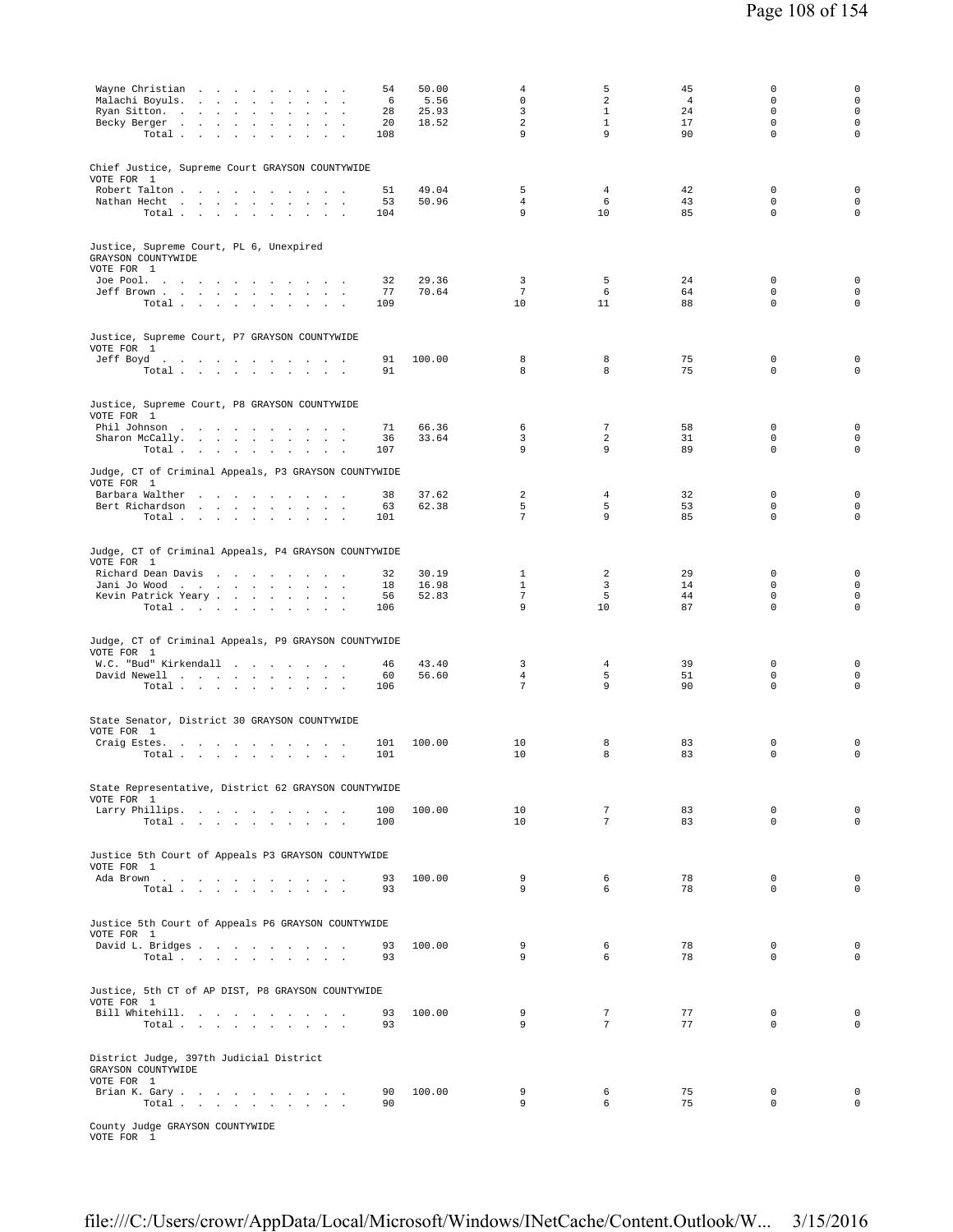| Gene Short<br>Bill Magers.<br>$\overline{\phantom{a}}$<br>Trent Bass<br>$\ddot{\phantom{a}}$<br>$\mathbf{r}$<br>Jim Maddock.<br>$\sim$<br>Total<br>$\sim$ | 14<br>53<br>30<br>17<br>114 | 12.28<br>46.49<br>26.32<br>14.91 | 2<br>5<br>3<br>$\mathbf 0$<br>10 | $\mathbf{1}$<br>2<br>3<br>$\mathbf{1}$<br>$7\phantom{.0}$ | 11<br>46<br>24<br>16<br>97 | $\mathbf 0$<br>$\mathbf 0$<br>$\mathbf 0$<br>$\mathbf 0$<br>$\mathbf 0$ | 0<br>$\mathbf 0$<br>$\mathbf 0$<br>$\mathbf 0$<br>$\mathsf 0$ |
|-----------------------------------------------------------------------------------------------------------------------------------------------------------|-----------------------------|----------------------------------|----------------------------------|-----------------------------------------------------------|----------------------------|-------------------------------------------------------------------------|---------------------------------------------------------------|
| Judge, County Court at Law GRAYSON COUNTYWIDE<br>VOTE FOR 1<br>James Corley "Corky" Henderson<br>Total                                                    | 91<br>91                    | 100.00                           | 8<br>8                           | 6<br>6                                                    | 77<br>77                   | $\mathbb O$<br>$\mathbf 0$                                              | 0<br>0                                                        |
| Judge, County Court at Law No. 2 GRAYSON COUNTYWIDE<br>VOTE FOR 1<br>Carol M. Siebman                                                                     | 93                          | 100.00                           | 9                                | 6                                                         | 78                         | 0                                                                       | $\mathbf 0$                                                   |
| Total                                                                                                                                                     | 93                          |                                  | 9                                | 6                                                         | 78                         | $\mathbf 0$                                                             | $\mathbf 0$                                                   |
| District Clerk GRAYSON COUNTYWIDE<br>VOTE FOR 1                                                                                                           |                             |                                  |                                  |                                                           |                            |                                                                         |                                                               |
| Kelly Ashmore<br>Total $\cdots$ $\cdots$ $\cdots$                                                                                                         | 95<br>95                    | 100.00                           | 9<br>9                           | 7<br>7                                                    | 79<br>79                   | $\mathbb O$<br>$\mathbf 0$                                              | 0<br>0                                                        |
| County Clerk GRAYSON COUNTYWIDE<br>VOTE FOR 1                                                                                                             |                             |                                  |                                  |                                                           |                            |                                                                         |                                                               |
| Wilma Bush<br>Total                                                                                                                                       | 96<br>96                    | 100.00                           | 9<br>9                           | 7<br>$\overline{7}$                                       | 80<br>80                   | 0<br>$\mathbf 0$                                                        | 0<br>$\mathbf 0$                                              |
| County Treasurer GRAYSON COUNTYWIDE<br>VOTE FOR 1                                                                                                         |                             |                                  |                                  |                                                           |                            |                                                                         |                                                               |
| Starr Stanley<br>Gayla Hawkins                                                                                                                            | 47<br>46                    | 50.54<br>49.46                   | 5<br>$\overline{4}$              | 2<br>5                                                    | 40<br>37                   | $\mathbf 0$<br>$\mathbf 0$                                              | 0<br>$\mathbf 0$                                              |
| Total                                                                                                                                                     | 93                          |                                  | 9                                | $7\overline{ }$                                           | 77                         | $\mathbf 0$                                                             | $\mathbf 0$                                                   |
| Justice of the Peace, Precinct No. 3<br>JUSTICE OF THE PEACE PCT 3<br>VOTE FOR 1                                                                          |                             |                                  |                                  |                                                           |                            |                                                                         |                                                               |
| Mike Reeves.<br>Total<br>and the control of                                                                                                               | 91<br>91                    | 100.00                           | 9<br>9                           | 6<br>6                                                    | 76<br>76                   | $\mathbb O$<br>$\mathbf 0$                                              | $\mathsf 0$<br>$\mathbf 0$                                    |
| County Chairman GRAYSON COUNTYWIDE<br>VOTE FOR 1                                                                                                          |                             |                                  |                                  |                                                           |                            |                                                                         |                                                               |
| Reggie Smith<br>Total                                                                                                                                     | 90<br>90                    | 100.00                           | 9<br>9                           | 6<br>6                                                    | 75<br>75                   | $\mathbb O$<br>$\mathbf 0$                                              | 0<br>$\Omega$                                                 |
| ********** (DEMOCRATIC PARTY) **********                                                                                                                  |                             |                                  |                                  |                                                           |                            |                                                                         |                                                               |
| US Senator GRAYSON COUNTYWIDE<br>VOTE FOR 1                                                                                                               |                             |                                  |                                  |                                                           |                            |                                                                         |                                                               |
| Harry Kim<br>Maxey Marie Scherr                                                                                                                           | 3<br>0                      | 60.00                            | $\mathbf 0$<br>$\mathbf 0$       | $\mathbf 0$<br>$\mathbf 0$                                | 3<br>$\mathbf 0$           | $\mathbb O$<br>$\mathbf 0$                                              | 0<br>$\mathbf 0$                                              |
| Michael "Fjet" Fjetland.                                                                                                                                  | 0                           |                                  | $\mathbf 0$                      | $\mathbf 0$                                               | $\mathbf 0$                | $\mathbf 0$                                                             | $\mathsf 0$                                                   |
| David M. Alameel<br>Kesha Rogers                                                                                                                          | 2<br>0                      | 40.00                            | $\mathbf 0$<br>0                 | $\mathsf 0$<br>$\mathsf 0$                                | 2<br>$\mathbf 0$           | $\mathbb O$<br>$\mathbb O$                                              | $\mathbf 0$<br>0                                              |
| Total                                                                                                                                                     | 5                           |                                  | $\mathbf 0$                      | $\mathbf 0$                                               | 5                          | $\mathbf 0$                                                             | $\mathbf 0$                                                   |
| Governor GRAYSON COUNTYWIDE<br>VOTE FOR 1                                                                                                                 |                             |                                  |                                  |                                                           |                            |                                                                         |                                                               |
| Wendy R. Davis.                                                                                                                                           | 5                           | 100.00                           | $\mathbf 0$                      | 0                                                         | 5                          | $\mathbb O$                                                             | $\mathsf{O}\xspace$                                           |
| Reynaldo "Ray" Madrigal.<br>Total                                                                                                                         | $\mathbf 0$<br>5            |                                  | $\Omega$<br>$\mathbf 0$          | $\Omega$<br>$\Omega$                                      | $\Omega$<br>5              | $\Omega$<br>$\Omega$                                                    | $\mathbf 0$<br>$\circ$                                        |
| Lieutenant Governor GRAYSON COUNTYWIDE                                                                                                                    |                             |                                  |                                  |                                                           |                            |                                                                         |                                                               |
| VOTE FOR 1<br>Leticia Van de Putte.<br>Total                                                                                                              | 5<br>5                      | 100.00                           | $\mathbf 0$<br>$\Omega$          | $\mathbf 0$<br>$\Omega$                                   | 5<br>5                     | $\mathbb O$<br>$\Omega$                                                 | $\mathbf 0$<br>$\mathbf 0$                                    |
|                                                                                                                                                           |                             |                                  |                                  |                                                           |                            |                                                                         |                                                               |
| Attorney General GRAYSON COUNTYWIDE<br>VOTE FOR 1                                                                                                         |                             |                                  |                                  |                                                           |                            |                                                                         |                                                               |
| Sam Houston.<br>Total<br>$\sim$ $\sim$                                                                                                                    | 5<br>5                      | 100.00                           | $\mathbf 0$<br>$\Omega$          | $\circ$<br>$\Omega$                                       | 5<br>5                     | $\mathbf 0$<br>$\Omega$                                                 | $\mathbf 0$<br>$\mathbf 0$                                    |
| Comptroller of Public Accounts GRAYSON COUNTYWIDE<br>VOTE FOR 1                                                                                           |                             |                                  |                                  |                                                           |                            |                                                                         |                                                               |
| Mike Collier<br>Total                                                                                                                                     | 5<br>5                      | 100.00                           | $\mathbf 0$<br>$\Omega$          | 0<br>$\Omega$                                             | 5<br>5                     | $\mathbf 0$<br>$\Omega$                                                 | $\mathbf 0$<br>$\Omega$                                       |
| Commissioner of the General Land Office<br>GRAYSON COUNTYWIDE<br>VOTE FOR 1                                                                               |                             |                                  |                                  |                                                           |                            |                                                                         |                                                               |
| John Cook<br>$\sim$                                                                                                                                       | 5<br>5                      | 100.00                           | $\mathbf 0$<br>$\mathbf 0$       | $\mathbf 0$<br>$\circ$                                    | 5<br>5                     | $\mathbf 0$<br>$\mathbf 0$                                              | $\mathbf 0$<br>$\mathbf 0$                                    |
| Total $\cdots$ $\cdots$ $\cdots$                                                                                                                          |                             |                                  |                                  |                                                           |                            |                                                                         |                                                               |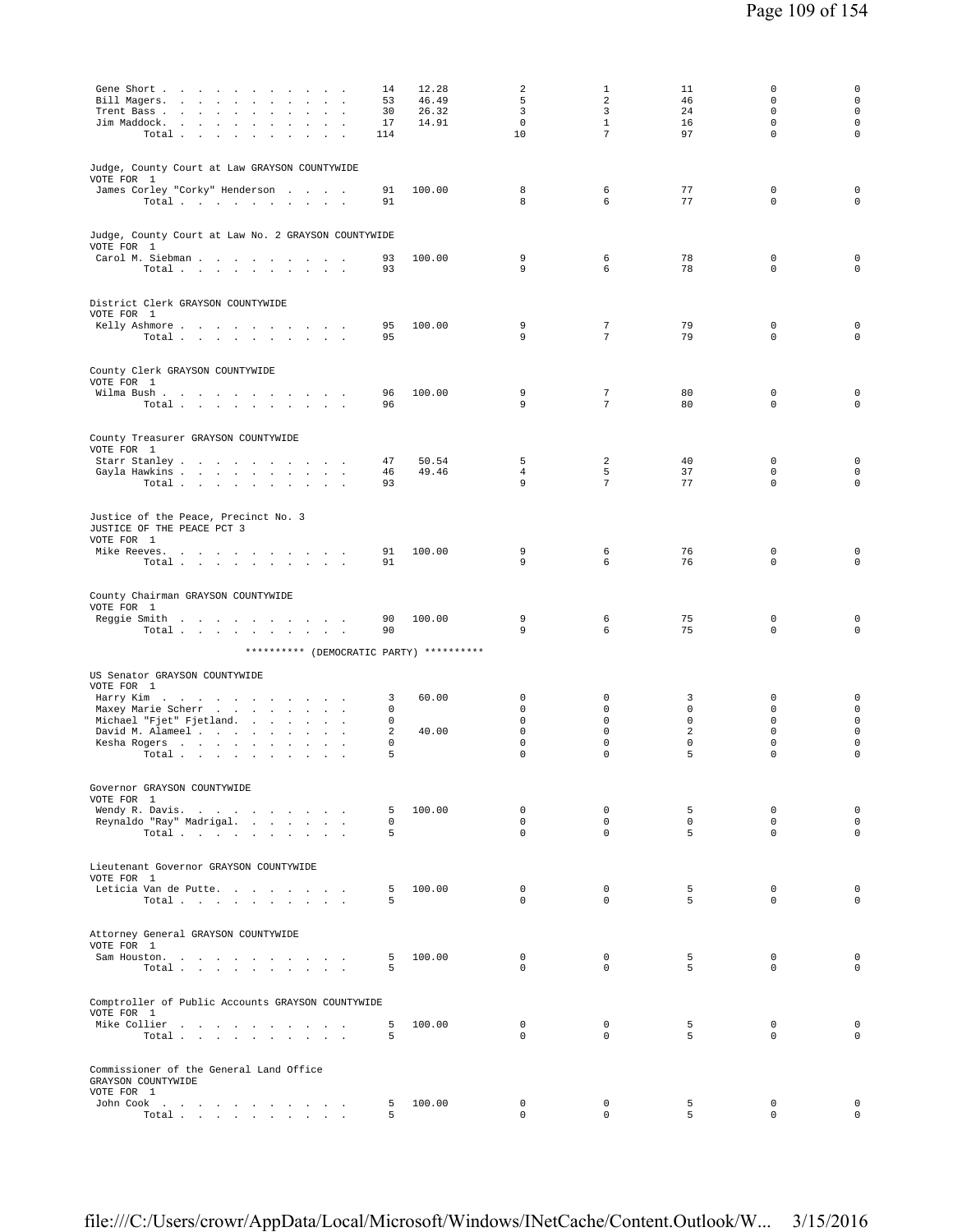| Commissioner of Agriculture GRAYSON COUNTYWIDE                                                                                                                                                                                                                |                                   |               |                            |                            |                       |                            |                                    |
|---------------------------------------------------------------------------------------------------------------------------------------------------------------------------------------------------------------------------------------------------------------|-----------------------------------|---------------|----------------------------|----------------------------|-----------------------|----------------------------|------------------------------------|
| VOTE FOR 1                                                                                                                                                                                                                                                    |                                   |               | $\mathbf 0$                | $\mathbf 0$                | $\mathbf 0$           | $\mathbf 0$                | $\mathbf 0$                        |
| Hugh Asa Fitzsimons III.<br>the company of the company of<br>Richard "Kinky" Friedman                                                                                                                                                                         | $\Omega$<br>1                     | 20.00         | $\mathbf 0$                | 0                          | 1                     | $\mathbf 0$                | $\mathbf 0$                        |
| Jim Hogan                                                                                                                                                                                                                                                     | 4                                 | 80.00         | $\mathbf 0$                | $\mathbf 0$                | 4                     | $\mathbf 0$                | $\mathbf 0$                        |
| Total                                                                                                                                                                                                                                                         | 5                                 |               | $\mathbf{0}$               | $\mathbf{0}$               | 5                     | $\mathbf 0$                | $\mathbf 0$                        |
|                                                                                                                                                                                                                                                               |                                   |               |                            |                            |                       |                            |                                    |
| Railroad Commissioner GRAYSON COUNTYWIDE<br>VOTE FOR 1                                                                                                                                                                                                        |                                   |               |                            |                            |                       |                            |                                    |
| Steve Brown.                                                                                                                                                                                                                                                  | 5                                 | 100.00        | 0                          | 0                          | 5                     | $\mathbf 0$                | $\mathbf 0$                        |
| Dale Henry<br>$\sim$<br>$\mathbf{r}$<br>$\overline{\phantom{a}}$<br>Total $\cdots$ $\cdots$ $\cdots$ $\cdots$                                                                                                                                                 | 0<br>5                            |               | $\mathbf 0$<br>$\Omega$    | $\mathbf 0$<br>$\Omega$    | $\mathbf 0$<br>5      | $\mathbf 0$<br>$\mathbf 0$ | $\mathbf 0$<br>$\mathbf 0$         |
|                                                                                                                                                                                                                                                               |                                   |               |                            |                            |                       |                            |                                    |
| Chief Justice, Supreme Court GRAYSON COUNTYWIDE                                                                                                                                                                                                               |                                   |               |                            |                            |                       |                            |                                    |
| VOTE FOR 1<br>William Moody                                                                                                                                                                                                                                   | 5                                 | 100.00        | $^{\circ}$                 | $\mathsf 0$                | 5                     | $\mathbf 0$                | 0                                  |
| Total                                                                                                                                                                                                                                                         | 5                                 |               | $\mathbf 0$                | $\mathbf 0$                | 5                     | $\mathbf 0$                | 0                                  |
|                                                                                                                                                                                                                                                               |                                   |               |                            |                            |                       |                            |                                    |
| Justice, Supreme Court, PL 6, Unexpired                                                                                                                                                                                                                       |                                   |               |                            |                            |                       |                            |                                    |
| GRAYSON COUNTYWIDE<br>VOTE FOR 1                                                                                                                                                                                                                              |                                   |               |                            |                            |                       |                            |                                    |
| Lawrence Edward Meyers                                                                                                                                                                                                                                        | 5                                 | 100.00        | $\mathbf 0$                | $\mathbf 0$                | 5                     | $\mathbf 0$                | 0                                  |
| Total $\cdots$ $\cdots$ $\cdots$                                                                                                                                                                                                                              | 5                                 |               | $\Omega$                   | $\circ$                    | 5                     | $\mathbf 0$                | $\mathbf 0$                        |
|                                                                                                                                                                                                                                                               |                                   |               |                            |                            |                       |                            |                                    |
| Justice, Supreme Court, P7 GRAYSON COUNTYWIDE                                                                                                                                                                                                                 |                                   |               |                            |                            |                       |                            |                                    |
| VOTE FOR 1<br>Gina Benavides.                                                                                                                                                                                                                                 | 5                                 | 100.00        | 0                          | 0                          | 5                     | 0                          | 0                                  |
| Total                                                                                                                                                                                                                                                         | 5                                 |               | $\mathbf 0$                | $\Omega$                   | 5                     | $\mathbf 0$                | $\mathbf 0$                        |
|                                                                                                                                                                                                                                                               |                                   |               |                            |                            |                       |                            |                                    |
| Judge, CT of Criminal Appeals, P3 GRAYSON COUNTYWIDE                                                                                                                                                                                                          |                                   |               |                            |                            |                       |                            |                                    |
| VOTE FOR 1                                                                                                                                                                                                                                                    |                                   | 100.00        | 0                          | 0                          | 5                     | 0                          | 0                                  |
| John Granberg<br>Total                                                                                                                                                                                                                                        | 5<br>5                            |               | $\Omega$                   | $\Omega$                   | 5                     | $\Omega$                   | 0                                  |
|                                                                                                                                                                                                                                                               |                                   |               |                            |                            |                       |                            |                                    |
| County Chairman GRAYSON COUNTYWIDE                                                                                                                                                                                                                            |                                   |               |                            |                            |                       |                            |                                    |
| VOTE FOR 1                                                                                                                                                                                                                                                    |                                   |               |                            |                            |                       |                            |                                    |
| Lander Bethel<br>Total                                                                                                                                                                                                                                        | 5<br>5                            | 100.00        | $\mathbf 0$<br>$\mathbf 0$ | $\mathbf 0$<br>$\mathbf 0$ | 5<br>5                | $\mathbf 0$<br>$\mathbf 0$ | 0<br>$\mathbf 0$                   |
|                                                                                                                                                                                                                                                               |                                   |               |                            |                            |                       |                            |                                    |
| ********** (REPUBLICAN PARTY) **********                                                                                                                                                                                                                      |                                   |               |                            |                            |                       |                            |                                    |
| RELIGIOUS FREEDOM GRAYSON COUNTYWIDE                                                                                                                                                                                                                          |                                   |               |                            |                            |                       |                            |                                    |
| VOTE FOR 1                                                                                                                                                                                                                                                    | 123                               | 99.19         | 10                         | 11                         | 102                   | $\mathbf 0$                | $\mathsf 0$                        |
| YES<br>NO.<br>$\sim 10^{-1}$<br>$\sim 10^{-1}$ km $^{-1}$                                                                                                                                                                                                     | $\mathbf{1}$                      | .81           | $\mathbf 0$                | $\mathbf 0$                | $\mathbf{1}$          | $\mathbf 0$                | $\mathbf 0$                        |
| Total                                                                                                                                                                                                                                                         | 124                               |               | 10                         | 11                         | 103                   | $\mathbf 0$                | $\mathbf 0$                        |
|                                                                                                                                                                                                                                                               |                                   |               |                            |                            |                       |                            |                                    |
| SECOND AMENDMENT GRAYSON COUNTYWIDE                                                                                                                                                                                                                           |                                   |               |                            |                            |                       |                            |                                    |
| VOTE FOR 1<br>YES                                                                                                                                                                                                                                             | 114                               | 92.68         | 9                          | 9                          | 96                    | $\mathbf 0$                | $\mathbf 0$                        |
| NO.                                                                                                                                                                                                                                                           | 9                                 | 7.32          | $\mathbf 0$                | 2                          | $\overline{7}$        | $\mathbf 0$                | $\mathsf 0$                        |
| Total                                                                                                                                                                                                                                                         | 123                               |               | 9                          | 11                         | 103                   | $\mathbf 0$                | $\mathbf 0$                        |
|                                                                                                                                                                                                                                                               |                                   |               |                            |                            |                       |                            |                                    |
| FRANCHISE TAX GRAYSON COUNTYWIDE<br>VOTE FOR 1                                                                                                                                                                                                                |                                   |               |                            |                            |                       |                            |                                    |
| YES a contract of the contract of the state of the state of the state of the state of the state of the state of the state of the state of the state of the state of the state of the state of the state of the state of the st                                | 104                               | 89.66         | 8                          | 9                          | 87                    | $\mathbf 0$                | $\mathbf 0$                        |
| NO.                                                                                                                                                                                                                                                           | 12<br>116                         | 10.34         | $\overline{2}$<br>10       | $\mathbf{1}$<br>10         | - 9<br>96             | $\mathbf 0$<br>$\mathbf 0$ | $\mathbf 0$<br>$\mathbf{0}$        |
| Total                                                                                                                                                                                                                                                         |                                   |               |                            |                            |                       |                            |                                    |
|                                                                                                                                                                                                                                                               |                                   |               |                            |                            |                       |                            |                                    |
| WELFARE REFORM GRAYSON COUNTYWIDE<br>VOTE FOR 1                                                                                                                                                                                                               |                                   |               |                            |                            |                       |                            |                                    |
| YES a contract of the contract of the contract of the set of the set of the set of the set of the set of the set of the set of the set of the set of the set of the set of the set of the set of the set of the set of the set                                | 121                               | 98.37         | 10                         | 10                         | 101                   | $\mathbf 0$                | $\mathbf 0$                        |
| NO.<br>Total $\cdots$ $\cdots$ $\cdots$                                                                                                                                                                                                                       | $\overline{\phantom{0}}^2$<br>123 | 1.63          | $\overline{0}$<br>10       | $\mathbf{1}$<br>11         | $\overline{1}$<br>102 | 0<br>0                     | $\mathbf 0$<br>$\mathsf{O}\xspace$ |
|                                                                                                                                                                                                                                                               |                                   |               |                            |                            |                       |                            |                                    |
| NO LAWMAKERS EXCEPTIONS GRAYSON COUNTYWIDE                                                                                                                                                                                                                    |                                   |               |                            |                            |                       |                            |                                    |
| VOTE FOR 1                                                                                                                                                                                                                                                    |                                   |               |                            |                            |                       |                            |                                    |
| YES a contract of the contract of the contract of the set of the set of the set of the set of the set of the set of the set of the set of the set of the set of the set of the set of the set of the set of the set of the set                                | 124                               | 100.00        | 10                         | 11                         | 103                   | $\mathbf 0$                | $\mathsf 0$                        |
| NO.<br>Total                                                                                                                                                                                                                                                  | $\overline{\phantom{0}}$<br>124   |               | $\overline{0}$<br>10       | $\overline{0}$<br>11       | $\overline{0}$<br>103 | 0<br>$\mathbf{0}$          | $\mathbf 0$<br>$\mathsf{O}\xspace$ |
|                                                                                                                                                                                                                                                               |                                   |               |                            |                            |                       |                            |                                    |
| OBAMACARE GRAYSON COUNTYWIDE                                                                                                                                                                                                                                  |                                   |               |                            |                            |                       |                            |                                    |
| VOTE FOR 1                                                                                                                                                                                                                                                    |                                   |               |                            |                            |                       |                            |                                    |
| YES                                                                                                                                                                                                                                                           | 117                               | 98.32<br>1.68 | 10<br>$\overline{0}$       | 11<br>$\overline{0}$       | 96<br>$\overline{2}$  | 0<br>$\mathbf{0}$          | $\mathsf 0$<br>$\mathbf 0$         |
| NO.<br>Total                                                                                                                                                                                                                                                  | $\overline{\phantom{0}}^2$<br>119 |               | 10                         | 11                         | 98                    | $\mathbf{0}$               | $\mathbf 0$                        |
| ********** (DEMOCRATIC PARTY) **********                                                                                                                                                                                                                      |                                   |               |                            |                            |                       |                            |                                    |
|                                                                                                                                                                                                                                                               |                                   |               |                            |                            |                       |                            |                                    |
| ON IMMIGRATION REFORM GRAYSON COUNTYWIDE                                                                                                                                                                                                                      |                                   |               |                            |                            |                       |                            |                                    |
| VOTE FOR 1<br>FOR                                                                                                                                                                                                                                             | 4                                 | 80.00         | $\circ$                    | $\mathbf 0$                | $\overline{4}$        | $^{\circ}$                 | $\mathbb O$                        |
| ${\tt AGAINST} \hspace{1.5cm} . \hspace{1.5cm} . \hspace{1.5cm} . \hspace{1.5cm} . \hspace{1.5cm} . \hspace{1.5cm} . \hspace{1.5cm} . \hspace{1.5cm} . \hspace{1.5cm} . \hspace{1.5cm} . \hspace{1.5cm} . \hspace{1.5cm} . \hspace{1.5cm} . \hspace{1.5cm} .$ | $\mathbf{1}$                      | 20.00         | $^{\circ}$                 | $\circ$                    | $\mathbf{1}$          | $\mathbf 0$                | $\mathbf 0$                        |
| Total                                                                                                                                                                                                                                                         | 5                                 |               | $\mathbf 0$                | $\circ$                    | 5                     | $\mathbf{0}$               | $\mathbf 0$                        |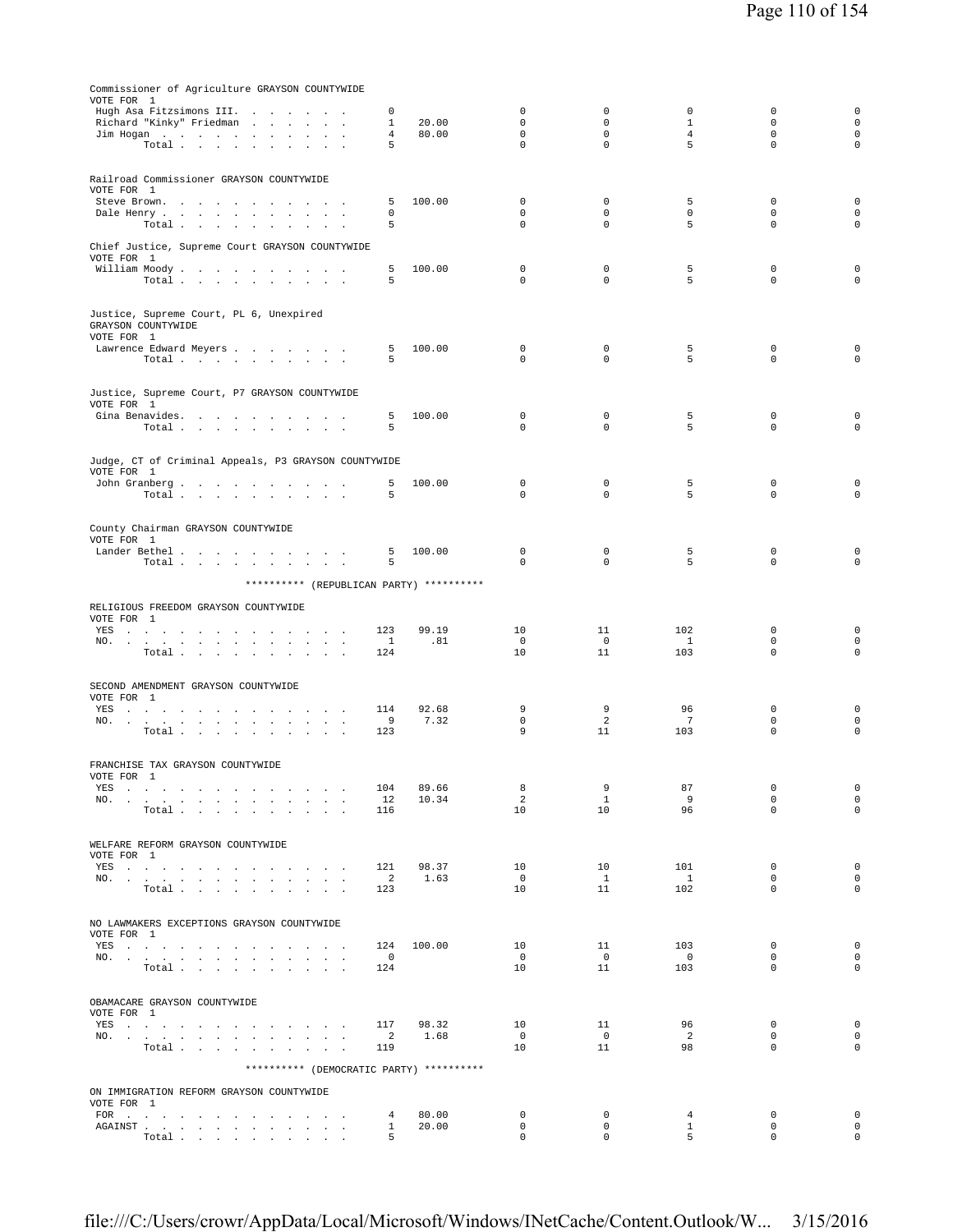| A LIVING WAGE FOR ALL TEXANS GRAYSON COUNTYWIDE<br>VOTE FOR 1                                                                                                                                                                                 |                                                  |                     |                |                       |                                |                     |                            |                                    |
|-----------------------------------------------------------------------------------------------------------------------------------------------------------------------------------------------------------------------------------------------|--------------------------------------------------|---------------------|----------------|-----------------------|--------------------------------|---------------------|----------------------------|------------------------------------|
| FOR<br>the contract of the contract of                                                                                                                                                                                                        | and the contract of the contract of              | 5                   | 100.00         | 0                     | 0                              | 5                   | 0                          | $\mathsf 0$                        |
| AGAINST                                                                                                                                                                                                                                       |                                                  | 0                   |                | $\mathbf 0$           | $\mathsf{O}\xspace$            | $\mathbb O$         | $\mathsf 0$                | $\mathsf{O}\xspace$                |
| Total .<br>$\sim$<br>$\sim$ $\sim$<br>$\mathbf{r}$<br>$\sim$<br>$\mathbf{r}$<br>$\mathbf{r}$                                                                                                                                                  | $\ddot{\phantom{a}}$                             | 5                   |                | $\mathbf 0$           | $\mathbf 0$                    | 5                   | $\mathsf 0$                | $\mathsf 0$                        |
|                                                                                                                                                                                                                                               |                                                  |                     |                |                       |                                |                     |                            |                                    |
| MEDICAID EXPANSION GRAYSON COUNTYWIDE                                                                                                                                                                                                         |                                                  |                     |                |                       |                                |                     |                            |                                    |
| VOTE FOR 1<br>FOR<br>the contract of the contract of the<br>$\cdot$<br>$\ddot{\phantom{a}}$                                                                                                                                                   |                                                  | 4                   | 80.00          | 0                     | 0                              | 4                   | 0                          | 0                                  |
| AGAINST.<br>the company of the company<br>$\ddot{\phantom{0}}$<br>$\sim$                                                                                                                                                                      |                                                  | 1                   | 20.00          | $\mathbf 0$           | $\mathbf 0$                    | $\mathbf{1}$        | $\mathbf 0$                | $\mathsf{O}\xspace$                |
| Total .<br>$\sim$<br>$\sim$                                                                                                                                                                                                                   |                                                  | 5                   |                | 0                     | 0                              | 5                   | 0                          | 0                                  |
|                                                                                                                                                                                                                                               |                                                  |                     |                |                       |                                |                     |                            |                                    |
| ON NON-DISCRIMINATION LEGISLATION GRAYSON COUNTYWIDE                                                                                                                                                                                          |                                                  |                     |                |                       |                                |                     |                            |                                    |
| VOTE FOR 1                                                                                                                                                                                                                                    |                                                  | 5                   | 100.00         | 0                     | 0                              | 5                   | $\mathbb O$                | 0                                  |
| FOR .<br>$\sim$<br><b>Carl Carl</b><br>$\mathbf{r}$<br>AGAINST.<br><b>Carl Carl Carl</b><br><b>Carl Carl Carl</b><br>$\overline{\phantom{a}}$                                                                                                 | $\cdot$                                          | 0                   |                | $\mathbf 0$           | $\mathbf 0$                    | $\mathbf 0$         | $\mathbf 0$                | $\mathbf 0$                        |
| Total.<br>$\sim$<br>$\sim 10^{-1}$ km $^{-1}$<br>$\ddot{\phantom{0}}$<br>$\ddot{\phantom{0}}$<br>$\ddot{\phantom{a}}$<br>$\sim$                                                                                                               | $\cdot$                                          | 5                   |                | $\mathbf 0$           | $\mathbf 0$                    | 5                   | $\mathbf 0$                | 0                                  |
| PREC REPORT-GROUP DETAIL                                                                                                                                                                                                                      |                                                  |                     |                | 2014 PRIMARY ELECTION |                                |                     | OFFICIAL                   |                                    |
|                                                                                                                                                                                                                                               |                                                  |                     |                | GRAYSON COUNTY, TEXAS |                                |                     |                            |                                    |
|                                                                                                                                                                                                                                               |                                                  |                     | MARCH 4, 2014  |                       |                                |                     |                            |                                    |
| RUN DATE: 03/11/14 03:52 PM                                                                                                                                                                                                                   |                                                  |                     | STATISTICS     |                       |                                |                     |                            |                                    |
| 0027 PRECINCT 309                                                                                                                                                                                                                             |                                                  |                     |                |                       |                                |                     |                            |                                    |
|                                                                                                                                                                                                                                               |                                                  | TOTAL VOTES         | နွ             | EV MAIL               | EV IVO                         | ED IVO              | PROV/EV                    | PROV/ED                            |
| REGISTERED VOTERS - TOTAL .<br>$\sim$<br>$\mathbf{r}$                                                                                                                                                                                         |                                                  | 838                 |                |                       |                                |                     |                            |                                    |
| BALLOTS CAST - TOTAL.<br>$\mathbf{z} = \mathbf{z} + \mathbf{z}$ .<br>$\sim$                                                                                                                                                                   | $\sim$<br>$\cdot$                                | 87                  |                | $\mathbf 0$           | 16                             | 71                  | $\mathbf 0$                | $\mathbf 0$                        |
| BALLOTS CAST - REPUBLICAN PARTY<br>$\sim$<br>$\sim$<br>BALLOTS CAST - DEMOCRATIC PARTY .                                                                                                                                                      | $\sim$                                           | 78<br>9             | 89.66<br>10.34 | 0<br>$\mathbf 0$      | 16<br>$\mathbf 0$              | 62<br>9             | 0<br>$\mathbf 0$           | $\mathbf 0$<br>$\mathbf 0$         |
| $\sim$<br>VOTER TURNOUT - TOTAL<br>and the contract of the<br><b>Carl Carl Carl</b>                                                                                                                                                           | $\ddot{\phantom{a}}$                             |                     | 10.38          |                       |                                |                     |                            |                                    |
|                                                                                                                                                                                                                                               |                                                  |                     |                |                       |                                |                     |                            |                                    |
| ********** (REPUBLICAN PARTY) **********                                                                                                                                                                                                      |                                                  |                     |                |                       |                                |                     |                            |                                    |
| US Senator GRAYSON COUNTYWIDE                                                                                                                                                                                                                 |                                                  |                     |                |                       |                                |                     |                            |                                    |
| VOTE FOR 1                                                                                                                                                                                                                                    |                                                  |                     |                |                       |                                |                     |                            |                                    |
| Curt Cleaver<br>$\sim 10^{-1}$ km $^{-1}$<br>$\sim$<br>$\sim$<br>$\mathbf{z} = \mathbf{z}$<br>$\sim$ 100 $\mu$<br>$\sim$<br>John Cornyn.<br><b>Carl Corporation</b><br>$\mathbf{r}$<br>$\sim$<br>$\overline{\phantom{a}}$<br>$\sim$<br>$\sim$ | $\ddot{\phantom{a}}$<br>$\ddot{\phantom{a}}$     | 3<br>40             | 3.95<br>52.63  | 0<br>0                | 2<br>9                         | 1<br>31             | 0<br>0                     | 0<br>$\mathsf{O}\xspace$           |
| Dwayne Stovall.<br>$\Delta$<br>$\mathbf{r}$                                                                                                                                                                                                   |                                                  | 8                   | 10.53          | 0                     | 0                              | 8                   | 0                          | $\mathsf{O}\xspace$                |
| Linda Vega<br>$\ddot{\phantom{a}}$<br>$\cdot$                                                                                                                                                                                                 |                                                  | 2                   | 2.63           | $\mathbf 0$           | $\mathbf 0$                    | $\overline{a}$      | $\mathbf 0$                | $\mathsf{O}\xspace$                |
| Steve Stockman.<br>$\ddot{\phantom{1}}$<br>$\ddot{\phantom{0}}$<br>$\cdot$<br>$\cdot$<br>$\cdot$<br>$\cdot$                                                                                                                                   |                                                  | 13                  | 17.11          | $\mathbf 0$           | 2                              | 11                  | $\mathbf 0$                | $\mathsf{O}\xspace$                |
| Ken Cope.<br>$\mathcal{A}^{\mathcal{A}}$ and $\mathcal{A}^{\mathcal{A}}$ and $\mathcal{A}^{\mathcal{A}}$<br>$\cdot$<br>$\cdot$<br>$\ddot{\phantom{a}}$<br>$\ddot{\phantom{a}}$<br>$\ddot{\phantom{a}}$                                        |                                                  | 3                   | 3.95           | $\mathbf 0$<br>0      | $\mathbf 0$                    | 3<br>$\mathbf 0$    | $\mathbf 0$<br>$\mathbf 0$ | $\circ$<br>$\mathsf{O}\xspace$     |
| Chris Mapp<br>$\ddot{\phantom{0}}$<br>$\sim$<br>$\ddot{\phantom{a}}$<br>$\ddot{\phantom{a}}$<br>Reid Reasor.<br>$\cdot$<br>$\sim$<br>$\mathbf{r}$<br>$\cdot$                                                                                  | $\ddot{\phantom{a}}$<br>$\overline{\phantom{a}}$ | 0<br>$\overline{7}$ | 9.21           | 0                     | 0<br>3                         | $\overline{4}$      | 0                          | $\mathsf 0$                        |
| Total<br>$\ddot{\phantom{a}}$<br>$\sim$<br>$\sim$<br>$\sim$                                                                                                                                                                                   |                                                  | 76                  |                | $\mathbf 0$           | 16                             | 60                  | $\mathbf 0$                | $\mathsf 0$                        |
|                                                                                                                                                                                                                                               |                                                  |                     |                |                       |                                |                     |                            |                                    |
| US Representative, DIST 4 GRAYSON COUNTYWIDE                                                                                                                                                                                                  |                                                  |                     |                |                       |                                |                     |                            |                                    |
| VOTE FOR 1                                                                                                                                                                                                                                    |                                                  |                     |                |                       |                                |                     |                            |                                    |
| Ralph M. Hall<br>$\ddot{\phantom{a}}$<br>$\sim$<br>$\sim$<br>$\cdot$<br>$\mathbf{r}$                                                                                                                                                          | $\ddot{\phantom{a}}$                             | 37                  | 49.33          | 0                     | 9                              | 28                  | 0                          | 0                                  |
| John Ratcliffe.<br>$\ddot{\phantom{1}}$<br>$\sim$<br>$\Box$<br>$\cdot$<br>$\blacksquare$<br>$\cdot$<br>$\mathbf{r}$                                                                                                                           | $\blacksquare$                                   | 22<br>$\mathbf 0$   | 29.33          | 0<br>$\mathbf 0$      | 2<br>$\mathbf 0$               | 20<br>$\mathbf 0$   | 0<br>$\mathbf 0$           | $\mathsf{O}\xspace$<br>$\mathsf 0$ |
| Tony Arterburn.<br>$\sim$<br>$\Box$<br>$\Box$<br>$\ddot{\phantom{0}}$<br>John Stacy<br>$\ddot{\phantom{0}}$<br>$\cdot$<br>$\ddot{\phantom{a}}$<br>$\overline{a}$                                                                              |                                                  | $\mathbf 0$         |                | $\mathbf 0$           | 0                              | $\mathbf 0$         | $\mathbf 0$                | $\mathsf 0$                        |
| Lou Gigliotti .<br>$\sim 100$ $\sim$<br>$\Box$                                                                                                                                                                                                |                                                  | 11                  | 14.67          | $\mathbf 0$           | $\overline{4}$                 | $\overline{7}$      | $\mathbf 0$                | $\mathsf 0$                        |
| Brent Lawson<br><b>Contract Contract</b><br>$\ddot{\phantom{a}}$<br>$\sim$                                                                                                                                                                    | $\sim$                                           | 5                   | 6.67           | 0                     | $\mathbf{1}$                   | $\overline{4}$      | $\mathsf 0$                | $\mathsf 0$                        |
| Total .<br>$\sim$<br>$\sim$<br>$\mathcal{L}^{\pm}$<br>$\sim$<br>$\ddot{\phantom{a}}$<br>$\sim$<br>$\mathbf{r}$                                                                                                                                | $\ddot{\phantom{a}}$                             | 75                  |                | 0                     | 16                             | 59                  | 0                          | 0                                  |
|                                                                                                                                                                                                                                               |                                                  |                     |                |                       |                                |                     |                            |                                    |
| Governor GRAYSON COUNTYWIDE                                                                                                                                                                                                                   |                                                  |                     |                |                       |                                |                     |                            |                                    |
| VOTE FOR 1<br>Greg Abbott.<br>and the contract of the<br>$\sim$<br>$\Box$                                                                                                                                                                     |                                                  | 69                  | 90.79          | 0                     | 14                             | 55                  | 0                          | $\mathsf{O}\xspace$                |
| SECEDE Kilgore.<br>and a state of the state of the state of the                                                                                                                                                                               |                                                  | $\overline{a}$      | 2.63           | $\mathbf 0$           | $\mathsf{O}\xspace$            | $\overline{a}$      | $\mathbf 0$                | $\mathsf{O}\xspace$                |
| Miriam Martinez.<br>and the state of the state of the<br>$\sim$                                                                                                                                                                               |                                                  | $\mathbf 0$         |                | $\mathsf 0$           | $\mathsf{O}\xspace$            | $\mathbb O$         | $\mathbf 0$                | $\mathsf{O}\xspace$                |
| Lisa Fritsch                                                                                                                                                                                                                                  | $\sim$ $\sim$                                    | 5                   | 6.58           | $\mathbf 0$           | $\mathbf 0$                    | 5                   | $\mathbf 0$                | $\mathsf{O}\xspace$                |
| Total                                                                                                                                                                                                                                         |                                                  | 76                  |                | $\mathbf 0$           | 14                             | 62                  | $\mathbf 0$                | $\circ$                            |
|                                                                                                                                                                                                                                               |                                                  |                     |                |                       |                                |                     |                            |                                    |
| Lieutenant Governor GRAYSON COUNTYWIDE                                                                                                                                                                                                        |                                                  |                     |                |                       |                                |                     |                            |                                    |
| VOTE FOR 1<br>David Dewhurst.                                                                                                                                                                                                                 |                                                  | 18                  | 24.00          | $\mathbf 0$           | 2                              | 16                  | $\mathbf 0$                | $\mathbf 0$                        |
| Jerry Patterson                                                                                                                                                                                                                               | $\sim$ $\sim$                                    | 10                  | 13.33          | $\mathbf 0$           | $\mathbf{1}$                   | 9                   | $\mathbf 0$                | $\circ$                            |
| Todd Staples                                                                                                                                                                                                                                  |                                                  | 14                  | 18.67          | $\mathbf 0$           | 2                              | 12                  | $\mathbf 0$                | $\mathsf{O}\xspace$                |
| Dan Patrick.                                                                                                                                                                                                                                  |                                                  | 33                  | 44.00          | $\mathsf 0$           | 10                             | 23                  | $\mathbf 0$                | $\mathsf{O}\xspace$                |
| Total                                                                                                                                                                                                                                         |                                                  | 75                  |                | $\mathbf 0$           | 15                             | 60                  | $\mathbf 0$                | $\mathsf{O}\xspace$                |
|                                                                                                                                                                                                                                               |                                                  |                     |                |                       |                                |                     |                            |                                    |
| Attorney General GRAYSON COUNTYWIDE                                                                                                                                                                                                           |                                                  |                     |                |                       |                                |                     |                            |                                    |
| VOTE FOR 1<br>Dan Branch<br><b>Contract Contract Contract</b>                                                                                                                                                                                 |                                                  | 21                  | 28.77          | 0                     | 3                              | 18                  | 0                          | $\mathsf{O}\xspace$                |
| Barry Smitherman                                                                                                                                                                                                                              | $\sim$                                           | 13                  | 17.81          | $\mathbf 0$           | 5                              | 8                   | $\mathbf 0$                | $\mathsf{O}\xspace$                |
| Ken Paxton                                                                                                                                                                                                                                    |                                                  | 39                  | 53.42          | $\mathbf 0$           | $7\phantom{.0}$                | 32                  | $\mathbf 0$                | $\mathsf{O}\xspace$                |
| Total                                                                                                                                                                                                                                         |                                                  | 73                  |                | $\mathbf 0$           | 15                             | 58                  | $\mathbf 0$                | $\mathsf 0$                        |
|                                                                                                                                                                                                                                               |                                                  |                     |                |                       |                                |                     |                            |                                    |
| Comptroller of Public Accounts GRAYSON COUNTYWIDE                                                                                                                                                                                             |                                                  |                     |                |                       |                                |                     |                            |                                    |
| VOTE FOR 1                                                                                                                                                                                                                                    |                                                  |                     |                |                       |                                |                     |                            | $\mathsf{O}\xspace$                |
| Raul Torres.<br>Harvey Hilderbran.                                                                                                                                                                                                            | All Carrier                                      | 4<br>11             | 5.63<br>15.49  | 0<br>$\mathbf 0$      | $\mathbf{1}$<br>$\overline{4}$ | 3<br>$\overline{7}$ | $\mathbb O$<br>$\mathbf 0$ | $\circ$                            |
| Debra Medina                                                                                                                                                                                                                                  |                                                  | 17                  | 23.94          | $\mathbf 0$           | $\mathbf{1}$                   | 16                  | $\mathbf 0$                | $\mathsf{O}\xspace$                |
| Glenn Hegar.                                                                                                                                                                                                                                  |                                                  | 39                  | 54.93          | $\mathbf 0$           | 9                              | 30                  | $\mathbf 0$                | $\mathsf{O}\xspace$                |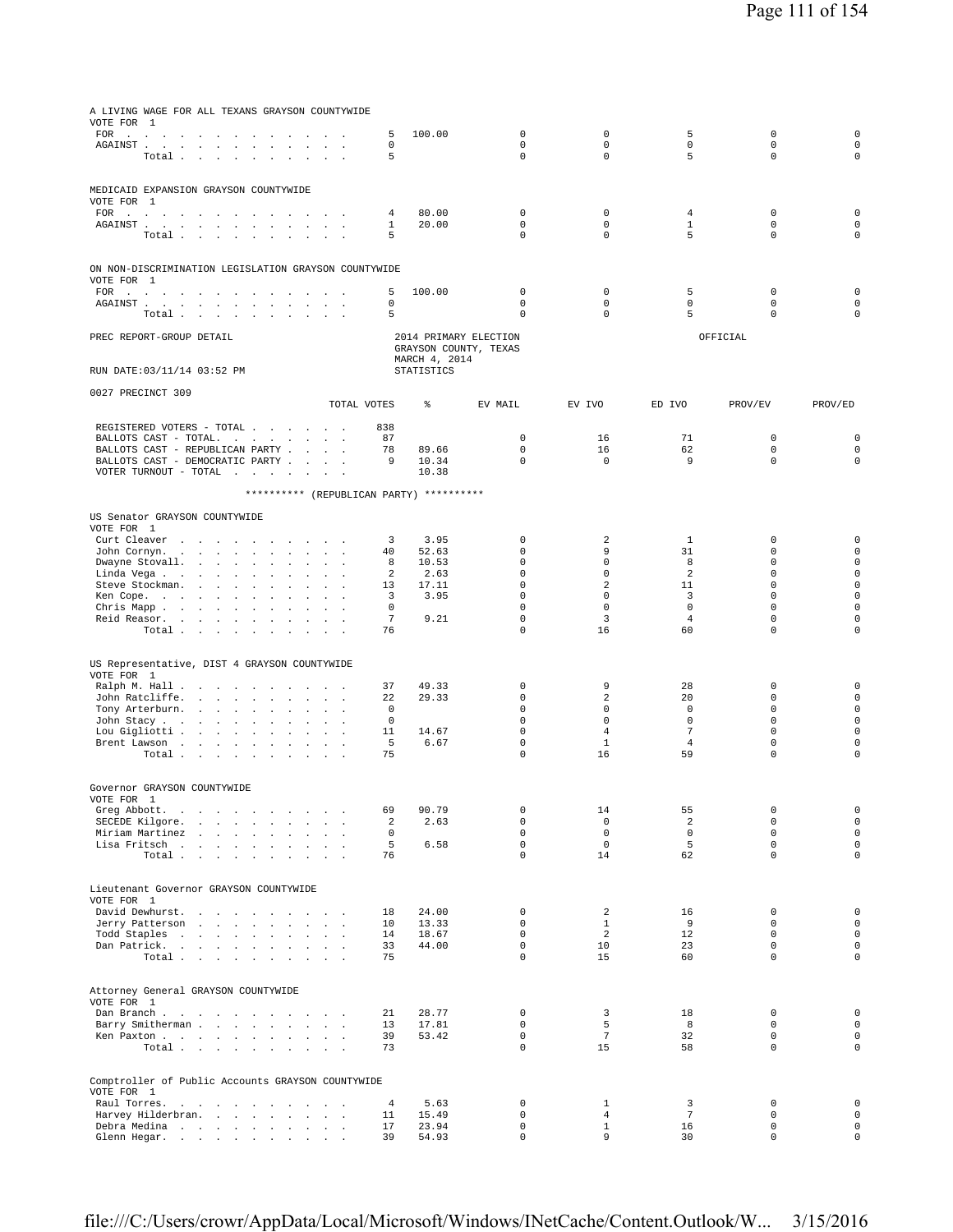| Total $\cdots$ $\cdots$ $\cdots$ $\cdots$                                                                                                                                                       | 71                        |                                 | $\mathbf 0$                                                   | 15                                    | 56                             | $\mathbf 0$                                         | $\mathbf 0$                                                                      |
|-------------------------------------------------------------------------------------------------------------------------------------------------------------------------------------------------|---------------------------|---------------------------------|---------------------------------------------------------------|---------------------------------------|--------------------------------|-----------------------------------------------------|----------------------------------------------------------------------------------|
| Commissioner of the General Land Office<br>GRAYSON COUNTYWIDE<br>VOTE FOR 1                                                                                                                     |                           |                                 |                                                               |                                       |                                |                                                     |                                                                                  |
| George P. Bush.<br>the contract of the contract of the con-<br>David Watts.<br>Total<br><b>Contract Contract</b>                                                                                | 48<br>22<br>70            | 68.57<br>31.43                  | $\mathbf 0$<br>$\mathbf 0$<br>$\mathbf 0$                     | 10<br>$\overline{4}$<br>14            | 38<br>18<br>56                 | $\mathbf 0$<br>$\mathbf 0$<br>0                     | $\mathbf 0$<br>$\mathbf 0$<br>$\mathsf{O}\xspace$                                |
| Commissioner of Agriculture GRAYSON COUNTYWIDE                                                                                                                                                  |                           |                                 |                                                               |                                       |                                |                                                     |                                                                                  |
| VOTE FOR 1<br>J. Allen Carnes<br>Tommy Merritt<br>Eric Opiela.<br>$\ddot{\phantom{a}}$<br>$\ddot{\phantom{a}}$<br>$\sim$                                                                        | 11<br>22<br>9<br>5        | 15.49<br>30.99<br>12.68<br>7.04 | 0<br>$\mathbf 0$<br>$\mathbf 0$<br>$\mathbf 0$                | 2<br>5<br>$\mathsf 0$<br>$\mathbf{1}$ | 9<br>17<br>9<br>$\overline{4}$ | 0<br>0<br>$\mathbf 0$<br>$\mathbf 0$                | $\mathbf 0$<br>$\mathsf{O}\xspace$<br>$\mathsf{O}\xspace$<br>$\mathsf{O}\xspace$ |
| Joe Cotten<br>Sid Miller<br><b>Sales Street</b><br>$\overline{\phantom{a}}$<br>Total<br>$\sim$ $\sim$                                                                                           | 24<br>71                  | 33.80                           | $\mathbf 0$<br>$\Omega$                                       | $7\overline{ }$<br>15                 | 17<br>56                       | $\mathbf 0$<br>$\Omega$                             | $\mathsf 0$<br>$\circ$                                                           |
| Railroad Commissioner GRAYSON COUNTYWIDE<br>VOTE FOR 1                                                                                                                                          |                           |                                 |                                                               |                                       |                                |                                                     |                                                                                  |
| Wayne Christian<br>Malachi Boyuls.<br>$\sim$<br>Ryan Sitton.<br>$\mathbb{Z}^2$<br>$\sim$<br>$\sim 100$<br>$\overline{\phantom{a}}$<br>Becky Berger<br>Total $\cdots$ $\cdots$ $\cdots$ $\cdots$ | 30<br>6<br>20<br>15<br>71 | 42.25<br>8.45<br>28.17<br>21.13 | $\mathbf 0$<br>$\mathbf 0$<br>$\mathbf 0$<br>0<br>$\mathbf 0$ | 6<br>$\mathbf 0$<br>6<br>3<br>15      | 24<br>6<br>14<br>12<br>56      | $\mathbf 0$<br>$\mathbf 0$<br>$\mathbf 0$<br>0<br>0 | $\mathbf 0$<br>$\mathbf 0$<br>$\mathbf 0$<br>$\mathsf{O}\xspace$<br>$\mathbf 0$  |
| Chief Justice, Supreme Court GRAYSON COUNTYWIDE                                                                                                                                                 |                           |                                 |                                                               |                                       |                                |                                                     |                                                                                  |
| VOTE FOR 1<br>Robert Talton<br>Nathan Hecht<br>Total<br>$\sim$<br><b>Carl Carl</b>                                                                                                              | 30<br>38<br>68            | 44.12<br>55.88                  | 0<br>$\mathbf 0$<br>0                                         | 8<br>$7\overline{ }$<br>15            | 22<br>31<br>53                 | 0<br>$\mathbf 0$<br>0                               | $\mathbf 0$<br>$\mathsf{O}\xspace$<br>$\mathsf{O}\xspace$                        |
| Justice, Supreme Court, PL 6, Unexpired<br>GRAYSON COUNTYWIDE<br>VOTE FOR 1                                                                                                                     |                           |                                 |                                                               |                                       |                                |                                                     |                                                                                  |
| Joe Pool.<br>Jeff Brown<br>Total $\cdots$ $\cdots$ $\cdots$                                                                                                                                     | 25<br>42<br>67            | 37.31<br>62.69                  | $\mathbf 0$<br>0<br>$\Omega$                                  | 6<br>9<br>15                          | 19<br>33<br>52                 | 0<br>$\mathbf 0$<br>$\Omega$                        | $\mathbf 0$<br>$\mathbf 0$<br>$\circ$                                            |
| Justice, Supreme Court, P7 GRAYSON COUNTYWIDE<br>VOTE FOR 1<br>Jeff Boyd.                                                                                                                       | 51                        | 100.00                          | $\mathbf 0$                                                   | $12 \overline{ }$                     | 39                             | $\mathbf 0$                                         | 0                                                                                |
| Total                                                                                                                                                                                           | 51                        |                                 | $\mathbf 0$                                                   | $12 \overline{ }$                     | 39                             | $\mathbf 0$                                         | $\mathsf 0$                                                                      |
| Justice, Supreme Court, P8 GRAYSON COUNTYWIDE<br>VOTE FOR 1<br>Phil Johnson<br>the company of the company of<br>$\sim$ 100<br>$\sim$<br>$\sim$                                                  | 42                        | 62.69                           | $\mathbf 0$                                                   | 7                                     | 35                             | $\mathbf 0$                                         | $\mathbf 0$                                                                      |
| Sharon McCally.<br>Total $\cdots$ $\cdots$ $\cdots$                                                                                                                                             | 25<br>67                  | 37.31                           | $\mathbf 0$<br>$\mathbf 0$                                    | 8<br>15                               | 17<br>52                       | $\mathbf 0$<br>$\mathbf 0$                          | $\mathsf{O}\xspace$<br>$\mathbf 0$                                               |
| Judge, CT of Criminal Appeals, P3 GRAYSON COUNTYWIDE<br>VOTE FOR 1                                                                                                                              |                           | 32.31                           | $\mathbf 0$                                                   | $\overline{4}$                        | 17                             | $\mathbf 0$                                         | $\mathbf 0$                                                                      |
| Barbara Walther<br>$\overline{\phantom{a}}$<br>Bert Richardson<br>Total $\cdots$ $\cdots$ $\cdots$<br>$\sim$                                                                                    | 21<br>44<br>65            | 67.69                           | 0<br>$\mathbf 0$                                              | 11<br>15                              | 33<br>50                       | $\mathbf 0$<br>$\mathbf 0$                          | $\mathbf 0$<br>$\mathbf 0$                                                       |
| Judge, CT of Criminal Appeals, P4 GRAYSON COUNTYWIDE<br>VOTE FOR 1                                                                                                                              |                           |                                 |                                                               |                                       |                                |                                                     |                                                                                  |
| Richard Dean Davis<br>Jani Jo Wood                                                                                                                                                              | 16<br>8                   | 25.00<br>12.50                  | $\mathbf{0}$<br>$\mathbf 0$                                   | $\overline{4}$<br>$\circ$             | 12<br>8                        | $\mathbf 0$<br>0                                    | $\mathbf 0$<br>$\mathbf 0$                                                       |
| Kevin Patrick Yeary<br>Total $\cdots$ $\cdots$ $\cdots$ $\cdots$                                                                                                                                | 40<br>64                  | 62.50                           | $\mathbf{0}$<br>$\Omega$                                      | 11<br>15                              | 29<br>49                       | $\mathbf{0}$<br>$\Omega$                            | $\mathbf 0$<br>$\mathbf 0$                                                       |
| Judge, CT of Criminal Appeals, P9 GRAYSON COUNTYWIDE<br>VOTE FOR 1                                                                                                                              |                           |                                 |                                                               |                                       |                                |                                                     |                                                                                  |
| W.C. "Bud" Kirkendall<br>David Newell $\ldots$<br>Total                                                                                                                                         | 21<br>43<br>64            | 32.81<br>67.19                  | 0<br>$\mathbf 0$<br>$\Omega$                                  | 5<br>9<br>14                          | 16<br>34<br>50                 | 0<br>$\mathbf{0}$<br>$\Omega$                       | $\mathbf 0$<br>0<br>$\mathbf 0$                                                  |
| State Senator, District 30 GRAYSON COUNTYWIDE<br>VOTE FOR 1                                                                                                                                     |                           |                                 |                                                               |                                       |                                |                                                     |                                                                                  |
| Craig Estes.<br>Total                                                                                                                                                                           | 61<br>61                  | 100.00                          | $\mathbf{0}$<br>$\Omega$                                      | 12<br>12                              | 49<br>49                       | $\Omega$<br>$\Omega$                                | $\mathbf 0$<br>$\mathbf 0$                                                       |
| State Representative, District 62 GRAYSON COUNTYWIDE<br>VOTE FOR 1                                                                                                                              |                           |                                 |                                                               |                                       |                                |                                                     |                                                                                  |
| Larry Phillips.<br>Total                                                                                                                                                                        | 64<br>64                  | 100.00                          | 0<br>$\Omega$                                                 | 14<br>14                              | 50<br>50                       | $\mathbf 0$<br>$\Omega$                             | 0<br>$\Omega$                                                                    |
| Justice 5th Court of Appeals P3 GRAYSON COUNTYWIDE<br>VOTE FOR 1<br>Ada Brown                                                                                                                   | 51                        | 100.00                          | 0                                                             | 11                                    | 40                             | $\mathbf 0$                                         | 0                                                                                |
| Total                                                                                                                                                                                           | 51                        |                                 | 0                                                             | 11                                    | 40                             | 0                                                   | 0                                                                                |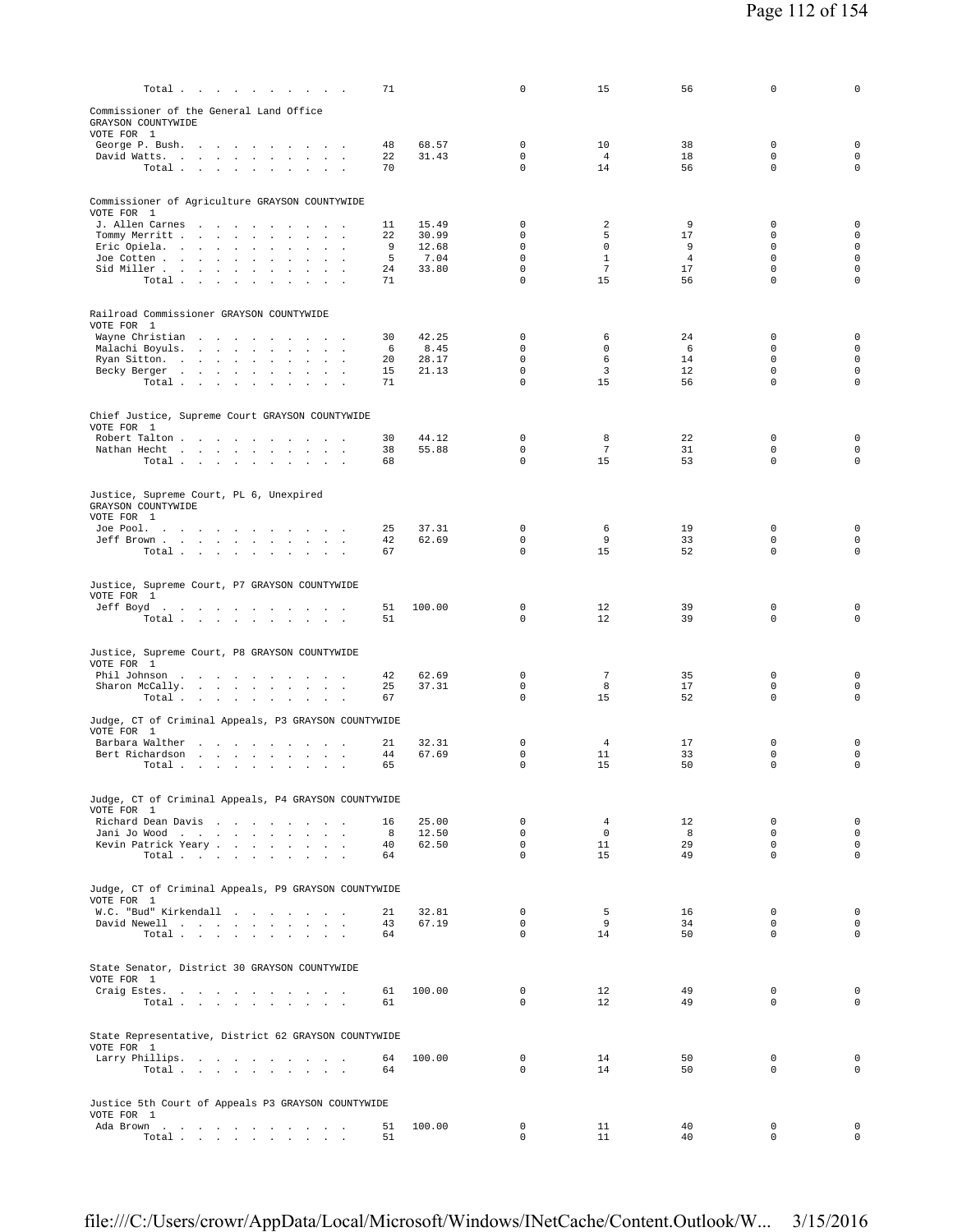| Justice 5th Court of Appeals P6 GRAYSON COUNTYWIDE                                                                     |                            |          |                            |                        |                            |                            |                                            |
|------------------------------------------------------------------------------------------------------------------------|----------------------------|----------|----------------------------|------------------------|----------------------------|----------------------------|--------------------------------------------|
| VOTE FOR 1<br>David L. Bridges                                                                                         | 51                         | 100.00   | 0                          | 11                     | 40                         | 0                          | $\mathsf{O}\xspace$                        |
| Total<br>$\sim$ $\sim$                                                                                                 | 51                         |          | $\Omega$                   | 11                     | 40                         | $\Omega$                   | $\mathbf 0$                                |
|                                                                                                                        |                            |          |                            |                        |                            |                            |                                            |
| Justice, 5th CT of AP DIST, P8 GRAYSON COUNTYWIDE<br>VOTE FOR 1                                                        |                            |          |                            |                        |                            |                            |                                            |
| Bill Whitehill.                                                                                                        | 50                         | 100.00   | $\mathbf 0$                | 11                     | 39                         | $\mathbf 0$                | $\mathbf 0$                                |
| Total<br>$\sim 10^{-1}$<br>$\mathcal{A}^{\mathcal{A}}$ and $\mathcal{A}^{\mathcal{A}}$ and $\mathcal{A}^{\mathcal{A}}$ | 50                         |          | $\mathbf 0$                | 11                     | 39                         | $\mathbf 0$                | $\mathbf 0$                                |
|                                                                                                                        |                            |          |                            |                        |                            |                            |                                            |
| District Judge, 397th Judicial District                                                                                |                            |          |                            |                        |                            |                            |                                            |
| GRAYSON COUNTYWIDE<br>VOTE FOR 1                                                                                       |                            |          |                            |                        |                            |                            |                                            |
| Brian K. Gary                                                                                                          | 52                         | 100.00   | $\mathbf 0$                | 13                     | 39                         | $\mathbf 0$                | $\mathbf 0$                                |
| Total<br>$\sim 100$<br>$\ddot{\phantom{a}}$                                                                            | 52                         |          | $\mathbf 0$                | 13                     | 39                         | $\mathbf 0$                | $\mathbf 0$                                |
| County Judge GRAYSON COUNTYWIDE                                                                                        |                            |          |                            |                        |                            |                            |                                            |
| VOTE FOR 1<br>Gene Short                                                                                               | 9                          | 12.50    | $\mathbf 0$                | 2                      | $\overline{7}$             | $\mathbf 0$                | $\mathbf 0$                                |
| Bill Magers.<br>$\sim$<br>$\mathbf{r}$                                                                                 | 40                         | 55.56    | $\mathbf 0$                | 10                     | 30                         | $\mathbf 0$                | $\mathbf 0$                                |
| Trent Bass.<br>the company of the company<br>$\blacksquare$<br>$\ddot{\phantom{a}}$<br>$\ddot{\phantom{a}}$            | 17                         | 23.61    | $\mathbf 0$                | $\overline{4}$         | 13                         | $\mathbf 0$                | $\mathsf{O}\xspace$                        |
| Jim Maddock.<br>$\sim$<br>$\sim$<br>Total<br>$\ddot{\phantom{a}}$<br>$\mathbf{r}$<br>$\ddot{\phantom{a}}$              | 6<br>72                    | 8.33     | 0<br>$\mathbf 0$           | 0<br>16                | 6<br>56                    | 0<br>$\mathbf 0$           | $\mathsf{O}\xspace$<br>$\mathsf 0$         |
|                                                                                                                        |                            |          |                            |                        |                            |                            |                                            |
| Judge, County Court at Law GRAYSON COUNTYWIDE                                                                          |                            |          |                            |                        |                            |                            |                                            |
| VOTE FOR 1                                                                                                             |                            |          |                            |                        |                            |                            |                                            |
| James Corley "Corky" Henderson<br>Total                                                                                | 51<br>51                   | 100.00   | 0<br>$\mathbf 0$           | 11<br>11               | 40<br>40                   | 0<br>$\mathbf 0$           | 0<br>$\mathsf{O}\xspace$                   |
|                                                                                                                        |                            |          |                            |                        |                            |                            |                                            |
|                                                                                                                        |                            |          |                            |                        |                            |                            |                                            |
| Judge, County Court at Law No. 2 GRAYSON COUNTYWIDE<br>VOTE FOR 1                                                      |                            |          |                            |                        |                            |                            |                                            |
| Carol M. Siebman                                                                                                       | 55                         | 100.00   | 0                          | 12                     | 43                         | $\mathbf 0$                | $\mathbf 0$                                |
| Total<br><b>Service</b>                                                                                                | 55                         |          | 0                          | 12                     | 43                         | 0                          | $\mathsf{O}\xspace$                        |
|                                                                                                                        |                            |          |                            |                        |                            |                            |                                            |
| District Clerk GRAYSON COUNTYWIDE<br>VOTE FOR 1                                                                        |                            |          |                            |                        |                            |                            |                                            |
| Kelly Ashmore<br>$\sim$<br>the contract of the con-                                                                    | 59                         | 100.00   | 0                          | 13                     | 46                         | 0                          | 0                                          |
| Total<br>contract and a state                                                                                          | 59                         |          | $\mathbf 0$                | 13                     | 46                         | $\mathbf 0$                | $\circ$                                    |
|                                                                                                                        |                            |          |                            |                        |                            |                            |                                            |
| County Clerk GRAYSON COUNTYWIDE<br>VOTE FOR 1                                                                          |                            |          |                            |                        |                            |                            |                                            |
| Wilma Bush.                                                                                                            | 54                         | 100.00   | 0                          | 11                     | 43                         | 0                          | $\mathbf 0$                                |
| Total<br>$\ddot{\phantom{0}}$<br>$\sim$<br>$\sim 10^{-1}$ km $^{-2}$<br>$\ddot{\phantom{0}}$                           | 54                         |          | 0                          | 11                     | 43                         | 0                          | 0                                          |
|                                                                                                                        |                            |          |                            |                        |                            |                            |                                            |
| County Treasurer GRAYSON COUNTYWIDE                                                                                    |                            |          |                            |                        |                            |                            |                                            |
| VOTE FOR 1<br>Starr Stanley                                                                                            | 31                         | 51.67    | 0                          | 9                      | 22                         | $\mathbb O$                | $\mathbf 0$                                |
| Gayla Hawkins                                                                                                          | 29                         | 48.33    | 0                          | 5                      | 24                         | $\mathbf 0$                | $\mathsf{O}\xspace$                        |
| Total<br>$\cdot$                                                                                                       | 60                         |          | 0                          | 14                     | 46                         | $\mathsf 0$                | $\mathsf 0$                                |
|                                                                                                                        |                            |          |                            |                        |                            |                            |                                            |
| Justice of the Peace, Precinct No. 3<br>JUSTICE OF THE PEACE PCT 3                                                     |                            |          |                            |                        |                            |                            |                                            |
| VOTE FOR 1                                                                                                             |                            |          |                            |                        |                            |                            |                                            |
| Mike Reeves.<br>the contract of the contract of the contract of<br>Total                                               | 49<br>49                   | 100.00   | $\mathbf 0$<br>0           | 11<br>11               | 38<br>38                   | $\mathbf 0$<br>0           | 0<br>0                                     |
|                                                                                                                        |                            |          |                            |                        |                            |                            |                                            |
| County Chairman GRAYSON COUNTYWIDE                                                                                     |                            |          |                            |                        |                            |                            |                                            |
| VOTE FOR 1                                                                                                             |                            |          |                            |                        |                            |                            |                                            |
| Reggie Smith                                                                                                           | 48                         | 100.00   | $\mathbf 0$                | 10                     | 38                         | $\mathbf 0$                | 0                                          |
| Total                                                                                                                  | 48                         |          | $\Omega$                   | 10                     | 38                         | $\Omega$                   | $\circ$                                    |
| ********** (DEMOCRATIC PARTY) **********                                                                               |                            |          |                            |                        |                            |                            |                                            |
| US Senator GRAYSON COUNTYWIDE                                                                                          |                            |          |                            |                        |                            |                            |                                            |
| VOTE FOR 1                                                                                                             |                            |          |                            |                        |                            |                            |                                            |
| Harry Kim<br>Maxey Marie Scherr                                                                                        | $\mathbf{0}$<br>$^{\circ}$ |          | $\mathbf 0$<br>$\mathbf 0$ | $\circ$<br>$\mathbf 0$ | $\mathbf 0$<br>$\mathbf 0$ | $\mathbf 0$<br>$\mathbf 0$ | $\mathbf 0$<br>$\mathbf 0$                 |
| Michael "Fjet" Fjetland.                                                                                               | $^{\circ}$                 |          | $\mathbf 0$                | $\mathbf 0$            | $\mathbf 0$                | $\mathbf 0$                | $\mathsf{O}\xspace$                        |
| David M. Alameel                                                                                                       | 8                          | 88.89    | $\mathbf 0$                | $\mathbf 0$            | 8                          | $\mathbf 0$                | $\mathsf{O}\xspace$                        |
| Kesha Rogers<br>Total                                                                                                  | $\mathbf{1}$<br>9          | 11.11    | $\mathbf 0$<br>$\mathbf 0$ | $\circ$<br>$\mathbf 0$ | $\mathbf{1}$<br>9          | $\mathbf 0$<br>$\mathbf 0$ | $\mathsf 0$<br>$\mathsf 0$                 |
|                                                                                                                        |                            |          |                            |                        |                            |                            |                                            |
| Governor GRAYSON COUNTYWIDE                                                                                            |                            |          |                            |                        |                            |                            |                                            |
| VOTE FOR 1                                                                                                             |                            |          |                            |                        |                            |                            |                                            |
| Wendy R. Davis.<br>Reynaldo "Ray" Madrigal.                                                                            | 9<br>$^{\circ}$            | 100.00   | $\mathbf 0$<br>$\mathbf 0$ | 0<br>$\circ$           | 9<br>$\mathsf 0$           | $\mathbf 0$<br>$\mathbf 0$ | $\mathsf{O}\xspace$<br>$\mathsf{O}\xspace$ |
| Total                                                                                                                  | 9                          |          | $\Omega$                   | $\Omega$               | 9                          | $\Omega$                   | $\mathbf 0$                                |
|                                                                                                                        |                            |          |                            |                        |                            |                            |                                            |
| Lieutenant Governor GRAYSON COUNTYWIDE                                                                                 |                            |          |                            |                        |                            |                            |                                            |
| VOTE FOR 1                                                                                                             |                            |          |                            |                        |                            |                            |                                            |
| Leticia Van de Putte                                                                                                   |                            | 8 100.00 | $\mathbf 0$                | 0                      | 8                          | 0                          | 0                                          |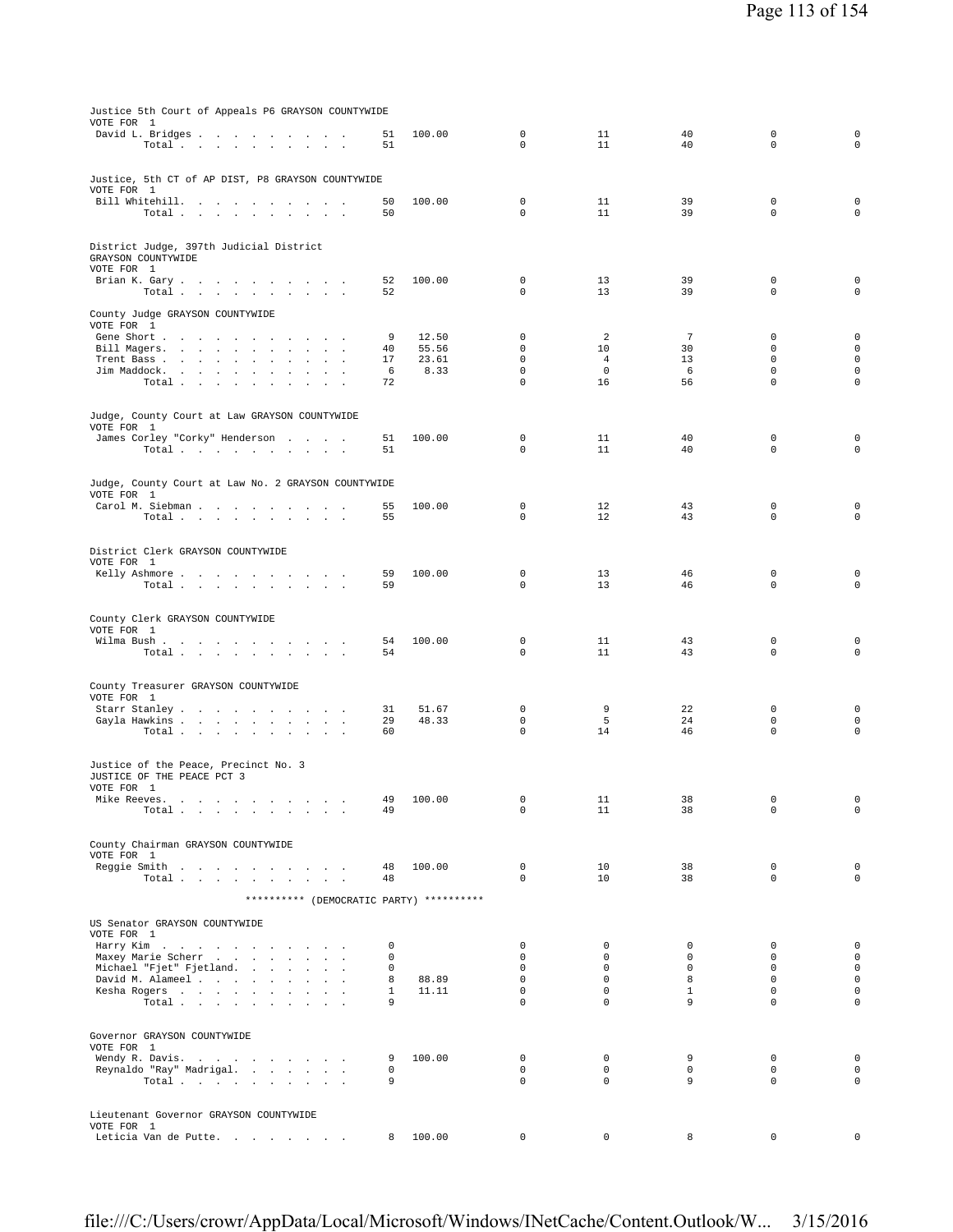| Total $\cdots$ $\cdots$ $\cdots$                                                                                                                                                                                                           | 8                             |                | 0                            | 0                             | 8                             | 0                          | 0                          |
|--------------------------------------------------------------------------------------------------------------------------------------------------------------------------------------------------------------------------------------------|-------------------------------|----------------|------------------------------|-------------------------------|-------------------------------|----------------------------|----------------------------|
| Attorney General GRAYSON COUNTYWIDE<br>VOTE FOR 1                                                                                                                                                                                          |                               |                |                              |                               |                               |                            |                            |
| Sam Houston.<br>Total                                                                                                                                                                                                                      | 5<br>5                        | 100.00         | $\mathbf 0$<br>0             | $\circ$<br>0                  | 5<br>5                        | $\mathbf 0$<br>$\mathbf 0$ | $\mathbf 0$<br>$\mathbf 0$ |
| Comptroller of Public Accounts GRAYSON COUNTYWIDE                                                                                                                                                                                          |                               |                |                              |                               |                               |                            |                            |
| VOTE FOR 1<br>Mike Collier<br>$\texttt{Total}~~.~~.~~.~~.~~.~~.~~.~~.~~.~~.$                                                                                                                                                               | 7<br>7                        | 100.00         | $\mathbf 0$<br>$\Omega$      | 0<br>$\mathbf{0}$             | 7<br>$\overline{7}$           | $\mathbf 0$<br>$\mathbf 0$ | 0<br>$\mathbf 0$           |
| Commissioner of the General Land Office                                                                                                                                                                                                    |                               |                |                              |                               |                               |                            |                            |
| GRAYSON COUNTYWIDE<br>VOTE FOR 1<br>John Cook                                                                                                                                                                                              | 7                             | 100.00         | $\mathbf 0$                  | $\circ$                       | 7                             | 0                          | $\mathbf 0$                |
| Total                                                                                                                                                                                                                                      | 7                             |                | 0                            | $\mathbf{0}$                  | $7\phantom{.}$                | 0                          | $\mathbf 0$                |
| Commissioner of Agriculture GRAYSON COUNTYWIDE<br>VOTE FOR 1                                                                                                                                                                               |                               |                |                              |                               |                               |                            |                            |
| Hugh Asa Fitzsimons III.<br>Richard "Kinky" Friedman                                                                                                                                                                                       | 2<br>4                        | 22.22<br>44.44 | $\mathbf 0$<br>$\mathbf 0$   | $\circ$<br>0                  | 2<br>$\overline{4}$           | $^{\circ}$<br>0            | $\mathbf 0$<br>$\mathbf 0$ |
| Jim Hogan                                                                                                                                                                                                                                  | 3                             | 33.33          | 0                            | $\mathbf{0}$                  | 3                             | $\mathbf 0$                | $\mathbf 0$                |
| Total                                                                                                                                                                                                                                      | 9                             |                | $\Omega$                     | $\Omega$                      | 9                             | $\mathbf 0$                | $\mathbf 0$                |
| Railroad Commissioner GRAYSON COUNTYWIDE<br>VOTE FOR 1                                                                                                                                                                                     |                               |                |                              |                               |                               |                            |                            |
| Steve Brown.                                                                                                                                                                                                                               | 5                             | 62.50          | $\mathbf 0$                  | $\circ$                       | 5                             | $^{\circ}$                 | $\mathbf 0$                |
| Dale Henry<br>Total                                                                                                                                                                                                                        | 3<br>8                        | 37.50          | $\mathbf{0}$<br>$\Omega$     | $\mathbf{0}$<br>$\Omega$      | 3<br>8                        | $\mathbf 0$<br>$\Omega$    | 0<br>$\mathbf 0$           |
| Chief Justice, Supreme Court GRAYSON COUNTYWIDE                                                                                                                                                                                            |                               |                |                              |                               |                               |                            |                            |
| VOTE FOR 1                                                                                                                                                                                                                                 | 7                             | 100.00         | $\mathbf 0$                  | $\mathbf{0}$                  | 7                             | $^{\circ}$                 | 0                          |
| William Moody.<br>Total $\cdots$ $\cdots$ $\cdots$                                                                                                                                                                                         | $\overline{7}$                |                | $\Omega$                     | $\Omega$                      | 7                             | $\mathbf 0$                | $\mathbf 0$                |
| Justice, Supreme Court, PL 6, Unexpired<br>GRAYSON COUNTYWIDE<br>VOTE FOR 1                                                                                                                                                                |                               |                |                              |                               |                               |                            |                            |
| Lawrence Edward Meyers                                                                                                                                                                                                                     | 7                             | 100.00         | 0                            | 0                             | 7                             | 0                          | $\mathbf 0$                |
| Total $\cdots$ $\cdots$ $\cdots$                                                                                                                                                                                                           | 7                             |                | $\Omega$                     | $\Omega$                      | 7                             | $\Omega$                   | $\mathbf 0$                |
| Justice, Supreme Court, P7 GRAYSON COUNTYWIDE<br>VOTE FOR 1                                                                                                                                                                                |                               |                |                              |                               |                               |                            |                            |
| Gina Benavides.                                                                                                                                                                                                                            | 7                             | 100.00         | $\mathbf 0$<br>$\Omega$      | 0<br>$\Omega$                 | 7<br>7                        | $\mathbf 0$                | $\mathbf 0$                |
| Total                                                                                                                                                                                                                                      | 7                             |                |                              |                               |                               | $\mathbf 0$                | $\mathbf 0$                |
| Judge, CT of Criminal Appeals, P3 GRAYSON COUNTYWIDE<br>VOTE FOR 1                                                                                                                                                                         |                               |                |                              |                               |                               |                            |                            |
| John Granberg<br>Total                                                                                                                                                                                                                     | 7<br>7                        | 100.00         | $\mathbf 0$<br>$\Omega$      | 0<br>$\Omega$                 | 7<br>7                        | 0<br>$\Omega$              | 0<br>$\mathbf 0$           |
| County Chairman GRAYSON COUNTYWIDE                                                                                                                                                                                                         |                               |                |                              |                               |                               |                            |                            |
| VOTE FOR 1<br>Lander Bethel                                                                                                                                                                                                                | 7                             | 100.00         | 0                            | 0                             | 7                             | 0                          | $\mathsf{O}\xspace$        |
| Total                                                                                                                                                                                                                                      | 7                             |                | $\mathbf{0}$                 | $\Omega$                      | $7^{\circ}$                   | $\Omega$                   | $\mathbf 0$                |
| ********** (REPUBLICAN PARTY) **********                                                                                                                                                                                                   |                               |                |                              |                               |                               |                            |                            |
| RELIGIOUS FREEDOM GRAYSON COUNTYWIDE<br>VOTE FOR 1                                                                                                                                                                                         |                               |                |                              |                               |                               |                            |                            |
| YES a contract of the contract of the contract of the set of the set of the set of the set of the set of the set of the set of the set of the set of the set of the set of the set of the set of the set of the set of the set             | 78                            | 100.00         | $\mathbf{0}$                 | 16                            | 62                            | $\mathbf 0$                | $\mathbf 0$                |
| NO.<br>$\texttt{Total} \quad . \quad . \quad . \quad . \quad . \quad . \quad . \quad . \quad . \quad .$                                                                                                                                    | $\overline{0}$<br>78          |                | $\mathbf{0}$<br>$\mathbf{0}$ | $\overline{0}$<br>16          | $\overline{0}$<br>62          | $\mathbf 0$<br>$\mathbf 0$ | $\mathbf 0$<br>$\mathbf 0$ |
| SECOND AMENDMENT GRAYSON COUNTYWIDE                                                                                                                                                                                                        |                               |                |                              |                               |                               |                            |                            |
| VOTE FOR 1<br>YES                                                                                                                                                                                                                          | 70                            | 92.11          | $\mathbf{0}$                 | 13                            | 57                            | $\mathbf 0$                | $\mathbf 0$                |
| NO.<br>$\texttt{Total} \quad . \quad . \quad . \quad . \quad . \quad . \quad . \quad . \quad .$                                                                                                                                            | 6<br>76                       | 7.89           | $\mathbf{0}$<br>$\mathbf{0}$ | $\overline{\mathbf{3}}$<br>16 | $\overline{\mathbf{3}}$<br>60 | $\mathbf 0$<br>$^{\circ}$  | $\mathbf 0$<br>$\mathbf 0$ |
|                                                                                                                                                                                                                                            |                               |                |                              |                               |                               |                            |                            |
| FRANCHISE TAX GRAYSON COUNTYWIDE<br>VOTE FOR 1                                                                                                                                                                                             |                               |                |                              |                               |                               |                            |                            |
| YES                                                                                                                                                                                                                                        | 73<br>$\overline{\mathbf{3}}$ | 96.05<br>3.95  | $\circ$<br>$\mathbf{0}$      | 16<br>$\overline{0}$          | 57<br>$\overline{\mathbf{3}}$ | $\mathbf 0$<br>$^{\circ}$  | $\mathbf 0$<br>$\mathbf 0$ |
| NO.<br>Total                                                                                                                                                                                                                               | 76                            |                | $\Omega$                     | 16                            | 60                            | $\mathbf 0$                | 0                          |
| WELFARE REFORM GRAYSON COUNTYWIDE                                                                                                                                                                                                          |                               |                |                              |                               |                               |                            |                            |
| VOTE FOR 1<br>YES a contract that is a contract of the set of the set of the set of the set of the set of the set of the set of the set of the set of the set of the set of the set of the set of the set of the set of the set of the set | 77                            | 98.72          | 0                            | 16                            | 61                            | 0                          | 0                          |
| NO.                                                                                                                                                                                                                                        | $\mathbf{1}$                  | 1.28           | 0                            | $\overline{0}$                | $\mathbf{1}$                  | $\mathbf 0$                | $\circ$                    |
| Total $\cdots$ $\cdots$ $\cdots$                                                                                                                                                                                                           | 78                            |                | 0                            | 16                            | 62                            | $\mathbf 0$                | $\mathbf 0$                |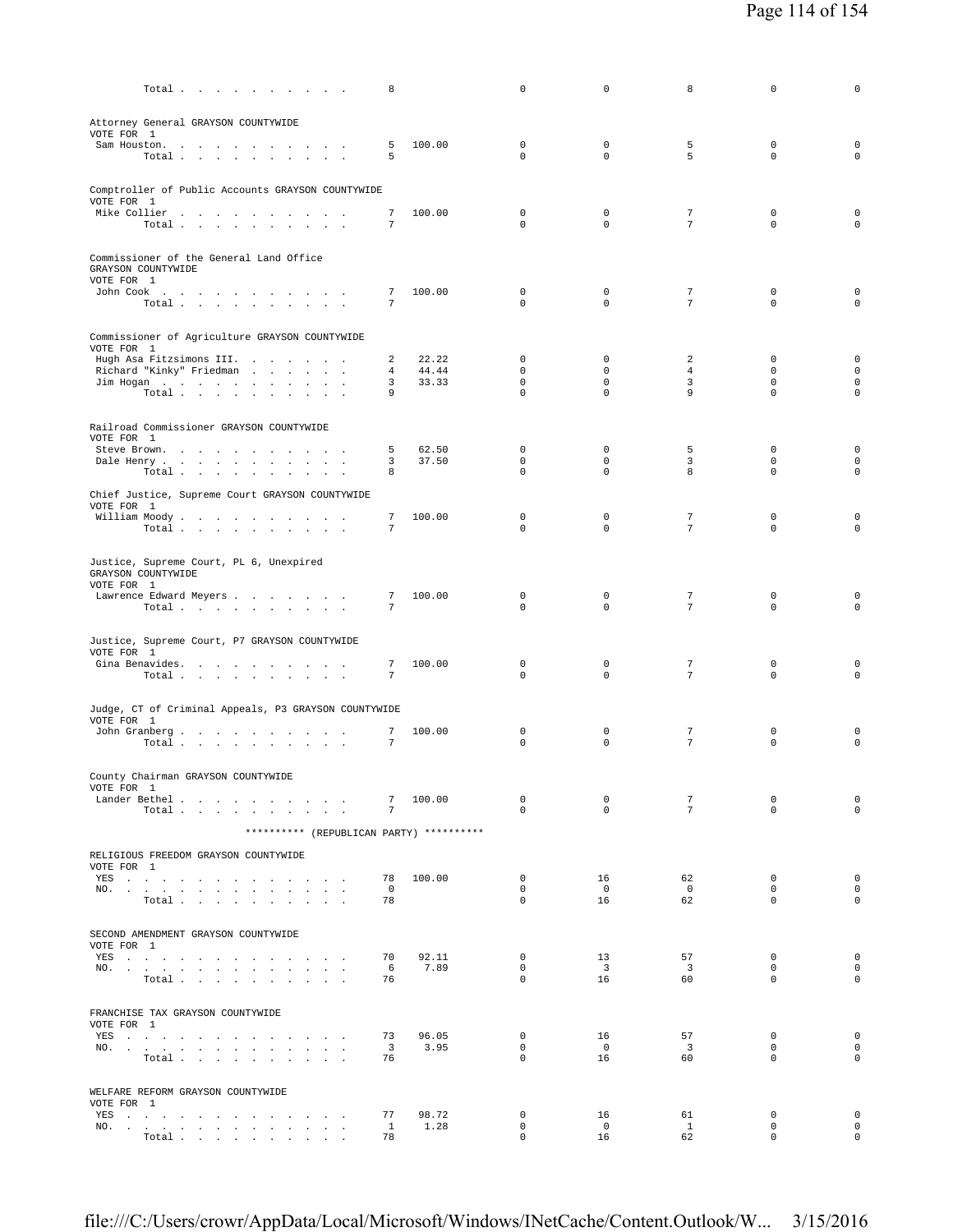| NO LAWMAKERS EXCEPTIONS GRAYSON COUNTYWIDE<br>VOTE FOR 1<br>YES a contract that is a contract of the set of the set of the set of the set of the set of the set of the set of the set of the set of the set of the set of the set of the set of the set of the set of the set of the set |                                                              | 78                                  | 100.00                                                          | $\mathbb O$                               | 16                             | 62                             | $\mathbf 0$                | 0                                         |
|------------------------------------------------------------------------------------------------------------------------------------------------------------------------------------------------------------------------------------------------------------------------------------------|--------------------------------------------------------------|-------------------------------------|-----------------------------------------------------------------|-------------------------------------------|--------------------------------|--------------------------------|----------------------------|-------------------------------------------|
| NO.<br>Total<br>$\ddot{\phantom{0}}$                                                                                                                                                                                                                                                     |                                                              | $^{\circ}$<br>78                    |                                                                 | $\mathbf 0$<br>$\mathbf 0$                | $\overline{0}$<br>16           | $\mathbf 0$<br>62              | $\mathbf 0$<br>$\mathbf 0$ | $\mathbf 0$<br>$\mathbf 0$                |
| OBAMACARE GRAYSON COUNTYWIDE<br>VOTE FOR 1                                                                                                                                                                                                                                               |                                                              |                                     |                                                                 |                                           |                                |                                |                            |                                           |
| YES a contract of the contract of the contract of the set of the set of the set of the set of the set of the set of the set of the set of the set of the set of the set of the set of the set of the set of the set of the set<br>NO.<br>Total                                           |                                                              | 74<br>$\overline{\mathbf{3}}$<br>77 | 96.10<br>3.90                                                   | $\mathbf 0$<br>$\mathbf 0$<br>$\mathbf 0$ | 15<br><sup>1</sup><br>16       | 59<br>2<br>61                  | $\mathbf 0$<br>0<br>0      | $\mathbf 0$<br>$\mathbf 0$<br>$\mathsf 0$ |
| ********** (DEMOCRATIC PARTY) **********                                                                                                                                                                                                                                                 |                                                              |                                     |                                                                 |                                           |                                |                                |                            |                                           |
| ON IMMIGRATION REFORM GRAYSON COUNTYWIDE                                                                                                                                                                                                                                                 |                                                              |                                     |                                                                 |                                           |                                |                                |                            |                                           |
| VOTE FOR 1                                                                                                                                                                                                                                                                               |                                                              | 7                                   | 77.78                                                           | $\mathbf 0$                               | $\mathbf 0$                    | $\overline{7}$                 | 0                          | 0                                         |
| ${\tt AGAINST} \hspace{1.5cm} . \hspace{1.5cm} . \hspace{1.5cm} . \hspace{1.5cm} . \hspace{1.5cm} . \hspace{1.5cm} . \hspace{1.5cm} . \hspace{1.5cm} . \hspace{1.5cm} . \hspace{1.5cm} . \hspace{1.5cm} . \hspace{1.5cm} . \hspace{1.5cm} . \hspace{1.5cm} . \hspace{1.5cm} .$           |                                                              | 2                                   | 22.22                                                           | 0                                         | $\mathbf 0$                    | 2                              | 0                          | $\mathbf 0$                               |
| Total<br>$\sim$                                                                                                                                                                                                                                                                          |                                                              | 9                                   |                                                                 | 0                                         | 0                              | 9                              | $\mathbf 0$                | $\mathsf 0$                               |
| A LIVING WAGE FOR ALL TEXANS GRAYSON COUNTYWIDE<br>VOTE FOR 1                                                                                                                                                                                                                            |                                                              |                                     |                                                                 |                                           |                                |                                |                            |                                           |
| AGAINST                                                                                                                                                                                                                                                                                  | $\sim$<br>$\sim$                                             | 9<br>0                              | 100.00                                                          | 0<br>0                                    | 0<br>$\mathbf 0$               | 9<br>$\mathbf 0$               | 0<br>$\Omega$              | 0<br>$\mathsf 0$                          |
| Total                                                                                                                                                                                                                                                                                    |                                                              | 9                                   |                                                                 | $\mathbf 0$                               | 0                              | 9                              | $\mathbf 0$                | 0                                         |
| MEDICAID EXPANSION GRAYSON COUNTYWIDE<br>VOTE FOR 1                                                                                                                                                                                                                                      |                                                              |                                     |                                                                 |                                           |                                |                                |                            |                                           |
| FOR<br>$\sim$<br>$\sim$<br>$\sim$                                                                                                                                                                                                                                                        |                                                              | 8<br>1                              | 88.89<br>11.11                                                  | 0<br>$\mathbf 0$                          | 0<br>$\mathbf 0$               | 8<br>$\mathbf{1}$              | 0<br>$\mathbf 0$           | 0<br>$\mathbf 0$                          |
| Total<br>$\ddot{\phantom{a}}$                                                                                                                                                                                                                                                            |                                                              | 9                                   |                                                                 | $\mathbf 0$                               | $\mathbf 0$                    | 9                              | $\Omega$                   | $\mathsf 0$                               |
| ON NON-DISCRIMINATION LEGISLATION GRAYSON COUNTYWIDE<br>VOTE FOR 1                                                                                                                                                                                                                       |                                                              |                                     |                                                                 |                                           |                                |                                |                            |                                           |
| FOR<br>${\tt AGAINST} \hspace{1.5cm} . \hspace{1.5cm} . \hspace{1.5cm} . \hspace{1.5cm} . \hspace{1.5cm} . \hspace{1.5cm} . \hspace{1.5cm} . \hspace{1.5cm} . \hspace{1.5cm} . \hspace{1.5cm} . \hspace{1.5cm} . \hspace{1.5cm} . \hspace{1.5cm} . \hspace{1.5cm} . \hspace{1.5cm} .$    |                                                              | 9<br>$\mathbf{0}$                   | 100.00                                                          | $\mathbf 0$<br>$\Omega$                   | $\mathbf 0$<br>$\mathbf 0$     | 9<br>$\mathbf 0$               | $\mathbf 0$<br>$\Omega$    | 0<br>0                                    |
| Total .<br>contract and and                                                                                                                                                                                                                                                              |                                                              | 9                                   |                                                                 | 0                                         | $\mathbf 0$                    | 9                              | 0                          | $\mathbf 0$                               |
| PREC REPORT-GROUP DETAIL                                                                                                                                                                                                                                                                 |                                                              |                                     | 2014 PRIMARY ELECTION<br>GRAYSON COUNTY, TEXAS<br>MARCH 4, 2014 |                                           |                                |                                | OFFICIAL                   |                                           |
|                                                                                                                                                                                                                                                                                          |                                                              |                                     |                                                                 |                                           |                                |                                |                            |                                           |
| RUN DATE: 03/11/14 03:52 PM                                                                                                                                                                                                                                                              |                                                              |                                     | STATISTICS                                                      |                                           |                                |                                |                            |                                           |
| 0028 PRECINCT 401                                                                                                                                                                                                                                                                        | TOTAL VOTES                                                  |                                     | ႜၟ                                                              | EV MAIL                                   | EV IVO                         | ED IVO                         | PROV/EV                    | PROV/ED                                   |
| REGISTERED VOTERS - TOTAL<br>BALLOTS CAST - TOTAL.<br>BALLOTS CAST - REPUBLICAN PARTY<br>BALLOTS CAST - DEMOCRATIC PARTY<br>VOTER TURNOUT - TOTAL $\ldots$                                                                                                                               | $\sim$                                                       | 1,548<br>196<br>127<br>69           | 64.80<br>35.20<br>12.66                                         | 12<br>10<br>$\overline{a}$                | 96<br>65<br>31                 | 88<br>52<br>36                 | $\mathbf 0$<br>0<br>0      | $\mathbf 0$<br>$\mathbf 0$<br>$\mathsf 0$ |
| ********** (REPUBLICAN PARTY) **********                                                                                                                                                                                                                                                 |                                                              |                                     |                                                                 |                                           |                                |                                |                            |                                           |
| US Senator GRAYSON COUNTYWIDE                                                                                                                                                                                                                                                            |                                                              |                                     |                                                                 |                                           |                                |                                |                            |                                           |
| VOTE FOR 1<br>Curt Cleaver<br>John Cornyn.<br>the contract of the contract of the contract of                                                                                                                                                                                            |                                                              | $\mathbf{1}$<br>84                  | .83<br>70.00                                                    | 0<br>9                                    | 1<br>45                        | 0<br>30                        | 0<br>$\mathbf 0$           | 0<br>$\mathsf 0$                          |
| Dwayne Stovall.<br>the control of the con-<br>$\mathcal{L}_{\mathcal{A}}$<br>$\cdot$<br>Linda Vega<br>$\ddot{\phantom{a}}$                                                                                                                                                               | $\ddot{\phantom{a}}$                                         | 4<br>8                              | 3.33<br>6.67                                                    | 0<br>$\mathbf{1}$                         | 2<br>3                         | 2<br>$\overline{4}$            | 0<br>$\mathbf 0$           | $\mathbb O$<br>$\mathsf 0$                |
| Steve Stockman.<br>Ken Cope.<br>$\ddot{\phantom{a}}$                                                                                                                                                                                                                                     | $\mathbf{r}$                                                 | 18<br>1                             | 15.00<br>.83                                                    | $\mathbf 0$<br>$\mathbf 0$                | 8<br>$\mathbf 0$               | 10<br>$\mathbf{1}$             | $\mathbf 0$<br>$\mathbf 0$ | $\mathsf{O}\xspace$<br>$\mathsf 0$        |
| Chris Mapp.<br>Reid Reasor.                                                                                                                                                                                                                                                              | $\mathbf{L} = \mathbf{L} \times \mathbf{L}$<br>$\sim$ $\sim$ | 2<br>$\overline{a}$                 | 1.67<br>1.67                                                    | $\mathbf 0$<br>$\mathsf 0$                | $\mathbf{0}$<br>$\overline{a}$ | $\overline{a}$<br>$\mathbf 0$  | $\Omega$<br>$\mathbf 0$    | $\mathsf 0$<br>$\mathsf{O}$               |
| Total $\cdots$ $\cdots$ $\cdots$ $\cdots$                                                                                                                                                                                                                                                |                                                              | 120                                 |                                                                 | 10                                        | 61                             | 49                             | $\Omega$                   | $\circ$                                   |
| US Representative, DIST 4 GRAYSON COUNTYWIDE<br>VOTE FOR 1                                                                                                                                                                                                                               |                                                              |                                     |                                                                 |                                           |                                |                                |                            |                                           |
| Ralph M. Hall<br>John Ratcliffe.<br><b>Sales Advised Service</b>                                                                                                                                                                                                                         | $\sim$                                                       | 62<br>34                            | 50.00<br>27.42                                                  | 7<br>3                                    | 32<br>15                       | 23<br>16                       | 0<br>0                     | $\mathsf 0$<br>$\mathsf 0$                |
| Tony Arterburn.                                                                                                                                                                                                                                                                          | $\mathbf{L} = \mathbf{L} \times \mathbf{L}$                  | $\overline{4}$<br>$\mathbf{1}$      | 3.23                                                            | $\mathbf 0$<br>$\mathbf 0$                | $\overline{a}$<br>$\mathbf{1}$ | 2<br>$\circ$                   | 0<br>$\mathbf 0$           | $\circ$<br>$\mathsf{O}\xspace$            |
| John Stacy<br>Lou Gigliotti<br>$\sim$<br>$\sim$                                                                                                                                                                                                                                          | $\ddot{\phantom{a}}$                                         | 21                                  | .81<br>16.94                                                    | $\mathbf 0$                               | 12                             | 9                              | $\mathbf 0$<br>$\Omega$    | $\mathsf{O}$                              |
| Brent Lawson<br>Total                                                                                                                                                                                                                                                                    |                                                              | 2<br>124                            | 1.61                                                            | $\mathbf 0$<br>10                         | $\overline{a}$<br>64           | $\mathbf 0$<br>50              | $\mathbf 0$                | $\mathsf 0$<br>$\mathsf 0$                |
| Governor GRAYSON COUNTYWIDE<br>VOTE FOR 1                                                                                                                                                                                                                                                |                                                              |                                     |                                                                 |                                           |                                |                                |                            |                                           |
| Greg Abbott.<br><b>Contract</b><br>$\sim$<br><b>Contract Contract Contract</b><br>SECEDE Kilgore.<br>$\sim$                                                                                                                                                                              | $\sim$<br>$\sim$ $\sim$                                      | 99<br>3                             | 87.61<br>2.65                                                   | 10<br>$\mathbf 0$                         | 46<br>$\overline{2}$           | 43<br>$\mathbf{1}$             | $\mathsf 0$<br>$\mathbf 0$ | $\mathsf 0$<br>$\mathsf{O}$               |
| Miriam Martinez<br>Lisa Fritsch.<br>$\mathcal{L}$                                                                                                                                                                                                                                        | $\sim$<br>$\sim$<br>$\cdot$                                  | 3<br>8                              | 2.65<br>7.08                                                    | $\mathsf 0$<br>$\mathbf 0$                | 2<br>$\overline{4}$            | $\mathbf{1}$<br>$\overline{4}$ | $\mathbf 0$<br>$\mathbf 0$ | $\mathsf{O}$<br>$\mathsf{O}$              |

Lieutenant Governor GRAYSON COUNTYWIDE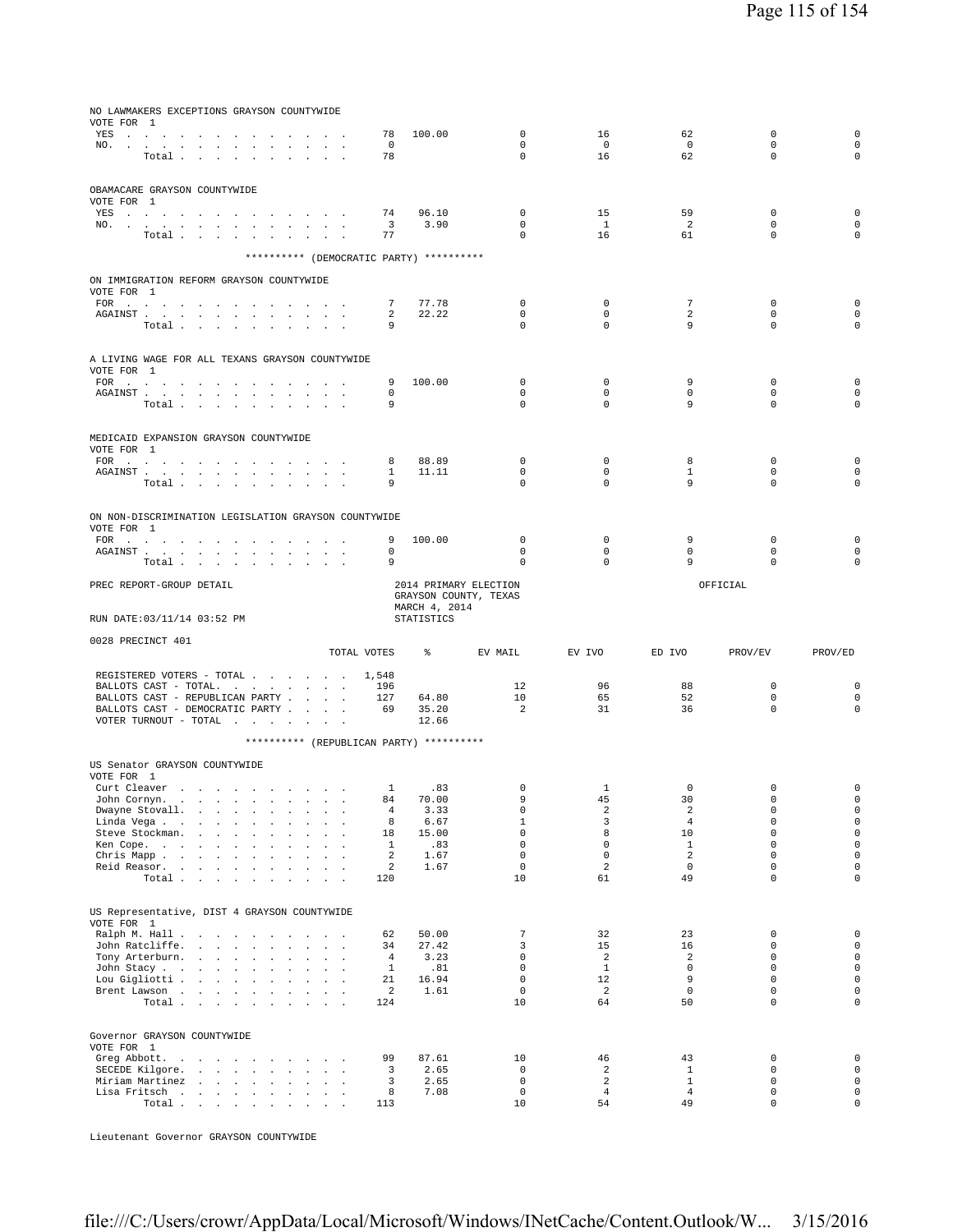| VOTE FOR 1<br>David Dewhurst.<br>the company of the company<br>$\ddot{\phantom{a}}$<br>$\ddot{\phantom{a}}$<br>Jerry Patterson<br>and the contract of the<br>$\sim$<br>$\overline{a}$<br>Todd Staples<br>$\sim$<br>$\mathbf{r}$<br>$\sim$<br>$\sim 10^{-11}$<br>$\ddot{\phantom{0}}$<br>$\mathbf{r}$<br>$\mathbf{r}$<br>Dan Patrick.<br>and a strategic and<br>$\sim$<br>$\sim$ $\sim$<br>$\cdot$<br>$\ddot{\phantom{a}}$<br>Total $\cdots$ $\cdots$<br>$\sim$<br>$\sim$<br>$\sim 10^{-11}$ $\sim$ | 55<br>14<br>17<br>31<br>117       | 47.01<br>11.97<br>14.53<br>26.50          | 6<br>0<br>$\mathbf{1}$<br>3<br>10                       | 26<br>7<br>11<br>16<br>60             | 23<br>$\overline{7}$<br>5<br>12<br>47  | 0<br>$\mathbf 0$<br>$\mathbf 0$<br>$\mathbf 0$<br>$\mathbf 0$                | $\mathsf{O}\xspace$<br>$\mathsf 0$<br>$\mathsf 0$<br>$\mathsf{O}\xspace$<br>$\mathbf 0$ |
|----------------------------------------------------------------------------------------------------------------------------------------------------------------------------------------------------------------------------------------------------------------------------------------------------------------------------------------------------------------------------------------------------------------------------------------------------------------------------------------------------|-----------------------------------|-------------------------------------------|---------------------------------------------------------|---------------------------------------|----------------------------------------|------------------------------------------------------------------------------|-----------------------------------------------------------------------------------------|
| Attorney General GRAYSON COUNTYWIDE<br>VOTE FOR 1<br>Dan Branch<br><b>Contract Contract</b><br>Barry Smitherman.<br>and the contract of the<br>$\cdot$<br>$\cdot$<br>$\blacksquare$<br>Ken Paxton<br>Total<br><b>Carl Carl Carl</b><br>$\cdot$                                                                                                                                                                                                                                                     | 39<br>25<br>46<br>110             | 35.45<br>22.73<br>41.82                   | 4<br>6<br>$\mathbf 0$<br>10                             | 15<br>10<br>29<br>54                  | 20<br>9<br>17<br>46                    | 0<br>$\mathbf 0$<br>$\mathbf 0$<br>$\mathsf 0$                               | $\mathsf{O}\xspace$<br>$\mathsf 0$<br>$\mathsf 0$<br>$\mathsf 0$                        |
| Comptroller of Public Accounts GRAYSON COUNTYWIDE<br>VOTE FOR 1<br>Raul Torres.<br>the contract of the contract of<br>$\ddot{\phantom{a}}$<br>$\ddot{\phantom{a}}$<br>$\ddot{\phantom{a}}$<br>Harvey Hilderbran.<br>$\cdot$<br>$\ddot{\phantom{a}}$<br>Debra Medina<br>$\sim$<br>$\sim$<br>$\cdot$<br>Glenn Hegar.<br>$\cdot$<br>Total $\cdots$ $\cdots$<br>$\ddot{\phantom{a}}$<br>$\sim$<br>$\ddot{\phantom{a}}$                                                                                 | 16<br>30<br>36<br>27<br>109       | 14.68<br>27.52<br>33.03<br>24.77          | 3<br>5<br>$\overline{\mathbf{c}}$<br>$\mathbf{0}$<br>10 | 6<br>11<br>23<br>15<br>55             | $\overline{7}$<br>14<br>11<br>12<br>44 | 0<br>$\mathbf 0$<br>$\mathbf 0$<br>$\Omega$<br>$\mathbf 0$                   | $\mathbf 0$<br>$\mathsf 0$<br>$\mathsf 0$<br>$\mathbf 0$<br>$\mathbf 0$                 |
| Commissioner of the General Land Office<br>GRAYSON COUNTYWIDE<br>VOTE FOR 1<br>George P. Bush.<br>$\sim$<br>David Watts.<br>$\mathbf{u} = \mathbf{u} + \mathbf{u}$ .<br>Total $\cdots$ $\cdots$ $\cdots$ $\cdots$                                                                                                                                                                                                                                                                                  | 91<br>22<br>113                   | 80.53<br>19.47                            | 8<br>$\overline{\mathbf{c}}$<br>10                      | 46<br>12<br>58                        | 37<br>8<br>45                          | $\mathbf 0$<br>$\mathbf 0$<br>$\mathbf 0$                                    | $\mathsf{O}\xspace$<br>$\mathbf 0$<br>$\mathsf 0$                                       |
| Commissioner of Agriculture GRAYSON COUNTYWIDE<br>VOTE FOR 1<br>J. Allen Carnes<br>$\cdot$<br>$\sim$<br>$\ddot{\phantom{a}}$<br>Tommy Merritt<br>$\cdot$<br>$\Box$<br>$\ddot{\phantom{a}}$<br>$\sim$<br>Eric Opiela.<br>$\sim$<br>$\sim$<br>$\sim$ $\sim$<br>Joe Cotten<br>$\ddot{\phantom{a}}$<br>$\cdot$<br>$\ddot{\phantom{a}}$<br>Sid Miller<br>Total<br><b>Contract Contract</b><br>$\sim$<br>$\ddot{\phantom{a}}$<br>$\ddot{\phantom{a}}$<br>$\sim$<br>$\sim$                                | 31<br>19<br>12<br>25<br>20<br>107 | 28.97<br>17.76<br>11.21<br>23.36<br>18.69 | 3<br>3<br>0<br>$\mathbf 2$<br>$\overline{a}$<br>10      | 11<br>10<br>8<br>12<br>13<br>54       | 17<br>6<br>4<br>11<br>5<br>43          | 0<br>$\mathbf 0$<br>$\mathbf 0$<br>$\mathbf 0$<br>$\mathbf 0$<br>$\mathbf 0$ | 0<br>$\mathsf 0$<br>$\mathsf 0$<br>$\mathsf 0$<br>$\mathsf 0$<br>$\mathsf 0$            |
| Railroad Commissioner GRAYSON COUNTYWIDE<br>VOTE FOR 1<br>Wayne Christian<br>$\sim$<br>and a strong state of the<br>$\cdot$<br>$\sim$ $\sim$ $\sim$<br>Malachi Boyuls.<br>$\cdot$<br>$\cdot$<br>Ryan Sitton.<br>$\sim$<br>$\sim$ 100 $\pm$<br>$\sim$<br>$\cdot$<br>$\overline{a}$<br>Becky Berger<br>$\sim$ $\sim$<br>$\sim$<br>$\ddot{\phantom{a}}$<br>$\cdot$<br>Total $\cdots$ $\cdots$<br>and the contract of                                                                                  | 56<br>5<br>29<br>15<br>105        | 53.33<br>4.76<br>27.62<br>14.29           | 6<br>0<br>3<br>$\mathbf{1}$<br>10                       | 29<br>$\overline{4}$<br>12<br>8<br>53 | 21<br>$\mathbf{1}$<br>14<br>6<br>42    | 0<br>$\Omega$<br>$\mathbf 0$<br>$\mathbf 0$<br>$\mathbf 0$                   | 0<br>$\mathsf 0$<br>$\mathbf 0$<br>$\mathbf 0$<br>$\mathsf 0$                           |
| Chief Justice, Supreme Court GRAYSON COUNTYWIDE<br>VOTE FOR 1<br>Robert Talton<br>$\sim 100$<br>$\sim$<br>$\sim$<br>$\cdot$<br>Nathan Hecht<br>$\Delta\sim 100$<br>$\sim$<br>Total $\cdots$ $\cdots$ $\cdots$                                                                                                                                                                                                                                                                                      | 65<br>41<br>106                   | 61.32<br>38.68                            | 8<br>$\overline{a}$<br>10                               | 34<br>21<br>55                        | 23<br>18<br>41                         | 0<br>$\mathbb O$<br>$\mathbf 0$                                              | 0<br>$\mathsf 0$<br>$\mathsf 0$                                                         |
| Justice, Supreme Court, PL 6, Unexpired<br>GRAYSON COUNTYWIDE<br>VOTE FOR 1<br>Joe Pool.<br>Jeff Brown<br>Total                                                                                                                                                                                                                                                                                                                                                                                    | 56<br>107                         | 51 47.66<br>52.34                         | $7\phantom{.0}$<br>3<br>10                              | 23<br>31<br>54                        | 21<br>22<br>43                         | $\mathbf 0$<br>$\mathsf 0$<br>$\mathbf 0$                                    | 0<br>$\mathsf{O}\xspace$<br>$\mathsf{O}\xspace$                                         |
| Justice, Supreme Court, P7 GRAYSON COUNTYWIDE<br>VOTE FOR 1<br>Jeff Boyd.<br>Total $\cdots$ $\cdots$ $\cdots$                                                                                                                                                                                                                                                                                                                                                                                      | 94<br>94                          | 100.00                                    | 10<br>10                                                | 46<br>46                              | 38<br>38                               | $\mathbb O$<br>$\Omega$                                                      | $\mathbf 0$<br>$\mathbf 0$                                                              |
| Justice, Supreme Court, P8 GRAYSON COUNTYWIDE<br>VOTE FOR 1<br>Phil Johnson<br>Sharon McCally.<br>Total $\cdots$ $\cdots$ $\cdots$                                                                                                                                                                                                                                                                                                                                                                 | 64<br>42<br>106                   | 60.38<br>39.62                            | 8<br>2<br>10                                            | 32<br>22<br>54                        | 24<br>18<br>42                         | $\mathbf 0$<br>$\mathbf 0$<br>$\mathbf 0$                                    | $\mathsf 0$<br>$\mathbf 0$<br>$\mathbf 0$                                               |
| Judge, CT of Criminal Appeals, P3 GRAYSON COUNTYWIDE<br>VOTE FOR 1<br>Barbara Walther<br>Bert Richardson<br>Total $\cdots$ $\cdots$ $\cdots$ $\cdots$                                                                                                                                                                                                                                                                                                                                              | 45<br>60<br>105                   | 42.86<br>57.14                            | $\overline{4}$<br>5<br>9                                | 21<br>33<br>54                        | 20<br>22<br>42                         | $\mathbf 0$<br>$\mathbf 0$<br>$\mathbf 0$                                    | $\mathsf 0$<br>$\mathsf 0$<br>0                                                         |
| Judge, CT of Criminal Appeals, P4 GRAYSON COUNTYWIDE<br>VOTE FOR 1<br>Richard Dean Davis<br>Jani Jo Wood<br>Kevin Patrick Yeary<br>Total                                                                                                                                                                                                                                                                                                                                                           | 44<br>22<br>42<br>108             | 40.74<br>20.37<br>38.89                   | $\overline{7}$<br>$\mathbf 0$<br>3<br>10                | 19<br>10<br>26<br>55                  | 18<br>12<br>13<br>43                   | 0<br>$\mathbf 0$<br>0<br>$\mathbf 0$                                         | $\mathsf 0$<br>$\mathbf 0$<br>$\mathsf 0$<br>$\mathsf 0$                                |

Judge, CT of Criminal Appeals, P9 GRAYSON COUNTYWIDE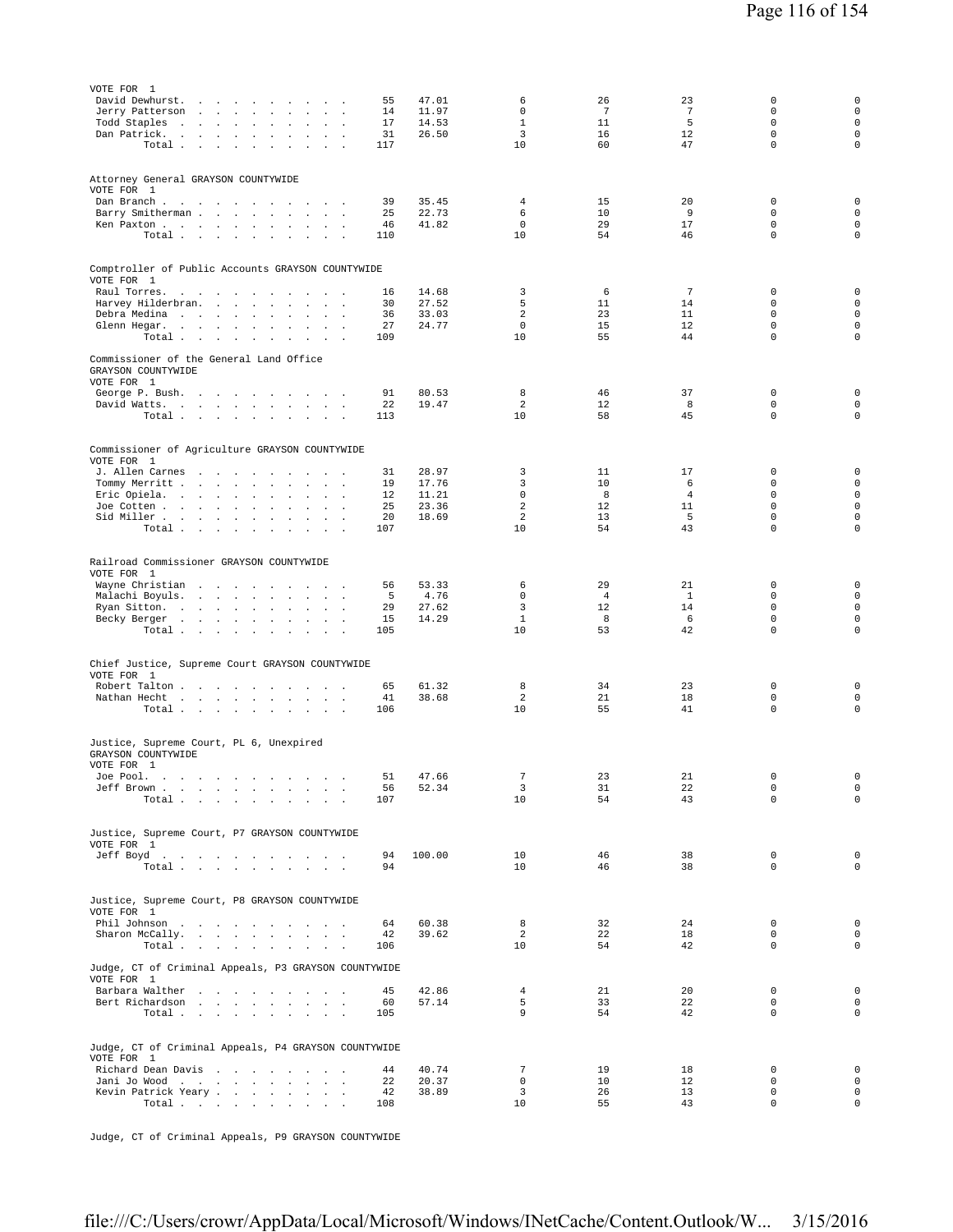| VOTE FOR 1<br>W.C. "Bud" Kirkendall<br>David Newell<br>Total<br>$\cdot$                        | 48<br>61<br>109 | 44.04<br>55.96 | $\overline{7}$<br>3<br>10 | 20<br>35<br>55 | 21<br>23<br>44 | $\mathbf 0$<br>$\mathsf 0$<br>$\Omega$    | 0<br>$\mathsf{O}\xspace$<br>$\circ$               |
|------------------------------------------------------------------------------------------------|-----------------|----------------|---------------------------|----------------|----------------|-------------------------------------------|---------------------------------------------------|
| State Senator, District 30 GRAYSON COUNTYWIDE<br>VOTE FOR 1<br>Craig Estes.<br>Total           | 105<br>105      | 100.00         | 9<br>9                    | 53<br>53       | 43<br>43       | $\mathbf 0$<br>$\Omega$                   | $\mathbf 0$<br>$\mathbf 0$                        |
| State Representative, District 62 GRAYSON COUNTYWIDE<br>VOTE FOR 1<br>Larry Phillips.<br>Total | 107<br>107      | 100.00         | 10<br>10                  | 55<br>55       | 42<br>42       | $\mathbf 0$<br>$\Omega$                   | $\mathbf 0$<br>$\mathbf 0$                        |
| Justice 5th Court of Appeals P3 GRAYSON COUNTYWIDE<br>VOTE FOR 1                               |                 |                |                           |                |                |                                           |                                                   |
| Ada Brown<br>Total $\cdots$ $\cdots$ $\cdots$<br><b>Carl Carl</b><br>$\ddot{\phantom{0}}$      | 91<br>91        | 100.00         | 10<br>10                  | 44<br>44       | 37<br>37       | $\mathbf 0$<br>$\mathbf 0$                | $\mathbf 0$<br>0                                  |
| Justice 5th Court of Appeals P6 GRAYSON COUNTYWIDE<br>VOTE FOR 1                               |                 |                |                           |                |                |                                           |                                                   |
| David L. Bridges<br>Total                                                                      | 93<br>93        | 100.00         | 10<br>10                  | 45<br>45       | 38<br>38       | $\mathbf 0$<br>$\Omega$                   | 0<br>$\Omega$                                     |
| Justice, 5th CT of AP DIST, P8 GRAYSON COUNTYWIDE                                              |                 |                |                           |                |                |                                           |                                                   |
| VOTE FOR 1<br>Bill Whitehill.<br>Total                                                         | 92<br>92        | 100.00         | 10<br>10                  | 46<br>46       | 36<br>36       | $\mathbf 0$<br>$\mathbf 0$                | $\mathsf{O}\xspace$<br>$\mathbf 0$                |
| District Judge, 397th Judicial District<br>GRAYSON COUNTYWIDE                                  |                 |                |                           |                |                |                                           |                                                   |
| VOTE FOR 1<br>Brian K. Gary.<br>Total $\cdots$ $\cdots$ $\cdots$                               | 92<br>92        | 100.00         | 10<br>10                  | 45<br>45       | 37<br>37       | $\mathbf 0$<br>$\mathbf 0$                | $\mathbf 0$<br>$\mathbf 0$                        |
| County Judge GRAYSON COUNTYWIDE<br>VOTE FOR 1                                                  |                 |                |                           |                |                |                                           |                                                   |
| Gene Short<br>Bill Magers.<br>$\sim$                                                           | 36<br>35        | 29.27<br>28.46 | 5<br>2                    | 18<br>17       | 13<br>16       | $\mathbf 0$<br>$\mathbf 0$                | $\mathbf 0$<br>$\mathbf 0$                        |
| Trent Bass<br>$\sim$<br>$\mathbf{r}$<br>Jim Maddock.<br>Total                                  | 36<br>16<br>123 | 29.27<br>13.01 | $\mathbf{1}$<br>2<br>10   | 18<br>9<br>62  | 17<br>5<br>51  | $\mathbf 0$<br>$\mathbf 0$<br>$\mathbf 0$ | $\mathbf 0$<br>$\mathsf{O}\xspace$<br>$\mathbf 0$ |
| Judge, County Court at Law GRAYSON COUNTYWIDE                                                  |                 |                |                           |                |                |                                           |                                                   |
| VOTE FOR 1<br>James Corley "Corky" Henderson<br>Total                                          | 96<br>96        | 100.00         | 10<br>10                  | 48<br>48       | 38<br>38       | $\mathbf 0$<br>$\mathbf 0$                | $\mathbf 0$<br>$\mathsf{O}\xspace$                |
| Judge, County Court at Law No. 2 GRAYSON COUNTYWIDE                                            |                 |                |                           |                |                |                                           |                                                   |
| VOTE FOR 1<br>Carol M. Siebman<br>Total                                                        | 98<br>98        | 100.00         | 10<br>10                  | 48<br>48       | 40<br>40       | 0<br>$\mathbf 0$                          | $\mathbf 0$<br>$\mathsf{O}\xspace$                |
| District Clerk GRAYSON COUNTYWIDE<br>VOTE FOR 1                                                |                 |                |                           |                |                |                                           |                                                   |
| Kelly Ashmore<br>Total                                                                         | 98<br>98        | 100.00         | 10<br>10                  | 48<br>48       | 40<br>40       | $\mathbf 0$<br>$\Omega$                   | $\mathbf 0$<br>$\circ$                            |
| County Clerk GRAYSON COUNTYWIDE<br>VOTE FOR 1                                                  |                 |                |                           |                |                |                                           |                                                   |
| Wilma Bush<br>Total                                                                            | 98<br>98        | 100.00         | 10<br>10                  | 49<br>49       | 39<br>39       | $\mathbf 0$<br>$\mathbf 0$                | $\mathbf 0$<br>$\mathbf 0$                        |
| County Treasurer GRAYSON COUNTYWIDE<br>VOTE FOR 1                                              |                 |                |                           |                |                |                                           |                                                   |
| Starr Stanley<br>Gayla Hawkins<br>Total<br><b>Contract Contract Contract</b>                   | 44<br>65<br>109 | 40.37<br>59.63 | 5<br>5<br>10              | 24<br>29<br>53 | 15<br>31<br>46 | $\mathbf 0$<br>$\mathbf 0$<br>$\mathbf 0$ | $\mathbf 0$<br>$\circ$<br>$\mathsf{O}\xspace$     |
| County Commissioner, Precinct 4 COMM 4<br>VOTE FOR 1                                           |                 |                |                           |                |                |                                           |                                                   |
| Bart Lawrence<br>Total                                                                         | 98<br>98        | 100.00         | 10<br>10                  | 50<br>50       | 38<br>38       | $\mathbf 0$<br>$\Omega$                   | $\mathbf 0$<br>$\circ$                            |
| Justice of the Peace, Precinct No. 2<br>JUSTICE OF THE PEACE PCT 2<br>VOTE FOR 1               |                 |                |                           |                |                |                                           |                                                   |
| Mike Springer<br>David Hawley<br>$\cdot$<br>$\Box$                                             | 52<br>52        | 43.70<br>43.70 | 5<br>$\overline{4}$       | 24<br>29       | 23<br>19       | $\mathbf 0$<br>$\mathbf 0$                | $\mathbf 0$<br>$\mathbf 0$                        |
| H. Gene Alyea<br>$\sim$                                                                        | 10              | 8.40           | $\mathbf{1}$              | 6              | 3              | $\mathbf 0$                               | $\mathsf{O}\xspace$                               |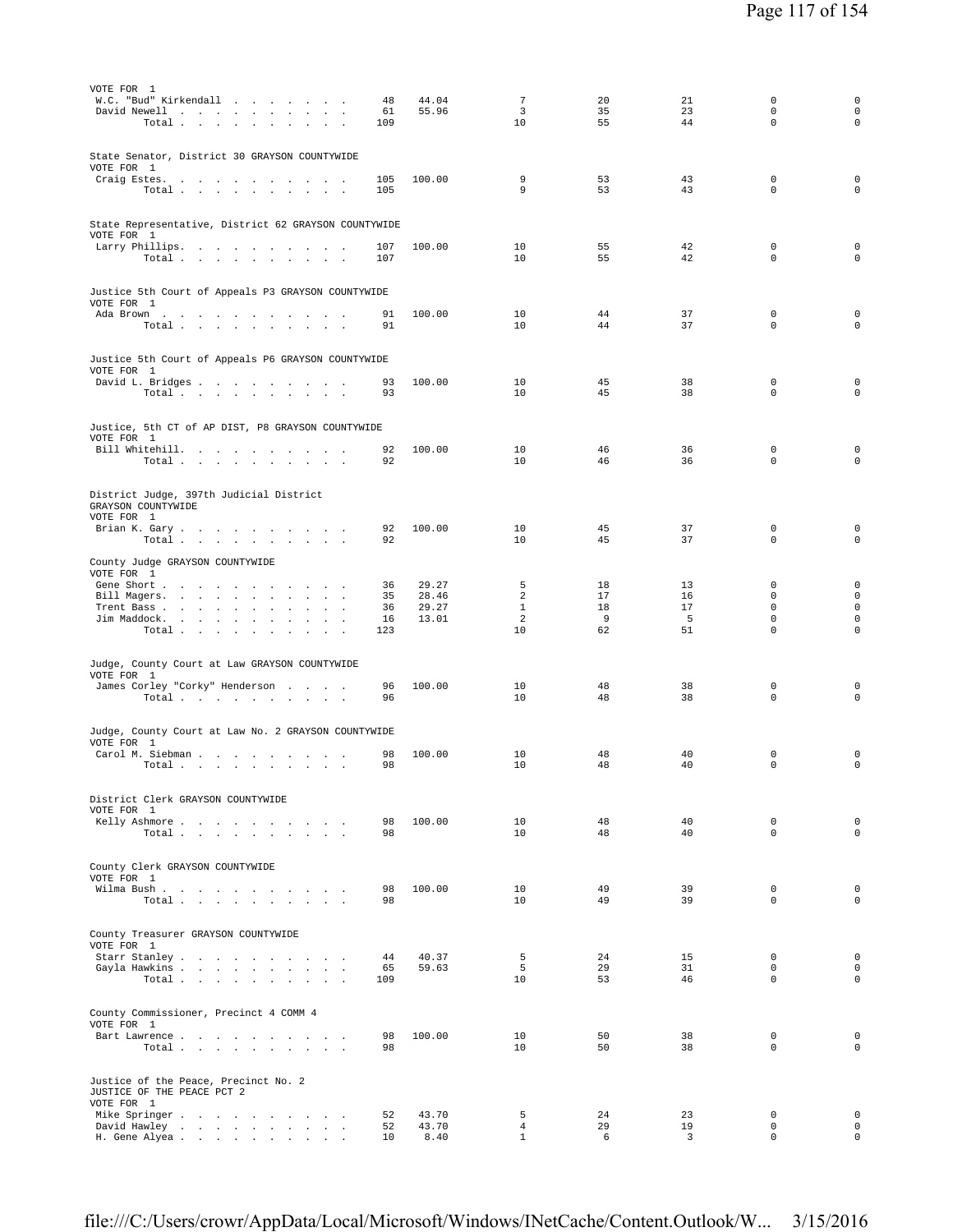| Thomas D. Roesler.<br>Total $\cdots$ $\cdots$ $\cdots$            | 5<br>119 | 4.20           | $\mathbf 0$<br>10                | 2<br>61  | 3<br>48               | 0<br>0                     | $\mathsf 0$<br>$\mathbf 0$                 |
|-------------------------------------------------------------------|----------|----------------|----------------------------------|----------|-----------------------|----------------------------|--------------------------------------------|
| County Chairman GRAYSON COUNTYWIDE<br>VOTE FOR 1                  |          |                |                                  |          |                       |                            |                                            |
| Reggie Smith<br>Total $\cdots$ $\cdots$ $\cdots$                  | 97<br>97 | 100.00         | 9<br>9                           | 49<br>49 | 39<br>39              | $\mathbf 0$<br>0           | $\mathsf 0$<br>$\mathsf 0$                 |
| ********** (DEMOCRATIC PARTY) **********                          |          |                |                                  |          |                       |                            |                                            |
| US Senator GRAYSON COUNTYWIDE<br>VOTE FOR 1                       |          |                |                                  |          |                       |                            |                                            |
| Harry Kim                                                         | 7        | 10.94          | 0<br>0                           | 2        | 5                     | $\mathbf 0$<br>$\mathbf 0$ | 0                                          |
| Maxey Marie Scherr<br>Michael "Fjet" Fjetland.                    | 10<br>3  | 15.63<br>4.69  | $\Omega$                         | 3<br>3   | 7<br>$\Omega$         | $\Omega$                   | $\mathbf 0$<br>$\mathsf{O}\xspace$         |
| David M. Alameel<br>Kesha Rogers                                  | 31<br>13 | 48.44<br>20.31 | 2<br>0                           | 16<br>6  | 13<br>$7\phantom{.0}$ | $\mathbf 0$<br>0           | $\mathsf 0$<br>$\mathsf 0$                 |
| Total                                                             | 64       |                | $\overline{a}$                   | 30       | 32                    | $\mathbf 0$                | $\mathbf 0$                                |
| Governor GRAYSON COUNTYWIDE                                       |          |                |                                  |          |                       |                            |                                            |
| VOTE FOR 1<br>Wendy R. Davis.                                     | 61       | 91.04          | 2                                | 28       | 31                    | 0                          | $\mathbf 0$                                |
| Reynaldo "Ray" Madrigal.<br>Total $\cdots$ $\cdots$ $\cdots$      | 6<br>67  | 8.96           | 0<br>$\overline{a}$              | 2<br>30  | $\overline{4}$<br>35  | 0<br>$\mathbf 0$           | $\mathbf 0$<br>0                           |
|                                                                   |          |                |                                  |          |                       |                            |                                            |
| Lieutenant Governor GRAYSON COUNTYWIDE<br>VOTE FOR 1              |          |                |                                  |          |                       |                            |                                            |
| Leticia Van de Putte.<br>Total<br>$\sim$ $\sim$                   | 58<br>58 | 100.00         | 2<br>$\overline{a}$              | 24<br>24 | 32<br>32              | 0<br>0                     | 0<br>$\circ$                               |
|                                                                   |          |                |                                  |          |                       |                            |                                            |
| Attorney General GRAYSON COUNTYWIDE<br>VOTE FOR 1                 |          |                |                                  |          |                       |                            |                                            |
| Sam Houston.<br>Total                                             | 58<br>58 | 100.00         | $\overline{a}$<br>$\overline{a}$ | 24<br>24 | 32<br>32              | $\mathbf 0$<br>$\mathbf 0$ | $\mathsf 0$<br>$\mathbf 0$                 |
| Comptroller of Public Accounts GRAYSON COUNTYWIDE                 |          |                |                                  |          |                       |                            |                                            |
| VOTE FOR 1                                                        |          |                | 2                                | 23       |                       | 0                          | 0                                          |
| Mike Collier<br>Total $\cdots$ $\cdots$ $\cdots$                  | 56<br>56 | 100.00         | $\overline{a}$                   | 23       | 31<br>31              | $\mathbf 0$                | $\mathbf 0$                                |
| Commissioner of the General Land Office<br>GRAYSON COUNTYWIDE     |          |                |                                  |          |                       |                            |                                            |
| VOTE FOR 1<br>John Cook                                           | 53       | 100.00         | 2                                | 22       | 29                    | $\mathbf 0$                | $\mathsf 0$                                |
| Total                                                             | 53       |                | 2                                | 22       | 29                    | 0                          | 0                                          |
| Commissioner of Agriculture GRAYSON COUNTYWIDE                    |          |                |                                  |          |                       |                            |                                            |
| VOTE FOR 1<br>Hugh Asa Fitzsimons III.                            | 21       | 32.31          | 0                                | 9        | 12                    | $\mathbf 0$                | $\mathsf 0$                                |
| Richard "Kinky" Friedman<br>Jim Hogan                             | 21<br>23 | 32.31<br>35.38 | $\mathbf{1}$<br>$\mathbf{1}$     | 10<br>10 | 10<br>12              | $\mathbf 0$<br>$\mathbf 0$ | $\mathsf{O}\xspace$<br>$\mathbf 0$         |
| Total                                                             | 65       |                | $\overline{a}$                   | 29       | 34                    | $\mathbf 0$                | 0                                          |
| Railroad Commissioner GRAYSON COUNTYWIDE                          |          |                |                                  |          |                       |                            |                                            |
| VOTE FOR 1<br>Steve Brown.<br>the contract of the contract of the | 44       | 72.13          | $\mathbf{1}$                     | 20       | 23                    | 0                          | 0                                          |
| Dale Henry<br>Total.<br>$\overline{a}$<br>$\sim$                  | 17<br>61 | 27.87          | $\mathbf{1}$<br>$\overline{a}$   | 8<br>28  | 8<br>31               | 0<br>$\mathbf 0$           | $\mathsf{O}\xspace$<br>$\mathsf{O}\xspace$ |
| Chief Justice, Supreme Court GRAYSON COUNTYWIDE                   |          |                |                                  |          |                       |                            |                                            |
| VOTE FOR 1<br>William Moody.                                      | 61       | 100.00         | 2                                | 29       | 30                    | $\mathbf 0$                | $\mathsf 0$                                |
| Total $\cdots$ $\cdots$ $\cdots$ $\cdots$                         | 61       |                | $\overline{a}$                   | 29       | 30                    | $\mathbf 0$                | $\mathbf 0$                                |
| Justice, Supreme Court, PL 6, Unexpired<br>GRAYSON COUNTYWIDE     |          |                |                                  |          |                       |                            |                                            |
| VOTE FOR 1<br>Lawrence Edward Meyers                              | 57       | 100.00         | 2                                | 26       | 29                    | 0                          | $\mathbf 0$                                |
| Total                                                             | 57       |                | $\overline{a}$                   | 26       | 29                    | $\mathbf 0$                | $\mathbf 0$                                |
| Justice, Supreme Court, P7 GRAYSON COUNTYWIDE<br>VOTE FOR 1       |          |                |                                  |          |                       |                            |                                            |
| Gina Benavides.<br>Total $\cdots$ $\cdots$ $\cdots$ $\cdots$      | 60<br>60 | 100.00         | $\overline{a}$<br>$\overline{2}$ | 28<br>28 | 30<br>30              | $\mathbf 0$<br>$\mathbf 0$ | $\mathbf 0$<br>$\mathbf 0$                 |
| Judge, CT of Criminal Appeals, P3 GRAYSON COUNTYWIDE              |          |                |                                  |          |                       |                            |                                            |
| VOTE FOR 1<br>John Granberg                                       | 57       | 100.00         | $\overline{a}$                   | 26       | 29                    | $\mathbf 0$                | $\mathbf 0$                                |
| Total                                                             | 57       |                | $\overline{a}$                   | 26       | 29                    | $\mathbf 0$                | $\mathbf 0$                                |
| County Chairman GRAYSON COUNTYWIDE<br>VOTE FOR 1                  |          |                |                                  |          |                       |                            |                                            |
| Lander Bethel                                                     | 59       | 100.00         | 2                                | 27       | 30                    | 0                          | 0                                          |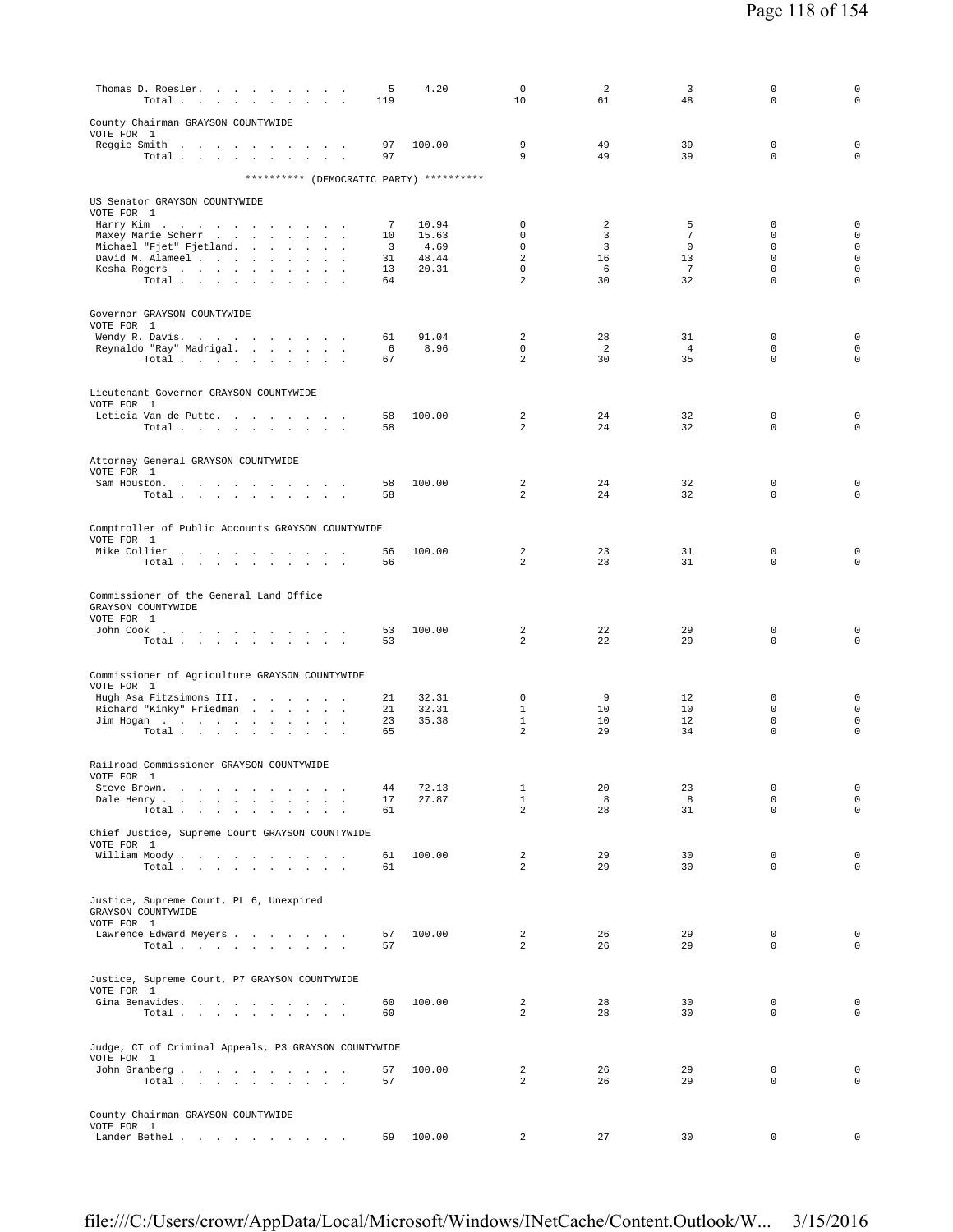|            |                                                                                                                                                                                                                                       | Total $\cdots$ $\cdots$ $\cdots$ |                      |                      |                                                                                                                                                                                                                                                              | 59                                                   |                                          | 2                              | 27                      | 30                            | 0                          | 0                                  |
|------------|---------------------------------------------------------------------------------------------------------------------------------------------------------------------------------------------------------------------------------------|----------------------------------|----------------------|----------------------|--------------------------------------------------------------------------------------------------------------------------------------------------------------------------------------------------------------------------------------------------------------|------------------------------------------------------|------------------------------------------|--------------------------------|-------------------------|-------------------------------|----------------------------|------------------------------------|
|            |                                                                                                                                                                                                                                       |                                  |                      |                      |                                                                                                                                                                                                                                                              |                                                      | ********** (REPUBLICAN PARTY) ********** |                                |                         |                               |                            |                                    |
|            | RELIGIOUS FREEDOM GRAYSON COUNTYWIDE                                                                                                                                                                                                  |                                  |                      |                      |                                                                                                                                                                                                                                                              |                                                      |                                          |                                |                         |                               |                            |                                    |
| VOTE FOR 1 |                                                                                                                                                                                                                                       |                                  |                      |                      |                                                                                                                                                                                                                                                              |                                                      |                                          |                                |                         |                               |                            |                                    |
|            | YES a contract of the contract of the state of the state of the state of the state of the state of the state of the state of the state of the state of the state of the state of the state of the state of the state of the st<br>NO. |                                  | $\sim$               |                      |                                                                                                                                                                                                                                                              | 122<br>$\overline{\phantom{a}}$                      | 97.60<br>2.40                            | 10<br>$\overline{0}$           | 64<br>$\mathsf{O}$      | 48<br>$\overline{3}$          | 0<br>$\mathbf 0$           | $\mathbf 0$<br>$\mathsf{O}\xspace$ |
|            |                                                                                                                                                                                                                                       | Total                            |                      |                      |                                                                                                                                                                                                                                                              | 125                                                  |                                          | 10                             | 64                      | 51                            | $\mathbf 0$                | $\mathbf 0$                        |
|            |                                                                                                                                                                                                                                       |                                  |                      |                      |                                                                                                                                                                                                                                                              |                                                      |                                          |                                |                         |                               |                            |                                    |
|            | SECOND AMENDMENT GRAYSON COUNTYWIDE                                                                                                                                                                                                   |                                  |                      |                      |                                                                                                                                                                                                                                                              |                                                      |                                          |                                |                         |                               |                            |                                    |
| VOTE FOR 1 |                                                                                                                                                                                                                                       |                                  |                      |                      |                                                                                                                                                                                                                                                              | 108                                                  | 87.80                                    | $7\overline{ }$                | 56                      | 45                            | $\mathbf 0$                | $\mathsf{O}\xspace$                |
|            | YES<br>NO.                                                                                                                                                                                                                            |                                  |                      |                      |                                                                                                                                                                                                                                                              | 15                                                   | 12.20                                    | $\overline{\mathbf{3}}$        | - 6                     | - 6                           | $\mathbf 0$                | $\mathbf 0$                        |
|            |                                                                                                                                                                                                                                       | Total                            |                      |                      |                                                                                                                                                                                                                                                              | 123                                                  |                                          | 10                             | 62                      | 51                            | $\Omega$                   | $\mathbf 0$                        |
|            |                                                                                                                                                                                                                                       |                                  |                      |                      |                                                                                                                                                                                                                                                              |                                                      |                                          |                                |                         |                               |                            |                                    |
| VOTE FOR 1 | FRANCHISE TAX GRAYSON COUNTYWIDE                                                                                                                                                                                                      |                                  |                      |                      |                                                                                                                                                                                                                                                              |                                                      |                                          |                                |                         |                               |                            |                                    |
|            | YES a contract of the contract of the state of the state of the state of the state of the state of the state of the state of the state of the state of the state of the state of the state of the state of the state of the st        |                                  |                      |                      |                                                                                                                                                                                                                                                              | 115                                                  | 94.26                                    | 10                             | 57                      | 48                            | $\mathbf 0$                | $\mathsf{O}\xspace$                |
|            | NO.                                                                                                                                                                                                                                   | Total                            |                      |                      | <b>Contract Contract</b>                                                                                                                                                                                                                                     | $\overline{7}$<br>122                                | 5.74                                     | $\overline{0}$<br>10           | - 5<br>62               | 2<br>50                       | $\mathbf 0$<br>$\mathbf 0$ | $\mathbf 0$<br>$\mathbf 0$         |
|            |                                                                                                                                                                                                                                       |                                  |                      |                      |                                                                                                                                                                                                                                                              |                                                      |                                          |                                |                         |                               |                            |                                    |
|            | WELFARE REFORM GRAYSON COUNTYWIDE                                                                                                                                                                                                     |                                  |                      |                      |                                                                                                                                                                                                                                                              |                                                      |                                          |                                |                         |                               |                            |                                    |
| VOTE FOR 1 |                                                                                                                                                                                                                                       |                                  |                      |                      |                                                                                                                                                                                                                                                              |                                                      |                                          |                                |                         |                               |                            |                                    |
|            | YES a contract of the contract of the state of the state of the state of the state of the state of the state of the state of the state of the state of the state of the state of the state of the state of the state of the st<br>NO. |                                  |                      |                      |                                                                                                                                                                                                                                                              | 115<br>9                                             | 92.74<br>7.26                            | 10<br>$\overline{0}$           | 61<br>2                 | 44<br>$7\phantom{.0}$         | $\mathbf 0$<br>$\mathbf 0$ | $\mathsf{O}\xspace$<br>$\mathbf 0$ |
|            |                                                                                                                                                                                                                                       | Total                            |                      |                      |                                                                                                                                                                                                                                                              | 124                                                  |                                          | 10                             | 63                      | 51                            | $\mathbf 0$                | $\mathbf 0$                        |
|            |                                                                                                                                                                                                                                       |                                  |                      |                      |                                                                                                                                                                                                                                                              |                                                      |                                          |                                |                         |                               |                            |                                    |
| VOTE FOR 1 | NO LAWMAKERS EXCEPTIONS GRAYSON COUNTYWIDE                                                                                                                                                                                            |                                  |                      |                      |                                                                                                                                                                                                                                                              |                                                      |                                          |                                |                         |                               |                            |                                    |
|            | YES a contract of the contract of the state of the state of the state of the state of the state of the state of the state of the state of the state of the state of the state of the state of the state of the state of the st        |                                  |                      |                      |                                                                                                                                                                                                                                                              | 126                                                  | 100.00                                   | 10                             | 65                      | 51                            | 0                          | $\mathbf 0$                        |
|            | NO.                                                                                                                                                                                                                                   |                                  |                      |                      |                                                                                                                                                                                                                                                              | $\overline{0}$<br>126                                |                                          | $\overline{0}$<br>10           | $\overline{0}$<br>65    | $\overline{0}$<br>51          | $\mathbf 0$<br>$\mathbf 0$ | $\mathbf 0$<br>$\mathbf 0$         |
|            |                                                                                                                                                                                                                                       | Total                            |                      |                      |                                                                                                                                                                                                                                                              |                                                      |                                          |                                |                         |                               |                            |                                    |
|            | OBAMACARE GRAYSON COUNTYWIDE                                                                                                                                                                                                          |                                  |                      |                      |                                                                                                                                                                                                                                                              |                                                      |                                          |                                |                         |                               |                            |                                    |
| VOTE FOR 1 |                                                                                                                                                                                                                                       |                                  |                      |                      |                                                                                                                                                                                                                                                              |                                                      |                                          |                                |                         |                               |                            |                                    |
|            | YES a contract of the contract of the contract of the set of the set of the set of the set of the set of the set of the set of the set of the set of the set of the set of the set of the set of the set of the set of the set<br>NO. |                                  |                      |                      |                                                                                                                                                                                                                                                              | 110<br>14                                            | 88.71<br>11.29                           | 9<br>$\mathbf{1}$              | 58<br>5                 | 43<br>- 8                     | 0<br>$\mathbb O$           | $\mathbf 0$<br>$\mathsf{O}\xspace$ |
|            |                                                                                                                                                                                                                                       | Total                            |                      |                      |                                                                                                                                                                                                                                                              | 124                                                  |                                          | 10                             | 63                      | 51                            | $\mathbf 0$                | $\mathsf{O}\xspace$                |
|            |                                                                                                                                                                                                                                       |                                  |                      |                      |                                                                                                                                                                                                                                                              |                                                      | ********** (DEMOCRATIC PARTY) ********** |                                |                         |                               |                            |                                    |
|            |                                                                                                                                                                                                                                       |                                  |                      |                      |                                                                                                                                                                                                                                                              |                                                      |                                          |                                |                         |                               |                            |                                    |
| VOTE FOR 1 | ON IMMIGRATION REFORM GRAYSON COUNTYWIDE                                                                                                                                                                                              |                                  |                      |                      |                                                                                                                                                                                                                                                              |                                                      |                                          |                                |                         |                               |                            |                                    |
|            | FOR $\cdots$                                                                                                                                                                                                                          |                                  |                      |                      |                                                                                                                                                                                                                                                              | 61                                                   | 88.41                                    | 1                              | 27                      | 33                            | 0                          | $\mathsf{O}\xspace$                |
|            | AGAINST                                                                                                                                                                                                                               | Total                            | <b>Sales Advised</b> | $\ddot{\phantom{a}}$ | $\ddot{\phantom{a}}$<br><b>Sales Advised Advised Advised Advised Advised Advised Advised Advised Advised Advised Advised Advised Advised Advised Advised Advised Advised Advised Advised Advised Advised Advised Advised Advised Advised Advised Advised</b> | 8<br>69                                              | 11.59                                    | $\mathbf{1}$<br>$\overline{a}$ | $\overline{4}$<br>31    | $\overline{\mathbf{3}}$<br>36 | $\mathbf 0$<br>$\mathbf 0$ | $\mathsf{O}\xspace$<br>$\mathbf 0$ |
|            |                                                                                                                                                                                                                                       |                                  |                      |                      |                                                                                                                                                                                                                                                              |                                                      |                                          |                                |                         |                               |                            |                                    |
|            | A LIVING WAGE FOR ALL TEXANS GRAYSON COUNTYWIDE                                                                                                                                                                                       |                                  |                      |                      |                                                                                                                                                                                                                                                              |                                                      |                                          |                                |                         |                               |                            |                                    |
| VOTE FOR 1 |                                                                                                                                                                                                                                       |                                  |                      |                      |                                                                                                                                                                                                                                                              |                                                      |                                          |                                |                         |                               | $\mathbf 0$                |                                    |
|            | FOR<br>AGAINST                                                                                                                                                                                                                        |                                  |                      |                      |                                                                                                                                                                                                                                                              | 67<br>$\overline{c}$                                 | 97.10<br>2.90                            | 2<br>$\mathbf{0}$              | 29<br>2                 | 36<br>$\circ$                 | $\mathbf 0$                | $\mathbf 0$<br>$\mathsf{O}\xspace$ |
|            |                                                                                                                                                                                                                                       | Total                            |                      |                      |                                                                                                                                                                                                                                                              | 69                                                   |                                          | $\overline{a}$                 | 31                      | 36                            | $\mathbf 0$                | $\mathsf 0$                        |
|            |                                                                                                                                                                                                                                       |                                  |                      |                      |                                                                                                                                                                                                                                                              |                                                      |                                          |                                |                         |                               |                            |                                    |
| VOTE FOR 1 | MEDICAID EXPANSION GRAYSON COUNTYWIDE                                                                                                                                                                                                 |                                  |                      |                      |                                                                                                                                                                                                                                                              |                                                      |                                          |                                |                         |                               |                            |                                    |
|            | FOR a contract that is a contract of the set of the set of the set of the set of the set of the set of the set of the set of the set of the set of the set of the set of the set of the set of the set of the set of the set o        |                                  |                      |                      |                                                                                                                                                                                                                                                              | 67                                                   | 97.10                                    | 2                              | 30                      | 35                            | $\mathbf 0$                | $\mathbf 0$                        |
|            | AGAINST                                                                                                                                                                                                                               | Total                            |                      |                      |                                                                                                                                                                                                                                                              | 2<br>69                                              | 2.90                                     | $\mathbf 0$<br>$\overline{a}$  | $\mathbf{1}$<br>31      | $\mathbf{1}$<br>36            | $\mathbf 0$<br>$\mathbf 0$ | $\mathbf 0$<br>$\mathbf 0$         |
|            |                                                                                                                                                                                                                                       |                                  |                      |                      |                                                                                                                                                                                                                                                              |                                                      |                                          |                                |                         |                               |                            |                                    |
|            |                                                                                                                                                                                                                                       |                                  |                      |                      |                                                                                                                                                                                                                                                              | ON NON-DISCRIMINATION LEGISLATION GRAYSON COUNTYWIDE |                                          |                                |                         |                               |                            |                                    |
| VOTE FOR 1 |                                                                                                                                                                                                                                       |                                  |                      |                      |                                                                                                                                                                                                                                                              |                                                      |                                          |                                |                         |                               |                            |                                    |
|            | AGAINST                                                                                                                                                                                                                               |                                  |                      |                      |                                                                                                                                                                                                                                                              | 60<br>8                                              | 88.24<br>11.76                           | 2<br>$\circ$                   | 26<br>5 <sup>5</sup>    | 32<br>$\overline{\mathbf{3}}$ | $\mathbf 0$<br>$\mathbf 0$ | $\mathbf 0$<br>$\circ$             |
|            |                                                                                                                                                                                                                                       | Total                            |                      |                      |                                                                                                                                                                                                                                                              | 68                                                   |                                          | $\overline{a}$                 | 31                      | 35                            | $\mathbf 0$                | $\mathbf 0$                        |
|            | PREC REPORT-GROUP DETAIL                                                                                                                                                                                                              |                                  |                      |                      |                                                                                                                                                                                                                                                              |                                                      |                                          | 2014 PRIMARY ELECTION          |                         |                               | OFFICIAL                   |                                    |
|            |                                                                                                                                                                                                                                       |                                  |                      |                      |                                                                                                                                                                                                                                                              |                                                      |                                          | GRAYSON COUNTY, TEXAS          |                         |                               |                            |                                    |
|            | RUN DATE: 03/11/14 03:52 PM                                                                                                                                                                                                           |                                  |                      |                      |                                                                                                                                                                                                                                                              |                                                      | MARCH 4, 2014<br><b>STATISTICS</b>       |                                |                         |                               |                            |                                    |
|            |                                                                                                                                                                                                                                       |                                  |                      |                      |                                                                                                                                                                                                                                                              |                                                      |                                          |                                |                         |                               |                            |                                    |
|            | 0029 PRECINCT 402                                                                                                                                                                                                                     |                                  |                      |                      |                                                                                                                                                                                                                                                              | TOTAL VOTES                                          | 아이는 아이들이 아이들이 없었다.                       | EV MAIL                        | EV IVO                  | ED IVO                        | PROV/EV                    | PROV/ED                            |
|            |                                                                                                                                                                                                                                       |                                  |                      |                      |                                                                                                                                                                                                                                                              |                                                      |                                          |                                |                         |                               |                            |                                    |
|            | REGISTERED VOTERS - TOTAL<br>BALLOTS CAST - TOTAL.                                                                                                                                                                                    |                                  |                      |                      |                                                                                                                                                                                                                                                              | 2,646<br>368                                         |                                          | 47                             | 193                     | 128                           | 0                          | $\mathbf 0$                        |
|            | BALLOTS CAST - REPUBLICAN PARTY<br>BALLOTS CAST - DEMOCRATIC PARTY                                                                                                                                                                    |                                  |                      |                      |                                                                                                                                                                                                                                                              | 328<br>40                                            | 89.13<br>10.87                           | 47<br>$\overline{0}$           | 173<br>20               | 108<br>20                     | $^{\circ}$<br>$\Omega$     | $\mathsf 0$<br>$\mathbf 0$         |
|            | VOTER TURNOUT - TOTAL $\ldots$                                                                                                                                                                                                        |                                  |                      |                      |                                                                                                                                                                                                                                                              |                                                      | 13.91                                    |                                |                         |                               |                            |                                    |
|            |                                                                                                                                                                                                                                       |                                  |                      |                      |                                                                                                                                                                                                                                                              |                                                      | ********** (REPUBLICAN PARTY) ********** |                                |                         |                               |                            |                                    |
|            |                                                                                                                                                                                                                                       |                                  |                      |                      |                                                                                                                                                                                                                                                              |                                                      |                                          |                                |                         |                               |                            |                                    |
| VOTE FOR 1 | US Senator GRAYSON COUNTYWIDE                                                                                                                                                                                                         |                                  |                      |                      |                                                                                                                                                                                                                                                              |                                                      |                                          |                                |                         |                               |                            |                                    |
|            | $\text{Curt Cleaver} \quad . \quad . \quad . \quad . \quad . \quad . \quad . \quad . \quad . \quad .$                                                                                                                                 |                                  |                      |                      |                                                                                                                                                                                                                                                              | 8                                                    | 2.59                                     | $\mathbf{1}$                   | $\overline{\mathbf{3}}$ | $\overline{4}$                | $\mathbf 0$                | $\circ$                            |
|            | John Cornyn.                                                                                                                                                                                                                          |                                  |                      |                      |                                                                                                                                                                                                                                                              | 204                                                  | 66.02                                    | 39                             | 103                     | 62                            | $\mathbf 0$                | $\mathsf{O}\xspace$                |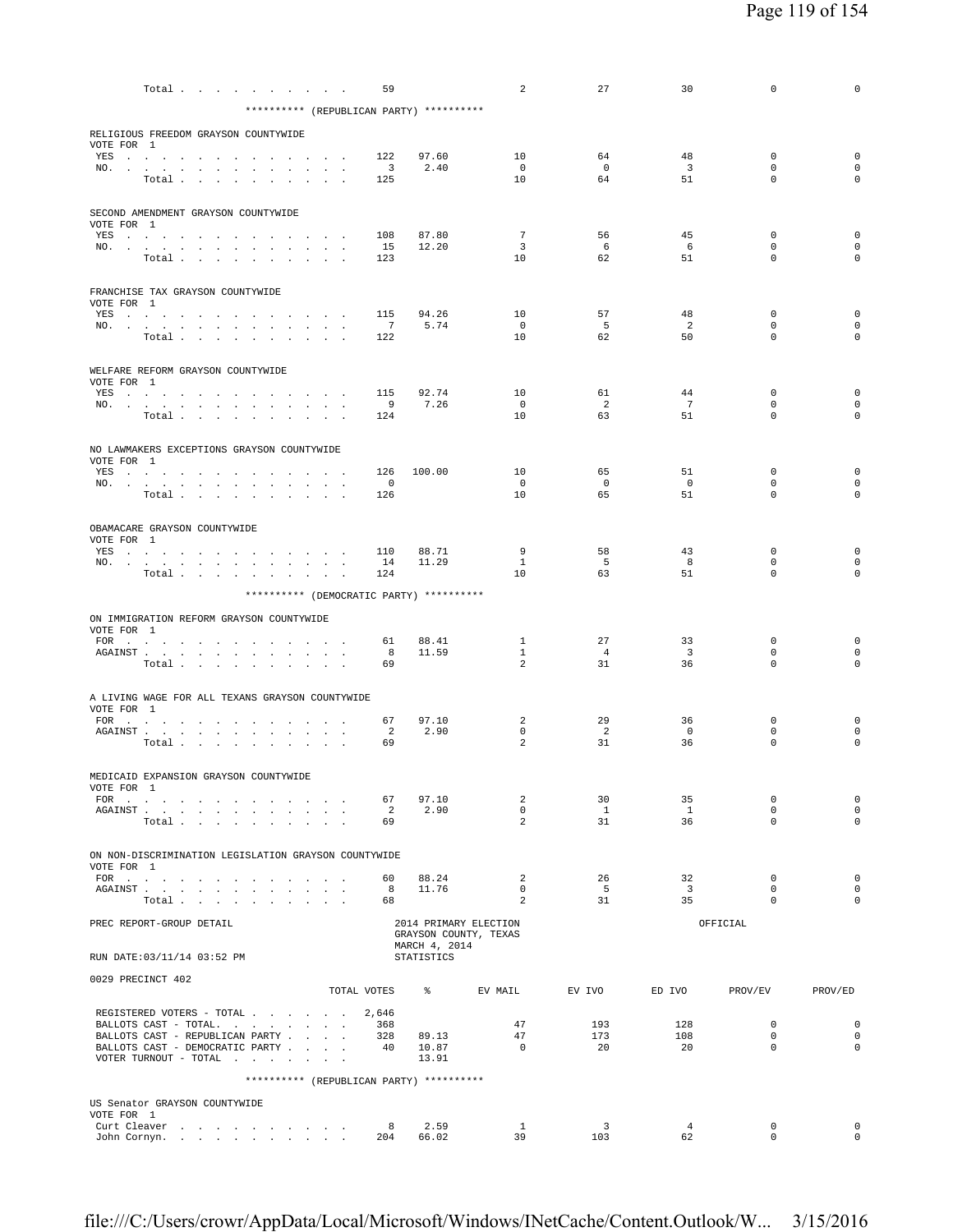| Linda Vega .<br>$\sim$<br>Steve Stockman.<br>Ken Cope.<br>Chris Mapp<br>Reid Reasor.<br>Total.                                                                   | Dwayne Stovall.<br>$\sim$<br>$\sim$<br>$\sim$<br>$\sim$<br>$\sim$<br>$\overline{a}$<br>the contract of the con-<br>$\Delta$<br>$\overline{a}$<br>$\sim$<br>$\sim$<br>$\sim$ $\sim$<br>$\ddot{\phantom{a}}$<br>$\sim$ $\sim$<br>$\mathbb{Z}^2$<br>$\sim$<br>$\ddot{\phantom{a}}$<br>$\ddot{\phantom{a}}$<br>$\sim$ $\sim$<br>$\sim$<br>$\sim$ $\sim$<br>$\ddot{\phantom{a}}$<br>$\ddot{\phantom{a}}$ | $\mathbf{r}$<br>$\ddot{\phantom{a}}$<br>$\ddot{\phantom{a}}$<br>$\mathbf{r}$<br>n.<br>$\mathbf{r}$<br>$\ddot{\phantom{a}}$<br>$\sim$ $\sim$                                          | 19<br>6.15<br>5.18<br>16<br>51<br>16.50<br>2<br>.65<br>5<br>1.62<br>$\overline{4}$<br>1.29<br>309 | 0<br>$\overline{a}$<br>3<br>$\mathbf 0$<br>$\mathbf 0$<br>$\mathbf 0$<br>45 | 12<br>8<br>27<br>2<br>$\overline{4}$<br>3<br>162   | $\overline{7}$<br>6<br>21<br>$\mathbf 0$<br>$\mathbf{1}$<br>$\mathbf{1}$<br>102 | 0<br>$\mathbb O$<br>$\mathbf 0$<br>$\mathbf 0$<br>$\mathbf 0$<br>$\mathbf 0$<br>$\mathbf 0$        | 0<br>$\mathsf 0$<br>$\mathbf 0$<br>$\mathbf 0$<br>$\mathbf 0$<br>$\mathbf 0$<br>$\mathbf 0$ |
|------------------------------------------------------------------------------------------------------------------------------------------------------------------|-----------------------------------------------------------------------------------------------------------------------------------------------------------------------------------------------------------------------------------------------------------------------------------------------------------------------------------------------------------------------------------------------------|--------------------------------------------------------------------------------------------------------------------------------------------------------------------------------------|---------------------------------------------------------------------------------------------------|-----------------------------------------------------------------------------|----------------------------------------------------|---------------------------------------------------------------------------------|----------------------------------------------------------------------------------------------------|---------------------------------------------------------------------------------------------|
| US Representative, DIST 4 GRAYSON COUNTYWIDE<br>VOTE FOR 1<br>Ralph M. Hall<br>John Ratcliffe.<br>Tony Arterburn.<br>John Stacy<br>Lou Gigliotti<br>Brent Lawson | $\sim$<br>$\ddot{\phantom{a}}$<br>$\overline{\phantom{a}}$<br>$\ddot{\phantom{a}}$<br>$\ddot{\phantom{a}}$<br>$\ddot{\phantom{a}}$<br>$\sim$<br>$\sim$ $-$<br>$\sim 10^{-1}$ km $^{-2}$<br>$\ddot{\phantom{a}}$<br>Total                                                                                                                                                                            | $\sim$<br>$\sim$<br>$\lambda$<br>$\mathbf{r}$<br>$\sim$ $\sim$<br>$\mathbf{r}$<br>$\ddot{\phantom{a}}$<br>$\mathbf{r}$<br>$\sim$<br>$\sim$<br>$\sim$<br>$\mathbf{r}$<br>$\mathbf{r}$ | 44.44<br>144<br>27.47<br>89<br>5<br>1.54<br>23<br>7.10<br>16.67<br>54<br>2.78<br>9<br>324         | 23<br>14<br>$\mathbf 0$<br>$\Omega$<br>8<br>$\overline{a}$<br>47            | 74<br>44<br>$\overline{4}$<br>14<br>30<br>4<br>170 | 47<br>31<br>$\mathbf{1}$<br>9<br>16<br>3<br>107                                 | $\mathbf 0$<br>$\mathbf 0$<br>$\mathbf 0$<br>$\Omega$<br>$\mathbf 0$<br>$\mathbf 0$<br>$\mathbf 0$ | $\mathbf 0$<br>$\mathbf 0$<br>$\mathbf 0$<br>$\mathbf 0$<br>$\mathbf 0$<br>$\mathbf 0$<br>0 |
| Governor GRAYSON COUNTYWIDE<br>VOTE FOR 1<br>Greg Abbott.<br>SECEDE Kilgore.<br>Miriam Martinez<br>Lisa Fritsch                                                  | the contract of the contract of<br>the contract of the contract<br>$\sim$<br>the company of the company<br>$\ddot{\phantom{a}}$<br>$\sim 10^{-1}$<br>$\sim$<br>$\ddot{\phantom{a}}$<br>$\cdot$<br>Total<br>$\cdot$                                                                                                                                                                                  | and the state of the state of the<br>$\sim$<br>$\mathbf{a}=\mathbf{a}$<br>$\sim$<br>$\sim$ $\sim$<br>$\cdot$                                                                         | 262<br>85.90<br>5<br>1.64<br>3.28<br>10<br>9.18<br>28<br>305                                      | 43<br>$\mathbf 0$<br>$\mathbf 0$<br>3<br>46                                 | 139<br>3<br>5<br>15<br>162                         | 80<br>2<br>5<br>10<br>97                                                        | 0<br>$\mathbf 0$<br>$\mathbf 0$<br>$\mathbf 0$<br>$\mathbf 0$                                      | $\mathbf 0$<br>$\mathsf 0$<br>$\mathsf 0$<br>$\mathsf 0$<br>0                               |
| Lieutenant Governor GRAYSON COUNTYWIDE<br>VOTE FOR 1<br>David Dewhurst.<br>Jerry Patterson<br>Todd Staples<br>Dan Patrick.                                       | $\overline{\phantom{a}}$<br>$\sim$<br>the contract of the con-<br>$\Delta$<br>Total<br>$\sim$<br>$\sim$                                                                                                                                                                                                                                                                                             | $\mathbf{1}$ and $\mathbf{1}$ and $\mathbf{1}$<br>$\sim$<br>$\mathbf{a}=\mathbf{a}$<br>$\mathbf{r}$<br>$\ddot{\phantom{a}}$<br>$\sim$ $\sim$ $\sim$                                  | 44.23<br>138<br>10.90<br>34<br>16.03<br>50<br>90<br>28.85<br>312                                  | 24<br>$\overline{7}$<br>$\overline{4}$<br>12<br>47                          | 66<br>15<br>31<br>52<br>164                        | 48<br>12<br>15<br>26<br>101                                                     | $\mathbf 0$<br>$\mathbf 0$<br>$\mathbf 0$<br>$\mathbf 0$<br>$\mathbf 0$                            | 0<br>$\mathbf 0$<br>$\mathbf 0$<br>$\mathbf 0$<br>$\mathbf 0$                               |
| Attorney General GRAYSON COUNTYWIDE<br>VOTE FOR 1<br>Dan Branch<br>Barry Smitherman<br>Ken Paxton                                                                | $\sim$<br>$\sim$<br>$\sim$<br>Total $\cdots$ $\cdots$                                                                                                                                                                                                                                                                                                                                               | $\mathcal{L}$<br>$\sim$<br>$\sim$<br>$\sim$<br>$\sim$<br>$\sim$                                                                                                                      | 26.46<br>77<br>30.24<br>88<br>43.30<br>126<br>291                                                 | 13<br>16<br>12<br>41                                                        | 40<br>43<br>72<br>155                              | 24<br>29<br>42<br>95                                                            | $\mathbb O$<br>$\mathbf 0$<br>$\mathsf 0$<br>$\mathbf 0$                                           | $\mathbf 0$<br>$\mathbf 0$<br>$\mathsf 0$<br>0                                              |
| Comptroller of Public Accounts GRAYSON COUNTYWIDE<br>VOTE FOR 1<br>Raul Torres.<br>Harvey Hilderbran.<br>Debra Medina<br>Glenn Hegar.                            | the company of the company of<br>$\sim$<br><b>Carl Control</b><br>$\mathbf{r}$<br>$\overline{\phantom{a}}$<br>$\cdot$<br>$\sim$<br>Total $\cdots$ $\cdots$<br>$\sim$                                                                                                                                                                                                                                | $\cdot$<br>$\sim$ $\sim$ $\sim$<br>$\ddot{\phantom{a}}$<br>$\mathbf{a}=\mathbf{a}$<br>$\sim$                                                                                         | 6.86<br>19<br>34.66<br>96<br>28.16<br>78<br>30.32<br>84<br>277                                    | 2<br>29<br>2<br>6<br>39                                                     | 11<br>45<br>46<br>47<br>149                        | 6<br>22<br>30<br>31<br>89                                                       | $\mathbb O$<br>$\mathbf 0$<br>$\mathbf 0$<br>$\mathbf 0$<br>$\mathbf 0$                            | $\mathbf 0$<br>$\mathsf 0$<br>$\mathbf 0$<br>$\mathbf 0$<br>$\mathbf 0$                     |
| Commissioner of the General Land Office<br>GRAYSON COUNTYWIDE<br>VOTE FOR 1<br>George P. Bush.<br>David Watts.                                                   | Total<br>$\sim$                                                                                                                                                                                                                                                                                                                                                                                     | $\sim$ $\sim$ $\sim$ $\sim$<br>$\mathbf{r}$                                                                                                                                          | 226<br>73.86<br>80<br>26.14<br>306                                                                | 37<br>8<br>45                                                               | 112<br>51<br>163                                   | 77<br>21<br>98                                                                  | $\mathbf 0$<br>$\mathbb O$<br>$\mathbf 0$                                                          | 0<br>0<br>$\mathsf 0$                                                                       |
| Commissioner of Agriculture GRAYSON COUNTYWIDE<br>VOTE FOR 1<br>J. Allen Carnes<br>Tommy Merritt<br>Eric Opiela.<br>Joe Cotten<br>Sid Miller                     | Total $\cdots$ $\cdots$ $\cdots$                                                                                                                                                                                                                                                                                                                                                                    | and a contract<br>$\sim$ $\sim$ $\sim$                                                                                                                                               | 18.01<br>49<br>23.90<br>65<br>10.66<br>29<br>58<br>21.32<br>71<br>26.10<br>272                    | $7\phantom{.0}$<br>6<br>$\overline{4}$<br>10<br>11<br>38                    | 29<br>41<br>12<br>30<br>36<br>148                  | 13<br>18<br>13<br>18<br>24<br>86                                                | $\mathbf 0$<br>$\mathbf 0$<br>$\mathbf 0$<br>$\Omega$<br>$\mathbf 0$<br>$\mathbf 0$                | $\mathsf{O}\xspace$<br>$\mathbf 0$<br>$\mathbf 0$<br>$\Omega$<br>$\mathbf 0$<br>$\mathbf 0$ |
| Railroad Commissioner GRAYSON COUNTYWIDE<br>VOTE FOR 1<br>Wayne Christian<br>Malachi Boyuls.<br>Ryan Sitton.<br>Becky Berger                                     | $\sim 10^{-1}$<br>Total                                                                                                                                                                                                                                                                                                                                                                             | $\sim$<br>$\mathcal{L}^{\text{max}}$                                                                                                                                                 | 45.55<br>128<br>21<br>7.47<br>80<br>28.47<br>52<br>18.51<br>281                                   | 13<br><sup>2</sup><br>15<br>9<br>39                                         | 73<br>10<br>40<br>28<br>151                        | 42<br>9<br>25<br>15<br>91                                                       | $\mathbf 0$<br>$\mathbf 0$<br>$\mathbf 0$<br>$\Omega$<br>$\mathbf 0$                               | $\mathbf 0$<br>$\mathbf 0$<br>$\mathbf 0$<br>0<br>$\mathbf 0$                               |
| Chief Justice, Supreme Court GRAYSON COUNTYWIDE<br>VOTE FOR 1<br>Robert Talton<br>Nathan Hecht                                                                   | $\ddot{\phantom{0}}$<br>Total                                                                                                                                                                                                                                                                                                                                                                       | $\mathbf{r}$<br>$\sim$ $\sim$                                                                                                                                                        | 161<br>58.55<br>114<br>41.45<br>275                                                               | 29<br>10<br>39                                                              | 79<br>68<br>147                                    | 53<br>36<br>89                                                                  | $\mathbb O$<br>$\mathbf 0$<br>$\mathbf 0$                                                          | $\mathsf 0$<br>$\mathsf 0$<br>$\mathbf 0$                                                   |
| Justice, Supreme Court, PL 6, Unexpired<br>GRAYSON COUNTYWIDE<br>VOTE FOR 1<br>Joe Pool.<br>Jeff Brown                                                           | Total $\cdots$ $\cdots$ $\cdots$ $\cdots$                                                                                                                                                                                                                                                                                                                                                           |                                                                                                                                                                                      | 131<br>47.12<br>147<br>52.88<br>278                                                               | 16<br>24<br>40                                                              | 70<br>79<br>149                                    | 45<br>44<br>89                                                                  | $\mathbf 0$<br>$\mathbf 0$<br>$\mathbf 0$                                                          | $\mathsf{O}\xspace$<br>$\mathsf 0$<br>$\mathbf 0$                                           |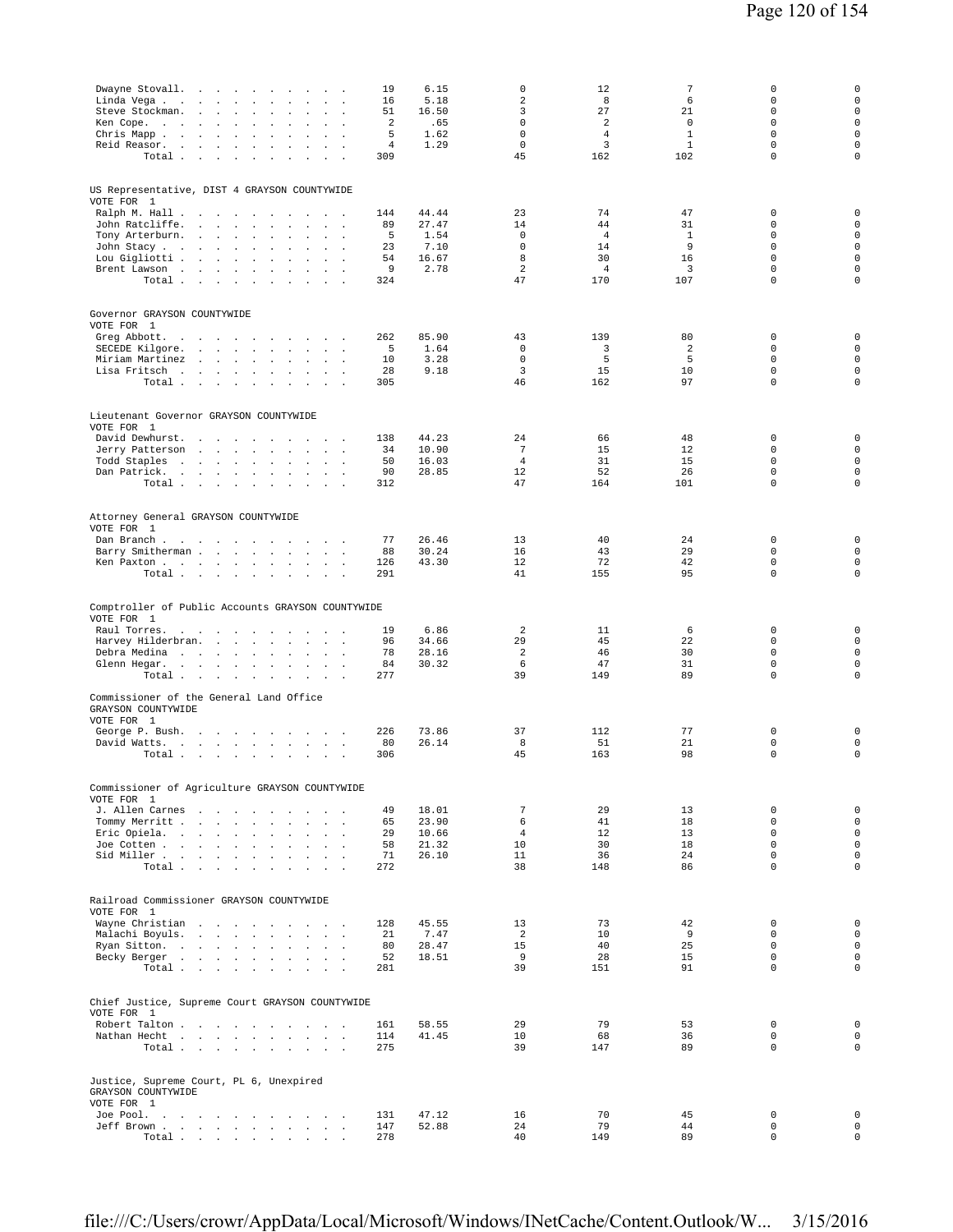| Justice, Supreme Court, P7 GRAYSON COUNTYWIDE<br>VOTE FOR 1                                                                                           |            |                |          |            |          |                            |                                    |
|-------------------------------------------------------------------------------------------------------------------------------------------------------|------------|----------------|----------|------------|----------|----------------------------|------------------------------------|
| Jeff Boyd<br>the contract of the contract of the contract of the                                                                                      | 248        | 100.00         | 38<br>38 | 129<br>129 | 81<br>81 | 0<br>$\mathbf 0$           | $\mathbf 0$<br>$\mathbf 0$         |
| Total                                                                                                                                                 | 248        |                |          |            |          |                            |                                    |
| Justice, Supreme Court, P8 GRAYSON COUNTYWIDE                                                                                                         |            |                |          |            |          |                            |                                    |
| VOTE FOR 1                                                                                                                                            |            |                |          |            |          |                            |                                    |
| Phil Johnson<br>Sharon McCally.<br>the contract of the con-<br>the company of the company                                                             | 164<br>118 | 58.16<br>41.84 | 26<br>17 | 85<br>65   | 53<br>36 | $\mathbf 0$<br>$\mathbf 0$ | $\mathbf 0$<br>$\mathsf{O}\xspace$ |
| Total                                                                                                                                                 | 282        |                | 43       | 150        | 89       | $\mathbf 0$                | $\mathbf 0$                        |
| Judge, CT of Criminal Appeals, P3 GRAYSON COUNTYWIDE<br>VOTE FOR 1                                                                                    |            |                |          |            |          |                            |                                    |
| Barbara Walther                                                                                                                                       | 107        | 38.77          | 13       | 59         | 35       | 0                          | $\mathbf 0$                        |
| Bert Richardson<br>the contract of the contract of the contract of the contract of the contract of the contract of the contract of<br>Total<br>$\sim$ | 169<br>276 | 61.23          | 28<br>41 | 90<br>149  | 51<br>86 | $\mathbf 0$<br>$\mathbf 0$ | $\mathbf 0$<br>$\mathbf 0$         |
|                                                                                                                                                       |            |                |          |            |          |                            |                                    |
| Judge, CT of Criminal Appeals, P4 GRAYSON COUNTYWIDE<br>VOTE FOR 1                                                                                    |            |                |          |            |          |                            |                                    |
| Richard Dean Davis                                                                                                                                    | 96         | 35.42          | 15       | 50         | 31       | 0                          | $\mathbf 0$                        |
| Jani Jo Wood<br>$\mathbf{r} = \mathbf{r} \cdot \mathbf{r}$<br>Kevin Patrick Yeary                                                                     | 56<br>119  | 20.66<br>43.91 | 11<br>15 | 27<br>68   | 18<br>36 | $\mathbf 0$<br>$\mathbf 0$ | $\mathbf 0$<br>$\mathbf 0$         |
| Total $\cdots$ $\cdots$ $\cdots$ $\cdots$                                                                                                             | 271        |                | 41       | 145        | 85       | $\mathbf 0$                | 0                                  |
|                                                                                                                                                       |            |                |          |            |          |                            |                                    |
| Judge, CT of Criminal Appeals, P9 GRAYSON COUNTYWIDE<br>VOTE FOR 1                                                                                    |            |                |          |            |          |                            |                                    |
| W.C. "Bud" Kirkendall                                                                                                                                 | 113        | 42.01          | 23       | 49         | 41       | $\mathbf 0$                | $\mathbf 0$                        |
| David Newell<br>Total<br>$\sim$                                                                                                                       | 156<br>269 | 57.99          | 17<br>40 | 94<br>143  | 45<br>86 | $\mathbf 0$<br>$\mathbf 0$ | $\mathbf 0$<br>$\mathbf 0$         |
|                                                                                                                                                       |            |                |          |            |          |                            |                                    |
| State Senator, District 30 GRAYSON COUNTYWIDE<br>VOTE FOR 1                                                                                           |            |                |          |            |          |                            |                                    |
| Craig Estes.                                                                                                                                          | 268        | 100.00         | 39       | 141        | 88       | $\mathbf 0$                | $\mathbf 0$                        |
| Total                                                                                                                                                 | 268        |                | 39       | 141        | 88       | $\mathbf 0$                | $\mathbf 0$                        |
| State Representative, District 62 GRAYSON COUNTYWIDE<br>VOTE FOR 1                                                                                    |            |                |          |            |          |                            |                                    |
| Larry Phillips.                                                                                                                                       | 275        | 100.00         | 44       | 146        | 85       | 0                          | $\mathbf 0$                        |
| Total                                                                                                                                                 | 275        |                | 44       | 146        | 85       | $\mathbf 0$                | $\mathbf 0$                        |
|                                                                                                                                                       |            |                |          |            |          |                            |                                    |
| Justice 5th Court of Appeals P3 GRAYSON COUNTYWIDE<br>VOTE FOR 1                                                                                      |            |                |          |            |          |                            |                                    |
| Ada Brown                                                                                                                                             | 255<br>255 | 100.00         | 41<br>41 | 133<br>133 | 81<br>81 | 0<br>0                     | 0<br>$\mathbf 0$                   |
| Total $\cdots$ $\cdots$ $\cdots$ $\cdots$                                                                                                             |            |                |          |            |          |                            |                                    |
| Justice 5th Court of Appeals P6 GRAYSON COUNTYWIDE                                                                                                    |            |                |          |            |          |                            |                                    |
| VOTE FOR 1                                                                                                                                            |            |                |          |            |          |                            |                                    |
| David L. Bridges<br>Total                                                                                                                             | 258<br>258 | 100.00         | 41<br>41 | 135<br>135 | 82<br>82 | 0<br>$\mathbf 0$           | 0<br>$\mathbf 0$                   |
|                                                                                                                                                       |            |                |          |            |          |                            |                                    |
| Justice, 5th CT of AP DIST, P8 GRAYSON COUNTYWIDE                                                                                                     |            |                |          |            |          |                            |                                    |
| VOTE FOR 1<br>Bill Whitehill. $\ldots$ $\ldots$ $\ldots$ $\ldots$                                                                                     | 246        | 100.00         | 39       | 129        | 78       | 0                          | $\mathbf 0$                        |
| Total $\cdots$ $\cdots$ $\cdots$<br>$\sim$                                                                                                            | 246        |                | 39       | 129        | 78       | $\mathbf 0$                | $\mathbf 0$                        |
|                                                                                                                                                       |            |                |          |            |          |                            |                                    |
| District Judge, 397th Judicial District                                                                                                               |            |                |          |            |          |                            |                                    |
| GRAYSON COUNTYWIDE<br>VOTE FOR 1                                                                                                                      |            |                |          |            |          |                            |                                    |
| Brian K. Gary.                                                                                                                                        | 249        | 100.00         | 40       | 130        | 79       | 0                          | $\mathbf 0$                        |
| Total                                                                                                                                                 | 249        |                | 40       | 130        | 79       | $\Omega$                   | $\mathbf 0$                        |
| County Judge GRAYSON COUNTYWIDE<br>VOTE FOR 1                                                                                                         |            |                |          |            |          |                            |                                    |
| Gene Short                                                                                                                                            | 106        | 33.23          | 13       | 62         | 31       | $\mathbf 0$                | $\mathbf 0$                        |
| Bill Magers.<br>Trent Bass<br>$\sim$<br>$\sim$                                                                                                        | 109<br>63  | 34.17<br>19.75 | 24<br>5  | 50<br>39   | 35<br>19 | $\mathbf 0$<br>$\mathbf 0$ | $\mathbf 0$<br>$\mathsf{O}\xspace$ |
| Jim Maddock.                                                                                                                                          | 41         | 12.85          | 5        | 19         | 17       | $\mathbf 0$                | $\mathbf 0$                        |
| Total<br>$\sim$<br>$\sim$                                                                                                                             | 319        |                | 47       | 170        | 102      | $\Omega$                   | $\mathbf 0$                        |
|                                                                                                                                                       |            |                |          |            |          |                            |                                    |
| Judge, County Court at Law GRAYSON COUNTYWIDE<br>VOTE FOR 1                                                                                           |            |                |          |            |          |                            |                                    |
| James Corley "Corky" Henderson                                                                                                                        | 257        | 100.00         | 38       | 136        | 83       | 0                          | $\mathbf 0$                        |
| Total                                                                                                                                                 | 257        |                | 38       | 136        | 83       | $\Omega$                   | $\mathbf 0$                        |
| Judge, County Court at Law No. 2 GRAYSON COUNTYWIDE                                                                                                   |            |                |          |            |          |                            |                                    |
| VOTE FOR 1                                                                                                                                            |            |                |          |            |          |                            |                                    |
| Carol M. Siebman<br>Total                                                                                                                             | 264<br>264 | 100.00         | 43<br>43 | 138<br>138 | 83<br>83 | $\mathbf 0$<br>$\mathbf 0$ | $\mathbf 0$<br>$\mathsf{O}\xspace$ |
|                                                                                                                                                       |            |                |          |            |          |                            |                                    |

District Clerk GRAYSON COUNTYWIDE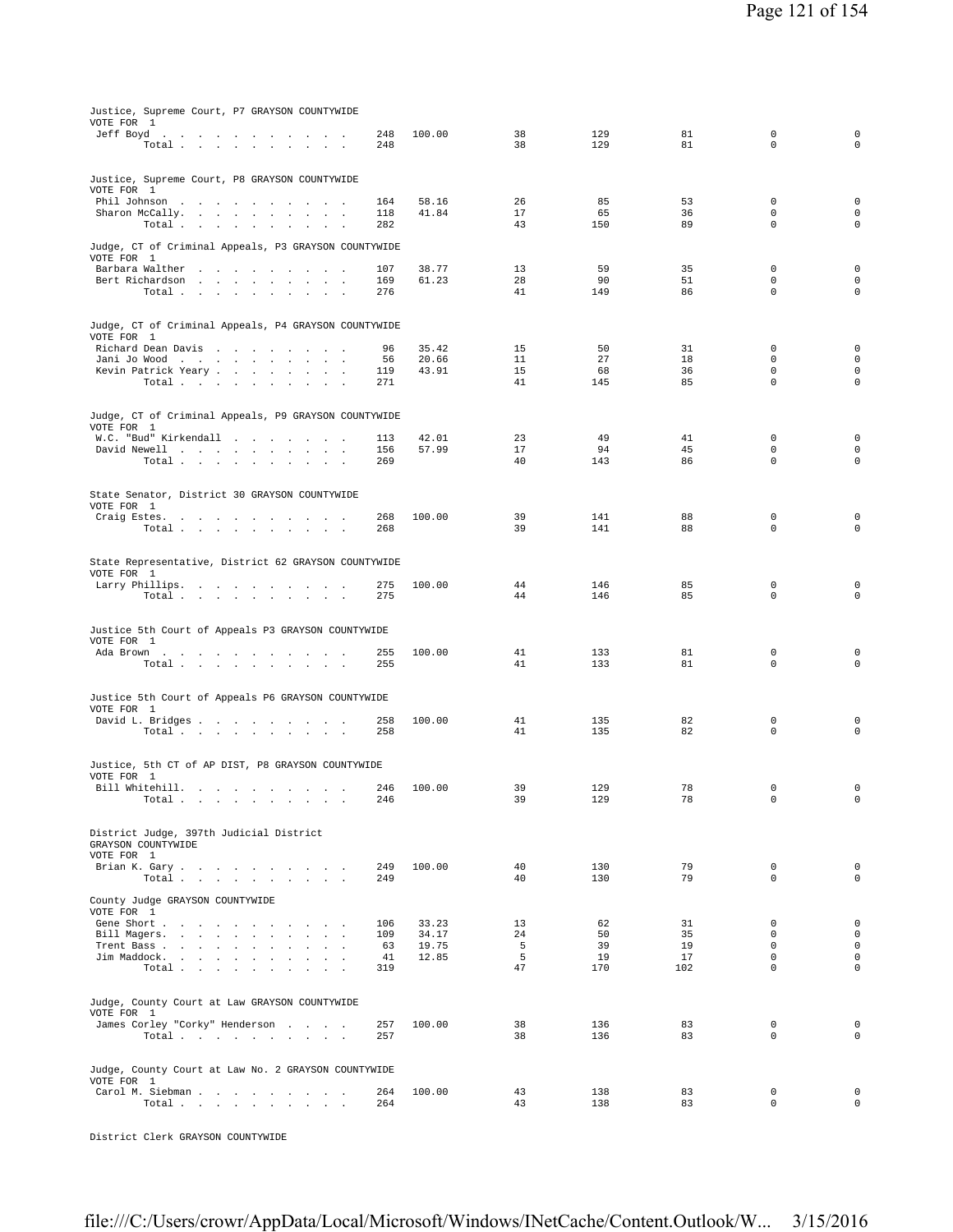| Kelly Ashmore<br>100.00<br>41<br>138<br>84<br>0<br>263<br>$\mathbf 0$<br>41<br>138<br>84<br>Total .<br>263<br>the contract of the contract of<br>$\sim$ 100 $\sim$<br>County Clerk GRAYSON COUNTYWIDE<br>VOTE FOR 1<br>$\mathsf 0$<br>43<br>141<br>82<br>Wilma Bush<br>266<br>100.00<br>$\mathbf{A}$ and $\mathbf{A}$ and $\mathbf{A}$<br>$\sim$<br>43<br>82<br>$\mathbf 0$<br>141<br>266<br>Total<br>$\mathbf{r}$<br>$\sim$<br>$\mathbf{r}$<br>County Treasurer GRAYSON COUNTYWIDE<br>VOTE FOR 1<br>$\mathbf 0$<br>Starr Stanley<br>43.01<br>18<br>66<br>33<br>117<br>$\mathsf 0$<br>56.99<br>20<br>82<br>53<br>Gayla Hawkins<br>155<br>38<br>148<br>86<br>$\mathbf 0$<br>Total<br>272<br>County Commissioner, Precinct 4 COMM 4<br>VOTE FOR 1<br>43<br>80<br>$\mathbb O$<br>Bart Lawrence<br>258<br>100.00<br>135<br>43<br>135<br>80<br>$\mathbf 0$<br>Total<br>258<br>$\sim 100$<br>Justice of the Peace, Precinct No. 2<br>JUSTICE OF THE PEACE PCT 2<br>VOTE FOR 1<br>35.05<br>18<br>65<br>26<br>$\mathbf 0$<br>Mike Springer<br>109<br>25<br>82<br>57<br>$\mathbf 0$<br>David Hawley<br>52.73<br>164<br>$\sim$<br>$\sim$<br>$\blacksquare$<br>$\overline{\phantom{a}}$<br>6.75<br>2<br>12<br>$\overline{7}$<br>$\mathbf 0$<br>H. Gene Alyea<br>21<br>$\sim 10^{-11}$<br>$\cdot$<br>$\cdot$<br>$\mathsf 0$<br>$^{\circ}$<br>Thomas D. Roesler.<br>17<br>5.47<br>9<br>8<br>$\mathsf 0$<br>45<br>98<br>168<br>Total<br>311<br>$\cdot$<br>County Chairman GRAYSON COUNTYWIDE<br>VOTE FOR 1<br>39<br>133<br>85<br>$\mathbf 0$<br>Reggie Smith<br>257<br>100.00<br>$\overline{\phantom{a}}$<br>133<br>85<br>$\mathbf 0$<br>Total<br>257<br>39<br>********** (DEMOCRATIC PARTY) **********<br>US Senator GRAYSON COUNTYWIDE<br>VOTE FOR 1<br>Harry Kim<br>24.32<br>0<br>6<br>3<br>0<br>9<br>$\sim$<br>$\mathbf 0$<br>2<br>0<br>21.62<br>6<br>Maxey Marie Scherr<br>8<br>$\sim$<br>$\ddot{\phantom{a}}$<br>$\Box$<br>$\mathbf 0$<br>$\mathbf 0$<br>$\mathbf 0$<br>$\mathbf 0$<br>Michael "Fjet" Fjetland.<br>0<br>contract and a series<br>$\sim 10$<br>$\mathsf 3$<br>9<br>24.32<br>$\mathbf 0$<br>6<br>0<br>David M. Alameel<br>$\ddot{\phantom{a}}$<br>$\mathbf 0$<br>$\overline{4}$<br>$\overline{7}$<br>$\mathbf 0$<br>Kesha Rogers<br>11<br>29.73<br>$\mathbf 0$<br>18<br>19<br>$\mathbf 0$<br>Total<br>37<br>Governor GRAYSON COUNTYWIDE<br>VOTE FOR 1<br>94.87<br>19<br>18<br>$\mathbf 0$<br>Wendy R. Davis.<br>37<br>0<br>$\sim$<br>$\sim$<br>2<br>5.13<br>$\mathbf 0$<br>$\mathbf{1}$<br>1<br>$\mathbf 0$<br>Reynaldo "Ray" Madrigal.<br>$\Box$<br>$\cdot$<br>$\mathsf 0$<br>$\mathbb O$<br>20<br>19<br>Total<br>39<br>Lieutenant Governor GRAYSON COUNTYWIDE<br>VOTE FOR 1<br>Leticia Van de Putte.<br>100.00<br>0<br>19<br>17<br>0<br>36<br>$\sim$<br>$\mathbf 0$<br>17<br>$\mathbf 0$<br>$\texttt{Total} \quad . \quad . \quad . \quad . \quad . \quad . \quad .$<br>36<br>19<br>Attorney General GRAYSON COUNTYWIDE<br>VOTE FOR 1<br>$\mathbf 0$<br>17<br>16<br>$\mathbf 0$<br>Sam Houston.<br>33<br>100.00<br>$\sim$ $\sim$<br>$\Omega$<br>$\mathbf 0$<br>33<br>17<br>16<br>Total<br>$\sim$ $\sim$<br>Comptroller of Public Accounts GRAYSON COUNTYWIDE<br>VOTE FOR 1<br>Mike Collier<br>$\mathbf 0$<br>$\mathbb O$<br>100.00<br>17<br>17<br>34<br>0<br>17<br>17<br>$\mathbf 0$<br>Total<br>34<br>Commissioner of the General Land Office<br>GRAYSON COUNTYWIDE<br>VOTE FOR 1<br>John Cook<br>31<br>100.00<br>0<br>15<br>16<br>0<br>Total<br>$\mathbf{0}$<br>15<br>$\mathbf 0$<br>31<br>16<br><b>Contract Contract</b><br>Commissioner of Agriculture GRAYSON COUNTYWIDE<br>VOTE FOR 1<br>$\overline{3}$<br>Hugh Asa Fitzsimons III.<br>7<br>19.44<br>$\mathbf 0$<br>$\mathbf 0$<br>4<br>Richard "Kinky" Friedman<br>$\mathbf{0}$<br>10<br>6<br>$\mathbf 0$<br>44.44<br>16<br>36.11<br>$\mathbf 0$<br>5<br>8<br>$\mathbb O$<br>Jim Hogan<br>13<br>$\Omega$<br>36<br>$\Omega$<br>18<br>18<br>Total $\ldots$ |                                    |
|-------------------------------------------------------------------------------------------------------------------------------------------------------------------------------------------------------------------------------------------------------------------------------------------------------------------------------------------------------------------------------------------------------------------------------------------------------------------------------------------------------------------------------------------------------------------------------------------------------------------------------------------------------------------------------------------------------------------------------------------------------------------------------------------------------------------------------------------------------------------------------------------------------------------------------------------------------------------------------------------------------------------------------------------------------------------------------------------------------------------------------------------------------------------------------------------------------------------------------------------------------------------------------------------------------------------------------------------------------------------------------------------------------------------------------------------------------------------------------------------------------------------------------------------------------------------------------------------------------------------------------------------------------------------------------------------------------------------------------------------------------------------------------------------------------------------------------------------------------------------------------------------------------------------------------------------------------------------------------------------------------------------------------------------------------------------------------------------------------------------------------------------------------------------------------------------------------------------------------------------------------------------------------------------------------------------------------------------------------------------------------------------------------------------------------------------------------------------------------------------------------------------------------------------------------------------------------------------------------------------------------------------------------------------------------------------------------------------------------------------------------------------------------------------------------------------------------------------------------------------------------------------------------------------------------------------------------------------------------------------------------------------------------------------------------------------------------------------------------------------------------------------------------------------------------------------------------------------------------------------------------------------------------------------------------------------------------------------------------------------------------------------------------------------------------------------------------------------------------------------------------------------------------------------------------------------------------------------------------------------------------------------------------------------------------------------------------------------------------------------------------------------------------------------------------------------------------------------------------------------------------------------------------------------------|------------------------------------|
|                                                                                                                                                                                                                                                                                                                                                                                                                                                                                                                                                                                                                                                                                                                                                                                                                                                                                                                                                                                                                                                                                                                                                                                                                                                                                                                                                                                                                                                                                                                                                                                                                                                                                                                                                                                                                                                                                                                                                                                                                                                                                                                                                                                                                                                                                                                                                                                                                                                                                                                                                                                                                                                                                                                                                                                                                                                                                                                                                                                                                                                                                                                                                                                                                                                                                                                                                                                                                                                                                                                                                                                                                                                                                                                                                                                                                                                                                                                         | 0<br>$\mathbf 0$                   |
|                                                                                                                                                                                                                                                                                                                                                                                                                                                                                                                                                                                                                                                                                                                                                                                                                                                                                                                                                                                                                                                                                                                                                                                                                                                                                                                                                                                                                                                                                                                                                                                                                                                                                                                                                                                                                                                                                                                                                                                                                                                                                                                                                                                                                                                                                                                                                                                                                                                                                                                                                                                                                                                                                                                                                                                                                                                                                                                                                                                                                                                                                                                                                                                                                                                                                                                                                                                                                                                                                                                                                                                                                                                                                                                                                                                                                                                                                                                         |                                    |
|                                                                                                                                                                                                                                                                                                                                                                                                                                                                                                                                                                                                                                                                                                                                                                                                                                                                                                                                                                                                                                                                                                                                                                                                                                                                                                                                                                                                                                                                                                                                                                                                                                                                                                                                                                                                                                                                                                                                                                                                                                                                                                                                                                                                                                                                                                                                                                                                                                                                                                                                                                                                                                                                                                                                                                                                                                                                                                                                                                                                                                                                                                                                                                                                                                                                                                                                                                                                                                                                                                                                                                                                                                                                                                                                                                                                                                                                                                                         |                                    |
|                                                                                                                                                                                                                                                                                                                                                                                                                                                                                                                                                                                                                                                                                                                                                                                                                                                                                                                                                                                                                                                                                                                                                                                                                                                                                                                                                                                                                                                                                                                                                                                                                                                                                                                                                                                                                                                                                                                                                                                                                                                                                                                                                                                                                                                                                                                                                                                                                                                                                                                                                                                                                                                                                                                                                                                                                                                                                                                                                                                                                                                                                                                                                                                                                                                                                                                                                                                                                                                                                                                                                                                                                                                                                                                                                                                                                                                                                                                         | $\mathbf 0$                        |
|                                                                                                                                                                                                                                                                                                                                                                                                                                                                                                                                                                                                                                                                                                                                                                                                                                                                                                                                                                                                                                                                                                                                                                                                                                                                                                                                                                                                                                                                                                                                                                                                                                                                                                                                                                                                                                                                                                                                                                                                                                                                                                                                                                                                                                                                                                                                                                                                                                                                                                                                                                                                                                                                                                                                                                                                                                                                                                                                                                                                                                                                                                                                                                                                                                                                                                                                                                                                                                                                                                                                                                                                                                                                                                                                                                                                                                                                                                                         | $\mathbf 0$                        |
|                                                                                                                                                                                                                                                                                                                                                                                                                                                                                                                                                                                                                                                                                                                                                                                                                                                                                                                                                                                                                                                                                                                                                                                                                                                                                                                                                                                                                                                                                                                                                                                                                                                                                                                                                                                                                                                                                                                                                                                                                                                                                                                                                                                                                                                                                                                                                                                                                                                                                                                                                                                                                                                                                                                                                                                                                                                                                                                                                                                                                                                                                                                                                                                                                                                                                                                                                                                                                                                                                                                                                                                                                                                                                                                                                                                                                                                                                                                         |                                    |
|                                                                                                                                                                                                                                                                                                                                                                                                                                                                                                                                                                                                                                                                                                                                                                                                                                                                                                                                                                                                                                                                                                                                                                                                                                                                                                                                                                                                                                                                                                                                                                                                                                                                                                                                                                                                                                                                                                                                                                                                                                                                                                                                                                                                                                                                                                                                                                                                                                                                                                                                                                                                                                                                                                                                                                                                                                                                                                                                                                                                                                                                                                                                                                                                                                                                                                                                                                                                                                                                                                                                                                                                                                                                                                                                                                                                                                                                                                                         |                                    |
|                                                                                                                                                                                                                                                                                                                                                                                                                                                                                                                                                                                                                                                                                                                                                                                                                                                                                                                                                                                                                                                                                                                                                                                                                                                                                                                                                                                                                                                                                                                                                                                                                                                                                                                                                                                                                                                                                                                                                                                                                                                                                                                                                                                                                                                                                                                                                                                                                                                                                                                                                                                                                                                                                                                                                                                                                                                                                                                                                                                                                                                                                                                                                                                                                                                                                                                                                                                                                                                                                                                                                                                                                                                                                                                                                                                                                                                                                                                         | $\mathbf 0$                        |
|                                                                                                                                                                                                                                                                                                                                                                                                                                                                                                                                                                                                                                                                                                                                                                                                                                                                                                                                                                                                                                                                                                                                                                                                                                                                                                                                                                                                                                                                                                                                                                                                                                                                                                                                                                                                                                                                                                                                                                                                                                                                                                                                                                                                                                                                                                                                                                                                                                                                                                                                                                                                                                                                                                                                                                                                                                                                                                                                                                                                                                                                                                                                                                                                                                                                                                                                                                                                                                                                                                                                                                                                                                                                                                                                                                                                                                                                                                                         | $\mathsf 0$                        |
|                                                                                                                                                                                                                                                                                                                                                                                                                                                                                                                                                                                                                                                                                                                                                                                                                                                                                                                                                                                                                                                                                                                                                                                                                                                                                                                                                                                                                                                                                                                                                                                                                                                                                                                                                                                                                                                                                                                                                                                                                                                                                                                                                                                                                                                                                                                                                                                                                                                                                                                                                                                                                                                                                                                                                                                                                                                                                                                                                                                                                                                                                                                                                                                                                                                                                                                                                                                                                                                                                                                                                                                                                                                                                                                                                                                                                                                                                                                         | $\mathbf 0$                        |
|                                                                                                                                                                                                                                                                                                                                                                                                                                                                                                                                                                                                                                                                                                                                                                                                                                                                                                                                                                                                                                                                                                                                                                                                                                                                                                                                                                                                                                                                                                                                                                                                                                                                                                                                                                                                                                                                                                                                                                                                                                                                                                                                                                                                                                                                                                                                                                                                                                                                                                                                                                                                                                                                                                                                                                                                                                                                                                                                                                                                                                                                                                                                                                                                                                                                                                                                                                                                                                                                                                                                                                                                                                                                                                                                                                                                                                                                                                                         |                                    |
|                                                                                                                                                                                                                                                                                                                                                                                                                                                                                                                                                                                                                                                                                                                                                                                                                                                                                                                                                                                                                                                                                                                                                                                                                                                                                                                                                                                                                                                                                                                                                                                                                                                                                                                                                                                                                                                                                                                                                                                                                                                                                                                                                                                                                                                                                                                                                                                                                                                                                                                                                                                                                                                                                                                                                                                                                                                                                                                                                                                                                                                                                                                                                                                                                                                                                                                                                                                                                                                                                                                                                                                                                                                                                                                                                                                                                                                                                                                         |                                    |
|                                                                                                                                                                                                                                                                                                                                                                                                                                                                                                                                                                                                                                                                                                                                                                                                                                                                                                                                                                                                                                                                                                                                                                                                                                                                                                                                                                                                                                                                                                                                                                                                                                                                                                                                                                                                                                                                                                                                                                                                                                                                                                                                                                                                                                                                                                                                                                                                                                                                                                                                                                                                                                                                                                                                                                                                                                                                                                                                                                                                                                                                                                                                                                                                                                                                                                                                                                                                                                                                                                                                                                                                                                                                                                                                                                                                                                                                                                                         | 0                                  |
|                                                                                                                                                                                                                                                                                                                                                                                                                                                                                                                                                                                                                                                                                                                                                                                                                                                                                                                                                                                                                                                                                                                                                                                                                                                                                                                                                                                                                                                                                                                                                                                                                                                                                                                                                                                                                                                                                                                                                                                                                                                                                                                                                                                                                                                                                                                                                                                                                                                                                                                                                                                                                                                                                                                                                                                                                                                                                                                                                                                                                                                                                                                                                                                                                                                                                                                                                                                                                                                                                                                                                                                                                                                                                                                                                                                                                                                                                                                         | $\mathbf 0$                        |
|                                                                                                                                                                                                                                                                                                                                                                                                                                                                                                                                                                                                                                                                                                                                                                                                                                                                                                                                                                                                                                                                                                                                                                                                                                                                                                                                                                                                                                                                                                                                                                                                                                                                                                                                                                                                                                                                                                                                                                                                                                                                                                                                                                                                                                                                                                                                                                                                                                                                                                                                                                                                                                                                                                                                                                                                                                                                                                                                                                                                                                                                                                                                                                                                                                                                                                                                                                                                                                                                                                                                                                                                                                                                                                                                                                                                                                                                                                                         |                                    |
|                                                                                                                                                                                                                                                                                                                                                                                                                                                                                                                                                                                                                                                                                                                                                                                                                                                                                                                                                                                                                                                                                                                                                                                                                                                                                                                                                                                                                                                                                                                                                                                                                                                                                                                                                                                                                                                                                                                                                                                                                                                                                                                                                                                                                                                                                                                                                                                                                                                                                                                                                                                                                                                                                                                                                                                                                                                                                                                                                                                                                                                                                                                                                                                                                                                                                                                                                                                                                                                                                                                                                                                                                                                                                                                                                                                                                                                                                                                         |                                    |
|                                                                                                                                                                                                                                                                                                                                                                                                                                                                                                                                                                                                                                                                                                                                                                                                                                                                                                                                                                                                                                                                                                                                                                                                                                                                                                                                                                                                                                                                                                                                                                                                                                                                                                                                                                                                                                                                                                                                                                                                                                                                                                                                                                                                                                                                                                                                                                                                                                                                                                                                                                                                                                                                                                                                                                                                                                                                                                                                                                                                                                                                                                                                                                                                                                                                                                                                                                                                                                                                                                                                                                                                                                                                                                                                                                                                                                                                                                                         |                                    |
|                                                                                                                                                                                                                                                                                                                                                                                                                                                                                                                                                                                                                                                                                                                                                                                                                                                                                                                                                                                                                                                                                                                                                                                                                                                                                                                                                                                                                                                                                                                                                                                                                                                                                                                                                                                                                                                                                                                                                                                                                                                                                                                                                                                                                                                                                                                                                                                                                                                                                                                                                                                                                                                                                                                                                                                                                                                                                                                                                                                                                                                                                                                                                                                                                                                                                                                                                                                                                                                                                                                                                                                                                                                                                                                                                                                                                                                                                                                         | 0<br>0                             |
|                                                                                                                                                                                                                                                                                                                                                                                                                                                                                                                                                                                                                                                                                                                                                                                                                                                                                                                                                                                                                                                                                                                                                                                                                                                                                                                                                                                                                                                                                                                                                                                                                                                                                                                                                                                                                                                                                                                                                                                                                                                                                                                                                                                                                                                                                                                                                                                                                                                                                                                                                                                                                                                                                                                                                                                                                                                                                                                                                                                                                                                                                                                                                                                                                                                                                                                                                                                                                                                                                                                                                                                                                                                                                                                                                                                                                                                                                                                         | $\mathsf 0$                        |
|                                                                                                                                                                                                                                                                                                                                                                                                                                                                                                                                                                                                                                                                                                                                                                                                                                                                                                                                                                                                                                                                                                                                                                                                                                                                                                                                                                                                                                                                                                                                                                                                                                                                                                                                                                                                                                                                                                                                                                                                                                                                                                                                                                                                                                                                                                                                                                                                                                                                                                                                                                                                                                                                                                                                                                                                                                                                                                                                                                                                                                                                                                                                                                                                                                                                                                                                                                                                                                                                                                                                                                                                                                                                                                                                                                                                                                                                                                                         | $\mathbf 0$<br>$\mathbf 0$         |
|                                                                                                                                                                                                                                                                                                                                                                                                                                                                                                                                                                                                                                                                                                                                                                                                                                                                                                                                                                                                                                                                                                                                                                                                                                                                                                                                                                                                                                                                                                                                                                                                                                                                                                                                                                                                                                                                                                                                                                                                                                                                                                                                                                                                                                                                                                                                                                                                                                                                                                                                                                                                                                                                                                                                                                                                                                                                                                                                                                                                                                                                                                                                                                                                                                                                                                                                                                                                                                                                                                                                                                                                                                                                                                                                                                                                                                                                                                                         |                                    |
|                                                                                                                                                                                                                                                                                                                                                                                                                                                                                                                                                                                                                                                                                                                                                                                                                                                                                                                                                                                                                                                                                                                                                                                                                                                                                                                                                                                                                                                                                                                                                                                                                                                                                                                                                                                                                                                                                                                                                                                                                                                                                                                                                                                                                                                                                                                                                                                                                                                                                                                                                                                                                                                                                                                                                                                                                                                                                                                                                                                                                                                                                                                                                                                                                                                                                                                                                                                                                                                                                                                                                                                                                                                                                                                                                                                                                                                                                                                         |                                    |
|                                                                                                                                                                                                                                                                                                                                                                                                                                                                                                                                                                                                                                                                                                                                                                                                                                                                                                                                                                                                                                                                                                                                                                                                                                                                                                                                                                                                                                                                                                                                                                                                                                                                                                                                                                                                                                                                                                                                                                                                                                                                                                                                                                                                                                                                                                                                                                                                                                                                                                                                                                                                                                                                                                                                                                                                                                                                                                                                                                                                                                                                                                                                                                                                                                                                                                                                                                                                                                                                                                                                                                                                                                                                                                                                                                                                                                                                                                                         | 0                                  |
|                                                                                                                                                                                                                                                                                                                                                                                                                                                                                                                                                                                                                                                                                                                                                                                                                                                                                                                                                                                                                                                                                                                                                                                                                                                                                                                                                                                                                                                                                                                                                                                                                                                                                                                                                                                                                                                                                                                                                                                                                                                                                                                                                                                                                                                                                                                                                                                                                                                                                                                                                                                                                                                                                                                                                                                                                                                                                                                                                                                                                                                                                                                                                                                                                                                                                                                                                                                                                                                                                                                                                                                                                                                                                                                                                                                                                                                                                                                         | $\mathbf 0$                        |
|                                                                                                                                                                                                                                                                                                                                                                                                                                                                                                                                                                                                                                                                                                                                                                                                                                                                                                                                                                                                                                                                                                                                                                                                                                                                                                                                                                                                                                                                                                                                                                                                                                                                                                                                                                                                                                                                                                                                                                                                                                                                                                                                                                                                                                                                                                                                                                                                                                                                                                                                                                                                                                                                                                                                                                                                                                                                                                                                                                                                                                                                                                                                                                                                                                                                                                                                                                                                                                                                                                                                                                                                                                                                                                                                                                                                                                                                                                                         |                                    |
|                                                                                                                                                                                                                                                                                                                                                                                                                                                                                                                                                                                                                                                                                                                                                                                                                                                                                                                                                                                                                                                                                                                                                                                                                                                                                                                                                                                                                                                                                                                                                                                                                                                                                                                                                                                                                                                                                                                                                                                                                                                                                                                                                                                                                                                                                                                                                                                                                                                                                                                                                                                                                                                                                                                                                                                                                                                                                                                                                                                                                                                                                                                                                                                                                                                                                                                                                                                                                                                                                                                                                                                                                                                                                                                                                                                                                                                                                                                         |                                    |
|                                                                                                                                                                                                                                                                                                                                                                                                                                                                                                                                                                                                                                                                                                                                                                                                                                                                                                                                                                                                                                                                                                                                                                                                                                                                                                                                                                                                                                                                                                                                                                                                                                                                                                                                                                                                                                                                                                                                                                                                                                                                                                                                                                                                                                                                                                                                                                                                                                                                                                                                                                                                                                                                                                                                                                                                                                                                                                                                                                                                                                                                                                                                                                                                                                                                                                                                                                                                                                                                                                                                                                                                                                                                                                                                                                                                                                                                                                                         |                                    |
|                                                                                                                                                                                                                                                                                                                                                                                                                                                                                                                                                                                                                                                                                                                                                                                                                                                                                                                                                                                                                                                                                                                                                                                                                                                                                                                                                                                                                                                                                                                                                                                                                                                                                                                                                                                                                                                                                                                                                                                                                                                                                                                                                                                                                                                                                                                                                                                                                                                                                                                                                                                                                                                                                                                                                                                                                                                                                                                                                                                                                                                                                                                                                                                                                                                                                                                                                                                                                                                                                                                                                                                                                                                                                                                                                                                                                                                                                                                         | 0<br>$\mathbf 0$                   |
|                                                                                                                                                                                                                                                                                                                                                                                                                                                                                                                                                                                                                                                                                                                                                                                                                                                                                                                                                                                                                                                                                                                                                                                                                                                                                                                                                                                                                                                                                                                                                                                                                                                                                                                                                                                                                                                                                                                                                                                                                                                                                                                                                                                                                                                                                                                                                                                                                                                                                                                                                                                                                                                                                                                                                                                                                                                                                                                                                                                                                                                                                                                                                                                                                                                                                                                                                                                                                                                                                                                                                                                                                                                                                                                                                                                                                                                                                                                         | $\mathsf 0$                        |
|                                                                                                                                                                                                                                                                                                                                                                                                                                                                                                                                                                                                                                                                                                                                                                                                                                                                                                                                                                                                                                                                                                                                                                                                                                                                                                                                                                                                                                                                                                                                                                                                                                                                                                                                                                                                                                                                                                                                                                                                                                                                                                                                                                                                                                                                                                                                                                                                                                                                                                                                                                                                                                                                                                                                                                                                                                                                                                                                                                                                                                                                                                                                                                                                                                                                                                                                                                                                                                                                                                                                                                                                                                                                                                                                                                                                                                                                                                                         | $\mathbf 0$<br>$\mathbf 0$         |
|                                                                                                                                                                                                                                                                                                                                                                                                                                                                                                                                                                                                                                                                                                                                                                                                                                                                                                                                                                                                                                                                                                                                                                                                                                                                                                                                                                                                                                                                                                                                                                                                                                                                                                                                                                                                                                                                                                                                                                                                                                                                                                                                                                                                                                                                                                                                                                                                                                                                                                                                                                                                                                                                                                                                                                                                                                                                                                                                                                                                                                                                                                                                                                                                                                                                                                                                                                                                                                                                                                                                                                                                                                                                                                                                                                                                                                                                                                                         | $\mathbf 0$                        |
|                                                                                                                                                                                                                                                                                                                                                                                                                                                                                                                                                                                                                                                                                                                                                                                                                                                                                                                                                                                                                                                                                                                                                                                                                                                                                                                                                                                                                                                                                                                                                                                                                                                                                                                                                                                                                                                                                                                                                                                                                                                                                                                                                                                                                                                                                                                                                                                                                                                                                                                                                                                                                                                                                                                                                                                                                                                                                                                                                                                                                                                                                                                                                                                                                                                                                                                                                                                                                                                                                                                                                                                                                                                                                                                                                                                                                                                                                                                         |                                    |
|                                                                                                                                                                                                                                                                                                                                                                                                                                                                                                                                                                                                                                                                                                                                                                                                                                                                                                                                                                                                                                                                                                                                                                                                                                                                                                                                                                                                                                                                                                                                                                                                                                                                                                                                                                                                                                                                                                                                                                                                                                                                                                                                                                                                                                                                                                                                                                                                                                                                                                                                                                                                                                                                                                                                                                                                                                                                                                                                                                                                                                                                                                                                                                                                                                                                                                                                                                                                                                                                                                                                                                                                                                                                                                                                                                                                                                                                                                                         |                                    |
|                                                                                                                                                                                                                                                                                                                                                                                                                                                                                                                                                                                                                                                                                                                                                                                                                                                                                                                                                                                                                                                                                                                                                                                                                                                                                                                                                                                                                                                                                                                                                                                                                                                                                                                                                                                                                                                                                                                                                                                                                                                                                                                                                                                                                                                                                                                                                                                                                                                                                                                                                                                                                                                                                                                                                                                                                                                                                                                                                                                                                                                                                                                                                                                                                                                                                                                                                                                                                                                                                                                                                                                                                                                                                                                                                                                                                                                                                                                         | 0                                  |
|                                                                                                                                                                                                                                                                                                                                                                                                                                                                                                                                                                                                                                                                                                                                                                                                                                                                                                                                                                                                                                                                                                                                                                                                                                                                                                                                                                                                                                                                                                                                                                                                                                                                                                                                                                                                                                                                                                                                                                                                                                                                                                                                                                                                                                                                                                                                                                                                                                                                                                                                                                                                                                                                                                                                                                                                                                                                                                                                                                                                                                                                                                                                                                                                                                                                                                                                                                                                                                                                                                                                                                                                                                                                                                                                                                                                                                                                                                                         | $\mathsf 0$                        |
|                                                                                                                                                                                                                                                                                                                                                                                                                                                                                                                                                                                                                                                                                                                                                                                                                                                                                                                                                                                                                                                                                                                                                                                                                                                                                                                                                                                                                                                                                                                                                                                                                                                                                                                                                                                                                                                                                                                                                                                                                                                                                                                                                                                                                                                                                                                                                                                                                                                                                                                                                                                                                                                                                                                                                                                                                                                                                                                                                                                                                                                                                                                                                                                                                                                                                                                                                                                                                                                                                                                                                                                                                                                                                                                                                                                                                                                                                                                         | $\mathbf 0$                        |
|                                                                                                                                                                                                                                                                                                                                                                                                                                                                                                                                                                                                                                                                                                                                                                                                                                                                                                                                                                                                                                                                                                                                                                                                                                                                                                                                                                                                                                                                                                                                                                                                                                                                                                                                                                                                                                                                                                                                                                                                                                                                                                                                                                                                                                                                                                                                                                                                                                                                                                                                                                                                                                                                                                                                                                                                                                                                                                                                                                                                                                                                                                                                                                                                                                                                                                                                                                                                                                                                                                                                                                                                                                                                                                                                                                                                                                                                                                                         |                                    |
|                                                                                                                                                                                                                                                                                                                                                                                                                                                                                                                                                                                                                                                                                                                                                                                                                                                                                                                                                                                                                                                                                                                                                                                                                                                                                                                                                                                                                                                                                                                                                                                                                                                                                                                                                                                                                                                                                                                                                                                                                                                                                                                                                                                                                                                                                                                                                                                                                                                                                                                                                                                                                                                                                                                                                                                                                                                                                                                                                                                                                                                                                                                                                                                                                                                                                                                                                                                                                                                                                                                                                                                                                                                                                                                                                                                                                                                                                                                         |                                    |
|                                                                                                                                                                                                                                                                                                                                                                                                                                                                                                                                                                                                                                                                                                                                                                                                                                                                                                                                                                                                                                                                                                                                                                                                                                                                                                                                                                                                                                                                                                                                                                                                                                                                                                                                                                                                                                                                                                                                                                                                                                                                                                                                                                                                                                                                                                                                                                                                                                                                                                                                                                                                                                                                                                                                                                                                                                                                                                                                                                                                                                                                                                                                                                                                                                                                                                                                                                                                                                                                                                                                                                                                                                                                                                                                                                                                                                                                                                                         | 0                                  |
|                                                                                                                                                                                                                                                                                                                                                                                                                                                                                                                                                                                                                                                                                                                                                                                                                                                                                                                                                                                                                                                                                                                                                                                                                                                                                                                                                                                                                                                                                                                                                                                                                                                                                                                                                                                                                                                                                                                                                                                                                                                                                                                                                                                                                                                                                                                                                                                                                                                                                                                                                                                                                                                                                                                                                                                                                                                                                                                                                                                                                                                                                                                                                                                                                                                                                                                                                                                                                                                                                                                                                                                                                                                                                                                                                                                                                                                                                                                         | $\mathbf 0$                        |
|                                                                                                                                                                                                                                                                                                                                                                                                                                                                                                                                                                                                                                                                                                                                                                                                                                                                                                                                                                                                                                                                                                                                                                                                                                                                                                                                                                                                                                                                                                                                                                                                                                                                                                                                                                                                                                                                                                                                                                                                                                                                                                                                                                                                                                                                                                                                                                                                                                                                                                                                                                                                                                                                                                                                                                                                                                                                                                                                                                                                                                                                                                                                                                                                                                                                                                                                                                                                                                                                                                                                                                                                                                                                                                                                                                                                                                                                                                                         |                                    |
|                                                                                                                                                                                                                                                                                                                                                                                                                                                                                                                                                                                                                                                                                                                                                                                                                                                                                                                                                                                                                                                                                                                                                                                                                                                                                                                                                                                                                                                                                                                                                                                                                                                                                                                                                                                                                                                                                                                                                                                                                                                                                                                                                                                                                                                                                                                                                                                                                                                                                                                                                                                                                                                                                                                                                                                                                                                                                                                                                                                                                                                                                                                                                                                                                                                                                                                                                                                                                                                                                                                                                                                                                                                                                                                                                                                                                                                                                                                         |                                    |
|                                                                                                                                                                                                                                                                                                                                                                                                                                                                                                                                                                                                                                                                                                                                                                                                                                                                                                                                                                                                                                                                                                                                                                                                                                                                                                                                                                                                                                                                                                                                                                                                                                                                                                                                                                                                                                                                                                                                                                                                                                                                                                                                                                                                                                                                                                                                                                                                                                                                                                                                                                                                                                                                                                                                                                                                                                                                                                                                                                                                                                                                                                                                                                                                                                                                                                                                                                                                                                                                                                                                                                                                                                                                                                                                                                                                                                                                                                                         | $\mathbf 0$                        |
|                                                                                                                                                                                                                                                                                                                                                                                                                                                                                                                                                                                                                                                                                                                                                                                                                                                                                                                                                                                                                                                                                                                                                                                                                                                                                                                                                                                                                                                                                                                                                                                                                                                                                                                                                                                                                                                                                                                                                                                                                                                                                                                                                                                                                                                                                                                                                                                                                                                                                                                                                                                                                                                                                                                                                                                                                                                                                                                                                                                                                                                                                                                                                                                                                                                                                                                                                                                                                                                                                                                                                                                                                                                                                                                                                                                                                                                                                                                         | $\mathbf 0$                        |
|                                                                                                                                                                                                                                                                                                                                                                                                                                                                                                                                                                                                                                                                                                                                                                                                                                                                                                                                                                                                                                                                                                                                                                                                                                                                                                                                                                                                                                                                                                                                                                                                                                                                                                                                                                                                                                                                                                                                                                                                                                                                                                                                                                                                                                                                                                                                                                                                                                                                                                                                                                                                                                                                                                                                                                                                                                                                                                                                                                                                                                                                                                                                                                                                                                                                                                                                                                                                                                                                                                                                                                                                                                                                                                                                                                                                                                                                                                                         |                                    |
|                                                                                                                                                                                                                                                                                                                                                                                                                                                                                                                                                                                                                                                                                                                                                                                                                                                                                                                                                                                                                                                                                                                                                                                                                                                                                                                                                                                                                                                                                                                                                                                                                                                                                                                                                                                                                                                                                                                                                                                                                                                                                                                                                                                                                                                                                                                                                                                                                                                                                                                                                                                                                                                                                                                                                                                                                                                                                                                                                                                                                                                                                                                                                                                                                                                                                                                                                                                                                                                                                                                                                                                                                                                                                                                                                                                                                                                                                                                         |                                    |
|                                                                                                                                                                                                                                                                                                                                                                                                                                                                                                                                                                                                                                                                                                                                                                                                                                                                                                                                                                                                                                                                                                                                                                                                                                                                                                                                                                                                                                                                                                                                                                                                                                                                                                                                                                                                                                                                                                                                                                                                                                                                                                                                                                                                                                                                                                                                                                                                                                                                                                                                                                                                                                                                                                                                                                                                                                                                                                                                                                                                                                                                                                                                                                                                                                                                                                                                                                                                                                                                                                                                                                                                                                                                                                                                                                                                                                                                                                                         | 0                                  |
|                                                                                                                                                                                                                                                                                                                                                                                                                                                                                                                                                                                                                                                                                                                                                                                                                                                                                                                                                                                                                                                                                                                                                                                                                                                                                                                                                                                                                                                                                                                                                                                                                                                                                                                                                                                                                                                                                                                                                                                                                                                                                                                                                                                                                                                                                                                                                                                                                                                                                                                                                                                                                                                                                                                                                                                                                                                                                                                                                                                                                                                                                                                                                                                                                                                                                                                                                                                                                                                                                                                                                                                                                                                                                                                                                                                                                                                                                                                         | $\mathbf 0$                        |
|                                                                                                                                                                                                                                                                                                                                                                                                                                                                                                                                                                                                                                                                                                                                                                                                                                                                                                                                                                                                                                                                                                                                                                                                                                                                                                                                                                                                                                                                                                                                                                                                                                                                                                                                                                                                                                                                                                                                                                                                                                                                                                                                                                                                                                                                                                                                                                                                                                                                                                                                                                                                                                                                                                                                                                                                                                                                                                                                                                                                                                                                                                                                                                                                                                                                                                                                                                                                                                                                                                                                                                                                                                                                                                                                                                                                                                                                                                                         |                                    |
|                                                                                                                                                                                                                                                                                                                                                                                                                                                                                                                                                                                                                                                                                                                                                                                                                                                                                                                                                                                                                                                                                                                                                                                                                                                                                                                                                                                                                                                                                                                                                                                                                                                                                                                                                                                                                                                                                                                                                                                                                                                                                                                                                                                                                                                                                                                                                                                                                                                                                                                                                                                                                                                                                                                                                                                                                                                                                                                                                                                                                                                                                                                                                                                                                                                                                                                                                                                                                                                                                                                                                                                                                                                                                                                                                                                                                                                                                                                         |                                    |
|                                                                                                                                                                                                                                                                                                                                                                                                                                                                                                                                                                                                                                                                                                                                                                                                                                                                                                                                                                                                                                                                                                                                                                                                                                                                                                                                                                                                                                                                                                                                                                                                                                                                                                                                                                                                                                                                                                                                                                                                                                                                                                                                                                                                                                                                                                                                                                                                                                                                                                                                                                                                                                                                                                                                                                                                                                                                                                                                                                                                                                                                                                                                                                                                                                                                                                                                                                                                                                                                                                                                                                                                                                                                                                                                                                                                                                                                                                                         |                                    |
|                                                                                                                                                                                                                                                                                                                                                                                                                                                                                                                                                                                                                                                                                                                                                                                                                                                                                                                                                                                                                                                                                                                                                                                                                                                                                                                                                                                                                                                                                                                                                                                                                                                                                                                                                                                                                                                                                                                                                                                                                                                                                                                                                                                                                                                                                                                                                                                                                                                                                                                                                                                                                                                                                                                                                                                                                                                                                                                                                                                                                                                                                                                                                                                                                                                                                                                                                                                                                                                                                                                                                                                                                                                                                                                                                                                                                                                                                                                         | $\mathsf 0$                        |
|                                                                                                                                                                                                                                                                                                                                                                                                                                                                                                                                                                                                                                                                                                                                                                                                                                                                                                                                                                                                                                                                                                                                                                                                                                                                                                                                                                                                                                                                                                                                                                                                                                                                                                                                                                                                                                                                                                                                                                                                                                                                                                                                                                                                                                                                                                                                                                                                                                                                                                                                                                                                                                                                                                                                                                                                                                                                                                                                                                                                                                                                                                                                                                                                                                                                                                                                                                                                                                                                                                                                                                                                                                                                                                                                                                                                                                                                                                                         | $\mathbf 0$                        |
|                                                                                                                                                                                                                                                                                                                                                                                                                                                                                                                                                                                                                                                                                                                                                                                                                                                                                                                                                                                                                                                                                                                                                                                                                                                                                                                                                                                                                                                                                                                                                                                                                                                                                                                                                                                                                                                                                                                                                                                                                                                                                                                                                                                                                                                                                                                                                                                                                                                                                                                                                                                                                                                                                                                                                                                                                                                                                                                                                                                                                                                                                                                                                                                                                                                                                                                                                                                                                                                                                                                                                                                                                                                                                                                                                                                                                                                                                                                         |                                    |
|                                                                                                                                                                                                                                                                                                                                                                                                                                                                                                                                                                                                                                                                                                                                                                                                                                                                                                                                                                                                                                                                                                                                                                                                                                                                                                                                                                                                                                                                                                                                                                                                                                                                                                                                                                                                                                                                                                                                                                                                                                                                                                                                                                                                                                                                                                                                                                                                                                                                                                                                                                                                                                                                                                                                                                                                                                                                                                                                                                                                                                                                                                                                                                                                                                                                                                                                                                                                                                                                                                                                                                                                                                                                                                                                                                                                                                                                                                                         |                                    |
|                                                                                                                                                                                                                                                                                                                                                                                                                                                                                                                                                                                                                                                                                                                                                                                                                                                                                                                                                                                                                                                                                                                                                                                                                                                                                                                                                                                                                                                                                                                                                                                                                                                                                                                                                                                                                                                                                                                                                                                                                                                                                                                                                                                                                                                                                                                                                                                                                                                                                                                                                                                                                                                                                                                                                                                                                                                                                                                                                                                                                                                                                                                                                                                                                                                                                                                                                                                                                                                                                                                                                                                                                                                                                                                                                                                                                                                                                                                         | $\mathbf 0$                        |
|                                                                                                                                                                                                                                                                                                                                                                                                                                                                                                                                                                                                                                                                                                                                                                                                                                                                                                                                                                                                                                                                                                                                                                                                                                                                                                                                                                                                                                                                                                                                                                                                                                                                                                                                                                                                                                                                                                                                                                                                                                                                                                                                                                                                                                                                                                                                                                                                                                                                                                                                                                                                                                                                                                                                                                                                                                                                                                                                                                                                                                                                                                                                                                                                                                                                                                                                                                                                                                                                                                                                                                                                                                                                                                                                                                                                                                                                                                                         | $\mathbf 0$<br>$\mathsf{O}\xspace$ |
|                                                                                                                                                                                                                                                                                                                                                                                                                                                                                                                                                                                                                                                                                                                                                                                                                                                                                                                                                                                                                                                                                                                                                                                                                                                                                                                                                                                                                                                                                                                                                                                                                                                                                                                                                                                                                                                                                                                                                                                                                                                                                                                                                                                                                                                                                                                                                                                                                                                                                                                                                                                                                                                                                                                                                                                                                                                                                                                                                                                                                                                                                                                                                                                                                                                                                                                                                                                                                                                                                                                                                                                                                                                                                                                                                                                                                                                                                                                         | $\mathbf 0$                        |
|                                                                                                                                                                                                                                                                                                                                                                                                                                                                                                                                                                                                                                                                                                                                                                                                                                                                                                                                                                                                                                                                                                                                                                                                                                                                                                                                                                                                                                                                                                                                                                                                                                                                                                                                                                                                                                                                                                                                                                                                                                                                                                                                                                                                                                                                                                                                                                                                                                                                                                                                                                                                                                                                                                                                                                                                                                                                                                                                                                                                                                                                                                                                                                                                                                                                                                                                                                                                                                                                                                                                                                                                                                                                                                                                                                                                                                                                                                                         |                                    |
| Railroad Commissioner GRAYSON COUNTYWIDE                                                                                                                                                                                                                                                                                                                                                                                                                                                                                                                                                                                                                                                                                                                                                                                                                                                                                                                                                                                                                                                                                                                                                                                                                                                                                                                                                                                                                                                                                                                                                                                                                                                                                                                                                                                                                                                                                                                                                                                                                                                                                                                                                                                                                                                                                                                                                                                                                                                                                                                                                                                                                                                                                                                                                                                                                                                                                                                                                                                                                                                                                                                                                                                                                                                                                                                                                                                                                                                                                                                                                                                                                                                                                                                                                                                                                                                                                |                                    |
| VOTE FOR 1<br>63.89<br>$\mathbf 0$<br>13<br>10<br>$\mathbf 0$<br>23                                                                                                                                                                                                                                                                                                                                                                                                                                                                                                                                                                                                                                                                                                                                                                                                                                                                                                                                                                                                                                                                                                                                                                                                                                                                                                                                                                                                                                                                                                                                                                                                                                                                                                                                                                                                                                                                                                                                                                                                                                                                                                                                                                                                                                                                                                                                                                                                                                                                                                                                                                                                                                                                                                                                                                                                                                                                                                                                                                                                                                                                                                                                                                                                                                                                                                                                                                                                                                                                                                                                                                                                                                                                                                                                                                                                                                                     | $\mathbf 0$                        |
| Steve Brown.<br>$\mathbf 0$<br>5<br>8<br>$\mathbf 0$<br>Dale Henry<br>13<br>36.11                                                                                                                                                                                                                                                                                                                                                                                                                                                                                                                                                                                                                                                                                                                                                                                                                                                                                                                                                                                                                                                                                                                                                                                                                                                                                                                                                                                                                                                                                                                                                                                                                                                                                                                                                                                                                                                                                                                                                                                                                                                                                                                                                                                                                                                                                                                                                                                                                                                                                                                                                                                                                                                                                                                                                                                                                                                                                                                                                                                                                                                                                                                                                                                                                                                                                                                                                                                                                                                                                                                                                                                                                                                                                                                                                                                                                                       | 0                                  |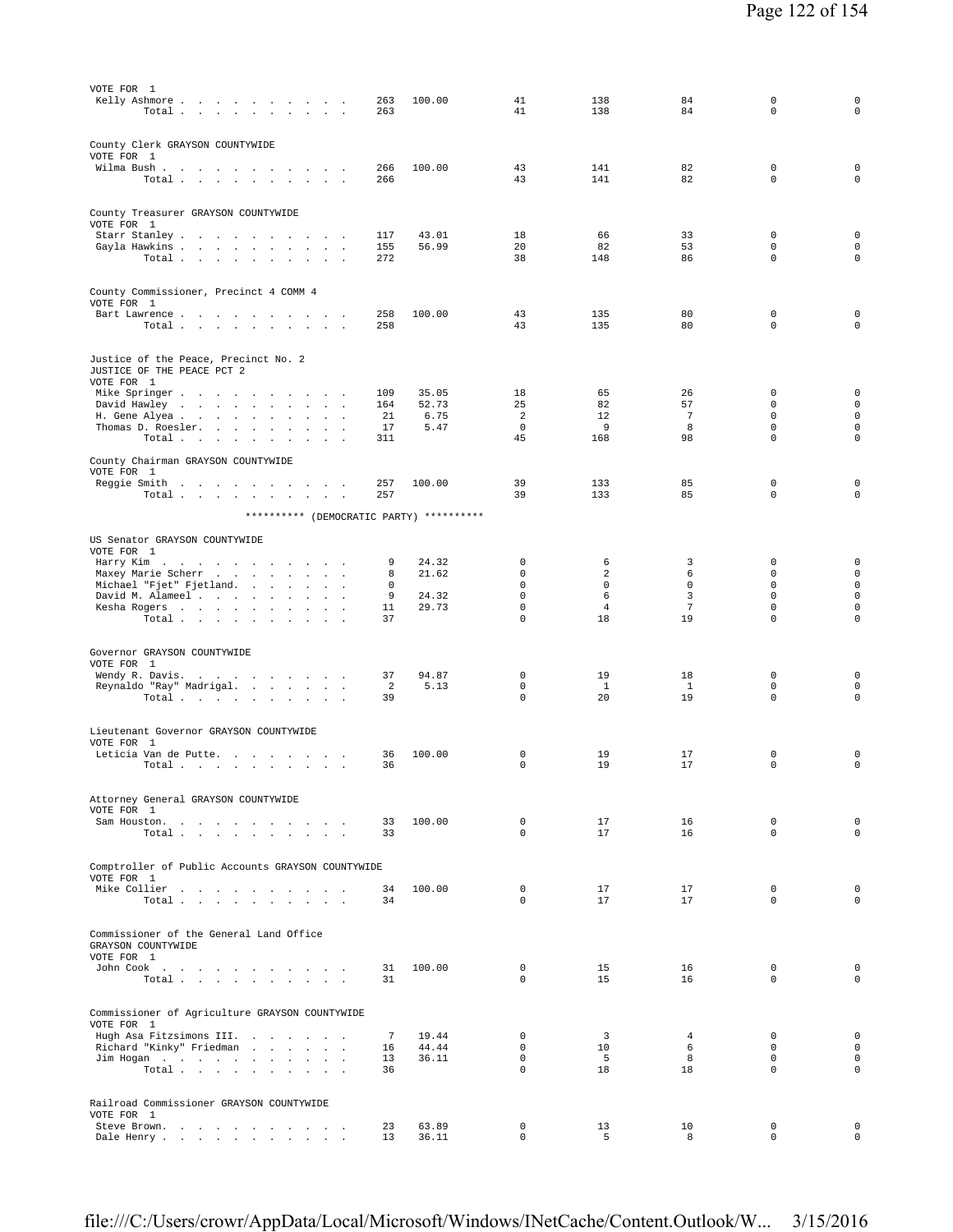| $\mathbf 0$<br>17<br>$\mathbf 0$<br>17                  | 15<br>15                                                                                                                                                                          | $\mathbf 0$<br>$\mathbf 0$<br>$\mathbf 0$<br>$\mathbf 0$ |
|---------------------------------------------------------|-----------------------------------------------------------------------------------------------------------------------------------------------------------------------------------|----------------------------------------------------------|
|                                                         |                                                                                                                                                                                   |                                                          |
|                                                         |                                                                                                                                                                                   |                                                          |
|                                                         |                                                                                                                                                                                   |                                                          |
| 16                                                      | 16                                                                                                                                                                                | $\mathbf 0$<br>$\mathbf 0$                               |
|                                                         |                                                                                                                                                                                   | $\circ$<br>$\mathbf 0$                                   |
|                                                         |                                                                                                                                                                                   |                                                          |
|                                                         |                                                                                                                                                                                   |                                                          |
|                                                         |                                                                                                                                                                                   | $\mathbf 0$<br>$\mathbf 0$<br>$\mathbf 0$<br>0           |
|                                                         |                                                                                                                                                                                   |                                                          |
|                                                         |                                                                                                                                                                                   |                                                          |
|                                                         |                                                                                                                                                                                   | $\mathbf 0$<br>$\mathbf 0$                               |
| 16                                                      | 16                                                                                                                                                                                | $\mathbf 0$<br>$\mathbf 0$                               |
|                                                         |                                                                                                                                                                                   |                                                          |
|                                                         |                                                                                                                                                                                   |                                                          |
| 17                                                      | 16                                                                                                                                                                                | $\mathbf 0$<br>$\mathbf 0$                               |
| 17                                                      | 16                                                                                                                                                                                | $\mathbf 0$<br>0                                         |
|                                                         |                                                                                                                                                                                   |                                                          |
|                                                         |                                                                                                                                                                                   |                                                          |
|                                                         |                                                                                                                                                                                   | 0<br>0                                                   |
| 5                                                       | $\overline{4}$                                                                                                                                                                    | $\mathsf{O}\xspace$<br>$\mathbf 0$                       |
| 170                                                     | 108                                                                                                                                                                               | $\mathbf 0$<br>$\circ$                                   |
|                                                         |                                                                                                                                                                                   |                                                          |
|                                                         |                                                                                                                                                                                   |                                                          |
| 141                                                     | 93                                                                                                                                                                                | $\mathbf 0$<br>$\mathbf 0$<br>$\mathbf 0$<br>$\mathbf 0$ |
| 168                                                     | 107                                                                                                                                                                               | $\circ$<br>$\Omega$                                      |
|                                                         |                                                                                                                                                                                   |                                                          |
|                                                         |                                                                                                                                                                                   |                                                          |
|                                                         |                                                                                                                                                                                   |                                                          |
| 43<br>146                                               | 95                                                                                                                                                                                | $\mathbf 0$<br>$\mathbf 0$                               |
| $\overline{4}$<br>21                                    | 11                                                                                                                                                                                | $\mathbf 0$<br>$\mathbf 0$                               |
| 47<br>167                                               | 106                                                                                                                                                                               | $\mathbf 0$<br>$\mathbf 0$                               |
|                                                         |                                                                                                                                                                                   |                                                          |
|                                                         |                                                                                                                                                                                   |                                                          |
| 46<br>161<br>$\mathbf{1}$<br>- 9                        | 103<br>$\overline{4}$                                                                                                                                                             | $\mathbf 0$<br>$\mathbf 0$<br>$\mathbf 0$<br>$\mathbf 0$ |
| 47<br>170                                               | 107                                                                                                                                                                               | $\mathbf 0$<br>$\mathbf 0$                               |
|                                                         |                                                                                                                                                                                   |                                                          |
|                                                         |                                                                                                                                                                                   |                                                          |
| 47<br>170                                               | 104                                                                                                                                                                               | $\mathbf 0$<br>$\mathbf 0$                               |
| $\overline{0}$<br>$\overline{\phantom{0}}$<br>47<br>170 | $\overline{2}$<br>106                                                                                                                                                             | $\circ$<br>$\mathbf 0$<br>$\circ$<br>$\mathbf 0$         |
|                                                         |                                                                                                                                                                                   |                                                          |
|                                                         |                                                                                                                                                                                   |                                                          |
| 45<br>154                                               | 99                                                                                                                                                                                | $\mathbf 0$<br>$^{\circ}$                                |
| 2<br>13                                                 | 8                                                                                                                                                                                 | $\circ$<br>$\mathbf 0$                                   |
| 47<br>167                                               | 107                                                                                                                                                                               | $\mathsf{O}\xspace$<br>$\mathbf 0$                       |
|                                                         |                                                                                                                                                                                   |                                                          |
|                                                         |                                                                                                                                                                                   |                                                          |
| $\mathbf{0}$<br>18                                      | 17                                                                                                                                                                                | $\mathbf 0$<br>$^{\circ}$                                |
| $\mathbf{0}$<br>$\mathbf{1}$                            | $\overline{\mathbf{3}}$                                                                                                                                                           | $\mathbf 0$<br>$\mathbf 0$                               |
| 19<br>$\Omega$                                          | 20                                                                                                                                                                                | $\Omega$<br>$\Omega$                                     |
|                                                         |                                                                                                                                                                                   |                                                          |
|                                                         |                                                                                                                                                                                   |                                                          |
| $\mathbf 0$<br>19<br>$\mathbf 0$<br>$\overline{1}$      | 19<br>$\mathbf{1}$                                                                                                                                                                | $\Omega$<br>$\mathbf 0$<br>$\Omega$<br>$\mathbf 0$       |
| $\mathbf{0}$<br>20                                      | 20                                                                                                                                                                                | $\mathbf 0$<br>$\mathbf 0$                               |
|                                                         |                                                                                                                                                                                   |                                                          |
|                                                         |                                                                                                                                                                                   |                                                          |
|                                                         | $\mathbf 0$<br>$\Omega$<br>16<br>18<br>0<br>$\mathbf 0$<br>18<br>$\mathbf 0$<br>16<br>$\mathbf 0$<br>0<br>$\mathbf 0$<br>47<br>165<br>$\overline{0}$<br>47<br>40<br>5<br>27<br>45 | 16<br>16<br>16<br>16<br>104<br>14                        |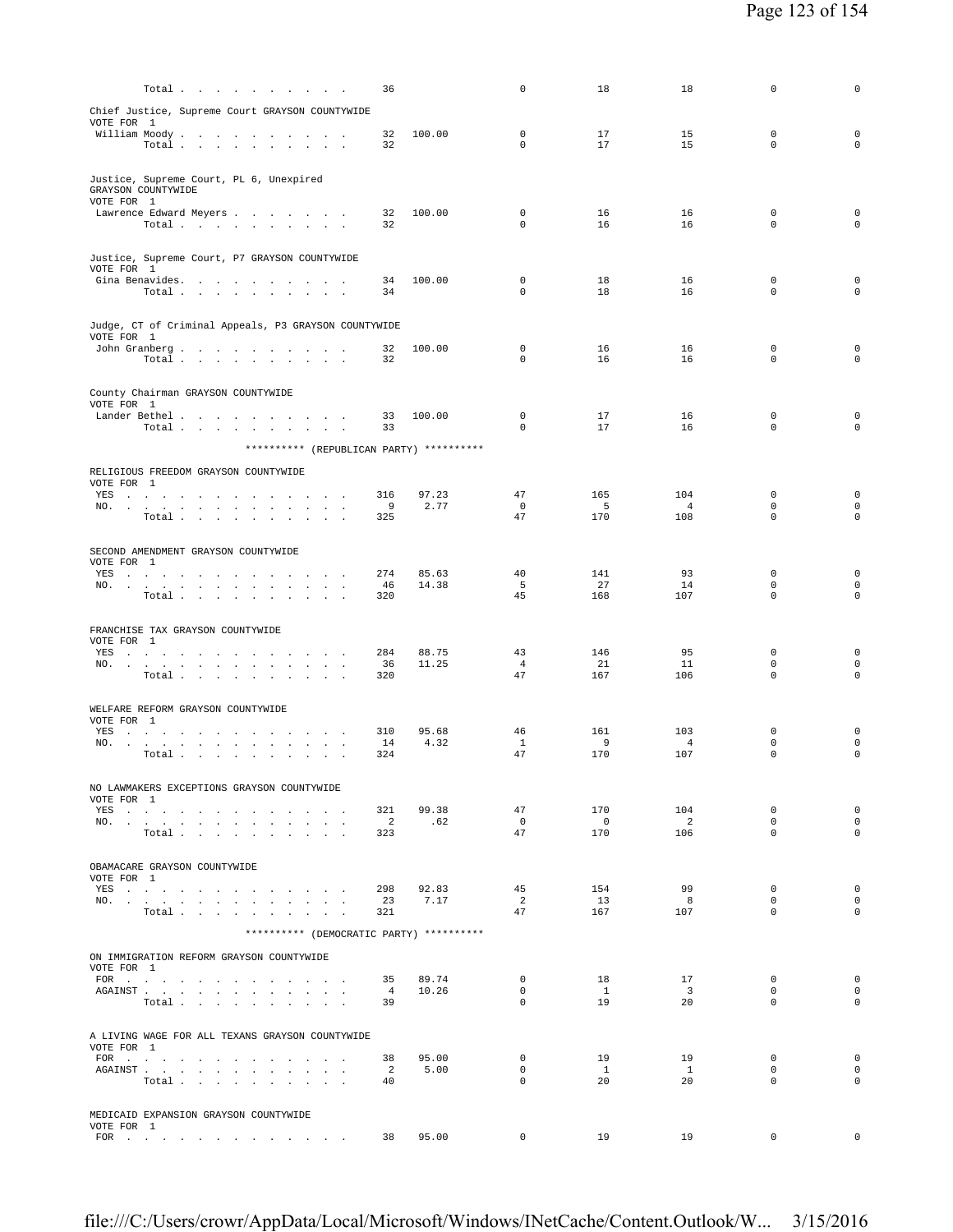| ${\tt AGAINST} \quad . \quad . \quad . \quad . \quad . \quad . \quad . \quad . \quad . \quad . \quad . \quad . \quad .$<br>Total<br>$\mathbf{r}$                                                                                                                                                                                                                                                                                                                                                                                                                                                                                                                                                                                                                                                                   | $\sim$ $\sim$                                              | 5.00<br>2<br>40                                                                                                    | $\mathbf 0$<br>$\mathbf 0$                                                                                   | $\mathbf{1}$<br>20                               | $\mathbf{1}$<br>20                                              | 0<br>$\mathbf 0$                                                                                                | $\mathsf 0$<br>$\mathbf 0$                                                                                                                  |
|--------------------------------------------------------------------------------------------------------------------------------------------------------------------------------------------------------------------------------------------------------------------------------------------------------------------------------------------------------------------------------------------------------------------------------------------------------------------------------------------------------------------------------------------------------------------------------------------------------------------------------------------------------------------------------------------------------------------------------------------------------------------------------------------------------------------|------------------------------------------------------------|--------------------------------------------------------------------------------------------------------------------|--------------------------------------------------------------------------------------------------------------|--------------------------------------------------|-----------------------------------------------------------------|-----------------------------------------------------------------------------------------------------------------|---------------------------------------------------------------------------------------------------------------------------------------------|
| ON NON-DISCRIMINATION LEGISLATION GRAYSON COUNTYWIDE<br>VOTE FOR 1<br>$\begin{picture}(180,170) \put(0,0){\dashbox{0.5}(100,0){ }} \put(150,0){\dashbox{0.5}(100,0){ }} \put(150,0){\dashbox{0.5}(100,0){ }} \put(150,0){\dashbox{0.5}(100,0){ }} \put(150,0){\dashbox{0.5}(100,0){ }} \put(150,0){\dashbox{0.5}(100,0){ }} \put(150,0){\dashbox{0.5}(100,0){ }} \put(150,0){\dashbox{0.5}(100,0){ }} \put(150,0){\dashbox{0.5}($<br>$\sim$<br>the company of the company                                                                                                                                                                                                                                                                                                                                          | and the control of                                         | 97.50<br>39                                                                                                        | $\mathbf 0$                                                                                                  | 20                                               | 19                                                              | $\mathbf 0$                                                                                                     | $\mathsf 0$                                                                                                                                 |
| AGAINST.<br><b>Contract Contract</b><br>$\sim$<br><b>Contract Contract</b><br>$\sim$<br>$\sim$<br>Total.<br>$\sim 100$<br>$\sim$<br>$\sim$ $\sim$                                                                                                                                                                                                                                                                                                                                                                                                                                                                                                                                                                                                                                                                  | $\ddot{\phantom{a}}$                                       | 1<br>2.50<br>40                                                                                                    | $\mathbf 0$<br>$\mathbf 0$                                                                                   | $^{\circ}$<br>20                                 | -1<br>20                                                        | $\mathbf 0$<br>$\mathbf 0$                                                                                      | $\mathsf{O}\xspace$<br>$\mathsf 0$                                                                                                          |
| PREC REPORT-GROUP DETAIL                                                                                                                                                                                                                                                                                                                                                                                                                                                                                                                                                                                                                                                                                                                                                                                           |                                                            |                                                                                                                    | 2014 PRIMARY ELECTION<br>GRAYSON COUNTY, TEXAS                                                               |                                                  |                                                                 | OFFICIAL                                                                                                        |                                                                                                                                             |
| RUN DATE: 03/11/14 03:52 PM                                                                                                                                                                                                                                                                                                                                                                                                                                                                                                                                                                                                                                                                                                                                                                                        |                                                            | MARCH 4, 2014<br><b>STATISTICS</b>                                                                                 |                                                                                                              |                                                  |                                                                 |                                                                                                                 |                                                                                                                                             |
| 0030 PRECINCT 403                                                                                                                                                                                                                                                                                                                                                                                                                                                                                                                                                                                                                                                                                                                                                                                                  | TOTAL VOTES                                                | ి                                                                                                                  | EV MAIL                                                                                                      | EV IVO                                           | ED IVO                                                          | PROV/EV                                                                                                         | PROV/ED                                                                                                                                     |
| REGISTERED VOTERS - TOTAL<br>BALLOTS CAST - TOTAL.<br>the contract of the contract of<br>BALLOTS CAST - REPUBLICAN PARTY .<br>$\mathbf{r}$<br>BALLOTS CAST - DEMOCRATIC PARTY.<br>$\sim$<br>VOTER TURNOUT - TOTAL<br><b>Carl Carl Carl</b><br>$\sim$                                                                                                                                                                                                                                                                                                                                                                                                                                                                                                                                                               | $\sim$                                                     | 2,551<br>478<br>441<br>92.26<br>7.74<br>37<br>18.74                                                                | 55<br>55<br>$\mathbf 0$                                                                                      | 230<br>212<br>18                                 | 193<br>174<br>19                                                | 0<br>$\mathbf 0$<br>$\mathbf 0$                                                                                 | $\mathbf 0$<br>$\mathsf{O}\xspace$<br>$\mathsf 0$                                                                                           |
|                                                                                                                                                                                                                                                                                                                                                                                                                                                                                                                                                                                                                                                                                                                                                                                                                    |                                                            | ********** (REPUBLICAN PARTY) **********                                                                           |                                                                                                              |                                                  |                                                                 |                                                                                                                 |                                                                                                                                             |
| US Senator GRAYSON COUNTYWIDE<br>VOTE FOR 1                                                                                                                                                                                                                                                                                                                                                                                                                                                                                                                                                                                                                                                                                                                                                                        |                                                            |                                                                                                                    |                                                                                                              |                                                  |                                                                 |                                                                                                                 |                                                                                                                                             |
| Curt Cleaver<br><b>Carl Carl Carl</b><br>$\overline{\phantom{a}}$<br>John Cornyn.<br><b>Carl Carl Carl</b><br>$\sim$ $\sim$<br>$\sim$<br>$\cdot$<br>$\cdot$<br>$\Box$<br>Dwayne Stovall.<br>$\mathcal{A}^{\mathcal{A}}$ and $\mathcal{A}^{\mathcal{A}}$<br>$\ddot{\phantom{0}}$<br>$\Box$<br>$\cdot$<br>Linda Vega .<br>and the company of the<br>$\sim$<br>$\overline{a}$<br>$\mathbf{r}$<br>Steve Stockman.<br>$\sim$<br>$\mathbf{r}$<br>$\sim$<br>$\overline{\phantom{a}}$<br>Ken Cope.<br>$\ddot{\phantom{0}}$<br>$\cdot$<br>$\ddot{\phantom{a}}$<br>$\cdot$<br>Chris Mapp .<br>$\sim$<br>$\sim$<br>$\ddot{\phantom{a}}$<br>$\ddot{\phantom{a}}$<br>$\cdot$<br>$\cdot$<br>$\cdot$<br>Reid Reasor.<br>and the company of the company of<br>Total<br><b>Contract Contract</b><br>$\ddot{\phantom{a}}$<br>$\cdot$ | $\sim$<br>$\sim$                                           | 4.63<br>19<br>68.54<br>281<br>4.15<br>17<br>18<br>4.39<br>13.90<br>57<br>.98<br>4<br>1<br>.24<br>13<br>3.17<br>410 | $\mathbf{1}$<br>46<br>$\mathbf 0$<br>$\overline{a}$<br>5<br>$\mathbb O$<br>$\mathbf 0$<br>$\mathbf{0}$<br>54 | 10<br>135<br>11<br>9<br>24<br>2<br>0<br>8<br>199 | 8<br>100<br>6<br>7<br>28<br>$\overline{2}$<br>$1\,$<br>5<br>157 | $\mathbf 0$<br>$\mathbf 0$<br>$\mathbf 0$<br>0<br>0<br>$\mathbf 0$<br>$\mathbf 0$<br>$\mathbf 0$<br>$\mathbf 0$ | $\mathsf 0$<br>$\mathsf{O}\xspace$<br>$\mathsf 0$<br>$\mathsf 0$<br>$\mathsf 0$<br>$\mathsf 0$<br>$\mathsf 0$<br>$\mathsf 0$<br>$\mathbf 0$ |
| US Representative, DIST 4 GRAYSON COUNTYWIDE<br>VOTE FOR 1                                                                                                                                                                                                                                                                                                                                                                                                                                                                                                                                                                                                                                                                                                                                                         |                                                            |                                                                                                                    |                                                                                                              |                                                  |                                                                 |                                                                                                                 |                                                                                                                                             |
| Ralph M. Hall<br><b>Contract Contract</b><br>$\overline{\phantom{a}}$<br>John Ratcliffe.<br>$\sim$<br>$\ddot{\phantom{a}}$<br>Tony Arterburn.<br>and the contract of the state of<br>$\sim$<br>$\mathbf{r}$<br>John Stacy<br>$\ddot{\phantom{a}}$<br>$\sim$<br>$\cdot$<br>$\Box$<br>Lou Gigliotti<br>$\Delta$<br>$\cdot$<br>Brent Lawson<br>$\ddot{\phantom{0}}$<br>$\ddot{\phantom{a}}$<br>$\cdot$<br>Total $\cdots$ $\cdots$                                                                                                                                                                                                                                                                                                                                                                                     |                                                            | 42.49<br>184<br>32.79<br>142<br>11<br>2.54<br>17<br>3.93<br>65<br>15.01<br>3.23<br>14<br>433                       | 29<br>16<br>1<br>1<br>$\overline{7}$<br>$\mathbf{1}$<br>55                                                   | 97<br>59<br>4<br>9<br>33<br>7<br>209             | 58<br>67<br>6<br>$\overline{7}$<br>25<br>6<br>169               | $\mathbf 0$<br>$\mathbf 0$<br>0<br>0<br>$\mathbf 0$<br>0<br>$\mathbf 0$                                         | $\mathsf 0$<br>$\mathbf 0$<br>$\mathsf{O}\xspace$<br>$\mathsf 0$<br>$\mathsf 0$<br>$\mathsf 0$<br>$\mathbf 0$                               |
| Governor GRAYSON COUNTYWIDE<br>VOTE FOR 1                                                                                                                                                                                                                                                                                                                                                                                                                                                                                                                                                                                                                                                                                                                                                                          |                                                            |                                                                                                                    |                                                                                                              |                                                  |                                                                 |                                                                                                                 |                                                                                                                                             |
| Greg Abbott.<br>$\sim$ $\sim$<br>$\mathbf{z} = \mathbf{z}$<br>$\ddot{\phantom{a}}$<br>$\blacksquare$<br>SECEDE Kilgore.<br>and the contract of the state<br>$\sim$<br>$\sim$<br>Miriam Martinez<br>$\ddot{\phantom{a}}$<br>$\mathcal{L}^{\pm}$<br>$\blacksquare$<br><b>Contract Contract</b><br>$\Box$<br>Lisa Fritsch<br>the contract of the contract of the<br><b>Contract</b><br>Total .<br>$\sim 10^{-1}$<br>$\sim$<br>$\ddot{\phantom{a}}$<br>$\mathbf{r}$<br>$\blacksquare$                                                                                                                                                                                                                                                                                                                                  | $\sim 10^{-11}$ $\sim$<br>$\sim$ $\sim$ $\sim$             | 91.04<br>366<br>5<br>1.24<br>6<br>1.49<br>25<br>6.22<br>402                                                        | 50<br>$\mathbf 0$<br>$\mathbf 0$<br>3<br>53                                                                  | 175<br>2<br>3<br>12<br>192                       | 141<br>3<br>3<br>10<br>157                                      | $\mathbf 0$<br>$\mathbf 0$<br>$\mathbf 0$<br>0<br>$\mathbf 0$                                                   | $\mathsf 0$<br>$\mathsf{O}\xspace$<br>$\mathsf 0$<br>$\mathsf 0$<br>$\mathbf 0$                                                             |
| Lieutenant Governor GRAYSON COUNTYWIDE<br>VOTE FOR 1                                                                                                                                                                                                                                                                                                                                                                                                                                                                                                                                                                                                                                                                                                                                                               |                                                            |                                                                                                                    |                                                                                                              |                                                  |                                                                 |                                                                                                                 |                                                                                                                                             |
| David Dewhurst.<br>Jerry Patterson<br>$\mathbf{r}$<br>Todd Staples<br>$\sim$<br>Dan Patrick.<br>Total                                                                                                                                                                                                                                                                                                                                                                                                                                                                                                                                                                                                                                                                                                              | $\sim$ $\sim$<br>$\sim$ $-$                                | 152 37.35<br>70<br>17.20<br>51<br>12.53<br>134<br>32.92<br>407                                                     | 19<br>10<br>2<br>22<br>53                                                                                    | 77<br>39<br>26<br>58<br>200                      | 56<br>21<br>23<br>54<br>154                                     | 0<br>$\mathsf 0$<br>$\mathbf 0$<br>$\Omega$<br>$\mathbf 0$                                                      | 0<br>$\mathbf 0$<br>$\mathsf{O}\xspace$<br>$\mathsf{O}\xspace$<br>$\mathsf 0$                                                               |
| Attorney General GRAYSON COUNTYWIDE<br>VOTE FOR 1                                                                                                                                                                                                                                                                                                                                                                                                                                                                                                                                                                                                                                                                                                                                                                  |                                                            |                                                                                                                    |                                                                                                              |                                                  |                                                                 |                                                                                                                 |                                                                                                                                             |
| Dan Branch<br>Barry Smitherman<br>Ken Paxton<br>Total                                                                                                                                                                                                                                                                                                                                                                                                                                                                                                                                                                                                                                                                                                                                                              |                                                            | 32.72<br>124<br>27.97<br>106<br>149<br>39.31<br>379                                                                | 9<br>29<br>14<br>52                                                                                          | 73<br>50<br>63<br>186                            | 42<br>27<br>72<br>141                                           | $\mathbf 0$<br>$\mathbf 0$<br>$\mathbf 0$<br>$\mathbf 0$                                                        | $\mathsf{O}\xspace$<br>$\mathsf 0$<br>$\mathsf{O}\xspace$<br>$\mathsf 0$                                                                    |
| Comptroller of Public Accounts GRAYSON COUNTYWIDE<br>VOTE FOR 1                                                                                                                                                                                                                                                                                                                                                                                                                                                                                                                                                                                                                                                                                                                                                    |                                                            |                                                                                                                    |                                                                                                              |                                                  |                                                                 |                                                                                                                 |                                                                                                                                             |
| Raul Torres.<br>Harvey Hilderbran.<br>Debra Medina<br>Glenn Hegar.<br>Total $\cdots$ $\cdots$<br>$\sim$ 10 $\,$<br>$\Box$                                                                                                                                                                                                                                                                                                                                                                                                                                                                                                                                                                                                                                                                                          | <b>Sales Advised Street</b><br>$\sim 10^{-1}$ km s $^{-1}$ | 33<br>9.12<br>28.73<br>104<br>27.62<br>100<br>125<br>34.53<br>362                                                  | $\mathbf{1}$<br>29<br>6<br>16<br>52                                                                          | 22<br>44<br>53<br>57<br>176                      | 10<br>31<br>41<br>52<br>134                                     | $\mathbf 0$<br>$\mathbf 0$<br>$\mathbf 0$<br>$\mathbf 0$<br>$\mathbf 0$                                         | $\mathbf 0$<br>$\mathsf{O}\xspace$<br>$\mathsf{O}\xspace$<br>$\mathsf{O}\xspace$<br>$\mathsf 0$                                             |
| Commissioner of the General Land Office<br>GRAYSON COUNTYWIDE<br>VOTE FOR 1                                                                                                                                                                                                                                                                                                                                                                                                                                                                                                                                                                                                                                                                                                                                        |                                                            |                                                                                                                    |                                                                                                              |                                                  |                                                                 |                                                                                                                 |                                                                                                                                             |
| George P. Bush.<br>David Watts.<br>the contract of the contract of the con-<br>Total                                                                                                                                                                                                                                                                                                                                                                                                                                                                                                                                                                                                                                                                                                                               |                                                            | 77.04<br>312<br>93<br>22.96<br>405                                                                                 | 44<br>8<br>52                                                                                                | 148<br>51<br>199                                 | 120<br>34<br>154                                                | 0<br>$\mathbf 0$<br>$\mathsf 0$                                                                                 | $\mathsf{O}\xspace$<br>$\mathsf{O}\xspace$<br>$\mathsf 0$                                                                                   |

Commissioner of Agriculture GRAYSON COUNTYWIDE VOTE FOR 1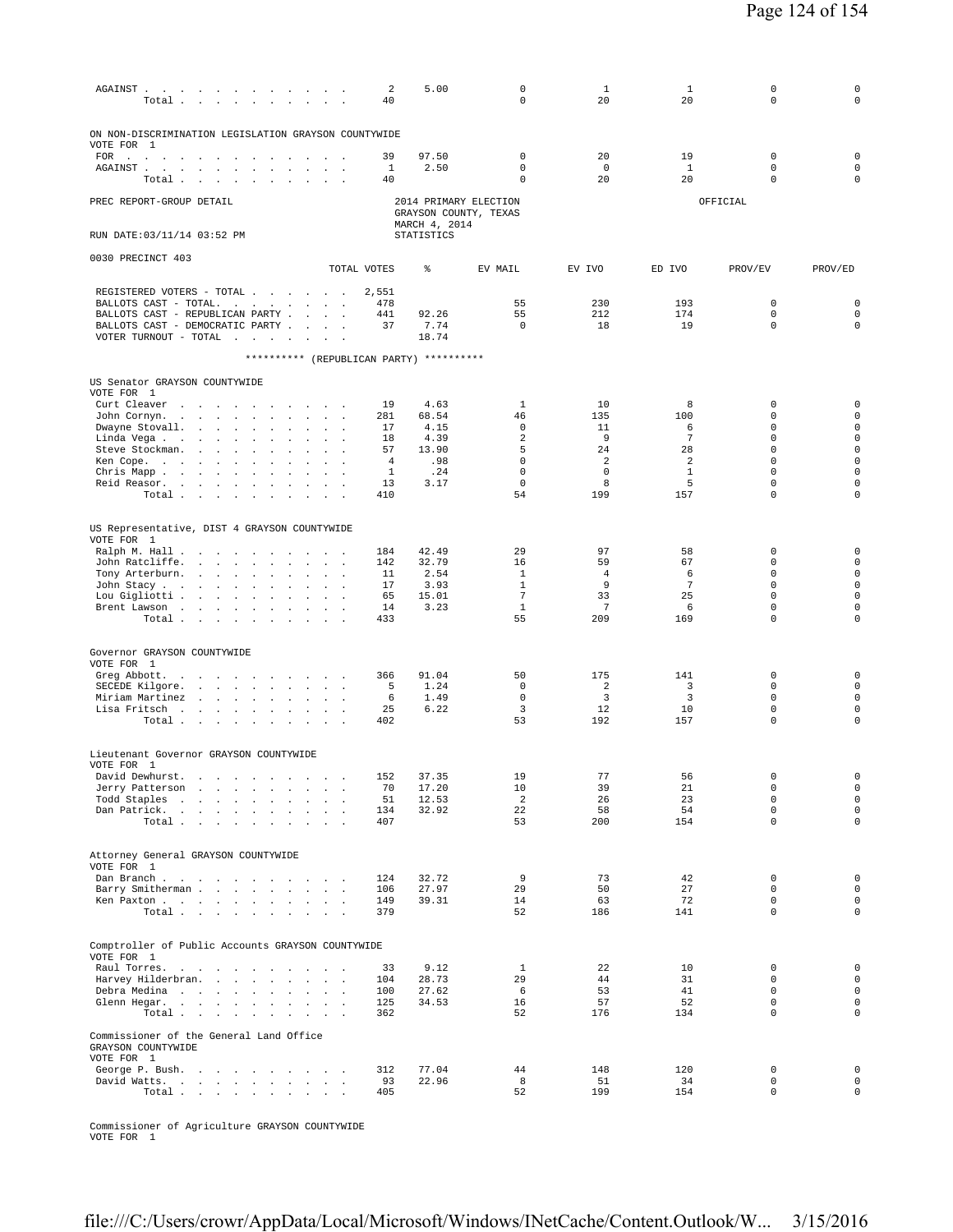| J. Allen Carnes<br>79<br>Tommy Merritt<br>92<br>$\cdot$<br>$\cdot$<br>Eric Opiela.<br>16<br>$\ddot{\phantom{a}}$<br>Joe Cotten<br>78<br>$\sim$ $-$<br>$\sim$<br>$\sim 10^{-11}$<br>$\ddot{\phantom{a}}$<br>Sid Miller<br>92<br>$\sim$<br>Total<br>357<br>$\ddot{\phantom{a}}$<br>$\mathbf{r}$<br>$\ddot{\phantom{a}}$                            | 22.13<br>25.77<br>4.48<br>21.85<br>25.77 | 15<br>5<br>$\mathbf{1}$<br>$7\phantom{.0}$<br>23<br>51 | 44<br>38<br>7<br>43<br>43<br>175 | 20<br>49<br>8<br>28<br>26<br>131 | $\Omega$<br>$\mathbf 0$<br>$\mathbf 0$<br>$\mathbf 0$<br>$\mathbf 0$<br>$\mathbf 0$ | $\mathbf 0$<br>$\mathsf 0$<br>$\mathbf 0$<br>$\mathbf 0$<br>$\mathsf 0$<br>$\mathsf 0$  |
|--------------------------------------------------------------------------------------------------------------------------------------------------------------------------------------------------------------------------------------------------------------------------------------------------------------------------------------------------|------------------------------------------|--------------------------------------------------------|----------------------------------|----------------------------------|-------------------------------------------------------------------------------------|-----------------------------------------------------------------------------------------|
| Railroad Commissioner GRAYSON COUNTYWIDE<br>VOTE FOR 1<br>Wayne Christian<br>166<br>Malachi Boyuls.<br>14<br>the company of the company of<br>$\sim$<br>Ryan Sitton.<br>117<br>$\sim$<br>$\ddot{\phantom{a}}$<br>$\sim$<br>Becky Berger<br>62<br>$\sim$<br>$\blacksquare$<br>Total $\cdots$ $\cdots$ $\cdots$<br>359<br><b>Contract Contract</b> | 46.24<br>3.90<br>32.59<br>17.27          | 15<br>$\Omega$<br>32<br>5<br>52                        | 87<br>8<br>44<br>35<br>174       | 64<br>6<br>41<br>22<br>133       | $\mathbf 0$<br>$\mathbf 0$<br>$\mathbf 0$<br>$\mathbf 0$<br>$\mathbf 0$             | $\mathsf 0$<br>$\mathsf{O}\xspace$<br>$\mathsf{O}\xspace$<br>$\mathbf 0$<br>$\mathsf 0$ |
| Chief Justice, Supreme Court GRAYSON COUNTYWIDE<br>VOTE FOR 1<br>Robert Talton<br>218<br>Nathan Hecht<br>147<br>Total $\cdots$ $\cdots$ $\cdots$ $\cdots$<br>365                                                                                                                                                                                 | 59.73<br>40.27                           | 35<br>16<br>51                                         | 95<br>87<br>182                  | 88<br>44<br>132                  | 0<br>$\mathbf 0$<br>$\mathbf 0$                                                     | 0<br>$\mathsf 0$<br>$\mathsf 0$                                                         |
| Justice, Supreme Court, PL 6, Unexpired<br>GRAYSON COUNTYWIDE<br>VOTE FOR 1<br>Joe Pool.<br>176<br>Jeff Brown<br>180<br>Total<br>356                                                                                                                                                                                                             | 49.44<br>50.56                           | 13<br>35<br>48                                         | 90<br>85<br>175                  | 73<br>60<br>133                  | $\mathbf 0$<br>$\mathbf 0$<br>$\mathbf 0$                                           | $\mathbf 0$<br>$\mathsf{O}\xspace$<br>$\mathsf 0$                                       |
| Justice, Supreme Court, P7 GRAYSON COUNTYWIDE<br>VOTE FOR 1<br>Jeff Boyd<br>308<br>Total<br>308                                                                                                                                                                                                                                                  | 100.00                                   | 44<br>44                                               | 151<br>151                       | 113<br>113                       | $\mathbf 0$<br>$\mathbf 0$                                                          | 0<br>$\mathsf 0$                                                                        |
| Justice, Supreme Court, P8 GRAYSON COUNTYWIDE<br>VOTE FOR 1<br>Phil Johnson<br>193<br>Sharon McCally.<br>165<br>Total<br>358                                                                                                                                                                                                                     | 53.91<br>46.09                           | 28<br>22<br>50                                         | 99<br>74<br>173                  | 66<br>69<br>135                  | $\mathbf 0$<br>$\mathbb O$<br>$\mathbf 0$                                           | $\mathsf 0$<br>$\mathsf{O}\xspace$<br>$\mathsf 0$                                       |
| Judge, CT of Criminal Appeals, P3 GRAYSON COUNTYWIDE<br>VOTE FOR 1<br>Barbara Walther<br>141<br>Bert Richardson<br>210<br>Total<br>351                                                                                                                                                                                                           | 40.17<br>59.83                           | 12<br>37<br>49                                         | 71<br>101<br>172                 | 58<br>72<br>130                  | $\mathbf 0$<br>$\mathbf 0$<br>$\mathbf 0$                                           | $\mathsf 0$<br>$\mathsf 0$<br>0                                                         |
| Judge, CT of Criminal Appeals, P4 GRAYSON COUNTYWIDE<br>VOTE FOR 1<br>Richard Dean Davis<br>141<br>Jani Jo Wood<br>52<br>Kevin Patrick Yeary<br>154                                                                                                                                                                                              | 40.63<br>14.99<br>44.38                  | 14<br>8<br>29                                          | 70<br>29<br>68                   | 57<br>15<br>57                   | $\mathbf 0$<br>$\mathbf 0$<br>$\mathbb O$                                           | 0<br>$\mathbf 0$<br>0                                                                   |
| Total $\ldots$ $\ldots$ $\ldots$ $\ldots$<br>347<br>Judge, CT of Criminal Appeals, P9 GRAYSON COUNTYWIDE<br>VOTE FOR 1<br>W.C. "Bud" Kirkendall<br>156                                                                                                                                                                                           | 45.48                                    | 51<br>35                                               | 167<br>76                        | 129<br>45                        | $\mathbf 0$<br>$\,0\,$                                                              | $\mathbf 0$<br>$\circ$                                                                  |
| David Newell<br>187<br>$\texttt{Total}~~.~~.~~.~~.~~.~~.~~.~~.~~.~~.$<br>343<br>State Senator, District 30 GRAYSON COUNTYWIDE                                                                                                                                                                                                                    | 54.52                                    | 15<br>50                                               | 91<br>167                        | 81<br>126                        | $\mathbb O$<br>$\mathbf 0$                                                          | $\circ$<br>$\circ$                                                                      |
| VOTE FOR 1<br>Craig Estes.<br>357<br>Total<br>357                                                                                                                                                                                                                                                                                                | 100.00                                   | 50<br>50                                               | 174<br>174                       | 133<br>133                       | $\mathbf 0$<br>$\mathbf 0$                                                          | $\mathbf 0$<br>0                                                                        |
| State Representative, District 62 GRAYSON COUNTYWIDE<br>VOTE FOR 1<br>Larry Phillips.<br>361<br>Total<br>361                                                                                                                                                                                                                                     | 100.00                                   | 52<br>52                                               | 177<br>177                       | 132<br>132                       | 0<br>$\mathbf 0$                                                                    | $\mathsf{O}\xspace$<br>0                                                                |
| Justice 5th Court of Appeals P3 GRAYSON COUNTYWIDE<br>VOTE FOR 1<br>Ada Brown<br>326<br>Total $\cdots$ $\cdots$ $\cdots$<br>326                                                                                                                                                                                                                  | 100.00                                   | 48<br>48                                               | 156<br>156                       | 122<br>122                       | $\mathbf 0$<br>$\mathbf 0$                                                          | $\mathbf 0$<br>$\mathbf 0$                                                              |
| Justice 5th Court of Appeals P6 GRAYSON COUNTYWIDE<br>VOTE FOR 1<br>David L. Bridges<br>326<br>Total<br>326                                                                                                                                                                                                                                      | 100.00                                   | 47<br>47                                               | 156<br>156                       | 123<br>123                       | 0<br>$\mathbf 0$                                                                    | $\mathbf 0$<br>$\mathbf 0$                                                              |
| Justice, 5th CT of AP DIST, P8 GRAYSON COUNTYWIDE<br>VOTE FOR 1<br>Bill Whitehill.<br>321<br>Total $\cdots$ $\cdots$ $\cdots$<br>321                                                                                                                                                                                                             | 100.00                                   | 46<br>46                                               | 153<br>153                       | 122<br>122                       | 0<br>$\mathbf 0$                                                                    | 0<br>0                                                                                  |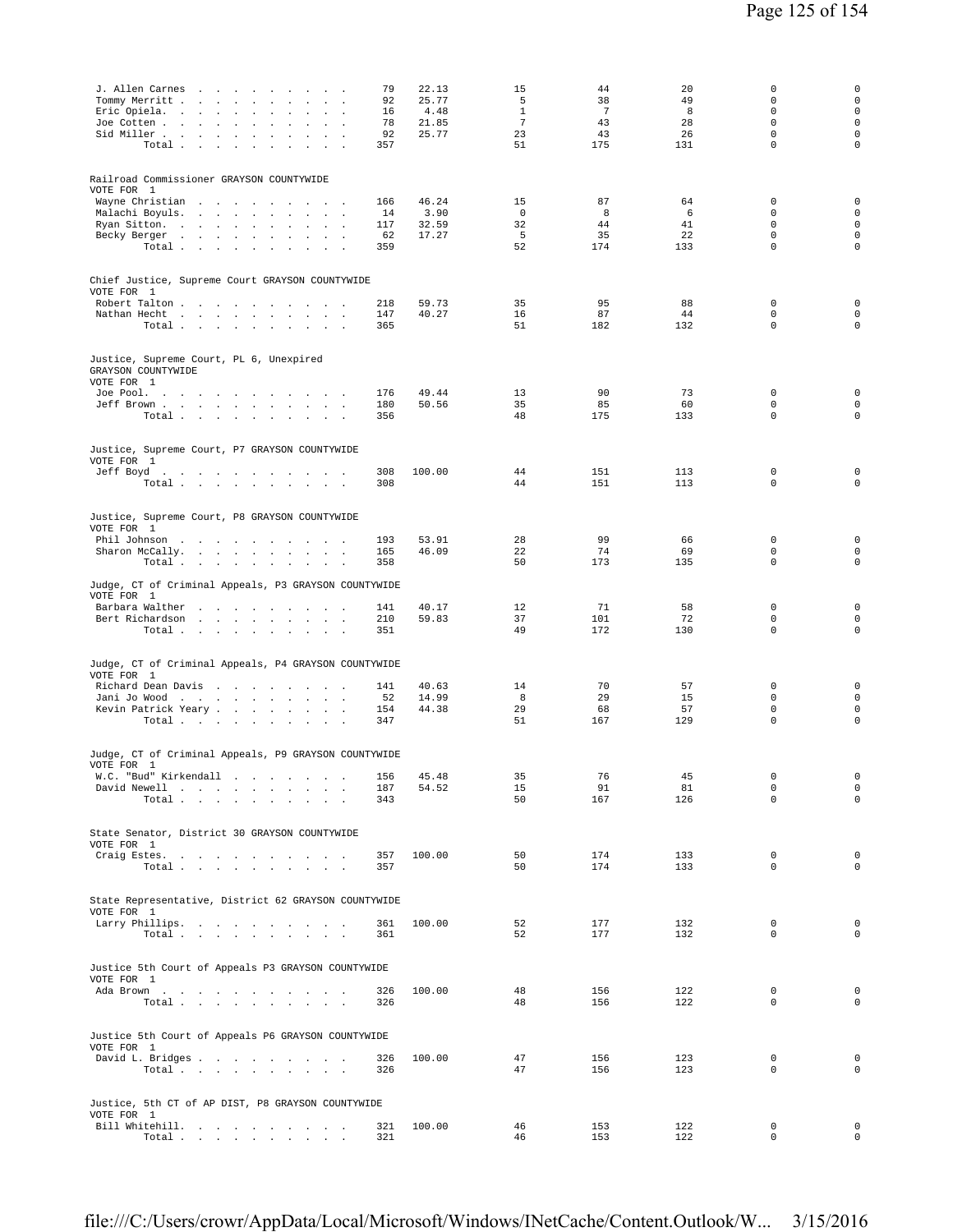| District Judge, 397th Judicial District<br>GRAYSON COUNTYWIDE<br>VOTE FOR 1      |               |                |                            |               |               |                            |                            |
|----------------------------------------------------------------------------------|---------------|----------------|----------------------------|---------------|---------------|----------------------------|----------------------------|
| Brian K. Gary<br>Total                                                           | 327<br>327    | 100.00         | 50<br>50                   | 156<br>156    | 121<br>121    | $\mathbf 0$<br>$\mathbf 0$ | $\mathbf 0$<br>$\mathbf 0$ |
| County Judge GRAYSON COUNTYWIDE<br>VOTE FOR 1                                    |               |                |                            |               |               |                            |                            |
| Gene Short<br>Bill Magers.                                                       | 151<br>140    | 34.87<br>32.33 | 17<br>25                   | 77<br>66      | 57<br>49      | $\mathbf 0$<br>$\mathbf 0$ | $\mathbf 0$<br>$\mathbf 0$ |
| Trent Bass<br>$\mathbf{r}$                                                       | 100           | 23.09          | 7                          | 49            | 44            | $\mathbf 0$                | $\mathbf 0$                |
| Jim Maddock.<br>Total $\ldots$ $\ldots$ $\ldots$<br>$\ddot{\phantom{a}}$         | 42<br>433     | 9.70           | 6<br>55                    | 17<br>209     | 19<br>169     | $\mathbf 0$<br>$\mathbf 0$ | $\mathbf 0$<br>$\mathbf 0$ |
|                                                                                  |               |                |                            |               |               |                            |                            |
| Judge, County Court at Law GRAYSON COUNTYWIDE<br>VOTE FOR 1                      |               |                |                            |               |               |                            |                            |
| James Corley "Corky" Henderson                                                   | 351           | 100.00         | 48                         | 169           | 134           | 0                          | $\mathbf 0$                |
| Total                                                                            | 351           |                | 48                         | 169           | 134           | $\mathbf 0$                | $\mathbf 0$                |
| Judge, County Court at Law No. 2 GRAYSON COUNTYWIDE                              |               |                |                            |               |               |                            |                            |
| VOTE FOR 1                                                                       |               |                |                            |               |               |                            |                            |
| Carol M. Siebman<br>Total                                                        | 343<br>343    | 100.00         | 51<br>51                   | 169<br>169    | 123<br>123    | 0<br>0                     | $\mathbf 0$<br>0           |
|                                                                                  |               |                |                            |               |               |                            |                            |
| District Clerk GRAYSON COUNTYWIDE                                                |               |                |                            |               |               |                            |                            |
| VOTE FOR 1<br>Kelly Ashmore                                                      | 353           | 100.00         | 50                         | 174           | 129           | 0                          | $\mathbf 0$                |
| Total                                                                            | 353           |                | 50                         | 174           | 129           | $\mathbf 0$                | $\mathbf 0$                |
|                                                                                  |               |                |                            |               |               |                            |                            |
| County Clerk GRAYSON COUNTYWIDE<br>VOTE FOR 1                                    |               |                |                            |               |               |                            |                            |
| Wilma Bush                                                                       | 348           | 100.00         | 51                         | 172           | 125           | 0                          | 0                          |
| Total<br>$\sim$                                                                  | 348           |                | 51                         | 172           | 125           | 0                          | $\mathbf 0$                |
|                                                                                  |               |                |                            |               |               |                            |                            |
| County Treasurer GRAYSON COUNTYWIDE<br>VOTE FOR 1                                |               |                |                            |               |               |                            |                            |
| Starr Stanley                                                                    | 142           | 41.28          | 22                         | 71            | 49            | $\mathbf 0$                | $\mathbf 0$<br>$\mathbf 0$ |
| Gayla Hawkins<br>Total                                                           | 202<br>344    | 58.72          | 27<br>49                   | 99<br>170     | 76<br>125     | 0<br>$\mathsf 0$           | $\mathbf 0$                |
|                                                                                  |               |                |                            |               |               |                            |                            |
| County Commissioner, Precinct 4 COMM 4                                           |               |                |                            |               |               |                            |                            |
| VOTE FOR 1<br>Bart Lawrence                                                      | 362           | 100.00         | 49                         | 176           | 137           | 0                          | 0                          |
| Total $\cdots$ $\cdots$ $\cdots$ $\cdots$                                        | 362           |                | 49                         | 176           | 137           | $\mathbf 0$                | $\mathbf 0$                |
|                                                                                  |               |                |                            |               |               |                            |                            |
| Justice of the Peace, Precinct No. 2<br>JUSTICE OF THE PEACE PCT 2<br>VOTE FOR 1 |               |                |                            |               |               |                            |                            |
| Mike Springer                                                                    | 190           | 45.89          | 30                         | 96            | 64            | 0                          | $\mathbf 0$                |
| David Hawley<br>H. Gene Alyea                                                    | 176<br>23     | 42.51<br>5.56  | 17<br>3                    | 86<br>9       | 73<br>11      | $\mathbf 0$<br>$\mathbf 0$ | $\mathbf 0$<br>$\mathbf 0$ |
| Thomas D. Roesler.<br>the contract of the con-<br>$\ddot{\phantom{a}}$           | 25            | 6.04           | $\overline{4}$             | 10            | 11            | $\mathbf 0$                | $\mathbf 0$                |
| Total $\cdots$ $\cdots$ $\cdots$                                                 | 414           |                | 54                         | 201           | 159           | $\mathbf 0$                | $\mathbf 0$                |
| County Chairman GRAYSON COUNTYWIDE                                               |               |                |                            |               |               |                            |                            |
| VOTE FOR 1<br>Reggie Smith                                                       | 336           | 100.00         | 46                         | 167           | 123           | 0                          | $\mathbf 0$                |
| Total $\cdots$ $\cdots$ $\cdots$                                                 | 336           |                | 46                         | 167           | 123           | 0                          | $\mathbf 0$                |
| ********** (DEMOCRATIC PARTY) **********                                         |               |                |                            |               |               |                            |                            |
| US Senator GRAYSON COUNTYWIDE                                                    |               |                |                            |               |               |                            |                            |
| VOTE FOR 1                                                                       |               |                |                            |               |               |                            |                            |
| Harry Kim<br>Maxey Marie Scherr                                                  | 5<br>6        | 14.71<br>17.65 | $\mathbf 0$<br>$\mathbf 0$ | 2<br>2        | 3<br>4        | $\mathbf 0$<br>0           | $\mathbf 0$<br>$\mathbf 0$ |
| Michael "Fjet" Fjetland.                                                         | 3             | 8.82           | $\mathbf 0$                | $\mathbf{1}$  | 2             | 0                          | $\mathbf 0$                |
| David M. Alameel<br>Kesha Rogers                                                 | 11<br>- 9     | 32.35<br>26.47 | $\mathbf 0$<br>$\mathbf 0$ | 5<br>6        | 6<br>3        | $\Omega$<br>0              | $\mathbf 0$<br>$\mathbf 0$ |
| Total                                                                            | 34            |                | $\mathbf 0$                | 16            | 18            | 0                          | $\mathbf 0$                |
|                                                                                  |               |                |                            |               |               |                            |                            |
| Governor GRAYSON COUNTYWIDE<br>VOTE FOR 1                                        |               |                |                            |               |               |                            |                            |
| Wendy R. Davis.                                                                  | 37            | 100.00         | $\mathbf{0}$               | 18            | 19            | $\mathbf 0$                | $\mathbf 0$                |
| Reynaldo "Ray" Madrigal.<br>Total $\cdots$ $\cdots$ $\cdots$                     | $\circ$<br>37 |                | $\mathbf 0$<br>$\mathbf 0$ | $\circ$<br>18 | $\circ$<br>19 | 0<br>0                     | $\mathbf 0$<br>$\mathbf 0$ |
|                                                                                  |               |                |                            |               |               |                            |                            |
| Lieutenant Governor GRAYSON COUNTYWIDE                                           |               |                |                            |               |               |                            |                            |
| VOTE FOR 1                                                                       |               |                |                            |               |               |                            |                            |
| Leticia Van de Putte.<br>Total $\cdots$ $\cdots$ $\cdots$                        | 31<br>31      | 100.00         | 0<br>$\mathbf 0$           | 14<br>14      | 17<br>17      | 0<br>0                     | $\mathbf 0$<br>$\mathbf 0$ |
|                                                                                  |               |                |                            |               |               |                            |                            |

Attorney General GRAYSON COUNTYWIDE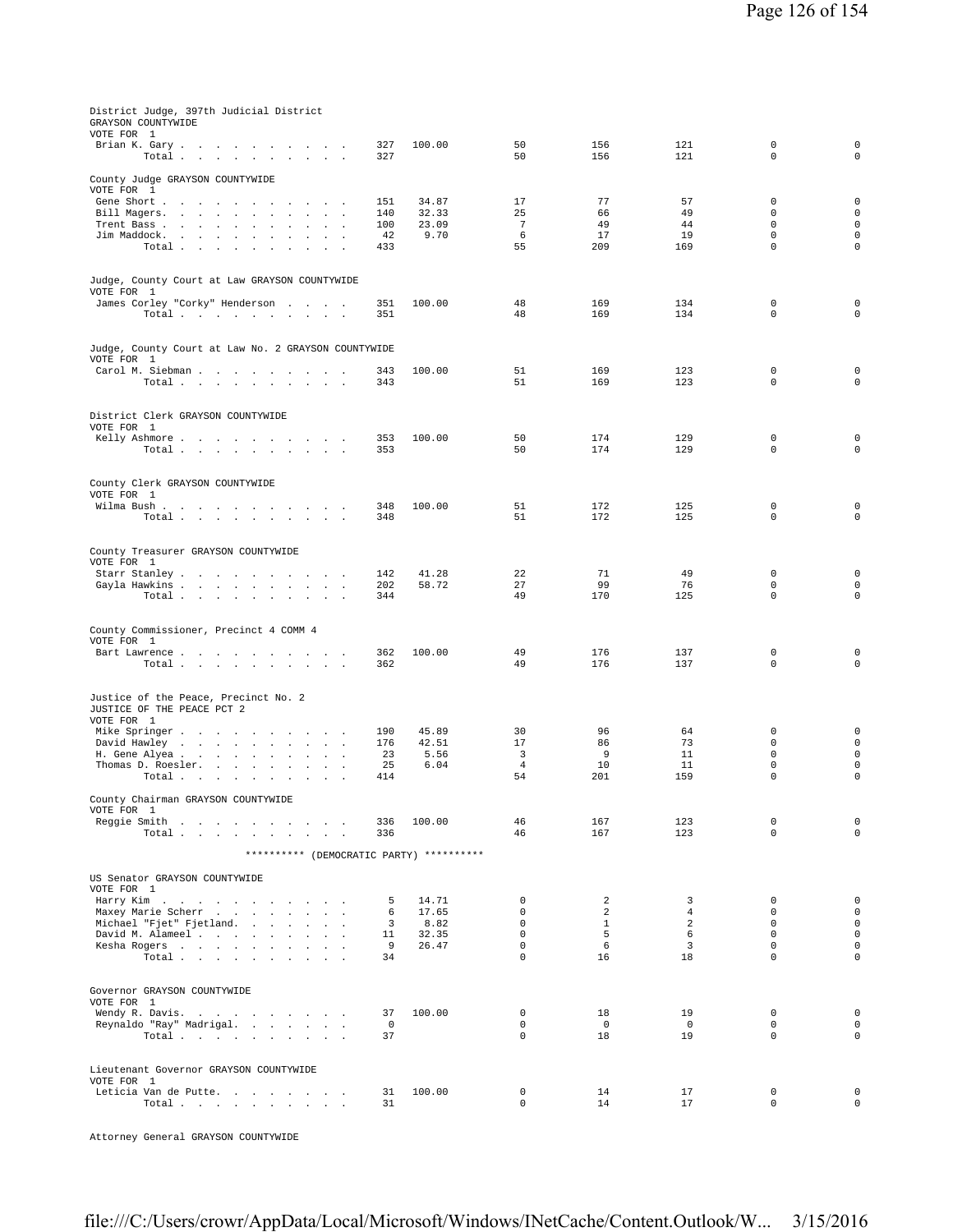| VOTE FOR 1<br>Sam Houston.<br>the contract of the contract of the contract of<br>Total.<br>the contract of the con-<br>$\sim$                                                                                                  | 32<br>32              | 100.00         | 0<br>$\mathbf 0$           | 15<br>15                       | 17<br>17                        | $\Omega$<br>$\mathbf 0$    | 0<br>$\mathbf 0$           |
|--------------------------------------------------------------------------------------------------------------------------------------------------------------------------------------------------------------------------------|-----------------------|----------------|----------------------------|--------------------------------|---------------------------------|----------------------------|----------------------------|
| Comptroller of Public Accounts GRAYSON COUNTYWIDE<br>VOTE FOR 1                                                                                                                                                                |                       |                |                            |                                |                                 |                            |                            |
| Mike Collier<br>the contract of the contract of<br>$\overline{a}$<br>$\sim$<br>$\overline{\phantom{a}}$<br>$\overline{\phantom{a}}$<br>Total<br>$\sim$<br>$\sim$<br>$\sim$ $\sim$ $\sim$                                       | 30<br>30              | 100.00         | $\mathbf 0$<br>$\Omega$    | 14<br>14                       | 16<br>16                        | $\mathsf 0$<br>$\mathbf 0$ | $\mathbf 0$<br>$\mathbf 0$ |
| Commissioner of the General Land Office<br>GRAYSON COUNTYWIDE<br>VOTE FOR 1                                                                                                                                                    |                       |                |                            |                                |                                 |                            |                            |
| John Cook $\ldots$ $\ldots$ $\ldots$ $\ldots$ $\ldots$<br>Total $\cdots$ $\cdots$ $\cdots$ $\cdots$                                                                                                                            | 31<br>31              | 100.00         | 0<br>$\Omega$              | 14<br>14                       | 17<br>17                        | 0<br>$\Omega$              | 0<br>$\mathbf 0$           |
| Commissioner of Agriculture GRAYSON COUNTYWIDE<br>VOTE FOR 1                                                                                                                                                                   |                       |                |                            |                                |                                 |                            |                            |
| Hugh Asa Fitzsimons III.                                                                                                                                                                                                       | 9                     | 26.47<br>35.29 | 0<br>$\mathbf 0$           | 3<br>7                         | 6<br>5                          | $\mathbf 0$<br>$\mathbf 0$ | $\mathbf 0$<br>$\mathbf 0$ |
| Richard "Kinky" Friedman<br>Jim Hogan                                                                                                                                                                                          | 12<br>13              | 38.24          | $\mathbf{0}$               | 5                              | 8                               | $\mathbf 0$                | $\mathbf 0$                |
| Total $\cdots$ $\cdots$ $\cdots$                                                                                                                                                                                               | 34                    |                | $\mathbf 0$                | 15                             | 19                              | $\mathbf 0$                | $\mathbf 0$                |
| Railroad Commissioner GRAYSON COUNTYWIDE<br>VOTE FOR 1                                                                                                                                                                         |                       |                |                            |                                |                                 |                            |                            |
| Steve Brown.<br>$\sim$                                                                                                                                                                                                         | 18<br>14              | 56.25<br>43.75 | 0<br>$\mathbf 0$           | 10<br>-5                       | 8<br>9                          | $\mathbf 0$<br>$\mathbf 0$ | $\mathbf 0$<br>$\mathbf 0$ |
| Dale Henry<br>Total $\cdots$ $\cdots$ $\cdots$<br><b>Contract Contract</b>                                                                                                                                                     | 32                    |                | $\mathbf 0$                | 15                             | 17                              | $\mathbf 0$                | $\mathsf{O}\xspace$        |
| Chief Justice, Supreme Court GRAYSON COUNTYWIDE<br>VOTE FOR 1                                                                                                                                                                  |                       |                |                            |                                |                                 |                            |                            |
| William Moody.<br>Total $\cdots$ $\cdots$ $\cdots$                                                                                                                                                                             | 33<br>33              | 100.00         | $^{\circ}$<br>$\mathbf 0$  | 15<br>15                       | 18<br>18                        | $\mathbf 0$<br>$\mathbf 0$ | 0<br>0                     |
|                                                                                                                                                                                                                                |                       |                |                            |                                |                                 |                            |                            |
| Justice, Supreme Court, PL 6, Unexpired<br>GRAYSON COUNTYWIDE<br>VOTE FOR 1                                                                                                                                                    |                       |                |                            |                                |                                 |                            |                            |
| Lawrence Edward Meyers<br>Total                                                                                                                                                                                                | 33<br>33              | 100.00         | $^{\circ}$<br>0            | 15<br>15                       | 18<br>18                        | 0<br>$\mathbf 0$           | $\mathbf 0$<br>$\mathbf 0$ |
|                                                                                                                                                                                                                                |                       |                |                            |                                |                                 |                            |                            |
| Justice, Supreme Court, P7 GRAYSON COUNTYWIDE<br>VOTE FOR 1<br>Gina Benavides.                                                                                                                                                 | 36                    | 100.00         | 0                          | 17                             | 19                              | 0                          | $\mathbf 0$                |
| Total                                                                                                                                                                                                                          | 36                    |                | 0                          | 17                             | 19                              | 0                          | $\mathbf 0$                |
| Judge, CT of Criminal Appeals, P3 GRAYSON COUNTYWIDE<br>VOTE FOR 1<br>John Granberg<br>Total $\cdots$ $\cdots$ $\cdots$                                                                                                        | 33<br>33              | 100.00         | $\mathbf 0$<br>$\mathbf 0$ | 15<br>15                       | 18<br>18                        | $\mathbf 0$<br>$\mathbf 0$ | $\mathbf 0$<br>0           |
| County Chairman GRAYSON COUNTYWIDE                                                                                                                                                                                             |                       |                |                            |                                |                                 |                            |                            |
| VOTE FOR 1<br>Lander Bethel<br>$\sim$ $\sim$ $\sim$                                                                                                                                                                            | 33                    | 100.00         | 0                          | 15                             | 18                              | 0                          | 0                          |
| Total                                                                                                                                                                                                                          | 33                    |                | 0                          | 15                             | 18                              | $\mathbf 0$                | $\mathbf 0$                |
| ********** (REPUBLICAN PARTY) **********                                                                                                                                                                                       |                       |                |                            |                                |                                 |                            |                            |
| RELIGIOUS FREEDOM GRAYSON COUNTYWIDE<br>VOTE FOR 1                                                                                                                                                                             |                       |                |                            |                                |                                 |                            |                            |
| YES                                                                                                                                                                                                                            | 433                   | 98.41          | 53                         | 208                            | 172                             | $\mathbf 0$                | $\mathsf 0$                |
| NO.<br>Total $\ldots$ $\ldots$ $\ldots$ $\ldots$                                                                                                                                                                               | $7\phantom{0}$<br>440 | 1.59           | $\overline{2}$<br>55       | $\overline{\mathbf{3}}$<br>211 | $\overline{\phantom{a}}$<br>174 | $\mathbf 0$<br>$\Omega$    | $\mathbf 0$<br>$\Omega$    |
| SECOND AMENDMENT GRAYSON COUNTYWIDE                                                                                                                                                                                            |                       |                |                            |                                |                                 |                            |                            |
| VOTE FOR 1<br>YES                                                                                                                                                                                                              | 392                   | 90.53          | 47                         | 189                            | 156                             | $\mathbf 0$                | $\mathbf 0$                |
| NO.                                                                                                                                                                                                                            | 41                    | 9.47           | $7\phantom{.0}$            | 21                             | 13                              | $\mathbf 0$                | $\mathbf 0$                |
| Total $\ldots$ $\ldots$ $\ldots$ $\ldots$                                                                                                                                                                                      | 433                   |                | 54                         | 210                            | 169                             | $\Omega$                   | $\mathbf 0$                |
| FRANCHISE TAX GRAYSON COUNTYWIDE<br>VOTE FOR 1                                                                                                                                                                                 |                       |                |                            |                                |                                 |                            |                            |
| YES and a contract the contract of the set of the set of the set of the set of the set of the set of the set of the set of the set of the set of the set of the set of the set of the set of the set of the set of the set of  | 399                   | 94.33          | 49                         | 193                            | 157                             | $\mathbf 0$                | $\mathbf{0}$               |
| NO.<br>$\texttt{Total} \quad . \quad . \quad . \quad . \quad . \quad . \quad . \quad . \quad . \quad .$                                                                                                                        | 24<br>423             | 5.67           | $\overline{2}$<br>51       | 13<br>206                      | 9<br>166                        | $\mathbf 0$<br>$\mathbf 0$ | $\circ$<br>$\mathbf 0$     |
|                                                                                                                                                                                                                                |                       |                |                            |                                |                                 |                            |                            |
| WELFARE REFORM GRAYSON COUNTYWIDE<br>VOTE FOR 1                                                                                                                                                                                |                       |                |                            |                                |                                 |                            |                            |
| YES a contract of the contract of the state of the state of the state of the state of the state of the state of the state of the state of the state of the state of the state of the state of the state of the state of the st | 425                   | 97.03          | 55                         | 203                            | 167                             | $\mathbf 0$                | $\mathbf{0}$               |
| NO.<br>Total                                                                                                                                                                                                                   | 13<br>438             | 2.97           | $\overline{0}$<br>55       | 8<br>211                       | $-5$<br>172                     | $\mathbf 0$<br>$\mathbf 0$ | $\mathbf 0$<br>$\mathbf 0$ |
|                                                                                                                                                                                                                                |                       |                |                            |                                |                                 |                            |                            |

NO LAWMAKERS EXCEPTIONS GRAYSON COUNTYWIDE VOTE FOR 1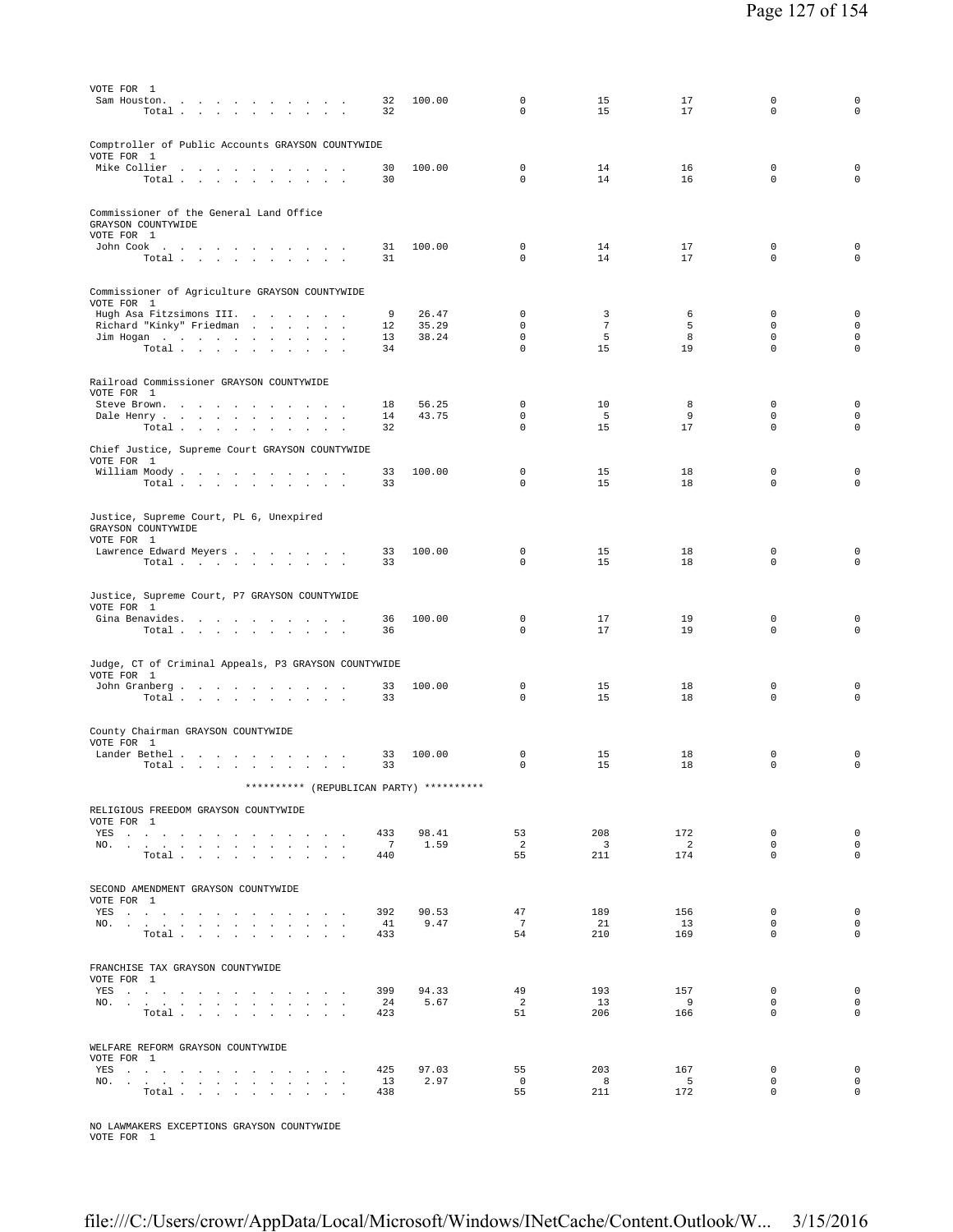| YES<br>NO.                                                                                                                                                                                                                                                                                                                          | Total                            |        |                              |        |                      | $\sim$ $\sim$                                   |                  |                                                 | 436<br>$\overline{\phantom{0}}^2$<br>438 | 99.54<br>.46                             | 55<br>$\overline{0}$<br>55                     | 209<br>$\overline{1}$<br>210 | 172<br>$\overline{1}$<br>173 | $\mathbf 0$<br>0<br>$\Omega$ | $\mathbf 0$<br>$\mathbf 0$<br>$\mathbf 0$ |
|-------------------------------------------------------------------------------------------------------------------------------------------------------------------------------------------------------------------------------------------------------------------------------------------------------------------------------------|----------------------------------|--------|------------------------------|--------|----------------------|-------------------------------------------------|------------------|-------------------------------------------------|------------------------------------------|------------------------------------------|------------------------------------------------|------------------------------|------------------------------|------------------------------|-------------------------------------------|
|                                                                                                                                                                                                                                                                                                                                     |                                  |        |                              |        |                      |                                                 |                  |                                                 |                                          |                                          |                                                |                              |                              |                              |                                           |
| OBAMACARE GRAYSON COUNTYWIDE<br>VOTE FOR 1<br>YES a contract that is a contract of the set of the $\mathcal{S}_1$                                                                                                                                                                                                                   |                                  |        |                              |        |                      |                                                 |                  |                                                 | 399                                      | 93.01                                    | 49                                             | 194                          | 156                          | $\mathbf 0$                  | $\mathbf 0$                               |
| NO.                                                                                                                                                                                                                                                                                                                                 |                                  |        |                              |        |                      |                                                 |                  |                                                 | 30                                       | 6.99                                     | $\overline{\mathbf{3}}$                        | 15                           | 12                           | $\mathbf 0$                  | $\mathbf 0$                               |
|                                                                                                                                                                                                                                                                                                                                     | Total                            |        |                              |        |                      |                                                 |                  |                                                 | 429                                      | ********** (DEMOCRATIC PARTY) ********** | 52                                             | 209                          | 168                          | 0                            | $\mathbf 0$                               |
| ON IMMIGRATION REFORM GRAYSON COUNTYWIDE                                                                                                                                                                                                                                                                                            |                                  |        |                              |        |                      |                                                 |                  |                                                 |                                          |                                          |                                                |                              |                              |                              |                                           |
| VOTE FOR 1<br>$FOR \t . \t . \t .$                                                                                                                                                                                                                                                                                                  |                                  |        |                              |        |                      |                                                 |                  | the contract of the contract of the contract of | 32                                       | 86.49                                    | $^{\circ}$                                     | 15                           | 17                           | 0                            | $\mathbf 0$                               |
| ${\tt AGAINST} \hspace{1.5cm} . \hspace{1.5cm} . \hspace{1.5cm} . \hspace{1.5cm} . \hspace{1.5cm} . \hspace{1.5cm} . \hspace{1.5cm} . \hspace{1.5cm} . \hspace{1.5cm} . \hspace{1.5cm} . \hspace{1.5cm} . \hspace{1.5cm} . \hspace{1.5cm} . \hspace{1.5cm} .$                                                                       |                                  |        |                              |        |                      |                                                 |                  |                                                 | 5                                        | 13.51                                    | 0                                              | $\overline{\mathbf{3}}$      | -2                           | 0                            | $\mathbf 0$                               |
|                                                                                                                                                                                                                                                                                                                                     | Total                            |        |                              |        |                      |                                                 |                  |                                                 | 37                                       |                                          | 0                                              | 18                           | 19                           | 0                            | $\mathbf 0$                               |
| A LIVING WAGE FOR ALL TEXANS GRAYSON COUNTYWIDE<br>VOTE FOR 1                                                                                                                                                                                                                                                                       |                                  |        |                              |        |                      |                                                 |                  |                                                 |                                          |                                          |                                                |                              |                              |                              |                                           |
| FOR $\cdots$                                                                                                                                                                                                                                                                                                                        |                                  |        |                              |        |                      |                                                 |                  |                                                 | 35                                       | 94.59                                    | 0                                              | 16                           | 19                           | 0                            | $\mathbf 0$                               |
| ${\tt AGAINST} \hspace{1.5cm} . \hspace{1.5cm} . \hspace{1.5cm} . \hspace{1.5cm} . \hspace{1.5cm} . \hspace{1.5cm} . \hspace{1.5cm} . \hspace{1.5cm} . \hspace{1.5cm} . \hspace{1.5cm} . \hspace{1.5cm} . \hspace{1.5cm} . \hspace{1.5cm} . \hspace{1.5cm} .$                                                                       |                                  |        |                              |        |                      |                                                 |                  |                                                 | 2<br>37                                  | 5.41                                     | 0<br>0                                         | $\overline{2}$<br>18         | $\overline{0}$<br>19         | 0<br>$\mathbf 0$             | $\mathbf 0$<br>0                          |
|                                                                                                                                                                                                                                                                                                                                     | Total $\cdots$ $\cdots$ $\cdots$ |        |                              |        |                      |                                                 |                  |                                                 |                                          |                                          |                                                |                              |                              |                              |                                           |
| MEDICAID EXPANSION GRAYSON COUNTYWIDE<br>VOTE FOR 1                                                                                                                                                                                                                                                                                 |                                  |        |                              |        |                      |                                                 |                  |                                                 |                                          |                                          |                                                |                              |                              |                              |                                           |
| FOR $\cdots$                                                                                                                                                                                                                                                                                                                        |                                  |        |                              |        |                      |                                                 |                  |                                                 | 33                                       | 89.19                                    | 0                                              | 16                           | 17                           | 0                            | $\mathbf 0$                               |
| AGAINST                                                                                                                                                                                                                                                                                                                             | Total                            |        |                              |        |                      |                                                 |                  |                                                 | 4<br>37                                  | 10.81                                    | 0<br>$\mathbf 0$                               | $\overline{2}$<br>18         | 2<br>19                      | 0<br>$\Omega$                | $\mathbf 0$<br>$\mathbf 0$                |
| ON NON-DISCRIMINATION LEGISLATION GRAYSON COUNTYWIDE                                                                                                                                                                                                                                                                                |                                  |        |                              |        |                      |                                                 |                  |                                                 |                                          |                                          |                                                |                              |                              |                              |                                           |
| VOTE FOR 1                                                                                                                                                                                                                                                                                                                          |                                  |        |                              |        |                      |                                                 |                  |                                                 |                                          | 83.78                                    |                                                |                              |                              | 0                            | $\mathsf 0$                               |
| FOR $\cdots$ $\cdots$ $\cdots$ $\cdots$ $\cdots$ $\cdots$ $\cdots$<br>${\tt AGAINST} \hspace{1.5cm} . \hspace{1.5cm} . \hspace{1.5cm} . \hspace{1.5cm} . \hspace{1.5cm} . \hspace{1.5cm} . \hspace{1.5cm} . \hspace{1.5cm} . \hspace{1.5cm} . \hspace{1.5cm} . \hspace{1.5cm} . \hspace{1.5cm} . \hspace{1.5cm} . \hspace{1.5cm} .$ |                                  |        |                              |        |                      |                                                 |                  |                                                 | 31<br>6                                  | 16.22                                    | 0<br>0                                         | 14<br>$\overline{4}$         | 17<br>$\overline{2}$         | $\mathbf 0$                  | $\mathbf 0$                               |
|                                                                                                                                                                                                                                                                                                                                     | Total $\cdots$ $\cdots$ $\cdots$ |        |                              |        |                      |                                                 |                  |                                                 | 37                                       |                                          | $\Omega$                                       | 18                           | 19                           | $\Omega$                     | $\mathbf 0$                               |
| PREC REPORT-GROUP DETAIL                                                                                                                                                                                                                                                                                                            |                                  |        |                              |        |                      |                                                 |                  |                                                 |                                          | MARCH 4, 2014                            | 2014 PRIMARY ELECTION<br>GRAYSON COUNTY, TEXAS |                              |                              | OFFICIAL                     |                                           |
| RUN DATE:03/11/14 03:52 PM                                                                                                                                                                                                                                                                                                          |                                  |        |                              |        |                      |                                                 |                  |                                                 |                                          | STATISTICS                               |                                                |                              |                              |                              |                                           |
| 0031 PRECINCT 404                                                                                                                                                                                                                                                                                                                   |                                  |        |                              |        |                      |                                                 |                  |                                                 | TOTAL VOTES                              | ⊱                                        | EV MAIL                                        | EV IVO                       | ED IVO                       | PROV/EV                      | PROV/ED                                   |
| REGISTERED VOTERS - TOTAL                                                                                                                                                                                                                                                                                                           |                                  |        |                              |        |                      |                                                 |                  |                                                 | 3,229                                    |                                          |                                                |                              |                              |                              |                                           |
| BALLOTS CAST - TOTAL.<br>BALLOTS CAST - REPUBLICAN PARTY                                                                                                                                                                                                                                                                            |                                  |        |                              |        |                      |                                                 |                  |                                                 | 731<br>674                               | 92.20                                    | 50<br>49                                       | 347<br>324                   | 331<br>298                   | 1<br>$\mathbf{1}$            | $\overline{\mathbf{c}}$<br>2              |
| BALLOTS CAST - DEMOCRATIC PARTY<br>VOTER TURNOUT - TOTAL $\ldots$                                                                                                                                                                                                                                                                   |                                  |        |                              |        |                      |                                                 |                  |                                                 | 57                                       | 7.80<br>22.64                            | $\mathbf{1}$                                   | 23                           | 33                           | $\mathbf 0$                  | 0                                         |
|                                                                                                                                                                                                                                                                                                                                     |                                  |        |                              |        |                      |                                                 |                  |                                                 |                                          | ********** (REPUBLICAN PARTY) ********** |                                                |                              |                              |                              |                                           |
| US Senator GRAYSON COUNTYWIDE                                                                                                                                                                                                                                                                                                       |                                  |        |                              |        |                      |                                                 |                  |                                                 |                                          |                                          |                                                |                              |                              |                              |                                           |
| VOTE FOR 1<br>Curt Cleaver                                                                                                                                                                                                                                                                                                          |                                  |        |                              |        |                      |                                                 |                  |                                                 | 19                                       | 3.02                                     | $^{\circ}$                                     | 15                           | $\overline{4}$               | 0                            | 0                                         |
| John Cornyn.                                                                                                                                                                                                                                                                                                                        |                                  |        |                              |        |                      | the contract of the contract of the contract of |                  |                                                 | 393                                      | 62.48                                    | 39                                             | 189                          | 162                          | 1                            | $\overline{\mathbf{c}}$                   |
| Dwayne Stovall.                                                                                                                                                                                                                                                                                                                     |                                  |        |                              |        |                      |                                                 |                  |                                                 | 60                                       | 9.54                                     | 2                                              | 31                           | 27                           | 0                            | $\mathsf 0$                               |
| Linda Vega $\cdots$ $\cdots$ $\cdots$ $\cdots$<br>Steve Stockman.                                                                                                                                                                                                                                                                   |                                  |        | and the company of the com-  |        |                      | $\sim$                                          | $\sim$           |                                                 | 30<br>101                                | 4.77<br>16.06                            | $\mathbf{1}$<br>6                              | 12<br>49                     | 17<br>46                     | $\Omega$<br>0                | $\mathsf 0$<br>$\mathbf 0$                |
| Ken Cope.                                                                                                                                                                                                                                                                                                                           |                                  |        |                              |        |                      | the contract of the contract of                 |                  |                                                 | 9                                        | 1.43                                     | $\mathbf 0$                                    | $\overline{4}$               | 5                            | 0                            | $\mathsf 0$                               |
| Chris Mapp.<br>Reid Reasor.                                                                                                                                                                                                                                                                                                         | $\sim$                           | $\sim$ | <b>Carl Carl</b>             | $\sim$ | $\ddot{\phantom{a}}$ |                                                 |                  |                                                 | 5<br>12                                  | .79<br>1.91                              | $\mathbb O$<br>$\mathbf{1}$                    | 3<br>$\overline{4}$          | 2<br>$\overline{7}$          | $\mathbf 0$<br>$\mathbf 0$   | $\mathsf 0$<br>$\mathsf{O}\xspace$        |
|                                                                                                                                                                                                                                                                                                                                     | Total                            |        |                              |        |                      |                                                 | $\mathbf{r}$     |                                                 | 629                                      |                                          | 49                                             | 307                          | 270                          | $\mathbf 1$                  | $\overline{a}$                            |
| US Representative, DIST 4 GRAYSON COUNTYWIDE                                                                                                                                                                                                                                                                                        |                                  |        |                              |        |                      |                                                 |                  |                                                 |                                          |                                          |                                                |                              |                              |                              |                                           |
| VOTE FOR 1                                                                                                                                                                                                                                                                                                                          |                                  |        |                              |        |                      |                                                 |                  |                                                 |                                          |                                          |                                                |                              |                              |                              |                                           |
| Ralph M. Hall                                                                                                                                                                                                                                                                                                                       |                                  |        |                              |        |                      |                                                 |                  |                                                 | 288                                      | 43.44                                    | 21                                             | 130                          | 135                          | 1                            | $1\,$                                     |
| John Ratcliffe.<br>Tony Arterburn.                                                                                                                                                                                                                                                                                                  |                                  |        | the contract of the contract |        | $\sim$<br>$\sim$     | $\sim$<br>$\sim$<br>$\sim$                      | $\sim$<br>$\sim$ | $\ddot{\phantom{a}}$                            | 200<br>16                                | 30.17<br>2.41                            | 20<br>$\mathbb O$                              | 95<br>11                     | 84<br>5                      | $\mathbf 0$<br>$\mathbf 0$   | $1\,$<br>$\mathsf{O}\xspace$              |
| John Stacy                                                                                                                                                                                                                                                                                                                          |                                  |        |                              |        | $\mathcal{L}^{\pm}$  | $\blacksquare$<br>$\mathbf{r}$                  |                  | $\ddot{\phantom{a}}$                            | 28                                       | 4.22                                     | $\overline{4}$                                 | 11                           | 13                           | $\mathbf 0$                  | $\mathsf 0$                               |
| Lou Gigliotti                                                                                                                                                                                                                                                                                                                       |                                  |        |                              |        |                      |                                                 |                  |                                                 | 102                                      | 15.38                                    | 2                                              | 56                           | 44                           | $\mathbf 0$                  | $\mathsf 0$                               |
| Brent Lawson                                                                                                                                                                                                                                                                                                                        | Total                            |        |                              |        |                      | <b>Carl Carl</b>                                | $\sim$           |                                                 | 29<br>663                                | 4.37                                     | 2<br>49                                        | 13<br>316                    | 14<br>295                    | $\mathbf 0$<br>$\mathbf 1$   | $\mathsf 0$<br>$\overline{a}$             |
|                                                                                                                                                                                                                                                                                                                                     |                                  |        |                              |        |                      |                                                 |                  |                                                 |                                          |                                          |                                                |                              |                              |                              |                                           |
| Governor GRAYSON COUNTYWIDE<br>VOTE FOR 1                                                                                                                                                                                                                                                                                           |                                  |        |                              |        |                      |                                                 |                  |                                                 |                                          |                                          |                                                |                              |                              |                              |                                           |
| Greg Abbott.<br>SECEDE Kilgore.                                                                                                                                                                                                                                                                                                     | $\sim$                           |        | and a strategic and          |        | $\sim$<br>$\sim$     | the contract of the contract of the con-        |                  |                                                 | 552<br>7                                 | 90.34<br>1.15                            | 45<br>$\mathbf 0$                              | 267<br>5                     | 237<br>2                     | 1<br>0                       | $\sqrt{2}$<br>$\mathsf{O}\xspace$         |
| Miriam Martinez                                                                                                                                                                                                                                                                                                                     |                                  |        |                              |        |                      |                                                 |                  |                                                 | 13                                       | 2.13                                     | $\mathbb O$                                    | $\mathbf{1}$                 | 12                           | $\mathbf 0$                  | $\mathsf{O}\xspace$                       |
| Lisa Fritsch                                                                                                                                                                                                                                                                                                                        |                                  |        |                              |        |                      |                                                 |                  |                                                 | 39                                       | 6.38                                     | $\overline{4}$                                 | 21                           | 14                           | $\mathbf 0$                  | 0                                         |
|                                                                                                                                                                                                                                                                                                                                     | Total                            |        |                              |        |                      |                                                 |                  |                                                 | 611                                      |                                          | 49                                             | 294                          | 265                          | $\mathbf{1}$                 | $\overline{a}$                            |
| Lieutenant Governor GRAYSON COUNTYWIDE                                                                                                                                                                                                                                                                                              |                                  |        |                              |        |                      |                                                 |                  |                                                 |                                          |                                          |                                                |                              |                              |                              |                                           |
| VOTE FOR 1<br>David Dewhurst.                                                                                                                                                                                                                                                                                                       |                                  |        |                              |        |                      | the contract of the contract of the con-        |                  |                                                 | 253                                      | 40.16                                    | 31                                             | 93                           | 126                          | 1                            | $\overline{\mathbf{c}}$                   |
| Jerry Patterson                                                                                                                                                                                                                                                                                                                     |                                  |        |                              |        |                      |                                                 |                  |                                                 | 114                                      | 18.10                                    | 3                                              | 81                           | 30                           | 0                            | $\mathbf 0$                               |
| Todd Staples                                                                                                                                                                                                                                                                                                                        |                                  |        |                              |        |                      |                                                 |                  |                                                 | 72                                       | 11.43                                    | 5                                              | 34                           | 33                           | $\mathbf{0}$                 | $\circ$                                   |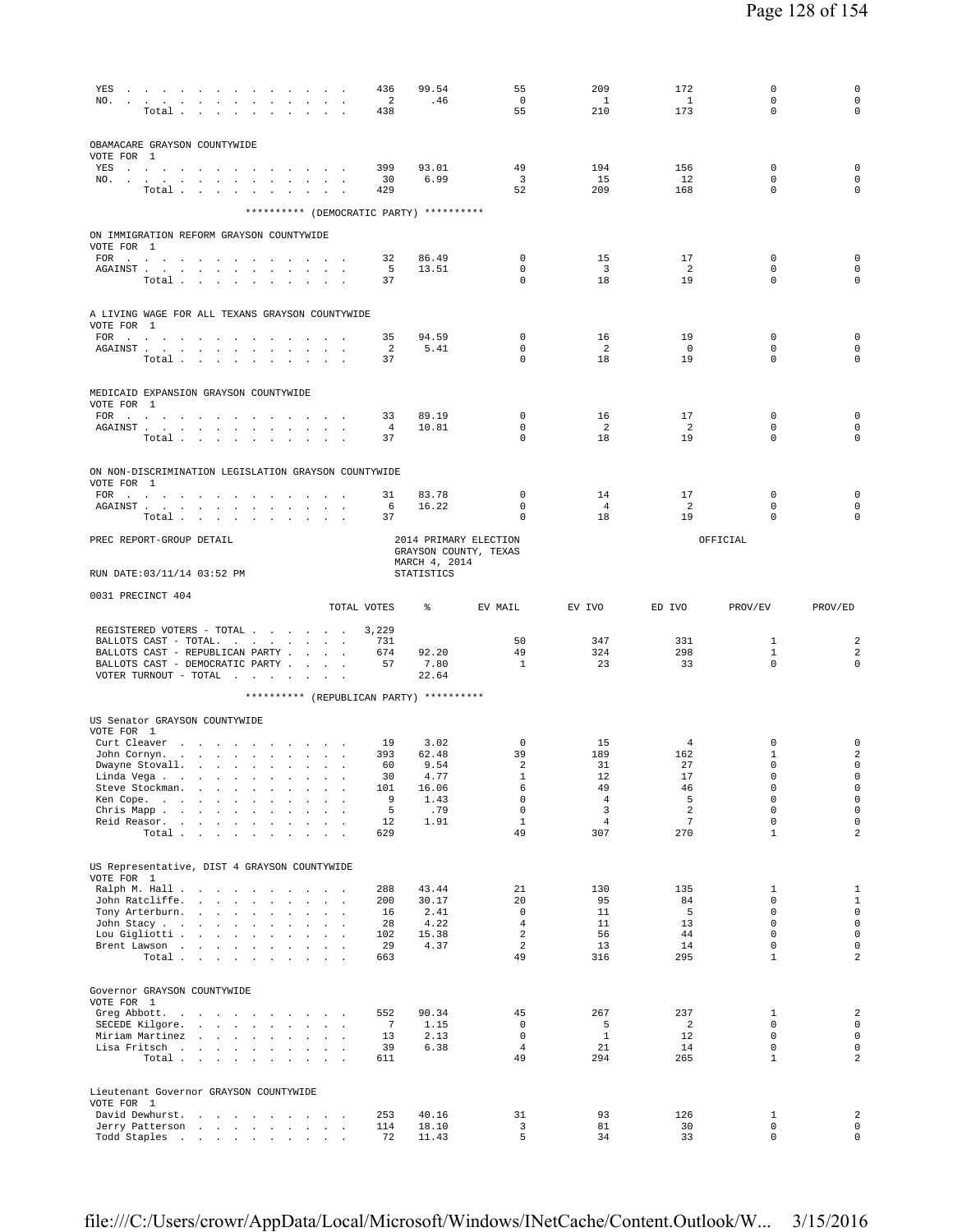| Dan Patrick.<br>Total                                                       |                                                                                 | $\overline{\phantom{a}}$                                                                 | 191<br>630 | 30.32          | 10<br>49            | 101<br>309 | 80<br>269  | 0<br>$\mathbf{1}$            | $\mathsf{O}\xspace$<br>$\overline{a}$ |
|-----------------------------------------------------------------------------|---------------------------------------------------------------------------------|------------------------------------------------------------------------------------------|------------|----------------|---------------------|------------|------------|------------------------------|---------------------------------------|
| Attorney General GRAYSON COUNTYWIDE                                         |                                                                                 |                                                                                          |            |                |                     |            |            |                              |                                       |
| VOTE FOR 1<br>Dan Branch                                                    | $\ddot{\phantom{0}}$                                                            | $\overline{\phantom{a}}$                                                                 | 196        | 34.27          | 17                  | 104        | 75         | $\mathbf 0$                  | $\mathsf 0$                           |
| Barry Smitherman                                                            | $\sim$                                                                          | <b>Contract Contract</b><br>$\mathcal{L}_{\mathbf{z}}$                                   | 104        | 18.18          | 15                  | 50         | 38         | $\mathbf 0$                  | $\mathbf{1}$                          |
| Ken Paxton<br>Total                                                         | $\sim$ $\sim$                                                                   | $\ddot{\phantom{a}}$<br>$\mathcal{L}$<br>$\mathbf{r}$                                    | 272<br>572 | 47.55          | 17<br>49            | 122<br>276 | 132<br>245 | $\mathbf{1}$<br>$\mathbf{1}$ | $\mathbf 0$<br>$\mathbf{1}$           |
|                                                                             |                                                                                 |                                                                                          |            |                |                     |            |            |                              |                                       |
| Comptroller of Public Accounts GRAYSON COUNTYWIDE<br>VOTE FOR 1             |                                                                                 |                                                                                          |            |                |                     |            |            |                              |                                       |
| Raul Torres.                                                                | $\sim$ $\sim$ $\sim$                                                            | $\sim$<br>$\sim$                                                                         | 70         | 12.75<br>26.96 | $\overline{3}$      | 35<br>76   | 32<br>50   | 0<br>0                       | $\mathsf 0$<br>$\mathsf{O}\xspace$    |
| Harvey Hilderbran.<br>Debra Medina                                          | $\mathcal{L}^{\text{max}}$ , and $\mathcal{L}^{\text{max}}$<br>$\sim$<br>$\sim$ | $\mathbf{r}$<br>$\sim$                                                                   | 148<br>148 | 26.96          | 22<br>13            | 65         | 70         | $\mathbf 0$                  | $\mathsf{O}\xspace$                   |
| Glenn Hegar.                                                                | $\ddot{\phantom{a}}$                                                            | $\mathbf{r}$<br>$\ddot{\phantom{a}}$                                                     | 183        | 33.33          | 10                  | 87         | 84         | $\mathbf{1}$                 | $1\,$                                 |
| Total                                                                       |                                                                                 | <b>All Carried</b><br>$\ddot{\phantom{a}}$                                               | 549        |                | 48                  | 263        | 236        | $\mathbf{1}$                 | $\mathbf{1}$                          |
| Commissioner of the General Land Office<br>GRAYSON COUNTYWIDE<br>VOTE FOR 1 |                                                                                 |                                                                                          |            |                |                     |            |            |                              |                                       |
| George P. Bush.                                                             |                                                                                 |                                                                                          | 427        | 70.81          | 42                  | 214        | 169        | 1                            | $\mathbf{1}$                          |
| David Watts.                                                                | $\sim$ $\sim$                                                                   | $\sim$<br>$\sim$                                                                         | 176        | 29.19          | $7\phantom{.0}$     | 79         | 90         | 0                            | $\mathsf{O}\xspace$                   |
| Total                                                                       |                                                                                 | $\sim$<br>$\ddot{\phantom{a}}$<br>$\sim$                                                 | 603        |                | 49                  | 293        | 259        | $\mathbf{1}$                 | $\mathbf{1}$                          |
| Commissioner of Agriculture GRAYSON COUNTYWIDE<br>VOTE FOR 1                |                                                                                 |                                                                                          |            |                |                     |            |            |                              |                                       |
| J. Allen Carnes                                                             | the contract of the contract of                                                 |                                                                                          | 108        | 20.22          | 9                   | 57         | 41         | $\mathbf 0$                  | $\mathbf{1}$                          |
| Tommy Merritt                                                               | $\sim$                                                                          | $\sim$<br>$\sim$ 100 $\mu$<br>$\cdot$<br>$\blacksquare$ .                                | 141<br>50  | 26.40<br>9.36  | $\overline{4}$<br>2 | 73<br>24   | 64<br>24   | $\mathbf 0$<br>$\mathbf 0$   | $\mathbf 0$<br>$\mathsf{O}\xspace$    |
| Eric Opiela.<br>Joe Cotten                                                  | $\ddot{\phantom{a}}$<br>$\sim$                                                  | $\ddot{\phantom{a}}$<br>$\ddot{\phantom{a}}$<br>$\sim$<br>$\ddot{\phantom{a}}$<br>$\sim$ | 97         | 18.16          | 16                  | 46         | 35         | $\mathbf 0$                  | $\mathsf 0$                           |
| Sid Miller                                                                  | $\sim 10^{-11}$<br>$\sim$                                                       |                                                                                          | 138        | 25.84          | 18                  | 57         | 62         | $\mathbf{1}$                 | $\mathsf 0$                           |
| Total                                                                       |                                                                                 | $\mathbf{r}$<br>$\overline{\phantom{a}}$                                                 | 534        |                | 49                  | 257        | 226        | $\mathbf{1}$                 | $\mathbf{1}$                          |
| Railroad Commissioner GRAYSON COUNTYWIDE<br>VOTE FOR 1                      |                                                                                 |                                                                                          |            |                |                     |            |            |                              |                                       |
| Wayne Christian                                                             |                                                                                 |                                                                                          | 261        | 48.60          | 19                  | 117        | 124        | 1                            | 0                                     |
| Malachi Boyuls.                                                             | $\sim$                                                                          | $\Box$<br>$\cdot$<br>$\mathbf{r}$<br>$\ddot{\phantom{a}}$                                | 47         | 8.75           | 5                   | 31         | 11         | 0                            | $\mathsf{O}\xspace$                   |
| Ryan Sitton.<br>Becky Berger                                                |                                                                                 | $\Box$<br>$\cdot$<br>$\cdot$<br>$\sim$                                                   | 126<br>103 | 23.46<br>19.18 | 14<br>9             | 71<br>46   | 40<br>48   | $\Omega$<br>$\mathbf 0$      | $\mathbf{1}$<br>$\mathbf 0$           |
| Total                                                                       |                                                                                 | $\mathbf{r}$<br>$\sim$                                                                   | 537        |                | 47                  | 265        | 223        | $\mathbf{1}$                 | $\mathbf{1}$                          |
| Chief Justice, Supreme Court GRAYSON COUNTYWIDE<br>VOTE FOR 1               |                                                                                 |                                                                                          |            |                |                     |            |            |                              |                                       |
| Robert Talton<br>Nathan Hecht                                               |                                                                                 | $\sim$<br>$\sim$<br>$\sim$<br>n.                                                         | 298<br>226 | 56.87<br>43.13 | 32<br>15            | 152<br>109 | 113<br>101 | 1<br>$\mathbf 0$             | $\mathbf 0$<br>1                      |
| Total                                                                       |                                                                                 |                                                                                          | 524        |                | 47                  | 261        | 214        | $\mathbf{1}$                 | $\mathbf{1}$                          |
|                                                                             |                                                                                 |                                                                                          |            |                |                     |            |            |                              |                                       |
| Justice, Supreme Court, PL 6, Unexpired<br>GRAYSON COUNTYWIDE<br>VOTE FOR 1 |                                                                                 |                                                                                          |            |                |                     |            |            |                              |                                       |
| Joe Pool.                                                                   |                                                                                 | $\sim$                                                                                   | 245        | 46.67          | 17                  | 111        | 116        | 1                            | 0                                     |
| Jeff Brown<br>Total $\cdots$ $\cdots$ $\cdots$                              | $\sim$                                                                          | $\sim$<br>$\ddot{\phantom{a}}$                                                           | 280<br>525 | 53.33          | 29<br>46            | 148<br>259 | 102<br>218 | $\mathbf 0$<br>$\mathbf{1}$  | $\mathbf{1}$<br>$\mathbf{1}$          |
|                                                                             |                                                                                 |                                                                                          |            |                |                     |            |            |                              |                                       |
| Justice, Supreme Court, P7 GRAYSON COUNTYWIDE<br>VOTE FOR 1                 |                                                                                 |                                                                                          |            |                |                     |            |            |                              |                                       |
| Jeff Boyd<br>Total                                                          |                                                                                 |                                                                                          | 443<br>443 | 100.00         | 38<br>38            | 220<br>220 | 183<br>183 | 1<br>$\mathbf{1}$            | $\mathbf{1}$<br>$\mathbf{1}$          |
| Justice, Supreme Court, P8 GRAYSON COUNTYWIDE                               |                                                                                 |                                                                                          |            |                |                     |            |            |                              |                                       |
| VOTE FOR 1                                                                  |                                                                                 |                                                                                          |            |                |                     |            |            |                              |                                       |
| Phil Johnson<br>Sharon McCally.                                             |                                                                                 |                                                                                          | 311<br>215 | 59.13<br>40.87 | 29<br>17            | 158<br>103 | 122<br>95  | 1<br>$\Omega$                | $\mathbf{1}$<br>$\mathbf 0$           |
| Total                                                                       |                                                                                 |                                                                                          | 526        |                | 46                  | 261        | 217        | $\mathbf{1}$                 | $\mathbf{1}$                          |
| Judge, CT of Criminal Appeals, P3 GRAYSON COUNTYWIDE<br>VOTE FOR 1          |                                                                                 |                                                                                          |            |                |                     |            |            |                              |                                       |
| Barbara Walther                                                             |                                                                                 |                                                                                          | 197        | 38.86          | 12                  | 87         | 98         | $\mathbf{0}$                 | $\mathsf{O}\xspace$                   |
| Bert Richardson                                                             |                                                                                 |                                                                                          | 310        | 61.14          | 34<br>46            | 159<br>246 | 115<br>213 | $\mathbf{1}$<br>$\mathbf{1}$ | $\mathbf{1}$<br>$\mathbf{1}$          |
| Total                                                                       |                                                                                 |                                                                                          | 507        |                |                     |            |            |                              |                                       |
| Judge, CT of Criminal Appeals, P4 GRAYSON COUNTYWIDE<br>VOTE FOR 1          |                                                                                 |                                                                                          |            |                |                     |            |            |                              |                                       |
| Richard Dean Davis                                                          | the contract of the contract of the                                             |                                                                                          | 184        | 36.65          | 19                  | 93         | 71         | 1                            | $\mathbf 0$                           |
| Jani Jo Wood                                                                |                                                                                 | $\overline{\phantom{a}}$                                                                 | 93         | 18.53          | 7                   | 43         | 42         | $\mathbf{0}$                 | $\mathbf{1}$                          |
| Kevin Patrick Yeary<br>Total                                                |                                                                                 |                                                                                          | 225<br>502 | 44.82          | 19<br>45            | 113<br>249 | 93<br>206  | $\mathbf 0$<br>$\mathbf{1}$  | $\mathbf 0$<br>$\mathbf{1}$           |
|                                                                             |                                                                                 |                                                                                          |            |                |                     |            |            |                              |                                       |
| Judge, CT of Criminal Appeals, P9 GRAYSON COUNTYWIDE<br>VOTE FOR 1          |                                                                                 |                                                                                          |            |                |                     |            |            |                              |                                       |
| W.C. "Bud" Kirkendall                                                       |                                                                                 |                                                                                          | 233        | 47.55          | 28                  | 101        | 103        | 1                            | $\mathbf 0$                           |
| David Newell<br>Total                                                       |                                                                                 |                                                                                          | 257<br>490 | 52.45          | 17<br>45            | 140<br>241 | 99<br>202  | 0<br>$\mathbf{1}$            | $\mathbf{1}$<br>$\mathbf{1}$          |
|                                                                             |                                                                                 |                                                                                          |            |                |                     |            |            |                              |                                       |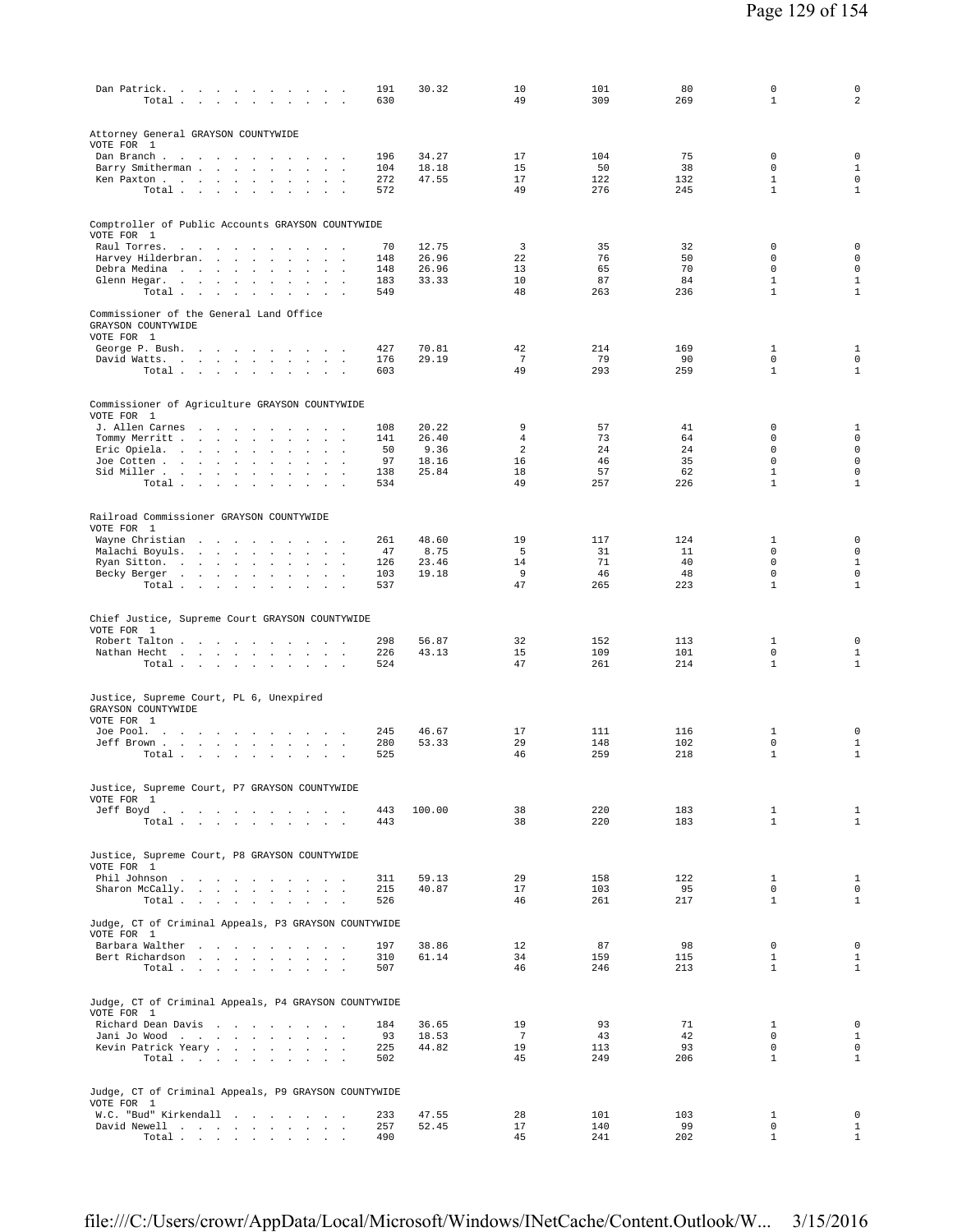| VOTE FOR 1                                                         |            |        |                      |            |            |                              |                                           |
|--------------------------------------------------------------------|------------|--------|----------------------|------------|------------|------------------------------|-------------------------------------------|
| Craig Estes.                                                       | 515        | 100.00 | 44                   | 250        | 219        | $\mathbf{1}$                 | $\mathbf{1}$                              |
| Total $\cdots$ $\cdots$ $\cdots$ $\cdots$                          | 515        |        | 44                   | 250        | 219        | $\mathbf{1}$                 | $1\,$                                     |
|                                                                    |            |        |                      |            |            |                              |                                           |
|                                                                    |            |        |                      |            |            |                              |                                           |
| State Representative, District 62 GRAYSON COUNTYWIDE<br>VOTE FOR 1 |            |        |                      |            |            |                              |                                           |
| Larry Phillips.                                                    | 540        | 100.00 | 46                   | 265        | 227        | 1                            | $\mathbf{1}$                              |
| Total                                                              | 540        |        | 46                   | 265        | 227        | $\mathbf{1}$                 | $1\,$                                     |
|                                                                    |            |        |                      |            |            |                              |                                           |
| Justice 5th Court of Appeals P3 GRAYSON COUNTYWIDE                 |            |        |                      |            |            |                              |                                           |
| VOTE FOR 1                                                         |            |        |                      |            |            |                              |                                           |
| Ada Brown                                                          | 440        | 100.00 | 43                   | 207        | 188        | 1                            | $\mathbf{1}$                              |
| Total                                                              | 440        |        | 43                   | 207        | 188        | $\mathbf{1}$                 | $\mathbf{1}$                              |
|                                                                    |            |        |                      |            |            |                              |                                           |
| Justice 5th Court of Appeals P6 GRAYSON COUNTYWIDE                 |            |        |                      |            |            |                              |                                           |
| VOTE FOR 1                                                         |            |        |                      |            |            |                              |                                           |
| David L. Bridges                                                   | 449        | 100.00 | 44                   | 213        | 190        | $\mathbf{1}$                 | $\mathbf{1}$                              |
| Total<br>$\sim 10^{-1}$<br>$\sim$<br>$\sim$                        | 449        |        | 44                   | 213        | 190        | $\mathbf{1}$                 | $1\,$                                     |
|                                                                    |            |        |                      |            |            |                              |                                           |
| Justice, 5th CT of AP DIST, P8 GRAYSON COUNTYWIDE                  |            |        |                      |            |            |                              |                                           |
| VOTE FOR 1                                                         |            |        |                      |            |            |                              |                                           |
| Bill Whitehill.                                                    | 430        | 100.00 | 43<br>43             | 204<br>204 | 181<br>181 | $\mathbf{1}$<br>$\mathbf{1}$ | $\mathbf{1}$<br>$\mathbf{1}$              |
| Total                                                              | 430        |        |                      |            |            |                              |                                           |
|                                                                    |            |        |                      |            |            |                              |                                           |
| District Judge, 397th Judicial District                            |            |        |                      |            |            |                              |                                           |
| GRAYSON COUNTYWIDE<br>VOTE FOR 1                                   |            |        |                      |            |            |                              |                                           |
| Brian K. Gary                                                      | 441        | 100.00 | 42                   | 214        | 183        | 1                            | 1                                         |
| Total                                                              | 441        |        | 42                   | 214        | 183        | $\mathbf{1}$                 | $\mathbf{1}$                              |
|                                                                    |            |        |                      |            |            |                              |                                           |
| County Judge GRAYSON COUNTYWIDE<br>VOTE FOR 1                      |            |        |                      |            |            |                              |                                           |
| Gene Short                                                         | 269        | 41.01  | 19                   | 120        | 129        | 0                            | $\mathbf{1}$                              |
| Bill Magers.                                                       | 168        | 25.61  | 19                   | 75         | 74         | $\Omega$                     | $\mathbf{0}$                              |
| Trent Bass<br>$\sim$<br>$\sim$<br>$\sim$                           | 155        | 23.63  | 8                    | 88         | 58         | $\mathbf{1}$                 | $\mathbf 0$                               |
| Jim Maddock.<br>$\cdot$<br>$\mathbb{Z}^2$<br>$\blacksquare$        | 64         | 9.76   | 2                    | 31         | 30         | $\mathbf 0$                  | $\mathbf{1}$<br>$\overline{a}$            |
| Total<br>$\sim$ $\sim$                                             | 656        |        | 48                   | 314        | 291        | $\mathbf{1}$                 |                                           |
|                                                                    |            |        |                      |            |            |                              |                                           |
| Judge, County Court at Law GRAYSON COUNTYWIDE                      |            |        |                      |            |            |                              |                                           |
| VOTE FOR 1                                                         |            |        |                      |            |            |                              |                                           |
| James Corley "Corky" Henderson<br>Total                            | 507<br>507 | 100.00 | 42<br>42             | 241<br>241 | 222<br>222 | $\mathbf{1}$<br>$\mathbf{1}$ | 1<br>$\mathbf{1}$                         |
|                                                                    |            |        |                      |            |            |                              |                                           |
|                                                                    |            |        |                      |            |            |                              |                                           |
| Judge, County Court at Law No. 2 GRAYSON COUNTYWIDE<br>VOTE FOR 1  |            |        |                      |            |            |                              |                                           |
|                                                                    |            |        |                      |            |            |                              |                                           |
|                                                                    |            |        |                      |            |            |                              |                                           |
| Carol M. Siebman<br>Total                                          | 506<br>506 | 100.00 | 43<br>43             | 245<br>245 | 215<br>215 | $\mathbf{1}$<br>$\mathbf{1}$ | $\overline{\mathbf{c}}$<br>$\overline{a}$ |
|                                                                    |            |        |                      |            |            |                              |                                           |
|                                                                    |            |        |                      |            |            |                              |                                           |
| District Clerk GRAYSON COUNTYWIDE                                  |            |        |                      |            |            |                              |                                           |
| VOTE FOR 1<br>Kelly Ashmore<br>$\sim$<br>$\sim$                    | 498        | 100.00 | 45                   | 238        | 213        | 1                            | 1                                         |
| Total $\cdots$ $\cdots$ $\cdots$                                   | 498        |        | 45                   | 238        | 213        | $\mathbf{1}$                 | $\mathbf{1}$                              |
|                                                                    |            |        |                      |            |            |                              |                                           |
|                                                                    |            |        |                      |            |            |                              |                                           |
| County Clerk GRAYSON COUNTYWIDE<br>VOTE FOR 1                      |            |        |                      |            |            |                              |                                           |
| Wilma Bush                                                         | 483        | 100.00 | 45                   | 232        | 204        | $\mathbf{1}$                 | $\mathbf{1}$                              |
| Total $\cdots$ $\cdots$ $\cdots$                                   | 483        |        | 45                   | 232        | 204        | $\mathbf{1}$                 | $\mathbf{1}$                              |
|                                                                    |            |        |                      |            |            |                              |                                           |
| County Treasurer GRAYSON COUNTYWIDE                                |            |        |                      |            |            |                              |                                           |
| VOTE FOR 1                                                         |            |        |                      |            |            |                              |                                           |
| Starr Stanley                                                      | 222        | 44.85  | 24                   | 105        | 93         | $\mathbf 0$                  | $\mathsf 0$                               |
| Gayla Hawkins                                                      | 273        | 55.15  | 20                   | 142        | 109        | $\mathbf{1}$                 | $\mathbf{1}$                              |
| Total $\cdots$ $\cdots$ $\cdots$ $\cdots$                          | 495        |        | 44                   | 247        | 202        | $\mathbf{1}$                 | $\mathbf{1}$                              |
|                                                                    |            |        |                      |            |            |                              |                                           |
| County Commissioner, Precinct 4 COMM 4                             |            |        |                      |            |            |                              |                                           |
| VOTE FOR 1                                                         |            |        |                      |            |            |                              |                                           |
| Bart Lawrence                                                      | 537<br>537 | 100.00 | 47<br>47             | 256<br>256 | 232<br>232 | 1<br>$\mathbf{1}$            | $\mathbf{1}$<br>$\mathbf{1}$              |
| Total                                                              |            |        |                      |            |            |                              |                                           |
|                                                                    |            |        |                      |            |            |                              |                                           |
| Justice of the Peace, Precinct No. 2                               |            |        |                      |            |            |                              |                                           |
| JUSTICE OF THE PEACE PCT 2<br>VOTE FOR 1                           |            |        |                      |            |            |                              |                                           |
| Mike Springer                                                      | 243        | 39.19  | 28                   | 109        | 106        | $\mathbf 0$                  | $\mathsf 0$                               |
| David Hawley                                                       | 315        | 50.81  | 18                   | 160        | 134        | $\mathbf{1}$                 | $\sqrt{2}$                                |
| H. Gene Alyea<br>$\sim$ $\sim$                                     | 37         | 5.97   | $\mathbf{1}$         | 15         | 21         | $\Omega$                     | $\circ$                                   |
| Thomas D. Roesler.<br>Total                                        | 25<br>620  | 4.03   | $\overline{a}$<br>49 | 14<br>298  | 9<br>270   | $\mathsf 0$<br>$\mathbf{1}$  | $\mathsf 0$<br>$\overline{a}$             |

County Chairman GRAYSON COUNTYWIDE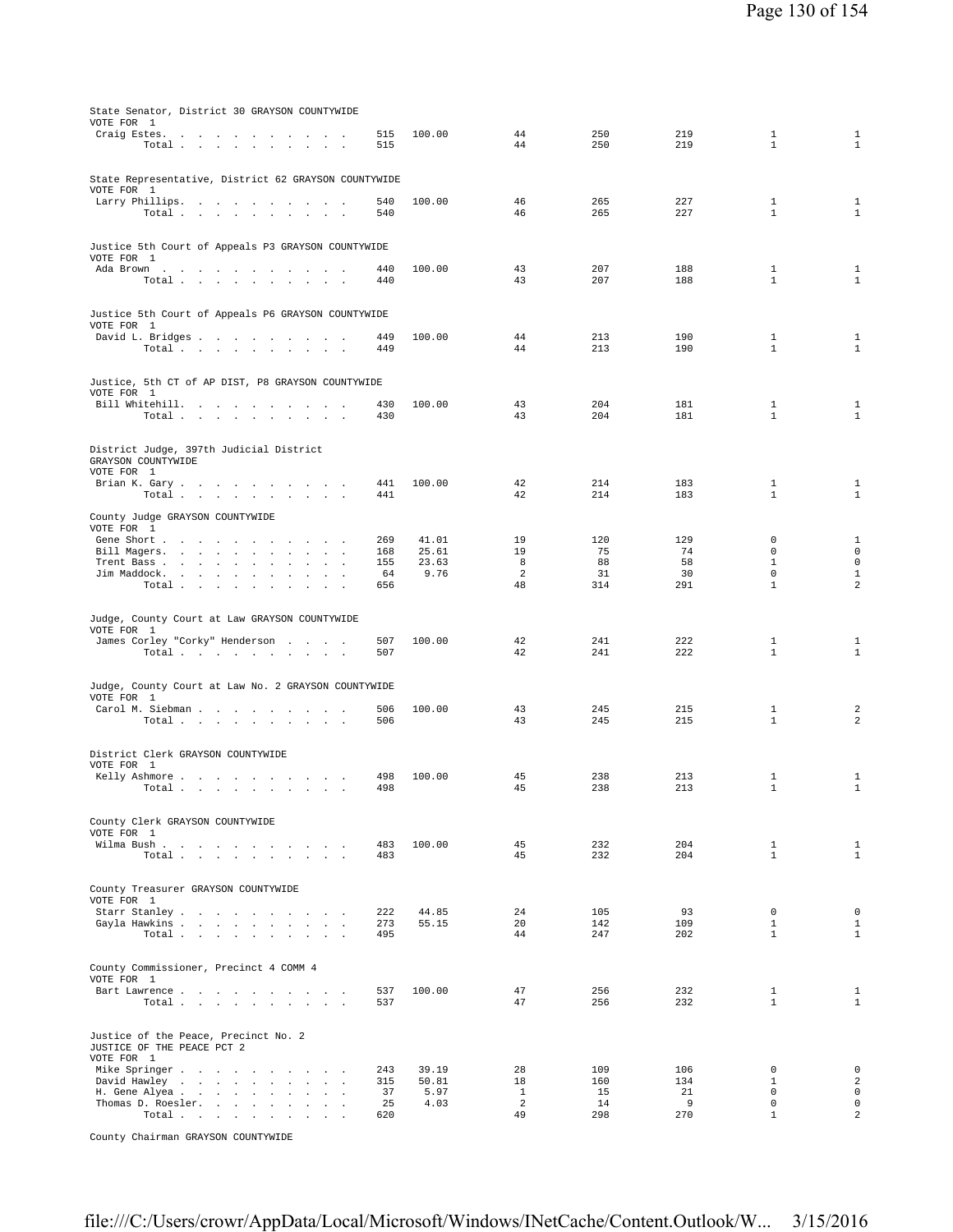| VOTE FOR 1<br>Reggie Smith $\ldots$<br>Total                                                      | 447<br>447 | 100.00        | 42<br>42                     | 220<br>220              | 183<br>183     | 1<br>$\mathbf{1}$          | 1<br>$\mathbf{1}$                  |
|---------------------------------------------------------------------------------------------------|------------|---------------|------------------------------|-------------------------|----------------|----------------------------|------------------------------------|
| ********** (DEMOCRATIC PARTY) **********                                                          |            |               |                              |                         |                |                            |                                    |
| US Senator GRAYSON COUNTYWIDE<br>VOTE FOR 1                                                       |            |               |                              |                         |                |                            |                                    |
| Harry Kim<br>Maxey Marie Scherr<br>$\sim$ $\sim$ $\sim$                                           | 3<br>12    | 6.67<br>26.67 | 0<br>0                       | 2<br>5                  | 1<br>7         | 0<br>$\mathbf 0$           | $\mathbf 0$<br>$\mathsf{O}\xspace$ |
| Michael "Fjet" Fjetland.<br>and the state of the state<br>$\ddot{\phantom{a}}$                    | 3          | 6.67<br>31.11 | $\mathbf 0$<br>$\mathbf{1}$  | $\mathbf{1}$<br>5       | 2<br>8         | $\mathbf 0$<br>$\Omega$    | $\mathsf{O}\xspace$<br>$\mathbf 0$ |
| David M. Alameel<br>$\cdot$<br>Kesha Rogers                                                       | 14<br>13   | 28.89         | $\mathbf 0$                  | 5                       | 8              | $\mathbf 0$                | $\mathbf 0$                        |
| Total<br>$\sim$<br>$\sim$                                                                         | 45         |               | $\mathbf{1}$                 | 18                      | 26             | $\mathbf 0$                | $\mathbf 0$                        |
| Governor GRAYSON COUNTYWIDE                                                                       |            |               |                              |                         |                |                            |                                    |
| VOTE FOR 1<br>Wendy R. Davis.                                                                     | 49         | 89.09         | $\mathbf{1}$                 | 20                      | 28             | $\mathbf 0$                | $\mathbf 0$                        |
| Reynaldo "Ray" Madrigal.                                                                          | 6          | 10.91         | 0                            | $\overline{\mathbf{3}}$ | 3              | $\mathbf 0$                | $\mathsf{O}\xspace$                |
| Total<br>$\sim$ $\sim$                                                                            | 55         |               | $\mathbf{1}$                 | 23                      | 31             | $\mathbf 0$                | $\mathbf 0$                        |
| Lieutenant Governor GRAYSON COUNTYWIDE<br>VOTE FOR 1                                              |            |               |                              |                         |                |                            |                                    |
| Leticia Van de Putte.                                                                             | 45         | 100.00        | 1                            | 19                      | 25             | 0                          | $\mathbf 0$                        |
| Total                                                                                             | 45         |               | $\mathbf{1}$                 | 19                      | 25             | 0                          | $\mathbf 0$                        |
| Attorney General GRAYSON COUNTYWIDE<br>VOTE FOR 1                                                 |            |               |                              |                         |                |                            |                                    |
| Sam Houston.                                                                                      | 47         | 100.00        | 1                            | 21                      | 25             | 0                          | $\mathbf 0$                        |
| Total $\cdots$ $\cdots$<br>$\ddot{\phantom{1}}$<br>$\sim$                                         | 47         |               | $\mathbf{1}$                 | 21                      | 25             | 0                          | $\mathbf 0$                        |
| Comptroller of Public Accounts GRAYSON COUNTYWIDE                                                 |            |               |                              |                         |                |                            |                                    |
| VOTE FOR 1<br>Mike Collier<br>$\sim$                                                              | 45         | 100.00        | 1                            | 19                      | 25             | 0                          | $\mathbf 0$                        |
| Total                                                                                             | 45         |               | $\mathbf{1}$                 | 19                      | 25             | $\mathbf 0$                | $\mathbf 0$                        |
|                                                                                                   |            |               |                              |                         |                |                            |                                    |
| Commissioner of the General Land Office<br>GRAYSON COUNTYWIDE                                     |            |               |                              |                         |                |                            |                                    |
| VOTE FOR 1<br>John Cook                                                                           | 47         | 100.00        | 1                            | 19                      | 27             | 0                          | $\mathbf 0$                        |
| Total $\cdots$ $\cdots$ $\cdots$ $\cdots$                                                         | 47         |               | $\mathbf{1}$                 | 19                      | 27             | $\mathbf 0$                | $\mathsf{O}\xspace$                |
| Commissioner of Agriculture GRAYSON COUNTYWIDE                                                    |            |               |                              |                         |                |                            |                                    |
| VOTE FOR 1<br>Hugh Asa Fitzsimons III.                                                            | 4          | 8.33          | 0                            | 2                       | $\overline{2}$ | 0                          | $\mathbf 0$                        |
| the contract of the con-<br>Richard "Kinky" Friedman<br>$\sim$ $\sim$<br>$\overline{\phantom{a}}$ | 18         | 37.50         | $\mathbf{1}$                 | $\overline{7}$          | 10             | 0                          | $\mathbf 0$                        |
| Jim Hogan                                                                                         | 26<br>48   | 54.17         | 0<br>$\mathbf{1}$            | 11<br>20                | 15<br>27       | $\mathbf 0$<br>$\mathbf 0$ | $\mathbf 0$<br>$\mathbf 0$         |
| Total<br>$\sim$<br>$\cdot$                                                                        |            |               |                              |                         |                |                            |                                    |
| Railroad Commissioner GRAYSON COUNTYWIDE<br>VOTE FOR 1                                            |            |               |                              |                         |                |                            |                                    |
| Steve Brown.<br>the contract of the contract of<br>$\cdot$                                        | 26         | 59.09         | 1                            | 10                      | 15             | 0                          | $\mathbf 0$                        |
| Dale Henry<br>$\cdot$<br>$\cdot$<br>Total $\cdots$ $\cdots$ $\cdots$                              | 18<br>44   | 40.91         | $\mathbf 0$<br>$\mathbf{1}$  | 9<br>19                 | 9<br>24        | $\mathbf 0$<br>0           | $\mathbf 0$<br>$\mathbf 0$         |
|                                                                                                   |            |               |                              |                         |                |                            |                                    |
| Chief Justice, Supreme Court GRAYSON COUNTYWIDE<br>VOTE FOR 1                                     |            |               |                              |                         |                |                            |                                    |
| William Moody.<br>Total $\cdots$ $\cdots$ $\cdots$ $\cdots$                                       | 45<br>45   | 100.00        | $\mathbf{1}$<br>$\mathbf{1}$ | 19<br>19                | 25<br>25       | $\mathbf 0$<br>$\mathbf 0$ | $\mathsf{O}\xspace$<br>$\mathbf 0$ |
| Justice, Supreme Court, PL 6, Unexpired                                                           |            |               |                              |                         |                |                            |                                    |
| GRAYSON COUNTYWIDE                                                                                |            |               |                              |                         |                |                            |                                    |
| VOTE FOR 1<br>Lawrence Edward Meyers                                                              | 44         | 100.00        | $\mathbf{1}$                 | 19                      | 24             | $\mathbf 0$                | $\mathbf 0$                        |
| Total                                                                                             | 44         |               | $\mathbf{1}$                 | 19                      | 24             | $\mathbf 0$                | $\mathbf 0$                        |
| Justice, Supreme Court, P7 GRAYSON COUNTYWIDE                                                     |            |               |                              |                         |                |                            |                                    |
| VOTE FOR 1<br>Gina Benavides.                                                                     | 45         | 100.00        | $\mathbf{1}$                 | 19                      | 25             | 0                          | $\mathbf 0$                        |
| Total $\cdots$ $\cdots$ $\cdots$ $\cdots$                                                         | 45         |               | $\mathbf{1}$                 | 19                      | 25             | $\mathbf 0$                | $\mathbf 0$                        |
| Judge, CT of Criminal Appeals, P3 GRAYSON COUNTYWIDE                                              |            |               |                              |                         |                |                            |                                    |
| VOTE FOR 1                                                                                        |            |               |                              |                         |                |                            |                                    |
| John Granberg<br>Total $\cdots$ $\cdots$ $\cdots$                                                 | 45<br>45   | 100.00        | $\mathbf{1}$<br>$\mathbf{1}$ | 19<br>19                | 25<br>25       | $\mathbf 0$<br>$\mathbf 0$ | $\mathbf 0$<br>$\mathbf 0$         |
|                                                                                                   |            |               |                              |                         |                |                            |                                    |
| County Chairman GRAYSON COUNTYWIDE<br>VOTE FOR 1                                                  |            |               |                              |                         |                |                            |                                    |
| Lander Bethel                                                                                     | 44         | 100.00        | $\mathbf{1}$                 | 19                      | 24             | $\mathbf 0$                | $\mathbf 0$                        |
| Total<br>$\sim$                                                                                   | 44         |               | $\mathbf{1}$                 | 19                      | 24             | $\mathbf 0$                | $\mathbf 0$                        |
| ********** (REPUBLICAN PARTY) **********                                                          |            |               |                              |                         |                |                            |                                    |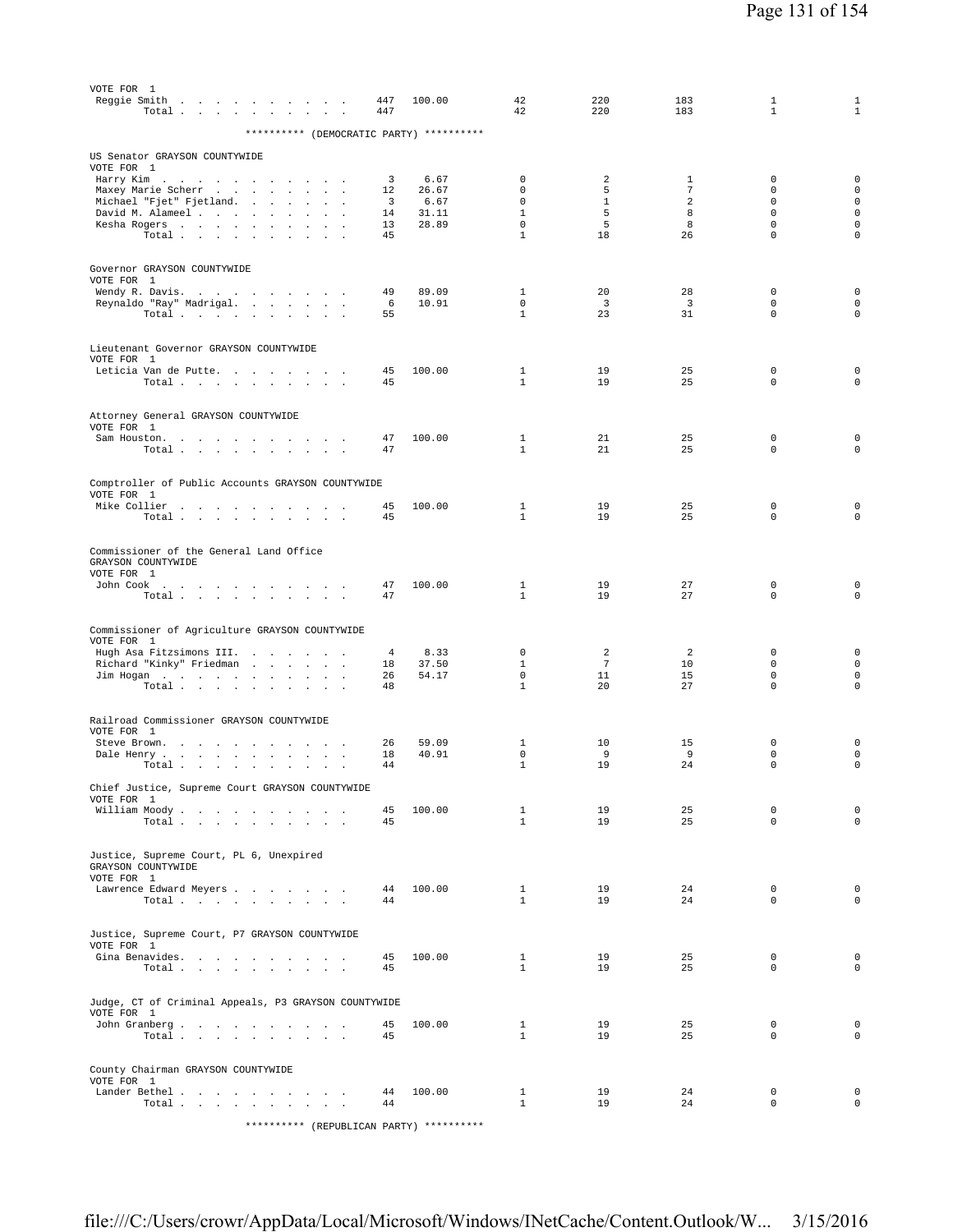| AGAINST<br>A LIVING WAGE FOR ALL TEXANS GRAYSON COUNTYWIDE<br>VOTE FOR 1<br>MEDICAID EXPANSION GRAYSON COUNTYWIDE<br>VOTE FOR 1<br>ON NON-DISCRIMINATION LEGISLATION GRAYSON COUNTYWIDE<br>VOTE FOR 1 | Total $\cdots$ $\cdots$ $\cdots$<br>FOR<br>${\tt AGAINST} \hspace{1.5cm} . \hspace{1.5cm} . \hspace{1.5cm} . \hspace{1.5cm} . \hspace{1.5cm} . \hspace{1.5cm} . \hspace{1.5cm} . \hspace{1.5cm} . \hspace{1.5cm} . \hspace{1.5cm} . \hspace{1.5cm} . \hspace{1.5cm} . \hspace{1.5cm} . \hspace{1.5cm} . \hspace{1.5cm} .$<br>Total $\cdots$ $\cdots$ $\cdots$<br>$FOR \t . \t . \t .$<br>${\tt AGAINST} \hspace{0.1in} . \hspace{0.1in} . \hspace{0.1in} . \hspace{0.1in} . \hspace{0.1in} . \hspace{0.1in} . \hspace{0.1in} . \hspace{0.1in} . \hspace{0.1in} .$<br>Total<br>FOR<br>${\tt AGAINST} \hspace{1.5cm} . \hspace{1.5cm} . \hspace{1.5cm} . \hspace{1.5cm} . \hspace{1.5cm} . \hspace{1.5cm} . \hspace{1.5cm} . \hspace{1.5cm} . \hspace{1.5cm} . \hspace{1.5cm} . \hspace{1.5cm} . \hspace{1.5cm} . \hspace{1.5cm} . \hspace{1.5cm} .$<br>Total | the contract of the contract of the contract of the contract of the contract of the contract of the contract of |                      | $\sim$                          | $\sim$                                                    |        | 49<br>8<br>57<br>47<br>8<br>55<br>45<br>9<br>54 | 85.96<br>14.04<br>85.45<br>14.55<br>83.33<br>16.67 | 1<br>$\mathbf 0$<br>1<br>1<br>$\mathbf 0$<br>$\mathbf{1}$<br>$\mathbf{1}$<br>$\overline{0}$<br>$\overline{1}$ | 23<br>20<br>$\overline{3}$<br>23<br>19<br>$\overline{2}$<br>21<br>18<br>4 <sup>1</sup><br>22 | 33<br>28<br>- 5<br>33<br>27<br>6<br>33<br>26<br>5<br>31 | $\mathbf 0$<br>0<br>$\mathbf 0$<br>$\mathbf 0$<br>$\mathbf 0$<br>0<br>$\mathbf 0$<br>$\mathbf 0$<br>$\Omega$<br>$\Omega$ | $\mathbf 0$<br>0<br>$\mathsf 0$<br>$\mathsf 0$<br>0<br>$\mathbf 0$<br>$\mathsf 0$<br>$\mathsf 0$<br>$\mathbf{0}$<br>$\Omega$ |
|-------------------------------------------------------------------------------------------------------------------------------------------------------------------------------------------------------|-------------------------------------------------------------------------------------------------------------------------------------------------------------------------------------------------------------------------------------------------------------------------------------------------------------------------------------------------------------------------------------------------------------------------------------------------------------------------------------------------------------------------------------------------------------------------------------------------------------------------------------------------------------------------------------------------------------------------------------------------------------------------------------------------------------------------------------------------------------|-----------------------------------------------------------------------------------------------------------------|----------------------|---------------------------------|-----------------------------------------------------------|--------|-------------------------------------------------|----------------------------------------------------|---------------------------------------------------------------------------------------------------------------|----------------------------------------------------------------------------------------------|---------------------------------------------------------|--------------------------------------------------------------------------------------------------------------------------|------------------------------------------------------------------------------------------------------------------------------|
|                                                                                                                                                                                                       |                                                                                                                                                                                                                                                                                                                                                                                                                                                                                                                                                                                                                                                                                                                                                                                                                                                             |                                                                                                                 |                      |                                 |                                                           |        |                                                 |                                                    |                                                                                                               |                                                                                              |                                                         |                                                                                                                          |                                                                                                                              |
|                                                                                                                                                                                                       |                                                                                                                                                                                                                                                                                                                                                                                                                                                                                                                                                                                                                                                                                                                                                                                                                                                             |                                                                                                                 |                      |                                 |                                                           |        |                                                 |                                                    |                                                                                                               |                                                                                              |                                                         |                                                                                                                          |                                                                                                                              |
|                                                                                                                                                                                                       |                                                                                                                                                                                                                                                                                                                                                                                                                                                                                                                                                                                                                                                                                                                                                                                                                                                             |                                                                                                                 |                      |                                 |                                                           |        |                                                 |                                                    |                                                                                                               |                                                                                              |                                                         |                                                                                                                          |                                                                                                                              |
|                                                                                                                                                                                                       |                                                                                                                                                                                                                                                                                                                                                                                                                                                                                                                                                                                                                                                                                                                                                                                                                                                             |                                                                                                                 |                      |                                 |                                                           |        |                                                 |                                                    |                                                                                                               |                                                                                              |                                                         |                                                                                                                          |                                                                                                                              |
|                                                                                                                                                                                                       |                                                                                                                                                                                                                                                                                                                                                                                                                                                                                                                                                                                                                                                                                                                                                                                                                                                             |                                                                                                                 |                      |                                 |                                                           |        |                                                 |                                                    |                                                                                                               |                                                                                              |                                                         |                                                                                                                          |                                                                                                                              |
|                                                                                                                                                                                                       |                                                                                                                                                                                                                                                                                                                                                                                                                                                                                                                                                                                                                                                                                                                                                                                                                                                             |                                                                                                                 |                      |                                 |                                                           |        |                                                 |                                                    |                                                                                                               |                                                                                              |                                                         |                                                                                                                          |                                                                                                                              |
| VOTE FOR 1                                                                                                                                                                                            | FOR $\cdots$                                                                                                                                                                                                                                                                                                                                                                                                                                                                                                                                                                                                                                                                                                                                                                                                                                                |                                                                                                                 |                      |                                 | $\mathbf{z} = \mathbf{z} + \mathbf{z}$ . The $\mathbf{z}$ |        | 51<br>6<br>57                                   | 89.47<br>10.53                                     | 1<br>$\mathbf 0$<br>$\mathbf{1}$                                                                              | 21<br>$\overline{2}$                                                                         | 29<br>$\overline{4}$                                    | $\mathbf 0$<br>$\mathbf 0$                                                                                               | 0<br>$\mathbf 0$                                                                                                             |
| ON IMMIGRATION REFORM GRAYSON COUNTYWIDE                                                                                                                                                              |                                                                                                                                                                                                                                                                                                                                                                                                                                                                                                                                                                                                                                                                                                                                                                                                                                                             |                                                                                                                 |                      |                                 |                                                           |        |                                                 | ********** (DEMOCRATIC PARTY) **********           |                                                                                                               |                                                                                              |                                                         |                                                                                                                          |                                                                                                                              |
|                                                                                                                                                                                                       | Total                                                                                                                                                                                                                                                                                                                                                                                                                                                                                                                                                                                                                                                                                                                                                                                                                                                       |                                                                                                                 |                      |                                 |                                                           |        | 654                                             |                                                    | 49                                                                                                            | 315                                                                                          | 288                                                     | $\mathbf{1}$                                                                                                             | $\mathbf{1}$                                                                                                                 |
| OBAMACARE GRAYSON COUNTYWIDE<br>VOTE FOR 1                                                                                                                                                            | YES a contract of the contract of the contract of the set of the set of the set of the set of the set of the set of the set of the set of the set of the set of the set of the set of the set of the set of the set of the set<br>NO.                                                                                                                                                                                                                                                                                                                                                                                                                                                                                                                                                                                                                       |                                                                                                                 |                      |                                 | $\sim$ $\sim$                                             |        | 614<br>40                                       | 93.88<br>6.12                                      | 48<br>$\mathbf{1}$                                                                                            | 299<br>16                                                                                    | 265<br>23                                               | 1<br>$\mathbf 0$                                                                                                         | $\mathbf{1}$<br>$\mathsf 0$                                                                                                  |
|                                                                                                                                                                                                       | YES a contract of the contract of the contract of the set of the set of the set of the set of the set of the set of the set of the set of the set of the set of the set of the set of the set of the set of the set of the set<br>NO.<br>Total $\cdots$ $\cdots$ $\cdots$                                                                                                                                                                                                                                                                                                                                                                                                                                                                                                                                                                                   |                                                                                                                 |                      | the contract of the contract of |                                                           |        | 660<br>$\overline{a}$<br>662                    | 99.70<br>.30                                       | 49<br>$\mathbf 0$<br>49                                                                                       | 322<br>$\overline{0}$<br>322                                                                 | 287<br>2<br>289                                         | 1<br>$\mathbf 0$<br>$\mathbf{1}$                                                                                         | $\mathbf{1}$<br>$\mathsf 0$<br>$\mathbf{1}$                                                                                  |
| NO LAWMAKERS EXCEPTIONS GRAYSON COUNTYWIDE<br>VOTE FOR 1                                                                                                                                              |                                                                                                                                                                                                                                                                                                                                                                                                                                                                                                                                                                                                                                                                                                                                                                                                                                                             |                                                                                                                 |                      |                                 |                                                           |        |                                                 |                                                    |                                                                                                               |                                                                                              |                                                         |                                                                                                                          |                                                                                                                              |
|                                                                                                                                                                                                       | YES a contract of the contract of the contract of the set of the set of the set of the set of the set of the set of the set of the set of the set of the set of the set of the set of the set of the set of the set of the set<br>NO.<br>Total $\cdots$ $\cdots$ $\cdots$                                                                                                                                                                                                                                                                                                                                                                                                                                                                                                                                                                                   |                                                                                                                 |                      |                                 |                                                           |        | 645<br>18<br>663                                | 97.29<br>2.71                                      | 49<br>$\mathbf{0}$<br>49                                                                                      | 315<br>7<br>322                                                                              | 279<br>11<br>290                                        | $\mathbf{1}$<br>0<br>$\mathbf{1}$                                                                                        | $\mathbf{1}$<br>$\mathbf 0$<br>$\mathbf{1}$                                                                                  |
| WELFARE REFORM GRAYSON COUNTYWIDE<br>VOTE FOR 1                                                                                                                                                       |                                                                                                                                                                                                                                                                                                                                                                                                                                                                                                                                                                                                                                                                                                                                                                                                                                                             |                                                                                                                 |                      |                                 |                                                           |        |                                                 |                                                    |                                                                                                               |                                                                                              |                                                         |                                                                                                                          |                                                                                                                              |
| FRANCHISE TAX GRAYSON COUNTYWIDE<br>VOTE FOR 1                                                                                                                                                        | YES a contract of the contract of the contract of the set of the set of the set of the set of the set of the set of the set of the set of the set of the set of the set of the set of the set of the set of the set of the set<br>NO.<br>Total                                                                                                                                                                                                                                                                                                                                                                                                                                                                                                                                                                                                              |                                                                                                                 |                      |                                 |                                                           |        | 574<br>64<br>638                                | 89.97<br>10.03                                     | 43<br>$\overline{4}$<br>47                                                                                    | 277<br>33<br>310                                                                             | 252<br>27<br>279                                        | $\mathbf{1}$<br>$\mathbf 0$<br>$\mathbf{1}$                                                                              | $\mathbf{1}$<br>$\mathbf 0$<br>$\mathbf{1}$                                                                                  |
|                                                                                                                                                                                                       | NO.<br>Total $\cdots$ $\cdots$ $\cdots$ $\cdots$                                                                                                                                                                                                                                                                                                                                                                                                                                                                                                                                                                                                                                                                                                                                                                                                            |                                                                                                                 |                      |                                 | $\sim$ $\sim$                                             |        | 69<br>662                                       | 10.42                                              | 5<br>49                                                                                                       | 32<br>320                                                                                    | 32<br>291                                               | $\mathbf 0$<br>$\mathbf{1}$                                                                                              | $\mathbf 0$<br>$\mathbf{1}$                                                                                                  |
| SECOND AMENDMENT GRAYSON COUNTYWIDE<br>VOTE FOR 1                                                                                                                                                     | YES a contract of the contract of the set of the set of the set of the set of the set of the set of the set of the set of the set of the set of the set of the set of the set of the set of the set of the set of the set of t                                                                                                                                                                                                                                                                                                                                                                                                                                                                                                                                                                                                                              |                                                                                                                 |                      |                                 |                                                           |        | 593                                             | 89.58                                              | 44                                                                                                            | 288                                                                                          | 259                                                     | $\mathbf{1}$                                                                                                             | $\mathbf{1}$                                                                                                                 |
|                                                                                                                                                                                                       | YES a contract of the contract of the set of the set of the set of the set of the set of the set of the set of the set of the set of the set of the set of the set of the set of the set of the set of the set of the set of t<br>NO.<br>Total                                                                                                                                                                                                                                                                                                                                                                                                                                                                                                                                                                                                              |                                                                                                                 | $\ddot{\phantom{a}}$ |                                 | $\sim$                                                    | $\sim$ | 649<br>17<br>666                                | 97.45<br>2.55                                      | 49<br>$\mathbf 0$<br>49                                                                                       | 307<br>12<br>319                                                                             | 290<br>$-5$<br>295                                      | $\mathbf{1}$<br>$\mathbf 0$<br>$\mathbf{1}$                                                                              | $\sqrt{2}$<br>$\circ$<br>$\overline{2}$                                                                                      |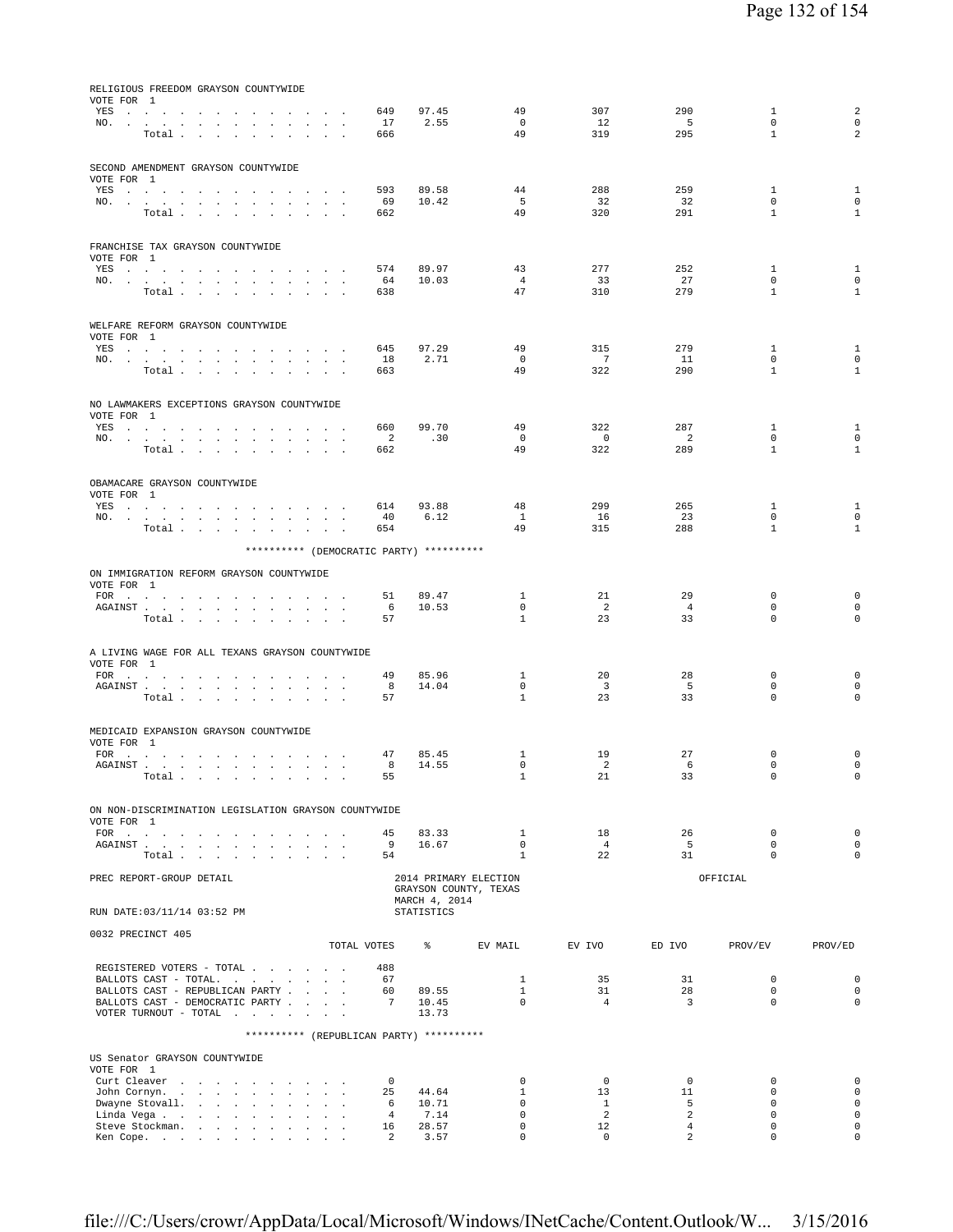| Chris Mapp.<br>Reid Reasor.                                                                                                                                                      | the contract of the contract of<br>Total                                                                                                                                                                                                                                                                   | $\sim$<br>$\sim$<br>$\cdot$<br>$\ddot{\phantom{0}}$                                                                                                                                                | 1<br>2<br>56                                    | 1.79<br>3.57                             | $\mathbf 0$<br>$\mathbf 0$<br>$\mathbf{1}$                                          | 1<br>2<br>31                                                        | $\mathbf 0$<br>$\mathbf 0$<br>24                       | $\mathbf 0$<br>$\mathbf 0$<br>$\mathbf 0$                                                             | $\mathbf 0$<br>$\mathbf 0$<br>$\mathbf 0$                                         |
|----------------------------------------------------------------------------------------------------------------------------------------------------------------------------------|------------------------------------------------------------------------------------------------------------------------------------------------------------------------------------------------------------------------------------------------------------------------------------------------------------|----------------------------------------------------------------------------------------------------------------------------------------------------------------------------------------------------|-------------------------------------------------|------------------------------------------|-------------------------------------------------------------------------------------|---------------------------------------------------------------------|--------------------------------------------------------|-------------------------------------------------------------------------------------------------------|-----------------------------------------------------------------------------------|
| US Representative, DIST 4 GRAYSON COUNTYWIDE<br>VOTE FOR 1<br>Ralph M. Hall<br>John Ratcliffe.<br>Tony Arterburn.<br>John Stacy<br>Lou Gigliotti<br>Brent Lawson                 | $\sim$<br>and the contract of the<br><b>Carl Adams</b><br>$\mathcal{L}$<br>$\cdot$<br>$\sim$<br>$\Delta$<br>$\ddot{\phantom{a}}$<br>Total                                                                                                                                                                  | $\cdot$<br>$\sim$<br>$\sim$ $\sim$<br>$\ddot{\phantom{1}}$<br>$\sim$<br>$\blacksquare$<br>$\mathbf{r}$<br>$\cdot$<br>$\mathbf{r}$<br>$\Box$<br>$\sim$<br>$\sim 10^{-1}$ km $^{-2}$<br>$\mathbf{r}$ | 27<br>17<br>0<br>7<br>$\overline{7}$<br>2<br>60 | 45.00<br>28.33<br>11.67<br>11.67<br>3.33 | 0<br>$\mathbf{1}$<br>0<br>$\mathbf 0$<br>$\mathsf 0$<br>$\mathbf 0$<br>$\mathbf{1}$ | 15<br>7<br>$\mathsf 0$<br>$\overline{4}$<br>5<br>$\mathbf{0}$<br>31 | 12<br>9<br>$\mathbb O$<br>3<br>2<br>2<br>28            | $\mathbf 0$<br>$\mathbf 0$<br>$\mathbf 0$<br>$\mathbf 0$<br>$\mathsf 0$<br>$\mathbf 0$<br>$\mathbf 0$ | 0<br>$\mathbf 0$<br>$\mathbf 0$<br>$\mathsf 0$<br>$\mathsf 0$<br>$\mathbf 0$<br>0 |
| Governor GRAYSON COUNTYWIDE<br>VOTE FOR 1<br>Greg Abbott.<br>SECEDE Kilgore.<br>Miriam Martinez<br>Lisa Fritsch                                                                  | the contract of the contract of the con-<br>the contract of the con-<br>Total                                                                                                                                                                                                                              | $\Box$<br>$\cdot$<br>$\cdot$<br>$\overline{\phantom{a}}$<br>$\sim$<br>$\sim$<br>$\blacksquare$                                                                                                     | 55<br>0<br>$\mathbf 0$<br>3<br>58               | 94.83<br>5.17                            | 1<br>0<br>0<br>$\mathsf 0$<br>$\mathbf{1}$                                          | 29<br>$\mathbf 0$<br>$\mathbf 0$<br>$\overline{a}$<br>31            | 25<br>$\mathbf 0$<br>$\mathbf 0$<br>$\mathbf{1}$<br>26 | $\mathbb O$<br>$\mathbf 0$<br>$\mathbf 0$<br>$\mathbb O$<br>$\mathbf 0$                               | $\mathsf 0$<br>$\mathsf 0$<br>$\mathbf 0$<br>$\mathsf 0$<br>$\mathbf 0$           |
| Lieutenant Governor GRAYSON COUNTYWIDE<br>VOTE FOR 1<br>David Dewhurst.<br>Jerry Patterson<br>Todd Staples<br>Dan Patrick.                                                       | $\sim$<br>$\sim$<br>the contract of the contract of<br>and the control of the state<br>$\sim$<br>$\ddot{\phantom{a}}$<br>Total                                                                                                                                                                             | $\sim$<br>$\sim$<br>$\sim$<br>$\cdot$<br>$\cdot$<br>$\Box$<br>$\mathcal{L}_{\mathbf{z}}$<br>$\mathbf{r}$<br>$\sim$<br>$\ddot{\phantom{a}}$<br>$\sim$<br>$\cdot$<br>$\cdot$<br>$\ddot{\phantom{a}}$ | 20<br>6<br>8<br>22<br>56                        | 35.71<br>10.71<br>14.29<br>39.29         | 0<br>0<br>$\mathbf 0$<br>$\mathsf 0$<br>0                                           | 8<br>5<br>6<br>11<br>30                                             | 12<br>1<br>2<br>11<br>26                               | 0<br>$\mathbb O$<br>$\mathbf 0$<br>$\mathbb O$<br>$\mathbf 0$                                         | $\mathsf{O}\xspace$<br>$\mathbf 0$<br>$\mathsf 0$<br>$\mathsf 0$<br>0             |
| Attorney General GRAYSON COUNTYWIDE<br>VOTE FOR 1<br>Dan Branch<br>Barry Smitherman<br>Ken Paxton                                                                                | $\sim$<br>Total $\cdots$ $\cdots$ $\cdots$ $\cdots$                                                                                                                                                                                                                                                        | <b>Contract Contract</b><br>$\sim 100$ km s $^{-1}$<br>$\sim$<br>$\overline{\phantom{a}}$<br>$\sim$<br>$\sim$<br>$\overline{\phantom{a}}$                                                          | 15<br>10<br>28<br>53                            | 28.30<br>18.87<br>52.83                  | $\mathbf 0$<br>$\mathbf 0$<br>$\mathbf 0$<br>0                                      | 11<br>$\overline{4}$<br>15<br>30                                    | 4<br>6<br>13<br>23                                     | $\mathbf 0$<br>$\mathbf 0$<br>$\mathbf 0$<br>$\mathbf 0$                                              | $\mathbf 0$<br>$\mathbf 0$<br>$\mathbf 0$<br>0                                    |
| Comptroller of Public Accounts GRAYSON COUNTYWIDE<br>VOTE FOR 1<br>Raul Torres.<br>Harvey Hilderbran.<br>Debra Medina<br>Glenn Hegar.<br>Commissioner of the General Land Office | the company of the company<br>$\sim$<br><b>Service</b> State<br>$\overline{a}$<br>and the contract of the<br>$\sim$<br>Total                                                                                                                                                                               | $\ddot{\phantom{1}}$<br>$\sim$<br>$\sim$<br>$\mathbf{r}$<br>$\mathbf{r}$<br>$\ddot{\phantom{0}}$<br>$\sim$<br>$\sim$<br>$\Delta$<br>$\sim$<br>$\sim$                                               | 3<br>17<br>8<br>24<br>52                        | 5.77<br>32.69<br>15.38<br>46.15          | 0<br>0<br>0<br>$\mathsf 0$<br>$\Omega$                                              | 2<br>9<br>$\overline{4}$<br>13<br>28                                | 1<br>8<br>$\overline{4}$<br>11<br>24                   | 0<br>0<br>$\mathbf 0$<br>$\mathsf 0$<br>$\mathbf 0$                                                   | $\mathsf{O}\xspace$<br>$\mathbf 0$<br>$\mathsf 0$<br>$\mathsf 0$<br>$\mathbf 0$   |
| GRAYSON COUNTYWIDE<br>VOTE FOR 1<br>George P. Bush.<br>David Watts.<br>Commissioner of Agriculture GRAYSON COUNTYWIDE                                                            | the contract of the contract<br>Total $\cdots$ $\cdots$ $\cdots$                                                                                                                                                                                                                                           | $\sim 10^{-1}$<br>$\sim$<br>$\sim$ $\sim$<br>$\sim$ 100 $\pm$<br>$\sim$                                                                                                                            | 37<br>20<br>57                                  | 64.91<br>35.09                           | 1<br>0<br>$\mathbf{1}$                                                              | 20<br>10<br>30                                                      | 16<br>10<br>26                                         | $\mathbb O$<br>$\mathbb O$<br>$\mathbf 0$                                                             | $\mathsf 0$<br>$\mathsf 0$<br>$\mathbf 0$                                         |
| VOTE FOR 1<br>J. Allen Carnes<br>Tommy Merritt<br>Eric Opiela.<br>Joe Cotten<br>Sid Miller                                                                                       | the company of the company of the company of the company of the company of the company of the company of the company of the company of the company of the company of the company of the company of the company of the company<br><b>Contract Contract</b><br>$\blacksquare$ .<br>$\sim$<br>$\sim$<br>Total | $\cdot$<br>$\cdot$<br>$\blacksquare$<br>$\ddot{\phantom{a}}$<br>$\ddot{\phantom{a}}$<br>$\overline{\phantom{a}}$<br><b>Sales Street</b><br>$\sim$<br>$\sim$<br>$\sim$                              | 6<br>11<br>3<br>13<br>19<br>52                  | 11.54<br>21.15<br>5.77<br>25.00<br>36.54 | $\mathbf 0$<br>0<br>0<br>$\mathbf 0$<br>$\mathsf 0$<br>$\Omega$                     | $\overline{4}$<br>6<br>$\mathbf{1}$<br>8<br>9<br>28                 | 2<br>5<br>$\sqrt{2}$<br>5<br>10<br>24                  | $\mathbf 0$<br>0<br>$\mathbb O$<br>$\mathbf 0$<br>$\mathbf 0$<br>$\mathbf 0$                          | $\mathbf 0$<br>0<br>$\mathbf 0$<br>$\circ$<br>$\mathsf{O}\xspace$<br>$\mathbf 0$  |
| Railroad Commissioner GRAYSON COUNTYWIDE<br>VOTE FOR 1<br>Wayne Christian<br>Malachi Boyuls.<br>Ryan Sitton.<br>Becky Berger                                                     | Total                                                                                                                                                                                                                                                                                                      | $\sim$<br>$\sim$<br>$\sim$ $\sim$<br>$\sim$                                                                                                                                                        | 23<br>$^{\circ}$<br>18<br>9<br>50               | 46.00<br>36.00<br>18.00                  | 0<br>$\mathbf 0$<br>$\Omega$<br>$\mathbf 0$<br>$\mathbf 0$                          | 12<br>$\overline{0}$<br>10<br>$\overline{4}$<br>26                  | 11<br>$\circ$<br>8<br>5<br>24                          | $\mathbf 0$<br>$\mathbf 0$<br>$\Omega$<br>$\mathbf 0$<br>$\mathbf 0$                                  | $\mathsf{O}\xspace$<br>$\mathbf 0$<br>$\mathbf 0$<br>$\mathbf 0$<br>$\mathbf 0$   |
| Chief Justice, Supreme Court GRAYSON COUNTYWIDE<br>VOTE FOR 1<br>Robert Talton<br>Nathan Hecht<br>Justice, Supreme Court, PL 6, Unexpired                                        | Total                                                                                                                                                                                                                                                                                                      | $\sim$<br>$\overline{\phantom{a}}$                                                                                                                                                                 | 27<br>23<br>50                                  | 54.00<br>46.00                           | $\mathbf 0$<br>$\mathbf 0$<br>$\mathbf 0$                                           | 12<br>15<br>27                                                      | 15<br>8<br>23                                          | $\mathbf 0$<br>$\mathbf 0$<br>$\mathbf 0$                                                             | $\mathsf{O}\xspace$<br>$\mathbf 0$<br>$\mathsf{O}\xspace$                         |
| GRAYSON COUNTYWIDE<br>VOTE FOR 1<br>Joe Pool.<br>Jeff Brown                                                                                                                      | Total                                                                                                                                                                                                                                                                                                      | $\sim$                                                                                                                                                                                             | 16<br>34<br>50                                  | 32.00<br>68.00                           | 0<br>$\mathsf 0$<br>$\mathbf 0$                                                     | 9<br>18<br>27                                                       | $\overline{7}$<br>16<br>23                             | $\mathbb O$<br>$\mathsf 0$<br>$\mathsf 0$                                                             | $\mathsf 0$<br>$\mathsf{O}\xspace$<br>$\mathsf 0$                                 |

Justice, Supreme Court, P7 GRAYSON COUNTYWIDE VOTE FOR 1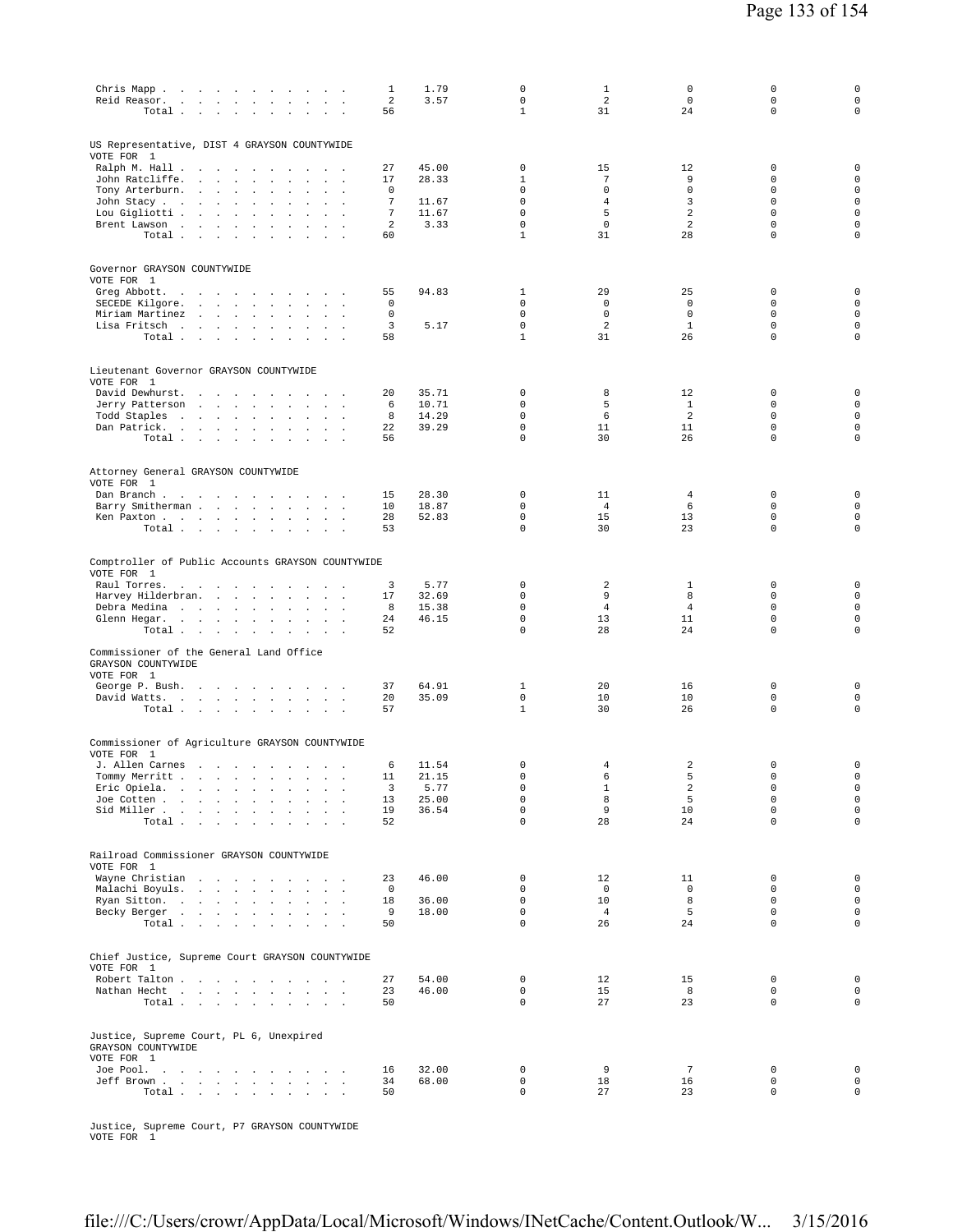| Jeff Boyd<br>Total                                                          | 44<br>44       | 100.00         | $\mathbf 0$<br>0             | 22<br>22                    | 22<br>22                | $\Omega$<br>$\mathbf 0$                   | $\mathbf 0$<br>$\mathbf 0$      |
|-----------------------------------------------------------------------------|----------------|----------------|------------------------------|-----------------------------|-------------------------|-------------------------------------------|---------------------------------|
| Justice, Supreme Court, P8 GRAYSON COUNTYWIDE<br>VOTE FOR 1                 |                |                |                              |                             |                         |                                           |                                 |
| Phil Johnson<br>Sharon McCally.<br>Total                                    | 31<br>20<br>51 | 60.78<br>39.22 | $\Omega$<br>0<br>0           | 17<br>11<br>28              | 14<br>9<br>23           | $\Omega$<br>$\mathbf 0$<br>$\mathbf 0$    | $\mathbf 0$<br>0<br>$\mathbf 0$ |
| Judge, CT of Criminal Appeals, P3 GRAYSON COUNTYWIDE<br>VOTE FOR 1          |                |                |                              |                             |                         |                                           |                                 |
| Barbara Walther<br>Bert Richardson<br>Total                                 | 17<br>32<br>49 | 34.69<br>65.31 | 0<br>0<br>$\mathbf 0$        | $7\phantom{.0}$<br>19<br>26 | 10<br>13<br>23          | $\mathbf 0$<br>$\mathbf 0$<br>$\mathbf 0$ | 0<br>$\mathbf 0$<br>$\mathbf 0$ |
| Judge, CT of Criminal Appeals, P4 GRAYSON COUNTYWIDE<br>VOTE FOR 1          |                |                |                              |                             |                         |                                           |                                 |
| Richard Dean Davis                                                          | 17             | 34.69          | 0                            | 9                           | 8                       | 0                                         | 0                               |
| Jani Jo Wood<br>Kevin Patrick Yeary                                         | 8<br>24        | 16.33<br>48.98 | 0<br>0                       | 6<br>11                     | 2<br>13                 | $\mathbf 0$<br>0                          | $\mathbf 0$<br>0                |
| Total $\cdots$ $\cdots$ $\cdots$                                            | 49             |                | 0                            | 26                          | 23                      | $\mathbf 0$                               | 0                               |
| Judge, CT of Criminal Appeals, P9 GRAYSON COUNTYWIDE<br>VOTE FOR 1          |                |                |                              |                             |                         |                                           |                                 |
| W.C. "Bud" Kirkendall<br>David Newell                                       | 21<br>29       | 42.00<br>58.00 | 0<br>$\Omega$                | 13<br>14                    | 8<br>15                 | 0<br>$\Omega$                             | 0<br>0                          |
| Total                                                                       | 50             |                | 0                            | 27                          | 23                      | $\mathbf 0$                               | $\mathsf{O}\xspace$             |
| State Senator, District 30 GRAYSON COUNTYWIDE<br>VOTE FOR 1                 |                |                |                              |                             |                         |                                           |                                 |
| Craig Estes.<br>Total                                                       | 54<br>54       | 100.00         | $\mathbf{1}$<br>$\mathbf{1}$ | 27<br>27                    | 26<br>26                | $\mathbf 0$<br>$\Omega$                   | 0<br>$\mathbf 0$                |
| State Representative, District 62 GRAYSON COUNTYWIDE<br>VOTE FOR 1          |                |                |                              |                             |                         |                                           |                                 |
| Larry Phillips.<br>Total                                                    | 55<br>55       | 100.00         | $\mathbf{1}$<br>$\mathbf{1}$ | 28<br>28                    | 26<br>26                | $\mathbf 0$<br>$\mathbf 0$                | 0<br>$\mathbf 0$                |
| Justice 5th Court of Appeals P3 GRAYSON COUNTYWIDE                          |                |                |                              |                             |                         |                                           |                                 |
| VOTE FOR 1<br>Ada Brown                                                     | 43             | 100.00         | $\mathbf 0$                  | 23                          | 20                      | $\mathbf 0$                               | 0                               |
| Total                                                                       | 43             |                | $\Omega$                     | 23                          | 20                      | $\Omega$                                  | $\mathbf 0$                     |
| Justice 5th Court of Appeals P6 GRAYSON COUNTYWIDE<br>VOTE FOR 1            |                |                |                              |                             |                         |                                           |                                 |
| David L. Bridges<br>Total $\cdots$ $\cdots$ $\cdots$                        | 46<br>46       | 100.00         | 0<br>0                       | 23<br>23                    | 23<br>23                | 0<br>$\mathbf 0$                          | 0<br>$\mathbf 0$                |
| Justice, 5th CT of AP DIST, P8 GRAYSON COUNTYWIDE<br>VOTE FOR 1             |                |                |                              |                             |                         |                                           |                                 |
| Bill Whitehill.                                                             | 42             | 100.00         | 0                            | 21                          | 21                      | 0                                         | 0                               |
| Total                                                                       | 42             |                | $\Omega$                     | 21                          | 21                      | $\mathbf 0$                               | $\mathbf 0$                     |
| District Judge, 397th Judicial District<br>GRAYSON COUNTYWIDE<br>VOTE FOR 1 |                |                |                              |                             |                         |                                           |                                 |
| Brian K. Gary                                                               | 45             | 100.00         | $\mathbf{1}$                 | 22                          | 22                      | $\mathbf 0$                               | $\mathbf 0$                     |
| Total<br>County Judge GRAYSON COUNTYWIDE                                    | 45             |                | $\mathbf{1}$                 | 22                          | 22                      | $\Omega$                                  | $\Omega$                        |
| VOTE FOR 1                                                                  |                | 15.25          | 0                            |                             | $\overline{\mathbf{3}}$ | $\mathbf{0}$                              | 0                               |
| Gene Short<br>Bill Magers.                                                  | 9<br>18        | 30.51          | $\Omega$                     | 6<br>5                      | 13                      | $\Omega$                                  | $\circ$                         |
| Trent Bass                                                                  | 21             | 35.59          | $\mathbf{1}$                 | 12                          | 8                       | $\Omega$                                  | $\mathsf{O}\xspace$             |
| Jim Maddock.<br>Total $\cdots$ $\cdots$ $\cdots$ $\cdots$                   | 11<br>59       | 18.64          | $\mathbf{0}$<br>$\mathbf{1}$ | 8<br>31                     | $\overline{3}$<br>27    | $\mathbf 0$<br>$\Omega$                   | $\mathbf 0$<br>$\mathbf 0$      |
| Judge, County Court at Law GRAYSON COUNTYWIDE<br>VOTE FOR 1                 |                |                |                              |                             |                         |                                           |                                 |
| James Corley "Corky" Henderson                                              | 44             | 100.00         | $\mathbf 0$                  | 22                          | 22                      | $\mathbf 0$                               | $\mathbf 0$                     |
| Total                                                                       | 44             |                | 0                            | 22                          | 22                      | 0                                         | $\mathbf 0$                     |
| Judge, County Court at Law No. 2 GRAYSON COUNTYWIDE<br>VOTE FOR 1           |                |                |                              |                             |                         |                                           |                                 |
| Carol M. Siebman<br>Total                                                   | 46<br>46       | 100.00         | $\mathbf{0}$<br>0            | 25<br>25                    | 21<br>21                | $\mathbf{0}$<br>0                         | $\mathbf 0$<br>$\mathbf 0$      |
| District Clerk GRAYSON COUNTYWIDE<br>VOTE FOR 1                             |                |                |                              |                             |                         |                                           |                                 |
| Kelly Ashmore                                                               | 44             | 100.00         | 0                            | 23                          | 21                      | 0                                         | 0                               |
| Total                                                                       | 44             |                | 0                            | 23                          | 21                      | 0                                         | $\mathsf{O}$                    |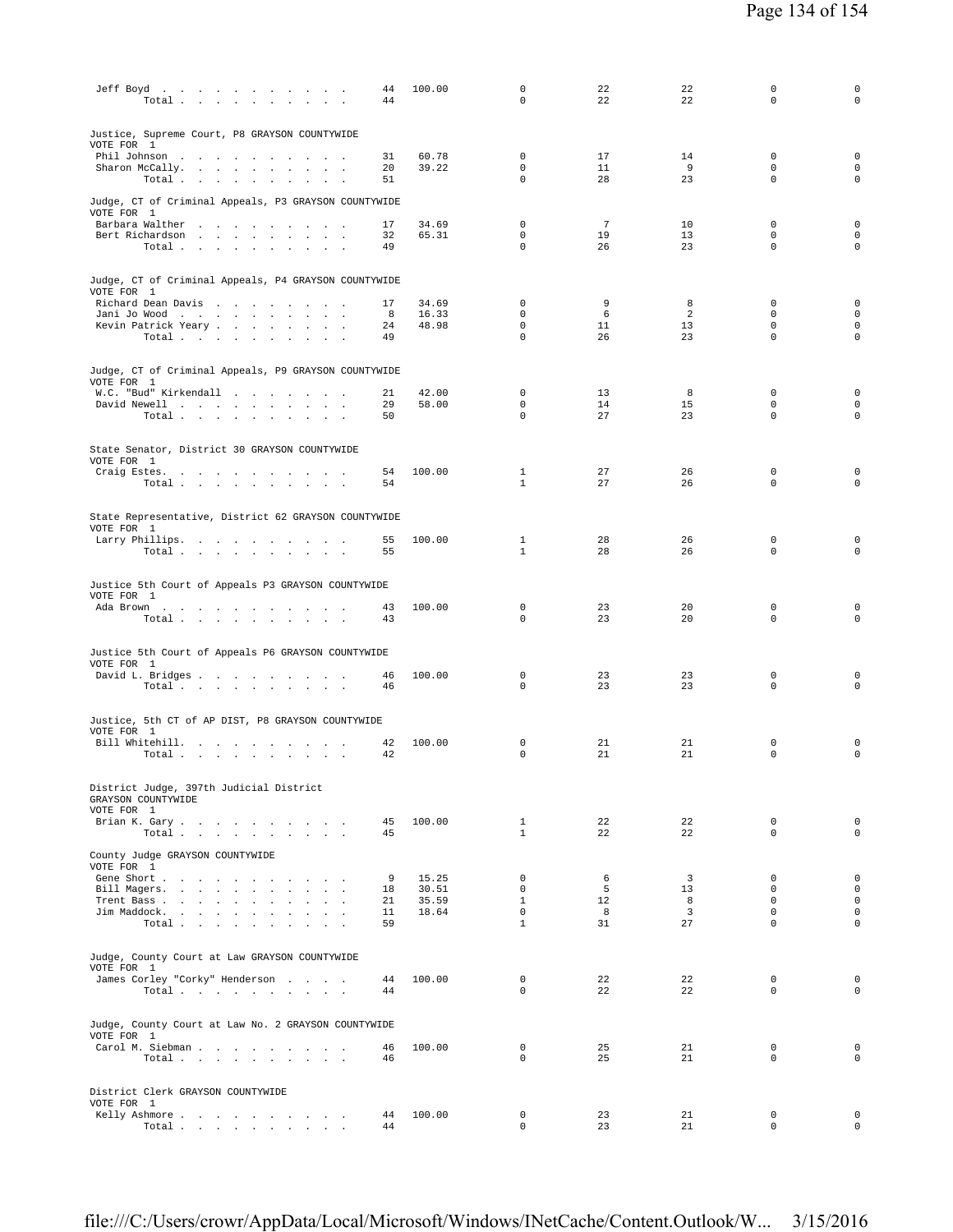| County Clerk GRAYSON COUNTYWIDE                                            |                       |                |                             |                               |                  |                            |                                    |
|----------------------------------------------------------------------------|-----------------------|----------------|-----------------------------|-------------------------------|------------------|----------------------------|------------------------------------|
| VOTE FOR 1                                                                 |                       |                |                             |                               |                  |                            |                                    |
| Wilma Bush                                                                 | 46                    | 100.00         | 0                           | 22                            | 24               | $\mathbf 0$                | 0                                  |
| Total                                                                      | 46                    |                | $\mathbf 0$                 | 22                            | 24               | $\mathsf 0$                | $\mathsf 0$                        |
|                                                                            |                       |                |                             |                               |                  |                            |                                    |
| County Treasurer GRAYSON COUNTYWIDE                                        |                       |                |                             |                               |                  |                            |                                    |
| VOTE FOR 1                                                                 |                       |                |                             |                               |                  |                            |                                    |
| Starr Stanley<br>Gayla Hawkins                                             | 26<br>19              | 57.78<br>42.22 | 0<br>$\mathbf 0$            | 9<br>13                       | 17<br>-6         | $\mathbf 0$<br>$\mathbf 0$ | $\mathsf{O}\xspace$<br>$\mathsf 0$ |
| Total                                                                      | 45                    |                | $\mathbf 0$                 | 22                            | 23               | $\mathbf 0$                | $\mathsf 0$                        |
|                                                                            |                       |                |                             |                               |                  |                            |                                    |
|                                                                            |                       |                |                             |                               |                  |                            |                                    |
| County Commissioner, Precinct 4 COMM 4                                     |                       |                |                             |                               |                  |                            |                                    |
| VOTE FOR 1<br>Bart Lawrence                                                | 46                    | 100.00         | $\mathbf{1}$                | 22                            | 23               | $\mathbf 0$                | $\mathsf{O}\xspace$                |
| Total                                                                      | 46                    |                | 1                           | 22                            | 23               | $\mathbf 0$                | $\mathsf 0$                        |
|                                                                            |                       |                |                             |                               |                  |                            |                                    |
|                                                                            |                       |                |                             |                               |                  |                            |                                    |
| Justice of the Peace, Precinct No. 2                                       |                       |                |                             |                               |                  |                            |                                    |
| JUSTICE OF THE PEACE PCT 2<br>VOTE FOR 1                                   |                       |                |                             |                               |                  |                            |                                    |
| Mike Springer                                                              | 13                    | 25.49          | 0                           | 7                             | 6                | $\mathbf 0$                | $\mathsf{O}\xspace$                |
| David Hawley<br>the contract of the contract of                            | 28                    | 54.90          | 1                           | 16                            | 11               | $\mathbf 0$                | $\mathsf{O}\xspace$                |
| H. Gene Alyea<br>$\cdot$                                                   | 3                     | 5.88           | $\mathbf 0$                 | 3                             | $\mathbf 0$      | $\Omega$                   | $\mathsf 0$                        |
| Thomas D. Roesler.<br>$\ddot{\phantom{a}}$<br>Total                        | $7\phantom{.0}$<br>51 | 13.73          | $\mathbf 0$<br>$\mathbf{1}$ | $\mathbf{1}$<br>27            | 6<br>23          | $\mathbf 0$<br>$\mathbf 0$ | $\mathsf 0$<br>$\mathsf 0$         |
|                                                                            |                       |                |                             |                               |                  |                            |                                    |
| County Chairman GRAYSON COUNTYWIDE                                         |                       |                |                             |                               |                  |                            |                                    |
| VOTE FOR 1                                                                 |                       |                |                             |                               |                  |                            |                                    |
| Reggie Smith                                                               | 42                    | 100.00         | 0                           | 21                            | 21               | $\mathbf 0$                | 0                                  |
| Total                                                                      | 42                    |                | $\mathbf 0$                 | 21                            | 21               | $\mathbf 0$                | $\mathsf 0$                        |
| ********** (DEMOCRATIC PARTY) **********                                   |                       |                |                             |                               |                  |                            |                                    |
|                                                                            |                       |                |                             |                               |                  |                            |                                    |
| US Senator GRAYSON COUNTYWIDE                                              |                       |                |                             |                               |                  |                            |                                    |
| VOTE FOR 1                                                                 |                       | 14.29          | 0                           |                               | $\mathbf 0$      | $\mathbf 0$                |                                    |
| Harry Kim<br><b>Contract Contract</b><br>$\sim$<br>.<br>Maxey Marie Scherr | $\mathbf{1}$<br>2     | 28.57          | $\mathbf 0$                 | 1<br>$\mathbf 0$              | 2                | 0                          | $\mathsf 0$<br>$\mathsf 0$         |
| Michael "Fjet" Fjetland.                                                   | $\Omega$              |                | $\mathbf 0$                 | $\mathbf 0$                   | $\mathbf 0$      | $\mathbf 0$                | $\mathsf{O}$                       |
| David M. Alameel<br>$\sim$<br>$\mathbf{r}$                                 | 3                     | 42.86          | $\mathbf 0$                 | 3                             | $\mathbf 0$      | $\mathbf 0$                | $\mathsf 0$                        |
| Kesha Rogers                                                               | $\mathbf{1}$          | 14.29          | $\mathbf 0$                 | $\mathbf 0$                   | $\mathbf 1$      | $\mathbf 0$                | $\mathsf 0$                        |
| Total<br>$\sim$<br>$\sim$                                                  | 7                     |                | $\mathbf 0$                 | $\overline{4}$                | 3                | $\mathbf 0$                | $\mathsf 0$                        |
|                                                                            |                       |                |                             |                               |                  |                            |                                    |
| Governor GRAYSON COUNTYWIDE                                                |                       |                |                             |                               |                  |                            |                                    |
| VOTE FOR 1                                                                 |                       |                |                             |                               |                  |                            |                                    |
| Wendy R. Davis.                                                            | 7                     | 100.00         | 0                           | 4                             | 3                | $\mathbf 0$                | $\mathsf 0$                        |
| Reynaldo "Ray" Madrigal.<br>Total<br>$\overline{\phantom{a}}$              | 0<br>7                |                | $\mathbf 0$<br>$\mathbf 0$  | $\mathbf 0$<br>$\overline{4}$ | $\mathbf 0$<br>3 | $\mathbf 0$<br>$\mathbf 0$ | $\mathsf 0$<br>$\mathsf 0$         |
|                                                                            |                       |                |                             |                               |                  |                            |                                    |
|                                                                            |                       |                |                             |                               |                  |                            |                                    |
| Lieutenant Governor GRAYSON COUNTYWIDE                                     |                       |                |                             |                               |                  |                            |                                    |
| VOTE FOR 1                                                                 |                       | 100.00         | $\mathbf 0$                 | 3                             | 3                | $\mathbf 0$                | 0                                  |
| Leticia Van de Putte.<br>Total                                             | 6<br>6                |                | $\mathbf 0$                 | 3                             | 3                | $\mathbf 0$                | $\mathbf 0$                        |
|                                                                            |                       |                |                             |                               |                  |                            |                                    |
|                                                                            |                       |                |                             |                               |                  |                            |                                    |
| Attorney General GRAYSON COUNTYWIDE                                        |                       |                |                             |                               |                  |                            |                                    |
| VOTE FOR 1<br>Sam Houston.                                                 | 6                     | 100.00         | $\mathbf 0$                 | 3                             | 3                | 0                          | 0                                  |
| the contract of the contract of the contract of<br>Total .                 | б.                    |                | 0                           | 3                             | 3                | $\Omega$                   | $\Omega$                           |
|                                                                            |                       |                |                             |                               |                  |                            |                                    |
|                                                                            |                       |                |                             |                               |                  |                            |                                    |
| Comptroller of Public Accounts GRAYSON COUNTYWIDE                          |                       |                |                             |                               |                  |                            |                                    |
| VOTE FOR 1<br>Mike Collier                                                 | 6                     | 100.00         | $^{\circ}$                  | $\overline{3}$                | $\overline{3}$   | $\mathbf 0$                | $\mathbf 0$                        |
| Total                                                                      | 6                     |                | $\Omega$                    | $\overline{3}$                | $\overline{3}$   | $\mathbf{0}$               | $\circ$                            |
|                                                                            |                       |                |                             |                               |                  |                            |                                    |
|                                                                            |                       |                |                             |                               |                  |                            |                                    |
| Commissioner of the General Land Office                                    |                       |                |                             |                               |                  |                            |                                    |
| GRAYSON COUNTYWIDE<br>VOTE FOR 1                                           |                       |                |                             |                               |                  |                            |                                    |
| John Cook                                                                  | 6                     | 100.00         | $^{\circ}$                  | $\overline{3}$                | 3                | 0                          | $\mathbf 0$                        |
| Total                                                                      | 6                     |                | $\Omega$                    | 3                             | 3                | $\Omega$                   | $\mathbf 0$                        |
|                                                                            |                       |                |                             |                               |                  |                            |                                    |
|                                                                            |                       |                |                             |                               |                  |                            |                                    |
| Commissioner of Agriculture GRAYSON COUNTYWIDE<br>VOTE FOR 1               |                       |                |                             |                               |                  |                            |                                    |
| Hugh Asa Fitzsimons III.                                                   | 3                     | 42.86          | $^{\circ}$                  | 3                             | $^{\circ}$       | 0                          | $\mathbf 0$                        |
| Richard "Kinky" Friedman                                                   | 2                     | 28.57          | $\mathbf{0}$                | $\mathbf{1}$                  | $\mathbf{1}$     | $\mathbf 0$                | $\mathsf 0$                        |
| $\text{Jim Hogan}$                                                         | 2                     | 28.57          | $\mathbf 0$                 | $\mathbf 0$                   | 2                | $\mathbf 0$                | $\mathsf 0$                        |
| Total                                                                      | $7^{\circ}$           |                | $\Omega$                    | $\overline{4}$                | 3                | $\Omega$                   | $\circ$                            |
|                                                                            |                       |                |                             |                               |                  |                            |                                    |
| Railroad Commissioner GRAYSON COUNTYWIDE                                   |                       |                |                             |                               |                  |                            |                                    |
| VOTE FOR 1                                                                 |                       |                |                             |                               |                  |                            |                                    |
| Steve Brown.                                                               | 7                     | 100.00         | 0                           | 4                             | 3                | 0                          | $\mathsf 0$                        |
| Dale Henry                                                                 | 0                     |                | $\mathbf 0$                 | 0                             | 0                | $\mathbf 0$                | $\mathsf{O}\xspace$                |
| Total                                                                      | $7\phantom{.0}$       |                | $\mathsf 0$                 | $\overline{4}$                | 3                | $\mathbf 0$                | $\mathsf{O}\xspace$                |
|                                                                            |                       |                |                             |                               |                  |                            |                                    |

Chief Justice, Supreme Court GRAYSON COUNTYWIDE VOTE FOR 1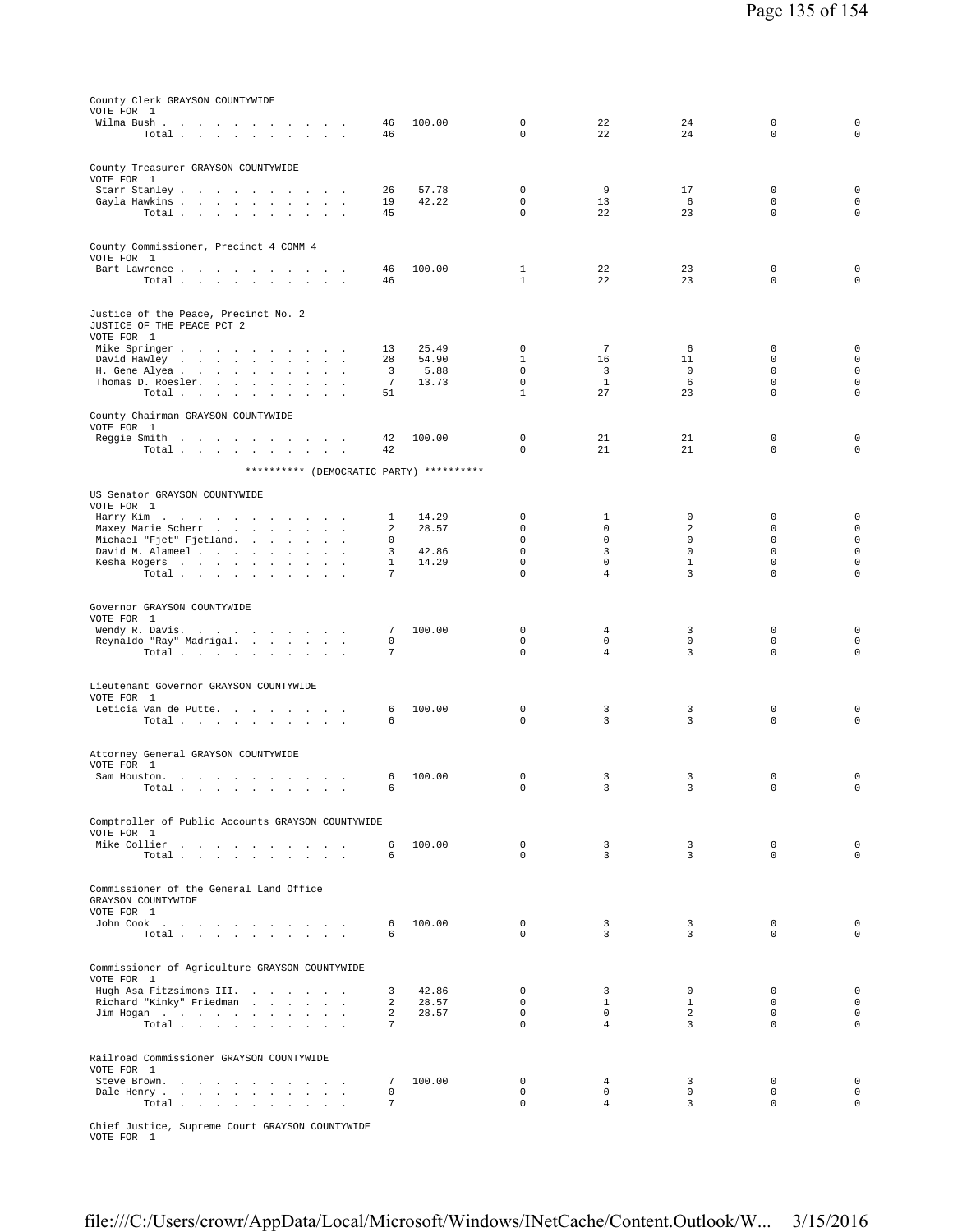| William Moody.                                                                                                                                                                                                                 | Total                                                           |                                |        | $\sim$                 |                                            | <b>Contract Contract</b> |                          | 6<br>6                         | 100.00                                   | $\Omega$<br>$\mathbf 0$     | 3<br>3                    | 3<br>3                  | $\mathbf 0$<br>$\mathbf 0$ | 0<br>$\mathbf 0$                   |
|--------------------------------------------------------------------------------------------------------------------------------------------------------------------------------------------------------------------------------|-----------------------------------------------------------------|--------------------------------|--------|------------------------|--------------------------------------------|--------------------------|--------------------------|--------------------------------|------------------------------------------|-----------------------------|---------------------------|-------------------------|----------------------------|------------------------------------|
| Justice, Supreme Court, PL 6, Unexpired<br>GRAYSON COUNTYWIDE<br>VOTE FOR 1                                                                                                                                                    |                                                                 |                                |        |                        |                                            |                          |                          |                                |                                          |                             |                           |                         |                            |                                    |
| Lawrence Edward Meyers                                                                                                                                                                                                         |                                                                 |                                |        |                        |                                            |                          |                          | 6                              | 100.00                                   | $\mathbf 0$                 | 3                         | 3                       | $\mathbf 0$                | $\mathbf 0$                        |
|                                                                                                                                                                                                                                | Total                                                           |                                |        |                        |                                            |                          |                          | 6                              |                                          | $\mathbf 0$                 | 3                         | 3                       | $\mathbf 0$                | $\mathbf 0$                        |
| Justice, Supreme Court, P7 GRAYSON COUNTYWIDE<br>VOTE FOR 1                                                                                                                                                                    |                                                                 |                                |        |                        |                                            |                          |                          |                                |                                          |                             |                           |                         |                            |                                    |
| Gina Benavides.                                                                                                                                                                                                                |                                                                 |                                |        |                        |                                            |                          | $\sim$                   | 6                              | 100.00                                   | $\mathbf 0$                 | 3                         | 3                       | $\mathbf 0$                | $\mathsf 0$                        |
|                                                                                                                                                                                                                                | Total                                                           |                                |        |                        |                                            | $\sim$                   | $\overline{\phantom{a}}$ | 6                              |                                          | $\mathbf 0$                 | 3                         | 3                       | $\mathbf 0$                | $\mathbf 0$                        |
| Judge, CT of Criminal Appeals, P3 GRAYSON COUNTYWIDE<br>VOTE FOR 1                                                                                                                                                             |                                                                 |                                |        |                        |                                            |                          |                          |                                |                                          |                             |                           |                         |                            |                                    |
| John Granberg                                                                                                                                                                                                                  |                                                                 |                                |        |                        |                                            |                          |                          | 6                              | 100.00                                   | $\mathbf 0$                 | 3                         | 3                       | $\mathbf 0$                | $\mathsf 0$                        |
|                                                                                                                                                                                                                                | Total $\cdots$ $\cdots$ $\cdots$                                |                                |        |                        |                                            |                          |                          | 6                              |                                          | $\mathbf 0$                 | 3                         | 3                       | $\mathbf 0$                | $\mathbf 0$                        |
|                                                                                                                                                                                                                                |                                                                 |                                |        |                        |                                            |                          |                          |                                |                                          |                             |                           |                         |                            |                                    |
| County Chairman GRAYSON COUNTYWIDE<br>VOTE FOR 1                                                                                                                                                                               |                                                                 |                                |        |                        |                                            |                          |                          |                                |                                          |                             |                           |                         |                            |                                    |
| Lander Bethel                                                                                                                                                                                                                  |                                                                 |                                |        |                        |                                            |                          |                          | 6                              | 100.00                                   | 0                           | 3                         | 3                       | 0                          | $\mathsf 0$                        |
|                                                                                                                                                                                                                                | Total                                                           |                                |        |                        |                                            |                          |                          | 6                              |                                          | $\mathbf 0$                 | 3                         | 3                       | $\mathbf 0$                | $\mathbf 0$                        |
|                                                                                                                                                                                                                                |                                                                 |                                |        |                        |                                            |                          |                          |                                | ********** (REPUBLICAN PARTY) ********** |                             |                           |                         |                            |                                    |
| RELIGIOUS FREEDOM GRAYSON COUNTYWIDE<br>VOTE FOR 1                                                                                                                                                                             |                                                                 |                                |        |                        |                                            |                          |                          |                                |                                          |                             |                           |                         |                            |                                    |
| YES                                                                                                                                                                                                                            |                                                                 |                                |        |                        |                                            |                          |                          | 58                             | 96.67                                    | $\mathbf{1}$                | 30                        | 27                      | 0                          | $\mathbf 0$                        |
| NO.                                                                                                                                                                                                                            | the contract of the contract                                    | $\sim$ $\sim$ $\sim$           | $\sim$ |                        |                                            |                          |                          | 2                              | 3.33                                     | $\mathbf 0$                 | <sup>1</sup>              | <sup>1</sup>            | $\mathbf 0$                | $\mathsf{O}\xspace$                |
|                                                                                                                                                                                                                                | Total                                                           |                                |        |                        | $\mathbf{r} = \mathbf{r} \cdot \mathbf{r}$ | $\sim$                   |                          | 60                             |                                          | $\mathbf{1}$                | 31                        | 28                      | $\mathbf 0$                | $\mathsf 0$                        |
|                                                                                                                                                                                                                                |                                                                 |                                |        |                        |                                            |                          |                          |                                |                                          |                             |                           |                         |                            |                                    |
| SECOND AMENDMENT GRAYSON COUNTYWIDE<br>VOTE FOR 1                                                                                                                                                                              |                                                                 |                                |        |                        |                                            |                          |                          |                                |                                          |                             |                           |                         |                            |                                    |
| YES                                                                                                                                                                                                                            |                                                                 |                                |        |                        |                                            |                          | $\sim$                   | 51                             | 85.00                                    | 1                           | 26                        | 24                      | 0                          | 0                                  |
| NO.                                                                                                                                                                                                                            |                                                                 |                                |        |                        |                                            |                          |                          | 9<br>60                        | 15.00                                    | $\mathbf 0$<br>$\mathbf{1}$ | - 5<br>31                 | $\overline{4}$<br>28    | $\mathbf 0$<br>$\mathbf 0$ | $\mathsf{O}\xspace$<br>$\circ$     |
|                                                                                                                                                                                                                                | Total $\cdots$ $\cdots$ $\cdots$                                |                                |        |                        |                                            |                          |                          |                                |                                          |                             |                           |                         |                            |                                    |
| FRANCHISE TAX GRAYSON COUNTYWIDE<br>VOTE FOR 1                                                                                                                                                                                 |                                                                 |                                |        |                        |                                            |                          |                          |                                |                                          |                             |                           |                         |                            |                                    |
| YES.                                                                                                                                                                                                                           |                                                                 |                                |        |                        |                                            |                          |                          | 56                             | 93.33                                    | $\mathbf{1}$                | 29                        | 26                      | $\mathbf 0$                | 0                                  |
| NO.                                                                                                                                                                                                                            | Total                                                           | $\sim$<br>$\ddot{\phantom{a}}$ | $\sim$ | $\sim$<br>$\mathbf{r}$ |                                            |                          |                          | 4<br>60                        | 6.67                                     | $\mathbf 0$<br>$\mathbf{1}$ | 2<br>31                   | 2<br>28                 | $\mathbf 0$<br>$\mathbf 0$ | $\mathsf{O}\xspace$<br>$\mathbf 0$ |
|                                                                                                                                                                                                                                |                                                                 |                                |        |                        |                                            |                          |                          |                                |                                          |                             |                           |                         |                            |                                    |
| WELFARE REFORM GRAYSON COUNTYWIDE<br>VOTE FOR 1                                                                                                                                                                                |                                                                 |                                |        |                        |                                            |                          |                          |                                |                                          |                             |                           |                         |                            |                                    |
| YES a contract of the contract of the set of the set of the set of the set of the set of the set of the set of the set of the set of the set of the set of the set of the set of the set of the set of the set of the set of t |                                                                 |                                |        |                        |                                            |                          |                          | 57                             | 95.00                                    | 1                           | 29                        | 27                      | $\mathbf 0$                | 0                                  |
| NO.                                                                                                                                                                                                                            | Total                                                           |                                |        | $\sim$                 | $\ddot{\phantom{a}}$                       | $\sim$                   | $\ddot{\phantom{1}}$     | $\overline{\mathbf{3}}$<br>60  | 5.00                                     | $\mathbf 0$<br>$\mathbf{1}$ | $\overline{c}$<br>31      | $\mathbf{1}$<br>28      | $\mathbf 0$<br>$\mathbf 0$ | $\mathbf 0$<br>$\mathbf 0$         |
|                                                                                                                                                                                                                                |                                                                 |                                |        |                        |                                            |                          |                          |                                |                                          |                             |                           |                         |                            |                                    |
| NO LAWMAKERS EXCEPTIONS GRAYSON COUNTYWIDE                                                                                                                                                                                     |                                                                 |                                |        |                        |                                            |                          |                          |                                |                                          |                             |                           |                         |                            |                                    |
| VOTE FOR 1                                                                                                                                                                                                                     |                                                                 |                                |        |                        |                                            |                          |                          |                                |                                          |                             |                           |                         |                            |                                    |
| YES<br>NO.                                                                                                                                                                                                                     | the contract of the contract of the contract of the contract of |                                |        |                        |                                            |                          |                          | 60<br>$\Omega$                 | 100.00                                   | 1<br>0                      | 31<br>$\Omega$            | 28<br>$\Omega$          | $\mathbf 0$<br>$\Omega$    | 0<br>0                             |
|                                                                                                                                                                                                                                | Total                                                           |                                |        |                        |                                            |                          |                          | 60                             |                                          | $\mathbf{1}$                | 31                        | 28                      | 0                          | $\mathbf 0$                        |
|                                                                                                                                                                                                                                |                                                                 |                                |        |                        |                                            |                          |                          |                                |                                          |                             |                           |                         |                            |                                    |
| OBAMACARE GRAYSON COUNTYWIDE                                                                                                                                                                                                   |                                                                 |                                |        |                        |                                            |                          |                          |                                |                                          |                             |                           |                         |                            |                                    |
| VOTE FOR 1<br>YES                                                                                                                                                                                                              |                                                                 |                                |        |                        |                                            |                          |                          | 55                             | 91.67                                    | $\mathbf{1}$                | 29                        | 25                      | $^{\circ}$                 | $\mathbf 0$                        |
| NO.                                                                                                                                                                                                                            |                                                                 |                                |        |                        |                                            |                          |                          | 5 <sup>5</sup>                 | 8.33                                     | $\overline{0}$              | $\overline{2}$            | $\overline{\mathbf{3}}$ | $^{\circ}$                 | $\mathbf 0$                        |
|                                                                                                                                                                                                                                | Total                                                           |                                |        |                        |                                            |                          |                          | 60                             |                                          | $\mathbf{1}$                | 31                        | 28                      | $\mathbf{0}$               | $\circ$                            |
|                                                                                                                                                                                                                                |                                                                 |                                |        |                        |                                            |                          |                          |                                | ********** (DEMOCRATIC PARTY) ********** |                             |                           |                         |                            |                                    |
| ON IMMIGRATION REFORM GRAYSON COUNTYWIDE<br>VOTE FOR 1                                                                                                                                                                         |                                                                 |                                |        |                        |                                            |                          |                          |                                |                                          |                             |                           |                         |                            |                                    |
| FOR                                                                                                                                                                                                                            |                                                                 |                                |        |                        |                                            |                          |                          |                                | 7 100.00                                 | 0                           | $\overline{4}$            | 3                       | 0                          | $\mathbf 0$<br>$\mathsf{O}\xspace$ |
| ${\tt AGAINST} \hspace{0.1in} . \hspace{0.1in} . \hspace{0.1in} . \hspace{0.1in} . \hspace{0.1in} . \hspace{0.1in} . \hspace{0.1in} . \hspace{0.1in} .$                                                                        | Total                                                           |                                |        |                        | $\sim$                                     |                          |                          | 0<br>$7\phantom{.0}$           |                                          | 0<br>$\Omega$               | $\circ$<br>$\overline{4}$ | 0<br>$\overline{3}$     | $\mathbf 0$<br>$\Omega$    | $\mathbf 0$                        |
|                                                                                                                                                                                                                                |                                                                 |                                |        |                        |                                            |                          |                          |                                |                                          |                             |                           |                         |                            |                                    |
| A LIVING WAGE FOR ALL TEXANS GRAYSON COUNTYWIDE<br>VOTE FOR 1                                                                                                                                                                  |                                                                 |                                |        |                        |                                            |                          |                          |                                |                                          |                             |                           |                         |                            |                                    |
| FOR                                                                                                                                                                                                                            |                                                                 |                                |        |                        |                                            |                          |                          | 7                              | 100.00                                   | $\mathbf 0$                 | $\overline{4}$            | 3                       | 0                          | $\mathsf 0$                        |
|                                                                                                                                                                                                                                | Total                                                           |                                |        |                        |                                            |                          |                          | $\mathbf 0$<br>$7\phantom{.0}$ |                                          | 0<br>$\Omega$               | $\circ$<br>$\overline{4}$ | 0<br>$\overline{3}$     | $\mathbf 0$<br>$\Omega$    | $\mathbf 0$<br>$\circ$             |
|                                                                                                                                                                                                                                |                                                                 |                                |        |                        |                                            |                          |                          |                                |                                          |                             |                           |                         |                            |                                    |
| MEDICAID EXPANSION GRAYSON COUNTYWIDE                                                                                                                                                                                          |                                                                 |                                |        |                        |                                            |                          |                          |                                |                                          |                             |                           |                         |                            |                                    |
| VOTE FOR 1                                                                                                                                                                                                                     |                                                                 |                                |        |                        |                                            |                          |                          |                                |                                          |                             |                           |                         |                            |                                    |
| FOR                                                                                                                                                                                                                            |                                                                 |                                |        |                        |                                            |                          |                          | 7<br>$\mathbf 0$               | 100.00                                   | $\mathbf 0$<br>$\mathbf 0$  | 4<br>$\mathbf 0$          | 3<br>$\mathbf 0$        | $\mathbf 0$<br>$\mathbf 0$ | $\mathbf 0$<br>$\mathsf{O}\xspace$ |
| ${\tt AGAINST} \hspace{1.5cm} . \hspace{1.5cm} . \hspace{1.5cm} . \hspace{1.5cm} . \hspace{1.5cm} . \hspace{1.5cm} . \hspace{1.5cm} . \hspace{1.5cm} . \hspace{1.5cm} . \hspace{1.5cm} . \hspace{1.5cm} . \hspace{1.5cm} .$    | Total                                                           |                                |        |                        |                                            |                          |                          | $7\phantom{.0}$                |                                          | 0                           | $\overline{4}$            | 3                       | $\mathbf 0$                | $\mathbf 0$                        |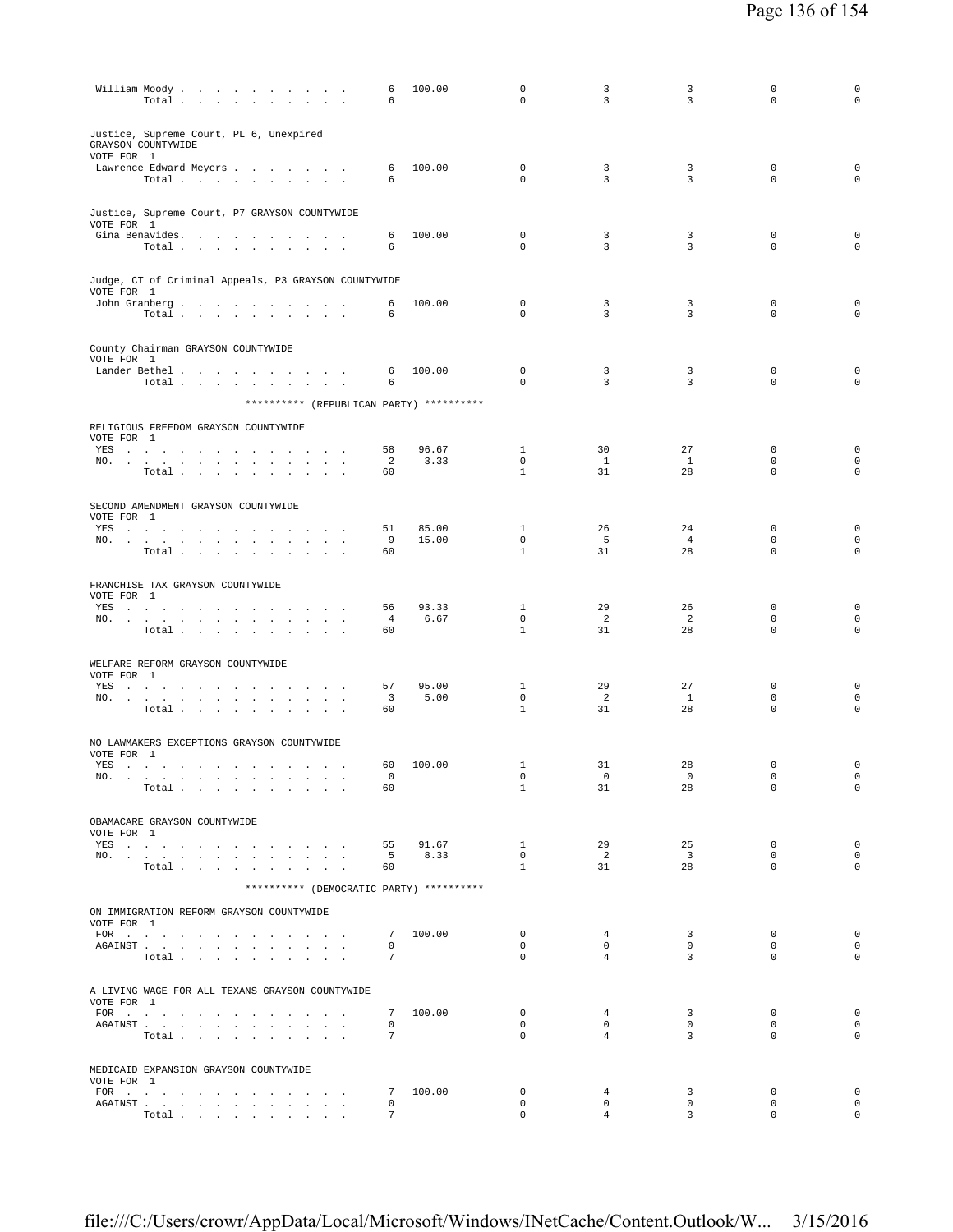| ON NON-DISCRIMINATION LEGISLATION GRAYSON COUNTYWIDE<br>VOTE FOR 1<br>FOR .<br>$\sim$<br>and a state<br>and the state of the state of the<br>$\sim$                                              |                                                  | 7            | 100.00                                                          | $\mathbf 0$                | $\overline{4}$                 | 3                | $\mathbb O$                | $\mathsf 0$                |
|--------------------------------------------------------------------------------------------------------------------------------------------------------------------------------------------------|--------------------------------------------------|--------------|-----------------------------------------------------------------|----------------------------|--------------------------------|------------------|----------------------------|----------------------------|
| AGAINST.<br>$\sim 10^{-1}$ $\sim$<br>$\sim$<br>the contract of the contract of the<br>Total .<br>$\sim$<br>$\sim$<br>$\sim$<br>$\sim$ 100 $\pm$<br>$\cdot$                                       | $\cdot$<br>$\sim$                                | 0<br>7       |                                                                 | $\mathbf 0$<br>$\mathbf 0$ | 0<br>$\overline{4}$            | $\mathbf 0$<br>3 | $\mathbf 0$<br>$\mathbf 0$ | $\mathbf 0$<br>$\mathbf 0$ |
| PREC REPORT-GROUP DETAIL                                                                                                                                                                         |                                                  |              | 2014 PRIMARY ELECTION<br>GRAYSON COUNTY, TEXAS<br>MARCH 4, 2014 |                            |                                |                  | OFFICIAL                   |                            |
| RUN DATE: 03/11/14 03:52 PM                                                                                                                                                                      |                                                  |              | STATISTICS                                                      |                            |                                |                  |                            |                            |
| 0033 PRECINCT 406                                                                                                                                                                                | TOTAL VOTES                                      |              | ి                                                               | EV MAIL                    | EV IVO                         | ED IVO           | PROV/EV                    | PROV/ED                    |
| REGISTERED VOTERS - TOTAL                                                                                                                                                                        |                                                  | 2,345        |                                                                 |                            |                                |                  |                            |                            |
| BALLOTS CAST - TOTAL.                                                                                                                                                                            | $\sim$ $\sim$<br>$\sim$ $\sim$                   | 433          |                                                                 | 33<br>33                   | 110<br>99                      | 290<br>251       | $\mathbf 0$<br>$\mathbb O$ | 0<br>$\mathsf 0$           |
| BALLOTS CAST - REPUBLICAN PARTY<br>BALLOTS CAST - DEMOCRATIC PARTY .<br>$\sim$ 100 $\pm$                                                                                                         |                                                  | 383<br>50    | 88.45<br>11.55                                                  | $\mathbf 0$                | 11                             | 39               | $\mathbf 0$                | $\mathbf 0$                |
| VOTER TURNOUT - TOTAL $\cdot \cdot \cdot \cdot$                                                                                                                                                  | $\mathbf{r}$                                     |              | 18.46                                                           |                            |                                |                  |                            |                            |
| ********** (REPUBLICAN PARTY) **********                                                                                                                                                         |                                                  |              |                                                                 |                            |                                |                  |                            |                            |
| US Senator GRAYSON COUNTYWIDE                                                                                                                                                                    |                                                  |              |                                                                 |                            |                                |                  |                            |                            |
| VOTE FOR 1<br>Curt Cleaver<br>the company of the company of                                                                                                                                      |                                                  | 10           | 2.68                                                            | $\mathbf 0$                | 4                              | 6                | 0                          | 0                          |
| John Cornyn.<br>$\sim$<br>$\sim$ 100 $\mu$<br>$\sim$ $\sim$                                                                                                                                      |                                                  | 205          | 54.96                                                           | 28                         | 54                             | 123              | $\mathbf 0$                | $\mathbf 0$                |
| Dwayne Stovall.<br>$\sim$<br>$\overline{a}$<br>Linda Vega<br>$\sim$ $\sim$<br>$\blacksquare$                                                                                                     |                                                  | 46<br>20     | 12.33<br>5.36                                                   | 2<br>$\mathbf 0$           | 18<br>3                        | 26<br>17         | $\mathbb O$<br>$\mathbf 0$ | $\mathsf 0$<br>$\mathbf 0$ |
| Steve Stockman.<br>$\sim 10$<br>$\Delta$<br>$\ddot{\phantom{1}}$<br>$\sim$<br>$\cdot$                                                                                                            |                                                  | 66           | 17.69                                                           | 2                          | 15                             | 49               | $\mathbf 0$                | $\mathbf 0$                |
| Ken Cope.<br>$\mathcal{L}^{\text{max}}$<br>$\sim 100$<br>$\mathbf{r}$<br>$\mathbf{r}$<br>$\ddot{\phantom{a}}$<br>$\blacksquare$<br>Chris Mapp.<br>the company of the company<br>$\sim$<br>$\sim$ |                                                  | $12 \,$<br>6 | 3.22<br>1.61                                                    | $\mathbf 0$<br>$\mathbf 0$ | $\overline{a}$<br>$\mathbf{1}$ | 10<br>5          | $\mathbf 0$<br>$\mathbf 0$ | $\mathbf 0$<br>$\mathsf 0$ |
| Reid Reasor.<br>$\sim$<br>$\Delta$<br>$\cdot$<br>$\ddot{\phantom{1}}$                                                                                                                            |                                                  | 8            | 2.14                                                            | $\mathbf 0$                | $\mathbf{1}$                   | $\overline{7}$   | $\mathbb O$                | $\mathsf 0$                |
| Total<br>$\sim$<br>$\overline{a}$                                                                                                                                                                |                                                  | 373          |                                                                 | 32                         | 98                             | 243              | $\Omega$                   | $\Omega$                   |
| US Representative, DIST 4 GRAYSON COUNTYWIDE<br>VOTE FOR 1                                                                                                                                       |                                                  |              |                                                                 |                            |                                |                  |                            |                            |
| Ralph M. Hall<br>$\sim$<br>$\ddot{\phantom{a}}$                                                                                                                                                  |                                                  | 109          | 28.91                                                           | 16                         | 18                             | 75               | 0                          | 0                          |
| John Ratcliffe.<br>$\sim 100$<br>$\sim$<br>$\sim$<br>$\sim$<br>$\cdot$<br>$\overline{a}$<br>Tony Arterburn.<br><b>Contract Contract Contract</b>                                                 | $\ddot{\phantom{a}}$<br>$\overline{\phantom{a}}$ | 134<br>12    | 35.54<br>3.18                                                   | 13<br>$\mathbf 0$          | 32<br>$\overline{\mathbf{c}}$  | 89<br>10         | 0<br>$\Omega$              | $\mathsf 0$<br>$\mathbf 0$ |
| John Stacy.<br>$\sim 100$ km s $^{-1}$<br>$\cdot$<br>$\ddot{\phantom{1}}$<br>$\blacksquare$                                                                                                      |                                                  | 15           | 3.98                                                            | $\mathbf 0$                | 5                              | 10               | $\mathbf 0$                | $\mathbf 0$                |
| Lou Gigliotti<br>$\ddot{\phantom{1}}$<br>$\ddot{\phantom{a}}$<br>$\blacksquare$<br>Brent Lawson                                                                                                  |                                                  | 86<br>21     | 22.81<br>5.57                                                   | $\mathbf{1}$<br>3          | 32<br>8                        | 53<br>10         | $\mathbf 0$<br>0           | $\mathbf 0$<br>$\mathbf 0$ |
| Total<br><b>Contract Contract</b><br>$\sim$<br>$\ddot{\phantom{a}}$<br>$\sim$                                                                                                                    |                                                  | 377          |                                                                 | 33                         | 97                             | 247              | $\mathbf 0$                | $\Omega$                   |
|                                                                                                                                                                                                  |                                                  |              |                                                                 |                            |                                |                  |                            |                            |
| Governor GRAYSON COUNTYWIDE<br>VOTE FOR 1                                                                                                                                                        |                                                  |              |                                                                 |                            |                                |                  |                            |                            |
| Greg Abbott.<br>and a strategic and<br>$\sim$<br>$\sim$                                                                                                                                          | $\sim$ $\sim$                                    | 312          | 85.71                                                           | 32                         | 86                             | 194              | 0                          | 0                          |
| SECEDE Kilgore.<br>and a state of the<br>$\sim$<br>$\mathbf{r}$<br>Miriam Martinez<br>$\sim$<br>$\mathbf{r}$<br>$\sim$                                                                           |                                                  | 8<br>6       | 2.20<br>1.65                                                    | $^{\circ}$<br>$\mathbf 0$  | 1<br>0                         | 7<br>6           | $\mathbf 0$<br>$\mathbb O$ | $\mathbf 0$<br>$\mathsf 0$ |
| Lisa Fritsch<br>$\cdot$                                                                                                                                                                          |                                                  | 38           | 10.44                                                           | $\mathbf{1}$               | 8                              | 29               | $\mathbf 0$                | $\mathbf 0$                |
| Total<br>$\sim 100$<br>$\cdot$<br>$\ddot{\phantom{a}}$                                                                                                                                           | $\sim$                                           | 364          |                                                                 | 33                         | 95                             | 236              | $\mathbf 0$                | $\mathbf 0$                |
| Lieutenant Governor GRAYSON COUNTYWIDE                                                                                                                                                           |                                                  |              |                                                                 |                            |                                |                  |                            |                            |
| VOTE FOR 1<br>David Dewhurst.<br>$\sim 100$<br><b>Contract Contract</b>                                                                                                                          |                                                  | 117          | 32.05                                                           | 14                         | 30                             | 73               | 0                          | 0                          |
| Jerry Patterson<br>contract and an<br>$\cdot$<br>$\cdot$                                                                                                                                         | $\blacksquare$                                   | 67           | 18.36                                                           | 3                          | 13                             | 51               | $\mathbf 0$                | $\mathbf 0$                |
| Todd Staples<br>the contract of the contract<br>$\mathbf{r}$<br>Dan Patrick.<br>and a state of the<br>$\sim$<br>$\cdot$                                                                          |                                                  | 51<br>130    | 13.97<br>35.62                                                  | 1<br>14                    | 13<br>38                       | 37<br>78         | 0<br>$\mathbf 0$           | $\mathsf 0$<br>$\mathsf 0$ |
| Total<br>$\sim$<br>$\overline{a}$                                                                                                                                                                |                                                  | 365          |                                                                 | 32                         | 94                             | 239              | $\mathbf 0$                | $\mathbf 0$                |
|                                                                                                                                                                                                  |                                                  |              |                                                                 |                            |                                |                  |                            |                            |
| Attorney General GRAYSON COUNTYWIDE<br>VOTE FOR 1                                                                                                                                                |                                                  |              |                                                                 |                            |                                |                  |                            |                            |
| Dan Branch.                                                                                                                                                                                      |                                                  | 92<br>93     | 26.21<br>26.50                                                  | 13<br>12                   | 20<br>25                       | 59<br>56         | $\mathbf 0$<br>$\mathbf 0$ | 0<br>$\circ$               |
| Barry Smitherman<br>$\sim$<br>Ken Paxton                                                                                                                                                         |                                                  | 166          | 47.29                                                           | 6                          | 48                             | 112              | $\mathbf 0$                | $\circ$                    |
| Total $\cdots$ $\cdots$ $\cdots$                                                                                                                                                                 | $\sim$                                           | 351          |                                                                 | 31                         | 93                             | 227              | $\Omega$                   | $\Omega$                   |
| Comptroller of Public Accounts GRAYSON COUNTYWIDE<br>VOTE FOR 1                                                                                                                                  |                                                  |              |                                                                 |                            |                                |                  |                            |                            |
| Raul Torres.                                                                                                                                                                                     | $\sim$ $\sim$ $\sim$                             | 34           | 9.69                                                            | $\overline{3}$             | 5                              | 26               | $\mathbf 0$                | $\mathbf 0$                |
| Harvey Hilderbran.<br>Debra Medina                                                                                                                                                               | and a state of the<br>$\sim$<br>$\sim$           | 84<br>105    | 23.93<br>29.91                                                  | 15<br>5                    | 25<br>23                       | 44<br>77         | $\Omega$<br>$\mathbf 0$    | $\mathbf 0$<br>$\mathbf 0$ |
| Glenn Hegar.                                                                                                                                                                                     | $\mathbf{r}$                                     | 128          | 36.47                                                           | 9                          | 40                             | 79               | $\mathbf 0$                | $\mathbf 0$                |
| Total                                                                                                                                                                                            |                                                  | 351          |                                                                 | 32                         | 93                             | 226              | $\mathbf{0}$               | $\Omega$                   |
| Commissioner of the General Land Office<br>GRAYSON COUNTYWIDE<br>VOTE FOR 1                                                                                                                      |                                                  |              |                                                                 |                            |                                |                  |                            |                            |
| George P. Bush.                                                                                                                                                                                  |                                                  | 253          | 69.70                                                           | 27                         | 62                             | 164              | 0                          | 0                          |
| David Watts.                                                                                                                                                                                     |                                                  | 110          | 30.30                                                           | $\overline{4}$             | 29                             | 77               | $\mathbf 0$                | $\mathsf 0$                |
| Total                                                                                                                                                                                            |                                                  | 363          |                                                                 | 31                         | 91                             | 241              | $\Omega$                   | $\Omega$                   |
| Commissioner of Agriculture GRAYSON COUNTYWIDE                                                                                                                                                   |                                                  |              |                                                                 |                            |                                |                  |                            |                            |
| VOTE FOR 1<br>J. Allen Carnes                                                                                                                                                                    | $\sim$ $\sim$ $\sim$                             | 60           | 17.49                                                           | 10                         | 11                             | 39               | 0                          | 0                          |
| Tommy Merritt<br>$\sim$                                                                                                                                                                          |                                                  | 99           | 28.86                                                           | 3                          | 22                             | 74               | $\mathbf 0$                | $\mathbf 0$                |
| Eric Opiela.<br>Joe Cotten                                                                                                                                                                       |                                                  | 37<br>62     | 10.79<br>18.08                                                  | $\mathbf 0$<br>8           | 6<br>17                        | 31<br>37         | $\mathbf 0$<br>$\mathbf 0$ | $\mathbf 0$<br>$\circ$     |
|                                                                                                                                                                                                  |                                                  |              |                                                                 |                            |                                |                  |                            |                            |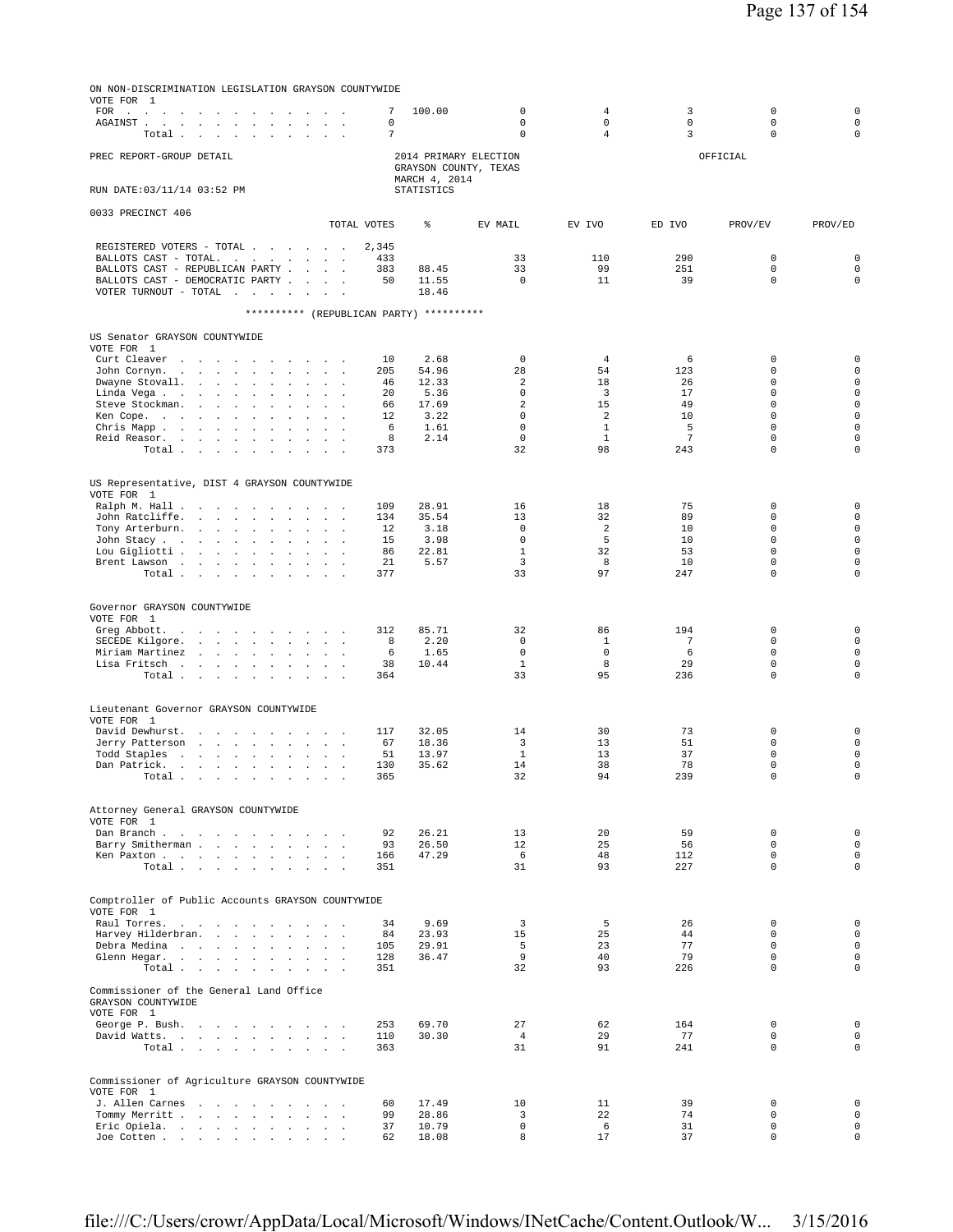| Sid Miller<br>Total<br>$\sim$                                                                 | 85<br>343  | 24.78          | 11<br>32             | 34<br>90 | 40<br>221      | $\mathbf 0$<br>$\mathbf 0$  | $\mathsf{O}\xspace$<br>$\mathsf 0$ |
|-----------------------------------------------------------------------------------------------|------------|----------------|----------------------|----------|----------------|-----------------------------|------------------------------------|
| Railroad Commissioner GRAYSON COUNTYWIDE<br>VOTE FOR 1<br>Wayne Christian<br>$\sim$<br>$\sim$ | 159        | 45.30          | 10                   | 41       | 108            | 0                           | $\mathbf 0$                        |
| Malachi Boyuls.<br>the contract of the contract of the                                        | 12         | 3.42           | $\mathbf{1}$         | 7        | $\overline{4}$ | $\mathbf 0$                 | $\mathsf{O}\xspace$                |
| Ryan Sitton.<br>$\sim$<br><b>Sales</b>                                                        | 100        | 28.49          | 16                   | 25       | 59             | $\mathbf 0$                 | $\mathsf{O}\xspace$                |
| Becky Berger<br>$\sim$<br>Total                                                               | 80<br>351  | 22.79          | - 5<br>32            | 20<br>93 | 55<br>226      | $\Omega$<br>$\mathbf 0$     | $\mathbf 0$<br>$\circ$             |
|                                                                                               |            |                |                      |          |                |                             |                                    |
| Chief Justice, Supreme Court GRAYSON COUNTYWIDE<br>VOTE FOR 1                                 |            |                |                      |          |                |                             |                                    |
| Robert Talton                                                                                 | 189        | 55.92          | 21                   | 47       | 121            | $\mathbf 0$                 | $\mathbf 0$                        |
| Nathan Hecht                                                                                  | 149        | 44.08          | 11                   | 43       | 95             | $\mathbf 0$                 | $\mathbf 0$                        |
| Total                                                                                         | 338        |                | 32                   | 90       | 216            | $\mathbf 0$                 | $\mathbf 0$                        |
| Justice, Supreme Court, PL 6, Unexpired<br>GRAYSON COUNTYWIDE<br>VOTE FOR 1                   |            |                |                      |          |                |                             |                                    |
| Joe Pool.                                                                                     | 142        | 42.01          | 16                   | 23       | 103            | $\mathbf 0$                 | $\mathbf 0$                        |
| Jeff Brown                                                                                    | 196        | 57.99          | 16                   | 67       | 113            | $\mathbf 0$                 | $\mathbf 0$                        |
| Total<br>$\sim$ $\sim$                                                                        | 338        |                | 32                   | 90       | 216            | $\mathbf 0$                 | $\mathsf{O}\xspace$                |
| Justice, Supreme Court, P7 GRAYSON COUNTYWIDE<br>VOTE FOR 1                                   |            |                |                      |          |                |                             |                                    |
| Jeff Boyd.                                                                                    | 294        | 100.00         | 29                   | 80       | 185            | $\mathbf 0$                 | $\mathbf 0$                        |
| Total $\cdots$ $\cdots$ $\cdots$                                                              | 294        |                | 29                   | 80       | 185            | $\mathbf 0$                 | $\mathbf 0$                        |
|                                                                                               |            |                |                      |          |                |                             |                                    |
| Justice, Supreme Court, P8 GRAYSON COUNTYWIDE<br>VOTE FOR 1                                   |            |                |                      |          |                | 0                           | $\mathbf 0$                        |
| Phil Johnson<br>Sharon McCally.                                                               | 182<br>160 | 53.22<br>46.78 | 22<br>10             | 49<br>44 | 111<br>106     | $\mathbf 0$                 | $\mathbf 0$                        |
| Total                                                                                         | 342        |                | 32                   | 93       | 217            | $\mathbf 0$                 | $\mathsf 0$                        |
| Judge, CT of Criminal Appeals, P3 GRAYSON COUNTYWIDE<br>VOTE FOR 1                            |            |                |                      |          |                |                             |                                    |
| Barbara Walther<br>Bert Richardson                                                            | 152<br>182 | 45.51<br>54.49 | 12<br>20             | 33<br>57 | 107<br>105     | 0<br>$\mathbf 0$            | $\mathbf 0$<br>$\mathsf{O}\xspace$ |
| Total<br>$\sim$                                                                               | 334        |                | 32                   | 90       | 212            | $\mathbf 0$                 | $\mathbf 0$                        |
|                                                                                               |            |                |                      |          |                |                             |                                    |
| Judge, CT of Criminal Appeals, P4 GRAYSON COUNTYWIDE<br>VOTE FOR 1                            |            |                |                      |          |                |                             |                                    |
| Richard Dean Davis<br>the contract of the contract of                                         | 109        | 32.93<br>20.54 | 12<br>$\overline{4}$ | 26<br>15 | 71<br>49       | 0<br>$\Omega$               | $\mathbf 0$<br>$\mathbf 0$         |
| Jani Jo Wood<br>Kevin Patrick Yeary                                                           | 68<br>154  | 46.53          | 16                   | 49       | 89             | $\mathbf 0$                 | $\mathbf 0$                        |
| Total                                                                                         | 331        |                | 32                   | 90       | 209            | $\mathbf 0$                 | $\mathbf 0$                        |
|                                                                                               |            |                |                      |          |                |                             |                                    |
| Judge, CT of Criminal Appeals, P9 GRAYSON COUNTYWIDE<br>VOTE FOR 1                            |            |                |                      |          |                |                             |                                    |
| W.C. "Bud" Kirkendall<br>David Newell                                                         | 162<br>168 | 49.09<br>50.91 | 17<br>14             | 46<br>43 | 99<br>111      | $\mathbf 0$<br>$\mathbf 0$  | $\mathbf 0$<br>$\mathbf 0$         |
| Total $\ldots$ $\ldots$ $\ldots$ $\ldots$                                                     | 330        |                | 31                   | 89       | 210            | $\mathbf 0$                 | $\mathsf{O}\xspace$                |
|                                                                                               |            |                |                      |          |                |                             |                                    |
| State Senator, District 30 GRAYSON COUNTYWIDE<br>VOTE FOR 1                                   |            |                |                      |          |                |                             |                                    |
| Craig Estes.<br>Total                                                                         | 311<br>311 | 100.00         | 30<br>30             | 88<br>88 | 193<br>193     | $\mathbf 0$<br>$\mathbf 0$  | $\mathbf 0$<br>$\mathbf 0$         |
|                                                                                               |            |                |                      |          |                |                             |                                    |
|                                                                                               |            |                |                      |          |                |                             |                                    |
| State Representative, District 62 GRAYSON COUNTYWIDE<br>VOTE FOR 1                            |            |                |                      |          |                |                             |                                    |
| Larry Phillips.                                                                               | 314        | 100.00         | 30                   | 84       | 200            | $\mathbf 0$                 | $\mathbf 0$                        |
| Total                                                                                         | 314        |                | 30                   | 84       | 200            | 0                           | $\mathbf 0$                        |
|                                                                                               |            |                |                      |          |                |                             |                                    |
| Justice 5th Court of Appeals P3 GRAYSON COUNTYWIDE<br>VOTE FOR 1                              |            |                |                      |          |                |                             |                                    |
| Ada Brown                                                                                     | 294        | 100.00         | 28                   | 83       | 183<br>183     | $\mathbf{0}$<br>$\mathbf 0$ | $\mathbf 0$<br>$\mathbf 0$         |
| Total                                                                                         | 294        |                | 28                   | 83       |                |                             |                                    |
|                                                                                               |            |                |                      |          |                |                             |                                    |
| Justice 5th Court of Appeals P6 GRAYSON COUNTYWIDE                                            |            |                |                      |          |                |                             |                                    |
| VOTE FOR 1<br>David L. Bridges                                                                | 293        | 100.00         | 28                   | 81       | 184            | $\mathbf 0$                 | $\mathbf 0$                        |
| Total $\ldots$ $\ldots$ $\ldots$ $\ldots$                                                     | 293        |                | 28                   | 81       | 184            | 0                           | $\mathbf 0$                        |
|                                                                                               |            |                |                      |          |                |                             |                                    |
|                                                                                               |            |                |                      |          |                |                             |                                    |
| Justice, 5th CT of AP DIST, P8 GRAYSON COUNTYWIDE<br>VOTE FOR 1                               |            |                |                      |          |                |                             |                                    |
| Bill Whitehill.                                                                               | 289        | 100.00         | 28                   | 79       | 182            | $\mathbf 0$                 | $\mathbf 0$                        |
| Total                                                                                         | 289        |                | 28                   | 79       | 182            | 0                           | $\mathbf 0$                        |
|                                                                                               |            |                |                      |          |                |                             |                                    |
|                                                                                               |            |                |                      |          |                |                             |                                    |

District Judge, 397th Judicial District GRAYSON COUNTYWIDE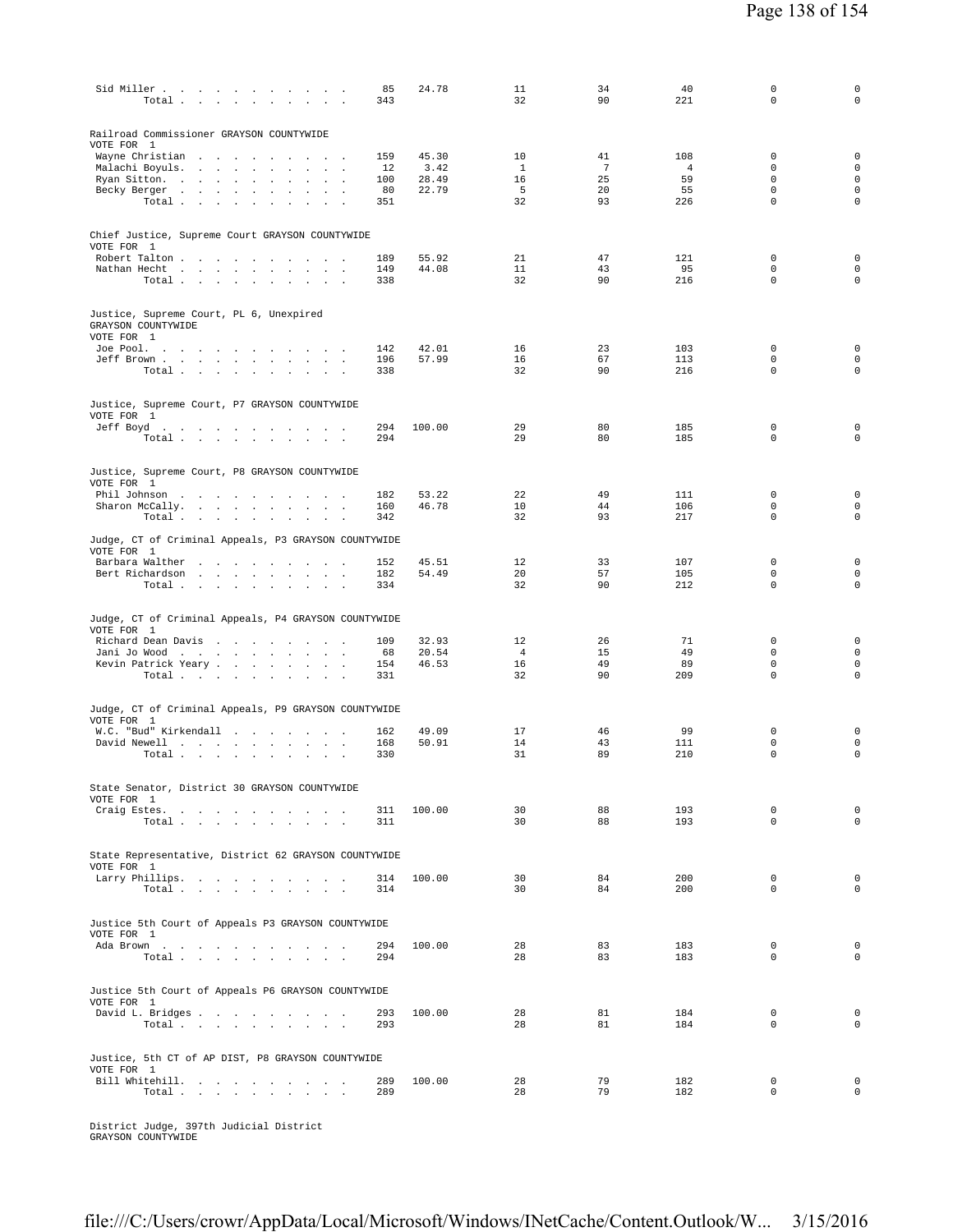| VOTE FOR 1<br>Brian K. Gary<br>Total .<br>$\sim$<br>the company of the company                                                                                                                                                                                                                             | 293<br>293                                | 100.00                                   | 28<br>28                                                                        | 81<br>81                                                   | 184<br>184                                              | $\mathbf 0$<br>$\mathbf 0$                                                          | 0<br>$\mathsf 0$                                                                        |
|------------------------------------------------------------------------------------------------------------------------------------------------------------------------------------------------------------------------------------------------------------------------------------------------------------|-------------------------------------------|------------------------------------------|---------------------------------------------------------------------------------|------------------------------------------------------------|---------------------------------------------------------|-------------------------------------------------------------------------------------|-----------------------------------------------------------------------------------------|
| County Judge GRAYSON COUNTYWIDE<br>VOTE FOR 1<br>Gene Short .<br>the contract of the con-<br>$\sim$<br>$\sim$<br>$\sim$<br>Bill Magers.<br><b>Contract Contract</b><br>$\sim$<br>Trent Bass<br>$\mathbf{r}$<br>Jim Maddock.<br>$\ddot{\phantom{a}}$<br>$\sim$<br>Total $\ldots$ $\ldots$ $\ldots$ $\ldots$ | 59<br>140<br>90<br>79<br>368              | 16.03<br>38.04<br>24.46<br>21.47         | 10<br>10<br>6<br>5<br>31                                                        | $7\phantom{.0}$<br>45<br>20<br>22<br>94                    | 42<br>85<br>64<br>52<br>243                             | 0<br>0<br>$\mathbf 0$<br>$\mathbf 0$<br>$\mathbf 0$                                 | $\mathsf 0$<br>$\mathsf{O}\xspace$<br>$\mathsf{O}\xspace$<br>$\mathbf 0$<br>$\mathbf 0$ |
| Judge, County Court at Law GRAYSON COUNTYWIDE<br>VOTE FOR 1<br>James Corley "Corky" Henderson<br>Total                                                                                                                                                                                                     | 294<br>294                                | 100.00                                   | 27<br>27                                                                        | 79<br>79                                                   | 188<br>188                                              | $\mathbf 0$<br>$\mathbf 0$                                                          | $\mathbf 0$<br>$\mathbf 0$                                                              |
| Judge, County Court at Law No. 2 GRAYSON COUNTYWIDE<br>VOTE FOR 1<br>Carol M. Siebman<br>Total                                                                                                                                                                                                             | 298<br>298                                | 100.00                                   | 27<br>27                                                                        | 80<br>80                                                   | 191<br>191                                              | $\mathbf 0$<br>$\mathbf 0$                                                          | $\mathbf 0$<br>$\mathbf 0$                                                              |
| District Clerk GRAYSON COUNTYWIDE<br>VOTE FOR 1<br>Kelly Ashmore<br>Total                                                                                                                                                                                                                                  | 305<br>305                                | 100.00                                   | 28<br>28                                                                        | 82<br>82                                                   | 195<br>195                                              | $\mathbf{0}$<br>$\mathbf 0$                                                         | $\mathsf 0$<br>$\mathbf 0$                                                              |
| County Clerk GRAYSON COUNTYWIDE<br>VOTE FOR 1<br>Wilma Bush<br>Total                                                                                                                                                                                                                                       | 302<br>302                                | 100.00                                   | 29<br>29                                                                        | 79<br>79                                                   | 194<br>194                                              | 0<br>$\mathbf 0$                                                                    | $\mathbf 0$<br>$\mathbf 0$                                                              |
| County Treasurer GRAYSON COUNTYWIDE<br>VOTE FOR 1<br>Starr Stanley<br>Gayla Hawkins<br>$\sim 100$ km s $^{-1}$<br>Total<br>$\sim$ $\sim$<br>$\sim$                                                                                                                                                         | 146<br>176<br>322                         | 45.34<br>54.66                           | 19<br>11<br>30                                                                  | 35<br>50<br>85                                             | 92<br>115<br>207                                        | $\mathbf 0$<br>$\mathbf 0$<br>$\mathbf 0$                                           | $\mathsf 0$<br>$\mathbf 0$<br>$\mathbf 0$                                               |
| County Commissioner, Precinct 4 COMM 4<br>VOTE FOR 1<br>Bart Lawrence<br>Total                                                                                                                                                                                                                             | 306<br>306                                | 100.00                                   | 29<br>29                                                                        | 80<br>80                                                   | 197<br>197                                              | $\mathbf 0$<br>$\mathbf 0$                                                          | $\mathsf 0$<br>$\mathbf 0$                                                              |
| Justice of the Peace, Precinct No. 3<br>JUSTICE OF THE PEACE PCT 3<br>VOTE FOR 1<br>Mike Reeves.<br>Total $\cdots$ $\cdots$ $\cdots$                                                                                                                                                                       | 305<br>305                                | 100.00                                   | 29<br>29                                                                        | 80<br>80                                                   | 196<br>196                                              | $\mathbf 0$<br>0                                                                    | $\mathbf 0$<br>$\mathsf 0$                                                              |
| County Chairman GRAYSON COUNTYWIDE<br>VOTE FOR 1<br>Reqqie Smith<br>and the state of the state of<br>Total $\cdots$ $\cdots$ $\cdots$                                                                                                                                                                      | 292<br>292                                | 100.00                                   | 28<br>28                                                                        | 76<br>76                                                   | 188<br>188                                              | 0<br>$\mathbf 0$                                                                    | 0<br>$\mathbf 0$                                                                        |
| ********** (DEMOCRATIC PARTY) **********<br>US Senator GRAYSON COUNTYWIDE                                                                                                                                                                                                                                  |                                           |                                          |                                                                                 |                                                            |                                                         |                                                                                     |                                                                                         |
| VOTE FOR 1<br>Harry Kim<br>Maxey Marie Scherr<br>Michael "Fjet" Fjetland.<br>David M. Alameel<br>Kesha Rogers<br>Total                                                                                                                                                                                     | 12<br>9<br>$\mathbf{1}$<br>17<br>11<br>50 | 24.00<br>18.00<br>2.00<br>34.00<br>22.00 | $\mathbf{0}$<br>$\circ$<br>$\Omega$<br>$\mathbf{0}$<br>$\mathbf{0}$<br>$\Omega$ | 5<br>$\overline{3}$<br>$\Omega$<br>$\mathbf{1}$<br>2<br>11 | $7\phantom{.0}$<br>6<br>$\mathbf{1}$<br>16<br>- 9<br>39 | $\mathbf 0$<br>$\mathbf 0$<br>$\Omega$<br>$\mathbf 0$<br>$\mathbf 0$<br>$\mathbf 0$ | $\mathbf 0$<br>$\mathsf 0$<br>$\mathbf{0}$<br>$\mathbf 0$<br>$\mathbf 0$<br>$\circ$     |
| Governor GRAYSON COUNTYWIDE<br>VOTE FOR 1<br>Wendy R. Davis.<br>Reynaldo "Ray" Madrigal.<br>Total $\cdots$ $\cdots$ $\cdots$ $\cdots$                                                                                                                                                                      | 46<br>$\overline{4}$<br>50                | 92.00<br>8.00                            | $\circ$<br>$\circ$<br>$\mathbf 0$                                               | 9<br>$\overline{2}$<br>11                                  | 37<br>$\overline{2}$<br>39                              | $^{\circ}$<br>$\mathbf 0$<br>$\mathbf 0$                                            | $\mathbf 0$<br>$\mathbf{0}$<br>$\mathbf 0$                                              |
| Lieutenant Governor GRAYSON COUNTYWIDE<br>VOTE FOR 1<br>Leticia Van de Putte.<br>Total                                                                                                                                                                                                                     | 43<br>43                                  | 100.00                                   | 0<br>0                                                                          | 9<br>9                                                     | 34<br>34                                                | $^{\circ}$<br>$\mathbf 0$                                                           | $\mathbf 0$<br>$\mathbf 0$                                                              |
| Attorney General GRAYSON COUNTYWIDE<br>VOTE FOR 1<br>Sam Houston.<br>Total                                                                                                                                                                                                                                 | 46<br>46                                  | 100.00                                   | 0<br>$\mathbf{0}$                                                               | 10<br>10                                                   | 36<br>36                                                | $\mathbf 0$<br>$\mathbf 0$                                                          | $\mathbf 0$<br>$\mathsf 0$                                                              |

Comptroller of Public Accounts GRAYSON COUNTYWIDE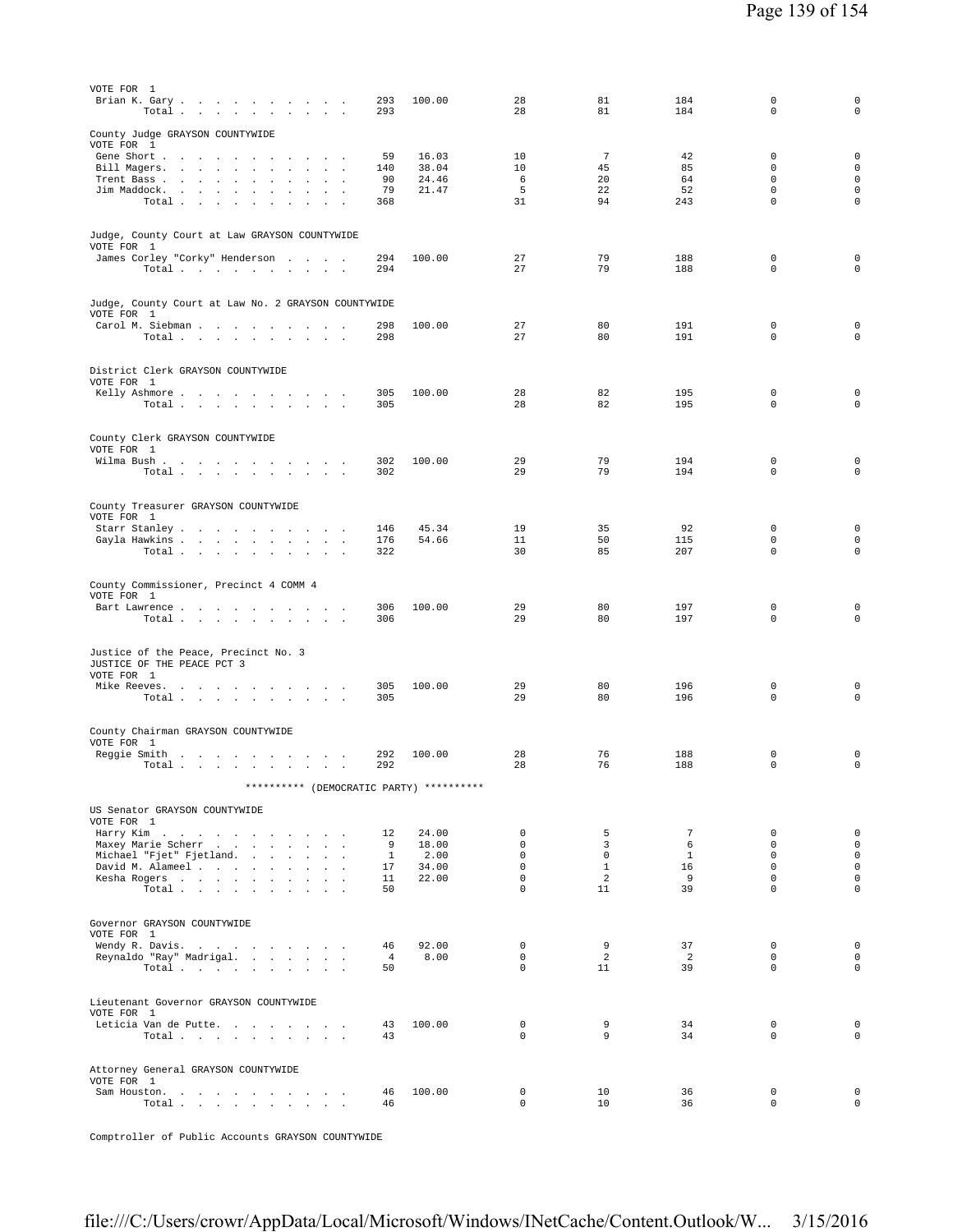| VOTE FOR 1<br>Mike Collier<br>the contract of the contract of the contract of<br>Total .<br>the contract of the contract of the con-                                                                                                  | 46<br>46                        | 100.00         | 0<br>$\mathbf 0$            | 10<br>10             | 36<br>36              | $\Omega$<br>$\mathbf 0$    | 0<br>$\mathbf 0$                    |
|---------------------------------------------------------------------------------------------------------------------------------------------------------------------------------------------------------------------------------------|---------------------------------|----------------|-----------------------------|----------------------|-----------------------|----------------------------|-------------------------------------|
| Commissioner of the General Land Office                                                                                                                                                                                               |                                 |                |                             |                      |                       |                            |                                     |
| GRAYSON COUNTYWIDE<br>VOTE FOR 1                                                                                                                                                                                                      |                                 |                |                             |                      |                       |                            |                                     |
| John Cook                                                                                                                                                                                                                             | 47                              | 100.00         | $\mathbf{0}$<br>$\Omega$    | 11                   | 36                    | $\mathbf 0$<br>$\Omega$    | $\mathbf 0$<br>$\Omega$             |
| Total $\cdots$ $\cdots$ $\cdots$<br>$\ddot{\phantom{a}}$                                                                                                                                                                              | 47                              |                |                             | 11                   | 36                    |                            |                                     |
| Commissioner of Agriculture GRAYSON COUNTYWIDE<br>VOTE FOR 1                                                                                                                                                                          |                                 |                |                             |                      |                       |                            |                                     |
| Hugh Asa Fitzsimons III.                                                                                                                                                                                                              | 5<br>21                         | 10.00<br>42.00 | 0<br>$\Omega$               | 1<br>5               | $\overline{4}$<br>16  | 0<br>$\Omega$              | $\mathbf 0$<br>$\mathsf 0$          |
| Richard "Kinky" Friedman<br>Jim Hogan                                                                                                                                                                                                 | 24                              | 48.00          | $\mathbf 0$                 | 5                    | 19                    | $\mathbf 0$                | $\mathbf 0$                         |
| $\texttt{Total}~~.~~.~~.~~.~~.~~.~~.$                                                                                                                                                                                                 | 50                              |                | $\mathbf 0$                 | 11                   | 39                    | $\mathbf 0$                | $\mathbf 0$                         |
| Railroad Commissioner GRAYSON COUNTYWIDE<br>VOTE FOR 1                                                                                                                                                                                |                                 |                |                             |                      |                       |                            |                                     |
| Steve Brown.                                                                                                                                                                                                                          | 25                              | 52.08          | $\mathbf{0}$                | 5                    | 20                    | $\mathbf 0$                | $\mathbf 0$                         |
| Dale Henry<br>$\sim 10$<br>$\overline{\phantom{a}}$<br>Total<br>$\sim$<br>$\sim$                                                                                                                                                      | 23<br>48                        | 47.92          | $\mathbf 0$<br>0            | 5<br>10              | 18<br>38              | $\mathbf 0$<br>$\mathbf 0$ | $\mathbf 0$<br>$\mathbf 0$          |
|                                                                                                                                                                                                                                       |                                 |                |                             |                      |                       |                            |                                     |
| Chief Justice, Supreme Court GRAYSON COUNTYWIDE<br>VOTE FOR 1                                                                                                                                                                         |                                 |                |                             |                      |                       |                            |                                     |
| William Moody<br>Total                                                                                                                                                                                                                | 45<br>45                        | 100.00         | $\mathbf 0$<br>$\Omega$     | 9<br>9               | 36<br>36              | $\mathbf 0$<br>$\mathbf 0$ | $\mathbf 0$<br>0                    |
|                                                                                                                                                                                                                                       |                                 |                |                             |                      |                       |                            |                                     |
| Justice, Supreme Court, PL 6, Unexpired<br>GRAYSON COUNTYWIDE<br>VOTE FOR 1                                                                                                                                                           |                                 |                |                             |                      |                       |                            |                                     |
| Lawrence Edward Meyers                                                                                                                                                                                                                | 46                              | 100.00         | $\mathbf 0$                 | 11                   | 35                    | $\mathbf 0$                | $\mathbf 0$                         |
| Total $\ldots$ $\ldots$ $\ldots$ $\ldots$                                                                                                                                                                                             | 46                              |                | 0                           | 11                   | 35                    | $\mathbf 0$                | $\mathbf 0$                         |
| Justice, Supreme Court, P7 GRAYSON COUNTYWIDE                                                                                                                                                                                         |                                 |                |                             |                      |                       |                            |                                     |
| VOTE FOR 1<br>Gina Benavides.                                                                                                                                                                                                         | 45                              | 100.00         | $\mathbf{0}$                | 10                   | 35                    | $\mathbf 0$                | $\mathbf 0$                         |
| Total                                                                                                                                                                                                                                 | 45                              |                | 0                           | 10                   | 35                    | $\mathbf 0$                | $\mathbf 0$                         |
|                                                                                                                                                                                                                                       |                                 |                |                             |                      |                       |                            |                                     |
| Judge, CT of Criminal Appeals, P3 GRAYSON COUNTYWIDE<br>VOTE FOR 1                                                                                                                                                                    |                                 |                |                             |                      |                       |                            |                                     |
| John Granberg<br>Total                                                                                                                                                                                                                | 45<br>45                        | 100.00         | 0<br>0                      | 11<br>11             | 34<br>34              | $\mathbf 0$<br>0           | $\mathbf 0$<br>$\mathbf 0$          |
|                                                                                                                                                                                                                                       |                                 |                |                             |                      |                       |                            |                                     |
| County Chairman GRAYSON COUNTYWIDE<br>VOTE FOR 1                                                                                                                                                                                      |                                 |                |                             |                      |                       |                            |                                     |
| Lander Bethel<br>Total                                                                                                                                                                                                                | 46<br>46                        | 100.00         | $\mathbf{0}$<br>$\mathbf 0$ | 11<br>11             | 35<br>35              | $\mathbf 0$<br>$\mathbf 0$ | 0<br>0                              |
| ********** (REPUBLICAN PARTY) **********                                                                                                                                                                                              |                                 |                |                             |                      |                       |                            |                                     |
|                                                                                                                                                                                                                                       |                                 |                |                             |                      |                       |                            |                                     |
| RELIGIOUS FREEDOM GRAYSON COUNTYWIDE<br>VOTE FOR 1                                                                                                                                                                                    |                                 |                |                             |                      |                       |                            |                                     |
| YES<br>the contract of the contract of the contract of the<br>NO.<br>the contract of the contract of the contract of the con-                                                                                                         | 364<br>10                       | 97.33<br>2.67  | 31<br>2                     | 94<br>$\overline{4}$ | 239<br>4              | 0<br>$\mathbf 0$           | $\mathbf 0$<br>$\mathsf{O}\xspace$  |
| Total                                                                                                                                                                                                                                 | 374                             |                | 33                          | 98                   | 243                   | 0                          | $\mathsf{O}$                        |
| SECOND AMENDMENT GRAYSON COUNTYWIDE                                                                                                                                                                                                   |                                 |                |                             |                      |                       |                            |                                     |
| VOTE FOR 1<br>YES                                                                                                                                                                                                                     | 330                             | 88.24          | 30                          | 82                   | 218                   | $\mathbf 0$                | $\mathsf 0$                         |
| NO.                                                                                                                                                                                                                                   | 44                              | 11.76          | $\overline{\mathbf{3}}$     | 16<br>98             | 25                    | $\Omega$<br>$\Omega$       | $\mathbf 0$<br>$\circ$              |
| Total                                                                                                                                                                                                                                 | 374                             |                | 33                          |                      | 243                   |                            |                                     |
| FRANCHISE TAX GRAYSON COUNTYWIDE<br>VOTE FOR 1                                                                                                                                                                                        |                                 |                |                             |                      |                       |                            |                                     |
| YES                                                                                                                                                                                                                                   | 332                             | 90.46          | 27<br>5                     | 91<br>$\overline{4}$ | 214                   | $\mathbf 0$<br>$\Omega$    | $\mathsf{O}\xspace$<br>$\mathbf{0}$ |
| NO.<br>Total                                                                                                                                                                                                                          | 35<br>367                       | 9.54           | 32                          | 95                   | 26<br>240             | $\Omega$                   | $\mathbf 0$                         |
|                                                                                                                                                                                                                                       |                                 |                |                             |                      |                       |                            |                                     |
| WELFARE REFORM GRAYSON COUNTYWIDE<br>VOTE FOR 1                                                                                                                                                                                       |                                 |                |                             |                      |                       |                            |                                     |
| YES a contract of the contract of the state of the state of the state of the state of the state of the state of the state of the state of the state of the state of the state of the state of the state of the state of the st<br>NO. | 356<br>21                       | 94.43<br>5.57  | 32<br>$\mathbf{1}$          | 95<br>$\overline{3}$ | 229<br>17             | $\mathbf 0$<br>$\mathbf 0$ | $\mathbf{0}$<br>$\mathbf 0$         |
| Total                                                                                                                                                                                                                                 | 377                             |                | 33                          | 98                   | 246                   | $\mathbf 0$                | $\mathbf 0$                         |
|                                                                                                                                                                                                                                       |                                 |                |                             |                      |                       |                            |                                     |
| NO LAWMAKERS EXCEPTIONS GRAYSON COUNTYWIDE<br>VOTE FOR 1                                                                                                                                                                              |                                 |                |                             |                      |                       |                            |                                     |
| YES<br>NO.                                                                                                                                                                                                                            | 377<br>$\overline{\phantom{0}}$ | 100.00         | 33<br>$\mathbf 0$           | 98<br>0              | 246<br>$\overline{0}$ | $\mathbf 0$<br>$\mathbf 0$ | $\mathbf 0$<br>$\mathbf 0$          |
| Total                                                                                                                                                                                                                                 | 377                             |                | 33                          | 98                   | 246                   | $\mathbf 0$                | $\mathsf{O}\xspace$                 |

OBAMACARE GRAYSON COUNTYWIDE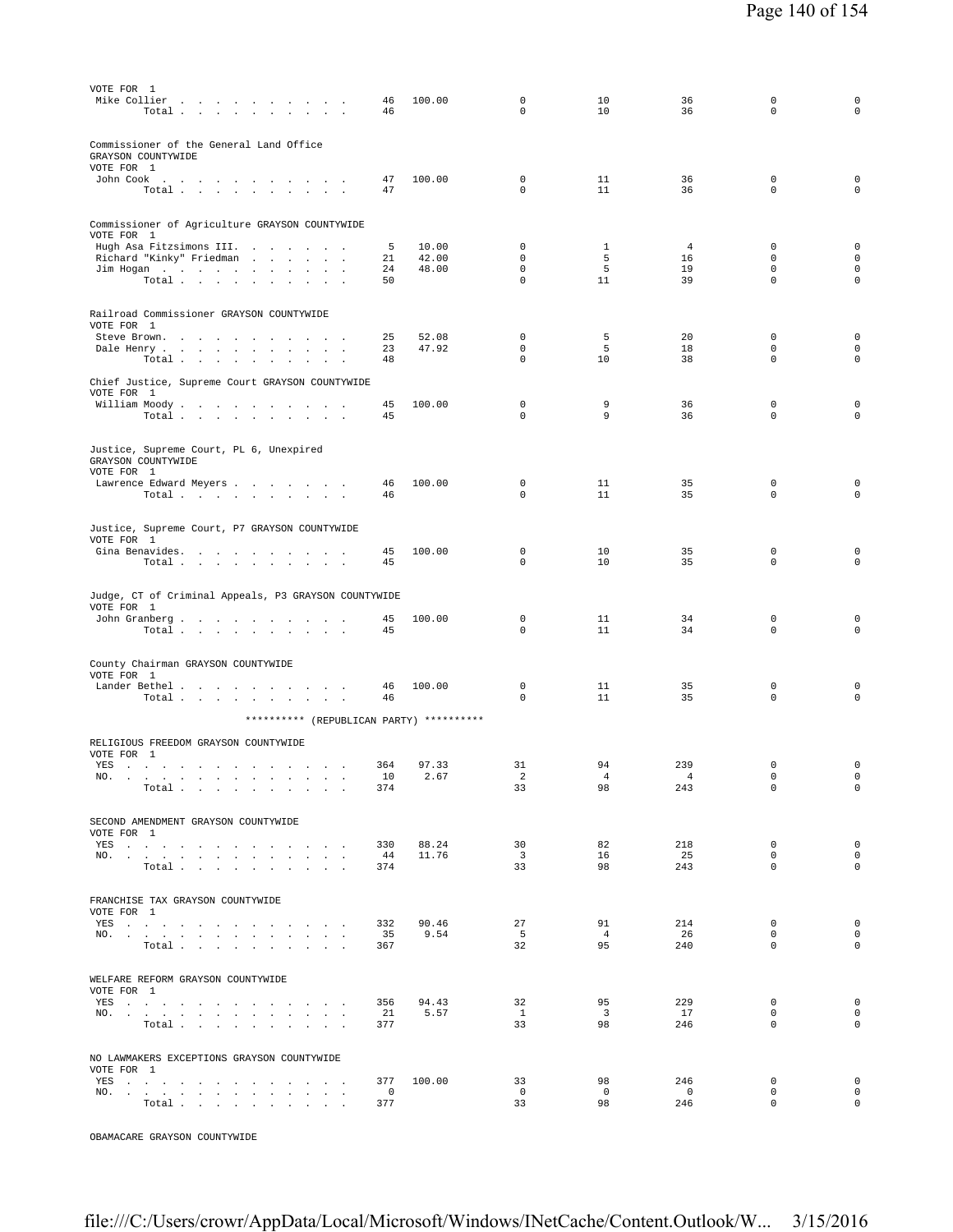| VOTE FOR 1<br>YES<br>the contract of the contract of the<br>NO.<br>$\sim 100$<br>the contract of the contract<br>Total                                                                                                                                                                                                                                                                      |                                                                             |               | 352<br>21<br>373                                                                  | 94.37<br>5.63                            | 33<br>$\mathbf 0$<br>33                                                                                     | 92<br>5<br>97                                                                                                       | 227<br>16<br>243                                                                          | $\mathbf 0$<br>$\mathsf 0$<br>$\mathbf 0$                                                             | 0<br>$\mathbf 0$<br>$\mathbf 0$                                                                                                     |
|---------------------------------------------------------------------------------------------------------------------------------------------------------------------------------------------------------------------------------------------------------------------------------------------------------------------------------------------------------------------------------------------|-----------------------------------------------------------------------------|---------------|-----------------------------------------------------------------------------------|------------------------------------------|-------------------------------------------------------------------------------------------------------------|---------------------------------------------------------------------------------------------------------------------|-------------------------------------------------------------------------------------------|-------------------------------------------------------------------------------------------------------|-------------------------------------------------------------------------------------------------------------------------------------|
|                                                                                                                                                                                                                                                                                                                                                                                             |                                                                             |               |                                                                                   | ********** (DEMOCRATIC PARTY) ********** |                                                                                                             |                                                                                                                     |                                                                                           |                                                                                                       |                                                                                                                                     |
| ON IMMIGRATION REFORM GRAYSON COUNTYWIDE<br>VOTE FOR 1                                                                                                                                                                                                                                                                                                                                      |                                                                             |               |                                                                                   |                                          |                                                                                                             |                                                                                                                     |                                                                                           |                                                                                                       |                                                                                                                                     |
| FOR $\cdots$ $\cdots$ $\cdots$<br>AGAINST.<br>the contract of the contract<br>$\overline{\phantom{a}}$<br>$\cdot$<br>Total<br>$\sim$                                                                                                                                                                                                                                                        | $\sim$<br>$\cdot$<br>$\overline{\phantom{a}}$                               |               | 41<br>9<br>50                                                                     | 82.00<br>18.00                           | $\mathbf 0$<br>$\mathbf 0$<br>0                                                                             | $7\phantom{.0}$<br>$\overline{4}$<br>11                                                                             | 34<br>5<br>39                                                                             | $\mathbf 0$<br>$\mathbf 0$<br>$\mathbf 0$                                                             | $\mathbf 0$<br>$\mathbf 0$<br>$\mathbf 0$                                                                                           |
| A LIVING WAGE FOR ALL TEXANS GRAYSON COUNTYWIDE<br>VOTE FOR 1                                                                                                                                                                                                                                                                                                                               |                                                                             |               |                                                                                   |                                          |                                                                                                             |                                                                                                                     |                                                                                           |                                                                                                       |                                                                                                                                     |
| FOR<br>and the contract of the<br>$\sim$<br>$\sim$<br>$\ddot{\phantom{1}}$<br>$\sim$<br>${\tt AGAINST} \quad . \qquad . \qquad . \qquad . \qquad . \qquad . \qquad .$<br>$\sim$<br>Total                                                                                                                                                                                                    | $\ddot{\phantom{a}}$<br>$\sim$<br>$\sim$                                    |               | 41<br>8<br>49                                                                     | 83.67<br>16.33                           | 0<br>$\mathbf 0$<br>0                                                                                       | 9<br>$\mathbf{1}$<br>10                                                                                             | 32<br>7<br>39                                                                             | 0<br>$\mathbf 0$<br>$\mathbf 0$                                                                       | $\mathbf 0$<br>$\mathbf 0$<br>$\mathbf 0$                                                                                           |
| MEDICAID EXPANSION GRAYSON COUNTYWIDE<br>VOTE FOR 1                                                                                                                                                                                                                                                                                                                                         |                                                                             |               |                                                                                   |                                          |                                                                                                             |                                                                                                                     |                                                                                           |                                                                                                       |                                                                                                                                     |
| $\texttt{FOR} \quad . \qquad . \qquad . \qquad . \qquad . \qquad . \qquad . \qquad . \qquad . \qquad .$<br>${\tt AGAINST} \hspace{1.5cm} . \hspace{1.5cm} . \hspace{1.5cm} . \hspace{1.5cm} . \hspace{1.5cm} . \hspace{1.5cm} . \hspace{1.5cm} . \hspace{1.5cm} . \hspace{1.5cm} . \hspace{1.5cm} . \hspace{1.5cm} . \hspace{1.5cm} . \hspace{1.5cm} .$<br>Total $\cdots$ $\cdots$ $\cdots$ | the contract of the contract of                                             |               | 38<br>12<br>50                                                                    | 76.00<br>24.00                           | $\mathbf 0$<br>$\mathbf 0$<br>0                                                                             | 9<br>$\overline{a}$<br>11                                                                                           | 29<br>10<br>39                                                                            | 0<br>$\mathbf 0$<br>$\mathbf 0$                                                                       | $\mathbf 0$<br>$\mathbf 0$<br>$\mathbf 0$                                                                                           |
| ON NON-DISCRIMINATION LEGISLATION GRAYSON COUNTYWIDE<br>VOTE FOR 1                                                                                                                                                                                                                                                                                                                          |                                                                             |               |                                                                                   |                                          |                                                                                                             |                                                                                                                     |                                                                                           |                                                                                                       |                                                                                                                                     |
| FOR                                                                                                                                                                                                                                                                                                                                                                                         |                                                                             |               | 38                                                                                | 76.00                                    | $\mathbf 0$                                                                                                 | 8                                                                                                                   | 30                                                                                        | 0                                                                                                     | $\mathbf 0$                                                                                                                         |
| AGAINST.<br>the contract of the contract of the<br>Total                                                                                                                                                                                                                                                                                                                                    | $\ddot{\phantom{a}}$<br>$\sim$                                              |               | 12<br>50                                                                          | 24.00                                    | 0<br>$\Omega$                                                                                               | 3<br>11                                                                                                             | 9<br>39                                                                                   | 0<br>$\mathbf 0$                                                                                      | $\mathbf 0$<br>$\mathbf 0$                                                                                                          |
| PREC REPORT-GROUP DETAIL                                                                                                                                                                                                                                                                                                                                                                    |                                                                             |               |                                                                                   | MARCH 4, 2014                            | 2014 PRIMARY ELECTION<br>GRAYSON COUNTY, TEXAS                                                              |                                                                                                                     |                                                                                           | OFFICIAL                                                                                              |                                                                                                                                     |
| RUN DATE: 03/11/14 03:52 PM                                                                                                                                                                                                                                                                                                                                                                 |                                                                             |               |                                                                                   | STATISTICS                               |                                                                                                             |                                                                                                                     |                                                                                           |                                                                                                       |                                                                                                                                     |
| 0034 PRECINCT 407                                                                                                                                                                                                                                                                                                                                                                           |                                                                             | TOTAL VOTES   |                                                                                   | ⊱                                        | EV MAIL                                                                                                     | EV IVO                                                                                                              | ED IVO                                                                                    | PROV/EV                                                                                               | PROV/ED                                                                                                                             |
| REGISTERED VOTERS - TOTAL<br>BALLOTS CAST - TOTAL.<br>BALLOTS CAST - REPUBLICAN PARTY<br>BALLOTS CAST - DEMOCRATIC PARTY<br>VOTER TURNOUT - TOTAL $\ldots$                                                                                                                                                                                                                                  |                                                                             |               | 238<br>19<br>11<br>8                                                              | 57.89<br>42.11<br>7.98                   | $\overline{a}$<br>2<br>$\mathbf 0$                                                                          | 8<br>$\overline{4}$<br>$\overline{4}$                                                                               | 9<br>5<br>$\overline{4}$                                                                  | 0<br>$\mathbf 0$<br>$\mathbf 0$                                                                       | $\mathbf 0$<br>$\mathbf 0$<br>$\mathbf 0$                                                                                           |
|                                                                                                                                                                                                                                                                                                                                                                                             |                                                                             |               |                                                                                   | ********** (REPUBLICAN PARTY) ********** |                                                                                                             |                                                                                                                     |                                                                                           |                                                                                                       |                                                                                                                                     |
| US Senator GRAYSON COUNTYWIDE                                                                                                                                                                                                                                                                                                                                                               |                                                                             |               |                                                                                   |                                          |                                                                                                             |                                                                                                                     |                                                                                           |                                                                                                       |                                                                                                                                     |
| VOTE FOR 1<br>Curt Cleaver<br>John Cornyn.<br>and the company<br>$\sim$<br>$\sim$<br>Dwayne Stovall.<br>Linda Vega<br>$\ddot{\phantom{0}}$<br>$\mathbf{r}$<br>$\ddot{\phantom{a}}$<br>Steve Stockman.<br>$\Box$<br>$\ddot{\phantom{a}}$<br>Ken Cope.<br><b>Carl Carl Carl</b><br>Chris Mapp<br>Reid Reasor.<br>Total $\cdots$ $\cdots$ $\cdots$                                             | $\ddot{\phantom{a}}$<br>$\cdot$<br>$\sim$<br>$\sim$<br>$\ddot{\phantom{a}}$ |               | $\Omega$<br>7<br>0<br>1<br>3<br>0<br>0<br>0<br>11                                 | 63.64<br>9.09<br>27.27                   | $\mathbf 0$<br>$\overline{a}$<br>0<br>$\mathsf 0$<br>$\mathbf 0$<br>$\mathbf 0$<br>0<br>0<br>$\overline{a}$ | 0<br>$\overline{a}$<br>0<br>$\mathsf 0$<br>2<br>$\mathbf 0$<br>0<br>0<br>$\overline{4}$                             | $\mathbf 0$<br>3<br>$\mathbf 0$<br>$1\,$<br>$1\,$<br>$\mathbf 0$<br>$\mathbf 0$<br>0<br>5 | 0<br>$\mathbf 0$<br>$\mathbf 0$<br>0<br>$\mathbf 0$<br>$\mathbf 0$<br>$\mathbf 0$<br>0<br>$\mathbf 0$ | $\mathbf 0$<br>$\mathbf 0$<br>$\mathbf 0$<br>$\mathbf 0$<br>$\mathbf 0$<br>$\mathbf 0$<br>$\mathbf 0$<br>$\mathbf 0$<br>$\mathbf 0$ |
| US Representative, DIST 4 GRAYSON COUNTYWIDE                                                                                                                                                                                                                                                                                                                                                |                                                                             |               |                                                                                   |                                          |                                                                                                             |                                                                                                                     |                                                                                           |                                                                                                       |                                                                                                                                     |
| VOTE FOR 1<br>Ralph M. Hall<br>John Ratcliffe.<br>Tony Arterburn.<br>John Stacy<br>Lou Gigliotti<br>Brent Lawson<br>Total $\cdots$ $\cdots$ $\cdots$ $\cdots$                                                                                                                                                                                                                               |                                                                             |               | 9<br>$\mathbf{1}$<br>$\mathbf{1}$<br>$\Omega$<br>$\mathbf 0$<br>$\mathbf 0$<br>11 | 81.82<br>9.09<br>9.09                    | $\overline{a}$<br>$\mathbf 0$<br>$\mathbf 0$<br>$\Omega$<br>$\mathbf 0$<br>$\mathbf 0$<br>$\overline{a}$    | $\overline{\mathbf{c}}$<br>$\mathbf{1}$<br>$\mathbf{1}$<br>$\Omega$<br>$\mathbf 0$<br>$\mathbf 0$<br>$\overline{4}$ | 5<br>$\circ$<br>$\circ$<br>$\Omega$<br>$\mathbf 0$<br>$\circ$<br>5                        | $\mathbf 0$<br>$\mathbf 0$<br>$\mathbf 0$<br>$\Omega$<br>$\mathbf 0$<br>$\mathbf 0$<br>$\mathbf 0$    | $\mathbf 0$<br>$\mathsf{O}\xspace$<br>$\mathsf{O}\xspace$<br>$\mathbf 0$<br>$\mathbf 0$<br>$\mathbf 0$<br>$\mathbf 0$               |
| Governor GRAYSON COUNTYWIDE                                                                                                                                                                                                                                                                                                                                                                 |                                                                             |               |                                                                                   |                                          |                                                                                                             |                                                                                                                     |                                                                                           |                                                                                                       |                                                                                                                                     |
| VOTE FOR 1<br>Greg Abbott.<br>SECEDE Kilgore.<br>Miriam Martinez<br>Lisa Fritsch<br>Total $\cdots$ $\cdots$ $\cdots$ $\cdots$                                                                                                                                                                                                                                                               |                                                                             | $\sim$ $\sim$ | 7<br>$\mathbf 0$<br>$\mathbf 0$<br>3<br>10                                        | 70.00<br>30.00                           | 1<br>$\mathbf 0$<br>$\mathbf 0$<br>$\mathbf{1}$<br>$\overline{a}$                                           | 3<br>$\circ$<br>$\mathbf 0$<br>$\mathbf{1}$<br>$\overline{4}$                                                       | 3<br>$\circ$<br>$\mathbf 0$<br>$\mathbf{1}$<br>$\overline{4}$                             | $\mathbf 0$<br>$\mathbf 0$<br>$\mathbf 0$<br>$\mathsf 0$<br>$\Omega$                                  | $\mathbf 0$<br>$\mathbf 0$<br>$\mathbf 0$<br>$\mathbf 0$<br>$\mathbf{0}$                                                            |
| Lieutenant Governor GRAYSON COUNTYWIDE<br>VOTE FOR 1                                                                                                                                                                                                                                                                                                                                        |                                                                             |               |                                                                                   |                                          |                                                                                                             |                                                                                                                     |                                                                                           |                                                                                                       |                                                                                                                                     |
| David Dewhurst.<br>Jerry Patterson<br>Todd Staples                                                                                                                                                                                                                                                                                                                                          |                                                                             |               | 6                                                                                 | 60.00                                    | $\mathbf{1}$                                                                                                | 3                                                                                                                   | 2                                                                                         | $\mathbf 0$<br>$\mathbf 0$                                                                            | $\mathbf 0$<br>$\mathsf{O}\xspace$                                                                                                  |

Attorney General GRAYSON COUNTYWIDE VOTE FOR 1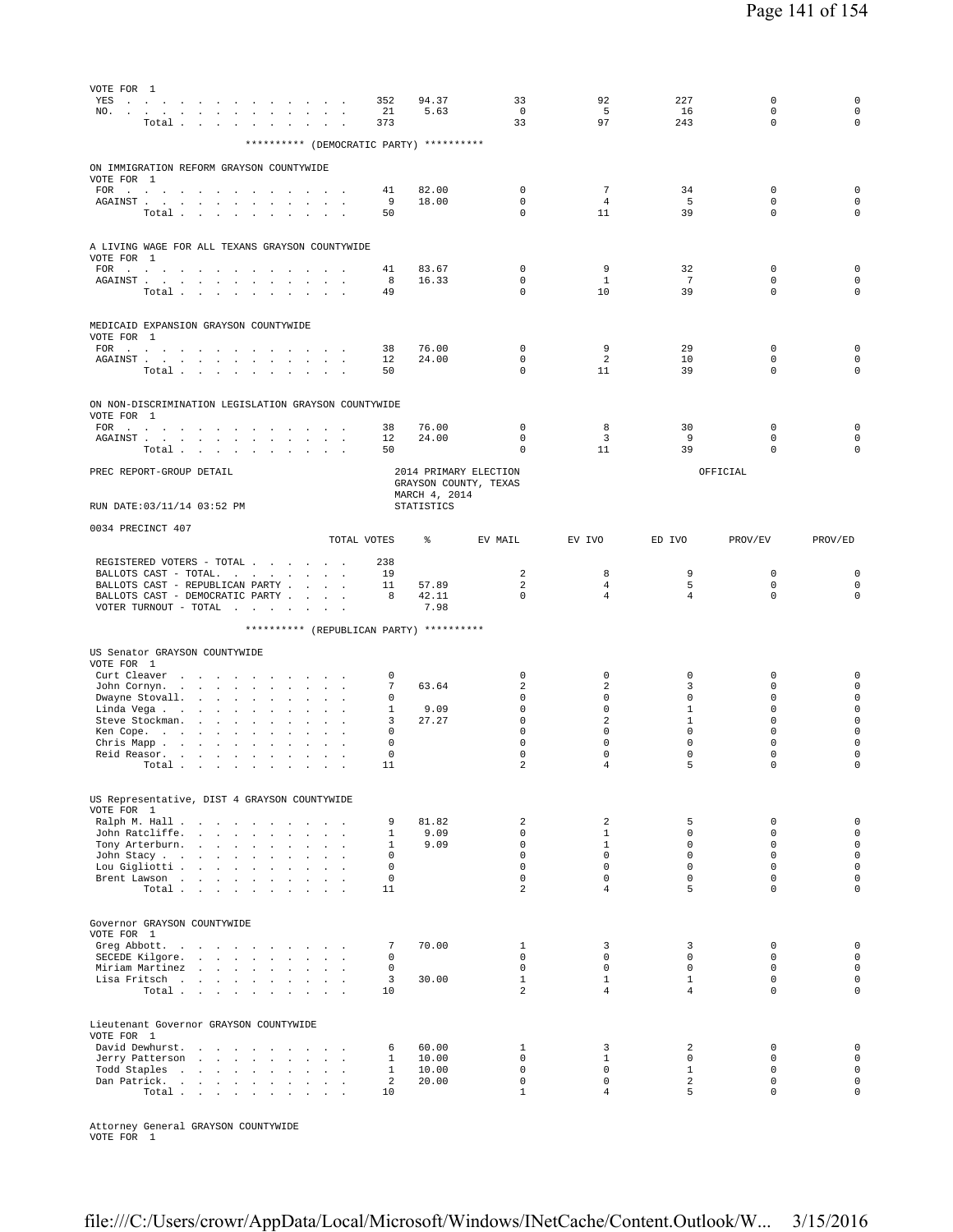| Dan Branch<br>Barry Smitherman<br>$\sim$<br>Ken Paxton<br>$\mathbf{r}$<br>$\overline{\phantom{a}}$<br>$\overline{a}$<br>Total $\cdots$ $\cdots$ $\cdots$                                                                                                                                                                                                                                        | 55.56<br>5<br>2<br>22.22<br>2<br>22.22<br>9                             | $\mathbf{1}$<br>$\mathbf 0$<br>$\mathbf 0$<br>$\mathbf{1}$                               | 2<br>$\mathbf 0$<br>$\overline{a}$<br>$\overline{4}$               | $\overline{a}$<br>$\overline{2}$<br>$\mathbf 0$<br>$\overline{4}$                              | 0<br>$\mathbf 0$<br>$\mathbf 0$<br>$\mathbf 0$                            | $\mathbf 0$<br>$\mathsf 0$<br>$\mathsf 0$<br>$\mathbf 0$                                             |
|-------------------------------------------------------------------------------------------------------------------------------------------------------------------------------------------------------------------------------------------------------------------------------------------------------------------------------------------------------------------------------------------------|-------------------------------------------------------------------------|------------------------------------------------------------------------------------------|--------------------------------------------------------------------|------------------------------------------------------------------------------------------------|---------------------------------------------------------------------------|------------------------------------------------------------------------------------------------------|
| Comptroller of Public Accounts GRAYSON COUNTYWIDE<br>VOTE FOR 1<br>Raul Torres.<br>$\sim$<br>$\sim$<br>$\sim$<br>$\overline{\phantom{a}}$<br>Harvey Hilderbran.<br><b>Carl Carl Carl</b><br>$\ddot{\phantom{0}}$<br>$\Box$<br>$\ddot{\phantom{a}}$<br>$\mathbf{r}$<br>$\ddot{\phantom{a}}$<br>Debra Medina<br>Glenn Hegar.<br>$\ddot{\phantom{a}}$<br>$\sim 10^{-1}$<br>Total $\cdots$ $\cdots$ | 2<br>20.00<br>10.00<br>1<br>50.00<br>5<br>2<br>20.00<br>10              | 2<br>$\mathbf 0$<br>$\Omega$<br>$\mathsf 0$<br>2                                         | 0<br>$\mathbf{1}$<br>2<br>$\mathbf{1}$<br>$\overline{4}$           | 0<br>$\mathbf 0$<br>3<br>$\mathbf 1$<br>4                                                      | 0<br>$\mathbf 0$<br>$\Omega$<br>$\mathbf 0$<br>$\mathbf 0$                | $\mathsf 0$<br>$\mathsf 0$<br>$\mathsf 0$<br>$\mathsf 0$<br>$\mathbf 0$                              |
| Commissioner of the General Land Office<br>GRAYSON COUNTYWIDE<br>VOTE FOR 1<br>George P. Bush.<br>David Watts.<br>Total                                                                                                                                                                                                                                                                         | 9<br>81.82<br>18.18<br>2<br>11                                          | 2<br>$\mathbf 0$<br>$\overline{a}$                                                       | 3<br>$\mathbf{1}$<br>$\overline{4}$                                | 4<br>$\mathbf{1}$<br>5                                                                         | $\mathbf 0$<br>$\mathbf 0$<br>$\mathbf 0$                                 | $\mathsf 0$<br>$\mathsf 0$<br>$\mathsf 0$                                                            |
| Commissioner of Agriculture GRAYSON COUNTYWIDE<br>VOTE FOR 1<br>J. Allen Carnes<br>$\sim$<br>Tommy Merritt<br><b>Contract Contract</b><br>$\sim$<br>Eric Opiela.<br>$\sim$<br>$\mathbf{r}$<br>$\cdot$<br>$\mathbf{r}$<br>Joe Cotten<br>$\mathcal{L}$<br>Sid Miller<br>$\ddot{\phantom{a}}$<br>$\sim$<br>$\sim$<br>Total                                                                         | 33.33<br>3<br>22.22<br>2<br>11.11<br>1<br>22.22<br>2<br>11.11<br>1<br>9 | $\mathbf 0$<br>$\mathbf{1}$<br>$\mathbf 0$<br>$\mathbf 0$<br>$\mathbf 0$<br>$\mathbf{1}$ | 1<br>$\mathbf 0$<br>$\circ$<br>2<br>$\mathbf{1}$<br>$\overline{4}$ | $\overline{a}$<br>$\mathbf{1}$<br>$\mathbf{1}$<br>$\mathbf 0$<br>$\mathbf 0$<br>$\overline{4}$ | 0<br>$\mathbf 0$<br>$\mathbf 0$<br>$\mathbf 0$<br>$\mathbf 0$<br>$\Omega$ | 0<br>$\mathsf{O}\xspace$<br>$\mathsf{O}\xspace$<br>$\mathsf{O}\xspace$<br>$\mathsf 0$<br>$\mathbf 0$ |
| Railroad Commissioner GRAYSON COUNTYWIDE<br>VOTE FOR 1<br>Wayne Christian<br>Malachi Boyuls.<br>$\sim 10^{-1}$<br>$\sim$ $\sim$<br>Ryan Sitton.<br>$\sim$<br><b>Contract</b><br>$\overline{\phantom{a}}$<br>Becky Berger<br>Total                                                                                                                                                               | 40.00<br>4<br>0<br>30.00<br>3<br>3<br>30.00<br>10                       | $\mathbf{1}$<br>$\mathbf 0$<br>$\mathbf 0$<br>$\mathbf{1}$<br>$\overline{a}$             | 1<br>$\mathbf 0$<br>2<br>$\mathbf{1}$<br>$\overline{4}$            | 2<br>$\mathbf 0$<br>$\mathbf{1}$<br>$\mathbf{1}$<br>$\overline{4}$                             | $\mathbf 0$<br>$\mathbf 0$<br>$\mathbf 0$<br>$\mathsf 0$<br>$\mathbf 0$   | $\mathsf 0$<br>$\mathsf 0$<br>$\circ$<br>$\mathsf 0$<br>$\circ$                                      |
| Chief Justice, Supreme Court GRAYSON COUNTYWIDE<br>VOTE FOR 1<br>Robert Talton<br>$\sim$<br>$\sim$<br>Nathan Hecht<br>Total $\cdots$ $\cdots$<br>$\sim$ $\sim$                                                                                                                                                                                                                                  | 75.00<br>6<br>25.00<br>2<br>8                                           | $\mathbf{1}$<br>$\mathbf 0$<br>$\mathbf{1}$                                              | 2<br>$\mathbf{1}$<br>3                                             | 3<br>$\mathbf{1}$<br>$\overline{4}$                                                            | $\mathbb O$<br>$\mathbf 0$<br>$\mathbf 0$                                 | $\mathsf 0$<br>$\mathsf 0$<br>$\mathsf 0$                                                            |
| Justice, Supreme Court, PL 6, Unexpired<br>GRAYSON COUNTYWIDE<br>VOTE FOR 1<br>Joe Pool.<br>Jeff Brown<br>$\blacksquare$<br>Total                                                                                                                                                                                                                                                               | 55.56<br>5<br>44.44<br>4<br>9                                           | 2<br>$\mathbf 0$<br>$\overline{a}$                                                       | 2<br>$\mathbf{1}$<br>$\overline{3}$                                | 1<br>3<br>$\overline{4}$                                                                       | $\mathbb O$<br>$\mathbf 0$<br>$\mathbf 0$                                 | $\mathsf 0$<br>$\mathsf 0$<br>$\mathbf 0$                                                            |
| Justice, Supreme Court, P7 GRAYSON COUNTYWIDE<br>VOTE FOR 1<br>Jeff Boyd<br>the contract of the contract of the contract of<br>Total $\cdots$ $\cdots$ $\cdots$<br>$\mathbf{r}$                                                                                                                                                                                                                 | 100.00<br>9<br>9                                                        | 2<br>2                                                                                   | 3<br>3                                                             | 4<br>4                                                                                         | 0<br>$\mathbf 0$                                                          | 0<br>$\mathsf 0$                                                                                     |
| Justice, Supreme Court, P8 GRAYSON COUNTYWIDE<br>VOTE FOR 1<br>Phil Johnson<br>$\sim$<br>Sharon McCally.<br>Total                                                                                                                                                                                                                                                                               | 66.67<br>6<br>33.33<br>3<br>9                                           | $\mathbf{1}$<br>$\mathbf{1}$<br>$\overline{a}$                                           | 3<br>$\mathbf 0$<br>$\overline{3}$                                 | 2<br>$\overline{a}$<br>$\overline{4}$                                                          | $\mathbf 0$<br>$\mathbf 0$<br>$\mathbf 0$                                 | $\mathsf 0$<br>$\mathbf 0$<br>$\circ$                                                                |
| Judge, CT of Criminal Appeals, P3 GRAYSON COUNTYWIDE<br>VOTE FOR 1<br>Barbara Walther<br>Bert Richardson<br>Total $\cdots$ $\cdots$ $\cdots$                                                                                                                                                                                                                                                    | 66.67<br>6<br>33.33<br>3<br>9                                           | 2<br>$\mathbf{0}$<br>2                                                                   | $\mathbf{1}$<br>2<br>$\overline{3}$                                | 3<br>$\mathbf{1}$<br>$\overline{4}$                                                            | $\mathbf 0$<br>$\mathbf 0$<br>$\mathbf 0$                                 | $\mathsf 0$<br>$\mathsf 0$<br>$\circ$                                                                |
| Judge, CT of Criminal Appeals, P4 GRAYSON COUNTYWIDE<br>VOTE FOR 1<br>Richard Dean Davis<br>Jani Jo Wood<br>Kevin Patrick Yeary<br>$\sim$<br>Total                                                                                                                                                                                                                                              | 22.22<br>2<br>44.44<br>$\overline{4}$<br>33.33<br>3<br>9                | $\mathbf 0$<br>2<br>$\circ$<br>$\overline{2}$                                            | $\mathbf{1}$<br>$\mathbf{1}$<br>$\mathbf{1}$<br>$\overline{3}$     | $\mathbf{1}$<br>$\mathbf{1}$<br>$\overline{a}$<br>$\overline{4}$                               | 0<br>$\mathbf 0$<br>$\mathbf 0$<br>$\Omega$                               | $\mathbf 0$<br>$\mathsf 0$<br>$\mathsf 0$<br>$\circ$                                                 |
| Judge, CT of Criminal Appeals, P9 GRAYSON COUNTYWIDE<br>VOTE FOR 1<br>W.C. "Bud" Kirkendall<br>David Newell<br>Total                                                                                                                                                                                                                                                                            | 37.50<br>3<br>62.50<br>5<br>8                                           | $\mathbf{0}$<br>$\mathbf{1}$<br>$\mathbf{1}$                                             | 2<br>$\mathbf{1}$<br>$\overline{3}$                                | $\mathbf{1}$<br>3<br>$\overline{4}$                                                            | 0<br>$\mathbf 0$<br>$\Omega$                                              | $\mathsf 0$<br>$\mathsf 0$<br>$\circ$                                                                |
| State Senator, District 30 GRAYSON COUNTYWIDE<br>VOTE FOR 1<br>Craig Estes.<br>$\texttt{Total}~~.~~.~~.~~.~~.~~.~~.~~.~~.~~.$                                                                                                                                                                                                                                                                   | 100.00<br>10<br>10                                                      | 2<br>$\overline{a}$                                                                      | 3<br>$\overline{3}$                                                | 5<br>5                                                                                         | 0<br>$\mathbf 0$                                                          | $\mathbf 0$<br>$\mathsf{O}\xspace$                                                                   |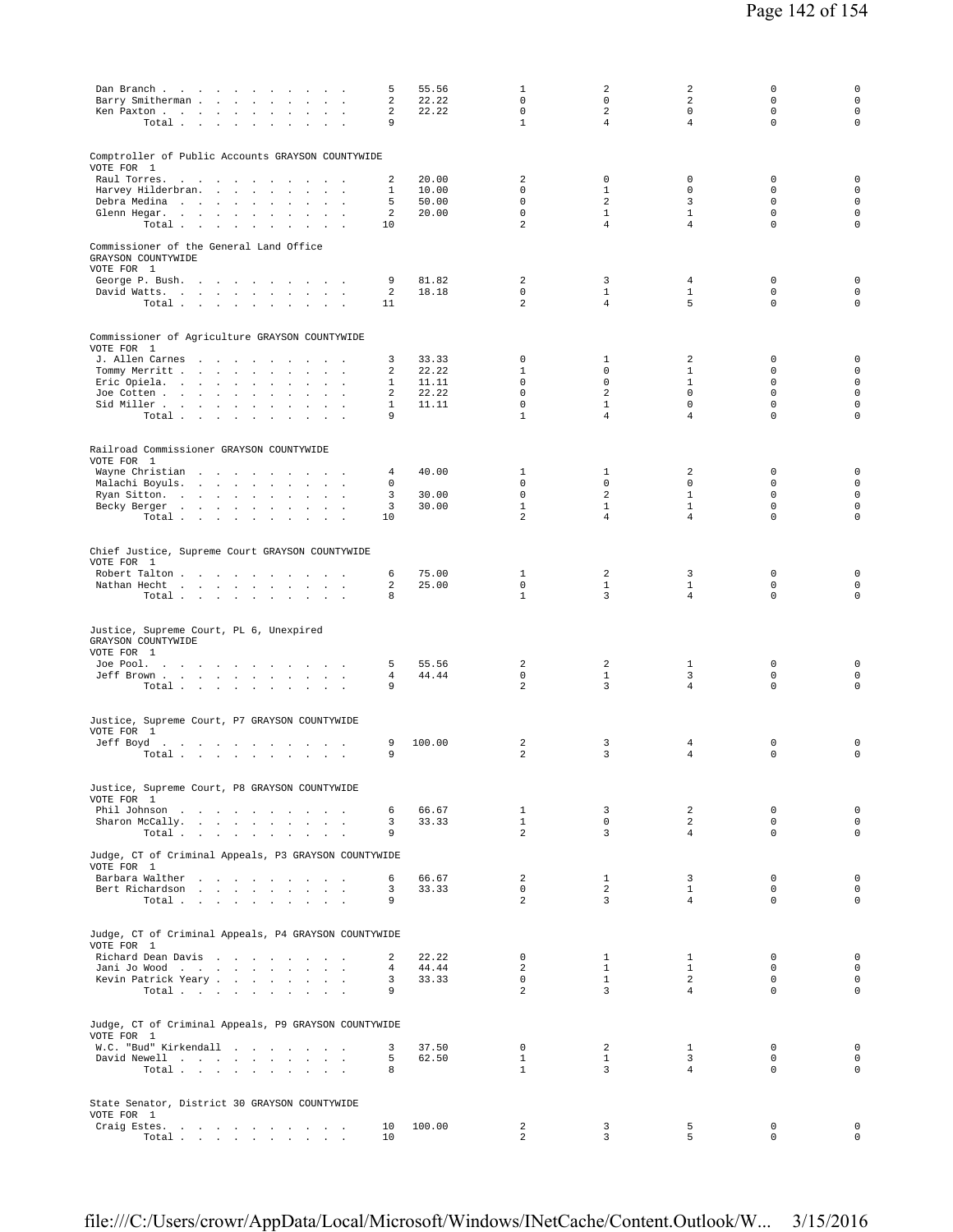| State Representative, District 62 GRAYSON COUNTYWIDE             |                   |               |                                  |                                  |                                  |                             |                                |
|------------------------------------------------------------------|-------------------|---------------|----------------------------------|----------------------------------|----------------------------------|-----------------------------|--------------------------------|
| VOTE FOR 1<br>Larry Phillips.                                    | 10                | 100.00        | 2                                | 3                                | 5                                | $\mathbf 0$                 | $\mathbf 0$                    |
| Total $\cdots$ $\cdots$ $\cdots$                                 | 10                |               | $\mathfrak{D}$                   | $\overline{3}$                   | 5                                | $\Omega$                    | $\mathbf 0$                    |
|                                                                  |                   |               |                                  |                                  |                                  |                             |                                |
| Justice 5th Court of Appeals P3 GRAYSON COUNTYWIDE               |                   |               |                                  |                                  |                                  |                             |                                |
| VOTE FOR 1                                                       | 9                 | 100.00        | 2                                | 3                                | 4                                | $\mathbf 0$                 | 0                              |
| Ada Brown<br>Total                                               | 9                 |               | $\overline{a}$                   | 3                                | $\overline{4}$                   | $\Omega$                    | $\circ$                        |
|                                                                  |                   |               |                                  |                                  |                                  |                             |                                |
| Justice 5th Court of Appeals P6 GRAYSON COUNTYWIDE               |                   |               |                                  |                                  |                                  |                             |                                |
| VOTE FOR 1                                                       |                   |               |                                  |                                  |                                  |                             |                                |
| David L. Bridges<br>Total                                        | 9<br>9            | 100.00        | 2<br>$\mathfrak{D}$              | 3<br>$\overline{3}$              | $\overline{4}$<br>$\overline{4}$ | $\Omega$<br>$\Omega$        | $\mathbf 0$<br>$\circ$         |
|                                                                  |                   |               |                                  |                                  |                                  |                             |                                |
|                                                                  |                   |               |                                  |                                  |                                  |                             |                                |
| Justice, 5th CT of AP DIST, P8 GRAYSON COUNTYWIDE<br>VOTE FOR 1  |                   |               |                                  |                                  |                                  |                             |                                |
| Bill Whitehill.                                                  | 8                 | 100.00        | 2                                | 2                                | 4                                | $\mathbf 0$                 | 0                              |
| Total                                                            | 8                 |               | 2                                | $\overline{a}$                   | $\overline{4}$                   | $\Omega$                    | $\circ$                        |
|                                                                  |                   |               |                                  |                                  |                                  |                             |                                |
| District Judge, 397th Judicial District                          |                   |               |                                  |                                  |                                  |                             |                                |
| GRAYSON COUNTYWIDE<br>VOTE FOR 1                                 |                   |               |                                  |                                  |                                  |                             |                                |
| Brian K. Gary                                                    | 9                 | 100.00        | 2                                | 3                                | 4                                | $\mathbf 0$                 | $\mathbf 0$                    |
| Total                                                            | 9                 |               | 2                                | 3                                | $\overline{4}$                   | $\mathbf 0$                 | $\mathbf 0$                    |
| County Judge GRAYSON COUNTYWIDE                                  |                   |               |                                  |                                  |                                  |                             |                                |
| VOTE FOR 1                                                       |                   |               |                                  |                                  |                                  |                             |                                |
| Gene Short<br>Bill Magers.<br>$\sim$ $\sim$ $\sim$               | 5<br>$\mathbf{1}$ | 45.45<br>9.09 | 2<br>$\Omega$                    | 1<br>$\Omega$                    | 2<br>$\mathbf{1}$                | $\mathbf 0$<br>$\Omega$     | $\mathbf 0$<br>$\mathbf 0$     |
| Trent Bass                                                       | $\mathbf{1}$      | 9.09          | $\mathbf 0$                      | $\mathbf{1}$                     | $\mathbf 0$                      | $\mathbf 0$                 | $\mathsf{O}\xspace$            |
| Jim Maddock.<br>$\sim$                                           | 4                 | 36.36         | $\mathbf 0$                      | $\overline{a}$                   | 2                                | $\mathbf 0$                 | $\mathsf{O}\xspace$            |
| Total                                                            | 11                |               | 2                                | $\overline{4}$                   | 5                                | $\mathbf 0$                 | $\circ$                        |
|                                                                  |                   |               |                                  |                                  |                                  |                             |                                |
| Judge, County Court at Law GRAYSON COUNTYWIDE<br>VOTE FOR 1      |                   |               |                                  |                                  |                                  |                             |                                |
| James Corley "Corky" Henderson                                   | 10                | 100.00        | 2                                | $\overline{4}$                   | $\overline{4}$                   | 0                           | $\mathbf 0$                    |
| Total                                                            | 10                |               | $\mathfrak{D}$                   | $\overline{4}$                   | $\overline{4}$                   | $\mathbf 0$                 | $\mathbf 0$                    |
|                                                                  |                   |               |                                  |                                  |                                  |                             |                                |
| Judge, County Court at Law No. 2 GRAYSON COUNTYWIDE              |                   |               |                                  |                                  |                                  |                             |                                |
| VOTE FOR 1<br>Carol M. Siebman                                   | 11                | 100.00        | 2                                | 4                                | 5                                | 0                           | 0                              |
| Total                                                            | 11                |               | 2                                | $\overline{4}$                   | 5                                | $\Omega$                    | $\mathbf 0$                    |
|                                                                  |                   |               |                                  |                                  |                                  |                             |                                |
| District Clerk GRAYSON COUNTYWIDE                                |                   |               |                                  |                                  |                                  |                             |                                |
| VOTE FOR 1                                                       |                   |               |                                  |                                  |                                  |                             |                                |
| Kelly Ashmore<br>Total<br><b>Sales Advised Service</b><br>$\sim$ | 10<br>10          | 100.00        | 2<br>$\overline{a}$              | 3<br>$\overline{3}$              | 5<br>5                           | $\mathbf 0$<br>$\mathsf 0$  | $\mathbf 0$<br>$\mathsf 0$     |
|                                                                  |                   |               |                                  |                                  |                                  |                             |                                |
| County Clerk GRAYSON COUNTYWIDE                                  |                   |               |                                  |                                  |                                  |                             |                                |
| VOTE FOR 1                                                       |                   |               |                                  |                                  |                                  |                             |                                |
| Wilma Bush                                                       | 10                | 100.00        | 2<br>$\overline{a}$              | 4<br>$\overline{4}$              | 4<br>$\overline{4}$              | 0<br>$\mathbf 0$            | 0<br>$\mathbf 0$               |
| Total $\cdots$ $\cdots$ $\cdots$                                 | 10                |               |                                  |                                  |                                  |                             |                                |
|                                                                  |                   |               |                                  |                                  |                                  |                             |                                |
| County Treasurer GRAYSON COUNTYWIDE<br>VOTE FOR 1                |                   |               |                                  |                                  |                                  |                             |                                |
| Starr Stanley                                                    | 6                 | 60.00         | $\overline{a}$                   | $\mathbf{1}$                     | $\overline{3}$                   | $\mathbf 0$                 | $\mathsf{O}\xspace$            |
| Gayla Hawkins                                                    | $\overline{4}$    | 40.00         | $\overline{0}$<br>$\overline{2}$ | $\overline{3}$<br>$\overline{4}$ | $\mathbf{1}$<br>$\overline{4}$   | $\mathbf 0$<br>$\Omega$     | $\mathsf{O}\xspace$<br>$\circ$ |
| Total                                                            | 10                |               |                                  |                                  |                                  |                             |                                |
|                                                                  |                   |               |                                  |                                  |                                  |                             |                                |
| County Commissioner, Precinct 4 COMM 4<br>VOTE FOR 1             |                   |               |                                  |                                  |                                  |                             |                                |
| Bart Lawrence                                                    | 9                 | 100.00        | $\overline{a}$                   | 3                                | $\overline{4}$                   | $\mathbf 0$                 | $\circ$                        |
| Total                                                            | 9                 |               | $\overline{a}$                   | $\overline{3}$                   | $\overline{4}$                   | $\mathbf 0$                 | $\circ$                        |
|                                                                  |                   |               |                                  |                                  |                                  |                             |                                |
| Justice of the Peace, Precinct No. 2                             |                   |               |                                  |                                  |                                  |                             |                                |
| JUSTICE OF THE PEACE PCT 2<br>VOTE FOR 1                         |                   |               |                                  |                                  |                                  |                             |                                |
| Mike Springer                                                    | 3                 | 27.27         | $\mathbf{1}$                     | $\mathbf{1}$                     | $\mathbf{1}$                     | $\mathbf 0$                 | $\mathsf{O}\xspace$            |
| David Hawley<br>H. Gene Alyea                                    | 6<br>$^{\circ}$   | 54.55         | $\mathbf{0}$<br>$\mathbf 0$      | $\overline{3}$<br>$\circ$        | $\mathbf{3}$<br>$\mathbf 0$      | $\mathbf{0}$<br>$\mathbf 0$ | $\circ$<br>$\circ$             |
| Thomas D. Roesler.                                               | $\overline{a}$    | 18.18         | $\mathbf{1}$                     | $\circ$                          | $\mathbf{1}$                     | $\mathbf 0$                 | $\mathbf 0$                    |
| Total                                                            | 11                |               | $\overline{a}$                   | $\overline{4}$                   | 5                                | $\mathbf 0$                 | $\mathsf{O}\xspace$            |
| County Chairman GRAYSON COUNTYWIDE                               |                   |               |                                  |                                  |                                  |                             |                                |
| VOTE FOR 1                                                       |                   |               |                                  |                                  |                                  |                             |                                |
| Reggie Smith<br>Total                                            | 8<br>8            | 100.00        | $\mathbf{1}$<br>$\mathbf{1}$     | $\mathbf{3}$<br>$\overline{3}$   | $\overline{4}$<br>$\overline{4}$ | $\mathbf 0$<br>$\mathbf 0$  | $\mathbf 0$<br>$\circ$         |
|                                                                  |                   |               |                                  |                                  |                                  |                             |                                |
| ********** (DEMOCRATIC PARTY) **********                         |                   |               |                                  |                                  |                                  |                             |                                |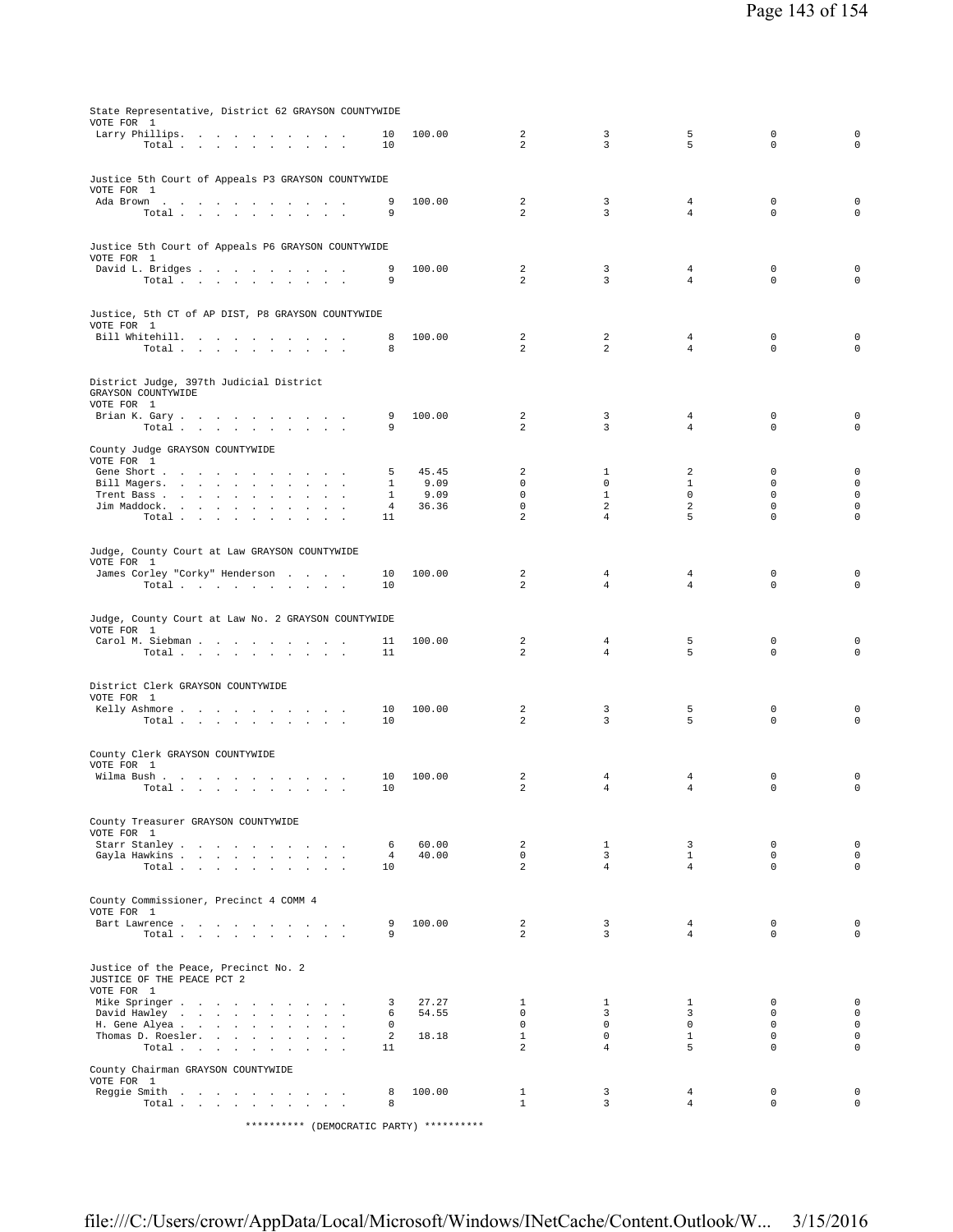| US Senator GRAYSON COUNTYWIDE<br>VOTE FOR 1                                                                                                                                                                                           |                           |                |                            |                                  |                                |                            |                             |
|---------------------------------------------------------------------------------------------------------------------------------------------------------------------------------------------------------------------------------------|---------------------------|----------------|----------------------------|----------------------------------|--------------------------------|----------------------------|-----------------------------|
| Harry Kim<br>Maxey Marie Scherr                                                                                                                                                                                                       | $\mathbf{1}$<br>3         | 12.50<br>37.50 | 0<br>$\Omega$              | $\mathbf{1}$<br>$\mathbf{1}$     | $\mathsf 0$<br>2               | 0<br>$\Omega$              | $\mathsf 0$<br>$\circ$      |
| Michael "Fjet" Fjetland.<br>David M. Alameel                                                                                                                                                                                          | $\circ$<br>$\overline{a}$ | 25.00          | $\mathbf 0$<br>$\mathbf 0$ | $\mathbf 0$<br>$\mathbf 0$       | $\mathbf 0$<br>2               | $\mathbf 0$<br>$\mathbf 0$ | $\mathsf 0$<br>$\mathbf 0$  |
| Kesha Rogers                                                                                                                                                                                                                          | 2                         | 25.00          | $\mathbf 0$<br>$\mathbf 0$ | 2                                | $\mathbf 0$                    | $\mathbf 0$<br>$\mathbf 0$ | $\mathsf 0$                 |
| Total                                                                                                                                                                                                                                 | 8                         |                |                            | $\overline{4}$                   | $\overline{4}$                 |                            | $\mathsf 0$                 |
| Governor GRAYSON COUNTYWIDE<br>VOTE FOR 1                                                                                                                                                                                             |                           |                |                            |                                  |                                |                            |                             |
| Wendy R. Davis.                                                                                                                                                                                                                       | 8                         | 100.00         | $\mathbf 0$                | 4                                | 4                              | $\mathbf 0$                | $\mathsf 0$                 |
| Reynaldo "Ray" Madrigal.<br>Total                                                                                                                                                                                                     | $\Omega$<br>8             |                | $\mathbf 0$<br>0           | $\mathbf{0}$<br>$\overline{4}$   | $\mathbf 0$<br>$\overline{4}$  | $\Omega$<br>$\Omega$       | $\mathbf{0}$<br>$\mathbf 0$ |
|                                                                                                                                                                                                                                       |                           |                |                            |                                  |                                |                            |                             |
| Lieutenant Governor GRAYSON COUNTYWIDE<br>VOTE FOR 1                                                                                                                                                                                  |                           |                |                            |                                  |                                |                            |                             |
| Leticia Van de Putte.<br>Total                                                                                                                                                                                                        | 8<br>8                    | 100.00         | 0<br>$\Omega$              | 4<br>$\overline{4}$              | 4<br>$\overline{4}$            | 0<br>$\Omega$              | $\mathsf 0$<br>$\mathbf 0$  |
|                                                                                                                                                                                                                                       |                           |                |                            |                                  |                                |                            |                             |
| Attorney General GRAYSON COUNTYWIDE<br>VOTE FOR 1                                                                                                                                                                                     |                           |                |                            |                                  |                                |                            |                             |
| Sam Houston.                                                                                                                                                                                                                          | 8                         | 100.00         | $\mathbf 0$<br>0           | 4                                | 4                              | $\mathbf 0$<br>$\mathbf 0$ | 0<br>$\mathbf 0$            |
| Total $\cdots$ $\cdots$ $\cdots$                                                                                                                                                                                                      | 8                         |                |                            | 4                                | $\overline{4}$                 |                            |                             |
| Comptroller of Public Accounts GRAYSON COUNTYWIDE<br>VOTE FOR 1                                                                                                                                                                       |                           |                |                            |                                  |                                |                            |                             |
| Mike Collier                                                                                                                                                                                                                          | 8                         | 100.00         | 0                          | 4                                | 4                              | $\mathbf 0$                | 0                           |
| Total                                                                                                                                                                                                                                 | 8                         |                | $\Omega$                   | $\overline{4}$                   | $\overline{4}$                 | $\Omega$                   | $\mathbf 0$                 |
| Commissioner of the General Land Office<br>GRAYSON COUNTYWIDE                                                                                                                                                                         |                           |                |                            |                                  |                                |                            |                             |
| VOTE FOR 1<br>John Cook                                                                                                                                                                                                               | 8                         | 100.00         | 0                          | 4                                | 4                              | $\mathbb O$                | 0                           |
| Total $\cdots$ $\cdots$ $\cdots$ $\cdots$                                                                                                                                                                                             | 8                         |                | $\Omega$                   | 4                                | $\overline{4}$                 | $\Omega$                   | $\mathbf 0$                 |
|                                                                                                                                                                                                                                       |                           |                |                            |                                  |                                |                            |                             |
| Commissioner of Agriculture GRAYSON COUNTYWIDE<br>VOTE FOR 1                                                                                                                                                                          |                           |                |                            |                                  |                                |                            |                             |
| Hugh Asa Fitzsimons III.<br>Richard "Kinky" Friedman                                                                                                                                                                                  | 2<br>5                    | 25.00<br>62.50 | $\mathbf 0$<br>$\mathbf 0$ | 1<br>3                           | $\mathbf{1}$<br>2              | 0<br>$\mathbf 0$           | $\mathsf 0$<br>$\mathsf 0$  |
| Jim Hogan<br>Total                                                                                                                                                                                                                    | $\mathbf{1}$<br>8         | 12.50          | $\mathbf 0$<br>0           | $\mathbf 0$<br>4                 | $\mathbf{1}$<br>$\overline{4}$ | $\mathbf 0$<br>$\mathbf 0$ | $\mathbf 0$<br>$\circ$      |
|                                                                                                                                                                                                                                       |                           |                |                            |                                  |                                |                            |                             |
| Railroad Commissioner GRAYSON COUNTYWIDE<br>VOTE FOR 1                                                                                                                                                                                |                           |                |                            |                                  |                                |                            |                             |
| Steve Brown.                                                                                                                                                                                                                          | 5                         | 62.50          | 0                          | 3                                | 2                              | 0                          | 0                           |
| Dale Henry<br>Total                                                                                                                                                                                                                   | 3<br>8                    | 37.50          | $\mathbf 0$<br>0           | $\mathbf{1}$<br>4                | 2<br>$\overline{4}$            | $\mathbf 0$<br>0           | $\mathbf 0$<br>$\mathsf 0$  |
| Chief Justice, Supreme Court GRAYSON COUNTYWIDE                                                                                                                                                                                       |                           |                |                            |                                  |                                |                            |                             |
| VOTE FOR 1<br>William Moody                                                                                                                                                                                                           | 8                         | 100.00         | $\mathbf 0$                | 4                                | 4                              | $\mathbf 0$                | 0                           |
| Total                                                                                                                                                                                                                                 | 8                         |                | $\mathbf 0$                | 4                                | 4                              | 0                          | $\mathsf 0$                 |
| Justice, Supreme Court, PL 6, Unexpired                                                                                                                                                                                               |                           |                |                            |                                  |                                |                            |                             |
| GRAYSON COUNTYWIDE<br>VOTE FOR 1                                                                                                                                                                                                      |                           |                |                            |                                  |                                |                            |                             |
| Lawrence Edward Meyers                                                                                                                                                                                                                | 8                         | 100.00         | $\mathbf 0$<br>$\Omega$    | $\overline{4}$<br>$\overline{4}$ | $\overline{4}$                 | $\mathbf 0$<br>$\Omega$    | $\mathsf 0$                 |
| Total                                                                                                                                                                                                                                 | 8                         |                |                            |                                  | $\overline{4}$                 |                            | $\mathbf 0$                 |
| Justice, Supreme Court, P7 GRAYSON COUNTYWIDE                                                                                                                                                                                         |                           |                |                            |                                  |                                |                            |                             |
| VOTE FOR 1<br>Gina Benavides.                                                                                                                                                                                                         | 8                         | 100.00         | $\mathbf 0$                | $\overline{4}$                   | $\overline{4}$                 | $\mathbf 0$                | $\circ$                     |
| Total                                                                                                                                                                                                                                 | 8                         |                | $\Omega$                   | $\overline{4}$                   | $\overline{4}$                 | $\Omega$                   | $\mathbf{0}$                |
| Judge, CT of Criminal Appeals, P3 GRAYSON COUNTYWIDE                                                                                                                                                                                  |                           |                |                            |                                  |                                |                            |                             |
| VOTE FOR 1<br>John Granberg                                                                                                                                                                                                           | 8                         | 100.00         | $\mathbf 0$                | $\overline{4}$                   | $\overline{4}$                 | $\mathbf 0$                | $\mathbf 0$                 |
| Total                                                                                                                                                                                                                                 | 8                         |                | $\Omega$                   | $\overline{4}$                   | $\overline{4}$                 | $\Omega$                   | $\circ$                     |
|                                                                                                                                                                                                                                       |                           |                |                            |                                  |                                |                            |                             |
| County Chairman GRAYSON COUNTYWIDE<br>VOTE FOR 1                                                                                                                                                                                      |                           |                |                            |                                  |                                |                            |                             |
| Lander Bethel.<br>Total                                                                                                                                                                                                               | 8<br>8                    | 100.00         | 0<br>$\Omega$              | $\overline{4}$<br>$\overline{4}$ | 4<br>$\overline{4}$            | 0<br>$\mathbf 0$           | $\mathsf 0$<br>$\mathbf{0}$ |
| ********** (REPUBLICAN PARTY) **********                                                                                                                                                                                              |                           |                |                            |                                  |                                |                            |                             |
| RELIGIOUS FREEDOM GRAYSON COUNTYWIDE                                                                                                                                                                                                  |                           |                |                            |                                  |                                |                            |                             |
| VOTE FOR 1                                                                                                                                                                                                                            |                           |                |                            |                                  |                                | $\mathbf 0$                | $\mathsf 0$                 |
| YES a contract of the contract of the state of the state of the state of the state of the state of the state of the state of the state of the state of the state of the state of the state of the state of the state of the st<br>NO. | 11<br>$\overline{0}$      | 100.00         | 2<br>0                     | 4<br>$\mathbf 0$                 | 5<br>0                         | $\mathbf 0$                | $\mathsf 0$                 |
| Total                                                                                                                                                                                                                                 | 11                        |                | $\overline{a}$             | 4                                | 5                              | 0                          | $\mathbf 0$                 |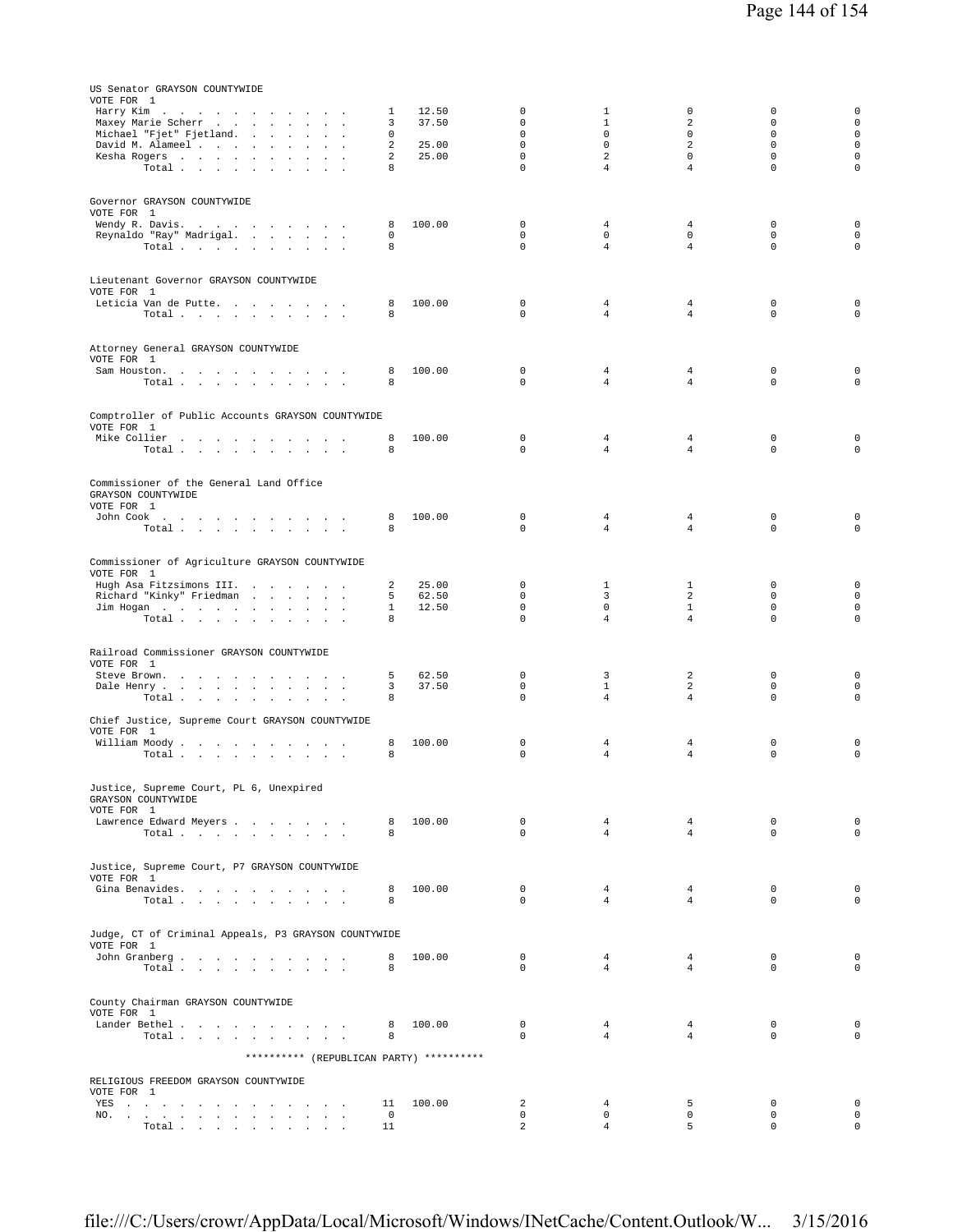| SECOND AMENDMENT GRAYSON COUNTYWIDE                                                                                                                                                                                                                                    |                                                      |                                        |                             |                               |                                |                            |                                            |
|------------------------------------------------------------------------------------------------------------------------------------------------------------------------------------------------------------------------------------------------------------------------|------------------------------------------------------|----------------------------------------|-----------------------------|-------------------------------|--------------------------------|----------------------------|--------------------------------------------|
| VOTE FOR 1<br>YES<br>$\sim$ $\sim$ $\sim$ $\sim$                                                                                                                                                                                                                       | 11                                                   | 100.00                                 | 2                           | 4                             | 5                              | $^{\circ}$                 | $\mathbf 0$                                |
| NO.<br>$\sim$                                                                                                                                                                                                                                                          |                                                      | $\overline{0}$                         | $\mathbf 0$                 | 0                             | 0                              | $\mathbf 0$                | $\mathsf{O}\xspace$                        |
| Total $\ldots$ $\ldots$ $\ldots$ $\ldots$                                                                                                                                                                                                                              | 11                                                   |                                        | $\overline{a}$              | $\overline{4}$                | 5                              | $\mathbf 0$                | $\mathbf 0$                                |
|                                                                                                                                                                                                                                                                        |                                                      |                                        |                             |                               |                                |                            |                                            |
| FRANCHISE TAX GRAYSON COUNTYWIDE                                                                                                                                                                                                                                       |                                                      |                                        |                             |                               |                                |                            |                                            |
| VOTE FOR 1<br>YES a contract of the contract of the contract of the set of the set of the set of the set of the set of the set of the set of the set of the set of the set of the set of the set of the set of the set of the set of the set                           | 10                                                   | 100.00                                 | 2                           | 3                             | 5                              | $^{\circ}$                 | $\mathbf 0$                                |
| NO.                                                                                                                                                                                                                                                                    |                                                      | $\circ$                                | $\mathbf 0$                 | 0                             | 0                              | $\mathbf 0$                | $\mathsf{O}\xspace$                        |
| Total                                                                                                                                                                                                                                                                  | 10                                                   |                                        | 2                           | 3                             | 5                              | $\Omega$                   | $\mathbf 0$                                |
|                                                                                                                                                                                                                                                                        |                                                      |                                        |                             |                               |                                |                            |                                            |
| WELFARE REFORM GRAYSON COUNTYWIDE                                                                                                                                                                                                                                      |                                                      |                                        |                             |                               |                                |                            |                                            |
| VOTE FOR 1<br>YES                                                                                                                                                                                                                                                      | 10                                                   | 90.91                                  | 2                           | $\overline{4}$                | 4                              | $^{\circ}$                 | 0                                          |
| NO.<br>the contract of the contract of                                                                                                                                                                                                                                 |                                                      | 9.09<br>$\mathbf{1}$                   | $\mathbf{0}$                | $\circ$                       | $\mathbf{1}$                   | $\mathbf 0$                | 0                                          |
| Total $\cdots$ $\cdots$<br>$\sim 10^{-11}$                                                                                                                                                                                                                             | 11<br>$\mathbf{a}$ and $\mathbf{a}$ and $\mathbf{a}$ |                                        | 2                           | $\overline{4}$                | 5                              | $\mathbf 0$                | $\mathbf 0$                                |
|                                                                                                                                                                                                                                                                        |                                                      |                                        |                             |                               |                                |                            |                                            |
| NO LAWMAKERS EXCEPTIONS GRAYSON COUNTYWIDE                                                                                                                                                                                                                             |                                                      |                                        |                             |                               |                                |                            |                                            |
| VOTE FOR 1<br>YES a contract of the contract of the contract of the set of the set of the set of the set of the set of the set of the set of the set of the set of the set of the set of the set of the set of the set of the set of the set                           | 11                                                   | 100.00                                 | 2                           | $\overline{4}$                | 5                              | $\mathbf 0$                | $\mathbf 0$                                |
| NO.                                                                                                                                                                                                                                                                    |                                                      | $\circ$                                | $\mathbf 0$                 | $\mathbf 0$                   | 0                              | $\mathbf 0$                | 0                                          |
| Total                                                                                                                                                                                                                                                                  | 11                                                   |                                        | 2                           | $\overline{4}$                | 5                              | $\mathbf 0$                | $\mathbf 0$                                |
|                                                                                                                                                                                                                                                                        |                                                      |                                        |                             |                               |                                |                            |                                            |
| OBAMACARE GRAYSON COUNTYWIDE                                                                                                                                                                                                                                           |                                                      |                                        |                             |                               |                                |                            |                                            |
| VOTE FOR 1<br>YES a contract of the contract of the contract of the set of the set of the set of the set of the set of the set of the set of the set of the set of the set of the set of the set of the set of the set of the set of the set                           | 10                                                   | 100.00                                 | 2                           | 3                             | 5                              | $^{\circ}$                 | $\mathbf 0$                                |
| NO.                                                                                                                                                                                                                                                                    |                                                      | $^{\circ}$                             | $\mathbf 0$                 | $\circ$                       | $\mathbf 0$                    | $\mathbf 0$                | 0                                          |
| $\texttt{Total}~~.~~.~~.~~.~~.~~.~~.~~.~~.$                                                                                                                                                                                                                            | 10                                                   |                                        | 2                           | 3                             | 5                              | $\mathbf 0$                | 0                                          |
| ********** (DEMOCRATIC PARTY) **********                                                                                                                                                                                                                               |                                                      |                                        |                             |                               |                                |                            |                                            |
|                                                                                                                                                                                                                                                                        |                                                      |                                        |                             |                               |                                |                            |                                            |
| ON IMMIGRATION REFORM GRAYSON COUNTYWIDE<br>VOTE FOR 1                                                                                                                                                                                                                 |                                                      |                                        |                             |                               |                                |                            |                                            |
| FOR                                                                                                                                                                                                                                                                    |                                                      | 100.00<br>8                            | 0                           | 4                             | 4                              | $^{\circ}$                 | 0                                          |
| AGAINST                                                                                                                                                                                                                                                                |                                                      | 0<br>8                                 | $\mathbf 0$<br>$\mathbf 0$  | 0<br>$\overline{4}$           | 0<br>$\overline{4}$            | $\mathbf 0$<br>$\mathbf 0$ | 0<br>$\mathbf 0$                           |
| Total $\cdots$ $\cdots$ $\cdots$                                                                                                                                                                                                                                       |                                                      |                                        |                             |                               |                                |                            |                                            |
|                                                                                                                                                                                                                                                                        |                                                      |                                        |                             |                               |                                |                            |                                            |
| A LIVING WAGE FOR ALL TEXANS GRAYSON COUNTYWIDE<br>VOTE FOR 1                                                                                                                                                                                                          |                                                      |                                        |                             |                               |                                |                            |                                            |
| FOR                                                                                                                                                                                                                                                                    |                                                      | 7<br>87.50                             | 0                           | 4                             | 3                              | $^{\circ}$                 | 0                                          |
| AGAINST<br>$\sim$                                                                                                                                                                                                                                                      | <b>All Angeles</b>                                   | $\mathbf{1}$<br>12.50<br>8             | $\mathbf 0$<br>$\Omega$     | 0<br>$\overline{4}$           | $\mathbf{1}$<br>$\overline{4}$ | $\mathbf 0$<br>$\mathbf 0$ | $\mathsf{O}\xspace$<br>$\mathbf 0$         |
| Total                                                                                                                                                                                                                                                                  |                                                      |                                        |                             |                               |                                |                            |                                            |
|                                                                                                                                                                                                                                                                        |                                                      |                                        |                             |                               |                                |                            |                                            |
| MEDICAID EXPANSION GRAYSON COUNTYWIDE<br>VOTE FOR 1                                                                                                                                                                                                                    |                                                      |                                        |                             |                               |                                |                            |                                            |
| FOR                                                                                                                                                                                                                                                                    |                                                      | 100.00<br>8                            | $\mathbf{0}$                | 4                             | 4                              | $^{\circ}$                 | 0                                          |
| ${\tt AGAINST} \hspace{1.5cm} . \hspace{1.5cm} . \hspace{1.5cm} . \hspace{1.5cm} . \hspace{1.5cm} . \hspace{1.5cm} . \hspace{1.5cm} . \hspace{1.5cm} . \hspace{1.5cm} . \hspace{1.5cm} . \hspace{1.5cm} . \hspace{1.5cm} . \hspace{1.5cm} . \hspace{1.5cm} .$<br>Total |                                                      | 0<br>8                                 | $\mathbf 0$<br>$\mathbf 0$  | $\mathbf 0$<br>$\overline{4}$ | $\circ$<br>$\overline{4}$      | $\mathbf 0$<br>$\mathbf 0$ | 0<br>$\mathbf 0$                           |
|                                                                                                                                                                                                                                                                        |                                                      |                                        |                             |                               |                                |                            |                                            |
|                                                                                                                                                                                                                                                                        |                                                      |                                        |                             |                               |                                |                            |                                            |
| ON NON-DISCRIMINATION LEGISLATION GRAYSON COUNTYWIDE<br>VOTE FOR 1                                                                                                                                                                                                     |                                                      |                                        |                             |                               |                                |                            |                                            |
| FOR                                                                                                                                                                                                                                                                    |                                                      | 100.00<br>8                            | $\mathbf 0$                 | $\overline{4}$                | $\overline{4}$                 | $\mathbf 0$                | $\mathbf 0$                                |
| AGAINST<br><b>Carl Carl</b><br>Total                                                                                                                                                                                                                                   | $\overline{\phantom{a}}$                             | $^{\circ}$<br>8                        | $\mathbf 0$<br>0            | $\mathbf 0$<br>4              | $\mathbf 0$<br>4               | $\mathbf 0$<br>$\Omega$    | 0<br>$\cap$                                |
|                                                                                                                                                                                                                                                                        |                                                      |                                        |                             |                               |                                |                            |                                            |
| PREC REPORT-GROUP DETAIL                                                                                                                                                                                                                                               |                                                      | 2014 PRIMARY ELECTION                  |                             |                               |                                | OFFICIAL                   |                                            |
|                                                                                                                                                                                                                                                                        |                                                      | GRAYSON COUNTY, TEXAS<br>MARCH 4, 2014 |                             |                               |                                |                            |                                            |
| RUN DATE: 03/11/14 03:52 PM                                                                                                                                                                                                                                            |                                                      | <b>STATISTICS</b>                      |                             |                               |                                |                            |                                            |
| 0035 PRECINCT 408                                                                                                                                                                                                                                                      |                                                      |                                        |                             |                               |                                |                            |                                            |
|                                                                                                                                                                                                                                                                        | TOTAL VOTES                                          | $\epsilon$                             | EV MAIL                     | EV IVO                        | ED IVO                         | PROV/EV                    | PROV/ED                                    |
| REGISTERED VOTERS - TOTAL 1,139                                                                                                                                                                                                                                        |                                                      |                                        |                             |                               |                                |                            |                                            |
| BALLOTS CAST - TOTAL.                                                                                                                                                                                                                                                  | 204                                                  |                                        | 8                           | 104                           | 92                             | $\mathbf 0$                | 0                                          |
| BALLOTS CAST - REPUBLICAN PARTY                                                                                                                                                                                                                                        | 191                                                  | 93.63                                  | 8                           | 97                            | 86                             | $\mathbf 0$                | $\mathsf{O}\xspace$                        |
| BALLOTS CAST - DEMOCRATIC PARTY<br>VOTER TURNOUT - TOTAL $\ldots$                                                                                                                                                                                                      | 13                                                   | 6.37<br>17.91                          | $\mathbf 0$                 | $7^{\circ}$                   | 6                              | $\mathbf 0$                | $\mathbf 0$                                |
|                                                                                                                                                                                                                                                                        |                                                      |                                        |                             |                               |                                |                            |                                            |
| ********** (REPUBLICAN PARTY) **********                                                                                                                                                                                                                               |                                                      |                                        |                             |                               |                                |                            |                                            |
| US Senator GRAYSON COUNTYWIDE                                                                                                                                                                                                                                          |                                                      |                                        |                             |                               |                                |                            |                                            |
| VOTE FOR 1                                                                                                                                                                                                                                                             |                                                      |                                        |                             |                               |                                |                            |                                            |
| Curt Cleaver<br>John Cornyn.                                                                                                                                                                                                                                           | 125                                                  | 2.66<br>5<br>66.49                     | $\mathbf 0$<br>6            | 3<br>67                       | 2<br>52                        | $\mathbf 0$<br>$\mathbf 0$ | 0<br>0                                     |
| Dwayne Stovall.                                                                                                                                                                                                                                                        | 15                                                   | 7.98                                   | $\Omega$                    | $7\phantom{.0}$               | 8                              | $\Omega$                   | $\mathsf{O}\xspace$                        |
| Linda Vega                                                                                                                                                                                                                                                             | - 9                                                  | 4.79                                   | $\mathbf 0$                 | $\overline{4}$                | 5                              | $\mathbf 0$                | 0                                          |
| Steve Stockman.<br>Ken Cope.                                                                                                                                                                                                                                           |                                                      | 27<br>14.36<br>$\mathbf{1}$<br>.53     | $\mathbf{1}$<br>$\mathbf 0$ | 8<br>$\mathbf{0}$             | 18<br>$\mathbf{1}$             | $\mathbf 0$<br>$\mathbf 0$ | $\mathsf{O}\xspace$<br>$\mathsf{O}\xspace$ |
| Chris Mapp.                                                                                                                                                                                                                                                            | $\sim$                                               | 3<br>1.60                              | $\mathbf 0$                 | 3                             | $\mathbf 0$                    | $\mathbf 0$                | $\mathsf{O}\xspace$                        |
| Reid Reasor.                                                                                                                                                                                                                                                           |                                                      | 3<br>1.60                              | $\Omega$                    | 3                             | $\Omega$                       | $\Omega$                   | $\mathbf 0$                                |
| $\texttt{Total} \quad . \quad . \quad . \quad . \quad . \quad . \quad . \quad . \quad . \quad .$                                                                                                                                                                       | 188                                                  |                                        | $\overline{7}$              | 95                            | 86                             | $\mathsf 0$                | $\mathsf{O}\xspace$                        |

US Representative, DIST 4 GRAYSON COUNTYWIDE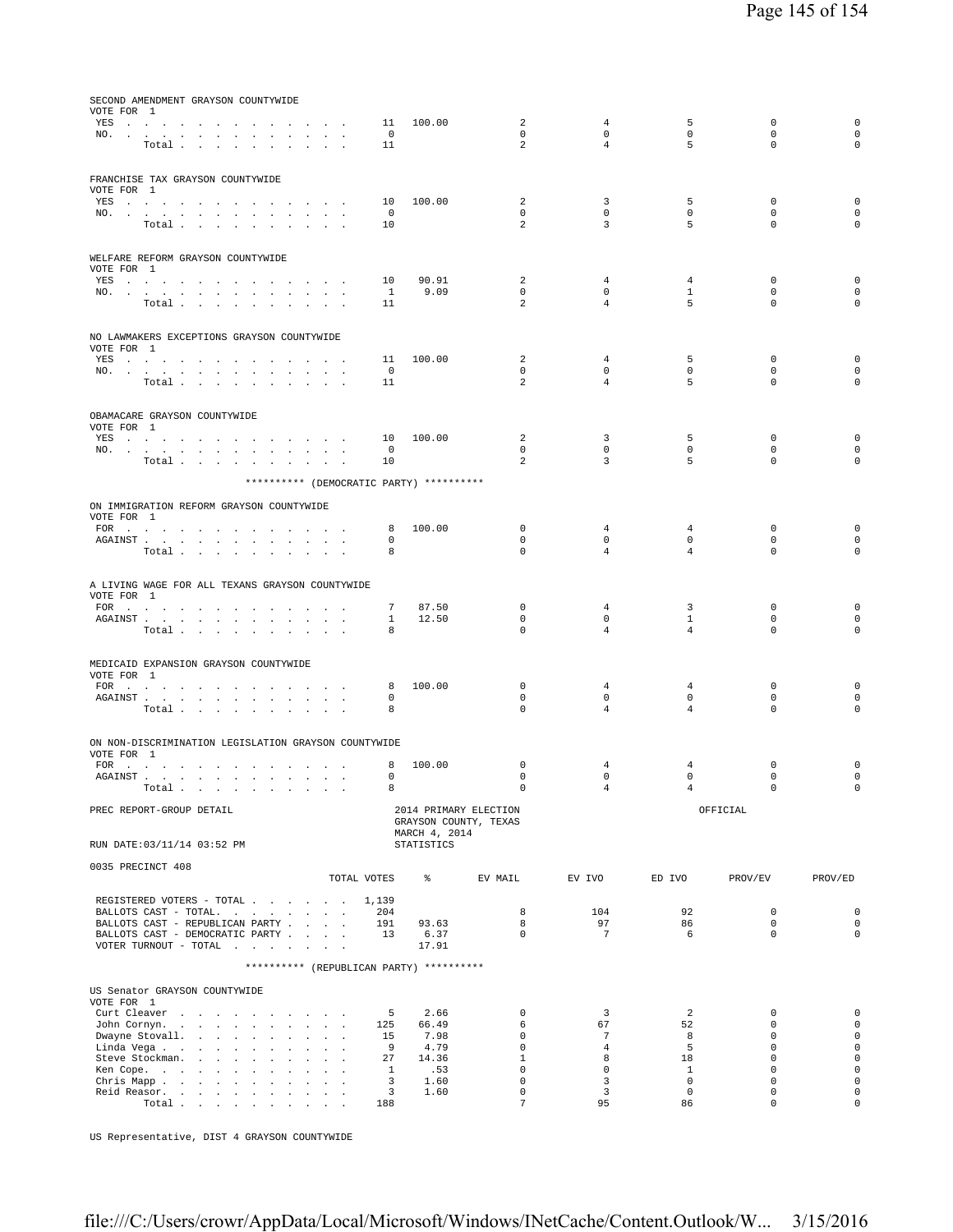| VOTE FOR 1<br>Ralph M. Hall .<br>the company of the company of the company of<br>John Ratcliffe.<br>Tony Arterburn.<br>$\sim$<br>$\sim$<br>$\ddot{\phantom{a}}$<br>John Stacy<br>$\sim$<br>$\mathbf{r}$<br>$\sim$<br>Lou Gigliotti<br>$\sim$<br>$\sim$<br>Brent Lawson $\ldots$<br>$\mathcal{L}^{\mathcal{L}}$<br>$\Box$<br>Total | 86<br>50<br>3<br>3<br>46<br>$\overline{a}$<br>190 | 45.26<br>26.32<br>1.58<br>1.58<br>24.21<br>1.05 | 3<br>3<br>$\mathbf 0$<br>$\Omega$<br>$\mathbf 1$<br>$\mathbf 1$<br>8 | 42<br>27<br>$\mathbf{1}$<br>2<br>23<br>$\mathbf{1}$<br>96 | 41<br>20<br>2<br>$1\,$<br>22<br>$\mathbf 0$<br>86 | 0<br>$\mathbf 0$<br>$\mathbf 0$<br>$\Omega$<br>$\mathbf 0$<br>$\mathbf 0$<br>$\mathbf 0$ | 0<br>$\mathbf 0$<br>$\mathbf 0$<br>$\mathbf 0$<br>$\mathbf 0$<br>$\mathbf 0$<br>0 |
|-----------------------------------------------------------------------------------------------------------------------------------------------------------------------------------------------------------------------------------------------------------------------------------------------------------------------------------|---------------------------------------------------|-------------------------------------------------|----------------------------------------------------------------------|-----------------------------------------------------------|---------------------------------------------------|------------------------------------------------------------------------------------------|-----------------------------------------------------------------------------------|
| Governor GRAYSON COUNTYWIDE<br>VOTE FOR 1<br>Greg Abbott.<br>SECEDE Kilgore.<br>Miriam Martinez<br>Lisa Fritsch<br>$\sim$<br>Total $\cdots$ $\cdots$<br>$\sim$ $\sim$ $\sim$                                                                                                                                                      | 158<br>5<br>4<br>11<br>178                        | 88.76<br>2.81<br>2.25<br>6.18                   | 8<br>$\mathbf 0$<br>$\mathbf 0$<br>$\mathsf 0$<br>8                  | 78<br>2<br>$\overline{4}$<br>5<br>89                      | 72<br>3<br>$\mathbf 0$<br>6<br>81                 | 0<br>0<br>$\mathbf 0$<br>$\mathbf 0$<br>$\mathbf 0$                                      | $\mathbf 0$<br>$\mathbf 0$<br>$\mathbf 0$<br>$\mathbf 0$<br>$\mathbf 0$           |
| Lieutenant Governor GRAYSON COUNTYWIDE<br>VOTE FOR 1<br>David Dewhurst.<br>Jerry Patterson<br>Todd Staples<br>$\sim$ $\sim$<br>$\sim$<br>Dan Patrick.<br>Total                                                                                                                                                                    | 85<br>21<br>21<br>57<br>184                       | 46.20<br>11.41<br>11.41<br>30.98                | $\mathbf 0$<br>$\mathbf{1}$<br>$\mathbf{1}$<br>6<br>8                | 42<br>12<br>13<br>24<br>91                                | 43<br>8<br>$7\phantom{.0}$<br>27<br>85            | $\mathbb O$<br>$\mathbf 0$<br>$\Omega$<br>$\mathbf 0$<br>$\mathbf 0$                     | $\mathbf 0$<br>$\mathbf 0$<br>$\mathbf 0$<br>$\mathbf 0$<br>$\mathbf 0$           |
| Attorney General GRAYSON COUNTYWIDE<br>VOTE FOR 1<br>Dan Branch<br>Barry Smitherman<br>Ken Paxton<br>Total                                                                                                                                                                                                                        | 45<br>44<br>73<br>162                             | 27.78<br>27.16<br>45.06                         | $\mathbf 0$<br>6<br>$\mathbf{1}$<br>7                                | 26<br>24<br>30<br>80                                      | 19<br>14<br>42<br>75                              | $\mathbf 0$<br>$\mathbf 0$<br>$\mathbf 0$<br>$\mathbf 0$                                 | $\mathbf 0$<br>$\mathbf 0$<br>$\mathbf 0$<br>0                                    |
| Comptroller of Public Accounts GRAYSON COUNTYWIDE<br>VOTE FOR 1<br>Raul Torres.<br>Harvey Hilderbran.<br>$\sim$<br>$\sim$<br>Debra Medina<br>$\mathbf{1}$ and $\mathbf{1}$ and $\mathbf{1}$<br>Glenn Hegar.<br>$\sim 10^{-11}$<br>$\sim$ $\sim$<br>$\sim$<br>Total                                                                | 15<br>36<br>50<br>50<br>151                       | 9.93<br>23.84<br>33.11<br>33.11                 | $\mathbf 0$<br>5<br>$\mathbf 0$<br>$\overline{a}$<br>7               | 8<br>21<br>28<br>20<br>77                                 | $7\phantom{.0}$<br>10<br>22<br>28<br>67           | $\mathbf 0$<br>$\mathbf 0$<br>$\mathbf 0$<br>$\mathbf 0$<br>$\mathbf 0$                  | $\mathbf 0$<br>$\mathsf 0$<br>$\mathbf 0$<br>$\mathbf 0$<br>0                     |
| Commissioner of the General Land Office<br>GRAYSON COUNTYWIDE<br>VOTE FOR 1<br>George P. Bush.<br>David Watts.<br>Total                                                                                                                                                                                                           | 127<br>51<br>178                                  | 71.35<br>28.65                                  | 5<br>3<br>8                                                          | 65<br>25<br>90                                            | 57<br>23<br>80                                    | $\mathbf 0$<br>$\mathbf 0$<br>$\mathbf 0$                                                | 0<br>$\mathsf 0$<br>0                                                             |
| Commissioner of Agriculture GRAYSON COUNTYWIDE<br>VOTE FOR 1<br>J. Allen Carnes<br>$\sim$<br>$\sim$<br>Tommy Merritt.<br>Eric Opiela.<br>$\sim$<br>$\sim$<br>$\sim$<br>Joe Cotten<br>Sid Miller<br>$\ddot{\phantom{a}}$<br>Total $\cdots$ $\cdots$ $\cdots$<br>$\ddot{\phantom{a}}$<br>$\sim$                                     | 25<br>42<br>13<br>31<br>37<br>148                 | 16.89<br>28.38<br>8.78<br>20.95<br>25.00        | $\mathbf 0$<br>$\mathbf 0$<br>$\mathbf 0$<br>$\mathbf 0$<br>7<br>7   | 9<br>26<br>9<br>18<br>12<br>74                            | 16<br>16<br>$\overline{4}$<br>13<br>18<br>67      | $\mathbf 0$<br>$\mathbf 0$<br>$\mathbf 0$<br>$\mathbf 0$<br>$\mathbb O$<br>$\mathbf 0$   | 0<br>$\mathbf 0$<br>$\mathsf 0$<br>$\mathbf 0$<br>$\mathsf 0$<br>0                |
| Railroad Commissioner GRAYSON COUNTYWIDE<br>VOTE FOR 1<br>Wayne Christian<br>Malachi Boyuls.<br>Ryan Sitton.<br>$\mathbf{r}$<br>$\mathbf{r}$<br>Becky Berger<br><b>Service</b><br>Total<br><b>Carl Carl</b><br>$\sim$                                                                                                             | 72<br>14<br>31<br>37<br>154                       | 46.75<br>9.09<br>20.13<br>24.03                 | 2<br>$\mathbf 0$<br>5<br>$\mathbf 0$<br>$\overline{7}$               | 38<br>9<br>15<br>14<br>76                                 | 32<br>5<br>11<br>23<br>71                         | $\mathbb O$<br>$\mathbf 0$<br>$\mathbf 0$<br>$\mathbf 0$<br>$\mathbf 0$                  | $\mathsf{O}\xspace$<br>$\mathbf 0$<br>$\mathbf 0$<br>0<br>$\mathbf 0$             |
| Chief Justice, Supreme Court GRAYSON COUNTYWIDE<br>VOTE FOR 1<br>Robert Talton<br>Nathan Hecht<br>Total                                                                                                                                                                                                                           | 83<br>63<br>146                                   | 56.85<br>43.15                                  | 7<br>$\mathsf 0$<br>$\overline{7}$                                   | 35<br>37<br>72                                            | 41<br>26<br>67                                    | $\mathbf 0$<br>$\mathbf 0$<br>$\mathbf{0}$                                               | $\mathsf 0$<br>$\mathbf 0$<br>$\mathsf 0$                                         |
| Justice, Supreme Court, PL 6, Unexpired<br>GRAYSON COUNTYWIDE<br>VOTE FOR 1<br>Joe Pool.<br>Jeff Brown<br>Total $\cdots$ $\cdots$<br>$\mathbf{z} = \mathbf{z} + \mathbf{z}$ . The $\mathbf{z}$                                                                                                                                    | 61<br>79<br>140                                   | 43.57<br>56.43                                  | 1<br>6<br>$\overline{7}$                                             | 33<br>35<br>68                                            | 27<br>38<br>65                                    | $\mathbf 0$<br>$\mathbf 0$<br>$\mathbf 0$                                                | $\mathsf 0$<br>$\mathbf 0$<br>$\mathbf 0$                                         |
| Justice, Supreme Court, P7 GRAYSON COUNTYWIDE<br>VOTE FOR 1<br>Jeff Boyd.<br>Total $\cdots$ $\cdots$ $\cdots$ $\cdots$                                                                                                                                                                                                            | 126<br>126                                        | 100.00                                          | 5<br>5                                                               | 61<br>61                                                  | 60<br>60                                          | $\mathbf 0$<br>$\mathbf 0$                                                               | $\mathbf 0$<br>$\mathbf 0$                                                        |
| Justice, Supreme Court, P8 GRAYSON COUNTYWIDE<br>VOTE FOR 1                                                                                                                                                                                                                                                                       |                                                   |                                                 |                                                                      |                                                           |                                                   |                                                                                          |                                                                                   |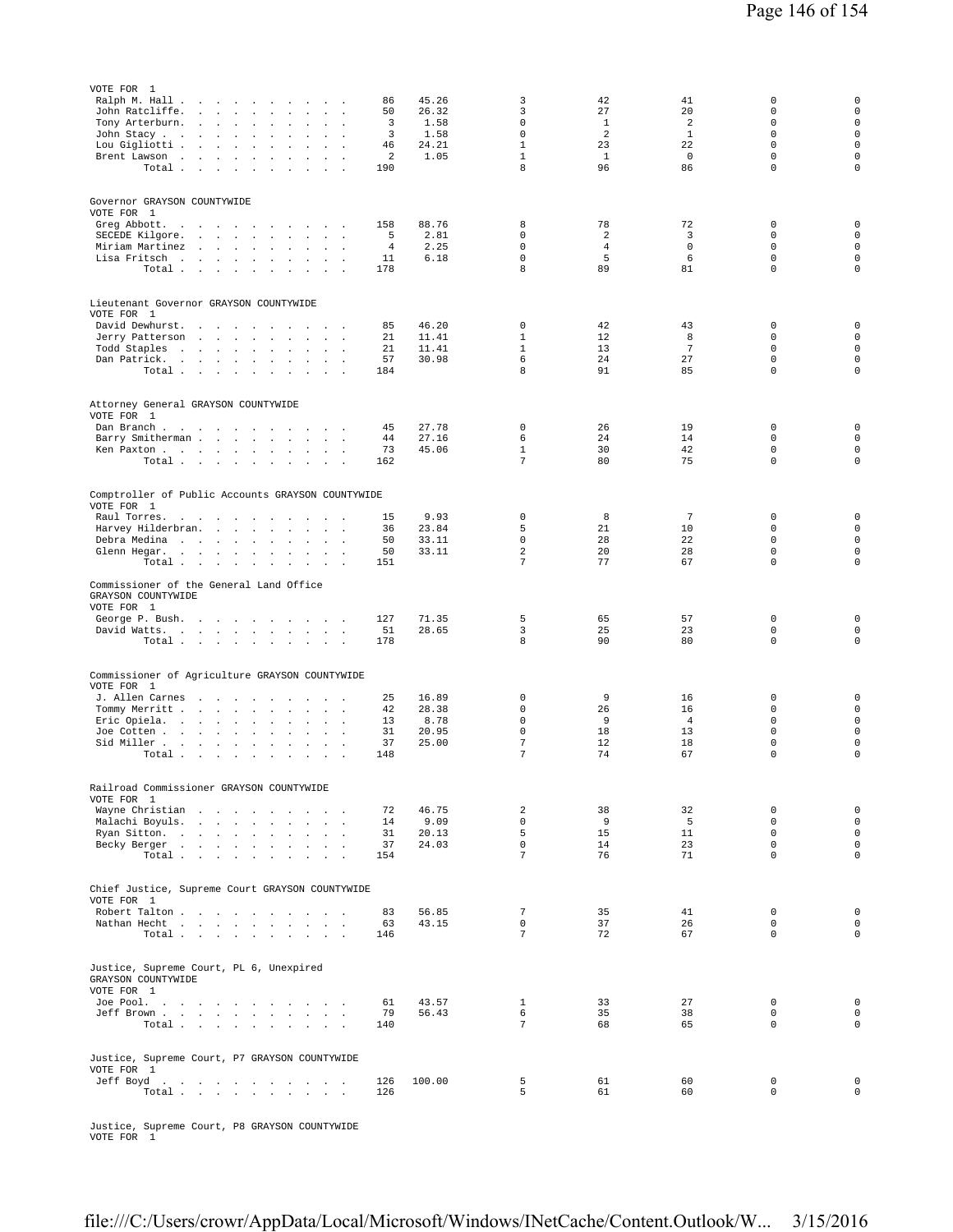| Judge, CT of Criminal Appeals, P3 GRAYSON COUNTYWIDE<br>VOTE FOR 1<br>38.85<br>$\mathbf 0$<br>30<br>24<br>$\mathbf 0$<br>Barbara Walther<br>54<br>$\sim$<br>6<br>40<br>39<br>$\mathbf 0$<br>Bert Richardson<br>85<br>61.15<br>6<br>70<br>63<br>$\mathbf 0$<br>Total<br>139<br>Judge, CT of Criminal Appeals, P4 GRAYSON COUNTYWIDE<br>VOTE FOR 1<br>31.62<br>$\mathbf{1}$<br>20<br>22<br>$\mathbf 0$<br>Richard Dean Davis<br>43<br>$\sim$<br>29.41<br>$\mathbf 0$<br>19<br>21<br>$\mathbf 0$<br>Jani Jo Wood<br>40<br>$\sim$<br>6<br>28<br>19<br>$\mathbf 0$<br>Kevin Patrick Yeary<br>53<br>38.97<br>$7\phantom{.0}$ | $\mathbf 0$<br>$\mathbf 0$<br>$\mathbf 0$<br>$\mathbf 0$<br>$\mathbf 0$<br>$\mathsf 0$<br>$\mathbf 0$<br>0 |
|------------------------------------------------------------------------------------------------------------------------------------------------------------------------------------------------------------------------------------------------------------------------------------------------------------------------------------------------------------------------------------------------------------------------------------------------------------------------------------------------------------------------------------------------------------------------------------------------------------------------|------------------------------------------------------------------------------------------------------------|
|                                                                                                                                                                                                                                                                                                                                                                                                                                                                                                                                                                                                                        |                                                                                                            |
| 67<br>62<br>$\mathbf 0$                                                                                                                                                                                                                                                                                                                                                                                                                                                                                                                                                                                                |                                                                                                            |
| Total $\cdots$ $\cdots$ $\cdots$ $\cdots$<br>136<br>Judge, CT of Criminal Appeals, P9 GRAYSON COUNTYWIDE<br>VOTE FOR 1                                                                                                                                                                                                                                                                                                                                                                                                                                                                                                 |                                                                                                            |
| 33<br>27<br>$\mathbf 0$<br>W.C. "Bud" Kirkendall<br>66<br>48.18<br>6<br>$\mathbf{1}$<br>37<br>33<br>$\mathbf 0$<br>David Newell<br>71<br>51.82<br>$7\phantom{.0}$<br>70<br>$\mathbf 0$<br>Total<br>60<br>137                                                                                                                                                                                                                                                                                                                                                                                                           | $\mathbf 0$<br>$\circ$                                                                                     |
| State Senator, District 30 GRAYSON COUNTYWIDE<br>VOTE FOR 1<br>74<br>6<br>71<br>$\mathbf 0$<br>Craig Estes.<br>100.00<br>151<br>6<br>74<br>71<br>$\mathbf 0$<br>Total<br>151                                                                                                                                                                                                                                                                                                                                                                                                                                           | $\mathbf 0$<br>$\mathbf 0$                                                                                 |
| State Representative, District 62 GRAYSON COUNTYWIDE<br>VOTE FOR 1<br>6<br>83<br>71<br>$\mathbf 0$<br>Larry Phillips.<br>100.00<br>160                                                                                                                                                                                                                                                                                                                                                                                                                                                                                 | 0                                                                                                          |
| 71<br>6<br>83<br>$\mathbf 0$<br>Total<br>160<br>Justice 5th Court of Appeals P3 GRAYSON COUNTYWIDE                                                                                                                                                                                                                                                                                                                                                                                                                                                                                                                     | $\Omega$                                                                                                   |
| VOTE FOR 1<br>62<br>62<br>$\mathbf 0$<br>100.00<br>6<br>Ada Brown<br>130<br>6<br>62<br>62<br>$\mathbf 0$<br>130<br>Total $\cdots$ $\cdots$ $\cdots$                                                                                                                                                                                                                                                                                                                                                                                                                                                                    | 0<br>$\mathbf 0$                                                                                           |
| Justice 5th Court of Appeals P6 GRAYSON COUNTYWIDE<br>VOTE FOR 1<br>$\mathbf 0$<br>6<br>62<br>62<br>David L. Bridges<br>100.00<br>130<br>6<br>62<br>62<br>$\mathbf 0$<br>Total<br>130                                                                                                                                                                                                                                                                                                                                                                                                                                  | $\mathbf 0$<br>$\circ$                                                                                     |
| Justice, 5th CT of AP DIST, P8 GRAYSON COUNTYWIDE<br>VOTE FOR 1<br>55<br>58<br>$\mathbf 0$<br>Bill Whitehill.<br>100.00<br>6<br>119<br>$\sim$<br>$\mathbf 0$<br>6<br>55<br>58<br>Total $\cdots$ $\cdots$ $\cdots$<br>119                                                                                                                                                                                                                                                                                                                                                                                               | $\mathbf 0$<br>$\mathbf 0$                                                                                 |
| District Judge, 397th Judicial District<br>GRAYSON COUNTYWIDE<br>VOTE FOR 1<br>66<br>59<br>$\mathbf 0$<br>Brian K. Gary<br>100.00<br>6<br>131                                                                                                                                                                                                                                                                                                                                                                                                                                                                          | 0                                                                                                          |
| 6<br>66<br>59<br>$\mathbf 0$<br>Total<br>131<br>County Judge GRAYSON COUNTYWIDE<br>VOTE FOR 1<br>Gene Short<br>25.26<br>$\mathbf{1}$<br>25<br>22<br>$\mathbf 0$<br>48                                                                                                                                                                                                                                                                                                                                                                                                                                                  | $\mathbf 0$<br>$\mathbf 0$                                                                                 |
| 5<br>23<br>23<br>51<br>26.84<br>$\Omega$<br>Bill Magers.<br>$\mathbf 0$<br>37<br>24<br>$\mathbf 0$<br>Trent Bass<br>61<br>32.11<br>$\overline{a}$<br>Jim Maddock.<br>30<br>15.79<br>11<br>17<br>$\mathbf 0$<br>8<br>96<br>$\Omega$<br>86<br>Total<br>190                                                                                                                                                                                                                                                                                                                                                               | $\mathsf 0$<br>$\mathsf 0$<br>$\mathsf 0$<br>$\circ$                                                       |
| Judge, County Court at Law GRAYSON COUNTYWIDE<br>VOTE FOR 1<br>James Corley "Corky" Henderson<br>100.00<br>6<br>71<br>63<br>$\mathbf 0$<br>140<br>71<br>6<br>63<br>$\mathbf 0$<br>Total $\cdots$ $\cdots$ $\cdots$<br>140                                                                                                                                                                                                                                                                                                                                                                                              | $^{\circ}$<br>$\circ$                                                                                      |
| Judge, County Court at Law No. 2 GRAYSON COUNTYWIDE<br>VOTE FOR 1<br>70<br>Carol M. Siebman<br>100.00<br>6<br>65<br>$\mathbf 0$<br>141<br>70<br>$\Omega$<br>6<br>65<br>Total<br>141                                                                                                                                                                                                                                                                                                                                                                                                                                    | $^{\circ}$<br>$\mathbf 0$                                                                                  |
| District Clerk GRAYSON COUNTYWIDE<br>VOTE FOR 1<br>6<br>70<br>62<br>$\mathbf 0$<br>Kelly Ashmore<br>138<br>100.00                                                                                                                                                                                                                                                                                                                                                                                                                                                                                                      | $\mathbf 0$                                                                                                |
| 70<br>$\mathbf 0$<br>Total<br>138<br>6<br>62<br>County Clerk GRAYSON COUNTYWIDE<br>VOTE FOR 1<br>Wilma Bush<br>100.00<br>6<br>65<br>60<br>$\mathbf 0$<br>131<br>65<br>60<br>0<br>Total<br>131<br>6                                                                                                                                                                                                                                                                                                                                                                                                                     | $\mathbf 0$<br>$\mathbf 0$<br>$\mathbf 0$                                                                  |

file:///C:/Users/crowr/AppData/Local/Microsoft/Windows/INetCache/Content.Outlook/W... 3/15/2016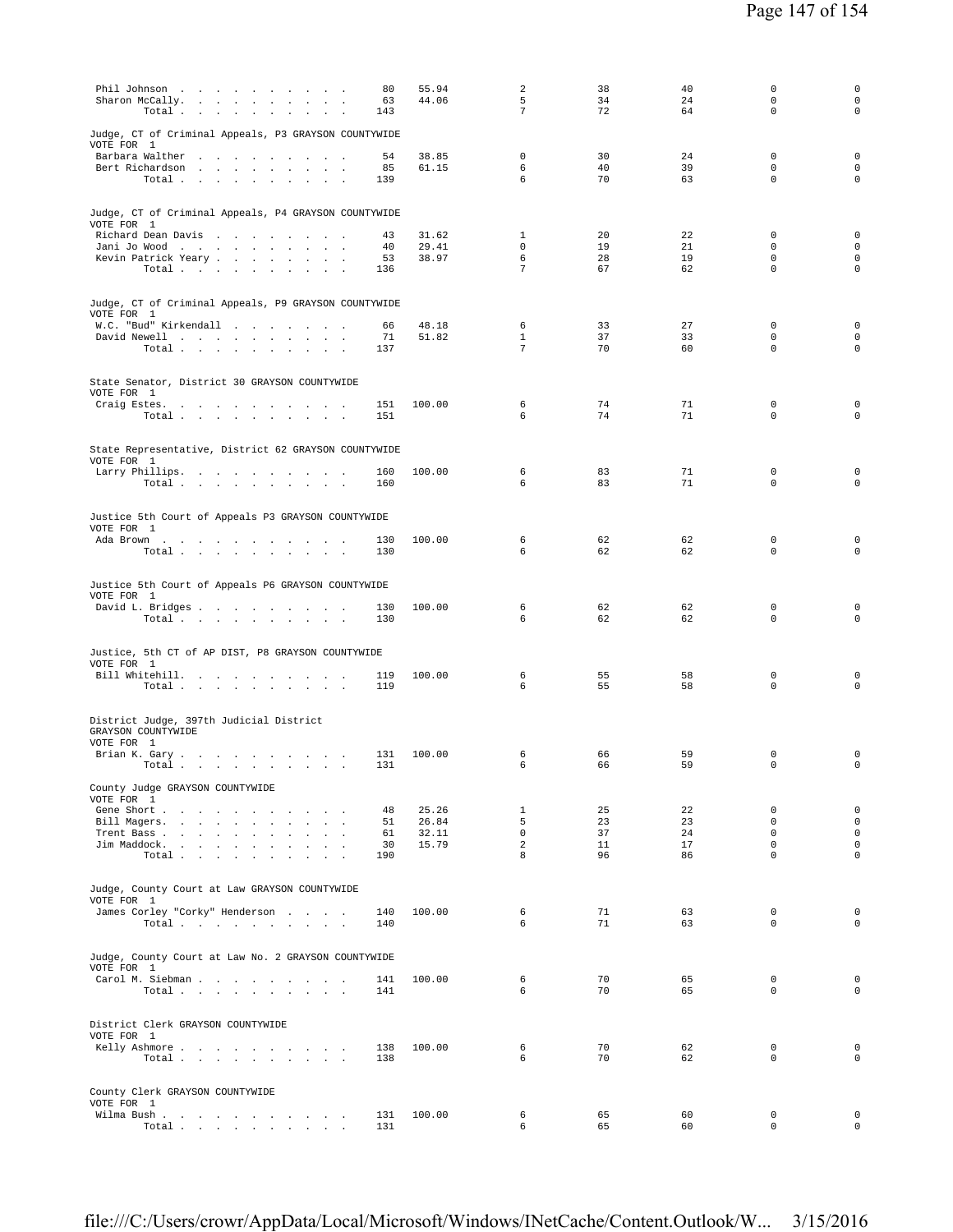| County Treasurer GRAYSON COUNTYWIDE                                                       |                   |                |                     |                            |                                |                         |                            |
|-------------------------------------------------------------------------------------------|-------------------|----------------|---------------------|----------------------------|--------------------------------|-------------------------|----------------------------|
| VOTE FOR 1                                                                                |                   |                |                     |                            |                                |                         |                            |
| Gayla Hawkins<br><b>Service</b>                                                           | 68<br>81          | 45.64<br>54.36 | 3<br>$\overline{4}$ | 33<br>42                   | 32<br>35                       | 0<br>$\mathbf 0$        | 0<br>$\mathbf 0$           |
| $\texttt{Total} \quad . \qquad . \qquad . \qquad . \qquad . \qquad .$<br>$\sim$<br>$\sim$ | 149               |                | $7\overline{ }$     | 75                         | 67                             | $\mathbf 0$             | $\mathbf 0$                |
|                                                                                           |                   |                |                     |                            |                                |                         |                            |
|                                                                                           |                   |                |                     |                            |                                |                         |                            |
| County Commissioner, Precinct 4 COMM 4                                                    |                   |                |                     |                            |                                |                         |                            |
| VOTE FOR 1                                                                                |                   |                |                     |                            |                                |                         |                            |
| Bart Lawrence                                                                             | 137               | 100.00         | 6<br>6              | 66                         | 65<br>65                       | 0<br>$\mathbf 0$        | 0<br>$\mathbf 0$           |
| Total                                                                                     | 137               |                |                     | 66                         |                                |                         |                            |
|                                                                                           |                   |                |                     |                            |                                |                         |                            |
| County Chairman GRAYSON COUNTYWIDE                                                        |                   |                |                     |                            |                                |                         |                            |
| VOTE FOR 1                                                                                |                   |                |                     |                            |                                |                         |                            |
| Reggie Smith                                                                              | 138               | 100.00         | 6                   | 68                         | 64                             | 0                       | 0                          |
| Total                                                                                     | 138               |                | 6                   | 68                         | 64                             | $\mathbf 0$             | $\mathbf 0$                |
| ********** (DEMOCRATIC PARTY) **********                                                  |                   |                |                     |                            |                                |                         |                            |
|                                                                                           |                   |                |                     |                            |                                |                         |                            |
| US Senator GRAYSON COUNTYWIDE                                                             |                   |                |                     |                            |                                |                         |                            |
| VOTE FOR 1                                                                                |                   |                |                     |                            |                                |                         |                            |
| Harry Kim                                                                                 | 1                 | 9.09           | 0                   | 1                          | 0                              | 0                       | O                          |
| Maxey Marie Scherr<br>$\sim$<br>$\mathbf{r}$<br>$\sim$                                    | 2                 | 18.18          | 0                   | 2                          | 0                              | 0                       | $\mathsf 0$                |
| Michael "Fjet" Fjetland.<br>David M. Alameel                                              | $\mathbf{1}$<br>4 | 9.09<br>36.36  | $\Omega$<br>0       | $\mathbf 0$<br>$\mathbf 0$ | $\mathbf{1}$<br>$\overline{4}$ | $\Omega$<br>$\mathbf 0$ | $\mathbf 0$<br>$\mathbf 0$ |
| Kesha Rogers<br>$\sim 10$<br>$\ddot{\phantom{a}}$<br>$\mathbf{r}$                         | 3                 | 27.27          | 0                   | 3                          | $\mathbf 0$                    | $\mathbf 0$             | $\mathbf 0$                |
| Total $\cdots$ $\cdots$ $\cdots$                                                          | 11                |                | $\mathbf 0$         | 6                          | 5                              | $\mathbf 0$             | $\mathbf 0$                |
|                                                                                           |                   |                |                     |                            |                                |                         |                            |
|                                                                                           |                   |                |                     |                            |                                |                         |                            |
| Governor GRAYSON COUNTYWIDE                                                               |                   |                |                     |                            |                                |                         |                            |
| VOTE FOR 1                                                                                |                   |                | $\mathbf 0$         |                            |                                |                         |                            |
| Wendy R. Davis.<br>Reynaldo "Ray" Madrigal.                                               | 12<br>0           | 100.00         | 0                   | 6<br>0                     | 6<br>0                         | 0<br>$\mathbf 0$        | 0<br>$\mathbf 0$           |
| Total                                                                                     | 12                |                | $\mathbf 0$         | 6                          | 6                              | $\mathbf 0$             | $\mathbf 0$                |
|                                                                                           |                   |                |                     |                            |                                |                         |                            |
|                                                                                           |                   |                |                     |                            |                                |                         |                            |
| Lieutenant Governor GRAYSON COUNTYWIDE                                                    |                   |                |                     |                            |                                |                         |                            |
| VOTE FOR 1                                                                                |                   |                |                     |                            |                                |                         |                            |
| Leticia Van de Putte                                                                      | 12                | 100.00         | 0<br>0              | 6<br>6                     | 6<br>6                         | 0<br>$\mathbf 0$        | 0<br>$\mathbf 0$           |
| Total                                                                                     | 12                |                |                     |                            |                                |                         |                            |
|                                                                                           |                   |                |                     |                            |                                |                         |                            |
| Attorney General GRAYSON COUNTYWIDE                                                       |                   |                |                     |                            |                                |                         |                            |
| VOTE FOR 1                                                                                |                   |                |                     |                            |                                |                         |                            |
| Sam Houston.                                                                              | 12                | 100.00         | 0                   | 6                          | 6                              | 0                       | 0                          |
| Total                                                                                     | 12                |                | $\Omega$            | 6                          | 6                              | $\mathbf 0$             | $\mathbf 0$                |
|                                                                                           |                   |                |                     |                            |                                |                         |                            |
| Comptroller of Public Accounts GRAYSON COUNTYWIDE                                         |                   |                |                     |                            |                                |                         |                            |
| VOTE FOR 1                                                                                |                   |                |                     |                            |                                |                         |                            |
| Mike Collier                                                                              | 12                | 100.00         | 0                   | 6                          | 6                              | 0                       | 0                          |
| Total                                                                                     | 12                |                | 0                   | 6                          | 6                              | $\mathbf 0$             | $\mathbf 0$                |
|                                                                                           |                   |                |                     |                            |                                |                         |                            |
| Commissioner of the General Land Office                                                   |                   |                |                     |                            |                                |                         |                            |
| GRAYSON COUNTYWIDE                                                                        |                   |                |                     |                            |                                |                         |                            |
| VOTE FOR 1                                                                                |                   |                |                     |                            |                                |                         |                            |
| John Cook $\ldots$ $\ldots$ $\ldots$ $\ldots$ $\ldots$                                    | 12                | 100.00         | 0                   | 6                          | 6                              | 0                       | 0                          |
| Total<br>$\sim$ $\sim$                                                                    | 12                |                | $\mathbf 0$         | 6                          | 6                              | $\mathbf 0$             | $\mathbf 0$                |
|                                                                                           |                   |                |                     |                            |                                |                         |                            |
|                                                                                           |                   |                |                     |                            |                                |                         |                            |
| Commissioner of Agriculture GRAYSON COUNTYWIDE<br>VOTE FOR 1                              |                   |                |                     |                            |                                |                         |                            |
| Hugh Asa Fitzsimons III.                                                                  | 2                 | 16.67          | 0                   | $\mathbf{1}$               | $\mathbf{1}$                   | $\mathbf 0$             | 0                          |
| Richard "Kinky" Friedman                                                                  | $\overline{3}$    | 25.00          | $\mathbf{0}$        | $\mathbf{1}$               | $\overline{a}$                 | $\mathbf{0}$            | $\mathbf 0$                |
| Jim Hogan                                                                                 | $7\phantom{.0}$   | 58.33          | $\mathbf{0}$        | 4                          | $\overline{3}$                 | $\mathbf{0}$            | 0                          |
| $\texttt{Total}~~.~~.~~.~~.~~.~~.~~.~~.~~.$                                               | 12                |                | $\mathbf{0}$        | 6                          | 6                              | $\mathbf{0}$            | $\mathbf 0$                |
|                                                                                           |                   |                |                     |                            |                                |                         |                            |
| Railroad Commissioner GRAYSON COUNTYWIDE                                                  |                   |                |                     |                            |                                |                         |                            |
| VOTE FOR 1                                                                                |                   |                |                     |                            |                                |                         |                            |
| Steve Brown.                                                                              | 4                 | 33.33          | $\mathbf{0}$        | $\mathbf{1}$               | $\overline{\mathbf{3}}$        | $\mathbf{0}$            | 0                          |
| Dale Henry                                                                                | 8                 | 66.67          | $\overline{0}$      | 5                          | $\overline{3}$                 | 0                       | 0                          |
| $\texttt{Total} \quad . \quad . \quad . \quad . \quad . \quad . \quad . \quad . \quad .$  | 12                |                | $\mathbf{0}$        | 6                          | 6                              | $\mathbf 0$             | $\mathbf 0$                |
|                                                                                           |                   |                |                     |                            |                                |                         |                            |
| Chief Justice, Supreme Court GRAYSON COUNTYWIDE<br>VOTE FOR 1                             |                   |                |                     |                            |                                |                         |                            |
| William Moody.                                                                            | 12                | 100.00         | 0                   | 6                          | 6                              | $\mathbf 0$             | 0                          |
| Total                                                                                     | 12                |                | $\mathbf{0}$        | 6                          | 6                              | $\mathbf{0}$            | $\mathbf 0$                |
|                                                                                           |                   |                |                     |                            |                                |                         |                            |
|                                                                                           |                   |                |                     |                            |                                |                         |                            |
| Justice, Supreme Court, PL 6, Unexpired                                                   |                   |                |                     |                            |                                |                         |                            |
| GRAYSON COUNTYWIDE<br>VOTE FOR 1                                                          |                   |                |                     |                            |                                |                         |                            |
| Lawrence Edward Meyers                                                                    | $12^{\circ}$      | 100.00         | $\overline{0}$      | 6                          | 6                              | 0                       | 0                          |
| Total $\cdots$ $\cdots$ $\cdots$                                                          | 12                |                | $\mathbf{0}$        | 6                          | 6                              | $\mathbf 0$             | $\mathbf 0$                |
|                                                                                           |                   |                |                     |                            |                                |                         |                            |
|                                                                                           |                   |                |                     |                            |                                |                         |                            |
| Justice, Supreme Court, P7 GRAYSON COUNTYWIDE                                             |                   |                |                     |                            |                                |                         |                            |
| VOTE FOR 1                                                                                |                   |                |                     |                            |                                |                         |                            |

Gina Benavides. . . . . . . . . . 11 100.00 0 6 5 0 0 Total . . . . . . . . . . 11 0 6 5 0 0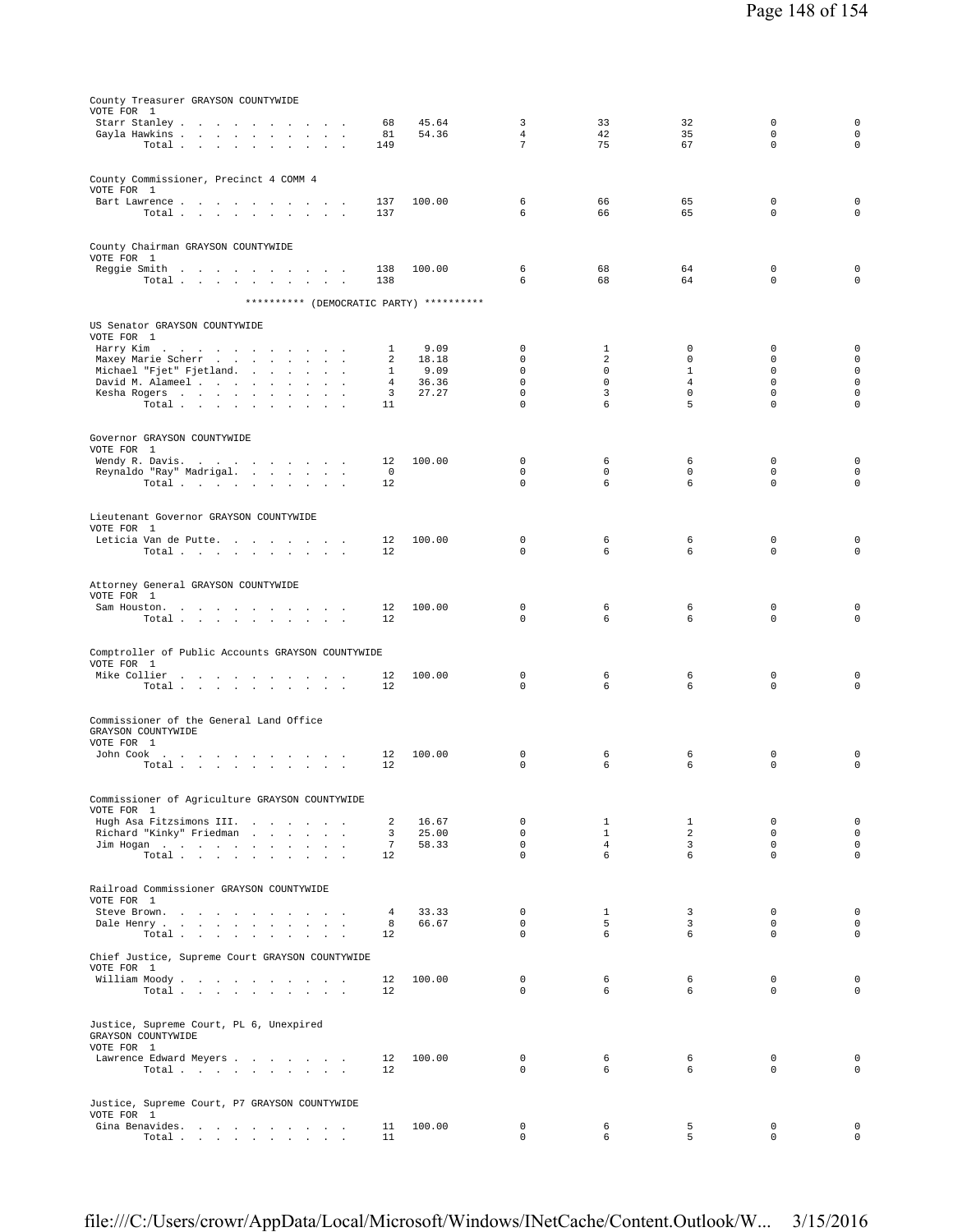| Judge, CT of Criminal Appeals, P3 GRAYSON COUNTYWIDE<br>VOTE FOR 1                                                                                                                                                                    |                                                       |                      |                             |                            |                                |                               |                            |                            |  |  |  |
|---------------------------------------------------------------------------------------------------------------------------------------------------------------------------------------------------------------------------------------|-------------------------------------------------------|----------------------|-----------------------------|----------------------------|--------------------------------|-------------------------------|----------------------------|----------------------------|--|--|--|
| John Granberg                                                                                                                                                                                                                         |                                                       | 11                   | 100.00                      | $\mathbf 0$                | 6                              | 5                             | $\mathbf 0$                | $\mathbf 0$                |  |  |  |
| Total                                                                                                                                                                                                                                 |                                                       | 11                   |                             | $\Omega$                   | 6                              | 5                             | $\Omega$                   | $\mathbf 0$                |  |  |  |
|                                                                                                                                                                                                                                       |                                                       |                      |                             |                            |                                |                               |                            |                            |  |  |  |
| County Chairman GRAYSON COUNTYWIDE<br>VOTE FOR 1                                                                                                                                                                                      |                                                       |                      |                             |                            |                                |                               |                            |                            |  |  |  |
| Lander Bethel                                                                                                                                                                                                                         |                                                       | 11                   | 100.00                      | $\mathbf 0$                | 6                              | 5                             | $\mathbf 0$                | $\mathbf 0$                |  |  |  |
| $\texttt{Total} \quad . \quad . \quad . \quad . \quad . \quad . \quad . \quad . \quad . \quad .$                                                                                                                                      |                                                       | 11                   |                             | $\Omega$                   | 6                              | 5                             | $\Omega$                   | $\Omega$                   |  |  |  |
|                                                                                                                                                                                                                                       | ********** (REPUBLICAN PARTY) **********              |                      |                             |                            |                                |                               |                            |                            |  |  |  |
| RELIGIOUS FREEDOM GRAYSON COUNTYWIDE                                                                                                                                                                                                  |                                                       |                      |                             |                            |                                |                               |                            |                            |  |  |  |
| VOTE FOR 1                                                                                                                                                                                                                            |                                                       |                      |                             |                            |                                |                               |                            |                            |  |  |  |
| YES                                                                                                                                                                                                                                   |                                                       | 188                  | 98.43                       | 8<br>$\mathbf 0$           | 97<br>$\overline{0}$           | 83                            | $\mathbf 0$<br>$\mathbf 0$ | $\mathbf 0$                |  |  |  |
| NO.<br>Total                                                                                                                                                                                                                          | $\mathbf{u} = \mathbf{u} + \mathbf{u}$ .<br>$\sim$    | 3<br>191             | 1.57                        | 8                          | 97                             | $\overline{\mathbf{3}}$<br>86 | $\mathbf 0$                | $\mathbf 0$<br>$\mathbf 0$ |  |  |  |
|                                                                                                                                                                                                                                       |                                                       |                      |                             |                            |                                |                               |                            |                            |  |  |  |
| SECOND AMENDMENT GRAYSON COUNTYWIDE                                                                                                                                                                                                   |                                                       |                      |                             |                            |                                |                               |                            |                            |  |  |  |
| VOTE FOR 1                                                                                                                                                                                                                            |                                                       |                      |                             |                            |                                |                               |                            |                            |  |  |  |
| YES a contract that is a contract of the $\mathcal{S}_1$<br>NO.                                                                                                                                                                       |                                                       | 157<br>30            | 83.96<br>16.04              | 8<br>0                     | 76<br>20                       | 73<br>10                      | $\mathbf 0$<br>$\mathbf 0$ | $\mathbf 0$<br>$\mathbf 0$ |  |  |  |
| Total                                                                                                                                                                                                                                 |                                                       | 187                  |                             | 8                          | 96                             | 83                            | $\mathbf 0$                | $\mathbf 0$                |  |  |  |
|                                                                                                                                                                                                                                       |                                                       |                      |                             |                            |                                |                               |                            |                            |  |  |  |
| FRANCHISE TAX GRAYSON COUNTYWIDE                                                                                                                                                                                                      |                                                       |                      |                             |                            |                                |                               |                            |                            |  |  |  |
| VOTE FOR 1                                                                                                                                                                                                                            |                                                       |                      |                             |                            |                                |                               |                            |                            |  |  |  |
| YES a contract of the contract of the contract of the set of the set of the set of the set of the set of the set of the set of the set of the set of the set of the set of the set of the set of the set of the set of the set<br>NO. |                                                       | 164<br>17            | 90.61<br>9.39               | 8<br>0                     | 82<br>11                       | 74<br>6                       | 0<br>$\mathbf 0$           | $\mathbf 0$<br>$\mathbf 0$ |  |  |  |
| Total<br>$\sim$<br>$\sim$<br>$\sim$                                                                                                                                                                                                   | $\mathbf{r}$                                          | 181                  |                             | 8                          | 93                             | 80                            | $\mathbf 0$                | $\mathbf 0$                |  |  |  |
|                                                                                                                                                                                                                                       |                                                       |                      |                             |                            |                                |                               |                            |                            |  |  |  |
| WELFARE REFORM GRAYSON COUNTYWIDE                                                                                                                                                                                                     |                                                       |                      |                             |                            |                                |                               |                            |                            |  |  |  |
| VOTE FOR 1<br>YES                                                                                                                                                                                                                     | $\sim$<br>$\sim$ $\sim$ $\sim$                        | 181                  | 96.28                       | 8                          | 96                             | 77                            | $\mathbf 0$                | $\mathbf 0$                |  |  |  |
| NO.                                                                                                                                                                                                                                   |                                                       | $\overline{7}$       | 3.72                        | $\mathsf 0$                | $\mathbf{1}$                   | 6                             | $\mathbf 0$                | $\mathsf{O}\xspace$        |  |  |  |
| Total                                                                                                                                                                                                                                 |                                                       | 188                  |                             | 8                          | 97                             | 83                            | $\mathbf 0$                | $\mathbf 0$                |  |  |  |
|                                                                                                                                                                                                                                       |                                                       |                      |                             |                            |                                |                               |                            |                            |  |  |  |
| NO LAWMAKERS EXCEPTIONS GRAYSON COUNTYWIDE                                                                                                                                                                                            |                                                       |                      |                             |                            |                                |                               |                            |                            |  |  |  |
| VOTE FOR 1<br>YES                                                                                                                                                                                                                     |                                                       | 189                  | 100.00                      | 8                          | 97                             | 84                            | $\mathbf 0$                | $\mathbf 0$                |  |  |  |
| NO.                                                                                                                                                                                                                                   |                                                       | $\circ$              |                             | $\Omega$                   | $\overline{0}$                 | $\mathbf 0$                   | $\Omega$                   | $\mathsf{O}\xspace$        |  |  |  |
| Total                                                                                                                                                                                                                                 |                                                       | 189                  |                             | 8                          | 97                             | 84                            | $\mathbf 0$                | $\mathbf 0$                |  |  |  |
|                                                                                                                                                                                                                                       |                                                       |                      |                             |                            |                                |                               |                            |                            |  |  |  |
| OBAMACARE GRAYSON COUNTYWIDE<br>VOTE FOR 1                                                                                                                                                                                            |                                                       |                      |                             |                            |                                |                               |                            |                            |  |  |  |
| YES a contract of the contract of the contract of the set of the set of the set of the set of the set of the set of the set of the set of the set of the set of the set of the set of the set of the set of the set of the set        |                                                       | 180                  | 94.74                       | 8                          | 92                             | 80                            | $\mathbf 0$                | $\mathbf 0$                |  |  |  |
| NO.                                                                                                                                                                                                                                   | $\mathbf{u} = \mathbf{u} + \mathbf{u} + \mathbf{u}$ . | 10                   | 5.26                        | $\mathbf 0$                | 5                              | 5                             | $\mathbf 0$                | $\mathbf 0$                |  |  |  |
| Total $\ldots$ $\ldots$ $\ldots$                                                                                                                                                                                                      | contract and a state                                  | 190                  |                             | 8                          | 97                             | 85                            | $\mathbf 0$                | $\mathbf 0$                |  |  |  |
|                                                                                                                                                                                                                                       | ********** (DEMOCRATIC PARTY) **********              |                      |                             |                            |                                |                               |                            |                            |  |  |  |
| ON IMMIGRATION REFORM GRAYSON COUNTYWIDE                                                                                                                                                                                              |                                                       |                      |                             |                            |                                |                               |                            |                            |  |  |  |
| VOTE FOR 1                                                                                                                                                                                                                            |                                                       |                      |                             |                            |                                |                               |                            |                            |  |  |  |
| FOR $\cdots$<br>AGAINST                                                                                                                                                                                                               |                                                       | 12<br>$\mathbf{1}$   | 92.31<br>7.69               | $\mathbf 0$<br>0           | $7\phantom{.0}$<br>$\mathbf 0$ | 5<br>$\mathbf{1}$             | $\mathbf 0$<br>$\mathbf 0$ | $\mathbf 0$<br>$\mathbf 0$ |  |  |  |
| Total                                                                                                                                                                                                                                 | $\sim 10^{-1}$<br>$\sim$ $\sim$                       | 13                   |                             | 0                          | $7\phantom{.0}$                | 6                             | $\mathbf 0$                | $\mathbf 0$                |  |  |  |
|                                                                                                                                                                                                                                       |                                                       |                      |                             |                            |                                |                               |                            |                            |  |  |  |
| A LIVING WAGE FOR ALL TEXANS GRAYSON COUNTYWIDE                                                                                                                                                                                       |                                                       |                      |                             |                            |                                |                               |                            |                            |  |  |  |
| VOTE FOR 1                                                                                                                                                                                                                            |                                                       |                      |                             |                            | $7\phantom{.0}$                |                               |                            |                            |  |  |  |
| AGAINST                                                                                                                                                                                                                               |                                                       | 13<br>$\overline{0}$ | 100.00                      | $\mathbf 0$<br>$\mathbf 0$ | $\mathbf 0$                    | 6<br>$\circ$                  | $\mathbb O$<br>$\mathbf 0$ | $\mathbf 0$<br>$\mathbf 0$ |  |  |  |
| Total                                                                                                                                                                                                                                 |                                                       | 13                   |                             | $\mathbf 0$                | $7\phantom{.0}$                | 6                             | $\mathbf 0$                | $\mathbf 0$                |  |  |  |
|                                                                                                                                                                                                                                       |                                                       |                      |                             |                            |                                |                               |                            |                            |  |  |  |
| MEDICAID EXPANSION GRAYSON COUNTYWIDE                                                                                                                                                                                                 |                                                       |                      |                             |                            |                                |                               |                            |                            |  |  |  |
| VOTE FOR 1                                                                                                                                                                                                                            |                                                       | 13                   | 100.00                      | $\mathbf 0$                | 7                              | 6                             | 0                          | $\mathsf{O}\xspace$        |  |  |  |
| FOR<br>AGAINST                                                                                                                                                                                                                        |                                                       | $\overline{0}$       |                             | $\mathbf 0$                | $\mathbf 0$                    | $\mathbf 0$                   | $\Omega$                   | $\mathsf{O}\xspace$        |  |  |  |
| Total                                                                                                                                                                                                                                 | $\sim$<br>$\sim$ $\sim$ $\sim$                        | 13                   |                             | $\mathbf 0$                | $7\phantom{.0}$                | 6                             | $\Omega$                   | $\mathbf 0$                |  |  |  |
|                                                                                                                                                                                                                                       |                                                       |                      |                             |                            |                                |                               |                            |                            |  |  |  |
| ON NON-DISCRIMINATION LEGISLATION GRAYSON COUNTYWIDE                                                                                                                                                                                  |                                                       |                      |                             |                            |                                |                               |                            |                            |  |  |  |
| VOTE FOR 1                                                                                                                                                                                                                            |                                                       | 13                   | 100.00                      | $\mathbf 0$                | $7\phantom{.0}$                | 6                             | $\mathbb O$                | $\mathbf 0$                |  |  |  |
|                                                                                                                                                                                                                                       |                                                       | $\overline{0}$       |                             | $\mathbf 0$                | $\mathbf 0$                    | $\mathbf{0}$                  | $\mathbf 0$                | $\mathbf 0$                |  |  |  |
| Total                                                                                                                                                                                                                                 |                                                       | 13                   |                             | 0                          | $7\phantom{.0}$                | 6                             | 0                          | 0                          |  |  |  |
| PREC REPORT-GROUP DETAIL                                                                                                                                                                                                              |                                                       |                      |                             | 2014 PRIMARY ELECTION      |                                |                               | OFFICIAL                   |                            |  |  |  |
| GRAYSON COUNTY, TEXAS                                                                                                                                                                                                                 |                                                       |                      |                             |                            |                                |                               |                            |                            |  |  |  |
| RUN DATE: 03/11/14 03:52 PM                                                                                                                                                                                                           |                                                       |                      | MARCH 4, 2014<br>STATISTICS |                            |                                |                               |                            |                            |  |  |  |
|                                                                                                                                                                                                                                       |                                                       |                      |                             |                            |                                |                               |                            |                            |  |  |  |
| 0036 PRECINCT 409                                                                                                                                                                                                                     |                                                       | TOTAL VOTES          | $\frac{1}{6}$               | EV MAIL                    | EV IVO                         | ED IVO                        | PROV/EV                    | PROV/ED                    |  |  |  |
|                                                                                                                                                                                                                                       |                                                       |                      |                             |                            |                                |                               |                            |                            |  |  |  |
| REGISTERED VOTERS - TOTAL                                                                                                                                                                                                             |                                                       | 4,008                |                             |                            |                                |                               |                            |                            |  |  |  |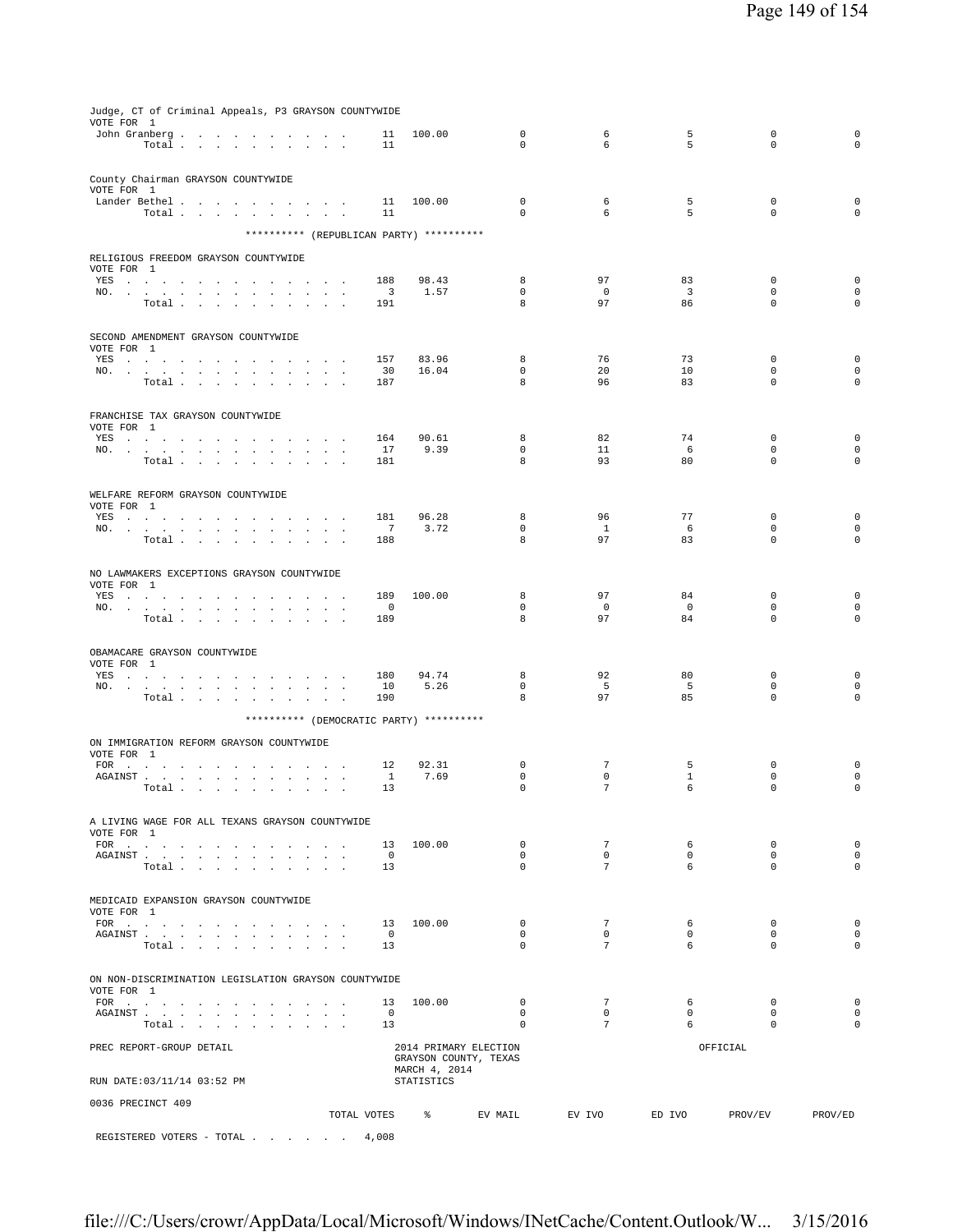| 944<br>BALLOTS CAST - TOTAL.<br>the company of the company of<br>BALLOTS CAST - REPUBLICAN PARTY .<br>878<br>93.01<br><b>Sales Street</b><br>BALLOTS CAST - DEMOCRATIC PARTY<br>66<br>6.99<br>VOTER TURNOUT - TOTAL $\ldots$ .<br>23.55<br>$\sim$<br>$\mathbf{r}$ | 72<br>70<br>$\overline{a}$ | 463<br>426<br>37     | 405<br>378<br>27 | $\mathbf 0$<br>0<br>$\Omega$ | $\overline{4}$<br>$\overline{4}$<br>$\mathbf 0$ |
|-------------------------------------------------------------------------------------------------------------------------------------------------------------------------------------------------------------------------------------------------------------------|----------------------------|----------------------|------------------|------------------------------|-------------------------------------------------|
| ********** (REPUBLICAN PARTY) **********                                                                                                                                                                                                                          |                            |                      |                  |                              |                                                 |
| US Senator GRAYSON COUNTYWIDE                                                                                                                                                                                                                                     |                            |                      |                  |                              |                                                 |
| VOTE FOR 1<br>Curt Cleaver<br>2.21<br>18<br>the contract of the contract of<br>$\sim$ $\sim$ $\sim$                                                                                                                                                               | 2                          | $\overline{4}$       | 12               | $\mathbf 0$                  | $\mathbf 0$                                     |
| John Cornyn.<br>568<br>69.78<br>the contract of the contract of the<br>$\sim$                                                                                                                                                                                     | 57                         | 291                  | 216              | 0                            | $\overline{4}$                                  |
| 7.99<br>Dwayne Stovall.<br>$\sim$ $\sim$ $\sim$<br>65<br>$\sim$<br>$\ddot{\phantom{a}}$<br>$\overline{a}$<br>2.33<br>Linda Vega<br>19<br>the company of the company of<br>$\mathcal{L}$<br>$\mathbf{r}$                                                           | 0<br>$\overline{a}$        | 34<br>8              | 31<br>9          | $\mathbf 0$<br>$\mathbf 0$   | $\mathsf 0$<br>$\mathsf 0$                      |
| 100<br>12.29<br>Steve Stockman.<br>the contract of the state of<br>$\sim$<br>$\ddot{\phantom{a}}$<br>$\sim$                                                                                                                                                       | $\overline{4}$             | 36                   | 60               | $\mathbf 0$                  | $\mathsf 0$                                     |
| 15<br>1.84<br>Ken Cope.<br>$\Box$                                                                                                                                                                                                                                 | $\mathbf{1}$               | 8<br>$7\phantom{.0}$ | 6                | $\Omega$                     | $\mathsf{O}\xspace$                             |
| 1.23<br>Chris Mapp<br>10<br>$\ddot{\phantom{a}}$<br>$\sim$<br>$\sim$<br>Reid Reasor.<br>19<br>2.33<br>$\sim$<br>$\ddot{\phantom{a}}$<br>$\mathbf{r}$<br>$\sim$<br>$\mathbf{r}$                                                                                    | $\mathbf 0$<br>$\mathsf 0$ | 11                   | 3<br>8           | $\mathbf 0$<br>$\mathbf 0$   | $\mathsf{O}\xspace$<br>$\mathsf{O}\xspace$      |
| Total<br>814<br><b>Contract Contract Contract</b>                                                                                                                                                                                                                 | 66                         | 399                  | 345              | $\mathbf 0$                  | $\overline{4}$                                  |
| US Representative, DIST 4 GRAYSON COUNTYWIDE                                                                                                                                                                                                                      |                            |                      |                  |                              |                                                 |
| VOTE FOR 1<br>Ralph M. Hall<br>399<br>46.61                                                                                                                                                                                                                       | 33                         | 196                  | 169              | 0                            | 1                                               |
| the contract of the con-<br>John Ratcliffe.<br>244<br>28.50<br>$\mathbf{L} = \mathbf{L} \times \mathbf{L}$<br>$\sim$<br>$\ddot{\phantom{a}}$<br>$\ddot{\phantom{a}}$<br>$\ddot{\phantom{a}}$<br>$\mathcal{L}^{\mathcal{L}}$<br>$\cdot$                            | 20                         | 116                  | 106              | $\mathbf 0$                  | $\overline{a}$                                  |
| 9<br>1.05<br>Tony Arterburn.<br>$\mathcal{L}$                                                                                                                                                                                                                     | $\mathbf 0$                | $\overline{3}$       | 6                | $\mathbf 0$<br>$\mathbf 0$   | $\mathsf 0$                                     |
| 3.50<br>John Stacy<br>30<br>$\ddot{\phantom{a}}$<br>$\sim$<br>$\cdot$<br>$\sim$<br>Lou Gigliotti<br>141<br>16.47<br>$\mathbb{Z}^2$<br>$\Box$                                                                                                                      | 2<br>9                     | 10<br>74             | 18<br>57         | $\Omega$                     | $\mathbb O$<br>$1\,$                            |
| 33<br>3.86<br>Brent Lawson<br>$\sim 10^{-1}$<br>$\sim$ $\sim$                                                                                                                                                                                                     | $\overline{4}$             | 18                   | 11               | $\mathbf 0$                  | $\mathsf{O}\xspace$                             |
| 856<br>Total<br>$\sim 10^{-1}$<br>$\sim$<br>$\ddot{\phantom{a}}$                                                                                                                                                                                                  | 68                         | 417                  | 367              | $\mathbf 0$                  | $\overline{4}$                                  |
| Governor GRAYSON COUNTYWIDE                                                                                                                                                                                                                                       |                            |                      |                  |                              |                                                 |
| VOTE FOR 1<br>90.32<br>Greg Abbott.<br>709<br>the contract of the contract of the con-                                                                                                                                                                            | 61                         | 349                  | 295              | $\mathbf 0$                  | 4                                               |
| SECEDE Kilgore.<br>11<br>1.40<br>the contract of the contract of<br>$\sim$                                                                                                                                                                                        | 1                          | 5                    | 5                | $\mathbf 0$                  | $\mathsf 0$                                     |
| 25<br>3.18<br>Miriam Martinez<br><b>Contract Contract</b><br>$\sim$<br>$\ddot{\phantom{a}}$                                                                                                                                                                       | $\mathbf 1$<br>5           | 11                   | 13               | $\mathbf 0$<br>$\mathbf 0$   | $\mathsf 0$<br>$\mathsf 0$                      |
| 5.10<br>Lisa Fritsch<br>40<br>$\sim$<br>785<br>Total<br>$\sim$<br>$\cdot$<br>$\ddot{\phantom{a}}$<br>$\mathcal{L}_{\mathcal{A}}$                                                                                                                                  | 68                         | 16<br>381            | 19<br>332        | $\mathbf 0$                  | $\overline{4}$                                  |
|                                                                                                                                                                                                                                                                   |                            |                      |                  |                              |                                                 |
| Lieutenant Governor GRAYSON COUNTYWIDE<br>VOTE FOR 1                                                                                                                                                                                                              |                            |                      |                  |                              |                                                 |
| 41.99<br>David Dewhurst.<br>338<br>the contract of the contract of<br>$\sim$                                                                                                                                                                                      | 34                         | 159                  | 144              | 0                            | 1                                               |
| 94<br>11.68<br>Jerry Patterson<br>and the state of the state<br>$\mathcal{L}$<br>$\mathcal{L}$<br>$\overline{a}$<br>$\mathbf{r}$<br>$\cdot$<br>12.42<br>Todd Staples<br>100<br>$\sim$                                                                             | 3<br>$\overline{4}$        | 50<br>57             | 41<br>38         | $\Omega$<br>$\mathbf 0$      | $\mathbf{0}$<br>$\mathbf{1}$                    |
| Dan Patrick.<br>273<br>33.91<br>the contract of the contract of<br>$\sim 100$<br>$\sim 10$                                                                                                                                                                        | 24                         | 131                  | 116              | $\mathbf 0$                  | $\sqrt{2}$                                      |
| Total<br>805                                                                                                                                                                                                                                                      | 65                         | 397                  | 339              | $\mathbf 0$                  | $\overline{4}$                                  |
| Attorney General GRAYSON COUNTYWIDE                                                                                                                                                                                                                               |                            |                      |                  |                              |                                                 |
| VOTE FOR 1<br>Dan Branch<br>28.97<br>210<br>$\sim$ $\sim$ $\sim$ $\sim$<br>$\sim$<br>$\sim$<br>$\sim$                                                                                                                                                             | 16                         | 100                  | 92               | $\mathbf 0$                  | $\overline{c}$                                  |
| Barry Smitherman<br>205<br>28.28<br>$\sim$<br>$\sim$<br>$\cdot$                                                                                                                                                                                                   | 29                         | 99                   | 77               | $\mathbf 0$                  | $\mathsf 0$                                     |
| Ken Paxton<br>310<br>42.76                                                                                                                                                                                                                                        | 16                         | 156                  | 136              | $\mathbf 0$                  | $\sqrt{2}$                                      |
| 725<br>Total<br><b>Carl Carl</b>                                                                                                                                                                                                                                  | 61                         | 355                  | 305              | 0                            | $\overline{4}$                                  |
| Comptroller of Public Accounts GRAYSON COUNTYWIDE                                                                                                                                                                                                                 |                            |                      |                  |                              |                                                 |
| VOTE FOR 1<br>9.99<br>Raul Torres.<br>69<br>and the contract of the state of<br>$\ddot{\phantom{a}}$                                                                                                                                                              | 5                          | 35                   | 29               | 0                            | $\mathbf 0$                                     |
| 180<br>26.05<br>Harvey Hilderbran.<br>$\sim 10^{-11}$<br>$\sim$<br>$\ddot{\phantom{a}}$                                                                                                                                                                           | 25                         | 92                   | 62               | $\mathbf 0$                  | $\mathbf{1}$                                    |
| 175<br>25.33<br>Debra Medina<br>$\mathcal{A}=\mathcal{A}=\mathcal{A}=\mathcal{A}=\mathcal{A}=\mathcal{A}$ .<br>$\mathbf{r}$ .<br>$\bullet$<br>Glenn Hegar.<br>والمتابع المتابعات والمتابعات والمتابعات والمنافر<br>267<br>38.64                                   | 10<br>19                   | 87<br>123            | 78<br>122        | $\Omega$<br>0                | $\mathbf 0$<br>$\overline{\mathbf{3}}$          |
| Total<br>691                                                                                                                                                                                                                                                      | 59                         | 337                  | 291              | $\mathbf 0$                  | $\overline{4}$                                  |
| Commissioner of the General Land Office                                                                                                                                                                                                                           |                            |                      |                  |                              |                                                 |
| GRAYSON COUNTYWIDE<br>VOTE FOR 1                                                                                                                                                                                                                                  |                            |                      |                  |                              |                                                 |
| George P. Bush.<br>585<br>76.17                                                                                                                                                                                                                                   | 56                         | 288<br>97            | 238<br>79        | $\mathbf 0$<br>0             | 3<br>$\mathbf{1}$                               |
| David Watts.<br>183<br>23.83<br>Total<br>768                                                                                                                                                                                                                      | 6<br>62                    | 385                  | 317              | $\mathbf 0$                  | $\overline{4}$                                  |
|                                                                                                                                                                                                                                                                   |                            |                      |                  |                              |                                                 |
| Commissioner of Agriculture GRAYSON COUNTYWIDE<br>VOTE FOR 1                                                                                                                                                                                                      |                            |                      |                  |                              |                                                 |
| J. Allen Carnes<br>20.56<br>133<br>$\sim$ $\sim$ $\sim$ $\sim$<br>Tommy Merritt<br>24.42<br>158                                                                                                                                                                   | 11<br>7                    | 71<br>85             | 50<br>66         | $\mathbf 0$<br>0             | $\mathbf{1}$<br>$\mathsf 0$                     |
| $\sim$<br>$\Delta \sim 100$<br>75<br>11.59<br>Eric Opiela.                                                                                                                                                                                                        | 8                          | 27                   | 38               | $\Omega$                     | 2                                               |
| Joe Cotten<br>100<br>15.46<br><b>Carl Carl Corporation</b>                                                                                                                                                                                                        | 5                          | 51                   | 44               | $\mathbf 0$                  | $\mathsf{O}$                                    |
| Sid Miller<br>181<br>27.98<br>Total<br>647                                                                                                                                                                                                                        | 26<br>57                   | 83<br>317            | 71<br>269        | $\Omega$<br>$\Omega$         | $\mathbf{1}$<br>$\overline{4}$                  |
|                                                                                                                                                                                                                                                                   |                            |                      |                  |                              |                                                 |
| Railroad Commissioner GRAYSON COUNTYWIDE<br>VOTE FOR 1                                                                                                                                                                                                            |                            |                      |                  |                              |                                                 |
| Wayne Christian<br>327<br>49.32<br>$\sim$ $\sim$ $\sim$ $\sim$                                                                                                                                                                                                    | 24                         | 164                  | 135              | $\mathbf 0$                  | $\overline{4}$                                  |
| Malachi Boyuls.<br>46<br>6.94<br>$\sim$ $\sim$<br>$\mathcal{L}^{\text{max}}$<br>Ryan Sitton.<br>185<br>27.90                                                                                                                                                      | $\overline{3}$<br>25       | 22<br>86             | 21<br>74         | $\mathbf 0$<br>$\mathbf 0$   | $\mathbf 0$<br>$\mathbf{0}$                     |
| Becky Berger<br>105<br>15.84<br>$\sim$<br>$\sim$                                                                                                                                                                                                                  | $7\phantom{.0}$            | 62                   | 36               | 0                            | $\mathsf 0$                                     |
| Total<br>663                                                                                                                                                                                                                                                      | 59                         | 334                  | 266              | $\Omega$                     | $\overline{4}$                                  |

Chief Justice, Supreme Court GRAYSON COUNTYWIDE VOTE FOR 1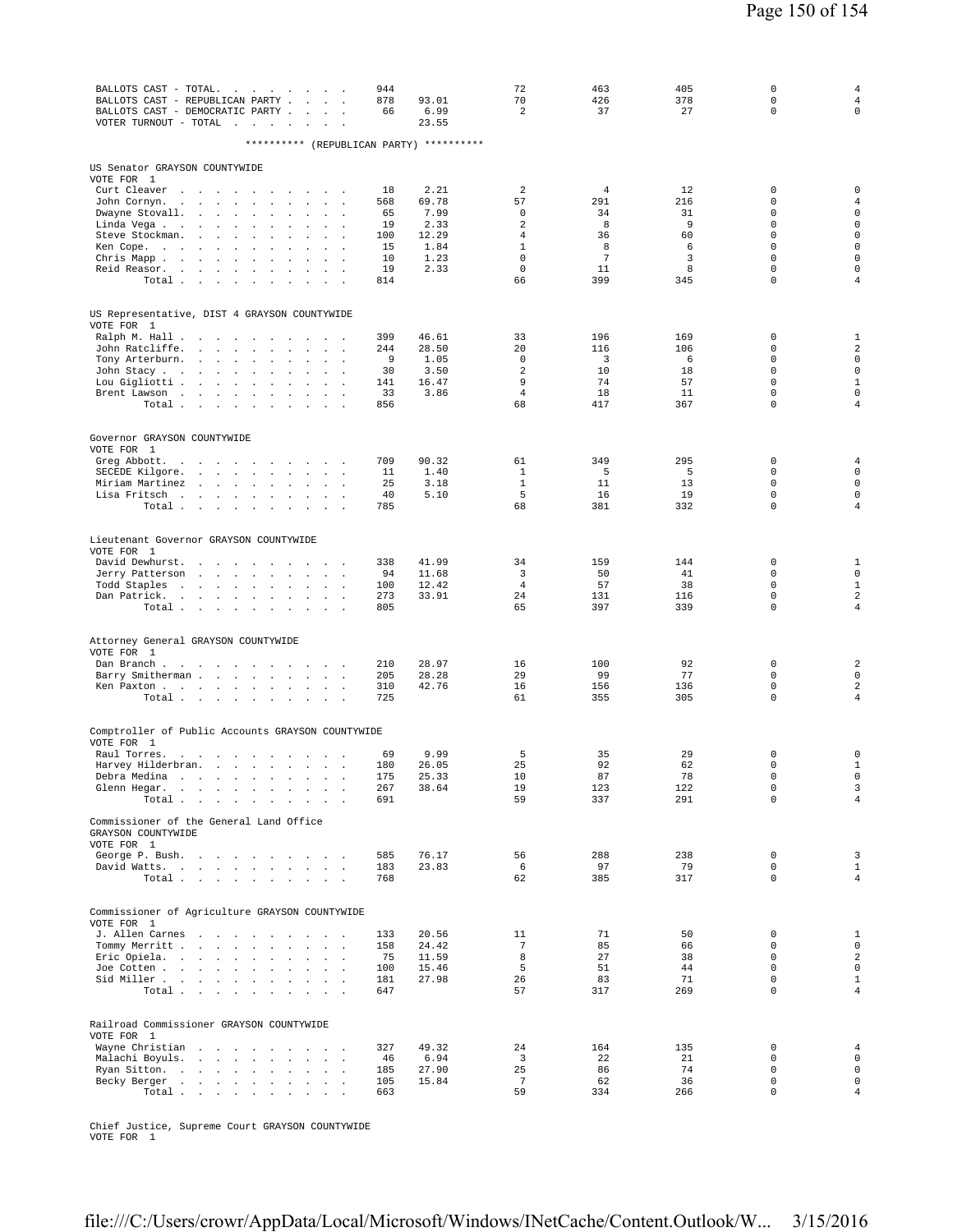| Robert Talton<br>Nathan Hecht<br>$\sim$<br>Total                                                      | 362<br>310<br>672 | 53.87<br>46.13 | 45<br>16<br>61 | 185<br>154<br>339 | 130<br>138<br>268 | $\mathbf 0$<br>$\mathbf 0$<br>$\mathbf 0$ | $\overline{a}$<br>$\sqrt{2}$<br>$\overline{4}$ |
|-------------------------------------------------------------------------------------------------------|-------------------|----------------|----------------|-------------------|-------------------|-------------------------------------------|------------------------------------------------|
| Justice, Supreme Court, PL 6, Unexpired<br>GRAYSON COUNTYWIDE<br>VOTE FOR 1                           |                   |                |                |                   |                   |                                           |                                                |
| Joe Pool.<br>Jeff Brown<br>$\sim$<br>Total $\cdots$ $\cdots$ $\cdots$                                 | 295<br>365<br>660 | 44.70<br>55.30 | 21<br>37<br>58 | 148<br>180<br>328 | 123<br>147<br>270 | $\mathbf 0$<br>$\mathbf 0$<br>$\mathbf 0$ | 3<br>$\mathbf{1}$<br>$\overline{4}$            |
| Justice, Supreme Court, P7 GRAYSON COUNTYWIDE<br>VOTE FOR 1                                           |                   |                |                |                   |                   |                                           |                                                |
| Jeff Boyd.<br>Total $\cdots$ $\cdots$ $\cdots$                                                        | 554<br>554        | 100.00         | 59<br>59       | 272<br>272        | 219<br>219        | $\mathbb O$<br>$\mathbf 0$                | 4<br>4                                         |
| Justice, Supreme Court, P8 GRAYSON COUNTYWIDE<br>VOTE FOR 1                                           |                   |                |                |                   |                   |                                           |                                                |
| Phil Johnson<br>Sharon McCally.                                                                       | 395<br>269        | 59.49<br>40.51 | 28<br>34       | 206<br>127        | 158<br>107        | $\mathbf 0$<br>$\mathbf 0$                | 3<br>$\mathbf{1}$                              |
| Total<br>$\sim$<br>$\sim$                                                                             | 664               |                | 62             | 333               | 265               | 0                                         | $\overline{4}$                                 |
| Judge, CT of Criminal Appeals, P3 GRAYSON COUNTYWIDE<br>VOTE FOR 1                                    |                   |                |                |                   |                   |                                           |                                                |
| Barbara Walther<br>Bert Richardson<br>$\sim 10^{-11}$<br>$\sim$<br>$\sim$                             | 275<br>380        | 41.98<br>58.02 | 21<br>40       | 141<br>188        | 113<br>148        | 0<br>0                                    | $\mathbf 0$<br>$\overline{4}$                  |
| Total $\cdots$ $\cdots$ $\cdots$                                                                      | 655               |                | 61             | 329               | 261               | $\mathbf 0$                               | $\overline{4}$                                 |
| Judge, CT of Criminal Appeals, P4 GRAYSON COUNTYWIDE<br>VOTE FOR 1                                    |                   |                |                |                   |                   |                                           |                                                |
| Richard Dean Davis<br>the contract of the contract of the<br>Jani Jo Wood<br>$\overline{\phantom{a}}$ | 228<br>103        | 35.96<br>16.25 | 16<br>8        | 116<br>52         | 93<br>43          | 0<br>0                                    | 3<br>$\mathsf{O}\xspace$                       |
| Kevin Patrick Yeary<br>Total                                                                          | 303<br>634        | 47.79          | 34<br>58       | 153<br>321        | 115<br>251        | $\mathbf 0$<br>0                          | $1\,$<br>4                                     |
|                                                                                                       |                   |                |                |                   |                   |                                           |                                                |
| Judge, CT of Criminal Appeals, P9 GRAYSON COUNTYWIDE<br>VOTE FOR 1                                    |                   |                |                |                   |                   |                                           |                                                |
| W.C. "Bud" Kirkendall<br>David Newell                                                                 | 300<br>323        | 48.15<br>51.85 | 40<br>16       | 154<br>165        | 103<br>141        | $\mathbf 0$<br>$\mathbf 0$                | 3<br>$\mathbf{1}$                              |
| Total                                                                                                 | 623               |                | 56             | 319               | 244               | $\mathbf 0$                               | $\overline{4}$                                 |
| State Senator, District 30 GRAYSON COUNTYWIDE                                                         |                   |                |                |                   |                   |                                           |                                                |
| VOTE FOR 1<br>Craig Estes.                                                                            | 659               | 100.00         | 55             | 325               | 275               | 0                                         | 4                                              |
| Total                                                                                                 | 659               |                | 55             | 325               | 275               | $\mathbf 0$                               | 4                                              |
| State Representative, District 62 GRAYSON COUNTYWIDE<br>VOTE FOR 1                                    |                   |                |                |                   |                   |                                           |                                                |
| Larry Phillips.<br>Total                                                                              | 678<br>678        | 100.00         | 61<br>61       | 331<br>331        | 282<br>282        | 0<br>$\mathbf 0$                          | 4<br>4                                         |
| Justice 5th Court of Appeals P3 GRAYSON COUNTYWIDE                                                    |                   |                |                |                   |                   |                                           |                                                |
| VOTE FOR 1<br>Ada Brown                                                                               |                   | 560 100.00     | 55             | 275               | 226               | $\Omega$                                  |                                                |
| $\texttt{Total} \quad . \quad . \quad . \quad . \quad . \quad . \quad . \quad . \quad . \quad .$      | 560               |                | 55             | 275               | 226               | 0                                         | $\overline{4}$                                 |
| Justice 5th Court of Appeals P6 GRAYSON COUNTYWIDE                                                    |                   |                |                |                   |                   |                                           |                                                |
| VOTE FOR 1<br>David L. Bridges                                                                        | 566               | 100.00         | 55             | 279               | 228               | $\mathbf 0$                               | $\overline{4}$                                 |
| Total $\cdots$ $\cdots$ $\cdots$                                                                      | 566               |                | 55             | 279               | 228               | $\mathbf 0$                               | $\overline{4}$                                 |
| Justice, 5th CT of AP DIST, P8 GRAYSON COUNTYWIDE<br>VOTE FOR 1                                       |                   |                |                |                   |                   |                                           |                                                |
| Bill Whitehill.<br>Total                                                                              | 546<br>546        | 100.00         | 56<br>56       | 263<br>263        | 223<br>223        | $\mathbf 0$<br>$\Omega$                   | $\overline{4}$<br>$\overline{4}$               |
|                                                                                                       |                   |                |                |                   |                   |                                           |                                                |
| District Judge, 397th Judicial District<br>GRAYSON COUNTYWIDE                                         |                   |                |                |                   |                   |                                           |                                                |
| VOTE FOR 1<br>Brian K. Gary                                                                           | 594               | 100.00         | 51             | 297               | 242               | $\mathbf 0$                               | $\overline{4}$                                 |
| Total $\cdots$ $\cdots$ $\cdots$                                                                      | 594               |                | 51             | 297               | 242               | $\mathbf 0$                               | $\overline{4}$                                 |
| County Judge GRAYSON COUNTYWIDE<br>VOTE FOR 1                                                         |                   |                |                |                   |                   |                                           |                                                |
| Gene Short<br>Bill Magers.<br>$\overline{\phantom{a}}$                                                | 148<br>349        | 17.09<br>40.30 | 15<br>35       | 72<br>170         | 59<br>143         | $\mathbf 0$<br>$\mathbf 0$                | 2<br>$\mathbf{1}$                              |
| Trent Bass<br>Jim Maddock.<br>$\mathbf{r}$                                                            | 253<br>116        | 29.21<br>13.39 | 10<br>6        | 131<br>50         | 111<br>60         | $\mathbf 0$<br>$\mathbf 0$                | $\mathbf{1}$<br>$\mathsf{O}\xspace$            |
| Total                                                                                                 | 866               |                | 66             | 423               | 373               | $\mathbf 0$                               | $\overline{4}$                                 |

Judge, County Court at Law GRAYSON COUNTYWIDE VOTE FOR 1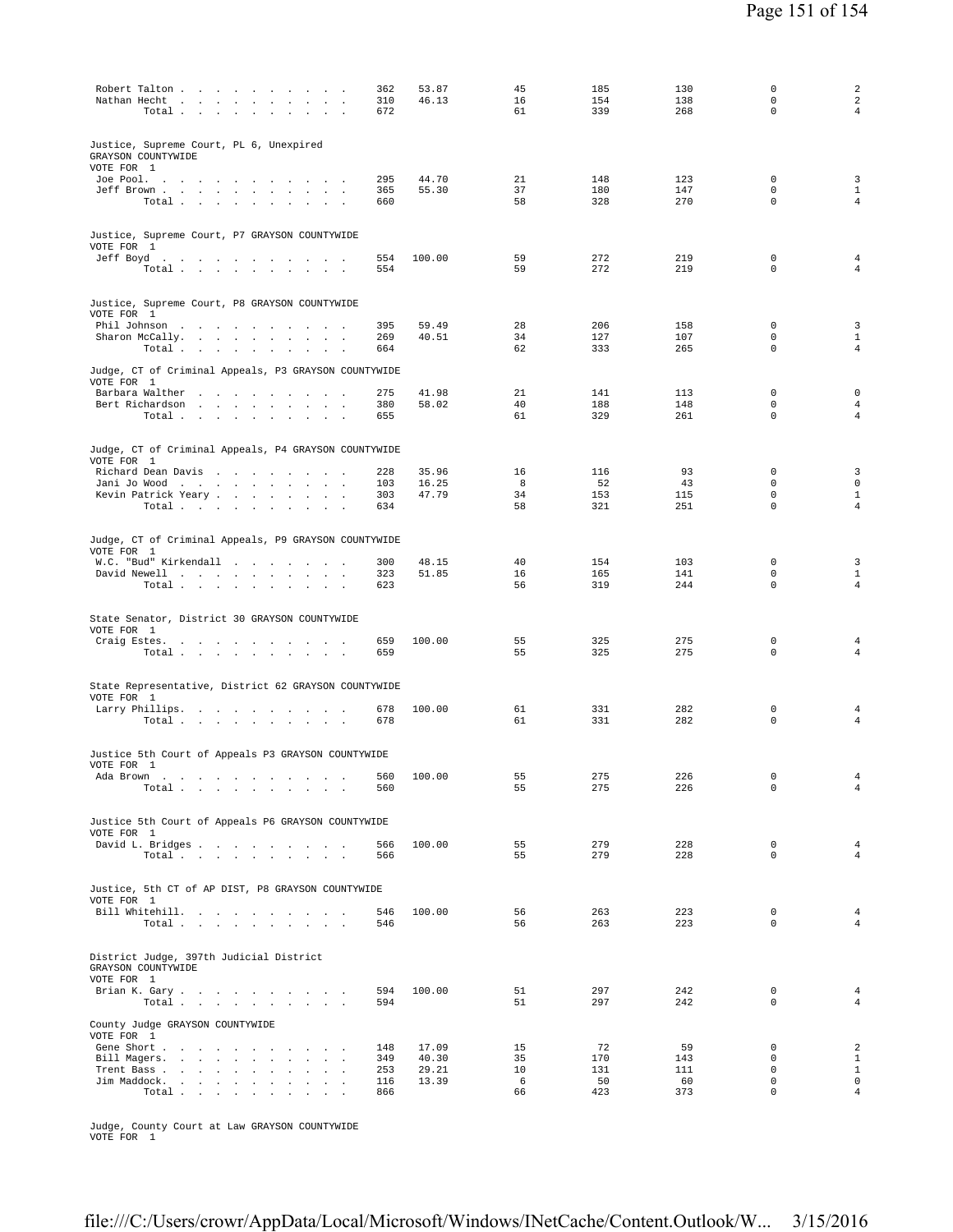| James Corley "Corky" Henderson<br>Total $\ldots$ $\ldots$ $\ldots$ $\ldots$                              | 620<br>620                    | 100.00         | 54<br>54                     | 308<br>308        | 254<br>254           | 0<br>$\mathbf 0$                          | 4<br>$\overline{4}$                        |
|----------------------------------------------------------------------------------------------------------|-------------------------------|----------------|------------------------------|-------------------|----------------------|-------------------------------------------|--------------------------------------------|
| Judge, County Court at Law No. 2 GRAYSON COUNTYWIDE<br>VOTE FOR 1                                        |                               |                |                              |                   |                      |                                           |                                            |
| Carol M. Siebman<br>Total                                                                                | 620<br>620                    | 100.00         | 57<br>57                     | 307<br>307        | 252<br>252           | $\mathbf 0$<br>$\mathbf 0$                | $\overline{4}$<br>$\overline{4}$           |
| District Clerk GRAYSON COUNTYWIDE<br>VOTE FOR 1                                                          |                               |                |                              |                   |                      |                                           |                                            |
| Kelly Ashmore<br>Total                                                                                   | 650<br>650                    | 100.00         | 56<br>56                     | 320<br>320        | 270<br>270           | $\mathbf 0$<br>$\mathbf 0$                | 4<br>4                                     |
| County Clerk GRAYSON COUNTYWIDE<br>VOTE FOR 1                                                            |                               | 100.00         | 59                           | 310               | 245                  | $\mathbf 0$                               |                                            |
| Wilma Bush<br>Total                                                                                      | 618<br>618                    |                | 59                           | 310               | 245                  | $\mathbf 0$                               | $\overline{4}$<br>4                        |
| County Treasurer GRAYSON COUNTYWIDE<br>VOTE FOR 1                                                        |                               |                |                              |                   |                      |                                           |                                            |
| Starr Stanley<br>Gayla Hawkins<br>Total $\cdots$ $\cdots$ $\cdots$                                       | 276<br>373<br>649             | 42.53<br>57.47 | 27<br>28<br>55               | 136<br>195<br>331 | 111<br>148<br>259    | $\mathbf 0$<br>$\mathbf 0$<br>$\mathbf 0$ | $\overline{\mathbf{c}}$<br>$\sqrt{2}$<br>4 |
| County Commissioner, Precinct 4 COMM 4                                                                   |                               |                |                              |                   |                      |                                           |                                            |
| VOTE FOR 1<br>Bart Lawrence<br>Total                                                                     | 603<br>603                    | 100.00         | 55<br>55                     | 304<br>304        | 240<br>240           | $\mathbf 0$<br>$\mathbf 0$                | $\overline{4}$<br>$\overline{4}$           |
| County Chairman GRAYSON COUNTYWIDE                                                                       |                               |                |                              |                   |                      |                                           |                                            |
| VOTE FOR 1<br>Reggie Smith<br>Total                                                                      | 604<br>604                    | 100.00         | 55<br>55                     | 294<br>294        | 251<br>251           | $\mathbf 0$<br>$\mathbf 0$                | $\overline{4}$<br>$\overline{4}$           |
| ********** (DEMOCRATIC PARTY) **********                                                                 |                               |                |                              |                   |                      |                                           |                                            |
| US Senator GRAYSON COUNTYWIDE<br>VOTE FOR 1                                                              |                               |                |                              |                   |                      |                                           |                                            |
| Harry Kim<br>Maxey Marie Scherr                                                                          | 4<br>14                       | 6.90<br>24.14  | $\mathbf 0$<br>$\mathbf{1}$  | 2<br>6            | 2<br>$7\phantom{.0}$ | $\mathbf 0$<br>$\mathbf 0$                | $\mathbf 0$<br>$\mathbf 0$                 |
| Michael "Fjet" Fjetland.                                                                                 | 3                             | 5.17           | $\mathbf{1}$                 | 2                 | $\mathbf 0$          | 0                                         | $\mathsf{O}\xspace$                        |
| David M. Alameel                                                                                         | 29                            | 50.00          | $\mathbf 0$                  | 19                | 10                   | $\mathbf 0$                               | $\mathbf 0$                                |
| Kesha Rogers<br>$\sim$<br>Total $\cdots$ $\cdots$ $\cdots$                                               | 8<br>58                       | 13.79          | 0<br>2                       | 5<br>34           | 3<br>22              | 0<br>$\mathbf 0$                          | $\mathbf 0$<br>0                           |
| Governor GRAYSON COUNTYWIDE<br>VOTE FOR 1                                                                |                               |                |                              |                   |                      |                                           |                                            |
| Wendy R. Davis.                                                                                          | 61                            | 95.31          | 2                            | 34                | 25                   | $\mathbf 0$                               | $\mathbf 0$                                |
| Reynaldo "Ray" Madrigal.<br>Total                                                                        | $\overline{\mathbf{3}}$<br>64 | 4.69           | $\mathbf 0$<br>2             | 2<br>36           | <sup>1</sup><br>26   | $\mathbf 0$<br>$\mathbf 0$                | $\mathbf 0$<br>$\mathbf 0$                 |
| Lieutenant Governor GRAYSON COUNTYWIDE<br>VOTE FOR 1                                                     |                               |                |                              |                   |                      |                                           |                                            |
| Leticia Van de Putte<br>Total                                                                            | 55<br>55                      | 100.00         | 1<br>$\mathbf{1}$            | 32<br>32          | 22<br>22             | $\mathbf 0$<br>0                          | 0<br>$\mathbf 0$                           |
| Attorney General GRAYSON COUNTYWIDE<br>VOTE FOR 1                                                        |                               |                |                              |                   |                      |                                           |                                            |
| Sam Houston.<br>Total                                                                                    | 56<br>56                      | 100.00         | $\mathbf{1}$<br>$\mathbf{1}$ | 31<br>31          | 24<br>24             | $\mathbf 0$<br>$\mathbf 0$                | $\mathbf 0$<br>$\mathbf 0$                 |
| Comptroller of Public Accounts GRAYSON COUNTYWIDE                                                        |                               |                |                              |                   |                      |                                           |                                            |
| VOTE FOR 1<br>Mike Collier<br>Total $\cdots$ $\cdots$ $\cdots$                                           | 57<br>57                      | 100.00         | $\mathbf{1}$<br>$\mathbf{1}$ | 33<br>33          | 23<br>23             | $\mathbf 0$<br>$\mathbf 0$                | $\mathbf 0$<br>$\mathbf 0$                 |
| Commissioner of the General Land Office<br>GRAYSON COUNTYWIDE                                            |                               |                |                              |                   |                      |                                           |                                            |
| VOTE FOR 1<br>John Cook $\qquad \qquad . \qquad . \qquad . \qquad . \qquad . \qquad . \qquad . \qquad .$ | 59                            | 100.00         | $\mathbf{1}$                 | 35                | 23                   | 0                                         | $\mathbf 0$                                |
| Total                                                                                                    | 59                            |                | $\mathbf{1}$                 | 35                | 23                   | $\mathbf 0$                               | $\mathbf 0$                                |
| Commissioner of Agriculture GRAYSON COUNTYWIDE<br>VOTE FOR 1<br>Hugh Asa Fitzsimons III.                 | 16                            | 26.67          | 1                            | 8                 | $7\phantom{.0}$      | 0                                         | $\mathbf 0$                                |
| Richard "Kinky" Friedman                                                                                 | 16                            | 26.67          | $\mathbf{1}$                 | 9                 | 6                    | $\mathbf 0$                               | $\mathbf 0$                                |
| Jim Hogan                                                                                                | 28                            | 46.67          | $\mathbf 0$                  | 17                | 11                   | 0<br>$\mathbf 0$                          | $\mathbf 0$<br>$\mathbf 0$                 |
| Total                                                                                                    | 60                            |                | 2                            | 34                | 24                   |                                           |                                            |

Railroad Commissioner GRAYSON COUNTYWIDE VOTE FOR 1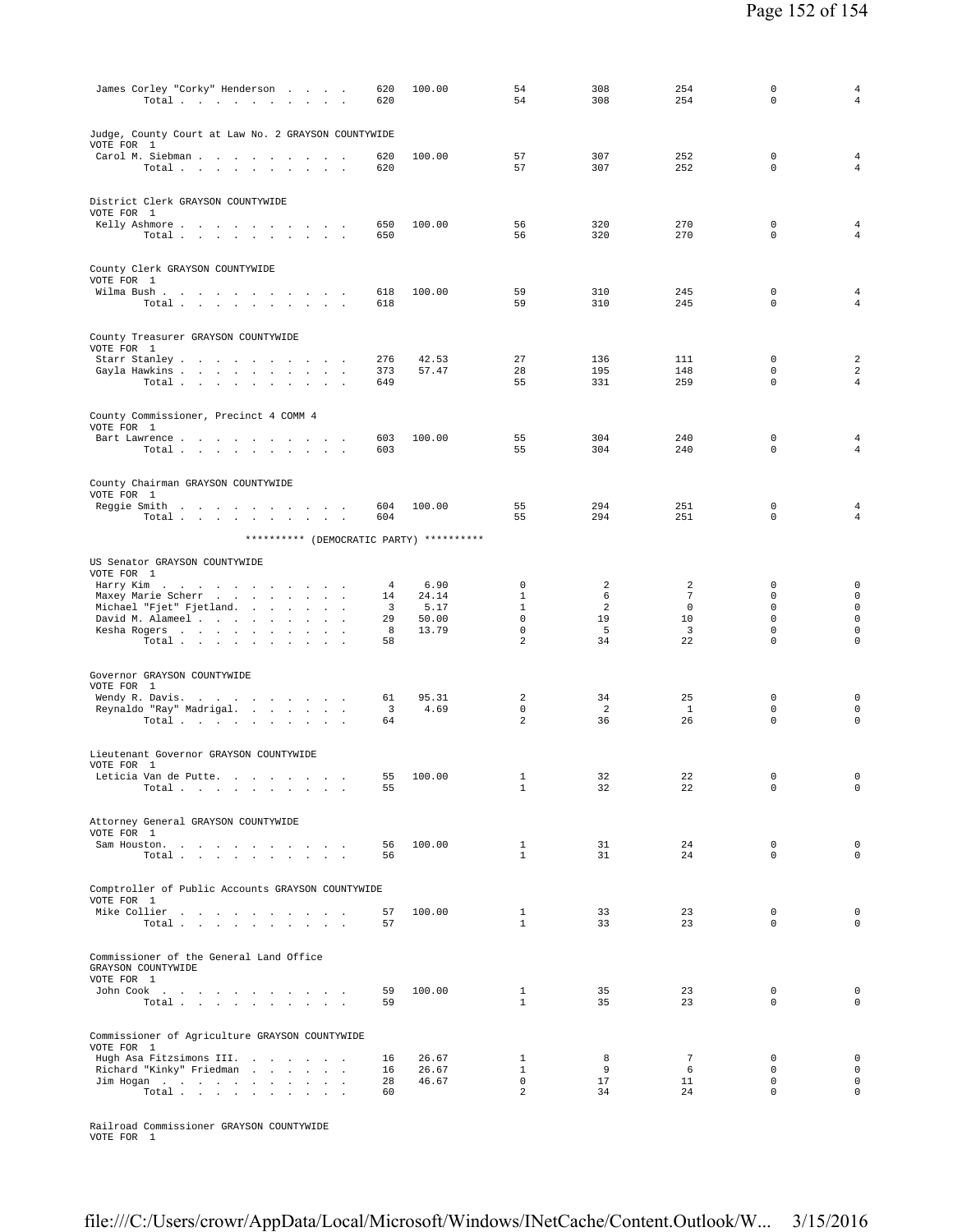| Chief Justice, Supreme Court GRAYSON COUNTYWIDE<br>VOTE FOR 1<br>32<br>22<br>$\mathbf 0$<br>William Moody.<br>100.00<br>1<br>55<br>$\mathbf{1}$<br>32<br>22<br>$\mathbf 0$<br>Total<br>55<br>Justice, Supreme Court, PL 6, Unexpired<br>GRAYSON COUNTYWIDE<br>VOTE FOR 1<br>32<br>21<br>Lawrence Edward Meyers<br>54<br>100.00<br>$\mathbf{1}$<br>0<br>$\mathbf{1}$<br>32<br>21<br>$\mathbf 0$<br>54<br>Total<br>Justice, Supreme Court, P7 GRAYSON COUNTYWIDE<br>VOTE FOR 1<br>32<br>20<br>Gina Benavides.<br>100.00<br>1<br>0<br>53<br>$\mathbf{1}$<br>32<br>20<br>$\mathbf 0$<br>Total<br>53<br>Judge, CT of Criminal Appeals, P3 GRAYSON COUNTYWIDE<br>VOTE FOR 1<br>John Granberg<br>100.00<br>1<br>31<br>20<br>0<br>52<br>$\mathbf{1}$<br>31<br>20<br>$\mathbf 0$<br>Total<br>52<br>County Chairman GRAYSON COUNTYWIDE<br>VOTE FOR 1<br>$\mathbf{1}$<br>32<br>23<br>Lander Bethel<br>100.00<br>0<br>56<br>$\mathbf{1}$<br>32<br>23<br>$\mathbf 0$<br>Total<br>56<br>********** (REPUBLICAN PARTY) **********<br>RELIGIOUS FREEDOM GRAYSON COUNTYWIDE<br>VOTE FOR 1<br>$\mathbf 0$<br>YES a contract of the contract of the state of the state of the state of the state of the state of the state of the state of the state of the state of the state of the state of the state of the state of the state of the st<br>815<br>95.77<br>64<br>402<br>345<br>4.23<br>$\overline{2}$<br>13<br>$\mathbf 0$<br>21<br>NO.<br>36<br>Total<br>66<br>415<br>366<br>$\mathbf 0$<br>851<br>and the control of<br>SECOND AMENDMENT GRAYSON COUNTYWIDE<br>VOTE FOR 1<br>58<br>315<br>286<br>78.07<br>0<br>YES<br>662<br>21.93<br>8<br>104<br>73<br>$\mathbf 0$<br>186<br>NO.<br>Total<br>66<br>419<br>359<br>$\mathbf 0$<br>848<br>FRANCHISE TAX GRAYSON COUNTYWIDE<br>VOTE FOR 1<br>84.27<br>332<br>295<br>$\mathbf 0$<br>691<br>61<br>YES a contract of the contract of the set of the set of the set of the set of the set of the set of the set of the set of the set of the set of the set of the set of the set of the set of the set of the set of the set of t<br>15.73<br>$\overline{4}$<br>71<br>53<br>$\mathbf 0$<br>NO.<br>129<br>65<br>403<br>$\mathbf 0$<br>Total<br>820<br>348<br>WELFARE REFORM GRAYSON COUNTYWIDE<br>VOTE FOR 1<br>64<br>387<br>336<br>791<br>92.62<br>0<br>YES<br>$\sim$<br>7.38<br>3<br>31<br>29<br>$\mathbf 0$<br>NO.<br>63<br>the contract of the contract of the<br>$\cdot$<br>$\cdot$<br>$\cdot$<br>$\,$ .<br>Total<br>854<br>67<br>418<br>365<br>0<br>NO LAWMAKERS EXCEPTIONS GRAYSON COUNTYWIDE<br>VOTE FOR 1<br>99.07<br>414<br>365<br>YES and a contract the contract of the set of the set of the set of the set of the set of the set of the set of the set of the set of the set of the set of the set of the set of the set of the set of the set of the set of<br>850<br>67<br>$^{\circ}$<br>.93<br>$\overline{0}$<br>$\overline{\phantom{0}}^2$<br>$\mathbf 0$<br>8<br>- 6<br>NO.<br>$\sim$<br>$\mathbf{0}$<br>67<br>420<br>Total<br>858<br>367<br>OBAMACARE GRAYSON COUNTYWIDE<br>VOTE FOR 1<br>370<br>324<br>763<br>89.55<br>65<br>0<br>YES<br>$\overline{2}$<br>42<br>$\mathbf 0$<br>10.45<br>45<br>NO.<br>89<br>$\mathbf 0$<br>67<br>415<br>366<br>Total $\cdots$ $\cdots$ $\cdots$<br>852<br>********** (DEMOCRATIC PARTY) **********<br>ON IMMIGRATION REFORM GRAYSON COUNTYWIDE<br>VOTE FOR 1<br>2<br>FOR<br>87.50<br>33<br>21<br>0<br>56<br>12.50<br>$\mathbf{0}$<br>$\overline{\mathbf{3}}$<br>5<br>$\mathbf{0}$<br>8<br>Total<br>2<br>36<br>26<br>64<br>0<br>A LIVING WAGE FOR ALL TEXANS GRAYSON COUNTYWIDE<br>VOTE FOR 1<br>95.45<br>2<br>35<br>26<br>$\mathbf 0$<br>FOR<br>63<br>$\overline{\mathbf{3}}$<br>4.55<br>0<br>2<br>$\mathbf 0$<br>${\tt AGAINST} \hspace{1.5cm} . \hspace{1.5cm} . \hspace{1.5cm} . \hspace{1.5cm} . \hspace{1.5cm} . \hspace{1.5cm} . \hspace{1.5cm} . \hspace{1.5cm} . \hspace{1.5cm} . \hspace{1.5cm} . \hspace{1.5cm} . \hspace{1.5cm} . \hspace{1.5cm} . \hspace{1.5cm} .$<br>1 | $\mathbf 0$<br>$\mathsf 0$<br>$\circ$ |
|------------------------------------------------------------------------------------------------------------------------------------------------------------------------------------------------------------------------------------------------------------------------------------------------------------------------------------------------------------------------------------------------------------------------------------------------------------------------------------------------------------------------------------------------------------------------------------------------------------------------------------------------------------------------------------------------------------------------------------------------------------------------------------------------------------------------------------------------------------------------------------------------------------------------------------------------------------------------------------------------------------------------------------------------------------------------------------------------------------------------------------------------------------------------------------------------------------------------------------------------------------------------------------------------------------------------------------------------------------------------------------------------------------------------------------------------------------------------------------------------------------------------------------------------------------------------------------------------------------------------------------------------------------------------------------------------------------------------------------------------------------------------------------------------------------------------------------------------------------------------------------------------------------------------------------------------------------------------------------------------------------------------------------------------------------------------------------------------------------------------------------------------------------------------------------------------------------------------------------------------------------------------------------------------------------------------------------------------------------------------------------------------------------------------------------------------------------------------------------------------------------------------------------------------------------------------------------------------------------------------------------------------------------------------------------------------------------------------------------------------------------------------------------------------------------------------------------------------------------------------------------------------------------------------------------------------------------------------------------------------------------------------------------------------------------------------------------------------------------------------------------------------------------------------------------------------------------------------------------------------------------------------------------------------------------------------------------------------------------------------------------------------------------------------------------------------------------------------------------------------------------------------------------------------------------------------------------------------------------------------------------------------------------------------------------------------------------------------------------------------------------------------------------------------------------------------------------------------------------------------------------------------------------------------------------------------------------------------|---------------------------------------|
|                                                                                                                                                                                                                                                                                                                                                                                                                                                                                                                                                                                                                                                                                                                                                                                                                                                                                                                                                                                                                                                                                                                                                                                                                                                                                                                                                                                                                                                                                                                                                                                                                                                                                                                                                                                                                                                                                                                                                                                                                                                                                                                                                                                                                                                                                                                                                                                                                                                                                                                                                                                                                                                                                                                                                                                                                                                                                                                                                                                                                                                                                                                                                                                                                                                                                                                                                                                                                                                                                                                                                                                                                                                                                                                                                                                                                                                                                                                                                                        | $\mathsf 0$<br>$\mathbf 0$            |
|                                                                                                                                                                                                                                                                                                                                                                                                                                                                                                                                                                                                                                                                                                                                                                                                                                                                                                                                                                                                                                                                                                                                                                                                                                                                                                                                                                                                                                                                                                                                                                                                                                                                                                                                                                                                                                                                                                                                                                                                                                                                                                                                                                                                                                                                                                                                                                                                                                                                                                                                                                                                                                                                                                                                                                                                                                                                                                                                                                                                                                                                                                                                                                                                                                                                                                                                                                                                                                                                                                                                                                                                                                                                                                                                                                                                                                                                                                                                                                        |                                       |
|                                                                                                                                                                                                                                                                                                                                                                                                                                                                                                                                                                                                                                                                                                                                                                                                                                                                                                                                                                                                                                                                                                                                                                                                                                                                                                                                                                                                                                                                                                                                                                                                                                                                                                                                                                                                                                                                                                                                                                                                                                                                                                                                                                                                                                                                                                                                                                                                                                                                                                                                                                                                                                                                                                                                                                                                                                                                                                                                                                                                                                                                                                                                                                                                                                                                                                                                                                                                                                                                                                                                                                                                                                                                                                                                                                                                                                                                                                                                                                        | $\mathsf 0$<br>$\mathbf 0$            |
|                                                                                                                                                                                                                                                                                                                                                                                                                                                                                                                                                                                                                                                                                                                                                                                                                                                                                                                                                                                                                                                                                                                                                                                                                                                                                                                                                                                                                                                                                                                                                                                                                                                                                                                                                                                                                                                                                                                                                                                                                                                                                                                                                                                                                                                                                                                                                                                                                                                                                                                                                                                                                                                                                                                                                                                                                                                                                                                                                                                                                                                                                                                                                                                                                                                                                                                                                                                                                                                                                                                                                                                                                                                                                                                                                                                                                                                                                                                                                                        |                                       |
|                                                                                                                                                                                                                                                                                                                                                                                                                                                                                                                                                                                                                                                                                                                                                                                                                                                                                                                                                                                                                                                                                                                                                                                                                                                                                                                                                                                                                                                                                                                                                                                                                                                                                                                                                                                                                                                                                                                                                                                                                                                                                                                                                                                                                                                                                                                                                                                                                                                                                                                                                                                                                                                                                                                                                                                                                                                                                                                                                                                                                                                                                                                                                                                                                                                                                                                                                                                                                                                                                                                                                                                                                                                                                                                                                                                                                                                                                                                                                                        | 0<br>$\mathbf 0$                      |
|                                                                                                                                                                                                                                                                                                                                                                                                                                                                                                                                                                                                                                                                                                                                                                                                                                                                                                                                                                                                                                                                                                                                                                                                                                                                                                                                                                                                                                                                                                                                                                                                                                                                                                                                                                                                                                                                                                                                                                                                                                                                                                                                                                                                                                                                                                                                                                                                                                                                                                                                                                                                                                                                                                                                                                                                                                                                                                                                                                                                                                                                                                                                                                                                                                                                                                                                                                                                                                                                                                                                                                                                                                                                                                                                                                                                                                                                                                                                                                        |                                       |
|                                                                                                                                                                                                                                                                                                                                                                                                                                                                                                                                                                                                                                                                                                                                                                                                                                                                                                                                                                                                                                                                                                                                                                                                                                                                                                                                                                                                                                                                                                                                                                                                                                                                                                                                                                                                                                                                                                                                                                                                                                                                                                                                                                                                                                                                                                                                                                                                                                                                                                                                                                                                                                                                                                                                                                                                                                                                                                                                                                                                                                                                                                                                                                                                                                                                                                                                                                                                                                                                                                                                                                                                                                                                                                                                                                                                                                                                                                                                                                        | $\mathsf 0$<br>$\mathbf 0$            |
|                                                                                                                                                                                                                                                                                                                                                                                                                                                                                                                                                                                                                                                                                                                                                                                                                                                                                                                                                                                                                                                                                                                                                                                                                                                                                                                                                                                                                                                                                                                                                                                                                                                                                                                                                                                                                                                                                                                                                                                                                                                                                                                                                                                                                                                                                                                                                                                                                                                                                                                                                                                                                                                                                                                                                                                                                                                                                                                                                                                                                                                                                                                                                                                                                                                                                                                                                                                                                                                                                                                                                                                                                                                                                                                                                                                                                                                                                                                                                                        |                                       |
|                                                                                                                                                                                                                                                                                                                                                                                                                                                                                                                                                                                                                                                                                                                                                                                                                                                                                                                                                                                                                                                                                                                                                                                                                                                                                                                                                                                                                                                                                                                                                                                                                                                                                                                                                                                                                                                                                                                                                                                                                                                                                                                                                                                                                                                                                                                                                                                                                                                                                                                                                                                                                                                                                                                                                                                                                                                                                                                                                                                                                                                                                                                                                                                                                                                                                                                                                                                                                                                                                                                                                                                                                                                                                                                                                                                                                                                                                                                                                                        | $\mathbf 0$<br>$\mathbf 0$            |
|                                                                                                                                                                                                                                                                                                                                                                                                                                                                                                                                                                                                                                                                                                                                                                                                                                                                                                                                                                                                                                                                                                                                                                                                                                                                                                                                                                                                                                                                                                                                                                                                                                                                                                                                                                                                                                                                                                                                                                                                                                                                                                                                                                                                                                                                                                                                                                                                                                                                                                                                                                                                                                                                                                                                                                                                                                                                                                                                                                                                                                                                                                                                                                                                                                                                                                                                                                                                                                                                                                                                                                                                                                                                                                                                                                                                                                                                                                                                                                        |                                       |
|                                                                                                                                                                                                                                                                                                                                                                                                                                                                                                                                                                                                                                                                                                                                                                                                                                                                                                                                                                                                                                                                                                                                                                                                                                                                                                                                                                                                                                                                                                                                                                                                                                                                                                                                                                                                                                                                                                                                                                                                                                                                                                                                                                                                                                                                                                                                                                                                                                                                                                                                                                                                                                                                                                                                                                                                                                                                                                                                                                                                                                                                                                                                                                                                                                                                                                                                                                                                                                                                                                                                                                                                                                                                                                                                                                                                                                                                                                                                                                        |                                       |
|                                                                                                                                                                                                                                                                                                                                                                                                                                                                                                                                                                                                                                                                                                                                                                                                                                                                                                                                                                                                                                                                                                                                                                                                                                                                                                                                                                                                                                                                                                                                                                                                                                                                                                                                                                                                                                                                                                                                                                                                                                                                                                                                                                                                                                                                                                                                                                                                                                                                                                                                                                                                                                                                                                                                                                                                                                                                                                                                                                                                                                                                                                                                                                                                                                                                                                                                                                                                                                                                                                                                                                                                                                                                                                                                                                                                                                                                                                                                                                        | 4                                     |
|                                                                                                                                                                                                                                                                                                                                                                                                                                                                                                                                                                                                                                                                                                                                                                                                                                                                                                                                                                                                                                                                                                                                                                                                                                                                                                                                                                                                                                                                                                                                                                                                                                                                                                                                                                                                                                                                                                                                                                                                                                                                                                                                                                                                                                                                                                                                                                                                                                                                                                                                                                                                                                                                                                                                                                                                                                                                                                                                                                                                                                                                                                                                                                                                                                                                                                                                                                                                                                                                                                                                                                                                                                                                                                                                                                                                                                                                                                                                                                        | $\mathsf{O}\xspace$<br>$\overline{4}$ |
|                                                                                                                                                                                                                                                                                                                                                                                                                                                                                                                                                                                                                                                                                                                                                                                                                                                                                                                                                                                                                                                                                                                                                                                                                                                                                                                                                                                                                                                                                                                                                                                                                                                                                                                                                                                                                                                                                                                                                                                                                                                                                                                                                                                                                                                                                                                                                                                                                                                                                                                                                                                                                                                                                                                                                                                                                                                                                                                                                                                                                                                                                                                                                                                                                                                                                                                                                                                                                                                                                                                                                                                                                                                                                                                                                                                                                                                                                                                                                                        |                                       |
|                                                                                                                                                                                                                                                                                                                                                                                                                                                                                                                                                                                                                                                                                                                                                                                                                                                                                                                                                                                                                                                                                                                                                                                                                                                                                                                                                                                                                                                                                                                                                                                                                                                                                                                                                                                                                                                                                                                                                                                                                                                                                                                                                                                                                                                                                                                                                                                                                                                                                                                                                                                                                                                                                                                                                                                                                                                                                                                                                                                                                                                                                                                                                                                                                                                                                                                                                                                                                                                                                                                                                                                                                                                                                                                                                                                                                                                                                                                                                                        | 3<br>$\mathbf{1}$                     |
|                                                                                                                                                                                                                                                                                                                                                                                                                                                                                                                                                                                                                                                                                                                                                                                                                                                                                                                                                                                                                                                                                                                                                                                                                                                                                                                                                                                                                                                                                                                                                                                                                                                                                                                                                                                                                                                                                                                                                                                                                                                                                                                                                                                                                                                                                                                                                                                                                                                                                                                                                                                                                                                                                                                                                                                                                                                                                                                                                                                                                                                                                                                                                                                                                                                                                                                                                                                                                                                                                                                                                                                                                                                                                                                                                                                                                                                                                                                                                                        | $\overline{4}$                        |
|                                                                                                                                                                                                                                                                                                                                                                                                                                                                                                                                                                                                                                                                                                                                                                                                                                                                                                                                                                                                                                                                                                                                                                                                                                                                                                                                                                                                                                                                                                                                                                                                                                                                                                                                                                                                                                                                                                                                                                                                                                                                                                                                                                                                                                                                                                                                                                                                                                                                                                                                                                                                                                                                                                                                                                                                                                                                                                                                                                                                                                                                                                                                                                                                                                                                                                                                                                                                                                                                                                                                                                                                                                                                                                                                                                                                                                                                                                                                                                        |                                       |
|                                                                                                                                                                                                                                                                                                                                                                                                                                                                                                                                                                                                                                                                                                                                                                                                                                                                                                                                                                                                                                                                                                                                                                                                                                                                                                                                                                                                                                                                                                                                                                                                                                                                                                                                                                                                                                                                                                                                                                                                                                                                                                                                                                                                                                                                                                                                                                                                                                                                                                                                                                                                                                                                                                                                                                                                                                                                                                                                                                                                                                                                                                                                                                                                                                                                                                                                                                                                                                                                                                                                                                                                                                                                                                                                                                                                                                                                                                                                                                        | 3<br>$\mathbf{1}$                     |
|                                                                                                                                                                                                                                                                                                                                                                                                                                                                                                                                                                                                                                                                                                                                                                                                                                                                                                                                                                                                                                                                                                                                                                                                                                                                                                                                                                                                                                                                                                                                                                                                                                                                                                                                                                                                                                                                                                                                                                                                                                                                                                                                                                                                                                                                                                                                                                                                                                                                                                                                                                                                                                                                                                                                                                                                                                                                                                                                                                                                                                                                                                                                                                                                                                                                                                                                                                                                                                                                                                                                                                                                                                                                                                                                                                                                                                                                                                                                                                        | $\overline{4}$                        |
|                                                                                                                                                                                                                                                                                                                                                                                                                                                                                                                                                                                                                                                                                                                                                                                                                                                                                                                                                                                                                                                                                                                                                                                                                                                                                                                                                                                                                                                                                                                                                                                                                                                                                                                                                                                                                                                                                                                                                                                                                                                                                                                                                                                                                                                                                                                                                                                                                                                                                                                                                                                                                                                                                                                                                                                                                                                                                                                                                                                                                                                                                                                                                                                                                                                                                                                                                                                                                                                                                                                                                                                                                                                                                                                                                                                                                                                                                                                                                                        |                                       |
|                                                                                                                                                                                                                                                                                                                                                                                                                                                                                                                                                                                                                                                                                                                                                                                                                                                                                                                                                                                                                                                                                                                                                                                                                                                                                                                                                                                                                                                                                                                                                                                                                                                                                                                                                                                                                                                                                                                                                                                                                                                                                                                                                                                                                                                                                                                                                                                                                                                                                                                                                                                                                                                                                                                                                                                                                                                                                                                                                                                                                                                                                                                                                                                                                                                                                                                                                                                                                                                                                                                                                                                                                                                                                                                                                                                                                                                                                                                                                                        | 4<br>$\mathbf 0$                      |
|                                                                                                                                                                                                                                                                                                                                                                                                                                                                                                                                                                                                                                                                                                                                                                                                                                                                                                                                                                                                                                                                                                                                                                                                                                                                                                                                                                                                                                                                                                                                                                                                                                                                                                                                                                                                                                                                                                                                                                                                                                                                                                                                                                                                                                                                                                                                                                                                                                                                                                                                                                                                                                                                                                                                                                                                                                                                                                                                                                                                                                                                                                                                                                                                                                                                                                                                                                                                                                                                                                                                                                                                                                                                                                                                                                                                                                                                                                                                                                        | $\overline{4}$                        |
|                                                                                                                                                                                                                                                                                                                                                                                                                                                                                                                                                                                                                                                                                                                                                                                                                                                                                                                                                                                                                                                                                                                                                                                                                                                                                                                                                                                                                                                                                                                                                                                                                                                                                                                                                                                                                                                                                                                                                                                                                                                                                                                                                                                                                                                                                                                                                                                                                                                                                                                                                                                                                                                                                                                                                                                                                                                                                                                                                                                                                                                                                                                                                                                                                                                                                                                                                                                                                                                                                                                                                                                                                                                                                                                                                                                                                                                                                                                                                                        |                                       |
|                                                                                                                                                                                                                                                                                                                                                                                                                                                                                                                                                                                                                                                                                                                                                                                                                                                                                                                                                                                                                                                                                                                                                                                                                                                                                                                                                                                                                                                                                                                                                                                                                                                                                                                                                                                                                                                                                                                                                                                                                                                                                                                                                                                                                                                                                                                                                                                                                                                                                                                                                                                                                                                                                                                                                                                                                                                                                                                                                                                                                                                                                                                                                                                                                                                                                                                                                                                                                                                                                                                                                                                                                                                                                                                                                                                                                                                                                                                                                                        | $\overline{4}$<br>$\mathbf{0}$        |
|                                                                                                                                                                                                                                                                                                                                                                                                                                                                                                                                                                                                                                                                                                                                                                                                                                                                                                                                                                                                                                                                                                                                                                                                                                                                                                                                                                                                                                                                                                                                                                                                                                                                                                                                                                                                                                                                                                                                                                                                                                                                                                                                                                                                                                                                                                                                                                                                                                                                                                                                                                                                                                                                                                                                                                                                                                                                                                                                                                                                                                                                                                                                                                                                                                                                                                                                                                                                                                                                                                                                                                                                                                                                                                                                                                                                                                                                                                                                                                        | $\overline{4}$                        |
|                                                                                                                                                                                                                                                                                                                                                                                                                                                                                                                                                                                                                                                                                                                                                                                                                                                                                                                                                                                                                                                                                                                                                                                                                                                                                                                                                                                                                                                                                                                                                                                                                                                                                                                                                                                                                                                                                                                                                                                                                                                                                                                                                                                                                                                                                                                                                                                                                                                                                                                                                                                                                                                                                                                                                                                                                                                                                                                                                                                                                                                                                                                                                                                                                                                                                                                                                                                                                                                                                                                                                                                                                                                                                                                                                                                                                                                                                                                                                                        |                                       |
|                                                                                                                                                                                                                                                                                                                                                                                                                                                                                                                                                                                                                                                                                                                                                                                                                                                                                                                                                                                                                                                                                                                                                                                                                                                                                                                                                                                                                                                                                                                                                                                                                                                                                                                                                                                                                                                                                                                                                                                                                                                                                                                                                                                                                                                                                                                                                                                                                                                                                                                                                                                                                                                                                                                                                                                                                                                                                                                                                                                                                                                                                                                                                                                                                                                                                                                                                                                                                                                                                                                                                                                                                                                                                                                                                                                                                                                                                                                                                                        | $\overline{4}$                        |
|                                                                                                                                                                                                                                                                                                                                                                                                                                                                                                                                                                                                                                                                                                                                                                                                                                                                                                                                                                                                                                                                                                                                                                                                                                                                                                                                                                                                                                                                                                                                                                                                                                                                                                                                                                                                                                                                                                                                                                                                                                                                                                                                                                                                                                                                                                                                                                                                                                                                                                                                                                                                                                                                                                                                                                                                                                                                                                                                                                                                                                                                                                                                                                                                                                                                                                                                                                                                                                                                                                                                                                                                                                                                                                                                                                                                                                                                                                                                                                        | $\mathsf{O}\xspace$<br>$\overline{4}$ |
|                                                                                                                                                                                                                                                                                                                                                                                                                                                                                                                                                                                                                                                                                                                                                                                                                                                                                                                                                                                                                                                                                                                                                                                                                                                                                                                                                                                                                                                                                                                                                                                                                                                                                                                                                                                                                                                                                                                                                                                                                                                                                                                                                                                                                                                                                                                                                                                                                                                                                                                                                                                                                                                                                                                                                                                                                                                                                                                                                                                                                                                                                                                                                                                                                                                                                                                                                                                                                                                                                                                                                                                                                                                                                                                                                                                                                                                                                                                                                                        |                                       |
|                                                                                                                                                                                                                                                                                                                                                                                                                                                                                                                                                                                                                                                                                                                                                                                                                                                                                                                                                                                                                                                                                                                                                                                                                                                                                                                                                                                                                                                                                                                                                                                                                                                                                                                                                                                                                                                                                                                                                                                                                                                                                                                                                                                                                                                                                                                                                                                                                                                                                                                                                                                                                                                                                                                                                                                                                                                                                                                                                                                                                                                                                                                                                                                                                                                                                                                                                                                                                                                                                                                                                                                                                                                                                                                                                                                                                                                                                                                                                                        |                                       |
|                                                                                                                                                                                                                                                                                                                                                                                                                                                                                                                                                                                                                                                                                                                                                                                                                                                                                                                                                                                                                                                                                                                                                                                                                                                                                                                                                                                                                                                                                                                                                                                                                                                                                                                                                                                                                                                                                                                                                                                                                                                                                                                                                                                                                                                                                                                                                                                                                                                                                                                                                                                                                                                                                                                                                                                                                                                                                                                                                                                                                                                                                                                                                                                                                                                                                                                                                                                                                                                                                                                                                                                                                                                                                                                                                                                                                                                                                                                                                                        | $\mathsf{O}\xspace$<br>$\mathbf 0$    |
|                                                                                                                                                                                                                                                                                                                                                                                                                                                                                                                                                                                                                                                                                                                                                                                                                                                                                                                                                                                                                                                                                                                                                                                                                                                                                                                                                                                                                                                                                                                                                                                                                                                                                                                                                                                                                                                                                                                                                                                                                                                                                                                                                                                                                                                                                                                                                                                                                                                                                                                                                                                                                                                                                                                                                                                                                                                                                                                                                                                                                                                                                                                                                                                                                                                                                                                                                                                                                                                                                                                                                                                                                                                                                                                                                                                                                                                                                                                                                                        | $\mathbf 0$                           |
|                                                                                                                                                                                                                                                                                                                                                                                                                                                                                                                                                                                                                                                                                                                                                                                                                                                                                                                                                                                                                                                                                                                                                                                                                                                                                                                                                                                                                                                                                                                                                                                                                                                                                                                                                                                                                                                                                                                                                                                                                                                                                                                                                                                                                                                                                                                                                                                                                                                                                                                                                                                                                                                                                                                                                                                                                                                                                                                                                                                                                                                                                                                                                                                                                                                                                                                                                                                                                                                                                                                                                                                                                                                                                                                                                                                                                                                                                                                                                                        |                                       |
|                                                                                                                                                                                                                                                                                                                                                                                                                                                                                                                                                                                                                                                                                                                                                                                                                                                                                                                                                                                                                                                                                                                                                                                                                                                                                                                                                                                                                                                                                                                                                                                                                                                                                                                                                                                                                                                                                                                                                                                                                                                                                                                                                                                                                                                                                                                                                                                                                                                                                                                                                                                                                                                                                                                                                                                                                                                                                                                                                                                                                                                                                                                                                                                                                                                                                                                                                                                                                                                                                                                                                                                                                                                                                                                                                                                                                                                                                                                                                                        | $\mathbf 0$                           |
| Total<br>2<br>37<br>27<br>$\mathbf 0$<br>66                                                                                                                                                                                                                                                                                                                                                                                                                                                                                                                                                                                                                                                                                                                                                                                                                                                                                                                                                                                                                                                                                                                                                                                                                                                                                                                                                                                                                                                                                                                                                                                                                                                                                                                                                                                                                                                                                                                                                                                                                                                                                                                                                                                                                                                                                                                                                                                                                                                                                                                                                                                                                                                                                                                                                                                                                                                                                                                                                                                                                                                                                                                                                                                                                                                                                                                                                                                                                                                                                                                                                                                                                                                                                                                                                                                                                                                                                                                            | $\mathbf 0$<br>0                      |

MEDICAID EXPANSION GRAYSON COUNTYWIDE